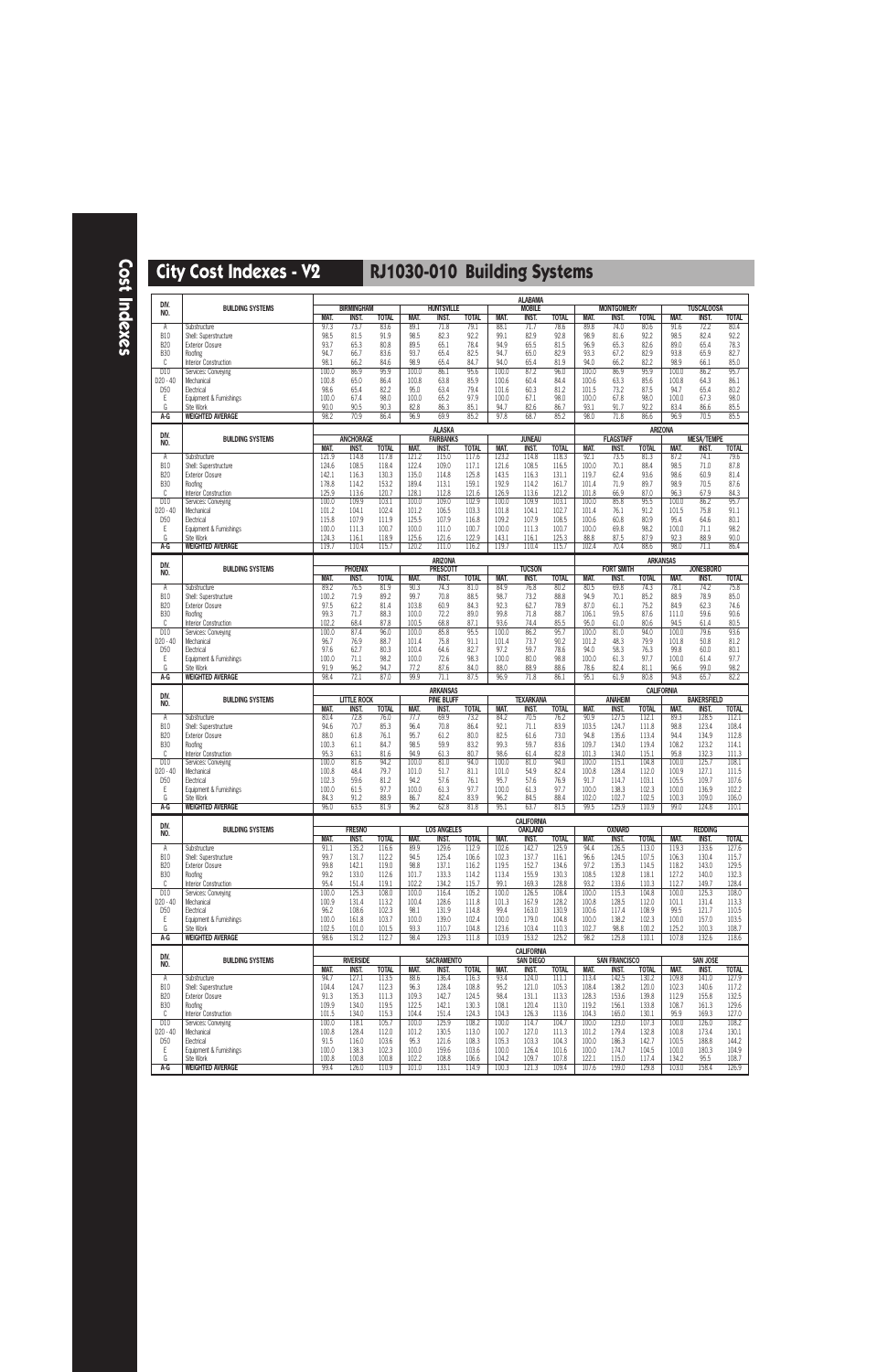|                               |                                              |                |                             |                       |                    | <b>CALIFORNIA</b>                |                       |                |                                |                       |                |                             |                       | <b>COLORADO</b> |                       |                       |
|-------------------------------|----------------------------------------------|----------------|-----------------------------|-----------------------|--------------------|----------------------------------|-----------------------|----------------|--------------------------------|-----------------------|----------------|-----------------------------|-----------------------|-----------------|-----------------------|-----------------------|
| DIV.<br>NO.                   | <b>BUILDING SYSTEMS</b>                      |                | <b>SANTA BARBARA</b>        |                       |                    | <b>STOCKTON</b>                  |                       |                | <b>VALLEJO</b>                 |                       |                | <b>COLORADO SPRINGS</b>     |                       |                 | <b>DENVER</b>         |                       |
|                               |                                              | MAT.           | <b>INST</b>                 | <b>TOTAL</b>          | MAT.               | INST.                            | <b>TOTAL</b>          | MAT.           | <b>INST.</b>                   | <b>TOTAL</b>          | MAT.           | INST.                       | <b>TOTAL</b>          | MAT.            | <b>INST.</b>          | <b>TOTAL</b>          |
| Α<br><b>B10</b>               | Substructure<br>Shell: Superstructure        | 94.2<br>97.0   | 126.9<br>124.4              | 113.1<br>107.7        | 96.9<br>101.7      | 134.4<br>130.9                   | 118.6<br>113.0        | 94.5<br>100.1  | 142.4<br>134.2                 | 122.2<br>113.4        | 109.7<br>99.7  | 72.9<br>74.0                | 88.4<br>89.7          | 111.2<br>102.5  | 76.4<br>74.1          | 91.0<br>91.4          |
| <b>B20</b>                    | <b>Exterior Closure</b>                      | 96.2           | 134.7                       | 113.7                 | 101.0              | 143.1                            | 120.1                 | 97.5           | 153.6                          | 123.1                 | 107.7          | 64.4                        | 88.0                  | 113.6           | 64.9                  | 91.4                  |
| <b>B30</b>                    | Roofing                                      | 105.4          | 132.2                       | 116.0                 | 112.7              | 138.8                            | 123.0                 | 116.0          | 154.8                          | 131.4                 | 107.5          | 70.6                        | 92.9                  | 104.5           | 72.6                  | 91.9                  |
| C                             | Interior Construction                        | 93.8           | 133.6                       | 110.7                 | 102.1              | 151.8                            | 123.2                 | 106.1          | 168.8                          | 132.7                 | 99.4           | 69.9                        | 86.9                  | 103.6           | 70.0                  | 89.3                  |
| D10<br>$D20 - 40$             | Services: Conveying<br>Mechanical            | 100.0<br>100.8 | 115.3<br>128.5              | 104.8<br>112.0        | 100.0<br>100.8     | 125.3<br>131.4                   | 108.0<br>113.2        | 100.0<br>101.3 | 125.6<br>147.6                 | 108.1<br>120.0        | 100.0<br>101.1 | 85.8<br>71.5                | 95.5<br>89.2          | 100.0<br>100.9  | 86.0<br>74.7          | 95.6<br>90.4          |
| D <sub>50</sub>               | Electrical                                   | 93.9           | 111.7                       | 102.7                 | 97.4               | 112.8                            | 105.0                 | 92.9           | 126.7                          | 109.6                 | 102.1          | 73.9                        | 88.1                  | 103.7           | 79.8                  | 91.8                  |
| Ε                             | Equipment & Furnishings                      | 100.0          | 137.9                       | 102.3                 | 100.0              | 159.2                            | 103.6                 | 100.0          | 177.2                          | 104.7                 | 100.0          | 70.6                        | 98.2                  | 100.0           | 71.0                  | 98.2                  |
| G<br>A-G                      | Site Work<br><b>WEIGHTED AVERAGE</b>         | 102.6<br>97.4  | 100.7<br>125.0              | 101.4<br>109.4        | 103.8<br>101.0     | 100.5<br>131.9                   | 101.6<br>114.3        | 103.5<br>100.5 | 108.7<br>143.4                 | 107.0<br>119.0        | 98.0<br>101.8  | 83.2<br>72.3                | 88.2<br>89.1          | 102.6<br>104.0  | 97.6<br>75.1          | 99.3<br>91.5          |
|                               |                                              |                |                             |                       |                    |                                  |                       | COLORADO       |                                |                       |                |                             |                       |                 | <b>CONNECTICUT</b>    |                       |
| DIV.<br>NO.                   | <b>BUILDING SYSTEMS</b>                      |                | <b>FORT COLLINS</b>         |                       |                    | <b>GRAND JUNCTION</b>            |                       |                | <b>GREELEY</b>                 |                       |                | <b>PUEBLO</b>               |                       |                 | <b>BRIDGEPORT</b>     |                       |
|                               |                                              | MAT.           | <b>INST.</b>                | <b>TOTAL</b>          | MAT.               | <b>INST.</b>                     | <b>TOTAL</b>          | MAT.           | <b>INST.</b>                   | <b>TOTAL</b>          | MAT.           | INST.                       | <b>TOTAL</b>          | <b>MAT.</b>     | <b>INST.</b>          | <b>TOTAL</b>          |
| Α<br><b>B10</b>               | Substructure<br>Shell: Superstructure        | 118.4<br>100.6 | 73.5<br>73.2                | 92.4<br>89.9          | 109.4<br>105.4     | 74.3<br>74.0                     | 89.0<br>93.1          | 103.7<br>97.3  | 73.5<br>73.3                   | 86.2<br>87.9          | 100.7<br>104.6 | 72.6<br>74.9                | 84.4<br>93.0          | 105.1<br>103.7  | 117.8<br>120.5        | 112.5<br>110.2        |
| <b>B20</b>                    | <b>Exterior Closure</b>                      | 114.6          | 64.2                        | 91.6                  | 122.4              | 64.0                             | 95.8                  | 104.6          | 65.2                           | 86.7                  | 101.1          | 63.4                        | 84.0                  | 103.2           | 128.6                 | 114.8                 |
| <b>B30</b>                    | Roofing                                      | 106.9          | 70.6                        | 92.5                  | 107.5              | 70.3                             | 92.7                  | 106.1          | 70.7                           | 92.0                  | 107.0          | 69.0                        | 92.0                  | 99.0            | 119.5                 | 107.1                 |
| C<br>D10                      | Interior Construction<br>Services: Conveying | 97.6<br>100.0  | 69.9<br>85.5                | 85.9<br>95.4          | 105.7<br>100.0     | 69.7<br>86.9                     | 90.4<br>95.8          | 97.0<br>100.0  | 69.6<br>85.5                   | 85.3<br>95.4          | 100.5<br>100.0 | 70.0<br>86.7                | 87.5<br>95.8          | 99.1<br>100.0   | 118.1<br>112.2        | 107.1<br>103.9        |
| $D20 - 40$                    | Mechanical                                   | 101.0          | 71.5                        | 89.1                  | 100.9              | 73.3                             | 89.8                  | 101.0          | 71.4                           | 89.1                  | 100.9          | 71.6                        | 89.1                  | 101.0           | 119.0                 | 108.3                 |
| D <sub>50</sub>               | Electrical                                   | 99.0           | 79.8                        | 89.5                  | 94.8               | 52.5                             | 73.9                  | 99.0           | 79.8                           | 89.5                  | 95.5           | 63.3                        | 79.6                  | 94.1            | 105.2                 | 99.6                  |
| Ε                             | Equipment & Furnishings                      | 100.0          | 70.9                        | 98.2                  | 100.0              | 69.5                             | 98.1                  | 100.0          | 70.8                           | 98.2                  | 100.0          | 69.9                        | 98.2                  | 100.0           | 112.2                 | 100.7                 |
| G<br>A-G                      | Site Work<br><b>WEIGHTED AVERAGE</b>         | 109.3<br>102.8 | 87.7<br>73.2                | 95.0<br>90.0          | 130.3<br>105.6     | 89.0<br>70.0                     | 103.1<br>90.2         | 95.5<br>99.9   | 87.6<br>73.3                   | 90.3<br>88.4          | 121.6<br>101.6 | 81.5<br>70.7                | 95.1<br>88.2          | 105.5<br>100.9  | 95.7<br>116.7         | 99.0<br>107.7         |
|                               |                                              |                |                             |                       |                    |                                  |                       |                | <b>CONNECTICUT</b>             |                       |                |                             |                       |                 |                       |                       |
| DIV.<br>NO.                   | <b>BUILDING SYSTEMS</b>                      |                | <b>BRISTOL</b>              |                       |                    | <b>HARTFORD</b>                  |                       |                | <b>NEW BRITAIN</b>             |                       |                | <b>NEW HAVEN</b>            |                       |                 | <b>NORWALK</b>        |                       |
|                               | Substructure                                 | MAT.<br>101.1  | <b>INST.</b><br>118.2       | <b>TOTAL</b><br>111.0 | MAT.<br>99.9       | INST.<br>120.8                   | <b>TOTAL</b><br>112.0 | MAT.<br>102.1  | <b>INST.</b><br>118.2          | <b>TOTAL</b><br>111.5 | MAT.<br>103.1  | INST.<br>117.8              | <b>TOTAL</b><br>111.6 | MAT.<br>104.1   | <b>INST.</b><br>117.5 | <b>TOTAL</b><br>111.9 |
| Α<br><b>B10</b>               | Shell: Superstructure                        | 102.7          | 120.8                       | 109.8                 | 106.2              | 120.5                            | 111.8                 | 99.9           | 120.8                          | 108.0                 | 100.3          | 120.5                       | 108.2                 | 103.4           | 120.3                 | 110.0                 |
| <b>B20</b>                    | <b>Exterior Closure</b>                      | 99.8           | 128.9                       | 113.0                 | 103.1              | 128.9                            | 114.8                 | 100.6          | 128.9                          | 113.4                 | 114.8          | 128.7                       | 121.1                 | 99.6            | 127.9                 | 112.5                 |
| <b>B30</b>                    | Roofing                                      | 99.2           | 118.2                       | 106.7                 | 103.5              | 119.4                            | 109.8                 | 99.2           | 118.2                          | 106.7                 | 99.3           | 116.9                       | 106.2                 | 99.2            | 119.3                 | 107.2                 |
| C<br>D10                      | Interior Construction<br>Services: Conveying | 99.1<br>100.0  | 119.5<br>112.2              | 107.8<br>103.9        | 100.2<br>100.0     | 120.1<br>112.9                   | 108.6<br>104.1        | 99.1<br>100.0  | 119.5<br>112.2                 | 107.8<br>103.9        | 99.1<br>100.0  | 119.0<br>112.2              | 107.5<br>103.9        | 99.1<br>100.0   | 118.1<br>112.2        | 107.2<br>103.9        |
| D20 - 40                      | Mechanical                                   | 101.0          | 119.0                       | 108.3                 | 100.9              | 119.0                            | 108.2                 | 101.0          | 119.0                          | 108.3                 | 101.0          | 119.0                       | 108.3                 | 101.0           | 119.0                 | 108.3                 |
| D <sub>50</sub>               | Electrical                                   | 94.1           | 103.9                       | 99.0                  | 97.1               | 110.8                            | 103.9                 | 94.2           | 103.9                          | 99.0                  | 94.1           | 106.2                       | 100.1                 | 94.1            | 107.1                 | 100.6                 |
| Ε                             | Equipment & Furnishings                      | 100.0          | 113.9                       | 100.8                 | 100.0              | 114.4                            | 100.9                 | 100.0          | 113.9                          | 100.8                 | 100.0          | 114.0                       | 100.8                 | 100.0           | 112.3                 | 100.7                 |
| G<br>$A-G$                    | Site Work<br><b>WEIGHTED AVERAGE</b>         | 104.5<br>100.1 | 95.7<br>116.9               | 98.7<br>107.4         | 101.2<br>101.7     | 105.0<br>118.7                   | 103.7<br>109.0        | 104.7<br>99.7  | 95.7<br>116.9                  | 98.8<br>107.1         | 104.6<br>101.5 | 96.4<br>117.0               | 99.2<br>108.2         | 105.2<br>100.4  | 95.7<br>116.9         | 98.9<br>107.5         |
|                               |                                              |                |                             |                       |                    |                                  |                       |                |                                |                       |                |                             |                       |                 |                       |                       |
|                               |                                              |                |                             |                       | <b>CONNECTICUT</b> |                                  |                       |                | D.C.                           |                       |                | <b>DELAWARE</b>             |                       |                 | <b>FLORIDA</b>        |                       |
| DIV.<br>NO.                   | <b>BUILDING SYSTEMS</b>                      |                | <b>STAMFORD</b>             |                       |                    | <b>WATERBURY</b>                 |                       |                | <b>WASHINGTON</b>              |                       |                | <b>WILMINGTON</b>           |                       |                 | <b>DAYTONA BEACH</b>  |                       |
|                               |                                              | MAT.           | INST.                       | <b>TOTAL</b>          | MAT.               | INST.                            | <b>TOTAL</b>          | MAT.           | <b>INST.</b>                   | <b>TOTAL</b>          | <b>MAT.</b>    | <b>INST.</b>                | <b>TOTAL</b>          | <b>MAT.</b>     | <b>INST.</b>          | <b>TOTAL</b>          |
| Α<br><b>B10</b>               | Substructure<br>Shell: Superstructure        | 105.2<br>103.7 | 117.7<br>120.6              | 112.5<br>110.3        | 105.1<br>103.7     | 118.2<br>120.8                   | 112.7<br>110.3        | 102.2<br>103.9 | 82.4<br>87.5                   | 90.7<br>97.5          | 100.7<br>104.5 | 105.8<br>114.9              | 103.6<br>108.5        | 91.1<br>97.4    | 67.7<br>76.9          | 77.5<br>89.4          |
| <b>B20</b>                    | <b>Exterior Closure</b>                      | 100.0          | 127.9                       | 112.7                 | 100.0              | 128.7                            | 113.0                 | 102.1          | 86.6                           | 95.0                  | 93.6           | 105.8                       | 99.1                  | 89.9            | 62.0                  | 77.2                  |
| <b>B30</b>                    | Roofing                                      | 99.2           | 119.3                       | 107.2                 | 99.2               | 117.2                            | 106.3                 | 100.8          | 84.1                           | 94.2                  | 105.0          | 114.1                       | 108.6                 | 100.9           | 65.5                  | 86.9                  |
| C<br>D10                      | Interior Construction                        | 99.2<br>100.0  | 118.1<br>112.2              | 107.2<br>103.9        | 99.1<br>100.0      | 119.2<br>112.2                   | 107.6<br>103.9        | 101.5<br>100.0 | 72.7<br>98.5                   | 89.3<br>99.5          | 92.9<br>100.0  | 102.0<br>107.3              | 96.8<br>102.3         | 93.5<br>100.0   | 60.5<br>84.8          | 79.6<br>95.2          |
| D20 - 40                      | Services: Conveying<br>Mechanical            | 101.0          | 119.0                       | 108.3                 | 101.0              | 119.0                            | 108.3                 | 100.8          | 89.4                           | 96.2                  | 100.7          | 120.9                       | 108.9                 | 100.7           | 73.7                  | 89.8                  |
| D <sub>50</sub>               | Electrical                                   | 94.1           | 156.4                       | 125.0                 | 93.8               | 107.3                            | 100.4                 | 96.4           | 103.9                          | 100.1                 | 97.4           | 109.9                       | 103.6                 | 98.0            | 61.4                  | 79.9                  |
| Ε                             | Equipment & Furnishings                      | 100.0          | 114.7                       | 100.9                 | 100.0              | 114.0                            | 100.9                 | 100.0          | 72.9                           | 98.4                  | 100.0          | 98.5                        | 99.9                  | 100.0           | 60.3                  | 97.6                  |
| G<br>A-G                      | Site Work<br><b>WEIGHTED AVERAGE</b>         | 105.9<br>100.5 | 95.7<br>123.9               | 99.2<br>110.6         | 105.2<br>100.5     | 95.7<br>117.2                    | 98.9<br>107.7         | 105.1<br>101.3 | 95.1<br>88.0                   | 98.5<br>95.5          | 100.1<br>99.1  | 104.2<br>110.7              | 102.8<br>104.1        | 115.5<br>97.2   | 82.0<br>69.0          | 93.4<br>85.0          |
|                               |                                              |                |                             |                       |                    |                                  |                       |                | <b>FLORIDA</b>                 |                       |                |                             |                       |                 |                       |                       |
| DIV.<br>NO.                   | <b>BUILDING SYSTEMS</b>                      |                | <b>FORT LAUDERDALE</b>      |                       |                    | <b>JACKSONVILLE</b>              |                       |                | <b>MELBOURNE</b>               |                       |                | <b>MIAMI</b>                |                       |                 | <b>ORLANDO</b>        |                       |
| $\overline{A}$                | Substructure                                 | MAT.<br>89.4   | <b>INST.</b><br>69.3        | <b>TOTAL</b><br>77.7  | MAT.<br>91.6       | INST.<br>67.3                    | <b>TOTAL</b><br>77.5  | MAT.<br>102.7  | INST.<br>68.6                  | <b>TOTAL</b><br>82.9  | MAT.<br>90.3   | INST.<br>69.1               | <b>TOTAL</b><br>78.0  | MAT.<br>105.1   | INST.<br>70.5         | <b>TOTAL</b><br>85.0  |
| <b>B10</b>                    | Shell: Superstructure                        | 94.7           | 78.2                        | 88.3                  | 96.4               | 75.6                             | 88.3                  | 106.1          | 78.6                           | 95.4                  | 95.4           | 76.0                        | 87.8                  | 97.2            | 76.7                  | 89.2                  |
| <b>B20</b>                    | <b>Exterior Closure</b>                      | 92.9           | 72.2                        | 83.5                  | 89.8               | 60.0                             | 76.3                  | 91.8           | 62.2                           | 78.3                  | 93.7           | 63.8                        | 80.1                  | 92.8            | 62.0                  | 78.8                  |
| <b>B30</b><br>C               | Roofing                                      | 105.8<br>95.2  | 69.7<br>63.8                | 91.5<br>81.9          | 101.2<br>93.6      | 63.5<br>61.1                     | 86.3<br>79.8          | 101.4<br>92.9  | 64.1<br>62.8                   | 86.6<br>80.2          | 105.0<br>96.4  | 65.8<br>62.0                | 89.4<br>81.9          | 108.4<br>97.6   | 66.7<br>60.9          | 91.9<br>82.1          |
| D10                           | Interior Construction<br>Services: Conveying | 100.0          | 91.2                        | 97.2                  | 100.0              | 82.7                             | 94.5                  | 100.0          | 84.8                           | 95.2                  | 100.0          | 88.0                        | 96.2                  | 100.0           | 85.4                  | 95.4                  |
| $D20 - 40$                    | Mechanical                                   | 100.7          | 76.0                        | 90.7                  | 100.7              | 64.0                             | 85.9                  | 100.7          | 74.1                           | 90.0                  | 96.3           | 67.9                        | 84.8                  | 96.4            | 56.0                  | 80.1                  |
| D <sub>50</sub>               | Electrical                                   | 95.1           | 67.5                        | 81.4                  | 97.7               | 64.4                             | 81.3                  | 99.0           | 66.5                           | 82.9                  | 97.7           | 77.1                        | 87.5                  | 98.3            | 63.2                  | 80.9                  |
| Ε<br>G                        | Equipment & Furnishings<br>Site Work         | 100.0<br>94.6  | 63.2<br>71.8                | 97.8<br>79.5          | 100.0<br>115.5     | 61.4<br>81.6                     | 97.7<br>93.1          | 100.0<br>123.3 | 61.3<br>82.0                   | 97.7<br>96.1          | 100.0<br>93.8  | 63.5<br>80.1                | 97.8<br>84.8          | 100.0<br>113.2  | 60.6<br>91.2          | 97.6<br>98.7          |
| A-G                           | <b>WEIGHTED AVERAGE</b>                      | 96.5           | 72.2                        | 86.0                  | 97.0               | 66.9                             | 84.0                  | 99.9           | 70.6                           | 87.2                  | 96.2           | 70.4                        | 85.1                  | 97.9            | 66.3                  | 84.3                  |
| DIV.                          |                                              |                |                             |                       |                    |                                  |                       |                | <b>FLORIDA</b>                 |                       |                |                             |                       |                 |                       |                       |
| NO.                           | <b>BUILDING SYSTEMS</b>                      | MAT.           | <b>PANAMA CITY</b><br>INST. | <b>TOTAL</b>          | MAT.               | <b>PENSACOLA</b><br><b>INST.</b> | <b>TOTAL</b>          | MAT.           | ST. PETERSBURG<br><b>INST.</b> | <b>TOTAL</b>          | MAT.           | <b>TALLAHASSEE</b><br>inst. | <b>TOTAL</b>          | MAT.            | <b>TAMPA</b><br>INST. | <b>TOTAL</b>          |
| A                             | Substructure                                 | 96.5           | 69.2                        | 80.7                  | 110.0              | 68.2                             | 85.8                  | 96.5           | 69.2                           | 80.6                  | 94.8           | 70.1                        | 80.5                  | 95.0            | 70.6                  | 80.8                  |
| <b>B10</b>                    | Shell: Superstructure                        | 98.0           | 78.7                        | 90.4                  | 101.9              | 78.1                             | 92.6                  | 98.1           | 80.1                           | 91.1                  | 98.4           | 75.5                        | 89.5                  | 97.3            | 81.1                  | 91.0                  |
| <b>B20</b><br><b>B30</b>      | <b>Exterior Closure</b><br>Roofing           | 98.3<br>101.5  | 61.8<br>63.3                | 81.7<br>86.4          | 105.1<br>101.5     | 61.3<br>62.1                     | 85.2<br>85.9          | 114.6<br>105.6 | 60.7<br>62.1                   | 90.1<br>88.4          | 93.8<br>96.3   | 61.3<br>63.9                | 79.1<br>83.5          | 94.3<br>105.9   | 62.6<br>62.9          | 79.9<br>88.9          |
| C                             | Interior Construction                        | 93.3           | 64.7                        | 81.2                  | 93.1               | 61.2                             | 79.6                  | 95.1           | 60.4                           | 80.4                  | 98.7           | 61.1                        | 82.8                  | 96.5            | 62.7                  | 82.2                  |
| D10                           | Services: Conveying                          | 100.0          | 81.4                        | 94.1                  | 100.0              | 81.0                             | 94.0                  | 100.0          | 81.1                           | 94.0                  | 100.0          | 81.2                        | 94.0                  | 100.0           | 83.3                  | 94.7                  |
| $D20 - 40$<br>D <sub>50</sub> | Mechanical<br>Electrical                     | 100.7<br>96.9  | 64.2<br>56.4                | 86.0<br>76.9          | 100.7<br>100.2     | 62.0<br>52.3                     | 85.1<br>76.5          | 100.7<br>95.3  | 58.4<br>59.6                   | 83.6<br>77.6          | 96.5<br>103.3  | 64.2<br>56.4                | 83.5<br>80.1          | 100.7<br>95.0   | 58.5<br>63.2          | 83.6<br>79.3          |
| Ε                             | Equipment & Furnishings                      | 100.0          | 63.8                        | 97.8                  | 100.0              | 60.7                             | 97.6                  | 100.0          | 60.0                           | 97.6                  | 100.0          | 61.2                        | 97.6                  | 100.0           | 63.0                  | 97.8                  |
| G<br>A-G                      | Site Work<br><b>WEIGHTED AVERAGE</b>         | 128.0<br>98.7  | 82.0<br>67.2                | 97.6<br>85.1          | 128.6<br>101.2     | 82.0<br>65.3                     | 97.9<br>85.7          | 109.2<br>100.4 | 82.1<br>65.8                   | 91.3<br>85.4          | 109.2<br>98.1  | 91.5<br>66.7                | 97.5<br>84.6          | 109.2<br>98.0   | 84.1<br>67.4          | 92.6<br>84.8          |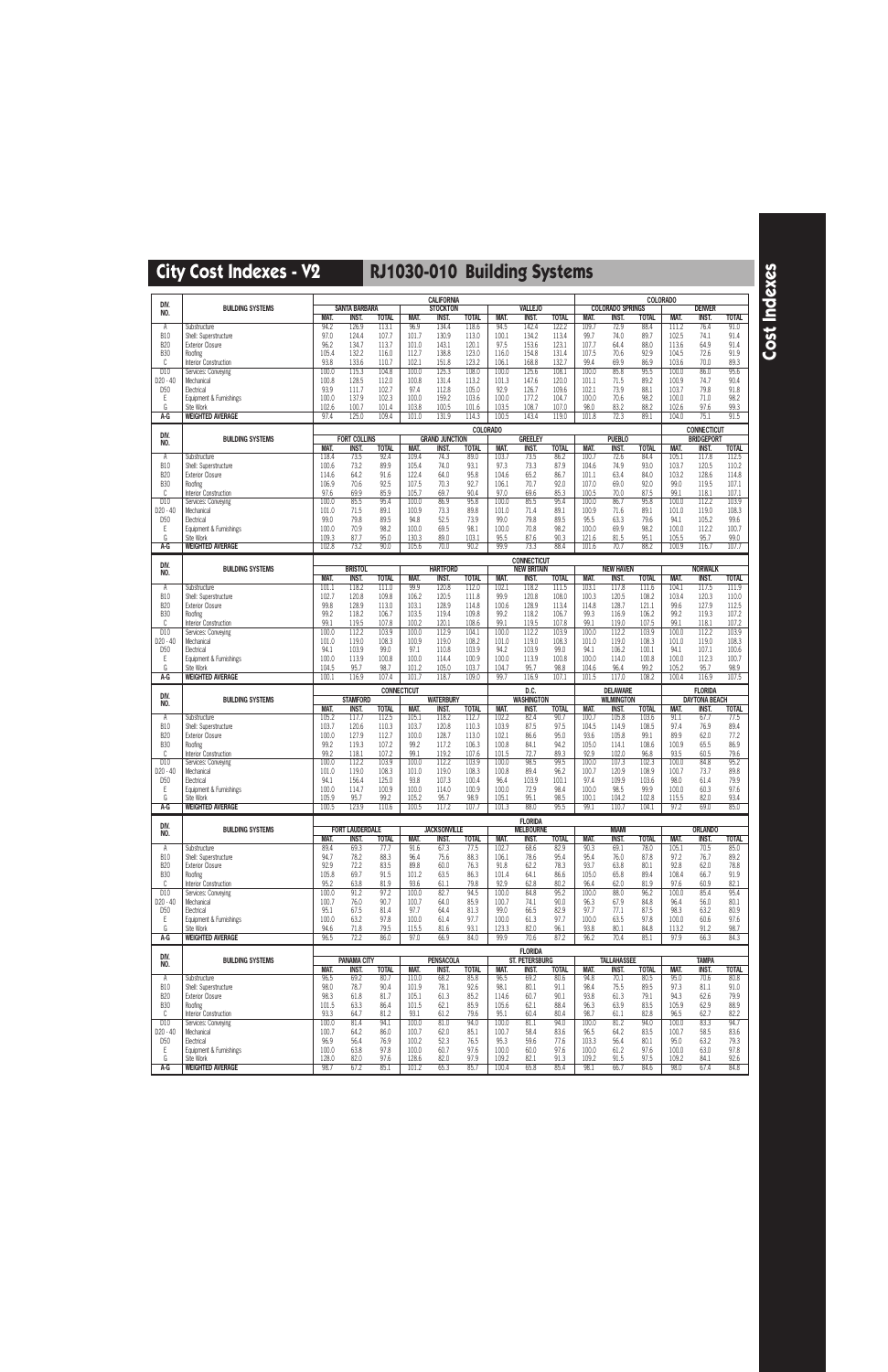**Cost Indexes**

| DIV.                        | <b>BUILDING SYSTEMS</b>                                         |                        | <b>ALBANY</b>                         |                      |                       | <b>ATLANTA</b>                   |                      |                        | <b>GEORGIA</b><br><b>AUGUSTA</b>  |                      |                       | <b>COLUMBUS</b>                 |                       |                        | <b>MACON</b>                       |                      |
|-----------------------------|-----------------------------------------------------------------|------------------------|---------------------------------------|----------------------|-----------------------|----------------------------------|----------------------|------------------------|-----------------------------------|----------------------|-----------------------|---------------------------------|-----------------------|------------------------|------------------------------------|----------------------|
| NO.                         |                                                                 | <b>MAT.</b>            | <b>INST.</b>                          | <b>TOTAL</b>         | MAT.                  | <b>INST.</b>                     | <b>TOTAL</b>         | <b>MAT.</b>            | <b>INST.</b>                      | <b>TOTAL</b>         | MAT.                  | <b>INST.</b>                    | <b>TOTAL</b>          | MAT.                   | <b>INST.</b>                       | <b>TOTAL</b>         |
| Α<br><b>B10</b>             | Substructure                                                    | 89.2<br>101.5          | 70.8<br>84.8                          | 78.5<br>95.0         | 103.8<br>98.0         | 79.2<br>79.3                     | 89.5<br>90.7         | 96.8<br>95.3           | 76.0<br>78.5                      | 84.8<br>88.7         | 89.0<br>101.2         | 71.9<br>86.0                    | 79.1<br>95.2          | 88.9<br>97.2           | 74.8<br>85.9                       | 80.7<br>92.8         |
| <b>B20</b>                  | Shell: Superstructure<br><b>Exterior Closure</b>                | 88.9                   | 71.6                                  | 81.0                 | 94.1                  | 71.9                             | 84.0                 | 89.2                   | 71.1                              | 80.9                 | 88.8                  | 72.0                            | 81.2                  | 93.9                   | 71.5                               | 83.7                 |
| <b>B30</b>                  | Roofing                                                         | 99.8                   | 67.6                                  | 87.0                 | 95.9                  | 73.3                             | 86.9                 | 94.1                   | 70.2                              | 84.6                 | 99.7                  | 69.1                            | 87.6                  | 98.2                   | 70.5                               | 87.2                 |
| C<br>D10                    | Interior Construction<br>Services: Conveying                    | 88.8<br>100.0          | 70.5<br>86.5                          | 81.1<br>95.7         | 97.8<br>100.0         | 77.4<br>87.4                     | 89.2<br>96.0         | 92.9<br>100.0          | 74.9<br>86.7                      | 85.3<br>95.8         | 88.8<br>100.0         | 71.8<br>86.5                    | 81.6<br>95.7          | 84.4<br>100.0          | 71.6<br>86.3                       | 79.0<br>95.7         |
| D20 - 40                    | Mechanical                                                      | 100.7                  | 69.4                                  | 88.1                 | 101.0                 | 72.0                             | 89.3                 | 101.0                  | 66.4                              | 87.1                 | 100.7                 | 66.3                            | 86.8                  | 100.7                  | 71.9                               | 89.1                 |
| D <sub>50</sub><br>Ε        | Electrical<br>Equipment & Furnishings                           | 95.2<br>100.0          | 62.0<br>67.5                          | 78.8<br>98.0         | 98.9<br>100.0         | 72.7<br>77.9                     | 85.9<br>98.7         | 99.7<br>100.0          | 68.5<br>75.5                      | 84.3<br>98.5         | 95.3<br>100.0         | 70.8<br>71.1                    | 83.2<br>98.2          | 93.9<br>100.0          | 62.8<br>69.6                       | 78.5<br>98.2         |
| G                           | Site Work                                                       | 104.6                  | 73.8                                  | 84.3                 | 98.7                  | 97.2                             | 97.7                 | 94.6                   | 89.3                              | 91.1                 | 104.5                 | 74.1                            | 84.4                  | 105.4                  | 88.3                               | 94.1                 |
| A-G                         | <b>WEIGHTED AVERAGE</b>                                         | 96.5                   | 72.2                                  | 86.0                 | 98.7                  | 76.7                             | 89.2                 | 96.4                   | 73.5                              | 86.5                 | 96.4                  | 73.4                            | 86.4                  | 95.3                   | 74.4                               | 86.3                 |
| DIV.                        | <b>BUILDING SYSTEMS</b>                                         |                        | <b>SAVANNAH</b>                       | <b>GEORGIA</b>       |                       | <b>VALDOSTA</b>                  |                      |                        | <b>HONOLULU</b>                   | <b>HAWAII</b>        |                       | <b>STATES &amp; POSS., GUAM</b> |                       |                        | <b>IDAHO</b><br><b>BOISE</b>       |                      |
| NO.                         |                                                                 | <b>MAT.</b>            | INST.                                 | <b>TOTAL</b>         | MAT.                  | <b>INST.</b>                     | <b>TOTAL</b>         | MAT.                   | <b>INST.</b>                      | <b>TOTAL</b>         | MAT.                  | INST.                           | <b>TOTAL</b>          | MAT.                   | <b>INST.</b>                       | <b>TOTAL</b>         |
| Α                           | Substructure                                                    | 91.6                   | 74.6                                  | 81.7                 | 88.7                  | 60.6                             | 72.4                 | 151.7                  | 120.8                             | 133.8                | 184.5                 | 81.0                            | 124.5                 | 91.0                   | 85.5                               | 87.8                 |
| <b>B10</b><br><b>B20</b>    | Shell: Superstructure<br><b>Exterior Closure</b>                | 99.2<br>86.0           | 84.7<br>72.6                          | 93.6<br>79.9         | 99.8<br>96.6          | 74.8<br>70.4                     | 90.1<br>84.7         | 130.9<br>134.1         | 114.7<br>123.7                    | 124.6<br>129.4       | 149.6<br>148.9        | 77.7<br>49.7                    | 121.6<br>103.8        | 104.0<br>113.5         | 81.9<br>82.4                       | 95.4<br>99.4         |
| <b>B30</b>                  | Roofing                                                         | 97.6                   | 69.4                                  | 86.4                 | 100.0                 | 63.6                             | 85.6                 | 145.5                  | 118.7                             | 134.9                | 152.4                 | 74.2                            | 121.4                 | 99.3                   | 86.0                               | 94.0                 |
| C<br>D10                    | Interior Construction<br>Services: Conveying                    | 95.7<br>100.0          | 73.1<br>87.1                          | 86.1<br>95.9         | 86.2<br>100.0         | 50.3<br>86.5                     | 71.0<br>95.7         | 126.7<br>100.0         | 127.5<br>110.7                    | 127.0<br>103.4       | 153.9<br>100.0        | 57.6<br>97.8                    | 113.1<br>99.3         | 95.9<br>100.0          | 77.4<br>87.9                       | 88.1<br>96.2         |
| D20 - 40                    | Mechanical                                                      | 100.8                  | 64.3                                  | 86.1                 | 100.7                 | 69.1                             | 88.0                 | 101.1                  | 108.9                             | 104.3                | 104.1                 | 52.5                            | 83.2                  | 101.2                  | 71.5                               | 89.2                 |
| D <sub>50</sub><br>Ε        | Electrical<br>Equipment & Furnishings                           | 99.2<br>100.0          | 63.8<br>72.4                          | 81.7<br>98.3         | 93.8<br>100.0         | 56.7<br>37.7                     | 75.5<br>96.2         | 106.7<br>100.0         | 122.0<br>125.0                    | 114.3<br>101.5       | 150.4<br>100.0        | 49.2<br>55.6                    | 100.3<br>97.3         | 97.2<br>100.0          | 69.3<br>79.2                       | 83.4<br>98.7         |
| G                           | Site Work                                                       | 105.6                  | 83.3                                  | 90.9                 | 113.8                 | 73.8                             | 87.4                 | 154.4                  | 108.7                             | 124.2                | 187.3                 | 96.1                            | 127.1                 | 86.2                   | 88.6                               | 87.8                 |
| $A-G$                       | <b>WEIGHTED AVERAGE</b>                                         | 97.3                   | 72.8                                  | 86.7                 | 96.7                  | 65.4                             | 83.2                 | 120.3                  | 117.8                             | 119.2                | 138.0                 | 63.4                            | 105.7                 | 100.9                  | 78.2                               | 91.1                 |
| DIV.                        |                                                                 |                        | <b>LEWISTON</b>                       |                      |                       | <b>IDAHO</b><br><b>POCATELLO</b> |                      |                        | <b>TWIN FALLS</b>                 |                      |                       | <b>CHICAGO</b>                  |                       | <b>ILLINOIS</b>        | <b>DECATUR</b>                     |                      |
| NO.                         | <b>BUILDING SYSTEMS</b>                                         | <b>MAT.</b>            | <b>INST.</b>                          | <b>TOTAL</b>         | MAT.                  | <b>INST.</b>                     | <b>TOTAL</b>         | MAT.                   | <b>INST.</b>                      | <b>TOTAL</b>         | MAT.                  | <b>INST.</b>                    | <b>TOTAL</b>          | MAT.                   | <b>INST.</b>                       | <b>TOTAL</b>         |
| Α                           | Substructure                                                    | 100.5                  | 84.7                                  | 91.3                 | 93.2                  | 85.3                             | 88.6                 | 95.8                   | 82.1                              | 87.8                 | 115.1                 | 143.3                           | 131.4                 | 96.2                   | 108.4                              | 103.2                |
| <b>B10</b><br><b>B20</b>    | Shell: Superstructure<br><b>Exterior Closure</b>                | 100.9<br>121.1         | 87.1<br>84.7                          | 95.5<br>104.6        | 110.8<br>110.3        | 81.6<br>83.0                     | 99.4<br>97.9         | 111.3<br>119.0         | 80.0<br>77.1                      | 99.1<br>100.0        | 100.1<br>103.4        | 151.4<br>164.0                  | 120.1<br>130.9        | 101.2<br>83.2          | 116.4<br>119.5                     | 107.1<br>99.7        |
| <b>B30</b>                  | Roofing                                                         | 154.2                  | 81.9                                  | 125.5                | 98.5                  | 72.9                             | 88.3                 | 99.3                   | 81.3                              | 92.2                 | 94.7                  | 147.6                           | 115.7                 | 96.0                   | 111.0                              | 101.9                |
| C<br>D10                    | Interior Construction<br>Services: Conveying                    | 132.8<br>100.0         | 79.9<br>99.6                          | 110.4<br>99.9        | 96.9<br>100.0         | 75.9<br>87.9                     | 88.0<br>96.2         | 98.5<br>100.0          | 76.6<br>87.9                      | 89.2<br>96.2         | 98.4<br>100.0         | 161.8<br>123.3                  | 125.2<br>107.4        | 95.0<br>100.0          | 116.4<br>104.9                     | 104.1<br>101.6       |
| D20 - 40                    | Mechanical                                                      | 102.4                  | 85.6                                  | 95.6                 | 100.9                 | 73.0                             | 89.7                 | 100.9                  | 71.5                              | 89.0                 | 100.4                 | 134.9                           | 114.3                 | 100.5                  | 95.9                               | 98.7                 |
| D <sub>50</sub>             | Electrical                                                      | 86.8                   | 84.7                                  | 85.8                 | 94.3                  | 67.5                             | 81.1                 | 89.1                   | 70.7                              | 80.0                 | 96.1                  | 136.4                           | 116.0                 | 94.9                   | 99.9                               | 97.4                 |
| Ε<br>G                      | Equipment & Furnishings<br>Site Work                            | 100.0<br>94.4          | 80.3<br>84.1                          | 98.8<br>87.6         | 100.0<br>86.9         | 79.1<br>88.6                     | 98.7<br>88.0         | 100.0<br>93.7          | 79.2<br>88.4                      | 98.7<br>90.2         | 100.0<br>104.6        | 157.8<br>100.1                  | 103.5<br>101.6        | 100.0<br>99.0          | 115.9<br>93.0                      | 101.0<br>95.1        |
| A-G                         | <b>WEIGHTED AVERAGE</b>                                         | 108.4                  | 84.9                                  | 98.2                 | 101.8                 | 77.8                             | 91.4                 | 102.9                  | 76.9                              | 91.7                 | 100.5                 | 144.4                           | 119.5                 | 96.7                   | 107.6                              | 101.4                |
|                             |                                                                 |                        |                                       |                      |                       |                                  |                      |                        |                                   |                      |                       |                                 |                       |                        |                                    |                      |
| DIV.                        |                                                                 |                        |                                       |                      |                       |                                  |                      |                        | <b>ILLINOIS</b>                   |                      |                       |                                 |                       |                        |                                    |                      |
| NO.                         | <b>BUILDING SYSTEMS</b>                                         | <b>MAT</b>             | <b>EAST ST. LOUIS</b><br><b>INST.</b> | <b>TOTAL</b>         | MAT.                  | <b>JOLIET</b><br><b>INST.</b>    | <b>TOTAL</b>         | MAT.                   | <b>PEORIA</b><br><b>INST.</b>     | <b>TOTAL</b>         | MAT.                  | <b>ROCKFORD</b><br><b>INST.</b> | <b>TOTAL</b>          | MAT.                   | <b>SPRINGFIELD</b><br><b>INST.</b> | <b>TOTAL</b>         |
| Α                           | Substructure                                                    | 93.0                   | 109.4                                 | 102.5                | 109.2                 | 137.8                            | 125.8                | 93.6                   | 109.9                             | 103.0                | 94.3                  | 122.2                           | 110.5                 | 94.2                   | 111.9                              | 104.4                |
| <b>B10</b><br><b>B20</b>    | Shell: Superstructure<br><b>Exterior Closure</b>                | 97.7<br>77.9           | 124.5<br>121.5                        | 108.2<br>97.7        | 97.2<br>98.2          | 144.7<br>158.7                   | 115.7<br>125.8       | 95.1<br>101.0          | 120.3<br>122.6                    | 104.9<br>110.8       | 95.2<br>90.2          | 137.5<br>141.6                  | 111.7<br>113.6        | 98.4<br>88.3           | 118.0<br>123.2                     | 106.0<br>104.1       |
| <b>B30</b>                  | Roofing                                                         | 90.6                   | 108.2                                 | 97.6                 | 99.4                  | 143.4                            | 116.8                | 96.6                   | 112.1                             | 102.7                | 99.3                  | 127.9                           | 110.7                 | 98.0                   | 115.8                              | 105.0                |
| C                           | Interior Construction                                           | 88.8                   | 113.2                                 | 99.1                 | 95.4                  | 160.1                            | 122.8                | 93.5                   | 120.8                             | 105.0                | 93.5                  | 131.4                           | 109.5                 | 96.7                   | 121.6                              | 107.3                |
| D10<br>D <sub>20</sub> - 40 | Services: Conveying<br>Mechanical                               | 100.0<br>100.5         | 107.1<br>96.7                         | 102.2<br>99.0        | 100.0<br>100.4        | 118.6<br>131.4                   | 105.9<br>112.9       | 100.0<br>100.6         | 105.6<br>102.2                    | 101.8<br>101.2       | 100.0<br>100.7        | 111.5<br>115.5                  | 103.6<br>106.7        | 100.0<br>100.5         | 106.5<br>102.5                     | 102.1<br>101.3       |
| D <sub>50</sub>             | Electrical                                                      | 92.6                   | 105.6                                 | 99.1                 | 95.2                  | 133.5                            | 114.2                | 96.3                   | 93.5                              | 94.9                 | 96.5                  | 128.3                           | 112.3                 | 100.9                  | 91.4                               | 96.2                 |
| Ε<br>G                      | Equipment & Furnishings<br>Site Work                            | 100.0<br>107.6         | 110.0<br>93.7                         | 100.6<br>98.4        | 100.0<br>100.4        | 157.9<br>95.0                    | 103.5<br>96.8        | 100.0<br>98.4          | 115.5<br>92.7                     | 100.9<br>94.6        | 100.0<br>97.9         | 127.5<br>93.9                   | 101.7<br>95.3         | 100.0<br>103.1         | 118.2<br>102.2                     | 101.1<br>102.5       |
| A-G                         | <b>WEIGHTED AVERAGE</b>                                         | 94.1                   | 109.8                                 | 100.9                | 98.5                  | 140.3                            | 116.5                | 97.4                   | 109.9                             | 102.8                | 96.3                  | 126.3                           | 109.3                 | 97.8                   | 110.4                              | 103.2                |
| DIV.                        |                                                                 |                        |                                       |                      |                       |                                  |                      |                        | <b>INDIANA</b>                    |                      |                       |                                 |                       |                        |                                    |                      |
| NO.                         | <b>BUILDING SYSTEMS</b>                                         | MAT.                   | <b>ANDERSON</b><br>INST.              | <b>TOTAL</b>         | MAT.                  | <b>BLOOMINGTON</b><br>INST.      | <b>TOTAL</b>         | MAT.                   | <b>EVANSVILLE</b><br><b>INST.</b> | <b>TOTAL</b>         | MAT.                  | <b>FORT WAYNE</b><br>INST.      | <b>TOTAL</b>          | MAT.                   | <b>GARY</b><br>INST.               | <b>TOTAL</b>         |
| A                           | Substructure                                                    | 100.8                  | 80.4                                  | 89.0                 | 96.8                  | 80.5                             | 87.4                 | 95.4                   | 88.2                              | 91.2                 | 104.4                 | 77.4                            | 88.7                  | 103.7                  | 105.5                              | 104.8                |
| <b>B10</b><br><b>B20</b>    | Shell: Superstructure<br><b>Exterior Closure</b>                | 102.4<br>86.3          | 84.5<br>76.3                          | 95.4<br>81.8         | 100.5<br>96.7         | 77.4<br>73.7                     | 91.5<br>86.2         | 94.0<br>94.9           | 82.9<br>78.7                      | 89.7<br>87.6         | 103.3<br>87.9         | 81.1<br>72.1                    | 94.7<br>80.7          | 103.0<br>86.8          | 108.1<br>109.9                     | 105.0<br>97.3        |
| <b>B30</b>                  | Roofing                                                         | 108.3                  | 75.5                                  | 95.3                 | 95.4                  | 78.4                             | 88.6                 | 99.9                   | 82.6                              | 93.0                 | 108.0                 | 76.6                            | 95.5                  | 106.9                  | 103.8                              | 105.7                |
| C                           | Interior Construction                                           | 91.8                   | 77.3                                  | 85.6                 | 93.8                  | 80.6                             | 88.2                 | 90.5                   | 78.5                              | 85.4                 | 91.6                  | 72.8                            | 83.7                  | 91.3                   | 108.7                              | 98.7                 |
| D10<br>$D20 - 40$           | Services: Conveying<br>Mechanical                               | 100.0<br>100.6         | 91.2<br>76.7                          | 97.2<br>90.9         | 100.0<br>100.2        | 90.3<br>77.6                     | 96.9<br>91.1         | 100.0<br>100.5         | 93.2<br>78.2                      | 97.9<br>91.5         | 100.0<br>100.6        | 92.3<br>71.6                    | 97.6<br>88.9          | 100.0<br>100.6         | 102.3<br>103.1                     | 100.7<br>101.6       |
| D <sub>50</sub>             | Electrical                                                      | 89.4                   | 84.9                                  | 87.2                 | 100.2                 | 85.0                             | 92.7                 | 96.2                   | 83.2                              | 89.7                 | 90.1                  | 75.0                            | 82.6                  | 100.6                  | 108.1                              | 104.3                |
| Ε<br>G                      | Equipment & Furnishings<br>Site Work                            | 100.0<br>100.7         | 79.4<br>86.3                          | 98.7<br>91.2         | 100.0<br>87.9         | 81.8<br>85.2                     | 98.9<br>86.1         | 100.0<br>93.4          | 79.0<br>112.8                     | 98.7<br>106.2        | 100.0<br>102.3        | 73.8<br>86.2                    | 98.4<br>91.7          | 100.0<br>101.5         | 107.9<br>90.1                      | 100.5<br>94.0        |
| A-G                         | <b>WEIGHTED AVERAGE</b>                                         | 96.8                   | 80.4                                  | 89.7                 | 98.2                  | 79.7                             | 90.2                 | 96.0                   | 83.2                              | 90.5                 | 97.5                  | 75.9                            | 88.2                  | 98.3                   | 105.8                              | 101.5                |
| DIV.                        |                                                                 |                        |                                       |                      |                       |                                  |                      | <b>INDIANA</b>         |                                   |                      |                       |                                 |                       |                        | <b>IOWA</b>                        |                      |
| NO.                         | <b>BUILDING SYSTEMS</b>                                         | MAT.                   | <b>INDIANAPOLIS</b><br><b>INST.</b>   | <b>TOTAL</b>         | MAT.                  | <b>MUNCIE</b><br><b>INST.</b>    | <b>TOTAL</b>         | MAT.                   | <b>SOUTH BEND</b><br>INST.        | <b>TOTAL</b>         | MAT.                  | <b>TERRE HAUTE</b><br>INST.     | <b>TOTAL</b>          | MAT.                   | <b>CEDAR RAPIDS</b><br>INST.       | <b>TOTAL</b>         |
| A                           | Substructure                                                    | 98.9                   | 86.9                                  | 91.9                 | 100.8                 | 79.9                             | 88.6                 | 100.9                  | 83.3                              | 90.7                 | 93.6                  | 87.0                            | 89.7                  | 103.1                  | 88.0                               | 94.3                 |
| <b>B10</b><br><b>B20</b>    | Shell: Superstructure<br><b>Exterior Closure</b>                | 99.5<br>96.0           | 79.9<br>78.6                          | 91.9<br>88.1         | 102.2<br>92.4         | 84.1<br>76.4                     | 95.2<br>85.1         | 105.4<br>92.1          | 91.8<br>77.4                      | 100.1<br>85.4        | 94.2<br>103.0         | 83.0<br>76.0                    | 89.9<br>90.7          | 92.3<br>96.7           | 95.5<br>83.7                       | 93.5<br>90.8         |
| <b>B30</b>                  | Roofing                                                         | 97.6                   | 82.2                                  | 91.5                 | 97.8                  | 77.1                             | 89.6                 | 102.3                  | 80.4                              | 93.6                 | 100.0                 | 80.8                            | 92.4                  | 105.5                  | 81.6                               | 96.0                 |
| C<br>D10                    | Interior Construction                                           | 98.8<br>100.0          | 83.8<br>93.2                          | 92.4<br>97.8         | 88.6<br>100.0         | 77.0<br>90.2                     | 83.7<br>96.9         | 92.5<br>100.0          | 79.1<br>93.9                      | 86.8<br>98.1         | 90.7<br>100.0         | 77.9<br>92.8                    | 85.3<br>97.7          | 100.0<br>100.0         | 85.9<br>94.0                       | 94.0<br>98.1         |
| D <sub>20</sub> - 40        | Services: Conveying<br>Mechanical                               | 100.5                  | 78.5                                  | 91.6                 | 100.2                 | 76.5                             | 90.7                 | 100.5                  | 75.9                              | 90.6                 | 100.5                 | 78.1                            | 91.5                  | 100.7                  | 84.4                               | 94.1                 |
| D <sub>50</sub>             | Electrical                                                      | 102.5                  | 87.1                                  | 94.9                 | 92.2                  | 75.7                             | 84.0                 | 103.5                  | 88.8                              | 96.2                 | 94.7                  | 85.3                            | 90.0                  | 97.7                   | 80.2                               | 89.1                 |
| Ε<br>G<br>A-G               | Equipment & Furnishings<br>Site Work<br><b>WEIGHTED AVERAGE</b> | 100.0<br>100.6<br>99.5 | 85.5<br>93.9<br>82.9                  | 99.1<br>96.2<br>92.3 | 100.0<br>88.2<br>96.6 | 79.1<br>85.2<br>78.9             | 98.7<br>86.2<br>89.0 | 100.0<br>100.6<br>99.6 | 77.3<br>94.9<br>83.4              | 98.6<br>96.8<br>92.6 | 100.0<br>95.2<br>96.9 | 78.2<br>113.0<br>82.9           | 98.7<br>106.9<br>90.8 | 100.0<br>100.0<br>98.3 | 85.1<br>89.0<br>86.6               | 99.1<br>92.7<br>93.2 |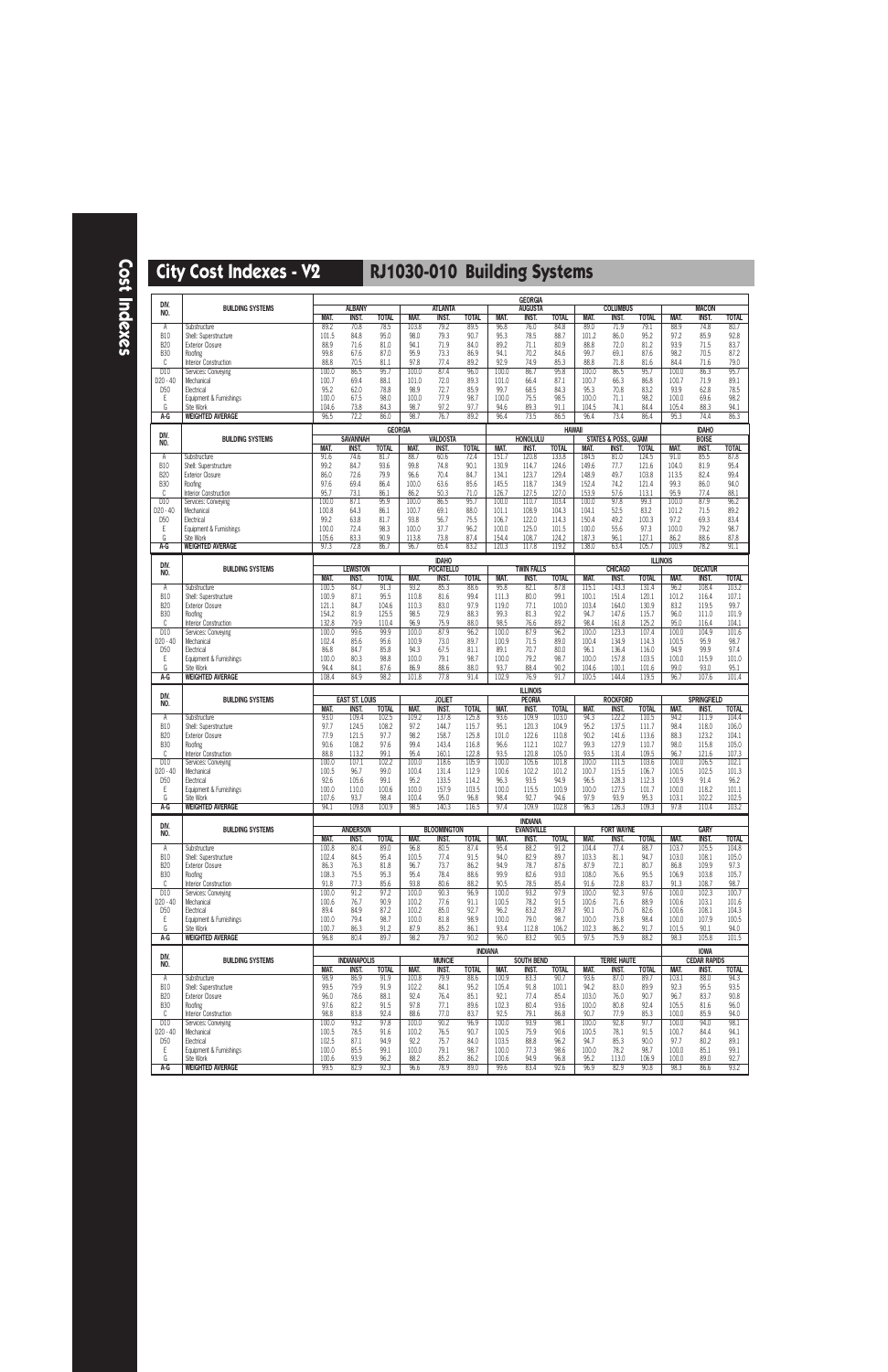|                                         |                                                  |                      |                                       |                      |                    |                                   |                      |                     | <b>IOWA</b>                   |                      |                     |                          |                      |                |                                   |                      |
|-----------------------------------------|--------------------------------------------------|----------------------|---------------------------------------|----------------------|--------------------|-----------------------------------|----------------------|---------------------|-------------------------------|----------------------|---------------------|--------------------------|----------------------|----------------|-----------------------------------|----------------------|
| DIV.<br>NO.                             | <b>BUILDING SYSTEMS</b>                          |                      | <b>COUNCIL BLUFFS</b>                 |                      |                    | <b>DAVENPORT</b>                  |                      |                     | <b>DES MOINES</b>             |                      |                     | <b>DUBUQUE</b>           |                      |                | <b>SIOUX CITY</b>                 |                      |
|                                         | Substructure                                     | <b>MAT.</b><br>105.4 | INST.<br>83.0                         | <b>TOTAL</b><br>92.4 | MAT.<br>100.4      | <b>INST.</b><br>97.6              | <b>TOTAL</b><br>98.8 | MAT.<br>94.5        | <b>INST.</b><br>93.4          | <b>TOTAL</b><br>93.8 | MAT.<br>99.2        | <b>INST.</b><br>83.9     | <b>TOTAL</b><br>90.4 | MAT.<br>104.0  | <b>INST.</b><br>85.1              | <b>TOTAL</b><br>93.0 |
| Α<br><b>B10</b>                         | Shell: Superstructure                            | 94.9                 | 89.1                                  | 92.6                 | 91.7               | 104.2                             | 96.5                 | 92.7                | 93.6                          | 93.0                 | 89.3                | 88.9                     | 89.2                 | 92.1           | 92.4                              | 92.2                 |
| <b>B20</b>                              | <b>Exterior Closure</b>                          | 97.6                 | 79.6                                  | 89.4                 | 94.8               | 96.6                              | 95.6                 | 94.1                | 88.0                          | 91.3                 | 96.0                | 72.8                     | 85.4                 | 93.7           | 71.2                              | 83.5                 |
| <b>B30</b>                              | Roofing                                          | 104.7                | 75.3                                  | 93.0                 | 104.9              | 94.6                              | 100.8                | 98.6                | 85.8                          | 93.5                 | 105.0               | 79.0                     | 94.7                 | 104.9          | 72.6                              | 92.1                 |
| C<br>D10                                | Interior Construction<br>Services: Conveying     | 95.3<br>100.0        | 76.2<br>92.4                          | 87.2<br>97.6         | 98.2<br>100.0      | 98.6<br>97.0                      | 98.4<br>99.1         | 95.2<br>100.0       | 87.2<br>95.9                  | 91.8<br>98.7         | 97.1<br>100.0       | 81.3<br>93.0             | 90.4<br>97.8         | 99.0<br>100.0  | 74.8<br>92.6                      | 88.8<br>97.6         |
| D20 - 40                                | Mechanical                                       | 100.7                | 79.6                                  | 92.2                 | 100.7              | 95.6                              | 98.6                 | 100.5               | 85.0                          | 94.3                 | 100.7               | 76.3                     | 90.9                 | 100.7          | 78.8                              | 91.9                 |
| D <sub>50</sub>                         | Electrical                                       | 102.1                | 82.0                                  | 92.2                 | 95.9               | 88.1                              | 92.0                 | 103.8               | 91.4                          | 97.6                 | 100.9               | 77.0                     | 89.1                 | 97.7           | 74.1                              | 86.0                 |
| Ε                                       | Equipment & Furnishings                          | 100.0                | 75.4                                  | 98.5                 | 100.0              | 99.5                              | 100.0                | 100.0               | 85.7                          | 99.1                 | 100.0               | 83.3                     | 99.0                 | 100.0          | 74.2                              | 98.4                 |
| G<br>A-G                                | Site Work<br><b>WEIGHTED AVERAGE</b>             | 103.5<br>98.8        | 86.0<br>81.9                          | 91.9<br>91.5         | 98.5<br>97.3       | 92.6<br>96.6                      | 94.6<br>97.0         | 99.0<br>97.3        | 101.0<br>90.0                 | 100.3<br>94.2        | 98.3<br>97.3        | 86.3<br>80.6             | 90.4<br>90.1         | 108.7<br>98.0  | 90.5<br>80.3                      | 96.7<br>90.3         |
|                                         |                                                  |                      |                                       |                      |                    |                                   |                      |                     |                               |                      |                     |                          |                      |                |                                   |                      |
| DIV.                                    | <b>BUILDING SYSTEMS</b>                          |                      | <b>IOWA</b><br><b>WATERLOO</b>        |                      |                    | <b>DODGE CITY</b>                 |                      |                     | <b>KANSAS CITY</b>            |                      | <b>KANSAS</b>       | <b>SALINA</b>            |                      |                | <b>TOPEKA</b>                     |                      |
| NO.                                     |                                                  | MAT.                 | <b>INST.</b>                          | <b>TOTAL</b>         | MAT.               | <b>INST.</b>                      | <b>TOTAL</b>         | MAT.                | <b>INST.</b>                  | <b>TOTAL</b>         | MAT.                | <b>INST.</b>             | <b>TOTAL</b>         | <b>MAT.</b>    | <b>INST.</b>                      | <b>TOTAL</b>         |
| Α                                       | Substructure                                     | 104.1                | 80.3                                  | 90.3                 | 104.8              | 79.9                              | 90.4                 | 87.9                | 96.6                          | 93.0                 | 94.1                | 79.1                     | 85.4                 | 95.2           | 84.7                              | 89.1                 |
| <b>B10</b>                              | Shell: Superstructure                            | 92.3                 | 85.8                                  | 89.7                 | 94.4               | 86.8                              | 91.5                 | 98.2                | 102.9                         | 100.0                | 91.9                | 87.1                     | 90.0                 | 96.5           | 89.5                              | 93.8                 |
| <b>B20</b><br><b>B30</b>                | <b>Exterior Closure</b><br>Roofing               | 94.1<br>105.5        | 77.9<br>78.5                          | 86.7<br>94.8         | 105.9<br>97.0      | 62.0<br>68.7                      | 85.9<br>85.8         | 94.0<br>89.9        | 98.9<br>97.7                  | 96.2<br>93.0         | 106.8<br>96.4       | 58.7<br>62.7             | 84.9<br>83.1         | 91.5<br>94.0   | 68.4<br>86.7                      | 81.0<br>91.1         |
| C                                       | Interior Construction                            | 91.8                 | 72.1                                  | 83.4                 | 91.5               | 64.5                              | 80.0                 | 88.1                | 99.1                          | 92.8                 | 90.8                | 65.9                     | 80.2                 | 98.7           | 70.2                              | 86.6                 |
| D10                                     | Services: Conveying                              | 100.0                | 93.8                                  | 98.0                 | 100.0              | 89.2                              | 96.6                 | 100.0               | 95.0                          | 98.4                 | 100.0               | 88.7                     | 96.4                 | 100.0          | 88.3                              | 96.3                 |
| $D20 - 40$                              | Mechanical                                       | 100.6                | 81.0                                  | 92.7                 | 100.5              | 76.3                              | 90.7                 | 100.4               | 103.0                         | 101.4                | 100.5               | 69.4                     | 87.9                 | 100.6          | 74.5                              | 90.1                 |
| D <sub>50</sub><br>Ε                    | Electrical                                       | 94.9<br>100.0        | 64.2<br>65.7                          | 79.7<br>97.9         | 94.6<br>100.0      | 71.2<br>56.9                      | 83.0<br>97.4         | 101.6<br>100.0      | 97.1<br>99.7                  | 99.4<br>100.0        | 94.4<br>100.0       | 73.4<br>60.8             | 84.0<br>97.6         | 102.0<br>100.0 | 72.0<br>66.7                      | 87.2<br>98.0         |
| G                                       | Equipment & Furnishings<br>Site Work             | 105.4                | 90.2                                  | 95.4                 | 107.6              | 88.7                              | 95.1                 | 96.6                | 86.6                          | 90.0                 | 98.6                | 88.3                     | 91.8                 | 99.2           | 96.6                              | 97.5                 |
| A-G                                     | <b>WEIGHTED AVERAGE</b>                          | 96.5                 | 78.4                                  | 88.7                 | 98.0               | 74.8                              | 88.0                 | 96.4                | 99.2                          | 97.6                 | 96.8                | 73.3                     | 86.6                 | 98.1           | 78.0                              | 89.4                 |
|                                         |                                                  |                      | <b>KANSAS</b>                         |                      |                    |                                   |                      |                     |                               | <b>KENTUCKY</b>      |                     |                          |                      |                |                                   |                      |
| DIV.<br>NO.                             | <b>BUILDING SYSTEMS</b>                          |                      | <b>WICHITA</b>                        |                      |                    | <b>BOWLING GREEN</b>              |                      |                     | <b>LEXINGTON</b>              |                      |                     | <b>LOUISVILLE</b>        |                      |                | <b>OWENSBORO</b>                  |                      |
|                                         |                                                  | <b>MAT.</b>          | <b>INST.</b>                          | <b>TOTAL</b>         | <b>MAT</b>         | <b>INST.</b>                      | <b>TOTAL</b>         | MAT.                | <b>INST.</b>                  | <b>TOTAL</b>         | MAT.                | <b>INST.</b>             | <b>TOTAL</b>         | MAT.           | <b>INST.</b>                      | <b>TOTAL</b>         |
| Α<br><b>B10</b>                         | Substructure<br>Shell: Superstructure            | 90.0<br>93.0         | 78.4<br>84.2                          | 83.3<br>89.5         | 86.8<br>95.8       | 78.8<br>81.6                      | 82.2<br>90.2         | 92.9<br>94.9        | 82.5<br>84.3                  | 86.9<br>90.8         | 88.2<br>95.5        | 82.2<br>82.8             | 84.7<br>90.6         | 89.6<br>89.8   | 87.8<br>84.0                      | 88.5<br>87.5         |
| <b>B20</b>                              | <b>Exterior Closure</b>                          | 91.6                 | 56.8                                  | 75.8                 | 96.2               | 71.2                              | 84.8                 | 84.7                | 73.2                          | 79.5                 | 84.9                | 71.4                     | 78.8                 | 102.0          | 80.5                              | 92.2                 |
| <b>B30</b>                              | Roofing                                          | 95.2                 | 62.1                                  | 82.1                 | 88.3               | 79.6                              | 84.8                 | 105.2               | 79.9                          | 95.1                 | 101.8               | 76.0                     | 91.6                 | 99.9           | 82.4                              | 93.0                 |
| C                                       | Interior Construction                            | 97.5                 | 59.0                                  | 81.1                 | 89.1               | 77.0                              | 84.0                 | 87.1                | 73.4                          | 81.3                 | 91.5                | 77.5                     | 85.6                 | 88.3           | 75.6                              | 82.9                 |
| D10                                     | Services: Conveying                              | 100.0                | 89.3                                  | 96.6                 | 100.0              | 90.0                              | 96.8                 | 100.0               | 93.0                          | 97.8                 | 100.0               | 90.6                     | 97.0                 | 100.0          | 95.5                              | 98.6                 |
| D <sub>20</sub> - 40<br>D <sub>50</sub> | Mechanical<br>Electrical                         | 100.3<br>99.5        | 70.6<br>73.4                          | 88.3<br>86.6         | 100.5<br>95.2      | 77.9<br>76.5                      | 91.4<br>85.9         | 101.0<br>91.5       | 76.9<br>76.3                  | 91.2<br>84.0         | 100.7<br>95.5       | 78.4<br>76.5             | 91.7<br>86.1         | 100.5<br>94.7  | 77.9<br>73.8                      | 91.4<br>84.4         |
| Ε                                       | Equipment & Furnishings                          | 100.0                | 55.8                                  | 97.3                 | 100.0              | 83.1                              | 99.0                 | 100.0               | 72.8                          | 98.4                 | 100.0               | 83.3                     | 99.0                 | 100.0          | 76.8                              | 98.6                 |
| G                                       | Site Work                                        | 94.9                 | 98.5                                  | 97.3                 | 80.2               | 87.5                              | 85.1                 | 96.6                | 90.6                          | 92.7                 | 89.1                | 97.3                     | 94.5                 | 93.6           | 112.9                             | 106.4                |
| A-G                                     | <b>WEIGHTED AVERAGE</b>                          | 96.5                 | 72.2                                  | 86.0                 | 95.2               | 78.4                              | 87.9                 | 94.2                | 78.8                          | 87.5                 | 94.9                | 79.6                     | 88.3                 | 95.3           | 81.8                              | 89.4                 |
|                                         |                                                  |                      |                                       |                      |                    |                                   |                      |                     |                               |                      |                     |                          |                      |                |                                   |                      |
| DIV.                                    |                                                  |                      |                                       |                      |                    |                                   |                      |                     | LOUISIANA                     |                      |                     |                          |                      |                |                                   |                      |
| NO.                                     | <b>BUILDING SYSTEMS</b>                          |                      | <b>ALEXANDRIA</b>                     |                      |                    | <b>BATON ROUGE</b>                |                      |                     | <b>LAKE CHARLES</b>           |                      |                     | <b>MONROE</b>            |                      |                | <b>NEW ORLEANS</b>                |                      |
| Α                                       | Substructure                                     | <b>MAT.</b><br>87.3  | <b>INST</b><br>67.3                   | <b>TOTAL</b><br>75.7 | <b>MAT</b><br>92.8 | <b>INST.</b><br>73.5              | <b>TOTAL</b><br>81.6 | <b>MAT.</b><br>91.8 | <b>INST.</b><br>70.5          | <b>TOTAL</b><br>79.4 | <b>MAT.</b><br>87.1 | <b>INST.</b><br>66.9     | <b>TOTAL</b><br>75.3 | MAT.<br>87.6   | <b>INST.</b><br>73.5              | <b>TOTAL</b><br>79.4 |
| <b>B10</b>                              | Shell: Superstructure                            | 91.3                 | 66.4                                  | 81.6                 | 93.2               | 71.5                              | 84.7                 | 86.3                | 68.1                          | 79.2                 | 91.2                | 66.2                     | 81.5                 | 93.4           | 64.9                              | 82.3                 |
| <b>B20</b>                              | <b>Exterior Closure</b>                          | 93.2                 | 64.9                                  | 80.4                 | 88.5               | 64.1                              | 77.4                 | 89.4                | 66.5                          | 79.0                 | 91.0                | 63.4                     | 78.5                 | 95.8           | 63.2                              | 81.0                 |
| <b>B30</b>                              | Roofing                                          | 99.7                 | 66.2                                  | 86.4                 | 98.0               | 68.5                              | 86.3                 | 97.7                | 68.6                          | 86.2                 | 99.7                | 65.6                     | 86.2                 | 96.2           | 68.8                              | 85.4                 |
| C<br>D10                                | Interior Construction<br>Services: Conveying     | 98.5<br>100.0        | 61.1<br>85.6                          | 82.6<br>95.4         | 97.0<br>100.0      | 70.5<br>86.7                      | 85.8<br>95.8         | 98.8<br>100.0       | 67.4                          | 85.5<br>96.1         | 98.4<br>100.0       | 61.0<br>85.1             | 82.5<br>95.3         | 99.0<br>100.0  | 68.5<br>87.1                      | 86.1<br>95.9         |
| $D20 - 40$                              | Mechanical                                       | 101.0                | 63.0                                  | 85.6                 | 100.9              | 61.5                              | 85.0                 | 101.1               | 87.8<br>64.2                  | 86.2                 | 101.0               | 61.9                     | 85.2                 | 101.0          | 61.4                              | 85.0                 |
| D <sub>50</sub>                         | Electrical                                       | 92.7                 | 54.9                                  | 74.0                 | 103.0              | 59.3                              | 81.4                 | 96.5                | 66.1                          | 81.4                 | 94.2                | 58.5                     | 76.5                 | 100.3          | 69.4                              | 85.0                 |
| E                                       | Equipment & Furnishings                          | 100.0                | 59.9                                  | 97.6                 | 100.0              | 73.7                              | 98.4                 | 100.0               | 69.5                          | 98.1                 | 100.0               | 60.0                     | 97.6                 | 100.0          | 72.1                              | 98.3                 |
| G<br>A-G                                | Site Work<br><b>WEIGHTED AVERAGE</b>             | 101.3<br>96.1        | 84.6<br>64.7                          | 90.3<br>82.5         | 100.7<br>97.0      | 92.8<br>68.3                      | 95.5<br>84.6         | 101.1<br>95.3       | 84.1<br>68.4                  | 89.9<br>83.7         | 101.3<br>96.0       | 84.5<br>64.6             | 90.2<br>82.4         | 100.6<br>97.7  | 93.7<br>68.3                      | 96.1<br>85.0         |
|                                         |                                                  |                      |                                       |                      |                    |                                   |                      |                     |                               |                      |                     |                          |                      |                |                                   |                      |
| DIV.                                    | <b>BUILDING SYSTEMS</b>                          |                      | <b>LOUISIANA</b><br><b>SHREVEPORT</b> |                      |                    | <b>AUGUSTA</b>                    |                      |                     | <b>BANGOR</b>                 |                      | <b>MAINE</b>        | <b>LEWISTON</b>          |                      |                | <b>PORTLAND</b>                   |                      |
| NO.                                     |                                                  | MAT.                 | INST.                                 | <b>TOTAL</b>         | MAT.               | INST.                             | <b>TOTAL</b>         | MAT.                | <b>INST.</b>                  | <b>TOTAL</b>         | MAT.                | INST.                    | <b>TOTAL</b>         | MAT.           | <b>INST.</b>                      | <b>TOTAL</b>         |
| Α                                       | Substructure                                     | 91.4                 | 70.0                                  | 79.0                 | 92.3               | 93.2                              | 92.8                 | 78.5                | 90.9                          | 85.7                 | 83.8                | 90.9                     | 87.9                 | 92.2           | 93.2                              | 92.8                 |
| <b>B10</b><br><b>B20</b>                | Shell: Superstructure<br><b>Exterior Closure</b> | 94.5<br>90.0         | 66.0<br>63.2                          | 83.4<br>77.8         | 110.0<br>97.4      | 90.6<br>91.7                      | 102.4<br>94.8        | 94.0<br>105.3       | 91.2<br>92.4                  | 92.9<br>99.4         | 98.4<br>94.9        | 91.2<br>92.4             | 95.6<br>93.8         | 105.1<br>99.4  | 90.6<br>92.4                      | 99.5<br>96.2         |
| <b>B30</b>                              | Roofing                                          | 98.1                 | 67.3                                  | 85.9                 | 110.4              | 100.2                             | 106.4                | 107.9               | 99.5                          | 104.6                | 107.7               | 99.5                     | 104.5                | 111.0          | 100.7                             | 106.9                |
| C                                       | Interior Construction                            | 100.2                | 62.3                                  | 84.2                 | 100.3              | 83.5                              | 93.2                 | 93.0                | 84.1                          | 89.2                 | 96.0                | 84.1                     | 91.0                 | 96.2           | 84.2                              | 91.1                 |
| D10                                     | Services: Conveying                              | 100.0                | 85.9                                  | 95.5                 | 100.0              | 103.9                             | 101.2                | 100.0               | 103.5                         | 101.1                | 100.0               | 103.5                    | 101.1                | 100.0          | 103.8                             | 101.2                |
| D20 - 40<br>D <sub>50</sub>             | Mechanical<br>Electrical                         | 100.8<br>101.4       | 62.5<br>65.6                          | 85.3<br>83.7         | 101.2<br>99.2      | 75.0<br>78.4                      | 90.6<br>88.9         | 101.3<br>98.4       | 74.7<br>70.9                  | 90.6<br>84.8         | 101.3<br>100.1      | 74.8<br>73.9             | 90.6<br>87.1         | 100.7<br>103.2 | 74.8<br>73.8                      | 90.3<br>88.7         |
| Ε                                       | Equipment & Furnishings                          | 100.0                | 62.3                                  | 97.7                 | 100.0              | 75.5                              | 98.5                 | 100.0               | 75.0                          | 98.5                 | 100.0               | 75.1                     | 98.5                 | 100.0          | 75.3                              | 98.5                 |
| G                                       | Site Work                                        | 103.0                | 94.0                                  | 97.1                 | 91.0               | 102.0                             | 98.2                 | 92.9                | 93.1                          | 93.0                 | 89.7                | 93.1                     | 91.9                 | 91.1           | 102.2                             | 98.4                 |
| A-G                                     | <b>WEIGHTED AVERAGE</b>                          | 97.7                 | 66.8                                  | 84.4                 | 101.6              | 86.0                              | 94.9                 | 97.5                | 84.5                          | 91.9                 | 98.0                | 84.9                     | 92.4                 | 100.6          | 85.6                              | 94.1                 |
| DIV.                                    |                                                  |                      |                                       | <b>MARYLAND</b>      |                    |                                   |                      |                     |                               |                      |                     | <b>MASSACHUSETTS</b>     |                      |                |                                   |                      |
| NO.                                     | <b>BUILDING SYSTEMS</b>                          | MAT.                 | <b>BALTIMORE</b><br>INST.             | <b>TOTAL</b>         | MAT.               | <b>HAGERSTOWN</b><br><b>INST.</b> | <b>TOTAL</b>         | MAT.                | <b>BOSTON</b><br><b>INST.</b> | <b>TOTAL</b>         | MAT.                | <b>BROCKTON</b><br>INST. | <b>TOTAL</b>         | MAT.           | <b>FALL RIVER</b><br><b>INST.</b> | <b>TOTAL</b>         |
| Α                                       | Substructure                                     | 116.8                | 82.7                                  | 97.0                 | 90.8               | 83.8                              | 86.7                 | 102.2               | 132.8                         | 120.0                | 90.9                | 122.3                    | 109.1                | 89.1           | 119.4                             | 106.7                |
| <b>B10</b>                              | Shell: Superstructure                            | 106.7                | 88.7                                  | 99.6                 | 98.2               | 93.4                              | 96.3                 | 102.6               | 137.1                         | 116.0                | 98.8                | 129.2                    | 110.7                | 98.4           | 122.5                             | 107.8                |
| <b>B20</b>                              | <b>Exterior Closure</b>                          | 103.0                | 77.3                                  | 91.3                 | 95.3               | 89.0                              | 92.4                 | 105.4               | 143.6                         | 122.8                | 99.9                | 135.2                    | 115.9                | 98.7           | 132.9                             | 114.2                |
| <b>B30</b><br>C                         | Roofing<br>Interior Construction                 | 99.6<br>100.4        | 82.2<br>75.2                          | 92.7<br>89.7         | 98.0<br>97.1       | 83.9<br>79.4                      | 92.4<br>89.6         | 108.5<br>99.2       | 136.7<br>143.6                | 119.7<br>118.0       | 105.8<br>94.7       | 124.4<br>131.4           | 113.2<br>110.3       | 105.6<br>94.6  | 120.4<br>130.3                    | 111.5<br>109.7       |
| D10                                     | Services: Conveying                              | 100.0                | 91.6                                  | 97.3                 | 100.0              | 93.1                              | 97.8                 | 100.0               | 115.0                         | 104.7                | 100.0               | 111.8                    | 103.7                | 100.0          | 112.3                             | 103.9                |
| D20 - 40                                | Mechanical                                       | 100.8                | 81.6                                  | 93.0                 | 100.6              | 88.3                              | 95.6                 | 96.7                | 127.1                         | 109.0                | 101.7               | 104.3                    | 102.8                | 101.7          | 104.0                             | 102.6                |
| <b>D50</b>                              | Electrical                                       | 96.7                 | 86.9                                  | 91.8                 | 97.0               | 79.9                              | 88.5                 | 98.3                | 129.3                         | 113.7                | 100.8               | 99.8                     | 100.3                | 100.6          | 101.2                             | 100.9                |
| Ε<br>G                                  | Equipment & Furnishings<br>Site Work             | 100.0<br>101.4       | 75.0<br>94.9                          | 98.5<br>97.1         | 100.0<br>90.3      | 75.1<br>86.9                      | 98.5<br>88.1         | 100.0<br>91.0       | 135.4<br>105.5                | 102.1<br>100.6       | 100.0<br>90.1       | 120.8<br>96.5            | 101.3<br>94.3        | 100.0<br>89.1  | 120.7<br>96.6                     | 101.3<br>94.0        |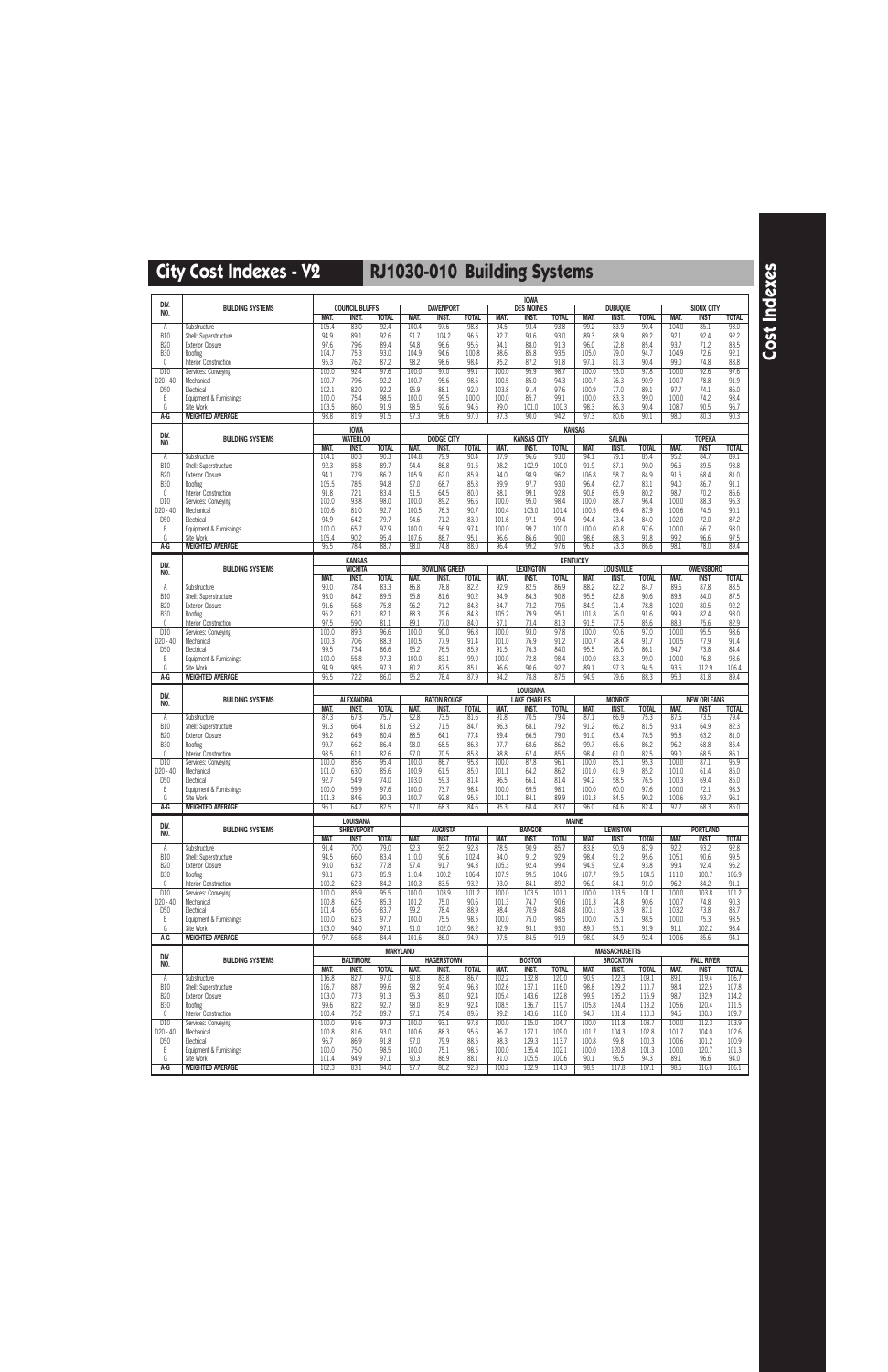| DIV.                        |                                                  |                |                                |                       |                |                                 |                       |                | <b>MASSACHUSETTS</b>                |                      |                    |                             |                      |                |                                   |                       |
|-----------------------------|--------------------------------------------------|----------------|--------------------------------|-----------------------|----------------|---------------------------------|-----------------------|----------------|-------------------------------------|----------------------|--------------------|-----------------------------|----------------------|----------------|-----------------------------------|-----------------------|
| NO.                         | <b>BUILDING SYSTEMS</b>                          | <b>MAT.</b>    | <b>HYANNIS</b><br><b>INST.</b> | <b>TOTAL</b>          | <b>MAT.</b>    | <b>LAWRENCE</b><br><b>INST.</b> | <b>TOTAL</b>          | <b>MAT.</b>    | <b>LOWELL</b><br><b>INST.</b>       | <b>TOTAL</b>         | MAT.               | <b>NEW BEDFORD</b><br>INST. | <b>TOTAL</b>         | MAT.           | <b>PITTSFIELD</b><br><b>INST.</b> | <b>TOTAL</b>          |
| Α                           | Substructure                                     | 80.6           | 119.3                          | 103.0                 | 93.9           | 122.1                           | 110.3                 | 88.7           | 123.7                               | 109.0                | 82.8               | 119.5                       | 104.0                | 90.1           | 107.8                             | 100.4                 |
| <b>B10</b><br><b>B20</b>    | Shell: Superstructure<br><b>Exterior Closure</b> | 93.2<br>97.1   | 122.3<br>133.0                 | 104.5<br>113.4        | 101.4<br>103.4 | 128.7<br>137.2                  | 112.1<br>118.8        | 100.1<br>93.3  | 127.7<br>137.7                      | 110.8<br>113.5       | 97.0<br>99.4       | 122.5<br>133.1              | 106.9<br>114.7       | 100.2<br>93.6  | 111.2<br>113.0                    | 104.5<br>102.4        |
| <b>B30</b>                  | Roofing                                          | 105.1          | 123.3                          | 112.3                 | 103.4          | 124.5                           | 111.8                 | 103.2          | 127.0                               | 112.6                | 105.5              | 120.3                       | 111.4                | 103.2          | 103.7                             | 103.4                 |
| C                           | Interior Construction                            | 90.5           | 130.2                          | 107.3                 | 93.4           | 131.3                           | 109.5                 | 97.9           | 132.3                               | 112.5                | 94.5               | 130.3                       | 109.7                | 98.0           | 112.2                             | 104.0                 |
| D10<br>D20 - 40             | Services: Conveying<br>Mechanical                | 100.0<br>101.7 | 111.8<br>108.6                 | 103.7<br>104.5        | 100.0<br>101.0 | 111.7<br>120.3                  | 103.7<br>108.8        | 100.0<br>101.0 | 113.6<br>126.6                      | 104.3<br>111.3       | 100.0<br>101.7     | 112.3<br>104.0              | 103.9<br>102.6       | 100.0<br>101.0 | 102.5<br>95.2                     | 100.8<br>98.7         |
| D <sub>50</sub>             | Electrical                                       | 98.8           | 101.2                          | 100.0                 | 99.0           | 125.6                           | 112.2                 | 99.4           | 124.4                               | 111.8                | 101.6              | 103.2                       | 102.4                | 99.4           | 101.5                             | 100.5                 |
| Ε<br>G                      | Equipment & Furnishings<br>Site Work             | 100.0<br>87.6  | 120.8<br>96.3                  | 101.3<br>93.3         | 100.0<br>91.7  | 122.0<br>96.1                   | 101.3<br>94.6         | 100.0<br>90.3  | 122.3<br>96.5                       | 101.4<br>94.4        | 100.0<br>87.5      | 120.8<br>96.6               | 101.3<br>93.5        | 100.0<br>91.5  | 106.2<br>94.7                     | 100.4<br>93.6         |
| A-G                         | <b>WEIGHTED AVERAGE</b>                          | 96.0           | 116.9                          | 105.1                 | 99.4           | 124.9                           | 110.4                 | 98.4           | 126.4                               | 110.5                | 98.1               | 116.3                       | 106.0                | 98.6           | 105.1                             | 101.4                 |
|                             |                                                  |                |                                | <b>MASSACHUSETTS</b>  |                |                                 |                       |                |                                     |                      |                    | <b>MICHIGAN</b>             |                      |                |                                   |                       |
| DIV.<br>NO.                 | <b>BUILDING SYSTEMS</b>                          |                | <b>SPRINGFIELD</b>             |                       |                | <b>WORCESTER</b>                |                       |                | <b>ANN ARBOR</b>                    |                      |                    | <b>DEARBORN</b>             |                      |                | <b>DETROIT</b>                    |                       |
| Α                           | Substructure                                     | MAT.<br>90.9   | INST.<br>114.4                 | <b>TOTAL</b><br>104.5 | MAT.<br>90.6   | <b>INST.</b><br>123.1           | <b>TOTAL</b><br>109.4 | MAT.<br>88.8   | <b>INST.</b><br>100.5               | <b>TOTAL</b><br>95.5 | MAT.<br>87.5       | INST.<br>101.2              | <b>TOTAL</b><br>95.4 | MAT.<br>100.8  | <b>INST.</b><br>101.9             | <b>TOTAL</b><br>101.5 |
| <b>B10</b>                  | Shell: Superstructure                            | 102.8          | 116.6                          | 108.2                 | 102.8          | 128.9                           | 113.0                 | 97.1           | 111.8                               | 102.8                | 96.8               | 113.2                       | 103.2                | 100.5          | 97.4                              | 99.3                  |
| <b>B20</b><br><b>B30</b>    | <b>Exterior Closure</b><br>Roofing               | 93.5<br>103.2  | 120.6<br>108.8                 | 105.8<br>105.4        | 93.3<br>103.2  | 133.9<br>119.7                  | 111.7<br>109.7        | 91.7<br>104.9  | 101.1<br>99.9                       | 96.0<br>102.9        | 91.7<br>103.3      | 121.0<br>103.1              | 105.0<br>103.2       | 99.4<br>102.3  | 97.8<br>104.4                     | 98.7<br>103.2         |
| C                           | Interior Construction                            | 97.9           | 124.0                          | 108.9                 | 97.9           | 133.0                           | 112.8                 | 92.2           | 105.8                               | 97.9                 | 92.1               | 105.1                       | 97.6                 | 95.3           | 103.8                             | 98.9                  |
| D10                         | Services: Conveying                              | 100.0          | 104.6                          | 101.4                 | 100.0          | 105.6                           | 101.8                 | 100.0          | 101.2                               | 100.4                | 100.0              | 101.7                       | 100.5                | 100.0          | 100.5                             | 100.1                 |
| D20 - 40<br>D <sub>50</sub> | Mechanical<br>Electrical                         | 101.0<br>99.5  | 99.9<br>102.9                  | 100.6<br>101.2        | 101.0<br>99.5  | 105.1<br>106.4                  | 102.7<br>102.9        | 100.7<br>97.2  | 94.1<br>105.3                       | 98.0<br>101.2        | 100.7<br>97.2      | 103.1<br>100.1              | 101.6<br>98.6        | 100.5<br>99.8  | 101.5<br>101.6                    | 100.9<br>100.7        |
| Ε                           | Equipment & Furnishings                          | 100.0          | 121.1                          | 101.3                 | 100.0          | 122.8                           | 101.4                 | 100.0          | 106.4                               | 100.4                | 100.0              | 106.2                       | 100.4                | 100.0          | 105.4                             | 100.3                 |
| G<br>A-G                    | Site Work<br><b>WEIGHTED AVERAGE</b>             | 90.8<br>99.1   | 95.1<br>110.8                  | 93.7<br>104.2         | 90.8<br>99.1   | 96.1<br>118.6                   | 94.3<br>107.5         | 81.8<br>96.3   | 89.5<br>102.0                       | 86.9<br>98.7         | 81.5<br>96.1       | 89.6<br>106.0               | 86.8<br>100.4        | 99.3<br>99.5   | 102.7<br>100.9                    | 101.5<br>100.1        |
|                             |                                                  |                |                                |                       |                |                                 |                       |                |                                     |                      |                    |                             |                      |                |                                   |                       |
| DIV.                        | <b>BUILDING SYSTEMS</b>                          |                | <b>FLINT</b>                   |                       |                | <b>GRAND RAPIDS</b>             |                       |                | <b>MICHIGAN</b><br><b>KALAMAZOO</b> |                      |                    | <b>LANSING</b>              |                      |                | <b>MUSKEGON</b>                   |                       |
| NO.                         |                                                  | <b>MAT.</b>    | <b>INST.</b>                   | <b>TOTAL</b>          | MAT.           | <b>INST.</b>                    | <b>TOTAL</b>          | <b>MAT.</b>    | <b>INST.</b>                        | <b>TOTAL</b>         | MAT.               | <b>INST.</b>                | <b>TOTAL</b>         | MAT.           | <b>INST.</b>                      | <b>TOTAL</b>          |
| Α<br><b>B10</b>             | Substructure<br>Shell: Superstructure            | 87.7<br>97.5   | 89.7<br>102.8                  | 88.9<br>99.5          | 90.0<br>99.5   | 84.2<br>82.4                    | 86.7<br>92.9          | 88.1<br>101.4  | 83.4<br>83.4                        | 85.4<br>94.4         | 95.9<br>97.6       | 90.3<br>100.1               | 92.7<br>98.6         | 87.0<br>99.4   | 82.6<br>83.2                      | 84.5<br>93.1          |
| <b>B20</b>                  | <b>Exterior Closure</b>                          | 91.7           | 89.9                           | 90.9                  | 96.3           | 76.7                            | 87.4                  | 89.8           | 80.5                                | 85.6                 | 92.4               | 86.3                        | 89.6                 | 85.1           | 77.9                              | 81.8                  |
| <b>B30</b>                  | Roofing                                          | 102.7          | 85.1                           | 95.7                  | 97.9           | 72.8                            | 88.0                  | 96.5           | 79.5                                | 89.7                 | 101.1              | 85.1                        | 94.8                 | 95.4           | 71.8                              | 86.1                  |
| C<br>D10                    | Interior Construction<br>Services: Conveying     | 91.8<br>100.0  | 85.2<br>98.9                   | 89.0<br>99.7          | 99.0<br>100.0  | 77.3<br>104.3                   | 89.8<br>101.3         | 87.6<br>100.0  | 77.8<br>105.2                       | 83.4<br>101.6        | 97.1<br>100.0      | 83.6<br>99.1                | 91.4<br>99.7         | 85.3<br>100.0  | 78.7<br>105.0                     | 82.5<br>101.6         |
| D20 - 40                    | Mechanical                                       | 100.7          | 85.9                           | 94.7                  | 100.6          | 81.8                            | 93.0                  | 100.6          | 80.5                                | 92.5                 | 100.5              | 85.9                        | 94.6                 | 100.4          | 81.5                              | 92.8                  |
| D <sub>50</sub><br>Ε        | Electrical<br>Equipment & Furnishings            | 97.2<br>100.0  | 92.8<br>84.0                   | 95.0<br>99.0          | 100.7<br>100.0 | 86.4<br>74.4                    | 93.6<br>98.4          | 95.4<br>100.0  | 77.2<br>75.2                        | 86.4<br>98.5         | 101.3<br>100.0     | 94.5<br>80.9                | 97.9<br>98.8         | 95.8<br>100.0  | 70.2<br>73.7                      | 83.2<br>98.4          |
| G                           | Site Work                                        | 71.5           | 88.3                           | 82.6                  | 93.2           | 87.9                            | 89.7                  | 94.1           | 79.1                                | 84.2                 | 91.7               | 96.8                        | 95.0                 | 91.6           | 79.0                              | 83.3                  |
| A-G                         | <b>WEIGHTED AVERAGE</b>                          | 95.9           | 90.9                           | 93.8                  | 98.9           | 82.2                            | 91.6                  | 96.0           | 80.9                                | 89.5                 | 98.1               | 90.5                        | 94.8                 | 94.5           | 79.7                              | 88.1                  |
|                             |                                                  |                |                                |                       |                |                                 |                       |                |                                     |                      |                    |                             |                      |                |                                   |                       |
| DIV.                        |                                                  |                | <b>MICHIGAN</b>                |                       |                |                                 |                       |                |                                     |                      | <b>MINNESOTA</b>   |                             |                      |                |                                   |                       |
| NO.                         | <b>BUILDING SYSTEMS</b>                          | MAT.           | <b>SAGINAW</b><br><b>INST.</b> | <b>TOTAL</b>          | MAT.           | <b>DULUTH</b><br><b>INST.</b>   | <b>TOTAL</b>          | <b>MAT.</b>    | <b>MINNEAPOLIS</b><br><b>INST.</b>  | <b>TOTAL</b>         | MAT.               | <b>ROCHESTER</b><br>INST.   | <b>TOTAL</b>         | MAT.           | <b>SAINT PAUL</b><br><b>INST.</b> | <b>TOTAL</b>          |
| Α                           | Substructure                                     | 86.9           | 87.6                           | 87.3                  | 102.8          | 101.9                           | 102.3                 | 92.9           | 114.0                               | 105.1                | 98.7               | 103.5                       | 101.5                | 102.4          | 115.4                             | 110.0                 |
| <b>B10</b>                  | Shell: Superstructure                            | 97.0           | 101.4                          | 98.7                  | 98.8           | 111.2                           | 103.6                 | 95.6           | 121.0                               | 105.5                | 97.5               | 117.0                       | 105.1                | 98.8           | 122.9                             | 108.2                 |
| <b>B20</b><br><b>B30</b>    | <b>Exterior Closure</b><br>Roofing               | 92.0<br>103.5  | 82.5<br>82.1                   | 87.7<br>95.0          | 100.6<br>98.1  | 112.4<br>104.9                  | 106.0<br>100.8        | 104.9<br>100.0 | 121.7<br>118.5                      | 112.5<br>107.4       | 93.9<br>104.7      | 116.4<br>95.8               | 104.1<br>101.2       | 98.8<br>101.6  | 123.7<br>119.8                    | 110.1<br>108.9        |
| C                           | Interior Construction                            | 91.0           | 83.4                           | 87.8                  | 97.8           | 102.7                           | 99.9                  | 98.7           | 119.6                               | 107.5                | 95.2               | 105.3                       | 99.5                 | 95.2           | 122.7                             | 106.9                 |
| D10<br>D20 - 40             | Services: Conveying<br>Mechanical                | 100.0<br>100.7 | 97.2<br>79.7                   | 99.1<br>92.2          | 100.0<br>100.5 | 101.5<br>96.4                   | 100.5<br>98.8         | 100.0<br>100.6 | 105.7<br>113.3                      | 101.8<br>105.7       | 100.0<br>100.6     | 101.7<br>101.7              | 100.5<br>101.1       | 100.0<br>100.5 | 105.5<br>117.9                    | 101.7<br>107.5        |
| D <sub>50</sub>             | Electrical                                       | 95.6           | 85.2                           | 90.5                  | 101.4          | 101.9                           | 101.7                 | 104.2          | 115.4                               | 109.8                | 101.4              | 99.5                        | 100.4                | 102.1          | 119.9                             | 110.9                 |
| E<br>G                      | Equipment & Furnishings<br>Site Work             | 100.0<br>74.5  | 82.7<br>87.7                   | 99.0<br>83.2          | 100.0<br>101.3 | 98.5<br>103.5                   | 99.9<br>102.8         | 100.0<br>95.9  | 115.0<br>107.6                      | 100.9<br>103.6       | 100.0<br>98.1      | 104.9<br>95.9               | 100.3<br>96.6        | 100.0<br>98.0  | 119.0<br>104.2                    | 101.2<br>102.1        |
| $A-G$                       | <b>WEIGHTED AVERAGE</b>                          | 95.6           | 86.7                           | 91.8                  | 99.9           | 103.9                           | 101.6                 | 99.7           | 116.6                               | 107.0                | 98.4               | 106.1                       | 101.7                | 99.3           | 119.2                             | 107.9                 |
|                             |                                                  |                | <b>MINNESOTA</b>               |                       |                |                                 |                       |                |                                     |                      | <b>MISSISSIPPI</b> |                             |                      |                |                                   |                       |
| DIV.<br>NO.                 | <b>BUILDING SYSTEMS</b>                          |                | ST. CLOUD                      |                       |                | <b>BILOXI</b>                   |                       |                | <b>GREENVILLE</b>                   |                      |                    | <b>JACKSON</b>              |                      |                | <b>MERIDIAN</b>                   |                       |
| Α                           | Substructure                                     | MAT.<br>93.6   | <b>INST.</b><br>113.2          | <b>TOTAL</b><br>104.9 | MAT.<br>110.5  | INST.<br>71.2                   | <b>TOTAL</b><br>87.7  | MAT.<br>100.7  | <b>INST.</b><br>68.7                | <b>TOTAL</b><br>82.1 | MAT.<br>101.8      | INST.<br>73.1               | <b>TOTAL</b><br>85.2 | MAT.<br>105.8  | <b>INST.</b><br>71.3              | <b>TOTAL</b><br>85.8  |
| <b>B10</b>                  | Shell: Superstructure                            | 91.2           | 121.8                          | 103.1                 | 94.4           | 79.9                            | 88.8                  | 94.1           | 77.9                                | 87.8                 | 97.4               | 78.8                        | 90.1                 | 91.4           | 80.1                              | 87.0                  |
| <b>B20</b><br><b>B30</b>    | <b>Exterior Closure</b><br>Roofing               | 93.1<br>104.1  | 120.7<br>113.1                 | 105.7<br>107.7        | 85.3<br>101.7  | 64.9<br>63.8                    | 76.0<br>86.7          | 113.1<br>98.3  | 63.5<br>63.0                        | 90.6<br>84.3         | 93.5<br>100.0      | 64.3<br>65.1                | 80.2<br>86.1         | 83.4<br>101.3  | 65.2<br>64.3                      | 75.1<br>86.6          |
| C                           | Interior Construction                            | 85.2           | 121.8                          | 100.7                 | 94.0           | 65.6                            | 82.0                  | 93.8           | 61.3                                | 80.0                 | 95.5               | 66.0                        | 83.0                 | 91.0           | 66.3                              | 80.5                  |
| D10<br>D20 - 40             | Services: Conveving<br>Mechanical                | 100.0<br>100.0 | 104.5                          | 101.4                 | 100.0          | 84.8<br>56.6                    | 95.2<br>83.1          | 100.0<br>100.9 | 84.6                                | 95.1                 | 100.0<br>101.2     | 85.2                        | 95.3                 | 100.0<br>101.1 | 84.8                              | 95.2<br>84.5          |
| D <sub>50</sub>             | Electrical                                       | 101.4          | 109.3<br>119.9                 | 103.8<br>110.6        | 101.1<br>100.2 | 56.1                            | 78.4                  | 97.4           | 56.5<br>56.1                        | 83.0<br>77.0         | 102.6              | 60.0<br>56.1                | 84.6<br>79.6         | 99.3           | 60.1<br>58.1                      | 78.9                  |
| E                           | Equipment & Furnishings                          | 100.0          | 118.9                          | 101.1                 | 100.0          | 67.9                            | 98.1                  | 100.0          | 60.5                                | 97.6                 | 100.0              | 67.0                        | 98.0                 | 100.0          | 68.0                              | 98.1                  |
| G<br>A-G                    | Site Work<br><b>WEIGHTED AVERAGE</b>             | 93.1<br>94.9   | 98.2<br>115.9                  | 96.5<br>104.0         | 102.7<br>97.1  | 83.2<br>66.6                    | 89.8<br>83.9          | 106.0<br>99.4  | 83.2<br>65.2                        | 90.9<br>84.6         | 97.5<br>98.6       | 92.2<br>67.9                | 94.0<br>85.3         | 98.8<br>95.4   | 83.2<br>67.8                      | 88.5<br>83.5          |
|                             |                                                  |                |                                |                       |                |                                 |                       |                | <b>MISSOURI</b>                     |                      |                    |                             |                      |                |                                   |                       |
| DIV.<br>NO.                 | <b>BUILDING SYSTEMS</b>                          |                | <b>CAPE GIRARDEAU</b>          |                       |                | <b>COLUMBIA</b>                 |                       |                | <b>JOPLIN</b>                       |                      |                    | <b>KANSAS CITY</b>          |                      |                | <b>SPRINGFIELD</b>                |                       |
|                             |                                                  | MAT.           | <b>INST.</b>                   | <b>TOTAL</b>          | MAT.           | <b>INST.</b>                    | <b>TOTAL</b>          | MAT.           | INST.                               | <b>TOTAL</b>         | MAT.               | INST.                       | <b>TOTAL</b>         | MAT.           | <b>INST.</b>                      | <b>TOTAL</b>          |
| Α<br><b>B10</b>             | Substructure<br>Shell: Superstructure            | 86.3<br>88.7   | 84.4<br>98.3                   | 85.2<br>92.4          | 83.9<br>91.0   | 90.8<br>105.8                   | 87.9<br>96.8          | 103.2<br>88.8  | 82.3<br>93.9                        | 91.1<br>90.8         | 98.5<br>93.1       | 101.4<br>106.2              | 100.2<br>98.2        | 89.3<br>96.0   | 83.3<br>93.7                      | 85.8<br>95.1          |
| <b>B20</b>                  | <b>Exterior Closure</b>                          | 99.7           | 81.0                           | 91.2                  | 108.6          | 92.2                            | 101.1                 | 88.7           | 80.8                                | 85.1                 | 93.6               | 100.6                       | 96.8                 | 93.6           | 87.1                              | 90.6                  |
| <b>B30</b><br>C             | Roofing<br>Interior Construction                 | 96.2<br>96.9   | 83.9<br>80.9                   | 91.3<br>90.1          | 92.0<br>87.2   | 90.0<br>89.5                    | 91.2<br>88.2          | 93.8<br>95.4   | 80.2<br>76.3                        | 88.4<br>87.3         | 92.1<br>97.2       | 103.4<br>101.8              | 96.6<br>99.1         | 96.2<br>93.1   | 77.6<br>80.7                      | 88.8<br>87.8          |
| D10                         | Services: Conveying                              | 100.0          | 97.5                           | 99.2                  | 100.0          | 98.2                            | 99.4                  | 100.0          | 95.7                                | 98.7                 | 100.0              | 99.3                        | 99.8                 | 100.0          | 96.6                              | 98.9                  |
| D20 - 40                    | Mechanical                                       | 100.7          | 98.2                           | 99.7                  | 100.9          | 101.2                           | 101.0                 | 101.1          | 69.9                                | 88.5                 | 100.8              | 101.4                       | 101.0                | 100.9          | 74.0                              | 90.1                  |
| D <sub>50</sub><br>E        | Electrical<br>Equipment & Furnishings            | 99.4<br>100.0  | 94.8<br>80.5                   | 97.1<br>98.8          | 94.2<br>100.0  | 82.5<br>86.6                    | 88.4<br>99.2          | 92.5<br>100.0  | 74.7<br>74.9                        | 83.7<br>98.5         | 101.7<br>100.0     | 99.7<br>100.5               | 100.7<br>100.0       | 97.4<br>100.0  | 67.1<br>76.0                      | 82.4<br>98.5          |
| G<br>A-G                    | Site Work<br><b>WEIGHTED AVERAGE</b>             | 90.5<br>96.4   | 85.5<br>90.6                   | 87.2<br>93.9          | 94.4<br>95.7   | 90.8<br>94.5                    | 92.0<br>95.2          | 103.7<br>95.2  | 89.2<br>80.1                        | 94.1<br>88.7         | 97.2<br>97.5       | 100.1<br>101.8              | 99.1<br>99.3         | 92.4<br>96.5   | 88.9<br>81.4                      | 90.1<br>90.0          |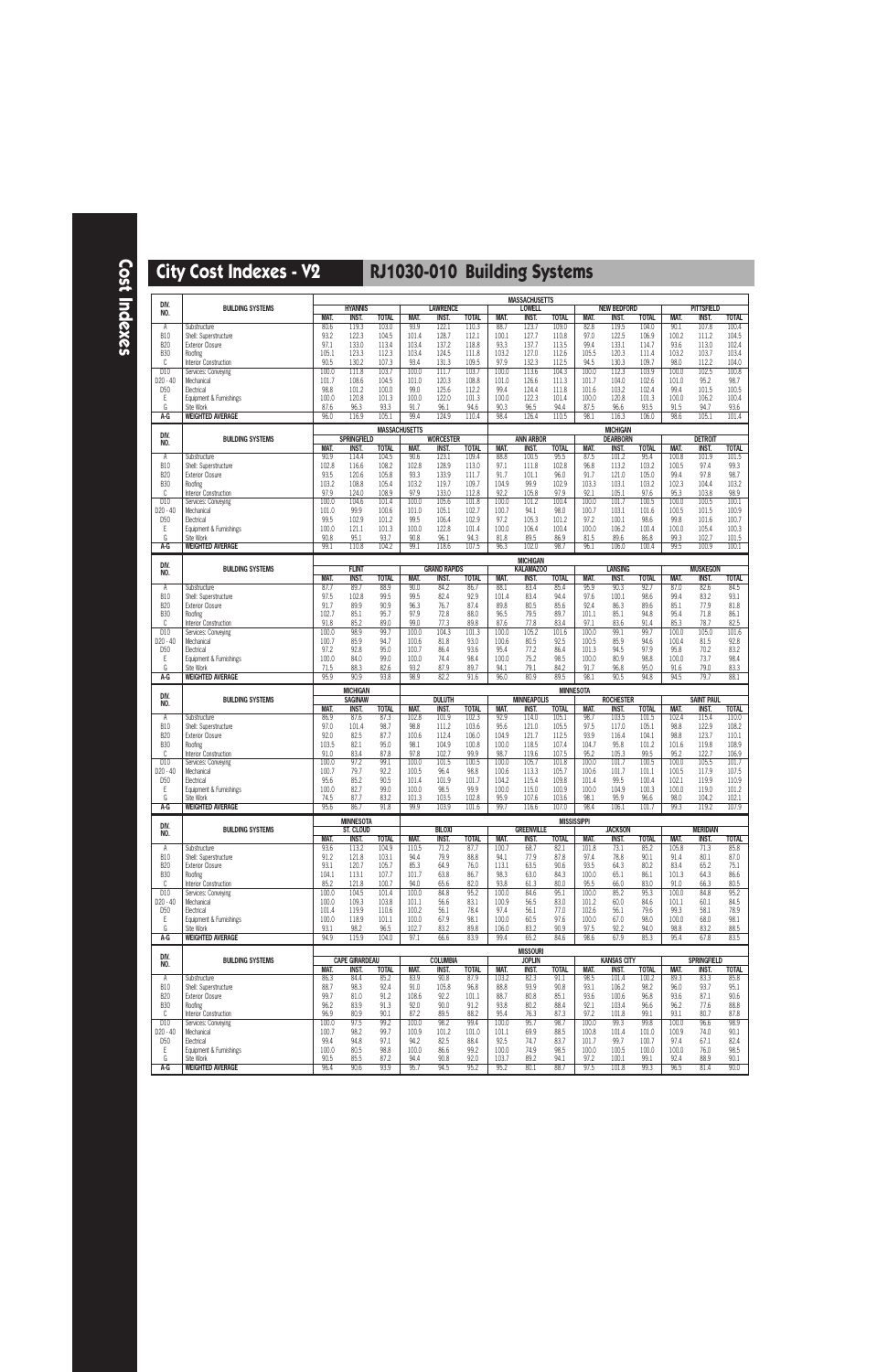|                             |                                                  |                     |                                 |                      | <b>MISSOURI</b>      |                             |                      |                |                                  |                      |                | <b>MONTANA</b>                        |                      |                      |                                   |                      |
|-----------------------------|--------------------------------------------------|---------------------|---------------------------------|----------------------|----------------------|-----------------------------|----------------------|----------------|----------------------------------|----------------------|----------------|---------------------------------------|----------------------|----------------------|-----------------------------------|----------------------|
| DIV.<br>NO.                 | <b>BUILDING SYSTEMS</b>                          |                     | <b>ST. JOSEPH</b>               |                      |                      | <b>ST. LOUIS</b>            |                      |                | <b>BILLINGS</b>                  |                      |                | <b>BUTTE</b>                          |                      |                      | <b>GREAT FALLS</b>                |                      |
|                             |                                                  | <b>MAT.</b>         | <b>INST.</b>                    | <b>TOTAL</b>         | MAT.                 | <b>INST.</b>                | <b>TOTAL</b>         | MAT.           | <b>INST.</b>                     | <b>TOTAL</b>         | <b>MAT.</b>    | INST.                                 | <b>TOTAL</b>         | MAT.                 | INST.                             | <b>TOTAL</b>         |
| Α<br><b>B10</b>             | Substructure<br>Shell: Superstructure            | 96.2<br>90.0        | 94.3<br>105.9                   | 95.1<br>96.2         | 92.9<br>93.8         | 103.8<br>113.6              | 99.2<br>101.5        | 105.2<br>104.9 | 76.0<br>80.8                     | 88.3<br>95.5         | 113.5<br>101.6 | 75.7<br>80.3                          | 91.6<br>93.3         | 118.2<br>105.7       | 76.2<br>81.0                      | 93.8<br>96.1         |
| <b>B20</b>                  | <b>Exterior Closure</b>                          | 90.6                | 95.5                            | 92.9                 | 91.0                 | 108.9                       | 99.1                 | 103.5          | 81.4                             | 93.5                 | 99.0           | 75.4                                  | 88.3                 | 103.7                | 80.5                              | 93.2                 |
| <b>B30</b>                  | Roofing                                          | 93.7                | 92.3                            | 93.2                 | 95.2                 | 105.9                       | 99.5                 | 109.1          | 69.9                             | 93.5                 | 108.6          | 68.9                                  | 92.9                 | 109.3                | 70.2                              | 93.8                 |
| C<br>D <sub>10</sub>        | Interior Construction<br>Services: Conveying     | 95.2<br>100.0       | 96.2<br>97.8                    | 95.6<br>99.3         | 98.8<br>100.0        | 102.0<br>102.0              | 100.2<br>100.6       | 97.7<br>100.0  | 71.5<br>95.5                     | 86.6<br>98.6         | 97.2<br>100.0  | 69.8<br>95.5                          | 85.6<br>98.6         | 100.6<br>100.0       | 71.6<br>95.2                      | 88.3<br>98.5         |
| D20 - 40                    | Mechanical                                       | 101.1               | 90.6                            | 96.8                 | 100.7                | 104.5                       | 102.3                | 100.8          | 74.4                             | 90.2                 | 100.8          | 68.3                                  | 87.7                 | 100.8                | 74.0                              | 90.0                 |
| D <sub>50</sub>             | Electrical                                       | 99.9                | 80.0                            | 90.1                 | 103.2                | 96.7                        | 100.0                | 99.2           | 72.4                             | 85.9                 | 105.1          | 70.5                                  | 88.0                 | 98.7                 | 73.4                              | 86.1                 |
| Ε<br>G                      | Equipment & Furnishings<br>Site Work             | 100.0<br>99.1       | 92.3<br>83.8                    | 99.5<br>89.0         | 100.0<br>96.8        | 100.5<br>98.4               | 100.0<br>97.9        | 100.0<br>91.9  | 66.9<br>90.4                     | 98.0<br>90.9         | 100.0<br>97.7  | 66.8<br>90.1                          | 98.0<br>92.7         | 100.0<br>101.1       | 66.9<br>90.3                      | 98.0<br>94.0         |
| A-G                         | <b>WEIGHTED AVERAGE</b>                          | 96.0                | 93.3                            | 94.9                 | 97.5                 | 104.6                       | 100.6                | 101.4          | 77.2                             | 90.9                 | 101.3          | 74.4                                  | 89.7                 | 102.8                | 77.1                              | 91.7                 |
|                             |                                                  |                     |                                 |                      | <b>MONTANA</b>       |                             |                      |                |                                  |                      |                | <b>NEBRASKA</b>                       |                      |                      |                                   |                      |
| DIV.<br>NO.                 | <b>BUILDING SYSTEMS</b>                          |                     | <b>HELENA</b>                   |                      |                      | <b>MISSOULA</b>             |                      |                | <b>GRAND ISLAND</b>              |                      |                | <b>LINCOLN</b>                        |                      |                      | <b>NORTH PLATTE</b>               |                      |
| Α                           | Substructure                                     | <b>MAT.</b><br>97.1 | <b>INST.</b><br>77.7            | <b>TOTAL</b><br>85.8 | <b>MAT.</b><br>91.6  | <b>INST.</b><br>76.3        | <b>TOTAL</b><br>82.7 | MAT.<br>105.8  | <b>INST.</b><br>76.1             | <b>TOTAL</b><br>88.6 | MAT.<br>90.1   | <b>INST.</b><br>82.3                  | <b>TOTAL</b><br>85.6 | <b>MAT.</b><br>107.1 | <b>INST.</b><br>72.6              | <b>TOTAL</b><br>87.1 |
| <b>B10</b>                  | Shell: Superstructure                            | 100.2               | 79.5                            | 92.1                 | 94.5                 | 81.3                        | 89.4                 | 94.3           | 83.9                             | 90.3                 | 96.8           | 85.9                                  | 92.6                 | 94.5                 | 82.3                              | 89.8                 |
| <b>B20</b><br><b>B30</b>    | <b>Exterior Closure</b>                          | 104.7<br>105.0      | 74.4<br>69.7                    | 90.9<br>91.0         | 104.0<br>107.8       | 75.4<br>71.5                | 91.0<br>93.4         | 102.7<br>101.9 | 73.1<br>78.3                     | 89.2<br>92.5         | 100.5<br>100.3 | 75.9<br>79.3                          | 89.3<br>92.0         | 92.5<br>96.1         | 73.9<br>74.3                      | 84.1<br>87.5         |
| C                           | Roofing<br>Interior Construction                 | 100.2               | 69.1                            | 87.0                 | 96.9                 | 71.9                        | 86.3                 | 88.2           | 67.2                             | 79.3                 | 101.3          | 75.2                                  | 90.3                 | 89.7                 | 72.3                              | 82.3                 |
| D10                         | Services: Conveying                              | 100.0               | 95.8                            | 98.7                 | 100.0                | 95.5                        | 98.6                 | 100.0          | 91.2                             | 97.2                 | 100.0          | 92.0                                  | 97.5                 | 100.0                | 89.8                              | 96.8                 |
| D20 - 40<br>D <sub>50</sub> | Mechanical<br>Electrical                         | 100.9<br>105.3      | 67.9<br>70.9                    | 87.6<br>88.3         | 100.8<br>103.2       | 68.4<br>69.1                | 87.7<br>86.3         | 100.8<br>94.9  | 80.2<br>66.0                     | 92.5<br>80.6         | 100.6<br>105.4 | 80.3<br>66.0                          | 92.4<br>85.9         | 100.6<br>92.9        | 73.4<br>66.0                      | 89.6<br>79.6         |
| Ε                           | Equipment & Furnishings                          | 100.0               | 66.9                            | 98.0                 | 100.0                | 66.7                        | 98.0                 | 100.0          | 64.2                             | 97.8                 | 100.0          | 72.1                                  | 98.3                 | 100.0                | 73.4                              | 98.4                 |
| G                           | Site Work                                        | 91.5                | 98.0                            | 95.8                 | 80.8                 | 90.1                        | 86.9                 | 107.8          | 86.9                             | 94.0                 | 96.0           | 96.4                                  | 96.2                 | 104.1                | 86.2                              | 92.3                 |
| A-G                         | <b>WEIGHTED AVERAGE</b>                          | 101.2               | 74.7                            | 89.7                 | 98.8                 | 74.8                        | 88.5                 | 97.4           | 76.2                             | 88.2                 | 99.8           | 79.3                                  | 90.9                 | 96.1                 | 74.9                              | 86.9                 |
| DIV.                        |                                                  |                     | <b>NEBRASKA</b><br><b>OMAHA</b> |                      |                      |                             |                      |                | <b>NEVADA</b>                    |                      |                |                                       |                      |                      | <b>NEW HAMPSHIRE</b>              |                      |
| NO.                         | <b>BUILDING SYSTEMS</b>                          | MAT.                | <b>INST.</b>                    | <b>TOTAL</b>         | MAT.                 | <b>CARSON CITY</b><br>INST. | <b>TOTAL</b>         | MAT.           | <b>LAS VEGAS</b><br><b>INST.</b> | <b>TOTAL</b>         | MAT.           | <b>RENO</b><br><b>INST.</b>           | <b>TOTAL</b>         | MAT.                 | <b>MANCHESTER</b><br><b>INST.</b> | <b>TOTAL</b>         |
| Α                           | Substructure                                     | 90.2                | 82.8                            | 85.9                 | 99.6                 | 90.9                        | 94.5                 | 94.7           | 109.0                            | 103.0                | 100.1          | 90.0                                  | 94.3                 | 99.9                 | 100.6                             | 100.3                |
| <b>B10</b><br><b>B20</b>    | Shell: Superstructure<br><b>Exterior Closure</b> | 96.7<br>99.7        | 82.1<br>81.7                    | 91.0<br>91.5         | 107.2<br>114.0       | 92.5<br>69.0                | 101.5<br>93.5        | 115.9<br>110.7 | 109.0<br>106.7                   | 113.2<br>108.9       | 111.5<br>113.4 | 94.3<br>69.2                          | 104.8<br>93.3        | 105.9<br>100.5       | 94.4<br>98.0                      | 101.4<br>99.4        |
| <b>B30</b>                  | Roofing                                          | 95.7                | 81.8                            | 90.2                 | 114.6                | 83.3                        | 102.2                | 125.7          | 104.5                            | 117.3                | 110.8          | 81.5                                  | 99.2                 | 112.7                | 107.6                             | 110.7                |
| C                           | Interior Construction                            | 97.6                | 78.2                            | 89.4                 | 99.1                 | 82.3                        | 92.0                 | 96.0           | 112.1                            | 102.8                | 95.3           | 82.3                                  | 89.8                 | 95.3                 | 98.4                              | 96.6                 |
| D10<br>D20 - 40             | Services: Conveying<br>Mechanical                | 100.0<br>100.6      | 90.7<br>83.9                    | 97.1<br>93.9         | 100.0<br>100.9       | 108.9<br>81.4               | 102.8<br>93.0        | 100.0<br>101.1 | 105.6<br>103.6                   | 101.8<br>102.1       | 100.0<br>100.9 | 108.2<br>81.4                         | 102.6<br>93.0        | 100.0<br>101.2       | 108.7<br>85.5                     | 102.8<br>94.9        |
| D <sub>50</sub>             | Electrical                                       | 102.9               | 83.1                            | 93.1                 | 100.9                | 92.0                        | 96.5                 | 102.1          | 109.9                            | 105.9                | 98.1           | 92.0                                  | 95.1                 | 97.4                 | 78.5                              | 88.0                 |
| Ε                           | Equipment & Furnishings                          | 100.0               | 78.3                            | 98.7                 | 100.0                | 85.8                        | 99.1                 | 100.0          | 112.4                            | 100.8                | 100.0          | 85.6                                  | 99.1                 | 100.0                | 93.2                              | 99.6                 |
| G<br>A-G                    | Site Work<br><b>WEIGHTED AVERAGE</b>             | 90.8<br>98.6        | 95.2<br>83.0                    | 93.7<br>91.9         | 80.5<br>103.2        | 93.5<br>85.6                | 89.1<br>95.6         | 75.4<br>104.2  | 92.6<br>107.0                    | 86.8<br>105.4        | 72.7<br>102.8  | 89.6<br>85.6                          | 83.9<br>95.4         | 87.7<br>100.5        | 102.6<br>93.0                     | 97.5<br>97.3         |
|                             |                                                  |                     |                                 |                      |                      |                             |                      |                |                                  |                      |                |                                       |                      |                      |                                   |                      |
|                             |                                                  |                     |                                 |                      |                      |                             |                      |                |                                  |                      |                |                                       |                      |                      |                                   |                      |
| DIV.                        | <b>BUILDING SYSTEMS</b>                          |                     | <b>NASHUA</b>                   |                      | <b>NEW HAMPSHIRE</b> | <b>PORTSMOUTH</b>           |                      |                | <b>CAMDEN</b>                    |                      |                | <b>NEW JERSEY</b><br><b>ELIZABETH</b> |                      |                      | <b>JERSEY CITY</b>                |                      |
| NO.                         |                                                  | <b>MAT.</b>         | <b>INST.</b>                    | <b>TOTAL</b>         | <b>MAT.</b>          | <b>INST.</b>                | <b>TOTAL</b>         | MAT.           | <b>INST.</b>                     | <b>TOTAL</b>         | MAT.           | INST.                                 | <b>TOTAL</b>         | <b>MAT.</b>          | <b>INST.</b>                      | <b>TOTAL</b>         |
| Α                           | Substructure                                     | 90.2                | 98.4                            | 95.0                 | 81.4                 | 98.4                        | 91.3                 | 87.5           | 131.1                            | 112.8                | 79.1           | 134.6                                 | 111.3                | 76.9                 | 134.0                             | 110.0                |
| <b>B10</b><br><b>B20</b>    | Shell: Superstructure<br><b>Exterior Closure</b> | 102.4<br>95.9       | 95.1<br>97.3                    | 99.5<br>96.6         | 96.4<br>91.9         | 95.8<br>94.0                | 96.2<br>92.9         | 105.0<br>95.6  | 128.4<br>137.8                   | 114.1<br>114.7       | 97.6<br>105.2  | 134.7<br>140.4                        | 112.1<br>121.2       | 100.4<br>94.5        | 132.8<br>140.2                    | 113.1<br>115.3       |
| <b>B30</b>                  | Roofing                                          | 109.0               | 106.4                           | 108.0                | 108.5                | 105.9                       | 107.5                | 100.8          | 135.2                            | 114.4                | 102.8          | 140.9                                 | 117.9                | 102.0                | 140.6                             | 117.3                |
| C                           | Interior Construction                            | 98.7                | 98.3                            | 98.5                 | 95.9                 | 96.3                        | 96.1                 | 96.8           | 149.2                            | 119.0                | 98.2           | 153.9                                 | 121.8                | 95.8                 | 153.9                             | 120.4                |
| D10<br>D20 - 40             | Services: Conveying<br>Mechanical                | 100.0<br>101.4      | 108.6<br>85.5                   | 102.7<br>95.0        | 100.0<br>101.4       | 108.3<br>85.0               | 102.6<br>94.8        | 100.0<br>100.7 | 111.5<br>132.5                   | 103.6<br>113.6       | 100.0<br>100.7 | 122.9<br>135.2                        | 107.2<br>114.6       | 100.0<br>100.7       | 122.9<br>135.3                    | 107.2<br>114.7       |
| D <sub>50</sub>             | Electrical                                       | 96.3                | 78.5                            | 87.5                 | 95.0                 | 77.6                        | 86.4                 | 95.8           | 141.5                            | 118.4                | 95.2           | 144.4                                 | 119.5                | 98.7                 | 143.1                             | 120.6                |
| Ε                           | Equipment & Furnishings                          | 100.0               | 93.1                            | 99.6                 | 100.0                | 93.0                        | 99.6                 | 100.0          | 148.9                            | 103.0                | 100.0          | 149.4                                 | 103.0                | 100.0                | 149.4                             | 103.0                |
| G<br>A-G                    | Site Work<br><b>WEIGHTED AVERAGE</b>             | 89.5<br>99.3        | 93.6<br>92.3                    | 92.2<br>96.3         | 84.2<br>96.5         | 94.4<br>91.5                | 90.9<br>94.3         | 90.8<br>98.9   | 97.7<br>133.7                    | 95.4<br>114.0        | 111.2<br>98.9  | 99.1<br>137.6                         | 103.2<br>115.6       | 96.4<br>97.7         | 99.1<br>137.1                     | 98.2<br>114.7        |
|                             |                                                  |                     |                                 |                      |                      | <b>NEW JERSEY</b>           |                      |                |                                  |                      |                |                                       | <b>NEW MEXICO</b>    |                      |                                   |                      |
| DIV.<br>NO.                 | <b>BUILDING SYSTEMS</b>                          |                     | <b>NEWARK</b>                   |                      |                      | <b>PATERSON</b>             |                      |                | <b>TRENTON</b>                   |                      |                | <b>ALBUQUERQUE</b>                    |                      |                      | <b>FARMINGTON</b>                 |                      |
|                             |                                                  | MAT.                | <b>INST.</b>                    | <b>TOTAL</b>         | MAT.                 | INST.                       | <b>TOTAL</b>         | MAT.           | INST.                            | <b>TOTAL</b>         | MAT.           | INST.                                 | <b>TOTAL</b>         | MAT.                 | <b>INST.</b>                      | <b>TOTAL</b>         |
| Α<br><b>B10</b>             | Substructure<br>Shell: Superstructure            | 97.4<br>106.3       | 136.8<br>134.1                  | 120.3<br>117.1       | 89.1<br>99.2         | 134.4<br>134.5              | 115.4<br>113.0       | 97.4<br>106.8  | 122.6<br>117.0                   | 112.0<br>110.8       | 91.9<br>103.6  | 73.6<br>79.2                          | 81.3<br>94.1         | 94.2<br>102.4        | 73.6<br>79.2                      | 82.2<br>93.3         |
| <b>B20</b>                  | <b>Exterior Closure</b>                          | 97.9                | 140.3                           | 117.2                | 97.0                 | 140.4                       | 116.7                | 97.4           | 127.7                            | 111.2                | 101.8          | 63.6                                  | 84.4                 | 107.3                | 63.6                              | 87.4                 |
| <b>B30</b><br>C             | Roofing                                          | 104.1<br>99.4       | 142.1                           | 119.2<br>122.5       | 102.6<br>100.1       | 131.9                       | 114.2<br>122.7       | 101.0<br>97.0  | 133.0                            | 113.7<br>115.1       | 99.1<br>98.1   | 73.6<br>64.2                          | 89.0<br>83.8         | 99.3<br>97.9         | 73.6<br>64.2                      | 89.1<br>83.6         |
| D10                         | Interior Construction<br>Services: Conveying     | 100.0               | 153.9<br>123.2                  | 107.3                | 100.0                | 153.5<br>122.9              | 107.2                | 100.0          | 139.8<br>110.6                   | 103.3                | 100.0          | 89.1                                  | 96.6                 | 100.0                | 89.1                              | 96.6                 |
| D20 - 40                    | Mechanical                                       | 100.8               | 134.2                           | 114.3                | 100.7                | 135.1                       | 114.6                | 100.8          | 124.6                            | 110.4                | 101.4          | 68.1                                  | 87.9                 | 101.2                | 68.1                              | 87.9                 |
| D <sub>50</sub><br>Ε        | Electrical<br>Equipment & Furnishings            | 103.3<br>100.0      | 143.1<br>149.5                  | 123.0<br>103.0       | 98.7<br>100.0        | 144.4<br>149.4              | 121.3<br>103.0       | 100.5<br>100.0 | 123.9<br>134.1                   | 112.1<br>102.1       | 86.6<br>100.0  | 69.5<br>64.9                          | 78.1<br>97.9         | 84.9<br>100.0        | 69.5<br>64.9                      | 77.3<br>97.9         |
| G                           | Site Work                                        | 113.4               | 108.2                           | 110.0                | 108.7                | 99.1                        | 102.3                | 90.1           | 103.8                            | 99.1                 | 89.5           | 94.0                                  | 92.5                 | 96.6                 | 94.0                              | 94.9                 |
| A-G                         | <b>WEIGHTED AVERAGE</b>                          | 101.8               | 137.9                           | 117.4                | 99.3                 | 137.3                       | 115.7                | 100.5          | 124.4                            | 110.8                | 98.9           | 71.6                                  | 87.1                 | 99.3                 | 71.6                              | 87.3                 |
| DIV.                        |                                                  |                     |                                 |                      |                      | <b>NEW MEXICO</b>           |                      |                |                                  |                      |                |                                       | <b>NEW YORK</b>      |                      |                                   |                      |
| NO.                         | <b>BUILDING SYSTEMS</b>                          | MAT.                | <b>LAS CRUCES</b><br>INST.      | <b>TOTAL</b>         | MAT.                 | <b>ROSWELL</b><br>INST.     | <b>TOTAL</b>         | MAT.           | <b>SANTA FE</b><br>INST.         | <b>TOTAL</b>         | MAT.           | <b>ALBANY</b><br>INST.                | <b>TOTAL</b>         | MAT.                 | <b>BINGHAMTON</b><br>INST.        | <b>TOTAL</b>         |
| Α                           | Substructure                                     | 92.2                | 66.7                            | 77.4                 | 96.2                 | 73.6                        | 83.1                 | 96.0           | 75.7                             | 84.2                 | 82.2           | 109.4                                 | 97.9                 | 101.9                | 96.9                              | 99.0                 |
| <b>B10</b>                  | Shell: Superstructure                            | 100.3               | 73.8                            | 90.0                 | 103.4                | 79.2                        | 94.0                 | 100.2          | 78.3                             | 91.7                 | 98.7           | 116.5                                 | 105.6                | 97.7                 | 117.7                             | 105.5                |
| <b>B20</b><br><b>B30</b>    | <b>Exterior Closure</b><br>Roofing               | 87.3<br>92.1        | 61.6<br>68.4                    | 75.6<br>82.7         | 115.3<br>102.9       | 63.6<br>73.6                | 91.8<br>91.3         | 101.4<br>100.5 | 63.5<br>75.2                     | 84.2<br>90.5         | 98.7<br>107.9  | 114.9<br>109.1                        | 106.1<br>108.4       | 93.6<br>110.6        | 104.8<br>91.1                     | 98.7<br>102.9        |
| C                           | Interior Construction                            | 96.9                | 63.5                            | 82.8                 | 95.8                 | 64.2                        | 82.4                 | 100.9          | 64.3                             | 85.4                 | 95.7           | 103.7                                 | 99.1                 | 93.9                 | 93.3                              | 93.6                 |
| D10<br>D20 - 40             | Services: Conveying<br>Mechanical                | 100.0<br>101.7      | 86.6<br>67.8                    | 95.8<br>88.0         | 100.0<br>100.9       | 89.1<br>68.1                | 96.6<br>87.7         | 100.0<br>101.2 | 89.3<br>68.1                     | 96.6<br>87.8         | 100.0<br>101.2 | 100.8<br>108.0                        | 100.3<br>103.9       | 100.0<br>101.6       | 99.1<br>98.6                      | 99.7<br>100.4        |
| D <sub>50</sub>             | Electrical                                       | 90.0                | 80.7                            | 85.4                 | 88.9                 | 69.5                        | 79.3                 | 100.7          | 69.4                             | 85.2                 | 101.8          | 107.2                                 | 104.5                | 100.2                | 97.3                              | 98.7                 |
| Ε<br>G                      | Equipment & Furnishings<br>Site Work             | 100.0<br>96.2       | 64.8<br>74.4                    | 97.9<br>81.8         | 100.0<br>98.1        | 64.9<br>94.0                | 97.9<br>95.4         | 100.0<br>96.7  | 65.1<br>102.5                    | 97.9<br>100.5        | 100.0<br>79.5  | 101.1<br>107.2                        | 100.1<br>97.8        | 100.0<br>94.8        | 89.4<br>85.7                      | 99.4<br>88.8         |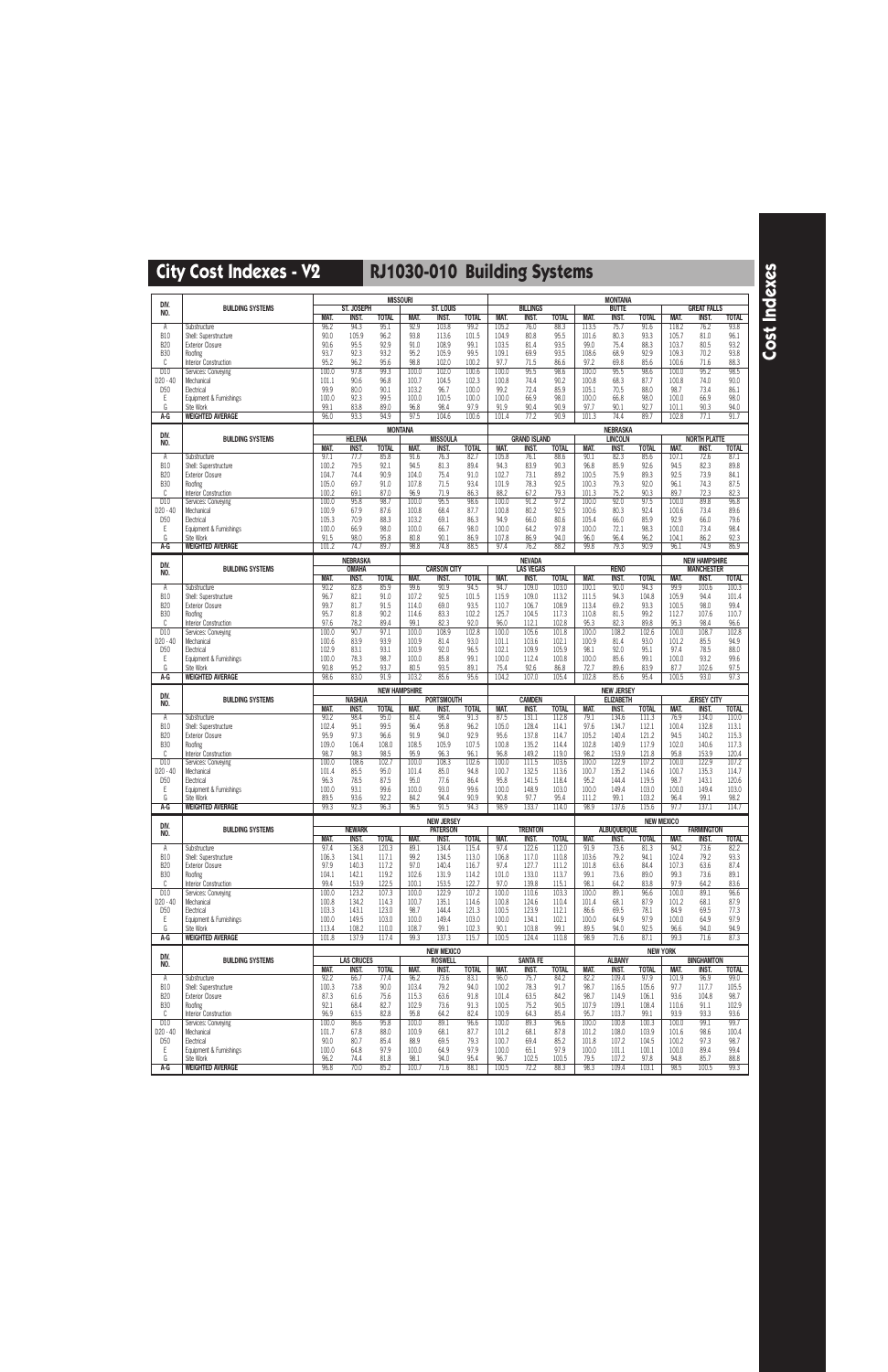| DIV.                     |                                                  |                |                                   |                |                |                                   |                |                       | <b>NEW YORK</b>                   |                |                       |                                  |                |                | <b>ROCHESTER</b>                    |                |
|--------------------------|--------------------------------------------------|----------------|-----------------------------------|----------------|----------------|-----------------------------------|----------------|-----------------------|-----------------------------------|----------------|-----------------------|----------------------------------|----------------|----------------|-------------------------------------|----------------|
| NO.                      | <b>BUILDING SYSTEMS</b>                          | MAT.           | <b>BUFFALO</b><br><b>INST.</b>    | <b>TOTAL</b>   | <b>MAT.</b>    | <b>HICKSVILLE</b><br><b>INST.</b> | <b>TOTAL</b>   | <b>MAT.</b>           | <b>NEW YORK</b><br><b>INST.</b>   | <b>TOTAL</b>   | MAT.                  | <b>RIVERHEAD</b><br><b>INST.</b> | <b>TOTAL</b>   | <b>MAT.</b>    | <b>INST.</b>                        | <b>TOTAL</b>   |
| Α                        | Substructure                                     | 109.9          | 114.3                             | 112.5          | 97.3           | 147.5                             | 126.4          | 99.6                  | 163.2                             | 136.5          | 99.1                  | 156.8                            | 132.5          | 97.2           | 103.5                               | 100.9          |
| <b>B10</b><br><b>B20</b> | Shell: Superstructure<br><b>Exterior Closure</b> | 97.9<br>103.7  | 111.7<br>120.2                    | 103.3<br>111.2 | 103.0<br>104.6 | 151.7<br>167.3                    | 122.0<br>133.1 | 103.8<br>99.6         | 176.8<br>185.5                    | 132.3<br>138.7 | 104.1<br>106.2        | 170.6<br>170.0                   | 130.0<br>135.2 | 100.9<br>100.1 | 112.4<br>106.9                      | 105.4<br>103.2 |
| <b>B30</b>               | Roofing                                          | 104.2          | 109.6                             | 106.3          | 109.8          | 151.8                             | 126.5          | 105.0                 | 167.1                             | 129.6          | 111.4                 | 151.0                            | 127.1          | 117.8          | 101.3                               | 111.3          |
| C<br>D10                 | Interior Construction<br>Services: Conveying     | 100.9<br>100.0 | 115.8<br>105.4                    | 107.2<br>101.7 | 92.4<br>100.0  | 158.8<br>128.6                    | 120.5<br>109.0 | 97.4<br>100.0         | 188.0<br>135.7                    | 135.8<br>111.3 | 92.7<br>100.0         | 162.4<br>125.4                   | 122.2<br>108.0 | 99.9<br>100.0  | 100.1<br>100.1                      | 100.0<br>100.0 |
| D20 - 40                 | Mechanical                                       | 100.9          | 102.0                             | 101.3          | 100.5          | 155.3                             | 122.6          | 99.4                  | 174.6                             | 129.7          | 100.8                 | 157.4                            | 123.6          | 100.9          | 91.1                                | 96.9           |
| D <sub>50</sub><br>Ε     | Electrical<br>Equipment & Furnishings            | 99.9<br>100.0  | 104.3<br>113.7                    | 102.1<br>100.8 | 99.7<br>100.0  | 145.8<br>152.7                    | 122.5<br>103.2 | 99.3<br>100.0         | 185.3<br>187.2                    | 141.9<br>105.3 | 101.1<br>100.0        | 146.0<br>152.7                   | 123.3<br>103.2 | 102.6<br>100.0 | 96.5<br>96.9                        | 99.6<br>99.8   |
| G                        | Site Work                                        | 100.4          | 103.9                             | 102.7          | 113.4          | 116.4                             | 115.4          | 105.8                 | 112.8                             | 110.4          | 114.7                 | 116.1                            | 115.6          | 91.1           | 104.5                               | 99.9           |
| A-G                      | <b>WEIGHTED AVERAGE</b>                          | 100.9          | 109.8                             | 104.8          | 100.5          | 151.7                             | 122.6          | 100.3                 | 174.2                             | 132.2          | 101.3                 | 156.9                            | 125.3          | 100.8          | 101.2                               | 101.0          |
| DIV.                     |                                                  |                | <b>SCHENECTADY</b>                |                |                |                                   |                |                       | <b>NEW YORK</b>                   |                |                       | <b>WATERTOWN</b>                 |                |                | <b>WHITE PLAINS</b>                 |                |
| NO.                      | <b>BUILDING SYSTEMS</b>                          | MAT.           | <b>INST.</b>                      | <b>TOTAL</b>   | MAT.           | <b>SYRACUSE</b><br><b>INST.</b>   | <b>TOTAL</b>   | MAT.                  | <b>UTICA</b><br><b>INST.</b>      | <b>TOTAL</b>   | MAT.                  | <b>INST.</b>                     | <b>TOTAL</b>   | MAT.           | <b>INST.</b>                        | <b>TOTAL</b>   |
| Α                        | Substructure                                     | 89.3           | 106.5                             | 99.3           | 97.1           | 99.9                              | 98.8           | 90.3                  | 99.3                              | 95.5           | 99.0                  | 101.5                            | 100.5          | 86.5           | 139.1                               | 117.0          |
| <b>B10</b><br><b>B20</b> | Shell: Superstructure<br><b>Exterior Closure</b> | 98.7<br>95.9   | 117.3<br>115.0                    | 106.0<br>104.6 | 99.3<br>97.5   | 111.2<br>107.0                    | 104.0<br>101.9 | 96.6<br>94.7          | 110.7<br>106.5                    | 102.1<br>100.1 | 97.6<br>102.3         | 112.1<br>110.5                   | 103.3<br>106.0 | 91.3<br>91.2   | 159.2<br>154.8                      | 117.8<br>120.2 |
| <b>B30</b>               | Roofing                                          | 103.1          | 107.7                             | 104.9          | 105.6          | 97.9                              | 102.6          | 95.2                  | 97.8                              | 96.2           | 95.5                  | 99.9                             | 97.2           | 103.4          | 142.9                               | 119.0          |
| C<br>D10                 | Interior Construction<br>Services: Conveying     | 95.2<br>100.0  | 103.5<br>100.0                    | 98.7<br>100.0  | 93.6<br>100.0  | 93.9<br>99.6                      | 93.7<br>99.9   | 95.2<br>100.0         | 93.6<br>99.2                      | 94.5<br>99.7   | 93.8<br>100.0         | 96.1<br>100.6                    | 94.8<br>100.2  | 92.5<br>100.0  | 156.0<br>125.4                      | 119.4<br>108.0 |
| D20 - 40                 | Mechanical                                       | 101.2          | 107.9                             | 103.9          | 101.2          | 95.8                              | 99.0           | 101.2                 | 101.7                             | 101.4          | 101.2                 | 89.9                             | 96.6           | 101.0          | 146.4                               | 119.3          |
| D <sub>50</sub><br>Ε     | Electrical<br>Equipment & Furnishings            | 99.8<br>100.0  | 107.2<br>101.0                    | 103.5<br>100.1 | 100.1<br>100.0 | 106.8<br>90.4                     | 103.4<br>99.4  | 98.0<br>100.0         | 106.8<br>89.4                     | 102.4<br>99.4  | 100.0<br>100.0        | 88.7<br>92.0                     | 94.4<br>99.5   | 91.7<br>100.0  | 164.2<br>144.2                      | 127.6<br>102.7 |
| G                        | Site Work                                        | 81.1           | 96.8                              | 91.5           | 93.4           | 96.1                              | 95.2           | 71.9                  | 95.6                              | 87.5           | 79.3                  | 95.8                             | 90.2           | 100.1          | 103.0                               | 102.0          |
| $A-G$                    | <b>WEIGHTED AVERAGE</b>                          | 97.9           | 108.6                             | 102.5          | 98.7           | 101.6                             | 99.9           | 96.8                  | 102.5                             | 99.3           | 98.4                  | 98.9                             | 98.6           | 94.9           | 149.8                               | 118.6          |
| DIV.                     |                                                  |                | <b>NEW YORK</b>                   |                |                |                                   |                |                       | <b>CHARLOTTE</b>                  |                | <b>NORTH CAROLINA</b> |                                  |                |                |                                     |                |
| NO.                      | <b>BUILDING SYSTEMS</b>                          | MAT.           | <b>YONKERS</b><br><b>INST.</b>    | <b>TOTAL</b>   | MAT.           | <b>ASHEVILLE</b><br><b>INST.</b>  | <b>TOTAL</b>   | <b>MAT.</b>           | <b>INST.</b>                      | <b>TOTAL</b>   | MAT.                  | <b>DURHAM</b><br><b>INST.</b>    | <b>TOTAL</b>   | <b>MAT.</b>    | <b>FAYETTEVILLE</b><br><b>INST.</b> | <b>TOTAL</b>   |
| Α                        | Substructure                                     | 95.1           | 139.2                             | 120.7          | 99.5           | 67.2                              | 80.8           | 102.4                 | 72.1                              | 84.8           | 109.6                 | 69.1                             | 86.1           | 103.1          | 68.0                                | 82.8           |
| <b>B10</b><br><b>B20</b> | Shell: Superstructure<br><b>Exterior Closure</b> | 99.7<br>97.0   | 159.4<br>154.8                    | 122.9<br>123.3 | 100.5<br>81.6  | 77.1<br>63.8                      | 91.4<br>73.5   | 102.0<br>85.1         | 79.2<br>66.1                      | 93.1<br>76.5   | 115.5<br>86.0         | 77.2<br>63.9                     | 100.6<br>75.9  | 117.0<br>82.0  | 76.7<br>60.6                        | 101.3<br>72.3  |
| <b>B30</b>               | Roofing                                          | 103.8          | 143.5                             | 119.5          | 98.8           | 62.0                              | 84.2           | 91.9                  | 66.7                              | 81.9           | 101.7                 | 61.9                             | 85.9           | 98.0           | 59.8                                | 82.8           |
| C<br>D <sub>10</sub>     | Interior Construction<br>Services: Conveying     | 97.2<br>100.0  | 156.3<br>133.6                    | 122.2<br>110.6 | 92.0<br>100.0  | 58.8<br>87.7                      | 78.0<br>96.1   | 96.5<br>100.0         | 64.8<br>87.7                      | 83.0<br>96.1   | 95.4<br>100.0         | 58.9<br>87.7                     | 79.9<br>96.1   | 92.7<br>100.0  | 58.0<br>86.2                        | 78.0<br>95.6   |
| $D20 - 40$               | Mechanical                                       | 101.0          | 146.4                             | 119.3          | 101.8          | 58.8                              | 84.5           | 101.0                 | 63.4                              | 85.8           | 101.8                 | 58.8                             | 84.5           | 101.6          | 56.7                                | 83.5           |
| D <sub>50</sub>          | Electrical                                       | 97.4<br>100.0  | 164.2<br>144.2                    | 130.5<br>102.7 | 99.9<br>100.0  | 55.7<br>56.8                      | 78.0<br>97.4   | 101.6<br>100.0        | 84.2<br>64.2                      | 93.0<br>97.8   | 95.4<br>100.0         | 55.2<br>56.8                     | 75.5<br>97.4   | 99.9<br>100.0  | 55.2<br>56.5                        | 77.8<br>97.4   |
| Ε<br>G                   | Equipment & Furnishings<br>Site Work             | 105.6          | 103.0                             | 103.9          | 96.4           | 75.2                              | 82.4           | 98.7                  | 82.9                              | 88.3           | 101.6                 | 83.8                             | 89.9           | 95.8           | 83.6                                | 87.7           |
| A-G                      | <b>WEIGHTED AVERAGE</b>                          | 99.1           | 150.1                             | 121.1          | 97.0           | 64.6                              | 83.0           | 98.4                  | 72.1                              | 87.0           | 101.2                 | 65.2                             | 85.6           | 100.5          | 64.0                                | 84.7           |
|                          |                                                  |                |                                   |                |                |                                   |                |                       |                                   |                |                       |                                  |                |                |                                     |                |
| DIV.                     |                                                  |                |                                   |                |                |                                   |                | <b>NORTH CAROLINA</b> |                                   |                |                       |                                  |                |                | <b>NORTH DAKOTA</b>                 |                |
| NO.                      | <b>BUILDING SYSTEMS</b>                          | MAT.           | <b>GREENSBORO</b><br><b>INST.</b> | <b>TOTAL</b>   | <b>MAT.</b>    | <b>RALEIGH</b><br><b>INST.</b>    | <b>TOTAL</b>   | <b>MAT.</b>           | <b>WILMINGTON</b><br><b>INST.</b> | <b>TOTAL</b>   | MAT.                  | <b>WINSTON-SALEM</b><br>INST.    | <b>TOTAL</b>   | <b>MAT.</b>    | <b>BISMARCK</b><br><b>INST.</b>     | <b>TOTAL</b>   |
| Α                        | Substructure                                     | 108.8          | 69.3                              | 85.9           | 111.7          | 71.0                              | 88.1           | 99.5                  | 66.1                              | 80.1           | 110.8                 | 69.1                             | 86.6           | 99.7           | 89.0                                | 93.5           |
| <b>B10</b><br><b>B20</b> | Shell: Superstructure<br><b>Exterior Closure</b> | 109.5<br>84.6  | 77.3<br>63.9                      | 96.9<br>75.2   | 104.1<br>84.2  | 76.0<br>62.7                      | 93.2<br>74.4   | 100.3<br>77.5         | 76.6<br>60.6                      | 91.1<br>69.8   | 107.7<br>84.7         | 77.2<br>63.9                     | 95.9<br>75.2   | 95.2<br>97.5   | 89.8<br>85.9                        | 93.1<br>92.3   |
| <b>B30</b>               | Roofing                                          | 101.4          | 61.9                              | 85.7           | 94.5           | 62.6                              | 81.9           | 98.8                  | 59.8                              | 83.3           | 101.4                 | 61.9                             | 85.7           | 108.1          | 87.5                                | 99.9           |
| C<br>D10                 | Interior Construction<br>Services: Conveying     | 95.5<br>100.0  | 58.9<br>87.7                      | 80.0<br>96.1   | 95.8<br>100.0  | 58.7<br>87.6                      | 80.1<br>96.1   | 92.6<br>100.0         | 58.0<br>86.2                      | 78.0<br>95.6   | 95.5<br>100.0         | 58.9<br>87.7                     | 80.0<br>96.1   | 100.7<br>100.0 | 74.1<br>96.7                        | 89.4<br>98.9   |
| D20 - 40                 | Mechanical                                       | 101.7          | 58.8                              | 84.4           | 100.9          | 58.2                              | 83.7           | 101.8                 | 56.7                              | 83.6           | 101.7                 | 58.8                             | 84.4           | 100.5          | 78.1                                | 91.5           |
| D <sub>50</sub><br>Ε     | Electrical                                       | 94.7           | 55.7                              | 75.4<br>97.4   | 100.4          | 54.2                              | 77.5<br>97.4   | 100.2                 | 53.7                              | 77.2<br>97.4   | 94.7                  | 55.7                             | 75.4<br>97.4   | 98.8           | 76.2                                | 87.6           |
| G                        | Equipment & Furnishings<br>Site Work             | 100.0<br>101.4 | 56.8<br>83.8                      | 89.8           | 100.0<br>100.8 | 56.8<br>92.7                      | 95.5           | 100.0<br>97.5         | 56.5<br>74.9                      | 82.6           | 100.0<br>101.9        | 56.8<br>83.8                     | 90.0           | 100.0<br>100.4 | 75.6<br>99.3                        | 98.5<br>99.7   |
| $A-G$                    | <b>WEIGHTED AVERAGE</b>                          | 99.7           | 65.3                              | 84.8           | 99.0           | 65.3                              | 84.4           | 96.6                  | 63.1                              | 82.1           | 99.5                  | 65.3                             | 84.7           | 99.1           | 83.1                                | 92.2           |
| DIV.                     |                                                  |                |                                   |                |                | <b>NORTH DAKOTA</b>               |                |                       |                                   |                |                       |                                  |                | OHIO           |                                     |                |
| NO.                      | <b>BUILDING SYSTEMS</b>                          | MAT.           | <b>FARGO</b><br>INST.             | <b>TOTAL</b>   | MAT.           | <b>GRAND FORKS</b><br>INST.       | <b>TOTAL</b>   | MAT.                  | <b>MINOT</b><br><b>INST.</b>      | <b>TOTAL</b>   | MAT.                  | <b>AKRON</b><br>INST.            | <b>TOTAL</b>   | MAT.           | <b>CANTON</b><br>INST.              | <b>TOTAL</b>   |
| A                        | Substructure                                     | 97.6           | 84.6                              | 90.1           | 104.0          | 85.2                              | 93.1           | 103.9                 | 80.9                              | 90.5           | 102.9                 | 84.8                             | 92.4           | 103.5          | 79.7                                | 89.7           |
| <b>B10</b><br><b>B20</b> | Shell: Superstructure<br><b>Exterior Closure</b> | 97.6<br>99.1   | 87.2<br>92.0                      | 93.6<br>95.8   | 94.9<br>99.5   | 89.4<br>87.3                      | 92.8<br>94.0   | 94.9<br>97.8          | 86.5<br>81.8                      | 91.6<br>90.5   | 96.6<br>98.9          | 80.5<br>84.9                     | 90.3<br>92.5   | 96.7<br>98.6   | 73.7<br>76.6                        | 87.8<br>88.6   |
| <b>B30</b>               | Roofing                                          | 104.4          | 84.0                              | 96.3           | 106.9          | 84.3                              | 97.9           | 106.5                 | 82.5                              | 97.0           | 104.2                 | 88.2                             | 97.8           | 105.1          | 86.0                                | 97.5           |
| C<br>D10                 | Interior Construction<br>Services: Conveying     | 99.5<br>100.0  | 67.4<br>95.1                      | 85.9<br>98.5   | 97.0<br>100.0  | 72.2<br>93.1                      | 86.5<br>97.8   | 96.5<br>100.0         | 66.3<br>94.4                      | 83.7<br>98.2   | 102.1<br>100.0        | 79.9<br>93.4                     | 92.7<br>97.9   | 98.9<br>100.0  | 70.8<br>92.9                        | 87.0<br>97.8   |
| D20 - 40                 | Mechanical                                       | 100.6          | 70.7                              | 88.5           | 100.7          | 78.0                              | 91.5           | 100.7                 | 68.8                              | 87.8           | 100.5                 | 83.7                             | 93.7           | 100.5          | 75.5                                | 90.4           |
| D <sub>50</sub><br>Ε     | Electrical<br>Equipment & Furnishings            | 100.6<br>100.0 | 66.8<br>65.7                      | 83.9<br>97.9   | 96.8<br>100.0  | 70.1<br>72.7                      | 83.6<br>98.3   | 99.2<br>100.0         | 69.9<br>65.7                      | 84.7<br>97.9   | 99.2<br>100.0         | 78.8<br>78.1                     | 89.1<br>98.7   | 98.5<br>100.0  | 81.9<br>69.7                        | 90.3<br>98.2   |
| G                        | Site Work                                        | 100.2          | 99.0                              | 99.4           | 108.3          | 91.2                              | 97.0           | 105.9                 | 91.0                              | 96.0           | 96.8                  | 91.4                             | 93.2           | 96.9           | 91.3                                | 93.2           |
| A-G                      | <b>WEIGHTED AVERAGE</b>                          | 99.6           | 78.9                              | 90.6           | 98.8           | 81.0                              | 91.1           | 98.7                  | 76.5                              | 89.1           | 99.7                  | 83.0                             | 92.5           | 99.2           | 77.5                                | 89.8           |
| DIV.                     | <b>BUILDING SYSTEMS</b>                          |                | <b>CINCINNATI</b>                 |                |                | <b>CLEVELAND</b>                  |                |                       | OHIO<br><b>COLUMBUS</b>           |                |                       | <b>DAYTON</b>                    |                |                | <b>LORAIN</b>                       |                |
| NO.                      |                                                  | MAT.           | INST.                             | <b>TOTAL</b>   | MAT.           | INST.                             | <b>TOTAL</b>   | MAT.                  | <b>INST.</b>                      | <b>TOTAL</b>   | MAT.                  | INST.                            | <b>TOTAL</b>   | MAT.           | <b>INST.</b>                        | <b>TOTAL</b>   |
| Α<br><b>B10</b>          | Substructure                                     | 95.6<br>96.6   | 81.7<br>79.4                      | 87.5<br>89.9   | 102.4<br>97.6  | 92.8<br>87.3                      | 96.8<br>93.6   | 102.3<br>103.1        | 83.4<br>79.5                      | 91.3<br>93.9   | 89.4<br>94.7          | 79.4<br>75.6                     | 83.6<br>87.3   | 99.5<br>96.3   | 82.8<br>79.2                        | 89.8<br>89.6   |
| <b>B20</b>               | Shell: Superstructure<br><b>Exterior Closure</b> | 94.3           | 78.7                              | 87.2           | 101.0          | 95.1                              | 98.3           | 92.4                  | 82.5                              | 87.9           | 89.1                  | 73.8                             | 82.2           | 96.9           | 89.2                                | 93.4           |
| <b>B30</b>               | Roofing                                          | 102.1          | 81.0                              | 93.7           | 100.8          | 96.7                              | 99.2           | 92.5                  | 83.1                              | 88.8           | 108.2                 | 76.7                             | 95.7           | 105.0          | 86.1                                | 97.5           |
| C<br>D10                 | Interior Construction<br>Services: Conveying     | 97.7<br>100.0  | 74.8<br>89.9                      | 88.0<br>96.8   | 97.9<br>100.0  | 88.7<br>98.6                      | 94.0<br>99.6   | 95.5<br>100.0         | 75.4<br>90.4                      | 87.0<br>97.0   | 97.6<br>100.0         | 72.7<br>88.8                     | 87.0<br>96.5   | 98.8<br>100.0  | 74.6<br>88.9                        | 88.5<br>96.5   |
| D20 - 40                 | Mechanical                                       | 100.4          | 78.1                              | 91.4           | 100.5          | 91.3                              | 96.8           | 100.4                 | 89.8                              | 96.1           | 101.2                 | 77.8                             | 91.7           | 100.5          | 84.6                                | 94.1           |
| D <sub>50</sub><br>E     | Electrical<br>Equipment & Furnishings            | 99.1<br>100.0  | 74.0<br>73.6                      | 86.7<br>98.4   | 99.1<br>100.0  | 92.0<br>88.0                      | 95.6<br>99.3   | 101.2<br>100.0        | 81.0<br>75.4                      | 91.2<br>98.5   | 97.6<br>100.0         | 72.9<br>74.4                     | 85.4<br>98.4   | 98.6<br>100.0  | 75.3<br>68.0                        | 87.1<br>98.1   |
| G<br>A-G                 | Site Work<br><b>WEIGHTED AVERAGE</b>             | 95.3<br>98.0   | 98.6<br>79.2                      | 97.5<br>89.9   | 96.2<br>99.4   | 95.4<br>91.5                      | 95.7<br>96.0   | 104.3<br>99.2         | 94.0<br>83.2                      | 97.5<br>92.3   | 92.7<br>96.9          | 91.7<br>76.6                     | 92.0<br>88.1   | 96.0<br>98.7   | 91.6<br>81.8                        | 93.1<br>91.4   |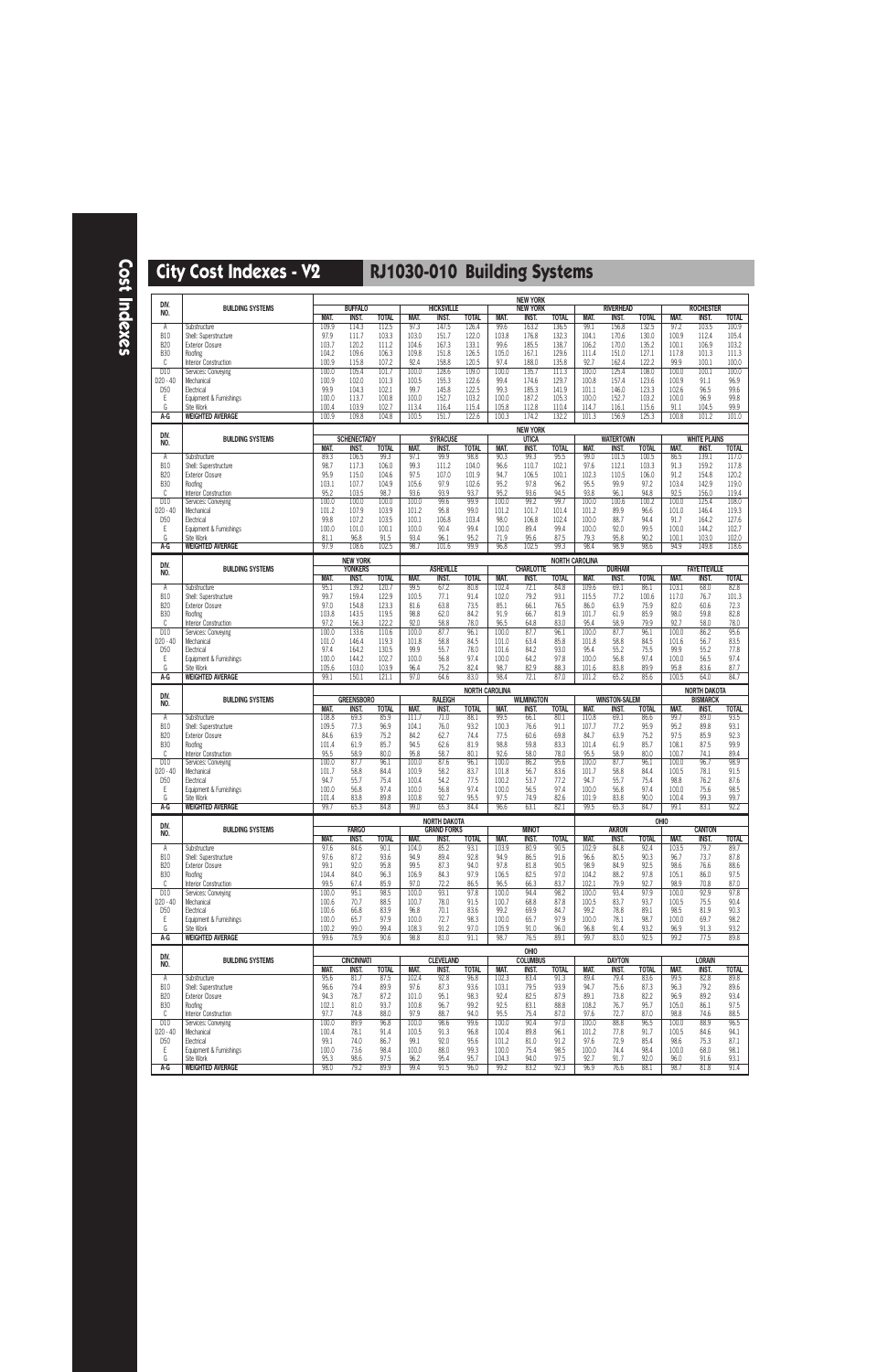|                             |                                                  |                     |                                    |                      |                | OHIO                                  |                       |                |                                          |                      |                |                               | <b>OKLAHOMA</b>      |                |                                |                      |
|-----------------------------|--------------------------------------------------|---------------------|------------------------------------|----------------------|----------------|---------------------------------------|-----------------------|----------------|------------------------------------------|----------------------|----------------|-------------------------------|----------------------|----------------|--------------------------------|----------------------|
| DIV.<br>NO.                 | <b>BUILDING SYSTEMS</b>                          |                     | <b>SPRINGFIELD</b>                 |                      |                | <b>TOLEDO</b>                         |                       |                | <b>YOUNGSTOWN</b>                        |                      |                | <b>ENID</b>                   |                      |                | <b>LAWTON</b>                  |                      |
|                             | Substructure                                     | <b>MAT.</b><br>90.9 | INST.<br>79.4                      | <b>TOTAL</b><br>84.2 | MAT.<br>99.9   | <b>INST.</b><br>84.4                  | <b>TOTAL</b><br>90.9  | MAT.<br>102.2  | <b>INST.</b><br>81.8                     | <b>TOTAL</b><br>90.4 | MAT.<br>90.4   | <b>INST.</b><br>66.5          | <b>TOTAL</b><br>76.5 | MAT.<br>88.6   | <b>INST.</b><br>66.8           | <b>TOTAL</b><br>76.0 |
| Α<br><b>B10</b>             | Shell: Superstructure                            | 95.0                | 75.6                               | 87.5                 | 102.5          | 83.5                                  | 95.1                  | 96.4           | 77.8                                     | 89.2                 | 97.4           | 60.4                          | 83.0                 | 100.1          | 60.4                           | 84.6                 |
| <b>B20</b>                  | <b>Exterior Closure</b>                          | 88.9                | 73.7                               | 82.0                 | 93.1           | 86.8                                  | 90.2                  | 98.5           | 83.1                                     | 91.5                 | 96.0           | 56.7                          | 78.1                 | 91.3           | 56.7                           | 75.6                 |
| <b>B30</b><br>C             | Roofing<br>Interior Construction                 | 108.0<br>96.9       | 76.7<br>72.7                       | 95.6<br>86.6         | 90.7<br>94.5   | 86.2<br>82.3                          | 88.9<br>89.3          | 105.2<br>98.8  | 84.3<br>75.2                             | 96.9<br>88.8         | 101.7<br>96.2  | 62.6<br>54.9                  | 86.2<br>78.7         | 101.5<br>98.3  | 62.6<br>54.9                   | 86.1<br>79.9         |
| D10                         | Services: Conveying                              | 100.0               | 88.7                               | 96.4                 | 100.0          | 87.4                                  | 96.0                  | 100.0          | 92.3                                     | 97.6                 | 100.0          | 80.5                          | 93.9                 | 100.0          | 80.5                           | 93.9                 |
| D20 - 40                    | Mechanical                                       | 101.2               | 77.8                               | 91.7                 | 100.4          | 89.2                                  | 95.9                  | 100.5          | 81.7                                     | 92.9                 | 101.1          | 65.5                          | 86.7                 | 101.1          | 65.5                           | 86.7                 |
| D <sub>50</sub><br>Ε        | Electrical<br>Equipment & Furnishings            | 97.6<br>100.0       | 77.2<br>74.6                       | 87.5<br>98.5         | 102.3<br>100.0 | 99.6<br>81.8                          | 101.0<br>98.9         | 98.6<br>100.0  | 71.6<br>71.8                             | 85.2<br>98.3         | 96.1<br>100.0  | 70.0<br>53.3                  | 83.2<br>97.2         | 97.5<br>100.0  | 66.6<br>53.1                   | 82.2<br>97.2         |
| G                           | Site Work                                        | 93.0                | 91.7                               | 92.1                 | 99.6           | 88.2                                  | 92.1                  | 96.6           | 91.2                                     | 93.0                 | 98.7           | 88.1                          | 91.7                 | 94.5           | 89.5                           | 91.2                 |
| A-G                         | <b>WEIGHTED AVERAGE</b>                          | 96.9                | 77.2                               | 88.4                 | 98.9           | 87.7                                  | 94.1                  | 99.1           | 79.7                                     | 90.7                 | 97.8           | 64.2                          | 83.3                 | 98.1           | 63.9                           | 83.3                 |
| DIV.                        |                                                  |                     |                                    |                      |                | <b>OKLAHOMA</b>                       |                       |                |                                          |                      |                |                               | <b>OREGON</b>        |                |                                |                      |
| NO.                         | <b>BUILDING SYSTEMS</b>                          | MAT.                | <b>MUSKOGEE</b><br><b>INST.</b>    | <b>TOTAL</b>         | MAT.           | <b>OKLAHOMA CITY</b><br><b>INST.</b>  | <b>TOTAL</b>          | MAT.           | <b>TULSA</b><br><b>INST.</b>             | <b>TOTAL</b>         | <b>MAT.</b>    | <b>EUGENE</b><br><b>INST.</b> | <b>TOTAL</b>         | MAT.           | <b>MEDFORD</b><br><b>INST.</b> | <b>TOTAL</b>         |
| Α                           | Substructure                                     | 86.5                | 67.6                               | 75.5                 | 93.8           | 73.9                                  | 82.2                  | 92.1           | 68.3                                     | 78.3                 | 108.0          | 101.9                         | 104.5                | 110.5          | 101.6                          | 105.4                |
| <b>B10</b>                  | Shell: Superstructure                            | 93.3                | 68.8                               | 83.8                 | 96.2           | 65.2                                  | 84.1                  | 96.9           | 69.8                                     | 86.3                 | 107.8          | 100.8                         | 105.1                | 107.6          | 100.3                          | 104.7                |
| <b>B20</b><br><b>B30</b>    | <b>Exterior Closure</b><br>Roofing               | 94.1<br>98.3        | 50.1<br>61.9                       | 74.1<br>83.8         | 94.2<br>94.0   | 57.8<br>66.2                          | 77.6<br>83.0          | 89.2<br>98.3   | 58.7<br>65.2                             | 75.3<br>85.2         | 94.5<br>118.2  | 103.5<br>105.6                | 98.6<br>113.2        | 99.1<br>118.9  | 103.5<br>96.9                  | 101.1<br>110.2       |
| C                           | Interior Construction                            | 94.7                | 51.1                               | 76.2                 | 94.8           | 62.2                                  | 81.0                  | 95.4           | 57.2                                     | 79.2                 | 98.0           | 99.3                          | 98.5                 | 100.3          | 100.2                          | 100.3                |
| D10<br>D20 - 40             | Services: Conveying<br>Mechanical                | 100.0<br>101.2      | 81.4<br>62.1                       | 94.1<br>85.4         | 100.0<br>101.0 | 81.4<br>65.9                          | 94.1<br>86.8          | 100.0<br>101.2 | 81.4<br>61.3                             | 94.1<br>85.1         | 100.0<br>101.2 | 102.6<br>117.3                | 100.8<br>107.7       | 100.0<br>101.2 | 102.6<br>108.1                 | 100.8<br>104.0       |
| D <sub>50</sub>             | Electrical                                       | 95.9                | 86.7                               | 91.4                 | 102.4          | 70.0                                  | 86.3                  | 97.6           | 69.9                                     | 83.9                 | 97.6           | 96.1                          | 96.8                 | 100.6          | 79.6                           | 90.2                 |
| Ε                           | Equipment & Furnishings                          | 100.0               | 58.0                               | 97.5                 | 100.0          | 64.1                                  | 97.8                  | 100.0          | 57.1                                     | 97.4                 | 100.0          | 101.6                         | 100.1                | 100.0          | 100.8                          | 100.0                |
| G<br>A-G                    | Site Work<br><b>WEIGHTED AVERAGE</b>             | 89.9<br>96.1        | 84.4<br>65.7                       | 86.3<br>83.0         | 94.4<br>97.6   | 99.4<br>67.8                          | 97.7<br>84.8          | 95.5<br>96.9   | 84.0<br>65.5                             | 87.9<br>83.3         | 103.8<br>101.6 | 95.7<br>103.7                 | 98.4<br>102.5        | 111.3<br>103.1 | 95.7<br>99.3                   | 101.0<br>101.4       |
|                             |                                                  |                     |                                    |                      | <b>OREGON</b>  |                                       |                       |                |                                          |                      |                | <b>PENNSYLVANIA</b>           |                      |                |                                |                      |
| DIV.<br>NO.                 | <b>BUILDING SYSTEMS</b>                          |                     | <b>PORTLAND</b>                    |                      |                | <b>SALEM</b>                          |                       |                | <b>ALLENTOWN</b>                         |                      |                | <b>ALTOONA</b>                |                      |                | <b>ERIE</b>                    |                      |
|                             |                                                  | MAT.                | INST.                              | <b>TOTAL</b>         | MAT.           | <b>INST.</b>                          | <b>TOTAL</b>          | MAT.           | <b>INST.</b>                             | <b>TOTAL</b>         | MAT.           | <b>INST.</b>                  | <b>TOTAL</b>         | MAT.           | <b>INST.</b>                   | <b>TOTAL</b>         |
| Α<br><b>B10</b>             | Substructure<br>Shell: Superstructure            | 110.4<br>109.5      | 101.9<br>100.8                     | 105.5<br>106.1       | 104.9<br>113.5 | 104.3<br>100.4                        | 104.5<br>108.4        | 91.2<br>98.1   | 105.2<br>115.9                           | 99.3<br>105.0        | 96.5<br>93.6   | 93.3<br>105.9                 | 94.6<br>98.4         | 96.9<br>94.8   | 93.2<br>105.3                  | 94.8<br>98.9         |
| <b>B20</b>                  | <b>Exterior Closure</b>                          | 94.9                | 105.3                              | 99.6                 | 95.7           | 105.3                                 | 100.1                 | 94.7           | 101.2                                    | 97.7                 | 87.4           | 91.4                          | 89.2                 | 80.8           | 92.5                           | 86.1                 |
| <b>B30</b><br>C             | Roofing                                          | 118.2<br>97.0       | 102.6<br>100.2                     | 112.0<br>98.4        | 114.3<br>101.6 | 104.2<br>100.2                        | 110.3<br>101.0        | 105.6<br>92.1  | 115.2<br>107.6                           | 109.4<br>98.7        | 103.6<br>87.5  | 95.4<br>92.1                  | 100.4<br>89.5        | 103.9<br>89.1  | 90.5<br>90.4                   | 98.6<br>89.7         |
| D10                         | Interior Construction<br>Services: Conveying     | 100.0               | 102.6                              | 100.8                | 100.0          | 103.3                                 | 101.0                 | 100.0          | 102.7                                    | 100.9                | 100.0          | 100.1                         | 100.0                | 100.0          | 100.6                          | 100.2                |
| D20 - 40                    | Mechanical                                       | 101.2               | 111.1                              | 105.2                | 100.2          | 108.2                                 | 103.4                 | 101.2          | 116.9                                    | 107.5                | 100.5          | 90.6                          | 96.5                 | 100.5          | 93.8                           | 97.8                 |
| D <sub>50</sub><br>Ε        | Electrical                                       | 97.9<br>100.0       | 110.5<br>102.3                     | 104.1<br>100.1       | 101.5<br>100.0 | 96.1<br>101.8                         | 98.8<br>100.1         | 99.4<br>100.0  | 99.5<br>109.7                            | 99.5<br>100.6        | 90.7<br>100.0  | 113.3<br>87.3                 | 101.9<br>99.2        | 92.2<br>100.0  | 90.5<br>85.8                   | 91.4<br>99.1         |
| G                           | Equipment & Furnishings<br>Site Work             | 106.9               | 95.7                               | 99.5                 | 99.9           | 104.1                                 | 102.7                 | 92.0           | 94.5                                     | 93.7                 | 94.0           | 94.6                          | 94.4                 | 91.1           | 94.4                           | 93.2                 |
| $A-G$                       | <b>WEIGHTED AVERAGE</b>                          | 102.0               | 104.7                              | 103.2                | 103.3          | 102.8                                 | 103.0                 | 97.5           | 108.1                                    | 102.1                | 94.2           | 97.5                          | 95.6                 | 94.0           | 94.6                           | 94.3                 |
|                             |                                                  |                     |                                    |                      |                |                                       |                       |                |                                          |                      |                |                               |                      |                |                                |                      |
| DIV.                        |                                                  |                     |                                    |                      |                |                                       |                       |                | <b>PENNSYLVANIA</b>                      |                      |                |                               |                      |                |                                |                      |
| NO.                         | <b>BUILDING SYSTEMS</b>                          |                     | <b>HARRISBURG</b>                  |                      |                | <b>PHILADELPHIA</b>                   |                       |                | <b>PITTSBURGH</b>                        |                      |                | <b>READING</b>                |                      |                | <b>SCRANTON</b>                |                      |
| Α                           | Substructure                                     | MAT.<br>94.2        | <b>INST.</b><br>98.2               | <b>TOTAL</b><br>96.5 | MAT.<br>97.1   | <b>INST.</b><br>131.3                 | <b>TOTAL</b><br>116.9 | MAT.<br>103.3  | <b>INST.</b><br>101.7                    | TOTAL<br>102.4       | MAT.<br>83.7   | <b>INST.</b><br>102.6         | <b>TOTAL</b><br>94.6 | MAT.<br>93.7   | <b>INST.</b><br>95.1           | <b>TOTAL</b><br>94.5 |
| <b>B10</b>                  | Shell: Superstructure                            | 103.8               | 108.3                              | 105.5                | 104.0          | 131.5                                 | 114.7                 | 100.9          | 106.4                                    | 103.0                | 98.7           | 118.7                         | 106.5                | 100.2          | 108.5                          | 103.5                |
| <b>B20</b><br><b>B30</b>    | <b>Exterior Closure</b><br>Roofing               | 92.0<br>99.0        | 93.0<br>111.0                      | 92.4<br>103.8        | 102.2<br>103.9 | 135.6<br>137.5                        | 117.4<br>117.2        | 101.4<br>100.1 | 101.7<br>98.7                            | 101.5<br>99.5        | 96.6<br>110.3  | 96.3<br>108.1                 | 96.5<br>109.4        | 94.8<br>105.5  | 95.6<br>92.1                   | 95.2<br>100.2        |
| C                           | Interior Construction                            | 100.2               | 89.9                               | 95.8                 | 98.2           | 144.9                                 | 118.0                 | 99.7           | 101.9                                    | 100.6                | 88.6           | 92.5                          | 90.3                 | 93.6           | 92.6                           | 93.2                 |
| D10                         | Services: Conveying                              | 100.0               | 100.2                              | 100.1                | 100.0          | 116.6                                 | 105.3                 | 100.0          | 101.6                                    | 100.5                | 100.0          | 100.6                         | 100.2                | 100.0          | 101.1                          | 100.3                |
| D20 - 40<br>D <sub>50</sub> | Mechanical<br>Electrical                         | 96.4<br>100.6       | 98.5<br>89.0                       | 97.2<br>94.9         | 96.4<br>99.2   | 136.9<br>157.6                        | 112.7<br>128.1        | 96.5<br>96.8   | 98.6<br>111.5                            | 97.3<br>104.1        | 101.1<br>99.5  | 114.5<br>96.5                 | 106.5<br>98.0        | 101.2<br>99.5  | 96.0<br>92.0                   | 99.1<br>95.8         |
| Ε                           | Equipment & Furnishings                          | 100.0               | 86.3                               | 99.2                 | 100.0          | 142.7                                 | 102.6                 | 100.0          | 99.5                                     | 100.0                | 100.0          | 86.4                          | 99.2                 | 100.0          | 88.3                           | 99.3                 |
| G                           | Site Work                                        | 90.3                | 97.7                               | 95.2                 | 97.6           | 102.1                                 | 100.6                 | 102.3          | 93.2                                     | 96.3                 | 99.6           | 104.7                         | 103.0                | 92.6           | 94.2                           | 93.6                 |
| A-G                         | <b>WEIGHTED AVERAGE</b>                          | 98.5                | 97.0                               | 97.9                 | 99.7           | 136.9                                 | 115.8                 | 99.3           | 102.6                                    | 100.7                | 97.3           | 104.7                         | 100.5                | 98.3           | 96.8                           | 97.7                 |
| DIV.                        | <b>BUILDING SYSTEMS</b>                          |                     | <b>PENNSYLVANIA</b><br><b>YORK</b> |                      |                | <b>PUERTO RICO</b><br><b>SAN JUAN</b> |                       |                | <b>RHODE ISLAND</b><br><b>PROVIDENCE</b> |                      |                | <b>CHARLESTON</b>             | SOUTH CAROLINA       |                | <b>COLUMBIA</b>                |                      |
| NO.                         |                                                  | MAT.                | <b>INST.</b>                       | <b>TOTAL</b>         | MAT.           | INST.                                 | <b>TOTAL</b>          | MAT.           | INST.                                    | <b>TOTAL</b>         | MAT.           | INST.                         | <b>TOTAL</b>         | MAT.           | <b>INST.</b>                   | <b>TOTAL</b>         |
| Α<br><b>B10</b>             | Substructure<br>Shell: Superstructure            | 87.1<br>97.6        | 95.0<br>108.4                      | 91.7<br>101.8        | 114.5<br>122.8 | 37.2<br>31.8                          | 69.7<br>87.3          | 95.2<br>103.3  | 116.4<br>117.1                           | 107.5<br>108.7       | 102.7<br>103.5 | 68.9<br>78.6                  | 83.1<br>93.8         | 104.3<br>101.9 | 70.9<br>77.3                   | 84.9<br>92.3         |
| <b>B20</b>                  | <b>Exterior Closure</b>                          | 95.5                | 90.5                               | 93.2                 | 95.8           | 23.7                                  | 63.0                  | 103.9          | 120.6                                    | 111.5                | 92.9           | 67.3                          | 81.2                 | 88.5           | 67.2                           | 78.8                 |
| <b>B30</b>                  | Roofing                                          | 96.6                | 107.0                              | 100.7                | 136.6          | 26.9                                  | 93.1                  | 109.4          | 118.4                                    | 113.0                | 95.4           | 61.5                          | 82.0                 | 91.0           | 62.4                           | 79.6                 |
| C<br>D <sub>10</sub>        | Interior Construction<br>Services: Conveying     | 90.4<br>100.0       | 88.5<br>97.9                       | 89.6<br>99.3         | 177.1<br>100.0 | 21.7<br>25.9                          | 111.2<br>76.6         | 97.1<br>100.0  | 122.1<br>106.9                           | 107.7<br>102.2       | 95.0<br>100.0  | 65.9<br>85.8                  | 82.7<br>95.5         | 95.7<br>100.0  | 65.9<br>85.8                   | 83.1<br>95.5         |
| $D20 - 40$                  | Mechanical                                       | 100.9               | 96.0                               | 98.9                 | 117.7          | 18.0                                  | 77.5                  | 101.2          | 111.4                                    | 105.3                | 101.6          | 58.3                          | 84.1                 | 101.0          | 56.5                           | 83.0                 |
| D <sub>50</sub><br>Ε        | Electrical<br>Equipment & Furnishings            | 95.6<br>100.0       | 83.9<br>85.4                       | 89.8<br>99.1         | 117.5<br>98.3  | 24.1<br>19.2                          | 71.3<br>93.5          | 102.1<br>100.0 | 97.6<br>118.6                            | 99.8<br>101.1        | 96.9<br>100.0  | 56.8<br>63.5                  | 77.1<br>97.8         | 100.3<br>100.0 | 60.4<br>63.7                   | 80.5<br>97.8         |
| G                           | Site Work                                        | 86.4                | 93.8                               | 91.3                 | 129.2          | 83.5                                  | 99.0                  | 89.7           | 104.8                                    | 99.6                 | 112.3          | 82.8                          | 92.8                 | 112.2          | 91.8                           | 98.8                 |
| A-G                         | <b>WEIGHTED AVERAGE</b>                          | 96.2                | 94.6                               | 95.5                 | 124.9          | 28.3                                  | 83.1                  | 101.0          | 113.3                                    | 106.3                | 99.4           | 67.0                          | 85.4                 | 98.8           | 67.6                           | 85.3                 |
| DIV.                        |                                                  |                     |                                    |                      |                | <b>SOUTH CAROLINA</b>                 |                       |                |                                          |                      |                |                               | SOUTH DAKOTA         |                |                                |                      |
| NO.                         | <b>BUILDING SYSTEMS</b>                          | MAT.                | <b>FLORENCE</b><br>INST.           | <b>TOTAL</b>         | MAT.           | <b>GREENVILLE</b><br>INST.            | <b>TOTAL</b>          | MAT.           | <b>SPARTANBURG</b><br>INST.              | <b>TOTAL</b>         | MAT.           | <b>ABERDEEN</b><br>INST.      | <b>TOTAL</b>         | MAT.           | <b>PIERRE</b><br><b>INST.</b>  | <b>TOTAL</b>         |
| Α                           | Substructure                                     | 92.9                | 68.7                               | 78.9                 | 93.4           | 68.6                                  | 79.0                  | 93.7           | 68.9                                     | 79.4                 | 105.3          | 75.1                          | 87.8                 | 106.7          | 73.4                           | 87.4                 |
| <b>B10</b><br><b>B20</b>    | Shell: Superstructure<br><b>Exterior Closure</b> | 99.3<br>91.3        | 78.1<br>67.2                       | 91.1<br>80.3         | 100.3<br>88.3  | 78.3<br>67.3                          | 91.7<br>78.8          | 100.5<br>89.3  | 78.7<br>67.3                             | 92.0<br>79.3         | 95.2<br>102.0  | 75.9<br>67.3                  | 87.7<br>86.2         | 97.3<br>98.5   | 75.8<br>76.8                   | 88.9<br>88.6         |
| <b>B30</b>                  | Roofing                                          | 95.7                | 61.5                               | 82.2                 | 95.7           | 61.5                                  | 82.2                  | 95.8           | 61.5                                     | 82.2                 | 103.1          | 75.9                          | 92.3                 | 103.1          | 74.0                           | 91.6                 |
| C                           | Interior Construction                            | 91.4                | 65.9                               | 80.6                 | 92.3           | 65.8                                  | 81.1                  | 92.7           | 65.9                                     | 81.3                 | 95.6           | 60.0                          | 80.5                 | 100.2          | 49.3                           | 78.6                 |
| D10<br>D20 - 40             | Services: Conveying<br>Mechanical                | 100.0<br>101.6      | 85.8<br>56.5                       | 95.5<br>83.4         | 100.0<br>101.6 | 85.8<br>55.5                          | 95.5<br>83.0          | 100.0<br>101.6 | 85.8<br>55.5                             | 95.5<br>83.0         | 100.0<br>100.6 | 89.0<br>51.4                  | 96.5<br>80.8         | 100.0<br>100.6 | 92.4<br>75.1                   | 97.6<br>90.3         |
| D <sub>50</sub>             | Electrical                                       | 95.2                | 60.4                               | 78.0                 | 97.0           | 83.5                                  | 90.3                  | 97.0           | 83.5                                     | 90.3                 | 99.8           | 64.8                          | 82.4                 | 102.9          | 45.9                           | 74.7                 |
| Ε<br>G                      | Equipment & Furnishings<br>Site Work             | 100.0<br>121.1      | 63.6<br>82.6                       | 97.8<br>95.7         | 100.0<br>116.3 | 64.7<br>82.8                          | 97.9<br>94.2          | 100.0<br>116.0 | 64.7<br>82.8                             | 97.9<br>94.1         | 100.0<br>101.1 | 63.2<br>90.7                  | 97.8<br>94.2         | 100.0<br>100.2 | 34.6<br>98.3                   | 96.0<br>99.0         |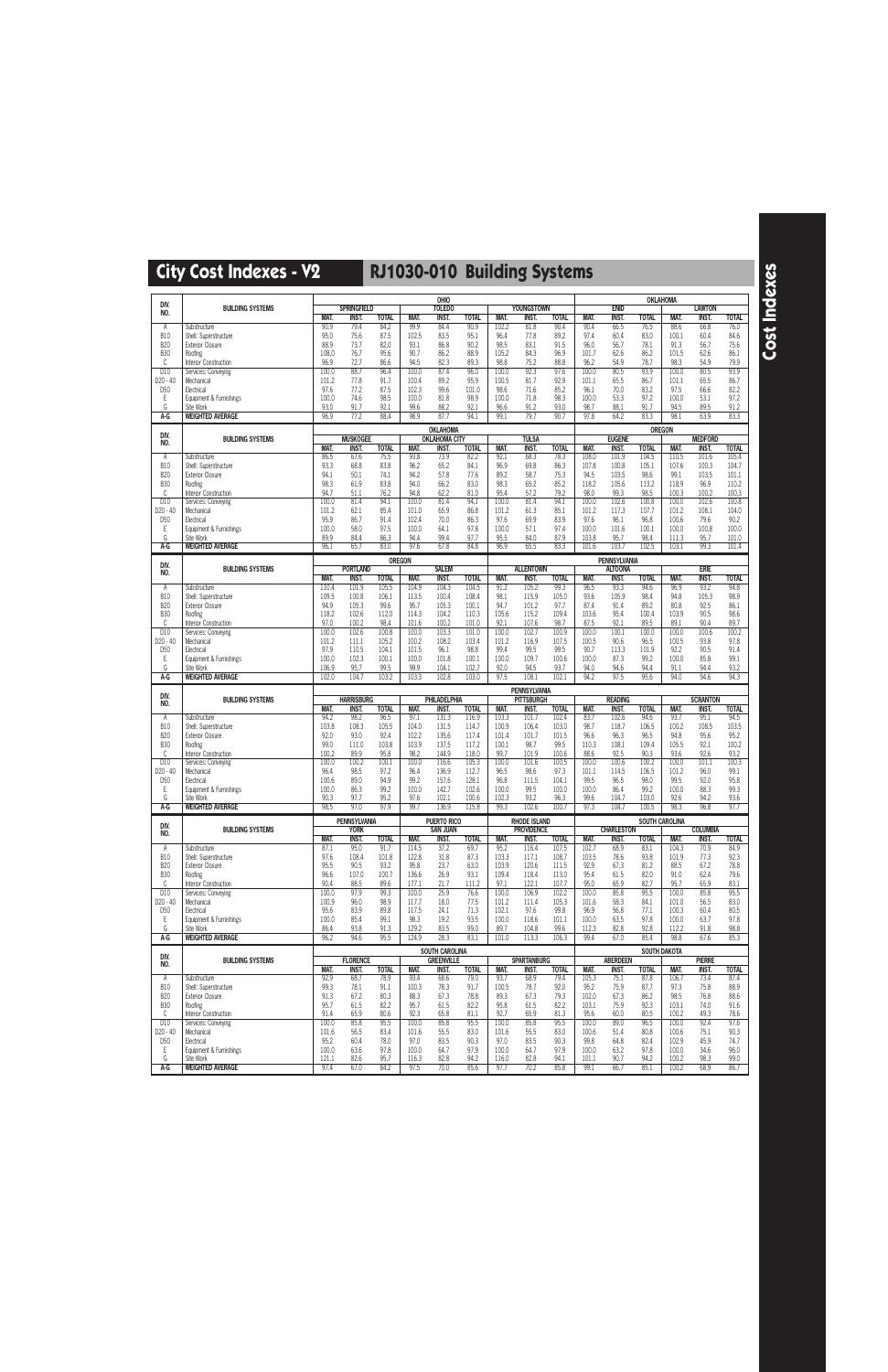| DIV.                        |                                                                 |                        |                                    |                      | <b>SOUTH DAKOTA</b>    |                                    |                      |                        |                                       |                       |                       | <b>TENNESSEE</b>               |                      |                         |                                     |                      |
|-----------------------------|-----------------------------------------------------------------|------------------------|------------------------------------|----------------------|------------------------|------------------------------------|----------------------|------------------------|---------------------------------------|-----------------------|-----------------------|--------------------------------|----------------------|-------------------------|-------------------------------------|----------------------|
| NO.                         | <b>BUILDING SYSTEMS</b>                                         | MAT.                   | <b>RAPID CITY</b><br><b>INST.</b>  | <b>TOTAL</b>         | MAT.                   | <b>SIOUX FALLS</b><br>INST.        | <b>TOTAL</b>         | MAT.                   | <b>CHATTANOOGA</b><br><b>INST.</b>    | <b>TOTAL</b>          | MAT.                  | <b>JACKSON</b><br><b>INST.</b> | <b>TOTAL</b>         | MAT.                    | <b>JOHNSON CITY</b><br><b>INST.</b> | <b>TOTAL</b>         |
| Α                           | Substructure                                                    | 102.4                  | 74.5                               | 86.3                 | 91.9                   | 89.8                               | 90.7                 | 99.3                   | 70.4                                  | 82.5                  | 95.6                  | 60.5                           | 75.3                 | 86.3                    | 65.2                                | 74.0                 |
| <b>B10</b><br><b>B20</b>    | Shell: Superstructure<br><b>Exterior Closure</b>                | 96.1<br>99.3           | 79.4<br>76.0                       | 89.6<br>88.7         | 94.4<br>101.6          | 89.8<br>82.6                       | 92.6<br>93.0         | 95.5<br>97.4           | 78.2<br>59.4                          | 88.7<br>80.1          | 95.2<br>101.8         | 71.3<br>46.6                   | 85.9<br>76.7         | 89.5<br>123.7           | 75.9<br>48.8                        | 84.2<br>89.6         |
| <b>B30</b>                  | Roofing                                                         | 103.6                  | 79.2                               | 93.9                 | 103.4                  | 88.4                               | 97.5                 | 100.8                  | 62.9                                  | 85.8                  | 97.9                  | 52.2                           | 79.8                 | 96.1                    | 57.8                                | 80.9                 |
| C<br>D10                    | Interior Construction<br>Services: Conveying                    | 97.3<br>100.0          | 62.8<br>91.1                       | 82.7<br>97.2         | 101.2<br>100.0         | 86.5<br>92.4                       | 95.0<br>97.6         | 98.0<br>100.0          | 61.2<br>83.6                          | 82.4<br>94.8          | 92.2<br>100.0         | 43.7<br>79.6                   | 71.6<br>93.5         | 97.6<br>100.0           | 59.7<br>79.9                        | 81.5<br>93.7         |
| D20 - 40                    | Mechanical                                                      | 100.6                  | 74.2                               | 90.0                 | 100.5                  | 72.2                               | 89.1                 | 101.1                  | 56.7                                  | 83.2                  | 101.0                 | 58.6                           | 83.9                 | 100.8                   | 53.0                                | 81.5                 |
| D <sub>50</sub><br>Ε        | Electrical<br>Equipment & Furnishings                           | 96.7<br>100.0          | 45.9<br>47.1                       | 71.6<br>96.8         | 102.6<br>100.0         | 66.7<br>83.1                       | 84.8<br>99.0         | 101.8<br>100.0         | 79.8<br>63.3                          | 90.9<br>97.8          | 101.1<br>100.0        | 63.3<br>39.2                   | 82.4<br>96.3         | 92.9<br>100.0           | 50.5<br>63.8                        | 72.0<br>97.8         |
| G                           | Site Work                                                       | 99.0                   | 90.2                               | 93.2                 | 93.9                   | 101.1                              | 98.6                 | 105.1                  | 91.4                                  | 96.0                  | 99.8                  | 91.1                           | 94.1                 | 111.7                   | 80.7                                | 91.2                 |
| $A-G$                       | <b>WEIGHTED AVERAGE</b>                                         | 98.7                   | 71.0                               | 86.7                 | 99.3                   | 82.1                               | 91.8                 | 99.0                   | 68.7                                  | 85.9                  | 98.1                  | 60.0                           | 81.6                 | 99.2                    | 60.5                                | 82.5                 |
| DIV.<br>NO.                 | <b>BUILDING SYSTEMS</b>                                         |                        | <b>KNOXVILLE</b>                   |                      |                        | <b>TENNESSEE</b><br><b>MEMPHIS</b> |                      |                        | <b>NASHVILLE</b>                      |                       |                       | <b>ABILENE</b>                 |                      | <b>TEXAS</b>            | <b>AMARILLO</b>                     |                      |
| Α                           | Substructure                                                    | <b>MAT.</b><br>93.4    | <b>INST.</b><br>68.9               | <b>TOTAL</b><br>79.2 | MAT.<br>96.2           | <b>INST.</b><br>75.9               | <b>TOTAL</b><br>84.4 | MAT.<br>95.1           | <b>INST.</b><br>76.2                  | <b>TOTAL</b><br>84.2  | MAT.<br>90.0          | <b>INST.</b><br>66.5           | <b>TOTAL</b><br>76.4 | MAT.<br>89.0            | <b>INST.</b><br>66.5                | <b>TOTAL</b><br>75.9 |
| <b>B10</b>                  | Shell: Superstructure                                           | 94.9                   | 78.2                               | 88.4                 | 87.4                   | 77.8                               | 83.6                 | 104.4                  | 78.1                                  | 94.2                  | 104.2                 | 66.1                           | 89.3                 | 100.4                   | 63.6                                | 86.0                 |
| <b>B20</b><br><b>B30</b>    | <b>Exterior Closure</b><br>Roofing                              | 86.9<br>93.9           | 57.2<br>64.1                       | 73.4<br>82.1         | 96.4<br>93.2           | 61.3<br>69.4                       | 80.5<br>83.8         | 95.2<br>99.2           | 65.6<br>70.3                          | 81.7<br>87.7          | 93.6<br>100.5         | 63.5<br>63.4                   | 79.9<br>85.8         | 101.1<br>102.4          | 61.7<br>63.0                        | 83.2<br>86.8         |
| C                           | Interior Construction                                           | 93.5                   | 61.1                               | 79.8                 | 98.2                   | 69.6                               | 86.1                 | 97.8                   | 67.0                                  | 84.7                  | 97.0                  | 61.3                           | 81.9                 | 100.5                   | 55.2                                | 81.3                 |
| D10<br>D20 - 40             | Services: Conveying<br>Mechanical                               | 100.0<br>100.8         | 84.6<br>62.9                       | 95.1<br>85.5         | 100.0<br>100.7         | 87.0<br>74.2                       | 95.9<br>90.0         | 100.0<br>101.1         | 87.4<br>82.1                          | 96.0<br>93.4          | 100.0<br>101.2        | 81.9<br>50.4                   | 94.3<br>80.7         | 100.0<br>100.9          | 82.7<br>52.4                        | 94.5<br>81.4         |
| D <sub>50</sub>             | Electrical                                                      | 97.9                   | 57.7                               | 78.0                 | 101.6                  | 64.8                               | 83.4                 | 99.6                   | 62.0                                  | 81.0                  | 97.6                  | 55.2                           | 76.6                 | 100.3                   | 60.6                                | 80.6                 |
| Ε<br>G                      | Equipment & Furnishings<br>Site Work                            | 100.0<br>92.4          | 62.9<br>81.5                       | 97.8<br>85.2         | 100.0<br>89.3          | 72.2<br>91.0                       | 98.3<br>90.4         | 100.0<br>104.2         | 67.2<br>98.8                          | 98.0<br>100.6         | 100.0<br>93.6         | 61.5<br>84.8                   | 97.7<br>87.8         | 100.0<br>93.4           | 53.5<br>94.4                        | 97.2<br>94.0         |
| A-G                         | <b>WEIGHTED AVERAGE</b>                                         | 95.7                   | 66.0                               | 82.9                 | 96.5                   | 72.5                               | 86.1                 | 100.0                  | 74.5                                  | 89.0                  | 99.0                  | 61.6                           | 82.9                 | 99.9                    | 61.8                                | 83.5                 |
| DIV.                        |                                                                 |                        |                                    |                      |                        |                                    |                      |                        | <b>TEXAS</b>                          |                       |                       |                                |                      |                         |                                     |                      |
| NO.                         | <b>BUILDING SYSTEMS</b>                                         | MAT.                   | <b>AUSTIN</b><br><b>INST.</b>      | <b>TOTAL</b>         | MAT.                   | <b>BEAUMONT</b><br><b>INST.</b>    | <b>TOTAL</b>         | MAT.                   | <b>CORPUS CHRISTI</b><br><b>INST.</b> | <b>TOTAL</b>          | MAT.                  | <b>DALLAS</b><br><b>INST.</b>  | <b>TOTAL</b>         | MAT.                    | EL PASO<br><b>INST.</b>             | <b>TOTAL</b>         |
| Α                           | Substructure                                                    | 94.0                   | 65.3                               | 77.3                 | 96.5                   | 66.4                               | 79.0                 | 112.1                  | 63.7                                  | 84.0                  | 101.1                 | 71.8                           | 84.1                 | 84.0                    | 67.5                                | 74.4                 |
| <b>B10</b><br><b>B20</b>    | Shell: Superstructure<br><b>Exterior Closure</b>                | 100.6<br>92.2          | 61.7<br>62.0                       | 85.4<br>78.5         | 100.8<br>96.6          | 67.6<br>63.8                       | 87.9<br>81.7         | 101.0<br>84.6          | 71.8<br>62.3                          | 89.6<br>74.5          | 102.6<br>97.7         | 72.9<br>61.6                   | 91.0<br>81.3         | 99.4<br>99.6            | 64.0<br>62.5                        | 85.6<br>82.7         |
| <b>B30</b>                  | Roofing                                                         | 96.3                   | 63.9                               | 83.5                 | 92.8                   | 63.3                               | 81.1                 | 99.4                   | 62.0                                  | 84.6                  | 90.3                  | 68.0                           | 81.5                 | 94.5                    | 63.4                                | 82.2                 |
| C<br>D10                    | Interior Construction<br>Services: Conveying                    | 98.0<br>100.0          | 53.5<br>82.2                       | 79.1<br>94.4         | 98.6<br>100.0          | 59.4<br>83.2                       | 82.0<br>94.7         | 103.2<br>100.0         | 55.5<br>81.5                          | 83.0<br>94.1          | 98.7<br>100.0         | 62.6<br>83.6                   | 83.4<br>94.8         | 95.9<br>100.0           | 58.3<br>81.6                        | 80.0<br>94.2         |
| D20 - 40                    | Mechanical                                                      | 100.8                  | 59.6                               | 84.2                 | 101.0                  | 60.8                               | 84.8                 | 101.0                  | 60.8                                  | 84.8                  | 101.0                 | 62.1                           | 85.3                 | 100.9                   | 63.7                                | 85.9                 |
| D <sub>50</sub><br>Ε        | Electrical<br>Equipment & Furnishings                           | 99.4<br>100.0          | 59.4<br>54.9                       | 79.6<br>97.3         | 99.6<br>100.0          | 61.0<br>57.5                       | 80.5<br>97.4         | 96.7<br>100.0          | 66.1<br>54.2                          | 81.6<br>97.2          | 98.2<br>100.0         | 60.5<br>63.9                   | 79.5<br>97.8         | 100.4<br>100.0          | 49.6<br>57.7                        | 75.3<br>97.4         |
| G                           | Site Work                                                       | 97.2                   | 90.9                               | 93.1                 | 92.7                   | 88.6                               | 90.0                 | 136.9                  | 79.2                                  | 98.8                  | 108.0                 | 98.8                           | 101.9                | 89.0                    | 94.0                                | 92.3                 |
| $A-G$                       | <b>WEIGHTED AVERAGE</b>                                         | 98.6                   | 62.3                               | 82.9                 | 99.2                   | 64.9                               | 84.4                 | 100.2                  | 64.6                                  | 84.8                  | 100.1                 | 67.4                           | 86.0                 | 98.3                    | 63.3                                | 83.2                 |
|                             |                                                                 |                        |                                    |                      |                        |                                    |                      |                        |                                       |                       |                       |                                |                      |                         |                                     |                      |
| DIV.                        | <b>BUILDING SYSTEMS</b>                                         |                        | <b>FORT WORTH</b>                  |                      |                        | <b>HOUSTON</b>                     |                      |                        | <b>TEXAS</b><br><b>LAREDO</b>         |                       |                       | <b>LUBBOCK</b>                 |                      |                         | <b>ODESSA</b>                       |                      |
| NO.                         |                                                                 | MAT.                   | <b>INST.</b>                       | <b>TOTAL</b>         | MAT.                   | <b>INST.</b>                       | <b>TOTAL</b>         | MAT.                   | <b>INST.</b>                          | <b>TOTAL</b>          | MAT.                  | INST.                          | <b>TOTAL</b>         | MAT.                    | <b>INST.</b>                        | <b>TOTAL</b>         |
| Α<br><b>B10</b>             | Substructure<br>Shell: Superstructure                           | 96.0<br>103.3          | 69.0<br>65.7                       | 80.3<br>88.6         | 98.2<br>103.5          | 69.1<br>68.7                       | 81.4<br>89.9         | 89.3<br>98.7           | 62.6<br>62.7                          | 73.8<br>84.7          | 94.2<br>107.3         | 64.0<br>72.0                   | 76.7<br>93.6         | 90.1<br>103.6           | 66.3<br>65.8                        | 76.3<br>88.9         |
| <b>B20</b><br><b>B30</b>    | <b>Exterior Closure</b><br>Roofing                              | 88.8<br>90.7           | 61.6<br>64.4                       | 76.4<br>80.3         | 95.3<br>87.6           | 64.1<br>67.9                       | 81.1<br>79.8         | 90.7<br>95.7           | 61.6<br>61.9                          | 77.5<br>82.3          | 92.8<br>90.2          | 62.7<br>62.5                   | 79.1<br>79.2         | 93.6<br>100.5           | 62.0<br>62.8                        | 79.2<br>85.5         |
| C                           | Interior Construction                                           | 99.2                   | 59.7                               | 82.5                 | 105.9                  | 60.9                               | 86.9                 | 96.8                   | 52.9                                  | 78.2                  | 101.7                 | 54.3                           | 81.6                 | 97.0                    | 60.2                                | 81.4                 |
| D10<br>D20 - 40             | Services: Conveying<br>Mechanical                               | 100.0<br>100.8         | 82.5<br>56.8                       | 94.5<br>83.1         | 100.0<br>101.0         | 85.0<br>63.8                       | 95.3<br>85.9         | 100.0<br>100.9         | 81.2<br>56.8                          | 94.0<br>83.1          | 100.0<br>100.5        | 82.3<br>50.6                   | 94.4<br>80.4         | 100.0<br>101.2          | 82.0<br>50.6                        | 94.3<br>80.8         |
| D <sub>50</sub>             | Electrical                                                      | 100.8                  | 59.8                               | 80.5                 | 102.0                  | 65.1                               | 83.7                 | 98.7                   | 59.1                                  | 79.1                  | 96.4                  | 52.2                           | 74.5                 | 97.7                    | 52.5                                | 75.3                 |
| Ε<br>G                      | Equipment & Furnishings<br>Site Work                            | 100.0<br>98.5          | 61.9<br>94.4                       | 97.7<br>95.8         | 100.0<br>106.8         | 59.8<br>94.7                       | 97.6<br>98.8         | 100.0<br>99.5          | 53.7<br>83.0                          | 97.2<br>88.6          | 100.0<br>114.7        | 52.1<br>83.2                   | 97.1<br>93.9         | 100.0<br>93.6           | 61.4<br>84.8                        | 97.7<br>87.8         |
| A-G                         | <b>WEIGHTED AVERAGE</b>                                         | 99.0                   | 63.9                               | 83.9                 | 101.3                  | 67.3                               | 86.6                 | 97.6                   | 60.9                                  | 81.8                  | 100.4                 | 60.7                           | 83.3                 | 98.9                    | 60.8                                | 82.5                 |
| DIV.                        |                                                                 |                        |                                    |                      |                        | <b>TEXAS</b>                       |                      |                        |                                       |                       |                       |                                |                      | <b>UTAH</b>             |                                     |                      |
| NO.                         | <b>BUILDING SYSTEMS</b>                                         | MAT.                   | <b>SAN ANTONIO</b><br><b>INST.</b> | <b>TOTAL</b>         | MAT.                   | <b>WACO</b><br>INST.               | <b>TOTAL</b>         | MAT.                   | <b>WICHITA FALLS</b><br>INST.         | <b>TOTAL</b>          | MAT.                  | <b>LOGAN</b><br>INST.          | <b>TOTAL</b>         | MAT.                    | <b>OGDEN</b><br><b>INST.</b>        | <b>TOTAL</b>         |
| Α                           | Substructure                                                    | 87.8                   | 67.6                               | 76.1                 | 89.8                   | 65.9                               | 75.9                 | 93.7                   | 67.8                                  | 78.7                  | 90.6                  | 77.7                           | 83.1                 | 89.9                    | 77.7                                | 82.9                 |
| <b>B10</b><br><b>B20</b>    | Shell: Superstructure<br><b>Exterior Closure</b>                | 100.0<br>90.3          | 61.7<br>62.3                       | 85.0<br>77.6         | 102.2<br>88.0          | 64.6<br>62.7                       | 87.5<br>76.5         | 103.0<br>88.2          | 66.7<br>62.4                          | 88.9<br>76.5          | 103.4<br>116.0        | 79.7<br>65.2                   | 94.1<br>92.9         | 104.0<br>101.1          | 79.7<br>65.2                        | 94.5<br>84.8         |
| <b>B30</b><br>C             | Roofing                                                         | 88.6<br>104.6          | 67.2<br>56.6                       | 80.1<br>84.2         | 93.2<br>81.1           | 63.9<br>61.0                       | 81.6<br>72.5         | 93.2<br>81.2           | 62.8<br>61.6                          | 81.1<br>72.9          | 101.1<br>93.7         | 70.0<br>68.7                   | 88.7<br>83.1         | 99.8<br>92.8            | 70.0<br>68.7                        | 88.0<br>82.6         |
| D10                         | Interior Construction<br>Services: Conveying                    | 100.0                  | 82.9                               | 94.6                 | 100.0                  | 81.9                               | 94.3                 | 100.0                  | 81.9                                  | 94.3                  | 100.0                 | 87.5                           | 96.0                 | 100.0                   | 87.5                                | 96.0                 |
| D20 - 40<br>D <sub>50</sub> | Mechanical<br>Electrical                                        | 100.9<br>100.2         | 60.0<br>61.5                       | 84.4<br>81.0         | 100.8<br>103.3         | 59.7<br>55.4                       | 84.2<br>79.6         | 100.8<br>105.3         | 54.3<br>54.7                          | 82.1<br>80.3          | 100.9<br>94.6         | 74.6<br>70.9                   | 90.3<br>82.9         | 100.9<br>95.0           | 74.6<br>70.9                        | 90.3<br>83.1         |
| Ε                           | Equipment & Furnishings                                         | 100.0                  | 55.2                               | 97.3                 | 100.0                  | 61.5                               | 97.7                 | 100.0                  | 61.5                                  | 97.7                  | 100.0                 | 70.6                           | 98.2                 | 100.0                   | 70.6                                | 98.2                 |
| G<br>$A-G$                  | Site Work<br><b>WEIGHTED AVERAGE</b>                            | 96.8<br>98.9           | 95.9<br>63.8                       | 96.2<br>83.7         | 97.3<br>95.8           | 84.4<br>63.2                       | 88.8<br>81.7         | 98.2<br>96.5           | 84.8<br>62.5                          | 89.4<br>81.8          | 97.1<br>100.7         | 86.5<br>74.0                   | 90.1<br>89.2         | 85.8<br>98.6            | 86.5<br>74.0                        | 86.3<br>88.0         |
|                             |                                                                 |                        |                                    | <b>UTAH</b>          |                        |                                    |                      |                        |                                       | <b>VERMONT</b>        |                       |                                |                      |                         | <b>VIRGINIA</b>                     |                      |
| DIV.<br>NO.                 | <b>BUILDING SYSTEMS</b>                                         |                        | <b>PROVO</b>                       |                      |                        | <b>SALT LAKE CITY</b>              |                      |                        | <b>BURLINGTON</b>                     |                       |                       | <b>RUTLAND</b>                 |                      |                         | <b>ALEXANDRIA</b>                   |                      |
| A                           | Substructure                                                    | MAT.<br>91.7           | INST.<br>77.4                      | <b>TOTAL</b><br>83.4 | MAT.<br>95.6           | INST.<br>77.7                      | <b>TOTAL</b><br>85.2 | MAT.<br>104.2          | INST.<br>95.7                         | <b>TOTAL</b><br>99.3  | MAT.<br>89.9          | INST.<br>93.5                  | <b>TOTAL</b><br>92.0 | MAT.<br>102.0           | <b>INST.</b><br>79.3                | <b>TOTAL</b><br>88.8 |
| <b>B10</b>                  | Shell: Superstructure                                           | 102.4                  | 79.7                               | 93.5                 | 108.2                  | 79.7                               | 97.1                 | 107.5                  | 90.3                                  | 100.8                 | 102.9                 | 90.9                           | 98.2                 | 104.9                   | 90.2                                | 99.1                 |
| <b>B20</b><br><b>B30</b>    | <b>Exterior Closure</b><br>Roofing                              | 117.4<br>103.0         | 65.2<br>70.0                       | 93.7<br>89.9         | 124.3<br>107.8         | 65.2<br>70.0                       | 97.4<br>92.8         | 105.1<br>107.5         | 93.3<br>95.7                          | 99.7<br>102.8         | 91.9<br>101.8         | 93.3<br>94.5                   | 92.5<br>98.9         | 94.2<br>100.4           | 75.3<br>80.8                        | 85.6<br>92.6         |
| C                           | Interior Construction                                           | 95.8                   | 68.7                               | 84.3                 | 94.4                   | 68.8                               | 83.5                 | 100.4                  | 87.0                                  | 94.8                  | 97.4                  | 87.0                           | 93.0                 | 96.3                    | 72.7                                | 86.3                 |
| D10<br>D20 - 40             | Services: Conveying<br>Mechanical                               | 100.0<br>100.9         | 87.5<br>74.6                       | 96.0<br>90.3         | 100.0<br>101.2         | 87.5<br>74.6                       | 96.0<br>90.5         | 100.0<br>101.2         | 101.5<br>68.1                         | 100.5<br>87.8         | 100.0<br>101.4        | 101.2<br>68.0                  | 100.4<br>87.9        | 100.0<br>101.5          | 90.9<br>86.1                        | 97.1<br>95.3         |
| D <sub>50</sub>             | Electrical                                                      | 95.1                   | 71.6                               | 83.4                 | 97.5                   | 68.6                               | 83.2                 | 104.0                  | 56.4                                  | 80.5                  | 104.3                 | 56.4                           | 80.6                 | 95.4                    | 100.8                               | 98.0                 |
| Ε<br>G<br>A-G               | Equipment & Furnishings<br>Site Work<br><b>WEIGHTED AVERAGE</b> | 100.0<br>94.0<br>101.1 | 70.7<br>85.0<br>74.0               | 98.2<br>88.0<br>89.4 | 100.0<br>85.8<br>103.3 | 70.5<br>86.5<br>73.7               | 98.2<br>86.2<br>90.5 | 100.0<br>93.2<br>103.1 | 78.3<br>103.6<br>82.3                 | 98.7<br>100.1<br>94.1 | 100.0<br>90.7<br>99.4 | 78.2<br>94.4<br>81.6           | 98.7<br>93.2<br>91.7 | 100.0<br>116.5<br>100.0 | 72.6<br>85.4<br>84.8                | 98.3<br>96.0<br>93.4 |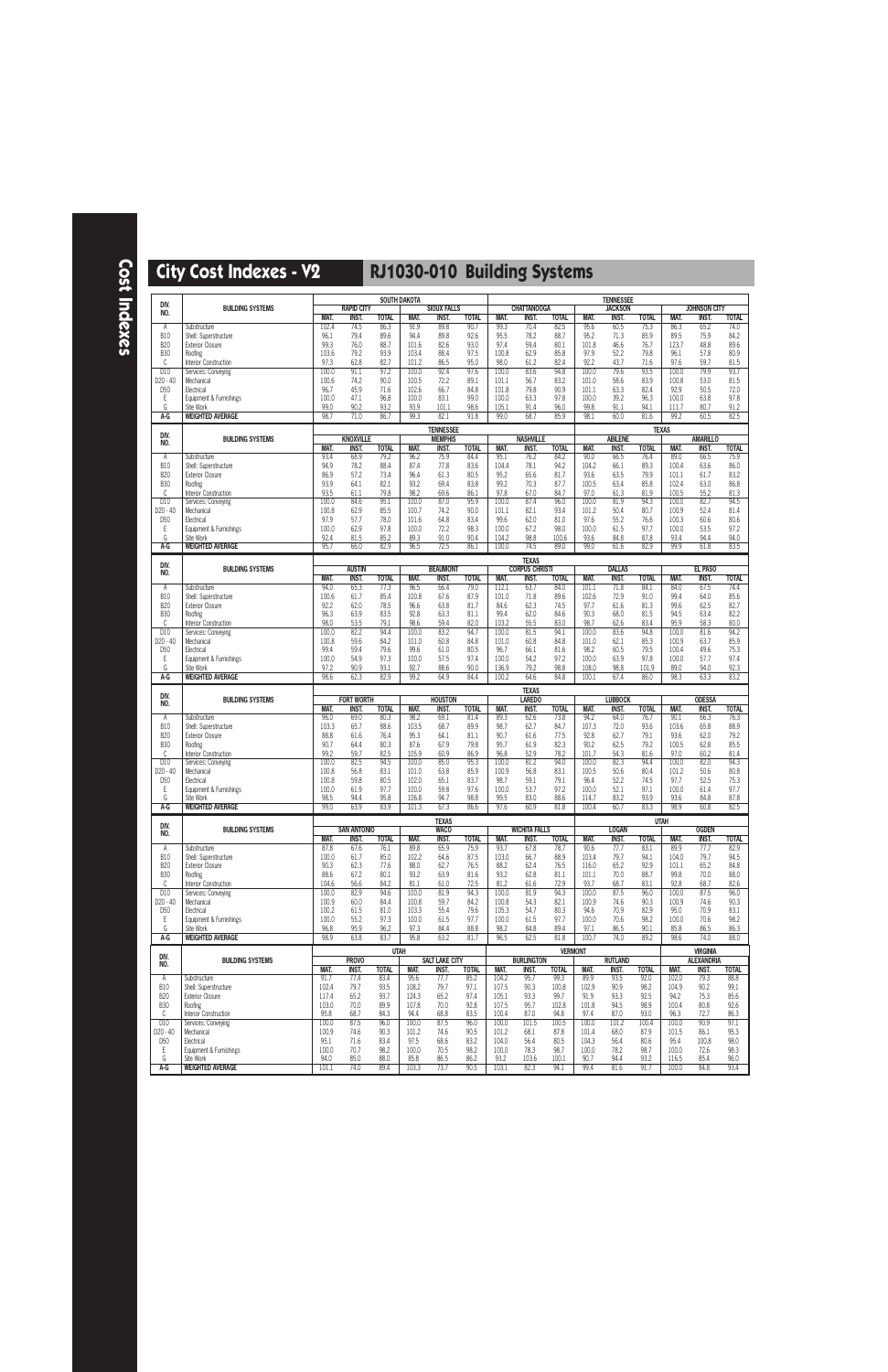| DIV.                          |                                                    |                              |                                   |                       |                       |                                       |                       |                         | <b>VIRGINIA</b>                  |                         |                         |                                           |                         |                         |                                 |                         |
|-------------------------------|----------------------------------------------------|------------------------------|-----------------------------------|-----------------------|-----------------------|---------------------------------------|-----------------------|-------------------------|----------------------------------|-------------------------|-------------------------|-------------------------------------------|-------------------------|-------------------------|---------------------------------|-------------------------|
| NO.                           | <b>BUILDING SYSTEMS</b>                            | <b>MAT.</b>                  | <b>ARLINGTON</b><br>INST.         | <b>TOTAL</b>          | MAT.                  | <b>NEWPORT NEWS</b><br>inst.          | <b>TOTAL</b>          | MAT.                    | <b>NORFOLK</b><br><b>INST.</b>   | <b>TOTAL</b>            | MAT.                    | <b>PORTSMOUTH</b><br>INST.                | <b>TOTAL</b>            | MAT.                    | <b>RICHMOND</b><br><b>INST.</b> | <b>TOTAL</b>            |
| Α<br><b>B10</b>               | Substructure<br>Shell: Superstructure              | 103.4<br>103.6               | 74.0<br>86.2                      | 86.4<br>96.8          | 103.0<br>103.6        | 71.8<br>81.1                          | 84.9<br>94.8          | 111.9<br>106.8          | 73.3<br>79.5                     | 89.5<br>96.2            | 101.2<br>101.7          | 68.4<br>79.2                              | 82.2<br>92.9            | 93.4<br>102.9           | 74.3<br>81.4                    | 82.3<br>94.5            |
| <b>B20</b>                    | <b>Exterior Closure</b>                            | 104.5                        | 73.6                              | 90.5                  | 97.4                  | 59.3                                  | 80.1                  | 96.7                    | 59.4                             | 79.7                    | 100.1                   | 59.3                                      | 81.5                    | 96.9                    | 59.6                            | 79.9                    |
| <b>B30</b><br>C               | Roofing<br>Interior Construction                   | 102.3<br>95.4                | 77.9<br>63.6                      | 92.6<br>81.9          | 103.8<br>94.6         | 68.8<br>58.4                          | 89.9<br>79.3          | 101.2<br>94.4           | 71.8<br>58.4                     | 89.5<br>79.2            | 103.8<br>93.1           | 69.2<br>58.4                              | 90.1<br>78.4            | 98.8<br>97.4            | 72.8<br>58.7                    | 88.5<br>81.0            |
| D10<br>D20 - 40               | Services: Conveying<br>Mechanical                  | 100.0<br>101.5               | 82.4<br>85.6                      | 94.4<br>95.1          | 100.0<br>101.8        | 87.1<br>65.5                          | 95.9<br>87.1          | 100.0<br>101.1          | 86.7<br>65.0                     | 95.8<br>86.5            | 100.0<br>101.8          | 84.5<br>65.5                              | 95.1<br>87.1            | 100.0<br>101.1          | 86.7<br>86.0                    | 95.8<br>95.0            |
| D <sub>50</sub>               | Electrical                                         | 93.4                         | 102.2                             | 97.7                  | 91.9                  | 72.1                                  | 82.1                  | 95.9                    | 62.3                             | 79.3                    | 90.6                    | 62.3                                      | 76.6                    | 98.6                    | 72.0                            | 85.5                    |
| Ε<br>G                        | Equipment & Furnishings<br>Site Work               | 100.0<br>126.0               | 59.5<br>83.2                      | 97.5<br>97.8          | 100.0<br>108.9        | 58.1<br>85.2                          | 97.5<br>93.3          | 100.0<br>110.6          | 57.8<br>91.7                     | 97.4<br>98.1            | 100.0<br>107.4          | 57.5<br>84.9                              | 97.4<br>92.5            | 100.0<br>101.3          | 58.3<br>91.9                    | 97.5<br>95.1            |
| A-G                           | <b>WEIGHTED AVERAGE</b>                            | 101.0                        | 81.6                              | 92.6                  | 99.5                  | 69.5                                  | 86.5                  | 100.7                   | 68.3                             | 86.7                    | 99.0                    | 67.4                                      | 85.3                    | 99.6                    | 74.6                            | 88.8                    |
| DIV.                          | <b>BUILDING SYSTEMS</b>                            |                              | <b>VIRGINIA</b><br><b>ROANOKE</b> |                       |                       | <b>EVERETT</b>                        |                       |                         | <b>RICHLAND</b>                  | <b>WASHINGTON</b>       |                         | <b>SEATTLE</b>                            |                         |                         | <b>SPOKANE</b>                  |                         |
| NO.                           |                                                    | MAT.                         | INST.                             | <b>TOTAL</b>          | MAT.                  | <b>INST.</b>                          | <b>TOTAL</b>          | MAT.                    | <b>INST.</b>                     | <b>TOTAL</b>            | MAT.                    | <b>INST.</b>                              | <b>TOTAL</b>            | MAT.                    | <b>INST.</b>                    | <b>TOTAL</b>            |
| Α<br><b>B10</b>               | Substructure<br>Shell: Superstructure              | $\overline{11}$ 1.3<br>106.9 | 74.2<br>83.1                      | 89.8<br>97.6          | 102.5<br>113.7        | 107.7<br>103.6                        | 105.5<br>109.8        | 90.8<br>92.6            | 85.8<br>87.6                     | 87.9<br>90.7            | 105.7<br>113.7          | 107.7<br>103.8                            | 106.8<br>109.9          | 93.7<br>95.3            | 85.6<br>87.9                    | 89.0<br>92.4            |
| <b>B20</b><br><b>B30</b>      | <b>Exterior Closure</b><br>Roofing                 | 93.8<br>101.6                | 61.1<br>73.4                      | 79.0<br>90.4          | 96.3<br>113.8         | 105.4<br>107.6                        | 100.5<br>111.4        | 98.1<br>159.6           | 83.9<br>86.8                     | 91.6<br>130.8           | 104.4<br>112.5          | 103.9<br>107.5                            | 104.2<br>110.5          | 98.6<br>156.3           | 96.6<br>84.0                    | 97.7<br>127.6           |
| C                             | Interior Construction                              | 95.8                         | 60.2                              | 80.7                  | 105.8                 | 103.0                                 | 104.6                 | 111.3                   | 80.7                             | 98.3                    | 106.0                   | 102.4                                     | 104.5                   | 110.2                   | 84.3                            | 99.2                    |
| D10<br>D20 - 40               | Services: Conveying<br>Mechanical                  | 100.0<br>101.5               | 85.5<br>67.2                      | 95.4<br>87.6          | 100.0<br>101.2        | 102.2<br>102.5                        | 100.7<br>101.7        | 100.0<br>101.4          | 99.4<br>111.4                    | 99.8<br>105.4           | 100.0<br>101.2          | 102.4<br>117.2                            | 100.7<br>107.6          | 100.0<br>101.3          | 99.4<br>84.2                    | 99.8<br>94.4            |
| D <sub>50</sub><br>Ε          | Electrical<br>Equipment & Furnishings              | 95.0<br>100.0                | 59.7<br>57.6                      | 77.5<br>97.4          | 105.7<br>100.0        | 105.9<br>105.4                        | 105.8<br>100.3        | 89.1<br>100.0           | 101.3<br>81.1                    | 95.2<br>98.9            | 103.1<br>100.0          | 114.5<br>105.9                            | 108.7<br>100.4          | 88.0<br>100.0           | 83.5<br>80.3                    | 85.8<br>98.8            |
| G                             | Site Work                                          | 107.6                        | 83.5                              | 91.7                  | 93.5                  | 103.5                                 | 100.1                 | 108.7                   | 83.7                             | 92.2                    | 97.6                    | 105.1                                     | 102.6                   | 108.1                   | 83.7                            | 92.0                    |
| A-G                           | <b>WEIGHTED AVERAGE</b>                            | 100.5                        | 69.1                              | 87.0                  | 104.5                 | 104.2                                 | 104.4                 | 100.7                   | 93.0                             | 97.4                    | 105.4                   | 108.4                                     | 106.7                   | 101.0                   | 86.8                            | 94.9                    |
| DIV.<br>NO.                   | <b>BUILDING SYSTEMS</b>                            |                              | <b>TACOMA</b>                     |                       |                       | <b>WASHINGTON</b><br><b>VANCOUVER</b> |                       |                         | <b>YAKIMA</b>                    |                         |                         | <b>CHARLESTON</b>                         | <b>WEST VIRGINIA</b>    |                         | <b>HUNTINGTON</b>               |                         |
| Α                             | Substructure                                       | <b>MAT.</b><br>103.6         | <b>INST.</b><br>108.1             | <b>TOTAL</b><br>106.2 | MAT.<br>112.8         | <b>INST.</b><br>98.9                  | <b>TOTAL</b><br>104.7 | MAT.<br>108.3           | <b>INST.</b><br>97.5             | <b>TOTAL</b><br>102.1   | MAT.<br>97.9            | <b>INST.</b><br>90.5                      | <b>TOTAL</b><br>93.6    | MAT.<br>105.4           | <b>INST.</b><br>90.0            | <b>TOTAL</b><br>96.5    |
| <b>B10</b>                    | Shell: Superstructure                              | 114.9                        | 103.8                             | 110.6                 | 114.8                 | 100.1                                 | 109.1                 | 114.4                   | 94.2                             | 106.5                   | 97.0                    | 95.4                                      | 96.4                    | 101.4                   | 98.3                            | 100.2                   |
| <b>B20</b><br><b>B30</b>      | <b>Exterior Closure</b><br>Roofing                 | 97.3<br>113.6                | 106.4<br>109.3                    | 101.4<br>111.9        | 102.6<br>114.1        | 105.2<br>99.6                         | 103.8<br>108.4        | 95.8<br>113.8           | 101.9<br>93.4                    | 98.5<br>105.7           | 86.1<br>98.0            | 90.8<br>87.0                              | 88.2<br>93.6            | 87.6<br>103.0           | 92.5<br>85.9                    | 89.8<br>96.2            |
| C<br>D <sub>10</sub>          | Interior Construction<br>Services: Conveying       | 105.3<br>100.0               | 103.3<br>102.6                    | 104.4<br>100.8        | 101.3<br>100.0        | 95.9<br>98.2                          | 99.0<br>99.4          | 104.6<br>100.0          | 96.6<br>99.8                     | 101.2<br>99.9           | 93.1<br>100.0           | 89.7<br>94.1                              | 91.7<br>98.1            | 91.2<br>100.0           | 89.6<br>93.9                    | 90.6<br>98.1            |
| D20 - 40                      | Mechanical                                         | 101.3                        | 108.1                             | 104.0                 | 101.3                 | 107.5                                 | 103.8                 | 101.3                   | 113.5                            | 106.2                   | 101.1                   | 91.3                                      | 97.1                    | 101.8                   | 91.6                            | 97.7                    |
| D <sub>50</sub><br>Ε          | Electrical<br>Equipment & Furnishings              | 105.5<br>100.0               | 105.7<br>105.4                    | 105.6<br>100.3        | 111.7<br>100.0        | 109.1<br>97.4                         | 110.4<br>99.8         | 108.2<br>100.0          | 101.3<br>104.8                   | 104.8<br>100.3          | 98.9<br>100.0           | 86.4<br>88.1                              | 92.7<br>99.3            | 95.0<br>100.0           | 89.8<br>87.2                    | 92.4<br>99.2            |
| G<br>$A-G$                    | Site Work<br><b>WEIGHTED AVERAGE</b>               | 96.3<br>104.9                | 103.5<br>105.7                    | 101.0<br>105.2        | 105.7<br>106.2        | 90.5<br>102.2                         | 95.6<br>104.4         | 99.1<br>105.0           | 101.8<br>101.6                   | 100.9<br>103.5          | 99.3<br>96.6            | 94.3<br>91.1                              | 96.0<br>94.2            | 105.2<br>97.8           | 85.3<br>91.7                    | 92.1<br>95.1            |
|                               |                                                    |                              |                                   |                       |                       |                                       |                       |                         |                                  |                         |                         |                                           |                         |                         |                                 |                         |
|                               |                                                    |                              |                                   | <b>WEST VIRGINIA</b>  |                       |                                       |                       |                         |                                  |                         |                         | <b>WISCONSIN</b>                          |                         |                         |                                 |                         |
| DIV.<br>NO.                   | <b>BUILDING SYSTEMS</b>                            |                              | <b>PARKERSBURG</b>                |                       |                       | <b>WHEELING</b>                       |                       |                         | <b>EAU CLAIRE</b>                |                         |                         | <b>GREEN BAY</b>                          |                         |                         | <b>KENOSHA</b>                  |                         |
| Α                             | Substructure                                       | MAT.<br>101.5                | <b>INST.</b><br>89.5              | <b>TOTAL</b><br>94.6  | MAT.<br>101.6         | <b>INST.</b><br>90.0                  | <b>TOTAL</b><br>94.9  | MAT.<br>96.9            | <b>INST.</b><br>101.5            | <b>TOTAL</b><br>99.5    | MAT.<br>100.5           | <b>INST.</b><br>102.3                     | <b>TOTAL</b><br>101.6   | MAT.<br>108.5           | <b>INST.</b><br>107.5           | <b>TOTAL</b><br>107.9   |
| <b>B10</b><br><b>B20</b>      | Shell: Superstructure<br><b>Exterior Closure</b>   | 103.0<br>91.3                | 97.1<br>85.9                      | 100.7<br>88.9         | 103.2<br>102.0        | 99.3<br>88.2                          | 101.7<br>95.7         | 93.1<br>90.6            | 105.3<br>109.5                   | 97.9<br>99.2            | 96.7<br>105.5           | 106.8<br>111.1                            | 100.6<br>108.1          | 101.0<br>94.4           | 108.6<br>115.1                  | 104.0<br>103.8          |
| <b>B30</b>                    | Roofing                                            | 101.8                        | 87.4                              | 96.1                  | 102.1                 | 85.7                                  | 95.6                  | 104.0                   | 103.2                            | 103.7                   | 106.5                   | 103.8                                     | 105.4                   | 105.9                   | 108.5                           | 106.9                   |
| C<br>D <sub>10</sub>          | Interior Construction<br>Services: Conveying       | 94.7<br>100.0                | 90.2<br>93.7                      | 92.8<br>98.0          | 95.2<br>100.0         | 88.2<br>92.2                          | 92.2<br>97.6          | 97.0<br>100.0           | 99.7<br>96.7                     | 98.1<br>99.0            | 95.2<br>100.0           | 105.5<br>97.4                             | 99.6<br>99.2            | 93.0<br>100.0           | 115.5<br>97.9                   | 102.5<br>99.3           |
| D20 - 40<br>D <sub>50</sub>   | Mechanical<br>Electrical                           | 101.4<br>95.4                | 91.2<br>85.0                      | 97.3<br>90.3          | 101.5<br>93.2         | 90.5<br>90.7                          | 97.1<br>91.9          | 100.6<br>102.4          | 90.3<br>102.9                    | 96.5<br>102.6           | 100.9<br>97.9           | 97.4<br>102.9                             | 99.5<br>100.4           | 100.8<br>100.0          | 97.3<br>102.9                   | 99.4<br>101.4           |
| E                             | Equipment & Furnishings                            | 100.0                        | 88.7                              | 99.3                  | 100.0                 | 86.6                                  | 99.2                  | 100.0                   | 97.1                             | 99.8                    | 100.0                   | 103.0                                     | 100.2                   | 100.0                   | 114.9                           | 100.9                   |
| G<br>A-G                      | Site Work<br><b>WEIGHTED AVERAGE</b>               | 110.4<br>98.9                | 85.3<br>90.0                      | 93.8<br>95.1          | 111.1<br>100.1        | 85.2<br>90.9                          | 94.0<br>96.1          | 96.9<br>97.4            | 97.5<br>100.4                    | 97.3<br>98.7            | 99.5<br>99.4            | 93.6<br>103.1                             | 95.6<br>101.0           | 103.1<br>99.2           | 96.2<br>106.2                   | 98.5<br>102.2           |
| DIV.                          |                                                    |                              |                                   |                       |                       |                                       | <b>WISCONSIN</b>      |                         |                                  |                         |                         |                                           |                         |                         | <b>WYOMING</b>                  |                         |
| NO.                           | <b>BUILDING SYSTEMS</b>                            | MAT.                         | <b>LA CROSSE</b><br>INST.         | <b>TOTAL</b>          | MAT.                  | <b>MADISON</b><br>INST.               | <b>TOTAL</b>          | MAT.                    | <b>MILWAUKEE</b><br><b>INST.</b> | <b>TOTAL</b>            | MAT.                    | <b>RACINE</b><br>INST.                    | <b>TOTAL</b>            | MAT.                    | <b>CASPER</b><br><b>INST.</b>   | <b>TOTAL</b>            |
| Α<br><b>B10</b>               | Substructure<br>Shell: Superstructure              | 88.5<br>90.5                 | 101.5<br>105.2                    | 96.0<br>96.2          | 96.1<br>100.0         | 108.2<br>105.9                        | 103.1<br>102.3        | 96.7<br>96.1            | 112.6<br>107.2                   | 105.9<br>100.5          | 99.9<br>98.8            | 107.2<br>107.7                            | 104.1<br>102.3          | 103.7<br>102.0          | 78.1<br>75.3                    | 88.8<br>91.6            |
| <b>B20</b><br><b>B30</b>      | <b>Exterior Closure</b><br>Roofing                 | 87.0<br>103.3                | 109.6                             | 97.3<br>103.0         | 100.8<br>106.3        | 117.5<br>109.9                        | 108.4<br>107.8        | 100.9<br>104.4          | 118.9<br>114.9                   | 109.1                   | 95.3<br>105.3           | 115.0<br>107.5                            | 104.3<br>106.2          | 106.8<br>109.3          | 66.5<br>68.4                    | 88.5                    |
| C                             | Interior Construction                              | 95.4                         | 102.5<br>99.5                     | 97.1                  | 97.9                  | 107.2                                 | 101.8                 | 100.0                   | 117.2                            | 108.6<br>107.3          | 94.7                    | 112.9                                     | 102.4                   | 106.3                   | 64.6                            | 93.1<br>88.6            |
| D <sub>10</sub><br>$D20 - 40$ | Services: Conveying<br>Mechanical                  | 100.0<br>100.6               | 96.7<br>90.3                      | 99.0<br>96.5          | 100.0<br>96.1         | 103.4<br>100.6                        | 101.1<br>97.9         | 100.0<br>96.1           | 102.7<br>117.1                   | 100.9<br>104.6          | 100.0<br>100.6          | 97.9<br>99.2                              | 99.3<br>100.0           | 100.0<br>100.9          | 92.0<br>74.6                    | 97.5<br>90.3            |
| D <sub>50</sub>               | Electrical                                         | 102.7                        | 102.9                             | 102.8                 | 98.9                  | 102.8                                 | 100.9                 | 97.8                    | 102.8                            | 100.3                   | 99.6                    | 102.9                                     | 101.2                   | 97.0                    | 62.0                            | 79.7                    |
| Ε<br>G                        | Equipment & Furnishings<br>Site Work               | 100.0<br>90.8                | 97.1<br>97.5                      | 99.8<br>95.2          | 100.0<br>95.6         | 103.6<br>107.8                        | 100.2<br>103.7        | 100.0<br>90.3           | 115.2<br>97.5                    | 100.9<br>95.0           | 100.0<br>97.2           | 111.1<br>99.8                             | 100.7<br>98.9           | 100.0<br>99.4           | 62.0<br>96.8                    | 97.7<br>97.7            |
| A-G                           | <b>WEIGHTED AVERAGE</b>                            | 95.7                         | 100.3                             | 97.7                  | 98.6                  | 106.4                                 | 101.9                 | 97.9                    | 111.7                            | 103.9                   | 98.5                    | 106.2                                     | 101.8                   | 102.5                   | 72.3                            | 89.4                    |
| DIV.<br>NO.                   | <b>BUILDING SYSTEMS</b>                            |                              | <b>CHEYENNE</b>                   |                       | <b>WYOMING</b>        | <b>ROCK SPRINGS</b>                   |                       |                         | <b>CALGARY, ALBERTA</b>          |                         |                         | <b>CANADA</b><br><b>EDMONTON, ALBERTA</b> |                         |                         | HALIFAX, NOVA SCOTIA            |                         |
| Α                             | Substructure                                       | MAT.<br>98.0                 | <b>INST.</b><br>75.4              | <b>TOTAL</b><br>84.9  | MAT.<br>98.3          | <b>INST.</b><br>75.4                  | <b>TOTAL</b><br>85.0  | MAT.<br>133.7           | <b>INST.</b><br>97.8             | <b>TOTAL</b><br>112.9   | MAT.<br>139.8           | <b>INST.</b><br>98.2                      | <b>TOTAL</b><br>115.7   | MAT.<br>110.0           | inst.<br>87.2                   | <b>TOTAL</b><br>96.8    |
| <b>B10</b>                    | Shell: Superstructure                              | 102.8                        | 75.7                              | 92.2                  | 100.8                 | 75.3                                  | 90.9                  | 128.7                   | 95.9                             | 115.9                   | 132.8                   | 95.9                                      | 118.4                   | 128.2                   | 89.5                            | 113.1                   |
| <b>B20</b><br><b>B30</b>      | <b>Exterior Closure</b><br>Roofing                 | 103.5<br>105.6               | 67.9<br>68.0                      | 87.3<br>90.7          | 126.5<br>106.8        | 63.1<br>70.3                          | 97.6<br>92.3          | 170.6<br>136.5          | 85.2<br>97.2                     | 131.7<br>120.9          | 170.6<br>141.8          | 85.2<br>97.1                              | 131.8<br>124.1          | 150.9<br>138.2          | 82.6<br>86.8                    | 119.9<br>117.8          |
| C<br>D10                      | Interior Construction<br>Services: Conveying       | 102.6<br>100.0               | 64.1<br>91.3                      | 86.3<br>97.2          | 104.2<br>100.0        | 63.4<br>88.0                          | 86.9<br>96.2          | 104.4<br>131.1          | 90.7<br>88.0                     | 98.6<br>117.5           | 102.9<br>131.1          | 90.7<br>89.3                              | 97.7<br>117.9           | 104.8<br>131.1          | 84.2<br>63.1                    | 96.1<br>109.6           |
| D20 - 40                      | Mechanical                                         | 101.2                        | 74.6                              | 90.5                  | 101.1                 | 71.8                                  | 89.3                  | 106.6                   | 86.0                             | 98.3                    | 106.4                   | 86.0                                      | 98.2                    | 106.5                   | 78.9                            | 95.4                    |
| D <sub>50</sub><br>Ε<br>G     | Electrical<br>Equipment & Furnishings<br>Site Work | 95.2<br>100.0<br>92.0        | 67.7<br>61.7<br>87.0              | 81.6<br>97.7<br>88.7  | 92.7<br>100.0<br>89.5 | 64.8<br>62.0<br>87.0                  | 78.9<br>97.7<br>87.8  | 114.0<br>131.2<br>124.8 | 90.4<br>91.6<br>112.2            | 102.3<br>128.8<br>116.5 | 123.4<br>131.2<br>125.3 | 90.4<br>91.6<br>113.9                     | 107.1<br>128.8<br>117.7 | 123.7<br>131.2<br>103.6 | 87.2<br>85.4<br>101.9           | 105.6<br>128.4<br>102.5 |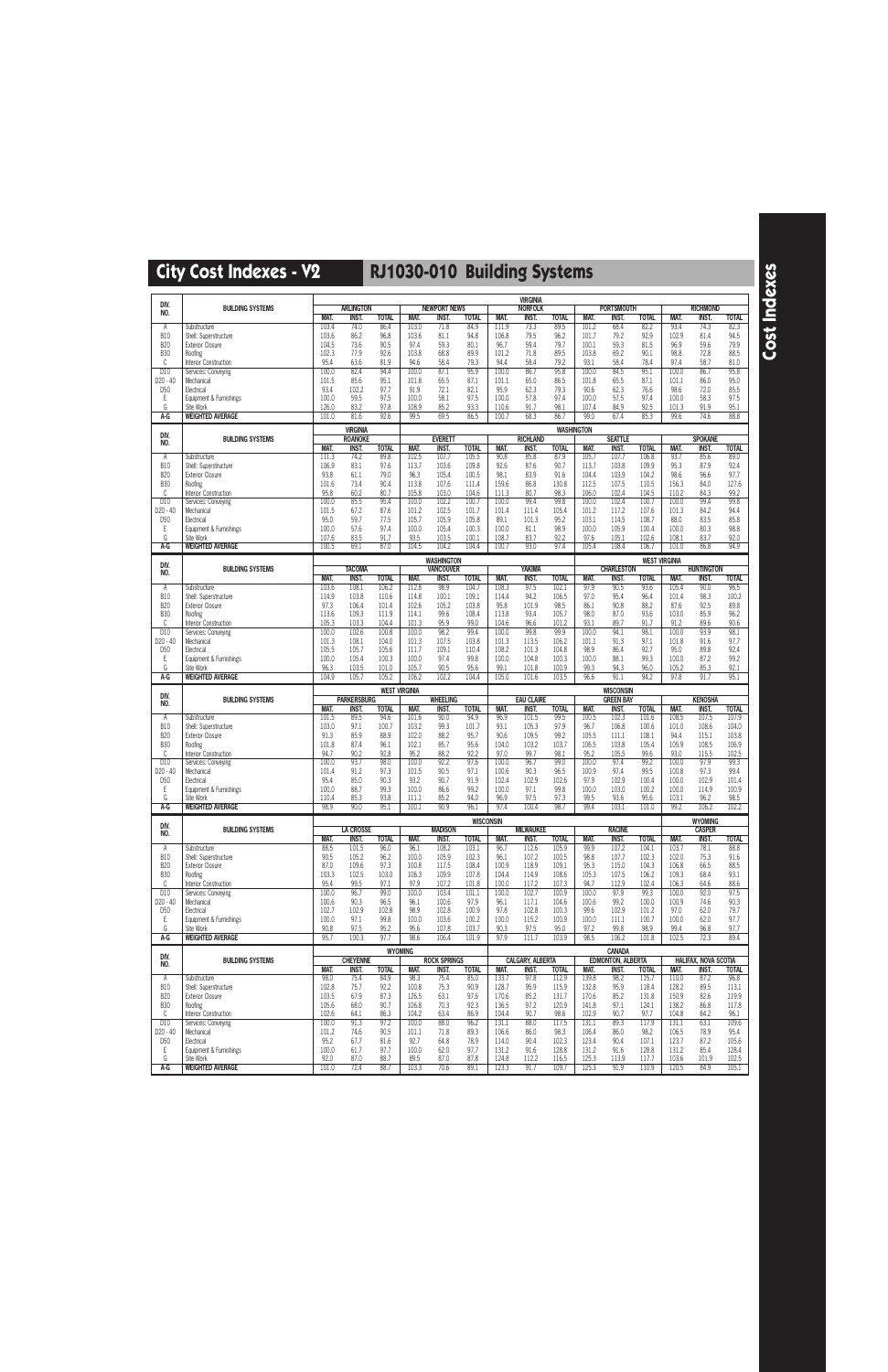| DIV.                     |                                              |                |                          |                |                |                           |                |                | <b>CANADA</b>                          |                |                |                             |                |                                    |                         |                |
|--------------------------|----------------------------------------------|----------------|--------------------------|----------------|----------------|---------------------------|----------------|----------------|----------------------------------------|----------------|----------------|-----------------------------|----------------|------------------------------------|-------------------------|----------------|
| NO.                      | <b>BUILDING SYSTEMS</b>                      |                | <b>HAMILTON, ONTARIO</b> |                |                | KITCHENER, ONTARIO        |                |                | <b>LAVAL, QUEBEC</b>                   |                |                | LONDON, ONTARIO             |                |                                    | <b>MONTREAL, QUEBEC</b> |                |
|                          |                                              | MAT.           | <b>INST.</b>             | <b>TOTAL</b>   | MAT.           | INST.                     | <b>TOTAL</b>   | MAT.           | <b>INST.</b>                           | <b>TOTAL</b>   | MAT.           | <b>INST.</b>                | <b>TOTAL</b>   | MAT.                               | <b>INST.</b>            | <b>TOTAL</b>   |
| A                        | Substructure                                 | 113.0          | 96.3                     | 103.3          | 105.9          | 91.5                      | 97.5           | 114.2          | 82.6                                   | 95.9           | 118.7          | 94.3                        | 104.6          | 122.2                              | 95.9                    | 106.9          |
| <b>B10</b>               | Shell: Superstructure                        | 128.1          | 98.6                     | 116.6          | 119.5          | 92.8                      | 109.1          | 112.4          | 82.2                                   | 100.6          | 129.5          | 97.9                        | 117.2          | 138.1                              | 97.7                    | 122.4          |
| <b>B20</b><br><b>B30</b> | <b>Exterior Closure</b><br>Roofing           | 147.5<br>133.2 | 96.2<br>97.2             | 124.1<br>118.9 | 114.2<br>115.4 | 93.5<br>93.6              | 104.8<br>106.7 | 133.8<br>114.6 | 73.5<br>83.8                           | 106.4<br>102.4 | 153.4<br>128.6 | 95.0<br>94.8                | 126.8<br>115.2 | 147.3<br>126.2                     | 87.3<br>98.3            | 120.0<br>115.1 |
| C                        |                                              | 104.1          | 91.4                     | 98.7           | 92.4           | 85.6                      | 89.5           | 98.8           | 79.3                                   | 90.5           | 101.3          | 86.9                        | 95.2           | 105.5                              | 91.5                    | 99.6           |
| D10                      | Interior Construction<br>Services: Conveying | 131.1          | 87.2                     | 117.3          | 131.1          | 85.4                      | 116.7          | 131.1          | 73.2                                   | 112.8          | 131.1          | 87.5                        | 117.3          | 131.1                              | 78.5                    | 114.5          |
| D20 - 40                 | Mechanical                                   | 106.8          | 87.7                     | 99.1           | 105.5          | 87.7                      | 98.3           | 105.8          | 82.7                                   | 96.5           | 106.6          | 86.3                        | 98.4           | 106.8                              | 80.5                    | 96.2           |
| D <sub>50</sub>          | Electrical                                   | 115.5          | 99.8                     | 107.7          | 111.3          | 97.5                      | 104.5          | 114.3          | 64.8                                   | 89.8           | 110.1          | 98.2                        | 104.2          | 118.0                              | 84.3                    | 101.4          |
| E                        | Equipment & Furnishings                      | 131.2          | 90.8                     | 128.8          | 131.2          | 83.8                      | 128.3          | 131.2          | 77.8                                   | 128.0          | 131.2          | 84.3                        | 128.4          | 131.2                              | 90.3                    | 128.7          |
| G                        | Site Work                                    | 106.7          | 100.4                    | 102.6          | 95.3           | 96.0                      | 95.7           | 98.2           | 90.4                                   | 93.1           | 106.2          | 101.1                       | 102.8          | 116.3                              | 101.8                   | 106.7          |
| A-G                      | <b>WEIGHTED AVERAGE</b>                      | 119.2          | 94.5                     | 108.6          | 109.9          | 91.2                      | 101.8          | 112.6          | 78.6                                   | 97.9           | 119.2          | 92.9                        | 107.8          | 122.1                              | 89.4                    | 108.0          |
|                          |                                              |                |                          |                |                |                           |                |                |                                        |                |                |                             |                |                                    |                         |                |
| DIV.                     | <b>BUILDING SYSTEMS</b>                      |                | <b>OSHAWA, ONTARIO</b>   |                |                | OTTAWA, ONTARIO           |                |                | <b>CANADA</b><br><b>OUEBEC, QUEBEC</b> |                |                | <b>REGINA, SASKATCHEWAN</b> |                |                                    | SASKATOON, SASKATCHEWAN |                |
| NO.                      |                                              | MAT.           | <b>INST.</b>             | <b>TOTAL</b>   | MAT.           | <b>INST.</b>              | <b>TOTAL</b>   | MAT.           | <b>INST.</b>                           | <b>TOTAL</b>   | MAT.           | <b>INST.</b>                | <b>TOTAL</b>   | MAT.                               | <b>INST.</b>            | <b>TOTAL</b>   |
| Α                        | Substructure                                 | 128.4          | 95.4                     | 109.3          | 121.8          | 94.4                      | 105.9          | 125.6          | 96.0                                   | 108.4          | 140.6          | 95.4                        | 114.4          | 111.3                              | 88.3                    | 98.0           |
| <b>B10</b>               | Shell: Superstructure                        | 117.5          | 95.4                     | 108.9          | 130.3          | 98.4                      | 117.8          | 134.4          | 98.7                                   | 120.5          | 138.0          | 94.1                        | 120.9          | 106.2                              | 87.4                    | 98.9           |
| <b>B20</b>               | <b>Exterior Closure</b>                      | 123.5          | 96.7                     | 111.3          | 148.5          | 95.2                      | 124.3          | 148.0          | 89.8                                   | 121.5          | 164.6          | 81.5                        | 126.8          | 131.0                              | 80.7                    | 108.2          |
| <b>B30</b>               | Roofing                                      | 116.3          | 99.2                     | 109.5          | 141.9          | 95.5                      | 123.5          | 123.1          | 98.3                                   | 113.3          | 149.1          | 84.1                        | 123.3          | 116.7                              | 81.4                    | 102.7          |
| C                        | Interior Construction                        | 95.1           | 89.6                     | 92.7           | 108.2          | 85.2                      | 98.4           | 106.0          | 91.5                                   | 99.9           | 110.6          | 88.7                        | 101.3          | 99.9                               | 88.0                    | 94.9           |
| D10                      | Services: Conveying                          | 131.1          | 85.8                     | 116.8          | 131.1          | 85.3                      | 116.6          | 131.1          | 78.4                                   | 114.5          | 131.1          | 64.9                        | 110.2          | 131.1                              | 63.0                    | 109.6          |
| D20 - 40                 | Mechanical                                   | 105.5          | 87.8                     | 98.3           | 106.7          | 87.9                      | 99.1           | 106.5          | 80.5                                   | 96.0           | 106.4          | 82.8                        | 96.9           | 106.0                              | 82.6                    | 96.5           |
| D <sub>50</sub>          | Electrical                                   | 112.2          | 100.3                    | 106.3          | 111.3          | 98.1                      | 104.8          | 124.2          | 84.3                                   | 104.5          | 121.0          | 88.1                        | 104.7          | 118.6                              | 88.0                    | 103.5          |
| Ε                        | Equipment & Furnishings                      | 131.2          | 87.5                     | 128.6          | 131.2          | 83.2                      | 128.3          | 131.2          | 90.4                                   | 128.7          | 131.2          | 88.5                        | 128.6          | 131.2                              | 88.2                    | 128.6          |
| G                        | Site Work                                    | 105.9          | 96.1                     | 99.5           | 109.6          | 100.6                     | 103.7          | 115.9          | 101.7                                  | 106.6          | 128.9          | 112.7                       | 118.2          | 112.6                              | 89.7                    | 97.5           |
| $A-G$                    | <b>WEIGHTED AVERAGE</b>                      | 112.4          | 93.6                     | 104.3          | 120.6          | 93.0                      | 108.7          | 122.2          | 89.9                                   | 108.2          | 127.0          | 88.5                        | 110.3          | 112.0                              | 85.1                    | 100.4          |
|                          |                                              |                |                          |                |                |                           |                |                | <b>CANADA</b>                          |                |                |                             |                |                                    |                         |                |
| DIV.<br>NO.              | <b>BUILDING SYSTEMS</b>                      |                | ST CATHARINES, ONTARIO   |                |                | ST JOHNS, NEWFOUNDLAND    |                |                | <b>THUNDER BAY, ONTARIO</b>            |                |                | <b>TORONTO, ONTARIO</b>     |                | <b>VANCOUVER, BRITISH COLUMBIA</b> |                         |                |
|                          |                                              | MAT.           | <b>INST.</b>             | <b>TOTAL</b>   | MAT.           | <b>INST.</b>              | <b>TOTAL</b>   | <b>MAT.</b>    | <b>INST.</b>                           | <b>TOTAL</b>   | MAT.           | <b>INST.</b>                | <b>TOTAL</b>   | MAT.                               | <b>INST.</b>            | <b>TOTAL</b>   |
|                          | Substructure                                 | 102.4          | 93.4                     | 97.2           | 137.6          | 93.1                      | 111.8          | 108.5          | 92.7                                   | 99.4           | 113.6          | 102.8                       | 107.3          | 123.8                              | 98.5                    | 109.2          |
| A                        |                                              |                |                          |                |                |                           |                |                |                                        |                |                |                             |                |                                    |                         | 118.5          |
| <b>B10</b>               | Shell: Superstructure                        | 111.2          | 94.6                     | 104.7          | 139.1          | 91.3                      | 120.5          | 113.0          | 93.7                                   | 105.5          | 128.6          | 104.3                       | 119.1          | 130.1                              | 100.3                   |                |
| <b>B20</b>               | <b>Exterior Closure</b>                      | 113.9          | 95.9                     | 105.7          | 165.0          | 86.1                      | 129.1          | 117.9          | 95.4                                   | 107.7          | 147.7          | 103.7                       | 127.7          | 148.4                              | 93.3                    | 123.3          |
| <b>B30</b>               | Roofing                                      | 115.4          | 97.2                     | 108.2          | 138.2          | 94.2                      | 120.7          | 115.7          | 94.7                                   | 107.4          | 140.4          | 105.6                       | 126.6          | 146.4                              | 89.8                    | 123.9          |
| C                        | Interior Construction                        | 91.0           | 90.9                     | 90.9           | 107.4          | 78.5                      | 95.1           | 92.7           | 90.1                                   | 91.6           | 103.6          | 98.0                        | 101.2          | 107.5                              | 88.4                    | 99.4           |
| D10                      | Services: Conveying                          | 131.1          | 63.1                     | 109.6          | 131.1          | 63.4                      | 109.7          | 131.1          | 63.4                                   | 109.7          | 131.1          | 89.6                        | 118.0          | 131.1                              | 86.5                    | 117.0          |
| D20 - 40                 | Mechanical                                   | 105.5          | 87.1                     | 98.1           | 106.3          | 81.4                      | 96.3           | 105.5          | 87.2                                   | 98.1           | 106.8          | 95.0                        | 102.0          | 106.8                              | 86.4                    | 98.6           |
| D <sub>50</sub>          | Electrical                                   | 112.8          | 98.5                     | 105.7          | 122.9          | 78.3                      | 100.8          | 111.3          | 97.8                                   | 104.6          | 113.7          | 100.0                       | 106.9          | 118.8                              | 79.5                    | 99.4           |
| Ε                        | Equipment & Furnishings                      | 131.2          | 90.8                     | 128.8          | 131.2          | 81.2                      | 128.2          | 131.2          | 89.1                                   | 128.7          | 131.2          | 97.1                        | 129.2          | 131.2                              | 87.7                    | 128.6          |
| G                        | Site Work                                    | 96.0           | 92.6                     | 93.8           | 115.5          | 110.8                     | 112.4          | 100.5          | 92.5                                   | 95.2           | 109.2          | 101.2                       | 103.9          | 115.0                              | 115.7                   | 115.5          |
| A-G                      | <b>WEIGHTED AVERAGE</b>                      | 108.0          | 92.1                     | 101.1          | 126.2          | 85.2                      | 108.5          | 109.3          | 91.6                                   | 101.6          | 119.3          | 99.9                        | 111.0          | 121.7                              | 91.7                    | 108.7          |
|                          |                                              |                |                          |                | <b>CANADA</b>  |                           |                |                |                                        |                |                |                             |                |                                    |                         |                |
| DIV.<br>NO.              | <b>BUILDING SYSTEMS</b>                      |                | <b>WINDSOR, ONTARIO</b>  |                |                | <b>WINNIPEG, MANITOBA</b> |                |                |                                        |                |                |                             |                |                                    |                         |                |
|                          |                                              | MAT.           | <b>INST.</b>             | <b>TOTAL</b>   | MAT.           | <b>INST.</b>              | <b>TOTAL</b>   | MAT.           | <b>INST.</b>                           | <b>TOTAL</b>   | MAT.           | <b>INST.</b>                | <b>TOTAL</b>   | MAT.                               | <b>INST.</b>            | <b>TOTAL</b>   |
| Α                        | Substructure                                 | 104.4          | 92.2                     | 97.3           | 134.7          | 75.2                      | 100.2          |                |                                        |                |                |                             |                |                                    |                         |                |
| <b>B10</b>               | Shell: Superstructure                        | 112.1          | 93.4                     | 104.8          | 138.4          | 75.6                      | 114.0          |                |                                        |                |                |                             |                |                                    |                         |                |
| <b>B20</b>               | <b>Exterior Closure</b>                      | 113.8          | 94.9                     | 105.2          | 160.3          | 63.1                      | 116.1          |                |                                        |                |                |                             |                |                                    |                         |                |
| <b>B30</b>               | Roofing                                      | 115.5          | 94.0                     | 107.0          | 141.3          | 68.4                      | 112.4          |                |                                        |                |                |                             |                |                                    |                         |                |
| C                        | Interior Construction                        | 91.4           | 88.1                     | 90.0           | 109.2          | 62.3                      | 89.4           |                |                                        |                |                |                             |                |                                    |                         |                |
| D10                      | Services: Conveying                          | 131.1          | 63.1                     | 109.6          | 131.1          | 60.7                      | 108.9          |                |                                        |                |                |                             |                |                                    |                         |                |
| D20 - 40                 | Mechanical                                   | 105.5          | 87.6                     | 98.3           | 106.8          | 61.8                      | 88.7           |                |                                        |                |                |                             |                |                                    |                         |                |
| D <sub>50</sub>          | Electrical                                   | 116.0          | 98.1                     | 107.1          | 123.2          | 61.6                      | 92.7           |                |                                        |                |                |                             |                |                                    |                         |                |
| Ε<br>G                   | Equipment & Furnishings<br>Site Work         | 131.2<br>92.1  | 86.7<br>92.5             | 128.5<br>92.4  | 131.2<br>113.6 | 62.8<br>109.4             | 127.1<br>110.8 |                |                                        |                |                |                             |                |                                    |                         |                |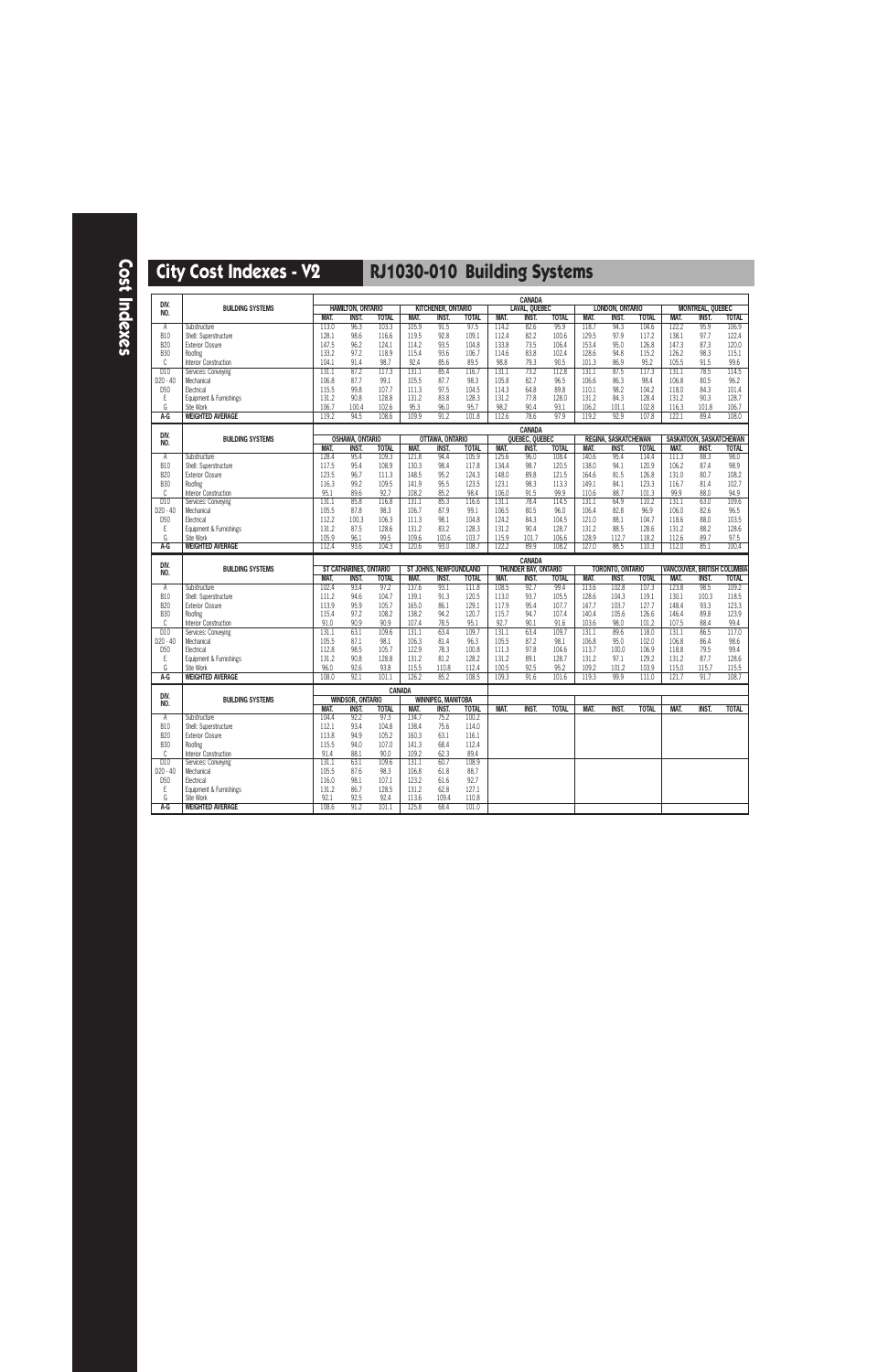|                               |                                                                     |                | <b>UNITED STATES</b>    |                |               |                       |              |                |                                  |                |                | <b>ALABAMA</b>       |                |                |                            |                |                |                                  |                |
|-------------------------------|---------------------------------------------------------------------|----------------|-------------------------|----------------|---------------|-----------------------|--------------|----------------|----------------------------------|----------------|----------------|----------------------|----------------|----------------|----------------------------|----------------|----------------|----------------------------------|----------------|
|                               | <b>DIVISION</b>                                                     |                | 30 CITY                 |                |               | <b>ANNISTON</b>       |              |                | <b>BIRMINGHAM</b>                |                |                | <b>BUTLER</b>        |                |                | <b>DECATUR</b>             |                |                | <b>DOTHAN</b>                    |                |
|                               |                                                                     |                | <b>AVERAGE</b>          |                |               | 362                   |              |                | 350 - 352                        |                |                | 369                  |                |                | 356                        |                |                | 363                              |                |
|                               |                                                                     | MAT.           | <b>INST.</b>            | <b>TOTAL</b>   | MAT.          | <b>INST</b>           | <b>TOTAL</b> | MAT.           | <b>INST</b>                      | <b>TOTAL</b>   | MAT.           | <b>INST</b>          | <b>TOTAL</b>   | MAT.           | <b>INST</b>                | <b>TOTAL</b>   | MAT.           | <b>INST</b>                      | <b>TOTAL</b>   |
| 015433                        | <b>CONTRACTOR EQUIPMENT</b>                                         |                | 100.0                   | 100.0          |               | 100.5                 | 100.5        |                | 102.                             | 102.7          |                | 98.2                 | 98.2           |                | 100.5                      | 100.5          |                | 98.2                             | 98.2           |
| 0241, 31 - 34                 | SITE & INFRASTRUCTURE, DEMOLITION<br>Concrete Forming & Accessories | 100.0<br>100.0 | 100.0                   | 100.0<br>100.0 | 89.8<br>88.9  | 87.0<br>66.7          | 87.9<br>70.0 | 88.9<br>94.3   | 90.9<br>67.4                     | 90.3<br>71.4   | 101.8<br>84.5  | 83.2<br>69.1         | 89.0<br>71.4   | 81.6<br>94.5   | 86.8<br>65.7               | 85.1<br>70.0   | 99.5<br>94.3   | 83.1<br>67.3                     | 88.2<br>71.3   |
| 0310<br>0320                  | <b>Concrete Reinforcing</b>                                         | 100.0          | 100.0<br>100.0          | 100.0          | 88.6          | 69.5                  | 79.4         | 92.3           | 69.5                             | 81.3           | 93.7           | 71.5                 | 83.0           | 86.4           | 68.4                       | 77.7           | 93.7           | 69.6                             | 82.1           |
| 0330                          | Cast-in-Place Concrete                                              | 100.0          | 100.0                   | 100.0          | 83.3          | 67.0                  | 77.1         | 101.0          | 68.9                             | 88.9           | 81.2           | 67.3                 | 76.0           | 93.8           | 67.0                       | 83.7           | 81.2           | 67.3                             | 76.0           |
| $\overline{03}$               | <b>CONCRETE</b>                                                     | 100.0          | 100.0                   | 100.0          | 91.4          | 69.0                  | 81.4         | 97.0           | 69.8                             | 84.8           | 92.5           | 70.5                 | 82.6           | 90.0           | 68.3                       | 80.3           | 91.8           | 69.4                             | 81.7           |
| 04                            | <b>MASONRY</b>                                                      | 100.0          | 100.0                   | 100.0          | 96.7          | 62.5                  | 75.8         | 89.8           | 62.6                             | 73.2           | 101.5          | 62.5                 | 77.7           | 87.1           | 62.6                       | 72.1           | 102.9          | 62.5                             | 78.3           |
| 05                            | <b>METALS</b>                                                       | 100.0          | 100.0                   | 100.0          | 101.4         | 94.5                  | 99.3         | 98.7           | 92.8                             | 96.8           | 100.3          | 95.9                 | 99.0           | 100.9          | 93.8                       | 98.7           | 100.4          | 95.1                             | 98.8           |
| 06                            | <b>WOOD, PLASTICS &amp; COMPOSITES</b>                              | 100.0          | 100.0                   | 100.0          | 85.3          | 67.5                  | 76.0         | 93.4           | 67.7                             | 80.0           | 79.6           | 70.1                 | 74.6           | 97.4           | 65.6                       | 80.7           | 92.5           | 67.5                             | 79.4           |
| 07                            | THERMAL & MOISTURE PROTECTION                                       | 100.0          | 100.0                   | 100.0          | 95.0          | 62.3                  | 80.9         | 94.7           | 66.1                             | 82.4           | 95.0           | 65.7                 | 82.4           | 93.6           | 65.3                       | 81.5           | 95.0           | 64.7                             | 82.0           |
| 08                            | <b>OPENINGS</b>                                                     | 100.0          | 100.0                   | 100.0          | 94.4          | 68.2                  | 88.0         | 102.3          | 68.7                             | 94.1           | 94.5           | 70.6                 | 88.6           | 106.7          | 67.3                       | 97.1           | 94.5           | 68.6                             | 88.2           |
| 0920                          | Plaster & Gypsum Board                                              | 100.0          | 100.0                   | 100.0          | 86.0          | 67.2                  | 73.7         | 97.5           | 67.2                             | 77.6           | 84.0           | 69.9                 | 74.8           | 96.9           | 65.2                       | 76.1           | 93.4           | 67.2                             | 76.2           |
| 0950, 0980                    | Ceilings & Acoustic Treatment                                       | 100.0          | 100.0                   | 100.0          | 85.8          | 67.2                  | 74.1         | 96.2           | 67.2                             | 78.0           | 85.8           | 69.9                 | 75.8           | 94.3           | 65.2                       | 76.1           | 85.8           | 67.2                             | 74.1           |
| 0960                          | Flooring                                                            | 100.0          | 100.0                   | 100.0          | 83.5          | 68.4                  | 79.1         | 95.8           | 68.4                             | 87.8           | 88.2           | 68.4                 | 82.4           | 89.0           | 68.4                       | 83.0           | 93.3           | 68.4                             | 86.0           |
| 0970, 0990                    | Wall Finishes & Painting/Coating                                    | 100.0          | 100.0                   | 100.0          | 87.4          | 53.7                  | 67.2         | 91.6           | 53.7                             | 68.9           | 87.4           | 45.5                 | 62.3           | 81.3           | 60.5                       | 68.8           | 87.4           | 78.1                             | 81.8           |
| 09                            | <b>FINISHES</b>                                                     | 100.0          | 100.0                   | 100.0          | 84.4          | 65.7                  | 74.3         | 94.3           | 65.9                             | 78.9           | 87.4           | 66.3                 | 76.0           | 89.3           | 65.3                       | 76.3           | 89.9           | 68.4                             | 78.3           |
| <b>COVERS</b>                 | DIVS. 10 - 14, 25, 28, 41, 43, 44, 46                               | 100.0          | 100.0                   | 100.0          | 100.0         | 84.1                  | 96.2         | 100.0          | 84.7                             | 96.4           | 100.0          | 85.2                 | 96.5           | 100.0          | 83.9                       | 96.2           | 100.0          | 85.0                             | 96.5           |
| 21, 22, 23                    | FIRE SUPPRESSION. PLUMBING & HVAC                                   | 100.0          | 100.0                   | 100.0          | 102.3         | 51.9                  | 82.0         | 100.8          | 65.0                             | 86.4           | 98.5           | 64.4                 | 84.7           | 100.8          | 64.9                       | 86.4           | 98.5           | 63.8                             | 84.5           |
| 26, 27, 3370<br><b>MF2018</b> | ELECTRICAL, COMMUNICATIONS & UTIL<br><b>WEIGHTED AVERAGE</b>        | 100.0<br>100.0 | 100.0<br>100.0          | 100.0          | 99.2<br>97.1  | 57.7                  | 78.6<br>83.9 | 98.6<br>98.2   | 65.4<br>70.9                     | 82.2<br>86.4   | 101.0<br>97.1  | 57.8<br>69.7         | 79.7<br>85.2   | 94.2<br>96.9   | 65.2<br>70.2               | 79.9<br>85.4   | 99.9<br>97.2   | 73.3                             | 86.7<br>86.1   |
|                               |                                                                     |                |                         | 100.0          |               | 66.6                  |              |                |                                  |                |                |                      |                |                |                            |                |                | 71.6                             |                |
|                               |                                                                     |                |                         |                |               |                       |              |                |                                  | <b>ALABAMA</b> |                |                      |                |                |                            |                |                |                                  |                |
|                               | <b>DIVISION</b>                                                     |                | <b>EVERGREEN</b><br>364 |                |               | <b>GADSDEN</b><br>359 |              |                | <b>HUNTSVILLE</b><br>$357 - 358$ |                |                | <b>JASPER</b><br>355 |                |                | <b>MOBILE</b><br>365 - 366 |                |                | <b>MONTGOMERY</b><br>$360 - 361$ |                |
|                               |                                                                     | MAT.           | INST.                   | <b>TOTAL</b>   | MAT.          | <b>INST.</b>          | <b>TOTAL</b> | MAT.           | <b>INST</b>                      | <b>TOTAL</b>   | MAT.           | <b>INST.</b>         | <b>TOTAL</b>   | MAT.           | <b>INST.</b>               | <b>TOTAL</b>   | MAT.           | <b>INST.</b>                     | <b>TOTAL</b>   |
| 015433                        | <b>CONTRACTOR EQUIPMENT</b>                                         |                | 98.2                    | 98.2           |               | 100.5                 | 100.5        |                | 100.5                            | 100.5          |                | 100.5                | 100.5          |                | 98.2                       | 98.2           |                | 103.5                            | 103.5          |
| 0241.31 - 34                  | SITE & INFRASTRUCTURE, DEMOLITION                                   | 102.3          | 83.2                    | 89.1           | 87.5          | 87.0                  | 87.2         | 81.3           | 86.7                             | 85.0           | 87.4           | 87.0                 | 87.1           | 95.1           | 83.2                       | 86.9           | 93.5           | 92.2                             | 92.6           |
| 0310                          | Concrete Forming & Accessories                                      | 80.9           | 67.0                    | 69.0           | 86.0          | 67.2                  | 70.0         | 94.5           | 65.3                             | 69.7           | 91.7           | 67.1                 | 70.8           | 93.6           | 67.0                       | 71.0           | 97.8           | 67.4                             | 71.9           |
| 0320                          | <b>Concrete Reinforcing</b>                                         | 93.8           | 71.5                    | 83.0           | 91.6          | 69.5                  | 80.9         | 86.4           | 72.8                             | 79.8           | 86.4           | 69.5                 | 78.2           | 91.3           | 71.5                       | 81.8           | 99.5           | 69.6                             | 85.1           |
| 0330                          | Cast-in-Place Concrete                                              | 81.2           | 67.2                    | 75.9           | 93.8          | 67.2                  | 83.8         | 91.3           | 66.7                             | 82.1           | 104.0          | 67.2                 | 90.1           | 85.2           | 67.2                       | 78.4           | 85.1           | 68.9                             | 79.0           |
| 03                            | <b>CONCRETE</b>                                                     | 92.9           | 69.5                    | 82.4           | 94.3          | 69.3                  | 83.1         | 88.8           | 68.8                             | 79.9           | 97.7           | 69.3                 | 84.9           | 87.9           | 69.6                       | 79.7           | 90.8           | 69.8                             | 81.4           |
| 04                            | <b>MASONRY</b>                                                      | 101.5          | 62.5                    | 77.7           | 85.8          | 62.5                  | 71.6         | 88.5           | 62.0                             | 72.3           | 83.5           | 62.5                 | 70.7           | 100.5          | 62.5                       | 77.3           | 99.7           | 62.6                             | 77.0           |
| 05                            | <b>METALS</b>                                                       | 100.4          | 95.7                    | 98.9           | 98.7          | 95.0                  | 97.5         | 100.9          | 95.5                             | 99.2           | 98.6           | 94.9                 | 97.5           | 102.5          | 95.8                       | 100.4          | 101.5          | 92.8                             | 98.8           |
| 06                            | <b>WOOD, PLASTICS &amp; COMPOSITES</b>                              | 75.5           | 67.5                    | 71.3           | 87.0          | 67.5                  | 76.8         | 97.4           | 65.3                             | 80.6           | 94.4           | 67.5                 | 80.3           | 91.1           | 67.5                       | 78.8           | 95.4           | 67.7                             | 80.9           |
| 07                            | THERMAL & MOISTURE PROTECTION                                       | 95.0           | 64.7                    | 82.0           | 93.9          | 65.4                  | 81.6         | 93.6           | 65.0                             | 81.3           | 93.9           | 65.2                 | 81.6           | 94.6           | 64.7                       | 81.7           | 93.3           | 66.5                             | 81.8           |
| 08                            | <b>OPENINGS</b>                                                     | 94.5<br>83.5   | 69.1<br>67.2            | 88.3           | 103.4         | 68.6                  | 94.9         | 106.4<br>96.9  | 68.2                             | 97.1<br>76.0   | 103.3<br>93.3  | 68.6                 | 94.9           | 97.0<br>90.6   | 69.1<br>67.2               | 90.2           | 95.7<br>93.0   | 68.7                             | 89.2           |
| 0920<br>0950, 0980            | Plaster & Gypsum Board<br>Ceilings & Acoustic Treatment             | 85.8           | 67.2                    | 72.8<br>74.1   | 89.3<br>87.9  | 67.2<br>67.2          | 74.8<br>74.9 | 95.7           | 65.0<br>65.0                     | 76.4           | 87.9           | 67.2<br>67.2         | 76.2<br>74.9   | 92.9           | 67.2                       | 75.3<br>76.8   | 94.8           | 67.2<br>67.2                     | 76.1<br>77.5   |
| 0960                          | Flooring                                                            | 86.1           | 68.4                    | 80.9           | 85.3          | 68.4                  | 80.4         | 89.0           | 68.4                             | 83.0           | 87.4           | 68.4                 | 81.9           | 92.8           | 68.4                       | 85.7           | 92.5           | 68.4                             | 85.5           |
| 0970, 0990                    | Wall Finishes & Painting/Coating                                    | 87.4           | 45.5                    | 62.3           | 81.3          | 53.7                  | 64.7         | 81.3           | 60.6                             | 68.9           | 81.3           | 53.7                 | 64.7           | 90.5           | 45.5                       | 63.5           | 92.1           | 53.7                             | 69.1           |
| 09                            | <b>FINISHES</b>                                                     | 86.7           | 64.8                    | 74.9           | 86.0          | 65.7                  | 75.0         | 89.6           | 65.1                             | 76.3           | 87.1           | 65.7                 | 75.5           | 90.7           | 64.8                       | 76.7           | 93.1           | 65.9                             | 78.3           |
| <b>COVERS</b>                 | DIVS. 10 - 14, 25, 28, 41, 43, 44, 46                               | 100.0          | 84.9                    | 96.4           | 100.0         | 84.1                  | 96.3         | 100.0          | 83.7                             | 96.2           | 100.0          | 84.1                 | 96.2           | 100.0          | 84.9                       | 96.5           | 100.0          | 84.7                             | 96.4           |
| 21, 22, 23                    | FIRE SUPPRESSION, PLUMBING & HVAC                                   | 98.5           | 58.1                    | 82.2           | 103.7         | 65.5                  | 88.3         | 100.8          | 63.8                             | 85.9           | 103.7          | 64.9                 | 88.1           | 100.6          | 60.4                       | 84.4           | 100.6          | 63.3                             | 85.6           |
| 26, 27, 3370                  | ELECTRICAL, COMMUNICATIONS & UTIL                                   | 98.6           | 57.8                    | 78.4           | 94.2          | 65.4                  | 80.0         | 95.0           | 63.4                             | 79.4           | 93.9           | 57.7                 | 76.0           | 101.6          | 60.3                       | 81.2           | 101.5          | 73.2                             | 87.5           |
| MF2018                        | <b>WEIGHTED AVERAGE</b>                                             | 96.8           | 67.8                    | 84.3           | 97.2          | 70.8                  | 85.8         | 96.9           | 69.9                             | 85.2           | 97.6           | 69.6                 | 85.5           | 97.8           | 68.7                       | 85.2           | 98.0           | 71.8                             | 86.6           |
|                               |                                                                     |                |                         |                |               | <b>ALABAMA</b>        |              |                |                                  |                |                |                      |                |                | <b>ALASKA</b>              |                |                |                                  |                |
|                               | <b>DIVISION</b>                                                     |                | PHENIX CITY             |                |               | <b>SELMA</b>          |              |                | <b>TUSCALOOSA</b>                |                |                | <b>ANCHORAGE</b>     |                |                | <b>FAIRBANKS</b>           |                |                | <b>JUNEAU</b>                    |                |
|                               |                                                                     |                | 368                     |                |               | 367                   |              |                | 354                              |                |                | 995 - 996            |                |                | 997                        |                |                | 998                              |                |
|                               |                                                                     | MAT.           | <b>INST.</b>            | <b>TOTAL</b>   | MAT.          | <b>INST.</b>          | <b>TOTAL</b> | MAT.           | <b>INST.</b>                     | <b>TOTAL</b>   | MAT.           | INST.                | <b>TOTAL</b>   | MAT.           | INST.                      | <b>TOTAL</b>   | MAT.           | <b>INST.</b>                     | <b>TOTAL</b>   |
| 015433<br>0241, 31 - 34       | <b>CONTRACTOR EQUIPMENT</b><br>SITE & INFRASTRUCTURE, DEMOLITION    | 105.9          | 98.2<br>83.1            | 98.2<br>90.2   | 99.3          | 98.2<br>83.1          | 98.2<br>88.2 | 81.8           | 100.5<br>87.0                    | 100.5<br>85.4  | 124.0          | 107.6<br>115.8       | 107.6<br>118.4 | 123.2          | 111.2<br>121.2             | 111.2<br>121.8 | 139.7          | 107.6<br>115.8                   | 107.6<br>123.3 |
| 0310                          | Concrete Forming & Accessories                                      | 88.7           | 68.6                    | 71.6           | 85.9          | 67.2                  | 70.0         | 94.4           | 67.1                             | 71.2           | 112.9          | 113.4                | 113.3          | 120.7          | 112.7                      | 113.9          | 124.0          | 113.4                            | 115.0          |
| 0320                          | <b>Concrete Reinforcing</b>                                         | 93.7           | 68.2                    | 81.4           | 93.7          | 69.5                  | 82.1         | 86.4           | 69.5                             | 78.2           | 143.1          | 118.2                | 131.1          | 145.0          | 118.2                      | 132.1          | 146.2          | 118.2                            | 132.7          |
| 0330                          | Cast-in-Place Concrete                                              | 81.2           | 66.9                    | 75.8           | 81.2          | 67.2                  | 75.9         | 95.1           | 67.2                             | 84.6           | 117.0          | 114.9                | 116.2          | 116.0          | 112.4                      | 114.6          | 116.9          | 114.9                            | 116.2          |
| 03                            | <b>CONCRETE</b>                                                     | 95.8           | 69.6                    | 84.1           | 91.3          | 69.3                  | 81.4         | 90.6           | 69.3                             | 81.0           | 112.6          | 114.1                | 113.3          | 105.1          | 113.1                      | 108.7          | 119.7          | 114.1                            | 117.2          |
| $\overline{04}$               | <b>MASONRY</b>                                                      | 101.5          | 61.9                    | 77.3           | 105.9         | 62.5                  | 79.4         | 87.4           | 62.5                             | 72.2           | 185.2          | 116.7                | 143.4          | 187.5          | 115.0                      | 143.3          | 171.5          | 116.7                            | 138.0          |
| 05                            | <b>METALS</b>                                                       | 100.3          | 94.6                    | 98.5           | 100.3         | 95.0                  | 98.7         | 100.1          | 95.0                             | 98.5           | 126.3          | 103.8                | 119.3          | 122.7          | 105.5                      | 117.3          | 121.4          | 103.8                            | 115.9          |
| 06                            | <b>WOOD, PLASTICS &amp; COMPOSITES</b>                              | 84.9           | 69.6                    | 76.9           | 81.5          | 67.5                  | 74.2         | 97.4           | 67.5                             | 81.7           | 102.3          | 111.1                | 106.9          | 117.3          | 111.0                      | 114.0          | 117.0          | 111.1                            | 113.9          |
| 07                            | THERMAL & MOISTURE PROTECTION                                       | 95.4           | 65.4                    | 82.5           | 94.8          | 65.3                  | 82.2         | 93.7           | 65.4                             | 81.5           | 177.8          | 113.6                | 150.2          | 188.1          | 112.6                      | 155.7          | 191.7          | 113.6                            | 158.2          |
| 08                            | <b>OPENINGS</b>                                                     | 94.4           | 69.4                    | 88.3           | 94.4          | 68.6                  | 88.1         | 106.4          | 68.6                             | 97.2           | 131.0          | 113.6                | 126.8          | 133.2          | 112.9                      | 128.2          | 131.7          | 113.6                            | 127.3          |
| 0920                          | Plaster & Gypsum Board                                              | 87.4           | 69.4                    | 75.6           | 85.4          | 67.2                  | 73.5         | 96.9           | 67.2                             | 77.4           | 139.6          | 111.3                | 121.0          | 165.5          | 111.3                      | 129.9          | 141.3          | 111.3                            | 121.6          |
| 0950, 0980                    | Ceilings & Acoustic Treatment                                       | 85.8           | 69.4                    | 75.5           | 85.8          | 67.2                  | 74.1         | 95.7           | 67.2                             | 77.8           | 120.9          | 111.3                | 114.9          | 107.6          | 111.3                      | 109.9          | 116.2          | 111.3                            | 113.1          |
| 0960                          | Flooring                                                            | 90.0           | 68.4                    | 83.7           | 88.5          | 68.4                  | 82.7         | 89.0           | 68.4                             | 83.0           | 114.5          | 116.7                | 115.1          | 117.5          | 116.7                      | 117.3          | 126.7          | 116.7                            | 123.8          |
| 0970, 0990                    | Wall Finishes & Painting/Coating                                    | 87.4           | 79.8                    | 82.8           | 87.4          | 53.7                  | 67.2         | 81.3           | 53.7                             | 64.7           | 108.6          | 117.6                | 114.0          | 109.0          | 113.4                      | 111.6          | 108.9          | 117.6                            | 114.1          |
| 09<br><b>COVERS</b>           | <b>FINISHES</b><br>DIVS. 10 - 14, 25, 28, 41, 43, 44, 46            | 88.8<br>100.0  | 69.6<br>84.8            | 78.4<br>96.4   | 87.4          | 65.7<br>84.1          | 75.6         | 89.6           | 65.7                             | 76.7           | 123.7          | 114.5                | 118.7          | 125.5          | 113.5                      | 119.0          | 125.5          | 114.5<br>110.1                   | 119.5<br>102.4 |
| 21, 22, 23                    | FIRE SUPPRESSION, PLUMBING & HVAC                                   | 98.5           | 63.0                    | 84.2           | 100.0<br>98.5 | 63.8                  | 96.3<br>84.5 | 100.0<br>100.8 | 84.1<br>64.3                     | 96.3<br>86.1   | 100.0<br>101.2 | 110.1<br>104.1       | 102.4<br>102.4 | 100.0<br>101.2 | 109.3<br>106.5             | 102.2<br>103.3 | 100.0<br>101.8 | 104.1                            | 102.7          |
| 26, 27, 3370                  | ELECTRICAL, COMMUNICATIONS & UTIL                                   | 100.5          | 68.2                    | 84.5           | 99.6          | 73.3                  | 86.6         | 94.7           | 65.4                             | 80.2           | 115.8          | 107.9                | 111.9          | 125.5          | 107.9                      | 116.8          | 109.2          | 107.9                            | 108.5          |
| <b>MF2018</b>                 | <b>WEIGHTED AVERAGE</b>                                             | 97.7           | 70.8                    | 86.1           | 96.9          | 71.2                  | 85.8         | 96.9           | 70.5                             | 85.5           | 119.7          | 110.4                | 115.7          | 120.2          | 111.0                      | 116.2          | 119.7          | 110.4                            | 115.7          |
|                               |                                                                     |                |                         |                |               |                       |              |                |                                  |                |                |                      |                |                |                            |                |                |                                  |                |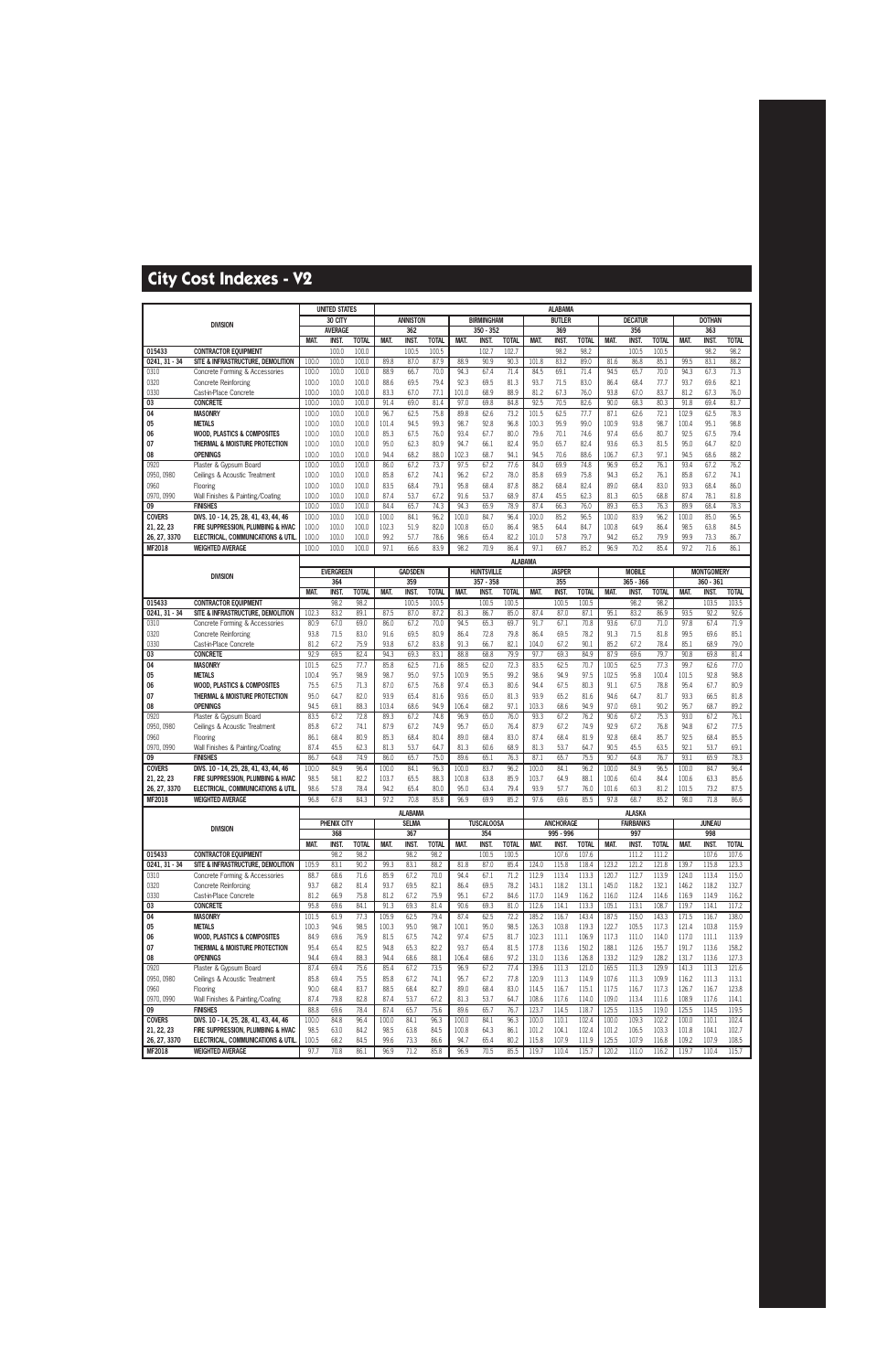|                             |                                                                            |                | <b>ALASKA</b>       |                       |                |                     |                      |                |                     |                      |               | <b>ARIZONA</b>      |                      |                |                      |                      |                |                      |                      |
|-----------------------------|----------------------------------------------------------------------------|----------------|---------------------|-----------------------|----------------|---------------------|----------------------|----------------|---------------------|----------------------|---------------|---------------------|----------------------|----------------|----------------------|----------------------|----------------|----------------------|----------------------|
|                             | <b>DIVISION</b>                                                            |                | <b>KETCHIKAN</b>    |                       |                | <b>CHAMBERS</b>     |                      |                | <b>FLAGSTAFF</b>    |                      |               | <b>GLOBE</b>        |                      |                | <b>KINGMAN</b>       |                      |                | <b>MESA/TEMPE</b>    |                      |
|                             |                                                                            |                | 999                 |                       |                | 865                 |                      |                | 860                 |                      |               | 855                 |                      |                | 864                  |                      |                | 852                  |                      |
|                             | <b>CONTRACTOR EQUIPMENT</b>                                                | MAT.           | <b>INST</b>         | <b>TOTAL</b><br>111.2 | MAT.           | <b>INST</b><br>85.9 | <b>TOTAL</b><br>85.9 | MAT.           | <b>INST</b><br>85.9 | <b>TOTAL</b><br>85.9 | MAT.          | <b>INST</b><br>87.5 | <b>TOTAL</b><br>87.5 | MAT.           | <b>INST.</b><br>85.9 | <b>TOTAL</b><br>85.9 | MAT.           | <b>INST.</b><br>87.5 | <b>TOTAL</b><br>87.5 |
| 015433<br>0241, 31 - 34     | SITE & INFRASTRUCTURE. DEMOLITION                                          | 176.0          | 111.2<br>121.3      | 138.4                 | 69.8           | 87.5                | 82.0                 | 89.3           | 87.6                | 88.2                 | 103.1         | 88.7                | 93.2                 | 69.8           | 87.6                 | 82.0                 | 93.2           | 88.9                 | 90.2                 |
| 0310                        | Concrete Forming & Accessories                                             | 112.4          | 113.3               | 113.2                 | 96.6           | 68.8                | 73.0                 | 102.5          | 68.9                | 74.0                 | 86.2          | 69.0                | 71.6                 | 94.7           | 64.9                 | 69.3                 | 89.0           | 70.1                 | 72.9                 |
| 0320                        | <b>Concrete Reinforcing</b>                                                | 108.2          | 118.2               | 113.0                 | 99.5           | 73.6                | 87.0                 | 99.3           | 73.6                | 86.9                 | 104.3         | 73.6                | 89.5                 | 99.6           | 73.6                 | 87.0                 | 105.0          | 73.6                 | 89.8                 |
| 0330                        | Cast-in-Place Concrete                                                     | 234.6          | 113.8               | 189.0                 | 88.4           | 67.6                | 80.6                 | 88.5           | 67.8                | 80.7                 | 79.6          | 67.4                | 75.0                 | 88.1           | 67.8                 | 80.4                 | 80.3           | 67.6                 | 75.5                 |
| 03                          | <b>CONCRETE</b>                                                            | 177.3          | 113.8               | 148.8                 | 93.4           | 69.2                | 82.6                 | 114.1          | 69.3                | 94.0                 | 98.0          | 69.3                | 85.1                 | 93.1           | 67.5                 | 81.6                 | 89.7           | 69.9                 | 80.8                 |
| 04                          | <b>MASONRY</b>                                                             | 194.7          | 116.6               | 147.1                 | 94.9           | 60.0                | 73.6                 | 95.0           | 60.7                | 74.1                 | 100.5         | 59.9                | 75.8                 | 94.9           | 60.1                 | 73.6                 | 100.7          | 60.0                 | 75.9                 |
| 05                          | <b>METALS</b>                                                              | 122.8          | 105.4               | 117.4                 | 101.2          | 70.2                | 91.5                 | 101.7          | 70.7                | 92.1                 | 102.3         | 71.4                | 92.7                 | 101.9          | 70.6                 | 92.2                 | 102.7          | 71.8                 | 93.0                 |
| 06                          | <b>WOOD. PLASTICS &amp; COMPOSITES</b>                                     | 107.8          | 111.0               | 109.5                 | 97.3           | 70.4                | 83.3                 | 104.0          | 70.4                | 86.4                 | 80.2          | 70.6                | 75.2                 | 92.3           | 65.0                 | 78.0                 | 83.8           | 72.0                 | 77.6                 |
| 07<br>08                    | THERMAL & MOISTURE PROTECTION<br><b>OPENINGS</b>                           | 194.3<br>128.9 | 112.5<br>113.5      | 159.2<br>125.2        | 99.3<br>105.8  | 70.0<br>66.8        | 86.7<br>96.3         | 101.2<br>105.9 | 70.4<br>70.0        | 88.0<br>97.2         | 99.0<br>95.3  | 68.7<br>66.9        | 86.0<br>88.4         | 99.2<br>106.0  | 69.6<br>65.4         | 86.5<br>96.1         | 98.7<br>95.4   | 69.1<br>67.9         | 86.0<br>88.7         |
| 0920                        | Plaster & Gypsum Board                                                     | 148.8          | 111.3               | 124.2                 | 94.9           | 70.0                | 78.6                 | 98.4           | 70.0                | 79.8                 | 85.5          | 70.0                | 75.3                 | 87.4           | 64.4                 | 72.3                 | 88.9           | 71.5                 | 77.5                 |
| 0950, 0980                  | Ceilings & Acoustic Treatment                                              | 101.1          | 111.3               | 107.5                 | 116.5          | 70.0                | 87.4                 | 117.1          | 70.0                | 87.6                 | 103.7         | 70.0                | 82.6                 | 117.1          | 64.4                 | 84.1                 | 103.7          | 71.5                 | 83.5                 |
| 0960                        | Flooring                                                                   | 117.2          | 116.7               | 117.1                 | 89.1           | 61.5                | 81.1                 | 91.6           | 62.7                | 83.2                 | 100.0         | 61.5                | 88.7                 | 87.7           | 61.5                 | 80.1                 | 101.7          | 62.7                 | 90.3                 |
| 0970, 0990                  | Wall Finishes & Painting/Coating                                           | 109.0          | 117.6               | 114.1                 | 84.7           | 56.9                | 68.0                 | 84.7           | 56.9                | 68.0                 | 86.9          | 56.9                | 68.9                 | 84.7           | 56.9                 | 68.0                 | 86.9           | 56.9                 | 68.9                 |
| 09                          | <b>FINISHES</b>                                                            | 125.7          | 114.4               | 119.6                 | 95.2           | 66.0                | 79.4                 | 98.3           | 66.3                | 80.9                 | 98.1          | 66.2                | 80.8                 | 93.8           | 62.8                 | 77.1                 | 97.9           | 67.2                 | 81.3                 |
| <b>COVERS</b>               | DIVS. 10 - 14, 25, 28, 41, 43, 44, 46                                      | 100.0          | 109.8               | 102.3                 | 100.0          | 84.0                | 96.2                 | 100.0          | 84.0                | 96.2                 | 100.0         | 84.4                | 96.3                 | 100.0          | 83.4                 | 96.1                 | 100.0          | 84.5                 | 96.4                 |
| 21, 22, 23<br>26, 27, 3370  | FIRE SUPPRESSION, PLUMBING & HVAC<br>ELECTRICAL, COMMUNICATIONS & UTIL     | 98.6<br>125.5  | 104.1<br>107.9      | 100.8<br>116.8        | 98.5<br>101.5  | 75.7<br>64.1        | 89.3<br>83.0         | 101.4<br>100.6 | 76.1<br>60.8        | 91.2<br>80.9         | 96.3<br>97.3  | 75.8<br>64.6        | 88.0<br>81.1         | 98.5<br>101.5  | 76.1<br>64.6         | 89.5<br>83.2         | 101.5<br>95.4  | 75.8<br>64.6         | 91.1<br>80.1         |
| <b>MF2018</b>               | <b>WEIGHTED AVERAGE</b>                                                    | 130.1          | 110.9               | 121.8                 | 98.2           | 70.4                | 86.2                 | 102.4          | 70.4                | 88.6                 | 98.2          | 70.7                | 86.3                 | 98.2           | 69.8                 | 85.9                 | 98.0           | 71.1                 | 86.4                 |
|                             |                                                                            |                |                     |                       |                |                     | <b>ARIZONA</b>       |                |                     |                      |               |                     |                      |                |                      | <b>ARKANSAS</b>      |                |                      |                      |
|                             | <b>DIVISION</b>                                                            |                | <b>PHOENIX</b>      |                       |                | <b>PRESCOTT</b>     |                      |                | <b>SHOW LOW</b>     |                      |               | <b>TUCSON</b>       |                      |                | <b>BATESVILLE</b>    |                      |                | <b>CAMDEN</b>        |                      |
|                             |                                                                            |                | 850,853             |                       |                | 863                 |                      |                | 859                 |                      |               | 856 - 857           |                      |                | 725                  |                      |                | 717                  |                      |
|                             |                                                                            | MAT.           | <b>INST.</b>        | <b>TOTAL</b>          | MAT.           | <b>INST.</b>        | <b>TOTAL</b>         | MAT.           | <b>INST</b>         | <b>TOTAL</b>         | MAT.          | INST.               | <b>TOTAL</b>         | MAT.           | INST.                | <b>TOTAL</b>         | MAT.           | <b>INST.</b>         | <b>TOTAL</b>         |
| 015433<br>$0241, 31 - 34$   | <b>CONTRACTOR EQUIPMENT</b><br>SITE & INFRASTRUCTURE. DEMOLITION           | 92.8           | 94.1<br>96.1        | 94.1<br>95.0          | 77.0           | 85.9<br>87.7        | 85.9<br>84.3         | 105.4          | 87.5<br>88.7        | 87.5<br>94.0         | 88.6          | 87.5<br>88.9        | 87.5<br>88.8         | 71.6           | 86.8<br>82.8         | 86.8<br>79.3         | 77.4           | 86.8<br>82.8         | 86.8<br>81.1         |
| 0310                        | Concrete Forming & Accessories                                             | 92.8           | 70.9                | 74.1                  | 98.4           | 71.0                | 75.1                 | 92.7           | 69.0                | 72.6                 | 89.4          | 77.4                | 79.2                 | 85.5           | 59.9                 | 63.7                 | 77.9           | 60.4                 | 63.0                 |
| 0320                        | <b>Concrete Reinforcing</b>                                                | 99.7           | 73.6                | 87.1                  | 99.3           | 73.6                | 86.9                 | 105.0          | 73.6                | 89.8                 | 87.1          | 73.7                | 80.6                 | 83.0           | 67.4                 | 75.5                 | 91.3           | 68.5                 | 80.3                 |
| 0330                        | Cast-in-Place Concrete                                                     | 84.5           | 69.9                | 79.0                  | 88.4           | 67.9                | 80.7                 | 79.7           | 67.4                | 75.0                 | 82.6          | 67.6                | 77.0                 | 68.7           | 73.2                 | 70.4                 | 74.9           | 73.3                 | 74.3                 |
| 03                          | <b>CONCRETE</b>                                                            | 92.6           | 71.0                | 82.9                  | 99.0           | 70.3                | 86.1                 | 100.2          | 69.3                | 86.3                 | 88.2          | 73.2                | 81.5                 | 71.2           | 66.6                 | 69.1                 | 75.0           | 67.0                 | 71.4                 |
| 04                          | <b>MASONRY</b>                                                             | 93.7           | 60.6                | 73.5                  | 95.0           | 60.1                | 73.7                 | 100.6          | 59.9                | 75.8                 | 87.5          | 60.6                | 71.1                 | 96.4           | 61.0                 | 74.8                 | 102.4          | 61.8                 | 77.6                 |
| 05<br>06                    | <b>METALS</b><br><b>WOOD, PLASTICS &amp; COMPOSITES</b>                    | 104.2<br>88.5  | 72.4<br>72.3        | 94.3<br>80.0          | 101.8<br>98.9  | 70.9<br>73.2        | 92.2<br>85.5         | 102.1<br>87.8  | 71.4<br>70.6        | 92.5<br>78.8         | 103.4<br>84.0 | 72.0<br>81.8        | 93.6<br>82.9         | 95.5<br>92.8   | 75.7<br>61.3         | 89.4<br>76.3         | 101.7<br>86.3  | 76.0<br>61.8         | 93.7<br>73.5         |
| 07                          | THERMAL & MOISTURE PROTECTION                                              | 99.2           | 69.9                | 86.6                  | 99.8           | 70.5                | 87.3                 | 99.3           | 68.7                | 86.1                 | 99.6          | 70.3                | 87.0                 | 104.4          | 61.1                 | 85.8                 | 98.1           | 61.8                 | 82.5                 |
| 08                          | <b>OPENINGS</b>                                                            | 101.2          | 70.6                | 93.7                  | 105.9          | 68.3                | 96.7                 | 94.7           | 68.5                | 88.3                 | 92.0          | 76.3                | 88.1                 | 99.8           | 59.4                 | 90.0                 | 103.1          | 60.0                 | 92.6                 |
| 0920                        | Plaster & Gypsum Board                                                     | 96.9           | 71.5                | 80.2                  | 95.1           | 72.9                | 80.5                 | 90.9           | 70.0                | 77.2                 | 93.2          | 81.6                | 85.6                 | 89.0           | 60.8                 | 70.5                 | 82.7           | 61.3                 | 68.7                 |
| 0950, 0980                  | Ceilings & Acoustic Treatment                                              | 116.2          | 71.5                | 88.2                  | 115.2          | 72.9                | 88.7                 | 103.7          | 70.0                | 82.6                 | 105.0         | 81.6                | 90.3                 | 92.4           | 60.8                 | 72.6                 | 90.9           | 61.3                 | 72.4                 |
| 0960<br>0970, 0990          | Flooring<br>Wall Finishes & Painting/Coating                               | 102.6<br>94.3  | 62.7<br>56.7        | 90.9<br>71.8          | 90.1<br>84.7   | 64.0<br>56.9        | 82.5<br>68.0         | 103.6<br>86.9  | 61.5<br>56.9        | 91.3<br>68.9         | 93.3<br>87.5  | 65.3<br>56.9        | 85.1<br>69.2         | 84.9<br>88.6   | 70.4<br>52.4         | 80.7<br>66.9         | 85.7<br>92.7   | 71.8<br>54.0         | 81.7<br>69.5         |
| 09                          | <b>FINISHES</b>                                                            | 102.7          | 67.7                | 83.8                  | 95.6           | 68.2                | 80.8                 | 100.1          | 66.2                | 81.8                 | 96.3          | 73.5                | 84.0                 | 83.6           | 60.9                 | 71.3                 | 83.8           | 61.7                 | 71.8                 |
| <b>COVERS</b>               | DIVS. 10 - 14, 25, 28, 41, 43, 44, 46                                      | 100.0          | 85.6                | 96.6                  | 100.0          | 84.3                | 96.3                 | 100.0          | 84.4                | 96.3                 | 100.0         | 85.6                | 96.6                 | 100.0          | 78.8                 | 95.0                 | 100.0          | 78.8                 | 95.0                 |
| 21, 22, 23                  | FIRE SUPPRESSION, PLUMBING & HVAC                                          | 96.7           | 76.9                | 88.7                  | 101.4          | 75.8                | 91.1                 | 96.3           | 75.8                | 88.0                 | 101.4         | 73.7                | 90.2                 | 97.3           | 51.7                 | 78.9                 | 97.1           | 57.2                 | 81.0                 |
| 26, 27, 3370                | ELECTRICAL, COMMUNICATIONS & UTIL                                          | 97.6           | 62.7                | 80.3                  | 100.4          | 64.6                | 82.7                 | 95.1           | 64.6                | 80.0                 | 97.2          | 59.7                | 78.6                 | 96.2           | 58.2                 | 77.4                 | 94.1           | 56.0                 | 75.2                 |
| MF2018                      | <b>WEIGHTED AVERAGE</b>                                                    | 98.4           | 72.1                | 87.0                  | 99.9           | 71.1                | 87.5                 | 98.4           | 70.8                | 86.5                 | 96.9          | 71.8                | 86.1                 | 92.4           | 62.9                 | 79.6                 | 94.1           | 64.1                 | 81.1                 |
|                             |                                                                            |                | <b>FAYETTEVILLE</b> |                       |                | <b>FORT SMITH</b>   |                      |                | <b>HARRISON</b>     | <b>ARKANSAS</b>      |               | <b>HOT SPRINGS</b>  |                      |                | <b>JONESBORO</b>     |                      |                | <b>LITTLE ROCK</b>   |                      |
|                             | <b>DIVISION</b>                                                            |                | 727                 |                       |                | 729                 |                      |                | 726                 |                      |               | 719                 |                      |                | 724                  |                      |                | 720 - 722            |                      |
|                             |                                                                            | MAT.           | <b>INST.</b>        | <b>TOTAL</b>          | MAT.           | <b>INST.</b>        | <b>TOTAL</b>         | MAT.           | <b>INST.</b>        | <b>TOTAL</b>         | MAT.          | <b>INST.</b>        | <b>TOTAL</b>         | MAT.           | <b>INST.</b>         | <b>TOTAL</b>         | MAT.           | <b>INST.</b>         | <b>TOTAL</b>         |
| 015433                      | <b>CONTRACTOR EQUIPMENT</b>                                                |                | 86.8                | 86.8                  |                | 86.8                | 86.8                 |                | 86.8                | 86.8                 |               | 86.8                | 86.8                 |                | 109.9                | 109.9                |                | 92.6                 | 92.6                 |
| $0241, 31 - 34$             | SITE & INFRASTRUCTURE, DEMOLITION                                          | 71.1           | 82.8                | 79.1                  | 76.5           | 82.6                | 80.7                 | 76.1           | 82.8                | 80.7                 | 80.3          | 82.7                | 81.9                 | 95.2           | 99.4                 | 98.1                 | 83.6           | 91.3                 | 88.9                 |
| 0310<br>0320                | Concrete Forming & Accessories                                             | 80.5<br>83.0   | 60.4<br>65.1        | 63.4<br>74.4          | 103.6<br>84.0  | 59.9<br>64.9        | 66.4<br>74.8         | 90.9<br>82.6   | 60.3<br>68.5        | 64.8<br>75.8         | 75.1<br>89.6  | 59.8<br>68.4        | 62.1<br>79.4         | 89.2<br>80.2   | 60.3<br>66.9         | 64.6<br>73.8         | 101.6<br>85.2  | 60.5<br>67.5         | 66.6                 |
| 0330                        | <b>Concrete Reinforcing</b><br>Cast-in-Place Concrete                      | 68.7           | 73.3                | 70.4                  | 78.5           | 74.2                | 76.9                 | 76.2           | 73.2                | 75.0                 | 76.6          | 72.6                | 75.1                 | 74.8           | 74.2                 | 74.6                 | 76.2           | 76.1                 | 76.7<br>76.2         |
| 03                          | <b>CONCRETE</b>                                                            | 70.9           | 66.4                | 68.9                  | 78.2           | 66.5                | 72.9                 | 77.5           | 66.9                | 72.7                 | 78.0          | 66.5                | 72.8                 | 75.2           | 68.0                 | 71.9                 | 79.7           | 67.7                 | 74.3                 |
| 04                          | <b>MASONRY</b>                                                             | 87.2           | 61.8                | 71.7                  | 94.6           | 60.6                | 73.9                 | 96.5           | 61.8                | 75.3                 | 76.7          | 58.3                | 65.5                 | 88.6           | 60.6                 | 71.5                 | 91.6           | 61.5                 | 73.3                 |
| 05                          | <b>METALS</b>                                                              | 95.5           | 74.8                | 89.1                  | 97.9           | 74.2                | 90.5                 | 96.7           | 75.8                | 90.2                 | 101.7         | 75.5                | 93.5                 | 92.4           | 90.0                 | 91.7                 | 98.0           | 74.2                 | 90.6                 |
| 06                          | <b>WOOD, PLASTICS &amp; COMPOSITES</b>                                     | 88.2           | 61.8                | 74.4                  | 114.0          | 61.8                | 86.7                 | 99.8           | 61.8                | 79.9                 | 83.2          | 61.8                | 72.0                 | 97.2           | 62.1                 | 78.8                 | 107.3          | 62.0                 | 83.6                 |
| 07<br>08                    | THERMAL & MOISTURE PROTECTION<br><b>OPENINGS</b>                           | 105.2<br>99.8  | 61.8<br>59.1        | 86.6<br>89.9          | 105.8<br>101.8 | 60.9<br>58.6        | 86.5<br>91.3         | 104.7<br>100.6 | 61.8<br>59.9        | 86.3<br>90.7         | 98.3<br>103.1 | 59.8<br>59.5        | 81.8<br>92.4         | 110.5<br>105.4 | 60.9<br>59.8         | 89.2<br>94.3         | 100.1<br>95.5  | 62.4<br>59.1         | 83.9<br>86.6         |
| 0920                        | Plaster & Gypsum Board                                                     | 88.4           | 61.3                | 70.7                  | 94.6           | 61.3                | 72.8                 | 93.7           | 61.3                | 72.5                 | 81.0          | 61.3                | 68.1                 | 102.6          | 61.3                 | 75.5                 | 109.0          | 61.3                 | 77.7                 |
| 0950, 0980                  | Ceilings & Acoustic Treatment                                              | 92.4           | 61.3                | 72.9                  | 94.3           | 61.3                | 73.7                 | 94.3           | 61.3                | 73.7                 | 90.9          | 61.3                | 72.4                 | 97.0           | 61.3                 | 74.7                 | 97.4           | 61.3                 | 74.8                 |
| 0960                        | Flooring                                                                   | 81.9           | 71.8                | 79.0                  | 91.9           | 70.4                | 85.6                 | 87.5           | 71.8                | 82.9                 | 84.6          | 67.7                | 79.7                 | 61.3           | 70.4                 | 64.0                 | 93.8           | 80.4                 | 89.9                 |
| 0970, 0990                  | Wall Finishes & Painting/Coating                                           | 88.6           | 54.0                | 67.9                  | 88.6           | 51.6                | 66.5                 | 88.6           | 54.0                | 67.9                 | 92.7          | 51.9                | 68.3                 | 78.4           | 53.0                 | 63.2                 | 91.9           | 53.0                 | 68.6                 |
| 09                          | <b>FINISHES</b>                                                            | 82.8           | 61.7                | 71.3                  | 87.1           | 61.0                | 73.0                 | 85.8           | 61.7                | 72.7                 | 83.6          | 60.3                | 71.0                 | 82.4           | 61.4                 | 71.0                 | 95.4           | 63.4                 | 78.1                 |
| <b>COVERS</b><br>21, 22, 23 | DIVS. 10 - 14, 25, 28, 41, 43, 44, 46<br>FIRE SUPPRESSION, PLUMBING & HVAC | 100.0<br>97.4  | 78.8<br>61.6        | 95.0<br>83.0          | 100.0<br>101.2 | 78.7<br>48.3        | 95.0<br>79.9         | 100.0<br>97.3  | 78.8<br>49.5        | 95.0<br>78.0         | 100.0<br>97.1 | 78.5<br>49.0        | 94.9<br>77.7         | 100.0<br>101.8 | 77.6<br>50.8         | 94.7<br>81.2         | 100.0<br>100.8 | 79.4<br>48.4         | 95.1<br>79.7         |
| 26, 27, 3370                | ELECTRICAL, COMMUNICATIONS & UTIL                                          | 91.2           | 51.9                | 71.7                  | 94.0           | 58.3                | 76.3                 | 95.0           | 55.4                | 75.4                 | 95.8          | 62.8                | 79.5                 | 99.8           | 60.0                 | 80.1                 | 102.3          | 59.6                 | 81.2                 |
| MF2018                      | <b>WEIGHTED AVERAGE</b>                                                    | 91.3           | 64.2                | 79.6                  | 95.1           | 61.9                | 80.8                 | 93.7           | 62.3                | 80.1                 | 93.4          | 62.5                | 80.1                 | 94.8           | 65.7                 | 82.2                 | 96.0           | 63.5                 | 81.9                 |
|                             |                                                                            |                |                     |                       |                |                     |                      |                |                     |                      |               |                     |                      |                |                      |                      |                |                      |                      |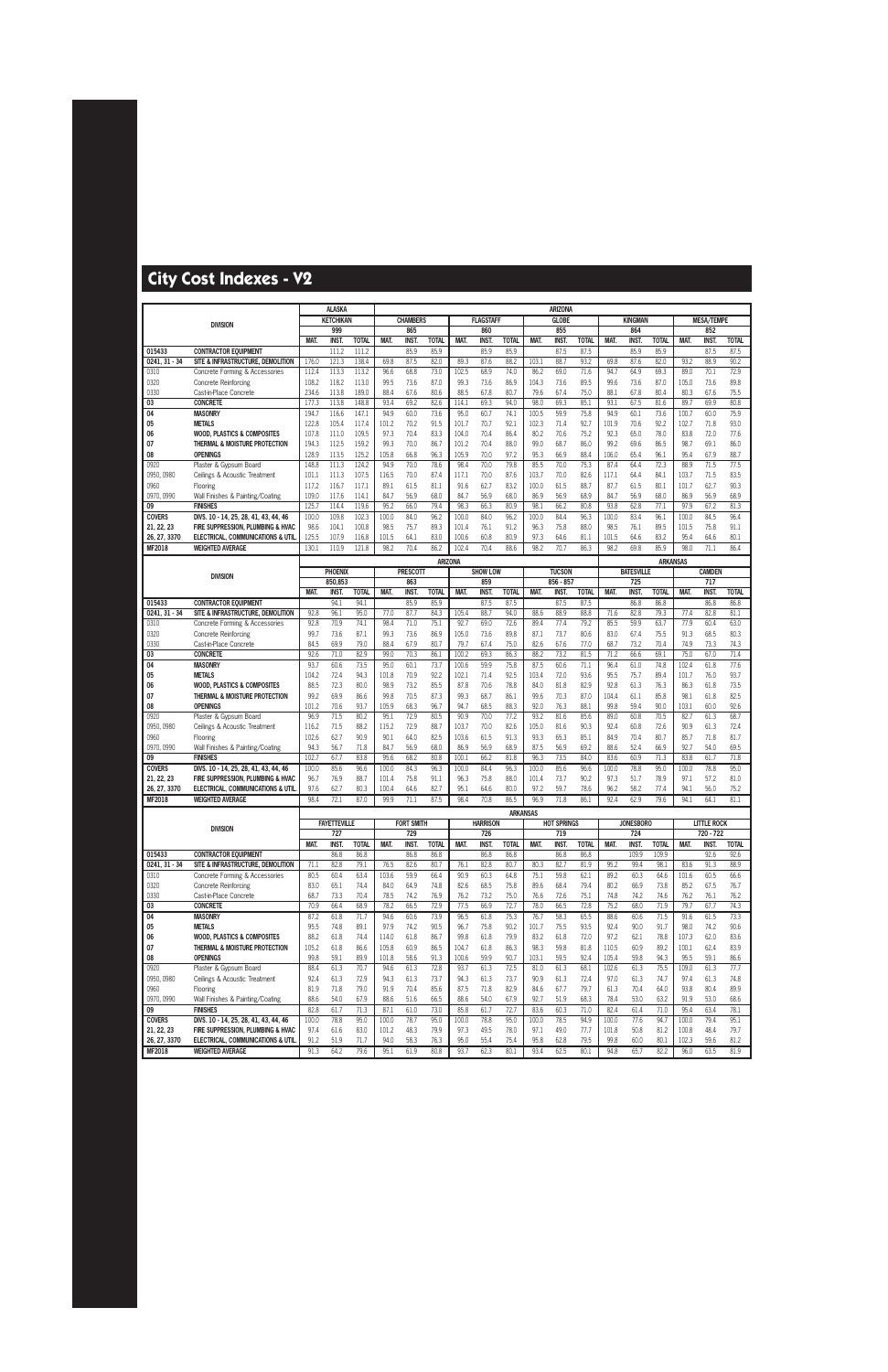|                            |                                                                        |                |                    |                      |                |                     | <b>ARKANSAS</b>      |                |                      |                      |               |                      |                       |                |                                 |                      | <b>CALIFORNIA</b> |                                  |                      |
|----------------------------|------------------------------------------------------------------------|----------------|--------------------|----------------------|----------------|---------------------|----------------------|----------------|----------------------|----------------------|---------------|----------------------|-----------------------|----------------|---------------------------------|----------------------|-------------------|----------------------------------|----------------------|
|                            | <b>DIVISION</b>                                                        |                | <b>PINE BLUFF</b>  |                      |                | <b>RUSSELLVILLE</b> |                      |                | <b>TEXARKANA</b>     |                      |               | <b>WEST MEMPHIS</b>  |                       |                | <b>ALHAMBRA</b>                 |                      |                   | <b>ANAHEIM</b>                   |                      |
|                            |                                                                        |                | 716                |                      |                | 728                 |                      |                | 718                  |                      |               | 723                  |                       |                | $917 - 918$                     |                      |                   | 928                              |                      |
| 015433                     | <b>CONTRACTOR EQUIPMENT</b>                                            | <b>MAT</b>     | INST.<br>86.8      | <b>TOTAL</b><br>86.8 | MAT.           | INST.<br>86.8       | <b>TOTAL</b><br>86.8 | MAT.           | <b>INST</b><br>88.0  | <b>TOTAL</b><br>88.0 | MAT.          | <b>INST</b><br>109.9 | <b>TOTAL</b><br>109.9 | MAT.           | INST.<br>92.5                   | <b>TOTAL</b><br>92.5 | MAT.              | INST.<br>97.5                    | <b>TOTAL</b><br>97.5 |
| 0241.31 - 34               | SITE & INFRASTRUCTURE, DEMOLITION                                      | 82.8           | 82.6               | 82.7                 | 72.8           | 82.6                | 79.5                 | 93.4           | 84.6                 | 87.4                 | 101.1         | 99.2                 | 99.8                  | 99.1           | 101.8                           | 101.0                | 100.7             | 102.6                            | 102.1                |
| 0310                       | Concrete Forming & Accessories                                         | 74.8           | 60.1               | 62.3                 | 86.6           | 59.6                | 63.6                 | 81.6           | 60.2                 | 63.4                 | 95.6          | 60.1                 | 65.4                  | 115.5          | 135.6                           | 132.6                | 102.0             | 139.4                            | 133.8                |
| 0320                       | <b>Concrete Reinforcing</b>                                            | 91.2           | 67.4               | 79.7                 | 83.5           | 68.3                | 76.2                 | 90.8           | 68.5                 | 80.0                 | 80.2          | 60.4                 | 70.6                  | 98.9           | 133.2                           | 115.4                | 93.2              | 133.1                            | 112.5                |
| 0330                       | Cast-in-Place Concrete                                                 | 76.6           | 73.0               | 75.2                 | 71.9           | 72.5                | 72.2                 | 83.5           | 73.0                 | 79.6                 | 78.4          | 73.7                 | 76.6                  | 82.3           | 126.4                           | 99.0                 | 88.3              | 129.7                            | 104.0                |
| 03                         | <b>CONCRETE</b>                                                        | 78.7           | 66.6               | 73.3                 | 74.0           | 66.3                | 70.5                 | 77.3           | 66.8                 | 72.6                 | 81.4          | 66.5                 | 74.7                  | 92.6           | 130.8                           | 109.8                | 96.9              | 133.8                            | 113.5                |
| 04<br>05                   | <b>MASONRY</b><br><b>METALS</b>                                        | 109.6<br>102.5 | 60.6<br>75.3       | 79.7<br>94.0         | 93.9<br>95.5   | 58.3<br>75.4        | 72.2<br>89.2         | 89.2<br>94.8   | 60.8<br>75.8         | 71.9<br>88.9         | 77.5<br>91.4  | 58.2<br>87.4         | 65.8<br>90.2          | 113.1<br>79.2  | 137.8<br>113.8                  | 128.2<br>90.0        | 77.2<br>107.0     | 136.8<br>115.7                   | 113.6<br>109.7       |
| 06                         | WOOD, PLASTICS & COMPOSITES                                            | 82.8           | 61.8               | 71.8                 | 94.6           | 61.8                | 77.4                 | 91.2           | 61.8                 | 75.8                 | 104.4         | 62.1                 | 82.3                  | 101.6          | 133.4                           | 118.2                | 96.3              | 138.5                            | 118.4                |
| 07                         | THERMAL & MOISTURE PROTECTION                                          | 98.4           | 61.2               | 82.4                 | 105.5          | 59.8                | 85.9                 | 99.1           | 61.0                 | 82.8                 | 111.1         | 59.8                 | 89.1                  | 103.4          | 128.8                           | 114.3                | 109.4             | 132.9                            | 119.5                |
| 08                         | <b>OPENINGS</b>                                                        | 104.3          | 59.2               | 93.3                 | 99.8           | 59.5                | 90.0                 | 109.1          | 60.0                 | 97.1                 | 102.9         | 57.8                 | 91.9                  | 88.1           | 133.7                           | 99.2                 | 103.9             | 136.2                            | 111.8                |
| 0920                       | Plaster & Gypsum Board                                                 | 80.7           | 61.3               | 68.0                 | 89.0           | 61.3                | 70.8                 | 84.2           | 61.3                 | 69.2                 | 104.6         | 61.3                 | 76.2                  | 96.7           | 134.7                           | 121.6                | 111.5             | 139.7                            | 130.0                |
| 0950, 0980<br>0960         | Ceilings & Acoustic Treatment                                          | 90.9<br>84.4   | 61.3<br>71.8       | 72.4<br>80.7         | 92.4<br>84.4   | 61.3<br>67.7        | 72.9<br>79.5         | 96.6<br>86.5   | 61.3<br>70.8         | 74.5<br>81.9         | 95.6<br>63.8  | 61.3<br>67.7         | 74.1<br>65.0          | 115.1<br>104.7 | 134.7<br>119.9                  | 127.4<br>109.1       | 106.8<br>98.9     | 139.7<br>119.9                   | 127.4<br>105.0       |
| 0970, 0990                 | Flooring<br>Wall Finishes & Painting/Coating                           | 92.7           | 51.6               | 68.1                 | 88.6           | 51.9                | 66.6                 | 92.7           | 54.0                 | 69.5                 | 78.4          | 51.9                 | 62.5                  | 102.8          | 119.8                           | 113.0                | 90.1              | 119.8                            | 107.9                |
| 09                         | <b>FINISHES</b>                                                        | 83.5           | 61.3               | 71.5                 | 83.7           | 60.3                | 71.1                 | 86.5           | 61.4                 | 72.9                 | 83.7          | 60.6                 | 71.2                  | 103.9          | 130.6                           | 118.4                | 100.3             | 133.8                            | 118.4                |
| <b>COVERS</b>              | DIVS. 10 - 14, 25, 28, 41, 43, 44, 46                                  | 100.0          | 78.7               | 95.0                 | 100.0          | 78.5                | 94.9                 | 100.0          | 78.7                 | 95.0                 | 100.0         | 79.3                 | 95.1                  | 100.0          | 116.6                           | 103.9                | 100.0             | 117.7                            | 104.2                |
| 21, 22, 23                 | FIRE SUPPRESSION, PLUMBING & HVAC                                      | 101.0          | 51.7               | 81.1                 | 97.4           | 48.5                | 77.7                 | 101.0          | 54.9                 | 82.4                 | 98.0          | 61.5                 | 83.3                  | 96.9           | 128.4                           | 109.6                | 100.8             | 128.4                            | 112.0                |
| 26, 27, 3370               | <b>ELECTRICAL, COMMUNICATIONS &amp; UTIL</b>                           | 94.2           | 57.6               | 76.1                 | 94.0           | 55.4                | 74.9                 | 95.7           | 57.6                 | 76.9                 | 101.1         | 62.8                 | 82.1                  | 121.7          | 131.9                           | 126.7                | 91.7              | 114.7                            | 103.1                |
| <b>MF2018</b>              | <b>WEIGHTED AVERAGE</b>                                                | 96.2           | 62.8               | 81.8                 | 92.5           | 61.3                | 79.0                 | 95.1           | 63.7                 | 81.5                 | 94.2          | 67.5                 | 82.7                  | 97.4           | 127.0                           | 110.2                | 99.5              | 125.9                            | 110.9                |
|                            |                                                                        |                | <b>BAKERSFIELD</b> |                      |                | <b>BERKELEY</b>     |                      |                |                      | <b>CALIFORNIA</b>    |               | <b>FRESNO</b>        |                       |                |                                 |                      |                   |                                  |                      |
|                            | <b>DIVISION</b>                                                        |                | 932 - 933          |                      |                | 947                 |                      |                | <b>EUREKA</b><br>955 |                      |               | 936 - 938            |                       |                | <b>INGLEWOOD</b><br>$903 - 905$ |                      |                   | <b>LONG BEACH</b><br>$906 - 908$ |                      |
|                            |                                                                        | MAT.           | <b>INST.</b>       | <b>TOTAL</b>         | MAT.           | INST.               | <b>TOTAL</b>         | MAT.           | <b>INST</b>          | <b>TOTAL</b>         | MAT.          | INST.                | <b>TOTAL</b>          | MAT.           | INST.                           | <b>TOTAL</b>         | MAT.              | INST.                            | <b>TOTAL</b>         |
| 015433                     | <b>CONTRACTOR EQUIPMENT</b>                                            |                | 100.3              | 100.3                |                | 98.8                | 98.8                 |                | 95.3                 | 95.3                 |               | 95.5                 | 95.5                  |                | 95.6                            | 95.6                 |                   | 95.6                             | 95.6                 |
| 0241.31 - 34               | SITE & INFRASTRUCTURE. DEMOLITION                                      | 100.0          | 108.7              | 106.0                | 115.4          | 103.4               | 107.2                | 112.0          | 100.4                | 104.1                | 102.2         | 100.9                | 101.3                 | 87.5           | 99.7                            | 95.9                 | 94.5              | 99.7                             | 98.1                 |
| 0310                       | Concrete Forming & Accessories                                         | 100.8          | 138.4              | 132.8                | 115.8          | 173.3               | 164.7                | 111.2          | 160.0                | 152.7                | 100.3         | 159.0                | 150.3                 | 105.7          | 136.0                           | 131.5                | 99.8              | 136.0                            | 130.6                |
| 0320                       | <b>Concrete Reinforcing</b>                                            | 95.8           | 133.1              | 113.8                | 87.7           | 134.6               | 110.4                | 101.3          | 134.7                | 117.4                | 80.1          | 133.7                | 106.0                 | 99.7           | 133.2                           | 115.9                | 98.9              | 133.2                            | 115.5                |
| 0330<br>03                 | Cast-in-Place Concrete<br><b>CONCRETE</b>                              | 84.7<br>90.9   | 130.1<br>133.4     | 101.9<br>109.9       | 110.8<br>107.8 | 136.5<br>151.7      | 120.5<br>127.5       | 95.9<br>107.5  | 132.9<br>144.6       | 109.9<br>124.1       | 91.7<br>93.6  | 132.5<br>143.8       | 107.1<br>116.1        | 81.8<br>90.5   | 129.1<br>132.1                  | 99.6<br>109.2        | 93.1<br>99.9      | 129.1<br>132.1                   | 106.7<br>114.3       |
| 04                         | <b>MASONRY</b>                                                         | 91.2           | 136.3              | 118.7                | 120.6          | 152.8               | 140.3                | 99.7           | 157.9                | 135.2                | 98.9          | 143.6                | 126.2                 | 72.7           | 137.9                           | 112.5                | 81.7              | 137.9                            | 116.0                |
| 05                         | <b>METALS</b>                                                          | 101.8          | 113.6              | 105.5                | 107.1          | 119.4               | 110.9                | 106.7          | 119.1                | 110.6                | 102.1         | 117.7                | 107.0                 | 87.5           | 116.3                           | 96.5                 | 87.4              | 116.3                            | 96.4                 |
| 06                         | <b>WOOD, PLASTICS &amp; COMPOSITES</b>                                 | 92.7           | 137.5              | 116.1                | 109.5          | 180.0               | 146.4                | 110.1          | 164.4                | 138.5                | 98.7          | 164.4                | 133.1                 | 99.0           | 133.8                           | 117.2                | 91.7              | 133.8                            | 113.7                |
| 07                         | THERMAL & MOISTURE PROTECTION                                          | 108.0          | 123.5              | 114.6                | 114.9          | 155.3               | 132.2                | 112.9          | 153.3                | 130.3                | 98.9          | 133.7                | 113.8                 | 105.2          | 129.9                           | 115.8                | 105.5             | 129.9                            | 116.0                |
| 08<br>0920                 | <b>OPENINGS</b>                                                        | 93.1<br>97.5   | 135.2<br>138.4     | 103.4<br>124.4       | 90.7<br>110.3  | 165.9<br>181.9      | 109.0<br>157.3       | 103.3<br>116.3 | 146.8<br>166.2       | 113.9<br>149.0       | 95.0<br>92.4  | 150.6<br>166.2       | 108.6<br>140.8        | 87.5<br>103.4  | 134.0<br>134.7                  | 98.8<br>123.9        | 87.4<br>98.6      | 134.0<br>134.7                   | 98.8<br>122.3        |
| 0950, 0980                 | Plaster & Gypsum Board<br>Ceilings & Acoustic Treatment                | 109.8          | 138.4              | 127.7                | 105.7          | 181.9               | 153.4                | 111.3          | 166.2                | 145.7                | 102.6         | 166.2                | 142.4                 | 102.5          | 134.7                           | 122.7                | 102.5             | 134.7                            | 122.7                |
| 0960                       | Flooring                                                               | 99.9           | 119.9              | 105.7                | 121.5          | 149.0               | 129.5                | 102.5          | 149.0                | 116.1                | 99.3          | 122.1                | 106.0                 | 113.7          | 119.9                           | 115.5                | 110.4             | 119.9                            | 113.2                |
| 0970, 0990                 | Wall Finishes & Painting/Coating                                       | 92.6           | 108.4              | 102.1                | 108.4          | 168.0               | 144.1                | 91.7           | 135.6                | 118.0                | 97.9          | 122.3                | 112.5                 | 108.9          | 119.8                           | 115.4                | 108.9             | 119.8                            | 115.4                |
| 09                         | <b>FINISHES</b>                                                        | 100.1          | 131.9              | 117.3                | 109.8          | 169.8               | 142.3                | 105.5          | 157.2                | 133.5                | 97.8          | 150.6                | 126.4                 | 105.1          | 131.0                           | 119.                 | 104.0             | 131.0                            | 118.6                |
| <b>COVERS</b>              | DIVS. 10 - 14, 25, 28, 41, 43, 44, 46                                  | 100.0          | 127.0              | 106.4                | 100.0          | 132.5               | 107.7                | 100.0          | 129.6                | 107.0                | 100.0         | 129.5                | 107.0                 | 100.0          | 117.6                           | 104.1                | 100.0             | 117.6                            | 104.1                |
| 21, 22, 23<br>26, 27, 3370 | FIRE SUPPRESSION, PLUMBING & HVAC<br>ELECTRICAL, COMMUNICATIONS & UTIL | 100.9<br>105.5 | 127.1<br>109.7     | 111.5<br>107.6       | 97.6<br>100.1  | 167.8<br>155.8      | 125.9<br>127.7       | 97.1<br>98.1   | 133.2<br>130.8       | 111.7<br>114.3       | 100.9<br>96.2 | 131.4<br>108.6       | 113.2<br>102.3        | 96.1<br>99.5   | 128.5<br>131.9                  | 109.2<br>115.5       | 96.1<br>99.3      | 127.5<br>131.9                   | 108.8<br>115.4       |
| <b>MF2018</b>              | <b>WEIGHTED AVERAGE</b>                                                | 99.0           | 124.8              | 110.1                | 103.3          | 151.9               | 124.3                | 102.6          | 137.6                | 117.7                | 98.6          | 131.2                | 112.7                 | 93.6           | 127.4                           | 108.2                | 95.2              | 127.2                            | 109.0                |
|                            |                                                                        |                |                    |                      |                |                     |                      |                |                      | <b>CALIFORNIA</b>    |               |                      |                       |                |                                 |                      |                   |                                  |                      |
|                            |                                                                        |                | <b>LOS ANGELES</b> |                      |                | <b>MARYSVILLE</b>   |                      |                | <b>MODESTO</b>       |                      |               | <b>MOJAVE</b>        |                       |                | <b>OAKLAND</b>                  |                      |                   | <b>OXNARD</b>                    |                      |
|                            | <b>DIVISION</b>                                                        |                | $900 - 902$        |                      |                | 959                 |                      |                | 953                  |                      |               | 935                  |                       |                | 946                             |                      |                   | 930                              |                      |
|                            |                                                                        | MAT.           | INST.              | <b>TOTAL</b>         | MAT.           | <b>INST.</b>        | <b>TOTAL</b>         | MAT.           | INST.                | <b>TOTAL</b>         | MAT.          | INST.                | <b>TOTAL</b>          | MAT.           | <b>INST.</b>                    | <b>TOTAL</b>         | MAT.              | <b>INST.</b>                     | <b>TOTAL</b>         |
| 015433<br>$0241.31 - 34$   | <b>CONTRACTOR EQUIPMENT</b><br>SITE & INFRASTRUCTURE, DEMOLITION       | 94.0           | 104.7<br>110.4     | 104.7<br>105.3       | 108.4          | 95.3<br>100.0       | 95.3<br>102.6        | 103.7          | 95.3<br>100.4        | 95.3<br>101.4        | 94.8          | 95.5<br>100.6        | 95.5<br>98.8          | 121.8          | 98.8<br>103.4                   | 98.8<br>109.2        | 102.4             | 94.5<br>98.8                     | 94.5<br>99.9         |
| 0310                       | Concrete Forming & Accessories                                         | 103.2          | 140.0              | 134.5                | 100.4          | 159.0               | 150.2                | 96.1           | 159.3                | 149.9                | 109.7         | 138.1                | 133.8                 | 103.2          | 173.4                           | 162.9                | 101.9             | 139.4                            | 133.8                |
| 0320                       | <b>Concrete Reinforcing</b>                                            | 98.1           | 131.4              | 114.2                | 101.3          | 133.5               | 116.9                | 105.0          | 133.8                | 118.9                | 96.3          | 133.0                | 114.0                 | 89.7           | 137.2                           | 112.6                | 94.5              | 133.1                            | 113.1                |
| 0330                       | Cast-in-Place Concrete                                                 | 84.6           | 131.3              | 102.2                | 107.1          | 132.4               | 116.7                | 95.9           | 132.6                | 109.7                | 79.3          | 128.8                | 98.0                  | 105.1          | 136.5                           | 117.0                | 92.4              | 129.1                            | 106.2                |
| 03                         | <b>CONCRETE</b>                                                        | 96.2           | 134.4              | 113.3                | 108.1          | 143.7               | 124.0                | 99.1           | 143.9                | 119.2                | 85.7          | 132.9                | 106.9                 | 108.9          | 152.2                           | 128.3                | 93.5              | 133.6                            | 111.5                |
| 04                         | <b>MASONRY</b>                                                         | 88.1           | 138.0              | 118.5                | 100.7          | 141.0               | 125.3                | 99.7           | 144.6                | 127.1                | 97.0          | 136.3                | 120.9                 | 129.2          | 152.8                           | 143.6                | 99.8              | 136.5                            | 122.2                |
| 05<br>06                   | <b>METALS</b><br><b>WOOD, PLASTICS &amp; COMPOSITES</b>                | 95.8<br>107.3  | 116.4<br>139.0     | 102.2<br>123.9       | 106.2<br>96.4  | 116.6<br>164.4      | 109.4<br>132.0       | 102.9<br>91.2  | 117.2<br>164.4       | 107.4<br>129.5       | 99.4<br>98.7  | 114.8<br>137.4       | 104.2<br>118.9        | 102.5<br>95.6  | 120.4<br>180.0                  | 108.1<br>139.8       | 97.3<br>93.3      | 115.4<br>138.6                   | 103.0<br>117.0       |
| 07                         | THERMAL & MOISTURE PROTECTION                                          | 101.7          | 132.5              | 114.9                | 112.3          | 137.8               | 123.3                | 111.9          | 139.8                | 123.9                | 104.8         | 121.8                | 112.1                 | 113.2          | 155.3                           | 131.3                | 108.1             | 131.7                            | 118.2                |
| 08                         | <b>OPENINGS</b>                                                        | 98.2           | 137.6              | 107.8                | 102.6          | 148.4               | 113.8                | 101.4          | 150.9                | 113.4                | 90.3          | 135.2                | 101.3                 | 90.8           | 166.5                           | 109.2                | 92.8              | 136.3                            | 103.4                |
| 0920                       | Plaster & Gypsum Board                                                 | 98.4           | 139.7              | 125.5                | 109.4          | 166.2               | 146.6                | 111.5          | 166.2                | 147.4                | 102.3         | 138.4                | 126.0                 | 104.5          | 181.9                           | 155.3                | 96.0              | 139.7                            | 124.7                |
| 0950, 0980                 | Ceilings & Acoustic Treatment                                          | 109.6          | 139.7              | 128.5                | 110.6          | 166.2               | 145.4                | 106.8          | 166.2                | 144.0                | 104.9         | 138.4                | 125.9                 | 107.7          | 181.9                           | 154.2                | 104.7             | 139.7                            | 126.6                |
| 0960                       | Flooring                                                               | 110.9          | 119.9              | 113.5                | 98.1           | 114.0               | 102.7                | 98.4           | 133.0                | 108.5                | 100.7         | 115.5                | 105.0                 | 114.4          | 149.0                           | 124.5                | 93.1              | 119.9                            | 100.9                |
| 0970, 0990<br>09           | Wall Finishes & Painting/Coating<br><b>FINISHES</b>                    | 108.1<br>105.8 | 119.8<br>134.1     | 115.1<br>121.2       | 91.7<br>102.6  | 135.6<br>150.7      | 118.0<br>128.6       | 91.7<br>101.6  | 135.6<br>154.0       | 118.0<br>129.9       | 84.5<br>98.7  | 108.6<br>131.1       | 99.0<br>116.3         | 108.4<br>107.9 | 168.0<br>170.0                  | 144.1<br>141.5       | 84.5<br>95.9      | 114.6<br>133.3                   | 102.5<br>116.1       |
| <b>COVERS</b>              | DIVS. 10 - 14, 25, 28, 41, 43, 44, 46                                  | 100.0          | 118.9              | 104.5                | 100.0          | 129.6               | 107.0                | 100.0          | 129.6                | 107.0                | 100.0         | 113.0                | 103.1                 | 100.0          | 132.5                           | 107.7                | 100.0             | 117.9                            | 104.2                |
| 21, 22, 23                 | FIRE SUPPRESSION, PLUMBING & HVAC                                      | 100.4          | 128.6              | 111.8                | 97.1           | 126.1               | 108.8                | 100.8          | 131.4                | 113.2                | 97.0          | 127.0                | 109.1                 | 101.3          | 167.9                           | 128.2                | 100.8             | 128.5                            | 112.0                |
| 26, 27, 3370               | ELECTRICAL, COMMUNICATIONS & UTIL                                      | 98.1           | 131.9              | 114.8                | 95.3           | 116.3               | 105.6                | 97.4           | 110.2                | 103.7                | 94.8          | 109.7                | 102.2                 | 99.4           | 163.0                           | 130.9                | 100.6             | 117.4                            | 108.9                |
| <b>MF2018</b>              | <b>WEIGHTED AVERAGE</b>                                                | 98.4           | 129.3              | 111.8                | 101.8          | 130.7               | 114.3                | 100.8          | 132.1                | 114.3                | 95.6          | 123.6                | 107.7                 | 103.9          | 153.2                           | 125.2                | 98.2              | 125.8                            | 110.1                |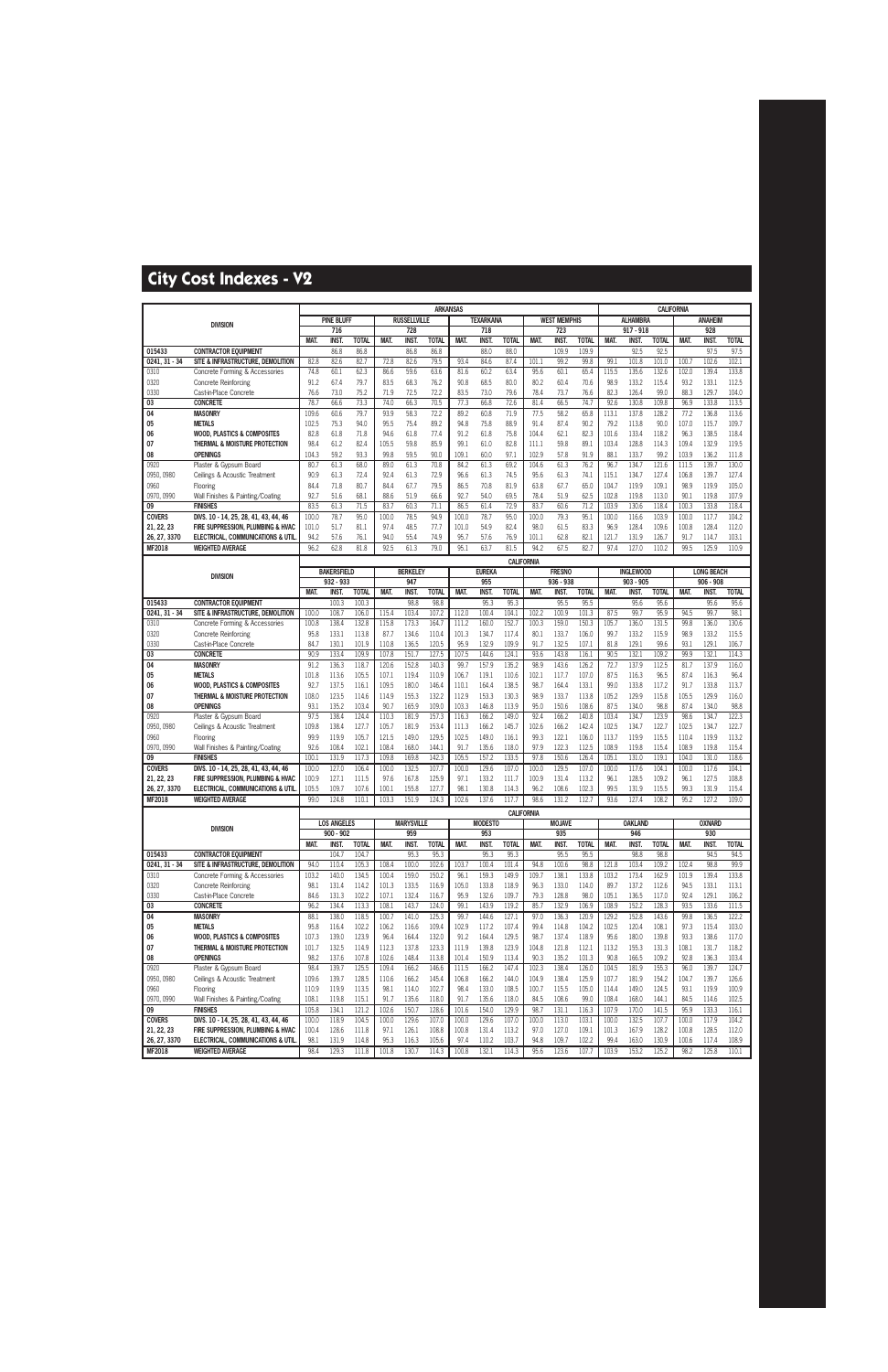|                               |                                                                            |                |                        |                      |                |                  |                      |                |                       | <b>CALIFORNIA</b>    |                   |                     |                      |                |                      |                      |                |                     |                      |
|-------------------------------|----------------------------------------------------------------------------|----------------|------------------------|----------------------|----------------|------------------|----------------------|----------------|-----------------------|----------------------|-------------------|---------------------|----------------------|----------------|----------------------|----------------------|----------------|---------------------|----------------------|
|                               | <b>DIVISION</b>                                                            |                | <b>PALM SPRINGS</b>    |                      |                | PALO ALTO        |                      |                | <b>PASADENA</b>       |                      |                   | <b>REDDING</b>      |                      |                | <b>RICHMOND</b>      |                      |                | <b>RIVERSIDE</b>    |                      |
|                               |                                                                            |                | 922                    |                      |                | 943              |                      |                | $910 - 912$           |                      |                   | 960                 |                      |                | 948                  |                      |                | 925                 |                      |
| 015433                        | <b>CONTRACTOR EQUIPMENT</b>                                                | MAT.           | <b>INST.</b><br>96.3   | <b>TOTAL</b><br>96.3 | MAT.           | INST.<br>98.8    | <b>TOTAL</b><br>98.8 | MAT.           | <b>INST</b><br>92.5   | <b>TOTAL</b><br>92.5 | MAT.              | <b>INST</b><br>95.3 | <b>TOTAL</b><br>95.3 | MAT.           | <b>INST.</b><br>98.8 | <b>TOTAL</b><br>98.8 | MAT.           | <b>INST</b><br>96.3 | <b>TOTAL</b><br>96.3 |
| $0241, 31 - 34$               | SITE & INFRASTRUCTURE, DEMOLITION                                          | 91.8           | 100.8                  | 98.0                 | 111.6          | 103.4            | 106.0                | 95.9           | 101.8                 | 100.0                | 124.5             | 100.2               | 107.8                | 120.5          | 103.4                | 108.8                | 99.2           | 100.8               | 100.3                |
| 0310                          | Concrete Forming & Accessories                                             | 98.4           | 132.1                  | 127.0                | 101.1          | 163.9            | 154.6                | 102.8          | 135.6                 | 130.7                | 102.8             | 155.1               | 147.3                | 119.0          | 173.0                | 165.0                | 102.4          | 139.4               | 133.9                |
| 0320                          | <b>Concrete Reinforcing</b>                                                | 106.5          | 132.9                  | 119.3                | 87.7           | 136.9            | 111.4                | 99.8           | 133.2                 | 115.9                | 134.5             | 133.8               | 134.2                | 87.7           | 136.9                | 111.4                | 103.5          | 133.1               | 117.8                |
| 0330                          | Cast-in-Place Concrete                                                     | 84.2           | 129.6                  | 101.3                | 93.7           | 136.4            | 109.8                | 78.1           | 126.4                 | 96.3                 | 117.0             | 132.6               | 122.9                | 107.8          | 136.4                | 118.6                | 91.6           | 129.7               | 106.0                |
| 03                            | <b>CONCRETE</b>                                                            | 91.3           | 130.4                  | 108.9                | 97.6           | 147.8            | 120.2                | 88.3           | 130.8                 | 107.4                | 118.6             | 142.0               | 129.1                | 110.9          | 152.0                | 129.3                | 97.3           | 133.8               | 113.7                |
| 04                            | <b>MASONRY</b>                                                             | 75.2           | 134.1                  | 111.1                | 102.6          | 149.2            | 131.0                | 99.1           | 137.8                 | 122.7                | 120.2             | 144.6               | 135.1                | 120.4          | 149.2                | 138.0                | 76.2           | 136.5               | 113.0                |
| 05                            | <b>METALS</b>                                                              | 107.6          | 115.2                  | 110.0                | 100.0          | 119.7            | 106.2                | 79.2           | 113.8                 | 90.0                 | 103.2             | 117.3               | 107.6                | 100.1          | 119.8                | 106.2                | 107.0          | 115.7               | 109.7                |
| 06<br>07                      | <b>WOOD, PLASTICS &amp; COMPOSITES</b><br>THERMAL & MOISTURE PROTECTION    | 90.6<br>108.7  | 129.0<br>129.3         | 110.7<br>117.5       | 92.8<br>112.4  | 167.7<br>149.9   | 132.0<br>128.5       | 86.2<br>102.9  | 133.4<br>128.3        | 110.9<br>113.8       | 104.7<br>126.7    | 158.6<br>139.9      | 132.9<br>132.4       | 113.2<br>113.1 | 180.0<br>152.8       | 148.2<br>130.1       | 96.3<br>109.6  | 138.5<br>132.8      | 118.4<br>119.6       |
| 08                            | <b>OPENINGS</b>                                                            | 100.0          | 131.3                  | 107.6                | 90.8           | 155.9            | 106.7                | 88.1           | 133.7                 | 99.2                 | 116.4             | 147.7               | 124.0                | 90.8           | 165.8                | 109.1                | 102.6          | 136.2               | 110.8                |
| 0920                          | Plaster & Gypsum Board                                                     | 106.1          | 129.9                  | 121.7                | 102.8          | 169.2            | 146.4                | 91.4           | 134.7                 | 119.8                | 120.9             | 160.2               | 146.7                | 110.7          | 181.9                | 157.4                | 110.6          | 139.7               | 129.7                |
| 0950, 0980                    | Ceilings & Acoustic Treatment                                              | 103.6          | 129.9                  | 120.1                | 106.3          | 169.2            | 145.7                | 115.1          | 134.7                 | 127.4                | 138.0             | 160.2               | 151.9                | 106.3          | 181.9                | 153.7                | 111.5          | 139.7               | 129.1                |
| 0960                          | Flooring                                                                   | 101.0          | 115.5                  | 105.2                | 112.9          | 149.0            | 123.5                | 98.2           | 119.9                 | 104.6                | 88.8              | 126.7               | 99.9                 | 124.1          | 149.0                | 131.3                | 102.4          | 119.9               | 107.5                |
| 0970, 0990                    | Wall Finishes & Painting/Coating                                           | 88.7           | 114.6                  | 104.2                | 108.4          | 168.0            | 144.1                | 102.8          | 119.8                 | 113.0                | 101.6             | 135.6               | 122.0                | 108.4          | 168.0                | 144.1                | 88.7           | 119.8               | 107.3                |
| 09                            | <b>FINISHES</b>                                                            | 98.7           | 126.7                  | 113.9                | 106.3          | 162.6            | 136.7                | 101.1          | 130.7                 | 117.1                | 108.9             | 149.7               | 131.0                | 111.2          | 169.8                | 142.9                | 102.0          | 133.8               | 119.2                |
| <b>COVERS</b><br>21, 22, 23   | DIVS. 10 - 14, 25, 28, 41, 43, 44, 46<br>FIRE SUPPRESSION. PLUMBING & HVAC | 100.0<br>97.1  | 116.7<br>125.9         | 103.9<br>108.7       | 100.0<br>97.6  | 131.2<br>164.8   | 107.4<br>124.7       | 100.0<br>96.9  | 116.6<br>128.4        | 103.9<br>109.6       | 100.0<br>101.1    | 129.0<br>131.4      | 106.8<br>113.3       | 100.0<br>97.6  | 132.5<br>162.4       | 107.6<br>123.7       | 100.0<br>100.8 | 120.4<br>128.4      | 104.8<br>112.0       |
| 26, 27, 3370                  | ELECTRICAL, COMMUNICATIONS & UTIL                                          | 94.4           | 106.7                  | 100.5                | 99.3           | 170.0            | 134.3                | 118.7          | 131.9                 | 125.2                | 99.5              | 121.7               | 110.5                | 99.8           | 140.3                | 119.8                | 91.5           | 116.0               | 103.6                |
| <b>MF2018</b>                 | <b>WEIGHTED AVERAGE</b>                                                    | 97.3           | 121.9                  | 108.0                | 99.4           | 150.8            | 121.6                | 95.4           | 127.0                 | 109.0                | 107.8             | 132.6               | 118.6                | 102.8          | 148.2                | 122.4                | 99.4           | 126.0               | 110.9                |
|                               |                                                                            |                |                        |                      |                |                  |                      |                |                       |                      | <b>CALIFORNIA</b> |                     |                      |                |                      |                      |                |                     |                      |
|                               |                                                                            |                | <b>SACRAMENTO</b>      |                      |                | <b>SALINAS</b>   |                      |                | <b>SAN BERNARDINO</b> |                      |                   | <b>SAN DIEGO</b>    |                      |                | <b>SAN FRANCISCO</b> |                      |                | <b>SAN JOSE</b>     |                      |
|                               | <b>DIVISION</b>                                                            |                | 942,956 - 958          |                      |                | 939              |                      |                | 923 - 924             |                      |                   | 919 - 921           |                      |                | 940 - 941            |                      |                | 951                 |                      |
|                               |                                                                            | <b>MAT</b>     | <b>INST.</b>           | <b>TOTAL</b>         | <b>MAT</b>     | <b>INST</b>      | <b>TOTAL</b>         | MAT.           | <b>INST</b>           | <b>TOTAL</b>         | <b>MAT</b>        | <b>INST</b>         | <b>TOTAL</b>         | <b>MAT</b>     | <b>INST</b>          | <b>TOTAL</b>         | <b>MAT</b>     | <b>INST</b>         | <b>TOTAL</b>         |
| 015433<br>$0241, 31 - 34$     | <b>CONTRACTOR EOUIPMENT</b><br>SITE & INFRASTRUCTURE, DEMOLITION           | 99.6           | 97.6<br>108.5          | 97.6<br>105.7        | 115.6          | 95.5<br>100.9    | 95.5<br>105.5        | 78.2           | 96.3<br>100.8         | 96.3<br>93.7         | 104.5             | 103.0<br>109.5      | 103.0<br>107.9       | 121.3          | 111.2<br>114.9       | 111.2<br>116.9       | 135.4          | 97.0<br>95.7        | 97.0<br>108.2        |
| 0310                          | Concrete Forming & Accessories                                             | 101.9          | 157.3                  | 149.1                | 105.9          | 157.9            | 150.1                | 106.5          | 139.4                 | 134.5                | 104.0             | 129.4               | 125.6                | 107.4          | 168.5                | 159.4                | 102.5          | 173.6               | 163.0                |
| 0320                          | <b>Concrete Reinforcing</b>                                                | 83.3           | 133.8                  | 107.7                | 95.0           | 134.3            | 113.9                | 103.5          | 133.1                 | 117.8                | 96.0              | 131.1               | 112.9                | 100.8          | 135.5                | 117.5                | 92.7           | 137.4               | 114.3                |
| 0330                          | Cast-in-Place Concrete                                                     | 88.9           | 133.2                  | 105.6                | 91.2           | 132.9            | 107.0                | 63.3           | 129.7                 | 88.4                 | 89.5              | 125.9               | 103.3                | 117.4          | 133.9                | 123.6                | 111.4          | 135.9               | 120.6                |
| 03                            | <b>CONCRETE</b>                                                            | 100.4          | 143.0                  | 119.5                | 103.5          | 143.5            | 121.5                | 72.1           | 133.8                 | 99.8                 | 97.1              | 127.6               | 110.8                | 120.5          | 149.1                | 133.3                | 105.0          | 152.5               | 126.3                |
| 04<br>05                      | <b>MASONRY</b><br><b>METALS</b>                                            | 103.5<br>98.2  | 144.6<br>112.2         | 128.6<br>102.6       | 96.9<br>102.0  | 150.1<br>118.3   | 129.4<br>107.1       | 83.0<br>107.0  | 136.5<br>115.7        | 115.6<br>109.7       | 90.7<br>95.8      | 132.6<br>115.0      | 116.3<br>101.8       | 136.8<br>107.2 | 153.9<br>124.6       | 147.2<br>112.7       | 128.4<br>101.1 | 156.1<br>125.7      | 145.3<br>108.8       |
| 06                            | <b>WOOD, PLASTICS &amp; COMPOSITES</b>                                     | 90.8           | 161.6                  | 127.8                | 98.7           | 161.4            | 131.5                | 100.4          | 138.5                 | 120.3                | 95.5              | 126.9               | 111.9                | 101.5          | 174.3                | 139.5                | 103.1          | 179.8               | 143.2                |
| 07                            | THERMAL & MOISTURE PROTECTION                                              | 122.2          | 141.7                  | 130.6                | 105.5          | 145.8            | 122.8                | 107.8          | 132.8                 | 118.6                | 108.1             | 120.8               | 113.5                | 119.0          | 156.1                | 134.9                | 108.5          | 160.6               | 130.8                |
| 08                            | <b>OPENINGS</b>                                                            | 103.6          | 149.3                  | 114.7                | 93.9           | 155.7            | 108.9                | 100.0          | 137.8                 | 109.2                | 100.1             | 127.5               | 106.8                | 99.4           | 162.2                | 114.7                | 92.6           | 166.4               | 110.6                |
| 0920                          | Plaster & Gypsum Board                                                     | 98.9           | 163.1                  | 141.0                | 97.2           | 163.1            | 140.4                | 112.3          | 139.7                 | 130.3                | 97.5              | 127.4               | 117.1                | 100.4          | 175.9                | 149.9                | 107.1          | 181.9               | 156.2                |
| 0950, 0980                    | Ceilings & Acoustic Treatment                                              | 106.3          | 163.1                  | 141.9                | 104.9          | 163.1            | 141.4                | 106.8          | 139.7                 | 127.4                | 126.2             | 127.4               | 127.0                | 119.8          | 175.9                | 154.9                | 107.6          | 181.9               | 154.2                |
| 0960<br>0970, 0990            | Flooring<br>Wall Finishes & Painting/Coating                               | 112.7<br>105.2 | 126.7<br>135.6         | 116.8<br>123.4       | 95.0<br>85.4   | 142.9<br>168.0   | 109.0<br>134.9       | 104.6<br>88.7  | 119.9<br>119.8        | 109.0<br>107.3       | 108.0<br>103.5    | 119.9<br>119.8      | 111.5<br>113.3       | 111.2<br>109.1 | 142.9<br>176.8       | 120.5<br>149.7       | 92.1<br>92.0   | 149.0<br>168.0      | 108.7<br>137.5       |
| 09                            | <b>FINISHES</b>                                                            | 104.6          | 151.3                  | 129.9                | 98.3           | 157.7            | 130.4                | 100.2          | 133.8                 | 118.4                | 108.8             | 126.5               | 118.4                | 109.1          | 165.9                | 139.8                | 100.9          | 170.0               | 138.3                |
| <b>COVERS</b>                 | DIVS. 10 - 14, 25, 28, 41, 43, 44, 46                                      | 100.0          | 129.8                  | 107.0                | 100.0          | 129.3            | 106.9                | 100.0          | 117.7                 | 104.2                | 100.0             | 116.1               | 103.8                | 100.0          | 128.9                | 106.8                | 100.0          | 132.1               | 107.6                |
| 21, 22, 23                    | FIRE SUPPRESSION, PLUMBING & HVAC                                          | 101.2          | 130.5                  | 113.0                | 97.0           | 136.9            | 113.1                | 97.1           | 128.4                 | 109.7                | 100.7             | 127.0               | 111.3                | 101.2          | 179.4                | 132.8                | 100.8          | 173.4               | 130.1                |
| 26, 27, 3370<br><b>MF2018</b> | ELECTRICAL, COMMUNICATIONS & UTIL<br><b>WEIGHTED AVERAGE</b>               | 95.3<br>101.0  | 121.6<br>133.1         | 108.3<br>114.9       | 95.7<br>99.2   | 132.6<br>137.8   | 114.0<br>115.9       | 94.4<br>95.0   | 111.9<br>125.4        | 103.0<br>108.1       | 105.3<br>100.3    | 103.3<br>121.3      | 104.3<br>109.4       | 100.0<br>107.6 | 186.3<br>159.0       | 142.7<br>129.8       | 100.5<br>103.0 | 188.8<br>158.4      | 144.2<br>126.9       |
|                               |                                                                            |                |                        |                      |                |                  |                      |                |                       |                      |                   |                     |                      |                |                      |                      |                |                     |                      |
|                               |                                                                            |                | <b>SAN LUIS OBISPO</b> |                      |                | <b>SAN MATEO</b> |                      |                | <b>SAN RAFAEL</b>     |                      | <b>CALIFORNIA</b> | <b>SANTA ANA</b>    |                      |                | <b>SANTA BARBARA</b> |                      |                | <b>SANTA CRUZ</b>   |                      |
|                               | <b>DIVISION</b>                                                            |                | 934                    |                      |                | 944              |                      |                | 949                   |                      |                   | 926 - 927           |                      |                | 931                  |                      |                | 950                 |                      |
|                               |                                                                            | MAT.           | <b>INST.</b>           | <b>TOTAL</b>         | MAT.           | <b>INST.</b>     | <b>TOTAL</b>         | MAT.           | <b>INST.</b>          | <b>TOTAL</b>         | MAT.              | INST.               | <b>TOTAL</b>         | MAT.           | INST.                | <b>TOTAL</b>         | MAT.           | <b>INST.</b>        | <b>TOTAL</b>         |
| 015433                        | <b>CONTRACTOR EQUIPMENT</b>                                                |                | 95.5                   | 95.5                 |                | 98.8             | 98.8                 |                | 98.0                  | 98.0                 |                   | 96.3                | 96.3                 |                | 95.5                 | 95.5                 |                | 97.0                | 97.0                 |
| $0241, 31 - 34$<br>0310       | SITE & INFRASTRUCTURE, DEMOLITION<br>Concrete Forming & Accessories        | 107.4<br>111.6 | 100.6<br>139.5         | 102.7<br>135.4       | 118.1<br>108.1 | 103.5<br>173.7   | 108.1<br>163.9       | 111.8<br>114.7 | 108.2<br>173.0        | 109.4<br>164.3       | 90.2<br>107.0     | 100.8<br>139.4      | 97.5<br>134.5        | 102.4<br>102.5 | 100.6<br>139.4       | 101.2<br>133.9       | 135.0<br>102.6 | 95.6<br>158.0       | 107.9<br>149.7       |
| 0320                          | <b>Concrete Reinforcing</b>                                                | 96.3           | 133.1                  | 114.0                | 87.7           | 137.6            | 111.8                | 88.4           | 134.8                 | 110.8                | 107.1             | 133.1               | 119.7                | 94.5           | 133.1                | 113.1                | 114.4          | 134.3               | 124.0                |
| 0330                          | Cast-in-Place Concrete                                                     | 98.1           | 129.0                  | 109.8                | 104.3          | 136.7            | 116.5                | 121.4          | 135.5                 | 126.7                | 80.8              | 129.7               | 99.3                 | 92.0           | 129.0                | 106.0                | 110.7          | 134.6               | 119.7                |
| 03                            | <b>CONCRETE</b>                                                            | 101.1          | 133.6                  | 115.7                | 107.3          | 152.5            | 127.6                | 131.4          | 151.0                 | 140.2                | 88.9              | 133.8               | 109.1                | 93.4           | 133.6                | 111.4                | 107.6          | 144.4               | 124.1                |
| 04                            | <b>MASONRY</b>                                                             | 98.5           | 135.2                  | 120.9                | 120.1          | 159.0            | 143.8                | 97.5           | 155.8                 | 133.0                | 72.5              | 136.8               | 111.8                | 97.2           | 135.2                | 120.4                | 132.2          | 150.2               | 143.2                |
| 05                            | <b>METALS</b>                                                              | 100.1          | 115.4                  | 104.9                | 99.9           | 121.2            | 106.5                | 101.2          | 115.6                 | 105.7                | 107.0             | 115.7               | 109.7                | 97.9           | 115.3                | 103.3                | 108.6          | 122.6               | 112.9                |
| 06<br>07                      | <b>WOOD, PLASTICS &amp; COMPOSITES</b><br>THERMAL & MOISTURE PROTECTION    | 100.9<br>105.6 | 138.6<br>130.8         | 120.6<br>116.4       | 101.7<br>112.8 | 180.0<br>160.0   | 142.7<br>133.1       | 101.5<br>117.9 | 179.8<br>155.8        | 142.5<br>134.2       | 102.4<br>109.1    | 138.5<br>132.9      | 121.3<br>119.3       | 93.3<br>105.0  | 138.6<br>131.0       | 117.0<br>116.2       | 103.1<br>108.0 | 161.5<br>148.5      | 133.6<br>125.4       |
| 08                            | <b>OPENINGS</b>                                                            | 92.1           | 135.8                  | 102.8                | 90.8           | 166.5            | 109.2                | 101.3          | 165.1                 | 116.8                | 99.3              | 136.2               | 108.3                | 93.6           | 137.8                | 104.4                | 93.9           | 155.7               | 108.9                |
| 0920                          | Plaster & Gypsum Board                                                     | 102.8          | 139.7                  | 127.0                | 108.7          | 181.9            | 156.7                | 111.1          | 181.9                 | 157.5                | 113.4             | 139.7               | 130.7                | 96.0           | 139.7                | 124.7                | 114.8          | 163.1               | 146.5                |
| 0950, 0980                    | Ceilings & Acoustic Treatment                                              | 104.9          | 139.7                  | 126.7                | 106.3          | 181.9            | 153.7                | 115.9          | 181.9                 | 157.2                | 106.8             | 139.7               | 127.4                | 104.7          | 139.7                | 126.6                | 108.1          | 163.1               | 142.6                |
| 0960                          | Flooring                                                                   | 101.5          | 119.9                  | 106.9                | 116.9          | 149.0            | 126.3                | 129.4          | 142.9                 | 133.3                | 105.2             | 119.9               | 109.5                | 94.1           | 119.9                | 101.7                | 96.2           | 142.9               | 109.8                |
| 0970, 0990                    | Wall Finishes & Painting/Coating                                           | 84.5           | 114.6                  | 102.5                | 108.4          | 168.0            | 144.1<br>142.0       | 104.6          | 168.0                 | 142.6                | 88.7              | 119.8               | 107.3                | 84.5           | 114.6                | 102.5                | 92.0           | 168.0               | 137.5                |
| 09<br><b>COVERS</b>           | <b>FINISHES</b><br>DIVS. 10 - 14, 25, 28, 41, 43, 44, 46                   | 100.1<br>100.0 | 133.3<br>126.9         | 118.0<br>106.3       | 108.7<br>100.0 | 170.2<br>132.6   | 107.7                | 113.0<br>100.0 | 168.6<br>131.9        | 143.1<br>107.5       | 101.7<br>100.0    | 133.8<br>117.7      | 119.0<br>104.2       | 96.3<br>100.0  | 133.3<br>117.9       | 116.3<br>104.2       | 103.3<br>100.0 | 157.8<br>129.6      | 132.8<br>107.0       |
| 21, 22, 23                    | FIRE SUPPRESSION, PLUMBING & HVAC                                          | 97.0           | 128.5                  | 109.7                | 97.6           | 169.3            | 126.5                | 97.6           | 179.6                 | 130.6                | 97.1              | 128.4               | 109.7                | 100.8          | 128.5                | 112.0                | 100.8          | 137.0               | 115.4                |
| 26, 27, 3370                  | ELECTRICAL, COMMUNICATIONS & UTIL                                          | 94.8           | 113.6                  | 104.1                | 99.3           | 178.8            | 138.6                | 96.2           | 125.7                 | 110.8                | 94.4              | 114.7               | 104.4                | 93.9           | 111.7                | 102.7                | 99.7           | 132.6               | 116.0                |
| <b>MF2018</b>                 | <b>WEIGHTED AVERAGE</b>                                                    | 98.4           | 125.5                  | 110.1                | 101.9          | 156.6            | 125.5                | 105.0          | 150.3                 | 124.6                | 97.1              | 125.7               | 109.5                | 97.4           | 125.0                | 109.4                | 104.9          | 138.1               | 119.2                |
|                               |                                                                            |                |                        |                      |                |                  |                      |                |                       |                      |                   |                     |                      |                |                      |                      |                |                     |                      |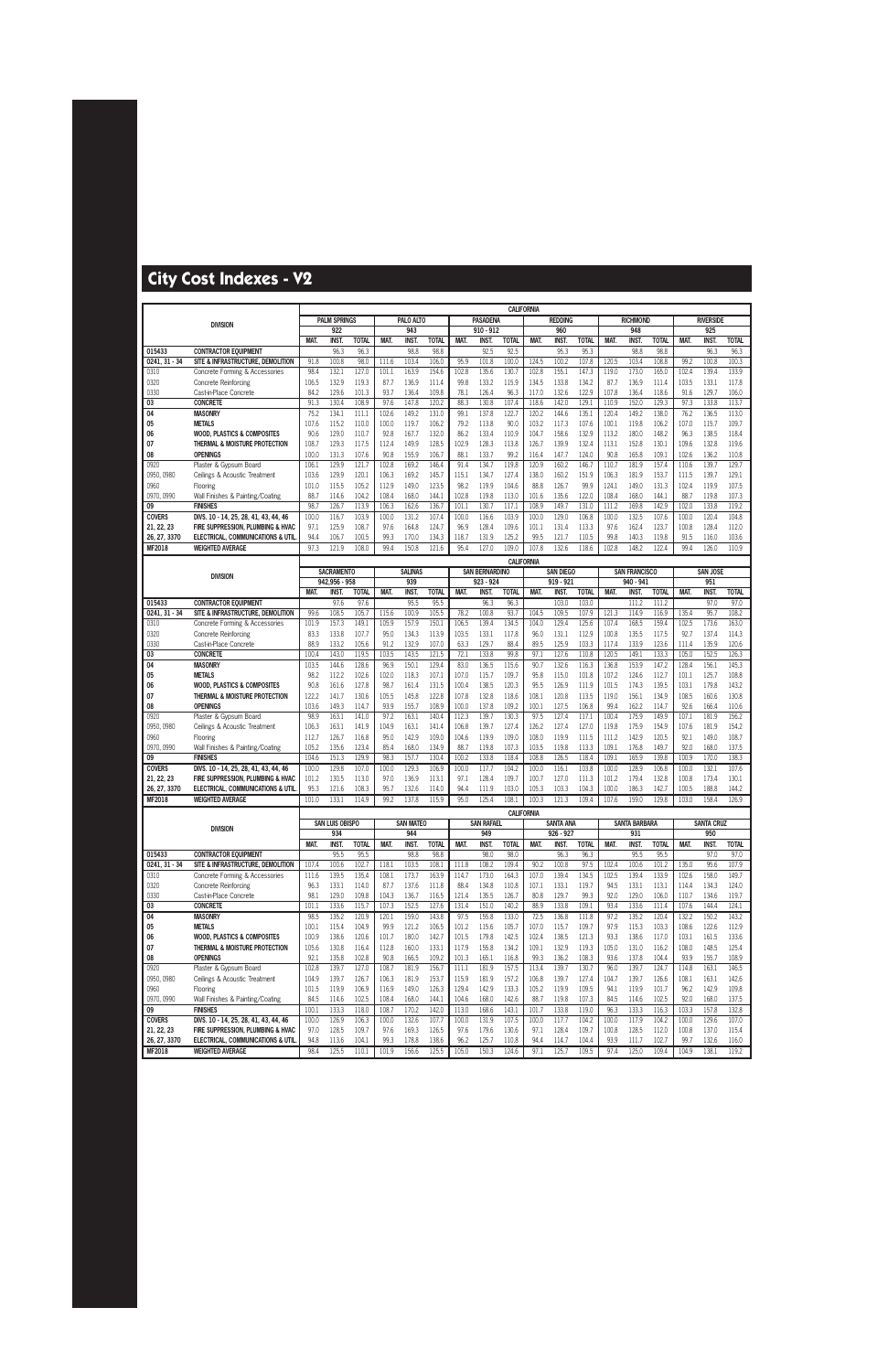|                             |                                                                            |                |                         |                      |                |                         |                      |                | <b>CALIFORNIA</b>     |                      |                 |                      |                      |                |                     |                      |                | COLORADO             |                      |
|-----------------------------|----------------------------------------------------------------------------|----------------|-------------------------|----------------------|----------------|-------------------------|----------------------|----------------|-----------------------|----------------------|-----------------|----------------------|----------------------|----------------|---------------------|----------------------|----------------|----------------------|----------------------|
|                             | <b>DIVISION</b>                                                            |                | <b>SANTA ROSA</b>       |                      |                | <b>STOCKTON</b>         |                      |                | <b>SUSANVILLE</b>     |                      |                 | <b>VALLEJO</b>       |                      |                | <b>VAN NUYS</b>     |                      |                | <b>ALAMOSA</b>       |                      |
|                             |                                                                            |                | 954                     |                      |                | 952                     |                      |                | 961                   |                      |                 | 945                  |                      |                | $913 - 916$         |                      |                | 811                  |                      |
| 015433                      | <b>CONTRACTOR EQUIPMENT</b>                                                | MAT.           | INST.<br>95.8           | <b>TOTAL</b><br>95.8 | MAT.           | INST.<br>95.3           | <b>TOTAL</b><br>95.3 | MAT.           | <b>INST</b><br>95.3   | <b>TOTAL</b><br>95.3 | MAT.            | <b>INST.</b><br>98.0 | <b>TOTAL</b><br>98.0 | MAT.           | INST.<br>92.5       | <b>TOTAL</b><br>92.5 | MAT.           | INST.<br>87.8        | <b>TOTAL</b><br>87.8 |
| 0241, 31 - 34               | SITE & INFRASTRUCTURE, DEMOLITION                                          | 104.1          | 100.3                   | 101.5                | 103.4          | 100.4                   | 101.3                | 131.6          | 100.0                 | 109.9                | 99.9            | 108.5                | 105.8                | 113.5          | 101.8               | 105.5                | 135.8          | 81.2                 | 98.3                 |
| 0310                        | Concrete Forming & Accessories                                             | 99.5           | 172.4                   | 161.5                | 100.8          | 157.1                   | 148.7                | 104.3          | 150.2                 | 143.4                | 103.8           | 172.1                | 161.9                | 110.3          | 135.6               | 131.8                | 100.4          | 68.5                 | 73.3                 |
| 0320                        | <b>Concrete Reinforcing</b>                                                | 102.2          | 134.8                   | 117.9                | 105.0          | 133.8                   | 118.9                | 134.5          | 133.6                 | 134.1                | 89.5            | 134.7                | 111.3                | 99.8           | 133.2               | 115.9                | 107.3          | 66.6                 | 87.7                 |
| 0330                        | Cast-in-Place Concrete                                                     | 105.2          | 134.1                   | 116.1                | 93.4           | 132.5                   | 108.2                | 106.4          | 132.5                 | 116.3                | 96.7            | 134.7                | 111.1                | 82.4           | 126.4               | 99.0                 | 98.6           | 70.9                 | 88.1                 |
| 03                          | <b>CONCRETE</b>                                                            | 108.0          | 150.6                   | 127.1                | 98.2           | 142.9                   | 118.3                | 120.9          | 139.8                 | 129.4                | 105.0           | 150.3                | 125.3                | 102.2          | 130.8               | 115.0                | 112.5          | 69.6                 | 93.2                 |
| 04                          | <b>MASONRY</b>                                                             | 98.8           | 154.8                   | 132.9                | 99.7           | 144.6                   | 127.1                | 118.6          | 141.0                 | 132.3                | 75.8            | 154.8                | 124.0                | 113.1          | 137.8               | 128.2                | 128.3          | 58.5                 | 85.7                 |
| 05<br>06                    | <b>METALS</b><br><b>WOOD, PLASTICS &amp; COMPOSITES</b>                    | 107.4<br>92.3  | 120.3<br>179.6          | 111.4<br>138.0       | 103.2<br>97.4  | 117.2<br>161.4          | 107.5<br>130.9       | 102.2<br>106.6 | 116.7<br>152.4        | 106.7<br>130.6       | 101.1<br>89.3   | 115.1<br>179.8       | 105.5<br>136.6       | 78.4<br>95.6   | 113.8<br>133.4      | 89.4<br>115.4        | 103.2<br>93.9  | 77.4<br>71.0         | 95.2<br>81.9         |
| 07                          | THERMAL & MOISTURE PROTECTION                                              | 109.5          | 155.2                   | 129.1                | 112.3          | 138.9                   | 123.7                | 129.0          | 136.4                 | 132.2                | 115.8           | 155.0                | 132.6                | 104.2          | 128.3               | 114.5                | 108.4          | 66.6                 | 90.5                 |
| 08                          | <b>OPENINGS</b>                                                            | 100.9          | 165.7                   | 116.7                | 101.4          | 149.2                   | 113.0                | 117.4          | 141.8                 | 123.3                | 102.9           | 164.4                | 117.9                | 88.0           | 133.7               | 99.1                 | 96.4           | 69.9                 | 89.9                 |
| 0920                        | Plaster & Gypsum Board                                                     | 108.3          | 181.9                   | 156.6                | 111.5          | 163.1                   | 145.4                | 121.4          | 153.8                 | 142.7                | 105.4           | 181.9                | 155.6                | 94.9           | 134.7               | 121.0                | 83.8           | 70.3                 | 75.0                 |
| 0950, 0980                  | Ceilings & Acoustic Treatment                                              | 106.8          | 181.9                   | 153.9                | 114.7          | 163.1                   | 145.0                | 128.9          | 153.8                 | 144.5                | 117.3           | 181.9                | 157.8                | 112.6          | 134.7               | 126.4                | 112.0          | 70.3                 | 85.9                 |
| 0960                        | Flooring                                                                   | 101.5          | 136.3                   | 111.7                | 98.4           | 133.0                   | 108.5                | 89.3           | 126.7                 | 100.2                | 122.7           | 149.0                | 130.4                | 101.6          | 119.9               | 107.0                | 106.8          | 66.9                 | 95.1                 |
| 0970, 0990                  | Wall Finishes & Painting/Coating                                           | 88.7           | 168.0                   | 136.2                | 91.7           | 132.0                   | 115.8                | 101.6          | 135.6                 | 122.0                | 105.6           | 168.0                | 143.0                | 102.8          | 119.8               | 113.0                | 97.5           | 76.1                 | 84.7                 |
| 09<br><b>COVERS</b>         | <b>FINISHES</b><br>DIVS. 10 - 14, 25, 28, 41, 43, 44, 46                   | 100.9<br>100.0 | 167.2<br>131.1          | 136.8<br>107.3       | 103.4<br>100.0 | 151.9<br>129.2          | 129.6<br>106.9       | 108.0<br>100.0 | 145.9<br>128.3        | 128.5<br>106.7       | 109.3<br>100.0  | 169.6<br>131.6       | 141.9<br>107.4       | 103.3<br>100.0 | 130.7<br>116.6      | 118.1<br>103.9       | 102.6<br>100.0 | 69.0<br>84.8         | 84.4<br>96.4         |
| 21, 22, 23                  | FIRE SUPPRESSION, PLUMBING & HVAC                                          | 97.1           | 179.8                   | 130.4                | 100.8          | 131.4                   | 113.2                | 97.3           | 131.4                 | 111.0                | 101.3           | 147.6                | 120.0                | 96.9           | 128.4               | 109.6                | 97.1           | 69.8                 | 86.1                 |
| 26, 27, 3370                | ELECTRICAL, COMMUNICATIONS & UTIL                                          | 94.7           | 125.7                   | 110.0                | 97.4           | 112.8                   | 105.0                | 99.8           | 121.7                 | 110.6                | 92.9            | 126.7                | 109.6                | 118.6          | 131.9               | 125.2                | 95.5           | 60.9                 | 78.4                 |
| MF2018                      | <b>WEIGHTED AVERAGE</b>                                                    | 101.2          | 149.8                   | 122.2                | 101.0          | 131.9                   | 114.3                | 107.3          | 131.0                 | 117.5                | 100.5           | 143.4                | 119.0                | 98.5           | 127.0               | 110.8                | 103.3          | 69.2                 | 88.6                 |
|                             |                                                                            |                |                         |                      |                |                         |                      |                |                       | <b>COLORADO</b>      |                 |                      |                      |                |                     |                      |                |                      |                      |
|                             | <b>DIVISION</b>                                                            |                | <b>BOULDER</b>          |                      |                | <b>COLORADO SPRINGS</b> |                      |                | <b>DENVER</b>         |                      |                 | <b>DURANGO</b>       |                      |                | <b>FORT COLLINS</b> |                      |                | <b>FORT MORGAN</b>   |                      |
|                             |                                                                            |                | 803                     |                      |                | $808 - 809$             |                      |                | $800 - 802$           |                      |                 | 813                  |                      |                | 805                 |                      |                | 807                  |                      |
| 015433                      | <b>CONTRACTOR EOUIPMENT</b>                                                | MAT.           | INST.<br>89.3           | <b>TOTAL</b><br>89.3 | MAT.           | INST.<br>87.3           | <b>TOTAL</b><br>87.3 | MAT.           | INST.<br>96.4         | <b>TOTAL</b><br>96.4 | MAT.            | <b>INST.</b><br>87.8 | <b>TOTAL</b><br>87.8 | MAT.           | INST.<br>89.3       | <b>TOTAL</b><br>89.3 | MAT.           | <b>INST.</b><br>89.3 | <b>TOTAL</b><br>89.3 |
| $0241, 31 - 34$             | SITE & INFRASTRUCTURE, DEMOLITION                                          | 94.7           | 87.8                    | 90.0                 | 97.2           | 83.4                    | 87.7                 | 101.1          | 97.6                  | 98.7                 | 129.1           | 81.3                 | 96.3                 | 107.4          | 87.9                | 94.1                 | 97.0           | 87.3                 | 90.4                 |
| 0310                        | Concrete Forming & Accessories                                             | 103.7          | 69.1                    | 74.3                 | 93.6           | 68.5                    | 72.3                 | 102.6          | 68.7                  | 73.8                 | 106.6           | 68.3                 | 74.0                 | 101.6          | 68.4                | 73.4                 | 104.2          | 68.3                 | 73.6                 |
| 0320                        | <b>Concrete Reinforcing</b>                                                | 102.3          | 66.8                    | 85.2                 | 101.5          | 69.1                    | 85.8                 | 100.3          | 69.1                  | 85.2                 | 107.3           | 66.6                 | 87.7                 | 102.4          | 66.8                | 85.2                 | 102.6          | 66.8                 | 85.3                 |
| 0330                        | Cast-in-Place Concrete                                                     | 113.5          | 71.4                    | 97.6                 | 116.6          | 71.5                    | 99.6                 | 118.1          | 72.5                  | 100.9                | 113.4           | 70.9                 | 97.4                 | 128.2          | 71.0                | 106.6                | 111.4          | 70.2                 | 95.8                 |
| 03                          | <b>CONCRETE</b>                                                            | 107.8          | 70.0                    | 90.8                 | 111.4          | 70.2                    | 92.9                 | 115.2          | 70.6                  | 95.1                 | 114.2           | 69.5                 | 94.1                 | 119.2          | 69.6                | 96.9                 | 106.2          | 69.2                 | 89.6                 |
| 04<br>05                    | <b>MASONRY</b><br><b>METALS</b>                                            | 104.1<br>93.9  | 63.9<br>76.5            | 79.6<br>88.5         | 107.5<br>97.1  | 62.1<br>77.6            | 79.8<br>91.0         | 113.5<br>99.6  | 62.7<br>77.3          | 82.5<br>92.6         | 116.0<br>103.2  | 59.5<br>77.4         | 81.6<br>95.2         | 120.9<br>95.2  | 61.9<br>76.5        | 84.9<br>89.4         | 119.6<br>93.6  | 63.7<br>76.6         | 85.5<br>88.3         |
| 06                          | <b>WOOD, PLASTICS &amp; COMPOSITES</b>                                     | 102.9          | 70.5                    | 86.0                 | 91.8           | 70.7                    | 80.7                 | 107.2          | 70.7                  | 88.1                 | 103.4           | 71.0                 | 86.4                 | 100.2          | 70.5                | 84.7                 | 102.9          | 70.5                 | 86.0                 |
| 07                          | THERMAL & MOISTURE PROTECTION                                              | 106.3          | 71.0                    | 91.2                 | 107.3          | 70.2                    | 91.4                 | 104.5          | 72.1                  | 90.6                 | 108.3           | 66.9                 | 90.5                 | 106.7          | 70.2                | 91.0                 | 106.3          | 69.3                 | 90.4                 |
| 08                          | <b>OPENINGS</b>                                                            | 95.0           | 69.7                    | 88.8                 | 99.1           | 70.3                    | 92.1                 | 102.4          | 70.3                  | 94.6                 | 102.9           | 69.9                 | 94.9                 | 95.0           | 69.7                | 88.8                 | 95.0           | 69.7                 | 88.8                 |
| 0920                        | Plaster & Gypsum Board                                                     | 123.3          | 70.3                    | 88.5                 | 108.5          | 70.3                    | 83.5                 | 119.1          | 70.3                  | 87.1                 | 97.1            | 70.3                 | 79.5                 | 116.5          | 70.3                | 86.2                 | 123.3          | 70.3                 | 88.5                 |
| 0950, 0980<br>0960          | Ceilings & Acoustic Treatment                                              | 97.4<br>107.5  | 70.3<br>73.2            | 80.4<br>97.5         | 107.6<br>98.7  | 70.3<br>71.3            | 84.2<br>90.7         | 111.0<br>103.3 | 70.3<br>74.7          | 85.5<br>95.0         | 112.0<br>112.3  | 70.3<br>65.8         | 85.9<br>98.7         | 97.4<br>103.5  | 70.3<br>74.7        | 80.4<br>95.1         | 97.4<br>108.0  | 70.3<br>73.2         | 80.4<br>97.8         |
| 0970, 0990                  | Flooring<br>Wall Finishes & Painting/Coating                               | 96.2           | 76.1                    | 84.2                 | 95.9           | 80.7                    | 86.8                 | 105.9          | 74.7                  | 87.2                 | 97.5            | 76.1                 | 84.7                 | 96.2           | 76.1                | 84.2                 | 96.2           | 76.1                 | 84.2                 |
| 09                          | <b>FINISHES</b>                                                            | 102.3          | 70.4                    | 85.1                 | 100.2          | 70.1                    | 83.9                 | 104.6          | 70.2                  | 86.0                 | 105.2           | 68.9                 | 85.6                 | 100.7          | 70.2                | 84.2                 | 102.4          | 69.9                 | 84.8                 |
| <b>COVERS</b>               | DIVS. 10 - 14, 25, 28, 41, 43, 44, 46                                      | 100.0          | 84.5                    | 96.4                 | 100.0          | 84.1                    | 96.3                 | 100.0          | 84.3                  | 96.3                 | 100.0           | 84.7                 | 96.4                 | 100.0          | 83.8                | 96.2                 | 100.0          | 83.8                 | 96.2                 |
| 21, 22, 23                  | FIRE SUPPRESSION, PLUMBING & HVAC                                          | 97.2           | 71.9                    | 87.0                 | 101.1          | 71.5                    | 89.2                 | 100.9          | 74.7                  | 90.4                 | 97.1            | 56.8                 | 80.9                 | 101.0          | 71.5                | 89.1                 | 97.2           | 70.9                 | 86.6                 |
| 26, 27, 3370                | <b>ELECTRICAL, COMMUNICATIONS &amp; UTIL</b>                               | 99.0           | 79.8                    | 89.5                 | 102.1          | 73.9                    | 88.1                 | 103.7          | 79.8                  | 91.8                 | 95.1            | 53.5                 | 74.5                 | 99.0           | 79.8                | 89.5                 | 99.3           | 75.2                 | 87.4                 |
| <b>MF2018</b>               | <b>WEIGHTED AVERAGE</b>                                                    | 99.2           | 73.7                    | 88.2                 | 101.8          | 72.3                    | 89.1                 | 104.0          | 75.1                  | 91.5                 | 103.6           | 65.5                 | 87.1                 | 102.8          | 73.2                | 90.0                 | 99.9           | 72.5                 | 88.0                 |
|                             |                                                                            |                | <b>GLENWOOD SPRINGS</b> |                      |                | <b>GOLDEN</b>           |                      |                | <b>GRAND JUNCTION</b> |                      | <b>COLORADO</b> | <b>GREELEY</b>       |                      |                | <b>MONTROSE</b>     |                      |                | <b>PUEBLO</b>        |                      |
|                             | <b>DIVISION</b>                                                            |                | 816                     |                      |                | 804                     |                      |                | 815                   |                      |                 | 806                  |                      |                | 814                 |                      |                | 810                  |                      |
|                             |                                                                            | MAT.           | <b>INST.</b>            | <b>TOTAL</b>         | MAT.           | INST.                   | <b>TOTAL</b>         | MAT.           | <b>INST.</b>          | <b>TOTAL</b>         | MAT.            | INST.                | <b>TOTAL</b>         | MAT.           | INST.               | <b>TOTAL</b>         | MAT.           | INST.                | <b>TOTAL</b>         |
| 015433                      | <b>CONTRACTOR EOUIPMENT</b>                                                |                | 90.9                    | 90.9                 |                | 89.3                    | 89.3                 |                | 90.9                  | 90.9                 |                 | 89.3                 | 89.3                 |                | 89.4                | 89.4                 |                | 87.8                 | 87.8                 |
| $0241, 31 - 34$             | SITE & INFRASTRUCTURE, DEMOLITION                                          | 145.1          | 88.7                    | 106.3                | 107.6          | 87.6                    | 93.9                 | 129.0          | 89.1                  | 101.6                | 94.0            | 87.8                 | 89.8                 | 138.5          | 85.4                | 102.0                | 120.8          | 81.5                 | 93.8                 |
| 0310<br>0320                | Concrete Forming & Accessories<br><b>Concrete Reinforcing</b>              | 97.0<br>106.1  | 68.1<br>66.8            | 72.4<br>87.2         | 96.3<br>102.6  | 68.7<br>66.8            | 72.8<br>85.3         | 105.4<br>106.5 | 69.3<br>66.6          | 74.7<br>87.3         | 99.2<br>102.3   | 68.4<br>66.8         | 73.0<br>85.2         | 96.6<br>106.0  | 68.3<br>66.8        | 72.5<br>87.1         | 102.8<br>102.6 | 68.8<br>69.0         | 73.9<br>86.4         |
| 0330                        | Cast-in-Place Concrete                                                     | 98.6           | 69.9                    | 87.7                 | 111.5          | 71.4                    | 96.4                 | 109.2          | 72.2                  | 95.2                 | 107.1           | 71.0                 | 93.5                 | 98.6           | 70.4                | 88.0                 | 97.9           | 71.9                 | 88.1                 |
| 03                          | <b>CONCRETE</b>                                                            | 117.9          | 69.1                    | 96.0                 | 117.2          | 69.8                    | 95.9                 | 110.7          | 70.4                  | 92.6                 | 102.7           | 69.6                 | 87.9                 | 108.4          | 69.3                | 90.9                 | 100.8          | 70.5                 | 87.2                 |
| 04                          | <b>MASONRY</b>                                                             | 102.2          | 63.6                    | 78.6                 | 122.7          | 62.7                    | 86.1                 | 136.2          | 61.7                  | 90.8                 | 113.7           | 63.2                 | 82.9                 | 108.4          | 63.6                | 81.1                 | 98.7           | 60.9                 | 75.6                 |
| 05                          | <b>METALS</b>                                                              | 102.9          | 77.3                    | 94.9                 | 93.8           | 76.5                    | 88.4                 | 104.6          | 77.3                  | 96.1                 | 95.2            | 76.6                 | 89.4                 | 102.0          | 77.6                | 94.4                 | 106.4          | 78.9                 | 97.8                 |
| 06                          | <b>WOOD, PLASTICS &amp; COMPOSITES</b>                                     | 88.9           | 70.7                    | 79.4                 | 94.1           | 70.5                    | 81.8                 | 101.4          | 70.7                  | 85.3                 | 97.2            | 70.5                 | 83.2                 | 89.7           | 70.8                | 79.8                 | 96.6           | 71.0                 | 83.2                 |
| 07<br>08                    | THERMAL & MOISTURE PROTECTION<br><b>OPENINGS</b>                           | 108.2<br>101.9 | 68.0<br>69.8            | 90.9<br>94.1         | 107.5<br>95.0  | 70.6<br>69.7            | 91.6<br>88.8         | 107.2<br>102.6 | 69.3<br>69.8          | 90.9<br>94.6         | 105.9<br>95.0   | 70.5<br>69.7         | 90.7<br>88.8         | 108.4<br>103.1 | 68.0<br>69.9        | 91.0<br>95.0         | 106.8<br>98.1  | 68.6<br>70.5         | 90.4<br>91.4         |
| 0920                        | Plaster & Gypsum Board                                                     | 125.3          | 70.3                    | 89.3                 | 113.4          | 70.3                    | 85.1                 | 138.6          | 70.3                  | 93.8                 | 115.1           | 70.3                 | 85.7                 | 82.7           | 70.3                | 74.6                 | 88.1           | 70.3                 | 76.4                 |
| 0950, 0980                  | Ceilings & Acoustic Treatment                                              | 111.4          | 70.3                    | 85.7                 | 97.4           | 70.3                    | 80.4                 | 111.4          | 70.3                  | 85.7                 | 97.4            | 70.3                 | 80.4                 | 112.0          | 70.3                | 85.9                 | 119.7          | 70.3                 | 88.8                 |
| 0960                        | Flooring                                                                   | 105.8          | 73.2                    | 96.3                 | 101.0          | 73.2                    | 92.9                 | 111.6          | 69.6                  | 99.3                 | 102.3           | 72.6                 | 93.7                 | 109.5          | 69.8                | 97.9                 | 108.1          | 72.6                 | 97.7                 |
| 0970, 0990                  | Wall Finishes & Painting/Coating                                           | 97.4           | 76.1                    | 84.7                 | 96.2           | 76.1                    | 84.2                 | 97.4           | 76.1                  | 84.7                 | 96.2            | 76.1                 | 84.2                 | 97.5           | 76.1                | 84.7                 | 97.5           | 76.1                 | 84.7                 |
| 09                          | <b>FINISHES</b>                                                            | 108.5          | 70.1                    | 87.7                 | 100.3          | 70.1                    | 84.0                 | 110.2          | 69.9                  | 88.4                 | 99.4            | 69.8                 | 83.4                 | 103.2          | 69.5                | 85.0                 | 103.6          | 70.1                 | 85.5                 |
| <b>COVERS</b><br>21, 22, 23 | DIVS. 10 - 14, 25, 28, 41, 43, 44, 46<br>FIRE SUPPRESSION, PLUMBING & HVAC | 100.0<br>97.1  | 84.1<br>56.7            | 96.3<br>80.8         | 100.0<br>97.2  | 84.1<br>71.3            | 96.3<br>86.7         | 100.0<br>100.9 | 84.9<br>73.3          | 96.5<br>89.8         | 100.0<br>101.0  | 83.8<br>71.4         | 96.2<br>89.1         | 100.0<br>97.1  | 84.4<br>56.8        | 96.3<br>80.9         | 100.0<br>100.9 | 84.8<br>71.6         | 96.4<br>89.1         |
| 26, 27, 3370                | ELECTRICAL, COMMUNICATIONS & UTIL                                          | 93.0           | 53.5                    | 73.4                 | 99.3           | 77.6                    | 88.5                 | 94.8           | 52.5                  | 73.9                 | 99.0            | 79.8                 | 89.5                 | 94.8           | 53.5                | 74.3                 | 95.5           | 63.3                 | 79.6                 |
| <b>MF2018</b>               | <b>WEIGHTED AVERAGE</b>                                                    | 103.6          | 66.6                    | 87.6                 | 101.5          | 73.0                    | 89.2                 | 105.6          | 70.0                  | 90.2                 | 99.9            | 73.3                 | 88.4                 | 102.3          | 66.3                | 86.7                 | 101.6          | 70.7                 | 88.2                 |
|                             |                                                                            |                |                         |                      |                |                         |                      |                |                       |                      |                 |                      |                      |                |                     |                      |                |                      |                      |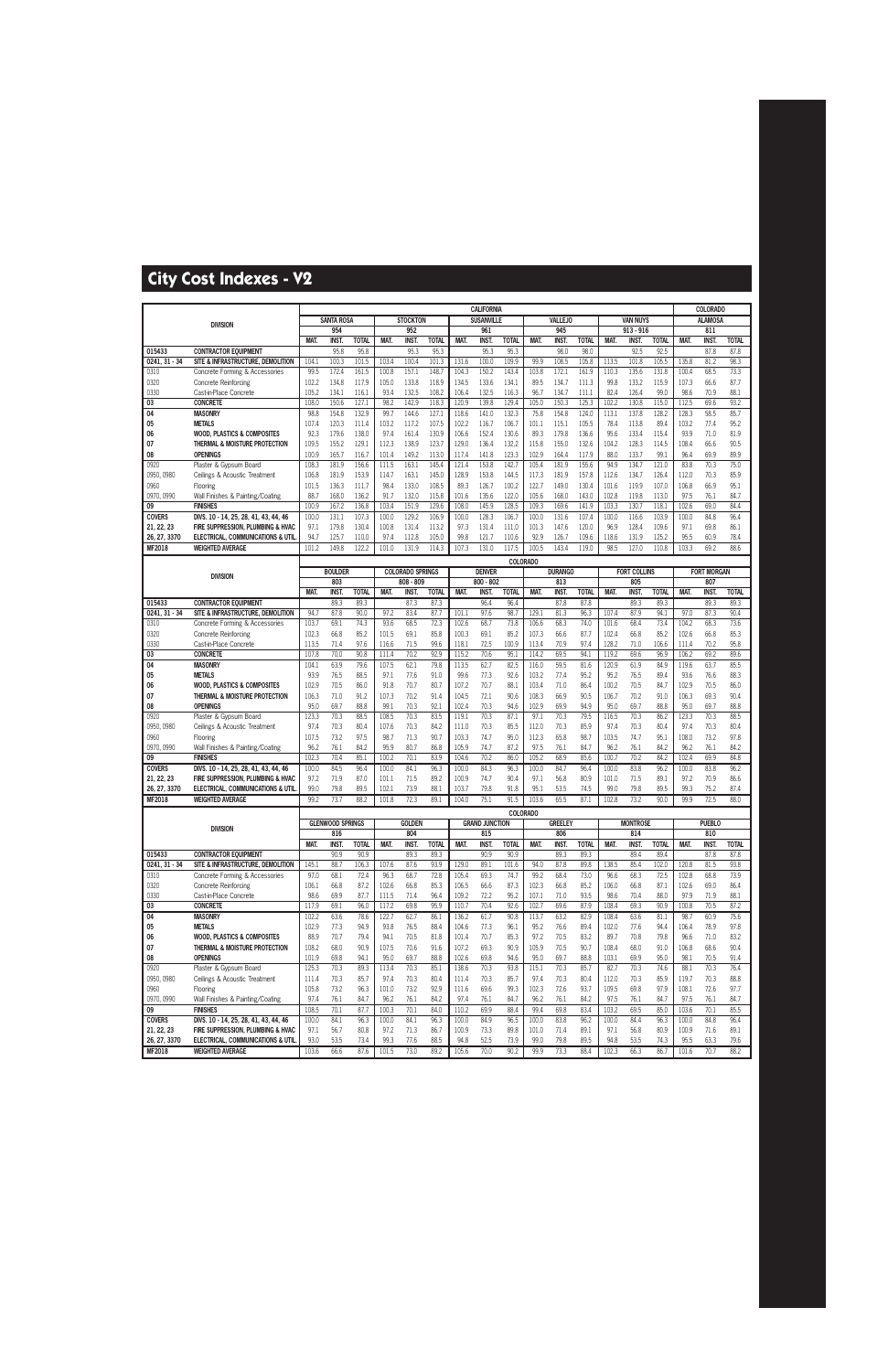|                           |                                                                            |               | COLORADO                  |                |                |                   |                |                |                                  |                    |                | <b>CONNECTICUT</b> |                |                |                      |                |                |                        |                |
|---------------------------|----------------------------------------------------------------------------|---------------|---------------------------|----------------|----------------|-------------------|----------------|----------------|----------------------------------|--------------------|----------------|--------------------|----------------|----------------|----------------------|----------------|----------------|------------------------|----------------|
|                           | <b>DIVISION</b>                                                            |               | <b>SALIDA</b>             |                |                | <b>BRIDGEPORT</b> |                |                | <b>BRISTOL</b>                   |                    |                | <b>HARTFORD</b>    |                |                | <b>MERIDEN</b>       |                |                | <b>NEW BRITAIN</b>     |                |
|                           |                                                                            |               | 812                       |                |                | 066               |                |                | 060                              |                    |                | 061                |                |                | 064                  |                |                | 060                    |                |
|                           |                                                                            | MAT.          | <b>INST</b>               | <b>TOTAL</b>   | MAT.           | <b>INST</b>       | <b>TOTAL</b>   | MAT.           | <b>INST</b>                      | <b>TOTAL</b>       | MAT.           | <b>INST</b>        | <b>TOTAL</b>   | MAT.           | INST.                | <b>TOTAL</b>   | MAT.           | <b>INST</b>            | <b>TOTAL</b>   |
| 015433<br>$0241, 31 - 34$ | <b>CONTRACTOR EQUIPMENT</b>                                                | 128.8         | 89.4<br>85.0              | 89.4<br>98.7   | 107.9          | 94.2<br>95.6      | 94.2<br>99.4   | 107.1          | 94.2<br>95.6                     | 94.2<br>99.2       | 102.3          | 100.4<br>104.7     | 100.4<br>103.9 | 104.5          | 94.6<br>96.2         | 94.6<br>98.8   | 107.2          | 94.2<br>95.6           | 94.2<br>99.2   |
| 0310                      | SITE & INFRASTRUCTURE, DEMOLITION<br>Concrete Forming & Accessories        | 105.4         | 68.4                      | 74.0           | 104.3          | 115.7             | 114.0          | 104.3          | 117.0                            | 115.1              | 102.9          | 117.4              | 115.2          | 104.0          | 117.0                | 115.0          | 104.8          | 117.0                  | 115.2          |
| 0320                      | <b>Concrete Reinforcing</b>                                                | 105.7         | 66.6                      | 86.9           | 116.0          | 144.7             | 129.8          | 116.0          | 144.7                            | 129.8              | 110.4          | 144.7              | 126.9          | 116.0          | 144.7                | 129.8          | 116.0          | 144.7                  | 129.8          |
| 0330                      | Cast-in-Place Concrete                                                     | 113.0         | 70.5                      | 97.0           | 99.8           | 126.6             | 110.0          | 93.5           | 126.6                            | 106.0              | 95.3           | 128.4              | 107.8          | 90.0           | 126.6                | 103.8          | 95.1           | 126.6                  | 107.0          |
| 03                        | <b>CONCRETE</b>                                                            | 109.0         | 69.4                      | 91.3           | 101.9          | 123.9             | 111.8          | 99.0           | 124.5                            | 110.5              | 100.2          | 125.2              | 111.4          | 97.3           | 124.5                | 109.5          | 99.7           | 124.5                  | 110.9          |
| 04                        | <b>MASONRY</b>                                                             | 136.5         | 59.5                      | 89.5           | 111.8          | 130.5             | 123.2          | 103.7          | 130.5                            | 120.1              | 107.3          | 130.6              | 121.5          | 103.4          | 130.5                | 119.9          | 105.6          | 130.5                  | 120.8          |
| 05                        | <b>METALS</b>                                                              | 101.7         | 77.5                      | 94.1           | 103.5          | 118.7             | 108.2          | 103.5          | 118.7                            | 108.2              | 108.2          | 117.6              | 111.1          | 100.3          | 118.6                | 106.0          | 99.4           | 118.7                  | 105.4          |
| 06                        | <b>WOOD. PLASTICS &amp; COMPOSITES</b>                                     | 97.9          | 70.8                      | 83.8           | 106.2          | 112.7             | 109.6          | 106.2          | 114.5                            | 110.6              | 97.6           | 114.8              | 106.6          | 106.2          | 114.5                | 110.6          | 106.2          | 114.5                  | 110.6          |
| 07                        | THERMAL & MOISTURE PROTECTION                                              | 107.2         | 66.9                      | 89.9           | 98.9           | 121.6             | 108.7          | 99.1           | 120.6                            | 108.3              | 103.5          | 121.6              | 111.3          | 99.1           | 120.6                | 108.3          | 99.1           | 120.5                  | 108.3          |
| 08                        | <b>OPENINGS</b>                                                            | 96.4          | 69.9                      | 90.0           | 96.6           | 119.9             | 102.3          | 96.6           | 121.6                            | 102.7              | 98.3           | 121.7              | 104.0          | 98.8           | 120.9                | 104.2          | 96.6           | 121.6                  | 102.7          |
| 0920                      | Plaster & Gypsum Board                                                     | 82.9          | 70.3                      | 74.7           | 122.9          | 112.9             | 116.3          | 122.9          | 114.8                            | 117.6              | 110.1          | 114.8              | 113.2          | 125.4          | 114.8                | 118.4          | 122.9          | 114.8                  | 117.6          |
| 0950, 0980                | Ceilings & Acoustic Treatment                                              | 112.0         | 70.3                      | 85.9           | 102.9          | 112.9             | 109.2          | 102.9          | 114.8                            | 110.3              | 103.3          | 114.8              | 110.5          | 111.0          | 114.8                | 113.4          | 102.9          | 114.8                  | 110.3          |
| 0960                      | Flooring                                                                   | 115.2         | 66.7                      | 101.1          | 96.3           | 123.6             | 104.2          | 96.3           | 123.6                            | 104.2              | 100.3          | 126.0              | 107.8          | 96.3           | 118.8                | 102.8          | 96.3           | 123.6                  | 104.2          |
| 0970, 0990                | Wall Finishes & Painting/Coating                                           | 97.5          | 76.1                      | 84.7           | 90.7           | 126.8             | 112.3          | 90.7           | 130.8                            | 114.7              | 98.9           | 130.8              | 118.0          | 90.7           | 126.8                | 112.3          | 90.7           | 130.8                  | 114.7          |
| 09<br><b>COVERS</b>       | <b>FINISHES</b>                                                            | 103.9         | 68.8<br>84.5              | 84.9<br>96.3   | 100.3          | 117.7<br>112.2    | 109.8<br>102.9 | 100.4          | 119.2<br>112.4                   | 110.6              | 101.8          | 119.9<br>113.1     | 111.6<br>103.1 | 102.7<br>100.0 | 118.0<br>112.4       | 111.0<br>102.9 | 100.4<br>100.0 | 119.2<br>112.4         | 110.6<br>102.9 |
| 21, 22, 23                | DIVS. 10 - 14, 25, 28, 41, 43, 44, 46<br>FIRE SUPPRESSION, PLUMBING & HVAC | 100.0<br>97.1 | 70.9                      | 86.6           | 100.0<br>101.0 | 119.0             | 108.3          | 100.0<br>101.0 | 119.0                            | 102.9<br>108.3     | 100.0<br>100.9 | 119.0              | 108.2          | 97.2           | 119.0                | 106.0          | 101.0          | 119.0                  | 108.3          |
| 26, 27, 3370              | ELECTRICAL, COMMUNICATIONS & UTIL                                          | 95.0          | 60.9                      | 78.1           | 94.1           | 105.2             | 99.6           | 94.1           | 103.9                            | 99.0               | 97.1           | 110.8              | 103.9          | 94.1           | 101.9                | 98.0           | 94.2           | 103.9                  | 99.0           |
| <b>MF2018</b>             | <b>WEIGHTED AVERAGE</b>                                                    | 102.9         | 69.8                      | 88.6           | 100.9          | 116.7             | 107.7          | 100.1          | 116.9                            | 107.4              | 101.7          | 118.7              | 109.0          | 98.8           | 116.4                | 106.4          | 99.7           | 116.9                  | 107.1          |
|                           |                                                                            |               |                           |                |                |                   |                |                |                                  | <b>CONNECTICUT</b> |                |                    |                |                |                      |                |                |                        |                |
|                           |                                                                            |               | <b>NEW HAVEN</b>          |                |                | <b>NEW LONDON</b> |                |                | <b>NORWALK</b>                   |                    |                | <b>STAMFORD</b>    |                |                | <b>WATERBURY</b>     |                |                | <b>WILLIMANTIC</b>     |                |
|                           | <b>DIVISION</b>                                                            |               | 065                       |                |                | 063               |                |                | 068                              |                    |                | 069                |                |                | 067                  |                |                | 062                    |                |
|                           |                                                                            | MAT.          | INST.                     | <b>TOTAL</b>   | MAT.           | INST.             | <b>TOTAL</b>   | <b>MAT</b>     | <b>INST</b>                      | <b>TOTAL</b>       | MAT.           | INST.              | <b>TOTAL</b>   | MAT.           | INST.                | <b>TOTAL</b>   | MAT.           | INST.                  | <b>TOTAL</b>   |
| 015433                    | <b>CONTRACTOR EQUIPMENT</b>                                                |               | 94.6                      | 94.6           |                | 94.6              | 94.6           |                | 94.2                             | 94.2               |                | 94.2               | 94.2           |                | 94.2                 | 94.2           |                | 94.2                   | 94.2           |
| $0241, 31 - 34$           | SITE & INFRASTRUCTURE, DEMOLITION                                          | 107.2         | 96.2                      | 99.7           | 98.6           | 96.2              | 97.0           | 107.7          | 95.6                             | 99.4               | 108.4          | 95.6               | 99.6           | 107.6          | 95.6                 | 99.3           | 107.8          | 95.4                   | 99.3           |
| 0310                      | Concrete Forming & Accessories                                             | 104.0         | 116.9                     | 115.0          | 104.0          | 116.9             | 115.0          | 104.3          | 115.7                            | 114.0              | 104.3          | 116.0              | 114.3          | 104.3          | 117.0                | 115.1          | 104.3          | 116.9                  | 115.0          |
| 0320                      | <b>Concrete Reinforcing</b>                                                | 116.0         | 144.7                     | 129.8          | 90.9           | 144.7             | 116.9          | 116.0          | 144.6                            | 129.8              | 116.0          | 144.7              | 129.8          | 116.0          | 144.7                | 129.8          | 116.0          | 144.7                  | 129.8          |
| 0330                      | Cast-in-Place Concrete                                                     | 96.7          | 124.7                     | 107.3          | 82.4           | 124.7             | 98.3           | 98.2           | 125.8                            | 108.7              | 99.8           | 126.0              | 109.7          | 99.8           | 126.6                | 110.0          | 93.2           | 124.7                  | 105.1          |
| 03                        | <b>CONCRETE</b>                                                            | 114.3         | 123.8                     | 118.6          | 87.5           | 123.8             | 103.8          | 101.2          | 123.7                            | 111.3              | 101.9          | 123.9              | 111.8          | 101.9          | 124.5                | 112.1          | 98.9           | 123.8                  | 110.0          |
| 04                        | <b>MASONRY</b>                                                             | 104.0         | 130.5                     | 120.2          | 102.3          | 130.5             | 119.5          | 103.4          | 129.7                            | 119.4              | 104.3          | 129.7              | 119.8          | 104.3          | 130.5                | 120.3          | 103.6          | 130.5                  | 120.0          |
| 05<br>06                  | <b>METALS</b><br><b>WOOD, PLASTICS &amp; COMPOSITES</b>                    | 99.7<br>106.2 | 118.6<br>114.5            | 105.6<br>110.6 | 99.3<br>106.2  | 118.6<br>114.5    | 105.3<br>110.6 | 103.5<br>106.2 | 118.6<br>112.7                   | 108.2<br>109.6     | 103.5<br>106.2 | 119.0<br>112.7     | 108.3<br>109.6 | 103.5<br>106.2 | 118.6<br>114.5       | 108.2<br>110.6 | 103.2<br>106.2 | 118.5<br>114.5         | 108.0<br>110.6 |
| 07                        | THERMAL & MOISTURE PROTECTION                                              | 99.2          | 119.4                     | 107.9          | 99.0           | 120.3             | 108.1          | 99.2           | 121.3                            | 108.7              | 99.1           | 121.3              | 108.6          | 99.1           | 119.6                | 107.9          | 99.3           | 120.0                  | 108.2          |
| 08                        | <b>OPENINGS</b>                                                            | 96.6          | 120.9                     | 102.5          | 98.9           | 120.1             | 104.1          | 96.6           | 119.9                            | 102.3              | 96.6           | 119.9              | 102.3          | 96.6           | 120.9                | 102.5          | 98.9           | 120.9                  | 104.3          |
| 0920                      | Plaster & Gypsum Board                                                     | 122.9         | 114.8                     | 117.6          | 122.9          | 114.8             | 117.6          | 122.9          | 112.9                            | 116.3              | 122.9          | 112.9              | 116.3          | 122.9          | 114.8                | 117.6          | 122.9          | 114.8                  | 117.6          |
| 0950, 0980                | Ceilings & Acoustic Treatment                                              | 102.9         | 114.8                     | 110.3          | 101.4          | 114.8             | 109.8          | 102.9          | 112.9                            | 109.2              | 102.9          | 112.9              | 109.2          | 102.9          | 114.8                | 110.3          | 101.4          | 114.8                  | 109.8          |
| 0960                      | Flooring                                                                   | 96.3          | 123.6                     | 104.2          | 96.3           | 121.2             | 103.5          | 96.3           | 123.6                            | 104.2              | 96.3           | 123.6              | 104.2          | 96.3           | 123.6                | 104.2          | 96.3           | 115.5                  | 101.9          |
| 0970, 0990                | Wall Finishes & Painting/Coating                                           | 90.7          | 124.4                     | 110.9          | 90.7           | 126.8             | 112.3          | 90.7           | 126.8                            | 112.3              | 90.7           | 126.8              | 112.3          | 90.7           | 126.8                | 112.3          | 90.7           | 126.8                  | 112.3          |
| 09                        | <b>FINISHES</b>                                                            | 100.4         | 118.5                     | 110.2          | 99.5           | 118.4             | 109.7          | 100.4          | 117.7                            | 109.8              | 100.5          | 117.7              | 109.8          | 100.3          | 118.8                | 110.3          | 100.2          | 117.4                  | 109.5          |
| <b>COVERS</b>             | DIVS. 10 - 14, 25, 28, 41, 43, 44, 46                                      | 100.0         | 112.4                     | 102.9          | 100.0          | 112.4             | 102.9          | 100.0          | 112.2                            | 102.9              | 100.0          | 112.4              | 102.9          | 100.0          | 112.4                | 102.9          | 100.0          | 112.4                  | 102.9          |
| 21, 22, 23                | FIRE SUPPRESSION, PLUMBING & HVAC                                          | 101.0         | 119.0                     | 108.3          | 97.2           | 119.0             | 106.0          | 101.0          | 119.0                            | 108.3              | 101.0          | 119.0              | 108.3          | 101.0          | 119.0                | 108.3          | 101.0          | 118.9                  | 108.2          |
| 26, 27, 3370<br>MF2018    | ELECTRICAL, COMMUNICATIONS & UTIL<br><b>WEIGHTED AVERAGE</b>               | 94.1<br>101.5 | 106.2<br>117.0            | 100.1<br>108.2 | 91.9<br>96.7   | 103.9<br>116.6    | 97.8<br>105.3  | 94.1<br>100.4  | 107.1<br>116.9                   | 100.6<br>107.5     | 94.1<br>100.5  | 156.4<br>123.9     | 125.0<br>110.6 | 93.8<br>100.5  | 107.3<br>117.2       | 100.4<br>107.7 | 94.1<br>100.3  | 107.1<br>116.9         | 100.5<br>107.5 |
|                           |                                                                            |               |                           |                |                |                   |                |                |                                  |                    |                |                    |                |                |                      |                |                |                        |                |
|                           |                                                                            |               | D.C.<br><b>WASHINGTON</b> |                |                | <b>DOVER</b>      |                |                | <b>DELAWARE</b><br><b>NEWARK</b> |                    |                | <b>WILMINGTON</b>  |                |                | <b>DAYTONA BEACH</b> | <b>FLORIDA</b> |                | <b>FORT LAUDERDALE</b> |                |
|                           | <b>DIVISION</b>                                                            |               | $200 - 205$               |                |                | 199               |                |                | 197                              |                    |                | 198                |                |                | 321                  |                |                | 333                    |                |
|                           |                                                                            | MAT.          | <b>INST.</b>              | <b>TOTAL</b>   | MAT.           | <b>INST.</b>      | <b>TOTAL</b>   | MAT.           | <b>INST.</b>                     | <b>TOTAL</b>       | MAT.           | <b>INST.</b>       | <b>TOTAL</b>   | MAT.           | <b>INST.</b>         | <b>TOTAL</b>   | MAT.           | <b>INST.</b>           | <b>TOTAL</b>   |
| 015433                    | <b>CONTRACTOR EQUIPMENT</b>                                                |               | 104.0                     | 104.0          |                | 115.6             | 115.6          |                | 117.0                            | 117.0              |                | 115.8              | 115.8          |                | 98.2                 | 98.2           |                | 91.4                   | 91.4           |
| $0241, 31 - 34$           | SITE & INFRASTRUCTURE, DEMOLITION                                          | 105.0         | 95.4                      | 98.4           | 102.7          | 103.6             | 103.3          | 102.0          | 106.0                            | 104.7              | 98.9           | 104.5              | 102.8          | 117.0          | 82.6                 | 93.4           | 94.9           | 72.4                   | 79.4           |
| 0310                      | Concrete Forming & Accessories                                             | 100.6         | 73.0                      | 77.1           | 100.0          | 100.2             | 100.2          | 96.2           | 99.9                             | 99.4               | 98.0           | 100.4              | 100.0          | 98.6           | 61.6                 | 67.1           | 93.8           | 67.7                   | 71.6           |
| 0320                      | <b>Concrete Reinforcing</b>                                                | 115.4         | 90.3                      | 103.3          | 100.7          | 116.3             | 108.2          | 98.8           | 116.3                            | 107.2              | 96.7           | 116.4              | 106.2          | 90.5           | 61.5                 | 76.5           | 88.7           | 57.6                   | 73.7           |
| 0330                      | Cast-in-Place Concrete                                                     | 98.3          | 79.7                      | 91.3           | 106.2          | 108.3             | 107.0          | 88.6           | 106.3                            | 95.3               | 103.4          | 108.3              | 105.2          | 85.5           | 65.0                 | 77.8           | 88.0           | 72.3                   | 82.1           |
| 03                        | <b>CONCRETE</b>                                                            | 103.7         | 79.2                      | 92.7           | 98.6           | 106.8             | 102.3          | 92.1           | 106.2                            | 98.4               | 96.6           | 106.9              | 101.2          | 88.7           | 64.5                 | 77.8           | 90.6           | 69.1                   | 81.0           |
| 04                        | <b>MASONRY</b><br><b>METALS</b>                                            | 99.1<br>104.5 | 87.1<br>96.2              | 91.8<br>101.9  | 103.9          | 101.7<br>123.5    | 102.5<br>111.0 | 102.6<br>107.4 | 101.6<br>125.8                   | 102.0              | 99.8           | 101.7<br>123.6     | 100.9          | 87.0<br>100.0  | 60.0<br>89.2         | 70.5<br>96.7   | 90.9<br>96.8   | 72.8<br>87.7           | 79.9<br>94.0   |
| 05<br>06                  | <b>WOOD, PLASTICS &amp; COMPOSITES</b>                                     | 100.7         | 71.4                      | 85.4           | 105.3<br>96.1  | 98.1              | 97.1           | 91.0           | 97.8                             | 113.1<br>94.6      | 105.5<br>89.5  | 98.1               | 111.2<br>94.0  | 93.5           | 60.3                 | 76.1           | 79.1           | 62.3                   | 70.3           |
| 07                        | THERMAL & MOISTURE PROTECTION                                              | 100.8         | 86.0                      | 94.5           | 105.4          | 112.4             | 108.4          | 109.9          | 111.2                            | 110.5              | 104.9          | 112.4              | 108.1          | 100.8          | 64.5                 | 85.2           | 105.5          | 68.1                   | 89.5           |
| 08                        | <b>OPENINGS</b>                                                            | 100.8         | 74.8                      | 94.5           | 91.1           | 109.9             | 95.7           | 91.1           | 109.7                            | 95.6               | 88.6           | 109.9              | 93.8           | 92.9           | 59.8                 | 84.8           | 94.3           | 59.9                   | 85.9           |
| 0920                      | Plaster & Gypsum Board                                                     | 118.0         | 70.6                      | 86.9           | 103.9          | 97.9              | 100.0          | 99.8           | 97.9                             | 98.6               | 100.9          | 97.9               | 99.0           | 90.9           | 59.8                 | 70.5           | 111.4          | 61.8                   | 78.9           |
| 0950, 0980                | Ceilings & Acoustic Treatment                                              | 108.3         | 70.6                      | 84.7           | 105.5          | 97.9              | 100.7          | 100.8          | 97.9                             | 99.0               | 101.9          | 97.9               | 99.4           | 86.1           | 59.8                 | 69.7           | 94.4           | 61.8                   | 74.0           |
| 0960                      | Flooring                                                                   | 94.7          | 76.7                      | 89.5           | 91.5           | 106.8             | 95.9           | 91.9           | 106.8                            | 96.2               | 99.5           | 106.8              | 101.6          | 104.4          | 61.0                 | 91.8           | 102.1          | 61.0                   | 90.1           |
| 0970, 0990                | Wall Finishes & Painting/Coating                                           | 101.5         | 70.0                      | 82.6           | 91.4           | 117.9             | 107.3          | 84.1           | 117.9                            | 104.4              | 94.5           | 117.9              | 108.5          | 99.0           | 62.1                 | 76.9           | 90.6           | 58.4                   | 71.3           |
| 09                        | <b>FINISHES</b>                                                            | 101.8         | 72.3                      | 85.8           | 97.1           | 102.3             | 99.9           | 92.3           | 102.1                            | 97.6               | 98.6           | 102.3              | 100.6          | 94.9           | 60.9                 | 76.5           | 97.1           | 64.8                   | 79.6           |
| <b>COVERS</b>             | DIVS. 10 - 14, 25, 28, 41, 43, 44, 46                                      | 100.0         | 95.5                      | 99.0           | 100.0          | 100.0             | 100.0          | 100.0          | 99.3                             | 99.8               | 100.0          | 106.3              | 101.5          | 100.0          | 82.0                 | 95.8           | 100.0          | 88.0                   | 97.2           |
| 21, 22, 23                | FIRE SUPPRESSION, PLUMBING & HVAC                                          | 100.8         | 89.4                      | 96.2           | 99.4           | 120.9             | 108.0          | 99.6           | 120.8                            | 108.2              | 100.7          | 120.9              | 108.9          | 100.7          | 73.7                 | 89.8           | 100.7          | 76.0                   | 90.7           |
| 26, 27, 3370              | ELECTRICAL, COMMUNICATIONS & UTIL                                          | 96.4          | 103.9                     | 100.1          | 98.2           | 109.9             | 104.0          | 98.0           | 109.9                            | 103.9              | 97.4           | 109.9              | 103.6          | 98.0           | 61.4                 | 79.9           | 95.1           | 67.5                   | 81.4           |
| <b>MF2018</b>             | <b>WEIGHTED AVERAGE</b>                                                    | 101.3         | 88.0                      | 95.5           | 99.5           | 110.4             | 104.2          | 98.7           | 110.6                            | 103.8              | 99.1           | 110.7              | 104.1          | 97.2           | 69.0                 | 85.0           | 96.5           | 72.2                   | 86.0           |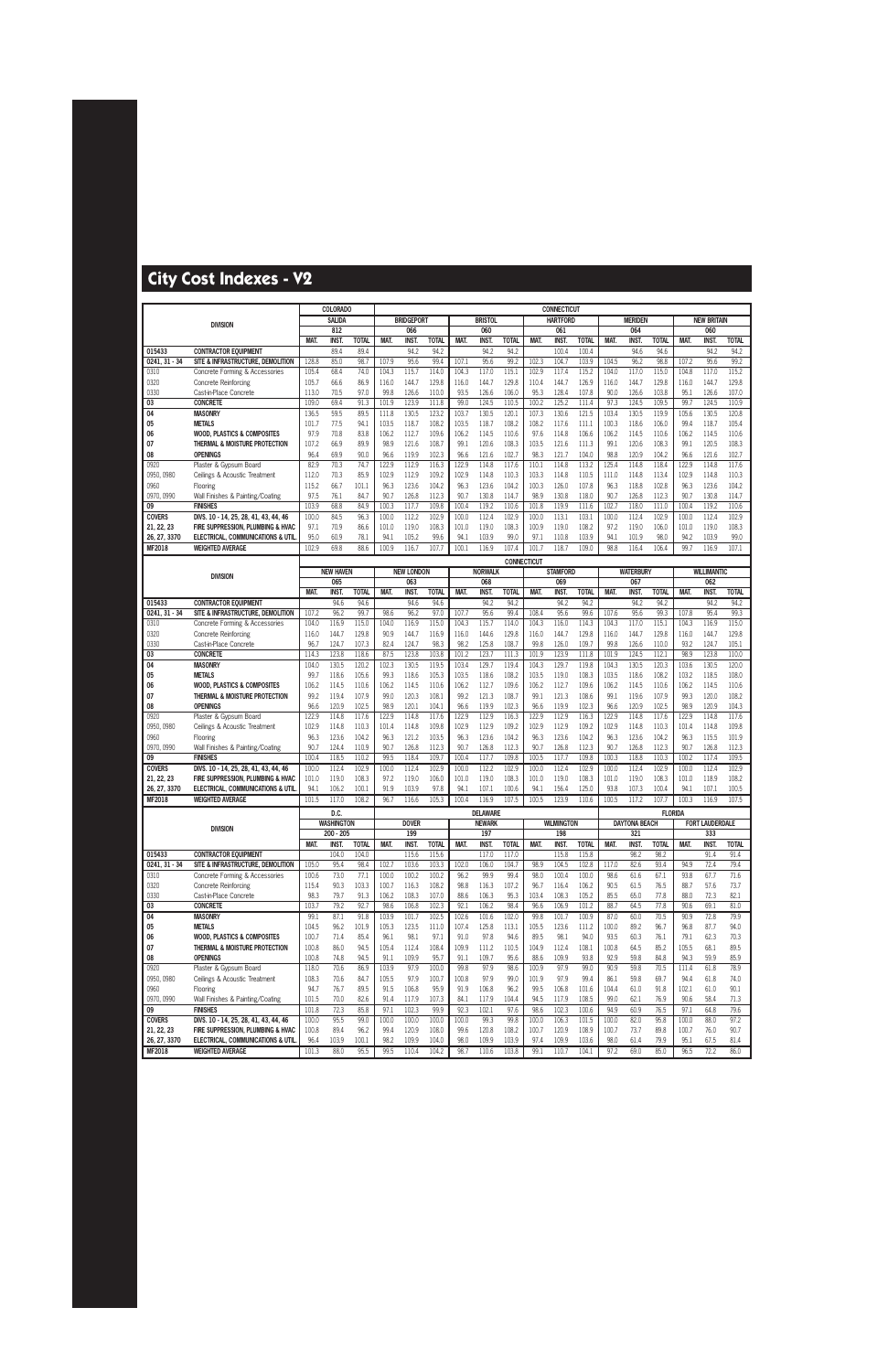|                        |                                                                         |               |                        |                      |               |                        |                      |                |                     | <b>FLORIDA</b>       |               |                     |                      |                |                       |                      |               |                     |                      |
|------------------------|-------------------------------------------------------------------------|---------------|------------------------|----------------------|---------------|------------------------|----------------------|----------------|---------------------|----------------------|---------------|---------------------|----------------------|----------------|-----------------------|----------------------|---------------|---------------------|----------------------|
|                        | <b>DIVISION</b>                                                         |               | <b>FORT MYERS</b>      |                      |               | <b>GAINESVILLE</b>     |                      |                | <b>JACKSONVILLE</b> |                      |               | <b>LAKELAND</b>     |                      |                | <b>MELBOURNE</b>      |                      |               | <b>MIAMI</b>        |                      |
|                        |                                                                         |               | 339.341                |                      |               | 326,344                |                      |                | 320,322             |                      |               | 338                 |                      |                | 329                   |                      |               | 330 - 332.340       |                      |
| 015433                 | <b>CONTRACTOR EQUIPMENT</b>                                             | MAT.          | INST.<br>98.2          | <b>TOTAL</b><br>98.2 | MAT.          | INST.<br>98.2          | <b>TOTAL</b><br>98.2 | MAT.           | <b>INST</b><br>98.2 | <b>TOTAL</b><br>98.2 | MAT.          | <b>INST</b><br>98.2 | <b>TOTAL</b><br>98.2 | MAT.           | <b>INST.</b><br>98.2  | <b>TOTAL</b><br>98.2 | MAT.          | INST.<br>95.7       | <b>TOTAL</b><br>95.7 |
| $0241, 31 - 34$        | SITE & INFRASTRUCTURE. DEMOLITION                                       | 106.7         | 82.7                   | 90.2                 | 125.2         | 82.4                   | 95.8                 | 117.0          | 82.2                | 93.1                 | 108.7         | 82.7                | 90.9                 | 124.6          | 82.6                  | 95.7                 | 94.8          | 80.7                | 85.1                 |
| 0310                   | Concrete Forming & Accessories                                          | 89.8          | 62.0                   | 66.1                 | 93.1          | 55.5                   | 61.1                 | 98.5           | 61.8                | 67.3                 | 86.0          | 63.2                | 66.6                 | 94.6           | 62.3                  | 67.1                 | 101.3         | 64.3                | 69.9                 |
| 0320                   | <b>Concrete Reinforcing</b>                                             | 89.7          | 75.0                   | 82.6                 | 96.0          | 59.8                   | 78.5                 | 90.5           | 59.7                | 75.7                 | 91.9          | 75.1                | 83.8                 | 91.5           | 67.1                  | 79.7                 | 98.0          | 57.6                | 78.5                 |
| 0330                   | Cast-in-Place Concrete                                                  | 91.8          | 64.1                   | 81.3                 | 98.2          | 64.6                   | 85.5                 | 86.4           | 64.5                | 78.1                 | 93.9          | 65.1                | 83.0                 | 103.1          | 65.0                  | 88.7                 | 85.2          | 69.6                | 79.4                 |
| 03                     | <b>CONCRETE</b>                                                         | 91.0          | 66.7                   | 80.1                 | 99.5          | 61.3                   | 82.3                 | 89.1           | 64.0                | 77.9                 | 92.6          | 67.6                | 81.4                 | 99.7           | 65.8                  | 84.5                 | 89.6          | 66.5                | 79.2                 |
| 04                     | <b>MASONRY</b>                                                          | 85.7          | 57.3                   | 68.4                 | 99.7          | 59.2                   | 75.0                 | 86.8           | 57.7                | 69.1                 | 101.1         | 60.0                | 76.0                 | 84.3           | 60.0                  | 69.4                 | 94.7          | 62.6                | 75.1                 |
| 05                     | <b>METALS</b>                                                           | 98.8          | 93.7                   | 97.2                 | 98.8          | 87.5                   | 95.3                 | 98.6           | 87.0                | 95.0                 | 98.7          | 94.2                | 97.3                 | 108.4          | 91.4                  | 103.1                | 97.0          | 85.5                | 93.4                 |
| 06                     | <b>WOOD, PLASTICS &amp; COMPOSITES</b>                                  | 75.9          | 61.0                   | 68.1                 | 86.6          | 52.7                   | 68.9                 | 93.5           | 61.3                | 76.6                 | 71.2          | 62.7                | 66.8                 | 88.6           | 61.0                  | 74.2                 | 94.1          | 62.5                | 77.6                 |
| 07                     | THERMAL & MOISTURE PROTECTION                                           | 105.3         | 61.3                   | 86.4                 | 101.2         | 61.8                   | 84.3                 | 101.1          | 62.3                | 84.5                 | 105.2         | 62.2                | 86.7                 | 101.3          | 63.3                  | 85.0                 | 104.8         | 64.8                | 87.6                 |
| 08<br>0920             | <b>OPENINGS</b><br>Plaster & Gypsum Board                               | 95.7<br>107.3 | 63.3<br>60.6           | 87.8<br>76.6         | 92.6<br>87.9  | 55.2<br>52.0           | 83.5<br>64.4         | 92.9<br>90.9   | 59.9<br>60.8        | 84.9<br>71.1         | 95.6<br>105.0 | 64.2<br>62.3        | 88.0<br>77.0         | 92.2<br>87.9   | 61.5<br>60.6          | 84.7<br>70.0         | 96.7<br>98.6  | 60.1<br>61.8        | 87.8<br>74.5         |
| 0950, 0980             | Ceilings & Acoustic Treatment                                           | 89.2          | 60.6                   | 71.3                 | 80.5          | 52.0                   | 62.7                 | 86.1           | 60.8                | 70.3                 | 89.2          | 62.3                | 72.3                 | 85.5           | 60.6                  | 69.9                 | 95.1          | 61.8                | 74.2                 |
| 0960                   | Flooring                                                                | 99.0          | 73.7                   | 91.6                 | 101.9         | 59.8                   | 89.6                 | 104.4          | 61.0                | 91.8                 | 97.1          | 61.0                | 86.6                 | 102.2          | 61.0                  | 90.2                 | 100.9         | 61.6                | 89.5                 |
| 0970, 0990             | Wall Finishes & Painting/Coating                                        | 95.1          | 62.5                   | 75.5                 | 99.0          | 62.5                   | 77.1                 | 99.0           | 62.5                | 77.1                 | 95.1          | 62.5                | 75.5                 | 99.0           | 79.5                  | 87.3                 | 96.8          | 58.4                | 73.8                 |
| 09                     | <b>FINISHES</b>                                                         | 96.6          | 63.9                   | 78.9                 | 93.4          | 56.2                   | 73.3                 | 95.0           | 61.5                | 76.8                 | 95.8          | 62.3                | 77.7                 | 94.4           | 63.2                  | 77.5                 | 96.9          | 62.6                | 78.3                 |
| <b>COVERS</b>          | DIVS. 10 - 14, 25, 28, 41, 43, 44, 46                                   | 100.0         | 80.8                   | 95.5                 | 100.0         | 79.3                   | 95.1                 | 100.0          | 80.3                | 95.4                 | 100.0         | 82.2                | 95.8                 | 100.0          | 82.1                  | 95.8                 | 100.0         | 85.2                | 96.5                 |
| 21, 22, 23             | FIRE SUPPRESSION. PLUMBING & HVAC                                       | 97.6          | 57.0                   | 81.2                 | 97.8          | 60.6                   | 82.8                 | 100.7          | 64.0                | 85.9                 | 97.6          | 58.4                | 81.8                 | 100.7          | 74.1                  | 90.0                 | 96.3          | 67.9                | 84.8                 |
| 26, 27, 3370           | <b>ELECTRICAL, COMMUNICATIONS &amp; UTIL</b>                            | 96.3          | 64.2                   | 80.4                 | 98.0          | 56.4                   | 77.4                 | 97.7           | 64.4                | 81.3                 | 94.8          | 56.4                | 75.8                 | 99.0           | 66.5                  | 82.9                 | 97.7          | 77.1                | 87.5                 |
| <b>MF2018</b>          | <b>WEIGHTED AVERAGE</b>                                                 | 96.4          | 66.7                   | 83.6                 | 98.3          | 63.8                   | 83.4                 | 97.0           | 66.9                | 84.0                 | 97.1          | 66.3                | 83.8                 | 99.9           | 70.6                  | 87.2                 | 96.2          | 70.4                | 85.1                 |
|                        |                                                                         |               |                        |                      |               |                        |                      |                |                     | <b>FLORIDA</b>       |               |                     |                      |                |                       |                      |               |                     |                      |
|                        | <b>DIVISION</b>                                                         |               | <b>ORLANDO</b>         |                      |               | <b>PANAMA CITY</b>     |                      |                | <b>PENSACOLA</b>    |                      |               | <b>SARASOTA</b>     |                      |                | <b>ST. PETERSBURG</b> |                      |               | <b>TALLAHASSEE</b>  |                      |
|                        |                                                                         | MAT.          | 327 - 328.347<br>INST. | <b>TOTAL</b>         | MAT.          | 324<br>INST.           | <b>TOTAL</b>         | MAT.           | 325<br><b>INST</b>  | <b>TOTAL</b>         | MAT.          | 342<br><b>INST</b>  | <b>TOTAL</b>         | MAT.           | 337<br><b>INST.</b>   | <b>TOTAL</b>         | MAT.          | 323<br><b>INST.</b> | <b>TOTAL</b>         |
| 015433                 | <b>CONTRACTOR EQUIPMENT</b>                                             |               | 103.5                  | 103.5                |               | 98.2                   | 98.2                 |                | 98.2                | 98.2                 |               | 98.2                | 98.2                 |                | 98.2                  | 98.2                 |               | 103.5               | 103.5                |
| $0241, 31 - 34$        | SITE & INFRASTRUCTURE, DEMOLITION                                       | 114.1         | 91.6                   | 98.7                 | 130.1         | 82.6                   | 97.5                 | 129.9          | 82.6                | 97.4                 | 116.8         | 82.7                | 93.4                 | 110.9          | 82.6                  | 91.5                 | 110.1         | 91.9                | 97.6                 |
| 0310                   | Concrete Forming & Accessories                                          | 103.9         | 61.6                   | 67.9                 | 97.6          | 64.3                   | 69.2                 | 95.6           | 61.5                | 66.6                 | 95.9          | 63.0                | 67.9                 | 93.8           | 61.1                  | 66.0                 | 101.8         | 62.1                | 68.1                 |
| 0320                   | <b>Concrete Reinforcing</b>                                             | 96.5          | 65.0                   | 81.3                 | 94.5          | 65.8                   | 80.7                 | 96.9           | 66.7                | 82.4                 | 92.3          | 72.6                | 82.8                 | 91.9           | 75.0                  | 83.8                 | 103.1         | 59.9                | 82.3                 |
| 0330                   | Cast-in-Place Concrete                                                  | 105.9         | 66.6                   | 91.0                 | 90.8          | 64.9                   | 81.0                 | 112.2          | 64.7                | 94.3                 | 101.2         | 65.0                | 87.5                 | 94.9           | 64.9                  | 83.6                 | 88.6          | 66.5                | 80.3                 |
| 03                     | <b>CONCRETE</b>                                                         | 99.2          | 65.5                   | 84.0                 | 98.1          | 66.4                   | 83.9                 | 107.2          | 65.3                | 88.4                 | 94.9          | 67.0                | 82.4                 | 94.3           | 66.6                  | 81.8                 | 93.2          | 64.8                | 80.4                 |
| 04                     | <b>MASONRY</b>                                                          | 93.2          | 60.0                   | 73.0                 | 91.2          | 59.4                   | 71.8                 | 109.8          | 58.9                | 78.7                 | 91.4          | 60.0                | 72.3                 | 139.1          | 57.9                  | 89.6                 | 91.5          | 59.5                | 72.0                 |
| 05                     | <b>METALS</b>                                                           | 95.2          | 88.0                   | 93.0                 | 99.7          | 90.5                   | 96.8                 | 100.7          | 90.7                | 97.6                 | 102.2         | 92.5                | 99.1                 | 99.6           | 93.8                  | 97.8                 | 99.9          | 86.1                | 95.6                 |
| 06<br>07               | <b>WOOD, PLASTICS &amp; COMPOSITES</b><br>THERMAL & MOISTURE PROTECTION | 94.0<br>108.2 | 60.6<br>65.6           | 76.5<br>89.9         | 92.2<br>101.5 | 64.3<br>62.5           | 77.6<br>84.7         | 90.7<br>101.4  | 61.3<br>61.6        | 75.3<br>84.3         | 93.5<br>100.3 | 62.7<br>62.2        | 77.4<br>83.9         | 80.7<br>105.5  | 60.0<br>61.1          | 69.9<br>86.4         | 98.6<br>96.2  | 61.5<br>63.0        | 79.2<br>82.0         |
| 08                     | <b>OPENINGS</b>                                                         | 97.7          | 60.7                   | 88.7                 | 91.1          | 63.0                   | 84.2                 | 91.1           | 61.5                | 83.9                 | 97.7          | 63.2                | 89.3                 | 94.5           | 62.7                  | 86.7                 | 97.8          | 60.1                | 88.6                 |
| 0920                   | Plaster & Gypsum Board                                                  | 92.7          | 59.8                   | 71.1                 | 90.1          | 63.9                   | 72.9                 | 98.9           | 60.8                | 73.9                 | 98.3          | 62.3                | 74.6                 | 109.3          | 59.6                  | 76.6                 | 101.5         | 60.8                | 74.8                 |
| 0950, 0980             | Ceilings & Acoustic Treatment                                           | 99.0          | 59.8                   | 74.5                 | 85.5          | 63.9                   | 72.0                 | 85.5           | 60.8                | 70.0                 | 91.1          | 62.3                | 73.0                 | 90.6           | 59.6                  | 71.1                 | 99.9          | 60.8                | 75.4                 |
| 0960                   | Flooring                                                                | 98.8          | 61.0                   | 87.7                 | 104.1         | 72.0                   | 94.7                 | 99.9           | 61.0                | 88.6                 | 105.4         | 52.4                | 89.9                 | 101.0          | 57.4                  | 88.3                 | 101.4         | 60.1                | 89.4                 |
| 0970, 0990             | Wall Finishes & Painting/Coating                                        | 94.5          | 62.1                   | 75.1                 | 99.0          | 62.5                   | 77.1                 | 99.0           | 62.5                | 77.1                 | 95.1          | 62.5                | 75.6                 | 95.1           | 62.5                  | 75.5                 | 99.7          | 62.5                | 77.4                 |
| 09                     | <b>FINISHES</b>                                                         | 98.0          | 61.1                   | 78.0                 | 96.0          | 65.1                   | 79.3                 | 95.7           | 61.2                | 77.0                 | 98.5          | 60.8                | 78.1                 | 98.0           | 60.0                  | 77.4                 | 100.0         | 61.4                | 79.1                 |
| <b>COVERS</b>          | DIVS. 10 - 14, 25, 28, 41, 43, 44, 46                                   | 100.0         | 82.6                   | 95.9                 | 100.0         | 79.4                   | 95.2                 | 100.0          | 78.7                | 95.0                 | 100.0         | 80.9                | 95.5                 | 100.0          | 78.7                  | 95.0                 | 100.0         | 78.9                | 95.0                 |
| 21, 22, 23             | FIRE SUPPRESSION. PLUMBING & HVAC                                       | 96.4          | 56.0                   | 80.1<br>80.9         | 100.7         | 64.2                   | 86.0                 | 100.7          | 62.0<br>52.3        | 85.1<br>76.5         | 100.3         | 56.2                | 82.5<br>77.1         | 100.7          | 58.4                  | 83.6<br>77.6         | 96.5          | 64.2                | 83.5                 |
| 26, 27, 3370<br>MF2018 | ELECTRICAL, COMMUNICATIONS & UTIL<br><b>WEIGHTED AVERAGE</b>            | 98.3<br>97.9  | 63.2<br>66.3           | 84.3                 | 96.9<br>98.7  | 56.4<br>67.2           | 76.9<br>85.1         | 100.2<br>101.2 | 65.3                | 85.7                 | 97.5<br>99.1  | 56.4<br>65.3        | 84.5                 | 95.3<br>100.4  | 59.6<br>65.8          | 85.4                 | 103.3<br>98.1 | 56.4<br>66.7        | 80.1<br>84.6         |
|                        |                                                                         |               |                        | <b>FLORIDA</b>       |               |                        |                      |                |                     |                      |               |                     |                      |                |                       |                      |               |                     |                      |
|                        |                                                                         |               | <b>TAMPA</b>           |                      |               | <b>WEST PALM BEACH</b> |                      |                | <b>ALBANY</b>       |                      |               | <b>ATHENS</b>       | <b>GEORGIA</b>       |                | <b>ATLANTA</b>        |                      |               | <b>AUGUSTA</b>      |                      |
|                        | <b>DIVISION</b>                                                         |               | 335 - 336,346          |                      |               | 334,349                |                      |                | 317,398             |                      |               | 306                 |                      |                | 300 - 303,399         |                      |               | 308 - 309           |                      |
|                        |                                                                         | <b>MAT</b>    | <b>INST.</b>           | <b>TOTAL</b>         | MAT.          | INST.                  | <b>TOTAL</b>         | MAT.           | INST.               | <b>TOTAL</b>         | MAT.          | <b>INST.</b>        | <b>TOTAL</b>         | MAT.           | INST.                 | <b>TOTAL</b>         | MAT.          | <b>INST.</b>        | <b>TOTAL</b>         |
| 015433                 | <b>CONTRACTOR EQUIPMENT</b>                                             |               | 98.2                   | 98.2                 |               | 91.4                   | 91.4                 |                | 92.3                | 92.3                 |               | 91.0                | 91.0                 |                | 97.5                  | 97.5                 |               | 91.0                | 91.0                 |
| $0241, 31 - 34$        | SITE & INFRASTRUCTURE, DEMOLITION                                       | 111.3         | 84.6                   | 93.0                 | 91.1          | 72.4                   | 78.2                 | 104.9          | 74.5                | 84.0                 | 101.9         | 88.8                | 92.9                 | 99.5           | 97.2                  | 97.9                 | 95.4          | 89.4                | 91.3                 |
| 0310                   | Concrete Forming & Accessories                                          | 97.0          | 63.4                   | 68.4                 | 97.7          | 67.4                   | 71.9                 | 90.2           | 67.7                | 71.0                 | 91.9          | 42.0                | 49.5                 | 97.2           | 75.8                  | 78.9                 | 93.1          | 73.6                | 76.5                 |
| 0320                   | Concrete Reinforcing<br>Cast-in-Place Concrete                          | 88.7          | 75.2                   | 82.2                 | 91.2          | 54.8                   | 73.7                 | 91.8           | 71.8                | 82.1                 | 92.3          | 60.2                | 76.8                 | 94.5           | 71.8                  | 83.6                 | 92.6          | 70.8                | 82.1                 |
| 0330<br>03             | <b>CONCRETE</b>                                                         | 92.8<br>93.0  | 65.2<br>67.8           | 82.4<br>81.7         | 83.7<br>87.5  | 72.2<br>68.5           | 79.4<br>79.0         | 86.0<br>84.0   | 69.7<br>70.8        | 79.8<br>78.1         | 103.9<br>97.8 | 69.5<br>56.1        | 90.9<br>79.1         | 107.3<br>100.4 | 72.4<br>74.4          | 94.1<br>88.7         | 98.1<br>90.9  | 70.8<br>72.8        | 87.8<br>82.8         |
| 04                     | <b>MASONRY</b>                                                          | 91.4          | 60.0                   | 72.3                 | 90.4          | 70.0                   | 78.0                 | 98.5           | 69.3                | 80.7                 | 80.0          | 68.2                | 72.8                 | 92.1           | 70.3                  | 78.8                 | 94.1          | 69.4                | 79.0                 |
| 05                     | <b>METALS</b>                                                           | 98.8          | 94.4                   | 97.4                 | 95.7          | 86.3                   | 92.8                 | 105.9          | 98.3                | 103.5                | 95.3          | 77.3                | 89.7                 | 96.3           | 83.2                  | 92.2                 | 95.0          | 83.4                | 91.4                 |
| 06                     | <b>WOOD, PLASTICS &amp; COMPOSITES</b>                                  | 85.1          | 62.7                   | 73.4                 | 84.1          | 62.3                   | 72.7                 | 80.5           | 68.0                | 73.9                 | 94.7          | 34.5                | 63.2                 | 104.6          | 78.6                  | 91.0                 | 96.2          | 76.2                | 85.7                 |
| 07                     | THERMAL & MOISTURE PROTECTION                                           | 105.8         | 62.2                   | 87.1                 | 105.2         | 68.0                   | 89.2                 | 99.5           | 68.8                | 86.3                 | 94.3          | 65.5                | 82.0                 | 95.9           | 73.9                  | 86.5                 | 94.0          | 71.0                | 84.1                 |
| 08                     | <b>OPENINGS</b>                                                         | 95.6          | 64.2                   | 88.0                 | 93.8          | 59.3                   | 85.4                 | 85.4           | 70.3                | 81.7                 | 91.4          | 49.5                | 81.2                 | 99.6           | 76.7                  | 94.0                 | 91.4          | 75.1                | 87.5                 |
| 0920                   | Plaster & Gypsum Board                                                  | 112.2         | 62.3                   | 79.5                 | 114.9         | 61.8                   | 80.1                 | 101.3          | 67.7                | 79.3                 | 92.6          | 33.3                | 53.7                 | 99.3           | 78.3                  | 85.5                 | 93.4          | 76.1                | 82.0                 |
| 0950, 0980             | Ceilings & Acoustic Treatment                                           | 94.4          | 62.3                   | 74.3                 | 89.2          | 61.8                   | 72.0                 | 83.6           | 67.7                | 73.7                 | 102.6         | 33.3                | 59.2                 | 93.9           | 78.3                  | 84.1                 | 103.3         | 76.1                | 86.2                 |
| 0960                   | Flooring                                                                | 102.1         | 61.0                   | 90.1                 | 104.0         | 52.4                   | 88.9                 | 103.5          | 71.1                | 94.1                 | 93.9          | 71.1                | 87.3                 | 95.6           | 72.5                  | 88.9                 | 94.1          | 71.1                | 87.4                 |
| 0970, 0990<br>09       | Wall Finishes & Painting/Coating<br><b>FINISHES</b>                     | 95.1<br>99.7  | 62.5<br>62.3           | 75.5<br>79.5         | 90.6<br>96.6  | 57.8<br>63.0           | 70.9<br>78.4         | 85.1<br>94.1   | 95.0<br>70.7        | 91.0<br>81.4         | 89.7<br>95.5  | 89.5<br>50.2        | 89.6<br>71.0         | 96.3<br>95.4   | 96.7<br>77.5          | 96.5<br>85.7         | 89.7<br>95.2  | 88.4<br>74.8        | 89.0<br>84.1         |
| <b>COVERS</b>          | DIVS. 10 - 14, 25, 28, 41, 43, 44, 46                                   | 100.0         | 81.0                   | 95.5                 | 100.0         | 87.9                   | 97.2                 | 100.0          | 84.3                | 96.3                 | 100.0         | 80.5                | 95.4                 | 100.0          | 86.3                  | 96.8                 | 100.0         | 85.4                | 96.6                 |
| 21, 22, 23             | FIRE SUPPRESSION, PLUMBING & HVAC                                       | 100.7         | 58.5                   | 83.6                 | 97.6          | 66.1                   | 84.9                 | 100.7          | 69.4                | 88.1                 | 97.2          | 63.1                | 83.5                 | 101.0          | 72.0                  | 89.3                 | 101.0         | 66.4                | 87.1                 |
| 26, 27, 3370           | ELECTRICAL, COMMUNICATIONS & UTIL                                       | 95.0          | 63.2                   | 79.3                 | 95.6          | 64.9                   | 80.4                 | 95.2           | 62.0                | 78.8                 | 99.2          | 61.5                | 80.6                 | 98.9           | 72.7                  | 85.9                 | 99.7          | 68.5                | 84.3                 |
| <b>MF2018</b>          | <b>WEIGHTED AVERAGE</b>                                                 | 98.0          | 67.4                   | 84.8                 | 95.1          | 69.0                   | 83.8                 | 96.5           | 72.2                | 86.0                 | 95.9          | 63.8                | 82.0                 | 98.7           | 76.7                  | 89.2                 | 96.4          | 73.5                | 86.5                 |
|                        |                                                                         |               |                        |                      |               |                        |                      |                |                     |                      |               |                     |                      |                |                       |                      |               |                     |                      |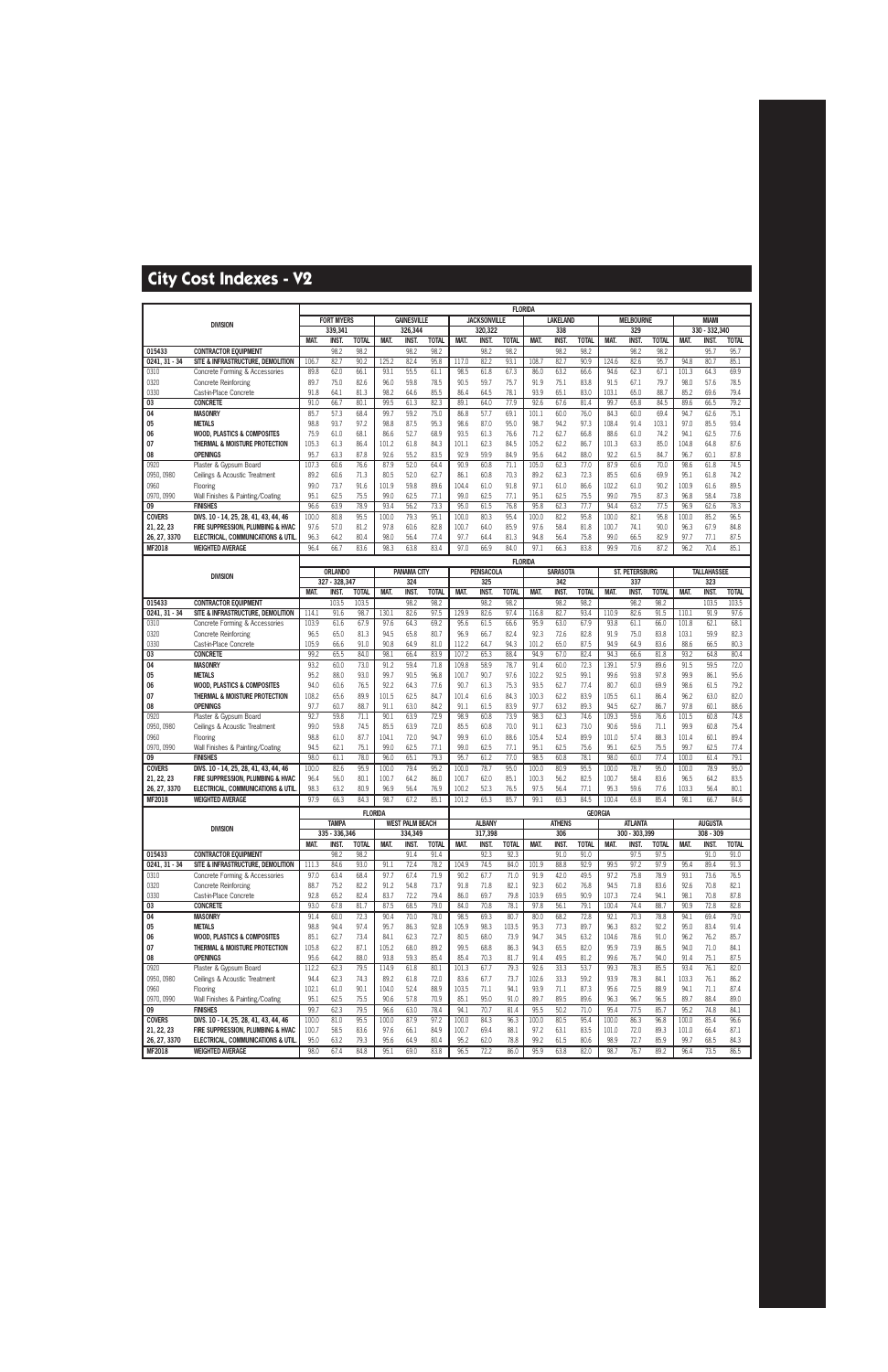|                    |                                                         |                |                      |                |              |                    |              |                |                    |                | <b>GEORGIA</b> |                  |                |                |                                 |               |              |                    |               |
|--------------------|---------------------------------------------------------|----------------|----------------------|----------------|--------------|--------------------|--------------|----------------|--------------------|----------------|----------------|------------------|----------------|----------------|---------------------------------|---------------|--------------|--------------------|---------------|
|                    | <b>DIVISION</b>                                         |                | <b>COLUMBUS</b>      |                |              | <b>DALTON</b>      |              |                | <b>GAINESVILLE</b> |                |                | <b>MACON</b>     |                |                | <b>SAVANNAH</b>                 |               |              | <b>STATESBORO</b>  |               |
|                    |                                                         |                | $318 - 319$          |                |              | 307                |              |                | 305                |                |                | $310 - 312$      |                |                | $313 - 314$                     |               |              | 304                |               |
|                    |                                                         | <b>MAT</b>     | INST.                | <b>TOTAL</b>   | MAT.         | <b>INST</b>        | <b>TOTAL</b> | MAT.           | <b>INST</b>        | <b>TOTAL</b>   | MAT.           | <b>INST</b>      | <b>TOTAL</b>   | <b>MAT</b>     | <b>INST.</b>                    | <b>TOTAL</b>  | MAT.         | <b>INST</b>        | <b>TOTAL</b>  |
| 015433             | <b>CONTRACTOR EQUIPMENT</b>                             |                | 92.3                 | 92.3           |              | 106.1              | 106.1        |                | 91.0               | 91.0           |                | 101.8            | 101.8          |                | 97.7                            | 97.7          |              | 94.0               | 94.0          |
| $0241, 31 - 34$    | SITE & INFRASTRUCTURE, DEMOLITION                       | 104.8          | 74.8                 | 84.2           | 101.6        | 93.8               | 96.2         | 101.6          | 88.7               | 92.7           | 106.3          | 88.8             | 94.3           | 106.2          | 83.8                            | 90.8          | 102.8        | 75.0               | 83.7          |
| 0310               | Concrete Forming & Accessories                          | 90.1           | 70.3                 | 73.3           | 83.5         | 62.2               | 65.4         | 96.0           | 39.9               | 48.3           | 89.8           | 69.2             | 72.3           | 96.2           | 71.6                            | 75.3          | 78.1         | 50.2               | 54.3          |
| 0320               | <b>Concrete Reinforcing</b>                             | 91.7           | 71.8                 | 82.1           | 91.8         | 57.7               | 75.3         | 92.1           | 60.2               | 76.7           | 92.9           | 71.8             | 82.7           | 97.8           | 70.9                            | 84.8          | 91.4         | 67.5               | 79.8          |
| 0330               | Cast-in-Place Concrete                                  | 85.7           | 70.0                 | 79.8           | 100.9        | 68.0               | 88.5         | 109.2          | 69.0               | 94.0           | 84.5           | 70.9             | 79.4           | 86.8           | 71.3                            | 81.0          | 103.7        | 68.6               | 90.5          |
| $\overline{03}$    | <b>CONCRETE</b>                                         | 83.8           | 72.2                 | 78.6           | 97.0         | 65.3               | 82.8         | 99.6           | 55.0               | 79.6           | 83.4           | 72.0             | 78.3           | 84.5           | 72.8                            | 79.2          | 97.2         | 61.9               | 81.4          |
| 04                 | <b>MASONRY</b>                                          | 98.2           | 69.4                 | 80.7           | 81.1         | 66.6               | 72.2         | 88.5           | 67.3               | 75.5           | 112.4          | 68.8             | 85.8           | 92.4           | 70.3                            | 78.9          | 83.2         | 68.1               | 74.0          |
| 05                 | <b>METALS</b><br><b>WOOD, PLASTICS &amp; COMPOSITES</b> | 105.5<br>80.5  | 99.0<br>71.4         | 103.5<br>75.7  | 96.2<br>77.4 | 92.0<br>63.0       | 94.9<br>69.9 | 94.5<br>99.0   | 77.3<br>32.0       | 89.2<br>64.0   | 100.7<br>85.3  | 99.2<br>70.1     | 100.2<br>77.3  | 101.8<br>92.0  | 95.8<br>73.3                    | 99.9<br>82.2  | 99.8<br>70.3 | 96.9<br>45.5       | 98.9<br>57.4  |
| 06<br>07           | THERMAL & MOISTURE PROTECTION                           | 99.4           | 70.1                 | 86.8           | 96.1         | 65.7               | 83.0         | 94.3           | 63.4               | 81.0           | 98.0           | 71.2             | 86.5           | 97.4           | 70.6                            | 85.9          | 94.6         | 62.8               | 81.0          |
| 08                 | <b>OPENINGS</b>                                         | 85.4           | 72.8                 | 82.3           | 92.9         | 64.5               | 86.0         | 91.4           | 48.1               | 80.8           | 85.2           | 72.0             | 82.0           | 94.9           | 73.6                            | 89.7          | 93.9         | 57.4               | 85.0          |
| 0920               | Plaster & Gypsum Board                                  | 101.3          | 71.3                 | 81.6           | 82.3         | 62.5               | 69.3         | 94.3           | 30.7               | 52.6           | 104.0          | 69.9             | 81.6           | 103.3          | 72.9                            | 83.4          | 84.2         | 44.6               | 58.2          |
| 0950, 0980         | Ceilings & Acoustic Treatment                           | 83.6           | 71.3                 | 75.9           | 118.4        | 62.5               | 83.4         | 102.6          | 30.7               | 57.6           | 79.2           | 69.9             | 73.4           | 98.2           | 72.9                            | 82.4          | 113.4        | 44.6               | 70.3          |
| 0960               | Flooring                                                | 103.5          | 71.1                 | 94.1           | 94.8         | 71.1               | 87.9         | 95.5           | 71.1               | 88.4           | 81.4           | 71.1             | 78.4           | 97.9           | 72.5                            | 90.5          | 111.4        | 71.1               | 99.6          |
| 0970, 0990         | Wall Finishes & Painting/Coating                        | 85.1           | 85.9                 | 85.6           | 80.3         | 66.7               | 72.2         | 89.7           | 89.5               | 89.6           | 87.1           | 95.0             | 91.8           | 86.9           | 85.3                            | 85.9          | 88.1         | 66.7               | 75.3          |
| 09                 | <b>FINISHES</b>                                         | 94.0           | 71.7                 | 81.9           | 104.6        | 64.0               | 82.7         | 96.0           | 48.6               | 70.3           | 83.4           | 71.8             | 77.1           | 96.9           | 73.1                            | 84.0          | 107.4        | 54.2               | 78.6          |
| <b>COVERS</b>      | DIVS. 10 - 14, 25, 28, 41, 43, 44, 46                   | 100.0          | 84.7                 | 96.4           | 100.0        | 81.0               | 95.5         | 100.0          | 80.0               | 95.3           | 100.0          | 84.4             | 96.3           | 100.0          | 85.4                            | 96.6          | 100.0        | 81.6               | 95.7          |
| 21, 22, 23         | FIRE SUPPRESSION, PLUMBING & HVAC                       | 100.7          | 66.3                 | 86.8           | 97.3         | 57.9               | 81.4         | 97.2           | 62.6               | 83.3           | 100.7          | 71.9             | 89.1           | 100.8          | 64.3                            | 86.1          | 98.0         | 66.3               | 85.2          |
| 26, 27, 3370       | ELECTRICAL, COMMUNICATIONS & UTIL                       | 95.3           | 70.8                 | 83.2           | 108.0        | 59.9               | 84.2         | 99.2           | 70.7               | 85.1           | 93.9           | 62.8             | 78.5           | 99.2           | 63.8                            | 81.7          | 99.7         | 63.4               | 81.7          |
| MF2018             | <b>WEIGHTED AVERAGE</b>                                 | 96.4           | 73.4                 | 86.4           | 97.7         | 68.0               | 84.9         | 96.5           | 64.3               | 82.6           | 95.3           | 74.4             | 86.3           | 97.3           | 72.8                            | 86.7          | 97.9         | 67.1               | 84.6          |
|                    |                                                         |                |                      | <b>GEORGIA</b> |              |                    |              |                |                    |                |                | <b>HAWAII</b>    |                |                |                                 |               |              | <b>IDAHO</b>       |               |
|                    |                                                         |                | <b>VALDOSTA</b>      |                |              | <b>WAYCROSS</b>    |              |                | <b>HILO</b>        |                |                | <b>HONOLULU</b>  |                |                | <b>STATES &amp; POSS., GUAM</b> |               |              | <b>BOISE</b>       |               |
|                    | <b>DIVISION</b>                                         |                | 316                  |                |              | 315                |              |                | 967                |                |                | 968              |                |                | 969                             |               |              | 836 - 837          |               |
|                    |                                                         | MAT.           | <b>INST</b>          | <b>TOTAL</b>   | MAT.         | <b>INST</b>        | <b>TOTAL</b> | MAT.           | <b>INST</b>        | <b>TOTAL</b>   | MAT.           | <b>INST</b>      | <b>TOTAL</b>   | MAT.           | <b>INST</b>                     | <b>TOTAL</b>  | <b>MAT</b>   | <b>INST</b>        | <b>TOTAL</b>  |
| 015433             | <b>CONTRACTOR EQUIPMENT</b>                             |                | 92.3                 | 92.3           |              | 92.3               | 92.3         |                | 96.0               | 96.0           |                | 100.7            | 100.7          |                | 159.0                           | 159.0         |              | 92.3               | 92.3          |
| 0241, 31 - 34      | SITE & INFRASTRUCTURE, DEMOLITION                       | 114.8          | 74.5                 | 87.1           | 111.1        | 74.1               | 85.7         | 146.1          | 100.4              | 114.7          | 153.4          | 108.5            | 122.6          | 192.5          | 97.3                            | 127.1         | 84.6         | 88.8               | 87.5          |
| 0310               | Concrete Forming & Accessories                          | 80.0           | 44.0                 | 49.4           | 81.9         | 61.5               | 64.5         | 106.1          | 124.1              | 121.4          | 123.2          | 124.2            | 124.0          | 108.4          | 63.3                            | 70.1          | 97.3         | 80.4               | 82.9          |
| 0320               | <b>Concrete Reinforcing</b>                             | 93.8           | 60.7                 | 77.8           | 93.8         | 56.6               | 75.8         | 140.0          | 122.0              | 131.3          | 160.1          | 122.1            | 141.7          | 251.6          | 43.8                            | 151.4         | 101.2        | 76.0               | 89.0          |
| 0330               | Cast-in-Place Concrete                                  | 84.2           | 69.5                 | 78.7           | 95.1         | 68.5               | 85.1         | 196.9          | 125.0              | 169.7          | 153.7          | 126.2            | 143.3          | 170.6          | 104.3                           | 145.6         | 89.2         | 93.5               | 90.8          |
| 03                 | <b>CONCRETE</b>                                         | 88.2           | 58.1                 | 74.7           | 91.1         | 64.8               | 79.3         | 153.2          | 123.2              | 139.7          | 146.4          | 123.5            | 136.1          | 156.1          | 74.9                            | 119.7         | 97.6         | 84.3               | 91.7          |
| 04                 | <b>MASONRY</b>                                          | 104.4          | 69.3                 | 83.0           | 105.1        | 68.1               | 82.5         | 140.4          | 124.4              | 130.7          | 132.4          | 124.5            | 127.6          | 200.5          | 48.8                            | 108.0         | 125.0        | 84.2               | 100.1         |
| 05                 | <b>METALS</b>                                           | 105.0          | 93.4                 | 101.4          | 104.0        | 86.8               | 98.7         | 110.0          | 107.8              | 109.4          | 124.9          | 106.4            | 119.1          | 141.9          | 81.4                            | 123.0         | 107.7        | 80.4               | 99.2          |
| 06                 | <b>WOOD, PLASTICS &amp; COMPOSITES</b>                  | 67.9           | 36.3                 | 51.3           | 69.6         | 61.2               | 65.2         | 108.3          | 124.7              | 116.9          | 135.2          | 124.8            | 129.8          | 119.7          | 63.6                            | 90.4          | 89.5         | 79.4               | 84.2          |
| 07                 | THERMAL & MOISTURE PROTECTION                           | 99.7           | 65.4                 | 84.9           | 99.4         | 64.9               | 84.6         | 127.6          | 118.4              | 123.6          | 144.9          | 119.6            | 134.1          | 151.5          | 70.0                            | 116.5         | 99.1         | 85.4               | 93.2          |
| 08                 | <b>OPENINGS</b>                                         | 82.2           | 50.5                 | 74.5           | 82.5         | 60.7               | 77.2         | 114.7          | 122.3              | 116.6          | 128.7          | 122.4            | 127.2          | 118.9          | 52.8                            | 102.8         | 97.1         | 74.0               | 91.4          |
| 0920               | Plaster & Gypsum Board                                  | 94.2           | 35.1                 | 55.4           | 94.2         | 60.8               | 72.3         | 122.9          | 125.3              | 124.5          | 169.2          | 125.3            | 140.4          | 249.0          | 53.0                            | 120.4         | 94.3         | 79.1               | 84.3          |
| 0950, 0980         | Ceilings & Acoustic Treatment                           | 82.3           | 35.1                 | 52.7           | 80.9         | 60.8               | 68.3         | 125.1          | 125.3              | 125.2          | 132.7          | 125.3            | 128.1          | 231.1          | 53.0                            | 119.5         | 112.5        | 79.1               | 91.6          |
| 0960               | Flooring                                                | 96.9<br>85.1   | 71.1                 | 89.4<br>89.9   | 98.3         | 71.1               | 90.4         | 105.9          | 140.4              | 116.0          | 122.8          | 140.4            | 127.9          | 123.3          | 47.3                            | 101.1         | 91.8         | 86.5               | 90.3          |
| 0970, 0990<br>09   | Wall Finishes & Painting/Coating<br><b>FINISHES</b>     | 91.8           | 93.1<br>51.9         | 70.2           | 85.1<br>91.4 | 66.7<br>63.4       | 74.1<br>76.3 | 96.1<br>111.9  | 137.0<br>129.0     | 120.6<br>121.1 | 109.0<br>126.8 | 137.0<br>129.0   | 125.8<br>128.0 | 101.6<br>186.6 | 39.6<br>58.2                    | 64.5<br>117.1 | 89.3<br>96.1 | 45.7<br>77.7       | 63.2<br>86.1  |
| <b>COVERS</b>      | DIVS. 10 - 14, 25, 28, 41, 43, 44, 46                   | 100.0          | 80.9                 | 95.5           | 100.0        | 81.2               | 95.6         | 100.0          | 112.1              | 102.9          | 100.0          | 112.3            | 102.9          | 100.0          | 92.9                            | 98.3          | 100.0        | 86.9               | 96.9          |
| 21, 22, 23         | FIRE SUPPRESSION. PLUMBING & HVAC                       | 100.7          | 69.1                 | 88.0           | 98.4         | 60.5               | 83.1         | 101.1          | 108.9              | 104.2          | 101.1          | 108.9            | 104.3          | 104.1          | 52.5                            | 83.2          | 101.2        | 71.5               | 89.2          |
| 26, 27, 3370       | <b>ELECTRICAL, COMMUNICATIONS &amp; UTIL</b>            | 93.8           | 56.7                 | 75.5           | 97.1         | 63.4               | 80.4         | 105.8          | 122.0              | 113.8          | 106.7          | 122.0            | 114.3          | 150.4          | 49.2                            | 100.3         | 97.2         | 69.3               | 83.4          |
| MF2018             | <b>WEIGHTED AVERAGE</b>                                 | 96.7           | 65.4                 | 83.2           | 96.6         | 66.9               | 83.8         | 115.6          | 117.2              | 116.3          | 120.3          | 117.8            | 119.2          | 138.0          | 63.4                            | 105.7         | 100.9        | 78.2               | 91.1          |
|                    |                                                         |                |                      |                |              |                    |              |                | <b>IDAHO</b>       |                |                |                  |                |                |                                 |               |              | <b>ILLINOIS</b>    |               |
|                    |                                                         |                | <b>COEUR D'ALENE</b> |                |              | <b>IDAHO FALLS</b> |              |                | <b>LEWISTON</b>    |                |                | <b>POCATELLO</b> |                |                | <b>TWIN FALLS</b>               |               |              | <b>BLOOMINGTON</b> |               |
|                    | <b>DIVISION</b>                                         |                | 838                  |                |              | 834                |              |                | 835                |                |                | 832              |                |                | 833                             |               |              | 617                |               |
|                    |                                                         | MAT.           | INST.                | <b>TOTAL</b>   | MAT.         | INST.              | <b>TOTAL</b> | MAT.           | INST.              | <b>TOTAL</b>   | MAT.           | INST.            | <b>TOTAL</b>   | MAT.           | <b>INST.</b>                    | <b>TOTAL</b>  | MAT.         | INST.              | <b>TOTAL</b>  |
| 015433             | <b>CONTRACTOR EQUIPMENT</b>                             |                | 87.3                 | 87.3           |              | 92.3               | 92.3         |                | 87.3               | 87.3           |                | 92.3             | 92.3           |                | 92.3                            | 92.3          |              | 98.8               | 98.8          |
| 0241, 31 - 34      | SITE & INFRASTRUCTURE, DEMOLITION                       | 84.4           | 83.1                 | 83.5           | 83.3         | 88.6               | 86.9         | 91.3           | 84.4               | 86.5           | 86.1           | 88.8             | 87.9           | 93.0           | 88.6                            | 90.0          | 94.4         | 92.2               | 92.9          |
| 0310               | Concrete Forming & Accessories                          | 103.6          | 78.3                 | 82.1           | 90.7         | 75.5               | 77.8         | 109.1          | 81.3               | 85.5           | 97.4           | 79.9             | 82.5           | 98.5           | 79.8                            | 82.6          | 80.3         | 111.8              | 107.1         |
| 0320               | <b>Concrete Reinforcing</b>                             | 109.3          | 99.8                 | 104.7          | 103.2        | 74.2               | 89.2         | 109.3          | 100.0              | 104.8          | 101.6          | 76.1             | 89.3           | 103.6          | 77.0                            | 90.7          | 95.4         | 97.5               | 96.4          |
| 0330               | Cast-in-Place Concrete                                  | 96.5           | 81.5                 | 90.8           | 85.0         | 80.1               | 83.1         | 100.3          | 81.9               | 93.4           | 91.7           | 93.3             | 92.3           | 94.2           | 81.6                            | 89.4          | 94.4         | 109.3              | 100.0         |
| 03                 | <b>CONCRETE</b>                                         | 103.8          | 83.3                 | 94.6           | 89.5         | 77.2               | 84.0         | 107.5          | 84.8               | 97.3           | 96.7           | 84.0             | 91.0           | 104.6          | 80.1                            | 93.6          | 91.5         | 109.3              | 99.5          |
| $\overline{04}$    | <b>MASONRY</b>                                          | 126.7          | 83.6                 | 100.4          | 120.2        | 84.2               | 98.2         | 127.1          | 85.3               | 101.6          | 122.5          | 87.2             | 101.0          | 125.4          | 81.8                            | 98.8          | 115.8        | 116.7              | 116.4         |
| 05                 | <b>METALS</b>                                           | 101.4          | 88.5                 | 97.4           | 115.9        | 79.1               | 104.4        | 100.8          | 89.8               | 97.4           | 116.0          | 80.1             | 104.8          | 116.0          | 80.0                            | 104.8         | 93.0         | 121.1              | 101.7         |
| 06                 | <b>WOOD, PLASTICS &amp; COMPOSITES</b>                  | 90.7           | 77.1                 | 83.6           | 82.7         | 73.6               | 78.0         | 96.9           | 80.1               | 88.1           | 89.5           | 79.4             | 84.2           | 90.7           | 79.4                            | 84.7          | 76.5         | 109.2              | 93.6          |
| 07                 | THERMAL & MOISTURE PROTECTION                           | 152.8          | 80.4                 | 121.7          | 97.7         | 72.2               | 86.8         | 153.1          | 82.5               | 122.8          | 98.3           | 74.7             | 88.2           | 99.2           | 80.7                            | 91.2          | 95.5         | 107.9              | 100.8         |
| 08                 | <b>OPENINGS</b>                                         | 114.1          | 75.0                 | 104.6          | 99.8         | 68.6               | 92.2         | 107.0          | 81.1               | 100.7          | 97.7           | 68.2             | 90.5           | 100.5          | 64.3                            | 91.7          | 91.4         | 114.3              | 96.9          |
| 0920               | Plaster & Gypsum Board                                  | 170.7          | 76.8                 | 109.1          | 83.2         | 73.2               | 76.6         | 172.4          | 79.9               | 111.7          | 85.0           | 79.1             | 81.1           | 87.2           | 79.1                            | 81.9          | 85.4         | 109.8              | 101.4         |
| 0950, 0980         | Ceilings & Acoustic Treatment                           | 146.0          | 76.8                 | 102.6          | 113.9        | 73.2               | 88.4         | 146.0          | 79.9               | 104.6          | 119.7          | 79.1             | 94.2           | 116.5          | 79.1                            | 93.0          | 84.1         | 109.8              | 100.2         |
| 0960<br>0970, 0990 | Flooring                                                | 129.9<br>106.4 | 73.5                 | 113.5<br>84.7  | 91.5<br>89.3 | 73.5               | 86.2<br>58.3 | 133.5<br>106.4 | 78.0               | 117.3<br>85.8  | 95.2<br>89.2   | 78.0<br>40.7     | 90.2<br>60.2   | 96.5<br>89.3   | 82.3<br>39.9                    | 92.3<br>59.7  | 85.5<br>85.6 | 115.3<br>128.3     | 94.2<br>111.2 |
| 09                 | Wall Finishes & Painting/Coating<br><b>FINISHES</b>     | 159.1          | 70.3<br>76.3         | 114.3          | 94.3         | 37.6<br>71.2       | 81.8         | 160.4          | 72.1<br>79.2       | 116.5          | 97.5           | 75.8             | 85.7           | 98.1           | 76.6                            | 86.4          | 86.1         | 114.2              | 101.3         |
| <b>COVERS</b>      | DIVS. 10 - 14, 25, 28, 41, 43, 44, 46                   | 100.0          | 88.2                 | 97.2           | 100.0        | 86.3               | 96.8         | 100.0          | 97.4               | 99.4           | 100.0          | 86.9             | 96.9           | 100.0          | 86.9                            | 96.9          | 100.0        | 105.5              | 101.3         |
| 21, 22, 23         | FIRE SUPPRESSION, PLUMBING & HVAC                       | 100.6          | 81.5                 | 92.9           | 102.3        | 78.2               | 92.6         | 102.4          | 85.6               | 95.6           | 100.9          | 73.0             | 89.7           | 100.9          | 71.5                            | 89.0          | 96.8         | 100.4              | 98.2          |
| 26, 27, 3370       | ELECTRICAL, COMMUNICATIONS & UTIL.                      | 88.4           | 78.5                 | 83.5           | 88.0         | 68.2               | 78.2         | 86.8           | 84.7               | 85.8           | 94.3           | 67.5             | 81.1           | 89.1           | 70.7                            | 80.0          | 94.7         | 87.0               | 90.8          |
| <b>MF2018</b>      | <b>WEIGHTED AVERAGE</b>                                 | 108.1          | 81.5                 | 96.6           | 100.2        | 76.9               | 90.1         | 108.4          | 84.9               | 98.2           | 101.8          | 77.8             | 91.4           | 102.9          | 76.9                            | 91.7          | 94.8         | 105.4              | 99.4          |
|                    |                                                         |                |                      |                |              |                    |              |                |                    |                |                |                  |                |                |                                 |               |              |                    |               |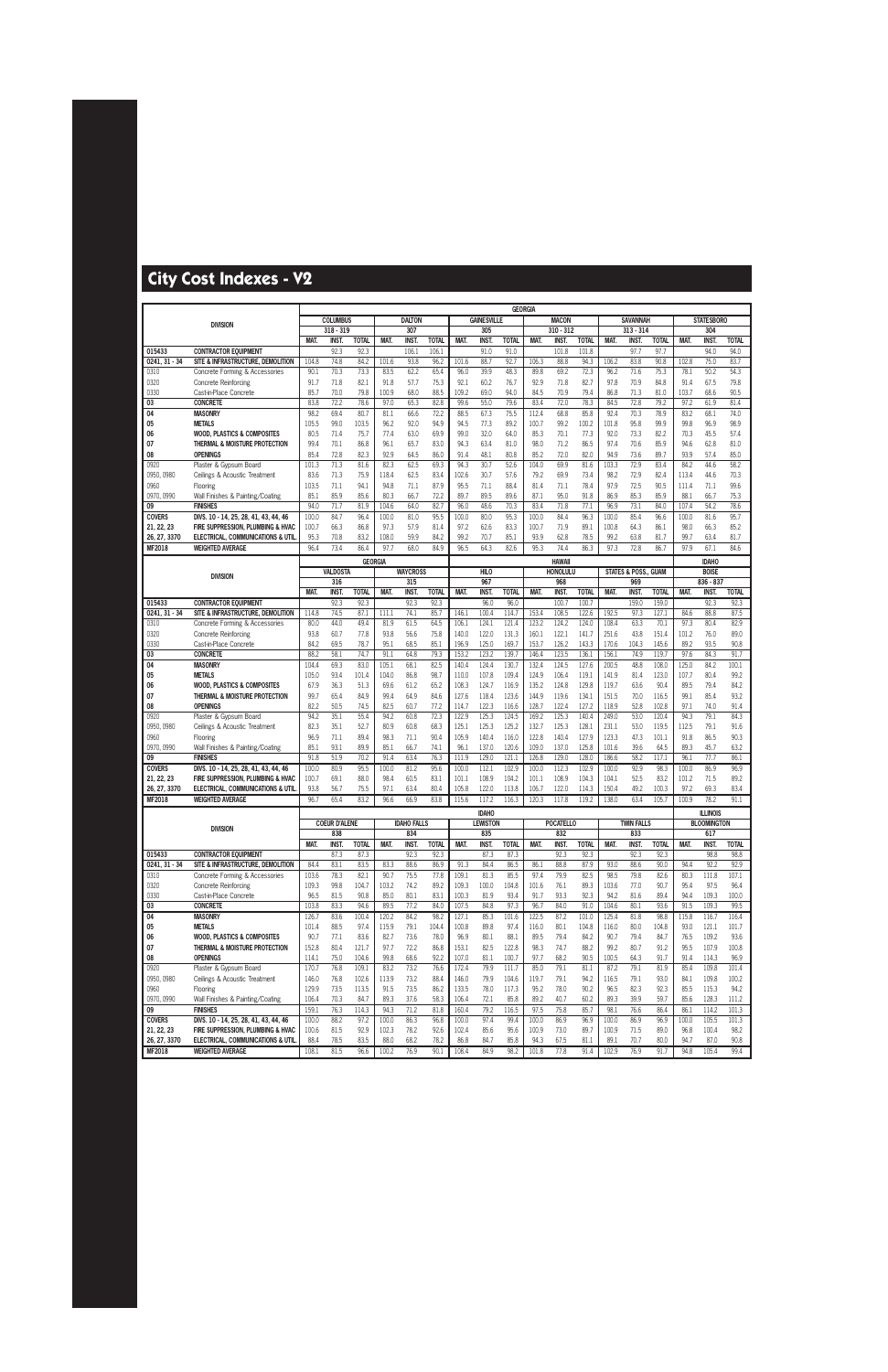|                             |                                                                            |               |                      |                       |               |                      |                       |                |                     | <b>ILLINOIS</b>      |                 |                    |                      |                |                      |                      |                |                       |                       |
|-----------------------------|----------------------------------------------------------------------------|---------------|----------------------|-----------------------|---------------|----------------------|-----------------------|----------------|---------------------|----------------------|-----------------|--------------------|----------------------|----------------|----------------------|----------------------|----------------|-----------------------|-----------------------|
|                             | <b>DIVISION</b>                                                            |               | <b>CARBONDALE</b>    |                       |               | <b>CENTRALIA</b>     |                       |                | <b>CHAMPAIGN</b>    |                      |                 | <b>CHICAGO</b>     |                      |                | <b>DECATUR</b>       |                      |                | <b>EAST ST. LOUIS</b> |                       |
|                             |                                                                            |               | 629                  |                       |               | 628                  |                       |                | $618 - 619$         |                      |                 | $606 - 608$        |                      |                | 625                  |                      |                | 620 - 622             |                       |
| 015433                      | <b>CONTRACTOR EQUIPMENT</b>                                                | MAT.          | <b>INST</b><br>107.2 | <b>TOTAL</b><br>107.2 | MAT.          | <b>INST</b><br>107.2 | <b>TOTAL</b><br>107.2 | MAT.           | <b>INST</b><br>99.7 | <b>TOTAL</b><br>99.7 | MAT.            | INST.<br>97.0      | <b>TOTAL</b><br>97.0 | MAT.           | <b>INST.</b><br>99.7 | <b>TOTAL</b><br>99.7 | MAT.           | INST.<br>107.2        | <b>TOTAL</b><br>107.2 |
| 0241, 31 - 34               | SITE & INFRASTRUCTURE, DEMOLITION                                          | 103.0         | 92.8                 | 96.0                  | 103.4         | 94.7                 | 97.4                  | 103.2          | 93.2                | 96.3                 | 105.6           | 100.0              | 101.7                | 96.7           | 93.4                 | 94.4                 | 106.0          | 94.3                  | 97.9                  |
| 0310                        | Concrete Forming & Accessories                                             | 88.6          | 104.8                | 102.4                 | 90.5          | 109.9                | 107.0                 | 86.9           | 112.4               | 108.6                | 100.5           | 159.0              | 150.3                | 91.5           | 116.6                | 112.9                | 86.0           | 112.8                 | 108.8                 |
| 0320                        | <b>Concrete Reinforcing</b>                                                | 90.9          | 98.5                 | 94.6                  | 90.9          | 99.1                 | 94.8                  | 95.4           | 96.8                | 96.1                 | 104.8           | 151.0              | 127.1                | 89.1           | 96.9                 | 92.9                 | 90.8           | 105.1                 | 97.7                  |
| 0330                        | Cast-in-Place Concrete                                                     | 92.1          | 98.4                 | 94.5                  | 92.5          | 114.7                | 100.9                 | 109.5          | 106.3               | 108.3                | 120.6           | 154.2              | 133.3                | 100.5          | 113.9                | 105.6                | 94.1           | 117.7                 | 103.0                 |
| 03                          | <b>CONCRETE</b>                                                            | 82.4          | 103.1                | 91.7                  | 82.9          | 111.3                | 95.6                  | 103.5          | 108.3               | 105.7                | 112.4           | 155.4              | 131.7                | 92.9           | 112.9                | 101.9                | 83.9           | 114.7                 | 97.7                  |
| $\overline{04}$             | <b>MASONRY</b>                                                             | 81.6          | 106.8                | 97.0                  | 81.6          | 117.8                | 103.7                 | 141.6          | 120.2               | 128.5                | 102.7           | 164.4              | 140.4                | 77.1           | 120.0                | 103.3                | 81.9           | 121.5                 | 106.1                 |
| 05                          | <b>METALS</b>                                                              | 98.5          | 127.7                | 107.6                 | 98.6          | 130.8                | 108.7                 | 93.0           | 117.8               | 100.7                | 95.7            | 147.2              | 111.8                | 102.5          | 119.3                | 107.8                | 99.7           | 134.5                 | 110.6                 |
| 06                          | <b>WOOD, PLASTICS &amp; COMPOSITES</b>                                     | 85.6          | 102.2                | 94.3                  | 88.4          | 107.4                | 98.3                  | 83.4           | 110.1               | 97.4                 | 108.0           | 158.3              | 134.3                | 87.7           | 116.1                | 102.6                | 82.6           | 109.5                 | 96.6                  |
| 07<br>08                    | THERMAL & MOISTURE PROTECTION<br><b>OPENINGS</b>                           | 90.6<br>87.1  | 96.7<br>112.0        | 93.2<br>93.2          | 90.7<br>87.1  | 106.5<br>114.8       | 97.5<br>93.9          | 96.3<br>91.9   | 110.4<br>113.4      | 102.3<br>97.1        | 94.7<br>101.2   | 149.2<br>168.5     | 118.1<br>117.6       | 95.9<br>97.9   | 111.7<br>116.8       | 102.7<br>102.5       | 90.7<br>87.2   | 109.1<br>115.3        | 98.6<br>94.0          |
| 0920                        | Plaster & Gypsum Board                                                     | 86.8          | 102.6                | 97.2                  | 87.9          | 107.9                | 101.0                 | 87.1           | 110.7               | 102.6                | 96.0            | 159.9              | 138.0                | 89.8           | 116.9                | 107.6                | 85.4           | 110.1                 | 101.6                 |
| 0950, 0980                  | Ceilings & Acoustic Treatment                                              | 79.6          | 102.6                | 94.0                  | 79.6          | 107.9                | 97.4                  | 84.1           | 110.7               | 100.8                | 89.6            | 159.9              | 133.7                | 86.6           | 116.9                | 105.6                | 79.6           | 110.1                 | 98.7                  |
| 0960                        | Flooring                                                                   | 116.3         | 111.3                | 114.8                 | 117.3         | 111.3                | 115.5                 | 88.9           | 111.3               | 95.4                 | 95.4            | 161.3              | 114.6                | 104.6          | 114.0                | 107.3                | 115.2          | 113.5                 | 114.7                 |
| 0970, 0990                  | Wall Finishes & Painting/Coating                                           | 99.9          | 99.9                 | 99.9                  | 99.9          | 106.3                | 103.7                 | 85.6           | 109.4               | 99.9                 | 93.9            | 162.4              | 135.0                | 92.8           | 112.2                | 104.4                | 99.9           | 110.9                 | 106.5                 |
| 09                          | <b>FINISHES</b>                                                            | 91.4          | 106.2                | 99.4                  | 91.9          | 109.8                | 101.6                 | 88.0           | 112.2               | 101.1                | 94.8            | 160.6              | 130.4                | 92.0           | 116.2                | 105.1                | 91.0           | 112.6                 | 102.7                 |
| <b>COVERS</b>               | DIVS. 10 - 14, 25, 28, 41, 43, 44, 46                                      | 100.0         | 101.3                | 100.3                 | 100.0         | 100.2                | 100.1                 | 100.0          | 106.1               | 101.4                | 100.0           | 127.2              | 106.4                | 100.0          | 106.2                | 101.5                | 100.0          | 107.4                 | 101.8                 |
| 21, 22, 23                  | FIRE SUPPRESSION, PLUMBING & HVAC                                          | 96.7          | 101.7                | 98.7                  | 96.7          | 93.2                 | 95.3                  | 96.8           | 101.9               | 98.9                 | 100.4           | 134.9              | 114.3                | 100.5          | 95.9                 | 98.7                 | 100.5          | 96.7                  | 99.0                  |
| 26, 27, 3370                | <b>ELECTRICAL, COMMUNICATIONS &amp; UTIL</b>                               | 91.9          | 103.8                | 97.8                  | 92.9          | 102.3                | 97.6                  | 97.4           | 91.9                | 94.6                 | 96.1            | 136.4              | 116.0                | 94.9           | 99.9                 | 97.4                 | 92.6           | 105.6                 | 99.1                  |
| MF2018                      | <b>WEIGHTED AVERAGE</b>                                                    | 92.7          | 105.2                | 98.1                  | 92.9          | 106.7                | 98.9                  | 98.4           | 106.3               | 101.8                | 100.5           | 144.4              | 119.5                | 96.7           | 107.6                | 101.4                | 94.1           | 109.8                 | 100.9                 |
|                             |                                                                            |               |                      |                       |               |                      |                       |                |                     |                      | <b>ILLINOIS</b> |                    |                      |                |                      |                      |                |                       |                       |
|                             | <b>DIVISION</b>                                                            |               | <b>EFFINGHAM</b>     |                       |               | <b>GALESBURG</b>     |                       |                | <b>JOLIET</b>       |                      |                 | <b>KANKAKEE</b>    |                      |                | <b>LA SALLE</b>      |                      |                | <b>NORTH SUBURBAN</b> |                       |
|                             |                                                                            | MAT.          | 624<br><b>INST</b>   | <b>TOTAL</b>          | MAT.          | 614<br><b>INST.</b>  | <b>TOTAL</b>          | MAT.           | 604<br><b>INST</b>  | <b>TOTAL</b>         | MAT.            | 609<br><b>INST</b> | <b>TOTAL</b>         | MAT.           | 613<br><b>INST.</b>  | <b>TOTAL</b>         | <b>MAT</b>     | $600 - 603$<br>INST.  | <b>TOTAL</b>          |
| 015433                      | <b>CONTRACTOR EOUIPMENT</b>                                                |               | 99.7                 | 99.7                  |               | 98.8                 | 98.8                  |                | 90.4                | 90.4                 |                 | 90.4               | 90.4                 |                | 98.8                 | 98.8                 |                | 90.4                  | 90.4                  |
| 0241, 31 - 34               | SITE & INFRASTRUCTURE, DEMOLITION                                          | 101.0         | 92.0                 | 94.8                  | 96.7          | 92.1                 | 93.5                  | 101.7          | 94.8                | 97.0                 | 94.9            | 93.1               | 93.7                 | 96.1           | 92.9                 | 93.9                 | 101.0          | 93.9                  | 96.1                  |
| 0310                        | Concrete Forming & Accessories                                             | 95.9          | 110.3                | 108.2                 | 86.8          | 112.8                | 108.9                 | 100.1          | 157.8               | 149.2                | 92.5            | 139.9              | 132.8                | 101.1          | 120.7                | 117.7                | 99.2           | 152.6                 | 144.6                 |
| 0320                        | <b>Concrete Reinforcing</b>                                                | 92.1          | 89.3                 | 90.7                  | 94.9          | 100.6                | 97.6                  | 111.9          | 138.0               | 124.5                | 112.6           | 128.7              | 120.4                | 95.1           | 126.5                | 110.3                | 111.9          | 142.0                 | 126.4                 |
| 0330                        | Cast-in-Place Concrete                                                     | 100.2         | 105.4                | 102.1                 | 97.2          | 104.9                | 100.1                 | 109.6          | 146.6               | 123.5                | 102.1           | 130.3              | 112.8                | 97.1           | 116.9                | 104.6                | 109.6          | 146.8                 | 123.7                 |
| 03                          | <b>CONCRETE</b>                                                            | 93.6          | 105.6                | 99.0                  | 94.4          | 108.8                | 100.9                 | 104.1          | 149.8               | 124.6                | 97.9            | 134.3              | 114.2                | 95.3           | 121.3                | 106.9                | 104.1          | 148.2                 | 123.9                 |
| 04                          | <b>MASONRY</b>                                                             | 85.7          | 110.5                | 100.8                 | 116.0         | 117.4                | 116.8                 | 101.8          | 159.4               | 136.9                | 98.3            | 140.9              | 124.3                | 116.0          | 124.3                | 121.1                | 98.8           | 152.2                 | 131.4                 |
| 05                          | <b>METALS</b>                                                              | 99.5          | 112.4<br>110.1       | 103.6                 | 93.0          | 123.5<br>111.4       | 102.5                 | 93.8           | 138.8               | 107.8                | 93.8            | 130.6              | 105.3                | 93.0           | 139.3                | 107.5                | 94.8           | 138.9                 | 108.6                 |
| 06<br>07                    | <b>WOOD, PLASTICS &amp; COMPOSITES</b><br>THERMAL & MOISTURE PROTECTION    | 90.3<br>95.4  | 104.2                | 100.6<br>99.2         | 83.3<br>95.7  | 105.1                | 98.0<br>99.7          | 101.1<br>99.3  | 158.5<br>145.0      | 131.1<br>118.9       | 93.0<br>98.4    | 139.8<br>133.2     | 117.5<br>113.3       | 99.4<br>95.9   | 119.0<br>117.0       | 109.6<br>105.0       | 100.0<br>99.7  | 152.9<br>141.0        | 127.7<br>117.4        |
| 08                          | <b>OPENINGS</b>                                                            | 93.1          | 110.3                | 97.3                  | 91.4          | 112.9                | 96.6                  | 99.2           | 163.6               | 114.9                | 92.5            | 150.5              | 106.6                | 91.4           | 128.4                | 100.4                | 99.2           | 161.8                 | 114.5                 |
| 0920                        | Plaster & Gypsum Board                                                     | 89.3          | 110.7                | 103.3                 | 87.1          | 112.1                | 103.5                 | 90.0           | 160.4               | 136.2                | 89.4            | 141.2              | 123.4                | 94.5           | 119.9                | 111.1                | 94.3           | 154.7                 | 133.9                 |
| 0950, 0980                  | Ceilings & Acoustic Treatment                                              | 79.6          | 110.7                | 99.1                  | 84.1          | 112.1                | 101.6                 | 89.3           | 160.4               | 133.9                | 89.3            | 141.2              | 121.9                | 84.1           | 119.9                | 106.5                | 89.3           | 154.7                 | 130.3                 |
| 0960                        | Flooring                                                                   | 105.9         | 111.3                | 107.4                 | 88.6          | 115.3                | 96.4                  | 94.2           | 154.7               | 111.9                | 91.1            | 143.8              | 106.5                | 95.5           | 119.1                | 102.4                | 94.6           | 152.2                 | 111.4                 |
| 0970, 0990                  | Wall Finishes & Painting/Coating                                           | 92.8          | 104.1                | 99.6                  | 85.6          | 93.8                 | 90.5                  | 83.9           | 169.6               | 135.2                | 83.9            | 129.2              | 111.0                | 85.6           | 126.7                | 110.2                | 85.4           | 156.1                 | 127.8                 |
| 09                          | <b>FINISHES</b>                                                            | 90.6          | 110.5                | 101.4                 | 87.3          | 111.7                | 100.5                 | 91.4           | 159.6               | 128.3                | 90.1            | 140.1              | 117.1                | 90.3           | 119.8                | 106.3                | 92.1           | 153.8                 | 125.5                 |
| <b>COVERS</b><br>21, 22, 23 | DIVS. 10 - 14, 25, 28, 41, 43, 44, 46<br>FIRE SUPPRESSION, PLUMBING & HVAC | 100.0<br>96.7 | 104.7<br>99.5        | 101.1<br>97.9         | 100.0<br>96.8 | 105.7<br>100.7       | 101.3<br>98.4         | 100.0<br>100.4 | 123.1<br>131.4      | 105.4<br>112.9       | 100.0<br>96.6   | 111.6<br>123.4     | 102.7<br>107.4       | 100.0<br>96.8  | 106.7<br>122.3       | 101.6<br>107.1       | 100.0<br>100.3 | 117.7<br>129.7        | 104.2<br>112.2        |
| 26, 27, 3370                | ELECTRICAL, COMMUNICATIONS & UTIL                                          | 93.3          | 103.7                | 98.5                  | 95.4          | 83.2                 | 89.4                  | 95.2           | 133.5               | 114.2                | 91.1            | 131.9              | 111.3                | 93.0           | 131.9                | 112.3                | 95.1           | 130.5                 | 112.6                 |
| MF2018                      | <b>WEIGHTED AVERAGE</b>                                                    | 95.3          | 104.9                | 99.4                  | 95.5          | 104.8                | 99.5                  | 98.5           | 140.3               | 116.5                | 95.1            | 129.5              | 110.0                | 95.8           | 122.2                | 107.2                | 98.5           | 137.3                 | 115.3                 |
|                             |                                                                            |               |                      |                       |               |                      |                       |                |                     |                      | <b>ILLINOIS</b> |                    |                      |                |                      |                      |                |                       |                       |
|                             |                                                                            |               | <b>PEORIA</b>        |                       |               | QUINCY               |                       |                | <b>ROCK ISLAND</b>  |                      |                 | <b>ROCKFORD</b>    |                      |                | SOUTH SUBURBAN       |                      |                | <b>SPRINGFIELD</b>    |                       |
|                             | <b>DIVISION</b>                                                            |               | $615 - 616$          |                       |               | 623                  |                       |                | 612                 |                      |                 | $610 - 611$        |                      |                | 605                  |                      |                | 626 - 627             |                       |
|                             |                                                                            | MAT.          | INST.                | <b>TOTAL</b>          | MAT.          | INST.                | <b>TOTAL</b>          | MAT.           | <b>INST.</b>        | <b>TOTAL</b>         | MAT.            | INST.              | <b>TOTAL</b>         | MAT.           | <b>INST.</b>         | <b>TOTAL</b>         | MAT.           | INST.                 | <b>TOTAL</b>          |
| 015433                      | <b>CONTRACTOR EOUIPMENT</b>                                                |               | 98.8                 | 98.8                  |               | 99.7                 | 99.7                  |                | 98.8                | 98.8                 |                 | 98.8               | 98.8                 |                | 90.4                 | 90.4                 |                | 105.4                 | 105.4                 |
| 0241, 31 - 34               | SITE & INFRASTRUCTURE, DEMOLITION                                          | 97.7          | 93.0                 | 94.5                  | 99.7          | 92.4                 | 94.7                  | 94.9           | 90.9                | 92.1                 | 97.1            | 94.1               | 95.0                 | 101.0          | 93.8                 | 96.0                 | 102.5          | 102.4                 | 102.4                 |
| 0310                        | Concrete Forming & Accessories                                             | 90.6          | 117.9                | 113.8                 | 93.5          | 113.8                | 110.8                 | 88.4           | 95.3                | 94.3                 | 94.3            | 130.0              | 124.6                | 99.2           | 152.6                | 144.6                | 90.9           | 119.9                 | 115.6                 |
| 0320<br>0330                | <b>Concrete Reinforcing</b><br>Cast-in-Place Concrete                      | 92.5<br>94.3  | 103.8<br>114.9       | 98.0<br>102.1         | 91.7<br>100.4 | 82.1<br>102.1        | 87.0<br>101.0         | 94.9<br>95.1   | 94.2<br>94.2        | 94.6<br>94.8         | 87.6<br>96.5    | 132.9<br>129.2     | 109.4<br>108.8       | 111.9<br>109.6 | 142.0<br>146.7       | 126.4<br>123.6       | 88.3<br>95.6   | 101.9<br>113.1        | 94.9<br>102.2         |
| 03                          | <b>CONCRETE</b>                                                            | 91.7          | 115.2                | 102.3                 | 93.2          | 104.9                | 98.5                  | 92.3           | 96.0                | 94.0                 | 92.3            | 130.9              | 109.6                | 104.1          | 148.1                | 123.8                | 89.3           | 114.9                 | 100.8                 |
| 04                          | <b>MASONRY</b>                                                             | 114.6         | 122.5                | 119.4                 | 109.1         | 108.5                | 108.7                 | 115.8          | 96.1                | 103.8                | 89.4            | 142.0              | 121.5                | 98.8           | 152.1                | 131.3                | 89.0           | 124.3                 | 110.5                 |
| 05                          | <b>METALS</b>                                                              | 95.7          | 125.1                | 104.8                 | 99.6          | 110.1                | 102.9                 | 93.0           | 115.9               | 100.2                | 95.7            | 144.2              | 110.8                | 94.8           | 138.7                | 108.5                | 100.1          | 120.3                 | 106.4                 |
| 06                          | <b>WOOD, PLASTICS &amp; COMPOSITES</b>                                     | 91.8          | 115.9                | 104.4                 | 87.5          | 116.1                | 102.5                 | 85.0           | 94.2                | 89.8                 | 91.7            | 126.6              | 110.0                | 100.0          | 152.9                | 127.7                | 87.1           | 119.0                 | 103.8                 |
| 07                          | THERMAL & MOISTURE PROTECTION                                              | 96.4          | 112.7                | 103.4                 | 95.4          | 102.6                | 98.5                  | 95.7           | 93.9                | 94.9                 | 99.1            | 129.3              | 112.1                | 99.7           | 141.0                | 117.4                | 98.1           | 116.3                 | 105.9                 |
| 08                          | <b>OPENINGS</b>                                                            | 96.6          | 120.9                | 102.5                 | 93.8          | 111.3                | 98.1                  | 91.4           | 99.5                | 93.3                 | 96.6            | 138.1              | 106.7                | 99.2           | 161.8                | 114.5                | 98.8           | 119.9                 | 103.9                 |
| 0920                        | Plaster & Gypsum Board                                                     | 91.9          | 116.6                | 108.1                 | 87.9          | 116.9                | 106.9                 | 87.1           | 94.4                | 91.9                 | 91.9            | 127.6              | 115.3                | 94.3           | 154.7                | 133.9                | 90.4           | 119.5                 | 109.5                 |
| 0950, 0980                  | Ceilings & Acoustic Treatment                                              | 89.2          | 116.6                | 106.4                 | 79.6          | 116.9                | 103.0                 | 84.1           | 94.4                | 90.5                 | 89.2            | 127.6              | 113.3                | 89.3           | 154.7                | 130.3                | 88.5           | 119.5                 | 108.0                 |
| 0960<br>0970, 0990          | Flooring<br>Wall Finishes & Painting/Coating                               | 92.3<br>85.6  | 121.0<br>140.2       | 100.7<br>118.3        | 104.6<br>92.8 | 108.4<br>106.2       | 105.7<br>100.8        | 89.8<br>85.6   | 90.3<br>91.0        | 89.9<br>88.8         | 92.3<br>85.6    | 124.0<br>144.2     | 101.5<br>120.8       | 94.6<br>85.4   | 152.2<br>156.1       | 111.4<br>127.8       | 105.3<br>98.4  | 128.7<br>114.0        | 112.1<br>107.7        |
| 09                          | <b>FINISHES</b>                                                            | 90.3          | 121.0                | 106.9                 | 90.0          | 113.2                | 102.5                 | 87.6           | 93.7                | 90.9                 | 90.3            | 130.0              | 111.8                | 92.1           | 153.8                | 125.5                | 95.5           | 121.7                 | 109.7                 |
| <b>COVERS</b>               | DIVS. 10 - 14, 25, 28, 41, 43, 44, 46                                      | 100.0         | 106.8                | 101.6                 | 100.0         | 104.5                | 101.1                 | 100.0          | 92.3                | 98.2                 | 100.0           | 113.3              | 103.1                | 100.0          | 117.7                | 104.2                | 100.0          | 107.9                 | 101.9                 |
| 21, 22, 23                  | FIRE SUPPRESSION, PLUMBING & HVAC                                          | 100.6         | 102.2                | 101.2                 | 96.7          | 98.0                 | 97.2                  | 96.8           | 92.9                | 95.2                 | 100.7           | 115.5              | 106.7                | 100.3          | 129.7                | 112.2                | 100.5          | 102.5                 | 101.3                 |
| 26, 27, 3370                | ELECTRICAL, COMMUNICATIONS & UTIL                                          | 96.3          | 93.5                 | 94.9                  | 91.5          | 79.2                 | 85.4                  | 88.9           | 89.7                | 89.3                 | 96.5            | 128.3              | 112.3                | 95.1           | 130.5                | 112.6                | 100.9          | 91.4                  | 96.2                  |
| <b>MF2018</b>               | <b>WEIGHTED AVERAGE</b>                                                    | 97.4          | 109.9                | 102.8                 | 96.1          | 101.1                | 98.3                  | 94.5           | 95.5                | 94.9                 | 96.3            | 126.3              | 109.3                | 98.5           | 137.2                | 115.3                | 97.8           | 110.4                 | 103.2                 |
|                             |                                                                            |               |                      |                       |               |                      |                       |                |                     |                      |                 |                    |                      |                |                      |                      |                |                       |                       |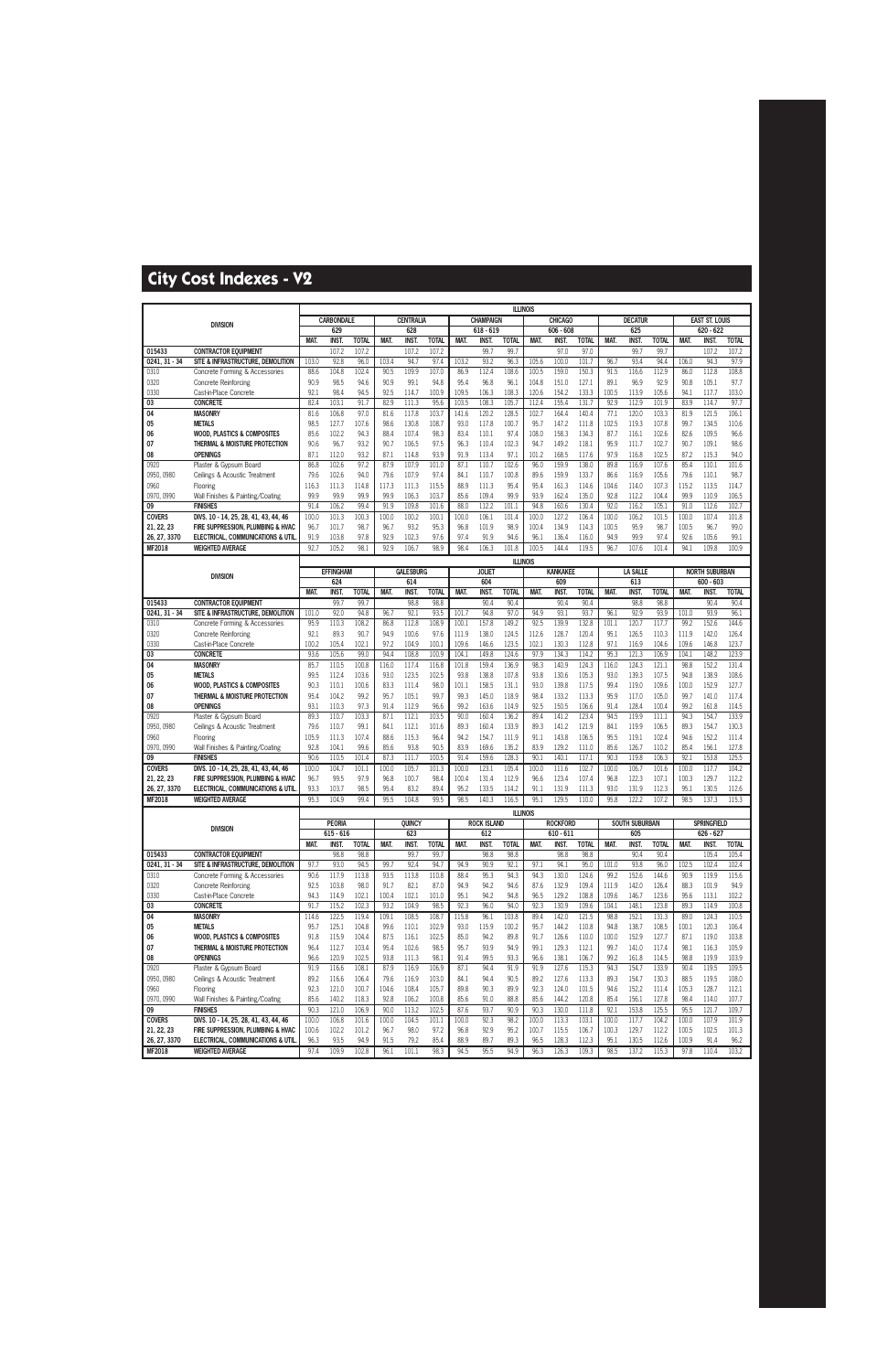|                             |                                                                            |                |                     |                      |                |                                      |                      |               |                     | <b>INDIANA</b>       |                |                       |                       |               |                               |                      |                |                     |                      |
|-----------------------------|----------------------------------------------------------------------------|----------------|---------------------|----------------------|----------------|--------------------------------------|----------------------|---------------|---------------------|----------------------|----------------|-----------------------|-----------------------|---------------|-------------------------------|----------------------|----------------|---------------------|----------------------|
|                             | <b>DIVISION</b>                                                            |                | <b>ANDERSON</b>     |                      |                | <b>BLOOMINGTON</b>                   |                      |               | <b>COLUMBUS</b>     |                      |                | <b>EVANSVILLE</b>     |                       |               | <b>FORT WAYNE</b>             |                      |                | <b>GARY</b>         |                      |
|                             |                                                                            |                | 460                 |                      |                | 474                                  |                      |               | 472                 |                      |                | 476 - 477             |                       |               | 467 - 468                     |                      |                | $463 - 464$         |                      |
| 015433                      | <b>CONTRACTOR EQUIPMENT</b>                                                | MAT.           | <b>INST</b><br>92.7 | <b>TOTAL</b><br>92.7 | MAT.           | <b>INST</b><br>79.6                  | <b>TOTAL</b><br>79.6 | MAT.          | <b>INST</b><br>79.6 | <b>TOTAL</b><br>79.6 | MAT.           | <b>INST.</b><br>108.7 | <b>TOTAL</b><br>108.7 | <b>MAT.</b>   | INST.<br>92.7                 | <b>TOTAL</b><br>92.7 | MAT.           | INST.<br>92.7       | <b>TOTAL</b><br>92.7 |
| $0241, 31 - 34$             | SITE & INFRASTRUCTURE. DEMOLITION                                          | 99.7           | 86.5                | 90.6                 | 87.3           | 85.1                                 | 85.8                 | 83.6          | 85.1                | 84.6                 | 92.8           | 112.6                 | 106.4                 | 100.5         | 86.4                          | 90.9                 | 100.3          | 90.2                | 93.4                 |
| 0310                        | Concrete Forming & Accessories                                             | 94.5           | 78.9                | 81.3                 | 103.2          | 80.5                                 | 83.9                 | 96.8          | 79.5                | 82.1                 | 95.6           | 80.1                  | 82.4                  | 92.9          | 73.8                          | 76.7                 | 94.6           | 109.1               | 107.0                |
| 0320                        | <b>Concrete Reinforcing</b>                                                | 102.1          | 83.9                | 93.3                 | 89.6           | 84.9                                 | 87.3                 | 90.0          | 84.9                | 87.6                 | 98.1           | 80.4                  | 89.6                  | 102.1         | 77.2                          | 90.1                 | 102.1          | 112.5               | 107.1                |
| 0330                        | Cast-in-Place Concrete                                                     | 102.2          | 75.4                | 92.1                 | 99.8           | 75.1                                 | 90.5                 | 99.4          | 73.3                | 89.5                 | 95.4           | 83.2                  | 90.8                  | 108.6         | 74.3                          | 95.7                 | 106.8          | 109.8               | 107.9                |
| 03                          | <b>CONCRETE</b>                                                            | 94.9           | 79.2                | 87.8                 | 99.2           | 79.1                                 | 90.2                 | 98.4          | 78.0                | 89.2                 | 99.3           | 81.5                  | 91.3                  | 97.8          | 75.3                          | 87.7                 | 97.0           | 109.9               | 102.8                |
| 04                          | <b>MASONRY</b>                                                             | 83.7           | 75.3                | 78.6                 | 90.4           | 73.1                                 | 79.8                 | 90.2          | 73.1                | 79.7                 | 85.8           | 78.7                  | 81.4                  | 87.6          | 71.2                          | 77.6                 | 85.1           | 107.9               | 99.0                 |
| 05                          | <b>METALS</b>                                                              | 102.9          | 89.4                | 98.7                 | 100.8          | 75.6                                 | 92.9                 | 100.8         | 75.1                | 92.8                 | 93.4           | 84.6                  | 90.7                  | 102.9         | 86.8                          | 97.8                 | 102.9          | 106.8               | 104.1                |
| 06                          | <b>WOOD, PLASTICS &amp; COMPOSITES</b><br>THERMAL & MOISTURE PROTECTION    | 92.8           | 79.4                | 85.8                 | 110.3          | 81.3                                 | 95.1                 | 104.0         | 80.1                | 91.5                 | 91.9           | 79.4                  | 85.4                  | 92.7          | 74.1                          | 83.0                 | 90.6           | 107.5               | 99.4                 |
| 07<br>08                    | <b>OPENINGS</b>                                                            | 107.9<br>92.9  | 75.3<br>77.4        | 93.9<br>89.1         | 95.3<br>97.3   | 77.3<br>78.9                         | 87.6<br>92.8         | 94.7<br>93.8  | 76.6<br>78.2        | 86.9<br>90.0         | 99.8<br>91.7   | 81.7<br>76.9          | 92.0<br>88.1          | 107.6<br>92.9 | 76.0<br>71.3                  | 94.0<br>87.6         | 106.5<br>92.9  | 103.5<br>112.6      | 105.2<br>97.7        |
| 0920                        | Plaster & Gypsum Board                                                     | 100.4          | 79.3                | 86.5                 | 95.4           | 81.7                                 | 86.4                 | 92.3          | 80.4                | 84.5                 | 90.9           | 78.7                  | 82.9                  | 99.8          | 73.8                          | 82.8                 | 94.2           | 108.2               | 103.3                |
| 0950, 0980                  | Ceilings & Acoustic Treatment                                              | 96.0           | 79.3                | 85.5                 | 78.5           | 81.7                                 | 80.5                 | 78.5          | 80.4                | 79.7                 | 82.1           | 78.7                  | 80.0                  | 96.0          | 73.8                          | 82.1                 | 96.0           | 108.2               | 103.6                |
| 0960                        | Flooring                                                                   | 94.1           | 76.0                | 88.8                 | 100.5          | 81.8                                 | 95.1                 | 95.2          | 81.8                | 91.3                 | 95.4           | 72.3                  | 88.6                  | 94.1          | 70.6                          | 87.2                 | 94.1           | 107.6               | 98.0                 |
| 0970, 0990                  | Wall Finishes & Painting/Coating                                           | 92.0           | 67.9                | 77.5                 | 84.7           | 79.7                                 | 81.7                 | 84.7          | 79.7                | 81.7                 | 90.9           | 83.6                  | 86.5                  | 92.0          | 71.0                          | 79.4                 | 92.0           | 117.3               | 107.1                |
| 09                          | <b>FINISHES</b>                                                            | 92.8           | 77.2                | 84.3                 | 91.3           | 80.8                                 | 85.6                 | 89.3          | 80.1                | 84.3                 | 90.2           | 78.8                  | 84.1                  | 92.6          | 72.9                          | 81.9                 | 91.8           | 109.5               | 101.4                |
| <b>COVERS</b><br>21, 22, 23 | DIVS. 10 - 14, 25, 28, 41, 43, 44, 46<br>FIRE SUPPRESSION. PLUMBING & HVAC | 100.0          | 89.9                | 97.6<br>90.9         | 100.0<br>100.2 | 89.3<br>77.6                         | 97.5<br>91.1         | 100.0<br>96.4 | 89.2<br>76.9        | 97.5<br>88.6         | 100.0<br>100.5 | 91.6<br>78.2          | 98.0<br>91.5          | 100.0         | 90.2<br>71.6                  | 97.7<br>88.9         | 100.0          | 102.9<br>103.1      | 100.7<br>101.6       |
| 26, 27, 3370                | ELECTRICAL, COMMUNICATIONS & UTIL                                          | 100.6<br>89.4  | 76.7<br>84.9        | 87.2                 | 100.2          | 85.0                                 | 92.7                 | 99.6          | 87.1                | 93.4                 | 96.2           | 83.2                  | 89.7                  | 100.6<br>90.1 | 75.0                          | 82.6                 | 100.6<br>100.6 | 108.1               | 104.3                |
| MF2018                      | <b>WEIGHTED AVERAGE</b>                                                    | 96.8           | 80.4                | 89.7                 | 98.2           | 79.7                                 | 90.2                 | 96.5          | 79.4                | 89.1                 | 96.0           | 83.2                  | 90.5                  | 97.5          | 75.9                          | 88.2                 | 98.3           | 105.8               | 101.5                |
|                             |                                                                            |                |                     |                      |                |                                      |                      |               |                     | <b>INDIANA</b>       |                |                       |                       |               |                               |                      |                |                     |                      |
|                             |                                                                            |                | <b>INDIANAPOLIS</b> |                      |                | <b>KOKOMO</b>                        |                      |               | <b>LAFAYETTE</b>    |                      |                | <b>LAWRENCEBURG</b>   |                       |               | <b>MUNCIE</b>                 |                      |                | <b>NEW ALBANY</b>   |                      |
|                             | <b>DIVISION</b>                                                            |                | 461 - 462           |                      |                | 469                                  |                      |               | 479                 |                      |                | 470                   |                       |               | 473                           |                      |                | 471                 |                      |
|                             |                                                                            | <b>MAT</b>     | INST.               | <b>TOTAL</b>         | <b>MAT</b>     | <b>INST</b>                          | <b>TOTAL</b>         | <b>MAT</b>    | <b>INST</b>         | <b>TOTAL</b>         | MAT.           | <b>INST.</b>          | <b>TOTAL</b>          | <b>MAT</b>    | <b>INST</b>                   | <b>TOTAL</b>         | <b>MAT.</b>    | <b>INST</b>         | <b>TOTAL</b>         |
| 015433<br>$0241, 31 - 34$   | <b>CONTRACTOR EQUIPMENT</b><br>SITE & INFRASTRUCTURE, DEMOLITION           | 99.5           | 87.9<br>93.7        | 87.9<br>95.5         | 95.4           | 92.7<br>86.5                         | 92.7<br>89.3         | 84.3          | 79.6<br>85.1        | 79.6<br>84.8         | 81.6           | 98.9<br>99.5          | 98.9<br>93.8          | 87.1          | 91.0<br>85.5                  | 91.0<br>86.0         | 79.5           | 88.9<br>87.3        | 88.9<br>84.9         |
| 0310                        | Concrete Forming & Accessories                                             | 97.4           | 85.0                | 86.8                 | 97.6           | 77.3                                 | 80.3                 | 93.8          | 81.9                | 83.7                 | 92.7           | 77.6                  | 79.8                  | 93.1          | 78.5                          | 80.7                 | 92.1           | 76.2                | 78.6                 |
| 0320                        | <b>Concrete Reinforcing</b>                                                | 101.0          | 85.3                | 93.4                 | 92.3           | 85.2                                 | 88.9                 | 89.6          | 85.2                | 87.4                 | 88.8           | 78.0                  | 83.6                  | 99.1          | 83.8                          | 91.7                 | 90.2           | 80.4                | 85.5                 |
| 0330                        | Cast-in-Place Concrete                                                     | 99.3           | 85.1                | 94.0                 | 101.2          | 81.0                                 | 93.6                 | 99.9          | 78.4                | 91.8                 | 93.5           | 72.7                  | 85.6                  | 104.9         | 74.6                          | 93.5                 | 96.5           | 72.6                | 87.5                 |
| 03                          | <b>CONCRETE</b>                                                            | 97.7           | 84.5                | 91.8                 | 91.7           | 80.6                                 | 86.7                 | 98.6          | 80.9                | 90.6                 | 91.8           | 76.6                  | 85.0                  | 97.5          | 78.7                          | 89.0                 | 97.2           | 76.1                | 87.7                 |
| 04                          | <b>MASONRY</b><br><b>METALS</b>                                            | 94.5<br>99.7   | 79.0<br>75.4        | 85.0<br>92.1         | 83.4<br>99.2   | 76.0<br>89.9                         | 78.8<br>96.3         | 95.3<br>99.1  | 76.2<br>75.7        | 83.6<br>91.8         | 75.0<br>95.5   | 73.0<br>86.1          | 73.8<br>92.6          | 92.1<br>102.5 | 75.4<br>89.3                  | 81.9<br>98.4         | 81.4<br>97.6   | 70.3<br>82.0        | 74.7<br>92.8         |
| 05<br>06                    | <b>WOOD, PLASTICS &amp; COMPOSITES</b>                                     | 96.5           | 85.6                | 90.8                 | 96.0           | 76.7                                 | 85.9                 | 100.7         | 83.1                | 91.5                 | 89.9           | 77.9                  | 83.6                  | 101.3         | 79.0                          | 89.6                 | 92.5           | 77.1                | 84.4                 |
| 07                          | THERMAL & MOISTURE PROTECTION                                              | 97.6           | 81.3                | 90.6                 | 106.9          | 76.4                                 | 93.8                 | 94.7          | 78.9                | 87.9                 | 99.7           | 75.9                  | 89.5                  | 97.7          | 76.7                          | 88.7                 | 88.3           | 73.3                | 81.9                 |
| 08                          | <b>OPENINGS</b>                                                            | 103.5          | 81.2                | 98.1                 | 88.2           | 76.3                                 | 85.3                 | 92.3          | 79.9                | 89.3                 | 93.5           | 74.1                  | 88.8                  | 90.8          | 77.2                          | 87.4                 | 91.3           | 73.2                | 86.9                 |
| 0920                        | Plaster & Gypsum Board                                                     | 87.9           | 85.3                | 86.2                 | 105.1          | 76.5                                 | 86.3                 | 89.9          | 83.6                | 85.7                 | 70.8           | 78.0                  | 75.5                  | 90.9          | 79.3                          | 83.3                 | 88.3           | 77.1                | 81.0                 |
| 0950, 0980                  | Ceilings & Acoustic Treatment                                              | 97.6           | 85.3                | 89.9                 | 96.6           | 76.5                                 | 84.0                 | 74.7          | 83.6                | 80.2                 | 86.5           | 78.0                  | 81.2                  | 78.5          | 79.3                          | 79.0                 | 82.1           | 77.1                | 79.0                 |
| 0960<br>0970, 0990          | Flooring<br>Wall Finishes & Painting/Coating                               | 95.9<br>99.6   | 81.8<br>79.7        | 91.8<br>87.7         | 98.2<br>92.0   | 87.9<br>67.2                         | 95.2<br>77.2         | 94.0<br>84.7  | 81.8<br>82.3        | 90.4<br>83.2         | 69.7<br>85.5   | 81.8<br>71.8          | 73.2<br>77.3          | 94.8<br>84.7  | 76.0<br>67.9                  | 89.3<br>74.6         | 92.6<br>90.9   | 51.5<br>64.4        | 80.6<br>75.0         |
| 09                          | <b>FINISHES</b>                                                            | 94.1           | 84.1                | 88.7                 | 94.6           | 78.1                                 | 85.6                 | 87.7          | 82.1                | 84.7                 | 80.7           | 77.9                  | 79.2                  | 88.7          | 76.8                          | 82.3                 | 89.3           | 70.1                | 78.9                 |
| <b>COVERS</b>               | DIVS. 10 - 14, 25, 28, 41, 43, 44, 46                                      | 100.0          | 92.3                | 98.2                 | 100.0          | 89.7                                 | 97.6                 | 100.0         | 89.4                | 97.5                 | 100.0          | 88.8                  | 97.4                  | 100.0         | 88.9                          | 97.4                 | 100.0          | 88.6                | 97.3                 |
| 21, 22, 23                  | FIRE SUPPRESSION. PLUMBING & HVAC                                          | 100.5          | 78.5                | 91.6                 | 96.8           | 77.1                                 | 88.9                 | 96.4          | 77.9                | 88.9                 | 97.4           | 73.8                  | 87.9                  | 100.2         | 76.5                          | 90.7                 | 96.7           | 76.7                | 88.7                 |
| 26, 27, 3370                | ELECTRICAL, COMMUNICATIONS & UTIL<br><b>WEIGHTED AVERAGE</b>               | 102.5<br>99.5  | 87.1<br>82.9        | 94.9<br>92.3         | 93.3<br>94.9   | 77.5<br>79.8                         | 85.5<br>88.4         | 99.1<br>96.2  | 80.3<br>79.9        | 89.8<br>89.1         | 94.2<br>93.0   | 73.9<br>78.3          | 84.2<br>86.6          | 92.2<br>96.6  | 75.7<br>78.9                  | 84.0<br>89.0         | 94.9<br>94.3   | 74.8<br>76.3        | 84.9<br>86.5         |
| MF2018                      |                                                                            |                |                     |                      |                |                                      |                      |               |                     |                      |                |                       |                       |               |                               |                      |                |                     |                      |
|                             |                                                                            |                | <b>SOUTH BEND</b>   |                      |                | <b>INDIANA</b><br><b>TERRE HAUTE</b> |                      |               | <b>WASHINGTON</b>   |                      |                | <b>BURLINGTON</b>     |                       |               | <b>IOWA</b><br><b>CARROLL</b> |                      |                | <b>CEDAR RAPIDS</b> |                      |
|                             | <b>DIVISION</b>                                                            |                | 465 - 466           |                      |                | 478                                  |                      |               | 475                 |                      |                | 526                   |                       |               | 514                           |                      |                | 522 - 524           |                      |
|                             |                                                                            | MAT.           | <b>INST.</b>        | <b>TOTAL</b>         | MAT.           | <b>INST.</b>                         | <b>TOTAL</b>         | MAT.          | <b>INST.</b>        | <b>TOTAL</b>         | MAT.           | <b>INST.</b>          | <b>TOTAL</b>          | MAT.          | INST.                         | <b>TOTAL</b>         | MAT.           | <b>INST.</b>        | <b>TOTAL</b>         |
| 015433                      | <b>CONTRACTOR EOUIPMENT</b>                                                |                | 108.4               | 108.4                |                | 108.7                                | 108.7                |               | 108.7               | 108.7                |                | 97.0                  | 97.0                  |               | 97.0                          | 97.0                 |                | 93.8                | 93.8                 |
| $0241, 31 - 34$             | SITE & INFRASTRUCTURE, DEMOLITION                                          | 100.0          | 95.3                | 96.8                 | 94.3           | 112.8                                | 107.0                | 93.8          | 113.1               | 107.1                | 98.1           | 88.8                  | 91.7                  | 86.9          | 89.6                          | 88.7                 | 100.4          | 89.1                | 92.6                 |
| 0310<br>0320                | Concrete Forming & Accessories<br><b>Concrete Reinforcing</b>              | 96.2<br>100.3  | 77.8<br>82.9        | 80.5<br>91.9         | 96.8<br>98.1   | 78.6<br>84.0                         | 81.3<br>91.3         | 97.7<br>90.8  | 81.6<br>85.0        | 84.0<br>88.0         | 98.0<br>94.3   | 90.7<br>93.2          | 91.8<br>93.8          | 83.6<br>95.0  | 80.8<br>81.8                  | 81.2<br>88.6         | 104.8<br>95.0  | 85.9<br>99.3        | 88.7<br>97.1         |
| 0330                        | Cast-in-Place Concrete                                                     | 102.3          | 80.1                | 93.9                 | 92.4           | 78.9                                 | 87.3                 | 100.5         | 85.8                | 95.0                 | 105.0          | 52.5                  | 85.2                  | 105.0         | 78.9                          | 95.1                 | 105.3          | 84.4                | 97.4                 |
| 03                          | <b>CONCRETE</b>                                                            | 101.5          | 80.9                | 92.2                 | 102.3          | 80.0                                 | 92.3                 | 108.0         | 83.9                | 97.2                 | 96.3           | 78.4                  | 88.2                  | 94.9          | 81.1                          | 88.7                 | 96.4           | 88.4                | 92.8                 |
| 04                          | <b>MASONRY</b>                                                             | 81.6           | 75.4                | 77.8                 | 93.6           | 75.4                                 | 82.5                 | 85.9          | 78.3                | 81.2                 | 101.6          | 68.9                  | 81.7                  | 103.1         | 69.4                          | 82.6                 | 107.5          | 82.7                | 92.4                 |
| 05                          | <b>METALS</b>                                                              | 106.8          | 102.5               | 105.5                | 94.1           | 86.1                                 | 91.6                 | 88.6          | 87.1                | 88.1                 | 86.0           | 97.3                  | 89.5                  | 86.1          | 93.7                          | 88.4                 | 88.5           | 102.5               | 92.8                 |
| 06                          | <b>WOOD. PLASTICS &amp; COMPOSITES</b>                                     | 97.3           | 77.1                | 86.7                 | 94.5           | 78.4                                 | 86.1                 | 94.8          | 80.9                | 87.5                 | 93.7           | 94.8                  | 94.3                  | 77.6          | 85.4                          | 81.7                 | 102.0          | 85.6                | 93.4                 |
| 07<br>08                    | THERMAL & MOISTURE PROTECTION<br><b>OPENINGS</b>                           | 102.2<br>92.9  | 79.6<br>76.5        | 92.5<br>88.9         | 99.9<br>92.2   | 79.9<br>76.6                         | 91.3<br>88.4         | 99.8<br>89.1  | 82.7<br>80.3        | 92.5<br>87.0         | 104.1<br>94.3  | 73.6<br>92.3          | 91.0<br>93.8          | 104.3<br>98.5 | 75.3<br>81.1                  | 91.9<br>94.3         | 105.2<br>99.0  | 81.4<br>87.8        | 95.0<br>96.3         |
| 0920                        | Plaster & Gypsum Board                                                     | 88.4           | 76.6                | 80.7                 | 90.9           | 77.7                                 | 82.2                 | 90.9          | 80.2                | 83.9                 | 99.9           | 95.0                  | 96.7                  | 95.9          | 85.4                          | 89.0                 | 105.4          | 85.7                | 92.5                 |
| 0950, 0980                  | Ceilings & Acoustic Treatment                                              | 96.2           | 76.6                | 83.9                 | 82.1           | 77.7                                 | 79.3                 | 77.6          | 80.2                | 79.2                 | 103.1          | 95.0                  | 98.0                  | 103.1         | 85.4                          | 92.0                 | 105.6          | 85.7                | 93.1                 |
| 0960                        | Flooring                                                                   | 92.3           | 87.3                | 90.8                 | 95.4           | 76.6                                 | 89.9                 | 96.4          | 81.8                | 92.1                 | 95.3           | 65.9                  | 86.7                  | 89.3          | 75.9                          | 85.4                 | 109.7          | 87.9                | 103.3                |
| 0970, 0990                  | Wall Finishes & Painting/Coating                                           | 95.9           | 83.4                | 88.4                 | 90.9           | 79.1                                 | 83.8                 | 90.9          | 86.5                | 88.3                 | 88.7           | 80.6                  | 83.8                  | 88.7          | 80.6                          | 83.8                 | 90.6           | 72.3                | 79.6                 |
| 09                          | <b>FINISHES</b>                                                            | 93.1           | 79.8                | 85.9                 | 90.2           | 78.0                                 | 83.6                 | 89.7          | 81.9                | 85.5                 | 95.9           | 86.2                  | 90.7                  | 92.1          | 80.3                          | 85.7                 | 101.4          | 84.7                | 92.4                 |
| <b>COVERS</b><br>21, 22, 23 | DIVS. 10 - 14, 25, 28, 41, 43, 44, 46<br>FIRE SUPPRESSION, PLUMBING & HVAC | 100.0<br>100.5 | 92.0<br>75.9        | 98.1<br>90.6         | 100.0<br>100.5 | 91.1<br>78.1                         | 97.9<br>91.5         | 100.0<br>96.7 | 91.8<br>80.0        | 98.1<br>90.0         | 100.0<br>96.9  | 93.8<br>79.8          | 98.5<br>90.0          | 100.0<br>96.9 | 89.7<br>74.1                  | 97.6<br>87.7         | 100.0<br>100.7 | 93.1<br>84.4        | 98.4<br>94.1         |
| 26, 27, 3370                | ELECTRICAL, COMMUNICATIONS & UTIL                                          | 103.5          | 88.8                | 96.2                 | 94.7           | 85.3                                 | 90.0                 | 95.1          | 83.8                | 89.5                 | 99.7           | 69.6                  | 84.8                  | 100.3         | 74.1                          | 87.3                 | 97.7           | 80.2                | 89.1                 |
| <b>MF2018</b>               | <b>WEIGHTED AVERAGE</b>                                                    | 99.6           | 83.4                | 92.6                 | 96.9           | 82.9                                 | 90.8                 | 95.1          | 84.8                | 90.7                 | 95.8           | 81.1                  | 89.5                  | 95.5          | 79.3                          | 88.5                 | 98.3           | 86.6                | 93.2                 |
|                             |                                                                            |                |                     |                      |                |                                      |                      |               |                     |                      |                |                       |                       |               |                               |                      |                |                     |                      |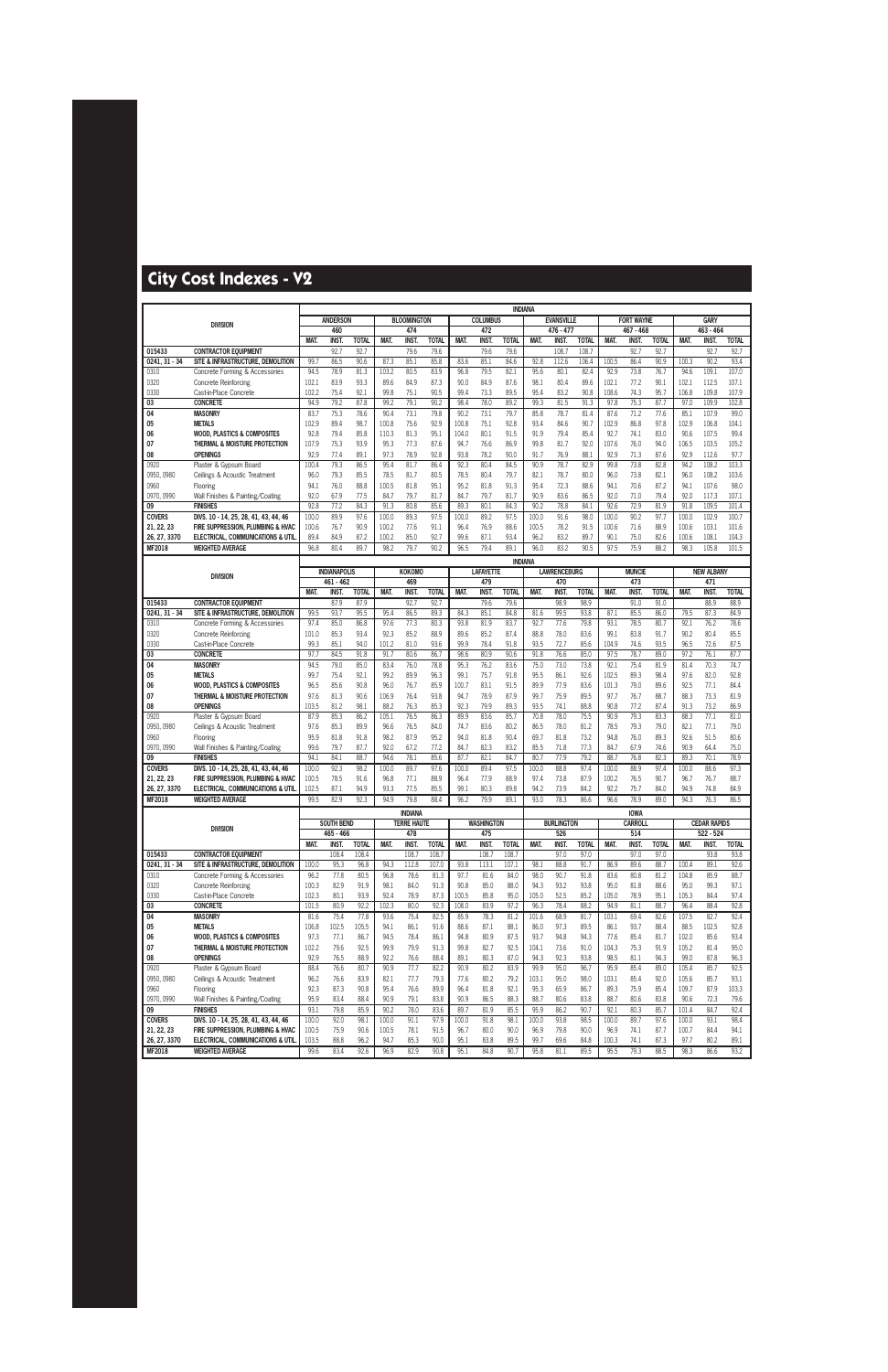|                            |                                                                         |                |                       |                      |                |                                |                      |                |                          | <b>IOWA</b>          |                |                     |                      |                |                          |                       |                |                       |                      |
|----------------------------|-------------------------------------------------------------------------|----------------|-----------------------|----------------------|----------------|--------------------------------|----------------------|----------------|--------------------------|----------------------|----------------|---------------------|----------------------|----------------|--------------------------|-----------------------|----------------|-----------------------|----------------------|
|                            | <b>DIVISION</b>                                                         |                | <b>COUNCIL BLUFFS</b> |                      |                | <b>CRESTON</b>                 |                      |                | <b>DAVENPORT</b>         |                      |                | <b>DECORAH</b>      |                      |                | <b>DES MOINES</b>        |                       |                | <b>DUBUQUE</b>        |                      |
|                            |                                                                         |                | 515                   |                      |                | 508                            |                      |                | $527 - 528$              |                      |                | 521                 |                      |                | 500 - 503,509            |                       |                | 520                   |                      |
| 015433                     | <b>CONTRACTOR EQUIPMENT</b>                                             | MAT.           | <b>INST.</b><br>93.2  | <b>TOTAL</b><br>93.2 | MAT.           | <b>INST.</b><br>97.0           | <b>TOTAL</b><br>97.0 | MAT.           | <b>INST</b><br>97.0      | <b>TOTAL</b><br>97.0 | MAT.           | <b>INST</b><br>97.0 | <b>TOTAL</b><br>97.0 | MAT.           | INST.<br>103.5           | <b>TOTAL</b><br>103.5 | MAT.           | <b>INST</b><br>92.7   | <b>TOTAL</b><br>92.7 |
| $0241, 31 - 34$            | SITE & INFRASTRUCTURE, DEMOLITION                                       | 105.5          | 86.2                  | 92.2                 | 92.0           | 90.6                           | 91.0                 | 98.8           | 92.7                     | 94.6                 | 96.7           | 88.6                | 91.1                 | 98.1           | 101.0                    | 100.1                 | 98.2           | 86.5                  | 90.2                 |
| 0310                       | Concrete Forming & Accessories                                          | 82.7           | 76.4                  | 77.3                 | 77.2           | 83.5                           | 82.6                 | 104.3          | 100.5                    | 101.1                | 95.1           | 69.1                | 73.0                 | 96.1           | 87.1                     | 88.4                  | 84.5           | 83.2                  | 83.4                 |
| 0320                       | <b>Concrete Reinforcing</b>                                             | 96.9           | 84.5                  | 91.0                 | 94.0           | 81.8                           | 88.1                 | 95.0           | 99.9                     | 97.4                 | 94.3           | 81.2                | 88.0                 | 103.3          | 99.6                     | 101.5                 | 93.7           | 80.8                  | 87.5                 |
| 0330                       | Cast-in-Place Concrete                                                  | 109.4          | 88.2                  | 101.4                | 107.8          | 82.2                           | 98.1                 | 101.4          | 96.5                     | 99.6                 | 102.2          | 72.9                | 91.1                 | 91.9           | 92.7                     | 92.2                  | 103.1          | 83.8                  | 95.8                 |
| 03                         | <b>CONCRETE</b>                                                         | 98.3           | 82.9                  | 91.4                 | 95.5           | 83.5                           | 90.1                 | 94.6           | 99.6                     | 96.8                 | 94.2           | 73.7                | 85.0                 | 95.4           | 91.5                     | 93.6                  | 93.0           | 83.8                  | 88.9                 |
| 04                         | <b>MASONRY</b>                                                          | 107.3          | 78.0                  | 89.4                 | 104.4          | 76.5                           | 87.4                 | 103.1          | 95.1                     | 98.3                 | 123.7          | 66.3                | 88.7                 | 89.6           | 87.2                     | 88.1                  | 108.6          | 70.0                  | 85.1                 |
| 05                         | <b>METALS</b>                                                           | 93.1           | 96.0                  | 94.0                 | 86.4           | 94.3                           | 88.9                 | 88.5           | 108.4                    | 94.7                 | 86.1           | 92.5                | 88.1                 | 92.0           | 96.4                     | 93.4                  | 87.1           | 93.8                  | 89.2                 |
| 06                         | <b>WOOD, PLASTICS &amp; COMPOSITES</b><br>THERMAL & MOISTURE PROTECTION | 76.1           | 75.1<br>75.6          | 75.6                 | 69.3           | 85.4<br>78.5                   | 77.7<br>94.2         | 102.0          | 100.3<br>93.8            | 101.1                | 90.1           | 68.5<br>66.8        | 78.8<br>88.2         | 90.4           | 85.6<br>85.5             | 87.9<br>92.9          | 78.2           | 84.2<br>76.9          | 81.3<br>92.8         |
| 07<br>08                   | <b>OPENINGS</b>                                                         | 104.4<br>98.1  | 80.0                  | 92.1<br>93.7         | 106.0<br>107.9 | 82.8                           | 101.8                | 104.6<br>99.0  | 101.9                    | 100.0<br>99.7        | 104.3<br>97.2  | 75.0                | 91.8                 | 98.6<br>100.6  | 87.8                     | 97.5                  | 104.7<br>98.1  | 84.2                  | 94.7                 |
| 0920                       | Plaster & Gypsum Board                                                  | 95.9           | 75.0                  | 82.2                 | 91.6           | 85.4                           | 87.5                 | 105.4          | 100.7                    | 102.3                | 98.8           | 67.9                | 78.5                 | 84.6           | 85.4                     | 85.1                  | 95.9           | 84.3                  | 88.3                 |
| 0950, 0980                 | Ceilings & Acoustic Treatment                                           | 103.1          | 75.0                  | 85.5                 | 88.4           | 85.4                           | 86.5                 | 105.6          | 100.7                    | 102.5                | 103.1          | 67.9                | 81.0                 | 91.0           | 85.4                     | 87.5                  | 103.1          | 84.3                  | 91.3                 |
| 0960                       | Flooring                                                                | 88.3           | 85.3                  | 87.4                 | 79.3           | 65.9                           | 75.4                 | 97.8           | 90.6                     | 95.7                 | 94.8           | 65.9                | 86.4                 | 92.2           | 92.0                     | 92.2                  | 100.5          | 71.3                  | 92.0                 |
| 0970, 0990                 | Wall Finishes & Painting/Coating                                        | 85.6           | 57.0                  | 68.4                 | 82.2           | 80.6                           | 81.2                 | 88.7           | 93.0                     | 91.3                 | 88.7           | 80.6                | 83.8                 | 93.1           | 82.9                     | 87.0                  | 89.8           | 79.3                  | 83.5                 |
| 09                         | <b>FINISHES</b>                                                         | 93.0           | 75.6                  | 83.6                 | 83.5           | 80.1                           | 81.7                 | 98.0           | 97.9                     | 97.9                 | 95.6           | 69.5                | 81.5                 | 90.3           | 87.4                     | 88.7                  | 96.7           | 80.6                  | 88.0                 |
| <b>COVERS</b>              | DIVS. 10 - 14, 25, 28, 41, 43, 44, 46                                   | 100.0          | 90.5                  | 97.8                 | 100.0          | 92.1                           | 98.1                 | 100.0          | 97.3                     | 99.4                 | 100.0          | 89.2                | 97.5                 | 100.0          | 94.7                     | 98.8                  | 100.0          | 91.9                  | 98.1                 |
| 21, 22, 23<br>26, 27, 3370 | FIRE SUPPRESSION, PLUMBING & HVAC<br>ELECTRICAL, COMMUNICATIONS & UTIL  | 100.7<br>102.1 | 79.6<br>82.0          | 92.2<br>92.2         | 96.8<br>93.3   | 76.0<br>74.1                   | 88.4<br>83.8         | 100.7<br>95.9  | 95.6<br>88.1             | 98.6<br>92.0         | 96.9<br>97.7   | 70.9<br>45.5        | 86.4<br>71.9         | 100.5<br>103.8 | 85.0<br>91.4             | 94.3<br>97.6          | 100.7<br>100.9 | 76.3<br>77.0          | 90.9<br>89.1         |
| MF2018                     | <b>WEIGHTED AVERAGE</b>                                                 | 98.8           | 81.9                  | 91.5                 | 95.2           | 81.1                           | 89.1                 | 97.3           | 96.6                     | 97.0                 | 96.7           | 71.0                | 85.6                 | 97.3           | 90.0                     | 94.2                  | 97.3           | 80.6                  | 90.1                 |
|                            |                                                                         |                |                       |                      |                |                                |                      |                |                          |                      |                |                     |                      |                |                          |                       |                |                       |                      |
|                            |                                                                         |                | <b>FORT DODGE</b>     |                      |                | <b>MASON CITY</b>              |                      |                | <b>OTTUMWA</b>           | <b>IOWA</b>          |                | <b>SHENANDOAH</b>   |                      |                | <b>SIBLEY</b>            |                       |                | SIOUX CITY            |                      |
|                            | <b>DIVISION</b>                                                         |                | 505                   |                      |                | 504                            |                      |                | 525                      |                      |                | 516                 |                      |                | 512                      |                       |                | $510 - 511$           |                      |
|                            |                                                                         | <b>MAT</b>     | <b>INST</b>           | <b>TOTAL</b>         | MAT.           | <b>INST</b>                    | <b>TOTAL</b>         | MAT.           | <b>INST</b>              | <b>TOTAL</b>         | MAT.           | <b>INST</b>         | <b>TOTAL</b>         | <b>MAT.</b>    | <b>INST</b>              | <b>TOTAL</b>          | <b>MAT</b>     | <b>INST.</b>          | <b>TOTAL</b>         |
| 015433                     | <b>CONTRACTOR EQUIPMENT</b>                                             |                | 97.0                  | 97.0                 |                | 97.0                           | 97.0                 |                | 92.7                     | 92.7                 |                | 93.2                | 93.2                 |                | 97.0                     | 97.0                  |                | 97.0                  | 97.0                 |
| $0241, 31 - 34$            | SITE & INFRASTRUCTURE, DEMOLITION                                       | 99.5           | 87.5                  | 91.2                 | 99.5           | 88.5                           | 92.0                 | 98.1           | 83.7                     | 88.2                 | 103.2          | 85.6                | 91.1                 | 108.1          | 88.5                     | 94.7                  | 110.2          | 90.7                  | 96.8                 |
| 0310                       | Concrete Forming & Accessories                                          | 77.8           | 75.1                  | 75.5                 | 82.2           | 68.7                           | 70.7                 | 92.7           | 83.9                     | 85.2                 | 84.7           | 74.3                | 75.8                 | 85.4           | 36.4                     | 43.7                  | 104.8          | 75.2                  | 79.6                 |
| 0320<br>0330               | <b>Concrete Reinforcing</b><br>Cast-in-Place Concrete                   | 94.0<br>101.2  | 81.1<br>39.9          | 87.8<br>78.0         | 93.9<br>101.2  | 81.2<br>68.3                   | 87.8<br>88.7         | 94.3<br>105.7  | 93.3<br>61.2             | 93.8<br>88.9         | 96.9<br>105.8  | 81.7<br>79.3        | 89.6<br>95.8         | 96.9<br>103.7  | 81.1<br>53.1             | 89.3<br>84.6          | 95.0<br>104.4  | 97.9<br>87.3          | 96.4<br>97.9         |
| 03                         | <b>CONCRETE</b>                                                         | 91.1           | 64.9                  | 79.4                 | 91.4           | 71.9                           | 82.6                 | 95.7           | 78.4                     | 88.0                 | 95.9           | 78.3                | 88.0                 | 94.9           | 51.9                     | 75.6                  | 95.8           | 84.3                  | 90.7                 |
| 04                         | <b>MASONRY</b>                                                          | 103.4          | 49.8                  | 70.7                 | 117.4          | 65.1                           | 85.5                 | 104.3          | 52.9                     | 73.0                 | 106.8          | 71.4                | 85.2                 | 126.4          | 50.0                     | 79.8                  | 101.1          | 68.4                  | 81.2                 |
| 05                         | <b>METALS</b>                                                           | 86.5           | 92.2                  | 88.3                 | 86.5           | 92.5                           | 88.4                 | 86.0           | 98.0                     | 89.7                 | 92.1           | 93.8                | 92.6                 | 86.2           | 91.6                     | 87.9                  | 88.5           | 101.2                 | 92.4                 |
| 06                         | <b>WOOD, PLASTICS &amp; COMPOSITES</b>                                  | 69.8           | 85.4                  | 78.0                 | 74.4           | 68.5                           | 71.3                 | 86.8           | 94.6                     | 90.9                 | 78.2           | 75.8                | 77.0                 | 79.2           | 32.9                     | 55.0                  | 102.0          | 74.6                  | 87.7                 |
| 07                         | THERMAL & MOISTURE PROTECTION                                           | 105.4          | 62.2                  | 86.8                 | 104.9          | 67.3                           | 88.8                 | 104.9          | 67.1                     | 88.7                 | 103.7          | 70.0                | 89.3                 | 104.0          | 52.7                     | 82.0                  | 104.6          | 71.6                  | 90.4                 |
| 08                         | <b>OPENINGS</b>                                                         | 102.1          | 73.1                  | 95.1                 | 94.6           | 75.0                           | 89.9                 | 98.5           | 89.4                     | 96.3                 | 90.2           | 73.6                | 86.2                 | 95.4           | 44.3                     | 82.9                  | 99.0           | 80.9                  | 94.6                 |
| 0920                       | Plaster & Gypsum Board                                                  | 91.6           | 85.4                  | 87.5                 | 91.6           | 67.9                           | 76.1                 | 96.2           | 95.0                     | 95.4                 | 95.9           | 75.7                | 82.6                 | 95.9           | 31.4                     | 53.6                  | 105.4          | 74.2                  | 84.9                 |
| 0950, 0980<br>0960         | Ceilings & Acoustic Treatment<br>Flooring                               | 88.4<br>80.5   | 85.4<br>65.9          | 86.5<br>76.3         | 88.4<br>82.6   | 67.9<br>65.9                   | 75.6<br>77.7         | 103.1<br>103.7 | 95.0<br>65.9             | 98.0<br>92.7         | 103.1<br>89.1  | 75.7<br>70.5        | 85.9<br>83.7         | 103.1<br>90.2  | 31.4<br>65.9             | 58.2<br>83.2          | 105.6<br>97.9  | 74.2<br>71.3          | 86.0<br>90.1         |
| 0970, 0990                 | Wall Finishes & Painting/Coating                                        | 82.2           | 77.4                  | 79.3                 | 82.2           | 80.6                           | 81.2                 | 89.8           | 80.6                     | 84.3                 | 85.6           | 80.6                | 82.6                 | 88.7           | 79.6                     | 83.2                  | 88.7           | 67.8                  | 76.1                 |
| 09                         | <b>FINISHES</b>                                                         | 85.3           | 74.9                  | 79.7                 | 85.8           | 69.2                           | 76.8                 | 97.7           | 81.5                     | 88.9                 | 93.1           | 74.0                | 82.8                 | 95.4           | 44.5                     | 67.8                  | 99.5           | 73.1                  | 85.2                 |
| <b>COVERS</b>              | DIVS. 10 - 14, 25, 28, 41, 43, 44, 46                                   | 100.0          | 85.6                  | 96.6                 | 100.0          | 88.9                           | 97.4                 | 100.0          | 87.3                     | 97.0                 | 100.0          | 83.7                | 96.2                 | 100.0          | 80.0                     | 95.3                  | 100.0          | 90.5                  | 97.8                 |
| 21, 22, 23                 | FIRE SUPPRESSION. PLUMBING & HVAC                                       | 96.8           | 68.0                  | 85.2                 | 96.8           | 74.0                           | 87.6                 | 96.9           | 69.6                     | 85.9                 | 96.9           | 79.9                | 90.0                 | 96.9           | 68.1                     | 85.3                  | 100.7          | 78.8                  | 91.9                 |
| 26, 27, 3370               | ELECTRICAL, COMMUNICATIONS & UTIL                                       | 98.7           | 66.8                  | 82.9                 | 97.9           | 45.5                           | 72.0                 | 99.6           | 68.3                     | 84.1                 | 97.7           | 75.5                | 86.7                 | 97.7           | 45.5                     | 71.9                  | 97.7           | 74.1                  | 86.0                 |
| <b>MF2018</b>              | <b>WEIGHTED AVERAGE</b>                                                 | 95.0           | 71.0                  | 84.6                 | 95.0           | 71.2                           | 84.7                 | 96.4           | 75.7                     | 87.5                 | 96.1           | 78.7                | 88.6                 | 96.9           | 60.1                     | 81.0                  | 98.0           | 80.3                  | 90.3                 |
|                            |                                                                         |                |                       |                      | <b>IOWA</b>    |                                |                      |                |                          |                      |                |                     | <b>KANSAS</b>        |                |                          |                       |                |                       |                      |
|                            | <b>DIVISION</b>                                                         |                | <b>SPENCER</b><br>513 |                      |                | <b>WATERLOO</b><br>$506 - 507$ |                      |                | <b>BELLEVILLE</b><br>669 |                      |                | <b>COLBY</b><br>677 |                      |                | <b>DODGE CITY</b><br>678 |                       |                | <b>EMPORIA</b><br>668 |                      |
|                            |                                                                         | MAT.           | <b>INST.</b>          | <b>TOTAL</b>         | MAT.           | INST.                          | <b>TOTAL</b>         | MAT.           | INST.                    | <b>TOTAL</b>         | MAT.           | <b>INST.</b>        | <b>TOTAL</b>         | MAT.           | <b>INST.</b>             | <b>TOTAL</b>          | MAT.           | <b>INST.</b>          | <b>TOTAL</b>         |
| 015433                     | <b>CONTRACTOR EQUIPMENT</b>                                             |                | 97.0                  | 97.0                 |                | 97.0                           | 97.0                 |                | 100.6                    | 100.6                |                | 100.6               | 100.6                |                | 100.6                    | 100.6                 |                | 98.8                  | 98.8                 |
| $0241, 31 - 34$            | SITE & INFRASTRUCTURE, DEMOLITION                                       | 108.1          | 87.3                  | 93.9                 | 105.1          | 90.4                           | 95.0                 | 110.4          | 88.3                     | 95.2                 | 103.8          | 88.8                | 93.5                 | 106.8          | 89.1                     | 94.6                  | 102.5          | 85.9                  | 91.1                 |
| 0310                       | Concrete Forming & Accessories                                          | 92.5           | 36.1                  | 44.5                 | 94.4           | 70.1                           | 73.7                 | 90.9           | 53.1                     | 58.7                 | 93.9           | 59.1                | 64.3                 | 87.1           | 60.8                     | 64.7                  | 82.1           | 67.5                  | 69.7                 |
| 0320                       | Concrete Reinforcing                                                    | 96.9           | 81.0                  | 89.3                 | 94.6           | 81.1                           | 88.1                 | 96.1           | 99.7                     | 97.8                 | 96.5           | 99.7                | 98.0                 | 94.0           | 99.5                     | 96.7                  | 94.8           | 99.8                  | 97.2                 |
| 0330<br>03                 | Cast-in-Place Concrete<br><b>CONCRETE</b>                               | 103.7<br>95.4  | 62.8<br>55.1          | 88.3<br>77.3         | 108.4<br>97.0  | 84.8<br>78.2                   | 99.5<br>88.6         | 113.4<br>107.6 | 81.1<br>72.4             | 101.2<br>91.8        | 108.8<br>104.3 | 83.5<br>76.0        | 99.2<br>91.6         | 110.7<br>105.5 | 87.9<br>78.2             | 102.1<br>93.3         | 109.6<br>100.3 | 83.6<br>79.8          | 99.8<br>91.1         |
| 04                         | <b>MASONRY</b>                                                          | 126.4          | 50.0                  | 79.8                 | 104.1          | 76.4                           | 87.2                 | 91.2           | 58.0                     | 70.9                 | 97.2           | 61.9                | 75.6                 | 111.1          | 59.8                     | 79.8                  | 96.9           | 63.3                  | 76.4                 |
| 05                         | <b>METALS</b>                                                           | 86.2           | 91.3                  | 87.8                 | 88.8           | 94.5                           | 90.6                 | 93.4           | 97.6                     | 94.7                 | 90.6           | 98.3                | 93.1                 | 92.2           | 98.0                     | 94.0                  | 93.1           | 98.6                  | 94.8                 |
| 06                         | <b>WOOD, PLASTICS &amp; COMPOSITES</b>                                  | 86.7           | 32.9                  | 58.6                 | 89.3           | 65.8                           | 77.0                 | 85.8           | 49.3                     | 66.7                 | 92.8           | 55.3                | 73.2                 | 84.5           | 56.2                     | 69.7                  | 76.8           | 66.4                  | 71.4                 |
| 07                         | THERMAL & MOISTURE PROTECTION                                           | 104.9          | 53.2                  | 82.7                 | 105.2          | 77.7                           | 93.4                 | 91.3           | 60.3                     | 78.0                 | 97.1           | 62.5                | 82.2                 | 97.0           | 66.5                     | 83.9                  | 89.4           | 71.9                  | 81.9                 |
| 08                         | <b>OPENINGS</b>                                                         | 106.1          | 44.3                  | 91.0                 | 95.1           | 74.5                           | 90.0                 | 93.7           | 60.6                     | 85.6                 | 97.5           | 63.9                | 89.3                 | 97.5           | 64.3                     | 89.4                  | 91.8           | 72.0                  | 87.0                 |
| 0920                       | Plaster & Gypsum Board                                                  | 96.2           | 31.4                  | 53.7                 | 99.5           | 65.2                           | 77.0                 | 85.3           | 48.3                     | 61.0                 | 97.1           | 54.4                | 69.1                 | 90.6           | 55.3                     | 67.4                  | 82.2           | 65.9                  | 71.5                 |
| 0950, 0980                 | Ceilings & Acoustic Treatment                                           | 103.1          | 31.4                  | 58.2                 | 89.7           | 65.2                           | 74.3                 | 82.2           | 48.3<br>65.2             | 60.9                 | 79.7           | 54.4                | 63.9                 | 79.7           | 55.3                     | 64.4                  | 82.2           | 65.9                  | 71.9                 |
| 0960<br>0970, 0990         | Flooring<br>Wall Finishes & Painting/Coating                            | 93.1<br>88.7   | 65.9<br>54.5          | 85.2<br>68.2         | 87.9<br>82.2   | 79.9<br>84.6                   | 85.5<br>83.6         | 89.6<br>89.0   | 98.1                     | 82.5<br>94.4         | 87.7<br>94.9   | 65.2<br>98.1        | 81.1<br>96.8         | 83.8<br>94.9   | 66.5<br>98.1             | 78.7<br>96.8          | 85.0<br>89.0   | 65.2<br>98.1          | 79.2<br>94.4         |
| 09                         | <b>FINISHES</b>                                                         | 96.2           | 40.6                  | 66.1                 | 89.0           | 72.4                           | 80.0                 | 86.5           | 58.6                     | 71.4                 | 86.6           | 63.1                | 73.9                 | 84.6           | 64.3                     | 73.7                  | 83.7           | 69.6                  | 76.1                 |
| <b>COVERS</b>              | DIVS. 10 - 14, 25, 28, 41, 43, 44, 46                                   | 100.0          | 80.0                  | 95.3                 | 100.0          | 90.6                           | 97.8                 | 100.0          | 79.5                     | 95.2                 | 100.0          | 81.5                | 95.6                 | 100.0          | 85.5                     | 96.6                  | 100.0          | 81.3                  | 95.6                 |
| 21, 22, 23                 | FIRE SUPPRESSION, PLUMBING & HVAC                                       | 96.9           | 68.1                  | 85.3                 | 100.6          | 81.0                           | 92.7                 | 96.7           | 68.0                     | 85.1                 | 96.7           | 67.7                | 85.0                 | 100.5          | 76.3                     | 90.7                  | 96.7           | 70.0                  | 85.9                 |
| 26, 27, 3370               | ELECTRICAL, COMMUNICATIONS & UTIL.                                      | 99.2           | 45.5                  | 72.6                 | 94.9           | 64.2                           | 79.7                 | 99.8           | 60.4                     | 80.3                 | 96.8           | 65.4                | 81.2                 | 94.6           | 71.2                     | 83.0                  | 97.4           | 64.4                  | 81.1                 |
| <b>MF2018</b>              | <b>WEIGHTED AVERAGE</b>                                                 | 98.3           | 59.9                  | 81.7                 | 96.5           | 78.4                           | 88.7                 | 96.9           | 69.1                     | 84.9                 | 96.5           | 71.7                | 85.7                 | 98.0           | 74.8                     | 88.0                  | 95.2           | 74.0                  | 86.0                 |
|                            |                                                                         |                |                       |                      |                |                                |                      |                |                          |                      |                |                     |                      |                |                          |                       |                |                       |                      |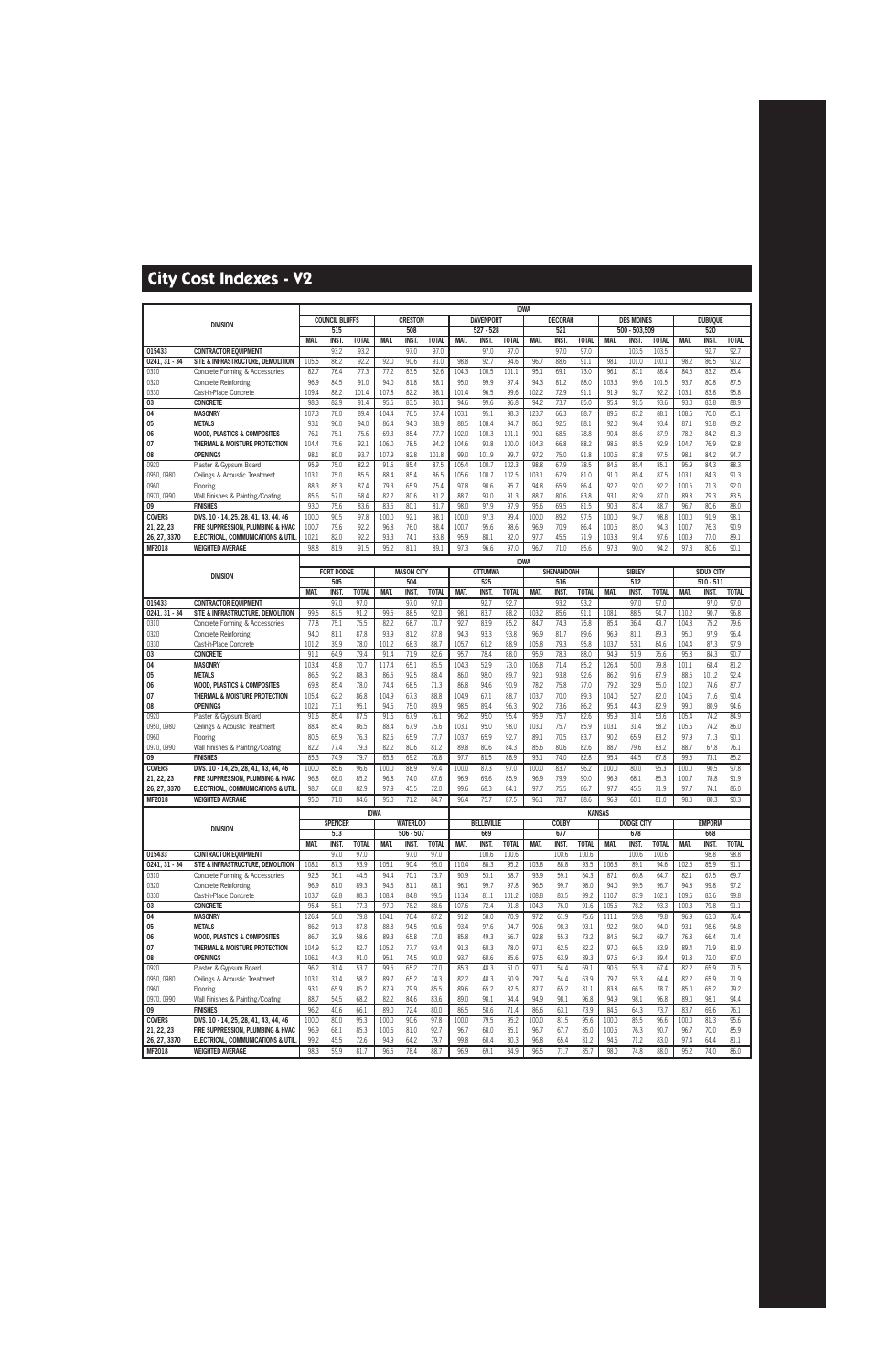|                               |                                                                        |              |                      |                      |              |                            |                       |              |                               | <b>KANSAS</b>         |                 |                               |                       |              |                                   |                      |              |                               |                       |
|-------------------------------|------------------------------------------------------------------------|--------------|----------------------|----------------------|--------------|----------------------------|-----------------------|--------------|-------------------------------|-----------------------|-----------------|-------------------------------|-----------------------|--------------|-----------------------------------|----------------------|--------------|-------------------------------|-----------------------|
|                               | <b>DIVISION</b>                                                        |              | <b>FORT SCOTT</b>    |                      |              | <b>HAYS</b>                |                       |              | <b>HUTCHINSON</b>             |                       |                 | <b>INDEPENDENCE</b>           |                       |              | <b>KANSAS CITY</b>                |                      |              | <b>LIBERAL</b>                |                       |
|                               |                                                                        |              | 667                  |                      |              | 676                        |                       |              | 675                           |                       |                 | 673                           |                       |              | 660 - 662                         |                      |              | 679                           |                       |
| 015433                        | <b>CONTRACTOR EQUIPMENT</b>                                            | <b>MAT</b>   | <b>INST</b><br>99.7  | <b>TOTAL</b><br>99.7 | <b>MAT</b>   | <b>INST</b><br>100.6       | <b>TOTAL</b><br>100.6 | MAT.         | <b>INST</b><br>100.6          | <b>TOTAL</b><br>100.6 | <b>MAT</b>      | <b>INST</b><br>100.6          | <b>TOTAL</b><br>100.6 | MAT.         | <b>INST.</b><br>97.3              | <b>TOTAL</b><br>97.3 | <b>MAT.</b>  | <b>INST</b><br>100.6          | <b>TOTAL</b><br>100.6 |
| $0241, 31 - 34$               | SITE & INFRASTRUCTURE, DEMOLITION                                      | 99.2         | 86.0                 | 90.1                 | 108.8        | 88.6                       | 94.9                  | 88.5         | 88.9                          | 88.8                  | 107.2           | 89.0                          | 94.7                  | 94.0         | 86.8                              | 89.1                 | 108.5        | 88.6                          | 94.8                  |
| 0310                          | Concrete Forming & Accessories                                         | 99.4         | 79.8                 | 82.7                 | 91.4         | 57.6                       | 62.7                  | 81.6         | 54.7                          | 58.7                  | 102.5           | 65.4                          | 70.9                  | 95.9         | 99.3                              | 98.8                 | 87.5         | 56.8                          | 61.4                  |
| 0320                          | <b>Concrete Reinforcing</b>                                            | 94.1         | 96.0                 | 95.0                 | 94.0         | 99.7                       | 96.8                  | 94.0         | 99.7                          | 96.7                  | 93.5            | 96.0                          | 94.7                  | 91.3         | 104.3                             | 97.6                 | 95.4         | 99.4                          | 97.3                  |
| 0330                          | Cast-in-Place Concrete                                                 | 101.6        | 78.9                 | 93.1                 | 85.8         | 81.5                       | 84.2                  | 79.5         | 83.4                          | 81.0                  | 111.1           | 83.5                          | 100.7                 | 87.1         | 96.7                              | 90.7                 | 85.8         | 80.1                          | 83.7                  |
| 03                            | <b>CONCRETE</b>                                                        | 96.0         | 83.1                 | 90.2                 | 96.7         | 74.6                       | 86.8                  | 80.2         | 73.9                          | 77.4                  | 106.7           | 78.2                          | 93.9                  | 88.6         | 99.7                              | 93.6                 | 98.5         | 73.7                          | 87.4                  |
| 04                            | <b>MASONRY</b>                                                         | 99.4         | 53.8                 | 71.6                 | 108.5        | 58.1                       | 77.8                  | 97.2         | 61.9                          | 75.6                  | 94.6            | 61.9                          | 74.6                  | 98.5         | 98.1                              | 98.3                 | 109.0        | 51.4                          | 73.8                  |
| 05                            | <b>METALS</b>                                                          | 93.1         | 96.9                 | 94.3                 | 90.2         | 98.3                       | 92.8                  | 90.0         | 97.8                          | 92.5                  | 89.9            | 97.0                          | 92.1                  | 101.0        | 105.9                             | 102.5                | 90.5         | 97.5                          | 92.7                  |
| 06                            | <b>WOOD, PLASTICS &amp; COMPOSITES</b>                                 | 96.1         | 87.4                 | 91.5                 | 89.8         | 55.3                       | 71.8                  | 79.2         | 49.5                          | 63.7                  | 103.9           | 63.5                          | 82.8                  | 92.1         | 99.8                              | 96.1                 | 85.1         | 55.3                          | 69.5                  |
| 07                            | THERMAL & MOISTURE PROTECTION                                          | 90.5         | 69.5                 | 81.5                 | 97.4         | 61.0                       | 81.8                  | 95.8         | 61.6                          | 81.1                  | 97.2            | 71.5                          | 86.1                  | 89.9         | 97.8                              | 93.3                 | 97.6         | 58.2                          | 80.7                  |
| 08                            | <b>OPENINGS</b>                                                        | 91.8         | 82.7                 | 89.6                 | 97.4         | 63.9                       | 89.3                  | 97.4         | 60.7                          | 88.5                  | 95.6            | 67.5                          | 88.7                  | 93.0         | 98.5                              | 94.3                 | 97.5         | 63.9                          | 89.3                  |
| 0920                          | Plaster & Gypsum Board                                                 | 87.9         | 87.4                 | 87.5                 | 94.9         | 54.4                       | 68.3                  | 89.2         | 48.5                          | 62.5                  | 106.2           | 62.9                          | 77.8                  | 81.9         | 100.1                             | 93.9                 | 91.5         | 54.4                          | 67.2                  |
| 0950, 0980                    | Ceilings & Acoustic Treatment                                          | 82.2         | 87.4                 | 85.4                 | 79.7         | 54.4                       | 63.9                  | 79.7         | 48.5                          | 60.1                  | 79.7            | 62.9                          | 69.2                  | 82.2         | 100.1                             | 93.4                 | 79.7         | 54.4                          | 63.9                  |
| 0960                          | Flooring                                                               | 99.0         | 63.8                 | 88.7                 | 86.4         | 65.2                       | 80.2                  | 80.7         | 65.2                          | 76.2                  | 92.1            | 63.8                          | 83.9                  | 79.7         | 96.0                              | 84.4                 | 84.0         | 65.2                          | 78.5                  |
| 0970, 0990                    | Wall Finishes & Painting/Coating                                       | 90.5         | 73.8                 | 80.5                 | 94.9         | 98.1                       | 96.8                  | 94.9         | 98.1                          | 96.8                  | 94.9            | 98.1                          | 96.8                  | 96.5         | 104.4                             | 101.2                | 94.9         | 98.1                          | 96.8                  |
| 09                            | <b>FINISHES</b>                                                        | 88.7         | 77.4                 | 82.6                 | 86.4         | 62.1                       | 73.3                  | 82.1         | 59.7                          | 70.0                  | 89.3            | 68.1                          | 77.8                  | 84.2         | 99.3                              | 92.3                 | 85.5         | 61.6                          | 72.6                  |
| <b>COVERS</b>                 | DIVS. 10 - 14, 25, 28, 41, 43, 44, 46                                  | 100.0        | 82.2                 | 95.8                 | 100.0        | 80.2                       | 95.3                  | 100.0        | 80.8                          | 95.5                  | 100.0           | 82.4                          | 95.9                  | 100.0        | 95.6                              | 99.0                 | 100.0        | 79.6                          | 95.2                  |
| 21, 22, 23                    | FIRE SUPPRESSION. PLUMBING & HVAC                                      | 96.7         | 64.2                 | 83.6                 | 96.7         | 65.3                       | 84.0                  | 96.7         | 67.7                          | 85.0                  | 96.7            | 67.1                          | 84.8                  | 100.4        | 103.0                             | 101.4                | 96.7         | 66.0                          | 84.3                  |
| 26, 27, 3370                  | <b>ELECTRICAL, COMMUNICATIONS &amp; UTIL</b>                           | 96.7<br>95.2 | 65.4                 | 81.2                 | 96.0         | 65.4                       | 80.9                  | 92.5         | 58.7                          | 75.7                  | 94.0            | 70.1                          | 82.2                  | 101.6        | 97.1                              | 99.4<br>97.6         | 94.6         | 65.4                          | 80.1<br>84.6          |
| MF2018                        | <b>WEIGHTED AVERAGE</b>                                                |              | 73.9                 | 86.0                 | 96.0         | 70.4                       | 84.9                  | 91.9         | 69.7                          | 82.3                  | 96.4            | 73.6                          | 86.6                  | 96.4         | 99.2                              |                      | 96.0         | 69.5                          |                       |
|                               |                                                                        |              |                      |                      |              | <b>KANSAS</b>              |                       |              |                               |                       |                 |                               |                       |              | <b>KENTUCKY</b>                   |                      |              |                               |                       |
|                               | <b>DIVISION</b>                                                        |              | <b>SALINA</b><br>674 |                      |              | <b>TOPEKA</b><br>664 - 666 |                       |              | <b>WICHITA</b><br>$670 - 672$ |                       |                 | <b>ASHLAND</b><br>$411 - 412$ |                       |              | <b>BOWLING GREEN</b><br>421 - 422 |                      |              | <b>CAMPTON</b><br>$413 - 414$ |                       |
|                               |                                                                        | <b>MAT</b>   | <b>INST.</b>         | <b>TOTAL</b>         | MAT.         | <b>INST</b>                | <b>TOTAL</b>          | MAT.         | <b>INST</b>                   | <b>TOTAL</b>          | MAT.            | <b>INST.</b>                  | <b>TOTAL</b>          | MAT.         | <b>INST</b>                       | <b>TOTAL</b>         | <b>MAT.</b>  | <b>INST</b>                   | <b>TOTAL</b>          |
| 015433                        | <b>CONTRACTOR EQUIPMENT</b>                                            |              | 100.6                | 100.6                |              | 104.7                      | 104.7                 |              | 106.1                         | 106.1                 |                 | 95.7                          | 95.7                  |              | 88.9                              | 88.9                 |              | 95.0                          | 95.0                  |
| 0241.31 - 34                  | SITE & INFRASTRUCTURE. DEMOLITION                                      | 97.5         | 88.7                 | 91.5                 | 98.6         | 96.9                       | 97.4                  | 95.0         | 98.7                          | 97.6                  | 112.9           | 76.0                          | 87.6                  | 80.0         | 87.5                              | 85.1                 | 87.9         | 87.8                          | 87.8                  |
| 0310                          | Concrete Forming & Accessories                                         | 83.6         | 61.6                 | 64.9                 | 91.8         | 68.0                       | 71.6                  | 91.0         | 57.3                          | 62.3                  | 87.2            | 86.3                          | 86.5                  | 87.8         | 81.4                              | 82.3                 | 89.9         | 78.4                          | 80.1                  |
| 0320                          | <b>Concrete Reinforcing</b>                                            | 93.5         | 99.6                 | 96.4                 | 92.7         | 101.1                      | 96.8                  | 87.4         | 101.4                         | 94.1                  | 91.8            | 91.3                          | 91.5                  | 89.0         | 79.2                              | 84.3                 | 89.8         | 88.7                          | 89.2                  |
| 0330                          | Cast-in-Place Concrete                                                 | 96.1         | 84.2                 | 91.6                 | 96.5         | 88.8                       | 93.6                  | 89.9         | 78.8                          | 85.7                  | 87.8            | 90.9                          | 89.0                  | 87.1         | 68.3                              | 80.0                 | 97.2         | 65.4                          | 85.2                  |
| 03                            | <b>CONCRETE</b>                                                        | 93.3         | 77.4                 | 86.1                 | 91.4         | 82.0                       | 87.2                  | 87.6         | 73.6                          | 81.3                  | 92.9            | 90.0                          | 91.6                  | 91.5         | 76.9                              | 84.9                 | 94.9         | 76.1                          | 86.5                  |
| 04                            | <b>MASONRY</b>                                                         | 126.2        | 55.1                 | 82.8                 | 94.2         | 65.1                       | 76.4                  | 95.3         | 53.2                          | 69.6                  | 92.5            | 88.2                          | 89.9                  | 94.7         | 69.6                              | 79.4                 | 91.3         | 52.4                          | 67.6                  |
| 05                            | <b>METALS</b>                                                          | 92.0         | 98.6                 | 94.1                 | 97.3         | 98.6                       | 97.7                  | 94.1         | 96.6                          | 94.9                  | 96.7            | 106.5                         | 99.8                  | 98.4         | 85.1                              | 94.2                 | 97.6         | 88.6                          | 94.8                  |
| 06                            | <b>WOOD, PLASTICS &amp; COMPOSITES</b>                                 | 80.8         | 60.7                 | 70.3                 | 90.6         | 66.7                       | 78.1                  | 96.3         | 55.1                          | 74.8                  | 74.3            | 84.7                          | 79.7                  | 86.3         | 83.8                              | 85.0                 | 84.5         | 85.3                          | 84.9                  |
| 07                            | THERMAL & MOISTURE PROTECTION                                          | 96.5         | 61.8                 | 81.6                 | 94.1         | 84.1                       | 89.8                  | 95.3         | 60.9                          | 80.5                  | 90.5            | 85.1                          | 88.2                  | 88.3         | 77.9                              | 83.9                 | 99.9         | 64.8                          | 84.8                  |
| 08                            | <b>OPENINGS</b>                                                        | 97.4         | 67.3                 | 90.1                 | 103.2        | 74.8                       | 96.3                  | 100.9        | 64.6                          | 92.1<br>67.7          | 90.5            | 86.1                          | 89.4                  | 91.3         | 79.5<br>84.0                      | 88.4                 | 92.5         | 84.1                          | 90.4                  |
| 0920<br>0950, 0980            | Plaster & Gypsum Board<br>Ceilings & Acoustic Treatment                | 89.2<br>79.7 | 59.9<br>59.9         | 70.0<br>67.3         | 94.3<br>95.5 | 65.8<br>65.8               | 75.6<br>76.9          | 93.9<br>91.9 | 53.9<br>53.9                  | 68.1                  | 56.9<br>77.8    | 84.7<br>84.7                  | 75.2<br>82.1          | 84.1<br>82.1 | 84.0                              | 84.0<br>83.3         | 84.1<br>82.1 | 84.7<br>84.7                  | 84.5<br>83.7          |
| 0960                          | Flooring                                                               | 82.1         | 66.5                 | 77.6                 | 92.3         | 66.5                       | 84.7                  | 93.0         | 66.9                          | 85.4                  | 74.8            | 77.5                          | 75.6                  | 90.4         | 60.3                              | 81.6                 | 92.8         | 61.4                          | 83.6                  |
| 0970, 0990                    | Wall Finishes & Painting/Coating                                       | 94.9         | 98.1                 | 96.8                 | 95.3         | 98.1                       | 97.0                  | 96.4         | 57.3                          | 73.0                  | 91.6            | 86.1                          | 88.3                  | 90.9         | 66.9                              | 76.5                 | 90.9         | 51.3                          | 67.2                  |
| 09                            | <b>FINISHES</b>                                                        | 83.3         | 65.3                 | 73.6                 | 93.6         | 69.5                       | 80.6                  | 92.7         | 57.6                          | 73.7                  | 76.9            | 84.6                          | 81.1                  | 88.0         | 76.0                              | 81.5                 | 88.8         | 72.9                          | 80.2                  |
| <b>COVERS</b>                 | DIVS. 10 - 14, 25, 28, 41, 43, 44, 46                                  | 100.0        | 85.5                 | 96.6                 | 100.0        | 85.9                       | 96.7                  | 100.0        | 85.4                          | 96.6                  | 100.0           | 83.6                          | 96.1                  | 100.0        | 89.3                              | 97.5                 | 100.0        | 87.6                          | 97.1                  |
| 21, 22, 23                    | FIRE SUPPRESSION, PLUMBING & HVAC                                      | 100.5        | 69.4                 | 87.9                 | 100.6        | 74.5                       | 90.1                  | 100.3        | 70.6                          | 88.3                  | 96.4            | 81.0                          | 90.2                  | 100.5        | 77.9                              | 91.4                 | 96.7         | 72.8                          | 87.1                  |
| 26, 27, 3370                  | ELECTRICAL, COMMUNICATIONS & UTIL                                      | 94.4         | 73.4                 | 84.0                 | 102.0        | 72.0                       | 87.2                  | 99.5         | 73.4                          | 86.6                  | 92.7            | 85.0                          | 88.9                  | 95.2         | 76.5                              | 85.9                 | 92.9         | 84.9                          | 89.0                  |
| MF2018                        | <b>WEIGHTED AVERAGE</b>                                                | 96.8         | 73.3                 | 86.6                 | 98.1         | 78.0                       | 89.4                  | 96.5         | 72.2                          | 86.0                  | 93.6            | 86.3                          | 90.5                  | 95.2         | 78.4                              | 87.9                 | 94.9         | 76.3                          | 86.9                  |
|                               |                                                                        |              |                      |                      |              |                            |                       |              |                               |                       | <b>KENTUCKY</b> |                               |                       |              |                                   |                      |              |                               |                       |
|                               | <b>DIVISION</b>                                                        |              | <b>CORBIN</b>        |                      |              | <b>COVINGTON</b>           |                       |              | <b>ELIZABETHTOWN</b>          |                       |                 | <b>FRANKFORT</b>              |                       |              | <b>HAZARD</b>                     |                      |              | <b>HENDERSON</b>              |                       |
|                               |                                                                        |              | 407 - 409            |                      |              | 410                        |                       |              | 427                           |                       |                 | 406                           |                       |              | $417 - 418$                       |                      |              | 424                           |                       |
|                               |                                                                        | MAT.         | INST.                | <b>TOTAL</b>         | MAT.         | INST.                      | <b>TOTAL</b>          | MAT.         | INST.                         | <b>TOTAL</b>          | MAT.            | INST.                         | <b>TOTAL</b>          | MAT.         | INST.                             | <b>TOTAL</b>         | MAT.         | <b>INST.</b>                  | <b>TOTAL</b>          |
| 015433<br>$0241, 31 - 34$     | <b>CONTRACTOR EQUIPMENT</b><br>SITE & INFRASTRUCTURE, DEMOLITION       | 92.1         | 95.0<br>88.2         | 95.0                 |              | 98.9                       | 98.9                  | 73.8         | 88.9                          | 88.9<br>82.5          | 90.3            | 99.9                          | 99.9                  | 85.7         | 95.0                              | 95.0<br>87.8         | 82.2         | 108.7                         | 108.7                 |
| 0310                          | Concrete Forming & Accessories                                         | 86.2         | 73.1                 | 89.4<br>75.1         | 83.1<br>85.1 | 98.8<br>68.2               | 93.9<br>70.7          | 81.8         | 86.5<br>69.7                  | 71.5                  | 101.4           | 97.6<br>75.9                  | 95.3<br>79.7          | 85.9         | 88.8<br>79.3                      | 80.3                 | 93.3         | 111.3<br>74.2                 | 102.2<br>77.0         |
| 0320                          | <b>Concrete Reinforcing</b>                                            | 87.1         | 87.9                 | 87.5                 | 88.5         | 74.9                       | 81.9                  | 89.4         | 79.8                          | 84.7                  | 103.5           | 80.1                          | 92.2                  | 90.2         | 88.2                              | 89.2                 | 89.1         | 80.3                          | 84.9                  |
| 0330                          | Cast-in-Place Concrete                                                 | 90.3         | 69.6                 | 82.5                 | 93.0         | 78.2                       | 87.4                  | 78.7         | 64.9                          | 73.5                  | 90.5            | 74.1                          | 84.3                  | 93.4         | 66.9                              | 83.4                 | 77.0         | 81.1                          | 78.5                  |
| 03                            | <b>CONCRETE</b>                                                        | 84.3         | 75.0                 | 80.2                 | 93.2         | 73.8                       | 84.5                  | 83.5         | 70.4                          | 77.6                  | 88.8            | 76.4                          | 83.2                  | 91.7         | 76.9                              | 85.1                 | 88.6         | 78.1                          | 83.9                  |
| 04                            | <b>MASONRY</b>                                                         | 90.6         | 57.5                 | 70.4                 | 105.7        | 69.0                       | 83.3                  | 78.7         | 59.2                          | 66.8                  | 88.7            | 71.2                          | 78.0                  | 90.2         | 54.4                              | 68.4                 | 98.1         | 75.5                          | 84.3                  |
| 05                            | <b>METALS</b>                                                          | 92.5         | 87.7                 | 91.0                 | 95.5         | 86.5                       | 92.7                  | 97.5         | 84.0                          | 93.3                  | 95.2            | 84.2                          | 91.7                  | 97.6         | 88.6                              | 94.8                 | 88.3         | 85.3                          | 87.4                  |
| 06                            | <b>WOOD, PLASTICS &amp; COMPOSITES</b>                                 | 74.1         | 74.9                 | 74.5                 | 81.5         | 65.9                       | 73.3                  | 80.3         | 71.4                          | 75.7                  | 100.2           | 75.0                          | 87.0                  | 80.7         | 85.3                              | 83.1                 | 89.1         | 73.2                          | 80.8                  |
| 07                            | THERMAL & MOISTURE PROTECTION                                          | 104.5        | 66.4                 | 88.1                 | 99.9         | 69.5                       | 86.9                  | 87.7         | 65.4                          | 78.2                  | 102.1           | 72.9                          | 89.5                  | 99.8         | 66.4                              | 85.4                 | 99.1         | 79.0                          | 90.5                  |
| 08                            | <b>OPENINGS</b>                                                        | 87.1         | 67.9                 | 82.4                 | 94.3         | 69.5                       | 88.2                  | 91.3         | 70.3                          | 86.2                  | 98.7            | 75.7                          | 93.1                  | 92.8         | 84.0                              | 90.6                 | 89.5         | 75.6                          | 86.1                  |
| 0920                          | Plaster & Gypsum Board                                                 | 93.4         | 74.1                 | 80.7                 | 67.4         | 65.8                       | 66.3                  | 83.0         | 71.2                          | 75.3                  | 99.3            | 74.1                          | 82.7                  | 83.0         | 84.7                              | 84.1                 | 87.2         | 72.3                          | 77.4                  |
| 0950, 0980                    | Ceilings & Acoustic Treatment                                          | 79.5         | 74.1                 | 76.1                 | 86.5         | 65.8                       | 73.5                  | 82.1         | 71.2                          | 75.3                  | 96.5            | 74.1                          | 82.4                  | 82.1         | 84.7                              | 83.7                 | 77.6         | 72.3                          | 74.3                  |
| 0960                          | Flooring                                                               | 88.3         | 61.4                 | 80.4                 | 67.0         | 79.6                       | 70.7                  | 87.5         | 70.4                          | 82.5                  | 95.8            | 75.0                          | 89.7                  | 90.9         | 61.4                              | 82.3                 | 94.4         | 72.6                          | 88.0                  |
| 0970, 0990                    | Wall Finishes & Painting/Coating                                       | 85.4         | 59.0                 | 69.6                 | 85.5         | 67.7                       | 74.8                  | 90.9         | 64.9                          | 75.3                  | 96.1            | 87.4                          | 90.9                  | 90.9         | 51.3                              | 67.2                 | 90.9         | 82.6                          | 85.9                  |
| 09                            | <b>FINISHES</b>                                                        | 85.6         | 69.6                 | 76.9                 | 79.6         | 69.8                       | 74.3                  | 86.6         | 68.7                          | 76.9                  | 95.7            | 77.0                          | 85.6                  | 88.0         | 73.4                              | 80.1                 | 87.9         | 74.8                          | 80.8                  |
| <b>COVERS</b>                 | DIVS. 10 - 14, 25, 28, 41, 43, 44, 46                                  | 100.0        | 89.0                 | 97.4                 | 100.0        | 87.8                       | 97.1                  | 100.0        | 86.1                          | 96.7                  | 100.0           | 91.1                          | 97.9                  | 100.0        | 88.3                              | 97.2                 | 100.0        | 52.8                          | 88.9                  |
| 21, 22, 23                    | FIRE SUPPRESSION, PLUMBING & HVAC<br>ELECTRICAL, COMMUNICATIONS & UTIL | 97.2<br>89.3 | 70.6                 | 86.5<br>87.1         | 97.5         | 72.4<br>69.8               | 87.3<br>83.0          | 96.9         | 74.3<br>75.0                  | 87.8                  | 100.7           | 77.2<br>75.0                  | 91.2<br>87.7          | 96.8<br>92.9 | 73.9<br>84.9                      | 87.5<br>89.0         | 96.9<br>94.7 | 75.6                          | 88.3<br>84.9          |
| 26, 27, 3370<br><b>MF2018</b> | <b>WEIGHTED AVERAGE</b>                                                | 91.8         | 84.9<br>75.0         | 84.6                 | 96.0<br>94.9 | 75.0                       | 86.3                  | 92.8<br>91.8 | 73.4                          | 84.0<br>83.8          | 100.1<br>96.8   | 78.6                          | 88.9                  | 94.3         | 77.1                              | 86.9                 | 92.7         | 75.0<br>78.7                  | 86.7                  |
|                               |                                                                        |              |                      |                      |              |                            |                       |              |                               |                       |                 |                               |                       |              |                                   |                      |              |                               |                       |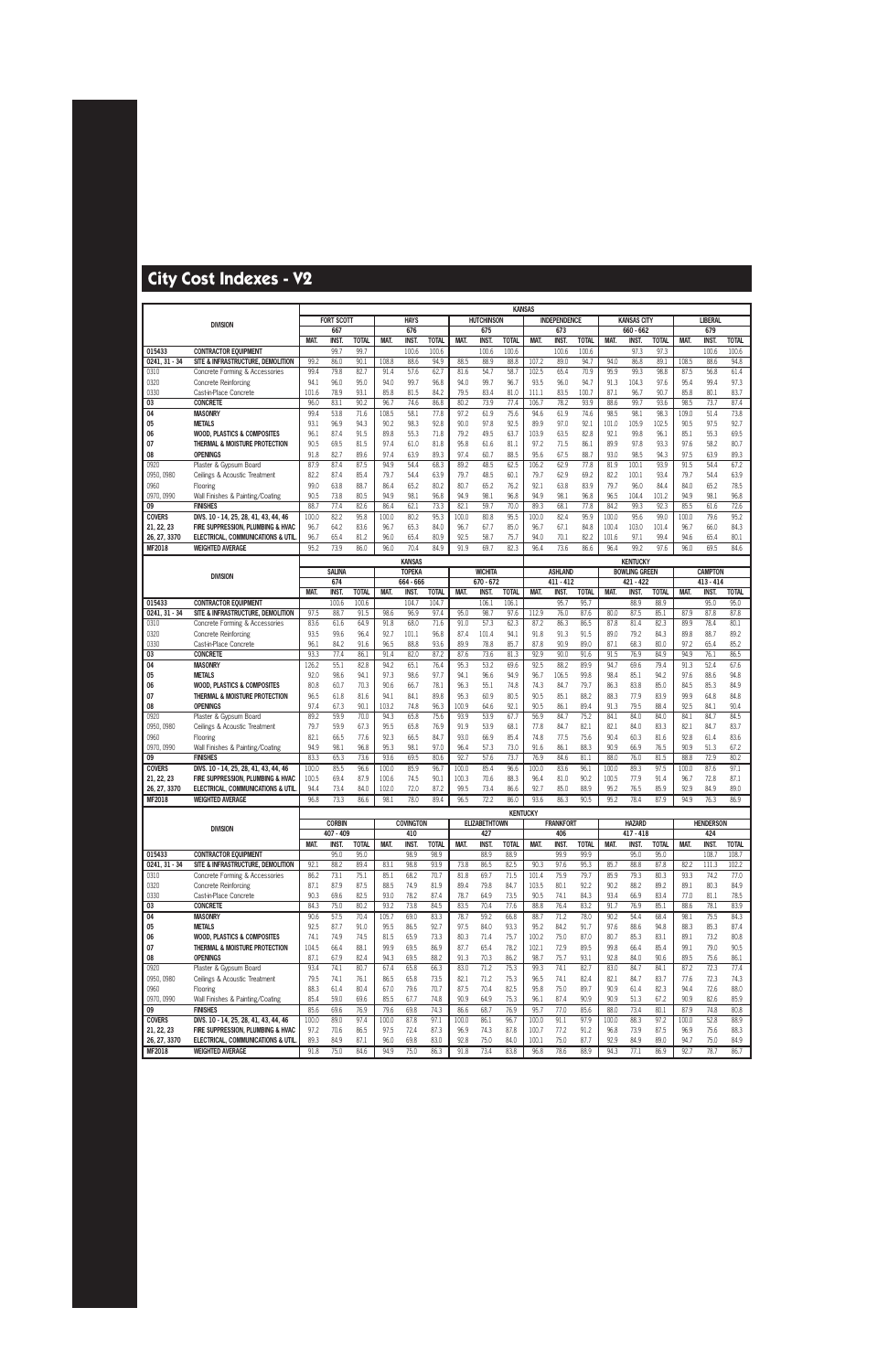|                    |                                              |               |                           |              |              |                           |              |              |                  | <b>KENTUCKY</b> |              |                     |              |               |                     |              |               |                     |              |
|--------------------|----------------------------------------------|---------------|---------------------------|--------------|--------------|---------------------------|--------------|--------------|------------------|-----------------|--------------|---------------------|--------------|---------------|---------------------|--------------|---------------|---------------------|--------------|
|                    | <b>DIVISION</b>                              |               | <b>LEXINGTON</b>          |              |              | <b>LOUISVILLE</b>         |              |              | <b>OWENSBORO</b> |                 |              | <b>PADUCAH</b>      |              |               | <b>PIKEVILLE</b>    |              |               | <b>SOMERSET</b>     |              |
|                    |                                              |               | 403 - 405                 |              |              | 400 - 402                 |              |              | 423              |                 |              | 420                 |              |               | 415 - 416           |              |               | 425 - 426           |              |
|                    |                                              | MAT.          | INST.                     | <b>TOTAL</b> | MAT.         | <b>INST.</b>              | <b>TOTAL</b> | MAT.         | <b>INST</b>      | <b>TOTAL</b>    | MAT.         | <b>INST</b>         | <b>TOTAL</b> | MAT.          | <b>INST.</b>        | <b>TOTAL</b> | MAT.          | INST.               | <b>TOTAL</b> |
| 015433             | <b>CONTRACTOR EQUIPMENT</b>                  |               | 95.0                      | 95.0         |              | 95.3                      | 95.3         |              | 108.7            | 108.7           |              | 108.7               | 108.7        |               | 95.7                | 95.7         |               | 95.0                | 95.0         |
| $0241, 31 - 34$    | SITE & INFRASTRUCTURE, DEMOLITION            | 94.6          | 90.7                      | 91.9         | 88.4         | 97.1                      | 94.4         | 92.7         | 112.7            | 106.5           | 84.9         | 111.5               | 103.2        | 124.2         | 75.3                | 90.6         | 78.2          | 88.3                | 85.1         |
| 0310               | Concrete Forming & Accessories               | 100.4         | 75.0                      | 78.8         | 101.1        | 81.5                      | 84.4         | 91.5         | 78.4             | 80.4            | 89.1         | 78.2                | 79.8         | 97.5          | 82.4                | 84.7         | 87.1          | 73.8                | 75.8         |
| 0320               | <b>Concrete Reinforcing</b>                  | 95.5<br>92.4  | 86.8                      | 91.3<br>89.2 | 87.9         | 86.7<br>69.7              | 87.3         | 89.1<br>89.8 | 79.8             | 84.6            | 89.6         | 78.5                | 84.3<br>80.4 | 92.3          | 91.2                | 91.8         | 89.4          | 88.1<br>84.4        | 88.8         |
| 0330<br>03         | Cast-in-Place Concrete<br><b>CONCRETE</b>    | 87.4          | 83.9<br>80.6              | 84.3         | 87.0<br>85.1 | 78.5                      | 80.5<br>82.1 | 100.4        | 83.9<br>81.0     | 87.6<br>91.7    | 82.0<br>93.0 | 77.8<br>78.5        | 86.5         | 96.5<br>106.4 | 85.8<br>86.5        | 92.5<br>97.5 | 77.0<br>78.7  | 80.5                | 79.8<br>79.5 |
| 04                 | <b>MASONRY</b>                               | 89.2          | 71.8                      | 78.6         | 87.3         | 70.6                      | 77.1         | 90.5         | 80.0             | 84.1            | 93.3         | 75.9                | 82.7         | 89.7          | 79.8                | 83.6         | 84.9          | 60.6                | 70.1         |
| 05                 | <b>METALS</b>                                | 94.9          | 88.7                      | 93.0         | 97.1         | 86.1                      | 93.6         | 89.9         | 87.3             | 89.1            | 86.8         | 85.8                | 86.5         | 96.6          | 106.3               | 99.6         | 97.5          | 88.3                | 94.7         |
| 06                 | <b>WOOD, PLASTICS &amp; COMPOSITES</b>       | 92.1          | 73.2                      | 82.2         | 97.8         | 84.1                      | 90.6         | 86.7         | 77.5             | 81.9            | 84.1         | 78.7                | 81.3         | 85.8          | 84.7                | 85.2         | 81.4          | 74.9                | 78.0         |
| 07                 | THERMAL & MOISTURE PROTECTION                | 104.9         | 78.0                      | 93.4         | 101.8        | 75.1                      | 90.3         | 99.8         | 82.0             | 92.2            | 99.2         | 78.9                | 90.5         | 91.4          | 76.9                | 85.2         | 99.1          | 68.7                | 86.0         |
| 08                 | <b>OPENINGS</b>                              | 87.4          | 76.6                      | 84.8         | 88.7         | 79.1                      | 86.3         | 89.5         | 78.4             | 86.8            | 88.8         | 78.1                | 86.2         | 91.0          | 82.9                | 89.1         | 91.9          | 74.2                | 87.6         |
| 0920               | Plaster & Gypsum Board                       | 102.8         | 72.3                      | 82.8         | 94.0         | 84.0                      | 87.4         | 85.8         | 76.7             | 79.8            | 85.2         | 77.9                | 80.4         | 60.6          | 84.7                | 76.4         | 83.0          | 74.1                | 77.1         |
| 0950, 0980         | Ceilings & Acoustic Treatment                | 82.0          | 72.3                      | 75.9         | 99.0         | 84.0                      | 89.6         | 77.6         | 76.7             | 77.1            | 77.6         | 77.9                | 77.8         | 77.8          | 84.7                | 82.1         | 82.1          | 74.1                | 77.1         |
| 0960               | Flooring                                     | 93.4          | 63.8                      | 84.8         | 96.2         | 60.1                      | 85.6         | 93.8         | 60.3             | 84.0            | 92.7         | 72.6                | 86.8         | 79.2          | 61.4                | 74.0         | 91.2          | 61.4                | 82.5         |
| 0970, 0990         | Wall Finishes & Painting/Coating             | 85.4          | 80.5                      | 82.5         | 93.7         | 66.8                      | 77.6         | 90.9         | 86.0             | 87.9            | 90.9         | 69.6                | 78.2         | 91.6          | 87.4                | 89.0         | 90.9          | 64.9                | 75.3         |
| 09                 | <b>FINISHES</b>                              | 89.1          | 72.8                      | 80.3         | 95.2         | 76.1                      | 84.9         | 88.1         | 75.3             | 81.1            | 87.3         | 76.2                | 81.3         | 79.5          | 79.3                | 79.4         | 87.3          | 70.3                | 78.1         |
| <b>COVERS</b>      | DIVS. 10 - 14, 25, 28, 41, 43, 44, 46        | 100.0         | 90.7                      | 97.8         | 100.0        | 89.8                      | 97.6         | 100.0        | 93.4             | 98.4            | 100.0        | 86.4                | 96.8         | 100.0         | 45.6                | 87.2         | 100.0         | 89.2                | 97.5         |
| 21, 22, 23         | FIRE SUPPRESSION. PLUMBING & HVAC            | 101.0         | 76.9                      | 91.2         | 100.7        | 78.4                      | 91.7         | 100.5        | 77.9             | 91.4            | 96.9         | 74.5                | 87.9         | 96.4          | 78.4                | 89.2         | 96.9          | 70.5                | 86.2         |
| 26, 27, 3370       | <b>ELECTRICAL, COMMUNICATIONS &amp; UTIL</b> | 91.5          | 76.3                      | 84.0         | 95.5         | 76.5                      | 86.1         | 94.7         | 73.8             | 84.4            | 96.7         | 74.4                | 85.7         | 95.3          | 85.0                | 90.2         | 93.3          | 84.9                | 89.2         |
| <b>MF2018</b>      | <b>WEIGHTED AVERAGE</b>                      | 94.2          | 78.8                      | 87.5         | 94.9         | 79.6                      | 88.3         | 95.3         | 81.8             | 89.4            | 93.0         | 80.0                | 87.4         | 96.1          | 82.1                | 90.1         | 92.1          | 76.6                | 85.4         |
|                    |                                              |               |                           |              |              |                           |              |              |                  | LOUISIANA       |              |                     |              |               |                     |              |               |                     |              |
|                    | <b>DIVISION</b>                              |               | <b>ALEXANDRIA</b>         |              |              | <b>BATON ROUGE</b>        |              |              | <b>HAMMOND</b>   |                 |              | <b>LAFAYETTE</b>    |              |               | <b>LAKE CHARLES</b> |              |               | <b>MONROE</b>       |              |
|                    |                                              |               | $713 - 714$               |              |              | 707 - 708                 |              |              | 704              |                 |              | 705                 |              |               | 706                 |              |               | 712                 |              |
|                    |                                              | MAT.          | INST.                     | <b>TOTAL</b> | MAT.         | INST.                     | <b>TOTAL</b> | MAT.         | <b>INST</b>      | <b>TOTAL</b>    | MAT.         | <b>INST</b>         | <b>TOTAL</b> | MAT.          | <b>INST.</b>        | <b>TOTAL</b> | MAT.          | <b>INST.</b>        | <b>TOTAL</b> |
| 015433             | <b>CONTRACTOR EQUIPMENT</b>                  |               | 88.0                      | 88.0         |              | 92.5                      | 92.5         |              | 86.6             | 86.6            |              | 86.6                | 86.6         |               | 86.1                | 86.1         |               | 88.0                | 88.0         |
| $0241, 31 - 34$    | SITE & INFRASTRUCTURE, DEMOLITION            | 99.2          | 84.7                      | 89.2         | 101.4        | 92.8                      | 95.5         | 99.5         | 82.6             | 87.9            | 101.1        | 84.5                | 89.7         | 101.8         | 84.2                | 89.7         | 99.2          | 84.6                | 89.2         |
| 0310               | Concrete Forming & Accessories               | 77.1          | 61.1                      | 63.5         | 94.2         | 71.5                      | 74.9         | 74.4         | 54.3             | 57.3            | 91.4         | 65.5                | 69.4         | 91.9          | 69.1                | 72.5         | 76.7          | 60.6                | 63.0         |
| 0320               | <b>Concrete Reinforcing</b>                  | 92.6          | 53.8                      | 73.9         | 88.3         | 53.8                      | 71.7         | 86.3         | 51.8             | 69.6            | 87.5         | 51.8                | 70.3         | 87.5          | 53.8                | 71.3         | 91.6          | 53.8                | 73.3         |
| 0330               | Cast-in-Place Concrete                       | 87.2<br>82.0  | 67.1<br>62.6              | 79.6         | 92.2         | 69.5                      | 83.6         | 87.0         | 65.6             | 78.9            | 86.6         | 67.5<br>64.3        | 79.3<br>75.9 | 91.1          | 68.4                | 82.6<br>78.1 | 87.2          | 66.3<br>62.2        | 79.3<br>73.0 |
| 03<br>04           | <b>CONCRETE</b><br><b>MASONRY</b>            | 106.0         | 64.5                      | 73.3<br>80.7 | 89.2<br>86.4 | 68.3<br>62.3              | 79.8<br>71.7 | 84.3<br>90.4 | 58.6<br>62.2     | 72.8<br>73.2    | 85.3<br>90.4 | 65.3                | 75.1         | 87.5<br>89.9  | 66.6<br>66.8        | 75.8         | 81.8<br>100.9 | 63.2                | 77.9         |
| 05                 | <b>METALS</b>                                | 93.5          | 70.3                      | 86.2         | 93.7         | 73.6                      | 87.4         | 85.6         | 68.0             | 80.1            | 84.9         | 68.3                | 79.7         | 84.9          | 69.2                | 80.0         | 93.4          | 70.3                | 86.2         |
| 06                 | <b>WOOD, PLASTICS &amp; COMPOSITES</b>       | 86.2          | 60.1                      | 72.6         | 96.1         | 75.0                      | 85.0         | 75.4         | 52.3             | 63.3            | 95.7         | 65.7                | 80.0         | 94.0          | 69.5                | 81.2         | 85.6          | 60.1                | 72.2         |
| 07                 | THERMAL & MOISTURE PROTECTION                | 99.6          | 66.2                      | 85.2         | 98.0         | 68.1                      | 85.2         | 97.3         | 63.3             | 82.7            | 97.9         | 67.1                | 84.7         | 97.6          | 68.2                | 85.0         | 99.5          | 65.6                | 85.0         |
| 08                 | <b>OPENINGS</b>                              | 110.5         | 59.5                      | 98.1         | 97.9         | 71.9                      | 91.5         | 96.2         | 52.8             | 85.7            | 99.6         | 59.8                | 89.9         | 99.6          | 63.2                | 90.8         | 110.5         | 58.0                | 97.7         |
| 0920               | Plaster & Gypsum Board                       | 81.3          | 59.6                      | 67.1         | 98.4         | 74.6                      | 82.8         | 100.4        | 51.6             | 68.4            | 109.1        | 65.3                | 80.4         | 109.1         | 69.3                | 83.0         | 81.0          | 59.6                | 67.0         |
| 0950, 0980         | Ceilings & Acoustic Treatment                | 92.2          | 59.6                      | 71.8         | 100.3        | 74.6                      | 84.2         | 103.0        | 51.6             | 70.8            | 99.8         | 65.3                | 78.2         | 100.5         | 69.3                | 81.0         | 92.2          | 59.6                | 71.8         |
| 0960               | Flooring                                     | 84.6          | 67.6                      | 79.6         | 93.6         | 67.6                      | 86.0         | 92.7         | 67.6             | 85.3            | 101.3        | 67.6                | 91.5         | 101.3         | 67.6                | 91.5         | 84.2          | 67.6                | 79.4         |
| 0970, 0990         | Wall Finishes & Painting/Coating             | 92.7          | 60.4                      | 73.3         | 95.8         | 60.4                      | 74.6         | 94.9         | 57.0             | 72.2            | 94.9         | 56.9                | 72.1         | 94.9          | 60.4                | 74.2         | 92.7          | 62.2                | 74.4         |
| 09                 | <b>FINISHES</b>                              | 84.9          | 61.9                      | 72.5         | 96.6         | 70.1                      | 82.3         | 95.8         | 56.4             | 74.4            | 98.7         | 65.0                | 80.5         | 98.9          | 68.1                | 82.2         | 84.8          | 61.8                | 72.3         |
| <b>COVERS</b>      | DIVS. 10 - 14, 25, 28, 41, 43, 44, 46        | 100.0         | 82.7                      | 95.9         | 100.0        | 85.3                      | 96.5         | 100.0        | 82.3             | 95.8            | 100.0        | 84.8                | 96.4         | 100.0         | 85.7                | 96.6         | 100.0         | 82.3                | 95.8         |
| 21, 22, 23         | FIRE SUPPRESSION. PLUMBING & HVAC            | 101.0         | 63.0                      | 85.6         | 100.9        | 61.5                      | 85.0         | 97.3         | 59.8             | 82.2            | 101.1        | 61.2                | 85.0         | 101.1         | 64.2                | 86.2         | 101.0         | 61.9                | 85.2         |
| 26, 27, 3370       | ELECTRICAL, COMMUNICATIONS & UTIL            | 92.7          | 54.9                      | 74.0         | 103.0        | 59.3                      | 81.4         | 95.9         | 67.0             | 81.6            | 96.8         | 61.4                | 79.3         | 96.5          | 66.1                | 81.4         | 94.2          | 58.5                | 76.5         |
| MF2018             | <b>WEIGHTED AVERAGE</b>                      | 96.1          | 64.7                      | 82.5         | 97.0         | 68.3                      | 84.6         | 93.2         | 63.4             | 80.3            | 95.1         | 65.9                | 82.5         | 95.3          | 68.4                | 83.7         | 96.0          | 64.6                | 82.4         |
|                    |                                              |               |                           |              |              | <b>LOUISIANA</b>          |              |              |                  |                 |              |                     |              |               | <b>MAINE</b>        |              |               |                     |              |
|                    | <b>DIVISION</b>                              |               | <b>NEW ORLEANS</b>        |              |              | <b>SHREVEPORT</b>         |              |              | <b>THIBODAUX</b> |                 |              | <b>AUGUSTA</b>      |              |               | <b>BANGOR</b>       |              |               | <b>BATH</b>         |              |
|                    |                                              | MAT.          | 700 - 701<br><b>INST.</b> | <b>TOTAL</b> | MAT.         | 710 - 711<br><b>INST.</b> | <b>TOTAL</b> | MAT.         | 703<br>INST.     | <b>TOTAL</b>    | MAT.         | 043<br><b>INST.</b> | <b>TOTAL</b> | MAT.          | 044<br>INST.        | <b>TOTAL</b> | MAT.          | 045<br><b>INST.</b> | <b>TOTAL</b> |
| 015433             | <b>CONTRACTOR EQUIPMENT</b>                  |               | 88.6                      | 88.6         |              | 94.3                      | 94.3         |              | 86.6             | 86.6            |              | 99.3                | 99.3         |               | 94.2                | 94.2         |               | 94.2                | 94.2         |
| $0241.31 - 34$     | SITE & INFRASTRUCTURE, DEMOLITION            | 102.0         | 93.6                      | 96.2         | 101.8        | 94.0                      | 96.5         | 101.9        | 84.3             | 89.8            | 90.4         | 101.7               | 98.2         | 92.8          | 93.0                | 92.9         | 90.1          | 91.5                | 91.1         |
| 0310               | Concrete Forming & Accessories               | 94.6          | 69.8                      | 73.5         | 93.5         | 62.4                      | 67.1         | 85.2         | 62.3             | 65.7            | 101.2        | 78.6                | 82.0         | 95.5          | 78.4                | 81.0         | 90.7          | 78.1                | 80.0         |
| 0320               | Concrete Reinforcing                         | 87.7          | 53.2                      | 71.0         | 93.0         | 52.8                      | 73.6         | 86.3         | 51.8             | 69.7            | 97.7         | 80.9                | 89.6         | 88.8          | 80.9                | 85.0         | 87.9          | 80.6                | 84.4         |
| 0330               | Cast-in-Place Concrete                       | 83.7          | 71.5                      | 79.1         | 90.3         | 68.3                      | 82.0         | 93.5         | 65.4             | 82.9            | 90.3         | 111.5               | 98.3         | 71.4          | 110.3               | 86.1         | 71.4          | 110.4               | 86.1         |
| 03                 | <b>CONCRETE</b>                              | 88.9          | 67.4                      | 79.3         | 88.9         | 63.4                      | 77.4         | 89.0         | 62.2             | 77.0            | 96.1         | 90.9                | 93.8         | 87.5          | 90.5                | 88.9         | 87.5          | 90.4                | 88.8         |
| 04                 | <b>MASONRY</b>                               | 92.9          | 63.2                      | 74.8         | 88.9         | 63.6                      | 73.5         | 112.5        | 61.7             | 81.5            | 93.0         | 93.1                | 93.1         | 108.3         | 92.7                | 98.7         | 114.5         | 90.6                | 99.9         |
| 05                 | <b>METALS</b>                                | 95.9          | 61.8                      | 85.2         | 95.5         | 68.7                      | 87.1         | 85.6         | 68.2             | 80.2            | 115.0        | 92.3                | 107.9        | 98.7          | 93.8                | 97.2         | 97.0          | 93.2                | 95.8         |
| 06                 | <b>WOOD, PLASTICS &amp; COMPOSITES</b>       | 94.8          | 72.6                      | 83.2         | 97.7         | 62.3                      | 79.2         | 82.7         | 63.3             | 72.5            | 98.5         | 76.0                | 86.7         | 94.6          | 75.9                | 84.8         | 87.7          | 75.9                | 81.5         |
| 07                 | THERMAL & MOISTURE PROTECTION                | 96.1          | 68.6                      | 84.3         | 98.0         | 67.1                      | 84.8         | 97.5         | 64.3             | 83.3            | 110.2        | 100.7               | 106.1        | 107.7         | 100.0               | 104.4        | 107.6         | 99.0                | 103.9        |
| 08                 | <b>OPENINGS</b>                              | 98.7          | 65.0                      | 90.5         | 104.5        | 57.6                      | 93.1         | 100.5        | 54.8             | 89.4            | 102.9        | 79.1                | 97.1         | 96.6          | 82.0                | 93.1         | 96.6          | 78.1                | 92.1         |
| 0920               | Plaster & Gypsum Board                       | 101.0         | 72.1                      | 82.0         | 97.8         | 61.6                      | 74.0         | 102.1        | 62.9             | 76.3            | 107.5        | 75.0                | 86.2         | 110.3         | 75.0                | 87.2         | 105.2         | 75.0                | 85.4         |
| 0950, 0980         | Ceilings & Acoustic Treatment                | 95.8          | 72.1                      | 80.9         | 100.9        | 61.6                      | 76.3         | 103.0        | 62.9             | 77.9            | 97.1         | 75.0                | 83.3         | 80.2          | 75.0                | 77.0         | 79.5          | 75.0                | 76.7         |
| 0960<br>0970, 0990 | Flooring<br>Wall Finishes & Painting/Coating | 107.9<br>99.9 | 68.9<br>59.9              | 96.6<br>75.9 | 92.9<br>94.6 | 67.6<br>62.2              | 85.5<br>75.2 | 98.4<br>95.3 | 67.0<br>57.0     | 89.3<br>72.4    | 91.0<br>95.3 | 109.8<br>89.8       | 96.5<br>92.0 | 84.2<br>89.1  | 109.8<br>98.4       | 91.7<br>94.7 | 82.6<br>89.1  | 105.5<br>84.7       | 89.3<br>86.5 |
| 09                 | <b>FINISHES</b>                              | 100.1         | 69.0                      | 83.3         | 95.3         | 63.2                      | 77.9         | 97.8         | 62.6             | 78.8            | 96.6         | 84.6                | 90.1         | 88.9          | 85.4                | 87.0         | 87.5          | 83.1                | 85.1         |
| <b>COVERS</b>      | DIVS. 10 - 14, 25, 28, 41, 43, 44, 46        | 100.0         | 85.4                      | 96.6         | 100.0        | 83.2                      | 96.0         | 100.0        | 83.3             | 96.1            | 100.0        | 100.7               | 100.2        | 100.0         | 100.3               | 100.1        | 100.0         | 96.2                | 99.1         |
| 21, 22, 23         | FIRE SUPPRESSION, PLUMBING & HVAC            | 101.0         | 61.4                      | 85.0         | 100.8        | 62.5                      | 85.3         | 97.3         | 59.6             | 82.1            | 101.2        | 75.0                | 90.6         | 101.3         | 74.7                | 90.6         | 97.5          | 74.9                | 88.4         |
| 26, 27, 3370       | ELECTRICAL, COMMUNICATIONS & UTIL            | 100.3         | 69.4                      | 85.0         | 101.4        | 65.6                      | 83.7         | 94.8         | 67.0             | 81.0            | 99.2         | 78.4                | 88.9         | 98.4          | 70.9                | 84.8         | 96.8          | 78.4                | 87.7         |
| <b>MF2018</b>      | <b>WEIGHTED AVERAGE</b>                      | 97.7          | 68.3                      | 85.0         | 97.7         | 66.8                      | 84.4         | 95.5         | 65.0             | 82.3            | 101.6        | 86.0                | 94.9         | 97.5          | 84.5                | 91.9         | 96.2          | 84.6                | 91.2         |
|                    |                                              |               |                           |              |              |                           |              |              |                  |                 |              |                     |              |               |                     |              |               |                     |              |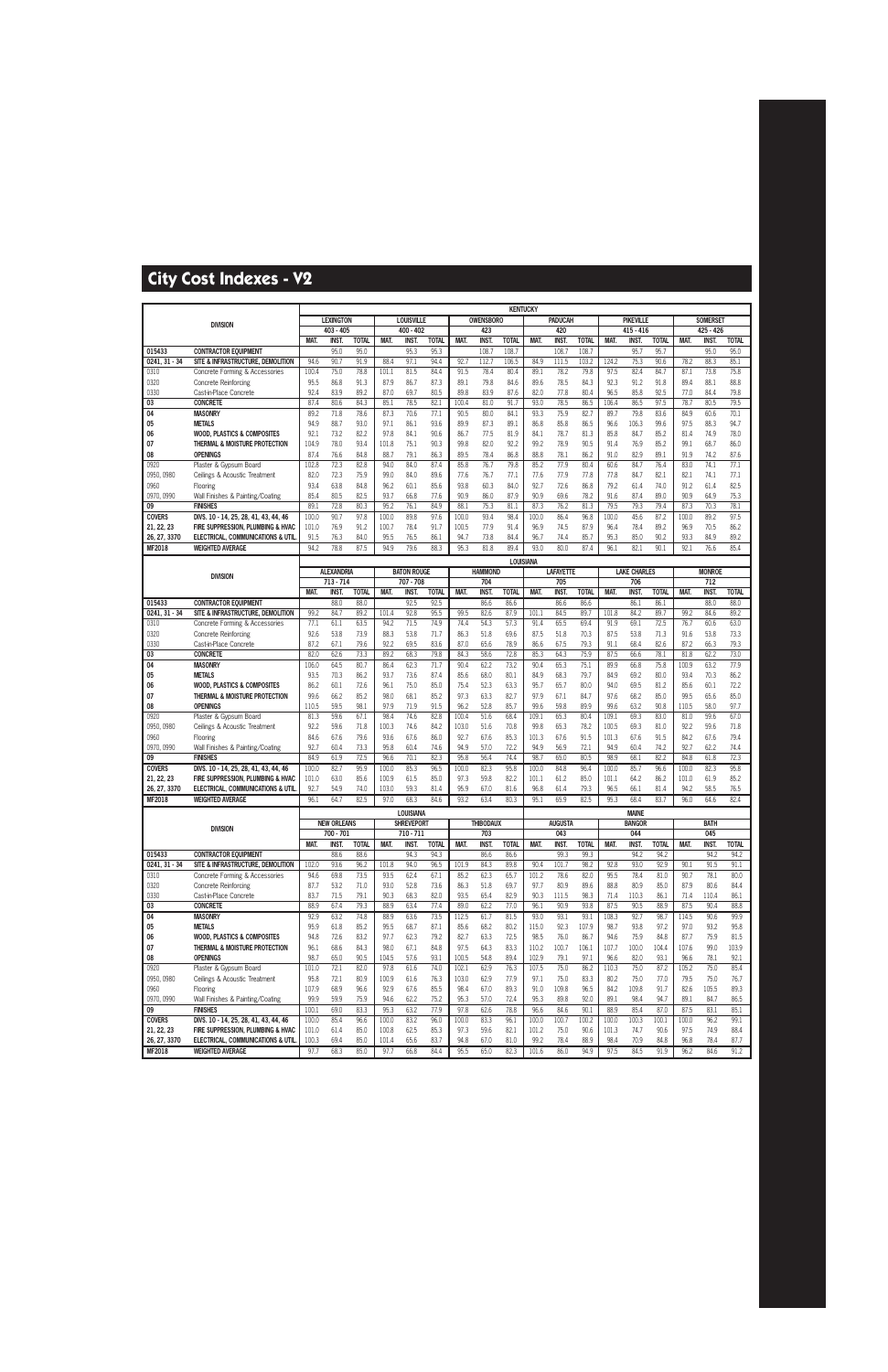|                           |                                                                         |                |                       |                       |                |                       |                       |                |                    | <b>MAINE</b>          |               |                       |                      |               |                                |                      |                |                        |                       |
|---------------------------|-------------------------------------------------------------------------|----------------|-----------------------|-----------------------|----------------|-----------------------|-----------------------|----------------|--------------------|-----------------------|---------------|-----------------------|----------------------|---------------|--------------------------------|----------------------|----------------|------------------------|-----------------------|
|                           | <b>DIVISION</b>                                                         |                | <b>HOULTON</b><br>047 |                       |                | <b>KITTERY</b>        |                       |                | <b>LEWISTON</b>    |                       |               | <b>MACHIAS</b><br>046 |                      |               | <b>PORTLAND</b><br>$040 - 041$ |                      |                | <b>ROCKLAND</b><br>048 |                       |
|                           |                                                                         | MAT.           | <b>INST</b>           | <b>TOTAL</b>          | MAT.           | 039<br><b>INST.</b>   | <b>TOTAL</b>          | MAT.           | 042<br><b>INST</b> | <b>TOTAL</b>          | MAT.          | <b>INST</b>           | <b>TOTAL</b>         | MAT.          | INST.                          | <b>TOTAL</b>         | MAT.           | <b>INST</b>            | <b>TOTAL</b>          |
| 015433                    | <b>CONTRACTOR EQUIPMENT</b>                                             |                | 94.2                  | 94.2                  |                | 94.2                  | 94.2                  |                | 94.2               | 94.2                  |               | 94.2                  | 94.2                 |               | 99.4                           | 99.4                 |                | 94.2                   | 94.2                  |
| $0241, 31 - 34$           | SITE & INFRASTRUCTURE, DEMOLITION                                       | 91.9           | 91.5                  | 91.7                  | 81.0           | 91.5                  | 88.2                  | 90.1           | 93.0               | 92.1                  | 91.3          | 91.5                  | 91.5                 | 90.6          | 102.0                          | 98.4                 | 87.7           | 91.5                   | 90.3                  |
| 0310                      | Concrete Forming & Accessories                                          | 100.0          | 78.1                  | 81.3                  | 89.1           | 78.3                  | 79.9                  | 101.8          | 78.4               | 81.9                  | 96.4          | 78.1                  | 80.8                 | 102.8         | 78.5                           | 82.2                 | 97.8           | 78.1                   | 81.1                  |
| 0320                      | <b>Concrete Reinforcing</b>                                             | 88.8           | 80.6                  | 84.9                  | 87.5           | 80.7                  | 84.2                  | 109.1          | 80.9               | 95.5                  | 88.8          | 80.6                  | 84.9                 | 108.3         | 80.9                           | 95.1                 | 88.8           | 80.6                   | 84.9                  |
| 0330                      | Cast-in-Place Concrete                                                  | 71.4           | 109.3                 | 85.7                  | 71.9           | 110.4                 | 86.4                  | 72.9           | 110.3              | 87.0                  | 71.4          | 110.3                 | 86.1                 | 86.7          | 111.4                          | 96.0                 | 72.9           | 110.4                  | 87.0                  |
| 03                        | <b>CONCRETE</b>                                                         | 88.6           | 90.0                  | 89.2                  | 81.9           | 90.5                  | 85.8                  | 87.5           | 90.5               | 88.9                  | 88.0          | 90.4                  | 89.1                 | 95.9          | 90.8                           | 93.6                 | 85.3           | 90.4                   | 87.6                  |
| 04<br>05                  | <b>MASONRY</b><br><b>METALS</b>                                         | 91.5<br>97.3   | 90.6<br>93.1          | 91.0<br>96.0          | 111.6<br>91.6  | 90.6<br>93.4          | 98.8<br>92.1          | 92.2<br>102.4  | 92.7<br>93.9       | 92.5<br>99.8          | 91.5<br>97.3  | 90.6<br>93.2          | 91.0<br>96.0         | 98.3<br>108.6 | 92.7<br>92.4                   | 94.9<br>103.5        | 86.2<br>97.1   | 90.6<br>93.2           | 88.9<br>95.9          |
| 06                        | <b>WOOD, PLASTICS &amp; COMPOSITES</b>                                  | 99.2           | 75.9                  | 87.0                  | 89.7           | 75.9                  | 82.4                  | 101.5          | 75.9               | 88.1                  | 95.6          | 75.9                  | 85.3                 | 101.7         | 76.0                           | 88.2                 | 96.7           | 75.9                   | 85.8                  |
| 07                        | THERMAL & MOISTURE PROTECTION                                           | 107.8          | 99.0                  | 104.0                 | 108.1          | 99.0                  | 104.2                 | 107.5          | 100.0              | 104.3                 | 107.7         | 99.0                  | 104.0                | 110.7         | 101.0                          | 106.6                | 107.4          | 99.0                   | 103.8                 |
| 08                        | <b>OPENINGS</b>                                                         | 96.7           | 78.1                  | 92.2                  | 96.6           | 81.5                  | 92.9                  | 99.6           | 82.0               | 95.3                  | 96.7          | 78.1                  | 92.2                 | 97.0          | 82.0                           | 93.4                 | 96.6           | 78.1                   | 92.1                  |
| 0920                      | Plaster & Gypsum Board                                                  | 112.0          | 75.0                  | 87.8                  | 100.3          | 75.0                  | 83.7                  | 115.4          | 75.0               | 88.9                  | 110.9         | 75.0                  | 87.4                 | 107.5         | 75.0                           | 86.2                 | 110.9          | 75.0                   | 87.4                  |
| 0950, 0980                | Ceilings & Acoustic Treatment                                           | 79.5           | 75.0                  | 76.7                  | 90.6           | 75.0                  | 80.9                  | 89.7           | 75.0               | 80.5                  | 79.5          | 75.0                  | 76.7                 | 96.1          | 75.0                           | 82.9                 | 79.5           | 75.0                   | 76.7                  |
| 0960                      | Flooring                                                                | 85.3           | 105.5                 | 91.2                  | 89.0           | 105.5                 | 93.8                  | 86.8           | 109.8              | 93.5                  | 84.7          | 105.5                 | 90.8                 | 90.7          | 109.8                          | 96.3                 | 85.0           | 105.5                  | 91.0                  |
| 0970, 0990                | Wall Finishes & Painting/Coating                                        | 89.1           | 84.7                  | 86.5<br>86.0          | 79.1           | 97.3                  | 90.0                  | 89.1           | 98.4               | 94.7<br>88.5          | 89.1          | 84.7                  | 86.5<br>85.8         | 95.4          | 98.4                           | 97.2<br>89.9         | 89.1           | 84.7<br>83.1           | 86.5<br>85.7          |
| 09<br><b>COVERS</b>       | <b>FINISHES</b><br>DIVS. 10 - 14, 25, 28, 41, 43, 44, 46                | 89.3<br>100.0  | 83.1<br>93.1          | 98.4                  | 91.9<br>100.0  | 84.5<br>96.2          | 87.9<br>99.1          | 92.3<br>100.0  | 85.4<br>100.3      | 100.1                 | 88.9<br>100.0 | 83.1<br>93.1          | 98.4                 | 95.2<br>100.0 | 85.5<br>100.6                  | 100.1                | 88.7<br>100.0  | 96.2                   | 99.1                  |
| 21, 22, 23                | FIRE SUPPRESSION, PLUMBING & HVAC                                       | 97.5           | 74.9                  | 88.4                  | 97.6           | 74.9                  | 88.4                  | 101.3          | 74.8               | 90.6                  | 97.5          | 74.9                  | 88.4                 | 100.7         | 74.8                           | 90.3                 | 97.5           | 74.9                   | 88.4                  |
| 26, 27, 3370              | ELECTRICAL, COMMUNICATIONS & UTIL                                       | 100.1          | 78.4                  | 89.4                  | 93.6           | 78.4                  | 86.1                  | 100.1          | 73.9               | 87.1                  | 100.1         | 78.4                  | 89.4                 | 103.2         | 73.8                           | 88.7                 | 100.0          | 78.4                   | 89.3                  |
| MF2018                    | <b>WEIGHTED AVERAGE</b>                                                 | 95.9           | 84.4                  | 91.0                  | 94.4           | 84.9                  | 90.3                  | 98.0           | 84.9               | 92.4                  | 95.8          | 84.5                  | 90.9                 | 100.6         | 85.6                           | 94.1                 | 95.0           | 84.6                   | 90.5                  |
|                           |                                                                         |                | <b>MAINE</b>          |                       |                |                       |                       |                |                    |                       |               | <b>MARYLAND</b>       |                      |               |                                |                      |                |                        |                       |
|                           | <b>DIVISION</b>                                                         |                | <b>WATERVILLE</b>     |                       |                | <b>ANNAPOLIS</b>      |                       |                | <b>BALTIMORE</b>   |                       |               | <b>COLLEGE PARK</b>   |                      |               | <b>CUMBERLAND</b>              |                      |                | <b>EASTON</b>          |                       |
|                           |                                                                         |                | 049                   |                       |                | 214                   |                       |                | $210 - 212$        |                       |               | 207 - 208             |                      |               | 215                            |                      |                | 216                    |                       |
|                           |                                                                         | MAT.           | <b>INST.</b>          | <b>TOTAL</b>          | MAT.           | <b>INST</b>           | <b>TOTAL</b>          | MAT.           | <b>INST</b>        | <b>TOTAL</b>          | MAT.          | INST.                 | <b>TOTAL</b>         | MAT.          | <b>INST.</b>                   | <b>TOTAL</b>         | MAT.           | <b>INST</b>            | <b>TOTAL</b>          |
| 015433<br>$0241, 31 - 34$ | <b>CONTRACTOR EQUIPMENT</b><br>SITE & INFRASTRUCTURE. DEMOLITION        | 91.8           | 94.2<br>91.5          | 94.2<br>91.6          | 98.7           | 105.0<br>94.3         | 105.0<br>95.7         | 99.8           | 102.6<br>95.2      | 102.6<br>96.7         | 101.7         | 106.0<br>90.8         | 106.0<br>94.2        | 89.9          | 100.4<br>87.3                  | 100.4<br>88.1        | 96.5           | 100.4<br>85.6          | 100.4<br>89.0         |
| 0310                      | Concrete Forming & Accessories                                          | 90.1           | 78.1                  | 79.9                  | 102.6          | 75.4                  | 79.5                  | 103.2          | 75.3               | 79.5                  | 84.9          | 73.6                  | 75.3                 | 94.6          | 80.5                           | 82.6                 | 92.3           | 71.4                   | 74.5                  |
| 0320                      | <b>Concrete Reinforcing</b>                                             | 88.8           | 80.6                  | 84.9                  | 104.8          | 90.4                  | 97.9                  | 113.9          | 90.5               | 102.6                 | 110.6         | 97.8                  | 104.4                | 95.2          | 87.4                           | 91.4                 | 94.3           | 83.1                   | 88.9                  |
| 0330                      | Cast-in-Place Concrete                                                  | 71.4           | 110.3                 | 86.1                  | 114.5          | 77.1                  | 100.3                 | 123.0          | 78.2               | 106.1                 | 103.7         | 73.5                  | 92.3                 | 95.0          | 85.2                           | 91.3                 | 105.5          | 63.2                   | 89.5                  |
| 03                        | <b>CONCRETE</b>                                                         | 89.1           | 90.4                  | 89.6                  | 103.1          | 79.9                  | 92.7                  | 113.1          | 79.9               | 98.2                  | 103.1         | 79.4                  | 92.5                 | 90.3          | 84.6                           | 87.8                 | 98.3           | 72.1                   | 86.5                  |
| 04                        | <b>MASONRY</b>                                                          | 101.8          | 90.6                  | 95.0                  | 103.3          | 73.4                  | 85.1                  | 106.0          | 75.2               | 87.2                  | 110.9         | 71.6                  | 86.9                 | 103.3         | 88.9                           | 94.5                 | 118.6          | 56.5                   | 80.7                  |
| 05                        | <b>METALS</b>                                                           | 97.2<br>87.0   | 93.2<br>75.9          | 96.0                  | 104.8<br>99.2  | 102.3<br>74.7         | 104.0                 | 103.2<br>105.6 | 97.6<br>74.5       | 101.4<br>89.4         | 90.7<br>76.9  | 110.5<br>73.1         | 96.9<br>74.9         | 100.2<br>89.3 | 103.7<br>78.2                  | 101.3<br>83.5        | 100.4          | 100.9<br>78.1          | 100.6<br>82.1         |
| 06<br>07                  | <b>WOOD, PLASTICS &amp; COMPOSITES</b><br>THERMAL & MOISTURE PROTECTION | 107.7          | 99.0                  | 81.2<br>104.0         | 99.9           | 80.7                  | 86.4<br>91.7          | 99.6           | 81.4               | 91.7                  | 101.9         | 79.2                  | 92.2                 | 97.6          | 81.2                           | 90.6                 | 86.6<br>97.8   | 71.7                   | 86.6                  |
| 08                        | <b>OPENINGS</b>                                                         | 96.7           | 78.1                  | 92.2                  | 102.1          | 81.0                  | 97.0                  | 100.8          | 81.0               | 96.0                  | 92.7          | 82.1                  | 90.1                 | 97.7          | 82.5                           | 94.0                 | 96.1           | 81.0                   | 92.4                  |
| 0920                      | Plaster & Gypsum Board                                                  | 105.2          | 75.0                  | 85.4                  | 102.9          | 74.2                  | 84.1                  | 104.9          | 73.9               | 84.6                  | 109.2         | 72.6                  | 85.2                 | 108.0         | 78.1                           | 88.4                 | 108.0          | 77.9                   | 88.3                  |
| 0950, 0980                | Ceilings & Acoustic Treatment                                           | 79.5           | 75.0                  | 76.7                  | 94.3           | 74.2                  | 81.7                  | 106.9          | 73.9               | 86.2                  | 113.8         | 72.6                  | 88.0                 | 107.3         | 78.1                           | 89.0                 | 107.3          | 77.9                   | 88.9                  |
| 0960                      | Flooring                                                                | 82.3           | 105.5                 | 89.1                  | 94.7           | 75.9                  | 89.2                  | 96.5           | 75.9               | 90.5                  | 88.1          | 74.8                  | 84.2                 | 89.4          | 94.3                           | 90.8                 | 88.5           | 72.2                   | 83.7                  |
| 0970, 0990                | Wall Finishes & Painting/Coating                                        | 89.1           | 84.7                  | 86.5                  | 96.0           | 69.4                  | 80.1                  | 97.7           | 69.4               | 80.7                  | 100.3         | 69.4                  | 81.8                 | 91.8          | 80.6                           | 85.1                 | 91.8           | 69.4                   | 78.4                  |
| 09<br><b>COVERS</b>       | <b>FINISHES</b><br>DIVS. 10 - 14, 25, 28, 41, 43, 44, 46                | 87.6<br>100.0  | 83.1<br>93.0          | 85.2<br>98.3          | 95.2<br>100.0  | 74.3<br>89.5          | 83.9<br>97.5          | 99.8<br>100.0  | 74.2<br>89.7       | 85.9<br>97.6          | 99.0<br>100.0 | 72.6<br>82.3          | 84.7<br>95.8         | 98.5<br>100.0 | 83.0<br>91.4                   | 90.1<br>98.0         | 98.7<br>100.0  | 71.5<br>83.8           | 83.9<br>96.2          |
| 21, 22, 23                | FIRE SUPPRESSION. PLUMBING & HVAC                                       | 97.5           | 74.9                  | 88.4                  | 100.8          | 82.9                  | 93.6                  | 100.8          | 81.6               | 93.0                  | 97.1          | 83.4                  | 91.6                 | 96.8          | 70.7                           | 86.3                 | 96.8           | 69.4                   | 85.8                  |
| 26, 27, 3370              | ELECTRICAL, COMMUNICATIONS & UTIL                                       | 100.1          | 78.4                  | 89.4                  | 101.1          | 85.6                  | 93.4                  | 96.7           | 86.9               | 91.8                  | 96.4          | 103.9                 | 100.1                | 97.2          | 79.9                           | 88.6                 | 96.7           | 60.0                   | 78.6                  |
| MF2018                    | <b>WEIGHTED AVERAGE</b>                                                 | 96.2           | 84.5                  | 91.2                  | 101.4          | 83.4                  | 93.6                  | 102.3          | 83.1               | 94.0                  | 97.5          | 85.8                  | 92.5                 | 97.1          | 83.1                           | 91.0                 | 98.9           | 72.6                   | 87.5                  |
|                           |                                                                         |                |                       |                       |                |                       |                       |                | <b>MARYLAND</b>    |                       |               |                       |                      |               |                                |                      |                | <b>MASSACHUSETTS</b>   |                       |
|                           | <b>DIVISION</b>                                                         |                | <b>ELKTON</b>         |                       |                | <b>HAGERSTOWN</b>     |                       |                | <b>SALISBURY</b>   |                       |               | <b>SILVER SPRING</b>  |                      |               | <b>WALDORF</b>                 |                      |                | <b>BOSTON</b>          |                       |
|                           |                                                                         |                | 219                   |                       |                | 217                   |                       |                | 218                |                       |               | 209                   |                      |               | 206                            |                      |                | 020 - 022, 024         |                       |
| 015433                    | <b>CONTRACTOR EQUIPMENT</b>                                             | MAT.           | <b>INST.</b><br>100.4 | <b>TOTAL</b><br>100.4 | MAT.           | <b>INST.</b><br>100.4 | <b>TOTAL</b><br>100.4 | MAT.           | INST.<br>100.4     | <b>TOTAL</b><br>100.4 | MAT.          | INST.<br>97.9         | <b>TOTAL</b><br>97.9 | MAT.          | INST.<br>97.9                  | <b>TOTAL</b><br>97.9 | MAT.           | <b>INST.</b><br>105.8  | <b>TOTAL</b><br>105.8 |
| $0241, 31 - 34$           | SITE & INFRASTRUCTURE, DEMOLITION                                       | 84.4           | 86.1                  | 85.6                  | 88.9           | 87.5                  | 87.9                  | 96.4           | 85.3               | 88.8                  | 88.8          | 82.9                  | 84.8                 | 95.0          | 82.8                           | 86.6                 | 92.0           | 105.4                  | 101.2                 |
| 0310                      | Concrete Forming & Accessories                                          | 99.5           | 89.0                  | 90.6                  | 93.6           | 78.0                  | 80.3                  | 109.4          | 48.7               | 57.8                  | 93.3          | 72.9                  | 75.9                 | 101.4         | 72.8                           | 77.1                 | 104.7          | 136.7                  | 131.9                 |
| 0320                      | <b>Concrete Reinforcing</b>                                             | 94.3           | 111.8                 | 102.8                 | 95.2           | 87.4                  | 91.4                  | 94.3           | 62.1               | 78.8                  | 109.4         | 97.7                  | 103.7                | 110.1         | 97.7                           | 104.1                | 117.1          | 149.5                  | 132.8                 |
| 0330                      | Cast-in-Place Concrete                                                  | 85.4           | 69.5                  | 79.4                  | 90.5           | 85.3                  | 88.5                  | 105.5          | 61.1               | 88.7                  | 106.2         | 73.9                  | 94.0                 | 118.9         | 73.7                           | 101.8                | 98.2           | 142.4                  | 114.9                 |
| 03                        | <b>CONCRETE</b>                                                         | 83.2           | 87.3                  | 85.0                  | 86.8           | 83.5                  | 85.3                  | 99.4           | 57.5               | 80.6                  | 100.9         | 79.0                  | 91.1                 | 111.1         | 78.9<br>71.9                   | 96.6                 | 103.4          | 140.4                  | 120.0<br>130.1        |
| 04<br>05                  | <b>MASONRY</b><br><b>METALS</b>                                         | 103.2<br>100.5 | 64.3<br>112.7         | 79.5<br>104.3         | 109.7<br>100.3 | 88.9<br>103.9         | 97.0<br>101.4         | 117.7<br>100.5 | 53.1<br>91.6       | 78.3<br>97.7          | 110.2<br>95.2 | 71.9<br>106.5         | 86.9<br>98.7         | 94.8<br>95.2  | 106.0                          | 80.8<br>98.6         | 107.9<br>102.4 | 144.2<br>134.6         | 112.4                 |
| 06                        | <b>WOOD, PLASTICS &amp; COMPOSITES</b>                                  | 95.0           | 97.9                  | 96.5                  | 88.2           | 74.4                  | 81.0                  | 107.9          | 49.6               | 77.4                  | 84.3          | 72.4                  | 78.1                 | 92.4          | 72.4                           | 81.9                 | 104.9          | 135.7                  | 121.0                 |
| 07                        | THERMAL & MOISTURE PROTECTION                                           | 97.3           | 77.5                  | 88.8                  | 97.8           | 84.5                  | 92.1                  | 98.2           | 67.0               | 84.8                  | 104.3         | 83.9                  | 95.5                 | 104.9         | 83.9                           | 95.9                 | 108.4          | 138.0                  | 121.1                 |
| 08                        | <b>OPENINGS</b>                                                         | 96.1           | 99.5                  | 96.9                  | 96.1           | 79.8                  | 92.1                  | 96.3           | 59.6               | 87.4                  | 84.8          | 81.7                  | 84.1                 | 85.4          | 81.7                           | 84.5                 | 100.3          | 143.3                  | 110.8                 |
| 0920                      | Plaster & Gypsum Board                                                  | 110.0          | 98.3                  | 102.3                 | 108.0          | 74.2                  | 85.8                  | 118.0          | 48.7               | 72.5                  | 116.0         | 72.6                  | 87.5                 | 118.5         | 72.6                           | 88.4                 | 105.5          | 136.3                  | 125.7                 |
| 0950, 0980                | Ceilings & Acoustic Treatment                                           | 107.3          | 98.3                  | 101.6                 | 110.1          | 74.2                  | 87.6                  | 107.3          | 48.7               | 70.6                  | 121.4         | 72.6                  | 90.9                 | 121.4         | 72.6                           | 90.9                 | 94.0           | 136.3                  | 120.5                 |
| 0960                      | Flooring                                                                | 90.9<br>91.8   | 72.2<br>69.4          | 85.4<br>78.4          | 88.9<br>91.8   | 94.3<br>69.4          | 90.5<br>78.4          | 94.5<br>91.8   | 72.2<br>69.4       | 88.0<br>78.4          | 94.0          | 74.8<br>69.4          | 88.4<br>84.9         | 97.6<br>108.0 | 74.8<br>69.4                   | 91.0<br>84.9         | 96.8           | 162.4<br>154.9         | 115.9<br>133.5        |
| 0970, 0990<br>09          | Wall Finishes & Painting/Coating<br><b>FINISHES</b>                     | 98.8           | 85.0                  | 91.4                  | 98.8           | 79.5                  | 88.4                  | 101.8          | 53.9               | 75.9                  | 108.0<br>99.6 | 72.0                  | 84.7                 | 101.3         | 72.1                           | 85.5                 | 101.6<br>98.5  | 143.8                  | 123.0                 |
| <b>COVERS</b>             | DIVS. 10 - 14, 25, 28, 41, 43, 44, 46                                   | 100.0          | 53.7                  | 89.1                  | 100.0          | 91.0                  | 97.9                  | 100.0          | 79.6               | 95.2                  | 100.0         | 80.8                  | 95.5                 | 100.0         | 78.8                           | 95.0                 | 100.0          | 117.4                  | 104.1                 |
| 21, 22, 23                | FIRE SUPPRESSION, PLUMBING & HVAC                                       | 96.8           | 75.1                  | 88.0                  | 100.6          | 88.3                  | 95.6                  | 96.8           | 67.5               | 85.0                  | 97.1          | 83.8                  | 91.7                 | 97.1          | 83.8                           | 91.7                 | 96.7           | 127.1                  | 109.0                 |
| 26, 27, 3370              | ELECTRICAL, COMMUNICATIONS & UTIL.                                      | 98.2           | 83.7                  | 91.0                  | 97.0           | 79.9                  | 88.5                  | 95.7           | 57.9               | 77.0                  | 93.8          | 103.9                 | 98.8                 | 91.8          | 103.9                          | 97.8                 | 98.3           | 129.3                  | 113.7                 |
| <b>MF2018</b>             | <b>WEIGHTED AVERAGE</b>                                                 | 96.1           | 83.0                  | 90.5                  | 97.7           | 86.2                  | 92.8                  | 99.3           | 65.0               | 84.5                  | 96.7          | 84.9                  | 91.6                 | 97.4          | 84.8                           | 92.0                 | 100.2          | 132.9                  | 114.3                 |
|                           |                                                                         |                |                       |                       |                |                       |                       |                |                    |                       |               |                       |                      |               |                                |                      |                |                        |                       |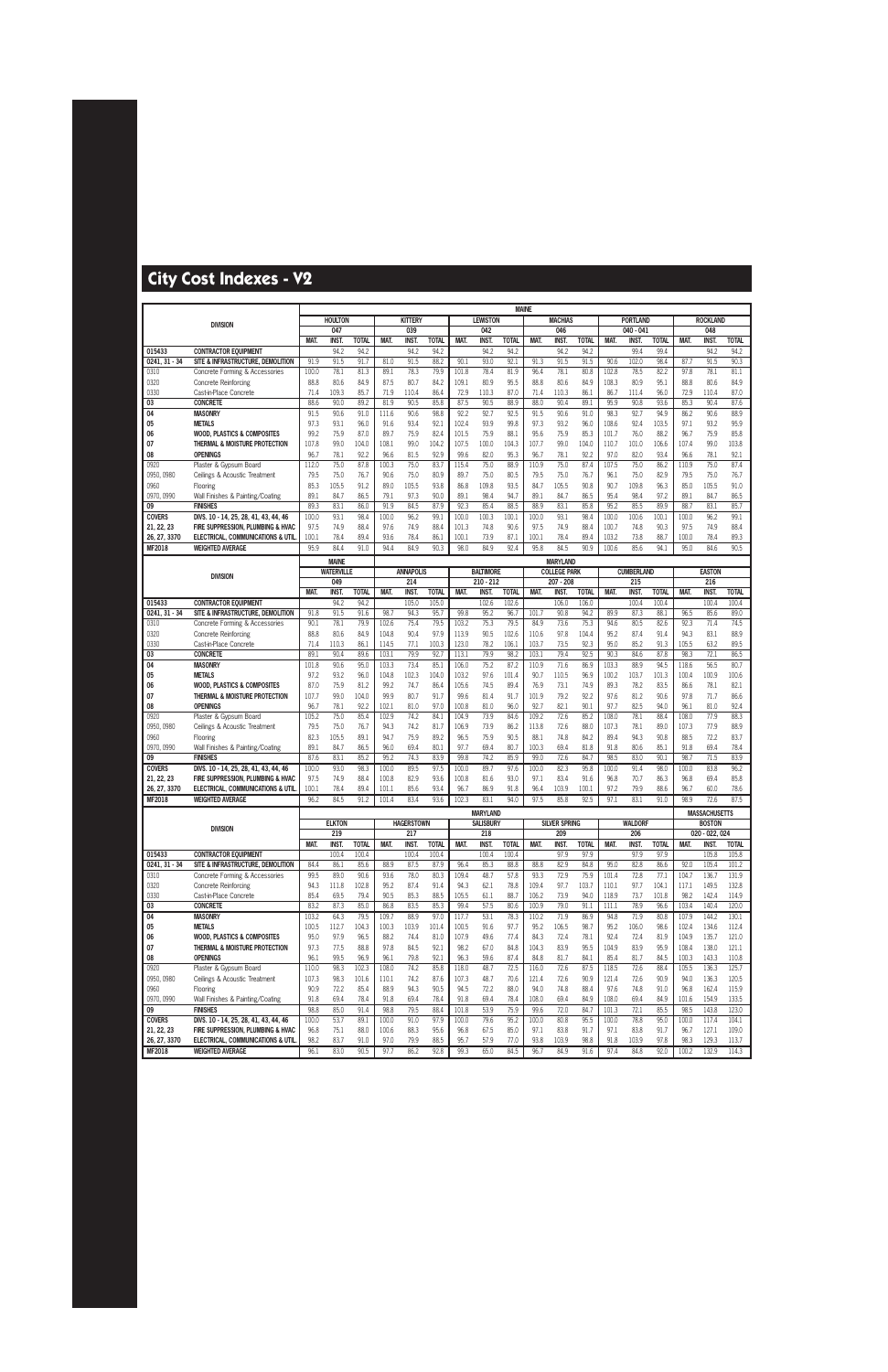|                               |                                                                            |                |                       |                |                |                        |                |                |                      | <b>MASSACHUSETTS</b> |                |                           |                      |                |                          |                |                |                                   |                |
|-------------------------------|----------------------------------------------------------------------------|----------------|-----------------------|----------------|----------------|------------------------|----------------|----------------|----------------------|----------------------|----------------|---------------------------|----------------------|----------------|--------------------------|----------------|----------------|-----------------------------------|----------------|
|                               | <b>DIVISION</b>                                                            |                | <b>BROCKTON</b>       |                |                | <b>BUZZARDS BAY</b>    |                |                | <b>FALL RIVER</b>    |                      |                | <b>FITCHBURG</b>          |                      |                | <b>FRAMINGHAM</b>        |                |                | <b>GREENFIELD</b>                 |                |
|                               |                                                                            |                | 023                   |                |                | 025                    |                |                | 027                  |                      |                | 014                       |                      |                | 017                      |                |                | 013                               |                |
|                               |                                                                            | MAT.           | <b>INST.</b>          | <b>TOTAL</b>   | MAT.           | <b>INST</b>            | <b>TOTAL</b>   | MAT.           | <b>INST</b>          | <b>TOTAL</b>         | MAT.           | <b>INST</b>               | <b>TOTAL</b><br>94.2 | MAT.           | <b>INST.</b><br>95.9     | <b>TOTAL</b>   | MAT.           | <b>INST.</b>                      | <b>TOTAL</b>   |
| 015433<br>$0241, 31 - 34$     | <b>CONTRACTOR EQUIPMENT</b><br>SITE & INFRASTRUCTURE, DEMOLITION           | 91.0           | 97.1<br>96.4          | 97.1<br>94.7   | 80.6           | 97.1<br>96.0           | 97.1<br>91.2   | 90.2           | 98.0<br>96.5         | 98.0<br>94.5         | 82.8           | 94.2<br>95.9              | 91.8                 | 79.6           | 95.4                     | 95.9<br>90.4   | 86.5           | 94.2<br>94.5                      | 94.2<br>92.0   |
| 0310                          | Concrete Forming & Accessories                                             | 101.9          | 122.8                 | 119.7          | 99.4           | 122.0                  | 118.7          | 101.9          | 122.5                | 119.4                | 94.5           | 115.2                     | 112.1                | 102.5          | 122.7                    | 119.7          | 92.6           | 119.0                             | 115.1          |
| 0320                          | <b>Concrete Reinforcing</b>                                                | 105.1          | 144.2                 | 124.0          | 84.3           | 121.3                  | 102.1          | 105.1          | 121.3                | 112.9                | 85.2           | 135.8                     | 109.6                | 85.2           | 144.0                    | 113.5          | 88.8           | 120.8                             | 104.3          |
| 0330                          | Cast-in-Place Concrete                                                     | 84.5           | 133.0                 | 102.8          | 70.2           | 132.7                  | 93.8           | 81.7           | 133.3                | 101.2                | 77.1           | 132.7                     | 98.1                 | 77.1           | 132.9                    | 98.2           | 79.2           | 117.8                             | 93.8           |
| 03                            | <b>CONCRETE</b>                                                            | 91.6           | 129.8                 | 108.7          | 77.7           | 125.4                  | 99.1           | 89.0           | 125.8                | 105.5                | 78.6           | 124.6                     | 99.2                 | 81.3           | 129.7                    | 103.0          | 82.0           | 118.5                             | 98.4           |
| 04                            | <b>MASONRY</b>                                                             | 104.3          | 136.3                 | 123.8          | 96.8           | 136.3                  | 120.9          | 104.9          | 136.2                | 124.0                | 98.7           | 128.1                     | 116.7                | 105.3          | 132.1                    | 121.7          | 103.3          | 118.6                             | 112.6          |
| 05                            | <b>METALS</b>                                                              | 100.9          | 129.6                 | 109.9          | 95.5           | 119.2                  | 102.9          | 100.9          | 119.8                | 106.8                | 100.3          | 121.8                     | 107.0                | 100.3          | 128.7                    | 109.2          | 102.9          | 113.1                             | 106.1          |
| 06                            | <b>WOOD, PLASTICS &amp; COMPOSITES</b>                                     | 101.3          | 122.2                 | 112.2          | 97.4           | 122.2                  | 110.4          | 101.3          | 122.4                | 112.4                | 95.2           | 112.6                     | 104.3                | 102.9          | 122.0                    | 112.9          | 92.8           | 122.6                             | 108.4          |
| 07                            | THERMAL & MOISTURE PROTECTION                                              | 105.5          | 127.4                 | 114.9          | 104.4          | 124.1                  | 112.8          | 105.4          | 124.0                | 113.3                | 102.4          | 120.0                     | 109.9                | 102.6          | 125.1                    | 112.2          | 102.5          | 109.9                             | 105.7          |
| 08                            | <b>OPENINGS</b>                                                            | 97.8           | 130.5                 | 105.8          | 93.9           | 119.4                  | 100.1          | 97.8           | 120.5                | 103.4                | 99.6           | 123.0                     | 105.3                | 90.2           | 130.3                    | 99.9           | 99.8           | 121.0                             | 105.0          |
| 0920                          | Plaster & Gypsum Board                                                     | 92.9           | 122.6                 | 112.4          | 87.2           | 122.6                  | 110.5          | 92.9           | 122.6                | 112.4                | 108.7          | 112.8                     | 111.4                | 112.4          | 122.6                    | 119.1          | 109.7          | 123.0                             | 118.4          |
| 0950, 0980                    | Ceilings & Acoustic Treatment                                              | 98.6           | 122.6                 | 113.7          | 80.4           | 122.6                  | 106.9          | 98.6           | 122.6                | 113.7                | 86.4           | 112.8                     | 103.0                | 86.4           | 122.6                    | 109.1          | 94.7           | 123.0                             | 112.5          |
| 0960                          | Flooring                                                                   | 89.9           | 158.8                 | 110.0          | 87.4           | 158.8                  | 108.2          | 88.7           | 158.8                | 109.1                | 89.1           | 158.8                     | 109.4                | 90.7           | 158.8                    | 110.6          | 88.3           | 136.7                             | 102.5          |
| 0970, 0990                    | Wall Finishes & Painting/Coating                                           | 87.0           | 138.9                 | 118.1          | 87.0           | 138.9                  | 118.1          | 87.0           | 138.9                | 118.1                | 84.9           | 138.9                     | 117.2                | 85.8           | 138.9                    | 117.6          | 84.9           | 114.9                             | 102.9          |
| 09                            | <b>FINISHES</b>                                                            | 92.8           | 131.5                 | 113.7          | 86.3           | 131.5                  | 110.7          | 92.5           | 131.6                | 113.7                | 90.1           | 125.8                     | 109.5                | 90.9           | 131.3                    | 112.8          | 92.4           | 123.0                             | 108.9          |
| <b>COVERS</b>                 | DIVS. 10 - 14, 25, 28, 41, 43, 44, 46                                      | 100.0          | 112.8                 | 103.0          | 100.0          | 112.8                  | 103.0          | 100.0          | 113.3                | 103.1                | 100.0          | 106.3                     | 101.5                | 100.0          | 112.4                    | 102.9          | 100.0          | 105.4                             | 101.3          |
| 21, 22, 23                    | FIRE SUPPRESSION, PLUMBING & HVAC                                          | 101.7          | 104.3                 | 102.8          | 97.2           | 99.5                   | 98.1           | 101.7          | 104.0                | 102.6                | 97.6           | 100.5                     | 98.8                 | 97.6           | 116.3                    | 105.2          | 97.6<br>99.8   | 98.2<br>101.5                     | 97.8           |
| 26, 27, 3370<br><b>MF2018</b> | ELECTRICAL, COMMUNICATIONS & UTIL<br><b>WEIGHTED AVERAGE</b>               | 100.8<br>98.9  | 99.8<br>117.8         | 100.3<br>107.1 | 98.0<br>93.3   | 96.4<br>114.1          | 97.2<br>102.3  | 100.6<br>98.5  | 101.2<br>116.0       | 100.9<br>106.1       | 99.8<br>95.4   | 100.2<br>113.2            | 100.0<br>103.1       | 97.0<br>94.9   | 119.8<br>122.4           | 108.3<br>106.8 | 96.7           | 109.5                             | 100.7<br>102.3 |
|                               |                                                                            |                |                       |                |                |                        |                |                |                      |                      |                |                           |                      |                |                          |                |                |                                   |                |
|                               |                                                                            |                |                       |                |                |                        |                |                |                      | <b>MASSACHUSETTS</b> |                |                           |                      |                |                          |                |                |                                   |                |
|                               | <b>DIVISION</b>                                                            |                | <b>HYANNIS</b><br>026 |                |                | <b>LAWRENCE</b><br>019 |                |                | <b>LOWELL</b><br>018 |                      |                | <b>NEW BEDFORD</b><br>027 |                      |                | <b>PITTSFIELD</b><br>012 |                |                | <b>SPRINGFIELD</b><br>$010 - 011$ |                |
|                               |                                                                            | MAT.           | INST.                 | <b>TOTAL</b>   | MAT.           | <b>INST.</b>           | <b>TOTAL</b>   | MAT.           | <b>INST</b>          | <b>TOTAL</b>         | MAT.           | <b>INST</b>               | <b>TOTAL</b>         | MAT.           | INST.                    | <b>TOTAL</b>   | MAT.           | INST.                             | <b>TOTAL</b>   |
| 015433                        | <b>CONTRACTOR EQUIPMENT</b>                                                |                | 97.1                  | 97.1           |                | 96.6                   | 96.6           |                | 94.2                 | 94.2                 |                | 98.0                      | 98.0                 |                | 94.2                     | 94.2           |                | 94.2                              | 94.2           |
| 0241.31 - 34                  | SITE & INFRASTRUCTURE, DEMOLITION                                          | 87.4           | 96.2                  | 93.4           | 92.0           | 96.1                   | 94.8           | 91.1           | 96.3                 | 94.7                 | 88.6           | 96.5                      | 94.0                 | 92.1           | 94.6                     | 93.8           | 91.5           | 95.0                              | 93.9           |
| 0310                          | Concrete Forming & Accessories                                             | 92.7           | 122.5                 | 118.0          | 103.8          | 123.2                  | 120.3          | 100.4          | 125.2                | 121.5                | 101.9          | 122.6                     | 119.5                | 100.3          | 106.6                    | 105.6          | 100.6          | 120.3                             | 117.4          |
| 0320                          | <b>Concrete Reinforcing</b>                                                | 84.3           | 121.3                 | 102.2          | 105.5          | 141.8                  | 123.0          | 106.3          | 141.6                | 123.3                | 105.1          | 121.3                     | 112.9                | 88.2           | 117.5                    | 102.3          | 106.3          | 120.9                             | 113.3          |
| 0330                          | Cast-in-Place Concrete                                                     | 77.1           | 132.9                 | 98.1           | 89.2           | 133.1                  | 105.8          | 81.1           | 136.1                | 101.8                | 72.0           | 133.3                     | 95.1                 | 88.5           | 116.0                    | 98.9           | 84.4           | 119.7                             | 97.7           |
| 03                            | <b>CONCRETE</b>                                                            | 83.3           | 125.6                 | 102.3          | 94.9           | 129.6                  | 110.5          | 87.0           | 131.3                | 106.9                | 85.8           | 125.8                     | 103.8                | 88.0           | 111.6                    | 98.6           | 88.6           | 119.7                             | 102.6          |
| 04                            | <b>MASONRY</b>                                                             | 103.4          | 136.3                 | 123.4          | 110.9          | 138.8                  | 127.9          | 97.8           | 139.9                | 123.5                | 103.3          | 134.8                     | 122.5                | 98.4           | 113.3                    | 107.5          | 98.1           | 121.9                             | 112.6          |
| 05                            | <b>METALS</b>                                                              | 97.1           | 119.7                 | 104.1          | 103.3          | 128.9                  | 111.3          | 103.3          | 125.6                | 110.2                | 100.9          | 119.8                     | 106.8                | 103.0          | 111.3                    | 105.6          | 106.3          | 113.2                             | 108.4          |
| 06                            | <b>WOOD, PLASTICS &amp; COMPOSITES</b>                                     | 89.7           | 122.2                 | 106.7          | 103.7          | 122.2                  | 113.4          | 102.6          | 122.2                | 112.8                | 101.3          | 122.4                     | 112.4                | 102.6          | 107.1                    | 104.9          | 102.6          | 122.6                             | 113.0          |
| 07                            | THERMAL & MOISTURE PROTECTION                                              | 104.9          | 126.5                 | 114.2          | 103.2          | 128.1                  | 113.9          | 102.9          | 129.3                | 114.2                | 105.3          | 123.6                     | 113.1                | 103.0          | 106.3                    | 104.4          | 102.9          | 111.4                             | 106.6          |
| 08                            | <b>OPENINGS</b>                                                            | 94.4           | 120.6                 | 100.8          | 93.7           | 129.7                  | 102.5          | 100.9          | 129.7                | 107.9                | 97.8           | 124.9                     | 104.4                | 100.9          | 111.6                    | 103.5          | 100.9          | 121.0                             | 105.8          |
| 0920                          | Plaster & Gypsum Board                                                     | 83.2           | 122.6                 | 109.1          | 115.1          | 122.6                  | 120.0          | 115.1          | 122.6                | 120.0                | 92.9           | 122.6                     | 112.4                | 115.1          | 107.1                    | 109.8          | 115.1          | 123.0                             | 120.3          |
| 0950, 0980<br>0960            | Ceilings & Acoustic Treatment                                              | 89.7<br>84.8   | 122.6<br>158.8        | 110.3<br>106.4 | 96.2<br>91.3   | 122.6<br>158.8         | 112.8<br>111.0 | 96.2<br>91.3   | 122.6<br>158.8       | 112.8<br>111.0       | 98.6<br>88.7   | 122.6<br>158.8            | 113.7<br>109.1       | 96.2<br>91.6   | 107.1<br>131.5           | 103.0<br>103.3 | 96.2<br>90.7   | 123.0<br>136.7                    | 113.0<br>104.1 |
| 0970, 0990                    | Flooring<br>Wall Finishes & Painting/Coating                               | 87.0           | 138.9                 | 118.1          | 85.0           | 138.9                  | 117.3          | 84.9           | 138.9                | 117.2                | 87.0           | 138.9                     | 118.1                | 84.9           | 114.9                    | 102.9          | 85.7           | 114.9                             | 103.2          |
| 09                            | <b>FINISHES</b>                                                            | 87.6           | 131.5                 | 111.3          | 94.5           | 131.4                  | 114.5          | 94.5           | 132.8                | 115.2                | 92.4           | 131.6                     | 113.6                | 94.6           | 112.2                    | 104.1          | 94.4           | 123.8                             | 110.3          |
| <b>COVERS</b>                 | DIVS. 10 - 14, 25, 28, 41, 43, 44, 46                                      | 100.0          | 112.8                 | 103.0          | 100.0          | 112.9                  | 103.0          | 100.0          | 114.6                | 103.4                | 100.0          | 113.3                     | 103.1                | 100.0          | 102.9                    | 100.7          | 100.0          | 106.5                             | 101.5          |
| 21, 22, 23                    | FIRE SUPPRESSION, PLUMBING & HVAC                                          | 101.7          | 108.6                 | 104.5          | 101.0          | 120.3                  | 108.8          | 101.0          | 126.6                | 111.3                | 101.7          | 104.0                     | 102.6                | 101.0          | 95.2                     | 98.7           | 101.0          | 99.9                              | 100.6          |
| 26, 27, 3370                  | ELECTRICAL, COMMUNICATIONS & UTIL                                          | 98.8           | 101.2                 | 100.0          | 99.0           | 125.6                  | 112.2          | 99.4           | 124.4                | 111.8                | 101.6          | 103.2                     | 102.4                | 99.4           | 101.5                    | 100.5          | 99.5           | 102.9                             | 101.2          |
| MF2018                        | <b>WEIGHTED AVERAGE</b>                                                    | 96.0           | 116.9                 | 105.1          | 99.4           | 124.9                  | 110.4          | 98.4           | 126.4                | 110.5                | 98.1           | 116.3                     | 106.0                | 98.6           | 105.1                    | 101.4          | 99.1           | 110.8                             | 104.2          |
|                               |                                                                            |                | <b>MASSACHUSETTS</b>  |                |                |                        |                |                |                      |                      |                | <b>MICHIGAN</b>           |                      |                |                          |                |                |                                   |                |
|                               | <b>DIVISION</b>                                                            |                | <b>WORCESTER</b>      |                |                | <b>ANN ARBOR</b>       |                |                | <b>BATTLE CREEK</b>  |                      |                | <b>BAY CITY</b>           |                      |                | <b>DEARBORN</b>          |                |                | <b>DETROIT</b>                    |                |
|                               |                                                                            |                | $015 - 016$           |                |                | 481                    |                |                | 490                  |                      |                | 487                       |                      |                | 481                      |                |                | 482                               |                |
|                               |                                                                            | MAT.           | INST.                 | <b>TOTAL</b>   | MAT.           | <b>INST.</b>           | <b>TOTAL</b>   | MAT.           | INST.                | <b>TOTAL</b>         | MAT.           | <b>INST.</b>              | <b>TOTAL</b>         | MAT.           | INST.                    | <b>TOTAL</b>   | MAT.           | INST.                             | <b>TOTAL</b>   |
| 015433<br>$0241, 31 - 34$     | <b>CONTRACTOR EOUIPMENT</b><br>SITE & INFRASTRUCTURE, DEMOLITION           | 91.4           | 94.2<br>95.9          | 94.2<br>94.5   | 82.0           | 106.7<br>90.0          | 106.7<br>87.5  | 93.9           | 94.4<br>79.0         | 94.4<br>83.7         | 72.7           | 106.7<br>88.3             | 106.7<br>83.4        | 81.7           | 106.7<br>90.2            | 106.7<br>87.5  | 100.3          | 97.5<br>102.4                     | 97.5<br>101.8  |
| 0310                          | Concrete Forming & Accessories                                             | 101.0          | 124.0                 | 120.5          | 98.0           | 105.4                  | 104.3          | 100.4          | 79.4                 | 82.6                 | 98.1           | 79.2                      | 82.0                 | 97.9           | 106.1                    | 104.9          | 98.6           | 104.1                             | 103.3          |
| 0320                          | <b>Concrete Reinforcing</b>                                                | 106.3          | 148.7                 | 126.8          | 99.0           | 104.8                  | 101.8          | 90.4           | 81.5                 | 86.1                 | 99.0           | 103.9                     | 101.3                | 99.0           | 106.1                    | 102.4          | 96.9           | 102.4                             | 99.6           |
| 0330                          | Cast-in-Place Concrete                                                     | 83.9           | 132.8                 | 102.4          | 85.2           | 99.1                   | 90.5           | 83.2           | 93.3                 | 87.0                 | 81.6           | 85.2                      | 83.0                 | 83.4           | 100.0                    | 89.7           | 101.5          | 99.3                              | 100.7          |
| 03                            | <b>CONCRETE</b>                                                            | 88.4           | 130.9                 | 107.4          | 88.0           | 104.0                  | 95.2           | 84.4           | 84.4                 | 84.4                 | 86.3           | 87.1                      | 86.7                 | 87.1           | 104.9                    | 95.1           | 99.6           | 101.5                             | 100.5          |
| 04                            | <b>MASONRY</b>                                                             | 97.7           | 134.7                 | 120.3          | 96.0           | 100.1                  | 98.5           | 93.9           | 77.4                 | 83.8                 | 95.6           | 79.8                      | 85.9                 | 95.9           | 123.5                    | 112.7          | 101.0          | 98.3                              | 99.4           |
| 05                            | <b>METALS</b>                                                              | 106.3          | 127.9                 | 113.1          | 99.3           | 118.8                  | 105.4          | 105.5          | 83.2                 | 98.5                 | 99.9           | 114.3                     | 104.4                | 99.4           | 120.7                    | 106.1          | 100.8          | 93.0                              | 98.4           |
| 06                            | <b>WOOD, PLASTICS &amp; COMPOSITES</b>                                     | 103.1          | 124.1                 | 114.1          | 90.9           | 107.1                  | 99.3           | 93.0           | 78.6                 | 85.5                 | 90.9           | 79.1                      | 84.7                 | 90.9           | 107.1                    | 99.3           | 93.7           | 106.0                             | 100.1          |
| 07                            | THERMAL & MOISTURE PROTECTION                                              | 102.9          | 123.0                 | 111.6          | 104.6          | 100.1                  | 102.6          | 96.3           | 78.8                 | 88.8                 | 102.1          | 82.1                      | 93.5                 | 103.1          | 107.8                    | 105.1          | 102.2          | 103.7                             | 102.9          |
| 08                            | <b>OPENINGS</b>                                                            | 100.9          | 132.7                 | 108.6          | 94.1           | 102.1                  | 96.1           | 86.7           | 75.5                 | 84.0                 | 94.1           | 83.6                      | 91.6                 | 94.1           | 102.1                    | 96.1           | 97.0           | 100.9                             | 97.9           |
| 0920                          | Plaster & Gypsum Board                                                     | 115.1          | 124.6                 | 121.3          | 93.9           | 107.1                  | 102.6          | 87.6           | 75.0                 | 79.3                 | 93.9           | 78.4                      | 83.7                 | 93.9           | 107.1                    | 102.6          | 91.5           | 106.1                             | 101.1          |
| 0950, 0980                    | Ceilings & Acoustic Treatment                                              | 96.2           | 124.6                 | 114.0          | 80.2           | 107.1                  | 97.1           | 87.9           | 75.0                 | 79.8                 | 80.9           | 78.4                      | 79.3                 | 80.2           | 107.1                    | 97.1           | 84.2           | 106.1                             | 97.9           |
| 0960                          | Flooring                                                                   | 91.3           | 160.0                 | 111.4          | 92.8           | 110.8                  | 98.0           | 92.1           | 67.2                 | 84.8                 | 92.8           | 85.5                      | 90.7                 | 92.0           | 104.9                    | 95.8           | 94.9           | 104.8                             | 97.8           |
| 0970, 0990                    | Wall Finishes & Painting/Coating                                           | 84.9           | 138.9                 | 117.2          | 83.4           | 100.4                  | 93.6           | 86.5           | 72.6                 | 78.2                 | 83.4           | 82.4                      | 82.8                 | 83.4           | 98.6                     | 92.5           | 94.8           | 97.3                              | 96.3           |
| 09                            | <b>FINISHES</b>                                                            | 94.5           | 132.8                 | 115.2          | 90.5           | 106.0                  | 98.9           | 88.7           | 76.0                 | 81.8                 | 90.2           | 80.0                      | 84.7                 | 90.3           | 105.2                    | 98.3           | 94.0           | 103.9                             | 99.4           |
| <b>COVERS</b><br>21, 22, 23   | DIVS. 10 - 14, 25, 28, 41, 43, 44, 46<br>FIRE SUPPRESSION, PLUMBING & HVAC | 100.0<br>101.0 | 107.6<br>105.1        | 101.8<br>102.7 | 100.0<br>100.7 | 101.8<br>94.1          | 100.4<br>98.0  | 100.0<br>100.6 | 90.2<br>79.9         | 97.7<br>92.3         | 100.0<br>100.7 | 95.1<br>80.2              | 98.8<br>92.4         | 100.0<br>100.7 | 102.2<br>103.1           | 100.5<br>101.6 | 100.0<br>100.5 | 101.0<br>101.5                    | 100.2<br>100.9 |
| 26, 27, 3370                  | ELECTRICAL, COMMUNICATIONS & UTIL                                          | 99.5           | 106.4                 | 102.9          | 97.2           | 105.3                  | 101.2          | 95.6           | 74.8                 | 85.3                 | 96.3           | 79.4                      | 88.0                 | 97.2           | 100.1                    | 98.6           | 99.8           | 101.6                             | 100.7          |
| <b>MF2018</b>                 | <b>WEIGHTED AVERAGE</b>                                                    | 99.1           | 118.6                 | 107.5          | 96.3           | 102.0                  | 98.7           | 95.7           | 79.4                 | 88.6                 | 95.7           | 85.3                      | 91.2                 | 96.1           | 106.0                    | 100.4          | 99.5           | 100.9                             | 100.1          |
|                               |                                                                            |                |                       |                |                |                        |                |                |                      |                      |                |                           |                      |                |                          |                |                |                                   |                |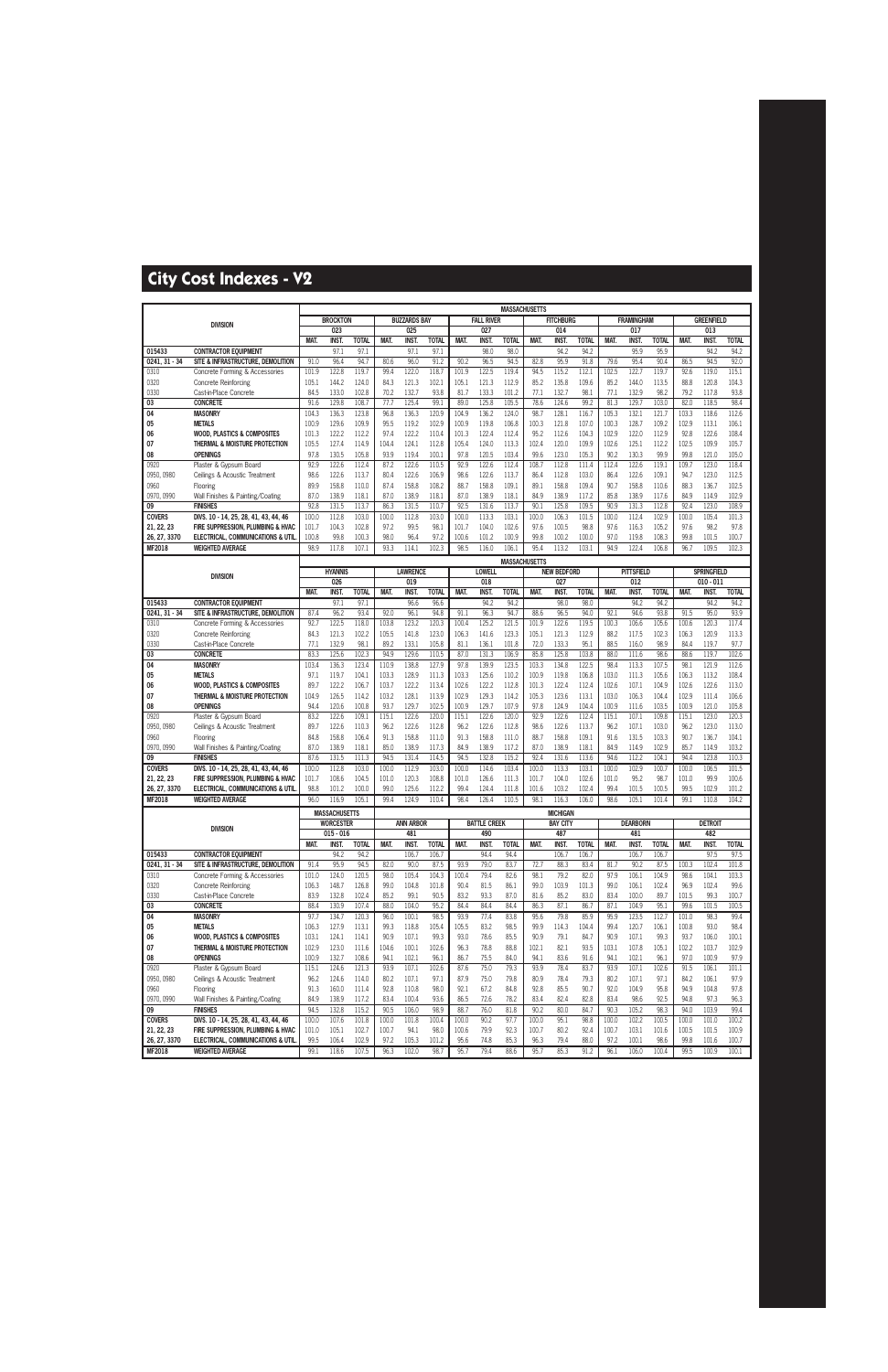|                             |                                                                            |                |                 |              |                |                      |               |               |                     | <b>MICHIGAN</b>  |                |                      |              |               |                      |              |               |                  |              |
|-----------------------------|----------------------------------------------------------------------------|----------------|-----------------|--------------|----------------|----------------------|---------------|---------------|---------------------|------------------|----------------|----------------------|--------------|---------------|----------------------|--------------|---------------|------------------|--------------|
|                             | <b>DIVISION</b>                                                            |                | <b>FLINT</b>    |              |                | <b>GAYLORD</b>       |               |               | <b>GRAND RAPIDS</b> |                  |                | <b>IRON MOUNTAIN</b> |              |               | <b>JACKSON</b>       |              |               | <b>KALAMAZOO</b> |              |
|                             |                                                                            |                | 484 - 485       |              |                | 497                  |               |               | 493,495             |                  |                | 498 - 499            |              |               | 492                  |              |               | 491              |              |
|                             |                                                                            | MAT.           | <b>INST.</b>    | <b>TOTAL</b> | MAT.           | <b>INST</b>          | <b>TOTAL</b>  | MAT.          | <b>INST</b>         | <b>TOTAL</b>     | MAT.           | <b>INST.</b>         | <b>TOTAL</b> | MAT.          | <b>INST.</b>         | <b>TOTAL</b> | MAT.          | <b>INST</b>      | <b>TOTAL</b> |
| 015433                      | <b>CONTRACTOR EQUIPMENT</b>                                                |                | 106.7           | 106.7        |                | 101.9                | 101.9         |               | 98.3                | 98.3             |                | 89.3                 | 89.3         |               | 101.9                | 101.9        |               | 94.4             | 94.4         |
| $0241, 31 - 34$             | SITE & INFRASTRUCTURE. DEMOLITION                                          | 70.3           | 88.9            | 83.1         | 87.6           | 76.8                 | 80.2          | 93.3          | 87.7                | 89.5             | 96.4           | 85.6                 | 89.0         | 111.0         | 78.4                 | 88.6         | 94.2          | 79.0             | 83.8         |
| 0310                        | Concrete Forming & Accessories                                             | 101.5          | 84.9            | 87.4         | 98.6           | 71.4                 | 75.4          | 97.0          | 78.1                | 80.9             | 92.0           | 75.8                 | 78.3         | 95.2          | 79.4                 | 81.8         | 100.4         | 79.8             | 82.8         |
| 0320                        | Concrete Reinforcing                                                       | 99.0           | 104.2           | 101.5        | 84.3           | 88.6                 | 86.4          | 93.6          | 81.5                | 87.8             | 84.3           | 80.9                 | 82.7         | 81.9          | 103.9                | 92.5         | 90.4          | 80.0             | 85.4         |
| 0330                        | Cast-in-Place Concrete                                                     | 85.8           | 88.7            | 86.9         | 83.0           | 75.3                 | 80.1          | 87.5          | 91.2                | 88.9             | 98.3           | 64.9                 | 85.7         | 82.9          | 90.0                 | 85.6         | 84.9          | 93.4             | 88.1         |
| 03                          | <b>CONCRETE</b>                                                            | 88.5           | 90.9            | 89.6         | 81.2           | 77.5                 | 79.5          | 93.3          | 83.1                | 88.7             | 89.5           | 73.7                 | 82.4         | 76.6          | 88.7                 | 82.0         | 87.4          | 84.4             | 86.1         |
| 04                          | <b>MASONRY</b>                                                             | 96.1           | 89.0            | 91.7         | 104.3          | 69.7                 | 83.2          | 92.1          | 76.8                | 82.8             | 90.8           | 76.4                 | 82.0         | 84.9          | 83.3                 | 83.9         | 92.6          | 81.2             | 85.6         |
| 05                          | <b>METALS</b>                                                              | 99.4           | 114.9           | 104.2        | 107.2          | 109.2                | 107.9         | 102.5         | 82.5                | 96.2             | 106.6          | 89.5                 | 101.3        | 107.5         | 112.5                | 109.0        | 105.5         | 83.1             | 98.5         |
| 06                          | <b>WOOD, PLASTICS &amp; COMPOSITES</b>                                     | 94.9           | 84.1            | 89.2         | 86.6           | 70.9                 | 78.4          | 93.2          | 76.7                | 84.6             | 84.7           | 76.2                 | 80.3         | 85.3          | 77.1                 | 81.0         | 93.0          | 78.6             | 85.5         |
| 07                          | THERMAL & MOISTURE PROTECTION                                              | 102.4          | 86.2            | 95.4         | 95.0           | 71.4                 | 84.9          | 98.0          | 73.4                | 87.4             | 98.4           | 71.4                 | 86.8         | 94.3          | 84.6                 | 90.1         | 96.3          | 80.1             | 89.4         |
| 08<br>0920                  | <b>OPENINGS</b><br>Plaster & Gypsum Board                                  | 94.1<br>95.6   | 85.5<br>83.5    | 92.0<br>87.7 | 86.0<br>87.1   | 75.8<br>69.4         | 83.5<br>75.5  | 101.8<br>95.3 | 76.2<br>73.4        | 95.6<br>80.9     | 92.5<br>52.9   | 67.3<br>76.3         | 86.3<br>68.3 | 85.3<br>85.7  | 83.7<br>75.7         | 84.9<br>79.1 | 86.7<br>87.6  | 76.7<br>75.0     | 84.3<br>79.3 |
| 0950, 0980                  | Ceilings & Acoustic Treatment                                              | 80.2           | 83.5            | 82.3         | 86.0           | 69.4                 | 75.6          | 98.2          | 73.4                | 82.7             | 85.8           | 76.3                 | 79.9         | 86.0          | 75.7                 | 79.5         | 87.9          | 75.0             | 79.8         |
| 0960                        | Flooring                                                                   | 92.8           | 88.8            | 91.6         | 85.5           | 81.7                 | 84.4          | 94.8          | 78.6                | 90.0             | 102.3          | 86.8                 | 97.8         | 84.0          | 75.1                 | 81.4         | 92.1          | 73.5             | 86.6         |
| 0970, 0990                  | Wall Finishes & Painting/Coating                                           | 83.4           | 80.7            | 81.8         | 82.6           | 77.7                 | 79.7          | 97.1          | 77.7                | 85.5             | 99.1           | 66.3                 | 79.4         | 82.6          | 89.3                 | 86.6         | 86.5          | 78.7             | 81.8         |
| 09                          | <b>FINISHES</b>                                                            | 89.8           | 84.6            | 87.0         | 87.8           | 73.2                 | 79.9          | 95.4          | 77.6                | 85.8             | 88.8           | 76.8                 | 82.3         | 88.9          | 78.6                 | 83.4         | 88.7          | 78.0             | 82.9         |
| <b>COVERS</b>               | DIVS. 10 - 14, 25, 28, 41, 43, 44, 46                                      | 100.0          | 97.2            | 99.3         | 100.0          | 94.4                 | 98.7          | 100.0         | 100.9               | 100.2            | 100.0          | 93.0                 | 98.4         | 100.0         | 97.7                 | 99.5         | 100.0         | 101.8            | 100.4        |
| 21, 22, 23                  | FIRE SUPPRESSION, PLUMBING & HVAC                                          | 100.7          | 85.9            | 94.7         | 97.0           | 75.3                 | 88.3          | 100.6         | 81.8                | 93.0             | 96.9           | 80.0                 | 90.1         | 97.0          | 81.7                 | 90.9         | 100.6         | 80.5             | 92.5         |
| 26, 27, 3370                | ELECTRICAL, COMMUNICATIONS & UTIL                                          | 97.2           | 92.8            | 95.0         | 93.8           | 73.5                 | 83.7          | 100.7         | 86.4                | 93.6             | 99.4           | 77.7                 | 88.7         | 97.2          | 99.2                 | 98.2         | 95.4          | 77.2             | 86.4         |
| MF2018                      | <b>WEIGHTED AVERAGE</b>                                                    | 95.9           | 90.9            | 93.8         | 94.6           | 78.1                 | 87.5          | 98.9          | 82.2                | 91.6             | 96.5           | 78.9                 | 88.9         | 94.1          | 88.0                 | 91.4         | 96.0          | 80.9             | 89.5         |
|                             |                                                                            |                |                 |              |                |                      |               |               | <b>MICHIGAN</b>     |                  |                |                      |              |               |                      |              |               | <b>MINNESOTA</b> |              |
|                             |                                                                            |                | <b>LANSING</b>  |              |                | <b>MUSKEGON</b>      |               |               | <b>ROYAL OAK</b>    |                  |                | <b>SAGINAW</b>       |              |               | <b>TRAVERSE CITY</b> |              |               | <b>BEMIDJ</b>    |              |
|                             | <b>DIVISION</b>                                                            |                | 488 - 489       |              |                | 494                  |               |               | 480,483             |                  |                | 486                  |              |               | 496                  |              |               | 566              |              |
|                             |                                                                            | <b>MAT</b>     | INST.           | <b>TOTAL</b> | MAT.           | <b>INST.</b>         | <b>TOTAL</b>  | MAT.          | <b>INST</b>         | <b>TOTAL</b>     | MAT.           | <b>INST.</b>         | <b>TOTAL</b> | MAT.          | <b>INST</b>          | <b>TOTAL</b> | MAT.          | <b>INST</b>      | <b>TOTAL</b> |
| 015433                      | <b>CONTRACTOR EQUIPMENT</b>                                                |                | 110.1           | 110.1        |                | 94.4                 | 94.4          |               | 87.2                | 87.2             |                | 106.7                | 106.7        |               | 89.3                 | 89.3         |               | 95.8             | 95.8         |
| $0241, 31 - 34$             | SITE & INFRASTRUCTURE, DEMOLITION                                          | 92.8           | 97.2            | 95.8         | 92.0           | 78.9                 | 83.0          | 86.2          | 88.5                | 87.8             | 73.7           | 88.3                 | 83.7         | 81.9          | 84.6                 | 83.8         | 95.2          | 92.3             | 93.2         |
| 0310                        | Concrete Forming & Accessories                                             | 95.5           | 82.2            | 84.2         | 101.0          | 78.5                 | 81.9          | 93.7          | 104.1               | 102.6            | 98.0           | 82.3                 | 84.6         | 92.0          | 69.8                 | 73.1         | 87.3          | 84.8             | 85.1         |
| 0320                        | Concrete Reinforcing                                                       | 100.8          | 103.9           | 102.3        | 91.1           | 81.6                 | 86.5          | 89.7          | 99.8                | 94.5             | 99.0           | 103.9                | 101.3        | 85.6          | 76.5                 | 81.2         | 97.1          | 100.7            | 98.8         |
| 0330                        | Cast-in-Place Concrete                                                     | 94.0           | 88.4            | 91.9         | 82.9           | 91.6                 | 86.2          | 74.6          | 93.5                | 81.7             | 84.2           | 85.2                 | 84.6         | 76.7          | 77.0                 | 76.8         | 99.7          | 95.0             | 97.9         |
| 03                          | <b>CONCRETE</b>                                                            | 94.2           | 89.4            | 92.0         | 82.9           | 83.5                 | 83.2          | 75.7          | 99.0                | 86.1             | 87.5           | 88.5                 | 88.0         | 73.8          | 74.4                 | 74.0         | 91.3          | 92.5             | 91.9         |
| 04                          | <b>MASONRY</b>                                                             | 89.3           | 85.2            | 86.8         | 91.4           | 78.0                 | 83.2          | 89.8          | 95.4                | 93.2             | 97.6           | 79.8                 | 86.7         | 89.1          | 71.7                 | 78.5         | 100.5         | 103.0            | 102.0        |
| 05                          | <b>METALS</b>                                                              | 98.3           | 111.4           | 102.4        | 103.1          | 83.5                 | 97.0          | 102.8         | 90.0                | 98.8             | 99.4           | 114.1                | 104.0        | 106.5         | 87.3                 | 100.5        | 89.2          | 118.8            | 98.4         |
| 06                          | <b>WOOD, PLASTICS &amp; COMPOSITES</b>                                     | 89.7           | 80.4            | 84.8         | 90.9           | 77.4                 | 83.8          | 86.4          | 107.1               | 97.2             | 88.0           | 83.5                 | 85.6         | 84.7          | 69.5                 | 76.7         | 70.2          | 80.1             | 75.4         |
| 07                          | THERMAL & MOISTURE PROTECTION                                              | 101.0          | 85.2            | 94.2         | 95.3           | 72.9                 | 85.7          | 100.6         | 96.8                | 99.0             | 103.2          | 82.6                 | 94.3         | 97.4          | 71.1                 | 86.1         | 106.3         | 90.0             | 99.3         |
| 08                          | <b>OPENINGS</b>                                                            | 102.5          | 83.4            | 97.9         | 86.0           | 76.7                 | 83.8          | 93.9          | 99.8                | 95.4             | 92.3           | 86.0                 | 90.8         | 92.5          | 63.0                 | 85.3         | 99.4          | 103.7            | 100.4        |
| 0920                        | Plaster & Gypsum Board                                                     | 86.8           | 79.8            | 82.2         | 69.5           | 73.8                 | 72.3          | 91.0          | 107.1               | 101.6            | 93.9           | 82.9                 | 86.7         | 52.9          | 69.4                 | 63.7         | 98.3          | 80.1             | 86.3         |
| 0950, 0980                  | Ceilings & Acoustic Treatment                                              | 84.2           | 79.8            | 81.5         | 87.9           | 73.8                 | 79.0          | 79.6          | 107.1               | 96.9             | 80.2           | 82.9                 | 81.9         | 85.8          | 69.4                 | 75.5         | 131.6         | 80.1             | 99.3         |
| 0960                        | Flooring                                                                   | 97.2           | 93.6            | 96.2         | 90.7           | 84.1                 | 88.8          | 89.8          | 101.8               | 93.3             | 92.8           | 85.5                 | 90.7         | 102.3         | 81.7                 | 96.3         | 92.2          | 104.1            | 95.7         |
| 0970, 0990                  | Wall Finishes & Painting/Coating                                           | 96.8           | 77.7            | 85.4         | 84.7           | 79.0                 | 81.3          | 84.9          | 89.3                | 87.6             | 83.4           | 82.4                 | 82.8         | 99.1          | 37.6                 | 62.2         | 85.6          | 96.5             | 92.1         |
| 09                          | <b>FINISHES</b>                                                            | 91.9           | 83.3<br>97.0    | 87.2         | 85.2           | 79.2                 | 82.0<br>100.3 | 89.4          | 102.5<br>95.3       | 96.5<br>98.9     | 90.2           | 82.6<br>95.6         | 86.1<br>99.0 | 87.7<br>100.0 | 68.2<br>91.6         | 77.1<br>98.0 | 101.1         | 89.0<br>97.5     | 94.5<br>99.4 |
| <b>COVERS</b><br>21, 22, 23 | DIVS. 10 - 14, 25, 28, 41, 43, 44, 46<br>FIRE SUPPRESSION. PLUMBING & HVAC | 100.0<br>100.5 | 85.9            | 99.3<br>94.6 | 100.0<br>100.4 | 101.5<br>81.5        | 92.8          | 100.0<br>97.1 | 96.6                | 96.9             | 100.0<br>100.7 | 79.7                 | 92.2         | 96.9          | 75.2                 | 88.1         | 100.0<br>97.1 | 83.6             | 91.7         |
| 26, 27, 3370                | ELECTRICAL, COMMUNICATIONS & UTIL                                          | 101.3          | 94.5            | 97.9         | 95.8           | 70.2                 | 83.2          | 99.0          | 99.3                | 99.2             | 95.6           | 85.2                 | 90.5         | 95.3          | 73.4                 | 84.5         | 103.3         | 96.9             | 100.2        |
| MF2018                      | <b>WEIGHTED AVERAGE</b>                                                    | 98.1           | 90.5            | 94.8         | 94.5           | 79.7                 | 88.1          | 94.1          | 96.9                | 95.3             | 95.6           | 86.7                 | 91.8         | 93.5          | 75.2                 | 85.6         | 96.8          | 94.6             | 95.8         |
|                             |                                                                            |                |                 |              |                |                      |               |               |                     |                  |                |                      |              |               |                      |              |               |                  |              |
|                             |                                                                            |                | <b>BRAINERD</b> |              |                | <b>DETROIT LAKES</b> |               |               | <b>DULUTH</b>       | <b>MINNESOTA</b> |                | <b>MANKATO</b>       |              |               | <b>MINNEAPOLIS</b>   |              |               | <b>ROCHESTER</b> |              |
|                             | <b>DIVISION</b>                                                            |                | 564             |              |                | 565                  |               |               | 556 - 558           |                  |                | 560                  |              |               | 553 - 555            |              |               | 559              |              |
|                             |                                                                            | MAT.           | <b>INST.</b>    | <b>TOTAL</b> | MAT.           | <b>INST.</b>         | <b>TOTAL</b>  | MAT.          | <b>INST.</b>        | <b>TOTAL</b>     | MAT.           | <b>INST.</b>         | <b>TOTAL</b> | MAT.          | INST.                | <b>TOTAL</b> | MAT.          | <b>INST.</b>     | <b>TOTAL</b> |
| 015433                      | <b>CONTRACTOR EQUIPMENT</b>                                                |                | 98.4            | 98.4         |                | 95.8                 | 95.8          |               | 104.2               | 104.2            |                | 98.4                 | 98.4         |               | 108.3                | 108.3        |               | 99.5             | 99.5         |
| $0241, 31 - 34$             | SITE & INFRASTRUCTURE, DEMOLITION                                          | 95.6           | 97.0            | 96.6         | 93.4           | 92.5                 | 92.8          | 100.9         | 103.6               | 102.8            | 92.2           | 97.9                 | 96.1         | 96.0          | 107.6                | 104.0        | 98.0          | 96.1             | 96.7         |
| 0310                        | Concrete Forming & Accessories                                             | 88.3           | 85.4            | 85.8         | 83.8           | 80.4                 | 81.0          | 100.3         | 100.0               | 100.0            | 97.8           | 101.7                | 101.1        | 102.4         | 116.9                | 114.7        | 104.9         | 105.9            | 105.7        |
| 0320                        | <b>Concrete Reinforcing</b>                                                | 95.9           | 100.8           | 98.3         | 97.1           | 100.6                | 98.8          | 108.1         | 101.2               | 104.7            | 95.8           | 110.2                | 102.7        | 94.0          | 108.1                | 100.8        | 100.3         | 110.5            | 105.2        |
| 0330                        | Cast-in-Place Concrete                                                     | 108.4          | 99.7            | 105.1        | 96.8           | 98.1                 | 97.3          | 102.2         | 103.0               | 102.5            | 99.8           | 110.4                | 103.8        | 90.7          | 118.0                | 101.0        | 97.5          | 102.5            | 99.4         |
| 03                          | <b>CONCRETE</b>                                                            | 95.1           | 94.4            | 94.8         | 88.9           | 91.6                 | 90.1          | 102.0         | 102.3               | 102.1            | 90.9           | 107.2                | 98.2         | 95.9          | 116.4                | 105.1        | 93.3          | 106.5            | 99.2         |
| 04                          | <b>MASONRY</b>                                                             | 127.3          | 112.3           | 118.2        | 126.0          | 108.9                | 115.6         | 100.4         | 112.3               | 107.7            | 114.9          | 125.9                | 121.6        | 109.4         | 121.3                | 116.7        | 101.3         | 114.3            | 109.2        |
| 05                          | <b>METALS</b>                                                              | 90.2           | 118.7           | 99.1         | 89.2           | 118.0                | 98.2          | 97.5          | 120.1               | 104.6            | 90.1           | 123.8                | 100.6        | 96.1          | 125.4                | 105.2        | 96.6          | 126.9            | 106.1        |
| 06                          | <b>WOOD, PLASTICS &amp; COMPOSITES</b>                                     | 84.4           | 77.1            | 80.6         | 66.9           | 71.9                 | 69.5          | 97.6          | 97.7                | 97.6             | 95.5           | 92.2                 | 93.7         | 103.6         | 114.6                | 109.3        | 104.7         | 104.6            | 104.6        |
| 07                          | THERMAL & MOISTURE PROTECTION                                              | 103.8          | 98.2            | 101.4        | 106.1          | 94.0                 | 100.9         | 98.0          | 106.4               | 101.6            | 104.3          | 100.4                | 102.6        | 100.1         | 118.1                | 107.8        | 104.4         | 98.6             | 101.9        |
| 08                          | <b>OPENINGS</b>                                                            | 86.3           | 102.0           | 90.1         | 99.4           | 99.2                 | 99.3          | 103.1         | 108.5               | 104.4            | 90.7           | 111.8                | 95.8         | 98.9          | 123.7                | 104.9        | 98.2          | 120.4            | 103.6        |
| 0920                        | Plaster & Gypsum Board                                                     | 85.8           | 77.2            | 80.2         | 98.0           | 71.7                 | 80.7          | 93.3          | 98.0                | 96.4             | 89.8           | 92.7                 | 91.7         | 96.1          | 115.0                | 108.5        | 101.9         | 105.3            | 104.1        |
| 0950, 0980                  | Ceilings & Acoustic Treatment                                              | 60.2           | 77.2            | 70.8         | 131.6          | 71.7                 | 94.0          | 92.0          | 98.0                | 95.8             | 60.2           | 92.7                 | 80.5         | 101.2         | 115.0                | 109.8        | 94.5          | 105.3            | 101.3        |
| 0960                        | Flooring                                                                   | 90.9           | 104.1           | 94.8         | 90.9           | 81.6                 | 88.2          | 94.8          | 103.5               | 97.4             | 93.0           | 88.8                 | 91.8         | 101.9         | 121.5                | 107.6        | 94.9          | 88.8             | 93.1         |
| 0970, 0990                  | Wall Finishes & Painting/Coating                                           | 80.1           | 96.5            | 90.0         | 85.6           | 79.4                 | 81.9          | 91.4          | 108.9               | 101.9            | 90.8           | 98.8                 | 95.6         | 99.5          | 127.3                | 116.2        | 84.4          | 102.5            | 95.2         |
| 09                          | <b>FINISHES</b>                                                            | 81.5           | 89.0            | 85.6         | 100.6          | 79.8                 | 89.3          | 93.3          | 101.5               | 97.8             | 83.2           | 98.8                 | 91.6         | 98.7          | 118.8                | 109.6        | 92.8          | 102.8            | 98.2         |
| <b>COVERS</b>               | DIVS. 10 - 14, 25, 28, 41, 43, 44, 46                                      | 100.0          | 99.3            | 99.8         | 100.0          | 98.5                 | 99.6          | 100.0         | 101.2               | 100.3            | 100.0          | 105.4                | 101.3        | 100.0         | 106.7                | 101.6        | 100.0         | 102.0            | 100.5        |
| 21, 22, 23                  | FIRE SUPPRESSION, PLUMBING & HVAC                                          | 96.2           | 87.4            | 92.7         | 97.1           | 86.4                 | 92.8          | 100.5         | 96.4                | 98.8             | 96.2           | 95.6                 | 96.0         | 100.6         | 113.3                | 105.7        | 100.6         | 101.7            | 101.1        |
| 26, 27, 3370                | ELECTRICAL, COMMUNICATIONS & UTIL                                          | 101.4          | 101.9           | 101.7        | 103.1          | 68.4                 | 86.0          | 101.4         | 101.9               | 101.7            | 106.9          | 99.5                 | 103.2        | 104.2         | 115.4                | 109.8        | 101.4         | 99.5             | 100.4        |
| <b>MF2018</b>               | <b>WEIGHTED AVERAGE</b>                                                    | 95.5           | 97.9            | 96.5         | 97.6           | 90.3                 | 94.4          | 99.9          | 103.9               | 101.6            | 95.5           | 105.0                | 99.6         | 99.7          | 116.6                | 107.0        | 98.4          | 106.1            | 101.7        |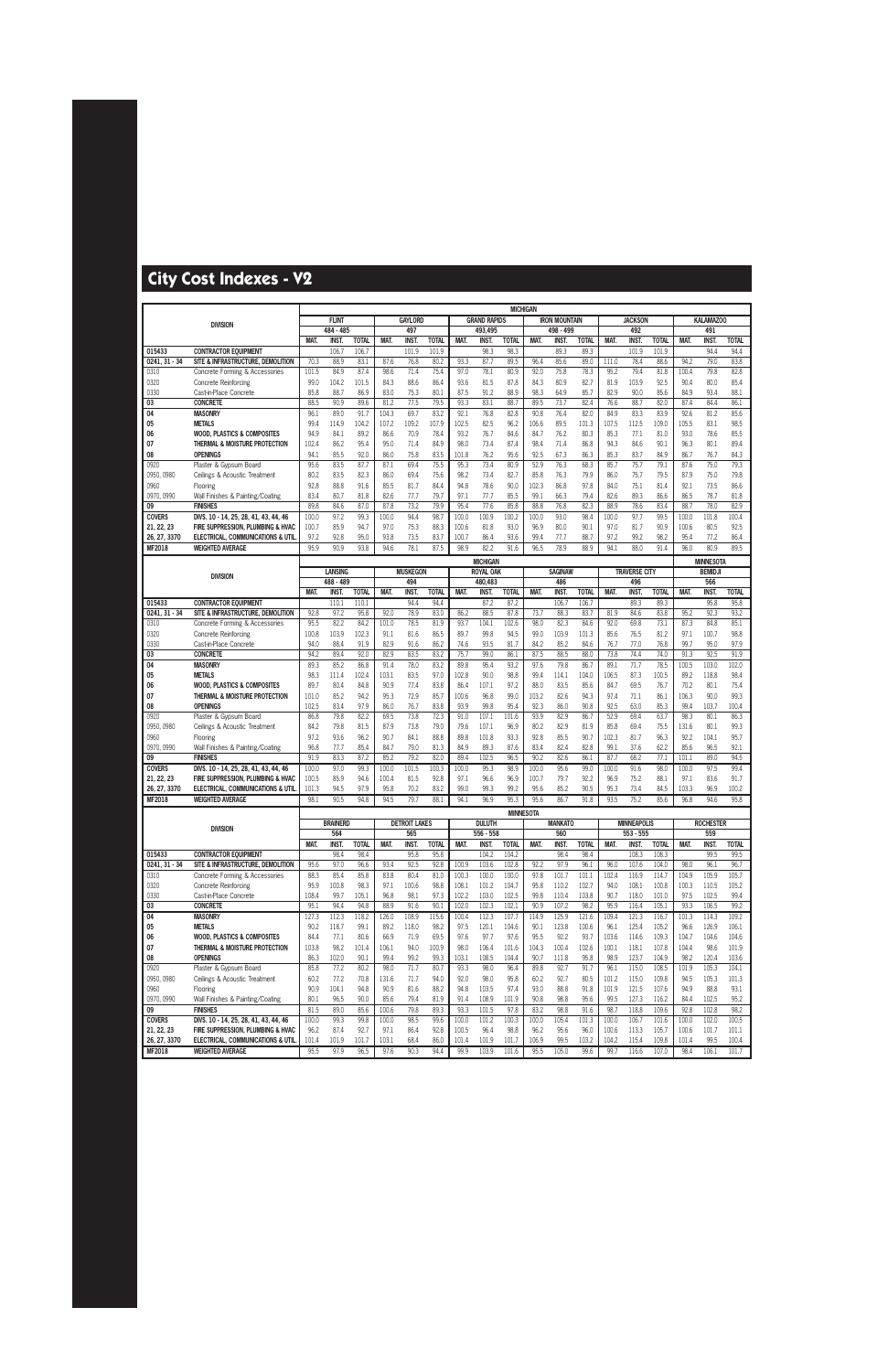|                             |                                                                            |               |                          |                       |                |                        |                      |               | <b>MINNESOTA</b>         |                      |               |                         |                      |                |                             |                      |                | <b>MISSISSIPPI</b>   |                      |
|-----------------------------|----------------------------------------------------------------------------|---------------|--------------------------|-----------------------|----------------|------------------------|----------------------|---------------|--------------------------|----------------------|---------------|-------------------------|----------------------|----------------|-----------------------------|----------------------|----------------|----------------------|----------------------|
|                             | <b>DIVISION</b>                                                            |               | <b>SAINT PAUL</b>        |                       |                | ST. CLOUD              |                      |               | THIEF RIVER FALLS        |                      |               | <b>WILLMAR</b>          |                      |                | <b>WINDOM</b>               |                      |                | <b>BILOXI</b>        |                      |
|                             |                                                                            |               | 550 - 551                |                       |                | 563                    |                      |               | 567                      |                      |               | 562                     |                      |                | 561                         |                      |                | 395                  |                      |
| 015433                      | <b>CONTRACTOR EQUIPMENT</b>                                                | <b>MAT</b>    | INST.<br>104.2           | <b>TOTAL</b><br>104.2 | <b>MAT</b>     | <b>INST.</b><br>98.4   | <b>TOTAL</b><br>98.4 | MAT.          | <b>INST</b><br>95.8      | <b>TOTAL</b><br>95.8 | <b>MAT</b>    | <b>INST</b><br>98.4     | <b>TOTAL</b><br>98.4 | MAT.           | <b>INST</b><br>98.4         | <b>TOTAL</b><br>98.4 | <b>MAT.</b>    | <b>INST</b><br>98.7  | <b>TOTAL</b><br>98.7 |
| $0241, 31 - 34$             | SITE & INFRASTRUCTURE, DEMOLITION                                          | 97.6          | 104.3                    | 102.2                 | 91.4           | 98.3                   | 96.2                 | 94.1          | 92.1                     | 92.8                 | 90.3          | 97.0                    | 94.9                 | 84.1           | 96.2                        | 92.4                 | 101.8          | 83.7                 | 89.4                 |
| 0310                        | Concrete Forming & Accessories                                             | 102.2         | 120.4                    | 117.7                 | 85.2           | 119.7                  | 114.5                | 88.3          | 84.1                     | 84.7                 | 84.9          | 85.2                    | 85.2                 | 89.9           | 81.2                        | 82.5                 | 86.3           | 68.0                 | 70.7                 |
| 0320                        | <b>Concrete Reinforcing</b>                                                | 105.3         | 110.8                    | 108.0                 | 95.9           | 110.5                  | 102.9                | 97.4          | 100.6                    | 98.9                 | 95.5          | 110.1                   | 102.6                | 95.5           | 109.2                       | 102.1                | 89.6           | 64.5                 | 77.5                 |
| 0330                        | Cast-in-Place Concrete                                                     | 102.5         | 119.7                    | 109.0                 | 95.6           | 117.5                  | 103.9                | 98.8          | 92.0                     | 96.2                 | 97.1          | 78.5                    | 90.1                 | 84.0           | 82.8                        | 83.5                 | 121.8          | 66.9                 | 101.0                |
| 03<br>04                    | <b>CONCRETE</b><br><b>MASONRY</b>                                          | 101.6<br>98.7 | 119.0<br>123.0           | 109.4<br>113.5        | 86.8<br>110.2  | 117.9<br>119.5         | 100.7<br>115.8       | 90.1<br>100.5 | 91.1<br>103.0            | 90.5<br>102.0        | 86.7<br>113.7 | 88.7<br>112.3           | 87.6<br>112.9        | 78.0<br>125.9  | 88.2<br>89.1                | 82.6<br>103.5        | 98.8<br>90.1   | 68.6<br>63.9         | 85.3<br>74.1         |
| 05                          | <b>METALS</b>                                                              | 97.4          | 126.6                    | 106.5                 | 90.9           | 125.4                  | 101.7                | 89.3          | 117.8                    | 98.2                 | 90.0          | 123.4                   | 100.4                | 89.9           | 121.5                       | 99.8                 | 90.1           | 90.6                 | 90.3                 |
| 06                          | <b>WOOD, PLASTICS &amp; COMPOSITES</b>                                     | 101.3         | 118.2                    | 110.1                 | 81.1           | 117.8                  | 100.3                | 71.6          | 80.1                     | 76.1                 | 80.7          | 77.2                    | 78.9                 | 86.1           | 77.2                        | 81.4                 | 83.0           | 68.6                 | 75.5                 |
| 07                          | THERMAL & MOISTURE PROTECTION                                              | 101.5         | 119.2                    | 109.1                 | 104.0          | 112.7                  | 107.7                | 107.2         | 87.9                     | 98.9                 | 103.7         | 97.9                    | 101.2                | 103.7          | 81.5                        | 94.2                 | 101.4          | 63.5                 | 85.1                 |
| 08                          | <b>OPENINGS</b>                                                            | 97.9          | 127.9                    | 105.2                 | 91.1           | 127.7                  | 100.0                | 99.4          | 103.7                    | 100.4                | 88.2          | 101.1                   | 91.3                 | 91.6           | 101.1                       | 93.9                 | 96.1           | 63.1                 | 88.1                 |
| 0920                        | Plaster & Gypsum Board                                                     | 92.5          | 119.0                    | 109.9                 | 85.8           | 119.0                  | 107.6                | 98.3          | 80.1                     | 86.3                 | 85.8          | 77.3                    | 80.2                 | 85.8           | 77.3                        | 80.2                 | 112.4          | 68.3                 | 83.5                 |
| 0950, 0980<br>0960          | Ceilings & Acoustic Treatment                                              | 93.3<br>93.5  | 119.0<br>121.5           | 109.4<br>101.7        | 60.2<br>87.7   | 119.0<br>119.6         | 97.1<br>97.0         | 131.6<br>91.9 | 80.1<br>81.6             | 99.3<br>88.9         | 60.2<br>89.2  | 77.3<br>81.6            | 70.9<br>87.0         | 60.2<br>91.8   | 77.3<br>81.6                | 70.9<br>88.8         | 90.4<br>93.8   | 68.3<br>64.3         | 76.6<br>85.2         |
| 0970, 0990                  | Flooring<br>Wall Finishes & Painting/Coating                               | 90.6          | 131.3                    | 115.0                 | 90.8           | 127.3                  | 112.7                | 85.6          | 79.4                     | 81.9                 | 85.6          | 79.4                    | 81.9                 | 85.6           | 98.8                        | 93.5                 | 80.7           | 48.3                 | 61.3                 |
| 09                          | <b>FINISHES</b>                                                            | 93.1          | 121.8                    | 108.6                 | 80.9           | 120.7                  | 102.5                | 101.0         | 83.2                     | 91.3                 | 81.0          | 83.3                    | 82.2                 | 81.2           | 82.6                        | 82.0                 | 92.5           | 65.4                 | 77.8                 |
| <b>COVERS</b>               | DIVS. 10 - 14, 25, 28, 41, 43, 44, 46                                      | 100.0         | 107.0                    | 101.6                 | 100.0          | 106.1                  | 101.4                | 100.0         | 97.4                     | 99.4                 | 100.0         | 99.2                    | 99.8                 | 100.0          | 96.2                        | 99.1                 | 100.0          | 82.9                 | 96.0                 |
| 21, 22, 23                  | FIRE SUPPRESSION, PLUMBING & HVAC                                          | 100.5         | 117.9                    | 107.5                 | 100.0          | 109.3                  | 103.8                | 97.1          | 83.3                     | 91.5                 | 96.2          | 100.6                   | 98.0                 | 96.2           | 80.7                        | 90.0                 | 101.1          | 56.6                 | 83.1                 |
| 26, 27, 3370                | ELECTRICAL, COMMUNICATIONS & UTIL                                          | 102.1         | 119.9                    | 110.9                 | 101.4          | 119.9                  | 110.6                | 100.9         | 68.4                     | 84.8                 | 101.4         | 80.6                    | 91.1                 | 106.9          | 99.4                        | 103.2                | 100.2          | 56.1                 | 78.4                 |
| <b>MF2018</b>               | <b>WEIGHTED AVERAGE</b>                                                    | 99.3          | 119.2                    | 107.9                 | 94.9           | 115.9                  | 104.0                | 96.4          | 89.4                     | 93.4                 | 93.7          | 96.6                    | 94.9                 | 94.0           | 91.7                        | 93.0                 | 97.1           | 66.6                 | 83.9                 |
|                             |                                                                            |               |                          |                       |                |                        |                      |               |                          | <b>MISSISSIPPI</b>   |               |                         |                      |                |                             |                      |                |                      |                      |
|                             | <b>DIVISION</b>                                                            |               | <b>CLARKSDALE</b><br>386 |                       |                | <b>COLUMBUS</b><br>397 |                      |               | <b>GREENVILLE</b><br>387 |                      |               | <b>GREENWOOD</b><br>389 |                      |                | <b>JACKSON</b><br>390 - 392 |                      |                | <b>LAUREL</b><br>394 |                      |
|                             |                                                                            | MAT.          | <b>INST.</b>             | <b>TOTAL</b>          | MAT.           | <b>INST.</b>           | <b>TOTAL</b>         | MAT.          | <b>INST</b>              | <b>TOTAL</b>         | MAT.          | <b>INST.</b>            | <b>TOTAL</b>         | MAT.           | <b>INST.</b>                | <b>TOTAL</b>         | <b>MAT.</b>    | <b>INST</b>          | <b>TOTAL</b>         |
| 015433                      | <b>CONTRACTOR EQUIPMENT</b>                                                |               | 98.7                     | 98.7                  |                | 98.7                   | 98.7                 |               | 98.7                     | 98.7                 |               | 98.7                    | 98.7                 |                | 103.9                       | 103.9                |                | 98.7                 | 98.7                 |
| 0241.31 - 34                | SITE & INFRASTRUCTURE, DEMOLITION                                          | 99.6          | 82.0                     | 87.5                  | 100.1          | 82.8                   | 88.2                 | 105.8         | 83.7                     | 90.6                 | 102.6         | 81.8                    | 88.3                 | 97.2           | 92.6                        | 94.0                 | 105.3          | 82.1                 | 89.4                 |
| 0310                        | Concrete Forming & Accessories                                             | 83.7          | 42.6                     | 48.7                  | 75.8           | 44.7                   | 49.4                 | 80.2          | 62.0                     | 64.7                 | 94.0          | 42.7                    | 50.4                 | 87.3           | 67.4                        | 70.3                 | 75.9           | 57.6                 | 60.4                 |
| 0320                        | Concrete Reinforcing                                                       | 99.6          | 63.4                     | 82.1                  | 96.0           | 63.5                   | 80.3                 | 100.1         | 63.7                     | 82.5                 | 99.6          | 63.5                    | 82.1                 | 100.9          | 64.6                        | 83.4                 | 96.6           | 31.2                 | 65.1                 |
| 0330<br>03                  | Cast-in-Place Concrete<br><b>CONCRETE</b>                                  | 100.3<br>93.3 | 57.4<br>53.5             | 84.1<br>75.4          | 124.2<br>100.3 | 59.6<br>55.3           | 99.8<br>80.1         | 103.3<br>98.6 | 66.1<br>65.5             | 89.2<br>83.8         | 107.8<br>99.6 | 57.2<br>53.5            | 88.7<br>78.9         | 105.0<br>96.4  | 67.6<br>68.4                | 90.9<br>83.8         | 121.5<br>102.3 | 58.8<br>55.3         | 97.8<br>81.2         |
| 04                          | <b>MASONRY</b>                                                             | 91.9          | 50.0                     | 66.4                  | 114.1          | 52.7                   | 76.6                 | 137.0         | 63.5                     | 92.2                 | 92.5          | 49.9                    | 66.5                 | 97.1           | 64.3                        | 77.1                 | 110.5          | 52.6                 | 75.2                 |
| 05                          | <b>METALS</b>                                                              | 92.3          | 86.7                     | 90.6                  | 87.2           | 89.2                   | 87.8                 | 93.4          | 90.3                     | 92.4                 | 92.3          | 86.5                    | 90.5                 | 96.6           | 88.6                        | 94.1                 | 87.3           | 75.3                 | 83.6                 |
| 06                          | <b>WOOD, PLASTICS &amp; COMPOSITES</b>                                     | 78.7          | 42.9                     | 59.9                  | 69.9           | 43.7                   | 56.2                 | 74.8          | 60.7                     | 67.4                 | 92.4          | 42.9                    | 66.5                 | 88.3           | 67.8                        | 77.5                 | 70.9           | 62.3                 | 66.4                 |
| 07                          | THERMAL & MOISTURE PROTECTION                                              | 97.7          | 50.1                     | 77.3                  | 101.3          | 53.5                   | 80.8                 | 98.1          | 62.7                     | 83.0                 | 98.2          | 52.3                    | 78.4                 | 99.8           | 64.7                        | 84.7                 | 101.5          | 55.6                 | 81.8                 |
| 08                          | <b>OPENINGS</b>                                                            | 94.9          | 46.4                     | 83.1                  | 95.8           | 46.8                   | 83.8                 | 94.6          | 56.3                     | 85.3                 | 94.9          | 46.4                    | 83.1                 | 99.2           | 60.4                        | 89.8                 | 93.1           | 49.9                 | 82.6                 |
| 0920<br>0950, 0980          | Plaster & Gypsum Board<br>Ceilings & Acoustic Treatment                    | 91.5<br>89.2  | 41.9<br>41.9             | 59.0<br>59.5          | 101.8<br>84.0  | 42.7<br>42.7           | 63.0<br>58.1         | 91.0<br>91.3  | 60.2<br>60.2             | 70.8<br>71.8         | 101.7<br>89.2 | 41.9<br>41.9            | 62.5<br>59.5         | 95.9<br>93.6   | 67.2<br>67.2                | 77.1<br>77.1         | 101.8<br>84.0  | 61.9<br>61.9         | 75.6<br>70.1         |
| 0960                        | Flooring                                                                   | 99.6          | 64.3                     | 89.3                  | 87.5           | 64.3                   | 80.7                 | 98.0          | 64.3                     | 88.2                 | 105.4         | 64.3                    | 93.4                 | 91.5           | 65.6                        | 84.0                 | 86.2           | 64.3                 | 79.9                 |
| 0970, 0990                  | Wall Finishes & Painting/Coating                                           | 90.9          | 44.7                     | 63.2                  | 80.7           | 44.7                   | 59.1                 | 90.9          | 56.2                     | 70.1                 | 90.9          | 44.7                    | 63.2                 | 87.0           | 56.2                        | 68.5                 | 80.7           | 44.7                 | 59.1                 |
| 09                          | <b>FINISHES</b>                                                            | 92.8          | 46.5                     | 67.7                  | 87.7           | 47.6                   | 66.0                 | 93.3          | 61.6                     | 76.1                 | 96.2          | 46.5                    | 69.3                 | 92.5           | 66.0                        | 78.2                 | 87.9           | 58.6                 | 72.0                 |
| <b>COVERS</b>               | DIVS. 10 - 14, 25, 28, 41, 43, 44, 46                                      | 100.0         | 45.4                     | 87.2                  | 100.0          | 46.4                   | 87.4                 | 100.0         | 81.9                     | 95.7                 | 100.0         | 45.4                    | 87.1                 | 100.0          | 83.2                        | 96.0                 | 100.0          | 32.4                 | 84.1                 |
| 21, 22, 23                  | FIRE SUPPRESSION, PLUMBING & HVAC                                          | 99.1          | 48.9                     | 78.8                  | 99.0           | 50.8                   | 79.5                 | 100.9         | 56.5                     | 83.0                 | 99.1          | 49.2                    | 79.0                 | 101.2          | 60.0                        | 84.6                 | 99.0           | 45.4                 | 77.4                 |
| 26, 27, 3370<br>MF2018      | ELECTRICAL, COMMUNICATIONS & UTIL<br><b>WEIGHTED AVERAGE</b>               | 97.4<br>95.7  | 40.1<br>53.8             | 69.0<br>77.6          | 98.0<br>96.7   | 53.0<br>57.1           | 75.7<br>79.6         | 97.4<br>99.4  | 56.1<br>65.2             | 77.0<br>84.6         | 97.4<br>97.0  | 37.5<br>53.5            | 67.8<br>78.2         | 102.6<br>98.6  | 56.1<br>67.9                | 79.6<br>85.3         | 99.3<br>96.8   | 55.8<br>56.4         | 77.8<br>79.4         |
|                             |                                                                            |               |                          |                       |                | <b>MISSISSIPPI</b>     |                      |               |                          |                      |               |                         |                      |                | <b>MISSOURI</b>             |                      |                |                      |                      |
|                             |                                                                            |               | <b>MCCOMB</b>            |                       |                | <b>MERIDIAN</b>        |                      |               | <b>TUPELO</b>            |                      |               | <b>BOWLING GREEN</b>    |                      |                | <b>CAPE GIRARDEAU</b>       |                      |                | <b>CHILLICOTHE</b>   |                      |
|                             | <b>DIVISION</b>                                                            |               | 396                      |                       |                | 393                    |                      |               | 388                      |                      |               | 633                     |                      |                | 637                         |                      |                | 646                  |                      |
|                             |                                                                            | MAT.          | INST.                    | <b>TOTAL</b>          | MAT.           | INST.                  | <b>TOTAL</b>         | MAT.          | <b>INST.</b>             | <b>TOTAL</b>         | MAT.          | INST.                   | <b>TOTAL</b>         | MAT.           | <b>INST.</b>                | <b>TOTAL</b>         | MAT.           | INST.                | <b>TOTAL</b>         |
| 015433                      | <b>CONTRACTOR EQUIPMENT</b>                                                |               | 98.7                     | 98.7                  |                | 98.7                   | 98.7                 |               | 98.7                     | 98.7                 |               | 104.0                   | 104.0                |                | 104.0                       | 104.0                |                | 98.6                 | 98.6                 |
| $0241, 31 - 34$             | SITE & INFRASTRUCTURE, DEMOLITION                                          | 93.0          | 81.9                     | 85.4                  | 97.4           | 83.8                   | 88.0                 | 97.2          | 81.9                     | 86.7                 | 88.2          | 86.1                    | 86.8                 | 90.2           | 86.3                        | 87.5                 | 101.7          | 84.8                 | 90.1                 |
| 0310<br>0320                | Concrete Forming & Accessories<br>Concrete Reinforcing                     | 75.8<br>97.2  | 43.9<br>32.7             | 48.6<br>66.1          | 73.3<br>96.0   | 68.1<br>64.6           | 68.9<br>80.8         | 80.7<br>97.4  | 44.1<br>63.3             | 49.6<br>81.0         | 91.6<br>100.6 | 90.7<br>92.0            | 90.8<br>96.4         | 84.2<br>101.9  | 81.4<br>84.9                | 81.8<br>93.7         | 77.7<br>100.7  | 92.3<br>97.8         | 90.1<br>99.3         |
| 0330                        | Cast-in-Place Concrete                                                     | 107.8         | 57.0                     | 88.6                  | 115.3          | 66.9                   | 97.1                 | 100.3         | 58.3                     | 84.4                 | 82.7          | 91.5                    | 86.0                 | 81.8           | 84.7                        | 82.9                 | 97.5           | 82.5                 | 91.8                 |
| 03                          | <b>CONCRETE</b>                                                            | 89.9          | 48.6                     | 71.3                  | 94.4           | 68.7                   | 82.8                 | 92.8          | 54.5                     | 75.6                 | 87.9          | 92.7                    | 90.1                 | 87.1           | 85.0                        | 86.1                 | 96.7           | 90.7                 | 94.0                 |
| 04                          | <b>MASONRY</b>                                                             | 115.5         | 49.5                     | 75.3                  | 89.7           | 63.9                   | 74.0                 | 126.1         | 51.0                     | 80.3                 | 111.9         | 93.8                    | 100.9                | 109.4          | 80.1                        | 91.5                 | 101.3          | 88.4                 | 93.4                 |
| 05                          | <b>METALS</b>                                                              | 87.4          | 74.3                     | 83.3                  | 88.4           | 90.8                   | 89.1                 | 92.2          | 86.2                     | 90.4                 | 88.9          | 115.3                   | 97.1                 | 90.0           | 111.5                       | 96.7                 | 82.3           | 108.6                | 90.5                 |
| 06<br>07                    | <b>WOOD, PLASTICS &amp; COMPOSITES</b><br>THERMAL & MOISTURE PROTECTION    | 69.9<br>100.8 | 45.2<br>52.3             | 57.0<br>80.0          | 67.6<br>101.0  | 68.6<br>63.9           | 68.1<br>85.1         | 75.4<br>97.7  | 43.7<br>50.5             | 58.8<br>77.4         | 90.7<br>96.6  | 91.2<br>94.7            | 90.9<br>95.8         | 83.0<br>96.1   | 79.6<br>83.0                | 81.2<br>90.5         | 80.0<br>94.1   | 93.7<br>88.5         | 87.2<br>91.7         |
| 08                          | <b>OPENINGS</b>                                                            | 95.8          | 39.7                     | 82.1                  | 95.5           | 64.2                   | 87.9                 | 94.9          | 49.5                     | 83.8                 | 98.2          | 94.6                    | 97.3                 | 98.2           | 78.0                        | 93.3                 | 86.4           | 92.6                 | 87.9                 |
| 0920                        | Plaster & Gypsum Board                                                     | 101.8         | 44.3                     | 64.1                  | 101.8          | 68.3                   | 79.8                 | 91.0          | 42.7                     | 59.3                 | 95.9          | 91.5                    | 93.0                 | 95.4           | 79.6                        | 85.0                 | 103.7          | 93.7                 | 97.1                 |
| 0950, 0980                  | Ceilings & Acoustic Treatment                                              | 84.0          | 44.3                     | 59.1                  | 84.7           | 68.3                   | 74.4                 | 89.2          | 42.7                     | 60.1                 | 89.6          | 91.5                    | 90.8                 | 89.6           | 79.6                        | 83.3                 | 88.5           | 93.7                 | 91.7                 |
| 0960                        | Flooring                                                                   | 87.5          | 64.3                     | 80.7                  | 86.1           | 64.3                   | 79.8                 | 98.2          | 64.3                     | 88.3                 | 95.6          | 92.4                    | 94.7                 | 92.1           | 84.6                        | 89.9                 | 92.4           | 95.1                 | 93.2                 |
| 0970, 0990                  | Wall Finishes & Painting/Coating                                           | 80.7          | 44.7                     | 59.1                  | 80.7           | 56.2                   | 66.0                 | 90.9          | 43.1                     | 62.3                 | 95.1          | 101.2                   | 98.7                 | 95.1           | 76.7                        | 84.1                 | 90.4           | 98.3                 | 95.1                 |
| 09                          | <b>FINISHES</b>                                                            | 87.1          | 47.7                     | 65.8                  | 87.2           | 66.3                   | 75.9                 | 92.3          | 47.4                     | 68.0                 | 96.5          | 91.9                    | 94.0                 | 95.4           | 80.8                        | 87.5                 | 95.9           | 93.7                 | 94.7                 |
| <b>COVERS</b><br>21, 22, 23 | DIVS. 10 - 14, 25, 28, 41, 43, 44, 46<br>FIRE SUPPRESSION, PLUMBING & HVAC | 100.0<br>99.0 | 48.2<br>48.3             | 87.8<br>78.6          | 100.0<br>101.1 | 82.9<br>60.1           | 96.0<br>84.5         | 100.0<br>99.2 | 46.4<br>50.2             | 87.4<br>79.4         | 100.0<br>96.9 | 96.8<br>94.8            | 99.3<br>96.1         | 100.0<br>100.7 | 95.6<br>98.2                | 99.0<br>99.7         | 100.0<br>97.3  | 96.6<br>95.2         | 99.2<br>96.4         |
| 26, 27, 3370                | ELECTRICAL, COMMUNICATIONS & UTIL                                          | 96.8          | 53.9                     | 75.6                  | 99.3           | 58.1                   | 78.9                 | 97.2          | 53.0                     | 75.3                 | 99.4          | 74.0                    | 86.8                 | 99.4           | 94.8                        | 97.1                 | 94.2           | 73.0                 | 83.7                 |
| <b>MF2018</b>               | <b>WEIGHTED AVERAGE</b>                                                    | 95.1          | 53.8                     | 77.3                  | 95.4           | 67.8                   | 83.5                 | 97.2          | 56.4                     | 79.6                 | 95.6          | 92.3                    | 94.2                 | 96.4           | 90.6                        | 93.9                 | 93.7           | 90.7                 | 92.4                 |
|                             |                                                                            |               |                          |                       |                |                        |                      |               |                          |                      |               |                         |                      |                |                             |                      |                |                      |                      |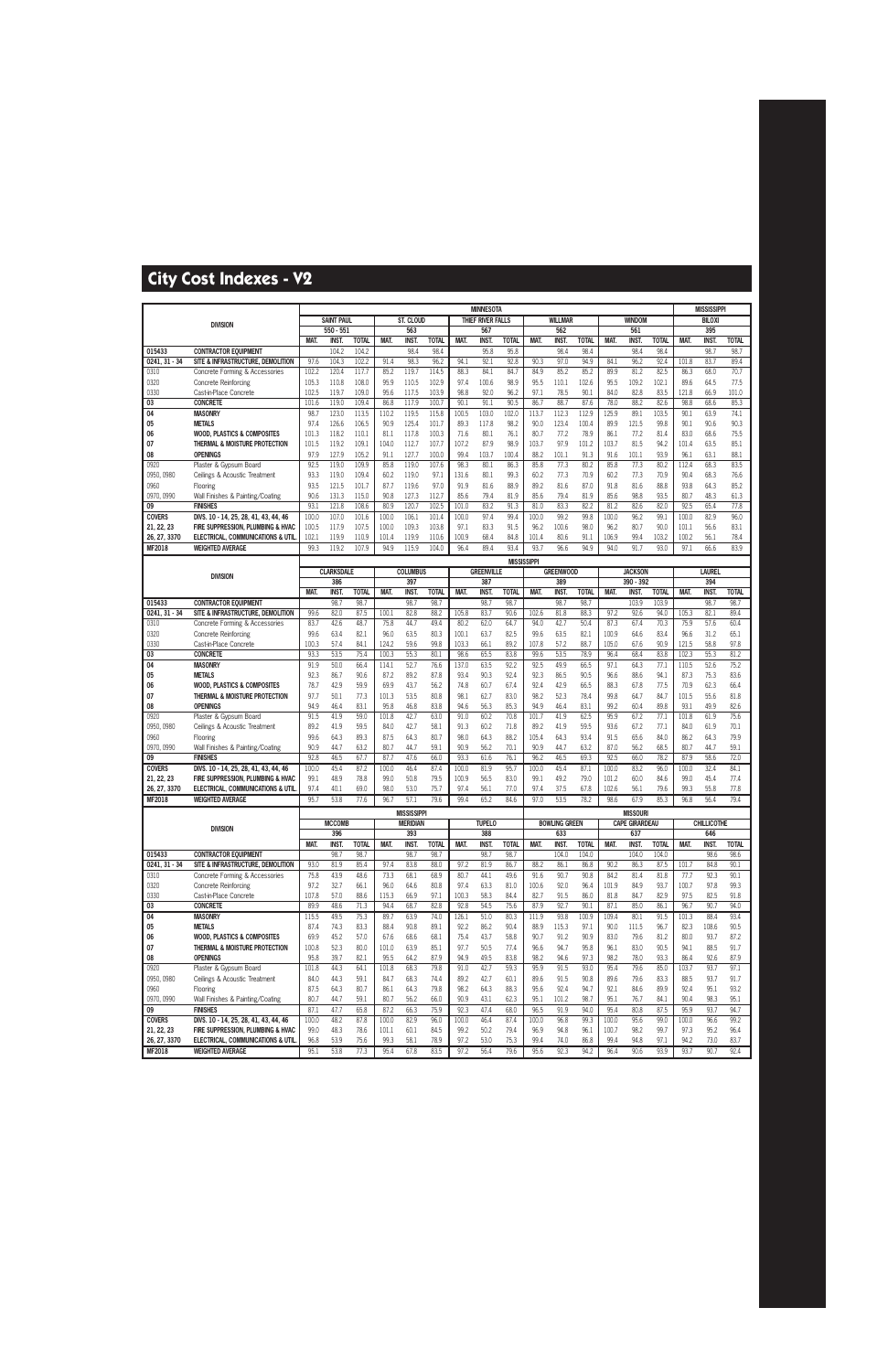|                            |                                                                         |              |                                 |              |                |                    |               |                |                            | <b>MISSOURI</b> |               |                             |               |               |                       |              |                |                     |               |
|----------------------------|-------------------------------------------------------------------------|--------------|---------------------------------|--------------|----------------|--------------------|---------------|----------------|----------------------------|-----------------|---------------|-----------------------------|---------------|---------------|-----------------------|--------------|----------------|---------------------|---------------|
|                            | <b>DIVISION</b>                                                         |              | <b>COLUMBIA</b>                 |              |                | <b>FLAT RIVER</b>  |               |                | <b>HANNIBAL</b>            |                 |               | <b>HARRISONVILLE</b>        |               |               | <b>JEFFERSON CITY</b> |              |                | <b>JOPLIN</b>       |               |
|                            |                                                                         |              | 652                             |              |                | 636                |               |                | 634                        |                 |               | 647                         |               |               | 650 - 651             |              |                | 648                 |               |
|                            |                                                                         | MAT.         | <b>INST.</b>                    | <b>TOTAL</b> | MAT.           | <b>INST</b>        | <b>TOTAL</b>  | MAT.           | <b>INST</b>                | <b>TOTAL</b>    | MAT.          | <b>INST</b>                 | <b>TOTAL</b>  | MAT.          | INST.                 | <b>TOTAL</b> | MAT.           | <b>INST</b>         | <b>TOTAL</b>  |
| 015433                     | <b>CONTRACTOR EQUIPMENT</b>                                             |              | 107.2                           | 107.2        |                | 104.0              | 104.0         |                | 104.0                      | 104.0           |               | 98.6                        | 98.6          |               | 112.3                 | 112.3        |                | 102.0               | 102.0         |
| $0241, 31 - 34$            | SITE & INFRASTRUCTURE, DEMOLITION                                       | 93.0         | 91.4                            | 91.9         | 90.7           | 85.8               | 87.3          | 86.0           | 85.9                       | 85.9            | 93.6<br>75.1  | 85.9<br>95.5                | 88.3          | 93.0<br>90.8  | 99.4<br>78.5          | 97.4<br>80.4 | 103.0          | 89.7<br>75.8        | 93.9          |
| 0310                       | Concrete Forming & Accessories                                          | 77.7<br>87.1 | 89.1<br>100.0                   | 87.4<br>93.3 | 98.4<br>101.9  | 85.0<br>98.0       | 87.0<br>100.0 | 89.9<br>100.1  | 79.6<br>91.9               | 81.1<br>96.1    | 100.3         | 105.7                       | 92.5<br>102.9 | 90.9          | 89.1                  | 90.0         | 88.0<br>104.0  | 102.3               | 77.6<br>103.2 |
| 0320<br>0330               | Concrete Reinforcing<br>Cast-in-Place Concrete                          | 83.7         | 87.0                            | 84.9         | 85.3           | 86.7               | 85.8          | 78.3           | 89.5                       | 82.5            | 99.9          | 95.7                        | 98.3          | 88.8          | 85.6                  | 87.6         | 105.6          | 74.7                | 93.9          |
| 03                         | <b>CONCRETE</b>                                                         | 79.4         | 91.9                            | 85.0         | 90.8           | 89.5               | 90.2          | 84.5           | 87.0                       | 85.6            | 93.2          | 98.2                        | 95.4          | 85.6          | 84.6                  | 85.2         | 96.3           | 81.2                | 89.5          |
| 04                         | <b>MASONRY</b>                                                          | 146.8        | 91.4                            | 113.0        | 109.3          | 73.2               | 87.3          | 102.9          | 90.6                       | 95.4            | 95.6          | 95.3                        | 95.4          | 99.2          | 91.5                  | 94.5         | 94.5           | 80.6                | 86.0          |
| 05                         | <b>METALS</b>                                                           | 94.1         | 119.5                           | 102.0        | 88.8           | 116.6              | 97.5          | 88.9           | 114.8                      | 97.0            | 82.7          | 113.1                       | 92.2          | 93.6          | 112.1                 | 99.4         | 85.2           | 106.6               | 91.8          |
| 06                         | <b>WOOD, PLASTICS &amp; COMPOSITES</b>                                  | 71.4         | 86.7                            | 79.4         | 99.3           | 86.5               | 92.6          | 88.8           | 78.3                       | 83.3            | 77.0          | 95.4                        | 86.6          | 89.1          | 73.1                  | 80.7         | 90.2           | 75.2                | 82.3          |
| 07                         | THERMAL & MOISTURE PROTECTION                                           | 92.1         | 89.7                            | 91.0         | 96.8           | 86.8               | 92.5          | 96.4           | 89.2                       | 93.3            | 93.3          | 96.2                        | 94.5          | 99.2          | 88.9                  | 94.8         | 93.7           | 80.7                | 88.2          |
| 08                         | <b>OPENINGS</b>                                                         | 94.3         | 88.7                            | 93.0         | 98.2           | 93.8               | 97.1          | 98.2           | 80.6                       | 93.9            | 86.1          | 99.4                        | 89.4          | 94.5          | 78.4                  | 90.6         | 87.4           | 78.5                | 85.2          |
| 0920                       | Plaster & Gypsum Board                                                  | 72.2         | 86.7                            | 81.7         | 101.9          | 86.7               | 91.9          | 95.7           | 78.3                       | 84.3            | 100.0         | 95.3                        | 96.9          | 80.3          | 72.4                  | 75.1         | 110.4          | 74.6                | 86.9          |
| 0950, 0980                 | Ceilings & Acoustic Treatment                                           | 79.8         | 86.7                            | 84.1         | 89.6           | 86.7               | 87.8          | 89.6           | 78.3                       | 82.5            | 88.5          | 95.3                        | 92.8          | 84.2          | 72.4                  | 76.8         | 89.1           | 74.6                | 80.0          |
| 0960                       | Flooring                                                                | 87.3         | 95.9                            | 89.8         | 98.9           | 80.7               | 93.6          | 94.8           | 92.4                       | 94.1            | 87.9          | 96.1                        | 90.3          | 93.5          | 68.2                  | 86.1         | 116.9          | 71.5                | 103.6         |
| 0970, 0990                 | Wall Finishes & Painting/Coating                                        | 94.1         | 82.0                            | 86.8         | 95.1           | 68.3               | 79.1          | 95.1           | 89.6                       | 91.8            | 94.6          | 102.7                       | 99.4          | 95.1          | 82.0                  | 87.2         | 90.0           | 72.2                | 79.3          |
| 09                         | <b>FINISHES</b>                                                         | 80.9         | 89.1                            | 85.4         | 98.4           | 81.7               | 89.4          | 96.1           | 81.9                       | 88.4            | 93.7          | 96.2                        | 95.1          | 88.4          | 76.1                  | 81.7         | 102.5          | 74.7                | 87.4          |
| <b>COVERS</b>              | DIVS. 10 - 14, 25, 28, 41, 43, 44, 46                                   | 100.0        | 96.9                            | 99.3         | 100.0          | 94.7               | 98.8          | 100.0          | 94.4                       | 98.7            | 100.0         | 98.0                        | 99.5          | 100.0         | 97.6                  | 99.4         | 100.0          | 93.4                | 98.4          |
| 21, 22, 23<br>26, 27, 3370 | FIRE SUPPRESSION. PLUMBING & HVAC                                       | 100.9        | 101.2                           | 101.0        | 96.9           | 92.2               | 95.0          | 96.9           | 93.1                       | 95.4            | 97.2          | 96.1                        | 96.7          | 101.0         | 95.6                  | 98.8         | 101.1          | 69.9                | 88.5          |
| MF2018                     | ELECTRICAL, COMMUNICATIONS & UTIL<br><b>WEIGHTED AVERAGE</b>            | 94.2<br>95.7 | 82.5<br>94.5                    | 88.4<br>95.2 | 103.4<br>96.6  | 94.8<br>90.6       | 99.1<br>94.0  | 98.3<br>94.5   | 74.0<br>88.5               | 86.3<br>91.9    | 99.9<br>93.2  | 97.5<br>97.4                | 98.7<br>95.0  | 100.9<br>95.7 | 82.5<br>90.0          | 91.8<br>93.2 | 92.5<br>95.2   | 74.7<br>80.1        | 83.7<br>88.7  |
|                            |                                                                         |              |                                 |              |                |                    |               |                |                            |                 |               |                             |               |               |                       |              |                |                     |               |
|                            |                                                                         |              |                                 |              |                | <b>KIRKSVILLE</b>  |               |                |                            | <b>MISSOURI</b> |               |                             |               |               |                       |              |                | <b>SIKESTON</b>     |               |
|                            | <b>DIVISION</b>                                                         |              | <b>KANSAS CITY</b><br>640 - 641 |              |                | 635                |               |                | <b>POPLAR BLUFF</b><br>639 |                 |               | <b>ROLLA</b><br>$654 - 655$ |               |               | <b>SEDALIA</b><br>653 |              |                | 638                 |               |
|                            |                                                                         | <b>MAT</b>   | <b>INST.</b>                    | <b>TOTAL</b> | <b>MAT</b>     | <b>INST</b>        | <b>TOTAL</b>  | MAT.           | <b>INST</b>                | <b>TOTAL</b>    | <b>MAT</b>    | <b>INST</b>                 | <b>TOTAL</b>  | MAT.          | <b>INST</b>           | <b>TOTAL</b> | <b>MAT</b>     | <b>INST</b>         | <b>TOTAL</b>  |
| 015433                     | <b>CONTRACTOR EQUIPMENT</b>                                             |              | 105.1                           | 105.1        |                | 94.1               | 94.1          |                | 96.4                       | 96.4            |               | 107.2                       | 107.2         |               | 97.3                  | 97.3         |                | 96.4                | 96.4          |
| $0241, 31 - 34$            | SITE & INFRASTRUCTURE, DEMOLITION                                       | 95.5         | 100.3                           | 98.8         | 89.1           | 81.1               | 83.6          | 76.6           | 84.6                       | 82.1            | 91.4          | 90.2                        | 90.6          | 89.1          | 85.5                  | 86.6         | 79.9           | 85.2                | 83.6          |
| 0310                       | Concrete Forming & Accessories                                          | 87.2         | 100.5                           | 98.5         | 82.2           | 75.6               | 76.6          | 82.5           | 76.3                       | 77.2            | 84.9          | 90.5                        | 89.6          | 82.9          | 75.4                  | 76.5         | 83.2           | 76.4                | 77.4          |
| 0320                       | Concrete Reinforcing                                                    | 92.2         | 107.0                           | 99.4         | 100.8          | 79.4               | 90.5          | 103.9          | 72.4                       | 88.7            | 87.6          | 88.9                        | 88.2          | 86.4          | 105.1                 | 95.4         | 103.2          | 72.4                | 88.4          |
| 0330                       | Cast-in-Place Concrete                                                  | 103.6        | 100.5                           | 102.4        | 85.3           | 78.7               | 82.8          | 65.6           | 79.8                       | 71.0            | 85.6          | 90.6                        | 87.5          | 89.5          | 77.9                  | 85.1         | 70.1           | 79.8                | 73.8          |
| 03                         | <b>CONCRETE</b>                                                         | 94.3         | 102.1                           | 97.8         | 102.5          | 78.6               | 91.8          | 78.9           | 78.1                       | 78.6            | 81.1          | 91.8                        | 85.9          | 94.1          | 82.7                  | 89.0         | 82.3           | 78.2                | 80.4          |
| 04                         | <b>MASONRY</b>                                                          | 101.2        | 100.7                           | 100.9        | 116.0          | 81.3               | 94.8          | 107.7          | 71.0                       | 85.3            | 117.2         | 81.8                        | 95.6          | 124.2         | 78.2                  | 96.2         | 107.1          | 71.0                | 85.1          |
| 05                         | <b>METALS</b>                                                           | 91.9         | 110.2                           | 97.6         | 88.6           | 98.7               | 91.7          | 89.1           | 95.3                       | 91.0            | 93.4          | 113.4                       | 99.7          | 92.4          | 110.5                 | 98.1         | 89.5           | 95.4                | 91.3          |
| 06                         | <b>WOOD, PLASTICS &amp; COMPOSITES</b>                                  | 85.1         | 100.4                           | 93.1         | 76.7           | 73.9               | 75.2          | 75.7           | 77.2                       | 76.5            | 78.4          | 92.3                        | 85.7          | 73.0          | 74.1                  | 73.5         | 77.4           | 77.2                | 77.3          |
| 07<br>08                   | THERMAL & MOISTURE PROTECTION<br><b>OPENINGS</b>                        | 92.2<br>96.9 | 103.0<br>100.2                  | 96.9<br>97.7 | 101.9<br>103.7 | 86.7<br>75.9       | 95.4<br>96.9  | 100.5<br>104.6 | 79.2<br>72.4               | 91.4<br>96.8    | 92.3<br>94.3  | 88.7<br>87.7                | 90.8<br>92.7  | 96.9<br>99.4  | 83.8<br>83.8          | 91.3<br>95.6 | 100.7<br>104.6 | 78.4<br>72.4        | 91.1<br>96.8  |
| 0920                       | Plaster & Gypsum Board                                                  | 110.5        | 100.5                           | 103.9        | 91.1           | 73.7               | 79.7          | 91.4           | 77.2                       | 82.1            | 73.6          | 92.4                        | 86.0          | 68.5          | 73.7                  | 71.9         | 93.4           | 77.2                | 82.7          |
| 0950, 0980                 | Ceilings & Acoustic Treatment                                           | 90.7         | 100.5                           | 96.9         | 88.4           | 73.7               | 79.2          | 89.6           | 77.2                       | 81.8            | 79.8          | 92.4                        | 87.7          | 79.8          | 73.7                  | 76.0         | 89.6           | 77.2                | 81.8          |
| 0960                       | Flooring                                                                | 93.1         | 99.9                            | 95.1         | 73.8           | 92.0               | 79.1          | 87.1           | 80.7                       | 85.2            | 91.0          | 92.0                        | 91.3          | 71.2          | 69.6                  | 70.7         | 87.7           | 80.7                | 85.6          |
| 0970, 0990                 | Wall Finishes & Painting/Coating                                        | 96.2         | 111.5                           | 105.4        | 90.9           | 74.6               | 81.1          | 90.2           | 63.9                       | 74.4            | 94.1          | 85.9                        | 89.2          | 94.1          | 98.3                  | 96.6         | 90.2           | 63.9                | 74.4          |
| 09                         | <b>FINISHES</b>                                                         | 96.8         | 101.5                           | 99.4         | 95.1           | 77.8               | 85.7          | 94.9           | 75.2                       | 84.2            | 82.3          | 90.3                        | 86.6          | 80.2          | 75.9                  | 77.9         | 95.6           | 75.5                | 84.7          |
| <b>COVERS</b>              | DIVS. 10 - 14, 25, 28, 41, 43, 44, 46                                   | 100.0        | 99.4                            | 99.9         | 100.0          | 93.9               | 98.6          | 100.0          | 93.0                       | 98.4            | 100.0         | 96.8                        | 99.2          | 100.0         | 92.0                  | 98.1         | 100.0          | 93.0                | 98.4          |
| 21, 22, 23                 | FIRE SUPPRESSION, PLUMBING & HVAC                                       | 100.8        | 101.4                           | 101.0        | 97.0           | 92.5               | 95.2          | 97.0           | 90.4                       | 94.3            | 97.1          | 93.9                        | 95.8          | 97.0          | 90.4                  | 94.4         | 97.0           | 90.4                | 94.3          |
| 26, 27, 3370               | ELECTRICAL, COMMUNICATIONS & UTIL                                       | 101.7        | 99.7                            | 100.7        | 98.3           | 73.9               | 86.2          | 98.6           | 94.8                       | 96.7            | 93.0          | 76.4                        | 84.8          | 93.8          | 97.4                  | 95.6         | 97.8           | 94.8                | 96.3          |
| MF2018                     | <b>WEIGHTED AVERAGE</b>                                                 | 97.5         | 101.8                           | 99.3         | 98.0           | 83.6               | 91.8          | 94.4           | 84.3                       | 90.0            | 93.4          | 90.6                        | 92.2          | 95.6          | 88.1                  | 92.4         | 94.9           | 84.4                | 90.4          |
|                            |                                                                         |              |                                 |              |                | <b>MISSOURI</b>    |               |                |                            |                 |               |                             |               |               | <b>MONTANA</b>        |              |                |                     |               |
|                            | <b>DIVISION</b>                                                         |              | <b>SPRINGFIELD</b>              |              |                | ST. JOSEPH         |               |                | ST. LOUIS                  |                 |               | <b>BILLINGS</b>             |               |               | <b>BUTTE</b>          |              |                | <b>GREAT FALLS</b>  |               |
|                            |                                                                         | MAT.         | 656 - 658<br>INST.              | <b>TOTAL</b> | MAT.           | 644 - 645<br>INST. | <b>TOTAL</b>  | MAT.           | 630 - 631<br><b>INST.</b>  | <b>TOTAL</b>    | MAT.          | 590 - 591<br>INST.          | <b>TOTAL</b>  | MAT.          | 597<br>INST.          | <b>TOTAL</b> | <b>MAT.</b>    | 594<br><b>INST.</b> | <b>TOTAL</b>  |
| 015433                     | <b>CONTRACTOR EQUIPMENT</b>                                             |              | 99.7                            | 99.7         |                | 98.6               | 98.6          |                | 107.9                      | 107.9           |               | 96.1                        | 96.1          |               | 95.8                  | 95.8         |                | 95.8                | 95.8          |
| $0241, 31 - 34$            | SITE & INFRASTRUCTURE, DEMOLITION                                       | 91.6         | 89.3                            | 90.0         | 97.5           | 84.2               | 88.3          | 96.9           | 98.8                       | 98.2            | 91.9          | 90.6                        | 91.0          | 98.2          | 90.3                  | 92.8         | 101.9          | 90.6                | 94.1          |
| 0310                       | Concrete Forming & Accessories                                          | 90.7         | 78.3                            | 80.2         | 86.8           | 93.4               | 92.4          | 94.6           | 102.5                      | 101.3           | 99.1          | 69.4                        | 73.8          | 85.7          | 69.1                  | 71.6         | 99.4           | 69.2                | 73.7          |
| 0320                       | <b>Concrete Reinforcing</b>                                             | 84.0         | 99.6                            | 91.5         | 97.5           | 108.6              | 102.9         | 91.4           | 112.4                      | 101.5           | 90.1          | 81.0                        | 85.7          | 97.7          | 80.6                  | 89.4         | 90.1           | 81.0                | 85.7          |
| 0330                       | Cast-in-Place Concrete                                                  | 90.9         | 77.0                            | 85.7         | 98.1           | 96.5               | 97.5          | 92.4           | 104.8                      | 97.1            | 112.2         | 70.3                        | 96.4          | 123.5         | 70.1                  | 103.3        | 130.5          | 71.1                | 108.1         |
| 03                         | <b>CONCRETE</b>                                                         | 90.5         | 82.7                            | 87.0         | 92.3           | 98.0               | 94.8          | 92.0           | 106.0                      | 98.3            | 95.7          | 72.6                        | 85.4          | 99.0          | 72.3                  | 87.1         | 104.1          | 72.8                | 90.0          |
| 04                         | <b>MASONRY</b>                                                          | 92.8         | 84.5                            | 87.7         | 96.4           | 93.2               | 94.5          | 87.6           | 107.7                      | 99.8            | 131.1         | 83.1                        | 101.8         | 126.6         | 76.1                  | 95.8         | 131.5          | 80.3                | 100.3         |
| 05                         | <b>METALS</b>                                                           | 98.5         | 104.9                           | 100.5        | 88.5           | 113.9              | 96.4          | 94.3           | 121.5                      | 102.8           | 104.6         | 89.4                        | 99.9          | 98.9          | 88.5                  | 95.7         | 102.1          | 89.4                | 98.1          |
| 06<br>07                   | <b>WOOD, PLASTICS &amp; COMPOSITES</b><br>THERMAL & MOISTURE PROTECTION | 80.0<br>96.1 | 76.3<br>78.5                    | 78.1<br>88.6 | 90.2<br>93.6   | 93.5<br>92.7       | 91.9<br>93.2  | 92.1<br>95.3   | 100.1<br>105.6             | 96.3<br>99.7    | 89.4<br>108.7 | 66.5<br>72.2                | 77.5<br>93.0  | 75.0<br>108.3 | 66.5<br>69.8          | 70.6<br>91.7 | 90.9<br>108.9  | 66.5<br>72.1        | 78.1<br>93.1  |
| 08                         | <b>OPENINGS</b>                                                         | 101.7        | 88.2                            | 98.4         | 90.3           | 99.9               | 92.7          | 100.0          | 106.8                      | 101.7           | 98.4          | 66.4                        | 90.6          | 96.8          | 66.4                  | 89.4         | 99.6           | 71.0                | 92.6          |
| 0920                       | Plaster & Gypsum Board                                                  | 74.8         | 76.0                            | 75.6         | 111.9          | 93.4               | 99.8          | 98.1           | 100.5                      | 99.7            | 117.1         | 66.1                        | 83.7          | 116.3         | 66.1                  | 83.4         | 126.4          | 66.1                | 86.9          |
| 0950, 0980                 | Ceilings & Acoustic Treatment                                           | 79.8         | 76.0                            | 77.4         | 94.9           | 93.4               | 94.0          | 86.3           | 100.5                      | 95.2            | 110.0         | 66.1                        | 82.5          | 117.4         | 66.1                  | 85.3         | 119.3          | 66.1                | 86.0          |
| 0960                       | Flooring                                                                | 90.3         | 71.5                            | 84.8         | 97.5           | 99.9               | 98.2          | 97.5           | 97.1                       | 97.4            | 90.6          | 77.1                        | 86.7          | 87.9          | 79.4                  | 85.4         | 94.6           | 77.1                | 89.5          |
| 0970, 0990                 | Wall Finishes & Painting/Coating                                        | 88.5         | 104.5                           | 98.1         | 90.4           | 103.0              | 97.9          | 99.3           | 106.8                      | 103.8           | 87.6          | 88.4                        | 88.1          | 86.1          | 64.5                  | 73.2         | 86.1           | 91.1                | 89.1          |
| 09                         | <b>FINISHES</b>                                                         | 84.4         | 80.0                            | 82.0         | 99.4           | 95.7               | 97.4          | 97.2           | 101.5                      | 99.5            | 97.8          | 72.2                        | 84.0          | 98.3          | 70.1                  | 83.0         | 102.4          | 72.3                | 86.1          |
| <b>COVERS</b>              | DIVS. 10 - 14, 25, 28, 41, 43, 44, 46                                   | 100.0        | 94.3                            | 98.7         | 100.0          | 97.3               | 99.4          | 100.0          | 101.8                      | 100.4           | 100.0         | 92.3                        | 98.2          | 100.0         | 92.3                  | 98.2         | 100.0          | 92.0                | 98.1          |
| 21, 22, 23                 | FIRE SUPPRESSION, PLUMBING & HVAC                                       | 100.9        | 74.0                            | 90.1         | 101.1          | 90.6               | 96.8          | 100.7          | 104.5                      | 102.3           | 100.8         | 74.4                        | 90.2          | 100.8         | 68.3                  | 87.7         | 100.8          | 74.0                | 90.0          |
| 26, 27, 3370               | ELECTRICAL, COMMUNICATIONS & UTIL                                       | 97.4         | 67.1                            | 82.4         | 99.9           | 80.0               | 90.1          | 103.2          | 96.7                       | 100.0           | 99.2          | 72.4                        | 85.9          | 105.1         | 70.5                  | 88.0         | 98.7           | 73.4                | 86.1          |
| <b>MF2018</b>              | <b>WEIGHTED AVERAGE</b>                                                 | 96.5         | 81.4                            | 90.0         | 96.0           | 93.3               | 94.9          | 97.5           | 104.6                      | 100.6           | 101.4         | 77.2                        | 90.9          | 101.3         | 74.4                  | 89.7         | 102.8          | 77.1                | 91.7          |
|                            |                                                                         |              |                                 |              |                |                    |               |                |                            |                 |               |                             |               |               |                       |              |                |                     |               |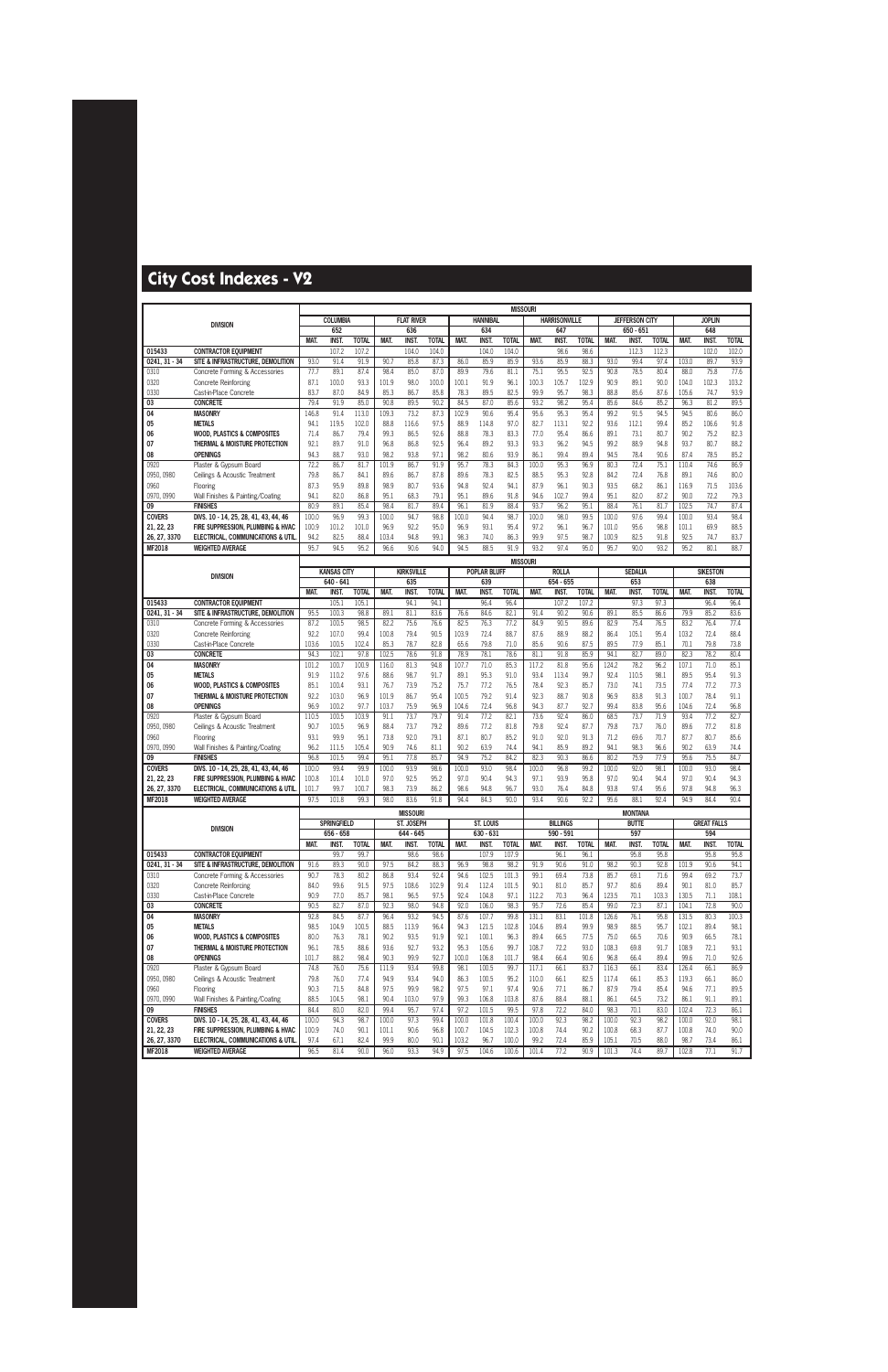|                 |                                                                         |                |                       |               |               |                            |              |               |                           | <b>MONTANA</b>  |               |                         |              |                |                           |               |                |                    |               |
|-----------------|-------------------------------------------------------------------------|----------------|-----------------------|---------------|---------------|----------------------------|--------------|---------------|---------------------------|-----------------|---------------|-------------------------|--------------|----------------|---------------------------|---------------|----------------|--------------------|---------------|
|                 | <b>DIVISION</b>                                                         |                | <b>HAVRE</b>          |               |               | <b>HELENA</b>              |              |               | <b>KALISPELL</b>          |                 |               | <b>MILES CITY</b>       |              |                | <b>MISSOULA</b>           |               |                | <b>WOLF POINT</b>  |               |
|                 |                                                                         |                | 595                   |               |               | 596                        |              |               | 599                       |                 |               | 593                     |              |                | 598                       |               |                | 592                |               |
|                 |                                                                         | MAT.           | <b>INST.</b>          | <b>TOTAL</b>  | MAT.          | <b>INST</b>                | <b>TOTAL</b> | MAT.          | <b>INST</b>               | <b>TOTAL</b>    | MAT.          | <b>INST</b>             | <b>TOTAL</b> | MAT.           | <b>INST.</b>              | <b>TOTAL</b>  | MAT.           | <b>INST</b>        | <b>TOTAL</b>  |
| 015433          | <b>CONTRACTOR EQUIPMENT</b>                                             |                | 95.8                  | 95.8          |               | 100.9                      | 100.9        |               | 95.8                      | 95.8            |               | 95.8                    | 95.8         |                | 95.8                      | 95.8          |                | 95.8               | 95.8          |
| 0241.31 - 34    | SITE & INFRASTRUCTURE. DEMOLITION                                       | 105.1          | 90.1                  | 94.8          | 92.1          | 98.1                       | 96.2         | 87.8          | 90.2                      | 89.5            | 94.1          | 90.1                    | 91.4         | 81.0           | 90.3                      | 87.4          | 111.6          | 90.1               | 96.8          |
| 0310            | Concrete Forming & Accessories                                          | 78.0           | 67.7                  | 69.2          | 102.5         | 68.9                       | 74.0         | 89.3          | 68.8                      | 71.9            | 97.3          | 67.9                    | 72.3         | 89.3           | 69.3                      | 72.2          | 89.4           | 67.8               | 71.1          |
| 0320            | Concrete Reinforcing                                                    | 98.5           | 75.1                  | 87.2          | 101.6         | 80.6                       | 91.5         | 100.3         | 84.7                      | 92.8            | 98.1          | 75.2                    | 87.0         | 99.4           | 84.5                      | 92.2          | 99.5           | 74.5               | 87.5          |
| 0330<br>03      | Cast-in-Place Concrete<br><b>CONCRETE</b>                               | 133.0<br>106.6 | 68.3<br>70.2          | 108.6<br>90.3 | 95.2<br>96.9  | 71.2<br>72.5               | 86.1<br>86.0 | 107.2<br>89.2 | 69.5<br>72.7              | 93.0<br>81.8    | 117.4<br>96.1 | 68.3<br>70.3            | 98.9<br>84.5 | 91.0<br>78.4   | 70.1<br>73.1              | 83.1<br>76.0  | 131.5<br>110.1 | 67.3<br>69.8       | 107.3<br>92.0 |
| 04              | <b>MASONRY</b>                                                          | 127.6          | 77.2                  | 96.9          | 115.5         | 75.1                       | 90.9         | 125.5         | 79.2                      | 97.3            | 133.6         | 77.2                    | 99.2         | 153.1          | 75.9                      | 106.0         | 134.8          | 77.2               | 99.7          |
| 05              | <b>METALS</b>                                                           | 95.1           | 86.4                  | 92.4          | 100.9         | 86.7                       | 96.5         | 95.0          | 90.2                      | 93.5            | 94.3          | 86.6                    | 91.9         | 95.5           | 89.9                      | 93.8          | 94.4           | 86.3               | 91.9          |
| 06              | <b>WOOD, PLASTICS &amp; COMPOSITES</b>                                  | 65.7           | 66.5                  | 66.2          | 94.6          | 66.8                       | 80.1         | 78.8          | 66.5                      | 72.4            | 87.5          | 66.5                    | 76.5         | 78.8           | 66.5                      | 72.4          | 77.9           | 66.5               | 72.0          |
| 07              | THERMAL & MOISTURE PROTECTION                                           | 108.6          | 63.7                  | 89.3          | 104.8         | 70.4                       | 90.0         | 107.8         | 70.7                      | 91.9            | 108.2         | 65.0                    | 89.7         | 107.4          | 71.9                      | 92.2          | 109.2          | 64.9               | 90.2          |
| 08              | <b>OPENINGS</b>                                                         | 97.3           | 65.1                  | 89.5          | 96.1          | 66.6                       | 88.9         | 97.3          | 67.3                      | 90.0            | 96.8          | 65.1                    | 89.1         | 96.8           | 67.3                      | 89.6          | 96.8           | 65.0               | 89.1          |
| 0920            | Plaster & Gypsum Board                                                  | 111.7          | 66.1                  | 81.8          | 114.1         | 66.1                       | 82.6         | 116.3         | 66.1                      | 83.4            | 124.7         | 66.1                    | 86.3         | 116.3          | 66.1                      | 83.4          | 118.8          | 66.1               | 84.2          |
| 0950, 0980      | Ceilings & Acoustic Treatment                                           | 117.4          | 66.1                  | 85.3          | 122.3         | 66.1                       | 87.1         | 117.4         | 66.1                      | 85.3            | 112.9         | 66.1                    | 83.6         | 117.4          | 66.1                      | 85.3          | 112.9          | 66.1               | 83.6          |
| 0960            | Flooring                                                                | 85.5           | 86.8                  | 85.9          | 97.2          | 79.4                       | 92.0         | 89.6          | 86.8                      | 88.8            | 94.5          | 86.8                    | 92.2         | 89.6           | 79.4                      | 86.7          | 91.0           | 86.8               | 89.8          |
| 0970, 0990      | Wall Finishes & Painting/Coating                                        | 86.1           | 64.5                  | 73.2          | 93.9          | 57.2                       | 71.9         | 86.1          | 86.7                      | 86.4            | 86.1          | 64.5                    | 73.2         | 86.1           | 86.7                      | 86.4          | 86.1           | 64.5               | 73.2          |
| 09              | <b>FINISHES</b>                                                         | 97.7           | 70.9                  | 83.2          | 105.0         | 69.3                       | 85.6         | 98.2          | 73.8                      | 85.0            | 100.2         | 70.9                    | 84.3         | 97.7           | 72.5                      | 84.1          | 99.7           | 70.9               | 84.1          |
| <b>COVERS</b>   | DIVS. 10 - 14, 25, 28, 41, 43, 44, 46                                   | 100.0          | 84.7                  | 96.4          | 100.0         | 92.6                       | 98.2         | 100.0         | 85.4                      | 96.6            | 100.0         | 84.7                    | 96.4         | 100.0          | 92.2                      | 98.2          | 100.0          | 84.7               | 96.4          |
| 21, 22, 23      | FIRE SUPPRESSION. PLUMBING & HVAC                                       | 97.0           | 65.6                  | 84.3          | 100.9         | 67.9                       | 87.6         | 97.0          | 66.1                      | 84.5            | 97.0          | 71.7                    | 86.8         | 100.8          | 68.4                      | 87.7          | 97.0           | 71.6               | 86.8          |
| 26, 27, 3370    | ELECTRICAL, COMMUNICATIONS & UTIL                                       | 98.7           | 66.7                  | 82.8          | 105.3         | 70.9                       | 88.3         | 102.3         | 65.6                      | 84.1            | 98.7          | 71.7                    | 85.3         | 103.2          | 69.1                      | 86.3          | 98.7           | 71.7               | 85.3          |
| MF2018          | <b>WEIGHTED AVERAGE</b>                                                 | 100.2          | 72.5                  | 88.3          | 101.2         | 74.7                       | 89.7         | 98.0          | 74.1                      | 87.7            | 99.1          | 74.6                    | 88.5         | 98.8           | 74.8                      | 88.5          | 101.3          | 74.5               | 89.7          |
|                 |                                                                         |                |                       |               |               |                            |              |               |                           | <b>NEBRASKA</b> |               |                         |              |                |                           |               |                |                    |               |
|                 | <b>DIVISION</b>                                                         |                | <b>ALLIANCE</b>       |               |               | <b>COLUMBUS</b>            |              |               | <b>GRAND ISLAND</b>       |                 |               | <b>HASTINGS</b>         |              |                | <b>LINCOLN</b>            |               |                | <b>MCCOOK</b>      |               |
|                 |                                                                         | <b>MAT</b>     | 693<br><b>INST.</b>   | <b>TOTAL</b>  | <b>MAT</b>    | 686<br><b>INST.</b>        | <b>TOTAL</b> | MAT.          | 688<br><b>INST</b>        | <b>TOTAL</b>    | MAT.          | 689<br><b>INST.</b>     | <b>TOTAL</b> | <b>MAT</b>     | 683 - 685<br>INST.        | <b>TOTAL</b>  | MAT.           | 690<br><b>INST</b> | <b>TOTAL</b>  |
| 015433          | <b>CONTRACTOR EQUIPMENT</b>                                             |                | 92.2                  | 92.2          |               | 98.8                       | 98.8         |               | 98.8                      | 98.8            |               | 98.8                    | 98.8         |                | 104.9                     | 104.9         |                | 98.8               | 98.8          |
| $0241, 31 - 34$ | SITE & INFRASTRUCTURE, DEMOLITION                                       | 97.6           | 92.3                  | 94.0          | 100.4         | 86.8                       | 91.1         | 105.6         | 87.3                      | 93.0            | 103.8         | 86.8                    | 92.1         | 95.3           | 96.6                      | 96.2          | 100.5          | 86.8               | 91.1          |
| 0310            | Concrete Forming & Accessories                                          | 83.9           | 53.2                  | 57.8          | 95.7          | 72.2                       | 75.7         | 95.2          | 67.4                      | 71.5            | 98.9          | 69.9                    | 74.2         | 96.8           | 73.9                      | 77.3          | 89.2           | 53.8               | 59.0          |
| 0320            | Concrete Reinforcing                                                    | 110.1          | 83.2                  | 97.1          | 100.7         | 81.9                       | 91.6         | 100.1         | 80.4                      | 90.6            | 100.1         | 72.5                    | 86.8         | 95.3           | 80.7                      | 88.3          | 102.7          | 72.7               | 88.2          |
| 0330            | Cast-in-Place Concrete                                                  | 104.2          | 78.3                  | 94.4          | 104.6         | 78.3                       | 94.7         | 110.7         | 75.6                      | 97.5            | 110.7         | 70.8                    | 95.6         | 87.5           | 81.9                      | 85.4          | 112.6          | 70.7               | 96.8          |
| 03              | <b>CONCRETE</b>                                                         | 113.9          | 68.0                  | 93.3          | 100.2         | 77.2                       | 89.9         | 104.8         | 73.8                      | 90.9            | 105.1         | 71.9                    | 90.2         | 93.8           | 78.9                      | 87.1          | 103.2          | 64.6               | 85.9          |
| 04              | <b>MASONRY</b>                                                          | 109.4          | 74.2                  | 87.9          | 115.8         | 74.2                       | 90.4         | 109.1         | 73.0                      | 87.1            | 119.3         | 70.9                    | 89.8         | 98.4           | 77.2                      | 85.5          | 103.6          | 74.2               | 85.7          |
| 05              | <b>METALS</b>                                                           | 96.7           | 83.0                  | 92.4          | 89.2          | 95.8                       | 91.3         | 91.0          | 94.8                      | 92.2            | 91.7          | 91.5                    | 91.6         | 98.6           | 93.4                      | 97.0          | 91.7           | 91.5               | 91.6          |
| 06              | <b>WOOD, PLASTICS &amp; COMPOSITES</b>                                  | 78.2           | 47.0                  | 61.9          | 92.3          | 72.3                       | 81.8         | 91.4          | 64.0                      | 77.0            | 95.5          | 69.6                    | 81.9         | 100.2          | 72.6                      | 85.7          | 85.8           | 47.9               | 66.0          |
| 07<br>08        | THERMAL & MOISTURE PROTECTION<br><b>OPENINGS</b>                        | 101.1<br>90.9  | 72.3<br>55.9          | 88.7<br>82.4  | 101.4<br>91.7 | 76.7<br>71.0               | 90.8<br>86.7 | 101.5<br>91.7 | 77.2<br>66.3              | 91.1<br>85.5    | 101.6<br>91.7 | 74.1<br>67.2            | 89.8<br>85.8 | 100.3<br>105.8 | 79.0<br>68.3              | 91.1<br>96.7  | 96.1<br>91.3   | 72.6<br>53.7       | 86.0<br>82.1  |
| 0920            | Plaster & Gypsum Board                                                  | 75.5           | 45.9                  | 56.1          | 84.4          | 71.8                       | 76.2         | 83.5          | 63.3                      | 70.3            | 85.2          | 69.1                    | 74.6         | 90.3           | 71.8                      | 78.2          | 87.1           | 46.8               | 60.7          |
| 0950, 0980      | Ceilings & Acoustic Treatment                                           | 88.5           | 45.9                  | 61.8          | 84.8          | 71.8                       | 76.7         | 84.8          | 63.3                      | 71.3            | 84.8          | 69.1                    | 74.9         | 106.7          | 71.8                      | 84.8          | 84.1           | 46.8               | 60.7          |
| 0960            | Flooring                                                                | 90.9           | 83.3                  | 88.7          | 83.7          | 83.3                       | 83.6         | 83.4          | 75.3                      | 81.1            | 84.8          | 77.5                    | 82.7         | 94.9           | 82.6                      | 91.3          | 89.6           | 83.3               | 87.8          |
| 0970, 0990      | Wall Finishes & Painting/Coating                                        | 156.3          | 49.2                  | 92.1          | 74.2          | 57.2                       | 64.0         | 74.2          | 59.5                      | 65.4            | 74.2          | 57.2                    | 64.0         | 94.7           | 75.6                      | 83.2          | 85.6           | 42.9               | 60.0          |
| 09              | <b>FINISHES</b>                                                         | 91.0           | 56.8                  | 72.5          | 85.1          | 72.5                       | 78.3         | 85.1          | 67.1                      | 75.4            | 85.8          | 69.7                    | 77.1         | 96.5           | 75.4                      | 85.1          | 88.2           | 56.6               | 71.1          |
| <b>COVERS</b>   | DIVS. 10 - 14, 25, 28, 41, 43, 44, 46                                   | 100.0          | 85.1                  | 96.5          | 100.0         | 88.0                       | 97.2         | 100.0         | 88.1                      | 97.2            | 100.0         | 87.7                    | 97.1         | 100.0          | 89.7                      | 97.6          | 100.0          | 85.3               | 96.5          |
| 21, 22, 23      | FIRE SUPPRESSION. PLUMBING & HVAC                                       | 97.1           | 71.4                  | 86.7          | 97.0          | 71.7                       | 86.8         | 100.8         | 80.2                      | 92.5            | 97.0          | 71.0                    | 86.5         | 100.6          | 80.3                      | 92.4          | 96.8           | 71.7               | 86.7          |
| 26, 27, 3370    | ELECTRICAL, COMMUNICATIONS & UTIL                                       | 92.7           | 63.2                  | 78.1          | 96.1          | 78.4                       | 87.3         | 94.9          | 66.0                      | 80.6            | 94.3          | 76.5                    | 85.5         | 105.4          | 66.0                      | 85.9          | 94.4           | 63.3               | 79.0          |
| MF2018          | <b>WEIGHTED AVERAGE</b>                                                 | 98.4           | 70.4                  | 86.3          | 96.0          | 77.7                       | 88.1         | 97.4          | 76.2                      | 88.2            | 97.1          | 75.2                    | 87.7         | 99.8           | 79.3                      | 90.9          | 95.9           | 70.2               | 84.8          |
|                 |                                                                         |                |                       |               |               |                            | NEBRASKA     |               |                           |                 |               |                         |              |                |                           | <b>NEVADA</b> |                |                    |               |
|                 | <b>DIVISION</b>                                                         |                | <b>NORFOLK</b><br>687 |               |               | <b>NORTH PLATTE</b><br>691 |              |               | <b>OMAHA</b><br>680 - 681 |                 |               | <b>VALENTINE</b><br>692 |              |                | <b>CARSON CITY</b><br>897 |               |                | <b>ELKO</b><br>898 |               |
|                 |                                                                         | MAT.           | <b>INST.</b>          | <b>TOTAL</b>  | MAT.          | <b>INST.</b>               | <b>TOTAL</b> | MAT.          | <b>INST.</b>              | <b>TOTAL</b>    | MAT.          | <b>INST.</b>            | <b>TOTAL</b> | MAT.           | <b>INST.</b>              | <b>TOTAL</b>  | MAT.           | <b>INST.</b>       | <b>TOTAL</b>  |
| 015433          | <b>CONTRACTOR EQUIPMENT</b>                                             |                | 88.5                  | 88.5          |               | 98.8                       | 98.8         |               | 94.2                      | 94.2            |               | 91.9                    | 91.9         |                | 95.7                      | 95.7          |                | 92.3               | 92.3          |
| $0241, 31 - 34$ | SITE & INFRASTRUCTURE, DEMOLITION                                       | 82.6           | 85.9                  | 84.9          | 102.3         | 86.6                       | 91.5         | 89.9          | 95.2                      | 93.6            | 85.3          | 91.3                    | 89.4         | 80.5           | 93.7                      | 89.6          | 65.3           | 88.0               | 80.9          |
| 0310            | Concrete Forming & Accessories                                          | 82.3           | 71.4                  | 73.0          | 91.8          | 72.8                       | 75.6         | 92.3          | 78.3                      | 80.4            | 80.6          | 51.4                    | 55.7         | 100.8          | 84.7                      | 87.1          | 105.3          | 92.7               | 94.6          |
| 0320            | <b>Concrete Reinforcing</b>                                             | 100.8          | 63.3                  | 82.7          | 102.2         | 77.7                       | 90.4         | 103.7         | 81.0                      | 92.7            | 102.7         | 63.2                    | 83.6         | 116.4          | 117.8                     | 117.1         | 117.6          | 109.1              | 113.5         |
| 0330            | Cast-in-Place Concrete                                                  | 105.3          | 68.1                  | 91.2          | 112.6         | 58.0                       | 92.0         | 86.7          | 79.6                      | 84.0            | 99.4          | 51.6                    | 81.4         | 97.1           | 84.3                      | 92.3          | 90.9           | 69.3               | 82.8          |
| 03              | <b>CONCRETE</b>                                                         | 98.8           | 69.4                  | 85.6          | 103.3         | 69.7                       | 88.2         | 94.2          | 79.5                      | 87.6            | 100.8         | 54.7                    | 80.1         | 106.5          | 90.2                      | 99.2          | 97.2           | 87.2               | 92.7          |
| 04              | <b>MASONRY</b>                                                          | 123.9          | 74.1                  | 93.5          | 93.1          | 73.7                       | 81.2         | 96.8          | 81.6                      | 87.5            | 104.8         | 73.6                    | 85.8         | 116.8          | 67.2                      | 86.5          | 123.4          | 64.9               | 87.7          |
| 05              | <b>METALS</b>                                                           | 92.5           | 78.1                  | 88.0          | 91.0          | 93.4                       | 91.8         | 98.6          | 84.8                      | 94.3            | 102.5         | 77.5                    | 94.7         | 109.5          | 95.4                      | 105.1         | 113.1          | 91.6               | 106.4         |
| 06<br>07        | <b>WOOD, PLASTICS &amp; COMPOSITES</b><br>THERMAL & MOISTURE PROTECTION | 76.8<br>100.3  | 71.8<br>74.7          | 74.2<br>89.3  | 87.9<br>96.0  | 74.2<br>74.8               | 80.8<br>86.9 | 92.6<br>95.9  | 78.0<br>82.2              | 85.0<br>90.0    | 73.6<br>95.8  | 45.7<br>70.6            | 59.0<br>85.0 | 87.1<br>114.3  | 85.6<br>80.1              | 86.3<br>99.6  | 96.2<br>110.4  | 98.8<br>70.2       | 97.6<br>93.2  |
| 08              | <b>OPENINGS</b>                                                         | 92.9           | 66.1                  | 86.4          | 90.7          | 70.6                       | 85.8         | 99.7          | 79.0                      | 94.7            | 92.7          | 51.4                    | 82.7         | 101.1          | 83.8                      | 96.9          | 102.4          | 89.2               | 99.2          |
| 0920            | Plaster & Gypsum Board                                                  | 84.4           | 71.8                  | 76.1          | 87.1          | 73.9                       | 78.4         | 92.2          | 77.9                      | 82.9            | 88.7          | 45.0                    | 60.0         | 98.5           | 85.2                      | 89.7          | 103.2          | 99.0               | 100.5         |
| 0950, 0980      | Ceilings & Acoustic Treatment                                           | 99.4           | 71.8                  | 82.1          | 84.1          | 73.9                       | 77.7         | 93.6          | 77.9                      | 83.8            | 98.4          | 45.0                    | 64.9         | 107.1          | 85.2                      | 93.3          | 105.3          | 99.0               | 101.4         |
| 0960            | Flooring                                                                | 102.7          | 83.3                  | 97.0          | 90.8          | 75.3                       | 86.3         | 95.0          | 90.4                      | 93.7            | 115.7         | 83.3                    | 106.3        | 99.0           | 64.1                      | 88.8          | 99.1           | 64.1               | 88.9          |
| 0970, 0990      | Wall Finishes & Painting/Coating                                        | 133.5          | 57.2                  | 87.8          | 85.6          | 56.1                       | 67.9         | 103.2         | 58.1                      | 76.1            | 154.7         | 58.1                    | 96.8         | 91.6           | 85.1                      | 87.7          | 87.4           | 75.6               | 80.3          |
| 09              | <b>FINISHES</b>                                                         | 101.7          | 72.2                  | 85.7          | 88.6          | 71.7                       | 79.5         | 96.7          | 78.2                      | 86.7            | 108.1         | 56.8                    | 80.4         | 98.3           | 80.4                      | 88.7          | 95.4           | 86.8               | 90.8          |
| <b>COVERS</b>   | DIVS. 10 - 14, 25, 28, 41, 43, 44, 46                                   | 100.0          | 86.9                  | 96.9          | 100.0         | 87.9                       | 97.2         | 100.0         | 89.3                      | 97.5            | 100.0         | 83.9                    | 96.2         | 100.0          | 106.3                     | 101.5         | 100.0          | 86.2               | 96.8          |
| 21, 22, 23      | FIRE SUPPRESSION, PLUMBING & HVAC                                       | 96.6           | 70.8                  | 86.2          | 100.6         | 73.4                       | 89.6         | 100.6         | 83.9                      | 93.9            | 96.3          | 70.1                    | 85.7         | 100.9          | 81.4                      | 93.0          | 99.0           | 73.3               | 88.6          |
| 26, 27, 3370    | ELECTRICAL, COMMUNICATIONS & UTIL                                       | 95.2           | 78.4                  | 86.8          | 92.9          | 66.0                       | 79.6         | 102.9         | 83.1                      | 93.1            | 90.6          | 63.2                    | 77.1         | 100.9          | 92.0                      | 96.5          | 97.5           | 85.0               | 91.3          |
| <b>MF2018</b>   | WEIGHTED AVERAGE                                                        | 97.4           | 74.5                  | 87.5          | 96.1          | 74.9                       | 86.9         | 98.6          | 83.0                      | 91.9            | 98.0          | 67.4                    | 84.8         | 103.2          | 85.6                      | 95.6          | 101.5          | 81.8               | 93.0          |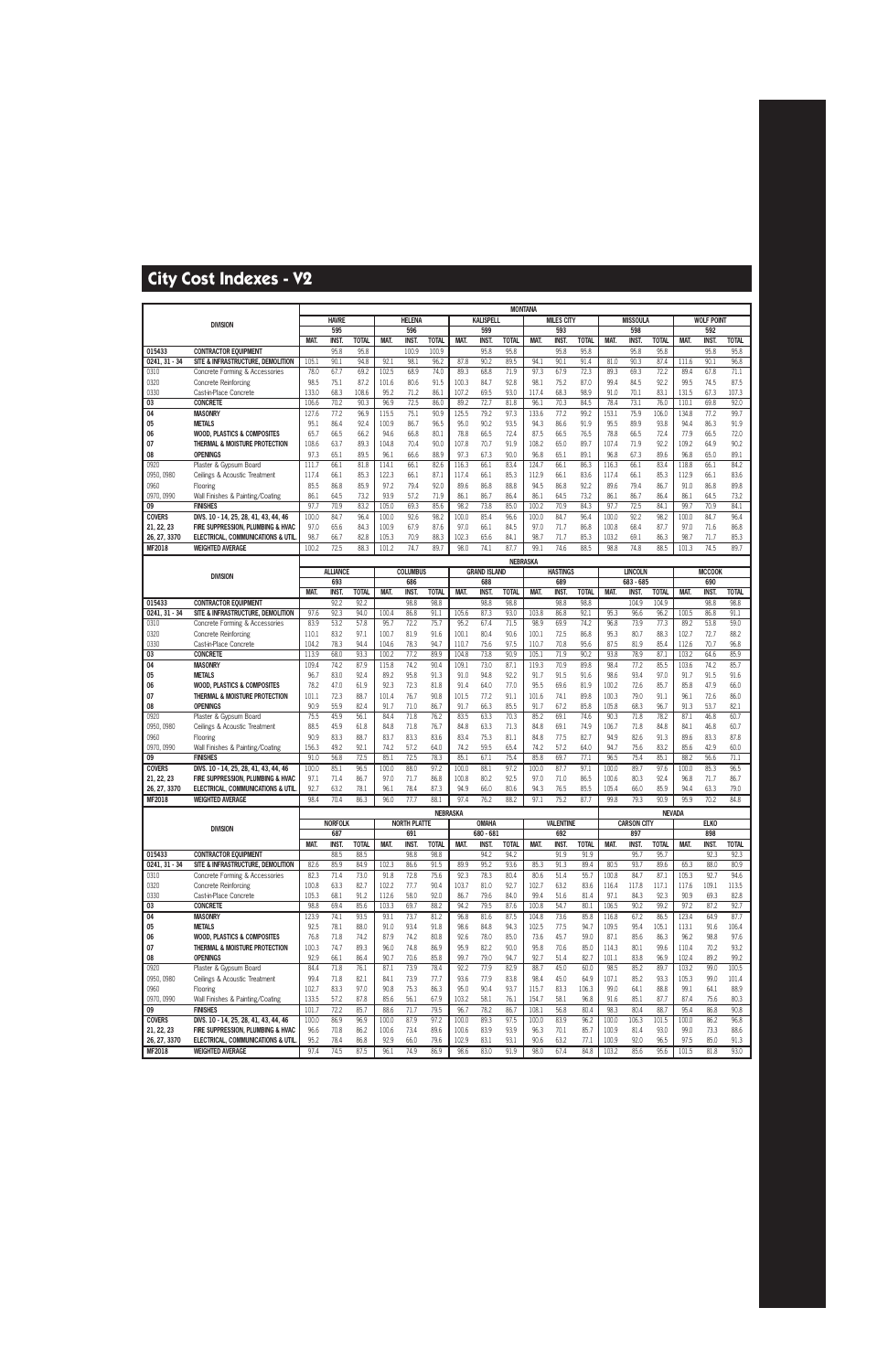|                        |                                                                         |                |                      |                      |                | <b>NEVADA</b>       |                      |                |                                           |                      |                   |                          |                      |               | <b>NEW HAMPSHIRE</b>      |                      |                |                                           |                      |
|------------------------|-------------------------------------------------------------------------|----------------|----------------------|----------------------|----------------|---------------------|----------------------|----------------|-------------------------------------------|----------------------|-------------------|--------------------------|----------------------|---------------|---------------------------|----------------------|----------------|-------------------------------------------|----------------------|
|                        | <b>DIVISION</b>                                                         |                | ELY                  |                      |                | <b>LAS VEGAS</b>    |                      |                | <b>RENO</b>                               |                      |                   | <b>CHARLESTON</b>        |                      |               | <b>CLAREMONT</b>          |                      |                | <b>CONCORD</b>                            |                      |
|                        |                                                                         |                | 893                  |                      |                | $889 - 891$         |                      |                | 894 - 895                                 |                      |                   | 036                      |                      |               | 037                       |                      |                | 032 - 033                                 |                      |
| 015433                 | <b>CONTRACTOR EQUIPMENT</b>                                             | MAT.           | <b>INST.</b><br>92.3 | <b>TOTAL</b><br>92.3 | MAT.           | INST.<br>92.3       | <b>TOTAL</b><br>92.3 | MAT.           | INST.<br>92.3                             | <b>TOTAL</b><br>92.3 | MAT.              | <b>INST.</b><br>94.2     | <b>TOTAL</b><br>94.2 | MAT.          | INST.<br>94.2             | <b>TOTAL</b><br>94.2 | <b>MAT</b>     | INST.<br>98.6                             | <b>TOTAL</b><br>98.6 |
| 0241.31 - 34           | SITE & INFRASTRUCTURE, DEMOLITION                                       | 70.7           | 89.1                 | 83.3                 | 73.8           | 92.7                | 86.8                 | 70.9           | 89.8                                      | 83.9                 | 81.6              | 93.4                     | 89.7                 | 75.5          | 93.4                      | 87.8                 | 91.0           | 102.3                                     | 98.7                 |
| 0310                   | Concrete Forming & Accessories                                          | 97.9           | 97.8                 | 97.8                 | 99.1           | 112.9               | 110.9                | 94.5           | 84.5                                      | 85.9                 | 86.6              | 82.9                     | 83.5                 | 93.3          | 83.0                      | 84.5                 | 99.3           | 94.4                                      | 95.1                 |
| 0320                   | <b>Concrete Reinforcing</b>                                             | 116.2          | 109.3                | 112.9                | 107.1          | 125.5               | 116.0                | 109.9          | 123.8                                     | 116.6                | 87.5              | 84.4                     | 86.0                 | 87.5          | 84.4                      | 86.0                 | 93.9           | 84.5                                      | 89.4                 |
| 0330                   | Cast-in-Place Concrete                                                  | 97.6           | 91.3                 | 95.2                 | 94.5           | 109.4               | 100.1                | 103.2          | 82.2                                      | 95.3                 | 86.0              | 111.8                    | 95.7                 | 79.0          | 111.8                     | 91.4                 | 104.7          | 113.8                                     | 108.2                |
| 03                     | <b>CONCRETE</b><br><b>MASONRY</b>                                       | 106.0          | 97.3<br>71.7         | 102.1                | 101.0          | 113.3<br>105.1      | 106.5<br>109.2       | 105.1<br>122.4 | 90.5<br>67.1                              | 98.6<br>88.7         | 90.3<br>92.3      | 93.5<br>95.4             | 91.7<br>94.2         | 83.0<br>93.1  | 93.5<br>95.4              | 87.7<br>94.5         | 102.2<br>105.2 | 99.3<br>98.9                              | 100.9<br>101.4       |
| 04<br>05               | <b>METALS</b>                                                           | 129.0<br>113.0 | 94.4                 | 94.1<br>107.2        | 115.5<br>122.1 | 105.3               | 116.8                | 114.8          | 98.7                                      | 109.8                | 99.2              | 90.8                     | 96.6                 | 99.2          | 90.8                      | 96.6                 | 106.7          | 89.8                                      | 101.4                |
| 06                     | <b>WOOD, PLASTICS &amp; COMPOSITES</b>                                  | 86.5           | 100.9                | 94.0                 | 85.0           | 112.0               | 99.1                 | 81.0           | 85.3                                      | 83.2                 | 87.6              | 80.6                     | 83.9                 | 94.7          | 80.6                      | 87.3                 | 98.2           | 94.4                                      | 96.2                 |
| 07                     | THERMAL & MOISTURE PROTECTION                                           | 110.9          | 88.0                 | 101.1                | 125.1          | 103.2               | 115.7                | 110.4          | 78.5                                      | 96.7                 | 107.6             | 102.2                    | 105.3                | 107.4         | 102.2                     | 105.2                | 111.3          | 107.1                                     | 109.5                |
| 08                     | <b>OPENINGS</b>                                                         | 102.3          | 90.3                 | 99.4                 | 101.3          | 115.0               | 104.7                | 100.2          | 84.9                                      | 96.5                 | 96.6              | 79.8                     | 92.5                 | 97.6          | 79.8                      | 93.3                 | 97.4           | 87.4                                      | 95.0                 |
| 0920                   | Plaster & Gypsum Board                                                  | 98.1           | 101.1                | 100.1                | 92.4           | 112.5               | 105.6                | 87.8           | 85.2                                      | 86.1                 | 100.3             | 79.9                     | 86.9                 | 100.8         | 79.9                      | 87.1                 | 100.2          | 94.1                                      | 96.2                 |
| 0950, 0980<br>0960     | Ceilings & Acoustic Treatment<br>Flooring                               | 105.3<br>96.6  | 101.1<br>64.1        | 102.7<br>87.1        | 111.7<br>88.5  | 112.5<br>102.0      | 112.2<br>92.4        | 108.5<br>93.3  | 85.2<br>64.1                              | 93.9<br>84.8         | 90.6<br>87.5      | 79.9<br>107.9            | 83.9<br>93.4         | 90.6<br>90.0  | 79.9<br>107.9             | 83.9<br>95.2         | 92.6<br>96.0   | 94.1<br>107.9                             | 93.5<br>99.5         |
| 0970, 0990             | Wall Finishes & Painting/Coating                                        | 87.4           | 106.7                | 99.0                 | 89.9           | 118.5               | 107.1                | 87.4           | 85.1                                      | 86.1                 | 79.1              | 85.7                     | 83.1                 | 79.1          | 85.7                      | 83.1                 | 95.0           | 85.7                                      | 89.4                 |
| 09                     | <b>FINISHES</b>                                                         | 94.4           | 93.1                 | 93.7                 | 93.0           | 112.2               | 103.4                | 92.6           | 80.2                                      | 85.9                 | 90.6              | 87.2                     | 88.8                 | 90.9          | 87.2                      | 88.9                 | 95.0           | 95.9                                      | 95.5                 |
| <b>COVERS</b>          | DIVS. 10 - 14, 25, 28, 41, 43, 44, 46                                   | 100.0          | 67.0                 | 92.2                 | 100.0          | 106.4               | 101.5                | 100.0          | 105.6                                     | 101.3                | 100.0             | 84.4                     | 96.3                 | 100.0         | 84.4                      | 96.3                 | 100.0          | 106.8                                     | 101.6                |
| 21, 22, 23             | FIRE SUPPRESSION, PLUMBING & HVAC                                       | 99.0           | 91.6                 | 96.0                 | 101.1          | 103.6               | 102.1                | 100.9          | 81.4                                      | 93.0                 | 97.6              | 78.3                     | 89.8                 | 97.6          | 78.3                      | 89.8                 | 101.2          | 85.4                                      | 94.8                 |
| 26, 27, 3370<br>MF2018 | ELECTRICAL, COMMUNICATIONS & UTIL<br><b>WEIGHTED AVERAGE</b>            | 97.8<br>102.9  | 89.5<br>89.5         | 93.7<br>97.1         | 102.1<br>104.2 | 109.9<br>107.0      | 105.9<br>105.4       | 98.1<br>102.8  | 92.0<br>85.6                              | 95.1<br>95.4         | 94.6<br>95.6      | 72.4<br>85.6             | 83.7<br>91.3         | 94.6<br>94.8  | 72.4<br>85.7              | 83.7<br>90.8         | 95.9<br>100.8  | 72.4<br>91.3                              | 84.3<br>96.7         |
|                        |                                                                         |                |                      |                      |                |                     |                      |                |                                           |                      |                   |                          |                      |               |                           |                      |                |                                           |                      |
|                        |                                                                         |                | <b>KEENE</b>         |                      |                | <b>LITTLETON</b>    |                      |                | <b>NEW HAMPSHIRE</b><br><b>MANCHESTER</b> |                      |                   | <b>NASHUA</b>            |                      |               | <b>PORTSMOUTH</b>         |                      |                | <b>NEW JERSEY</b><br><b>ATLANTIC CITY</b> |                      |
|                        | <b>DIVISION</b>                                                         |                | 034                  |                      |                | 035                 |                      |                | 031                                       |                      |                   | 030                      |                      |               | 038                       |                      |                | 082,084                                   |                      |
|                        |                                                                         | MAT.           | INST.                | <b>TOTAL</b>         | MAT.           | <b>INST.</b>        | <b>TOTAL</b>         | MAT.           | <b>INST</b>                               | <b>TOTAL</b>         | MAT.              | <b>INST.</b>             | <b>TOTAL</b>         | MAT.          | INST.                     | <b>TOTAL</b>         | MAT.           | INST.                                     | <b>TOTAL</b>         |
| 015433                 | <b>CONTRACTOR EQUIPMENT</b>                                             |                | 94.2                 | 94.2                 |                | 94.2                | 94.2                 |                | 99.1                                      | 99.1                 |                   | 94.2                     | 94.2                 |               | 94.2                      | 94.2                 |                | 91.8                                      | 91.8                 |
| $0241, 31 - 34$        | SITE & INFRASTRUCTURE, DEMOLITION                                       | 89.5           | 93.4                 | 92.2                 | 75.6           | 92.4                | 87.1                 | 87.4           | 102.4                                     | 97.7                 | 91.2              | 93.6                     | 92.8                 | 85.0          | 94.3                      | 91.4                 | 92.0           | 97.2                                      | 95.6                 |
| 0310<br>0320           | Concrete Forming & Accessories<br><b>Concrete Reinforcing</b>           | 91.8<br>87.5   | 83.2<br>84.4         | 84.5<br>86.0         | 103.8<br>88.2  | 77.3<br>84.4        | 81.3<br>86.4         | 100.2<br>110.5 | 94.8<br>84.6                              | 95.6<br>98.0         | 100.8<br>109.3    | 94.7<br>84.6             | 95.7<br>97.4         | 88.2<br>87.5  | 94.3<br>84.6              | 93.4<br>86.1         | 112.0<br>82.0  | 145.5<br>137.7                            | 140.5<br>108.9       |
| 0330                   | Cast-in-Place Concrete                                                  | 86.4           | 111.9                | 96.0                 | 77.5           | 103.4               | 87.3                 | 98.7           | 114.3                                     | 104.6                | 81.8              | 113.4                    | 93.7                 | 77.5          | 113.6                     | 91.2                 | 79.8           | 135.5                                     | 100.8                |
| 03                     | <b>CONCRETE</b>                                                         | 90.0           | 93.7                 | 91.6                 | 82.4           | 88.0                | 85.0                 | 101.6          | 99.7                                      | 100.7                | 90.3              | 99.4                     | 94.4                 | 82.5          | 99.4                      | 90.1                 | 87.8           | 139.2                                     | 110.9                |
| 04                     | <b>MASONRY</b>                                                          | 94.9           | 95.4                 | 95.2                 | 105.1          | 80.6                | 90.1                 | 100.7          | 98.9                                      | 99.6                 | 97.7              | 98.8                     | 98.4                 | 93.2          | 98.3                      | 96.3                 | 106.3          | 140.0                                     | 126.9                |
| 05                     | <b>METALS</b>                                                           | 99.9           | 91.2                 | 97.2                 | 99.9           | 90.8                | 97.1                 | 107.4          | 90.3                                      | 102.0                | 106.0             | 91.8                     | 101.5                | 101.5         | 93.2                      | 98.9                 | 104.0          | 116.0                                     | 107.7                |
| 06<br>07               | <b>WOOD, PLASTICS &amp; COMPOSITES</b><br>THERMAL & MOISTURE PROTECTION | 93.0<br>108.2  | 80.6<br>102.2        | 86.5<br>105.6        | 105.7<br>107.6 | 80.6<br>95.5        | 92.6<br>102.4        | 100.4<br>112.5 | 94.5<br>107.1                             | 97.3<br>110.2        | 104.3<br>108.7    | 94.4<br>106.1            | 99.1<br>107.6        | 89.1<br>108.1 | 94.4<br>105.7             | 91.9<br>107.1        | 117.5<br>100.7 | 147.1<br>136.4                            | 133.0<br>116.0       |
| 08                     | <b>OPENINGS</b>                                                         | 95.3           | 83.1                 | 92.3                 | 98.5           | 79.8                | 94.0                 | 96.3           | 92.5                                      | 95.4                 | 99.5              | 90.1                     | 97.2                 | 100.0         | 81.1                      | 95.4                 | 96.7           | 142.0                                     | 107.7                |
| 0920                   | Plaster & Gypsum Board                                                  | 100.5          | 79.9                 | 87.0                 | 115.8          | 79.9                | 92.2                 | 99.2           | 94.1                                      | 95.8                 | 110.7             | 94.1                     | 99.8                 | 100.3         | 94.1                      | 96.2                 | 109.6          | 148.2                                     | 134.9                |
| 0950, 0980             | Ceilings & Acoustic Treatment                                           | 90.6           | 79.9                 | 83.9                 | 90.6           | 79.9                | 83.9                 | 89.3           | 94.1                                      | 92.3                 | 100.9             | 94.1                     | 96.6                 | 91.4          | 94.1                      | 93.1                 | 89.1           | 148.2                                     | 126.1                |
| 0960                   | Flooring                                                                | 89.6           | 107.9                | 95.0                 | 100.4          | 107.9               | 102.6                | 95.0           | 110.1                                     | 99.4                 | 93.3              | 110.1                    | 98.2                 | 87.7          | 110.1                     | 94.2                 | 102.7          | 158.5                                     | 119.0                |
| 0970, 0990<br>09       | Wall Finishes & Painting/Coating<br><b>FINISHES</b>                     | 79.1<br>92.5   | 98.4<br>88.6         | 90.7<br>90.4         | 79.1<br>96.0   | 85.7<br>83.5        | 83.1<br>89.2         | 96.3<br>94.3   | 118.0<br>99.9                             | 109.3<br>97.3        | 79.1<br>97.4      | 118.0<br>99.9            | 102.4<br>98.7        | 79.1<br>91.5  | 97.4<br>97.4              | 90.1<br>94.7         | 77.1<br>94.4   | 147.2<br>149.6                            | 119.1<br>124.3       |
| <b>COVERS</b>          | DIVS. 10 - 14, 25, 28, 41, 43, 44, 46                                   | 100.0          | 90.3                 | 97.7                 | 100.0          | 91.1                | 97.9                 | 100.0          | 107.0                                     | 101.7                | 100.0             | 106.9                    | 101.6                | 100.0         | 106.6                     | 101.5                | 100.0          | 116.5                                     | 103.9                |
| 21, 22, 23             | FIRE SUPPRESSION, PLUMBING & HVAC                                       | 97.6           | 78.4                 | 89.8                 | 97.6           | 70.6                | 86.7                 | 101.2          | 85.5                                      | 94.9                 | 101.4             | 85.5                     | 95.0                 | 101.4         | 85.0                      | 94.8                 | 100.4          | 130.0                                     | 112.4                |
| 26, 27, 3370           | ELECTRICAL, COMMUNICATIONS & UTIL                                       | 94.6           | 72.4                 | 83.7                 | 95.4           | 47.3                | 71.6                 | 97.4           | 78.5                                      | 88.0                 | 96.3              | 78.5                     | 87.5                 | 95.0          | 77.6                      | 86.4                 | 92.2           | 138.0                                     | 114.9                |
| MF2018                 | <b>WEIGHTED AVERAGE</b>                                                 | 96.1           | 86.2                 | 91.8                 | 96.1           | 77.7                | 88.1                 | 100.5          | 93.0                                      | 97.3                 | 99.3              | 92.3                     | 96.3                 | 96.5          | 91.5                      | 94.3                 | 97.8           | 132.6                                     | 112.8                |
|                        |                                                                         |                |                      |                      |                |                     |                      |                |                                           |                      | <b>NEW JERSEY</b> |                          |                      |               |                           |                      |                |                                           |                      |
|                        | <b>DIVISION</b>                                                         |                | <b>CAMDEN</b><br>081 |                      |                | <b>DOVER</b><br>078 |                      |                | <b>ELIZABETH</b><br>072                   |                      |                   | <b>HACKENSACK</b><br>076 |                      |               | <b>JERSEY CITY</b><br>073 |                      |                | <b>LONG BRANCH</b><br>077                 |                      |
|                        |                                                                         | MAT.           | INST.                | <b>TOTAL</b>         | MAT.           | INST.               | <b>TOTAL</b>         | MAT.           | INST.                                     | <b>TOTAL</b>         | MAT.              | INST.                    | <b>TOTAL</b>         | MAT.          | INST.                     | <b>TOTAL</b>         | MAT.           | INST.                                     | <b>TOTAL</b>         |
| 015433                 | <b>CONTRACTOR EQUIPMENT</b>                                             |                | 91.8                 | 91.8                 |                | 94.2                | 94.2                 |                | 94.2                                      | 94.2                 |                   | 94.2                     | 94.2                 |               | 91.8                      | 91.8                 |                | 91.4                                      | 91.4                 |
| 0241, 31 - 34          | SITE & INFRASTRUCTURE, DEMOLITION                                       | 92.8           | 97.5                 | 96.0                 | 107.6          | 98.9                | 101.6                | 113.1          | 98.9                                      | 103.3                | 108.7             | 98.9                     | 101.9                | 98.3          | 98.8                      | 98.6                 | 103.5          | 97.6                                      | 99.5                 |
| 0310                   | Concrete Forming & Accessories<br><b>Concrete Reinforcing</b>           | 101.8          | 146.6                | 139.9                | 96.0           | 148.3               | 140.5                | 109.0          | 148.4                                     | 142.5                | 96.0              | 148.1                    | 140.3                | 100.0         | 148.3                     | 141.1                | 100.6          | 134.2                                     | 129.2                |
| 0320<br>0330           | Cast-in-Place Concrete                                                  | 107.7<br>77.4  | 137.9<br>135.7       | 122.2<br>99.4        | 72.3<br>82.7   | 152.4<br>135.9      | 110.9<br>102.8       | 72.3<br>71.1   | 152.4<br>137.8                            | 110.9<br>96.2        | 72.3<br>80.8      | 152.4<br>137.7           | 110.9<br>102.3       | 93.8<br>64.5  | 152.4<br>135.9            | 122.1<br>91.5        | 72.3<br>71.7   | 151.9<br>128.9                            | 110.7<br>93.3        |
| $\overline{03}$        | <b>CONCRETE</b>                                                         | 88.5           | 139.8                | 111.5                | 85.9           | 143.3               | 111.7                | 83.0           | 144.0                                     | 110.4                | 84.3              | 143.8                    | 111.0                | 80.6          | 143.2                     | 108.7                | 84.6           | 134.2                                     | 106.9                |
| 04                     | <b>MASONRY</b>                                                          | 95.5           | 138.5                | 121.8                | 98.0           | 141.7               | 124.6                | 115.6          | 141.7                                     | 131.5                | 102.2             | 141.7                    | 126.3                | 92.5          | 141.7                     | 122.5                | 107.4          | 129.8                                     | 121.1                |
| 05                     | <b>METALS</b>                                                           | 110.3          | 116.4                | 112.2                | 101.5          | 125.2               | 108.9                | 103.1          | 125.3                                     | 110.0                | 101.6             | 125.0                    | 108.9                | 107.9         | 122.3                     | 112.4                | 101.6          | 120.6                                     | 107.6                |
| 06                     | <b>WOOD, PLASTICS &amp; COMPOSITES</b>                                  | 104.7          | 149.8                | 128.3                | 93.1           | 149.8               | 122.8                | 109.1          | 149.8                                     | 130.4                | 93.1              | 149.8<br>133.1           | 122.8                | 94.2          | 149.8                     | 123.3                | 95.4           | 134.7                                     | 115.9                |
| 07<br>08               | THERMAL & MOISTURE PROTECTION<br><b>OPENINGS</b>                        | 100.5<br>98.8  | 135.9<br>143.4       | 115.7<br>109.7       | 102.2<br>102.7 | 140.6<br>144.8      | 118.6<br>113.0       | 102.5<br>101.2 | 140.8<br>144.8                            | 118.9<br>111.8       | 102.0<br>100.6    | 144.8                    | 115.3<br>111.4       | 101.7<br>99.2 | 140.6<br>144.8            | 118.4<br>110.3       | 101.8<br>95.3  | 126.2<br>134.1                            | 112.3<br>104.7       |
| 0920                   | Plaster & Gypsum Board                                                  | 105.8          | 151.0                | 135.4                | 118.5          | 151.0               | 139.8                | 125.5          | 151.0                                     | 142.2                | 118.5             | 151.0                    | 139.8                | 121.8         | 151.0                     | 140.9                | 120.4          | 135.5                                     | 130.3                |
| 0950, 0980             | Ceilings & Acoustic Treatment                                           | 98.1           | 151.0                | 131.2                | 83.8           | 151.0               | 125.9                | 85.2           | 151.0                                     | 126.4                | 83.8              | 151.0                    | 125.9                | 93.5          | 151.0                     | 129.5                | 83.8           | 135.5                                     | 116.2                |
| 0960                   | Flooring                                                                | 98.9           | 158.5                | 116.3                | 82.4           | 183.6               | 112.0                | 87.4           | 183.6                                     | 115.5                | 82.4              | 183.6                    | 112.0                | 83.3          | 183.6                     | 112.6                | 83.6           | 168.8                                     | 108.5                |
| 0970, 0990             | Wall Finishes & Painting/Coating<br><b>FINISHES</b>                     | 77.1<br>94.8   | 147.2                | 119.1                | 82.6           | 142.9               | 118.7                | 82.6           | 142.9                                     | 118.7                | 82.6              | 142.9                    | 118.7                | 82.7          | 142.9                     | 118.8                | 82.7           | 147.2                                     | 121.4                |
| 09<br><b>COVERS</b>    | DIVS. 10 - 14, 25, 28, 41, 43, 44, 46                                   | 100.0          | 150.4<br>115.8       | 124.9<br>103.7       | 90.5<br>100.0  | 154.7<br>125.9      | 125.2<br>106.1       | 93.8<br>100.0  | 155.2<br>125.9                            | 127.1<br>106.1       | 90.4<br>100.0     | 154.7<br>125.9           | 125.2<br>106.1       | 93.3<br>100.0 | 155.2<br>125.9            | 126.8<br>106.1       | 91.5<br>100.0  | 142.7<br>113.2                            | 119.2<br>103.1       |
| 21, 22, 23             | FIRE SUPPRESSION, PLUMBING & HVAC                                       | 100.7          | 132.5                | 113.6                | 100.4          | 135.3               | 114.5                | 100.7          | 135.2                                     | 114.6                | 100.4             | 135.3                    | 114.5                | 100.7         | 135.3                     | 114.7                | 100.4          | 125.0                                     | 110.3                |
| 26, 27, 3370           | ELECTRICAL, COMMUNICATIONS & UTIL                                       | 95.8           | 141.5                | 118.4                | 94.7           | 144.4               | 119.3                | 95.2           | 144.4                                     | 119.5                | 94.7              | 143.1                    | 118.7                | 98.7          | 143.1                     | 120.6                | 94.5           | 125.1                                     | 109.6                |
| <b>MF2018</b>          | <b>WEIGHTED AVERAGE</b>                                                 | 98.9           | 133.7                | 114.0                | 97.6           | 137.5               | 114.8                | 98.9           | 137.6                                     | 115.6                | 97.4              | 137.1                    | 114.6                | 97.7          | 137.1                     | 114.7                | 97.1           | 126.6                                     | 109.9                |
|                        |                                                                         |                |                      |                      |                |                     |                      |                |                                           |                      |                   |                          |                      |               |                           |                      |                |                                           |                      |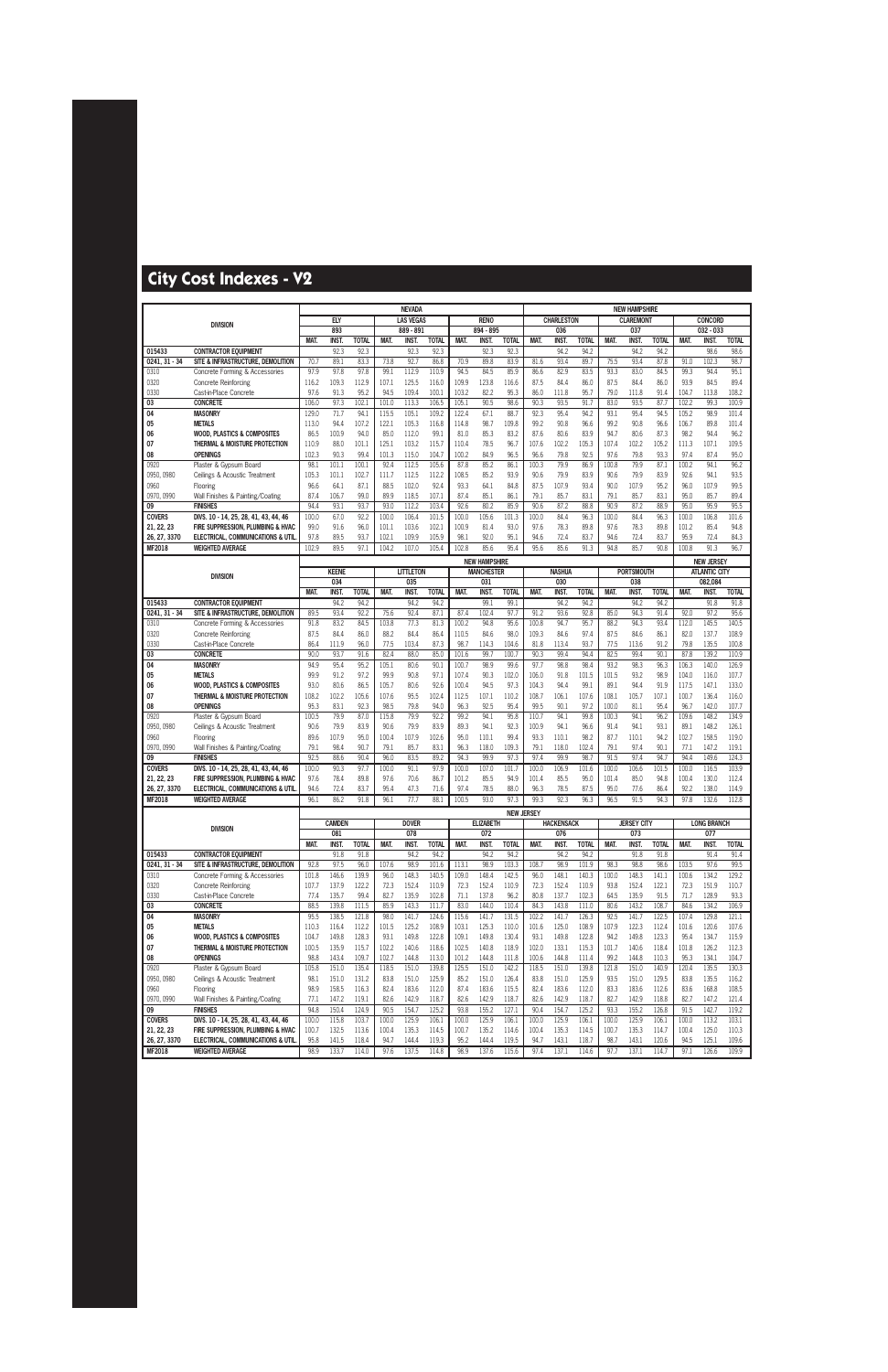|                       |                                                                  |               |                      |                |                |                    |                |                |                  | <b>NEW JERSEY</b> |                   |                       |                |                |                   |                |                |                    |                |
|-----------------------|------------------------------------------------------------------|---------------|----------------------|----------------|----------------|--------------------|----------------|----------------|------------------|-------------------|-------------------|-----------------------|----------------|----------------|-------------------|----------------|----------------|--------------------|----------------|
|                       | <b>DIVISION</b>                                                  |               | <b>NEW BRUNSWICK</b> |                |                | <b>NEWARK</b>      |                |                | <b>PATERSON</b>  |                   |                   | <b>POINT PLEASANT</b> |                |                | <b>SUMMIT</b>     |                |                | <b>TRENTON</b>     |                |
|                       |                                                                  |               | 088 - 089            |                |                | 070 - 071          |                |                | $074 - 075$      |                   |                   | 087                   |                |                | 079               |                |                | 085 - 086          |                |
|                       |                                                                  | MAT.          | <b>INST.</b>         | <b>TOTAL</b>   | MAT.           | INST.              | <b>TOTAL</b>   | MAT.           | INST.            | <b>TOTAL</b>      | MAT.              | <b>INST</b>           | <b>TOTAL</b>   | MAT.           | <b>INST</b>       | <b>TOTAL</b>   | MAT.           | INST.              | <b>TOTAL</b>   |
| 015433                | <b>CONTRACTOR EQUIPMENT</b>                                      |               | 91.4                 | 91.4           |                | 99.5               | 99.5           |                | 94.2             | 94.2              |                   | 91.4                  | 91.4           |                | 94.2              | 94.2           |                | 95.5               | 95.5           |
| 0241, 31 - 34         | SITE & INFRASTRUCTURE, DEMOLITION                                | 105.8         | 98.0                 | 100.4          | 114.9          | 107.9              | 110.1          | 110.5          | 98.8             | 102.5             | 107.2             | 97.6                  | 100.6          | 110.3          | 98.9              | 102.4          | 90.8           | 103.4              | 99.5           |
| 0310                  | Concrete Forming & Accessories                                   | 105.4         | 147.6                | 141.3          | 99.8           | 148.4              | 141.2          | 98.2           | 148.0            | 140.6             | 99.0              | 134.2                 | 129.0          | 98.9           | 148.2             | 140.9          | 98.9           | 133.8              | 128.6          |
| 0320                  | <b>Concrete Reinforcing</b>                                      | 83.0          | 151.9                | 116.2          | 97.7           | 152.4              | 124.1          | 93.8           | 152.4            | 122.1             | 83.0              | 151.9                 | 116.2          | 72.3           | 152.4             | 110.9          | 107.7          | 110.7              | 109.2          |
| 0330                  | Cast-in-Place Concrete                                           | 98.6          | 132.0                | 111.3          | 93.5           | 138.9              | 110.6          | 82.2           | 137.6            | 103.1             | 98.6              | 130.8                 | 110.8          | 68.7           | 137.7             | 94.8           | 94.5           | 129.4              | 107.7          |
| 03                    | <b>CONCRETE</b>                                                  | 104.2         | 141.4                | 120.9          | 93.7           | 144.3              | 116.4          | 88.7           | 143.8            | 113.4             | 103.8             | 134.9                 | 117.7          | 80.2           | 143.9             | 108.8          | 95.4           | 127.2              | 109.7          |
| 04                    | <b>MASONRY</b>                                                   | 104.4         | 135.2                | 123.2          | 102.5          | 141.7              | 126.4          | 98.5           | 141.7            | 124.8             | 92.6              | 129.8                 | 115.3          | 101.0          | 141.7             | 125.8          | 102.5          | 129.9              | 119.2          |
| 05                    | <b>METALS</b>                                                    | 104.1         | 121.0                | 109.3          | 109.6          | 123.9              | 114.0          | 102.9          | 125.0            | 109.8             | 104.1             | 120.7                 | 109.2          | 101.5          | 125.2             | 108.9          | 109.6          | 106.4              | 108.6          |
| 06                    | <b>WOOD, PLASTICS &amp; COMPOSITES</b>                           | 110.5         | 149.7                | 131.0          | 96.4           | 149.9              | 124.4          | 95.9           | 149.8            | 124.1             | 101.9             | 134.7                 | 119.1          | 97.2           | 149.8             | 124.7          | 96.7           | 134.7              | 116.6          |
| 07                    | THERMAL & MOISTURE PROTECTION                                    | 101.0         | 136.2                | 116.1          | 104.1          | 141.9              | 120.3          | 102.3          | 133.1            | 115.5             | 101.0             | 128.4                 | 112.8          | 102.5          | 140.8             | 119.0          | 100.9          | 132.6              | 114.5          |
| 08<br>0920            | <b>OPENINGS</b><br>Plaster & Gypsum Board                        | 92.1<br>108.2 | 144.8<br>151.0       | 104.9<br>136.3 | 101.2<br>112.0 | 144.9<br>151.0     | 111.8<br>137.6 | 105.7<br>121.8 | 144.8<br>151.0   | 115.2<br>140.9    | 93.8<br>102.8     | 138.5<br>135.5        | 104.7<br>124.3 | 106.6<br>120.4 | 144.8<br>151.0    | 115.9<br>140.5 | 97.2<br>97.7   | 125.2<br>135.5     | 104.1<br>122.5 |
| 0950, 0980            | Ceilings & Acoustic Treatment                                    | 89.1          | 151.0                | 127.9          | 92.7           | 151.0              | 129.2          | 93.5           | 151.0            | 129.5             | 89.1              | 135.5                 | 118.2          | 83.8           | 151.0             | 125.9          | 92.7           | 135.5              | 119.5          |
| 0960                  | Flooring                                                         | 100.3         | 183.6                | 124.6          | 97.6           | 183.6              | 122.7          | 83.3           | 183.6            | 112.6             | 97.6              | 158.5                 | 115.4          | 83.6           | 183.6             | 112.8          | 104.3          | 168.8              | 123.2          |
| 0970, 0990            | Wall Finishes & Painting/Coating                                 | 77.1          | 142.9                | 116.5          | 96.1           | 142.9              | 124.2          | 82.6           | 142.9            | 118.7             | 77.1              | 147.2                 | 119.1          | 82.6           | 142.9             | 118.7          | 92.4           | 147.2              | 125.3          |
| 09                    | <b>FINISHES</b>                                                  | 94.8          | 154.7                | 127.2          | 98.0           | 155.3              | 129.0          | 93.4           | 154.7            | 126.6             | 93.3              | 141.0                 | 119.1          | 91.5           | 154.7             | 125.7          | 97.0           | 142.8              | 121.8          |
| <b>COVERS</b>         | DIVS. 10 - 14, 25, 28, 41, 43, 44, 46                            | 100.0         | 125.7                | 106.1          | 100.0          | 126.2              | 106.2          | 100.0          | 125.9            | 106.1             | 100.0             | 105.9                 | 101.4          | 100.0          | 125.9             | 106.1          | 100.0          | 113.3              | 103.1          |
| 21, 22, 23            | FIRE SUPPRESSION, PLUMBING & HVAC                                | 100.4         | 127.8                | 111.5          | 100.8          | 134.2              | 114.3          | 100.7          | 135.1            | 114.6             | 100.4             | 125.0                 | 110.3          | 100.4          | 132.3             | 113.3          | 100.8          | 124.6              | 110.4          |
| 26, 27, 3370          | ELECTRICAL, COMMUNICATIONS & UTIL                                | 92.7          | 128.7                | 110.5          | 103.3          | 143.1              | 123.0          | 98.7           | 144.4            | 121.3             | 92.2              | 125.1                 | 108.5          | 95.2           | 144.4             | 119.5          | 100.5          | 123.9              | 112.1          |
| MF2018                | <b>WEIGHTED AVERAGE</b>                                          | 99.7          | 132.2                | 113.8          | 101.8          | 137.9              | 117.4          | 99.3           | 137.3            | 115.7             | 99.1              | 126.5                 | 110.9          | 97.7           | 136.9             | 114.6          | 100.5          | 124.4              | 110.8          |
|                       |                                                                  |               | <b>NEW JERSEY</b>    |                |                |                    |                |                |                  |                   |                   | <b>NEW MEXICO</b>     |                |                |                   |                |                |                    |                |
|                       |                                                                  |               | <b>VINELAND</b>      |                |                | <b>ALBUOUEROUE</b> |                |                | <b>CARRIZOZO</b> |                   |                   | <b>CLOVIS</b>         |                |                | <b>FARMINGTON</b> |                |                | <b>GALLUP</b>      |                |
|                       | <b>DIVISION</b>                                                  |               | 080,083              |                |                | 870 - 872          |                |                | 883              |                   |                   | 881                   |                |                | 874               |                |                | 873                |                |
|                       |                                                                  | <b>MAT</b>    | <b>INST</b>          | <b>TOTAL</b>   | <b>MAT.</b>    | <b>INST</b>        | <b>TOTAL</b>   | <b>MAT</b>     | <b>INST</b>      | <b>TOTAL</b>      | MAT.              | <b>INST</b>           | <b>TOTAL</b>   | <b>MAT</b>     | <b>INST</b>       | <b>TOTAL</b>   | <b>MAT</b>     | <b>INST</b>        | <b>TOTAL</b>   |
| 015433                | <b>CONTRACTOR EQUIPMENT</b>                                      |               | 91.8                 | 91.8           |                | 105.2              | 105.2          |                | 105.2            | 105.2             |                   | 105.2                 | 105.2          |                | 105.2             | 105.2          |                | 105.2              | 105.2          |
| 0241.31 - 34          | SITE & INFRASTRUCTURE, DEMOLITION                                | 96.7          | 97.3                 | 97.1           | 88.4           | 94.4               | 92.5           | 106.6          | 94.4             | 98.2              | 93.9              | 94.4                  | 94.2           | 94.6           | 94.4              | 94.5           | 103.2          | 94.4               | 97.1           |
| 0310                  | Concrete Forming & Accessories                                   | 95.7          | 133.1                | 127.5          | 103.1          | 65.0               | 70.7           | 95.9           | 65.0             | 69.6              | 95.9              | 64.9                  | 69.5           | 103.2          | 65.0              | 70.7           | 103.2          | 65.0               | 70.7           |
| 0320                  | <b>Concrete Reinforcing</b>                                      | 82.0          | 125.1                | 102.8          | 96.3           | 69.5               | 83.4           | 109.2          | 69.5             | 90.0              | 110.4             | 69.5                  | 90.7           | 105.3          | 69.5              | 88.1           | 100.8          | 69.5               | 85.7           |
| 0330                  | Cast-in-Place Concrete                                           | 86.0          | 129.1                | 102.3          | 90.4           | 68.9               | 82.2           | 93.4           | 68.9             | 84.1              | 93.3              | 68.8                  | 84.1           | 91.2           | 68.9              | 82.8           | 85.8           | 68.9               | 79.4           |
| 03                    | <b>CONCRETE</b>                                                  | 92.2          | 129.2                | 108.8          | 94.1           | 68.5               | 82.6           | 116.6          | 68.5             | 95.0              | 104.3             | 68.4                  | 88.2           | 97.6           | 68.5              | 84.5           | 104.4          | 68.5               | 88.3           |
| 04                    | <b>MASONRY</b>                                                   | 94.6          | 129.9                | 116.1          | 105.7          | 62.4               | 79.3           | 107.4          | 62.4             | 80.0              | 107.4             | 62.4                  | 80.0           | 112.7          | 62.4              | 82.0           | 101.8          | 62.4               | 77.8           |
| 05                    | <b>METALS</b>                                                    | 103.9         | 111.5                | 106.3          | 106.2          | 89.8               | 101.1          | 104.7          | 89.8             | 100.0             | 104.3             | 89.6                  | 99.7           | 103.9          | 89.8              | 99.5           | 103.0          | 89.8               | 98.9           |
| 06                    | <b>WOOD, PLASTICS &amp; COMPOSITES</b>                           | 98.3          | 133.3                | 116.6          | 104.5          | 64.9               | 83.8           | 89.5           | 64.9             | 76.6              | 89.5              | 64.9                  | 76.6           | 104.6          | 64.9              | 83.8           | 104.6          | 64.9               | 83.8           |
| 07                    | THERMAL & MOISTURE PROTECTION                                    | 100.4         | 131.1                | 113.6          | 98.9           | 72.0               | 87.4           | 103.9          | 72.0             | 90.2              | 102.5             | 72.0                  | 89.4           | 99.1           | 72.0              | 87.4           | 100.3          | 72.0               | 88.1           |
| 08                    | <b>OPENINGS</b>                                                  | 93.4          | 131.8                | 102.8          | 98.9           | 65.1               | 90.7           | 96.5           | 65.1             | 88.9              | 96.7              | 65.1                  | 89.0           | 101.1          | 65.1              | 92.3           | 101.1          | 65.1               | 92.3           |
| 0920                  | Plaster & Gypsum Board                                           | 101.1         | 134.0                | 122.7          | 126.4          | 63.9               | 85.4           | 82.9           | 63.9             | 70.5              | 82.9              | 63.9                  | 70.5           | 111.9          | 63.9              | 80.4           | 111.9          | 63.9               | 80.4           |
| 0950, 0980            | Ceilings & Acoustic Treatment                                    | 89.1          | 134.0                | 117.3          | 111.4          | 63.9               | 81.6           | 112.0          | 63.9             | 81.9              | 112.0             | 63.9                  | 81.9           | 108.5          | 63.9              | 80.6           | 108.5          | 63.9               | 80.6           |
| 0960                  | Flooring                                                         | 96.9          | 158.5                | 114.9          | 88.4           | 65.0               | 81.6           | 96.5           | 65.0             | 87.3              | 96.5              | 65.0                  | 87.3           | 89.8           | 65.0              | 82.6           | 89.8           | 65.0               | 82.6           |
| 0970, 0990            | Wall Finishes & Painting/Coating                                 | 77.1          | 147.2                | 119.1          | 92.0           | 51.1               | 67.5           | 89.3           | 51.1             | 66.4              | 89.3              | 51.1                  | 66.4           | 86.4           | 51.1              | 65.3           | 86.4           | 51.1               | 65.3           |
| 09                    | <b>FINISHES</b>                                                  | 92.0          | 140.1                | 118.0          | 99.0           | 63.3               | 79.6           | 97.5           | 63.3             | 78.9              | 96.2              | 63.3                  | 78.4           | 96.6           | 63.3              | 78.5           | 97.8           | 63.3               | 79.1           |
| <b>COVERS</b>         | DIVS. 10 - 14, 25, 28, 41, 43, 44, 46                            | 100.0         | 113.2                | 103.1          | 100.0          | 86.4               | 96.8           | 100.0          | 86.4             | 96.8              | 100.0             | 86.4                  | 96.8           | 100.0          | 86.4              | 96.8           | 100.0          | 86.4               | 96.8           |
| 21, 22, 23            | FIRE SUPPRESSION, PLUMBING & HVAC                                | 100.4         | 124.7                | 110.2          | 101.4          | 68.1               | 87.9           | 98.7           | 68.1             | 86.3              | 98.7              | 67.7                  | 86.2           | 101.2          | 68.1              | 87.9           | 98.9           | 68.1               | 86.5           |
| 26, 27, 3370          | ELECTRICAL, COMMUNICATIONS & UTIL                                | 92.2          | 138.0                | 114.9          | 86.6           | 69.5               | 78.1           | 89.7           | 69.5             | 79.7              | 87.8              | 69.5                  | 78.7           | 84.9           | 69.5              | 77.3           | 84.3           | 69.5               | 77.0           |
| MF2018                | <b>WEIGHTED AVERAGE</b>                                          | 97.2          | 126.6                | 109.9          | 98.9           | 71.6               | 87.1           | 101.4          | 71.6             | 88.5              | 99.1              | 71.5                  | 87.2           | 99.3           | 71.6              | 87.3           | 99.2           | 71.6               | 87.3           |
|                       |                                                                  |               |                      |                |                |                    |                |                |                  |                   | <b>NEW MEXICO</b> |                       |                |                |                   |                |                |                    |                |
|                       | <b>DIVISION</b>                                                  |               | <b>LAS CRUCES</b>    |                |                | <b>LAS VEGAS</b>   |                |                | <b>ROSWELL</b>   |                   |                   | <b>SANTA FE</b>       |                |                | <b>SOCORRO</b>    |                |                | TRUTH/CONSEQUENCES |                |
|                       |                                                                  |               | 880                  |                |                | 877                |                |                | 882              |                   |                   | 875                   |                |                | 878               |                |                | 879                |                |
|                       |                                                                  | MAT.          | INST.                | <b>TOTAL</b>   | MAT.           | INST.              | <b>TOTAL</b>   | MAT.           | INST.            | <b>TOTAL</b>      | MAT.              | <b>INST.</b>          | <b>TOTAL</b>   | MAT.           | INST.             | <b>TOTAL</b>   | MAT.           | <b>INST.</b>       | <b>TOTAL</b>   |
| 015433                | <b>CONTRACTOR EQUIPMENT</b><br>SITE & INFRASTRUCTURE, DEMOLITION |               | 81.1                 | 81.1           |                | 105.2              | 105.2          |                | 105.2            | 105.2             |                   | 109.7                 | 109.7          |                | 105.2             | 105.2          |                | 81.1               | 81.1           |
| 0241, 31 - 34<br>0310 | Concrete Forming & Accessories                                   | 95.6<br>92.5  | 74.7<br>64.0         | 81.2<br>68.3   | 93.4<br>103.2  | 94.4<br>65.0       | 94.1<br>70.7   | 96.5<br>95.9   | 94.4<br>65.0     | 95.0<br>69.6      | 95.6<br>101.9     | 102.8<br>65.1         | 100.5<br>70.6  | 90.0<br>103.2  | 94.4<br>65.0      | 93.0<br>70.7   | 108.8<br>100.9 | 74.7<br>64.0       | 85.4<br>69.5   |
| 0320                  | <b>Concrete Reinforcing</b>                                      | 106.0         | 69.3                 | 88.3           | 102.6          | 69.5               | 86.6           | 110.4          | 69.5             | 90.7              | 102.1             | 69.5                  | 86.4           | 104.5          | 69.5              | 87.6           | 98.0           | 69.4               | 84.2           |
| 0330                  | Cast-in-Place Concrete                                           | 88.2          | 62.1                 | 78.3           | 88.7           | 68.9               | 81.2           | 93.3           | 68.9             | 84.1              | 94.2              | 70.0                  | 85.1           | 86.9           | 68.9              | 80.1           | 95.3           | 62.1               | 82.7           |
| 03                    | <b>CONCRETE</b>                                                  | 82.0          | 65.2                 | 74.5           | 95.2           | 68.5               | 83.2           | 105.2          | 68.5             | 88.7              | 99.1              | 68.8                  | 85.5           | 94.1           | 68.5              | 82.6           | 87.3           | 65.2               | 77.4           |
| 04                    | <b>MASONRY</b>                                                   | 103.0         | 60.7                 | 77.2           | 102.1          | 62.4               | 77.9           | 118.1          | 62.4             | 84.2              | 98.8              | 62.5                  | 76.7           | 102.0          | 62.4              | 77.9           | 98.6           | 62.1               | 76.4           |
| 05                    | <b>METALS</b>                                                    | 103.1         | 82.1                 | 96.5           | 102.7          | 89.8               | 98.7           | 105.6          | 89.8             | 100.7             | 101.0             | 87.7                  | 96.8           | 103.0          | 89.8              | 98.9           | 102.5          | 82.1               | 96.2           |
| 06                    | <b>WOOD, PLASTICS &amp; COMPOSITES</b>                           | 79.9          | 63.9                 | 71.5           | 104.6          | 64.9               | 83.8           | 89.5           | 64.9             | 76.6              | 101.3             | 64.9                  | 82.3           | 104.6          | 64.9              | 83.8           | 96.9           | 63.9               | 79.6           |
| 07                    | THERMAL & MOISTURE PROTECTION                                    | 91.8          | 67.2                 | 81.2           | 98.6           | 72.0               | 87.2           | 102.7          | 72.0             | 89.5              | 100.5             | 73.4                  | 88.8           | 98.6           | 72.0              | 87.2           | 89.2           | 67.6               | 79.9           |
| 08                    | <b>OPENINGS</b>                                                  | 92.1          | 64.6                 | 85.4           | 97.7           | 65.1               | 89.8           | 96.5           | 65.1             | 88.8              | 99.1              | 65.2                  | 90.9           | 97.6           | 65.1              | 89.7           | 91.1           | 64.6               | 84.6           |
| 0920                  | Plaster & Gypsum Board                                           | 82.0          | 63.9                 | 70.1           | 111.9          | 63.9               | 80.4           | 82.9           | 63.9             | 70.5              | 125.2             | 63.9                  | 85.0           | 111.9          | 63.9              | 80.4           | 113.4          | 63.9               | 80.9           |
| 0950, 0980            | Ceilings & Acoustic Treatment                                    | 96.8          | 63.9                 | 76.2           | 108.5          | 63.9               | 80.6           | 112.0          | 63.9             | 81.9              | 109.4             | 63.9                  | 80.9           | 108.5          | 63.9              | 80.6           | 98.5           | 63.9               | 76.9           |
| 0960                  | Flooring                                                         | 127.1         | 65.0                 | 109.0          | 89.8           | 65.0               | 82.6           | 96.5           | 65.0             | 87.3              | 98.9              | 65.0                  | 89.0           | 89.8           | 65.0              | 82.6           | 118.3          | 65.0               | 102.8          |
| 0970, 0990            | Wall Finishes & Painting/Coating                                 | 78.5          | 51.1                 | 62.1           | 86.4           | 51.1               | 65.3           | 89.3           | 51.1             | 66.4              | 96.7              | 51.1                  | 69.4           | 86.4           | 51.1              | 65.3           | 79.1           | 51.1               | 62.3           |
| 09                    | <b>FINISHES</b>                                                  | 104.6         | 62.5                 | 81.8           | 96.4           | 63.3               | 78.5           | 96.3           | 63.3             | 78.4              | 103.8             | 63.3                  | 81.9           | 96.3           | 63.3              | 78.4           | 107.6          | 62.5               | 83.2           |
| <b>COVERS</b>         | DIVS. 10 - 14, 25, 28, 41, 43, 44, 46                            | 100.0         | 84.1                 | 96.3           | 100.0          | 86.4               | 96.8           | 100.0          | 86.4             | 96.8              | 100.0             | 86.5                  | 96.8           | 100.0          | 86.4              | 96.8           | 100.0          | 84.1               | 96.2           |
| 21, 22, 23            | FIRE SUPPRESSION, PLUMBING & HVAC                                | 101.7         | 67.8                 | 88.0           | 98.9           | 68.1               | 86.5           | 100.9          | 68.1             | 87.7              | 101.2             | 68.1                  | 87.8           | 98.9           | 68.1              | 86.5           | 98.8           | 67.8               | 86.3           |
| 26, 27, 3370          | ELECTRICAL, COMMUNICATIONS & UTIL                                | 90.0          | 80.7                 | 85.4           | 86.2           | 69.5               | 77.9           | 88.9           | 69.5             | 79.3              | 100.7             | 69.4                  | 85.2           | 84.7           | 69.5              | 77.2           | 88.1           | 69.4               | 78.9           |
| <b>MF2018</b>         | <b>WEIGHTED AVERAGE</b>                                          | 96.8          | 70.0                 | 85.2           | 97.4           | 71.6               | 86.3           | 100.7          | 71.6             | 88.1              | 100.5             | 72.2                  | 88.3           | 97.1           | 71.6              | 86.1           | 96.8           | 68.6               | 84.6           |
|                       |                                                                  |               |                      |                |                |                    |                |                |                  |                   |                   |                       |                |                |                   |                |                |                    |                |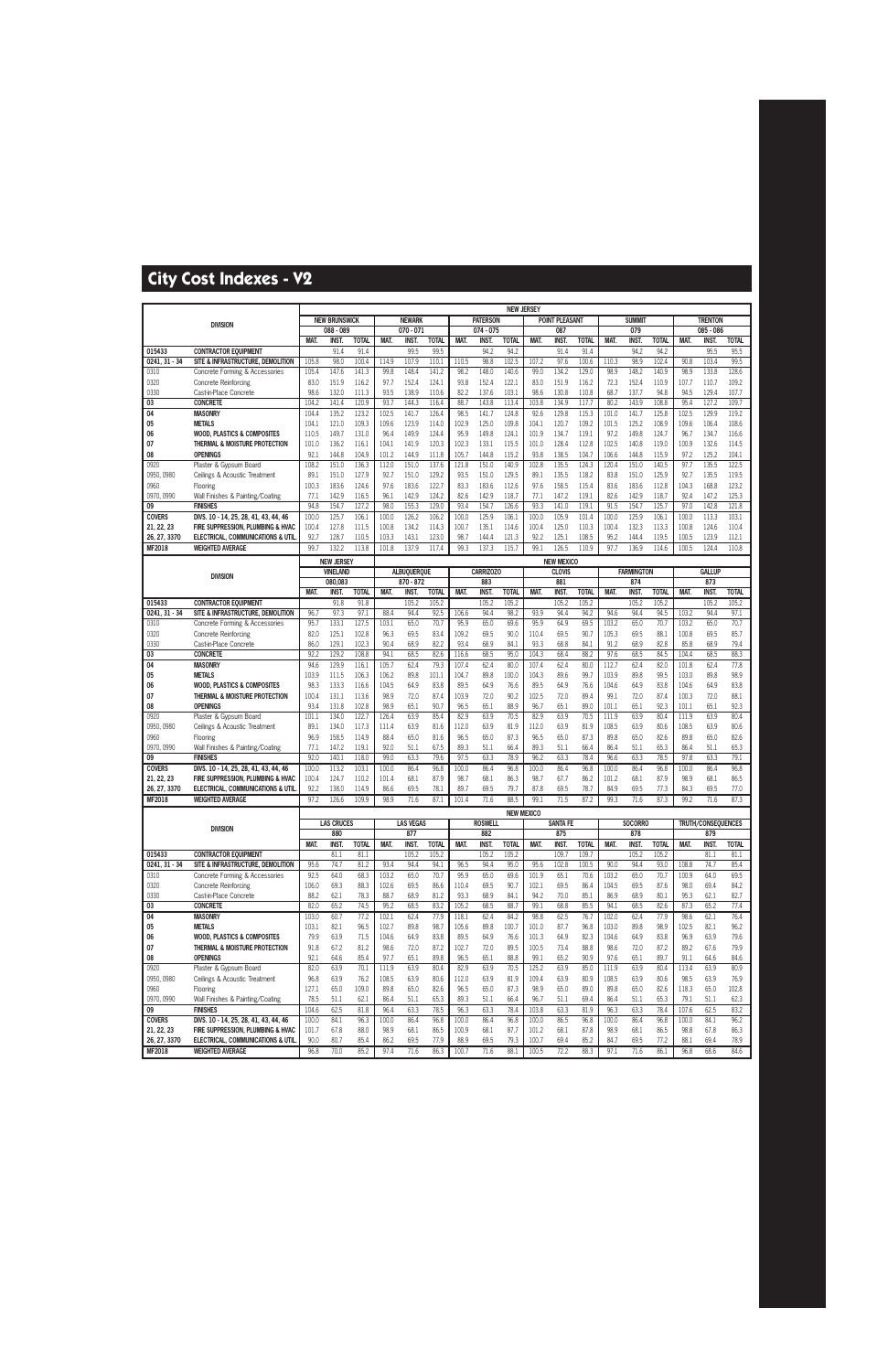|                            |                                                                         |               | <b>NEW MEXICO</b>         |                       |               |                       |                       |                |                         |                       |                 | <b>NEW YORK</b>      |                |               |                      |                |                |                      |                |
|----------------------------|-------------------------------------------------------------------------|---------------|---------------------------|-----------------------|---------------|-----------------------|-----------------------|----------------|-------------------------|-----------------------|-----------------|----------------------|----------------|---------------|----------------------|----------------|----------------|----------------------|----------------|
|                            | <b>DIVISION</b>                                                         |               | <b>TUCUMCARI</b>          |                       |               | <b>ALBANY</b>         |                       |                | <b>BINGHAMTON</b>       |                       |                 | <b>BRONX</b>         |                |               | <b>BROOKLYN</b>      |                |                | <b>BUFFALO</b>       |                |
|                            |                                                                         |               | 884                       |                       |               | 120 - 122             |                       |                | $137 - 139$             |                       |                 | 104                  |                |               | 112                  |                |                | 140 - 142            |                |
| 015433                     |                                                                         | MAT.          | INST.                     | <b>TOTAL</b><br>105.2 | MAT.          | <b>INST.</b><br>117.0 | <b>TOTAL</b><br>117.0 | MAT.           | <b>INST</b><br>115.8    | <b>TOTAL</b><br>115.8 | MAT.            | <b>INST</b><br>102.9 | <b>TOTAL</b>   | MAT.          | <b>INST</b>          | <b>TOTAL</b>   | MAT.           | <b>INST</b><br>101.3 | <b>TOTAL</b>   |
| $0241, 31 - 34$            | <b>CONTRACTOR EQUIPMENT</b><br>SITE & INFRASTRUCTURE, DEMOLITION        | 93.5          | 105.2<br>94.4             | 94.1                  | 78.5          | 107.4                 | 98.4                  | 94.1           | 87.0                    | 89.2                  | 98.8            | 107.1                | 102.9<br>104.5 | 117.8         | 107.5<br>117.5       | 107.5<br>117.6 | 99.2           | 103.8                | 101.3<br>102.4 |
| 0310                       | Concrete Forming & Accessories                                          | 95.9          | 64.9                      | 69.5                  | 99.3          | 104.4                 | 103.7                 | 100.5          | 92.2                    | 93.4                  | 94.9            | 183.3                | 170.1          | 106.9         | 183.3                | 171.9          | 103.4          | 115.3                | 113.6          |
| 0320                       | Concrete Reinforcing                                                    | 108.2         | 69.5                      | 89.5                  | 99.2          | 112.1                 | 105.4                 | 96.5           | 106.7                   | 101.4                 | 95.6            | 173.5                | 133.2          | 97.9          | 231.2                | 162.2          | 95.5           | 113.4                | 104.2          |
| 0330                       | Cast-in-Place Concrete                                                  | 93.3          | 68.8                      | 84.1                  | 76.1          | 115.5                 | 91.0                  | 105.2          | 103.6                   | 104.6                 | 82.3            | 167.1                | 114.3          | 107.2         | 165.5                | 129.2          | 117.3          | 122.0                | 119.1          |
| 03                         | <b>CONCRETE</b>                                                         | 103.6         | 68.4                      | 87.8                  | 89.6          | 110.6                 | 99.0                  | 94.1           | 101.0                   | 97.2                  | 86.3            | 175.5                | 126.3          | 105.6         | 183.9                | 140.7          | 107.1          | 116.9                | 111.5          |
| 04                         | <b>MASONRY</b>                                                          | 119.1         | 62.4                      | 84.5                  | 97.2          | 116.3                 | 108.9                 | 109.7          | 103.6                   | 106.0                 | 88.5            | 184.6                | 147.1          | 119.1         | 184.6                | 159.1          | 110.8          | 123.5                | 118.5          |
| 05                         | <b>METALS</b>                                                           | 104.3         | 89.6                      | 99.7                  | 103.1         | 123.4                 | 109.4                 | 96.0           | 135.0                   | 108.2                 | 92.9            | 173.2                | 117.9          | 103.9         | 173.4                | 125.6          | 93.9           | 107.2                | 98.0           |
| 06                         | <b>WOOD, PLASTICS &amp; COMPOSITES</b>                                  | 89.5          | 64.9                      | 76.6                  | 97.4          | 100.6                 | 99.1                  | 102.1          | 89.0                    | 95.2                  | 93.5            | 182.4                | 140.0          | 105.3         | 182.1                | 145.5          | 100.9          | 114.0                | 107.8          |
| 07                         | THERMAL & MOISTURE PROTECTION                                           | 102.5         | 72.0                      | 89.4                  | 107.7         | 109.7                 | 108.6                 | 110.1          | 93.1                    | 102.8                 | 102.8           | 163.8                | 129.0          | 110.3         | 163.2                | 133.0          | 104.0          | 111.2                | 107.1          |
| 08<br>0920                 | <b>OPENINGS</b><br>Plaster & Gypsum Board                               | 96.4<br>82.9  | 65.1<br>63.9              | 88.8<br>70.5          | 96.4<br>105.1 | 101.9<br>100.4        | 97.7<br>102.0         | 90.5<br>113.6  | 94.1<br>88.6            | 91.4<br>97.2          | 92.5<br>92.2    | 191.0<br>184.6       | 116.5<br>152.8 | 87.9<br>106.0 | 190.9<br>184.6       | 113.0<br>157.6 | 100.0<br>119.9 | 109.5<br>114.3       | 102.3<br>116.2 |
| 0950, 0980                 | Ceilings & Acoustic Treatment                                           | 112.0         | 63.9                      | 81.9                  | 97.3          | 100.4                 | 99.3                  | 102.4          | 88.6                    | 93.8                  | 80.3            | 184.6                | 145.7          | 96.1          | 184.6                | 151.6          | 102.1          | 114.3                | 109.7          |
| 0960                       | Flooring                                                                | 96.5          | 65.0                      | 87.3                  | 92.6          | 107.6                 | 97.0                  | 103.0          | 97.8                    | 101.5                 | 99.4            | 182.7                | 123.7          | 110.0         | 182.7                | 131.2          | 94.1           | 119.1                | 101.4          |
| 0970, 0990                 | Wall Finishes & Painting/Coating                                        | 89.3          | 51.1                      | 66.4                  | 93.9          | 99.4                  | 97.2                  | 84.5           | 101.3                   | 94.5                  | 104.7           | 164.2                | 140.4          | 109.6         | 164.2                | 142.3          | 93.8           | 114.4                | 106.1          |
| 09                         | <b>FINISHES</b>                                                         | 96.1          | 63.3                      | 78.3                  | 94.8          | 103.9                 | 99.7                  | 96.7           | 93.4                    | 94.9                  | 93.8            | 181.8                | 141.4          | 107.8         | 181.6                | 147.7          | 101.6          | 116.4                | 109.6          |
| <b>COVERS</b>              | DIVS. 10 - 14, 25, 28, 41, 43, 44, 46                                   | 100.0         | 86.4                      | 96.8                  | 100.0         | 100.9                 | 100.2                 | 100.0          | 98.0                    | 99.5                  | 100.0           | 137.9                | 108.9          | 100.0         | 137.2                | 108.8          | 100.0          | 106.3                | 101.5          |
| 21, 22, 23                 | FIRE SUPPRESSION, PLUMBING & HVAC                                       | 98.7          | 67.7                      | 86.2                  | 101.2         | 108.0                 | 103.9                 | 101.6          | 98.6                    | 100.4                 | 100.4           | 171.5                | 129.1          | 100.5         | 171.5                | 129.1          | 100.9          | 102.0                | 101.3          |
| 26, 27, 3370               | ELECTRICAL, COMMUNICATIONS & UTIL                                       | 89.7          | 69.5                      | 79.7                  | 101.8         | 107.2                 | 104.5                 | 100.2          | 97.3                    | 98.7                  | 93.6            | 183.2                | 137.9          | 100.2         | 183.2                | 141.3          | 99.9           | 104.3                | 102.1          |
| <b>MF2018</b>              | <b>WEIGHTED AVERAGE</b>                                                 | 99.7          | 71.5                      | 87.6                  | 98.3          | 109.4                 | 103.1                 | 98.5           | 100.5                   | 99.3                  | 94.8            | 171.2                | 127.8          | 102.7         | 173.1                | 133.1          | 100.9          | 109.8                | 104.8          |
|                            |                                                                         |               |                           |                       |               |                       |                       |                |                         | <b>NEW YORK</b>       |                 |                      |                |               |                      |                |                |                      |                |
|                            | <b>DIVISION</b>                                                         |               | <b>ELMIRA</b>             |                       |               | <b>FAR ROCKAWAY</b>   |                       |                | <b>FLUSHING</b>         |                       |                 | <b>GLENS FALLS</b>   |                |               | <b>HICKSVILLE</b>    |                |                | <b>JAMAICA</b>       |                |
|                            |                                                                         | MAT.          | 148 - 149<br><b>INST.</b> | <b>TOTAL</b>          | MAT.          | 116<br><b>INST.</b>   | <b>TOTAL</b>          | <b>MAT</b>     | 113<br><b>INST</b>      | <b>TOTAL</b>          | MAT.            | 128<br>INST.         | <b>TOTAL</b>   | MAT.          | 115,117,118<br>INST. | <b>TOTAL</b>   | MAT.           | 114<br><b>INST</b>   | <b>TOTAL</b>   |
| 015433                     | <b>CONTRACTOR EOUIPMENT</b>                                             |               | 118.7                     | 118.7                 |               | 107.5                 | 107.5                 |                | 107.5                   | 107.5                 |                 | 110.8                | 110.8          |               | 107.5                | 107.5          |                | 107.5                | 107.5          |
| $0241, 31 - 34$            | SITE & INFRASTRUCTURE, DEMOLITION                                       | 97.9          | 87.0                      | 90.4                  | 120.6         | 117.5                 | 118.5                 | 120.6          | 117.5                   | 118.5                 | 70.0            | 96.4                 | 88.1           | 111.0         | 116.0                | 114.4          | 114.9          | 117.5                | 116.7          |
| 0310                       | Concrete Forming & Accessories                                          | 83.6          | 94.4                      | 92.8                  | 92.0          | 183.3                 | 169.7                 | 96.2           | 183.3                   | 170.3                 | 82.5            | 96.2                 | 94.2           | 88.1          | 153.9                | 144.1          | 96.2           | 183.3                | 170.3          |
| 0320                       | <b>Concrete Reinforcing</b>                                             | 97.6          | 105.5                     | 101.4                 | 97.9          | 231.2                 | 162.2                 | 99.6           | 231.2                   | 163.1                 | 95.2            | 107.4                | 101.1          | 97.9          | 169.7                | 132.5          | 97.9           | 231.2                | 162.2          |
| 0330                       | Cast-in-Place Concrete                                                  | 103.2         | 102.9                     | 103.1                 | 116.0         | 165.5                 | 134.7                 | 116.0          | 165.5                   | 134.7                 | 73.3            | 107.2                | 86.1           | 98.4          | 155.6                | 120.0          | 107.2          | 165.5                | 129.2          |
| 03                         | <b>CONCRETE</b>                                                         | 92.8          | 101.7                     | 96.8                  | 111.7         | 183.9                 | 144.1                 | 112.2          | 183.9                   | 144.4                 | 78.7            | 103.3                | 89.7           | 97.4          | 156.5                | 123.9          | 104.9          | 183.9                | 140.4          |
| 04                         | <b>MASONRY</b>                                                          | 106.2         | 103.1                     | 104.3                 | 124.2         | 184.6                 | 161.0                 | 117.4          | 184.6                   | 158.4                 | 102.3           | 107.9                | 105.7          | 114.2         | 168.6                | 147.4          | 122.3          | 184.6                | 160.3          |
| 05                         | <b>METALS</b>                                                           | 92.4          | 136.3                     | 106.1                 | 104.0         | 173.4                 | 125.6                 | 104.0          | 173.4                   | 125.6                 | 96.4            | 122.5                | 104.6          | 105.5         | 147.9                | 118.7          | 104.0          | 173.4                | 125.6          |
| 06<br>07                   | <b>WOOD, PLASTICS &amp; COMPOSITES</b><br>THERMAL & MOISTURE PROTECTION | 81.9<br>110.8 | 92.7<br>92.9              | 87.6<br>103.1         | 86.5<br>110.2 | 182.1<br>163.4        | 136.5<br>133.0        | 91.8<br>110.2  | 182.1<br>163.4          | 139.0<br>133.1        | 83.3<br>101.0   | 92.9<br>102.3        | 88.3<br>101.5  | 82.6<br>109.8 | 151.9<br>155.1       | 118.9<br>129.2 | 91.8<br>110.0  | 182.1<br>163.4       | 139.0<br>132.9 |
| 08                         | <b>OPENINGS</b>                                                         | 96.8          | 95.8                      | 96.6                  | 86.7          | 190.9                 | 112.1                 | 86.7           | 190.9                   | 112.1                 | 90.2            | 95.4                 | 91.5           | 87.1          | 159.2                | 104.7          | 86.7           | 190.9                | 112.1          |
| 0920                       | Plaster & Gypsum Board                                                  | 110.2         | 92.6                      | 98.6                  | 92.7          | 184.6                 | 153.0                 | 95.6           | 184.6                   | 154.0                 | 90.9            | 92.8                 | 92.1           | 92.5          | 153.6                | 132.6          | 95.6           | 184.6                | 154.0          |
| 0950, 0980                 | Ceilings & Acoustic Treatment                                           | 109.1         | 92.6                      | 98.7                  | 83.4          | 184.6                 | 146.8                 | 83.4           | 184.6                   | 146.8                 | 88.5            | 92.8                 | 91.2           | 82.6          | 153.6                | 127.1          | 83.4           | 184.6                | 146.8          |
| 0960                       | Flooring                                                                | 86.8          | 97.8                      | 90.0                  | 104.5         | 182.7                 | 127.3                 | 106.1          | 182.7                   | 128.4                 | 83.8            | 102.8                | 89.4           | 103.4         | 180.3                | 125.9          | 106.1          | 182.7                | 128.4          |
| 0970, 0990                 | Wall Finishes & Painting/Coating                                        | 90.7          | 88.9                      | 89.6                  | 109.6         | 164.2                 | 142.3                 | 109.6          | 164.2                   | 142.3                 | 85.3            | 99.4                 | 93.8           | 109.6         | 164.2                | 142.3          | 109.6          | 164.2                | 142.3          |
| 09                         | <b>FINISHES</b>                                                         | 97.2          | 94.1                      | 95.5                  | 101.7         | 181.6                 | 144.9                 | 102.5          | 181.6                   | 145.3                 | 86.6            | 97.1                 | 92.3           | 100.3         | 159.5                | 132.3          | 102.1          | 181.6                | 145.1          |
| <b>COVERS</b>              | DIVS. 10 - 14, 25, 28, 41, 43, 44, 46                                   | 100.0         | 98.2                      | 99.6                  | 100.0         | 137.2                 | 108.8                 | 100.0          | 137.2                   | 108.8                 | 100.0           | 91.9                 | 98.1           | 100.0         | 131.3                | 107.4          | 100.0          | 137.2                | 108.8          |
| 21, 22, 23<br>26, 27, 3370 | FIRE SUPPRESSION, PLUMBING & HVAC<br>ELECTRICAL, COMMUNICATIONS & UTIL  | 97.3<br>97.6  | 94.4<br>100.3             | 96.1<br>98.9          | 96.6<br>106.4 | 171.5<br>183.2        | 126.8<br>144.4        | 96.6<br>106.4  | 171.5<br>183.2          | 126.8<br>144.4        | 97.5<br>95.8    | 104.1<br>101.1       | 100.1<br>98.4  | 100.5<br>99.7 | 155.3<br>145.8       | 122.6<br>122.5 | 96.6<br>98.9   | 171.5<br>183.2       | 126.8<br>140.6 |
| MF2018                     | <b>WEIGHTED AVERAGE</b>                                                 | 96.9          | 100.4                     | 98.4                  | 102.7         | 173.1                 | 133.1                 | 102.5          | 173.1                   | 133.0                 | 92.8            | 103.2                | 97.3           | 100.5         | 151.7                | 122.6          | 100.9          | 173.1                | 132.1          |
|                            |                                                                         |               |                           |                       |               |                       |                       |                |                         |                       | <b>NEW YORK</b> |                      |                |               |                      |                |                |                      |                |
|                            |                                                                         |               | <b>JAMESTOWN</b>          |                       |               | <b>KINGSTON</b>       |                       |                | <b>LONG ISLAND CITY</b> |                       |                 | <b>MONTICELLO</b>    |                |               | <b>MOUNT VERNON</b>  |                |                | <b>NEW ROCHELLE</b>  |                |
|                            | <b>DIVISION</b>                                                         |               | 147                       |                       |               | 124                   |                       |                | 111                     |                       |                 | 127                  |                |               | 105                  |                |                | 108                  |                |
|                            |                                                                         | MAT.          | <b>INST.</b>              | <b>TOTAL</b>          | MAT.          | <b>INST.</b>          | <b>TOTAL</b>          | MAT.           | <b>INST.</b>            | <b>TOTAL</b>          | MAT.            | <b>INST.</b>         | <b>TOTAL</b>   | MAT.          | <b>INST.</b>         | <b>TOTAL</b>   | MAT.           | <b>INST.</b>         | <b>TOTAL</b>   |
| 015433                     | <b>CONTRACTOR EQUIPMENT</b>                                             |               | 89.2                      | 89.2                  |               | 107.5                 | 107.5                 |                | 107.5                   | 107.5                 |                 | 107.5                | 107.5          |               | 102.9                | 102.9          |                | 102.9                | 102.9          |
| $0241.31 - 34$             | SITE & INFRASTRUCTURE, DEMOLITION                                       | 99.4          | 87.2                      | 91.0                  | 137.1         | 112.4                 | 120.1                 | 119.0          | 117.5                   | 118.0                 | 132.6           | 112.4                | 118.7          | 104.6         | 102.9                | 103.5          | 103.8          | 102.9                | 103.2          |
| 0310                       | Concrete Forming & Accessories                                          | 83.7          | 86.7                      | 86.2                  | 83.9          | 126.0                 | 119.7                 | 101.0          | 183.3                   | 171.0                 | 92.0            | 126.0                | 120.9          | 84.9          | 134.4                | 127.0          | 99.9           | 131.0                | 126.4          |
| 0320                       | <b>Concrete Reinforcing</b>                                             | 97.8          | 105.9                     | 101.7                 | 95.6          | 152.8                 | 123.2                 | 97.9           | 231.2<br>165.5          | 162.2                 | 94.8            | 152.8<br>140.8       | 122.8          | 94.5          | 172.2<br>145.2       | 132.0          | 94.6           | 172.1<br>144.9       | 132.0          |
| 0330<br>03                 | Cast-in-Place Concrete<br><b>CONCRETE</b>                               | 107.1<br>95.9 | 101.1<br>95.3             | 104.8<br>95.6         | 99.0<br>98.8  | 140.7<br>135.6        | 114.7<br>115.3        | 110.6<br>108.1 | 183.9                   | 131.3<br>142.1        | 92.6<br>94.1    | 135.6                | 110.8<br>112.7 | 91.9<br>95.0  | 145.5                | 112.1<br>117.7 | 91.9<br>94.5   | 143.8                | 111.9<br>116.6 |
| 04                         | <b>MASONRY</b>                                                          | 116.0         | 100.3                     | 106.4                 | 118.4         | 148.9                 | 137.0                 | 115.6          | 184.6                   | 157.7                 | 110.9           | 148.9                | 134.1          | 94.5          | 151.4                | 129.2          | 94.5           | 151.4                | 129.2          |
| 05                         | <b>METALS</b>                                                           | 90.0          | 100.3                     | 93.2                  | 104.8         | 133.9                 | 113.9                 | 103.9          | 173.4                   | 125.6                 | 104.8           | 134.0                | 113.9          | 92.7          | 168.0                | 116.1          | 92.9           | 167.2                | 116.1          |
| 06                         | <b>WOOD, PLASTICS &amp; COMPOSITES</b>                                  | 80.7          | 83.3                      | 82.1                  | 84.7          | 119.9                 | 103.1                 | 98.6           | 182.1                   | 142.3                 | 92.9            | 119.8                | 107.0          | 83.3          | 128.0                | 106.7          | 100.9          | 124.4                | 113.2          |
| 07                         | THERMAL & MOISTURE PROTECTION                                           | 110.3         | 91.1                      | 102.0                 | 123.0         | 139.6                 | 130.2                 | 110.2          | 163.4                   | 133.0                 | 122.7           | 139.6                | 130.0          | 103.6         | 141.4                | 119.8          | 103.8          | 139.0                | 118.9          |
| 08                         | <b>OPENINGS</b>                                                         | 96.7          | 89.6                      | 95.0                  | 92.4          | 137.8                 | 103.5                 | 86.7           | 190.9                   | 112.1                 | 88.5            | 137.7                | 100.5          | 92.5          | 162.7                | 109.6          | 92.5           | 160.7                | 109.2          |
| 0920                       | Plaster & Gypsum Board                                                  | 98.3          | 82.9                      | 88.2                  | 91.3          | 120.7                 | 110.6                 | 100.9          | 184.6                   | 155.8                 | 91.9            | 120.7                | 110.8          | 88.3          | 128.7                | 114.8          | 100.4          | 125.0                | 116.5          |
| 0950, 0980                 | Ceilings & Acoustic Treatment                                           | 104.6         | 82.9                      | 91.0                  | 75.7          | 120.7                 | 103.9                 | 83.4           | 184.6                   | 146.8                 | 75.7            | 120.7                | 103.9          | 78.4          | 128.7                | 109.9          | 78.4           | 125.0                | 107.6          |
| 0960                       | Flooring                                                                | 89.2<br>92.2  | 97.8<br>95.8              | 91.7<br>94.4          | 100.9         | 153.2                 | 116.2                 | 107.9          | 182.7                   | 129.7                 | 103.4           | 153.2                | 117.9          | 90.8          | 171.4                | 114.3          | 98.9           | 156.5                | 115.7          |
| 0970, 0990<br>09           | Wall Finishes & Painting/Coating<br><b>FINISHES</b>                     | 95.3          | 88.9                      | 91.8                  | 111.2<br>98.5 | 124.7<br>130.1        | 119.3<br>115.6        | 109.6<br>103.6 | 164.2<br>181.6          | 142.3<br>145.8        | 111.2<br>98.9   | 117.5<br>129.2       | 115.0<br>115.3 | 103.2<br>90.9 | 164.2<br>143.1       | 139.8<br>119.1 | 103.2<br>94.8  | 164.2<br>137.9       | 139.8<br>118.1 |
| <b>COVERS</b>              | DIVS. 10 - 14, 25, 28, 41, 43, 44, 46                                   | 100.0         | 91.9                      | 98.1                  | 100.0         | 115.1                 | 103.6                 | 100.0          | 137.2                   | 108.8                 | 100.0           | 115.1                | 103.6          | 100.0         | 123.2                | 105.5          | 100.0          | 107.8                | 101.8          |
| 21, 22, 23                 | FIRE SUPPRESSION, PLUMBING & HVAC                                       | 97.1          | 89.2                      | 93.9                  | 97.4          | 128.3                 | 109.8                 | 100.5          | 171.5                   | 129.1                 | 97.4            | 132.3                | 111.5          | 96.8          | 146.3                | 116.7          | 96.8           | 146.0                | 116.6          |
| 26, 27, 3370               | ELECTRICAL, COMMUNICATIONS & UTIL                                       | 96.6          | 91.4                      | 94.0                  | 97.2          | 112.0                 | 104.5                 | 99.3           | 183.2                   | 140.8                 | 97.2            | 112.0                | 104.5          | 91.7          | 164.2                | 127.6          | 91.7           | 136.4                | 113.9          |
| <b>MF2018</b>              | <b>WEIGHTED AVERAGE</b>                                                 | 97.1          | 92.3                      | 95.0                  | 101.2         | 128.8                 | 113.1                 | 102.2          | 173.1                   | 132.8                 | 99.8            | 129.5                | 112.7          | 94.9          | 147.0                | 117.4          | 95.3           | 141.4                | 115.2          |
|                            |                                                                         |               |                           |                       |               |                       |                       |                |                         |                       |                 |                      |                |               |                      |                |                |                      |                |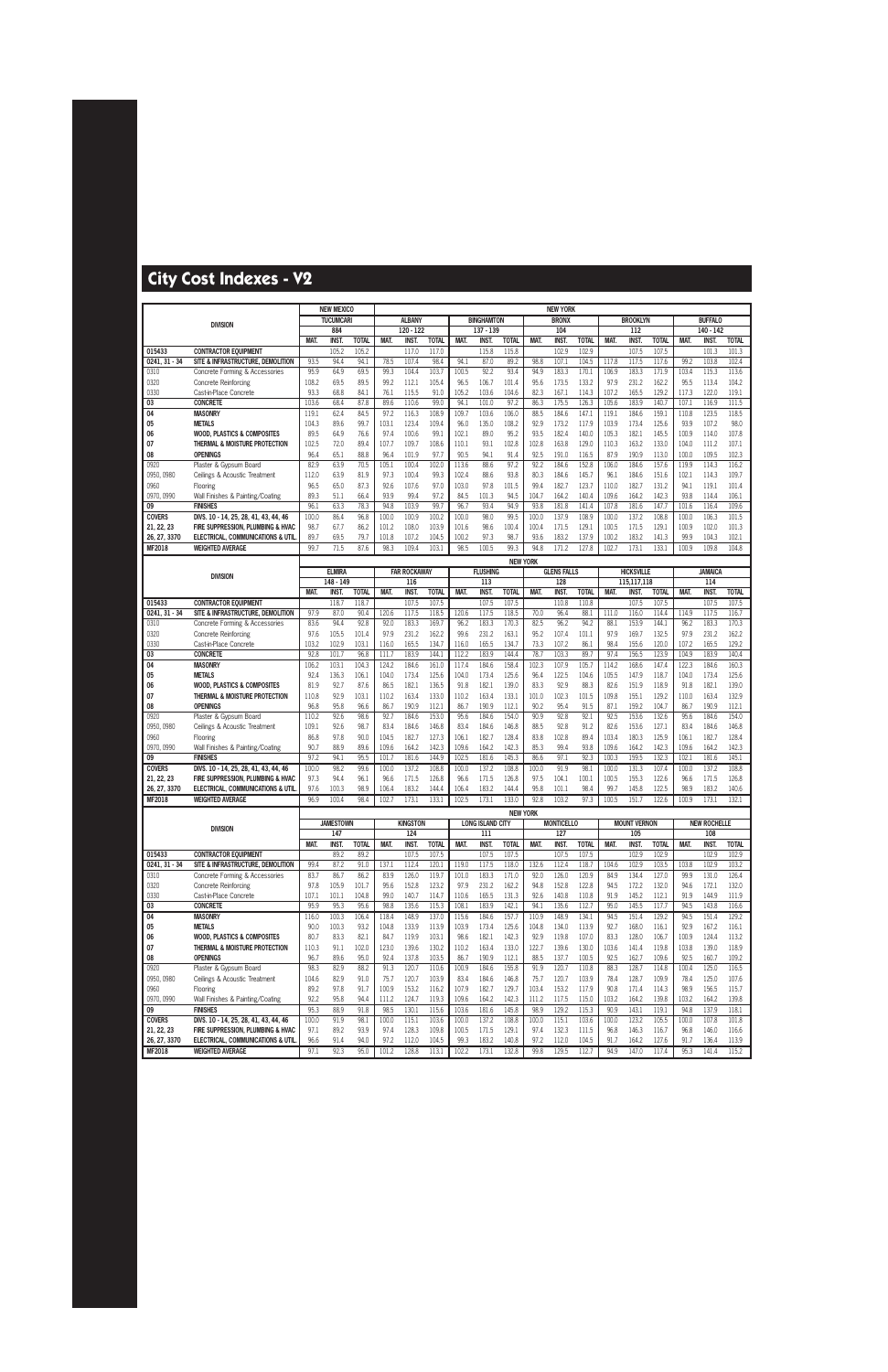|                 |                                                                         |                |                           |                |               |                      |                |               |                      |                | <b>NEW YORK</b> |                           |                |                |                       |                |               |                             |                |
|-----------------|-------------------------------------------------------------------------|----------------|---------------------------|----------------|---------------|----------------------|----------------|---------------|----------------------|----------------|-----------------|---------------------------|----------------|----------------|-----------------------|----------------|---------------|-----------------------------|----------------|
|                 | <b>DIVISION</b>                                                         |                | <b>NEW YORK</b>           |                |               | <b>NIAGARA FALLS</b> |                |               | <b>PLATTSBURGH</b>   |                |                 | <b>POUGHKEEPSIE</b>       |                |                | <b>OUEENS</b>         |                |               | <b>RIVERHEAD</b>            |                |
|                 |                                                                         |                | $100 - 102$               |                |               | 143                  |                |               | 129                  |                |                 | $125 - 126$               |                |                | 110                   |                |               | 119                         |                |
|                 |                                                                         | MAT.           | INST.                     | <b>TOTAL</b>   | MAT.          | INST.                | <b>TOTAL</b>   | MAT.          | <b>INST</b>          | <b>TOTAL</b>   | MAT.            | <b>INST</b>               | <b>TOTAL</b>   | MAT.           | <b>INST.</b>          | <b>TOTAL</b>   | MAT.          | <b>INST.</b>                | <b>TOTAL</b>   |
| 015433          | <b>CONTRACTOR EQUIPMENT</b>                                             |                | 105.6                     | 105.6          |               | 89.2                 | 89.2           |               | 92.5                 | 92.5           |                 | 107.5                     | 107.5          |                | 107.5                 | 107.5          |               | 107.5                       | 107.5          |
| $0241, 31 - 34$ | SITE & INFRASTRUCTURE, DEMOLITION                                       | 106.6          | 112.7                     | 110.8          | 101.5         | 88.1                 | 92.3           | 107.7         | 93.5                 | 98.0           | 133.6           | 111.4                     | 118.3          | 114.2          | 117.5                 | 116.5          | 112.0         | 115.7                       | 114.6          |
| 0310            | Concrete Forming & Accessories                                          | 103.6          | 186.4                     | 174.0          | 83.6          | 108.9                | 105.1          | 88.0          | 88.0                 | 88.0           | 83.9            | 161.5                     | 149.9          | 88.3           | 183.3                 | 169.1          | 93.3          | 154.5                       | 145.4          |
| 0320            | Concrete Reinforcing                                                    | 107.3          | 175.3                     | 140.1          | 96.5          | 106.7                | 101.4          | 99.5          | 106.7                | 103.0          | 95.6            | 152.4                     | 123.0          | 99.6           | 231.2                 | 163.1          | 99.7          | 241.9                       | 168.3          |
| 0330<br>03      | Cast-in-Place Concrete<br><b>CONCRETE</b>                               | 95.3<br>99.3   | 168.6<br>177.7            | 123.0<br>134.5 | 110.8<br>98.2 | 119.4<br>111.8       | 114.0<br>104.3 | 89.6<br>91.1  | 96.6<br>94.2         | 92.2<br>92.5   | 95.8<br>96.2    | 130.2<br>147.9            | 108.8<br>119.4 | 101.8<br>100.6 | 165.5<br>183.9        | 125.9<br>138.0 | 100.1<br>98.0 | 155.7<br>169.2              | 121.1<br>130.0 |
| 04              | <b>MASONRY</b>                                                          | 99.0           | 186.2                     | 152.2          | 123.1         | 119.9                | 121.1          | 96.8          | 93.3                 | 94.7           | 110.0           | 133.7                     | 124.5          | 109.4          | 184.6                 | 155.3          | 119.6         | 168.6                       | 149.5          |
| 05              | <b>METALS</b>                                                           | 105.2          | 174.6                     | 126.8          | 92.5          | 100.8                | 95.0           | 100.7         | 97.6                 | 99.7           | 104.9           | 133.6                     | 113.8          | 103.9          | 173.4                 | 125.6          | 106.0         | 174.2                       | 127.3          |
| 06              | <b>WOOD, PLASTICS &amp; COMPOSITES</b>                                  | 99.3           | 186.1                     | 144.7          | 80.6          | 104.6                | 93.2           | 90.5          | 85.2                 | 87.7           | 84.7            | 173.3                     | 131.1          | 82.8           | 182.1                 | 134.7          | 88.5          | 151.9                       | 121.7          |
| 07              | THERMAL & MOISTURE PROTECTION                                           | 105.0          | 168.7                     | 132.3          | 110.4         | 105.1                | 108.1          | 116.3         | 92.8                 | 106.2          | 123.0           | 138.8                     | 129.8          | 109.7          | 163.4                 | 132.7          | 111.3         | 154.4                       | 129.8          |
| 08              | <b>OPENINGS</b>                                                         | 96.2           | 197.3                     | 120.8          | 96.7          | 100.8                | 97.7           | 97.6          | 91.2                 | 96.0           | 92.5            | 164.3                     | 110.0          | 86.7           | 190.9                 | 112.1          | 87.1          | 177.0                       | 109.0          |
| 0920            | Plaster & Gypsum Board                                                  | 99.4           | 188.3                     | 157.7          | 98.3          | 104.8                | 102.6          | 111.6         | 84.5                 | 93.8           | 91.3            | 175.6                     | 146.6          | 92.5           | 184.6                 | 152.9          | 93.8          | 153.6                       | 133.1          |
| 0950, 0980      | Ceilings & Acoustic Treatment                                           | 98.1           | 188.3                     | 154.6          | 104.6         | 104.8                | 104.7          | 104.9         | 84.5                 | 92.1           | 75.7            | 175.6                     | 138.3          | 83.4           | 184.6                 | 146.8          | 83.3          | 153.6                       | 127.4          |
| 0960            | Flooring                                                                | 99.8           | 184.4                     | 124.5          | 89.2          | 106.9                | 94.4           | 106.3         | 100.2                | 104.5          | 100.9           | 151.4                     | 115.6          | 103.4          | 182.7                 | 126.6          | 104.5         | 180.3                       | 126.6          |
| 0970, 0990      | Wall Finishes & Painting/Coating                                        | 104.0          | 169.0                     | 143.0          | 92.2          | 106.1                | 100.6          | 106.7         | 90.6                 | 97.1           | 111.2           | 117.5                     | 115.0          | 109.6          | 164.2                 | 142.3          | 109.6         | 164.2                       | 142.3          |
| 09              | <b>FINISHES</b>                                                         | 99.6           | 185.1                     | 145.9          | 95.4          | 108.5                | 102.5          | 98.2          | 89.8                 | 93.7           | 98.3            | 157.8                     | 130.5          | 100.6          | 181.6                 | 144.4          | 100.9         | 159.5                       | 132.6          |
| <b>COVERS</b>   | DIVS. 10 - 14, 25, 28, 41, 43, 44, 46                                   | 100.0          | 141.5                     | 109.8          | 100.0         | 97.5                 | 99.4           | 100.0         | 87.9                 | 97.2           | 100.0           | 110.5                     | 102.5          | 100.0          | 137.2                 | 108.8          | 100.0         | 128.5                       | 106.7          |
| 21, 22, 23      | FIRE SUPPRESSION, PLUMBING & HVAC                                       | 99.4           | 174.6                     | 129.7          | 97.1          | 100.2                | 98.4           | 97.4          | 95.6                 | 96.6           | 97.4            | 114.6                     | 104.3          | 100.5          | 171.5                 | 129.1          | 100.8         | 157.4                       | 123.6          |
| 26, 27, 3370    | ELECTRICAL, COMMUNICATIONS & UTIL                                       | 99.3           | 185.3                     | 141.9          | 95.4          | 95.2                 | 95.3           | 93.4          | 88.3                 | 90.9           | 97.2            | 116.7                     | 106.9          | 99.7           | 183.2                 | 141.0          | 101.1         | 146.0                       | 123.3          |
| <b>MF2018</b>   | <b>WEIGHTED AVERAGE</b>                                                 | 100.3          | 174.2                     | 132.2          | 98.0          | 103.4                | 100.3          | 97.7          | 92.8                 | 95.6           | 100.3           | 131.                      | 113.9          | 100.5          | 173.1                 | 131.8          | 101.3         | 156.9                       | 125.3          |
|                 |                                                                         |                |                           |                |               |                      |                |               |                      |                | <b>NEW YORK</b> |                           |                |                |                       |                |               |                             |                |
|                 | <b>DIVISION</b>                                                         |                | <b>ROCHESTER</b>          |                |               | <b>SCHENECTADY</b>   |                |               | <b>STATEN ISLAND</b> |                |                 | <b>SUFFERN</b>            |                |                | <b>SYRACUSE</b>       |                |               | <b>UTICA</b>                |                |
|                 |                                                                         | MAT.           | 144 - 146<br><b>INST.</b> | <b>TOTAL</b>   |               | 123<br>INST.         | <b>TOTAL</b>   | MAT.          | 103<br><b>INST</b>   | <b>TOTAL</b>   | MAT.            | 109<br><b>INST</b>        | <b>TOTAL</b>   | MAT.           | 130 - 132<br>INST.    | <b>TOTAL</b>   | MAT.          | $133 - 135$<br><b>INST.</b> | <b>TOTAL</b>   |
| 015433          | <b>CONTRACTOR EQUIPMENT</b>                                             |                | 117.0                     | 117.0          | MAT.          | 110.8                | 110.8          |               | 102.9                | 102.9          |                 | 102.9                     | 102.9          |                | 110.8                 | 110.8          |               | 110.8                       | 110.8          |
| $0241, 31 - 34$ | SITE & INFRASTRUCTURE. DEMOLITION                                       | 89.1           | 104.7                     | 99.8           | 79.9          | 97.2                 | 91.8           | 109.3         | 107.1                | 107.8          | 100.9           | 100.7                     | 100.8          | 92.9           | 96.5                  | 95.4           | 71.8          | 96.0                        | 88.4           |
| 0310            | Concrete Forming & Accessories                                          | 103.4          | 98.9                      | 99.6           | 100.9         | 104.1                | 103.6          | 84.3          | 183.5                | 168.7          | 93.5            | 135.6                     | 129.4          | 99.6           | 93.3                  | 94.2           | 100.5         | 92.8                        | 93.9           |
| 0320            | Concrete Reinforcing                                                    | 96.8           | 105.7                     | 101.1          | 94.2          | 112.0                | 102.8          | 95.6          | 205.9                | 148.8          | 94.6            | 144.8                     | 118.8          | 97.5           | 106.8                 | 102.0          | 97.5          | 105.7                       | 101.5          |
| 0330            | Cast-in-Place Concrete                                                  | 99.2           | 107.0                     | 102.1          | 88.5          | 113.5                | 97.9           | 91.9          | 167.1                | 120.3          | 89.1            | 133.7                     | 106.0          | 97.7           | 107.2                 | 101.3          | 89.3          | 106.6                       | 95.9           |
| 03              | <b>CONCRETE</b>                                                         | 98.0           | 104.1                     | 100.8          | 91.9          | 109.9                | 100.0          | 96.7          | 180.6                | 134.4          | 91.9            | 136.1                     | 111.7          | 97.0           | 101.9                 | 99.2           | 95.1          | 101.2                       | 97.8           |
| 04              | <b>MASONRY</b>                                                          | 104.3          | 106.9                     | 105.9          | 99.6          | 116.2                | 109.7          | 100.6         | 184.6                | 151.8          | 94.3            | 136.2                     | 119.9          | 100.9          | 108.0                 | 105.2          | 92.5          | 107.5                       | 101.6          |
| 05              | <b>METALS</b>                                                           | 101.2          | 121.3                     | 107.4          | 100.7         | 125.7                | 108.5          | 91.0          | 173.5                | 116.7          | 91.0            | 130.1                     | 103.2          | 99.6           | 121.8                 | 106.5          | 97.6          | 121.3                       | 105.0          |
| 06              | <b>WOOD, PLASTICS &amp; COMPOSITES</b>                                  | 104.7          | 97.0                      | 100.6          | 104.9         | 100.3                | 102.5          | 82.0          | 182.4                | 134.5          | 93.0            | 137.7                     | 116.4          | 98.9           | 89.3                  | 93.9           | 98.9          | 88.4                        | 93.4           |
| 07              | THERMAL & MOISTURE PROTECTION                                           | 117.5          | 102.1                     | 110.9          | 102.6         | 108.5                | 105.2          | 103.1         | 163.8                | 129.2          | 103.6           | 135.8                     | 117.4          | 105.3          | 99.4                  | 102.8          | 94.9          | 99.1                        | 96.7           |
| 08<br>0920      | <b>OPENINGS</b>                                                         | 100.6<br>106.4 | 98.4<br>96.8              | 100.1<br>100.1 | 95.3<br>102.1 | 101.7<br>100.4       | 96.9<br>101.0  | 92.5<br>88.5  | 191.0<br>184.6       | 116.5<br>151.5 | 92.5<br>91.4    | 145.7<br>138.7            | 105.5<br>122.4 | 92.5<br>102.4  | 92.4<br>89.1          | 92.5<br>93.7   | 95.1<br>102.4 | 91.7<br>88.1                | 94.2<br>93.0   |
| 0950, 0980      | Plaster & Gypsum Board<br>Ceilings & Acoustic Treatment                 | 104.8          | 96.8                      | 99.8           | 99.2          | 100.4                | 100.0          | 80.3          | 184.6                | 145.7          | 78.4            | 138.7                     | 116.2          | 102.4          | 89.1                  | 94.0           | 102.4         | 88.1                        | 93.5           |
| 0960            | Flooring                                                                | 92.2           | 107.5                     | 96.7           | 91.4          | 107.6                | 96.2           | 94.5          | 182.7                | 120.2          | 94.6            | 163.7                     | 114.8          | 91.9           | 96.7                  | 93.3           | 89.6          | 98.1                        | 92.1           |
| 0970, 0990      | Wall Finishes & Painting/Coating                                        | 93.7           | 99.7                      | 97.3           | 85.3          | 99.4                 | 93.8           | 104.7         | 164.2                | 140.4          | 103.2           | 120.9                     | 113.8          | 87.1           | 102.6                 | 96.4           | 81.0          | 102.6                       | 93.9           |
| 09              | <b>FINISHES</b>                                                         | 98.8           | 100.4                     | 99.7           | 93.6          | 103.7                | 99.0           | 92.8          | 181.8                | 141.0          | 92.1            | 140.1                     | 118.1          | 95.3           | 94.1                  | 94.6           | 93.6          | 93.9                        | 93.8           |
| <b>COVERS</b>   | DIVS. 10 - 14, 25, 28, 41, 43, 44, 46                                   | 100.0          | 99.7                      | 99.9           | 100.0         | 100.1                | 100.0          | 100.0         | 137.9                | 108.9          | 100.0           | 108.9                     | 102.1          | 100.0          | 98.5                  | 99.7           | 100.0         | 98.0                        | 99.5           |
| 21, 22, 23      | FIRE SUPPRESSION. PLUMBING & HVAC                                       | 100.9          | 91.1                      | 96.9           | 101.2         | 107.9                | 103.9          | 100.4         | 171.5                | 129.1          | 96.8            | 117.8                     | 105.2          | 101.2          | 95.8                  | 99.0           | 101.2         | 101.7                       | 101.4          |
| 26, 27, 3370    | <b>ELECTRICAL, COMMUNICATIONS &amp; UTIL</b>                            | 102.6          | 96.5                      | 99.6           | 99.8          | 107.2                | 103.5          | 93.6          | 183.2                | 137.9          | 97.3            | 110.4                     | 103.8          | 100.1          | 106.8                 | 103.4          | 98.0          | 106.8                       | 102.4          |
| MF2018          | <b>WEIGHTED AVERAGE</b>                                                 | 100.8          | 101.2                     | 101.0          | 97.9          | 108.6                | 102.5          | 96.5          | 171.9                | 129.1          | 94.9            | 125.4                     | 108.1          | 98.7           | 101.6                 | 99.9           | 96.8          | 102.5                       | 99.3           |
|                 |                                                                         |                |                           |                |               | <b>NEW YORK</b>      |                |               |                      |                |                 |                           |                |                | <b>NORTH CAROLINA</b> |                |               |                             |                |
|                 | <b>DIVISION</b>                                                         |                | <b>WATERTOWN</b>          |                |               | <b>WHITE PLAINS</b>  |                |               | <b>YONKERS</b>       |                |                 | <b>ASHEVILLE</b>          |                |                | <b>CHARLOTTE</b>      |                |               | <b>DURHAM</b>               |                |
|                 |                                                                         | MAT.           | 136<br><b>INST.</b>       | <b>TOTAL</b>   | MAT.          | 106<br><b>INST.</b>  | <b>TOTAL</b>   | MAT.          | 107<br>INST.         | <b>TOTAL</b>   | MAT.            | 287 - 288<br><b>INST.</b> | <b>TOTAL</b>   | MAT.           | 281 - 282<br>INST.    | <b>TOTAL</b>   | MAT.          | 277<br><b>INST.</b>         | <b>TOTAL</b>   |
| 015433          | <b>CONTRACTOR EQUIPMENT</b>                                             |                | 110.8                     | 110.8          |               | 102.9                | 102.9          |               | 102.9                | 102.9          |                 | 97.0                      | 97.0           |                | 100.2                 | 100.2          |               | 102.2                       | 102.2          |
| $0241, 31 - 34$ | SITE & INFRASTRUCTURE, DEMOLITION                                       | 79.3           | 96.3                      | 90.9           | 99.0          | 103.0                | 101.7          | 106.6         | 103.0                | 104.1          | 96.5            | 76.0                      | 82.4           | 99.5           | 83.5                  | 88.5           | 101.8         | 84.5                        | 89.9           |
| 0310            | Concrete Forming & Accessories                                          | 83.9           | 96.0                      | 94.2           | 98.8          | 145.4                | 138.4          | 99.0          | 145.5                | 138.6          | 93.8            | 59.6                      | 64.7           | 98.3           | 64.7                  | 69.8           | 101.5         | 59.6                        | 65.9           |
| 0320            | Concrete Reinforcing                                                    | 98.2           | 106.8                     | 102.3          | 94.6          | 172.3                | 132.1          | 98.4          | 172.3                | 134.0          | 93.6            | 62.9                      | 78.8           | 96.6           | 68.3                  | 83.0           | 95.4          | 63.6                        | 80.1           |
| 0330            | Cast-in-Place Concrete                                                  | 104.1          | 109.4                     | 106.1          | 81.6          | 145.4                | 105.7          | 91.3          | 145.4                | 111.8          | 102.3           | 70.1                      | 90.1           | 104.4          | 72.6                  | 92.4           | 115.8         | 70.1                        | 98.5           |
| 03              | <b>CONCRETE</b>                                                         | 107.5          | 103.8                     | 105.8          | 86.0          | 150.5                | 114.9          | 94.6          | 150.6                | 119.7          | 89.6            | 65.6                      | 78.8           | 92.6           | 69.5                  | 82.3           | 99.0          | 65.7                        | 84.1           |
| 04              | <b>MASONRY</b>                                                          | 93.7           | 111.5                     | 104.6          | 93.9          | 151.4                | 129.0          | 96.6          | 151.4                | 130.0          | 85.3            | 62.6                      | 71.4           | 87.3           | 65.2                  | 73.8           | 86.9          | 62.6                        | 72.0           |
| 05              | <b>METALS</b>                                                           | 97.7           | 121.6                     | 105.1          | 92.5          | 168.3                | 116.2          | 101.3         | 168.4                | 122.3          | 101.0           | 89.1                      | 97.3           | 101.9          | 89.1                  | 97.9           | 117.4         | 89.3                        | 108.6          |
| 06<br>07        | <b>WOOD, PLASTICS &amp; COMPOSITES</b><br>THERMAL & MOISTURE PROTECTION | 78.9<br>95.2   | 91.9<br>101.2             | 85.7<br>97.8   | 98.9<br>103.4 | 142.5<br>144.0       | 121.7<br>120.8 | 98.8<br>103.8 | 142.5<br>144.6       | 121.7<br>121.3 | 91.4<br>98.7    | 57.0<br>61.5              | 73.4<br>82.7   | 92.6<br>91.9   | 63.2<br>66.2          | 77.3<br>80.9   | 96.9<br>101.7 | 57.0<br>61.4                | 76.1<br>84.4   |
| 08              | <b>OPENINGS</b>                                                         | 95.1           | 95.4                      | 95.1           | 92.5          | 170.7                | 111.6          | 96.2          | 170.7                | 114.3          | 89.3            | 57.6                      | 81.6           | 99.2           | 61.5                  | 90.1           | 95.9          | 57.8                        | 86.6           |
| 0920            | Plaster & Gypsum Board                                                  | 93.1           | 91.7                      | 92.2           | 94.8          | 143.6                | 126.8          | 99.7          | 143.6                | 128.5          | 108.8           | 55.9                      | 74.1           | 100.2          | 62.3                  | 75.3           | 95.8          | 55.9                        | 69.6           |
| 0950, 0980      | Ceilings & Acoustic Treatment                                           | 102.4          | 91.7                      | 95.7           | 78.4          | 143.6                | 119.3          | 98.1          | 143.6                | 126.6          | 89.6            | 55.9                      | 68.5           | 92.1           | 62.3                  | 73.4           | 98.1          | 55.9                        | 71.6           |
| 0960            | Flooring                                                                | 82.6           | 98.1                      | 87.1           | 97.1          | 180.3                | 121.4          | 96.5          | 182.7                | 121.7          | 98.2            | 63.7                      | 88.1           | 97.2           | 68.4                  | 88.8           | 104.5         | 63.7                        | 92.6           |
| 0970, 0990      | Wall Finishes & Painting/Coating                                        | 81.0           | 101.0                     | 93.0           | 103.2         | 164.2                | 139.8          | 103.2         | 164.2                | 139.8          | 98.6            | 54.4                      | 72.1           | 95.0           | 66.8                  | 78.1           | 100.1         | 54.4                        | 72.7           |
| 09              | <b>FINISHES</b>                                                         | 90.9           | 96.4                      | 93.9           | 92.9          | 153.5                | 125.7          | 98.7          | 153.9                | 128.6          | 96.0            | 59.3                      | 76.2           | 95.1           | 65.3                  | 79.0           | 96.7          | 59.3                        | 76.5           |
| <b>COVERS</b>   | DIVS. 10 - 14, 25, 28, 41, 43, 44, 46                                   | 100.0          | 99.6                      | 99.9           | 100.0         | 127.5                | 106.5          | 100.0         | 134.8                | 108.2          | 100.0           | 84.2                      | 96.3           | 100.0          | 85.0                  | 96.5           | 100.0         | 84.2                        | 96.3           |
| 21, 22, 23      | FIRE SUPPRESSION, PLUMBING & HVAC                                       | 101.2          | 89.9                      | 96.6           | 101.0         | 146.4                | 119.3          | 101.0         | 146.4                | 119.3          | 101.8           | 58.8                      | 84.5           | 101.0          | 63.4                  | 85.8           | 101.8         | 58.8                        | 84.5           |
| 26, 27, 3370    | ELECTRICAL, COMMUNICATIONS & UTIL                                       | 100.0          | 88.7                      | 94.4           | 91.7          | 164.2                | 127.6          | 97.4          | 164.2                | 130.5          | 99.9            | 55.7                      | 78.0           | 101.6          | 84.2                  | 93.0           | 95.4          | 55.2                        | 75.5           |
| <b>MF2018</b>   | <b>WEIGHTED AVERAGE</b>                                                 | 98.4           | 98.9                      | 98.6           | 94.9          | 149.8                | 118.6          | 99.1          | 150.1                | 121.1          | 97.0            | 64.6                      | 83.0           | 98.4           | 72.1                  | 87.0           | 101.2         | 65.2                        | 85.6           |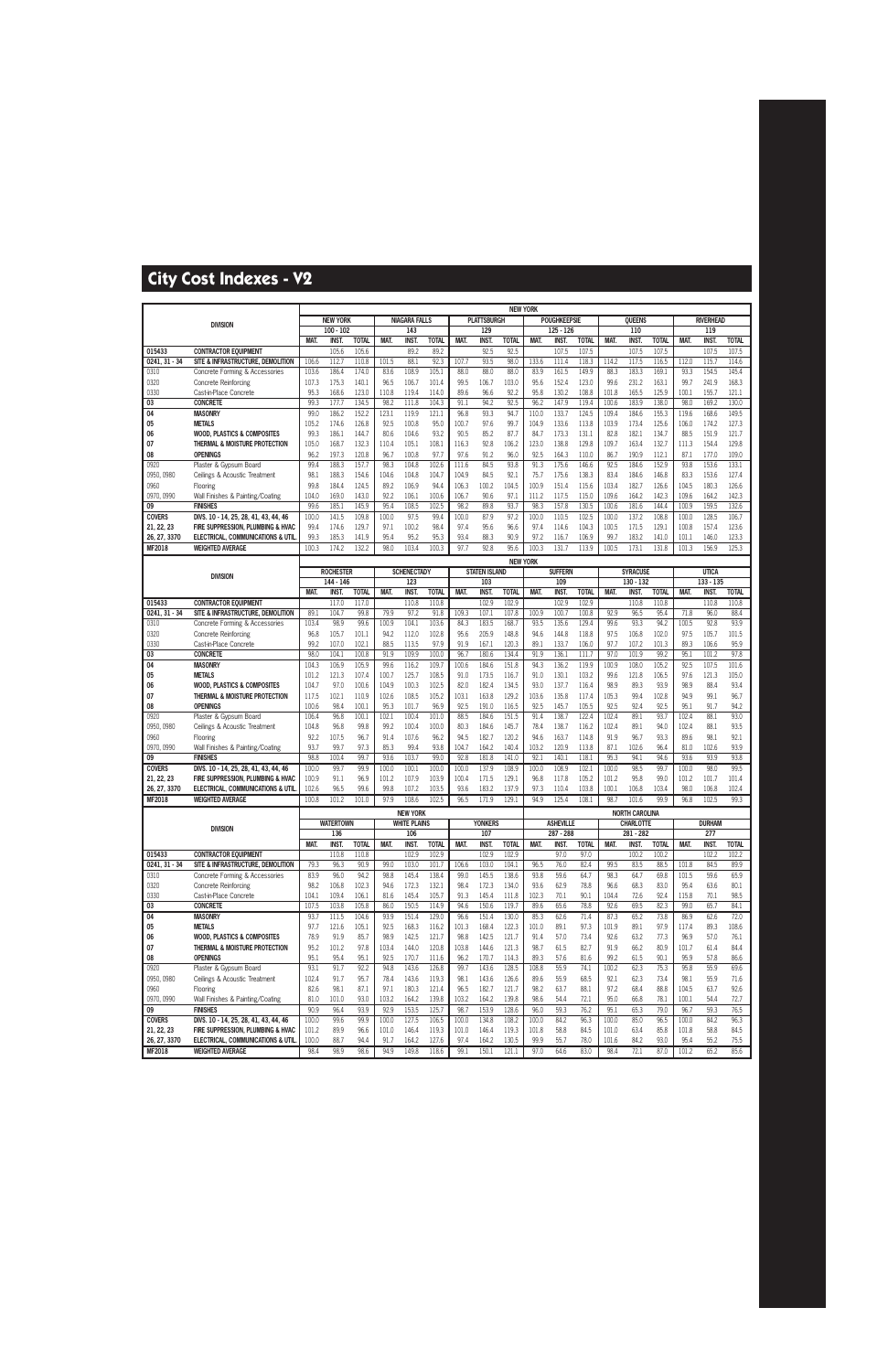|                           |                                                                  |                |                       |               |                |                      |               |               |                       | <b>NORTH CAROLINA</b> |               |                    |               |                |                      |               |                |                     |               |
|---------------------------|------------------------------------------------------------------|----------------|-----------------------|---------------|----------------|----------------------|---------------|---------------|-----------------------|-----------------------|---------------|--------------------|---------------|----------------|----------------------|---------------|----------------|---------------------|---------------|
|                           | <b>DIVISION</b>                                                  |                | <b>ELIZABETH CITY</b> |               |                | <b>FAYETTEVILLE</b>  |               |               | <b>GASTONIA</b>       |                       |               | <b>GREENSBORO</b>  |               |                | <b>HICKORY</b>       |               |                | <b>KINSTON</b>      |               |
|                           |                                                                  |                | 279                   |               |                | 283                  |               |               | 280                   |                       |               | 270,272 - 274      |               |                | 286                  |               |                | 285                 |               |
|                           |                                                                  | MAT.           | INST.                 | <b>TOTAL</b>  | MAT.           | <b>INST</b>          | <b>TOTAL</b>  | MAT.          | <b>INST</b>           | <b>TOTAL</b>          | MAT.          | INST.              | <b>TOTAL</b>  | MAT.           | <b>INST.</b>         | <b>TOTAL</b>  | MAT.           | <b>INST.</b>        | <b>TOTAL</b>  |
| 015433<br>$0241, 31 - 34$ | <b>CONTRACTOR EQUIPMENT</b><br>SITE & INFRASTRUCTURE. DEMOLITION | 105.9          | 106.2<br>85.8         | 106.2<br>92.1 | 95.7           | 102.2<br>84.2        | 102.2<br>87.8 | 96.2          | 97.0<br>76.0          | 97.0<br>82.3          | 101.6         | 102.2<br>84.5      | 102.2<br>89.8 | 94.9           | 102.2<br>84.2        | 102.2<br>87.6 | 93.7           | 102.2<br>84.2       | 102.2<br>87.2 |
| 0310                      | Concrete Forming & Accessories                                   | 84.6           | 61.5                  | 64.9          | 93.0           | 58.1                 | 63.3          | 101.1         | 59.8                  | 66.0                  | 101.3         | 59.6               | 65.8          | 89.0           | 59.7                 | 64.1          | 84.9           | 58.1                | 62.1          |
| 0320                      | Concrete Reinforcing                                             | 93.4           | 66.5                  | 80.4          | 97.2           | 63.6                 | 81.0          | 93.9          | 63.7                  | 79.3                  | 94.2          | 63.6               | 79.5          | 93.6           | 63.6                 | 79.1          | 93.1           | 63.6                | 78.9          |
| 0330                      | Cast-in-Place Concrete                                           | 116.0          | 70.1                  | 98.7          | 107.3          | 68.4                 | 92.6          | 100.0         | 70.8                  | 89.0                  | 114.9         | 70.7               | 98.2          | 102.3          | 69.9                 | 90.1          | 98.8           | 67.8                | 87.0          |
| 03                        | <b>CONCRETE</b>                                                  | 98.8           | 67.0                  | 84.5          | 91.6           | 64.4                 | 79.4          | 88.5          | 66.0                  | 78.4                  | 98.4          | 65.9               | 83.8          | 89.3           | 65.6                 | 78.7          | 86.5           | 64.2                | 76.5          |
| 04                        | <b>MASONRY</b>                                                   | 99.1           | 58.5                  | 74.4          | 88.2           | 58.5                 | 70.1          | 89.4          | 62.6                  | 73.0                  | 83.7          | 62.6               | 70.8          | 75.0           | 62.5                 | 67.4          | 81.5           | 58.5                | 67.5          |
| 05                        | <b>METALS</b>                                                    | 103.3          | 91.4                  | 99.6          | 121.6          | 89.4                 | 111.5         | 101.7         | 89.5                  | 97.9                  | 109.7         | 89.4               | 103.4         | 101.1          | 88.7                 | 97.2          | 99.9           | 89.3                | 96.6          |
| 06                        | <b>WOOD. PLASTICS &amp; COMPOSITES</b>                           | 77.7           | 61.2                  | 69.1          | 89.8           | 57.0                 | 72.7          | 100.8         | 57.0                  | 77.9                  | 96.6          | 57.0               | 75.9          | 84.9           | 57.0                 | 70.3          | 81.0           | 57.0                | 68.4          |
| 07                        | THERMAL & MOISTURE PROTECTION                                    | 100.7          | 59.8                  | 83.2          | 98.0           | 59.6                 | 81.5          | 99.0          | 61.4                  | 82.9                  | 101.3         | 61.4               | 84.2          | 99.1           | 61.4                 | 82.9          | 98.9           | 59.6                | 82.0          |
| 08<br>0920                | <b>OPENINGS</b><br>Plaster & Gypsum Board                        | 93.3<br>89.7   | 60.7<br>59.6          | 85.4<br>70.0  | 89.4<br>112.1  | 57.8<br>55.9         | 81.7<br>75.2  | 92.5<br>114.7 | 57.8<br>55.9          | 84.1<br>76.1          | 95.9<br>96.8  | 57.8<br>55.9       | 86.6<br>70.0  | 89.4<br>108.8  | 57.8<br>55.9         | 81.7<br>74.1  | 89.4<br>108.7  | 57.8<br>55.9        | 81.7<br>74.1  |
| 0950, 0980                | Ceilings & Acoustic Treatment                                    | 98.1           | 59.6                  | 74.0          | 92.8           | 55.9                 | 69.7          | 94.7          | 55.9                  | 70.4                  | 98.1          | 55.9               | 71.6          | 89.6           | 55.9                 | 68.5          | 94.7           | 55.9                | 70.4          |
| 0960                      | Flooring                                                         | 96.3           | 63.7                  | 86.8          | 98.3           | 63.7                 | 88.2          | 101.6         | 63.7                  | 90.5                  | 104.5         | 63.7               | 92.6          | 98.1           | 63.7                 | 88.1          | 95.2           | 63.7                | 86.0          |
| 0970, 0990                | Wall Finishes & Painting/Coating                                 | 100.1          | 54.4                  | 72.7          | 98.6           | 54.4                 | 72.1          | 98.6          | 54.4                  | 72.1                  | 100.1         | 54.4               | 72.7          | 98.6           | 54.4                 | 72.1          | 98.6           | 54.4                | 72.1          |
| 09                        | <b>FINISHES</b>                                                  | 93.8           | 60.9                  | 76.0          | 97.2           | 58.3                 | 76.2          | 98.9          | 59.3                  | 77.5                  | 96.8          | 59.3               | 76.6          | 96.2           | 59.3                 | 76.2          | 96.3           | 58.3                | 75.8          |
| <b>COVERS</b>             | DIVS. 10 - 14, 25, 28, 41, 43, 44, 46                            | 100.0          | 85.3                  | 96.5          | 100.0          | 82.9                 | 96.0          | 100.0         | 84.3                  | 96.3                  | 100.0         | 84.2               | 96.3          | 100.0          | 84.3                 | 96.3          | 100.0          | 82.8                | 96.0          |
| 21, 22, 23                | FIRE SUPPRESSION, PLUMBING & HVAC                                | 97.9           | 55.8                  | 80.9          | 101.6          | 56.7                 | 83.5          | 101.8         | 57.8                  | 84.1                  | 101.7         | 58.8               | 84.4          | 98.0           | 57.8                 | 81.8          | 98.0           | 55.6                | 80.9          |
| 26, 27, 3370              | <b>ELECTRICAL, COMMUNICATIONS &amp; UTIL</b>                     | 95.1           | 66.6                  | 81.0          | 99.9           | 55.2                 | 77.8          | 99.4          | 84.2                  | 91.9                  | 94.7          | 55.7               | 75.4          | 97.9           | 84.2                 | 91.1          | 97.7           | 53.7                | 76.0          |
| MF2018                    | <b>WEIGHTED AVERAGE</b>                                          | 98.1           | 66.6                  | 84.5          | 100.5          | 64.0                 | 84.7          | 97.7          | 68.5                  | 85.1                  | 99.7          | 65.3               | 84.8          | 95.2           | 69.0                 | 83.9          | 94.9           | 63.5                | 81.3          |
|                           |                                                                  |                |                       |               |                |                      |               |               | <b>NORTH CAROLINA</b> |                       |               |                    |               |                |                      |               |                | <b>NORTH DAKOTA</b> |               |
|                           | <b>DIVISION</b>                                                  |                | <b>MURPHY</b>         |               |                | <b>RALEIGH</b>       |               |               | <b>ROCKY MOUNT</b>    |                       |               | <b>WILMINGTON</b>  |               |                | <b>WINSTON-SALEM</b> |               |                | <b>BISMARCK</b>     |               |
|                           |                                                                  | MAT.           | 289<br><b>INST.</b>   | <b>TOTAL</b>  | MAT.           | $275 - 276$<br>INST. | <b>TOTAL</b>  | MAT.          | 278<br><b>INST</b>    | <b>TOTAL</b>          | MAT.          | 284<br><b>INST</b> | <b>TOTAL</b>  | MAT.           | 271<br><b>INST.</b>  | <b>TOTAL</b>  | MAT.           | 585<br><b>INST.</b> | <b>TOTAL</b>  |
| 015433                    | <b>CONTRACTOR EQUIPMENT</b>                                      |                | 97.0                  | 97.0          |                | 106.9                | 106.9         |               | 102.2                 | 102.2                 |               | 97.0               | 97.0          |                | 102.2                | 102.2         |                | 100.9               | 100.9         |
| $0241.31 - 34$            | SITE & INFRASTRUCTURE, DEMOLITION                                | 97.1           | 75.7                  | 82.4          | 101.1          | 93.2                 | 95.7          | 103.8         | 84.1                  | 90.3                  | 97.5          | 75.7               | 82.5          | 102.0          | 84.5                 | 90.0          | 101.0          | 99.3                | 99.8          |
| 0310                      | Concrete Forming & Accessories                                   | 101.9          | 57.9                  | 64.5          | 99.4           | 59.3                 | 65.3          | 92.2          | 59.0                  | 64.0                  | 95.3          | 58.1               | 63.6          | 103.1          | 59.6                 | 66.1          | 107.3          | 78.9                | 83.1          |
| 0320                      | Concrete Reinforcing                                             | 93.1           | 61.3                  | 77.8          | 95.7           | 63.6                 | 80.2          | 93.4          | 63.6                  | 79.0                  | 94.3          | 63.6               | 79.5          | 94.2           | 63.6                 | 79.5          | 94.4           | 100.2               | 97.2          |
| 0330                      | Cast-in-Place Concrete                                           | 105.9          | 67.7                  | 91.5          | 119.2          | 70.7                 | 100.9         | 113.5         | 69.1                  | 96.7                  | 101.9         | 67.8               | 89.0          | 117.8          | 70.1                 | 99.8          | 99.4           | 89.1                | 95.5          |
| 03                        | <b>CONCRETE</b>                                                  | 92.5           | 63.7                  | 79.6          | 99.4           | 65.6                 | 84.2          | 99.3          | 65.0                  | 83.9                  | 89.6          | 64.2               | 78.2          | 99.9           | 65.7                 | 84.5          | 96.5           | 86.6                | 92.1          |
| 04                        | <b>MASONRY</b>                                                   | 78.1           | 58.5                  | 66.2          | 85.1           | 61.4                 | 70.6          | 76.9          | 61.2                  | 67.3                  | 75.8          | 58.5               | 65.2          | 84.0           | 62.6                 | 70.9          | 102.0          | 84.1                | 91.1          |
| 05                        | <b>METALS</b>                                                    | 98.8           | 88.5                  | 95.6          | 102.0          | 87.0                 | 97.3          | 102.5         | 88.5                  | 98.1                  | 100.6         | 89.3               | 97.1          | 106.8          | 89.3                 | 101.4         | 93.6           | 94.5                | 93.8          |
| 06                        | <b>WOOD, PLASTICS &amp; COMPOSITES</b>                           | 101.6          | 56.9                  | 78.2          | 93.7           | 57.2                 | 74.6          | 86.5          | 57.0                  | 71.1                  | 93.2          | 57.0               | 74.3          | 96.6           | 57.0                 | 75.9          | 103.2          | 75.4                | 88.6          |
| 07<br>08                  | THERMAL & MOISTURE PROTECTION<br><b>OPENINGS</b>                 | 99.0<br>89.3   | 59.6<br>57.2          | 82.1<br>81.5  | 94.6<br>98.0   | 62.0<br>57.9         | 80.6<br>88.2  | 101.3<br>92.6 | 60.9<br>57.8          | 83.9<br>84.1          | 98.7<br>89.5  | 59.6<br>57.8       | 81.9<br>81.7  | 101.3<br>95.9  | 61.4<br>57.8         | 84.2<br>86.6  | 107.9<br>103.4 | 86.4<br>84.6        | 98.6<br>98.8  |
| 0920                      | Plaster & Gypsum Board                                           | 113.3          | 55.7                  | 75.5          | 91.5           | 55.9                 | 68.1          | 90.9          | 55.9                  | 67.9                  | 110.2         | 55.9               | 74.6          | 96.8           | 55.9                 | 70.0          | 91.1           | 74.9                | 80.5          |
| 0950, 0980                | Ceilings & Acoustic Treatment                                    | 89.6           | 55.7                  | 68.4          | 97.4           | 55.9                 | 71.4          | 94.9          | 55.9                  | 70.5                  | 92.8          | 55.9               | 69.7          | 98.1           | 55.9                 | 71.6          | 113.7          | 74.9                | 89.4          |
| 0960                      | Flooring                                                         | 101.9          | 63.7                  | 90.8          | 96.2           | 63.7                 | 86.7          | 99.9          | 63.7                  | 89.4                  | 98.9          | 63.7               | 88.6          | 104.5          | 63.7                 | 92.6          | 88.9           | 54.9                | 79.0          |
| 0970, 0990                | Wall Finishes & Painting/Coating                                 | 98.6           | 54.4                  | 72.1          | 96.7           | 54.4                 | 71.4          | 100.1         | 54.4                  | 72.7                  | 98.6          | 54.4               | 72.1          | 100.1          | 54.4                 | 72.7          | 89.1           | 61.0                | 72.3          |
| 09                        | <b>FINISHES</b>                                                  | 97.9           | 58.2                  | 76.4          | 95.1           | 59.1                 | 75.6          | 94.4          | 59.0                  | 75.3                  | 97.1          | 58.3               | 76.1          | 96.8           | 59.3                 | 76.6          | 97.5           | 73.2                | 84.3          |
| <b>COVERS</b>             | DIVS. 10 - 14, 25, 28, 41, 43, 44, 46                            | 100.0          | 82.8                  | 96.0          | 100.0          | 84.1                 | 96.3          | 100.0         | 83.8                  | 96.2                  | 100.0         | 82.8               | 96.0          | 100.0          | 84.2                 | 96.3          | 100.0          | 94.3                | 98.6          |
| 21, 22, 23                | FIRE SUPPRESSION. PLUMBING & HVAC                                | 98.0           | 55.6                  | 80.9          | 100.9          | 58.2                 | 83.7          | 97.9          | 57.0                  | 81.4                  | 101.8         | 56.7               | 83.6          | 101.7          | 58.8                 | 84.4          | 100.5          | 78.1                | 91.5          |
| 26, 27, 3370<br>MF2018    | ELECTRICAL, COMMUNICATIONS & UTIL<br><b>WEIGHTED AVERAGE</b>     | 100.6<br>96.1  | 53.7<br>62.6          | 77.4<br>81.6  | 100.4<br>99.0  | 54.2<br>65.3         | 77.5<br>84.4  | 96.7<br>97.1  | 55.2<br>64.5          | 76.2<br>83.0          | 100.2<br>96.6 | 53.7<br>63.1       | 77.2<br>82.1  | 94.7<br>99.5   | 55.7<br>65.3         | 75.4<br>84.7  | 98.8<br>99.1   | 76.2<br>83.1        | 87.6<br>92.2  |
|                           |                                                                  |                |                       |               |                |                      |               |               |                       |                       |               |                    |               |                |                      |               |                |                     |               |
|                           |                                                                  |                | <b>DEVILS LAKE</b>    |               |                | <b>DICKINSON</b>     |               |               | <b>FARGO</b>          | <b>NORTH DAKOTA</b>   |               | <b>GRAND FORKS</b> |               |                | <b>JAMESTOWN</b>     |               |                | <b>MINOT</b>        |               |
|                           | <b>DIVISION</b>                                                  |                | 583                   |               |                | 586                  |               |               | 580 - 581             |                       |               | 582                |               |                | 584                  |               |                | 587                 |               |
|                           |                                                                  | MAT.           | <b>INST.</b>          | <b>TOTAL</b>  | MAT.           | INST.                | <b>TOTAL</b>  | MAT.          | INST.                 | <b>TOTAL</b>          | MAT.          | <b>INST.</b>       | <b>TOTAL</b>  | MAT.           | <b>INST.</b>         | <b>TOTAL</b>  | MAT.           | INST.               | <b>TOTAL</b>  |
| 015433                    | <b>CONTRACTOR EQUIPMENT</b>                                      |                | 95.8                  | 95.8          |                | 95.8                 | 95.8          |               | 100.9                 | 100.9                 |               | 95.8               | 95.8          |                | 95.8                 | 95.8          |                | 95.8                | 95.8          |
| $0241, 31 - 34$           | SITE & INFRASTRUCTURE, DEMOLITION                                | 104.7          | 90.7                  | 95.1          | 113.1          | 90.6                 | 97.7          | 101.2         | 99.0                  | 99.7                  | 109.3         | 91.4               | 97.0          | 103.8          | 90.7                 | 94.8          | 106.7          | 91.2                | 96.0          |
| 0310                      | Concrete Forming & Accessories                                   | 106.2          | 69.3                  | 74.8          | 93.9           | 69.1                 | 72.8          | 96.6          | 69.8                  | 73.8                  | 98.7          | 76.2               | 79.6          | 95.8           | 69.2                 | 73.2          | 93.5           | 69.4                | 73.0          |
| 0320                      | <b>Concrete Reinforcing</b>                                      | 97.8           | 100.2                 | 99.0          | 98.7           | 100.1                | 99.4          | 97.4          | 100.8                 | 99.1                  | 96.3          | 100.3              | 98.2          | 98.4           | 100.7                | 99.5          | 99.7           | 100.1               | 99.9          |
| 0330<br>03                | Cast-in-Place Concrete<br><b>CONCRETE</b>                        | 116.6<br>101.9 | 78.4<br>78.6          | 102.2<br>91.5 | 105.5<br>101.2 | 78.3<br>78.5         | 95.3<br>91.0  | 96.6<br>98.7  | 84.9<br>81.1          | 92.2<br>90.8          | 105.5<br>98.7 | 84.9<br>84.1       | 97.7<br>92.1  | 115.2<br>100.4 | 78.4<br>78.7         | 101.3<br>90.7 | 105.5<br>97.2  | 78.6<br>78.8        | 95.4<br>88.9  |
| 04                        | <b>MASONRY</b>                                                   | 115.6          | 82.4                  | 95.4          | 116.1          | 79.8                 | 93.9          | 98.2          | 91.2                  | 94.0                  | 109.1         | 85.6               | 94.7          | 128.5          | 91.1                 | 105.7         | 109.0          | 79.1                | 90.8          |
| 05                        | <b>METALS</b>                                                    | 92.6           | 95.3                  | 93.5          | 92.5           | 94.7                 | 93.2          | 98.0          | 95.1                  | 97.1                  | 92.6          | 96.1               | 93.7          | 92.6           | 95.9                 | 93.6          | 92.9           | 95.6                | 93.7          |
| 06                        | <b>WOOD, PLASTICS &amp; COMPOSITES</b>                           | 98.8           | 65.2                  | 81.2          | 84.4           | 65.2                 | 74.4          | 91.8          | 65.5                  | 78.0                  | 89.6          | 72.6               | 80.7          | 86.6           | 65.2                 | 75.4          | 84.0           | 65.2                | 74.2          |
| 07                        | THERMAL & MOISTURE PROTECTION                                    | 106.3          | 81.0                  | 95.4          | 106.9          | 81.4                 | 95.9          | 104.3         | 85.9                  | 96.4                  | 106.5         | 84.2               | 96.9          | 106.1          | 83.8                 | 96.5          | 106.2          | 81.9                | 95.8          |
| 08                        | <b>OPENINGS</b>                                                  | 100.6          | 79.0                  | 95.3          | 100.6          | 79.0                 | 95.3          | 100.8         | 79.1                  | 95.5                  | 99.2          | 83.0               | 95.3          | 100.6          | 79.0                 | 95.3          | 99.4           | 79.0                | 94.4          |
| 0920                      | Plaster & Gypsum Board                                           | 102.2          | 64.8                  | 77.6          | 93.1           | 64.8                 | 74.5          | 87.1          | 64.8                  | 72.4                  | 94.3          | 72.3               | 79.9          | 94.0           | 64.8                 | 74.8          | 93.1           | 64.8                | 74.5          |
| 0950, 0980                | Ceilings & Acoustic Treatment                                    | 109.4          | 64.8                  | 81.4          | 109.4          | 64.8                 | 81.4          | 97.9          | 64.8                  | 77.1                  | 109.4         | 72.3               | 86.2          | 109.4          | 64.8                 | 81.4          | 109.4          | 64.8                | 81.4          |
| 0960                      | Flooring                                                         | 96.3           | 54.9                  | 84.2          | 89.3           | 54.9                 | 79.2          | 100.3         | 54.9                  | 87.1                  | 91.2          | 54.9               | 80.6          | 90.0           | 54.9                 | 79.8          | 89.0           | 54.9                | 79.0          |
| 0970, 0990<br>09          | Wall Finishes & Painting/Coating<br><b>FINISHES</b>              | 83.5<br>97.1   | 53.7<br>65.2          | 65.6<br>79.8  | 83.5<br>94.7   | 53.7<br>65.2         | 65.6<br>78.7  | 94.7<br>97.0  | 64.1<br>66.6          | 76.4<br>80.5          | 83.5<br>94.9  | 62.9<br>71.3       | 71.2<br>82.1  | 83.5<br>94.1   | 53.7<br>65.2         | 65.6<br>78.5  | 83.5<br>93.8   | 54.7<br>65.3        | 66.3<br>78.4  |
| <b>COVERS</b>             | DIVS. 10 - 14, 25, 28, 41, 43, 44, 46                            | 100.0          | 82.8                  | 95.9          | 100.0          | 82.7                 | 95.9          | 100.0         | 91.8                  | 98.1                  | 100.0         | 90.8               | 97.8          | 100.0          | 82.7                 | 95.9          | 100.0          | 91.2                | 97.9          |
| 21, 22, 23                | FIRE SUPPRESSION, PLUMBING & HVAC                                | 96.9           | 74.8                  | 88.0          | 96.9           | 69.9                 | 86.0          | 100.6         | 70.7                  | 88.5                  | 100.7         | 78.0               | 91.5          | 96.9           | 68.9                 | 85.6          | 100.7          | 68.8                | 87.8          |
| 26, 27, 3370              | ELECTRICAL, COMMUNICATIONS & UTIL.                               | 94.2           | 70.0                  | 82.2          | 100.7          | 65.3                 | 83.2          | 100.6         | 66.8                  | 83.9                  | 96.8          | 70.1               | 83.6          | 94.2           | 65.7                 | 80.1          | 99.2           | 69.9                | 84.7          |
| <b>MF2018</b>             | <b>WEIGHTED AVERAGE</b>                                          | 98.6           | 77.8                  | 89.6          | 99.2           | 75.7                 | 89.0          | 99.6          | 78.9                  | 90.6                  | 98.8          | 81.0               | 91.1          | 98.7           | 76.9                 | 89.3          | 98.7           | 76.5                | 89.1          |
|                           |                                                                  |                |                       |               |                |                      |               |               |                       |                       |               |                    |               |                |                      |               |                |                     |               |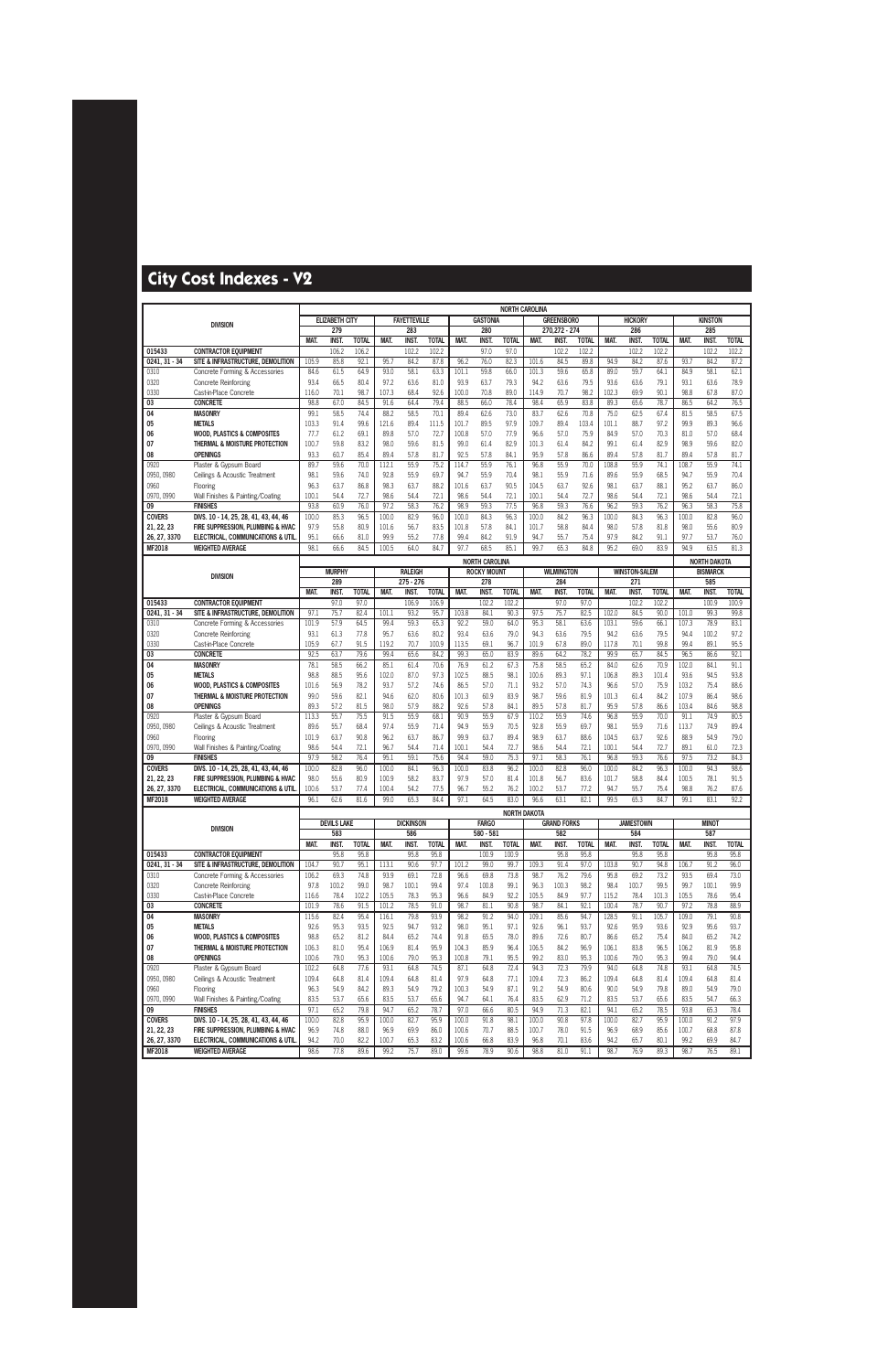|                         |                                                                  |               | <b>NORTH DAKOTA</b> |              |                |                 |              |                |                    |               |                | OHIO                |               |                |                    |               |               |                   |              |
|-------------------------|------------------------------------------------------------------|---------------|---------------------|--------------|----------------|-----------------|--------------|----------------|--------------------|---------------|----------------|---------------------|---------------|----------------|--------------------|---------------|---------------|-------------------|--------------|
|                         | <b>DIVISION</b>                                                  |               | <b>WILLISTON</b>    |              |                | <b>AKRON</b>    |              |                | <b>ATHENS</b>      |               |                | <b>CANTON</b>       |               |                | <b>CHILLICOTHE</b> |               |               | <b>CINCINNATI</b> |              |
|                         |                                                                  |               | 588                 |              |                | 442 - 443       |              |                | 457                |               |                | 446 - 447           |               |                | 456                |               |               | $451 - 452$       |              |
|                         |                                                                  | MAT.          | <b>INST.</b>        | <b>TOTAL</b> | MAT.           | <b>INST.</b>    | <b>TOTAL</b> | MAT.           | <b>INST</b>        | <b>TOTAL</b>  | MAT.           | <b>INST</b>         | <b>TOTAL</b>  | MAT.           | <b>INST</b>        | <b>TOTAL</b>  | MAT.          | <b>INST.</b>      | <b>TOTAL</b> |
| 015433<br>0241, 31 - 34 | <b>CONTRACTOR EQUIPMENT</b><br>SITE & INFRASTRUCTURE, DEMOLITION | 106.6         | 95.8<br>91.5        | 95.8<br>96.2 | 96.4           | 87.0<br>91.2    | 87.0<br>92.8 | 108.7          | 83.5<br>82.7       | 83.5<br>90.8  | 96.5           | 87.0<br>91.1        | 87.0<br>92.8  | 95.0           | 94.0<br>92.1       | 94.0<br>93.0  | 93.3          | 96.6<br>98.5      | 96.6<br>96.9 |
| 0310                    | Concrete Forming & Accessories                                   | 100.7         | 76.2                | 79.8         | 102.6          | 79.9            | 83.3         | 94.3           | 76.1               | 78.8          | 102.6          | 72.0                | 76.6          | 97.7           | 78.6               | 81.4          | 100.4         | 74.9              | 78.7         |
| 0320                    | <b>Concrete Reinforcing</b>                                      | 100.6         | 100.1               | 100.4        | 92.2           | 87.2            | 89.8         | 93.1           | 85.0               | 89.2          | 92.2           | 71.5                | 82.2          | 90.0           | 84.6               | 87.4          | 95.5          | 83.7              | 89.8         |
| 0330                    | Cast-in-Place Concrete                                           | 105.5         | 84.9                | 97.7         | 107.2          | 85.5            | 99.0         | 111.7          | 92.1               | 104.3         | 108.2          | 84.5                | 99.2          | 101.4          | 88.8               | 96.6          | 96.8          | 76.5              | 89.1         |
| 03                      | <b>CONCRETE</b>                                                  | 98.6          | 84.0                | 92.1         | 101.3          | 82.8            | 93.0         | 103.4          | 83.1               | 94.3          | 101.8          | 76.2                | 90.3          | 97.9           | 83.7               | 91.5          | 96.0          | 77.2              | 87.6         |
| $\overline{04}$         | <b>MASONRY</b>                                                   | 103.2         | 82.2                | 90.4         | 99.8           | 85.7            | 91.2         | 79.7           | 93.2               | 87.9          | 100.5          | 78.5                | 87.1          | 86.3           | 86.7               | 86.6          | 91.7          | 79.2              | 84.1         |
| 05                      | <b>METALS</b>                                                    | 92.7          | 95.8                | 93.7         | 94.3           | 79.0            | 89.5         | 102.3          | 79.1               | 95.1          | 94.3           | 72.4                | 87.5          | 94.1           | 88.4               | 92.3          | 96.3          | 81.9              | 91.8         |
| 06                      | <b>WOOD, PLASTICS &amp; COMPOSITES</b>                           | 91.5          | 72.6                | 81.6         | 104.1          | 78.3            | 90.6         | 87.1           | 71.5               | 78.9          | 104.5          | 69.3                | 86.1          | 99.3           | 75.3               | 86.8          | 101.3         | 73.6              | 86.8         |
| 07                      | THERMAL & MOISTURE PROTECTION                                    | 106.5         | 83.3                | 96.5         | 104.1          | 88.1            | 97.3         | 102.9          | 87.4               | 96.2          | 105.0          | 84.9                | 96.4          | 104.3          | 84.4               | 95.8          | 102.1         | 80.9              | 93.0         |
| 08                      | <b>OPENINGS</b>                                                  | 100.7         | 83.0                | 96.4         | 107.3          | 80.0            | 100.6        | 97.4           | 73.0               | 91.5          | 101.1          | 67.2                | 92.9          | 88.4           | 75.2               | 85.2          | 98.6          | 73.2              | 92.4         |
| 0920                    | Plaster & Gypsum Board                                           | 94.3          | 72.3                | 79.9         | 98.1           | 77.9            | 84.8         | 94.2           | 70.8               | 78.8          | 99.2           | 68.6                | 79.1          | 97.5           | 75.2               | 82.9          | 96.5          | 73.2              | 81.2         |
| 0950, 0980<br>0960      | Ceilings & Acoustic Treatment<br>Flooring                        | 109.4<br>92.3 | 72.3<br>54.9        | 86.2<br>81.4 | 93.2<br>91.6   | 77.9<br>79.5    | 83.6<br>88.1 | 102.8<br>124.9 | 70.8<br>71.8       | 82.7<br>109.4 | 93.2<br>91.8   | 68.6<br>70.7        | 77.8<br>85.6  | 95.0<br>101.5  | 75.2<br>71.8       | 82.6<br>92.8  | 88.5<br>101.5 | 73.2<br>79.3      | 78.9<br>95.0 |
| 0970, 0990              | Wall Finishes & Painting/Coating                                 | 83.5          | 60.4                | 69.7         | 97.9           | 86.5            | 91.1         | 104.9          | 84.9               | 92.9          | 97.9           | 77.3                | 85.5          | 102.2          | 84.9               | 91.8          | 101.5         | 73.0              | 84.4         |
| 09                      | <b>FINISHES</b>                                                  | 95.1          | 71.2                | 82.1         | 95.5           | 80.3            | 87.3         | 102.9          | 75.6               | 88.1          | 95.7           | 71.5                | 82.6          | 99.4           | 77.2               | 87.4          | 97.2          | 75.1              | 85.3         |
| <b>COVERS</b>           | DIVS. 10 - 14, 25, 28, 41, 43, 44, 46                            | 100.0         | 93.0                | 98.4         | 100.0          | 91.6            | 98.0         | 100.0          | 90.3               | 97.7          | 100.0          | 90.2                | 97.7          | 100.0          | 89.4               | 97.5          | 100.0         | 88.1              | 97.2         |
| 21, 22, 23              | FIRE SUPPRESSION, PLUMBING & HVAC                                | 96.9          | 74.7                | 87.9         | 100.5          | 83.7            | 93.7         | 96.7           | 77.3               | 88.9          | 100.5          | 75.5                | 90.4          | 97.2           | 88.0               | 93.5          | 100.4         | 78.1              | 91.4         |
| 26, 27, 3370            | ELECTRICAL, COMMUNICATIONS & UTIL                                | 97.1          | 75.1                | 86.2         | 99.2           | 78.8            | 89.1         | 100.7          | 86.4               | 93.6          | 98.5           | 81.9                | 90.3          | 99.8           | 86.4               | 93.2          | 99.1          | 74.0              | 86.7         |
| MF2018                  | <b>WEIGHTED AVERAGE</b>                                          | 97.8          | 80.7                | 90.4         | 99.7           | 83.0            | 92.5         | 99.2           | 81.8               | 91.7          | 99.2           | 77.5                | 89.8          | 96.3           | 85.3               | 91.5          | 98.0          | 79.2              | 89.9         |
|                         |                                                                  |               |                     |              |                |                 |              |                |                    | OHIO          |                |                     |               |                |                    |               |               |                   |              |
|                         | <b>DIVISION</b>                                                  |               | <b>CLEVELAND</b>    |              |                | <b>COLUMBUS</b> |              |                | <b>DAYTON</b>      |               |                | <b>HAMILTON</b>     |               |                | <b>LIMA</b>        |               |               | <b>LORAIN</b>     |              |
|                         |                                                                  |               | 441                 |              |                | $430 - 432$     |              |                | 453 - 454          |               |                | 450                 |               |                | 458                |               |               | 440               |              |
|                         |                                                                  | MAT.          | INST.               | <b>TOTAL</b> | MAT.           | INST.           | <b>TOTAL</b> | MAT.           | <b>INST.</b>       | <b>TOTAL</b>  | MAT.           | <b>INST.</b>        | <b>TOTAL</b>  | MAT.           | INST.              | <b>TOTAL</b>  | MAT.          | INST.             | <b>TOTAL</b> |
| 015433                  | <b>CONTRACTOR EQUIPMENT</b>                                      |               | 91.8                | 91.8         |                | 93.7            | 93.7         |                | 87.4               | 87.4          |                | 94.0                | 94.0          |                | 86.8               | 86.8          |               | 87.0              | 87.0         |
| 0241.31 - 34            | SITE & INFRASTRUCTURE, DEMOLITION                                | 95.5          | 95.2                | 95.3         | 102.9          | 94.1            | 96.8         | 91.4           | 91.5               | 91.5          | 91.4           | 91.7                | 91.6          | 102.5          | 82.4               | 88.7          | 95.7          | 91.4              | 92.7         |
| 0310<br>0320            | Concrete Forming & Accessories                                   | 101.3<br>92.8 | 89.9<br>90.7        | 91.6<br>91.8 | 100.6<br>104.6 | 76.3<br>78.8    | 80.0<br>92.2 | 99.8<br>95.5   | 74.8<br>75.4       | 78.5<br>85.8  | 99.9<br>95.5   | 74.6<br>73.6        | 78.4<br>84.9  | 94.3<br>93.1   | 73.7<br>75.6       | 76.7<br>84.6  | 102.6<br>92.2 | 72.0<br>87.5      | 76.6<br>89.9 |
| 0330                    | <b>Concrete Reinforcing</b><br>Cast-in-Place Concrete            | 106.9         | 95.9                | 102.7        | 102.9          | 86.0            | 96.5         | 86.8           | 77.9               | 83.5          | 93.1           | 79.5                | 87.9          | 102.6          | 86.1               | 96.4          | 102.0         | 88.3              | 96.8         |
| 03                      | <b>CONCRETE</b>                                                  | 101.7         | 91.7                | 97.2         | 100.1          | 80.2            | 91.2         | 89.3           | 76.0               | 83.4          | 92.2           | 76.8                | 85.3          | 96.3           | 78.5               | 88.3          | 98.9          | 80.3              | 90.5         |
| 04                      | <b>MASONRY</b>                                                   | 104.6         | 97.3                | 100.1        | 87.9           | 83.9            | 85.5         | 85.4           | 74.1               | 78.5          | 85.7           | 77.8                | 80.9          | 108.9          | 74.9               | 88.2          | 96.4          | 91.0              | 93.1         |
| 05                      | <b>METALS</b>                                                    | 95.9          | 83.8                | 92.1         | 103.2          | 79.6            | 95.9         | 95.6           | 75.5               | 89.4          | 95.7           | 84.3                | 92.1          | 102.3          | 79.0               | 95.1          | 94.9          | 79.8              | 90.2         |
| 06                      | <b>WOOD, PLASTICS &amp; COMPOSITES</b>                           | 98.4          | 87.9                | 92.9         | 100.3          | 75.1            | 87.1         | 103.2          | 74.5               | 88.2          | 102.2          | 74.5                | 87.7          | 87.0           | 72.6               | 79.4          | 104.1         | 67.7              | 85.0         |
| 07                      | THERMAL & MOISTURE PROTECTION                                    | 100.9         | 96.7                | 99.1         | 92.7           | 83.8            | 88.9         | 108.1          | 76.3               | 94.4          | 104.4          | 76.8                | 92.5          | 102.5          | 79.9               | 92.8          | 104.9         | 87.6              | 97.5         |
| 08                      | <b>OPENINGS</b>                                                  | 100.2         | 86.0                | 96.7         | 97.8           | 73.6            | 91.9         | 95.1           | 72.2               | 89.5          | 93.0           | 72.3                | 87.9          | 97.4           | 71.0               | 91.0          | 101.1         | 74.2              | 94.6         |
| 0920                    | Plaster & Gypsum Board                                           | 98.1          | 87.5                | 91.1         | 92.7           | 74.5            | 80.7         | 99.0           | 74.3               | 82.8          | 99.0           | 74.3                | 82.8          | 94.2           | 71.9               | 79.5          | 98.1          | 66.9              | 77.6         |
| 0950, 0980              | Ceilings & Acoustic Treatment                                    | 91.2          | 87.5                | 88.8         | 88.8           | 74.5            | 79.8         | 95.7           | 74.3               | 82.3          | 95.0           | 74.3                | 82.1          | 102.8          | 71.9               | 83.4          | 93.2          | 66.9              | 76.7         |
| 0960<br>0970, 0990      | Flooring<br>Wall Finishes & Painting/Coating                     | 92.5<br>101.9 | 87.3<br>89.3        | 91.0<br>94.3 | 96.0<br>99.5   | 75.3<br>77.7    | 89.9<br>86.4 | 105.2<br>102.2 | 69.0<br>67.4       | 94.7<br>81.3  | 102.5<br>102.2 | 74.9<br>67.9        | 94.5<br>81.6  | 124.2<br>104.9 | 73.6<br>72.8       | 109.4<br>85.7 | 91.8<br>97.9  | 87.3<br>86.5      | 90.5<br>91.1 |
| 09                      | <b>FINISHES</b>                                                  | 95.4          | 89.2                | 92.0         | 93.2           | 75.7            | 83.8         | 100.6          | 72.6               | 85.5          | 99.6           | 73.9                | 85.7          | 102.3          | 73.0               | 86.4          | 95.6          | 75.4              | 84.7         |
| <b>COVERS</b>           | DIVS. 10 - 14, 25, 28, 41, 43, 44, 46                            | 100.0         | 97.4                | 99.4         | 100.0          | 88.7            | 97.3         | 100.0          | 87.2               | 97.0          | 100.0          | 87.1                | 97.0          | 100.0          | 91.6               | 98.0          | 100.0         | 86.5              | 96.8         |
| 21, 22, 23              | FIRE SUPPRESSION, PLUMBING & HVAC                                | 100.5         | 91.3                | 96.8         | 100.4          | 89.8            | 96.1         | 101.2          | 77.8               | 91.7          | 101.0          | 71.4                | 89.1          | 96.7           | 87.4               | 93.0          | 100.5         | 84.6              | 94.1         |
| 26, 27, 3370            | <b>ELECTRICAL, COMMUNICATIONS &amp; UTIL</b>                     | 99.1          | 92.0                | 95.6         | 101.2          | 81.0            | 91.2         | 97.6           | 72.9               | 85.4          | 97.8           | 72.7                | 85.4          | 101.0          | 72.9               | 87.1          | 98.6          | 75.3              | 87.1         |
| MF2018                  | <b>WEIGHTED AVERAGE</b>                                          | 99.4          | 91.5                | 96.0         | 99.2           | 83.2            | 92.3         | 96.9           | 76.6               | 88.1          | 96.9           | 76.7                | 88.2          | 99.6           | 79.0               | 90.7          | 98.7          | 81.8              | 91.4         |
|                         |                                                                  |               |                     |              |                |                 |              |                |                    |               | OHIO           |                     |               |                |                    |               |               |                   |              |
|                         | <b>DIVISION</b>                                                  |               | <b>MANSFIELD</b>    |              |                | <b>MARION</b>   |              |                | <b>SPRINGFIELD</b> |               |                | <b>STEUBENVILLE</b> |               |                | <b>TOLEDO</b>      |               |               | <b>YOUNGSTOWN</b> |              |
|                         |                                                                  |               | 448 - 449           |              |                | 433             |              |                | 455                |               |                | 439                 |               |                | 434 - 436          |               |               | 444 - 445         |              |
|                         |                                                                  | MAT.          | INST.               | <b>TOTAL</b> | MAT.           | <b>INST.</b>    | <b>TOTAL</b> | MAT.           | <b>INST.</b>       | <b>TOTAL</b>  | MAT.           | <b>INST.</b>        | <b>TOTAL</b>  | MAT.           | <b>INST.</b>       | <b>TOTAL</b>  | MAT.          | INST.             | <b>TOTAL</b> |
| 015433<br>0241, 31 - 34 | <b>CONTRACTOR EOUIPMENT</b><br>SITE & INFRASTRUCTURE, DEMOLITION | 91.5          | 87.0<br>91.1        | 87.0<br>91.2 | 94.9           | 87.4<br>88.0    | 87.4<br>90.2 | 91.7           | 87.4<br>91.5       | 87.4<br>91.6  | 139.6          | 91.1<br>95.6        | 91.1<br>109.4 | 99.5           | 91.1<br>88.3       | 91.1<br>91.8  | 96.2          | 87.0<br>91.0      | 87.0<br>92.6 |
| 0310                    | Concrete Forming & Accessories                                   | 90.5          | 70.9                | 73.8         | 98.8           | 76.5            | 79.8         | 99.8           | 74.8               | 78.5          | 98.9           | 76.3                | 79.7          | 103.1          | 81.7               | 84.9          | 102.6         | 74.0              | 78.3         |
| 0320                    | <b>Concrete Reinforcing</b>                                      | 84.0          | 75.3                | 79.8         | 98.8           | 75.3            | 87.4         | 95.5           | 75.4               | 85.8          | 96.1           | 95.6                | 95.9          | 107.2          | 78.9               | 93.5          | 92.2          | 84.2              | 88.3         |
| 0330                    | Cast-in-Place Concrete                                           | 99.2          | 84.3                | 93.6         | 89.0           | 84.7            | 87.4         | 89.2           | 77.9               | 84.9          | 96.7           | 86.0                | 92.7          | 97.5           | 86.8               | 93.4          | 106.1         | 83.9              | 97.7         |
| 03                      | <b>CONCRETE</b>                                                  | 93.3          | 76.3                | 85.7         | 88.1           | 79.1            | 84.1         | 90.4           | 76.0               | 84.0          | 91.9           | 82.8                | 87.8          | 96.1           | 83.2               | 90.3          | 100.8         | 79.1              | 91.0         |
| $\overline{04}$         | <b>MASONRY</b>                                                   | 98.8          | 85.2                | 90.5         | 90.5           | 86.1            | 87.8         | 85.6           | 74.1               | 78.5          | 78.7           | 87.3                | 83.9          | 96.6           | 88.0               | 91.3          | 100.2         | 83.0              | 89.7         |
| 05                      | <b>METALS</b>                                                    | 95.2          | 74.6                | 88.7         | 102.2          | 77.5            | 94.5         | 95.6           | 75.5               | 89.3          | 98.4           | 82.6                | 93.5          | 103.0          | 84.2               | 97.1          | 94.4          | 77.6              | 89.2         |
| 06                      | <b>WOOD, PLASTICS &amp; COMPOSITES</b>                           | 89.7          | 67.7                | 78.2         | 95.0           | 74.9            | 84.5         | 104.4          | 74.5               | 88.8          | 89.8           | 73.8                | 81.5          | 99.8           | 81.1               | 90.0          | 104.1         | 72.1              | 87.3         |
| 07                      | THERMAL & MOISTURE PROTECTION                                    | 103.3         | 85.4                | 95.7         | 90.0           | 84.9            | 87.8         | 108.0          | 76.3               | 94.4          | 101.6          | 84.2                | 94.2          | 90.8           | 87.1               | 89.3          | 105.2         | 84.8              | 96.4         |
| 08                      | <b>OPENINGS</b>                                                  | 102.3         | 68.4                | 94.1         | 90.9           | 72.4            | 86.4         | 93.4           | 71.9               | 88.2          | 91.1           | 76.7                | 87.6          | 93.4           | 78.3               | 89.7          | 101.1         | 77.7              | 95.4         |
| 0920                    | Plaster & Gypsum Board                                           | 91.2<br>93.9  | 66.9                | 75.2         | 91.7<br>95.0   | 74.5            | 80.4         | 99.0           | 74.3               | 82.8          | 89.5           | 72.8                | 78.6          | 93.7           | 80.8               | 85.2          | 98.1          | 71.4              | 80.6         |
| 0950, 0980<br>0960      | Ceilings & Acoustic Treatment<br>Flooring                        | 86.4          | 66.9<br>88.4        | 77.0<br>87.0 | 96.4           | 74.5<br>88.4    | 82.1<br>94.1 | 95.7<br>105.2  | 74.3<br>69.0       | 82.3<br>94.7  | 92.0<br>125.5  | 72.8<br>90.8        | 80.0<br>115.4 | 95.0<br>96.9   | 80.8<br>90.1       | 86.1<br>94.9  | 93.2<br>91.8  | 71.4<br>85.9      | 79.6<br>90.1 |
| 0970, 0990              | Wall Finishes & Painting/Coating                                 | 97.9          | 74.1                | 83.6         | 101.1          | 74.1            | 84.9         | 102.2          | 67.4               | 81.3          | 113.5          | 82.9                | 95.2          | 101.1          | 82.9               | 90.2          | 97.9          | 76.2              | 84.9         |
| 09                      | <b>FINISHES</b>                                                  | 92.9          | 73.6                | 82.4         | 95.1           | 78.0            | 85.9         | 100.6          | 72.6               | 85.5          | 111.6          | 78.8                | 93.9          | 95.9           | 83.1               | 89.0          | 95.6          | 75.7              | 84.8         |
| <b>COVERS</b>           | DIVS. 10 - 14, 25, 28, 41, 43, 44, 46                            | 100.0         | 89.8                | 97.6         | 100.0          | 88.4            | 97.3         | 100.0          | 87.1               | 97.0          | 100.0          | 91.8                | 98.1          | 100.0          | 86.7               | 96.9          | 100.0         | 90.0              | 97.6         |
| 21, 22, 23              | FIRE SUPPRESSION, PLUMBING & HVAC                                | 96.7          | 83.3                | 91.3         | 96.6           | 88.7            | 93.4         | 101.2          | 77.8               | 91.7          | 97.1           | 87.1                | 93.1          | 100.4          | 89.2               | 95.9          | 100.5         | 81.7              | 92.9         |
| 26, 27, 3370            | ELECTRICAL, COMMUNICATIONS & UTIL                                | 96.6          | 87.4                | 92.0         | 97.1           | 87.4            | 92.3         | 97.6           | 77.2               | 87.5          | 91.5           | 102.5               | 96.9          | 102.3          | 99.6               | 101.0         | 98.6          | 71.6              | 85.2         |
| <b>MF2018</b>           | <b>WEIGHTED AVERAGE</b>                                          | 96.6          | 81.1                | 89.9         | 95.5           | 83.6            | 90.3         | 96.9           | 77.2               | 88.4          | 97.1           | 87.4                | 92.9          | 98.9           | 87.7               | 94.1          | 99.1          | 79.7              | 90.7         |
|                         |                                                                  |               |                     |              |                |                 |              |                |                    |               |                |                     |               |                |                    |               |               |                   |              |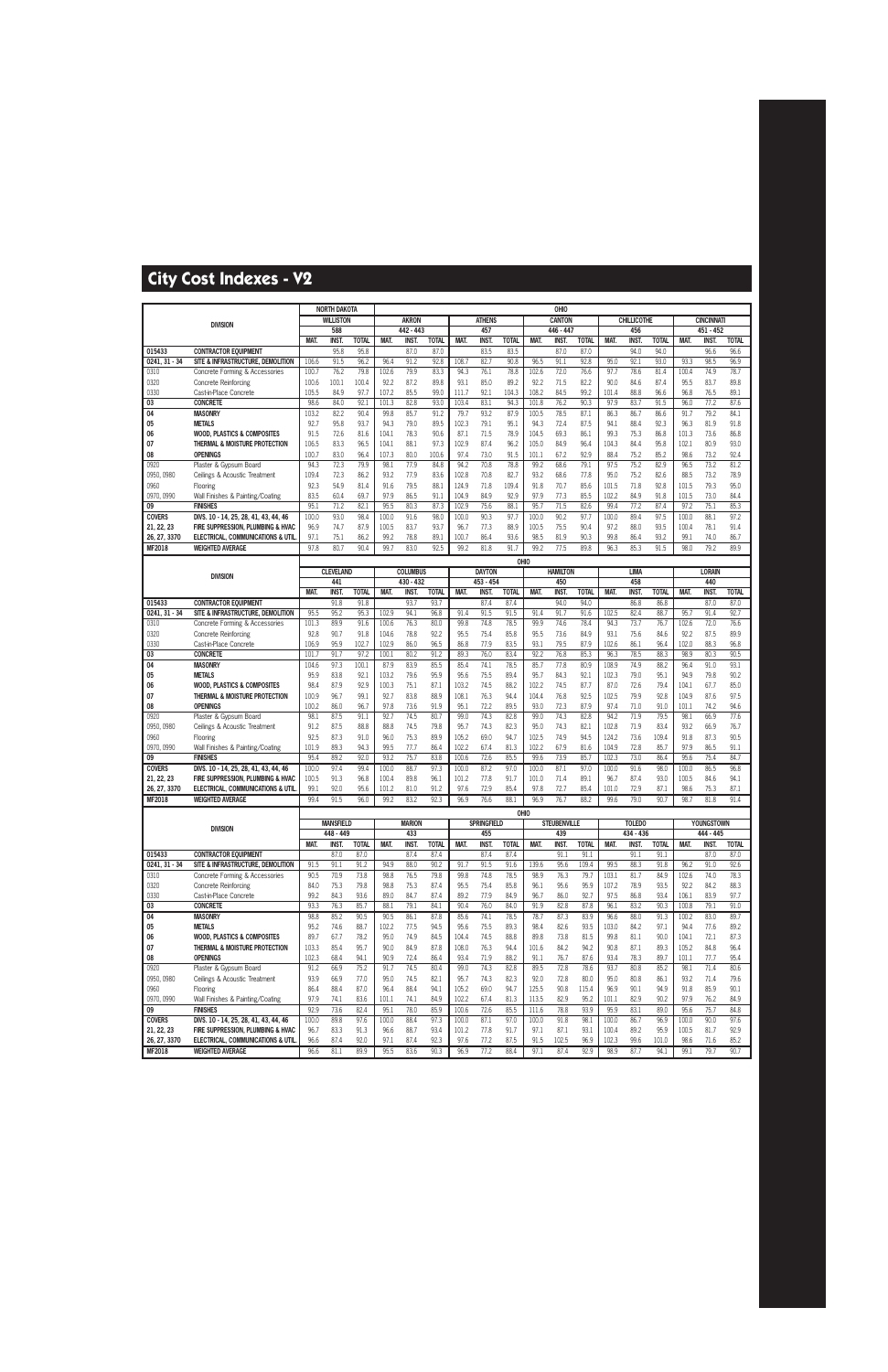|                               |                                                              |              | OHIO              |                      |              |                     |                      |              |                     |                      |              | OKLAHOMA        |                      |                |                      |                      |                |                     |                      |
|-------------------------------|--------------------------------------------------------------|--------------|-------------------|----------------------|--------------|---------------------|----------------------|--------------|---------------------|----------------------|--------------|-----------------|----------------------|----------------|----------------------|----------------------|----------------|---------------------|----------------------|
|                               | <b>DIVISION</b>                                              |              | <b>ZANESVILLE</b> |                      |              | <b>ARDMORE</b>      |                      |              | <b>CLINTON</b>      |                      |              | <b>DURANT</b>   |                      |                | <b>ENID</b>          |                      |                | <b>GUYMON</b>       |                      |
|                               |                                                              |              | 437 - 438         |                      |              | 734                 |                      |              | 736                 |                      |              | 747             |                      |                | 737                  |                      |                | 739                 |                      |
|                               |                                                              | MAT.         | INST.             | <b>TOTAL</b>         | MAT.         | <b>INST</b>         | <b>TOTAL</b>         | MAT.         | <b>INST</b>         | <b>TOTAL</b>         | MAT.         | <b>INST</b>     | <b>TOTAL</b>         | MAT.           | <b>INST</b>          | <b>TOTAL</b>         | MAT.           | <b>INST</b>         | <b>TOTAL</b>         |
| 015433                        | <b>CONTRACTOR EQUIPMENT</b>                                  |              | 87.4              | 87.4                 |              | 77.7                | 77.7                 |              | 76.9                | 76.9                 |              | 76.9            | 76.9                 |                | 76.9                 | 76.9                 |                | 76.9                | 76.9                 |
| $0241, 31 - 34$<br>0310       | SITE & INFRASTRUCTURE, DEMOLITION                            | 98.0<br>95.2 | 87.9<br>75.5      | 91.0<br>78.5         | 94.4<br>90.9 | 89.1<br>53.4        | 90.8<br>59.0         | 95.7<br>89.5 | 87.7                | 90.2<br>58.8         | 92.9<br>83.1 | 85.0<br>52.9    | 87.5<br>57.4         | 97.9<br>93.5   | 87.7<br>53.6         | 90.9                 | 99.9<br>97.0   | 86.8                | 90.9<br>59.7         |
| 0320                          | Concrete Forming & Accessories<br>Concrete Reinforcing       | 98.2         | 88.2              | 93.4                 | 88.2         | 66.3                | 77.6                 | 88.7         | 53.4<br>66.3        | 77.9                 | 92.1         | 60.6            | 76.9                 | 88.1           | 66.3                 | 59.6<br>77.6         | 88.7           | 53.1<br>60.3        | 75.0                 |
| 0330                          | Cast-in-Place Concrete                                       | 93.8         | 83.1              | 89.8                 | 93.3         | 67.5                | 83.5                 | 90.1         | 67.5                | 81.6                 | 90.3         | 67.3            | 81.6                 | 90.1           | 67.6                 | 81.6                 | 90.2           | 66.9                | 81.4                 |
| 03                            | <b>CONCRETE</b>                                              | 91.7         | 80.5              | 86.7                 | 86.4         | 60.5                | 74.8                 | 85.9         | 60.5                | 74.5                 | 85.3         | 59.2            | 73.6                 | 86.4           | 60.7                 | 74.8                 | 89.0           | 59.1                | 75.6                 |
| 04                            | <b>MASONRY</b>                                               | 88.9         | 83.0              | 85.3                 | 96.7         | 56.7                | 72.3                 | 123.2        | 56.7                | 82.7                 | 88.5         | 59.6            | 70.8                 | 104.6          | 56.7                 | 75.4                 | 98.4           | 53.1                | 70.8                 |
| 05                            | <b>METALS</b>                                                | 103.7        | 84.7              | 97.8                 | 98.0         | 61.0                | 86.5                 | 98.1         | 61.0                | 86.6                 | 93.2         | 58.6            | 82.4                 | 99.6           | 61.2                 | 87.6                 | 98.6           | 57.3                | 85.8                 |
| 06                            | <b>WOOD, PLASTICS &amp; COMPOSITES</b>                       | 89.7         | 74.9              | 82.0                 | 99.0         | 52.5                | 74.7                 | 98.0         | 52.5                | 74.2                 | 86.4         | 52.5            | 68.7                 | 101.9          | 52.5                 | 76.1                 | 106.1          | 52.5                | 78.1                 |
| 07                            | THERMAL & MOISTURE PROTECTION                                | 90.1         | 81.2              | 86.3                 | 101.2        | 62.7                | 84.7                 | 101.3        | 62.7                | 84.7                 | 97.7         | 62.0            | 82.4                 | 101.5          | 62.7                 | 84.8                 | 101.8          | 59.4                | 83.6                 |
| 08                            | <b>OPENINGS</b>                                              | 90.9         | 77.3              | 87.6                 | 103.4        | 53.3                | 91.2                 | 103.4        | 53.3                | 91.2                 | 95.9         | 51.9            | 85.2                 | 104.6          | 54.5                 | 92.4                 | 103.6          | 51.9                | 91.0                 |
| 0920                          | Plaster & Gypsum Board                                       | 87.5         | 74.5              | 78.9                 | 89.9         | 51.9                | 65.0                 | 89.6         | 51.9                | 64.9                 | 79.2         | 51.9            | 61.3                 | 90.5           | 51.9                 | 65.2                 | 90.5           | 51.9                | 65.2                 |
| 0950, 0980                    | Ceilings & Acoustic Treatment                                | 95.0         | 74.5              | 82.1                 | 93.5         | 51.9                | 67.5                 | 93.5         | 51.9                | 67.5                 | 87.1         | 51.9            | 65.1                 | 93.5           | 51.9                 | 67.5                 | 93.5           | 51.9                | 67.5                 |
| 0960                          | Flooring                                                     | 94.5         | 71.8              | 87.9                 | 86.9         | 54.7                | 77.5                 | 85.8         | 54.7                | 76.7                 | 92.3         | 49.3            | 79.8                 | 87.5           | 71.6                 | 82.9                 | 89.1           | 54.7                | 79.0                 |
| 0970, 0990                    | Wall Finishes & Painting/Coating                             | 101.1        | 84.9              | 91.4                 | 84.3         | 43.5                | 59.9                 | 84.3         | 43.5                | 59.9                 | 91.5         | 43.5            | 62.8                 | 84.3           | 43.5                 | 59.9                 | 84.3           | 40.2                | 57.9                 |
| 09                            | <b>FINISHES</b>                                              | 94.2         | 75.1              | 83.9                 | 88.1         | 51.4                | 68.2                 | 88.0         | 51.4                | 68.2                 | 87.3         | 50.3            | 67.3                 | 88.6           | 54.9                 | 70.4                 | 89.5           | 52.3                | 69.3                 |
| <b>COVERS</b>                 | DIVS. 10 - 14, 25, 28, 41, 43, 44, 46                        | 100.0        | 87.5              | 97.1                 | 100.0        | 77.4                | 94.7                 | 100.0        | 77.4                | 94.7                 | 100.0        | 77.4            | 94.7                 | 100.0          | 77.4                 | 94.7                 | 100.0          | 77.4                | 94.7                 |
| 21, 22, 23                    | FIRE SUPPRESSION, PLUMBING & HVAC                            | 96.6         | 85.6              | 92.2                 | 97.3         | 65.5                | 84.4                 | 97.3         | 65.5                | 84.4                 | 97.4         | 65.4            | 84.5                 | 101.1          | 65.5                 | 86.7                 | 97.3           | 65.2                | 84.3                 |
| 26, 27, 3370<br><b>MF2018</b> | ELECTRICAL, COMMUNICATIONS & UTIL<br><b>WEIGHTED AVERAGE</b> | 97.3<br>96.1 | 86.4<br>83.0      | 91.9<br>90.4         | 95.2<br>95.9 | 70.0<br>63.8        | 82.7<br>82.0         | 96.1<br>97.3 | 70.0<br>63.7        | 83.2<br>82.8         | 97.6<br>93.8 | 66.6<br>62.7    | 82.3<br>80.4         | 96.1<br>97.8   | 70.0<br>64.2         | 83.2<br>83.3         | 97.5<br>97.0   | 63.2<br>61.7        | 80.5<br>81.7         |
|                               |                                                              |              |                   |                      |              |                     |                      |              |                     |                      |              |                 |                      |                |                      |                      |                |                     |                      |
|                               |                                                              |              |                   |                      |              |                     |                      |              |                     | OKLAHOMA             |              |                 |                      |                |                      |                      |                |                     |                      |
|                               | <b>DIVISION</b>                                              |              | <b>LAWTON</b>     |                      |              | <b>MCALESTER</b>    |                      |              | <b>MIAMI</b>        |                      |              | <b>MUSKOGEE</b> |                      |                | <b>OKLAHOMA CITY</b> |                      |                | <b>PONCA CITY</b>   |                      |
|                               |                                                              |              | 735               |                      |              | 745                 |                      |              | 743                 |                      |              | 744             |                      |                | $730 - 731$          |                      |                | 746                 |                      |
| 015433                        | <b>CONTRACTOR EQUIPMENT</b>                                  | MAT.         | INST.<br>77.7     | <b>TOTAL</b><br>77.7 | MAT.         | <b>INST</b><br>76.9 | <b>TOTAL</b><br>76.9 | <b>MAT</b>   | <b>INST</b><br>88.0 | <b>TOTAL</b><br>88.0 | MAT.         | INST.<br>88.0   | <b>TOTAL</b><br>88.0 | MAT.           | INST.<br>87.3        | <b>TOTAL</b><br>87.3 | MAT.           | <b>INST</b><br>76.9 | <b>TOTAL</b><br>76.9 |
| $0241, 31 - 34$               | SITE & INFRASTRUCTURE, DEMOLITION                            | 94.0         | 89.1              | 90.7                 | 86.3         | 86.9                | 86.7                 | 87.6         | 84.5                | 85.5                 | 88.7         | 84.5            | 85.8                 | 94.3           | 99.0                 | 97.5                 | 93.5           | 87.3                | 89.2                 |
| 0310                          | Concrete Forming & Accessories                               | 96.7         | 53.6              | 60.0                 | 81.0         | 39.8                | 46.0                 | 95.5         | 53.1                | 59.5                 | 100.4        | 56.6            | 63.1                 | 99.6           | 62.7                 | 68.2                 | 90.4           | 53.3                | 58.8                 |
| 0320                          | Concrete Reinforcing                                         | 88.3         | 66.3              | 77.7                 | 91.7         | 60.4                | 76.6                 | 90.3         | 66.3                | 78.7                 | 91.2         | 65.7            | 78.9                 | 98.4           | 66.4                 | 83.0                 | 91.2           | 66.3                | 79.2                 |
| 0330                          | Cast-in-Place Concrete                                       | 87.2         | 67.5              | 79.7                 | 79.2         | 66.8                | 74.5                 | 83.0         | 68.3                | 77.4                 | 84.0         | 68.9            | 78.3                 | 91.6           | 72.8                 | 84.5                 | 92.8           | 67.4                | 83.2                 |
| 03                            | <b>CONCRETE</b>                                              | 83.0         | 60.6              | 73.0                 | 76.5         | 53.1                | 66.0                 | 81.0         | 61.7                | 72.3                 | 82.6         | 63.3            | 74.0                 | 90.4           | 66.7                 | 79.8                 | 87.4           | 60.5                | 75.3                 |
| 04                            | <b>MASONRY</b>                                               | 98.4         | 56.7              | 73.0                 | 106.3        | 56.6                | 76.0                 | 91.3         | 56.8                | 70.2                 | 108.2        | 48.3            | 71.6                 | 98.8           | 57.5                 | 73.6                 | 83.8           | 56.7                | 67.3                 |
| 05                            | <b>METALS</b>                                                | 103.4        | 61.2              | 90.3                 | 93.2         | 57.4                | 82.0                 | 93.1         | 75.7                | 87.7                 | 94.7         | 74.9            | 88.5                 | 96.6           | 64.0                 | 86.4                 | 93.1           | 60.9                | 83.1                 |
| 06                            | <b>WOOD, PLASTICS &amp; COMPOSITES</b>                       | 105.0        | 52.5              | 77.6                 | 83.7         | 34.9                | 58.2                 | 100.4        | 52.6                | 75.4                 | 105.5        | 56.8            | 80.0                 | 100.9          | 64.2                 | 81.7                 | 95.3           | 52.5                | 72.9                 |
| 07                            | THERMAL & MOISTURE PROTECTION                                | 101.2        | 62.7              | 84.7                 | 97.3         | 59.3                | 81.0                 | 97.8         | 62.0                | 82.5                 | 98.1         | 59.9            | 81.7                 | 93.9           | 65.8                 | 81.8                 | 97.9           | 62.9                | 82.9                 |
| 08                            | <b>OPENINGS</b>                                              | 106.4        | 54.5              | 93.8                 | 95.9         | 42.2                | 82.8                 | 95.9         | 53.4                | 85.5                 | 97.1         | 55.7            | 87.0                 | 99.8           | 60.9                 | 90.3                 | 95.9           | 53.3                | 85.5                 |
| 0920                          | Plaster & Gypsum Board                                       | 92.8         | 51.9              | 66.0                 | 78.7         | 33.8                | 49.2                 | 84.9         | 51.9                | 63.3                 | 87.8         | 56.2            | 67.1                 | 93.9           | 63.7                 | 74.1                 | 83.8           | 51.9                | 62.9                 |
| 0950, 0980                    | Ceilings & Acoustic Treatment                                | 102.4        | 51.9              | 70.8                 | 87.1         | 33.8                | 53.7                 | 87.1         | 51.9                | 65.1                 | 97.9         | 56.2            | 71.8                 | 90.7           | 63.7                 | 73.8                 | 87.1           | 51.9                | 65.1                 |
| 0960                          | Flooring                                                     | 89.3         | 71.6              | 84.2                 | 91.2         | 54.7                | 80.5                 | 98.6         | 49.3                | 84.2                 | 101.2        | 31.7            | 80.9                 | 89.6           | 71.6                 | 84.3                 | 95.6           | 54.7                | 83.7                 |
| 0970, 0990<br>09              | Wall Finishes & Painting/Coating<br><b>FINISHES</b>          | 84.3<br>91.1 | 43.5<br>54.9      | 59.9<br>71.5         | 91.5<br>86.4 | 40.2<br>40.7        | 60.8<br>61.6         | 91.5<br>89.3 | 40.2<br>50.0        | 60.8<br>68.0         | 91.5<br>93.0 | 40.2<br>49.5    | 60.8<br>69.5         | 90.1<br>91.1   | 43.5<br>61.9         | 62.2<br>75.3         | 91.5<br>89.0   | 43.5<br>52.3        | 62.8<br>69.1         |
| <b>COVERS</b>                 | DIVS. 10 - 14, 25, 28, 41, 43, 44, 46                        | 100.0        | 77.4              | 94.7                 | 100.0        | 75.5                | 94.2                 | 100.0        | 77.8                | 94.8                 | 100.0        | 78.7            | 95.0                 | 100.0          | 79.5                 | 95.2                 | 100.0          | 77.4                | 94.7                 |
| 21, 22, 23                    | FIRE SUPPRESSION, PLUMBING & HVAC                            | 101.1        | 65.5              | 86.7                 | 97.4         | 60.5                | 82.5                 | 97.4         | 60.6                | 82.5                 | 101.2        | 62.1            | 85.4                 | 101.0          | 65.9                 | 86.8                 | 97.4           | 60.6                | 82.5                 |
| 26, 27, 3370                  | <b>ELECTRICAL, COMMUNICATIONS &amp; UTIL</b>                 | 97.5         | 66.6              | 82.2                 | 96.2         | 64.5                | 80.5                 | 97.4         | 64.5                | 81.2                 | 95.9         | 86.7            | 91.4                 | 102.4          | 70.0                 | 86.3                 | 95.9           | 63.2                | 79.7                 |
| MF2018                        | <b>WEIGHTED AVERAGE</b>                                      | 98.1         | 63.9              | 83.3                 | 93.2         | 58.3                | 78.1                 | 93.5         | 63.0                | 80.3                 | 96.1         | 65.7            | 83.0                 | 97.6           | 67.8                 | 84.8                 | 93.9           | 61.8                | 80.0                 |
|                               |                                                              |              |                   |                      |              |                     |                      | OKLAHOMA     |                     |                      |              |                 |                      |                |                      |                      | <b>OREGON</b>  |                     |                      |
|                               |                                                              |              | <b>POTEAU</b>     |                      |              | <b>SHAWNEE</b>      |                      |              | <b>TULSA</b>        |                      |              | <b>WOODWARD</b> |                      |                | <b>BEND</b>          |                      |                | <b>EUGENE</b>       |                      |
|                               | <b>DIVISION</b>                                              |              | 749               |                      |              | 748                 |                      |              | 740 - 741           |                      |              | 738             |                      |                | 977                  |                      |                | 974                 |                      |
|                               |                                                              | MAT.         | <b>INST.</b>      | <b>TOTAL</b>         | MAT.         | <b>INST.</b>        | <b>TOTAL</b>         | MAT.         | INST.               | <b>TOTAL</b>         | MAT.         | <b>INST.</b>    | <b>TOTAL</b>         | MAT.           | <b>INST.</b>         | <b>TOTAL</b>         | MAT.           | <b>INST.</b>        | <b>TOTAL</b>         |
| 015433                        | <b>CONTRACTOR EOUIPMENT</b>                                  |              | 86.8              | 86.8                 |              | 76.9                | 76.9                 |              | 88.0                | 88.0                 |              | 76.9            | 76.9                 |                | 95.5                 | 95.5                 |                | 95.5                | 95.5                 |
| $0241, 31 - 34$               | SITE & INFRASTRUCTURE, DEMOLITION                            | 74.4         | 80.3              | 78.4                 | 96.4         | 87.3                | 90.1                 | 94.7         | 84.2                | 87.5                 | 96.1         | 87.7            | 90.3                 | 112.5          | 95.7                 | 100.9                | 102.9          | 95.7                | 98.0                 |
| 0310                          | Concrete Forming & Accessories                               | 88.1         | 52.9              | 58.1                 | 83.0         | 53.3                | 57.7                 | 100.2        | 57.0                | 63.4                 | 89.6         | 42.1            | 49.2                 | 103.1          | 101.8                | 102.0                | 99.5           | 102.1               | 101.7                |
| 0320                          | <b>Concrete Reinforcing</b><br>Cast-in-Place Concrete        | 92.2         | 66.2              | 79.7                 | 91.2         | 62.4                | 77.3                 | 91.4         | 66.3                | 79.3                 | 88.1         | 66.3            | 77.6                 | 90.5           | 114.3                | 102.0                | 94.4           | 114.4               | 104.0                |
| 0330<br>03                    | <b>CONCRETE</b>                                              | 83.0<br>83.0 | 68.2<br>61.5      | 77.4<br>73.3         | 95.7<br>88.9 | 67.4<br>59.8        | 85.0<br>75.9         | 91.5<br>87.6 | 70.8<br>64.3        | 83.7<br>77.1         | 90.1<br>86.1 | 67.4<br>55.4    | 81.6<br>72.3         | 118.3<br>110.9 | 101.0<br>103.2       | 111.8<br>107.5       | 114.6<br>102.0 | 101.1<br>103.4      | 109.5<br>102.6       |
| 04                            | <b>MASONRY</b>                                               | 91.5         | 56.8              | 70.3                 | 107.7        | 56.7                | 76.6                 | 92.2         | 57.8                | 71.2                 | 92.3         | 56.7            | 70.6                 | 101.7          | 102.7                | 102.3                | 98.6           | 102.7               | 101.1                |
| 05                            | <b>METALS</b>                                                | 93.2         | 75.4              | 87.6                 | 93.1         | 59.5                | 82.6                 | 97.9         | 76.1                | 91.1                 | 98.2         | 60.9            | 86.6                 | 107.3          | 98.1                 | 104.4                | 108.0          | 98.5                | 105.0                |
| 06                            | <b>WOOD, PLASTICS &amp; COMPOSITES</b>                       | 91.5         | 52.6              | 71.2                 | 86.2         | 52.5                | 68.6                 | 104.6        | 56.8                | 79.6                 | 98.1         | 37.3            | 66.3                 | 95.9           | 102.1                | 99.1                 | 91.5           | 102.1               | 97.0                 |
| 07                            | THERMAL & MOISTURE PROTECTION                                | 97.9         | 62.0              | 82.5                 | 97.9         | 61.6                | 82.3                 | 98.1         | 64.9                | 83.9                 | 101.4        | 61.2            | 84.2                 | 118.6          | 102.9                | 111.8                | 117.7          | 105.5               | 112.5                |
| 08                            | <b>OPENINGS</b>                                              | 95.9         | 53.4              | 85.5                 | 95.9         | 52.4                | 85.3                 | 98.8         | 56.9                | 88.6                 | 103.4        | 44.9            | 89.2                 | 97.0           | 105.0                | 99.0                 | 97.3           | 105.0               | 99.2                 |
| 0920                          | Plaster & Gypsum Board                                       | 81.8         | 51.9              | 62.2                 | 79.2         | 51.9                | 61.3                 | 87.8         | 56.2                | 67.0                 | 89.6         | 36.3            | 54.6                 | 116.1          | 102.2                | 107.0                | 113.9          | 102.2               | 106.2                |
| 0950, 0980                    | Ceilings & Acoustic Treatment                                | 87.1         | 51.9              | 65.1                 | 87.1         | 51.9                | 65.1                 | 97.9         | 56.2                | 71.8                 | 93.5         | 36.3            | 57.7                 | 90.0           | 102.2                | 97.6                 | 90.7           | 102.2               | 97.9                 |
| 0960                          | Flooring                                                     | 94.9         | 49.3              | 81.6                 | 92.3         | 54.7                | 81.3                 | 100.0        | 62.4                | 89.0                 | 85.8         | 52.1            | 76.0                 | 101.3          | 106.4                | 102.8                | 99.7           | 106.4               | 101.7                |
| 0970, 0990                    | Wall Finishes & Painting/Coating                             | 91.5         | 43.5              | 62.8                 | 91.5         | 40.2                | 60.8                 | 91.5         | 54.9                | 69.6                 | 84.3         | 43.5            | 59.9                 | 93.9           | 76.5                 | 83.5                 | 93.9           | 66.6                | 77.6                 |
| 09                            | <b>FINISHES</b>                                              | 87.0         | 50.4              | 67.2                 | 87.5         | 51.0                | 67.8                 | 92.9         | 57.0                | 73.5                 | 88.0         | 42.0            | 63.1                 | 100.7          | 99.9                 | 100.3                | 99.0           | 98.8                | 98.9                 |
| <b>COVERS</b>                 | DIVS. 10 - 14, 25, 28, 41, 43, 44, 46                        | 100.0        | 77.7              | 94.7                 | 100.0        | 77.4                | 94.7                 | 100.0        | 78.6                | 95.0                 | 100.0        | 75.8            | 94.3                 | 100.0          | 102.5                | 100.6                | 100.0          | 102.5               | 100.6                |
| 21, 22, 23                    | FIRE SUPPRESSION, PLUMBING & HVAC                            | 97.4         | 60.6              | 82.5                 | 97.4         | 65.4                | 84.5                 | 101.2        | 61.3                | 85.1                 | 97.3         | 65.5            | 84.4                 | 97.2           | 102.3                | 99.3                 | 101.2          | 117.3               | 107.7                |
| 26, 27, 3370                  | ELECTRICAL, COMMUNICATIONS & UTIL                            | 96.0         | 64.5              | 80.4                 | 97.6         | 70.0                | 83.9                 | 97.6         | 69.9                | 83.9                 | 97.4         | 70.0            | 83.8                 | 98.3           | 96.1                 | 97.2                 | 97.6           | 96.1                | 96.8                 |
| <b>MF2018</b>                 | <b>WEIGHTED AVERAGE</b>                                      | 93.0         | 62.6              | 79.9                 | 95.3         | 63.3                | 81.5                 | 96.9         | 65.5                | 83.3                 | 95.9         | 61.2            | 80.9                 | 102.3          | 100.5                | 101.5                | 101.6          | 103.7               | 102.5                |
|                               |                                                              |              |                   |                      |              |                     |                      |              |                     |                      |              |                 |                      |                |                      |                      |                |                     |                      |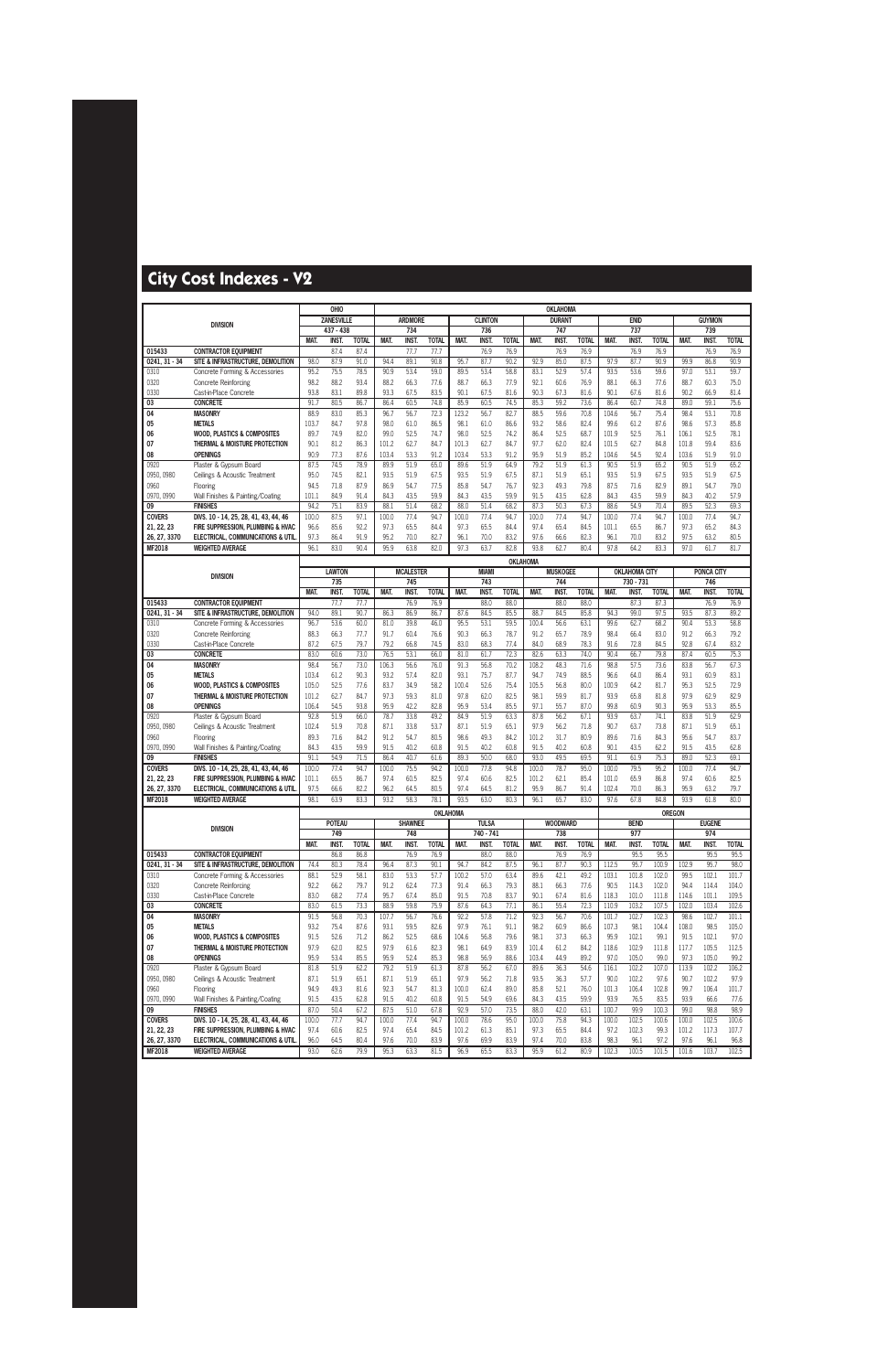|                               |                                                              |               |                      |                      |               |                      |                       |              |                       | <b>OREGON</b>         |              |                   |                       |               |                       |                       |              |                       |                       |
|-------------------------------|--------------------------------------------------------------|---------------|----------------------|----------------------|---------------|----------------------|-----------------------|--------------|-----------------------|-----------------------|--------------|-------------------|-----------------------|---------------|-----------------------|-----------------------|--------------|-----------------------|-----------------------|
|                               | <b>DIVISION</b>                                              |               | <b>KLAMATH FALLS</b> |                      |               | <b>MEDFORD</b>       |                       |              | <b>PENDLETON</b>      |                       |              | <b>PORTLAND</b>   |                       |               | <b>SALEM</b>          |                       |              | VALE                  |                       |
|                               |                                                              |               | 976                  |                      |               | 975                  |                       |              | 978                   |                       |              | 970 - 972         |                       |               | 973                   |                       |              | 979                   |                       |
| 015433                        | <b>CONTRACTOR EQUIPMENT</b>                                  | MAT.          | <b>INST.</b><br>95.5 | <b>TOTAL</b><br>95.5 | MAT.          | <b>INST.</b><br>95.5 | <b>TOTAL</b><br>95.5  | MAT.         | INST.<br>93.1         | <b>TOTAL</b><br>93.1  | MAT.         | INST.<br>95.5     | <b>TOTAL</b><br>95.5  | MAT.          | <b>INST.</b><br>101.4 | <b>TOTAL</b><br>101.4 | MAT.         | <b>INST.</b><br>93.1  | <b>TOTAL</b><br>93.1  |
| $0241, 31 - 34$               | SITE & INFRASTRUCTURE, DEMOLITION                            | 116.6         | 95.7                 | 102.2                | 110.8         | 95.7                 | 100.4                 | 110.6        | 89.2                  | 95.9                  | 105.6        | 95.7              | 98.8                  | 98.5          | 104.0                 | 102.3                 | 97.5         | 89.2                  | 91.8                  |
| 0310                          | Concrete Forming & Accessories                               | 96.1          | 101.4                | 100.6                | 94.9          | 101.6                | 100.6                 | 97.2         | 101.7                 | 101.1                 | 101.0        | 102.0             | 101.9                 | 99.2          | 102.2                 | 101.7                 | 103.8        | 100.4                 | 100.9                 |
| 0320                          | <b>Concrete Reinforcing</b>                                  | 90.5          | 114.2                | 101.9                | 92.0          | 114.3                | 102.7                 | 89.7         | 114.4                 | 101.6                 | 95.1         | 114.5             | 104.4                 | 102.2         | 114.5                 | 108.1                 | 87.6         | 114.2                 | 100.4                 |
| 0330                          | Cast-in-Place Concrete                                       | 118.4         | 95.7                 | 109.8                | 118.3         | 100.9                | 111.7                 | 119.2        | 96.2                  | 110.5                 | 117.8        | 101.1             | 111.5                 | 108.3         | 103.0                 | 106.3                 | 93.7         | 96.4                  | 94.7                  |
| 03                            | <b>CONCRETE</b>                                              | 113.8         | 101.2                | 108.1                | 108.3         | 103.1                | 106.0                 | 94.7         | 101.5                 | 97.8                  | 103.7        | 103.4             | 103.6                 | 99.7          | 104.0                 | 101.6                 | 78.8         | 100.9                 | 88.7                  |
| 04                            | <b>MASONRY</b>                                               | 114.7         | 102.7                | 107.4                | 95.2          | 102.7                | 99.8                  | 105.6        | 104.9                 | 105.2                 | 100.5        | 104.8             | 103.1                 | 101.3         | 104.9                 | 103.5                 | 103.5        | 104.9                 | 104.3                 |
| 05                            | <b>METALS</b>                                                | 107.3         | 97.8                 | 104.3                | 107.6         | 97.9                 | 104.5                 | 115.5        | 98.7                  | 110.2                 | 109.4        | 98.6              | 106.0                 | 116.4         | 97.2                  | 110.4                 | 115.3        | 97.2                  | 109.7                 |
| 06                            | <b>WOOD, PLASTICS &amp; COMPOSITES</b>                       | 86.2          | 102.1                | 94.5                 | 85.1          | 102.1                | 94.0                  | 88.7         | 102.2                 | 95.8                  | 92.7         | 102.1             | 97.6                  | 85.5          | 102.4                 | 94.3                  | 97.7         | 102.2                 | 100.1                 |
| 07                            | THERMAL & MOISTURE PROTECTION                                | 118.8         | 98.4                 | 110.0                | 118.4         | 98.0                 | 109.7                 | 110.5        | 95.7                  | 104.1                 | 117.7        | 103.4             | 111.6                 | 114.0         | 104.8                 | 110.0                 | 109.9        | 91.8                  | 102.1                 |
| 08                            | <b>OPENINGS</b>                                              | 97.0          | 105.0                | 99.0                 | 99.6          | 105.0                | 100.9                 | 93.1         | 105.0                 | 96.0                  | 95.3         | 105.0             | 97.7                  | 102.7         | 105.1                 | 103.3                 | 93.1         | 92.3                  | 92.9                  |
| 0920                          | Plaster & Gypsum Board                                       | 110.2         | 102.2                | 104.9                | 109.6         | 102.2                | 104.7                 | 96.3         | 102.2                 | 100.2                 | 113.5        | 102.2             | 106.1                 | 109.9         | 102.2                 | 104.8                 | 103.4        | 102.2                 | 102.6                 |
| 0950, 0980                    | Ceilings & Acoustic Treatment                                | 97.6          | 102.2                | 100.5                | 102.6         | 102.2                | 102.3                 | 65.8         | 102.2                 | 88.6                  | 92.8         | 102.2             | 98.7                  | 105.1         | 102.2                 | 103.3                 | 65.8         | 102.2                 | 88.6                  |
| 0960                          | Flooring                                                     | 98.3          | 106.4                | 100.7                | 97.8          | 106.4                | 100.3                 | 67.3         | 106.4                 | 78.7                  | 97.6         | 106.4             | 100.1                 | 100.0         | 106.4                 | 101.9                 | 69.4         | 106.4                 | 80.2                  |
| 0970, 0990<br>09              | Wall Finishes & Painting/Coating<br><b>FINISHES</b>          | 93.9<br>101.3 | 76.8<br>99.9         | 83.7<br>100.6        | 93.9<br>101.4 | 76.8<br>99.9         | 83.7<br>100.6         | 85.0<br>71.3 | 76.8<br>100.0         | 80.1<br>86.8          | 93.8<br>98.9 | 76.8<br>99.9      | 83.6<br>99.5          | 95.5<br>100.6 | 74.5<br>99.9          | 82.9<br>100.2         | 85.0<br>71.9 | 76.5<br>100.0         | 79.9<br>87.1          |
| <b>COVERS</b>                 | DIVS. 10 - 14, 25, 28, 41, 43, 44, 46                        | 100.0         | 102.4                | 100.6                | 100.0         | 102.4                | 100.6                 | 100.0        | 105.2                 | 101.2                 | 100.0        | 102.6             | 100.6                 | 100.0         | 103.1                 | 100.7                 | 100.0        | 102.6                 | 100.6                 |
| 21, 22, 23                    | FIRE SUPPRESSION, PLUMBING & HVAC                            | 97.2          | 102.3                | 99.2                 | 101.2         | 108.1                | 104.0                 | 100.0        | 108.8                 | 103.5                 | 101.2        | 111.1             | 105.2                 | 100.2         | 108.2                 | 103.4                 | 100.0        | 69.8                  | 87.8                  |
| 26, 27, 3370                  | ELECTRICAL, COMMUNICATIONS & UTIL                            | 97.2          | 79.6                 | 88.5                 | 100.6         | 79.6                 | 90.2                  | 90.3         | 93.3                  | 91.8                  | 97.9         | 110.5             | 104.1                 | 101.5         | 96.1                  | 98.8                  | 90.3         | 65.5                  | 78.0                  |
| MF2018                        | <b>WEIGHTED AVERAGE</b>                                      | 103.3         | 97.8                 | 100.9                | 103.1         | 99.3                 | 101.4                 | 98.3         | 101.0                 | 99.5                  | 102.0        | 104.7             | 103.2                 | 103.3         | 102.8                 | 103.0                 | 96.0         | 87.8                  | 92.4                  |
|                               |                                                              |               |                      |                      |               |                      |                       |              |                       | PENNSYLVANIA          |              |                   |                       |               |                       |                       |              |                       |                       |
|                               |                                                              |               | <b>ALLENTOWN</b>     |                      |               | <b>ALTOONA</b>       |                       |              | <b>BEDFORD</b>        |                       |              | <b>BRADFORD</b>   |                       |               | <b>BUTLER</b>         |                       |              | <b>CHAMBERSBURG</b>   |                       |
|                               | <b>DIVISION</b>                                              |               | 181                  |                      |               | 166                  |                       |              | 155                   |                       |              | 167               |                       |               | 160                   |                       |              | 172                   |                       |
|                               |                                                              | MAT.          | <b>INST</b>          | <b>TOTAL</b>         | <b>MAT.</b>   | <b>INST</b>          | <b>TOTAL</b>          | <b>MAT</b>   | <b>INST</b>           | <b>TOTAL</b>          | <b>MAT</b>   | <b>INST</b>       | <b>TOTAL</b>          | <b>MAT.</b>   | <b>INST.</b>          | <b>TOTAL</b>          | <b>MAT</b>   | <b>INST</b>           | <b>TOTAL</b>          |
| 015433                        | <b>CONTRACTOR EQUIPMENT</b>                                  |               | 110.8                | 110.8                |               | 110.8                | 110.8                 |              | 108.0                 | 108.0                 |              | 110.8             | 110.8                 |               | 110.8                 | 110.8                 |              | 110.0                 | 110.0                 |
| $0241, 31 - 34$               | SITE & INFRASTRUCTURE. DEMOLITION                            | 91.6          | 95.0                 | 93.9                 | 94.9          | 95.1                 | 95.0                  | 102.8        | 91.1                  | 94.8                  | 90.1         | 92.9              | 92.0                  | 85.8          | 94.8                  | 92.0                  | 87.6         | 92.2                  | 90.7                  |
| 0310<br>0320                  | Concrete Forming & Accessories                               | 98.9<br>97.5  | 109.3<br>112.8       | 107.7<br>104.9       | 82.5<br>94.5  | 87.6<br>109.6        | 86.9<br>101.8         | 81.1<br>93.7 | 78.4<br>100.7         | 78.8<br>97.1          | 85.0<br>96.5 | 93.1<br>100.8     | 91.9<br>98.6          | 83.9<br>95.1  | 92.0<br>121.2         | 90.8<br>107.7         | 87.4<br>98.9 | 74.0<br>106.9         | 76.0<br>102.7         |
| 0330                          | <b>Concrete Reinforcing</b><br>Cast-in-Place Concrete        | 88.5          | 103.6                | 94.2                 | 98.6          | 90.6                 | 95.6                  | 107.2        | 82.3                  | 97.8                  | 94.2         | 87.1              | 91.5                  | 87.1          | 97.0                  | 90.8                  | 93.8         | 90.0                  | 92.4                  |
| 03                            | <b>CONCRETE</b>                                              | 91.8          | 108.8                | 99.4                 | 87.2          | 93.8                 | 90.2                  | 100.9        | 85.1                  | 93.8                  | 93.5         | 93.4              | 93.5                  | 79.4          | 100.0                 | 88.6                  | 97.4         | 87.0                  | 92.7                  |
| 04                            | <b>MASONRY</b>                                               | 96.6          | 98.8                 | 97.9                 | 100.3         | 89.8                 | 93.9                  | 119.2        | 76.9                  | 93.4                  | 97.9         | 78.6              | 86.1                  | 102.6         | 91.8                  | 96.0                  | 98.3         | 75.8                  | 84.6                  |
| 05                            | <b>METALS</b>                                                | 99.8          | 122.3                | 106.8                | 93.8          | 118.2                | 101.4                 | 98.8         | 111.2                 | 102.7                 | 97.5         | 111.5             | 101.9                 | 93.5          | 123.0                 | 102.7                 | 99.2         | 116.8                 | 104.7                 |
| 06                            | <b>WOOD, PLASTICS &amp; COMPOSITES</b>                       | 98.2          | 110.8                | 104.8                | 75.5          | 86.2                 | 81.1                  | 78.1         | 78.9                  | 78.5                  | 81.3         | 97.8              | 90.0                  | 77.1          | 90.9                  | 84.3                  | 83.6         | 73.0                  | 78.0                  |
| 07                            | THERMAL & MOISTURE PROTECTION                                | 105.3         | 112.6                | 108.4                | 103.3         | 95.0                 | 99.7                  | 99.6         | 85.1                  | 93.4                  | 105.1        | 85.4              | 96.6                  | 102.7         | 94.0                  | 99.0                  | 96.8         | 79.3                  | 89.3                  |
| 08                            | <b>OPENINGS</b>                                              | 92.5          | 108.5                | 96.4                 | 86.3          | 89.6                 | 87.1                  | 93.6         | 83.6                  | 91.1                  | 92.4         | 93.0              | 92.5                  | 86.3          | 99.3                  | 89.4                  | 89.0         | 78.4                  | 86.4                  |
| 0920                          | Plaster & Gypsum Board                                       | 99.7          | 111.2                | 107.3                | 91.2          | 85.9                 | 87.7                  | 98.2         | 78.5                  | 85.3                  | 91.6         | 97.9              | 95.7                  | 91.2          | 90.7                  | 90.9                  | 115.9        | 72.4                  | 87.3                  |
| 0950, 0980                    | Ceilings & Acoustic Treatment                                | 92.2          | 111.2                | 104.1                | 95.4          | 85.9                 | 89.4                  | 113.3        | 78.5                  | 91.5                  | 95.5         | 97.9              | 97.0                  | 96.1          | 90.7                  | 92.7                  | 96.9         | 72.4                  | 81.5                  |
| 0960<br>0970, 0990            | Flooring                                                     | 91.9<br>87.1  | 97.7<br>108.2        | 93.6<br>99.7         | 85.4<br>82.8  | 103.7<br>112.0       | 90.7<br>100.3         | 92.2<br>89.7 | 98.9<br>100.6         | 94.1<br>96.2          | 86.1<br>87.1 | 98.9<br>100.6     | 89.8<br>95.2          | 86.4<br>82.8  | 100.5<br>101.1        | 90.5<br>93.8          | 91.4<br>87.1 | 74.4<br>95.9          | 86.4<br>92.4          |
| 09                            | Wall Finishes & Painting/Coating<br><b>FINISHES</b>          | 92.4          | 107.2                | 100.4                | 90.4          | 92.5                 | 91.5                  | 101.6        | 83.9                  | 92.0                  | 90.4         | 95.4              | 93.1                  | 90.3          | 94.0                  | 92.3                  | 93.8         | 75.7                  | 84.0                  |
| <b>COVERS</b>                 | DIVS. 10 - 14, 25, 28, 41, 43, 44, 46                        | 100.0         | 103.5                | 100.8                | 100.0         | 98.6                 | 99.7                  | 100.0        | 94.9                  | 98.8                  | 100.0        | 97.7              | 99.5                  | 100.0         | 99.7                  | 99.9                  | 100.0        | 92.6                  | 98.3                  |
| 21, 22, 23                    | FIRE SUPPRESSION, PLUMBING & HVAC                            | 101.2         | 116.9                | 107.5                | 100.5         | 90.6                 | 96.5                  | 93.1         | 80.5                  | 88.0                  | 97.4         | 86.3              | 92.9                  | 96.7          | 92.5                  | 95.0                  | 95.1         | 85.5                  | 91.2                  |
| 26, 27, 3370                  | ELECTRICAL, COMMUNICATIONS & UTIL                            | 99.4          | 99.5                 | 99.5                 | 90.7          | 113.3                | 101.9                 | 94.7         | 113.3                 | 103.9                 | 94.1         | 113.3             | 103.6                 | 91.2          | 103.7                 | 97.4                  | 93.6         | 82.7                  | 88.2                  |
| MF2018                        | <b>WEIGHTED AVERAGE</b>                                      | 97.5          | 108.1                | 102.1                | 94.2          | 97.5                 | 95.6                  | 98.0         | 90.1                  | 94.6                  | 95.6         | 95.0              | 95.3                  | 92.1          | 98.7                  | 95.0                  | 95.4         | 86.0                  | 91.3                  |
|                               |                                                              |               |                      |                      |               |                      |                       |              |                       | PENNSYLVANIA          |              |                   |                       |               |                       |                       |              |                       |                       |
|                               | <b>DIVISION</b>                                              |               | <b>DOYLESTOWN</b>    |                      |               | <b>DUBOIS</b>        |                       |              | <b>ERIE</b>           |                       |              | <b>GREENSBURG</b> |                       |               | <b>HARRISBURG</b>     |                       |              | <b>HAZLETON</b>       |                       |
|                               |                                                              |               | 189                  |                      |               | 158                  |                       |              | $164 - 165$           |                       |              | 156               |                       |               | $170 - 171$           |                       |              | 182                   |                       |
| 015433                        | <b>CONTRACTOR EQUIPMENT</b>                                  | MAT.          | <b>INST.</b><br>89.5 | <b>TOTAL</b><br>89.5 | MAT.          | INST.<br>108.0       | <b>TOTAL</b><br>108.0 | MAT.         | <b>INST.</b><br>110.8 | <b>TOTAL</b><br>110.8 | MAT.         | INST.<br>108.0    | <b>TOTAL</b><br>108.0 | MAT.          | INST.<br>112.2        | <b>TOTAL</b><br>112.2 | <b>MAT.</b>  | <b>INST.</b><br>110.8 | <b>TOTAL</b><br>110.8 |
| $0241, 31 - 34$               | SITE & INFRASTRUCTURE, DEMOLITION                            | 104.5         | 82.9                 | 89.6                 | 107.6         | 91.5                 | 96.6                  | 91.8         | 94.9                  | 93.9                  | 98.7         | 93.2              | 94.9                  | 88.7          | 98.1                  | 95.1                  | 84.6         | 93.9                  | 91.0                  |
| 0310                          | Concrete Forming & Accessories                               | 81.3          | 122.1                | 116.1                | 80.5          | 80.8                 | 80.7                  | 98.1         | 87.4                  | 89.0                  | 87.9         | 86.7              | 86.8                  | 100.5         | 89.6                  | 91.2                  | 79.0         | 85.6                  | 84.6                  |
| 0320                          | Concrete Reinforcing                                         | 94.3          | 143.7                | 118.1                | 93.0          | 113.7                | 103.0                 | 96.5         | 109.3                 | 102.7                 | 93.0         | 120.9             | 106.5                 | 103.9         | 112.4                 | 108.0                 | 94.7         | 107.7                 | 101.0                 |
| 0330                          | Cast-in-Place Concrete                                       | 83.6          | 124.7                | 99.1                 | 103.3         | 93.2                 | 99.5                  | 96.9         | 91.0                  | 94.7                  | 99.4         | 96.4              | 98.3                  | 92.5          | 102.4                 | 96.2                  | 83.6         | 91.8                  | 86.7                  |
| 03                            | <b>CONCRETE</b>                                              | 87.3          | 126.3                | 104.8                | 102.9         | 92.2                 | 98.1                  | 86.4         | 93.8                  | 89.7                  | 96.1         | 97.3              | 96.6                  | 92.6          | 99.2                  | 95.6                  | 84.4         | 93.0                  | 88.3                  |
| 04                            | <b>MASONRY</b>                                               | 100.2         | 129.3                | 117.9                | 120.1         | 89.5                 | 101.4                 | 88.2         | 90.7                  | 89.7                  | 130.3        | 88.0              | 104.5                 | 93.7          | 92.9                  | 93.2                  | 110.1        | 85.8                  | 95.3                  |
| 05                            | <b>METALS</b><br><b>WOOD. PLASTICS &amp; COMPOSITES</b>      | 97.3<br>76.8  | 121.9                | 105.0                | 98.8          | 116.7                | 104.4                 | 94.0<br>94.9 | 117.3<br>85.7         | 101.3<br>90.1         | 98.8         | 120.7             | 105.6                 | 106.0         | 118.6<br>86.4         | 109.9<br>93.0         | 99.5<br>75.1 | 117.8<br>84.1         | 105.2<br>79.8         |
| 06<br>07                      | THERMAL & MOISTURE PROTECTION                                | 101.9         | 121.6<br>125.8       | 100.2<br>112.2       | 76.9<br>99.9  | 78.9<br>91.2         | 78.0<br>96.2          | 103.6        | 90.7                  | 98.1                  | 85.0<br>99.5 | 84.1<br>91.8      | 84.5<br>96.2          | 100.3<br>98.9 | 108.2                 | 102.9                 | 104.5        | 96.2                  | 100.9                 |
| 08                            | <b>OPENINGS</b>                                              | 94.9          | 128.3                | 103.0                | 93.6          | 86.6                 | 91.9                  | 86.4         | 90.7                  | 87.5                  | 93.5         | 95.6              | 94.0                  | 100.6         | 87.8                  | 97.4                  | 93.0         | 89.9                  | 92.2                  |
| 0920                          | Plaster & Gypsum Board                                       | 90.1          | 122.2                | 111.2                | 96.8          | 78.5                 | 84.8                  | 99.7         | 85.4                  | 90.3                  | 98.6         | 83.9              | 89.0                  | 122.6         | 85.9                  | 98.5                  | 90.4         | 83.7                  | 86.0                  |
| 0950, 0980                    | Ceilings & Acoustic Treatment                                | 91.6          | 122.2                | 110.8                | 113.3         | 78.5                 | 91.5                  | 92.2         | 85.4                  | 87.9                  | 112.7        | 83.9              | 94.6                  | 102.3         | 85.9                  | 92.0                  | 92.9         | 83.7                  | 87.2                  |
| 0960                          | Flooring                                                     | 75.9          | 132.9                | 92.6                 | 91.9          | 98.9                 | 93.9                  | 92.5         | 103.7                 | 95.8                  | 95.9         | 74.4              | 89.6                  | 95.2          | 94.1                  | 94.9                  | 83.1         | 85.2                  | 83.7                  |
| 0970, 0990                    | Wall Finishes & Painting/Coating                             | 86.7          | 136.8                | 116.7                | 89.7          | 101.1                | 96.6                  | 92.9         | 93.5                  | 93.3                  | 89.7         | 101.1             | 96.6                  | 93.7          | 89.5                  | 91.2                  | 87.1         | 99.1                  | 94.3                  |
| 09                            | <b>FINISHES</b>                                              | 84.1          | 125.4                | 106.4                | 101.8         | 85.3                 | 92.9                  | 93.5         | 90.5                  | 91.9                  | 102.3        | 85.2              | 93.0                  | 99.2          | 89.6                  | 94.0                  | 88.3         | 86.6                  | 87.4                  |
| <b>COVERS</b>                 | DIVS. 10 - 14, 25, 28, 41, 43, 44, 46                        | 100.0         | 114.9                | 103.5                | 100.0         | 96.7                 | 99.2                  | 100.0        | 98.9                  | 99.7                  | 100.0        | 98.8              | 99.7                  | 100.0         | 98.6                  | 99.7                  | 100.0        | 98.5                  | 99.6                  |
| 21, 22, 23                    | FIRE SUPPRESSION, PLUMBING & HVAC                            | 96.7          | 126.3                | 108.7                | 93.1          | 83.4                 | 89.2                  | 100.5        | 93.8                  | 97.8                  | 93.1         | 84.7              | 89.7                  | 96.4          | 98.5                  | 97.2                  | 97.4         | 91.0                  | 94.8                  |
| 26, 27, 3370<br><b>MF2018</b> | ELECTRICAL, COMMUNICATIONS & UTIL<br><b>WEIGHTED AVERAGE</b> | 93.5<br>94.7  | 127.5<br>122.6       | 110.3<br>106.7       | 95.2<br>98.5  | 113.3<br>94.0        | 104.1<br>96.6         | 92.2<br>94.0 | 90.5<br>94.6          | 91.4<br>94.3          | 95.2<br>98.0 | 113.3<br>95.8     | 104.2<br>97.1         | 100.6<br>98.5 | 89.0<br>97.0          | 94.9<br>97.9          | 94.8<br>95.1 | 86.7<br>92.5          | 90.8<br>94.0          |
|                               |                                                              |               |                      |                      |               |                      |                       |              |                       |                       |              |                   |                       |               |                       |                       |              |                       |                       |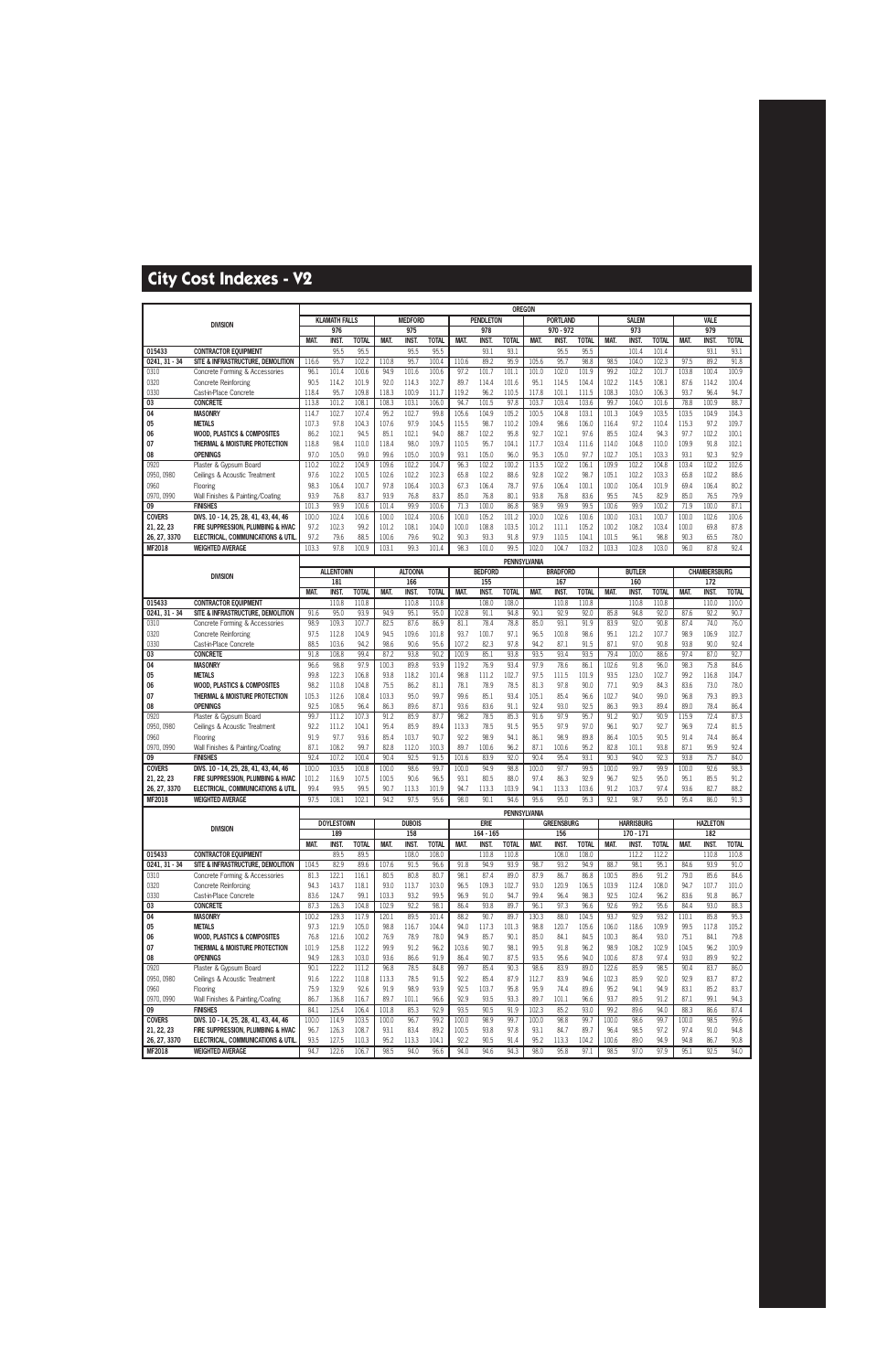|                             |                                                                            |               |                   |               |               |                   |                |               |                      | PENNSYLVANIA        |               |                    |                |                |                      |                |               |                   |              |
|-----------------------------|----------------------------------------------------------------------------|---------------|-------------------|---------------|---------------|-------------------|----------------|---------------|----------------------|---------------------|---------------|--------------------|----------------|----------------|----------------------|----------------|---------------|-------------------|--------------|
|                             | <b>DIVISION</b>                                                            |               | <b>INDIANA</b>    |               |               | <b>JOHNSTOWN</b>  |                |               | <b>KITTANNING</b>    |                     |               | <b>LANCASTER</b>   |                |                | <b>LEHIGH VALLEY</b> |                |               | <b>MONTROSE</b>   |              |
|                             |                                                                            |               | 157               |               |               | 159               |                |               | 162                  |                     |               | $175 - 176$        |                |                | 180                  |                |               | 188               |              |
|                             |                                                                            | MAT.          | INST.             | <b>TOTAL</b>  | MAT.          | INST.             | <b>TOTAL</b>   | MAT.          | <b>INST</b>          | <b>TOTAL</b>        | MAT.          | INST.              | <b>TOTAL</b>   | MAT.           | <b>INST.</b>         | <b>TOTAL</b>   | MAT.          | <b>INST.</b>      | <b>TOTAL</b> |
| 015433                      | <b>CONTRACTOR EQUIPMENT</b>                                                |               | 108.0             | 108.0         |               | 108.0             | 108.0          |               | 110.8                | 110.8               |               | 110.0              | 110.0          |                | 110.8                | 110.8          |               | 110.8             | 110.8        |
| $0241, 31 - 34$             | SITE & INFRASTRUCTURE, DEMOLITION                                          | 96.9          | 92.1              | 93.6          | 103.3         | 93.4              | 96.5           | 88.3          | 94.7                 | 92.7                | 79.7          | 94.3               | 89.7           | 88.4           | 94.3                 | 92.4           | 87.2          | 94.0              | 91.8         |
| 0310                        | Concrete Forming & Accessories                                             | 81.7          | 89.8              | 88.6          | 80.5          | 87.3              | 86.3           | 83.9          | 86.8                 | 86.3                | 89.5          | 87.8               | 88.0           | 91.8           | 106.3                | 104.1          | 80.0          | 86.1              | 85.2         |
| 0320                        | Concrete Reinforcing                                                       | 92.4          | 121.2             | 106.3         | 93.7          | 121.1             | 106.9          | 95.1          | 121.0                | 107.6               | 98.5          | 112.5              | 105.2          | 94.7           | 102.9                | 98.6           | 99.2          | 110.7             | 104.7        |
| 0330                        | Cast-in-Place Concrete                                                     | 97.5          | 93.6              | 96.0          | 108.1         | 89.8              | 101.2          | 90.5          | 94.0                 | 91.8                | 79.8          | 96.7               | 86.2           | 90.5           | 95.3                 | 92.3           | 88.7          | 89.3              | 88.9         |
| 03                          | <b>CONCRETE</b>                                                            | 93.7          | 97.7              | 95.5          | 101.9         | 95.3              | 98.9           | 81.9          | 96.6                 | 88.5                | 85.7          | 96.6               | 90.6           | 90.8           | 102.8                | 96.2           | 89.4          | 92.9              | 91.0         |
| 04                          | <b>MASONRY</b>                                                             | 115.5         | 89.6              | 99.7          | 116.4         | 89.2              | 99.8           | 104.9         | 85.1                 | 92.8                | 104.0         | 89.5               | 95.1           | 96.6           | 92.5                 | 94.1           | 96.5          | 87.7              | 91.1         |
| 05                          | <b>METALS</b>                                                              | 98.9          | 120.5             | 105.6         | 98.9          | 120.6             | 105.6          | 93.6          | 121.8                | 102.4               | 99.2          | 121.3              | 106.1          | 99.4           | 117.1                | 104.9          | 97.6          | 118.5             | 104.1        |
| 06                          | <b>WOOD, PLASTICS &amp; COMPOSITES</b>                                     | 78.9          | 90.8              | 85.1          | 76.9          | 86.1              | 81.7           | 77.1          | 86.3                 | 81.9                | 86.8          | 86.2               | 86.5           | 88.8           | 108.8                | 99.2           | 76.0          | 84.1              | 80.2         |
| 07                          | THERMAL & MOISTURE PROTECTION                                              | 99.3<br>93.6  | 92.5<br>94.9      | 96.4          | 99.6          | 91.9              | 96.3           | 102.9         | 90.9                 | 97.7                | 96.1          | 105.1              | 100.0          | 105.0          | 106.9                | 105.8          | 104.6         | 86.9              | 97.0         |
| 08<br>0920                  | <b>OPENINGS</b><br>Plaster & Gypsum Board                                  | 98.5          | 90.7              | 93.9<br>93.4  | 93.5<br>96.7  | 92.3<br>85.9      | 93.2<br>89.6   | 86.3<br>91.2  | 96.8<br>86.0         | 88.8<br>87.8        | 89.0<br>118.7 | 87.8<br>85.9       | 88.7<br>97.2   | 92.9<br>92.4   | 102.7<br>109.1       | 95.3<br>103.3  | 89.8<br>91.1  | 88.5<br>83.7      | 89.5<br>86.3 |
| 0950, 0980                  | Ceilings & Acoustic Treatment                                              | 113.3         | 90.7              | 99.1          | 112.7         | 85.9              | 95.9           | 96.1          | 86.0                 | 89.8                | 96.9          | 85.9               | 90.0           | 92.9           | 109.1                | 103.1          | 95.5          | 83.7              | 88.1         |
| 0960                        | Flooring                                                                   | 92.7          | 98.9              | 94.5          | 91.9          | 103.7             | 95.3           | 86.4          | 98.9                 | 90.0                | 92.5          | 94.4               | 93.0           | 88.8           | 89.8                 | 89.1           | 83.8          | 98.9              | 88.2         |
| 0970, 0990                  | Wall Finishes & Painting/Coating                                           | 89.7          | 101.1             | 96.6          | 89.7          | 112.0             | 103.1          | 82.8          | 101.1                | 93.8                | 87.1          | 89.5               | 88.6           | 87.1           | 96.2                 | 92.5           | 87.1          | 99.1              | 94.3         |
| 09                          | <b>FINISHES</b>                                                            | 101.4         | 92.2              | 96.4          | 101.2         | 92.2              | 96.4           | 90.5          | 89.6                 | 90.0                | 93.9          | 88.3               | 90.9           | 90.5           | 102.3                | 96.9           | 89.5          | 89.0              | 89.2         |
| <b>COVERS</b>               | DIVS. 10 - 14, 25, 28, 41, 43, 44, 46                                      | 100.0         | 98.0              | 99.5          | 100.0         | 98.2              | 99.6           | 100.0         | 97.8                 | 99.5                | 100.0         | 96.5               | 99.2           | 100.0          | 102.7                | 100.6          | 100.0         | 99.1              | 99.8         |
| 21, 22, 23                  | FIRE SUPPRESSION. PLUMBING & HVAC                                          | 93.1          | 81.5              | 88.4          | 93.1          | 88.3              | 91.1           | 96.7          | 86.6                 | 92.6                | 95.1          | 96.0               | 95.5           | 97.4           | 112.0                | 103.3          | 97.4          | 90.3              | 94.5         |
| 26, 27, 3370                | ELECTRICAL, COMMUNICATIONS & UTIL                                          | 95.2          | 113.3             | 104.2         | 95.2          | 113.3             | 104.2          | 90.7          | 113.3                | 101.9               | 94.8          | 96.4               | 95.6           | 94.8           | 124.6                | 109.5          | 94.1          | 91.7              | 92.9         |
| <b>MF2018</b>               | <b>WEIGHTED AVERAGE</b>                                                    | 96.8          | 96.2              | 96.5          | 98.0          | 97.2              | 97.7           | 92.6          | 96.6                 | 94.3                | 94.2          | 96.5               | 95.2           | 95.6           | 107.5                | 100.8          | 94.6          | 93.3              | 94.0         |
|                             |                                                                            |               |                   |               |               |                   |                |               |                      | <b>PENNSYLVANIA</b> |               |                    |                |                |                      |                |               |                   |              |
|                             |                                                                            |               | <b>NEW CASTLE</b> |               |               | <b>NORRISTOWN</b> |                |               | OIL CITY             |                     |               | PHILADELPHIA       |                |                | <b>PITTSBURGH</b>    |                |               | <b>POTTSVILLE</b> |              |
|                             | <b>DIVISION</b>                                                            |               | 161               |               |               | 194               |                |               | 163                  |                     |               | 190 - 191          |                |                | 150 - 152            |                |               | 179               |              |
|                             |                                                                            | MAT.          | <b>INST.</b>      | <b>TOTAL</b>  | MAT.          | INST.             | <b>TOTAL</b>   | MAT.          | <b>INST</b>          | <b>TOTAL</b>        | MAT.          | <b>INST</b>        | <b>TOTAL</b>   | MAT.           | INST.                | <b>TOTAL</b>   | MAT.          | <b>INST.</b>      | <b>TOTAL</b> |
| 015433                      | <b>CONTRACTOR EQUIPMENT</b>                                                |               | 110.8             | 110.8         |               | 95.3              | 95.3           |               | 110.8                | 110.8               |               | 100.4              | 100.4          |                | 96.9                 | 96.9           |               | 110.0             | 110.0        |
| $0241, 31 - 34$             | SITE & INFRASTRUCTURE, DEMOLITION                                          | 86.2          | 95.3              | 92.5          | 94.7          | 91.9              | 92.8           | 84.8          | 93.1                 | 90.5                | 97.9          | 102.1              | 100.8          | 102.7          | 93.3                 | 96.3           | 82.6          | 92.7              | 89.5         |
| 0310                        | Concrete Forming & Accessories                                             | 83.9          | 95.9              | 94.1          | 81.6          | 120.7             | 114.9          | 83.9          | 89.4                 | 88.6                | 95.6          | 140.6              | 133.9          | 98.9           | 99.1                 | 99.1           | 80.3          | 84.4              | 83.8         |
| 0320                        | Concrete Reinforcing                                                       | 94.1          | 99.4              | 96.6          | 97.4          | 143.7             | 119.7          | 95.1          | 90.4                 | 92.8                | 107.8         | 151.5              | 128.9          | 92.6           | 125.8                | 108.6          | 97.7          | 108.7             | 103.0        |
| 0330                        | Cast-in-Place Concrete                                                     | 87.9          | 96.9              | 91.3          | 83.6          | 122.4             | 98.3           | 85.4          | 90.6                 | 87.4                | 93.9          | 133.6              | 108.9          | 106.7          | 100.9                | 104.5          | 85.0          | 92.5              | 87.8         |
| 03                          | <b>CONCRETE</b>                                                            | 79.7          | 98.0              | 87.9          | 86.6          | 124.8             | 103.8          | 78.2          | 91.5                 | 84.1                | 100.3         | 138.9              | 117.6          | 101.5          | 104.3                | 102.8          | 89.1          | 93.0              | 90.8         |
| 04                          | <b>MASONRY</b>                                                             | 102.7         | 94.8              | 97.9          | 111.2         | 125.7             | 120.0          | 101.0         | 85.0                 | 91.3                | 99.9          | 135.2              | 121.4          | 105.5          | 100.7                | 102.6          | 97.5          | 83.9              | 89.2         |
| 05                          | <b>METALS</b>                                                              | 93.6          | 115.1             | 100.3         | 102.9         | 122.0             | 108.8          | 93.6          | 112.7                | 99.5                | 106.5         | 124.1              | 112.0          | 100.3          | 108.9                | 103.0          | 99.4          | 118.5             | 105.4        |
| 06                          | <b>WOOD, PLASTICS &amp; COMPOSITES</b>                                     | 77.1          | 96.4              | 87.2          | 74.4          | 121.5             | 99.1           | 77.1          | 90.9                 | 84.3                | 93.8          | 142.0              | 119.0          | 100.3          | 99.2                 | 99.7           | 75.6          | 82.3              | 79.1         |
| 07                          | THERMAL & MOISTURE PROTECTION                                              | 102.8         | 93.4              | 98.8          | 108.8         | 124.3             | 115.4          | 102.6         | 87.6                 | 96.2                | 103.7         | 137.2              | 118.1          | 99.9           | 99.6                 | 99.8           | 96.3          | 95.2              | 95.8         |
| 08                          | <b>OPENINGS</b>                                                            | 86.3          | 97.0              | 88.9          | 86.6          | 128.3             | 96.7           | 86.3          | 92.3                 | 87.7                | 97.7          | 143.0              | 108.8          | 97.0           | 104.7                | 98.9           | 89.0          | 89.6              | 89.2         |
| 0920                        | Plaster & Gypsum Board                                                     | 91.2          | 96.4              | 94.6          | 87.2          | 122.2             | 110.2          | 91.2          | 90.7                 | 90.9                | 103.0         | 143.0              | 129.3          | 100.4          | 99.1                 | 99.5           | 113.3         | 81.9              | 92.7         |
| 0950, 0980                  | Ceilings & Acoustic Treatment                                              | 96.1          | 96.4              | 96.3          | 95.1          | 122.2             | 112.1          | 96.1          | 90.7                 | 92.7                | 99.7          | 143.0              | 126.9          | 106.5          | 99.1                 | 101.9          | 96.9          | 81.9              | 87.5         |
| 0960                        | Flooring                                                                   | 86.4          | 103.4             | 91.3          | 87.1          | 132.9             | 100.5          | 86.4          | 98.9                 | 90.0                | 98.4          | 149.0              | 113.2          | 99.8           | 106.7                | 101.8          | 88.3          | 98.9              | 91.4         |
| 0970, 0990                  | Wall Finishes & Painting/Coating                                           | 82.8          | 109.2             | 98.6          | 85.2          | 136.8             | 116.2          | 82.8          | 101.1                | 93.8                | 95.6          | 168.5              | 139.3          | 95.3           | 110.6                | 104.5          | 87.1          | 99.1              | 94.3         |
| 09                          | <b>FINISHES</b><br>DIVS. 10 - 14, 25, 28, 41, 43, 44, 46                   | 90.4<br>100.0 | 98.7<br>100.3     | 94.9<br>100.1 | 87.4<br>100.0 | 124.4<br>113.6    | 107.4<br>103.2 | 90.2<br>100.0 | 92.3<br>98.2         | 91.4<br>99.6        | 98.7<br>100.0 | 145.6<br>119.6     | 124.1<br>104.6 | 102.5<br>100.0 | 101.3<br>101.4       | 101.9<br>100.3 | 92.1<br>100.0 | 87.7<br>98.3      | 89.7<br>99.6 |
| <b>COVERS</b><br>21, 22, 23 | FIRE SUPPRESSION. PLUMBING & HVAC                                          | 96.7          | 96.0              | 96.4          | 95.7          | 124.4             | 107.3          | 96.7          | 89.8                 | 93.9                | 96.4          | 136.9              | 112.7          | 96.5           | 98.6                 | 97.3           | 95.1          | 91.2              | 93.5         |
| 26, 27, 3370                | <b>ELECTRICAL, COMMUNICATIONS &amp; UTIL</b>                               | 91.2          | 100.8             | 95.9          | 93.4          | 136.7             | 114.9          | 92.7          | 103.7                | 98.2                | 99.2          | 157.6              | 128.1          | 96.8           | 111.5                | 104.1          | 93.2          | 87.9              | 90.6         |
| MF2018                      | <b>WEIGHTED AVERAGE</b>                                                    | 92.2          | 98.9              | 95.1          | 95.1          | 123.4             | 107.3          | 92.1          | 94.4                 | 93.1                | 99.7          | 136.9              | 115.8          | 99.3           | 102.6                | 100.7          | 94.0          | 92.5              | 93.3         |
|                             |                                                                            |               |                   |               |               |                   |                |               |                      |                     |               |                    |                |                |                      |                |               |                   |              |
|                             |                                                                            |               | <b>READING</b>    |               |               | <b>SCRANTON</b>   |                |               | <b>STATE COLLEGE</b> | PENNSYLVANIA        |               | <b>STROUDSBURG</b> |                |                | <b>SUNBURY</b>       |                |               | <b>UNIONTOWN</b>  |              |
|                             | <b>DIVISION</b>                                                            |               | $195 - 196$       |               |               | 184 - 185         |                |               | 168                  |                     |               | 183                |                |                | 178                  |                |               | 154               |              |
|                             |                                                                            | MAT.          | <b>INST.</b>      | <b>TOTAL</b>  | MAT.          | <b>INST.</b>      | <b>TOTAL</b>   | MAT.          | INST.                | <b>TOTAL</b>        | <b>MAT.</b>   | <b>INST.</b>       | <b>TOTAL</b>   | <b>MAT.</b>    | <b>INST.</b>         | <b>TOTAL</b>   | MAT.          | <b>INST.</b>      | <b>TOTAL</b> |
| 015433                      | <b>CONTRACTOR EQUIPMENT</b>                                                |               | 117.0             | 117.0         |               | 110.8             | 110.8          |               | 110.0                | 110.0               |               | 110.8              | 110.8          |                | 110.8                | 110.8          |               | 108.0             | 108.0        |
| $0241, 31 - 34$             | SITE & INFRASTRUCTURE, DEMOLITION                                          | 99.9          | 105.0             | 103.4         | 92.1          | 94.6              | 93.8           | 82.5          | 93.8                 | 90.3                | 86.2          | 94.2               | 91.7           | 94.0           | 93.5                 | 93.7           | 97.4          | 93.0              | 94.4         |
| 0310                        | Concrete Forming & Accessories                                             | 98.4          | 89.2              | 90.6          | 99.0          | 89.9              | 91.3           | 84.0          | 88.0                 | 87.4                | 85.8          | 87.2               | 87.0           | 92.3           | 81.7                 | 83.2           | 74.5          | 91.8              | 89.2         |
| 0320                        | Concrete Reinforcing                                                       | 98.8          | 147.8             | 122.4         | 97.5          | 112.5             | 104.8          | 95.8          | 109.9                | 102.6               | 97.8          | 110.9              | 104.1          | 100.5          | 106.9                | 103.6          | 93.0          | 121.3             | 106.7        |
| 0330                        | Cast-in-Place Concrete                                                     | 74.9          | 97.3              | 83.4          | 92.4          | 93.5              | 92.8           | 89.1          | 90.8                 | 89.7                | 87.1          | 90.8               | 88.5           | 92.9           | 91.1                 | 92.2           | 97.5          | 96.3              | 97.0         |
| 03                          | <b>CONCRETE</b>                                                            | 85.9          | 103.6             | 93.8          | 93.6          | 96.4              | 94.9           | 93.7          | 94.1                 | 93.9                | 88.2          | 94.0               | 90.8           | 92.7           | 90.9                 | 91.9           | 93.3          | 99.6              | 96.1         |
| 04                          | <b>MASONRY</b>                                                             | 99.8          | 92.0              | 95.0          | 97.0          | 94.1              | 95.2           | 102.4         | 92.9                 | 96.6                | 94.4          | 92.3               | 93.1           | 98.1           | 77.6                 | 85.6           | 133.8         | 94.1              | 109.6        |
| 05                          | <b>METALS</b>                                                              | 103.2         | 135.3             | 113.2         | 101.9         | 120.9             | 107.8          | 97.4          | 118.8                | 104.1               | 99.5          | 119.0              | 105.6          | 99.2           | 117.4                | 104.9          | 98.6          | 121.2             | 105.6        |
| 06                          | <b>WOOD. PLASTICS &amp; COMPOSITES</b>                                     | 94.0          | 86.1              | 89.9          | 98.2          | 88.5              | 93.1           | 83.4          | 86.2                 | 84.8                | 82.3          | 84.1               | 83.2           | 84.9           | 82.3                 | 83.5           | 70.4          | 90.8              | 81.1         |
| 07                          | THERMAL & MOISTURE PROTECTION                                              | 109.9         | 106.2             | 108.3         | 105.1         | 92.7              | 99.8           | 104.3         | 105.9                | 105.0               | 104.7         | 87.2               | 97.2           | 97.3           | 88.5                 | 93.6           | 99.2          | 94.6              | 97.2         |
| 08                          | <b>OPENINGS</b>                                                            | 90.8          | 103.1             | 93.8          | 92.5          | 92.7              | 92.5           | 89.7          | 89.6                 | 89.6                | 93.0          | 91.1               | 92.5           | 89.1           | 86.6                 | 88.5           | 93.5          | 97.4              | 94.4         |
| 0920                        | Plaster & Gypsum Board                                                     | 96.3          | 85.9              | 89.5          | 102.4         | 88.2              | 93.1           | 92.2          | 85.9                 | 88.1                | 90.9          | 83.7               | 86.2           | 112.5          | 81.9                 | 92.4           | 94.7          | 90.7              | 92.1         |
| 0950, 0980                  | Ceilings & Acoustic Treatment                                              | 86.7          | 85.9              | 86.2          | 102.4         | 88.2              | 93.5           | 92.3          | 85.9                 | 88.3                | 91.6          | 83.7               | 86.7           | 93.7           | 81.9                 | 86.3           | 112.7         | 90.7              | 98.9         |
| 0960                        | Flooring                                                                   | 91.9          | 94.4              | 92.6          | 91.9          | 96.9              | 93.4           | 89.3          | 96.4                 | 91.4                | 86.6          | 89.8               | 87.5           | 89.2           | 98.9                 | 92.1           | 88.7          | 105.0             | 93.5         |
| 0970, 0990                  | Wall Finishes & Painting/Coating<br><b>FINISHES</b>                        | 84.1          | 108.2             | 98.5          | 87.1          | 108.2             | 99.7           | 87.1          | 112.0                | 102.0               | 87.1          | 99.1               | 94.3           | 87.1           | 99.1                 | 94.3           | 89.7          | 109.2             | 101.4        |
| 09                          |                                                                            | 88.4          | 90.7              | 89.7          | 95.2          | 92.6              | 93.8           | 89.7          | 91.3                 | 90.6                | 89.2          | 88.2               | 88.7           | 92.9           | 86.1                 | 89.2           | 99.6          | 95.3              | 97.3         |
| <b>COVERS</b>               | DIVS. 10 - 14, 25, 28, 41, 43, 44, 46<br>FIRE SUPPRESSION, PLUMBING & HVAC | 100.0         | 98.9              | 99.8          | 100.0         | 99.6              | 99.9           | 100.0         | 96.9                 | 99.3<br>97.0        | 100.0<br>97.4 | 100.1              | 100.0<br>95.7  | 100.0          | 94.2                 | 98.6<br>90.3   | 100.0<br>93.1 | 99.5<br>88.9      | 99.9<br>91.4 |
| 21, 22, 23<br>26, 27, 3370  | ELECTRICAL, COMMUNICATIONS & UTIL                                          | 101.1<br>99.5 | 114.5<br>96.5     | 106.5<br>98.0 | 101.2<br>99.5 | 96.0<br>92.0      | 99.1<br>95.8   | 97.4<br>93.3  | 96.3<br>113.3        | 103.2               | 94.8          | 93.3<br>136.5      | 115.4          | 95.1<br>93.6   | 83.2<br>88.5         | 91.1           | 92.7          | 113.3             | 102.9        |
| <b>MF2018</b>               | <b>WEIGHTED AVERAGE</b>                                                    | 97.3          | 104.7             | 100.5         | 98.3          | 96.8              | 97.7           | 95.2          | 99.1                 | 96.9                | 95.0          | 100.9              | 97.6           | 95.0           | 89.3                 | 92.5           | 97.1          | 99.2              | 98.0         |
|                             |                                                                            |               |                   |               |               |                   |                |               |                      |                     |               |                    |                |                |                      |                |               |                   |              |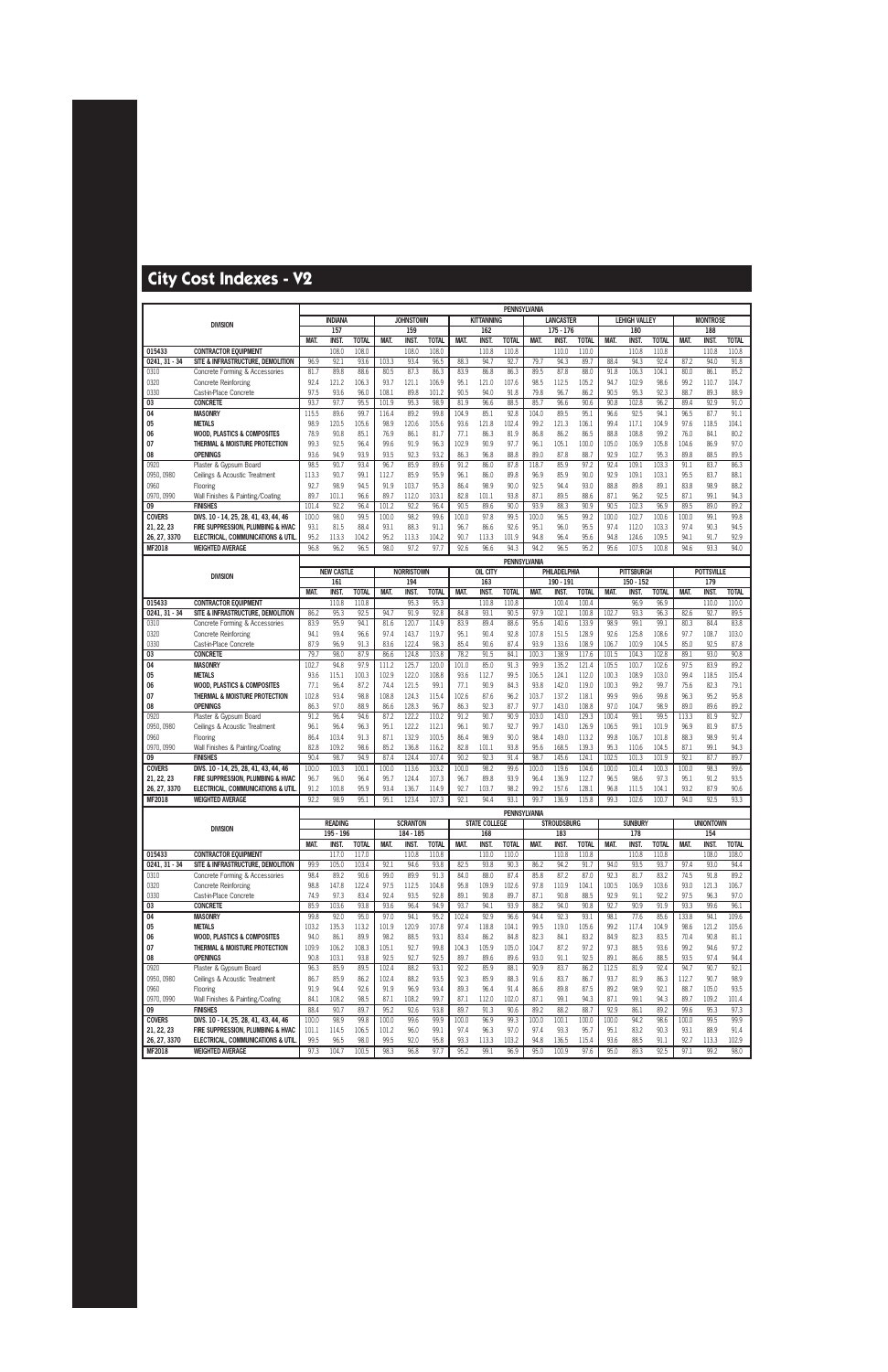|                             |                                                                            |                |                    |               |                |                  |                     |                |                                     | PENNSYLVANIA   |               |                     |              |                |                       |              |                |                                 |               |
|-----------------------------|----------------------------------------------------------------------------|----------------|--------------------|---------------|----------------|------------------|---------------------|----------------|-------------------------------------|----------------|---------------|---------------------|--------------|----------------|-----------------------|--------------|----------------|---------------------------------|---------------|
|                             | <b>DIVISION</b>                                                            |                | <b>WASHINGTON</b>  |               |                | <b>WELLSBORO</b> |                     |                | <b>WESTCHESTER</b>                  |                |               | <b>WILKES-BARRE</b> |              |                | <b>WILLIAMSPORT</b>   |              |                | <b>YORK</b>                     |               |
|                             |                                                                            |                | 153                |               |                | 169              |                     |                | 193                                 |                |               | 186 - 187           |              |                | 177                   |              |                | $173 - 174$                     |               |
|                             |                                                                            | MAT.           | <b>INST.</b>       | <b>TOTAL</b>  | MAT.           | <b>INST</b>      | <b>TOTAL</b>        | MAT.           | <b>INST</b>                         | <b>TOTAL</b>   | MAT.          | <b>INST.</b>        | <b>TOTAL</b> | MAT.           | <b>INST</b>           | <b>TOTAL</b> | <b>MAT.</b>    | INST.                           | <b>TOTAL</b>  |
| 015433                      | <b>CONTRACTOR EQUIPMENT</b>                                                |                | 108.0              | 108.0         |                | 110.8            | 110.8               |                | 95.3                                | 95.3           |               | 110.8               | 110.8        |                | 110.8                 | 110.8        |                | 110.0                           | 110.0         |
| $0241, 31 - 34$             | SITE & INFRASTRUCTURE, DEMOLITION                                          | 97.5           | 93.9               | 95.0          | 93.5           | 93.4             | 93.5                | 100.7          | 92.8                                | 95.3           | 84.2          | 94.6                | 91.4         | 85.2           | 94.4                  | 91.5         | 84.7           | 94.3                            | 91.3          |
| 0310                        | Concrete Forming & Accessories                                             | 81.9           | 98.1               | 95.7          | 84.2           | 81.0             | 81.5                | 88.6           | 121.9                               | 117.0          | 88.8          | 89.9                | 89.7         | 88.6           | 86.9                  | 87.2         | 84.0           | 87.3                            | 86.8          |
| 0320                        | Concrete Reinforcing                                                       | 93.0           | 121.5              | 106.8         | 95.8           | 110.6            | 102.9               | 96.5           | 143.7                               | 119.3          | 96.5          | 112.5               | 104.2        | 99.7           | 112.5                 | 105.9        | 100.5          | 112.5                           | 106.3         |
| 0330                        | Cast-in-Place Concrete                                                     | 97.5           | 96.9               | 97.3          | 93.4           | 84.6             | 90.1                | 92.7           | 124.5                               | 104.7          | 83.6          | 93.4                | 87.3         | 78.6           | 91.6                  | 83.5         | 85.4           | 96.6                            | 89.6          |
| 03                          | <b>CONCRETE</b>                                                            | 93.8           | 102.8              | 97.8          | 95.9           | 89.0             | 92.8                | 94.2           | 126.1                               | 108.5          | 85.3          | 96.4                | 90.3         | 80.9           | 94.5                  | 87.0         | 90.3           | 96.4                            | 93.0          |
| 04                          | <b>MASONRY</b>                                                             | 114.3          | 96.7               | 103.5         | 102.6          | 78.0             | 87.6                | 105.6          | 129.3                               | 120.1          | 110.4         | 94.1                | 100.5        | 89.7           | 91.9                  | 91.1         | 99.5           | 89.5                            | 93.4          |
| 05                          | <b>METALS</b>                                                              | 98.6           | 122.4              | 106.0         | 97.5           | 117.7            | 103.8               | 102.9          | 122.0                               | 108.8          | 97.6          | 120.9               | 104.9        | 99.2           | 120.9                 | 106.0        | 100.9          | 121.2                           | 107.2         |
| 06                          | <b>WOOD, PLASTICS &amp; COMPOSITES</b>                                     | 79.0           | 98.8               | 89.3          | 80.7           | 81.5             | 81.1                | 81.9           | 121.5                               | 102.6          | 85.1          | 88.5                | 86.8         | 81.0           | 86.2                  | 83.7         | 79.4           | 85.7                            | 82.7          |
| 07                          | THERMAL & MOISTURE PROTECTION<br><b>OPENINGS</b>                           | 99.3<br>93.5   | 96.9               | 98.3<br>95.9  | 105.4<br>92.3  | 82.1<br>86.7     | 95.4<br>91.0        | 109.3          | 121.4                               | 114.5          | 104.5         | 92.7                | 99.4<br>90.5 | 96.6<br>89.1   | 91.3                  | 94.3         | 96.4<br>89.0   | 105.0                           | 100.1<br>88.6 |
| 08<br>0920                  | Plaster & Gypsum Board                                                     | 98.4           | 103.6<br>98.9      | 98.7          | 90.8           | 81.1             | 84.4                | 86.6<br>87.8   | 128.3<br>122.2                      | 96.7<br>110.4  | 89.8<br>91.9  | 92.7<br>88.2        | 89.5         | 113.3          | 91.4<br>85.9          | 89.7<br>95.3 | 113.3          | 87.4<br>85.4                    | 95.0          |
| 0950, 0980                  | Ceilings & Acoustic Treatment                                              | 112.7          | 98.9               | 104.1         | 92.3           | 81.1             | 85.3                | 95.1           | 122.2                               | 112.1          | 95.5          | 88.2                | 90.9         | 96.9           | 85.9                  | 90.0         | 96.2           | 85.4                            | 89.4          |
| 0960                        | Flooring                                                                   | 92.8           | 105.0              | 96.4          | 85.6           | 98.9             | 89.5                | 90.0           | 132.9                               | 102.5          | 87.5          | 96.9                | 90.3         | 88.1           | 94.4                  | 89.9         | 89.8           | 94.4                            | 91.1          |
| 0970, 0990                  | Wall Finishes & Painting/Coating                                           | 89.7           | 109.2              | 101.4         | 87.1           | 99.1             | 94.3                | 85.2           | 136.8                               | 116.2          | 87.1          | 108.2               | 99.7         | 87.1           | 108.2                 | 99.7         | 87.1           | 89.5                            | 88.6          |
| 09                          | <b>FINISHES</b>                                                            | 101.3          | 100.3              | 100.7         | 89.8           | 86.1             | 87.8                | 88.8           | 125.3                               | 108.6          | 90.4          | 92.6                | 91.6         | 92.7           | 90.0                  | 91.2         | 92.4           | 88.0                            | 90.0          |
| <b>COVERS</b>               | DIVS. 10 - 14, 25, 28, 41, 43, 44, 46                                      | 100.0          | 100.4              | 100.1         | 100.0          | 94.1             | 98.6                | 100.0          | 114.7                               | 103.5          | 100.0         | 99.6                | 99.9         | 100.0          | 96.3                  | 99.1         | 100.0          | 96.4                            | 99.2          |
| 21, 22, 23                  | FIRE SUPPRESSION. PLUMBING & HVAC                                          | 93.1           | 92.5               | 92.8          | 97.4           | 83.2             | 91.7                | 95.7           | 126.3                               | 108.0          | 97.4          | 96.0                | 96.8         | 95.1           | 93.4                  | 94.4         | 100.9          | 96.0                            | 98.9          |
| 26, 27, 3370                | ELECTRICAL, COMMUNICATIONS & UTIL                                          | 94.7           | 113.3              | 103.9         | 94.1           | 91.7             | 92.9                | 93.3           | 127.5                               | 110.2          | 94.8          | 92.0                | 93.4         | 94.1           | 85.1                  | 89.6         | 95.6           | 83.9                            | 89.8          |
| MF2018                      | <b>WEIGHTED AVERAGE</b>                                                    | 96.6           | 101.9              | 98.9          | 96.2           | 89.3             | 93.2                | 96.1           | 123.2                               | 107.8          | 94.9          | 96.8                | 95.7         | 92.8           | 94.2                  | 93.4         | 96.2           | 94.6                            | 95.5          |
|                             |                                                                            |                | <b>PUERTO RICO</b> |               |                |                  | <b>RHODE ISLAND</b> |                |                                     |                |               |                     |              |                | <b>SOUTH CAROLINA</b> |              |                |                                 |               |
|                             |                                                                            |                | <b>SAN JUAN</b>    |               |                | <b>NEWPORT</b>   |                     |                | <b>PROVIDENCE</b>                   |                |               | <b>AIKEN</b>        |              |                | <b>BEAUFORT</b>       |              |                | <b>CHARLESTON</b>               |               |
|                             | <b>DIVISION</b>                                                            |                | 009                |               |                | 028              |                     |                | 029                                 |                |               | 298                 |              |                | 299                   |              |                | 294                             |               |
|                             |                                                                            | <b>MAT</b>     | INST.              | <b>TOTAL</b>  | <b>MAT</b>     | <b>INST.</b>     | <b>TOTAL</b>        | <b>MAT</b>     | <b>INST</b>                         | <b>TOTAL</b>   | MAT.          | <b>INST.</b>        | <b>TOTAL</b> | MAT.           | <b>INST</b>           | <b>TOTAL</b> | <b>MAT.</b>    | <b>INST</b>                     | <b>TOTAL</b>  |
| 015433                      | <b>CONTRACTOR EQUIPMENT</b>                                                |                | 83.7               | 83.7          |                | 96.9             | 96.9                |                | 102.4                               | 102.4          |               | 101.8               | 101.8        |                | 101.8                 | 101.8        |                | 101.8                           | 101.8         |
| $0241, 31 - 34$             | SITE & INFRASTRUCTURE, DEMOLITION                                          | 129.7          | 83.1               | 97.7          | 86.0           | 95.7             | 92.7                | 89.3           | 104.5                               | 99.8           | 133.3         | 83.3                | 99.0         | 128.2          | 83.3                  | 97.4         | 112.3          | 83.5                            | 92.5          |
| 0310                        | Concrete Forming & Accessories                                             | 86.6           | 21.0               | 30.8          | 101.8          | 120.8            | 118.0               | 101.6          | 121.0                               | 118.1          | 97.7          | 62.5                | 67.8         | 96.2           | 38.1                  | 46.8         | 95.2           | 62.9                            | 67.7          |
| 0320                        | Concrete Reinforcing                                                       | 179.7          | 18.0               | 101.7         | 105.1          | 121.3            | 112.9               | 99.2           | 121.3                               | 109.9          | 94.4          | 57.8                | 76.8         | 93.5           | 63.6                  | 79.1         | 93.4           | 64.2                            | 79.3          |
| 0330                        | Cast-in-Place Concrete                                                     | 97.1           | 31.1               | 72.2          | 68.7           | 116.8            | 86.9                | 94.2           | 118.3                               | 103.3          | 89.6          | 65.3                | 80.4         | 89.5           | 65.3                  | 80.4         | 105.1          | 65.6                            | 90.2          |
| 03                          | <b>CONCRETE</b>                                                            | 97.5           | 25.0               | 65.0          | 84.3           | 119.2            | 99.9                | 98.1           | 119.7                               | 107.8          | 99.0          | 64.3                | 83.4         | 96.5           | 54.3                  | 77.5         | 93.4           | 65.7                            | 81.0          |
| 04                          | <b>MASONRY</b>                                                             | 87.9           | 23.3               | 48.5          | 97.5           | 121.7            | 112.3               | 106.6          | 121.8                               | 115.9          | 85.7          | 62.1                | 71.3         | 102.1          | 62.1                  | 77.7         | 103.5          | 65.6                            | 80.4          |
| 05                          | <b>METALS</b>                                                              | 127.6          | 38.7               | 99.9          | 100.9          | 115.9            | 105.6               | 105.3          | 114.5                               | 108.2          | 102.4         | 87.6                | 97.8         | 102.4          | 89.7                  | 98.4         | 104.4          | 90.8                            | 100.2         |
| 06                          | <b>WOOD, PLASTICS &amp; COMPOSITES</b>                                     | 84.8           | 20.0               | 50.9          | 101.2          | 119.8            | 110.9               | 103.2          | 120.1                               | 112.0          | 94.6          | 64.5                | 78.9         | 92.7           | 31.3                  | 60.6         | 91.2           | 64.5                            | 77.3          |
| 07                          | THERMAL & MOISTURE PROTECTION                                              | 136.9          | 26.4               | 89.5          | 105.0          | 117.2            | 110.2               | 109.2          | 118.1                               | 113.1          | 96.7          | 61.5                | 81.6         | 96.3           | 58.5                  | 80.1         | 95.3           | 63.5                            | 81.7          |
| 08                          | <b>OPENINGS</b>                                                            | 155.1          | 18.6               | 121.8         | 97.8           | 120.6            | 103.4               | 99.4           | 120.7                               | 104.6          | 94.1          | 60.2                | 85.8         | 94.1           | 43.2                  | 81.7         | 97.6           | 62.7                            | 89.1          |
| 0920                        | Plaster & Gypsum Board                                                     | 157.4          | 18.0               | 66.0          | 91.6           | 120.2            | 110.4               | 105.2          | 120.2                               | 115.0          | 91.2          | 63.6                | 73.1         | 95.8           | 29.5                  | 52.3         | 96.5           | 63.6                            | 74.9          |
| 0950, 0980                  | Ceilings & Acoustic Treatment                                              | 226.3          | 18.0               | 95.8          | 84.2           | 120.2            | 106.8               | 96.9           | 120.2                               | 111.5          | 80.1          | 63.6                | 69.8         | 85.8           | 29.5                  | 50.5         | 85.8           | 63.6                            | 71.9          |
| 0960                        | Flooring                                                                   | 212.2          | 28.4               | 158.5         | 88.7           | 125.9            | 99.5                | 89.1           | 125.9                               | 99.8           | 101.5         | 85.7                | 96.9         | 103.0          | 72.3                  | 94.1         | 102.7          | 80.0                            | 96.1          |
| 0970, 0990<br>09            | Wall Finishes & Painting/Coating<br><b>FINISHES</b>                        | 183.5<br>201.9 | 23.4<br>22.4       | 87.6<br>104.8 | 87.0<br>88.9   | 116.8            | 104.9<br>106.7      | 93.8<br>95.1   | 116.8<br>122.0                      | 107.6<br>109.6 | 90.9<br>93.4  | 62.9<br>66.9        | 74.1<br>79.0 | 90.9<br>95.4   | 54.2<br>44.1          | 68.9<br>67.6 | 90.9<br>93.4   | 68.0<br>66.7                    | 77.1<br>78.9  |
| <b>COVERS</b>               | DIVS. 10 - 14, 25, 28, 41, 43, 44, 46                                      | 99.3           | 25.1               | 81.8          | 100.0          | 121.8<br>107.8   | 101.8               | 100.0          | 108.3                               | 101.9          | 100.0         | 83.3                | 96.1         | 100.0          | 76.1                  | 94.4         | 100.0          | 83.3                            | 96.1          |
| 21, 22, 23                  | FIRE SUPPRESSION. PLUMBING & HVAC                                          | 117.7          | 18.0               | 77.5          | 100.9          | 111.4            | 105.1               | 101.2          | 111.4                               | 105.3          | 97.8          | 52.6                | 79.6         | 97.8           | 58.2                  | 81.8         | 101.6          | 58.3                            | 84.1          |
| 26, 27, 3370                | ELECTRICAL, COMMUNICATIONS & UTIL                                          | 117.5          | 24.1               | 71.3          | 101.3          | 97.6             | 99.4                | 102.1          | 97.6                                | 99.8           | 95.2          | 59.6                | 77.6         | 98.3           | 63.9                  | 81.3         | 96.9           | 56.8                            | 77.1          |
| MF2018                      | <b>WEIGHTED AVERAGE</b>                                                    | 124.9          | 28.3               | 83.1          | 97.0           | 112.6            | 103.8               | 101.0          | 113.3                               | 106.3          | 98.1          | 65.2                | 83.9         | 98.9           | 61.5                  | 82.7         | 99.4           | 67.0                            | 85.4          |
|                             |                                                                            |                |                    |               |                |                  |                     |                |                                     |                |               |                     |              |                |                       |              |                |                                 |               |
|                             |                                                                            |                | <b>COLUMBIA</b>    |               |                | <b>FLORENCE</b>  |                     |                | SOUTH CAROLINA<br><b>GREENVILLE</b> |                |               | <b>ROCK HILL</b>    |              |                | <b>SPARTANBURG</b>    |              |                | SOUTH DAKOTA<br><b>ABERDEEN</b> |               |
|                             | <b>DIVISION</b>                                                            |                | 290 - 292          |               |                | 295              |                     |                | 296                                 |                |               | 297                 |              |                | 293                   |              |                | 574                             |               |
|                             |                                                                            | MAT.           | <b>INST.</b>       | <b>TOTAL</b>  | MAT.           | <b>INST.</b>     | <b>TOTAL</b>        | MAT.           | <b>INST.</b>                        | <b>TOTAL</b>   | MAT.          | <b>INST.</b>        | <b>TOTAL</b> | MAT.           | <b>INST.</b>          | <b>TOTAL</b> | MAT.           | <b>INST.</b>                    | <b>TOTAL</b>  |
| 015433                      | <b>CONTRACTOR EOUIPMENT</b>                                                |                | 105.4              | 105.4         |                | 101.8            | 101.8               |                | 101.8                               | 101.8          |               | 101.8               | 101.8        |                | 101.8                 | 101.8        |                | 95.8                            | 95.8          |
| $0241, 31 - 34$             | SITE & INFRASTRUCTURE, DEMOLITION                                          | 112.3          | 92.3               | 98.6          | 122.4          | 83.2             | 95.5                | 117.2          | 83.5                                | 94.0           | 114.1         | 83.2                | 92.9         | 117.0          | 83.5                  | 94.0         | 100.1          | 90.9                            | 93.8          |
| 0310                        | Concrete Forming & Accessories                                             | 98.1           | 62.9               | 68.1          | 81.5           | 62.8             | 65.6                | 95.0           | 63.0                                | 67.7           | 92.9          | 62.2                | 66.8         | 98.3           | 63.0                  | 68.2         | 100.0          | 66.5                            | 71.5          |
| 0320                        | Concrete Reinforcing                                                       | 95.8           | 64.2               | 80.6          | 93.0           | 64.2             | 79.1                | 92.9           | 61.5                                | 77.7           | 93.7          | 62.7                | 78.8         | 92.9           | 64.2                  | 79.1         | 92.9           | 70.1                            | 81.9          |
| 0330                        | Cast-in-Place Concrete                                                     | 106.4          | 66.0               | 91.2          | 89.5           | 65.3             | 80.4                | 89.5           | 65.6                                | 80.5           | 89.5          | 64.8                | 80.2         | 89.5           | 65.6                  | 80.5         | 111.2          | 75.5                            | 97.7          |
| 03                          | <b>CONCRETE</b>                                                            | 93.4           | 65.7               | 81.0          | 91.4           | 65.5             | 79.8                | 90.4           | 65.3                                | 79.2           | 88.6          | 64.9                | 78.0         | 90.6           | 65.8                  | 79.5         | 100.0          | 71.2                            | 87.1          |
| 04                          | <b>MASONRY</b>                                                             | 95.8           | 65.6               | 77.4          | 85.8           | 65.5             | 73.4                | 83.5           | 65.6                                | 72.5           | 109.3         | 61.3                | 80.0         | 85.8           | 65.6                  | 73.5         | 118.1          | 69.8                            | 88.6          |
| 05                          | <b>METALS</b>                                                              | 101.5          | 88.3               | 97.4          | 103.2          | 90.0             | 99.1                | 103.2          | 90.5                                | 99.3           | 102.4         | 89.3                | 98.3         | 103.2          | 90.9                  | 99.4         | 91.7           | 81.5                            | 88.6          |
| 06                          | <b>WOOD, PLASTICS &amp; COMPOSITES</b>                                     | 95.4           | 64.5               | 79.3          | 75.9           | 64.5             | 69.9                | 91.1           | 64.5                                | 77.2           | 89.2          | 64.5                | 76.3         | 95.5           | 64.5                  | 79.3         | 98.9           | 62.7                            | 79.9          |
| 07                          | THERMAL & MOISTURE PROTECTION                                              | 91.1           | 64.3               | 79.6          | 95.6           | 63.5             | 81.9                | 95.6           | 63.5                                | 81.8           | 95.5          | 56.7                | 78.8         | 95.7           | 63.5                  | 81.9         | 102.9          | 73.5                            | 90.3          |
| 08                          | <b>OPENINGS</b>                                                            | 99.8           | 62.7               | 90.7          | 94.2           | 62.7             | 86.5                | 94.1           | 62.4                                | 86.4           | 94.1          | 61.3                | 86.1         | 94.1           | 62.7                  | 86.5         | 96.9           | 55.4                            | 86.8          |
| 0920                        | Plaster & Gypsum Board                                                     | 94.4           | 63.6               | 74.2          | 85.3           | 63.6             | 71.1                | 89.8           | 63.6                                | 72.6           | 89.2          | 63.6                | 72.4         | 92.0           | 63.6                  | 73.4         | 99.6           | 62.2                            | 75.1          |
| 0950, 0980                  | Ceilings & Acoustic Treatment                                              | 88.5           | 63.6               | 72.9          | 81.4           | 63.6             | 70.2                | 80.1           | 63.6                                | 69.8           | 80.1          | 63.6                | 69.8         | 80.1           | 63.6                  | 69.8         | 103.6          | 62.2                            | 77.7          |
| 0960                        | Flooring                                                                   | 92.8           | 80.0               | 89.1          | 93.7           | 80.0             | 89.7                | 100.3          | 80.0                                | 94.4           | 99.2          | 72.3                | 91.3         | 101.7          | 80.0                  | 95.4         | 93.9           | 41.8                            | 78.7          |
| 0970, 0990                  | Wall Finishes & Painting/Coating                                           | 92.4<br>92.2   | 68.0               | 77.8          | 90.9           | 68.0             | 77.1                | 90.9           | 68.0                                | 77.1           | 90.9          | 62.9                | 74.1         | 90.9           | 68.0                  | 77.1         | 83.5<br>94.1   | 31.8                            | 52.5          |
| 09                          | <b>FINISHES</b>                                                            | 100.0          | 66.7               | 78.4          | 89.4           | 66.7             | 77.1                | 91.2           | 66.7                                | 77.9           | 90.5          | 64.4                | 76.4         | 91.9           | 66.7                  | 78.3<br>96.1 |                | 59.6                            | 75.4<br>96.7  |
| <b>COVERS</b><br>21, 22, 23 | DIVS. 10 - 14, 25, 28, 41, 43, 44, 46<br>FIRE SUPPRESSION, PLUMBING & HVAC | 101.0          | 83.3<br>56.5       | 96.1<br>83.0  | 100.0<br>101.6 | 83.3<br>56.5     | 96.1<br>83.4        | 100.0<br>101.6 | 83.4<br>55.5                        | 96.1<br>83.0   | 100.0<br>97.8 | 83.1<br>52.3        | 96.0<br>79.4 | 100.0<br>101.6 | 83.4<br>55.5          | 83.0         | 100.0<br>100.6 | 86.0<br>51.4                    | 80.8          |
| 26, 27, 3370                | ELECTRICAL, COMMUNICATIONS & UTIL                                          | 100.3          | 60.4               | 80.5          | 95.2           | 60.4             | 78.0                | 97.0           | 83.5                                | 90.3           | 97.0          | 83.5                | 90.3         | 97.0           | 83.5                  | 90.3         | 99.8           | 64.8                            | 82.4          |
| <b>MF2018</b>               | <b>WEIGHTED AVERAGE</b>                                                    | 98.8           | 67.6               | 85.3          | 97.4           | 67.0             | 84.2                | 97.5           | 70.0                                | 85.6           | 97.3          | 68.2                | 84.7         | 97.7           | 70.2                  | 85.8         | 99.1           | 66.7                            | 85.1          |
|                             |                                                                            |                |                    |               |                |                  |                     |                |                                     |                |               |                     |              |                |                       |              |                |                                 |               |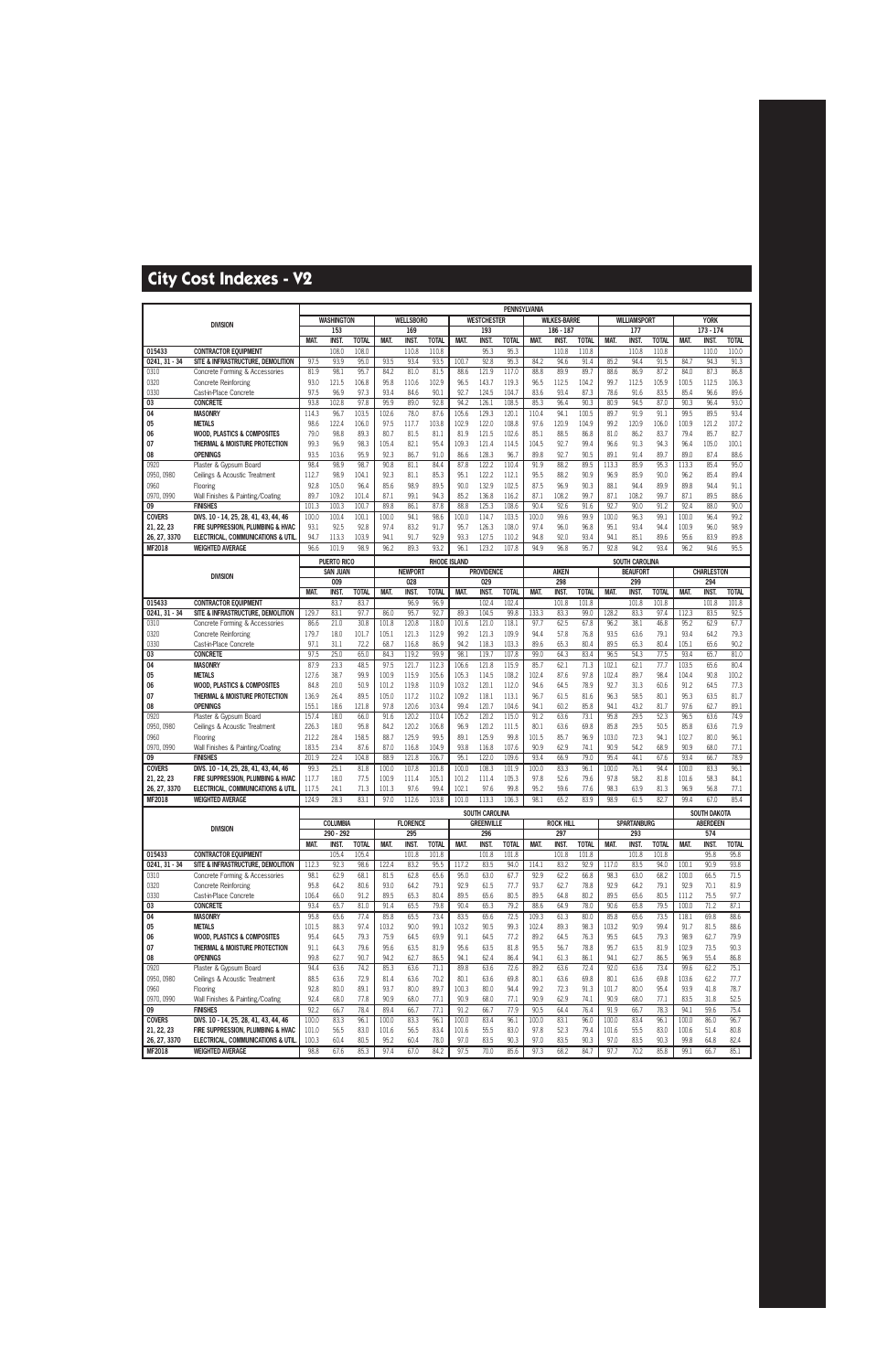|                            |                                                               |                |                           |              |              |                        |              |                |                           |                  | <b>SOUTH DAKOTA</b> |                       |              |                |                     |              |               |                                 |              |
|----------------------------|---------------------------------------------------------------|----------------|---------------------------|--------------|--------------|------------------------|--------------|----------------|---------------------------|------------------|---------------------|-----------------------|--------------|----------------|---------------------|--------------|---------------|---------------------------------|--------------|
|                            | <b>DIVISION</b>                                               |                | <b>MITCHELL</b>           |              |              | <b>MOBRIDGE</b>        |              |                | <b>PIERRE</b>             |                  |                     | <b>RAPID CITY</b>     |              |                | <b>SIOUX FALLS</b>  |              |               | <b>WATERTOWN</b>                |              |
|                            |                                                               |                | 573                       |              |              | 576                    |              |                | 575                       |                  |                     | 577                   |              |                | 570 - 571           |              |               | 572                             |              |
|                            |                                                               | MAT.           | <b>INST.</b>              | <b>TOTAL</b> | MAT.         | <b>INST</b>            | <b>TOTAL</b> | MAT.           | <b>INST</b>               | <b>TOTAL</b>     | MAT.                | <b>INST</b>           | <b>TOTAL</b> | MAT.           | INST.               | <b>TOTAL</b> | MAT.          | <b>INST</b>                     | <b>TOTAL</b> |
| 015433                     | <b>CONTRACTOR EQUIPMENT</b>                                   |                | 95.8                      | 95.8         |              | 95.8                   | 95.8         |                | 100.9                     | 100.9            |                     | 95.8                  | 95.8         |                | 102.0               | 102.0        |               | 95.8                            | 95.8         |
| $0241, 31 - 34$            | SITE & INFRASTRUCTURE, DEMOLITION                             | 96.3<br>98.9   | 90.2<br>42.8              | 92.1<br>51.2 | 96.3<br>87.8 | 90.2<br>43.2           | 92.1<br>49.9 | 99.5<br>99.0   | 98.4<br>46.2              | 98.7<br>54.1     | 98.4<br>108.3       | 90.5<br>55.8          | 92.9<br>63.7 | 93.7<br>101.8  | 101.1<br>84.8       | 98.8<br>87.4 | 96.2<br>83.7  | 90.2<br>72.1                    | 92.1<br>73.8 |
| 0310                       | Concrete Forming & Accessories<br><b>Concrete Reinforcing</b> | 92.4           | 67.3                      | 80.3         | 94.8         | 67.2                   | 81.5         | 94.8           | 97.5                      | 96.1             | 86.9                | 97.6                  | 92.0         | 97.3           | 99.8                | 98.5         | 89.8          | 67.2                            | 78.9         |
| 0320<br>0330               | Cast-in-Place Concrete                                        | 108.0          | 50.1                      | 86.2         | 108.0        | 74.2                   | 95.3         | 112.8          | 77.8                      | 99.6             | 107.2               | 75.4                  | 95.2         | 88.9           | 82.6                | 86.5         | 108.0         | 74.1                            | 95.2         |
| 03                         | <b>CONCRETE</b>                                               | 97.7           | 51.2                      | 76.8         | 97.3         | 59.7                   | 80.4         | 102.3          | 67.3                      | 86.6             | 97.2                | 70.9                  | 85.4         | 94.3           | 86.9                | 91.0         | 96.4          | 72.7                            | 85.8         |
| 04                         | <b>MASONRY</b>                                                | 104.5          | 74.2                      | 86.1         | 112.4        | 69.8                   | 86.4         | 105.3          | 74.4                      | 86.5             | 111.7               | 72.7                  | 87.9         | 106.1          | 79.2                | 89.7         | 139.5         | 70.6                            | 97.5         |
| 05                         | <b>METALS</b>                                                 | 90.7           | 80.4                      | 87.5         | 90.8         | 80.7                   | 87.6         | 94.2           | 88.6                      | 92.4             | 93.4                | 90.7                  | 92.6         | 94.8           | 93.0                | 94.3         | 90.7          | 80.6                            | 87.6         |
| 06                         | <b>WOOD, PLASTICS &amp; COMPOSITES</b>                        | 97.7           | 32.5                      | 63.6         | 84.4         | 32.2                   | 57.1         | 103.8          | 33.0                      | 66.8             | 104.4               | 46.3                  | 74.0         | 98.4           | 84.0                | 90.9         | 79.7          | 71.7                            | 75.5         |
| 07                         | THERMAL & MOISTURE PROTECTION                                 | 102.7          | 70.1                      | 88.7         | 102.6        | 71.7                   | 89.4         | 103.0          | 72.7                      | 90.0             | 103.3               | 77.2                  | 92.1         | 103.3          | 86.1                | 95.9         | 102.4         | 73.2                            | 89.8         |
| 08                         | <b>OPENINGS</b>                                               | 96.1           | 38.2                      | 82.0         | 98.6         | 37.5                   | 83.7         | 99.5           | 62.4                      | 90.5             | 100.6               | 69.8                  | 93.1         | 103.8          | 90.9                | 100.6        | 96.1          | 59.2                            | 87.1         |
| 0920                       | Plaster & Gypsum Board                                        | 98.5           | 31.1                      | 54.3         | 92.8         | 30.9                   | 52.2         | 95.0           | 31.4                      | 53.3             | 99.4                | 45.3                  | 63.9         | 91.5           | 83.8                | 86.5         | 90.8          | 71.4                            | 78.1         |
| 0950, 0980                 | Ceilings & Acoustic Treatment                                 | 100.4          | 31.1                      | 57.0         | 103.6        | 30.9                   | 58.0         | 109.6          | 31.4                      | 60.6             | 104.9               | 45.3                  | 67.6         | 105.6          | 83.8                | 91.9         | 100.4         | 71.4                            | 82.3         |
| 0960                       | Flooring                                                      | 93.5           | 74.8                      | 88.1         | 89.0         | 44.3                   | 76.0         | 99.9           | 29.8                      | 79.4             | 93.2                | 69.2                  | 86.2         | 95.8           | 77.2                | 90.3         | 87.6          | 41.8                            | 74.2         |
| 0970, 0990                 | Wall Finishes & Painting/Coating                              | 83.5           | 34.8                      | 54.3         | 83.5         | 35.7                   | 54.8         | 93.6           | 118.9                     | 108.8            | 83.5                | 118.9                 | 104.7        | 96.5           | 118.9               | 109.9        | 83.5          | 31.8                            | 52.5         |
| 09                         | <b>FINISHES</b>                                               | 92.9           | 46.2                      | 67.6         | 91.6         | 42.0                   | 64.8         | 99.8           | 50.0                      | 72.8             | 94.1                | 64.2                  | 77.9         | 97.4           | 87.0                | 91.8         | 90.1          | 64.3                            | 76.1         |
| <b>COVERS</b>              | DIVS. 10 - 14, 25, 28, 41, 43, 44, 46                         | 100.0          | 77.8                      | 94.8         | 100.0        | 77.7                   | 94.7         | 100.0          | 85.8                      | 96.7             | 100.0               | 86.1                  | 96.7         | 100.0          | 91.4                | 98.0         | 100.0         | 81.4                            | 95.6         |
| 21, 22, 23<br>26, 27, 3370 | FIRE SUPPRESSION, PLUMBING & HVAC                             | 96.8           | 46.7                      | 76.6         | 96.8         | 65.8                   | 84.3         | 100.6          | 75.1                      | 90.3             | 100.6               | 74.2                  | 90.0         | 100.5          | 72.2                | 89.1         | 96.8          | 49.6                            | 77.8         |
| MF2018                     | ELECTRICAL, COMMUNICATIONS & UTIL                             | 98.3<br>96.6   | 61.0<br>59.6              | 79.9<br>80.6 | 99.8<br>97.1 | 38.3<br>60.7           | 69.3<br>81.4 | 102.9<br>100.2 | 45.9<br>68.9              | 74.7<br>86.7     | 96.7<br>98.7        | 45.9<br>71.0          | 71.6<br>86.7 | 102.6<br>99.3  | 66.7<br>82.1        | 84.8<br>91.8 | 97.6<br>97.7  | 61.0<br>66.6                    | 79.5<br>84.3 |
|                            | <b>WEIGHTED AVERAGE</b>                                       |                |                           |              |              |                        |              |                |                           |                  |                     |                       |              |                |                     |              |               |                                 |              |
|                            |                                                               |                |                           |              |              |                        |              |                |                           | <b>TENNESSEE</b> |                     |                       |              |                |                     |              |               |                                 |              |
|                            | <b>DIVISION</b>                                               |                | <b>CHATTANOOGA</b>        |              |              | <b>COLUMBIA</b>        |              |                | <b>COOKEVILLE</b>         |                  |                     | <b>JACKSON</b><br>383 |              |                | <b>JOHNSON CITY</b> |              |               | <b>KNOXVILLE</b><br>$377 - 379$ |              |
|                            |                                                               | <b>MAT</b>     | 373 - 374<br><b>INST.</b> | <b>TOTAL</b> | <b>MAT</b>   | 384<br><b>INST</b>     | <b>TOTAL</b> | MAT.           | 385<br><b>INST</b>        | <b>TOTAL</b>     | <b>MAT</b>          | <b>INST</b>           | <b>TOTAL</b> | MAT.           | 376<br><b>INST</b>  | <b>TOTAL</b> | <b>MAT</b>    | <b>INST</b>                     | <b>TOTAL</b> |
| 015433                     | <b>CONTRACTOR EQUIPMENT</b>                                   |                | 103.4                     | 103.4        |              | 98.2                   | 98.2         |                | 98.2                      | 98.2             |                     | 104.2                 | 104.2        |                | 97.4                | 97.4         |               | 97.4                            | 97.4         |
| $0241, 31 - 34$            | SITE & INFRASTRUCTURE. DEMOLITION                             | 106.1          | 91.8                      | 96.3         | 89.8         | 82.3                   | 84.6         | 95.5           | 79.0                      | 84.2             | 99.4                | 91.6                  | 94.0         | 112.8          | 81.3                | 91.2         | 91.9          | 82.1                            | 85.2         |
| 0310                       | Concrete Forming & Accessories                                | 101.1          | 62.0                      | 67.9         | 80.5         | 60.3                   | 63.3         | 80.7           | 31.2                      | 38.6             | 87.8                | 39.7                  | 46.9         | 85.3           | 59.8                | 63.6         | 99.9          | 63.1                            | 68.6         |
| 0320                       | Concrete Reinforcing                                          | 96.3           | 68.3                      | 82.8         | 87.4         | 61.9                   | 75.1         | 87.4           | 61.6                      | 75.0             | 87.4                | 69.2                  | 78.6         | 96.9           | 64.3                | 81.2         | 96.3          | 67.8                            | 82.5         |
| 0330                       | Cast-in-Place Concrete                                        | 98.2           | 63.8                      | 85.2         | 89.4         | 63.2                   | 79.5         | 101.3          | 56.2                      | 84.3             | 98.9                | 57.7                  | 83.3         | 79.0           | 58.0                | 71.1         | 92.3          | 65.1                            | 82.0         |
| 03                         | <b>CONCRETE</b>                                               | 95.3           | 65.4                      | 81.9         | 91.9         | 63.3                   | 79.1         | 101.8          | 47.6                      | 77.5             | 92.6                | 53.3                  | 75.0         | 104.8          | 61.7                | 85.5         | 92.8          | 66.2                            | 80.9         |
| 04                         | <b>MASONRY</b>                                                | 100.5          | 56.9                      | 73.9         | 115.5        | 53.2                   | 77.5         | 110.6          | 37.8                      | 66.2             | 115.8               | 43.8                  | 71.9         | 115.3          | 43.9                | 71.7         | 78.5          | 56.3                            | 65.0         |
| 05                         | <b>METALS</b>                                                 | 94.4           | 90.6                      | 93.2         | 93.2         | 87.6                   | 91.5         | 93.3           | 86.6                      | 91.2             | 95.8                | 90.3                  | 94.1         | 91.7           | 88.7                | 90.8         | 94.8          | 90.0                            | 93.3         |
| 06                         | <b>WOOD, PLASTICS &amp; COMPOSITES</b>                        | 108.9          | 62.7                      | 84.7         | 67.8         | 61.2                   | 64.4         | 68.0           | 28.4                      | 47.3             | 82.4                | 38.3                  | 59.3         | 80.3           | 65.3                | 72.4         | 97.4          | 63.3                            | 79.5         |
| 07                         | THERMAL & MOISTURE PROTECTION<br><b>OPENINGS</b>              | 100.7<br>101.7 | 62.2<br>61.3              | 84.2<br>91.8 | 95.5         | 60.3<br>51.3           | 80.4<br>81.3 | 96.0           | 50.5                      | 76.5<br>77.1     | 97.7<br>97.4        | 52.4<br>43.8          | 78.2<br>84.3 | 95.9<br>98.0   | 57.1<br>62.1        | 79.3<br>89.3 | 93.8<br>95.5  | 62.6<br>56.6                    | 80.4<br>86.0 |
| 08<br>0920                 | Plaster & Gypsum Board                                        | 81.2           | 62.3                      | 68.8         | 91.0<br>88.2 | 60.8                   | 70.2         | 91.0<br>88.2   | 34.2<br>27.1              | 48.1             | 90.2                | 37.2                  | 55.4         | 101.5          | 65.0                | 77.5         | 108.9         | 62.9                            | 78.7         |
| 0950, 0980                 | Ceilings & Acoustic Treatment                                 | 99.0           | 62.3                      | 76.0         | 80.9         | 60.8                   | 68.3         | 80.9           | 27.1                      | 47.1             | 88.7                | 37.2                  | 56.4         | 94.8           | 65.0                | 76.1         | 96.1          | 62.9                            | 75.3         |
| 0960                       | Flooring                                                      | 98.9           | 61.4                      | 87.9         | 83.3         | 51.5                   | 74.0         | 83.4           | 47.7                      | 73.0             | 82.7                | 56.1                  | 75.0         | 92.8           | 56.1                | 82.1         | 98.3          | 56.1                            | 86.0         |
| 0970, 0990                 | Wall Finishes & Painting/Coating                              | 92.3           | 56.7                      | 71.0         | 81.9         | 53.8                   | 65.0         | 81.9           | 53.8                      | 65.0             | 84.0                | 60.6                  | 70.0         | 89.1           | 56.7                | 69.7         | 89.1          | 56.7                            | 69.7         |
| 09                         | <b>FINISHES</b>                                               | 94.8           | 61.0                      | 76.5         | 87.8         | 57.7                   | 71.5         | 88.3           | 34.7                      | 59.3             | 88.1                | 43.5                  | 64.0         | 98.2           | 58.9                | 76.9         | 92.3          | 60.9                            | 75.3         |
| <b>COVERS</b>              | DIVS. 10 - 14, 25, 28, 41, 43, 44, 46                         | 100.0          | 81.3                      | 95.6         | 100.0        | 81.0                   | 95.5         | 100.0          | 73.5                      | 93.8             | 100.0               | 75.0                  | 94.1         | 100.0          | 78.1                | 94.9         | 100.0         | 82.1                            | 95.8         |
| 21, 22, 23                 | FIRE SUPPRESSION, PLUMBING & HVAC                             | 101.1          | 56.7                      | 83.2         | 98.3         | 70.2                   | 87.0         | 98.3           | 63.9                      | 84.5             | 101.0               | 58.6                  | 83.9         | 100.8          | 53.0                | 81.5         | 100.8         | 62.9                            | 85.5         |
| 26, 27, 3370               | ELECTRICAL, COMMUNICATIONS & UTIL                             | 101.8          | 79.8                      | 90.9         | 94.9         | 48.7                   | 72.0         | 96.3           | 59.0                      | 77.8             | 101.1               | 63.3                  | 82.4         | 92.9           | 50.5                | 72.0         | 97.9          | 57.7                            | 78.0         |
| MF2018                     | <b>WEIGHTED AVERAGE</b>                                       | 99.0           | 68.7                      | 85.9         | 95.2         | 64.6                   | 82.0         | 96.6           | 56.1                      | 79.1             | 98.1                | 60.0                  | 81.6         | 99.2           | 60.5                | 82.5         | 95.7          | 66.0                            | 82.9         |
|                            |                                                               |                |                           |              |              | <b>TENNESSEE</b>       |              |                |                           |                  |                     |                       |              |                | <b>TEXAS</b>        |              |               |                                 |              |
|                            | <b>DIVISION</b>                                               |                | <b>MCKENZIE</b>           |              |              | <b>MEMPHIS</b>         |              |                | <b>NASHVILLE</b>          |                  |                     | <b>ABILENE</b>        |              |                | <b>AMARILLO</b>     |              |               | <b>AUSTIN</b>                   |              |
|                            |                                                               | MAT.           | 382<br><b>INST.</b>       | <b>TOTAL</b> | MAT.         | 375,380 - 381<br>INST. | <b>TOTAL</b> | MAT.           | 370 - 372<br><b>INST.</b> | <b>TOTAL</b>     | MAT.                | 795 - 796<br>INST.    | <b>TOTAL</b> | MAT.           | 790 - 791<br>INST.  | <b>TOTAL</b> | <b>MAT.</b>   | 786 - 787<br><b>INST.</b>       | <b>TOTAL</b> |
| 015433                     | <b>CONTRACTOR EQUIPMENT</b>                                   |                | 98.2                      | 98.2         |              | 99.2                   | 99.2         |                | 106.9                     | 106.9            |                     | 88.0                  | 88.0         |                | 94.3                | 94.3         |               | 92.5                            | 92.5         |
| $0241, 31 - 34$            | SITE & INFRASTRUCTURE, DEMOLITION                             | 95.1           | 79.2                      | 84.2         | 90.0         | 91.3                   | 90.9         | 103.9          | 99.0                      | 100.5            | 93.8                | 84.9                  | 87.7         | 93.9           | 94.4                | 94.2         | 97.0          | 91.0                            | 92.9         |
| 0310                       | Concrete Forming & Accessories                                | 89.4           | 33.4                      | 41.8         | 98.0         | 72.1                   | 76.0         | 102.1          | 68.6                      | 73.6             | 99.0                | 60.4                  | 66.2         | 99.3           | 54.0                | 60.8         | 98.7          | 54.8                            | 61.3         |
| 0320                       | <b>Concrete Reinforcing</b>                                   | 87.6           | 62.5                      | 75.5         | 104.0        | 71.5                   | 88.3         | 102.4          | 69.0                      | 86.3             | 97.1                | 50.5                  | 74.6         | 97.8           | 50.4                | 74.9         | 92.2          | 45.2                            | 69.5         |
| 0330                       | Cast-in-Place Concrete                                        | 99.1           | 57.3                      | 83.3         | 93.9         | 69.8                   | 84.8         | 91.2           | 70.5                      | 83.4             | 86.0                | 66.6                  | 78.7         | 83.9           | 67.6                | 77.8         | 93.6          | 67.1                            | 83.6         |
| 03                         | <b>CONCRETE</b>                                               | 100.6          | 49.2                      | 77.5         | 96.7         | 72.0                   | 85.6         | 94.5           | 70.4                      | 83.7             | 86.5                | 61.6                  | 75.3         | 93.3           | 59.0                | 77.9         | 89.2          | 58.2                            | 75.3         |
| 04                         | <b>MASONRY</b>                                                | 114.4          | 43.2                      | 71.0         | 93.6         | 60.0                   | 73.1         | 92.1           | 63.9                      | 74.9             | 101.3               | 63.3                  | 78.1         | 98.4           | 61.7                | 76.0         | 98.8          | 63.3                            | 77.1         |
| 05                         | <b>METALS</b>                                                 | 93.3           | 87.2                      | 91.4         | 84.5         | 83.1                   | 84.1         | 107.0          | 85.7                      | 100.4            | 108.3               | 70.2                  | 96.4         | 103.5          | 68.6                | 92.6         | 102.5         | 65.4                            | 91.0         |
| 06                         | <b>WOOD, PLASTICS &amp; COMPOSITES</b>                        | 77.8           | 30.6                      | 53.1         | 100.2        | 73.0                   | 86.0         | 105.3          | 67.9                      | 85.7             | 103.7               | 62.1                  | 81.9         | 107.1          | 53.2                | 78.9         | 96.9          | 54.8                            | 74.9         |
| 07<br>08                   | THERMAL & MOISTURE PROTECTION<br><b>OPENINGS</b>              | 96.1<br>91.0   | 51.4<br>35.8              | 76.9<br>77.5 | 93.2<br>99.2 | 67.3<br>66.9           | 82.1<br>91.4 | 99.2<br>100.8  | 68.9<br>66.5              | 86.2<br>92.5     | 100.4<br>101.7      | 64.7<br>57.9          | 85.1<br>91.0 | 102.3<br>103.1 | 63.8<br>53.0        | 85.8<br>90.9 | 96.3<br>101.3 | 65.1<br>49.9                    | 82.9<br>88.8 |
| 0920                       | Plaster & Gypsum Board                                        | 91.0           | 29.3                      | 50.5         | 95.7         | 72.4                   | 80.4         | 90.3           | 66.9                      | 75.0             | 101.7               | 61.6                  | 75.4         | 113.8          | 52.3                | 73.4         | 88.4          | 53.9                            | 65.8         |
| 0950, 0980                 | Ceilings & Acoustic Treatment                                 | 80.9           | 29.3                      | 48.6         | 101.5        | 72.4                   | 83.2         | 89.3           | 66.9                      | 75.3             | 97.3                | 61.6                  | 74.9         | 95.4           | 52.3                | 68.4         | 99.4          | 53.9                            | 70.9         |
| 0960                       | Flooring                                                      | 86.2           | 51.5                      | 76.1         | 98.1         | 56.1                   | 85.8         | 96.8           | 64.1                      | 87.2             | 96.5                | 71.2                  | 89.1         | 96.3           | 67.8                | 88.0         | 94.5          | 60.9                            | 84.7         |
| 0970, 0990                 | Wall Finishes & Painting/Coating                              | 81.9           | 42.0                      | 58.0         | 90.6         | 74.8                   | 81.1         | 97.7           | 67.9                      | 79.9             | 91.5                | 57.0                  | 70.8         | 94.5           | 54.3                | 70.4         | 94.3          | 42.1                            | 63.0         |
| 09                         | <b>FINISHES</b>                                               | 89.4           | 36.0                      | 60.5         | 97.5         | 69.4                   | 82.3         | 95.3           | 67.3                      | 80.1             | 92.2                | 62.1                  | 75.9         | 97.7           | 56.1                | 75.2         | 94.8          | 54.1                            | 72.8         |
| <b>COVERS</b>              | DIVS. 10 - 14, 25, 28, 41, 43, 44, 46                         | 100.0          | 74.3                      | 94.0         | 100.0        | 85.3                   | 96.5         | 100.0          | 85.1                      | 96.5             | 100.0               | 79.6                  | 95.2         | 100.0          | 79.4                | 95.1         | 100.0         | 79.1                            | 95.1         |
| 21, 22, 23                 | FIRE SUPPRESSION, PLUMBING & HVAC                             | 98.3           | 55.8                      | 81.2         | 100.7        | 74.2                   | 90.0         | 101.1          | 82.1                      | 93.4             | 101.2               | 50.4                  | 80.7         | 100.9          | 52.4                | 81.4         | 100.8         | 59.6                            | 84.2         |
| 26, 27, 3370               | ELECTRICAL, COMMUNICATIONS & UTIL                             | 96.1           | 53.3                      | 74.9         | 101.6        | 64.8                   | 83.4         | 99.6           | 62.0                      | 81.0             | 97.6                | 55.2                  | 76.6         | 100.3          | 60.6                | 80.6         | 99.4          | 59.4                            | 79.6         |
| <b>MF2018</b>              | <b>WEIGHTED AVERAGE</b>                                       | 96.7           | 54.7                      | 78.6         | 96.5         | 72.5                   | 86.1         | 100.0          | 74.5                      | 89.0             | 99.0                | 61.6                  | 82.9         | 99.9           | 61.8                | 83.5         | 98.6          | 62.3                            | 82.9         |
|                            |                                                               |                |                           |              |              |                        |              |                |                           |                  |                     |                       |              |                |                     |              |               |                                 |              |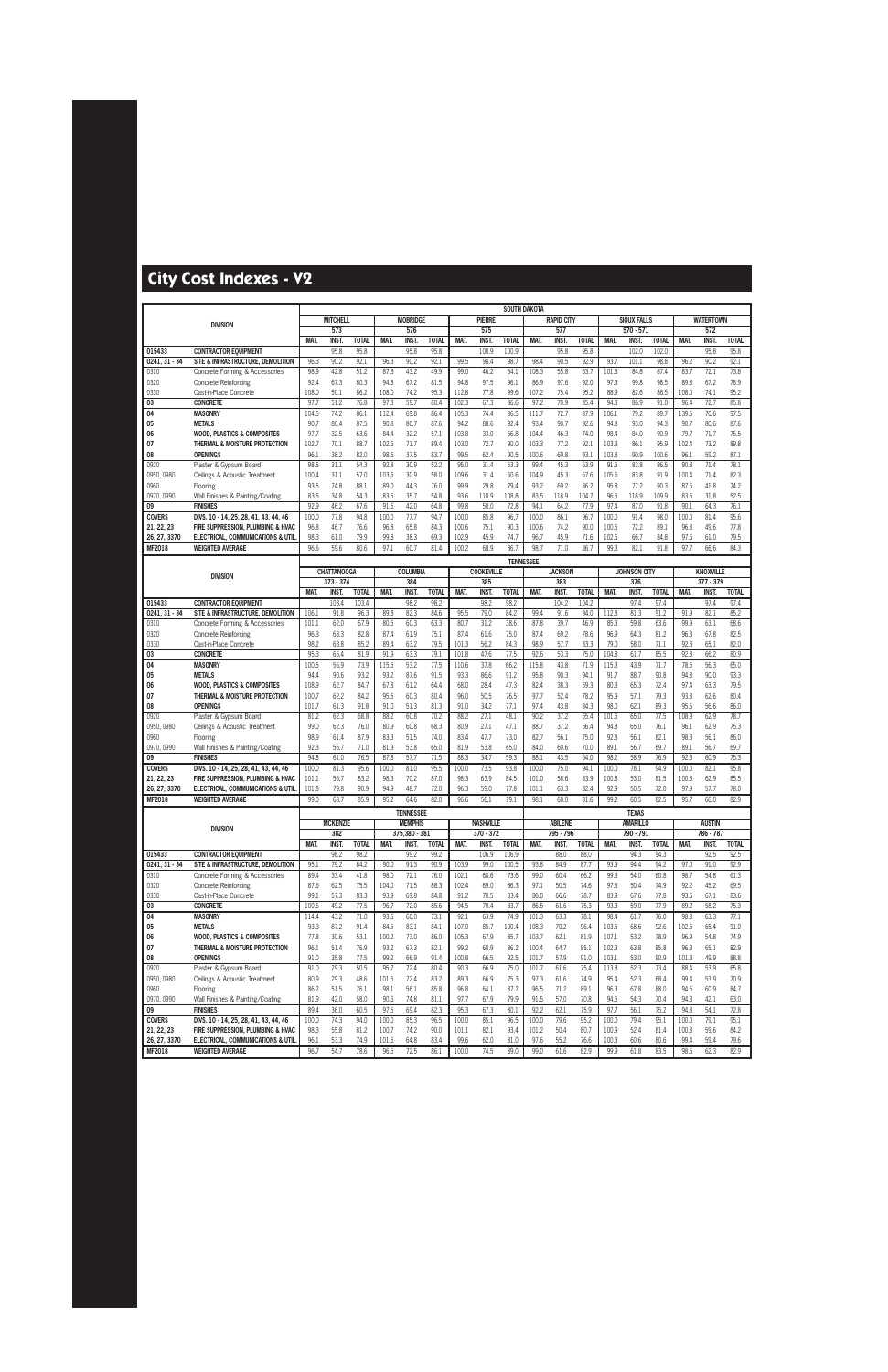|                             |                                                                            |                |                 |                      |                |                     |                      |                |                     | <b>TEXAS</b>         |                |                     |                      |                |                       |                      |                |                       |                       |
|-----------------------------|----------------------------------------------------------------------------|----------------|-----------------|----------------------|----------------|---------------------|----------------------|----------------|---------------------|----------------------|----------------|---------------------|----------------------|----------------|-----------------------|----------------------|----------------|-----------------------|-----------------------|
|                             | <b>DIVISION</b>                                                            |                | <b>BEAUMONT</b> |                      |                | <b>BROWNWOOD</b>    |                      |                | <b>BRYAN</b>        |                      |                | <b>CHILDRESS</b>    |                      |                | <b>CORPUS CHRISTI</b> |                      |                | <b>DALLAS</b>         |                       |
|                             |                                                                            |                | $776 - 777$     |                      |                | 768                 |                      |                | 778                 |                      |                | 792                 |                      |                | 783 - 784             |                      |                | 752 - 753             |                       |
| 015433                      | <b>CONTRACTOR EQUIPMENT</b>                                                | MAT.           | INST.<br>92.1   | <b>TOTAL</b><br>92.1 | MAT.           | <b>INST</b><br>88.0 | <b>TOTAL</b><br>88.0 | MAT.           | <b>INST</b><br>92.1 | <b>TOTAL</b><br>92.1 | MAT.           | <b>INST</b><br>88.0 | <b>TOTAL</b><br>88.0 | MAT.           | INST.<br>97.9         | <b>TOTAL</b><br>97.9 | <b>MAT.</b>    | <b>INST.</b><br>107.6 | <b>TOTAL</b><br>107.6 |
| $0241, 31 - 34$             | SITE & INFRASTRUCTURE, DEMOLITION                                          | 90.8           | 88.8            | 89.4                 | 102.1          | 84.8                | 90.3                 | 81.3           | 88.6                | 86.3                 | 104.0          | 84.9                | 90.8                 | 141.2          | 79.9                  | 99.1                 | 108.1          | 99.1                  | 101.9                 |
| 0310                        | Concrete Forming & Accessories                                             | 102.4          | 57.2            | 63.9                 | 97.6           | 58.5                | 64.4                 | 80.7           | 56.1                | 59.8                 | 97.5           | 58.7                | 64.5                 | 106.9          | 54.1                  | 62.0                 | 96.4           | 62.9                  | 67.9                  |
| 0320                        | <b>Concrete Reinforcing</b>                                                | 93.9           | 59.3            | 77.2                 | 84.6           | 48.7                | 67.3                 | 96.3           | 48.7                | 73.3                 | 97.3           | 48.7                | 73.8                 | 82.4           | 50.1                  | 66.8                 | 103.3          | 51.8                  | 78.5                  |
| 0330                        | Cast-in-Place Concrete                                                     | 98.6           | 63.2            | 85.2                 | 107.8          | 56.3                | 88.3                 | 79.0           | 56.8                | 70.6                 | 88.2           | 56.4                | 76.2                 | 114.2          | 67.3                  | 96.5                 | 100.1          | 69.8                  | 88.7                  |
| 03                          | <b>CONCRETE</b>                                                            | 95.5           | 60.6            | 79.8                 | 95.6           | 56.9                | 78.3                 | 79.7           | 56.1                | 69.1                 | 95.0           | 57.0                | 77.9                 | 96.2           | 59.9                  | 79.9                 | 97.2           | 64.7                  | 82.6                  |
| 04                          | <b>MASONRY</b>                                                             | 99.2           | 63.9            | 77.7                 | 126.7          | 58.2                | 84.9                 | 139.3          | 58.1                | 89.8                 | 104.9          | 57.8                | 76.1                 | 81.5           | 61.7                  | 69.4                 | 102.7          | 60.0                  | 76.6                  |
| 05                          | <b>METALS</b>                                                              | 101.1          | 74.6            | 92.8                 | 103.1          | 68.7                | 92.3                 | 101.0          | 69.9                | 91.3                 | 105.5          | 68.8                | 94.0                 | 98.8           | 83.9                  | 94.1                 | 103.4          | 80.7                  | 96.3                  |
| 06<br>07                    | <b>WOOD, PLASTICS &amp; COMPOSITES</b><br>THERMAL & MOISTURE PROTECTION    | 111.4<br>92.8  | 57.3<br>64.7    | 83.1<br>80.7         | 102.8<br>92.9  | 60.9<br>61.1        | 80.9<br>79.2         | 76.5<br>86.2   | 57.2<br>62.1        | 66.4<br>75.8         | 103.0<br>101.0 | 60.9<br>61.0        | 81.0<br>83.8         | 121.9<br>99.3  | 53.6<br>63.1          | 86.1<br>83.8         | 97.9<br>90.4   | 64.6<br>67.8          | 80.5<br>80.7          |
| 08                          | <b>OPENINGS</b>                                                            | 94.6           | 55.8            | 85.1                 | 100.6          | 55.7                | 89.6                 | 95.4           | 53.9                | 85.3                 | 96.1           | 55.7                | 86.3                 | 101.5          | 51.5                  | 89.3                 | 96.6           | 60.0                  | 87.7                  |
| 0920                        | Plaster & Gypsum Board                                                     | 106.6          | 56.8            | 73.9                 | 96.9           | 60.5                | 73.0                 | 91.6           | 56.7                | 68.7                 | 100.7          | 60.5                | 74.3                 | 90.6           | 52.8                  | 65.8                 | 93.3           | 63.6                  | 73.8                  |
| 0950, 0980                  | Ceilings & Acoustic Treatment                                              | 116.3          | 56.8            | 79.0                 | 92.5           | 60.5                | 72.4                 | 105.7          | 56.7                | 75.0                 | 93.5           | 60.5                | 72.8                 | 103.2          | 52.8                  | 71.6                 | 109.9          | 63.6                  | 80.9                  |
| 0960                        | Flooring                                                                   | 120.5          | 77.1            | 107.8                | 76.0           | 52.1                | 69.0                 | 89.7           | 63.9                | 82.1                 | 94.7           | 52.1                | 82.3                 | 111.3          | 73.7                  | 100.3                | 97.7           | 69.8                  | 89.5                  |
| 0970, 0990                  | Wall Finishes & Painting/Coating                                           | 95.9           | 51.3            | 69.2                 | 89.5           | 49.2                | 65.3                 | 93.2           | 54.7                | 70.1                 | 91.5           | 49.2                | 66.1                 | 106.8          | 45.6                  | 70.1                 | 102.3          | 54.3                  | 73.5                  |
| 09                          | <b>FINISHES</b>                                                            | 104.1          | 60.0            | 80.3                 | 84.0           | 56.4                | 69.1                 | 90.6           | 56.9                | 72.4                 | 91.9           | 56.4                | 72.7                 | 105.7          | 56.4                  | 79.0                 | 101.5          | 63.2                  | 80.8                  |
| <b>COVERS</b>               | DIVS. 10 - 14, 25, 28, 41, 43, 44, 46<br>FIRE SUPPRESSION. PLUMBING & HVAC | 100.0          | 80.3<br>60.8    | 95.4                 | 100.0          | 79.1                | 95.1                 | 100.0<br>97.2  | 79.8<br>59.5        | 95.2<br>82.0         | 100.0<br>97.4  | 79.1<br>51.6        | 95.1<br>78.9         | 100.0          | 78.4<br>60.8          | 94.9                 | 100.0          | 81.3<br>62.1          | 95.6                  |
| 21, 22, 23<br>26, 27, 3370  | ELECTRICAL, COMMUNICATIONS & UTIL                                          | 101.0<br>99.6  | 61.0            | 84.8<br>80.5         | 97.0<br>99.4   | 47.3<br>44.4        | 77.0<br>72.2         | 98.0           | 61.0                | 79.7                 | 97.6           | 53.7                | 75.9                 | 101.0<br>96.7  | 66.1                  | 84.8<br>81.6         | 101.0<br>98.2  | 60.5                  | 85.3<br>79.5          |
| MF2018                      | <b>WEIGHTED AVERAGE</b>                                                    | 99.2           | 64.9            | 84.4                 | 99.1           | 57.2                | 81.0                 | 96.3           | 62.4                | 81.7                 | 98.7           | 59.4                | 81.7                 | 100.2          | 64.6                  | 84.8                 | 100.1          | 67.4                  | 86.0                  |
|                             |                                                                            |                |                 |                      |                |                     |                      |                |                     | <b>TEXAS</b>         |                |                     |                      |                |                       |                      |                |                       |                       |
|                             |                                                                            |                | <b>DEL RIO</b>  |                      |                | <b>DENTON</b>       |                      |                | <b>EASTLAND</b>     |                      |                | EL PASO             |                      |                | <b>FORT WORTH</b>     |                      |                | <b>GALVESTON</b>      |                       |
|                             | <b>DIVISION</b>                                                            |                | 788             |                      |                | 762                 |                      |                | 764                 |                      |                | 798 - 799,885       |                      |                | 760 - 761             |                      |                | 775                   |                       |
|                             |                                                                            | <b>MAT</b>     | <b>INST</b>     | <b>TOTAL</b>         | <b>MAT</b>     | <b>INST</b>         | <b>TOTAL</b>         | <b>MAT</b>     | <b>INST</b>         | <b>TOTAL</b>         | <b>MAT</b>     | <b>INST</b>         | <b>TOTAL</b>         | Mat            | <b>INST</b>           | <b>TOTAL</b>         | <b>MAT</b>     | <b>INST</b>           | <b>TOTAL</b>          |
| 015433<br>$0241, 31 - 34$   | <b>CONTRACTOR EQUIPMENT</b><br>SITE & INFRASTRUCTURE, DEMOLITION           | 120.3          | 87.2<br>82.8    | 87.2<br>94.6         | 101.8          | 97.4<br>79.3        | 97.4<br>86.3         | 104.9          | 88.0<br>84.8        | 88.0<br>91.1         | 89.7           | 94.3<br>94.0        | 94.3<br>92.7         | 97.7           | 94.3<br>94.4          | 94.3<br>95.4         | 108.5          | 104.9<br>87.3         | 104.9<br>93.9         |
| 0310                        | Concrete Forming & Accessories                                             | 102.5          | 49.3            | 57.2                 | 106.3          | 58.9                | 65.9                 | 98.7           | 58.6                | 64.6                 | 100.5          | 57.8                | 64.2                 | 97.1           | 60.7                  | 66.1                 | 89.8           | 53.8                  | 59.2                  |
| 0320                        | <b>Concrete Reinforcing</b>                                                | 83.0           | 45.3            | 64.8                 | 86.1           | 48.9                | 68.1                 | 84.9           | 48.7                | 67.4                 | 99.2           | 50.5                | 75.7                 | 93.6           | 51.4                  | 73.2                 | 95.7           | 56.9                  | 77.0                  |
| 0330                        | Cast-in-Place Concrete                                                     | 122.9          | 55.8            | 97.6                 | 83.3           | 57.5                | 73.5                 | 113.9          | 56.4                | 92.2                 | 76.1           | 66.4                | 72.4                 | 96.9           | 67.4                  | 85.7                 | 104.9          | 57.8                  | 87.1                  |
| 03                          | <b>CONCRETE</b>                                                            | 115.8          | 51.8            | 87.1                 | 75.3           | 58.5                | 67.8                 | 100.3          | 57.0                | 80.9                 | 90.0           | 60.2                | 76.6                 | 89.5           | 62.1                  | 77.2                 | 96.9           | 57.8                  | 79.3                  |
| 04                          | <b>MASONRY</b>                                                             | 95.8           | 58.0<br>65.4    | 72.8<br>88.2         | 135.3          | 60.1                | 89.4                 | 95.1<br>102.9  | 58.2<br>68.7        | 72.6<br>92.2         | 96.8<br>103.7  | 63.3<br>67.8        | 76.3<br>92.5         | 93.8           | 61.2<br>69.1          | 73.9<br>94.1         | 96.0           | 58.2<br>89.1          | 72.9<br>98.4          |
| 05<br>06                    | <b>METALS</b><br><b>WOOD, PLASTICS &amp; COMPOSITES</b>                    | 98.6<br>103.1  | 48.6            | 74.6                 | 102.6<br>115.7 | 84.1<br>61.0        | 96.9<br>87.1         | 109.5          | 60.9                | 84.1                 | 94.1           | 58.4                | 75.4                 | 105.4<br>96.5  | 62.3                  | 78.6                 | 102.6<br>92.5  | 53.9                  | 72.3                  |
| 07                          | THERMAL & MOISTURE PROTECTION                                              | 96.4           | 60.4            | 81.0                 | 91.4           | 62.4                | 79.0                 | 93.2           | 61.1                | 79.4                 | 94.6           | 64.6                | 81.7                 | 90.9           | 65.1                  | 79.8                 | 85.6           | 62.4                  | 75.7                  |
| 08                          | <b>OPENINGS</b>                                                            | 96.7           | 46.0            | 84.4                 | 118.8          | 55.4                | 103.4                | 70.6           | 55.7                | 67.0                 | 96.3           | 53.7                | 85.9                 | 101.0          | 58.2                  | 90.6                 | 99.4           | 53.9                  | 88.3                  |
| 0920                        | Plaster & Gypsum Board                                                     | 86.9           | 47.8            | 61.3                 | 101.8          | 60.5                | 74.7                 | 96.9           | 60.5                | 73.0                 | 112.0          | 57.6                | 76.3                 | 106.5          | 61.6                  | 77.1                 | 99.1           | 53.2                  | 69.0                  |
| 0950, 0980                  | Ceilings & Acoustic Treatment                                              | 98.6           | 47.8            | 66.8                 | 96.3           | 60.5                | 73.8                 | 92.5           | 60.5                | 72.4                 | 92.4           | 57.6                | 70.6                 | 100.9          | 61.6                  | 76.3                 | 110.8          | 53.2                  | 74.7                  |
| 0960<br>0970, 0990          | Flooring<br>Wall Finishes & Painting/Coating                               | 95.7<br>95.1   | 52.1<br>40.5    | 83.0<br>62.4         | 72.0<br>100.1  | 52.1<br>46.5        | 66.2<br>68.0         | 95.3<br>90.8   | 52.1<br>49.2        | 82.7<br>65.9         | 97.6<br>98.2   | 70.6<br>49.2        | 89.7<br>68.8         | 95.3<br>100.8  | 61.5<br>54.4          | 85.5<br>73.0         | 106.0<br>106.0 | 63.9<br>51.1          | 93.7<br>73.1          |
| 09                          | <b>FINISHES</b>                                                            | 98.2           | 48.2            | 71.2                 | 82.8           | 56.2                | 68.4                 | 89.9           | 56.4                | 71.8                 | 96.8           | 59.1                | 76.4                 | 97.6           | 60.0                  | 77.3                 | 101.0          | 54.6                  | 75.9                  |
| <b>COVERS</b>               | DIVS. 10 - 14, 25, 28, 41, 43, 44, 46                                      | 100.0          | 77.2            | 94.6                 | 100.0          | 79.4                | 95.1                 | 100.0          | 79.1                | 95.1                 | 100.0          | 78.9                | 95.0                 | 100.0          | 80.2                  | 95.3                 | 100.0          | 79.7                  | 95.2                  |
| 21, 22, 23                  | FIRE SUPPRESSION. PLUMBING & HVAC                                          | 97.1           | 56.6            | 80.8                 | 97.0           | 53.3                | 79.4                 | 97.0           | 47.3                | 77.0                 | 100.9          | 63.7                | 85.9                 | 100.8          | 56.8                  | 83.1                 | 97.1           | 59.6                  | 82.0                  |
| 26, 27, 3370                | ELECTRICAL, COMMUNICATIONS & UTIL                                          | 98.6           | 57.6            | 78.3                 | 101.7          | 56.5                | 79.3                 | 99.3           | 56.4                | 78.1                 | 100.4          | 49.6                | 75.3                 | 100.8          | 59.8                  | 80.5                 | 99.5           | 61.1                  | 80.5                  |
| MF2018                      | <b>WEIGHTED AVERAGE</b>                                                    | 100.7          | 58.2            | 82.3                 | 98.9           | 61.6                | 82.8                 | 95.7           | 58.9                | 79.8                 | 98.3           | 63.3                | 83.2                 | 99.0           | 63.9                  | 83.9                 | 98.8           | 64.0                  | 83.8                  |
|                             |                                                                            |                | <b>GIDDINGS</b> |                      |                | <b>GREENVILLE</b>   |                      |                | <b>HOUSTON</b>      | <b>TEXAS</b>         |                | <b>HUNTSVILLE</b>   |                      |                | <b>LAREDO</b>         |                      |                | <b>LONGVIEW</b>       |                       |
|                             | <b>DIVISION</b>                                                            |                | 789             |                      |                | 754                 |                      |                | 770 - 772           |                      |                | 773                 |                      |                | 780                   |                      |                | 756                   |                       |
|                             |                                                                            | MAT.           | <b>INST.</b>    | <b>TOTAL</b>         | MAT.           | <b>INST.</b>        | <b>TOTAL</b>         | MAT.           | <b>INST.</b>        | <b>TOTAL</b>         | MAT.           | <b>INST.</b>        | <b>TOTAL</b>         | MAT.           | INST.                 | <b>TOTAL</b>         | <b>MAT.</b>    | <b>INST.</b>          | <b>TOTAL</b>          |
| 015433                      | <b>CONTRACTOR EQUIPMENT</b>                                                |                | 87.2            | 87.2                 |                | 97.5                | 97.5                 |                | 102.2               | 102.2                |                | 92.1                | 92.1                 |                | 87.2                  | 87.2                 |                | 88.8                  | 88.8                  |
| $0241, 31 - 34$<br>0310     | SITE & INFRASTRUCTURE, DEMOLITION<br>Concrete Forming & Accessories        | 105.5<br>100.2 | 83.1<br>49.4    | 90.1<br>57.0         | 97.4<br>87.0   | 81.8<br>55.5        | 86.7<br>60.2         | 107.7<br>94.8  | 94.9<br>59.5        | 98.9<br>64.8         | 97.2<br>88.7   | 88.6<br>52.2        | 91.3<br>57.7         | 99.5<br>102.5  | 83.3<br>53.7          | 88.3<br>61.0         | 95.1<br>82.4   | 87.7<br>58.7          | 90.0<br>62.2          |
| 0320                        | <b>Concrete Reinforcing</b>                                                | 83.7           | 46.2            | 65.6                 | 103.8          | 48.9                | 77.3                 | 95.5           | 50.6                | 73.8                 | 96.5           | 48.7                | 73.5                 | 83.0           | 50.1                  | 67.1                 | 102.7          | 48.4                  | 76.5                  |
| 0330                        | Cast-in-Place Concrete                                                     | 104.1          | 56.1            | 86.0                 | 102.5          | 57.4                | 85.5                 | 97.5           | 68.6                | 86.6                 | 108.7          | 56.7                | 89.1                 | 87.8           | 62.8                  | 78.4                 | 119.3          | 56.3                  | 95.5                  |
| 03                          | <b>CONCRETE</b>                                                            | 93.4           | 52.2            | 74.9                 | 93.2           | 56.8                | 76.9                 | 94.9           | 62.2                | 80.2                 | 103.4          | 54.3                | 81.3                 | 87.8           | 57.2                  | 74.1                 | 109.5          | 56.8                  | 85.9                  |
| 04                          | <b>MASONRY</b>                                                             | 103.2          | 58.1            | 75.7                 | 163.6          | 60.1                | 100.5                | 94.2           | 63.7                | 75.6                 | 136.9          | 58.1                | 88.8                 | 89.3           | 62.4                  | 72.9                 | 159.1          | 56.8                  | 96.7                  |
| 05                          | <b>METALS</b>                                                              | 98.0           | 66.4            | 88.2                 | 100.8          | 82.5                | 95.1                 | 105.6          | 75.0                | 96.1                 | 100.9          | 69.8                | 91.2                 | 101.2          | 68.5                  | 91.0                 | 93.6           | 67.4                  | 85.4                  |
| 06                          | <b>WOOD, PLASTICS &amp; COMPOSITES</b>                                     | 102.4          | 48.6            | 74.3                 | 84.2           | 56.4                | 69.7                 | 98.0           | 59.8                | 78.0                 | 86.5           | 52.1                | 68.5                 | 103.1          | 53.5                  | 77.1                 | 77.8           | 61.0                  | 69.0                  |
| 07<br>08                    | THERMAL & MOISTURE PROTECTION<br><b>OPENINGS</b>                           | 96.9<br>95.9   | 61.1<br>46.8    | 81.5<br>83.9         | 89.4<br>92.3   | 61.3<br>53.2        | 77.3<br>82.8         | 87.8<br>106.3  | 68.4<br>56.9        | 79.5<br>94.3         | 87.3<br>95.4   | 61.5<br>50.5        | 76.2<br>84.4         | 95.7<br>96.9   | 63.2<br>50.4          | 81.7<br>85.5         | 90.6<br>83.5   | 60.2<br>55.3          | 77.6<br>76.6          |
| 0920                        | Plaster & Gypsum Board                                                     | 86.1           | 47.8            | 61.0                 | 79.3           | 55.6                | 63.7                 | 100.1          | 58.7                | 72.9                 | 95.5           | 51.5                | 66.6                 | 88.1           | 52.8                  | 64.9                 | 77.5           | 60.5                  | 66.3                  |
| 0950, 0980                  | Ceilings & Acoustic Treatment                                              | 98.6           | 47.8            | 66.8                 | 103.3          | 55.6                | 73.4                 | 103.7          | 58.7                | 75.5                 | 105.7          | 51.5                | 71.7                 | 103.0          | 52.8                  | 71.6                 | 96.3           | 60.5                  | 73.8                  |
| 0960                        | Flooring                                                                   | 95.4           | 52.1            | 82.8                 | 92.3           | 52.1                | 80.5                 | 105.4          | 75.2                | 96.6                 | 94.3           | 52.1                | 82.0                 | 95.6           | 60.9                  | 85.5                 | 98.2           | 52.1                  | 84.7                  |
| 0970, 0990                  | Wall Finishes & Painting/Coating                                           | 95.1           | 42.1            | 63.3                 | 93.4           | 49.2                | 66.9                 | 106.5          | 58.0                | 77.4                 | 93.2           | 54.7                | 70.1                 | 95.1           | 42.1                  | 63.3                 | 84.8           | 46.5                  | 61.9                  |
| 09                          | <b>FINISHES</b>                                                            | 96.9           | 48.4            | 70.6                 | 95.3           | 53.8                | 72.9                 | 105.6          | 62.0                | 82.0                 | 93.3           | 51.9                | 70.9                 | 97.7           | 53.3                  | 73.7                 | 99.7           | 56.2                  | 76.1                  |
| <b>COVERS</b><br>21, 22, 23 | DIVS. 10 - 14, 25, 28, 41, 43, 44, 46<br>FIRE SUPPRESSION, PLUMBING & HVAC | 100.0<br>97.2  | 77.5<br>58.5    | 94.7<br>81.6         | 100.0<br>97.3  | 79.0<br>55.4        | 95.1<br>80.4         | 100.0<br>101.0 | 82.1<br>63.8        | 95.8<br>85.9         | 100.0<br>97.2  | 79.2<br>59.5        | 95.1<br>82.0         | 100.0<br>100.9 | 78.0<br>56.8          | 94.8<br>83.1         | 100.0<br>97.2  | 75.1<br>55.0          | 94.1<br>80.2          |
| 26, 27, 3370                | ELECTRICAL, COMMUNICATIONS & UTIL                                          | 95.9           | 53.5            | 74.9                 | 95.4           | 56.5                | 76.1                 | 102.0          | 65.1                | 83.7                 | 98.0           | 56.9                | 77.7                 | 98.7           | 59.1                  | 79.1                 | 95.5           | 49.0                  | 72.5                  |
| <b>MF2018</b>               | <b>WEIGHTED AVERAGE</b>                                                    | 97.3           | 58.3            | 80.5                 | 99.6           | 61.3                | 83.1                 | 101.3          | 67.3                | 86.6                 | 99.9           | 60.7                | 83.0                 | 97.6           | 60.9                  | 81.8                 | 99.8           | 59.2                  | 82.3                  |
|                             |                                                                            |                |                 |                      |                |                     |                      |                |                     |                      |                |                     |                      |                |                       |                      |                |                       |                       |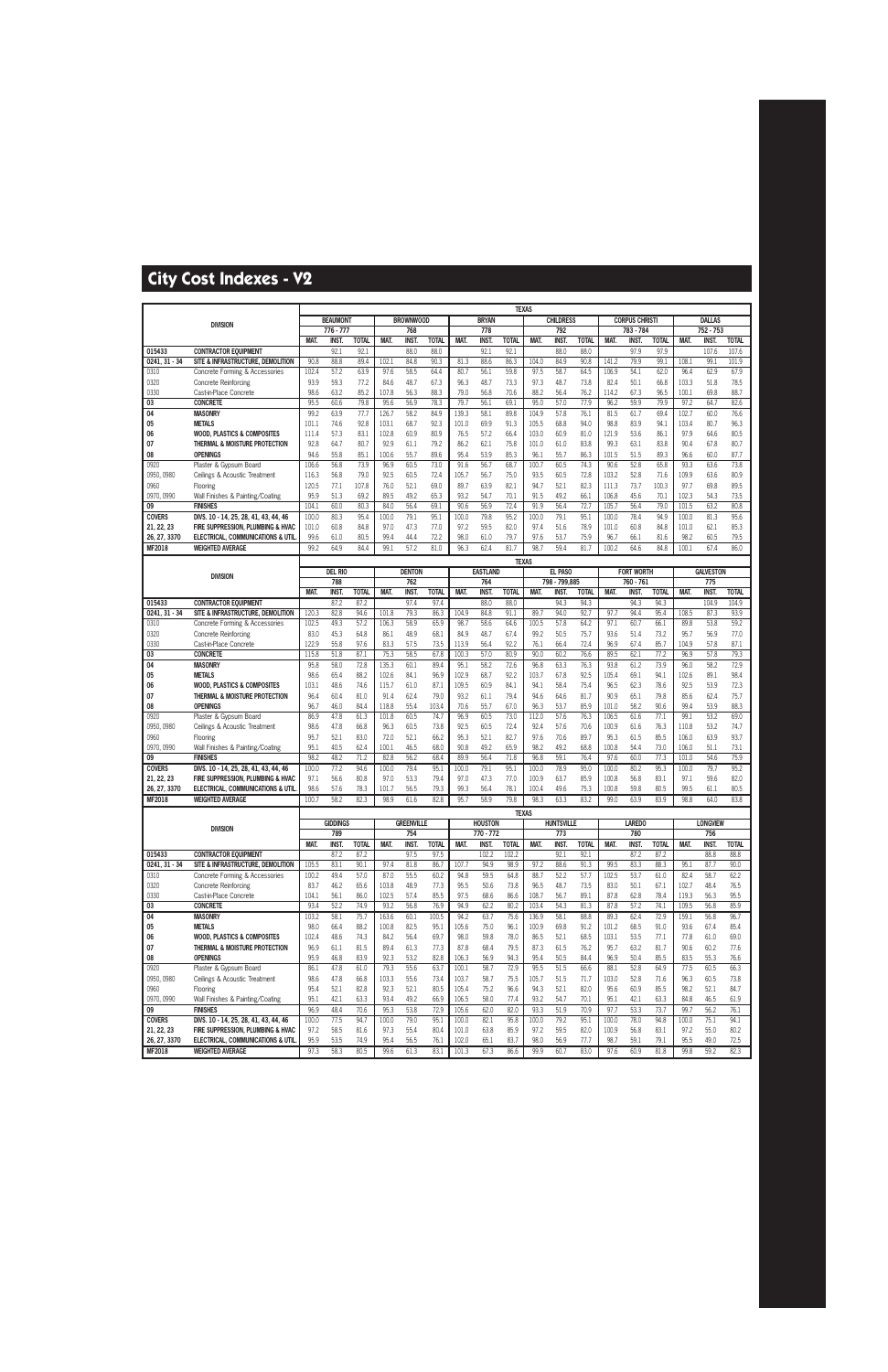|                             |                                                                            |                |                  |                       |                |                     |                      |                |                                   | <b>TEXAS</b>         |                |                     |                      |                |                      |                       |                |                             |                      |
|-----------------------------|----------------------------------------------------------------------------|----------------|------------------|-----------------------|----------------|---------------------|----------------------|----------------|-----------------------------------|----------------------|----------------|---------------------|----------------------|----------------|----------------------|-----------------------|----------------|-----------------------------|----------------------|
|                             | <b>DIVISION</b>                                                            |                | <b>LUBBOCK</b>   |                       |                | <b>LUFKIN</b>       |                      |                | <b>MCALLEN</b>                    |                      |                | <b>MCKINNEY</b>     |                      |                | <b>MIDLAND</b>       |                       |                | <b>ODESSA</b>               |                      |
|                             |                                                                            |                | 793 - 794        |                       |                | 759                 |                      |                | 785                               |                      |                | 750                 |                      |                | 797                  |                       |                | 797                         |                      |
| 015433                      | <b>CONTRACTOR EQUIPMENT</b>                                                | MAT.           | INST.<br>100.1   | <b>TOTAL</b><br>100.1 | MAT.           | <b>INST</b><br>88.8 | <b>TOTAL</b><br>88.8 | MAT.           | <b>INST</b><br>98.0               | <b>TOTAL</b><br>98.0 | MAT.           | <b>INST</b><br>97.5 | <b>TOTAL</b><br>97.5 | MAT.           | <b>INST</b><br>100.1 | <b>TOTAL</b><br>100.1 | MAT.           | <b>INST.</b><br>88.0        | <b>TOTAL</b><br>88.0 |
| $0241, 31 - 34$             | SITE & INFRASTRUCTURE, DEMOLITION                                          | 118.4          | 83.8             | 94.7                  | 90.0           | 87.1                | 88.0                 | 145.4          | 80.0                              | 100.5                | 93.8           | 81.8                | 85.5                 | 120.9          | 83.8                 | 95.4                  | 94.0           | 85.0                        | 87.8                 |
| 0310                        | Concrete Forming & Accessories                                             | 99.3           | 53.1             | 60.0                  | 85.7           | 52.4                | 57.4                 | 106.9          | 49.9                              | 58.4                 | 86.0           | 55.5                | 60.1                 | 103.8          | 60.4                 | 66.9                  | 99.0           | 60.4                        | 66.2                 |
| 0320                        | <b>Concrete Reinforcing</b>                                                | 98.3           | 50.4             | 75.2                  | 104.6          | 63.6                | 84.8                 | 82.6           | 50.0                              | 66.9                 | 103.8          | 48.9                | 77.3                 | 99.4           | 50.2                 | 75.7                  | 97.1           | 50.3                        | 74.5                 |
| 0330                        | Cast-in-Place Concrete                                                     | 86.2           | 66.7             | 78.8                  | 106.7          | 55.7                | 87.4                 | 124.0          | 57.8                              | 99.0                 | 96.1           | 57.4                | 81.5                 | 91.6           | 64.3                 | 81.3                  | 86.0           | 65.7                        | 78.4                 |
| 03                          | <b>CONCRETE</b>                                                            | 85.3           | 59.3             | 73.6                  | 101.4          | 56.3                | 81.2                 | 103.7          | 54.6                              | 81.7                 | 88.3           | 56.8                | 74.2                 | 89.4           | 61.7                 | 77.0                  | 86.5           | 61.3                        | 75.2                 |
| 04                          | <b>MASONRY</b>                                                             | 100.6          | 61.6             | 76.9                  | 120.5          | 58.0                | 82.3                 | 96.1           | 61.7                              | 75.1                 | 176.4          | 60.1                | 105.4                | 117.8          | 59.2                 | 82.1                  | 101.3          | 61.6                        | 77.1                 |
| 05                          | <b>METALS</b>                                                              | 112.0          | 84.9             | 103.5                 | 100.9          | 71.4                | 91.7                 | 98.5           | 83.2                              | 93.7                 | 100.7          | 82.5                | 95.0                 | 110.1          | 84.7                 | 102.1                 | 107.5          | 69.9                        | 95.8                 |
| 06<br>07                    | <b>WOOD, PLASTICS &amp; COMPOSITES</b><br>THERMAL & MOISTURE PROTECTION    | 104.8<br>90.3  | 52.1<br>63.4     | 77.2<br>78.7          | 84.8<br>90.4   | 52.2<br>59.6        | 67.8<br>77.2         | 120.0<br>99.2  | 48.7<br>62.4                      | 82.8<br>83.4         | 83.0<br>89.2   | 56.4<br>61.3        | 69.1<br>77.2         | 110.2<br>90.5  | 62.2<br>63.4         | 85.1<br>78.9          | 103.7<br>100.4 | 62.1<br>63.6                | 81.9<br>84.6         |
| 08                          | <b>OPENINGS</b>                                                            | 108.7          | 52.0             | 94.9                  | 63.4           | 54.4                | 61.2                 | 100.6          | 47.1                              | 87.6                 | 92.3           | 53.2                | 82.8                 | 110.2          | 57.8                 | 97.4                  | 101.7          | 57.7                        | 91.0                 |
| 0920                        | Plaster & Gypsum Board                                                     | 101.9          | 51.3             | 68.7                  | 76.1           | 51.5                | 60.0                 | 91.5           | 47.8                              | 62.9                 | 79.3           | 55.6                | 63.7                 | 103.0          | 61.6                 | 75.9                  | 101.7          | 61.6                        | 75.4                 |
| 0950, 0980                  | Ceilings & Acoustic Treatment                                              | 97.9           | 51.3             | 68.7                  | 91.2           | 51.5                | 66.3                 | 103.0          | 47.8                              | 68.4                 | 103.3          | 55.6                | 73.4                 | 94.7           | 61.6                 | 74.0                  | 97.3           | 61.6                        | 74.9                 |
| 0960                        | Flooring                                                                   | 90.1           | 67.7             | 83.6                  | 131.5          | 52.1                | 108.3                | 110.8          | 73.7                              | 100.0                | 91.7           | 52.1                | 80.2                 | 91.3           | 60.9                 | 82.4                  | 96.5           | 66.5                        | 87.7                 |
| 0970, 0990                  | Wall Finishes & Painting/Coating                                           | 102.4          | 52.2             | 72.3                  | 84.8           | 49.2                | 63.5                 | 106.8          | 40.5                              | 67.1                 | 93.4           | 49.2                | 66.9                 | 102.4          | 49.2                 | 70.5                  | 91.5           | 52.2                        | 67.9                 |
| 09                          | <b>FINISHES</b>                                                            | 94.7           | 55.2             | 73.3                  | 107.5          | 51.7                | 77.3                 | 106.1          | 53.0                              | 77.4                 | 95.0           | 53.8                | 72.7                 | 94.8           | 59.3                 | 75.6                  | 92.2           | 60.7                        | 75.2                 |
| <b>COVERS</b><br>21, 22, 23 | DIVS. 10 - 14, 25, 28, 41, 43, 44, 46<br>FIRE SUPPRESSION, PLUMBING & HVAC | 100.0<br>100.5 | 78.9<br>50.6     | 95.0<br>80.4          | 100.0<br>97.2  | 79.5<br>55.5        | 95.2<br>80.4         | 100.0<br>97.2  | 77.7<br>47.1                      | 94.7<br>77.0         | 100.0<br>97.3  | 79.0<br>57.5        | 95.1<br>81.2         | 100.0<br>96.7  | 80.0<br>50.6         | 95.3<br>78.1          | 100.0<br>101.2 | 79.7<br>50.6                | 95.2<br>80.8         |
| 26, 27, 3370                | ELECTRICAL, COMMUNICATIONS & UTIL                                          | 96.4           | 52.2             | 74.5                  | 96.7           | 59.1                | 78.1                 | 96.5           | 30.4                              | 63.8                 | 95.5           | 56.5                | 76.2                 | 96.4           | 52.6                 | 74.7                  | 97.7           | 52.5                        | 75.3                 |
| MF2018                      | <b>WEIGHTED AVERAGE</b>                                                    | 100.4          | 60.7             | 83.3                  | 96.6           | 60.5                | 81.0                 | 100.9          | 55.2                              | 81.2                 | 99.5           | 61.8                | 83.2                 | 100.9          | 61.7                 | 84.0                  | 98.9           | 60.8                        | 82.5                 |
|                             |                                                                            |                |                  |                       |                |                     |                      |                |                                   | <b>TEXAS</b>         |                |                     |                      |                |                      |                       |                |                             |                      |
|                             |                                                                            |                | <b>PALESTINE</b> |                       |                | <b>SAN ANGELO</b>   |                      |                | <b>SAN ANTONIO</b>                |                      |                | <b>TEMPLE</b>       |                      |                | <b>TEXARKANA</b>     |                       |                | <b>TYLER</b>                |                      |
|                             | <b>DIVISION</b>                                                            |                | 758              |                       |                | 769                 |                      |                | 781 - 782                         |                      |                | 765                 |                      |                | 755                  |                       |                | 757                         |                      |
|                             |                                                                            | <b>MAT</b>     | <b>INST</b>      | <b>TOTAL</b>          | MAT.           | <b>INST</b>         | <b>TOTAL</b>         | MAT.           | <b>INST</b>                       | TOTAL                | MAT.           | <b>INST</b>         | <b>TOTAL</b>         | <b>MAT</b>     | <b>INST</b>          | <b>TOTAL</b>          | MAT.           | <b>INST</b>                 | <b>TOTAL</b>         |
| 015433<br>$0241, 31 - 34$   | <b>CONTRACTOR EQUIPMENT</b><br>SITE & INFRASTRUCTURE, DEMOLITION           | 95.3           | 88.8<br>87.7     | 88.8<br>90.1          | 98.5           | 88.0<br>84.9        | 88.0<br>89.1         | 97.5           | 95.0<br>95.9                      | 95.0<br>96.4         | 87.3           | 88.0<br>84.4        | 88.0<br>85.3         | 84.7           | 88.8<br>87.8         | 88.8<br>86.8          | 94.3           | 88.8<br>87.8                | 88.8<br>89.8         |
| 0310                        | Concrete Forming & Accessories                                             | 76.2           | 58.7             | 61.3                  | 97.9           | 49.7                | 56.9                 | 101.3          | 55.7                              | 62.5                 | 101.9          | 49.3                | 57.2                 | 93.9           | 59.0                 | 64.2                  | 87.6           | 58.8                        | 63.1                 |
| 0320                        | <b>Concrete Reinforcing</b>                                                | 102.0          | 48.7             | 76.3                  | 84.5           | 50.2                | 67.9                 | 89.1           | 47.3                              | 68.9                 | 84.7           | 48.4                | 67.2                 | 101.8          | 51.2                 | 77.4                  | 102.7          | 51.2                        | 77.9                 |
| 0330                        | Cast-in-Place Concrete                                                     | 97.5           | 56.3             | 81.9                  | 101.7          | 62.4                | 86.8                 | 83.8           | 69.4                              | 78.3                 | 83.3           | 55.9                | 72.9                 | 98.2           | 64.8                 | 85.6                  | 117.2          | 56.3                        | 94.2                 |
| 03                          | <b>CONCRETE</b>                                                            | 102.4          | 56.9             | 82.0                  | 91.2           | 55.3                | 75.1                 | 86.3           | 59.6                              | 74.3                 | 77.8           | 52.5                | 66.5                 | 94.1           | 60.4                 | 79.0                  | 109.0          | 57.4                        | 85.8                 |
| 04<br>05                    | <b>MASONRY</b><br><b>METALS</b>                                            | 115.0<br>100.7 | 56.8<br>67.5     | 79.5<br>90.3          | 123.2<br>103.3 | 58.2<br>69.4        | 83.6<br>92.7         | 89.0<br>103.4  | 63.4<br>64.2                      | 73.4<br>91.2         | 134.3<br>102.9 | 58.1<br>67.2        | 87.8<br>91.8         | 181.0<br>93.5  | 56.8<br>68.8         | 105.3<br>85.8         | 169.7<br>100.5 | 56.8<br>68.5                | 100.9<br>90.5        |
| 06                          | <b>WOOD, PLASTICS &amp; COMPOSITES</b>                                     | 75.0           | 61.0             | 67.7                  | 103.1          | 48.6                | 74.6                 | 103.8          | 54.9                              | 78.2                 | 112.5          | 48.6                | 79.1                 | 91.3           | 61.0                 | 75.5                  | 86.7           | 61.0                        | 73.3                 |
| 07                          | THERMAL & MOISTURE PROTECTION                                              | 90.9           | 60.4             | 77.8                  | 92.7           | 60.9                | 79.1                 | 88.7           | 67.6                              | 79.6                 | 92.3           | 60.1                | 78.5                 | 90.3           | 61.9                 | 78.1                  | 90.8           | 60.4                        | 77.7                 |
| 08                          | <b>OPENINGS</b>                                                            | 63.3           | 55.7             | 61.5                  | 100.6          | 49.3                | 88.1                 | 102.3          | 51.7                              | 90.0                 | 67.3           | 48.9                | 62.8                 | 83.5           | 56.3                 | 76.8                  | 63.3           | 56.3                        | 61.6                 |
| 0920                        | Plaster & Gypsum Board                                                     | 75.6           | 60.5             | 65.7                  | 96.9           | 47.8                | 64.7                 | 92.1           | 53.9                              | 67.0                 | 96.9           | 47.8                | 64.7                 | 82.6           | 60.5                 | 68.1                  | 76.1           | 60.5                        | 65.8                 |
| 0950, 0980                  | Ceilings & Acoustic Treatment                                              | 91.2           | 60.5             | 71.9                  | 92.5           | 47.8                | 64.5                 | 93.2           | 53.9                              | 68.5                 | 92.5           | 47.8                | 64.5                 | 96.3           | 60.5                 | 73.8                  | 91.2           | 60.5                        | 71.9                 |
| 0960<br>0970, 0990          | Flooring<br>Wall Finishes & Painting/Coating                               | 121.6<br>84.8  | 52.1<br>49.2     | 101.3<br>63.5         | 76.1<br>89.5   | 52.1<br>49.2        | 69.1<br>65.3         | 105.7<br>101.1 | 73.9<br>45.6                      | 96.4<br>67.8         | 96.9<br>90.8   | 52.1<br>42.1        | 83.8<br>61.6         | 107.4<br>84.8  | 60.9<br>49.2         | 93.8<br>63.5          | 134.1<br>84.8  | 52.1<br>49.2                | 110.2<br>63.5        |
| 09                          | <b>FINISHES</b>                                                            | 105.2          | 56.5             | 78.8                  | 83.8           | 49.2                | 65.1                 | 106.7          | 57.7                              | 80.2                 | 89.1           | 48.4                | 67.1                 | 102.5          | 58.2                 | 78.5                  | 108.6          | 56.5                        | 80.4                 |
| <b>COVERS</b>               | DIVS. 10 - 14, 25, 28, 41, 43, 44, 46                                      | 100.0          | 79.2             | 95.1                  | 100.0          | 77.5                | 94.7                 | 100.0          | 79.7                              | 95.2                 | 100.0          | 77.8                | 94.8                 | 100.0          | 79.2                 | 95.1                  | 100.0          | 79.2                        | 95.1                 |
| 21, 22, 23                  | FIRE SUPPRESSION. PLUMBING & HVAC                                          | 97.2           | 54.1             | 79.9                  | 97.0           | 49.8                | 78.0                 | 100.9          | 60.0                              | 84.4                 | 97.0           | 50.6                | 78.3                 | 97.2           | 53.0                 | 79.4                  | 97.2           | 55.6                        | 80.4                 |
| 26, 27, 3370                | ELECTRICAL, COMMUNICATIONS & UTIL                                          | 93.3           | 46.6             | 70.2                  | 103.2          | 52.6                | 78.1                 | 100.2          | 61.5                              | 81.0                 | 100.4          | 50.1                | 75.5                 | 96.6           | 52.5                 | 74.8                  | 95.5           | 51.7                        | 73.9                 |
| MF2018                      | <b>WEIGHTED AVERAGE</b>                                                    | 95.9           | 58.9             | 80.0                  | 98.7           | 57.3                | 80.8                 | 98.9           | 63.8                              | 83.7                 | 94.1           | 56.4                | 77.8                 | 99.1           | 60.4                 | 82.4                  | 100.1          | 60.2                        | 82.8                 |
|                             |                                                                            |                | <b>VICTORIA</b>  |                       |                | <b>WACO</b>         |                      |                | <b>TEXAS</b><br><b>WAXAHACHIE</b> |                      |                | <b>WHARTON</b>      |                      |                | <b>WICHITA FALLS</b> |                       |                | <b>UTAH</b><br><b>LOGAN</b> |                      |
|                             | <b>DIVISION</b>                                                            |                | 779              |                       |                | 766 - 767           |                      |                | 751                               |                      |                | 774                 |                      |                | 763                  |                       |                | 843                         |                      |
|                             |                                                                            | MAT.           | <b>INST.</b>     | <b>TOTAL</b>          | MAT.           | INST.               | <b>TOTAL</b>         | MAT.           | INST.                             | <b>TOTAL</b>         | MAT.           | INST.               | <b>TOTAL</b>         | MAT.           | <b>INST.</b>         | <b>TOTAL</b>          | <b>MAT.</b>    | <b>INST.</b>                | <b>TOTAL</b>         |
| 015433                      | <b>CONTRACTOR EQUIPMENT</b>                                                |                | 103.5            | 103.5                 |                | 88.0                | 88.0                 |                | 97.5                              | 97.5                 |                | 104.9               | 104.9                |                | 88.0                 | 88.0                  |                | 91.5                        | 91.5                 |
| $0241.31 - 34$              | SITE & INFRASTRUCTURE, DEMOLITION                                          | 113.6          | 85.0             | 93.9                  | 96.0           | 84.6                | 88.2                 | 95.6           | 81.7                              | 86.0                 | 119.1          | 87.0                | 97.1                 | 96.8           | 85.0                 | 88.7                  | 97.2           | 86.8                        | 90.0                 |
| 0310<br>0320                | Concrete Forming & Accessories                                             | 89.8<br>91.9   | 49.6             | 55.6<br>71.0          | 100.2<br>84.3  | 60.4<br>47.7        | 66.3<br>66.7         | 86.0<br>103.8  | 58.9<br>48.9                      | 63.0<br>77.3         | 84.0<br>95.6   | 51.3                | 56.1                 | 100.2          | 60.5                 | 66.4<br>68.0          | 100.2<br>101.6 | 70.4                        | 74.9<br>94.9         |
| 0330                        | <b>Concrete Reinforcing</b><br>Cast-in-Place Concrete                      | 117.8          | 48.5<br>57.7     | 95.1                  | 90.1           | 65.7                | 80.9                 | 101.5          | 57.2                              | 84.8                 | 121.1          | 48.5<br>56.8        | 72.9<br>96.8         | 84.3<br>96.3   | 50.4<br>71.1         | 86.7                  | 85.1           | 87.8<br>75.0                | 81.3                 |
| 03                          | <b>CONCRETE</b>                                                            | 104.9          | 54.4             | 82.2                  | 84.2           | 60.8                | 73.7                 | 92.2           | 58.3                              | 77.0                 | 108.9          | 54.8                | 84.6                 | 87.1           | 63.2                 | 76.4                  | 105.3          | 75.5                        | 91.9                 |
| 04                          | <b>MASONRY</b>                                                             | 113.9          | 58.2             | 79.9                  | 93.2           | 62.4                | 74.4                 | 164.3          | 60.0                              | 100.7                | 97.3           | 58.1                | 73.4                 | 93.7           | 62.0                 | 74.4                  | 108.5          | 63.1                        | 80.8                 |
| 05                          | <b>METALS</b>                                                              | 101.0          | 85.7             | 96.2                  | 105.4          | 68.1                | 93.7                 | 100.8          | 82.2                              | 95.0                 | 102.6          | 85.2                | 97.2                 | 105.3          | 70.2                 | 94.4                  | 107.5          | 84.3                        | 100.3                |
| 06                          | <b>WOOD, PLASTICS &amp; COMPOSITES</b>                                     | 95.1           | 48.7             | 70.9                  | 110.5          | 62.1                | 85.2                 | 83.0           | 61.1                              | 71.6                 | 85.0           | 50.8                | 67.1                 | 110.5          | 62.1                 | 85.2                  | 83.0           | 70.7                        | 76.5                 |
| 07<br>08                    | THERMAL & MOISTURE PROTECTION<br><b>OPENINGS</b>                           | 88.6<br>99.2   | 59.5<br>49.1     | 76.1<br>87.0          | 93.1<br>78.2   | 64.9<br>57.5        | 81.0<br>73.2         | 89.3<br>92.3   | 61.8<br>55.8                      | 77.5<br>83.4         | 85.9<br>99.4   | 62.0<br>50.3        | 75.7<br>87.4         | 93.1<br>78.2   | 63.8<br>57.9         | 80.5<br>73.2          | 100.9<br>92.4  | 68.7<br>73.1                | 87.0<br>87.7         |
| 0920                        | Plaster & Gypsum Board                                                     | 94.7           | 47.8             | 63.9                  | 97.0           | 61.6                | 73.8                 | 79.8           | 60.5                              | 67.1                 | 94.3           | 50.0                | 65.2                 | 97.0           | 61.6                 | 73.8                  | 83.4           | 70.2                        | 74.7                 |
| 0950, 0980                  | Ceilings & Acoustic Treatment                                              | 112.1          | 47.8             | 71.8                  | 93.1           | 61.6                | 73.4                 | 105.2          | 60.5                              | 77.2                 | 110.8          | 50.0                | 72.7                 | 93.1           | 61.6                 | 73.4                  | 113.9          | 70.2                        | 86.5                 |
| 0960                        | Flooring                                                                   | 104.3          | 52.1             | 89.0                  | 96.3           | 69.9                | 88.6                 | 91.7           | 52.1                              | 80.2                 | 103.0          | 63.5                | 91.5                 | 96.9           | 74.3                 | 90.3                  | 96.5           | 62.9                        | 86.7                 |
| 0970, 0990                  | Wall Finishes & Painting/Coating                                           | 106.2          | 54.7             | 75.3                  | 90.8           | 57.0                | 70.6                 | 93.4           | 49.2                              | 66.9                 | 106.0          | 53.1                | 74.3                 | 92.8           | 54.3                 | 69.7                  | 89.3           | 60.8                        | 72.3                 |
| 09                          | <b>FINISHES</b>                                                            | 98.3           | 49.9             | 72.1                  | 89.5           | 61.8                | 74.5                 | 95.7           | 56.6                              | 74.5                 | 100.1          | 52.9                | 74.6                 | 89.9           | 62.4                 | 75.0                  | 97.3           | 67.7                        | 81.3                 |
| <b>COVERS</b><br>21, 22, 23 | DIVS. 10 - 14, 25, 28, 41, 43, 44, 46<br>FIRE SUPPRESSION, PLUMBING & HVAC | 100.0<br>97.2  | 79.1<br>59.4     | 95.1<br>81.9          | 100.0<br>100.8 | 79.6<br>59.7        | 95.2<br>84.2         | 100.0<br>97.3  | 79.5<br>55.4                      | 95.2<br>80.4         | 100.0<br>97.1  | 79.4<br>59.0        | 95.1<br>81.7         | 100.0<br>100.8 | 79.6<br>54.3         | 95.2<br>82.1          | 100.0<br>100.9 | 85.6<br>74.6                | 96.6<br>90.3         |
| 26, 27, 3370                | ELECTRICAL, COMMUNICATIONS & UTIL                                          | 104.2          | 52.0             | 78.3                  | 103.3          | 55.4                | 79.6                 | 95.4           | 56.5                              | 76.2                 | 103.2          | 57.0                | 80.3                 | 105.3          | 54.7                 | 80.3                  | 94.6           | 70.9                        | 82.9                 |
| <b>MF2018</b>               | <b>WEIGHTED AVERAGE</b>                                                    | 101.0          | 60.8             | 83.6                  | 95.8           | 63.2                | 81.7                 | 99.5           | 62.0                              | 83.3                 | 101.0          | 62.1                | 84.2                 | 96.5           | 62.5                 | 81.8                  | 100.7          | 74.0                        | 89.2                 |
|                             |                                                                            |                |                  |                       |                |                     |                      |                |                                   |                      |                |                     |                      |                |                      |                       |                |                             |                      |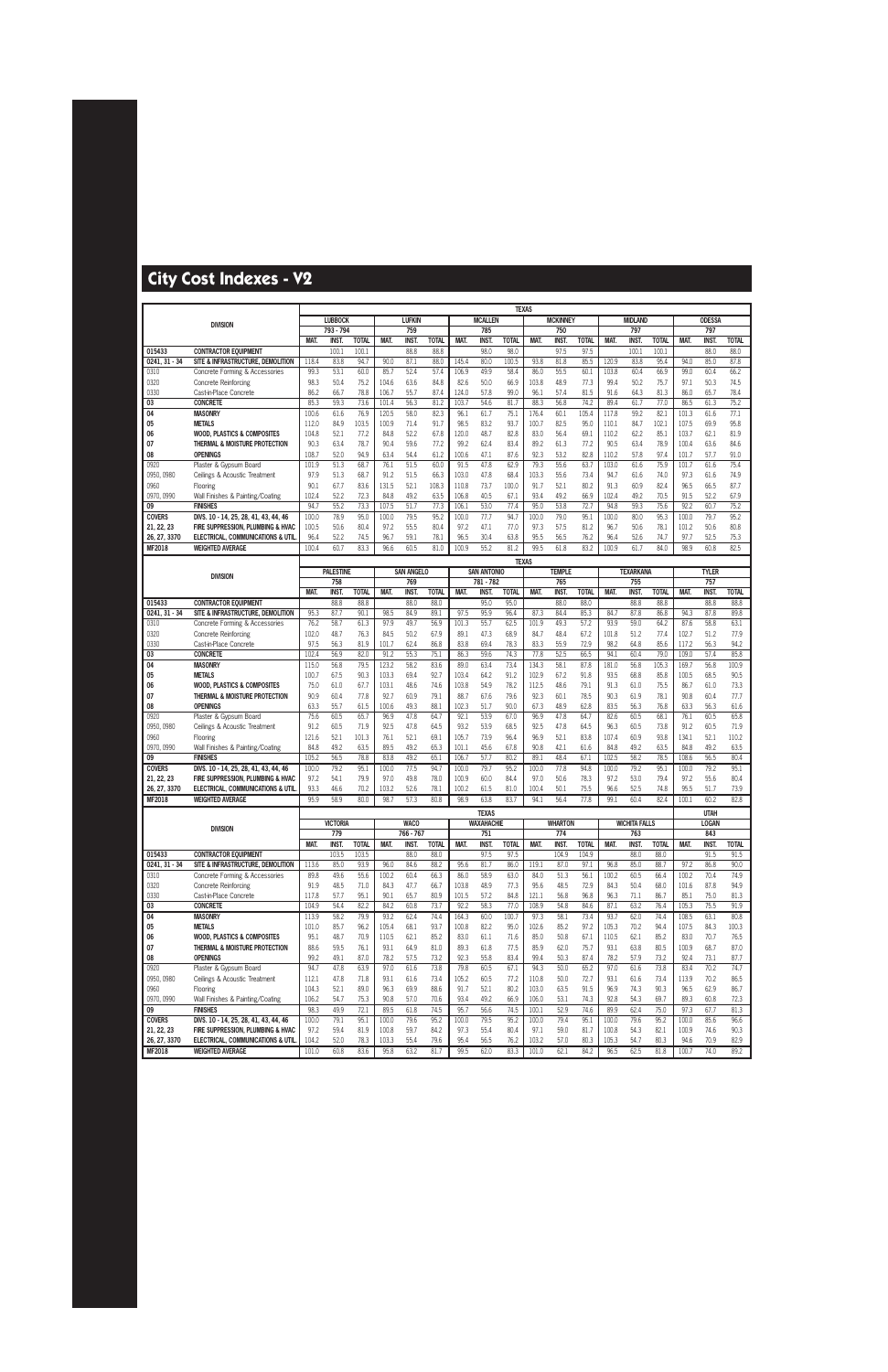|                             |                                                                            |                |                    |               |               |                   | <b>UTAH</b>   |                |                  |                |                |                       |                |                |                        | <b>VERMONT</b> |                |                   |               |
|-----------------------------|----------------------------------------------------------------------------|----------------|--------------------|---------------|---------------|-------------------|---------------|----------------|------------------|----------------|----------------|-----------------------|----------------|----------------|------------------------|----------------|----------------|-------------------|---------------|
|                             | <b>DIVISION</b>                                                            |                | <b>OGDEN</b>       |               |               | <b>PRICE</b>      |               |                | <b>PROVO</b>     |                |                | <b>SALT LAKE CITY</b> |                |                | <b>BELLOWS FALLS</b>   |                |                | <b>BENNINGTON</b> |               |
|                             |                                                                            |                | 842.844            |               |               | 845               |               |                | 846 - 847        |                |                | 840 - 841             |                |                | 051                    |                |                | 052               |               |
|                             |                                                                            | <b>MAT</b>     | INST.              | <b>TOTAL</b>  | MAT.          | <b>INST.</b>      | <b>TOTAL</b>  | MAT.           | <b>INST</b>      | <b>TOTAL</b>   | MAT.           | <b>INST.</b>          | <b>TOTAL</b>   | <b>MAT.</b>    | <b>INST</b>            | <b>TOTAL</b>   | <b>MAT.</b>    | <b>INST.</b>      | <b>TOTAL</b>  |
| 015433<br>$0241, 31 - 34$   | <b>CONTRACTOR EQUIPMENT</b><br>SITE & INFRASTRUCTURE, DEMOLITION           | 85.1           | 91.5<br>86.8       | 91.5<br>86.3  | 94.4          | 90.6<br>84.4      | 90.6<br>87.5  | 93.5           | 90.6<br>85.3     | 90.6<br>87.9   | 84.9           | 91.5<br>86.7          | 91.5<br>86.1   | 86.8           | 94.2<br>93.3           | 94.2<br>91.3   | 86.2           | 94.2<br>93.3      | 94.2<br>91.1  |
| 0310                        | Concrete Forming & Accessories                                             | 100.2          | 70.4               | 74.9          | 102.9         | 63.3              | 69.2          | 102.1          | 70.4             | 75.2           | 102.6          | 70.4                  | 75.2           | 99.6           | 98.4                   | 98.6           | 96.7           | 98.2              | 98.0          |
| 0320                        | <b>Concrete Reinforcing</b>                                                | 101.3          | 87.8               | 94.7          | 108.9         | 80.0              | 95.0          | 109.9          | 87.8             | 99.2           | 103.4          | 87.8                  | 95.9           | 82.2           | 82.8                   | 82.5           | 82.2           | 82.8              | 82.5          |
| 0330                        | Cast-in-Place Concrete                                                     | 86.4           | 75.0               | 82.1          | 85.2          | 70.8              | 79.7          | 85.2           | 75.0             | 81.3           | 94.4           | 75.0                  | 87.1           | 86.5           | 111.7                  | 96.0           | 86.5           | 111.6             | 96.0          |
| 03                          | <b>CONCRETE</b>                                                            | 94.3           | 75.5               | 85.9          | 106.5         | 69.4              | 89.9          | 104.9          | 75.5             | 91.7           | 114.1          | 75.5                  | 96.8           | 86.9           | 100.2                  | 92.9           | 86.7           | 100.1             | 92.7          |
| 04                          | <b>MASONRY</b>                                                             | 102.8          | 63.1               | 78.6          | 114.0         | 66.3              | 84.9          | 114.2          | 63.1             | 83.0           | 116.8          | 63.1                  | 84.0           | 98.8           | 91.9                   | 94.6           | 108.9          | 91.9              | 98.5          |
| 05                          | <b>METALS</b>                                                              | 108.1          | 84.3               | 100.7         | 104.6         | 80.6              | 97.1          | 105.6          | 84.3             | 98.9           | 111.8          | 84.3                  | 103.2          | 100.2          | 90.8                   | 97.2           | 100.1          | 90.6              | 97.2          |
| 06                          | <b>WOOD, PLASTICS &amp; COMPOSITES</b>                                     | 83.0           | 70.7<br>68.7       | 76.5          | 86.4          | 61.8              | 73.6<br>87.4  | 84.7<br>102.8  | 70.7<br>68.7     | 77.4<br>88.1   | 85.0<br>107.6  | 70.7<br>68.7          | 77.5<br>90.9   | 106.0          | 103.2<br>87.7          | 104.5<br>95.5  | 102.9<br>101.3 | 103.2<br>87.7     | 103.1<br>95.5 |
| 07<br>08                    | THERMAL & MOISTURE PROTECTION<br><b>OPENINGS</b>                           | 99.7<br>92.4   | 73.1               | 86.4<br>87.7  | 102.7<br>96.1 | 67.0<br>73.4      | 90.5          | 96.1           | 73.1             | 90.5           | 94.2           | 73.1                  | 89.0           | 101.4<br>100.6 | 94.0                   | 99.0           | 100.6          | 94.0              | 99.0          |
| 0920                        | Plaster & Gypsum Board                                                     | 83.4           | 70.2               | 74.7          | 86.6          | 61.0              | 69.8          | 84.3           | 70.2             | 75.0           | 92.8           | 70.2                  | 77.9           | 113.9          | 103.1                  | 106.8          | 113.0          | 103.1             | 106.5         |
| 0950, 0980                  | Ceilings & Acoustic Treatment                                              | 113.9          | 70.2               | 86.5          | 113.9         | 61.0              | 80.8          | 113.9          | 70.2             | 86.5           | 106.8          | 70.2                  | 83.8           | 81.4           | 103.1                  | 95.0           | 81.4           | 103.1             | 95.0          |
| 0960                        | Flooring                                                                   | 94.6           | 62.9               | 85.3          | 97.7          | 53.5              | 84.8          | 97.5           | 62.9             | 87.4           | 98.6           | 62.9                  | 88.1           | 90.3           | 110.7                  | 96.3           | 89.4           | 110.7             | 95.6          |
| 0970, 0990                  | Wall Finishes & Painting/Coating                                           | 89.3           | 60.8               | 72.3          | 89.3          | 57.8              | 70.4          | 89.3           | 60.8             | 72.3           | 92.4           | 62.1                  | 74.2           | 82.8           | 96.7                   | 91.1           | 82.8           | 96.7              | 91.1          |
| 09                          | <b>FINISHES</b>                                                            | 95.5           | 67.7               | 80.4          | 98.5          | 60.2              | 77.8          | 98.0           | 67.7             | 81.6           | 97.0           | 67.8                  | 81.2           | 88.5           | 101.2                  | 95.4           | 88.1           | 101.2             | 95.2          |
| <b>COVERS</b><br>21, 22, 23 | DIVS. 10 - 14, 25, 28, 41, 43, 44, 46<br>FIRE SUPPRESSION, PLUMBING & HVAC | 100.0<br>100.9 | 85.6<br>74.6       | 96.6<br>90.3  | 100.0<br>98.9 | 84.6<br>62.2      | 96.4<br>84.1  | 100.0<br>100.9 | 85.6<br>74.6     | 96.6<br>90.3   | 100.0<br>101.2 | 85.6<br>74.6          | 96.6<br>90.5   | 100.0<br>97.6  | 100.5<br>83.5          | 100.1<br>91.9  | 100.0<br>97.6  | 100.4<br>83.5     | 100.1<br>91.9 |
| 26, 27, 3370                | <b>ELECTRICAL, COMMUNICATIONS &amp; UTIL</b>                               | 95.0           | 70.9               | 83.1          | 98.9          | 66.2              | 82.7          | 95.1           | 71.6             | 83.4           | 97.5           | 68.6                  | 83.2           | 104.3          | 76.6                   | 90.6           | 104.3          | 52.4              | 78.6          |
| MF2018                      | <b>WEIGHTED AVERAGE</b>                                                    | 98.6           | 74.0               | 88.0          | 101.1         | 68.6              | 87.1          | 101.1          | 74.0             | 89.4           | 103.3          | 73.7                  | 90.5           | 97.1           | 90.6                   | 94.3           | 97.5           | 87.2              | 93.0          |
|                             |                                                                            |                |                    |               |               |                   |               |                |                  | <b>VERMONT</b> |                |                       |                |                |                        |                |                |                   |               |
|                             |                                                                            |                | <b>BRATTLEBORO</b> |               |               | <b>BURLINGTON</b> |               |                | <b>GUILDHALL</b> |                |                | <b>MONTPELIER</b>     |                |                | <b>RUTLAND</b>         |                |                | ST. JOHNSBURY     |               |
|                             | <b>DIVISION</b>                                                            |                | 053                |               |               | 054               |               |                | 059              |                |                | 056                   |                |                | 057                    |                |                | 058               |               |
|                             |                                                                            | MAT.           | INST.              | <b>TOTAL</b>  | MAT.          | <b>INST.</b>      | <b>TOTAL</b>  | MAT.           | <b>INST</b>      | <b>TOTAL</b>   | MAT.           | <b>INST.</b>          | <b>TOTAL</b>   | <b>MAT.</b>    | <b>INST</b>            | <b>TOTAL</b>   | MAT.           | <b>INST</b>       | <b>TOTAL</b>  |
| 015433<br>$0241, 31 - 34$   | <b>CONTRACTOR EOUIPMENT</b><br>SITE & INFRASTRUCTURE, DEMOLITION           | 87.7           | 94.2<br>93.3       | 94.2<br>91.6  | 91.6          | 99.4<br>103.4     | 99.4<br>99.7  | 85.8           | 94.2<br>93.0     | 94.2<br>90.7   | 90.0           | 99.4<br>102.5         | 99.4<br>98.6   | 90.6           | 94.2<br>94.3           | 94.2<br>93.2   | 85.8           | 94.2<br>92.4      | 94.2<br>90.3  |
| 0310                        | Concrete Forming & Accessories                                             | 99.9           | 98.4               | 98.6          | 98.8          | 81.9              | 84.5          | 96.0           | 92.7             | 93.2           | 101.0          | 99.2                  | 99.5           | 100.2          | 81.8                   | 84.6           | 93.2           | 92.7              | 92.8          |
| 0320                        | <b>Concrete Reinforcing</b>                                                | 81.3           | 82.8               | 82.0          | 105.8         | 82.8              | 94.7          | 82.9           | 82.8             | 82.8           | 96.1           | 82.8                  | 89.7           | 102.8          | 82.8                   | 93.1           | 81.3           | 82.7              | 82.0          |
| 0330                        | Cast-in-Place Concrete                                                     | 89.3           | 111.7              | 97.7          | 107.3         | 113.9             | 109.8         | 83.9           | 103.5            | 91.3           | 99.6           | 113.9                 | 105.0          | 84.8           | 112.9                  | 95.4           | 83.9           | 103.5             | 91.3          |
| 03                          | <b>CONCRETE</b>                                                            | 88.9           | 100.2              | 93.9          | 104.9         | 93.4              | 99.8          | 84.4           | 94.8             | 89.1           | 100.2          | 101.2                 | 100.6          | 89.7           | 93.1                   | 91.2           | 84.0           | 94.8              | 88.8          |
| 04                          | <b>MASONRY</b>                                                             | 108.6          | 91.9               | 98.4          | 109.6         | 94.2              | 100.2         | 108.9          | 77.8             | 90.0           | 108.7          | 94.2                  | 99.9           | 89.7           | 94.1                   | 92.4           | 136.9          | 77.8              | 100.9         |
| 05<br>06                    | <b>METALS</b><br><b>WOOD, PLASTICS &amp; COMPOSITES</b>                    | 100.1<br>106.4 | 90.8<br>103.2      | 97.2<br>104.7 | 108.3<br>99.7 | 89.2<br>79.8      | 102.4<br>89.3 | 100.2<br>101.1 | 90.5<br>103.2    | 97.1<br>102.2  | 106.7<br>101.3 | 89.2<br>103.3         | 101.3<br>102.3 | 106.5<br>106.6 | 90.6<br>79.7           | 101.6<br>92.5  | 100.2<br>95.1  | 90.4<br>103.2     | 97.1<br>99.4  |
| 07                          | THERMAL & MOISTURE PROTECTION                                              | 101.5          | 87.7               | 95.6          | 107.3         | 96.8              | 102.8         | 101.2          | 81.3             | 92.6           | 110.1          | 99.3                  | 105.5          | 101.6          | 95.8                   | 99.1           | 101.0          | 81.3              | 92.6          |
| 08                          | <b>OPENINGS</b>                                                            | 100.6          | 94.2               | 99.1          | 103.1         | 81.5              | 97.9          | 100.6          | 94.4             | 99.1           | 103.6          | 94.5                  | 101.4          | 103.7          | 81.5                   | 98.3           | 100.6          | 94.4              | 99.1          |
| 0920                        | Plaster & Gypsum Board                                                     | 113.9          | 103.1              | 106.8         | 115.4         | 79.0              | 91.5          | 120.4          | 103.1            | 109.0          | 117.5          | 103.1                 | 108.0          | 114.4          | 79.0                   | 91.1           | 122.4          | 103.1             | 109.7         |
| 0950, 0980                  | Ceilings & Acoustic Treatment                                              | 81.4           | 103.1              | 95.0          | 93.3          | 79.0              | 84.3          | 81.4           | 103.1            | 95.0           | 83.9           | 103.1                 | 95.9           | 87.6           | 79.0                   | 82.2           | 81.4           | 103.1             | 95.0          |
| 0960                        | Flooring                                                                   | 90.6           | 110.7              | 96.4          | 96.9          | 110.7             | 100.9         | 93.4           | 110.7            | 98.4           | 97.4           | 110.7                 | 101.3          | 90.3           | 110.7                  | 96.3           | 96.7           | 110.7             | 100.8         |
| 0970, 0990<br>09            | Wall Finishes & Painting/Coating<br><b>FINISHES</b>                        | 82.8<br>88.7   | 96.7<br>101.2      | 91.1<br>95.4  | 95.3<br>97.0  | 104.6<br>88.9     | 100.9<br>92.6 | 82.8<br>90.2   | 104.6<br>98.5    | 95.9<br>94.7   | 98.3<br>95.4   | 104.6<br>102.7        | 102.1<br>99.4  | 82.8<br>90.2   | 104.6<br>88.8          | 95.9<br>89.4   | 82.8<br>91.5   | 104.6<br>98.5     | 95.9<br>95.3  |
| <b>COVERS</b>               | DIVS. 10 - 14, 25, 28, 41, 43, 44, 46                                      | 100.0          | 100.5              | 100.1         | 100.0         | 98.9              | 99.7          | 100.0          | 95.7             | 99.0           | 100.0          | 101.4                 | 100.3          | 100.0          | 98.6                   | 99.7           | 100.0          | 95.7              | 99.0          |
| 21, 22, 23                  | FIRE SUPPRESSION, PLUMBING & HVAC                                          | 97.6           | 83.5               | 91.9          | 101.2         | 68.1              | 87.8          | 97.6           | 59.5             | 82.3           | 97.4           | 68.1                  | 85.6           | 101.4          | 68.0                   | 87.9           | 97.6           | 59.5              | 82.3          |
| 26, 27, 3370                | ELECTRICAL, COMMUNICATIONS & UTIL                                          | 104.3          | 76.6               | 90.6          | 104.0         | 56.4              | 80.5          | 104.3          | 52.4             | 78.6           | 102.8          | 56.4                  | 79.9           | 104.3          | 56.4                   | 80.6           | 104.3          | 52.4              | 78.6          |
| <b>MF2018</b>               | <b>WEIGHTED AVERAGE</b>                                                    | 97.8           | 90.7               | 94.7          | 103.1         | 82.3              | 94.1          | 97.3           | 79.2             | 89.5           | 101.2          | 86.0                  | 94.6           | 99.4           | 81.6                   | 91.7           | 98.7           | 79.2              | 90.3          |
|                             |                                                                            |                | <b>VERMONT</b>     |               |               |                   |               |                |                  |                |                | <b>VIRGINIA</b>       |                |                |                        |                |                |                   |               |
|                             | <b>DIVISION</b>                                                            |                | WHITE RIVER JCT.   |               |               | <b>ALEXANDRIA</b> |               |                | <b>ARLINGTON</b> |                |                | <b>BRISTOL</b>        |                |                | <b>CHARLOTTESVILLE</b> |                |                | <b>CULPEPER</b>   |               |
|                             |                                                                            | MAT.           | 050<br>INST.       | <b>TOTAL</b>  | MAT.          | 223<br>INST.      | <b>TOTAL</b>  | MAT.           | 222<br>INST.     | <b>TOTAL</b>   | MAT.           | 242<br><b>INST.</b>   | <b>TOTAL</b>   | MAT.           | 229<br><b>INST.</b>    | <b>TOTAL</b>   | MAT.           | 227<br>INST.      | <b>TOTAL</b>  |
| 015433                      | <b>CONTRACTOR EQUIPMENT</b>                                                |                | 94.2               | 94.2          |               | 103.4             | 103.4         |                | 102.2            | 102.2          |                | 102.2                 | 102.2          |                | 106.2                  | 106.2          |                | 102.2             | 102.2         |
| $0241.31 - 34$              | SITE & INFRASTRUCTURE, DEMOLITION                                          | 90.2           | 92.5               | 91.8          | 114.5         | 86.0              | 94.9          | 125.0          | 83.8             | 96.7           | 108.9          | 84.0                  | 91.8           | 113.5          | 85.7                   | 94.4           | 112.0          | 83.5              | 92.4          |
| 0310                        | Concrete Forming & Accessories                                             | 93.7           | 93.2               | 93.2          | 94.9          | 72.8              | 76.1          | 93.1           | 61.8             | 66.5           | 87.7           | 59.2                  | 63.4           | 85.9           | 60.9                   | 64.6           | 82.9           | 68.7              | 70.8          |
| 0320                        | <b>Concrete Reinforcing</b>                                                | 82.2           | 82.7               | 82.5          | 86.9          | 88.5              | 87.7          | 98.0           | 86.2             | 92.3           | 98.0           | 70.4                  | 84.7           | 97.4           | 71.9                   | 85.1           | 98.0           | 88.5              | 93.4          |
| 0330<br>03                  | Cast-in-Place Concrete<br><b>CONCRETE</b>                                  | 89.3<br>90.5   | 104.3<br>95.2      | 94.9<br>92.6  | 107.2<br>99.4 | 76.7<br>78.3      | 95.7<br>89.9  | 104.3<br>103.8 | 75.2<br>72.4     | 93.3<br>89.7   | 103.9<br>100.2 | 49.2<br>59.5          | 83.3<br>81.9   | 108.1<br>100.7 | 73.3<br>68.9           | 94.9<br>86.5   | 106.8<br>97.9  | 74.5<br>75.6      | 94.6<br>87.9  |
| 04                          | <b>MASONRY</b>                                                             | 122.1          | 79.1               | 95.9          | 91.9          | 72.8              | 80.3          | 105.7          | 71.4             | 84.8           | 95.2           | 55.0                  | 70.7           | 120.7          | 55.3                   | 80.8           | 108.0          | 70.4              | 85.0          |
| 05                          | <b>METALS</b>                                                              | 100.2          | 90.4               | 97.1          | 105.9         | 102.2             | 104.8         | 104.4          | 101.1            | 103.4          | 103.2          | 93.4                  | 100.2          | 103.5          | 96.4                   | 101.3          | 103.6          | 101.1             | 102.8         |
| 06                          | <b>WOOD. PLASTICS &amp; COMPOSITES</b>                                     | 99.2           | 103.2              | 101.3         | 94.6          | 71.7              | 82.6          | 90.7           | 57.7             | 73.4           | 81.8           | 57.7                  | 69.2           | 79.9           | 58.3                   | 68.6           | 78.3           | 67.7              | 72.8          |
| 07                          | THERMAL & MOISTURE PROTECTION                                              | 101.5          | 81.9               | 93.1          | 100.6         | 79.9              | 91.7          | 102.5          | 77.4             | 91.8           | 101.8          | 60.7                  | 84.1           | 101.4          | 68.1                   | 87.1           | 101.6          | 77.6              | 91.3          |
| 08                          | <b>OPENINGS</b>                                                            | 100.6          | 94.4               | 99.1          | 95.5          | 76.0              | 90.8          | 93.8           | 67.8             | 87.4           | 96.4           | 64.7                  | 88.7           | 94.8           | 65.3                   | 87.6           | 95.1           | 73.8              | 89.9          |
| 0920<br>0950, 0980          | Plaster & Gypsum Board<br>Ceilings & Acoustic Treatment                    | 111.6<br>81.4  | 103.1<br>103.1     | 106.0<br>95.0 | 101.6<br>99.0 | 71.0<br>71.0      | 81.5<br>81.5  | 98.1<br>96.5   | 56.6<br>56.6     | 70.9<br>71.5   | 94.2<br>95.8   | 56.6<br>56.6          | 69.5<br>71.2   | 94.2<br>95.8   | 56.6<br>56.6           | 69.5<br>71.2   | 94.4<br>96.5   | 66.9<br>66.9      | 76.3<br>77.9  |
| 0960                        | Flooring                                                                   | 88.4           | 110.7              | 94.9          | 99.0          | 75.3              | 92.1          | 97.5           | 74.8             | 90.8           | 94.1           | 55.0                  | 82.7           | 92.5           | 55.0                   | 81.6           | 92.5           | 71.0              | 86.2          |
| 0970, 0990                  | Wall Finishes & Painting/Coating                                           | 82.8           | 104.6              | 95.9          | 111.0         | 70.1              | 86.5          | 111.0          | 70.1             | 86.5           | 97.7           | 75.0                  | 84.1           | 97.7           | 59.1                   | 74.6           | 111.0          | 69.8              | 86.4          |
| 09                          | <b>FINISHES</b>                                                            | 88.0           | 98.8               | 93.9          | 98.3          | 72.2              | 84.2          | 98.0           | 63.5             | 79.3           | 94.7           | 59.8                  | 75.8           | 94.3           | 58.2                   | 74.8           | 94.9           | 68.4              | 80.6          |
| <b>COVERS</b>               | DIVS. 10 - 14, 25, 28, 41, 43, 44, 46                                      | 100.0          | 96.1               | 99.1          | 100.0         | 88.8              | 97.4          | 100.0          | 79.8             | 95.2           | 100.0          | 82.2                  | 95.8           | 100.0          | 83.8                   | 96.2           | 100.0          | 87.6              | 97.1          |
| 21, 22, 23                  | FIRE SUPPRESSION, PLUMBING & HVAC                                          | 97.6           | 60.2               | 82.5          | 101.5         | 86.1              | 95.3          | 101.5          | 85.6             | 95.1           | 97.7           | 49.7                  | 78.3           | 97.7           | 86.0                   | 93.0           | 97.7           | 83.2              | 91.8          |
| 26, 27, 3370<br>MF2018      | ELECTRICAL, COMMUNICATIONS & UTIL.<br><b>WEIGHTED AVERAGE</b>              | 104.3<br>98.7  | 52.3<br>79.6       | 78.6<br>90.4  | 95.4          | 100.8             | 98.0<br>93.4  | 93.4           | 102.2<br>81.6    | 97.7<br>92.6   | 95.0<br>98.5   | 35.0<br>59.4          | 65.3<br>81.6   | 95.0<br>99.8   | 72.0<br>74.2           | 83.6<br>88.7   | 97.0<br>99.1   | 97.3<br>82.0      | 97.1<br>91.7  |
|                             |                                                                            |                |                    |               | 100.0         | 84.8              |               | 101.0          |                  |                |                |                       |                |                |                        |                |                |                   |               |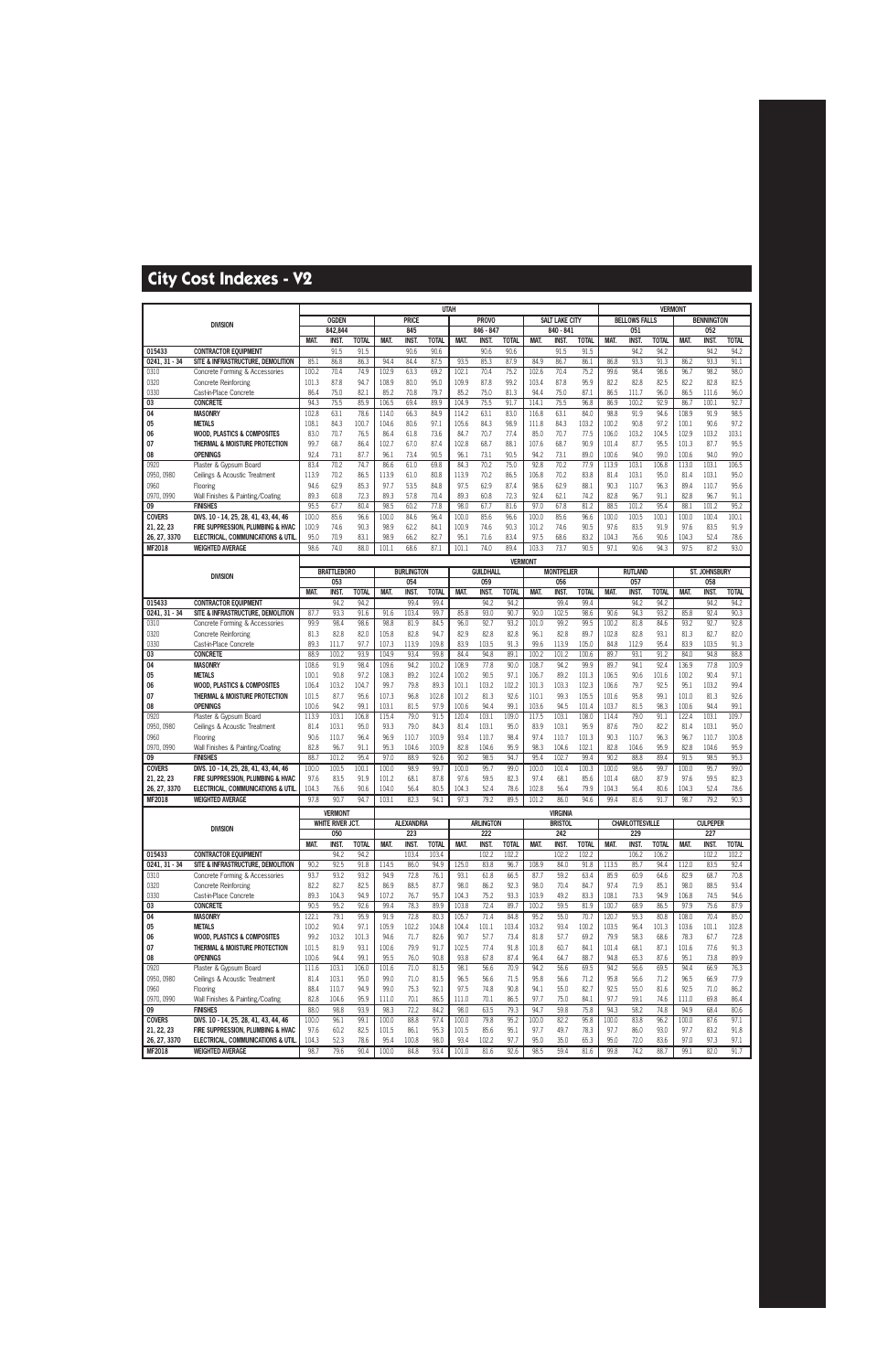|                            |                                                                            |                |                     |                       |                |                                    |                       |                |                       | <b>VIRGINIA</b>       |                |                      |                       |                |                                     |                       |                |                      |                       |
|----------------------------|----------------------------------------------------------------------------|----------------|---------------------|-----------------------|----------------|------------------------------------|-----------------------|----------------|-----------------------|-----------------------|----------------|----------------------|-----------------------|----------------|-------------------------------------|-----------------------|----------------|----------------------|-----------------------|
|                            | <b>DIVISION</b>                                                            |                | <b>FAIRFAX</b>      |                       |                | <b>FARMVILLE</b>                   |                       |                | <b>FREDERICKSBURG</b> |                       |                | <b>GRUNDY</b>        |                       |                | <b>HARRISONBURG</b>                 |                       |                | <b>LYNCHBURG</b>     |                       |
|                            |                                                                            |                | 220 - 221           |                       |                | 239                                |                       |                | 224 - 225             |                       |                | 246                  |                       |                | 228                                 |                       |                | 245                  |                       |
| 015433                     | <b>CONTRACTOR EQUIPMENT</b>                                                | MAT.           | INST.<br>102.2      | <b>TOTAL</b><br>102.2 | MAT.           | <b>INST</b><br>106.2               | <b>TOTAL</b><br>106.2 | MAT.           | <b>INST</b><br>102.2  | <b>TOTAL</b><br>102.2 | MAT.           | <b>INST</b><br>102.2 | <b>TOTAL</b><br>102.2 | MAT.           | <b>INST.</b><br>102.2               | <b>TOTAL</b><br>102.2 | MAT.           | <b>INST</b><br>102.2 | <b>TOTAL</b><br>102.2 |
| $0241, 31 - 34$            | SITE & INFRASTRUCTURE, DEMOLITION                                          | 123.2          | 83.8                | 96.1                  | 109.8          | 84.6                               | 92.5                  | 111.5          | 83.4                  | 92.2                  | 106.7          | 82.5                 | 90.1                  | 120.0          | 83.8                                | 95.2                  | 107.5          | 84.0                 | 91.4                  |
| 0310                       | Concrete Forming & Accessories                                             | 86.3           | 61.6                | 65.3                  | 102.5          | 60.2                               | 66.5                  | 86.3           | 63.3                  | 66.7                  | 91.5           | 58.3                 | 63.2                  | 81.7           | 61.2                                | 64.3                  | 87.7           | 60.6                 | 64.6                  |
| 0320                       | <b>Concrete Reinforcing</b>                                                | 98.0           | 88.5                | 93.4                  | 95.4           | 64.9                               | 80.7                  | 98.7           | 77.4                  | 88.5                  | 96.7           | 42.2                 | 70.4                  | 98.0           | 80.5                                | 89.6                  | 97.4           | 70.7                 | 84.5                  |
| 0330                       | Cast-in-Place Concrete                                                     | 104.3          | 75.3                | 93.4                  | 107.7          | 83.8                               | 98.6                  | 105.9          | 72.5                  | 93.3                  | 103.9          | 49.3                 | 83.3                  | 104.3          | 75.5                                | 93.4                  | 103.9          | 74.1                 | 92.7                  |
| 03                         | <b>CONCRETE</b>                                                            | 103.4          | 72.7                | 89.6                  | 102.5          | 70.9                               | 88.3                  | 97.6           | 70.6                  | 85.5                  | 98.8           | 53.9                 | 78.7                  | 101.2          | 71.3                                | 87.8                  | 98.7           | 68.9                 | 85.3                  |
| 04                         | <b>MASONRY</b>                                                             | 105.6          | 72.0                | 85.1                  | 105.6          | 56.1                               | 75.4                  | 106.9          | 81.6                  | 91.5                  | 97.1           | 56.0                 | 72.0                  | 104.5          | 71.4                                | 84.3                  | 112.5          | 55.3                 | 77.6                  |
| 05                         | <b>METALS</b>                                                              | 103.7          | 101.8               | 103.1                 | 101.3          | 89.6                               | 97.7                  | 103.6          | 97.9                  | 101.8                 | 103.2          | 74.2                 | 94.2                  | 103.5          | 99.0                                | 102.1                 | 103.4          | 95.4                 | 100.9                 |
| 06<br>07                   | <b>WOOD. PLASTICS &amp; COMPOSITES</b><br>THERMAL & MOISTURE PROTECTION    | 81.8<br>102.2  | 57.1<br>77.2        | 68.9<br>91.5          | 98.5<br>103.8  | 58.3<br>69.7                       | 77.4<br>89.1          | 81.8<br>101.6  | 62.4<br>79.5          | 71.7<br>92.1          | 85.4<br>101.8  | 57.7<br>59.1         | 70.9<br>83.4          | 77.0<br>102.0  | 57.9<br>76.8                        | 67.0<br>91.2          | 81.8<br>101.6  | 57.9<br>68.2         | 69.3<br>87.3          |
| 08                         | <b>OPENINGS</b>                                                            | 93.8           | 68.0                | 87.5                  | 94.3           | 53.2                               | 84.3                  | 94.8           | 67.5                  | 88.2                  | 96.4           | 44.4                 | 83.7                  | 95.1           | 67.0                                | 88.2                  | 95.1           | 64.8                 | 87.7                  |
| 0920                       | Plaster & Gypsum Board                                                     | 94.4           | 56.0                | 69.2                  | 106.4          | 56.6                               | 73.7                  | 94.4           | 61.5                  | 72.8                  | 94.2           | 56.6                 | 69.5                  | 94.2           | 56.8                                | 69.6                  | 94.2           | 56.8                 | 69.6                  |
| 0950, 0980                 | Ceilings & Acoustic Treatment                                              | 96.5           | 56.0                | 71.1                  | 90.1           | 56.6                               | 69.1                  | 96.5           | 61.5                  | 74.5                  | 95.8           | 56.6                 | 71.2                  | 95.8           | 56.8                                | 71.4                  | 95.8           | 56.8                 | 71.4                  |
| 0960                       | Flooring                                                                   | 94.3           | 76.4                | 89.1                  | 95.3           | 55.0                               | 83.5                  | 94.3           | 69.1                  | 86.9                  | 95.3           | 55.0                 | 83.5                  | 92.3           | 76.9                                | 87.8                  | 94.1           | 55.0                 | 82.7                  |
| 0970, 0990                 | Wall Finishes & Painting/Coating                                           | 111.0          | 70.1                | 86.5                  | 93.3           | 54.5                               | 70.0                  | 111.0          | 54.3                  | 77.0                  | 97.7           | 29.7                 | 57.0                  | 111.0          | 58.9                                | 79.8                  | 97.7           | 75.0                 | 84.1                  |
| 09                         | <b>FINISHES</b>                                                            | 96.5           | 63.6                | 78.7                  | 94.4           | 58.0                               | 74.7                  | 95.4           | 62.4                  | 77.5                  | 94.9           | 54.9                 | 73.2                  | 95.4           | 62.6                                | 77.7                  | 94.5           | 59.6                 | 75.6                  |
| <b>COVERS</b>              | DIVS. 10 - 14, 25, 28, 41, 43, 44, 46<br>FIRE SUPPRESSION. PLUMBING & HVAC | 100.0          | 87.0                | 96.9                  | 100.0          | 83.7<br>52.9                       | 96.2                  | 100.0          | 74.3                  | 93.9<br>89.0          | 100.0          | 82.4<br>63.1         | 95.8<br>83.7          | 100.0          | 82.4                                | 95.9<br>88.5          | 100.0          | 82.0                 | 95.8<br>93.0          |
| 21, 22, 23<br>26, 27, 3370 | ELECTRICAL, COMMUNICATIONS & UTIL                                          | 97.7<br>95.9   | 84.0<br>102.2       | 92.2<br>99.0          | 98.0<br>89.8   | 69.9                               | 79.8<br>79.9          | 97.7<br>93.6   | 76.1<br>102.1         | 97.8                  | 97.7<br>95.0   | 69.8                 | 82.6                  | 97.7<br>95.2   | 75.0<br>78.3                        | 86.8                  | 97.7<br>95.9   | 86.0<br>65.3         | 80.7                  |
| MF2018                     | <b>WEIGHTED AVERAGE</b>                                                    | 99.9           | 81.7                | 92.0                  | 98.5           | 66.0                               | 84.5                  | 98.6           | 79.9                  | 90.5                  | 98.4           | 63.2                 | 83.2                  | 99.4           | 75.6                                | 89.1                  | 99.1           | 73.1                 | 87.9                  |
|                            |                                                                            |                |                     |                       |                |                                    |                       |                |                       | <b>VIRGINIA</b>       |                |                      |                       |                |                                     |                       |                |                      |                       |
|                            |                                                                            |                | <b>NEWPORT NEWS</b> |                       |                | <b>NORFOLK</b>                     |                       |                | <b>PETERSBURG</b>     |                       |                | <b>PORTSMOUTH</b>    |                       |                | <b>PULASKI</b>                      |                       |                | <b>RICHMOND</b>      |                       |
|                            | <b>DIVISION</b>                                                            |                | 236                 |                       |                | $233 - 235$                        |                       |                | 238                   |                       |                | 237                  |                       |                | 243                                 |                       |                | 230 - 232            |                       |
|                            |                                                                            | <b>MAT</b>     | <b>INST</b>         | <b>TOTAL</b>          | <b>MAT</b>     | <b>INST</b>                        | <b>TOTAL</b>          | <b>MAT</b>     | <b>INST</b>           | <b>TOTAL</b>          | <b>MAT</b>     | <b>INST</b>          | <b>TOTAL</b>          | <b>MAT</b>     | <b>INST</b>                         | <b>TOTAL</b>          | <b>MAT</b>     | <b>INST</b>          | <b>TOTAL</b>          |
| 015433<br>$0241, 31 - 34$  | <b>CONTRACTOR EQUIPMENT</b><br>SITE & INFRASTRUCTURE. DEMOLITION           | 109.0          | 106.3<br>85.8       | 106.3<br>93.0         | 109.6          | 107.9<br>92.1                      | 107.9<br>97.6         | 112.4          | 106.2<br>85.7         | 106.2<br>94.1         | 107.7          | 106.2<br>85.4        | 106.2<br>92.4         | 106.1          | 102.2<br>82.8                       | 102.2<br>90.1         | 101.8          | 108.0<br>92.3        | 108.0<br>95.3         |
| 0310                       | Concrete Forming & Accessories                                             | 101.5          | 60.5                | 66.6                  | 103.2          | 60.2                               | 66.6                  | 93.8           | 61.0                  | 65.9                  | 89.0           | 60.2                 | 64.5                  | 91.5           | 59.0                                | 63.8                  | 96.3           | 60.9                 | 66.2                  |
| 0320                       | <b>Concrete Reinforcing</b>                                                | 95.3           | 66.8                | 81.5                  | 105.0          | 66.8                               | 86.5                  | 94.9           | 71.9                  | 83.8                  | 94.9           | 66.8                 | 81.3                  | 96.7           | 80.0                                | 88.6                  | 104.0          | 71.9                 | 88.5                  |
| 0330                       | Cast-in-Place Concrete                                                     | 104.6          | 76.1                | 93.8                  | 116.2          | 77.0                               | 101.4                 | 111.1          | 76.3                  | 98.0                  | 103.6          | 64.7                 | 88.9                  | 103.9          | 80.3                                | 95.0                  | 88.4           | 77.3                 | 84.2                  |
| 03                         | <b>CONCRETE</b>                                                            | 99.6           | 68.8                | 85.8                  | 104.1          | 68.8                               | 88.2                  | 105.0          | 70.0                  | 89.3                  | 98.2           | 64.7                 | 83.2                  | 98.8           | 71.7                                | 86.7                  | 90.5           | 70.1                 | 81.4                  |
| 04<br>05                   | <b>MASONRY</b><br><b>METALS</b>                                            | 100.4<br>103.8 | 55.3<br>94.0        | 72.9<br>100.7         | 104.4<br>105.2 | 55.3<br>91.0                       | 74.5<br>100.8         | 114.9<br>101.4 | 55.3<br>96.4          | 78.5<br>99.9          | 106.8<br>102.7 | 55.2<br>93.6         | 75.3<br>99.9          | 91.0<br>103.3  | 53.5<br>94.8                        | 68.1<br>100.6         | 103.3<br>105.9 | 55.3<br>93.6         | 74.1<br>102.0         |
| 06                         | <b>WOOD, PLASTICS &amp; COMPOSITES</b>                                     | 96.9           | 58.5                | 76.8                  | 99.2           | 58.3                               | 77.8                  | 86.7           | 58.3                  | 71.8                  | 82.2           | 58.3                 | 69.7                  | 85.4           | 57.7                                | 70.9                  | 96.5           | 58.3                 | 76.5                  |
| 07                         | THERMAL & MOISTURE PROTECTION                                              | 103.7          | 66.3                | 87.6                  | 101.2          | 68.8                               | 87.3                  | 103.7          | 68.5                  | 88.6                  | 103.7          | 66.6                 | 87.8                  | 101.8          | 68.6                                | 87.5                  | 98.8           | 69.7                 | 86.3                  |
| 08                         | <b>OPENINGS</b>                                                            | 94.6           | 63.8                | 87.1                  | 95.3           | 64.2                               | 87.7                  | 94.0           | 65.3                  | 87.0                  | 94.7           | 63.7                 | 87.2                  | 96.4           | 56.0                                | 86.6                  | 101.6          | 65.3                 | 92.8                  |
| 0920                       | Plaster & Gypsum Board                                                     | 107.9          | 56.8                | 74.3                  | 99.3           | 56.8                               | 71.4                  | 100.4          | 56.6                  | 71.6                  | 101.4          | 56.6                 | 72.0                  | 94.2           | 56.6                                | 69.5                  | 98.9           | 56.8                 | 71.3                  |
| 0950, 0980                 | Ceilings & Acoustic Treatment                                              | 95.8           | 56.8                | 71.4                  | 90.7           | 56.8                               | 69.4                  | 92.0           | 56.6                  | 69.8                  | 95.8           | 56.6                 | 71.2                  | 95.8           | 56.6                                | 71.2                  | 93.6           | 56.8                 | 70.5                  |
| 0960<br>0970, 0990         | Flooring<br>Wall Finishes & Painting/Coating                               | 95.3<br>93.3   | 55.0<br>58.0        | 83.5<br>72.1          | 95.9<br>97.7   | 55.0<br>58.9                       | 83.9<br>74.4          | 91.3<br>93.3   | 55.0<br>59.1          | 80.7<br>72.8          | 88.3<br>93.3   | 55.0<br>58.9         | 78.6<br>72.7          | 95.3<br>97.7   | 55.0<br>46.0                        | 83.5<br>66.7          | 91.1<br>92.5   | 55.0<br>59.1         | 80.6<br>72.5          |
| 09                         | <b>FINISHES</b>                                                            | 95.8           | 58.2                | 75.4                  | 94.5           | 58.2                               | 74.9                  | 93.0           | 58.2                  | 74.2                  | 92.9           | 58.2                 | 74.1                  | 94.9           | 56.0                                | 73.8                  | 93.7           | 58.2                 | 74.5                  |
| <b>COVERS</b>              | DIVS. 10 - 14, 25, 28, 41, 43, 44, 46                                      | 100.0          | 83.8                | 96.2                  | 100.0          | 83.4                               | 96.1                  | 100.0          | 83.8                  | 96.2                  | 100.0          | 81.5                 | 95.6                  | 100.0          | 81.5                                | 95.7                  | 100.0          | 83.5                 | 96.1                  |
| 21, 22, 23                 | FIRE SUPPRESSION. PLUMBING & HVAC                                          | 101.8          | 65.5                | 87.1                  | 101.1          | 65.0                               | 86.5                  | 98.0           | 86.0                  | 93.1                  | 101.8          | 65.5                 | 87.1                  | 97.7           | 63.9                                | 84.1                  | 101.1          | 86.0                 | 95.0                  |
| 26, 27, 3370               | ELECTRICAL, COMMUNICATIONS & UTIL                                          | 91.9           | 72.1                | 82.1                  | 95.9           | 62.3                               | 79.3                  | 92.0           | 72.0                  | 82.1                  | 90.6           | 62.3                 | 76.6                  | 95.0           | 80.3                                | 87.7                  | 98.6           | 72.0                 | 85.5                  |
| MF2018                     | <b>WEIGHTED AVERAGE</b>                                                    | 99.5           | 69.5                | 86.5                  | 100.7          | 68.3                               | 86.7                  | 99.4           | 74.4                  | 88.6                  | 99.0           | 67.4                 | 85.3                  | 98.1           | 69.7                                | 85.8                  | 99.6           | 74.6                 | 88.8                  |
|                            |                                                                            |                | <b>ROANOKE</b>      |                       |                | <b>VIRGINIA</b><br><b>STAUNTON</b> |                       |                | <b>WINCHESTER</b>     |                       |                | <b>CLARKSTON</b>     |                       |                | <b>WASHINGTON</b><br><b>EVERETT</b> |                       |                | <b>OLYMPIA</b>       |                       |
|                            | <b>DIVISION</b>                                                            |                | 240 - 241           |                       |                | 244                                |                       |                | 226                   |                       |                | 994                  |                       |                | 982                                 |                       |                | 985                  |                       |
|                            |                                                                            | MAT.           | INST.               | <b>TOTAL</b>          | MAT.           | <b>INST.</b>                       | <b>TOTAL</b>          | MAT.           | INST.                 | <b>TOTAL</b>          | MAT.           | INST.                | <b>TOTAL</b>          | MAT.           | INST.                               | <b>TOTAL</b>          | MAT.           | <b>INST.</b>         | <b>TOTAL</b>          |
| 015433                     | <b>CONTRACTOR EQUIPMENT</b>                                                |                | 102.2               | 102.2                 |                | 106.2                              | 106.2                 |                | 102.2                 | 102.2                 |                | 88.4                 | 88.4                  |                | 97.7                                | 97.7                  |                | 100.2                | 100.2                 |
| $0241.31 - 34$<br>0310     | SITE & INFRASTRUCTURE, DEMOLITION<br>Concrete Forming & Accessories        | 106.9<br>99.0  | 84.1<br>60.8        | 91.2<br>66.5          | 110.1<br>91.1  | 84.4<br>60.1                       | 92.5<br>64.8          | 118.7<br>84.5  | 83.5<br>63.9          | 94.5<br>67.0          | 102.2<br>102.5 | 83.1<br>62.0         | 89.1<br>68.0          | 93.2<br>114.5  | 103.3<br>105.5                      | 100.1<br>106.8        | 94.8<br>98.0   | 105.9<br>106.2       | 102.4<br>105.0        |
| 0320                       | <b>Concrete Reinforcing</b>                                                | 97.7           | 70.7                | 84.7                  | 97.4           | 69.3                               | 83.8                  | 97.4           | 76.4                  | 87.3                  | 106.6          | 99.4                 | 103.1                 | 107.5          | 113.7                               | 110.5                 | 120.0          | 113.5                | 116.9                 |
| 0330                       | Cast-in-Place Concrete                                                     | 118.0          | 83.8                | 105.1                 | 108.1          | 83.6                               | 98.8                  | 104.3          | 61.2                  | 88.0                  | 87.0           | 79.6                 | 84.2                  | 100.9          | 111.7                               | 105.0                 | 88.8           | 114.3                | 98.5                  |
| 03                         | <b>CONCRETE</b>                                                            | 103.3          | 72.4                | 89.4                  | 100.2          | 71.5                               | 87.3                  | 100.7          | 66.8                  | 85.5                  | 90.0           | 75.1                 | 83.3                  | 94.5           | 108.6                               | 100.8                 | 93.0           | 109.7                | 100.5                 |
| 04                         | <b>MASONRY</b>                                                             | 98.4           | 57.1                | 73.2                  | 107.8          | 56.0                               | 76.2                  | 101.8          | 66.8                  | 80.5                  | 100.6          | 87.8                 | 92.8                  | 109.1          | 104.3                               | 106.2                 | 106.7          | 102.2                | 104.0                 |
| 05                         | <b>METALS</b>                                                              | 105.7          | 95.3                | 102.4                 | 103.5          | 90.8                               | 99.5                  | 103.6          | 96.1                  | 101.3                 | 92.9           | 88.6                 | 91.6                  | 116.2          | 99.5                                | 111.0                 | 117.2          | 98.0                 | 111.2                 |
| 06<br>07                   | <b>WOOD, PLASTICS &amp; COMPOSITES</b><br>THERMAL & MOISTURE PROTECTION    | 95.7<br>101.6  | 57.9                | 75.9<br>88.2          | 85.4           | 58.3                               | 71.2<br>87.7          | 79.9<br>102.1  | 62.6<br>74.2          | 70.9<br>90.1          | 95.5           | 56.5<br>79.1         | 75.1<br>123.6         | 112.1<br>113.5 | 105.1<br>107.0                      | 108.4<br>110.7        | 92.4<br>109.4  | 105.4<br>107.5       | 99.2<br>108.6         |
| 08                         | <b>OPENINGS</b>                                                            | 95.5           | 70.4<br>64.8        | 88.0                  | 101.4<br>95.1  | 69.6<br>54.1                       | 85.1                  | 96.5           | 65.8                  | 89.0                  | 157.0<br>116.6 | 64.4                 | 103.9                 | 105.6          | 107.8                               | 106.2                 | 109.3          | 108.0                | 109.0                 |
| 0920                       | Plaster & Gypsum Board                                                     | 101.6          | 56.8                | 72.2                  | 94.2           | 56.6                               | 69.5                  | 94.4           | 61.6                  | 72.9                  | 143.7          | 55.3                 | 85.7                  | 109.5          | 105.5                               | 106.9                 | 105.5          | 105.5                | 105.5                 |
| 0950, 0980                 | Ceilings & Acoustic Treatment                                              | 99.0           | 56.8                | 72.5                  | 95.8           | 56.6                               | 71.2                  | 96.5           | 61.6                  | 74.6                  | 91.6           | 55.3                 | 68.9                  | 104.4          | 105.5                               | 105.1                 | 114.7          | 105.5                | 108.9                 |
| 0960                       | Flooring                                                                   | 99.0           | 56.7                | 86.7                  | 94.9           | 55.0                               | 83.2                  | 93.7           | 71.0                  | 87.1                  | 85.8           | 73.9                 | 82.3                  | 109.8          | 101.4                               | 107.4                 | 99.9           | 91.6                 | 97.5                  |
| 0970, 0990                 | Wall Finishes & Painting/Coating                                           | 97.7           | 75.0                | 84.1                  | 97.7           | 29.2                               | 56.7                  | 111.0          | 73.9                  | 88.8                  | 83.5           | 68.7                 | 74.6                  | 95.4           | 92.6                                | 93.7                  | 97.0           | 92.6                 | 94.3                  |
| 09<br><b>COVERS</b>        | <b>FINISHES</b><br>DIVS. 10 - 14, 25, 28, 41, 43, 44, 46                   | 97.3<br>100.0  | 60.3<br>82.3        | 77.2<br>95.8          | 94.7<br>100.0  | 55.3<br>83.8                       | 73.4<br>96.2          | 95.9<br>100.0  | 65.6<br>78.4          | 79.5<br>94.9          | 105.6<br>100.0 | 63.1<br>93.5         | 82.6<br>98.5          | 106.2<br>100.0 | 103.0<br>102.5                      | 104.5<br>100.6        | 102.6<br>100.0 | 101.5<br>103.6       | 102.0<br>100.9        |
| 21, 22, 23                 | FIRE SUPPRESSION, PLUMBING & HVAC                                          | 101.5          | 67.2                | 87.6                  | 97.7           | 56.8                               | 81.2                  | 97.7           | 77.5                  | 89.6                  | 97.5           | 76.8                 | 89.2                  | 101.2          | 102.5                               | 101.7                 | 101.1          | 108.1                | 103.9                 |
| 26, 27, 3370               | ELECTRICAL, COMMUNICATIONS & UTIL                                          | 95.0           | 59.7                | 77.5                  | 94.1           | 77.8                               | 86.0                  | 93.9           | 88.4                  | 91.2                  | 91.6           | 92.1                 | 91.8                  | 105.7          | 105.9                               | 105.8                 | 103.5          | 105.6                | 104.6                 |
| <b>MF2018</b>              | <b>WEIGHTED AVERAGE</b>                                                    | 100.5          | 69.1                | 87.0                  | 99.0           | 67.8                               | 85.5                  | 99.2           | 76.4                  | 89.3                  | 99.9           | 79.5                 | 91.1                  | 104.5          | 104.2                               | 104.4                 | 103.9          | 105.2                | 104.5                 |
|                            |                                                                            |                |                     |                       |                |                                    |                       |                |                       |                       |                |                      |                       |                |                                     |                       |                |                      |                       |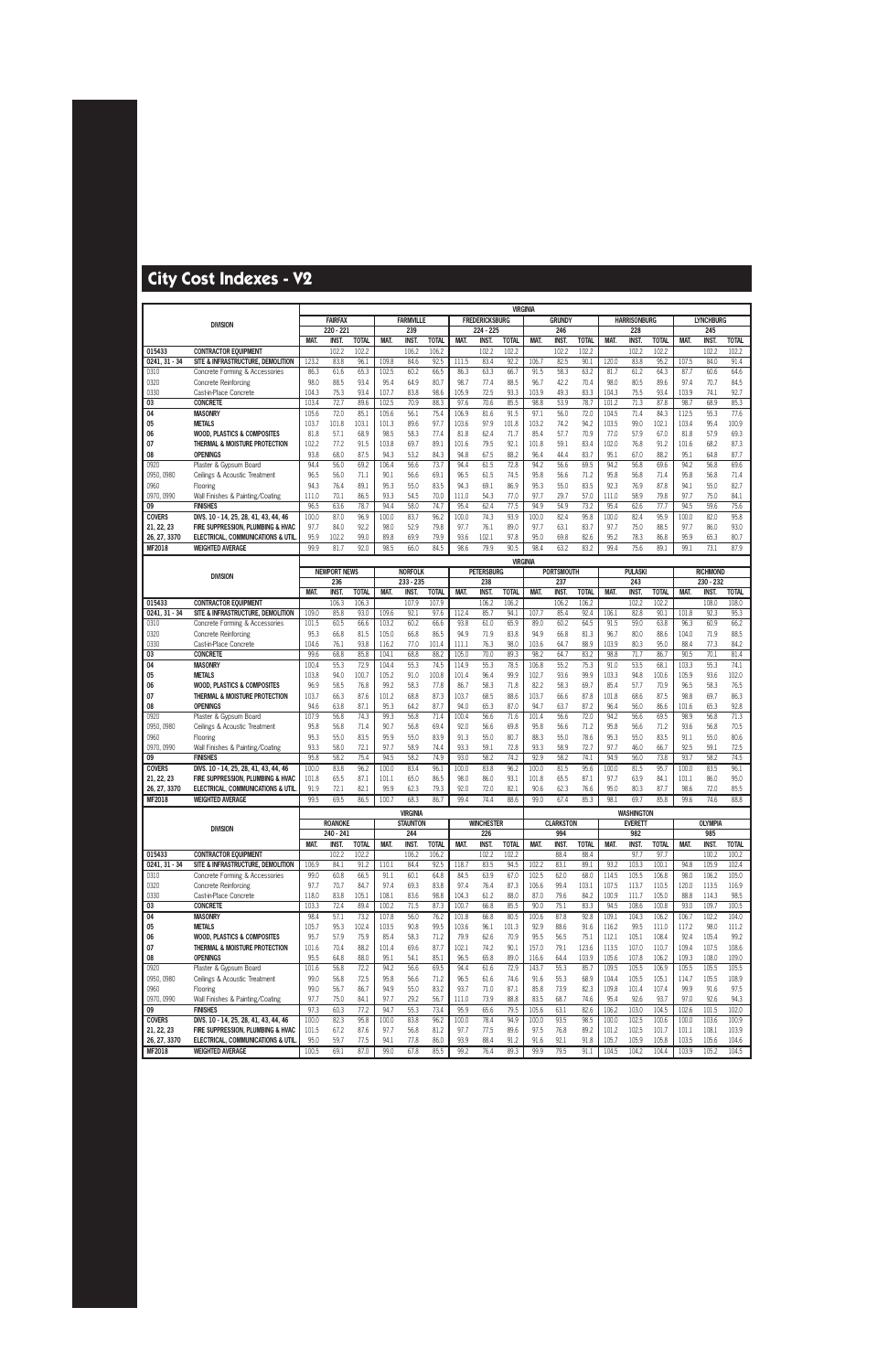|                               |                                                                         |                |                      |                      |                |                      |                       |                |                      | <b>WASHINGTON</b>     |                |                      |                       |                |                      |                       |                |                      |                       |
|-------------------------------|-------------------------------------------------------------------------|----------------|----------------------|----------------------|----------------|----------------------|-----------------------|----------------|----------------------|-----------------------|----------------|----------------------|-----------------------|----------------|----------------------|-----------------------|----------------|----------------------|-----------------------|
|                               | <b>DIVISION</b>                                                         |                | <b>RICHLAND</b>      |                      |                | <b>SEATTLE</b>       |                       |                | <b>SPOKANE</b>       |                       |                | <b>TACOMA</b>        |                       |                | <b>VANCOUVER</b>     |                       |                | <b>WENATCHEE</b>     |                       |
|                               |                                                                         |                | 993                  |                      |                | 980 - 981,987        |                       |                | 990 - 992            |                       |                | 983 - 984            |                       |                | 986                  |                       |                | 988                  | <b>TOTAL</b>          |
| 015433                        | <b>CONTRACTOR EQUIPMENT</b>                                             | MAT.           | <b>INST.</b><br>88.4 | <b>TOTAL</b><br>88.4 | <b>MAT</b>     | INST.<br>100.2       | <b>TOTAL</b><br>100.2 | MAT.           | <b>INST</b><br>88.4  | <b>TOTAL</b><br>88.4  | MAT.           | <b>INST.</b><br>97.7 | <b>TOTAL</b><br>97.7  | MAT.           | <b>INST.</b><br>94.1 | <b>TOTAL</b><br>94.1  | MAT.           | <b>INST</b><br>97.7  | 97.7                  |
| $0241, 31 - 34$               | SITE & INFRASTRUCTURE, DEMOLITION                                       | 104.7          | 83.9                 | 90.5                 | 97.8           | 105.0                | 102.8                 | 104.2          | 83.9                 | 90.3                  | 96.3           | 103.3                | 101.                  | 106.3          | 90.8                 | 95.6                  | 104.9          | 99.9                 | 101.4                 |
| 0310                          | Concrete Forming & Accessories                                          | 102.7          | 82.2                 | 85.2                 | 110.0          | 105.8                | 106.4                 | 108.0          | 81.7                 | 85.7                  | 104.5          | 106.2                | 105.9                 | 104.9          | 97.1                 | 98.3                  | 105.9          | 73.7                 | 78.5                  |
| 0320                          | <b>Concrete Reinforcing</b>                                             | 102.2          | 99.3                 | 100.8                | 103.9          | 111.8                | 107.7                 | 102.8          | 100.1                | 101.5                 | 106.2          | 113.7                | 109.8                 | 107.1          | 113.7                | 110.3                 | 107.1          | 91.4                 | 99.5                  |
| 0330                          | Cast-in-Place Concrete                                                  | 87.2           | 85.3                 | 86.5                 | 106.5          | 110.7                | 108.1                 | 90.6           | 85.1                 | 88.5                  | 103.8          | 112.4                | 107.0                 | 115.9          | 100.3                | 110.0                 | 105.9          | 87.4                 | 98.9                  |
| 03                            | <b>CONCRETE</b>                                                         | 89.5           | 86.2                 | 88.0                 | 101.4          | 108.1                | 104.4                 | 91.7           | 86.1                 | 89.2                  | 96.3           | 109.1                | 102.0                 | 106.2          | 100.9                | 103.8                 | 104.1          | 81.8                 | 94.1                  |
| 04                            | <b>MASONRY</b>                                                          | 101.7          | 85.8                 | 92.0                 | 114.3          | 102.8                | 107.3                 | 102.3          | 100.4                | 101.2                 | 108.1          | 105.5                | 106.5                 | 108.7          | 104.8                | 106.3                 | 111.4          | 90.2                 | 98.5                  |
| 05                            | <b>METALS</b>                                                           | 93.3           | 89.6                 | 92.2                 | 115.8          | 100.2                | 110.9                 | 95.4           | 90.3                 | 93.8                  | 118.1          | 99.5                 | 112.3                 | 115.6          | 100.0                | 110.7                 | 115.4          | 86.1                 | 106.2                 |
| 06                            | <b>WOOD. PLASTICS &amp; COMPOSITES</b>                                  | 95.7           | 80.5                 | 87.8                 | 108.8          | 105.2                | 106.9                 | 104.2          | 80.5                 | 91.8                  | 100.4          | 105.1                | 102.9                 | 93.9           | 96.2                 | 95.1                  | 102.3          | 70.8                 | 85.8                  |
| 07                            | THERMAL & MOISTURE PROTECTION                                           | 158.7          | 87.1                 | 128.0                | 112.4          | 106.5                | 109.9                 | 155.4          | 88.0                 | 126.5                 | 113.3          | 108.5                | 111.2                 | 113.7          | 100.9                | 108.2                 | 112.9          | 84.3                 | 100.6                 |
| 08<br>0920                    | <b>OPENINGS</b><br>Plaster & Gypsum Board                               | 114.7<br>143.7 | 76.6<br>80.0         | 105.4<br>101.9       | 105.7<br>104.6 | 106.7<br>105.5       | 106.0<br>105.2        | 115.3<br>132.3 | 77.4<br>80.0         | 106.0<br>98.0         | 106.4<br>106.7 | 107.8<br>105.5       | 106.7<br>105.9        | 102.5<br>104.8 | 101.2<br>96.6        | 102.2<br>99.4         | 105.9<br>110.3 | 70.3<br>70.3         | 97.2<br>84.1          |
| 0950, 0980                    | Ceilings & Acoustic Treatment                                           | 98.0           | 80.0                 | 86.7                 | 107.2          | 105.5                | 106.1                 | 94.4           | 80.0                 | 85.4                  | 107.6          | 105.5                | 106.3                 | 106.2          | 96.6                 | 100.2                 | 100.4          | 70.3                 | 81.5                  |
| 0960                          | Flooring                                                                | 86.1           | 81.8                 | 84.9                 | 106.6          | 98.7                 | 104.3                 | 85.3           | 101.4                | 90.0                  | 102.0          | 101.4                | 101.9                 | 107.8          | 102.2                | 106.2                 | 105.2          | 73.9                 | 96.1                  |
| 0970, 0990                    | Wall Finishes & Painting/Coating                                        | 83.5           | 75.8                 | 78.9                 | 108.1          | 91.2                 | 98.0                  | 83.7           | 79.1                 | 80.9                  | 95.4           | 92.6                 | 93.7                  | 97.6           | 79.1                 | 86.5                  | 95.4           | 67.5                 | 78.7                  |
| 09                            | <b>FINISHES</b>                                                         | 107.4          | 80.5                 | 92.8                 | 106.5          | 102.3                | 104.2                 | 104.8          | 84.8                 | 94.0                  | 104.5          | 103.3                | 103.8                 | 103.0          | 95.7                 | 99.1                  | 105.2          | 71.9                 | 87.2                  |
| <b>COVERS</b>                 | DIVS. 10 - 14, 25, 28, 41, 43, 44, 46                                   | 100.0          | 97.3                 | 99.4                 | 100.0          | 102.7                | 100.6                 | 100.0          | 97.2                 | 99.3                  | 100.0          | 102.9                | 100.7                 | 100.0          | 98.1                 | 99.5                  | 100.0          | 95.3                 | 98.9                  |
| 21, 22, 23                    | FIRE SUPPRESSION, PLUMBING & HVAC                                       | 101.4          | 111.4                | 105.4                | 101.2          | 117.2                | 107.6                 | 101.3          | 84.2                 | 94.4                  | 101.3          | 108.1                | 104.0                 | 101.3          | 107.5                | 103.8                 | 97.5           | 87.6                 | 93.5                  |
| 26, 27, 3370                  | ELECTRICAL, COMMUNICATIONS & UTIL                                       | 89.1           | 101.3                | 95.2                 | 103.1          | 114.5                | 108.7                 | 88.0           | 83.5                 | 85.8                  | 105.5          | 105.7                | 105.6                 | 111.7          | 109.1                | 110.4                 | 106.3          | 91.0                 | 98.7                  |
| MF2018                        | <b>WEIGHTED AVERAGE</b>                                                 | 100.7          | 93.0                 | 97.4                 | 105.4          | 108.4                | 106.7                 | 101.0          | 86.8                 | 94.9                  | 104.9          | 105.7                | 105.2                 | 106.2          | 102.2                | 104.4                 | 105.0          | 85.6                 | 96.6                  |
|                               |                                                                         |                | <b>WASHINGTON</b>    |                      |                |                      |                       |                |                      |                       |                | <b>WEST VIRGINIA</b> |                       |                |                      |                       |                |                      |                       |
|                               | <b>DIVISION</b>                                                         |                | YAKIMA               |                      |                | <b>BECKLEY</b>       |                       |                | <b>BLUEFIELD</b>     |                       |                | <b>BUCKHANNON</b>    |                       |                | <b>CHARLESTON</b>    |                       |                | <b>CLARKSBURG</b>    |                       |
|                               |                                                                         |                | 989                  |                      |                | 258 - 259            |                       |                | $247 - 248$          |                       |                | 262                  |                       |                | $250 - 253$          |                       |                | $263 - 264$          |                       |
| 015433                        | <b>CONTRACTOR EQUIPMENT</b>                                             | <b>MAT</b>     | <b>INST</b><br>97.7  | <b>TOTAL</b><br>97.7 | <b>MAT</b>     | <b>INST</b><br>102.2 | <b>TOTAL</b><br>102.2 | <b>MAT</b>     | <b>INST</b><br>102.2 | <b>TOTAL</b><br>102.2 | <b>MAT</b>     | <b>INST</b><br>102.2 | <b>TOTAL</b><br>102.2 | <b>MAT</b>     | <b>INST</b><br>107.1 | <b>TOTAL</b><br>107.1 | <b>MAT</b>     | <b>INST</b><br>102.2 | <b>TOTAL</b><br>102.2 |
| $0241, 31 - 34$               | SITE & INFRASTRUCTURE, DEMOLITION                                       | 98.7           | 101.7                | 100.8                | 100.1          | 84.5                 | 89.4                  | 100.6          | 84.5                 | 89.5                  | 106.8          | 84.7                 | 91.6                  | 99.1           | 94.7                 | 96.1                  | 107.5          | 84.7                 | 91.8                  |
| 0310                          | Concrete Forming & Accessories                                          | 104.8          | 102.1                | 102.5                | 85.3           | 84.3                 | 84.5                  | 88.1           | 84.1                 | 84.7                  | 87.4           | 87.3                 | 87.3                  | 97.9           | 88.8                 | 90.2                  | 84.5           | 87.4                 | 87.0                  |
| 0320                          | <b>Concrete Reinforcing</b>                                             | 106.7          | 100.2                | 103.6                | 95.7           | 85.1                 | 90.6                  | 96.3           | 78.6                 | 87.8                  | 96.9           | 86.3                 | 91.8                  | 101.7          | 85.3                 | 93.8                  | 96.9           | 96.2                 | 96.6                  |
| 0330                          | Cast-in-Place Concrete                                                  | 110.8          | 87.3                 | 101.9                | 100.0          | 89.1                 | 95.9                  | 101.6          | 89.0                 | 96.8                  | 101.3          | 90.8                 | 97.3                  | 96.8           | 90.5                 | 94.4                  | 111.0          | 86.6                 | 101.8                 |
| 03                            | <b>CONCRETE</b>                                                         | 100.9          | 96.1                 | 98.7                 | 91.9           | 87.3                 | 89.8                  | 94.8           | 86.0                 | 90.8                  | 97.6           | 89.4                 | 94.0                  | 91.2           | 89.7                 | 90.5                  | 101.6          | 89.7                 | 96.3                  |
| 04                            | <b>MASONRY</b>                                                          | 101.5          | 102.1                | 101.9                | 91.7           | 85.4                 | 87.8                  | 92.6           | 85.4                 | 88.2                  | 104.0          | 88.3                 | 94.5                  | 87.2           | 90.5                 | 89.2                  | 108.0          | 88.3                 | 96.0                  |
| 05                            | <b>METALS</b>                                                           | 116.1          | 91.1                 | 108.3                | 98.0           | 102.6                | 99.5                  | 103.5          | 100.1                | 102.4                 | 103.7          | 103.3                | 103.6                 | 96.8           | 100.9                | 98.1                  | 103.7          | 106.8                | 104.7                 |
| 06                            | <b>WOOD, PLASTICS &amp; COMPOSITES</b>                                  | 100.8          | 105.1                | 103.0                | 80.4           | 84.4                 | 82.5                  | 84.0           | 84.4                 | 84.2                  | 83.1           | 86.8                 | 85.0                  | 92.2           | 88.6                 | 90.3                  | 79.1           | 86.8                 | 83.1                  |
| 07                            | THERMAL & MOISTURE PROTECTION<br><b>OPENINGS</b>                        | 113.5          | 95.8<br>100.8        | 105.9                | 102.6<br>94.4  | 83.1                 | 94.2<br>91.7          | 101.5          | 83.1<br>81.6         | 93.6<br>93.2          | 101.8<br>96.9  | 86.7<br>84.7         | 95.3<br>94.0          | 97.9<br>95.0   | 87.6<br>85.4         | 93.5                  | 101.7          | 86.4<br>86.9         | 95.2<br>94.5          |
| 08<br>0920                    | Plaster & Gypsum Board                                                  | 105.9<br>106.3 | 105.5                | 104.6<br>105.8       | 86.6           | 83.1<br>84.1         | 85.0                  | 96.9<br>93.3   | 84.1                 | 87.2                  | 93.9           | 86.5                 | 89.1                  | 92.6           | 88.1                 | 92.6<br>89.7          | 96.9<br>91.7   | 86.5                 | 88.3                  |
| 0950, 0980                    | Ceilings & Acoustic Treatment                                           | 101.9          | 105.5                | 104.1                | 81.0           | 84.1                 | 82.9                  | 93.3           | 84.1                 | 87.5                  | 95.8           | 86.5                 | 90.0                  | 90.6           | 88.1                 | 89.1                  | 95.8           | 86.5                 | 90.0                  |
| 0960                          | Flooring                                                                | 103.1          | 81.8                 | 96.9                 | 89.1           | 98.4                 | 91.8                  | 91.7           | 98.4                 | 93.7                  | 91.4           | 94.7                 | 92.4                  | 93.4           | 98.4                 | 94.9                  | 90.3           | 94.7                 | 91.6                  |
| 0970, 0990                    | Wall Finishes & Painting/Coating                                        | 95.4           | 79.1                 | 85.6                 | 90.2           | 87.7                 | 88.7                  | 97.7           | 85.5                 | 90.4                  | 97.7           | 89.0                 | 92.5                  | 92.3           | 89.2                 | 90.4                  | 97.7           | 89.0                 | 92.5                  |
| 09                            | <b>FINISHES</b>                                                         | 103.6          | 95.9                 | 99.4                 | 86.6           | 87.4                 | 87.0                  | 92.7           | 87.2                 | 89.7                  | 93.8           | 88.9                 | 91.2                  | 92.6           | 90.7                 | 91.6                  | 93.1           | 88.9                 | 90.8                  |
| <b>COVERS</b>                 | DIVS. 10 - 14, 25, 28, 41, 43, 44, 46                                   | 100.0          | 100.4                | 100.1                | 100.0          | 91.6                 | 98.0                  | 100.0          | 91.6                 | 98.0                  | 100.0          | 92.9                 | 98.3                  | 100.0          | 93.4                 | 98.5                  | 100.0          | 92.9                 | 98.3                  |
| 21, 22, 23                    | FIRE SUPPRESSION, PLUMBING & HVAC                                       | 101.3          | 113.5                | 106.2                | 98.0           | 89.4                 | 94.6                  | 97.7           | 80.1                 | 90.6                  | 97.7           | 91.1                 | 95.0                  | 101.1          | 91.3                 | 97.1                  | 97.7           | 91.3                 | 95.1                  |
| 26, 27, 3370                  | ELECTRICAL, COMMUNICATIONS & UTIL                                       | 108.2          | 101.3                | 104.8                | 91.9           | 81.0                 | 86.5                  | 94.2           | 81.0                 | 87.7                  | 95.3           | 90.7                 | 93.0                  | 98.9           | 86.4                 | 92.7                  | 95.3           | 90.7                 | 93.0                  |
| MF2018                        | <b>WEIGHTED AVERAGE</b>                                                 | 105.0          | 101.6                | 103.5                | 95.2           | 87.7                 | 91.9                  | 97.3           | 85.2                 | 92.1                  | 98.7           | 90.5                 | 95.1                  | 96.6           | 91.1                 | 94.2                  | 99.3           | 91.0                 | 95.7                  |
|                               |                                                                         |                |                      |                      |                |                      |                       |                |                      | <b>WEST VIRGINIA</b>  |                |                      |                       |                |                      |                       |                |                      |                       |
|                               | <b>DIVISION</b>                                                         |                | <b>GASSAWAY</b>      |                      |                | <b>HUNTINGTON</b>    |                       |                | <b>LEWISBURG</b>     |                       |                | <b>MARTINSBURG</b>   |                       |                | <b>MORGANTOWN</b>    |                       |                | <b>PARKERSBURG</b>   |                       |
|                               |                                                                         | MAT.           | 266<br>INST.         | <b>TOTAL</b>         | MAT.           | 255 - 257<br>INST.   | <b>TOTAL</b>          | MAT.           | 249<br>INST.         | <b>TOTAL</b>          | MAT.           | 254<br>INST.         | <b>TOTAL</b>          | MAT.           | 265<br>INST.         | <b>TOTAL</b>          | <b>MAT.</b>    | 261<br><b>INST.</b>  | <b>TOTAL</b>          |
| 015433                        | <b>CONTRACTOR EQUIPMENT</b>                                             |                | 102.2                | 102.2                |                | 102.2                | 102.2                 |                | 102.2                | 102.2                 |                | 102.2                | 102.2                 |                | 102.2                | 102.2                 |                | 102.2                | 102.2                 |
| $0241.31 - 34$                | SITE & INFRASTRUCTURE, DEMOLITION                                       | 104.2          | 84.7                 | 90.8                 | 105.0          | 85.9                 | 91.9                  | 116.4          | 84.5                 | 94.5                  | 103.8          | 84.9                 | 90.9                  | 101.5          | 85.8                 | 90.7                  | 110.4          | 85.8                 | 93.5                  |
| 0310                          | Concrete Forming & Accessories                                          | 86.7           | 84.5                 | 84.8                 | 98.2           | 88.2                 | 89.7                  | 84.8           | 84.1                 | 84.2                  | 85.3           | 76.5                 | 77.8                  | 84.8           | 87.7                 | 87.3                  | 89.4           | 89.3                 | 89.3                  |
| 0320                          | <b>Concrete Reinforcing</b>                                             | 96.9           | 87.3                 | 92.3                 | 97.1           | 90.3                 | 93.8                  | 96.9           | 78.6                 | 88.1                  | 95.7           | 90.6                 | 93.2                  | 96.9           | 96.3                 | 96.6                  | 96.3           | 86.2                 | 91.4                  |
| 0330                          | Cast-in-Place Concrete                                                  | 106.0          | 88.9                 | 99.6                 | 109.0          | 94.2                 | 103.4                 | 101.7          | 89.0                 | 96.9                  | 104.7          | 84.8                 | 97.2                  | 101.3          | 92.9                 | 98.1                  | 103.5          | 92.8                 | 99.5                  |
| 03                            | <b>CONCRETE</b>                                                         | 98.1           | 87.6                 | 93.4                 | 97.1           | 91.7                 | 94.7                  | 104.2          | 86.0                 | 96.0                  | 95.3           | 83.1                 | 89.8                  | 94.5           | 92.0                 | 93.4                  | 99.7           | 91.0                 | 95.8                  |
| 04                            | <b>MASONRY</b>                                                          | 108.8          | 88.2                 | 96.2                 | 89.7           | 92.1                 | 91.2                  | 96.4           | 85.4                 | 89.7                  | 92.9           | 80.5                 | 85.3                  | 126.8          | 88.3                 | 103.4                 | 82.5           | 85.5                 | 84.3                  |
| 05                            | <b>METALS</b>                                                           | 103.6          | 103.3                | 103.5                | 100.5          | 105.2                | 102.0                 | 103.6          | 100.2                | 102.5                 | 98.4           | 102.5                | 99.7                  | 103.7          | 107.1                | 104.8                 | 104.4          | 103.2                | 104.0                 |
| 06<br>07                      | <b>WOOD, PLASTICS &amp; COMPOSITES</b><br>THERMAL & MOISTURE PROTECTION | 81.9<br>101.5  | 83.2<br>86.3         | 82.6<br>95.0         | 92.8<br>102.8  | 87.3<br>86.9         | 89.9<br>96.0          | 79.5<br>102.5  | 84.4<br>83.1         | 82.1<br>94.2          | 80.4<br>102.8  | 75.9<br>77.1         | 78.1<br>91.8          | 79.5<br>101.5  | 86.8<br>87.3         | 83.3<br>95.4          | 83.5<br>101.8  | 89.2<br>86.8         | 86.5<br>95.4          |
| 08                            | <b>OPENINGS</b>                                                         | 95.3           | 82.9                 | 92.3                 | 93.7           | 85.8                 | 91.8                  | 96.9           | 81.6                 | 93.2                  | 96.1           | 71.1                 | 90.0                  | 98.0           | 86.9                 | 95.3                  | 95.9           | 83.4                 | 92.8                  |
| 0920                          | Plaster & Gypsum Board                                                  | 92.8           | 82.8                 | 86.3                 | 92.0           | 87.0                 | 88.7                  | 91.7           | 84.1                 | 86.7                  | 86.6           | 75.3                 | 79.2                  | 91.7           | 86.5                 | 88.3                  | 94.2           | 89.0                 | 90.8                  |
| 0950, 0980                    | Ceilings & Acoustic Treatment                                           | 95.8           | 82.8                 | 87.7                 | 81.0           | 87.0                 | 84.8                  | 95.8           | 84.1                 | 88.5                  | 81.0           | 75.3                 | 77.4                  | 95.8           | 86.5                 | 90.0                  | 95.8           | 89.0                 | 91.5                  |
| 0960                          | Flooring                                                                | 91.3           | 98.4                 | 93.3                 | 96.7           | 100.4                | 97.8                  | 90.5           | 98.4                 | 92.8                  | 89.1           | 94.4                 | 90.6                  | 90.5           | 94.7                 | 91.7                  | 94.4           | 98.4                 | 95.6                  |
| 0970, 0990                    | Wall Finishes & Painting/Coating                                        | 97.7           | 89.2                 | 92.6                 | 90.2           | 89.2                 | 89.6                  | 97.7           | 61.4                 | 75.9                  | 90.2           | 79.7                 | 83.9                  | 97.7           | 89.0                 | 92.5                  | 97.7           | 89.2                 | 92.6                  |
| 09                            | <b>FINISHES</b>                                                         | 93.3           | 87.6                 | 90.2                 | 89.5           | 90.5                 | 90.1                  | 94.2           | 84.5                 | 89.0                  | 86.8           | 79.7                 | 83.0                  | 92.7           | 88.9                 | 90.7                  | 94.8           | 91.1                 | 92.8                  |
| <b>COVERS</b>                 | DIVS. 10 - 14, 25, 28, 41, 43, 44, 46                                   | 100.0          | 92.5                 | 98.2                 | 100.0          | 93.1                 | 98.4                  | 100.0          | 91.6                 | 98.0                  | 100.0          | 77.1                 | 94.6                  | 100.0          | 92.9                 | 98.3                  | 100.0          | 93.1                 | 98.4                  |
| 21, 22, 23                    | FIRE SUPPRESSION, PLUMBING & HVAC                                       | 97.7           | 81.5                 | 91.2                 | 101.8          | 91.6                 | 97.7                  | 97.7           | 89.4                 | 94.3                  | 98.0           | 77.1                 | 89.6                  | 97.7           | 91.3                 | 95.1                  | 101.4          | 91.2                 | 97.3                  |
| 26, 27, 3370<br><b>MF2018</b> | ELECTRICAL, COMMUNICATIONS & UTIL                                       | 95.3<br>98.7   | 86.4<br>87.3         | 90.9<br>93.7         | 95.0           | 89.8                 | 92.4                  | 92.1           | 81.0                 | 86.6                  | 96.8           | 74.0<br>80.8         | 85.5<br>89.7          | 95.5<br>99.3   | 90.7<br>91.4         | 93.1<br>95.9          | 95.4<br>98.9   | 85.0<br>90.0         | 90.3<br>95.1          |
|                               | <b>WEIGHTED AVERAGE</b>                                                 |                |                      |                      | 97.8           | 91.7                 | 95.1                  | 99.0           | 86.8                 | 93.8                  | 96.5           |                      |                       |                |                      |                       |                |                      |                       |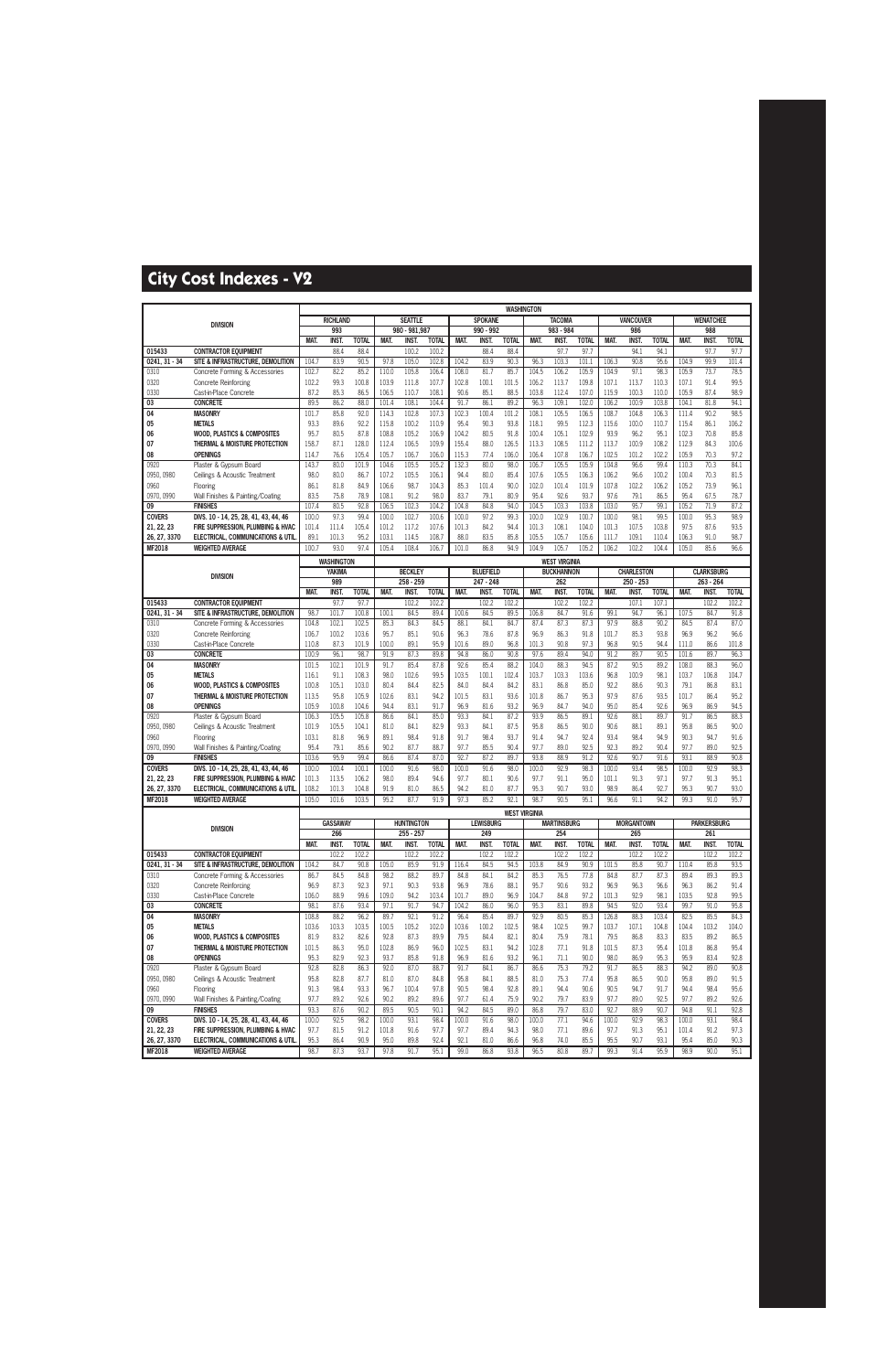|                               |                                                                                   |                |                   |                |                | <b>WEST VIRGINIA</b> |               |               |                  |                  |               |                    |                |               | <b>WISCONSIN</b>  |                |               |                     |                |
|-------------------------------|-----------------------------------------------------------------------------------|----------------|-------------------|----------------|----------------|----------------------|---------------|---------------|------------------|------------------|---------------|--------------------|----------------|---------------|-------------------|----------------|---------------|---------------------|----------------|
|                               | <b>DIVISION</b>                                                                   |                | <b>PETERSBURG</b> |                |                | <b>ROMNEY</b>        |               |               | WHEELING         |                  |               | <b>BELOIT</b>      |                |               | <b>EAU CLAIRE</b> |                |               | <b>GREEN BAY</b>    |                |
|                               |                                                                                   |                | 268               |                |                | 267                  |               |               | 260              |                  |               | 535                |                |               | 547               |                |               | $541 - 543$         |                |
|                               |                                                                                   | MAT.           | <b>INST.</b>      | <b>TOTAL</b>   | MAT.           | <b>INST.</b>         | <b>TOTAL</b>  | <b>MAT</b>    | <b>INST.</b>     | <b>TOTAL</b>     | MAT.          | <b>INST.</b>       | <b>TOTAL</b>   | MAT.          | <b>INST.</b>      | <b>TOTAL</b>   | MAT.          | <b>INST.</b>        | <b>TOTAL</b>   |
| 015433                        | <b>CONTRACTOR EQUIPMENT</b>                                                       |                | 102.2             | 102.2          |                | 102.2                | 102.2         |               | 102.2            | 102.2            |               | 96.6               | 96.6           |               | 98.1              | 98.1           |               | 95.8                | 95.8           |
| $0241, 31 - 34$               | SITE & INFRASTRUCTURE, DEMOLITION                                                 | 100.8          | 85.6              | 90.4           | 103.7          | 85.6                 | 91.3          | 111.0         | 85.7             | 93.7             | 96.1          | 98.3               | 97.6           | 96.4          | 97.7              | 97.3           | 99.9          | 93.7                | 95.7           |
| 0310<br>0320                  | Concrete Forming & Accessories                                                    | 88.6<br>96.3   | 85.3<br>87.3      | 85.8<br>91.9   | 84.0<br>96.9   | 85.2<br>90.9         | 85.0<br>94.0  | 91.5<br>95.7  | 87.1<br>96.3     | 87.7<br>96.0     | 99.0<br>102.7 | 93.1<br>136.5      | 94.0<br>119.0  | 100.2<br>93.7 | 98.1<br>113.9     | 98.4<br>103.5  | 112.4<br>91.9 | 102.8<br>113.9      | 104.3<br>102.5 |
| 0330                          | Concrete Reinforcing<br>Cast-in-Place Concrete                                    | 101.3          | 90.7              | 97.3           | 106.0          | 82.4                 | 97.1          | 103.5         | 93.0             | 99.6             | 101.9         | 96.5               | 99.8           | 97.8          | 103.1             | 99.8           | 101.1         | 103.0               | 101.8          |
| 03                            | <b>CONCRETE</b>                                                                   | 94.6           | 88.6              | 91.9           | 97.9           | 86.3                 | 92.7          | 99.7          | 91.8             | 96.2             | 98.8          | 102.0              | 100.2          | 93.6          | 102.8             | 97.7           | 96.9          | 105.0               | 100.5          |
| 04                            | <b>MASONRY</b>                                                                    | 99.1           | 88.3              | 92.5           | 96.8           | 88.2                 | 91.6          | 107.0         | 86.8             | 94.7             | 95.1          | 109.8              | 104.0          | 92.1          | 111.9             | 104.1          | 122.5         | 111.0               | 115.5          |
| 05                            | <b>METALS</b>                                                                     | 103.8          | 103.3             | 103.6          | 103.8          | 104.4                | 104.0         | 104.5         | 107.1            | 105.3            | 96.7          | 113.6              | 102.0          | 91.7          | 108.5             | 96.9           | 94.3          | 108.9               | 98.8           |
| 06                            | <b>WOOD, PLASTICS &amp; COMPOSITES</b>                                            | 84.3           | 84.4              | 84.4           | 78.5           | 84.4                 | 81.6          | 85.4          | 86.8             | 86.1             | 95.7          | 90.9               | 93.2           | 101.8         | 96.5              | 99.0           | 112.8         | 102.9               | 107.6          |
| 07                            | THERMAL & MOISTURE PROTECTION                                                     | 101.6          | 81.9              | 93.2           | 101.7          | 81.8                 | 93.1          | 102.0         | 86.0             | 95.1             | 105.0         | 93.5               | 100.1          | 103.7         | 105.4             | 104.5          | 106.2         | 105.9               | 106.0          |
| 08                            | <b>OPENINGS</b>                                                                   | 98.0           | 80.5              | 93.8           | 98.0           | 81.4                 | 93.9          | 96.6          | 86.9             | 94.2             | 97.9          | 105.5              | 99.7           | 103.0         | 96.1              | 101.3          | 98.8          | 105.8               | 100.5          |
| 0920                          | Plaster & Gypsum Board                                                            | 93.9           | 84.1              | 87.5           | 91.4           | 84.1                 | 86.6          | 94.2          | 86.5             | 89.2             | 90.9          | 91.3               | 91.2           | 99.7          | 96.9              | 97.9           | 98.3          | 103.5               | 101.7          |
| 0950, 0980                    | Ceilings & Acoustic Treatment                                                     | 95.8           | 84.1              | 88.5           | 95.8           | 84.1                 | 88.5          | 95.8          | 86.5             | 90.0             | 87.4          | 91.3               | 89.9           | 94.1          | 96.9              | 95.9           | 86.3          | 103.5               | 97.1           |
| 0960                          | Flooring                                                                          | 92.3           | 94.7              | 93.0           | 90.2           | 94.4                 | 91.5          | 95.3          | 94.7             | 95.1             | 95.4          | 113.0              | 100.6          | 82.3          | 117.9             | 92.7           | 97.7          | 117.9               | 103.6          |
| 0970, 0990                    | Wall Finishes & Painting/Coating                                                  | 97.7           | 89.0              | 92.5           | 97.7           | 89.0                 | 92.5          | 97.7          | 89.0             | 92.5             | 88.9          | 98.7               | 94.7           | 80.1          | 83.6              | 82.2           | 87.9          | 106.2               | 98.9           |
| 09                            | <b>FINISHES</b>                                                                   | 93.5           | 87.5              | 90.3           | 92.8           | 87.5                 | 89.9          | 95.0          | 88.5             | 91.5             | 92.5          | 96.7               | 94.8           | 89.0          | 99.9              | 94.9           | 92.4          | 106.0               | 99.7           |
| <b>COVERS</b>                 | DIVS. 10 - 14, 25, 28, 41, 43, 44, 46                                             | 100.0          | 92.5              | 98.2           | 100.0          | 92.5                 | 98.2          | 100.0         | 91.6             | 98.0             | 100.0         | 98.2               | 99.6           | 100.0         | 96.7              | 99.2           | 100.0         | 98.1                | 99.5           |
| 21, 22, 23                    | FIRE SUPPRESSION, PLUMBING & HVAC                                                 | 97.7           | 81.9              | 91.3           | 97.7           | 81.6                 | 91.2          | 101.5         | 90.5             | 97.1             | 98.4          | 91.2               | 95.5           | 100.6         | 90.3              | 96.5           | 100.9         | 97.4                | 99.5           |
| 26, 27, 3370<br><b>MF2018</b> | ELECTRICAL, COMMUNICATIONS & UTIL<br><b>WEIGHTED AVERAGE</b>                      | 98.0<br>98.3   | 74.0<br>85.6      | 86.1<br>92.8   | 97.4<br>98.5   | 74.0<br>85.3         | 85.8<br>92.8  | 93.2<br>100.1 | 90.7<br>90.9     | 91.9<br>96.1     | 98.8<br>97.8  | 81.1<br>97.3       | 90.1<br>97.6   | 102.4<br>97.4 | 102.9<br>100.4    | 102.6<br>98.7  | 97.9<br>99.4  | 102.9<br>103.1      | 100.4<br>101.0 |
|                               |                                                                                   |                |                   |                |                |                      |               |               |                  |                  |               |                    |                |               |                   |                |               |                     |                |
|                               |                                                                                   |                | <b>KENOSHA</b>    |                |                | <b>LA CROSSE</b>     |               |               | <b>LANCASTER</b> | <b>WISCONSIN</b> |               | <b>MADISON</b>     |                |               | <b>MILWAUKEE</b>  |                |               | <b>NEW RICHMOND</b> |                |
|                               | <b>DIVISION</b>                                                                   |                | 531               |                |                | 546                  |               |               | 538              |                  |               | 537                |                |               | 530.532           |                |               | 540                 |                |
|                               |                                                                                   | MAT.           | <b>INST.</b>      | <b>TOTAL</b>   | MAT.           | INST.                | <b>TOTAL</b>  | MAT.          | <b>INST.</b>     | <b>TOTAL</b>     | MAT.          | <b>INST</b>        | <b>TOTAL</b>   | MAT.          | INST.             | <b>TOTAL</b>   | MAT.          | <b>INST.</b>        | <b>TOTAL</b>   |
| 015433                        | <b>CONTRACTOR EQUIPMENT</b>                                                       |                | 94.6              | 94.6           |                | 98.1                 | 98.1          |               | 96.6             | 96.6             |               | 101.6              | 101.6          |               | 90.8              | 90.8           |               | 98.4                | 98.4           |
| $0241, 31 - 34$               | SITE & INFRASTRUCTURE, DEMOLITION                                                 | 103.0          | 96.2              | 98.3           | 90.1           | 97.7                 | 95.3          | 94.8          | 97.7             | 96.8             | 94.9          | 107.7              | 103.7          | 91.0          | 97.2              | 95.3           | 93.0          | 96.7                | 95.5           |
| 0310                          | Concrete Forming & Accessories                                                    | 110.2          | 113.8             | 113.3          | 84.6           | 98.0                 | 96.0          | 98.2          | 92.0             | 92.9             | 103.6         | 106.2              | 105.8          | 102.6         | 116.9             | 114.8          | 93.8          | 89.2                | 89.9           |
| 0320                          | <b>Concrete Reinforcing</b>                                                       | 102.5          | 113.9             | 108.0          | 93.5           | 113.9                | 103.3         | 103.9         | 102.1            | 103.0            | 103.4         | 114.0              | 108.5          | 102.0         | 116.7             | 109.1          | 91.0          | 109.7               | 100.0          |
| 0330                          | Cast-in-Place Concrete                                                            | 110.9          | 105.5             | 108.8          | 87.9           | 103.0                | 93.6          | 101.3         | 96.0             | 99.3             | 93.7          | 108.9              | 99.4           | 94.5          | 118.1             | 103.4          | 101.8         | 99.0                | 100.7          |
| 03                            | <b>CONCRETE</b>                                                                   | 103.7          | 110.6             | 106.8          | 85.0           | 102.8                | 92.9          | 98.5          | 95.4             | 97.1             | 99.9          | 108.2              | 103.6          | 100.0         | 116.2             | 107.3          | 91.1          | 96.6                | 93.6           |
| 04<br>05                      | <b>MASONRY</b><br><b>METALS</b>                                                   | 93.0<br>97.8   | 115.8<br>106.1    | 106.9<br>100.4 | 91.3<br>91.6   | 111.9<br>108.4       | 103.8<br>96.8 | 95.1<br>94.0  | 109.8<br>100.2   | 104.1<br>95.9    | 94.5<br>100.8 | 119.5<br>104.6     | 109.7<br>102.0 | 97.4<br>95.7  | 121.2<br>98.9     | 111.9<br>96.7  | 117.0<br>92.0 | 109.9<br>105.5      | 112.7<br>96.2  |
| 06                            | <b>WOOD, PLASTICS &amp; COMPOSITES</b>                                            | 105.7          | 115.2             | 110.7          | 84.0           | 96.5                 | 90.5          | 94.8          | 90.9             | 92.8             | 98.9          | 103.0              | 101.0          | 102.3         | 115.6             | 109.3          | 89.7          | 87.1                | 88.4           |
| 07                            | THERMAL & MOISTURE PROTECTION                                                     | 105.7          | 109.9             | 107.5          | 103.1          | 104.8                | 103.8         | 104.8         | 93.2             | 99.8             | 106.0         | 111.2              | 108.2          | 104.4         | 115.3             | 109.1          | 104.0         | 100.1               | 102.3          |
| 08                            | <b>OPENINGS</b>                                                                   | 92.2           | 112.7             | 97.2           | 102.9          | 96.2                 | 101.3         | 93.8          | 88.5             | 92.6             | 101.5         | 105.7              | 102.5          | 102.5         | 113.5             | 105.2          | 88.5          | 87.0                | 88.1           |
| 0920                          | Plaster & Gypsum Board                                                            | 78.8           | 116.3             | 103.4          | 95.1           | 96.9                 | 96.3          | 89.5          | 91.3             | 90.7             | 100.5         | 103.5              | 102.5          | 92.9          | 116.0             | 108.0          | 85.8          | 87.5                | 86.9           |
| 0950, 0980                    | Ceilings & Acoustic Treatment                                                     | 87.4           | 116.3             | 105.5          | 92.9           | 96.9                 | 95.4          | 82.3          | 91.3             | 88.0             | 95.7          | 103.5              | 100.6          | 88.8          | 116.0             | 105.8          | 58.9          | 87.5                | 76.8           |
| 0960                          | Flooring                                                                          | 113.2          | 117.9             | 114.6          | 76.3           | 117.9                | 88.4          | 95.1          | 105.9            | 98.2             | 95.0          | 117.9              | 101.7          | 101.5         | 118.1             | 106.4          | 91.2          | 109.3               | 96.5           |
| 0970.0990                     | Wall Finishes & Painting/Coating                                                  | 99.7           | 122.4             | 113.3          | 80.1           | 81.1                 | 80.7          | 88.9          | 93.0             | 91.4             | 90.9          | 104.7              | 99.2           | 100.8         | 122.2             | 113.6          | 90.8          | 77.8                | 83.0           |
| 09                            | <b>FINISHES</b>                                                                   | 96.7           | 116.2             | 107.2          | 85.9           | 99.7                 | 93.4          | 90.9          | 94.5             | 92.9             | 95.8          | 108.0              | 102.4          | 96.3          | 118.1             | 108.1          | 81.9          | 91.4                | 87.0           |
| <b>COVERS</b>                 | DIVS. 10 - 14, 25, 28, 41, 43, 44, 46                                             | 100.0          | 99.8              | 100.0          | 100.0          | 96.7                 | 99.2          | 100.0         | 98.2             | 99.6             | 100.0         | 103.4              | 100.8          | 100.0         | 104.2             | 101.0          | 100.0         | 90.3                | 97.7           |
| 21, 22, 23<br>26, 27, 3370    | FIRE SUPPRESSION, PLUMBING & HVAC<br><b>ELECTRICAL, COMMUNICATIONS &amp; UTIL</b> | 100.8<br>100.0 | 97.3<br>102.9     | 99.4<br>101.4  | 100.6<br>102.7 | 90.3<br>102.9        | 96.5<br>102.8 | 94.7<br>98.5  | 85.0<br>81.7     | 90.8<br>90.2     | 96.1<br>98.9  | 100.6<br>102.8     | 97.9<br>100.9  | 96.1<br>97.8  | 117.1<br>102.8    | 104.6<br>100.3 | 96.2<br>100.8 | 84.8<br>81.7        | 91.6<br>91.4   |
| <b>MF2018</b>                 | <b>WEIGHTED AVERAGE</b>                                                           | 99.2           | 106.2             | 102.2          | 95.7           | 100.3                | 97.7          | 95.8          | 92.9             | 94.6             | 98.6          | 106.4              | 101.9          | 97.9          | 111.7             | 103.9          | 94.9          | 92.9                | 94.0           |
|                               |                                                                                   |                |                   |                |                |                      |               |               |                  |                  |               |                    |                |               |                   |                |               |                     |                |
|                               |                                                                                   |                | <b>OSHKOSH</b>    |                |                | <b>PORTAGE</b>       |               |               | <b>RACINE</b>    | <b>WISCONSIN</b> |               | <b>RHINELANDER</b> |                |               | <b>SUPERIOR</b>   |                |               | <b>WAUSAU</b>       |                |
|                               | <b>DIVISION</b>                                                                   |                | 549               |                |                | 539                  |               |               | 534              |                  |               | 545                |                |               | 548               |                |               | 544                 |                |
|                               |                                                                                   | MAT.           | <b>INST.</b>      | <b>TOTAL</b>   | MAT.           | <b>INST.</b>         | <b>TOTAL</b>  | MAT.          | INST.            | <b>TOTAL</b>     | MAT.          | INST.              | <b>TOTAL</b>   | MAT.          | INST.             | <b>TOTAL</b>   | MAT.          | <b>INST.</b>        | <b>TOTAL</b>   |
| 015433                        | <b>CONTRACTOR EQUIPMENT</b>                                                       |                | 95.8              | 95.8           |                | 96.6                 | 96.6          |               | 96.6             | 96.6             |               | 95.8               | 95.8           |               | 98.4              | 98.4           |               | 95.8                | 95.8           |
| $0241, 31 - 34$               | SITE & INFRASTRUCTURE, DEMOLITION                                                 | 91.1           | 92.9              | 92.3           | 85.7           | 98.6                 | 94.5          | 96.7          | 99.8             | 98.8             | 103.5         | 92.4               | 95.9           | 89.7          | 96.4              | 94.3           | 86.9          | 93.5                | 91.5           |
| 0310                          | Concrete Forming & Accessories                                                    | 92.5           | 92.4              | 92.4           | 89.7           | 92.7                 | 92.2          | 99.4          | 110.8            | 109.1            | 89.7          | 91.5               | 91.2           | 91.6          | 85.6              | 86.5           | 91.9          | 94.3                | 94.0           |
| 0320                          | <b>Concrete Reinforcing</b>                                                       | 92.0           | 105.5             | 98.6           | 104.0          | 102.2                | 103.1         | 102.7         | 113.9            | 108.1            | 92.2          | 102.3              | 97.1           | 91.0          | 109.5             | 99.9           | 92.2          | 113.7               | 102.6          |
| 0330                          | Cast-in-Place Concrete                                                            | 93.7           | 95.7              | 94.5           | 86.9           | 94.7                 | 89.9          | 99.9          | 105.3            | 101.9            | 106.3         | 94.4               | 101.8          | 95.9          | 94.7              | 95.5           | 87.4          | 89.2                | 88.1           |
| 03<br>04                      | <b>CONCRETE</b><br><b>MASONRY</b>                                                 | 86.7<br>105.8  | 96.2<br>111.3     | 91.0<br>109.1  | 86.2<br>94.0   | 95.5<br>109.8        | 90.4<br>103.6 | 97.9<br>95.3  | 109.2<br>115.8   | 103.0<br>107.8   | 98.4<br>125.9 | 94.8<br>109.1      | 96.8<br>115.7  | 85.9<br>116.3 | 93.5<br>107.6     | 89.3<br>111.0  | 81.9<br>105.3 | 96.3<br>109.1       | 88.4<br>107.6  |
| 05                            | <b>METALS</b>                                                                     | 92.2           | 104.0             | 95.9           | 94.7           | 104.3                | 97.7          | 98.3          | 106.1            | 100.8            | 92.0          | 102.8              | 95.4           | 93.0          | 105.8             | 97.0           | 91.9          | 107.6               | 96.8           |
| 06                            | <b>WOOD. PLASTICS &amp; COMPOSITES</b>                                            | 89.0           | 91.0              | 90.1           | 83.8           | 90.9                 | 87.5          | 96.1          | 111.2            | 104.0            | 85.9          | 91.0               | 88.6           | 87.8          | 82.9              | 85.2           | 88.4          | 93.9                | 91.3           |
| 07                            | THERMAL & MOISTURE PROTECTION                                                     | 105.1          | 85.3              | 96.6           | 104.2          | 99.4                 | 102.1         | 105.1         | 109.1            | 106.8            | 106.0         | 83.6               | 96.4           | 103.7         | 94.7              | 99.8           | 104.9         | 95.2                | 100.7          |
| 08                            | <b>OPENINGS</b>                                                                   | 95.4           | 92.8              | 94.8           | 94.0           | 96.0                 | 94.5          | 97.9          | 110.4            | 101.0            | 95.4          | 88.5               | 93.8           | 87.9          | 91.0              | 88.6           | 95.6          | 96.3                | 95.8           |
| 0920                          | Plaster & Gypsum Board                                                            | 86.1           | 91.3              | 89.5           | 83.2           | 91.3                 | 88.5          | 90.9          | 112.1            | 104.8            | 86.1          | 91.3               | 89.5           | 86.1          | 83.1              | 84.1           | 86.1          | 94.3                | 91.5           |
| 0950, 0980                    | Ceilings & Acoustic Treatment                                                     | 86.3           | 91.3              | 89.4           | 86.1           | 91.3                 | 89.4          | 87.4          | 112.1            | 102.9            | 86.3          | 91.3               | 89.4           | 60.2          | 83.1              | 74.5           | 86.3          | 94.3                | 91.3           |
| 0960                          | Flooring                                                                          | 89.2           | 109.5             | 95.1           | 91.1           | 109.3                | 96.4          | 95.4          | 117.9            | 102.0            | 88.5          | 109.3              | 94.6           | 92.3          | 117.4             | 99.7           | 89.1          | 109.3               | 95.0           |
| 0970, 0990                    | Wall Finishes & Painting/Coating                                                  | 85.6           | 106.2             | 98.0           | 88.9           | 93.0                 | 91.4          | 88.8          | 121.1            | 108.2            | 85.6          | 76.2               | 79.9           | 80.1          | 100.7             | 92.5           | 85.6          | 79.3                | 81.8           |
| 09                            | <b>FINISHES</b>                                                                   | 87.5           | 97.3              | 92.8           | 89.2           | 95.4                 | 92.6          | 92.5          | 113.6            | 103.9            | 88.3          | 93.4               | 91.1           | 81.5          | 92.5              | 87.5           | 87.2          | 95.4                | 91.7           |
| <b>COVERS</b>                 | DIVS. 10 - 14, 25, 28, 41, 43, 44, 46                                             | 100.0          | 81.9              | 95.7           | 100.0          | 98.3                 | 99.6          | 100.0         | 99.4             | 99.9             | 100.0         | 96.0               | 99.1           | 100.0         | 89.1              | 97.4           | 100.0         | 96.4                | 99.1           |
| 21, 22, 23                    | FIRE SUPPRESSION, PLUMBING & HVAC                                                 | 97.1           | 84.4              | 92.0           | 94.7           | 91.3                 | 93.4          | 100.6         | 99.2             | 100.0            | 97.1          | 84.4               | 92.0           | 96.2          | 86.8              | 92.5           | 97.1          | 85.0                | 92.2           |
| 26, 27, 3370<br><b>MF2018</b> | ELECTRICAL, COMMUNICATIONS & UTIL.<br><b>WEIGHTED AVERAGE</b>                     | 101.3<br>95.2  | 81.2<br>92.7      | 91.3<br>94.1   | 101.8<br>94.2  | 90.5<br>96.5         | 96.2<br>95.2  | 99.6<br>98.5  | 102.9<br>106.2   | 101.2<br>101.8   | 100.8<br>98.0 | 75.2<br>91.1       | 88.1<br>95.0   | 105.0<br>94.6 | 94.9<br>94.6      | 100.0<br>94.6  | 102.3<br>94.5 | 75.2<br>92.9        | 88.9<br>93.8   |
|                               |                                                                                   |                |                   |                |                |                      |               |               |                  |                  |               |                    |                |               |                   |                |               |                     |                |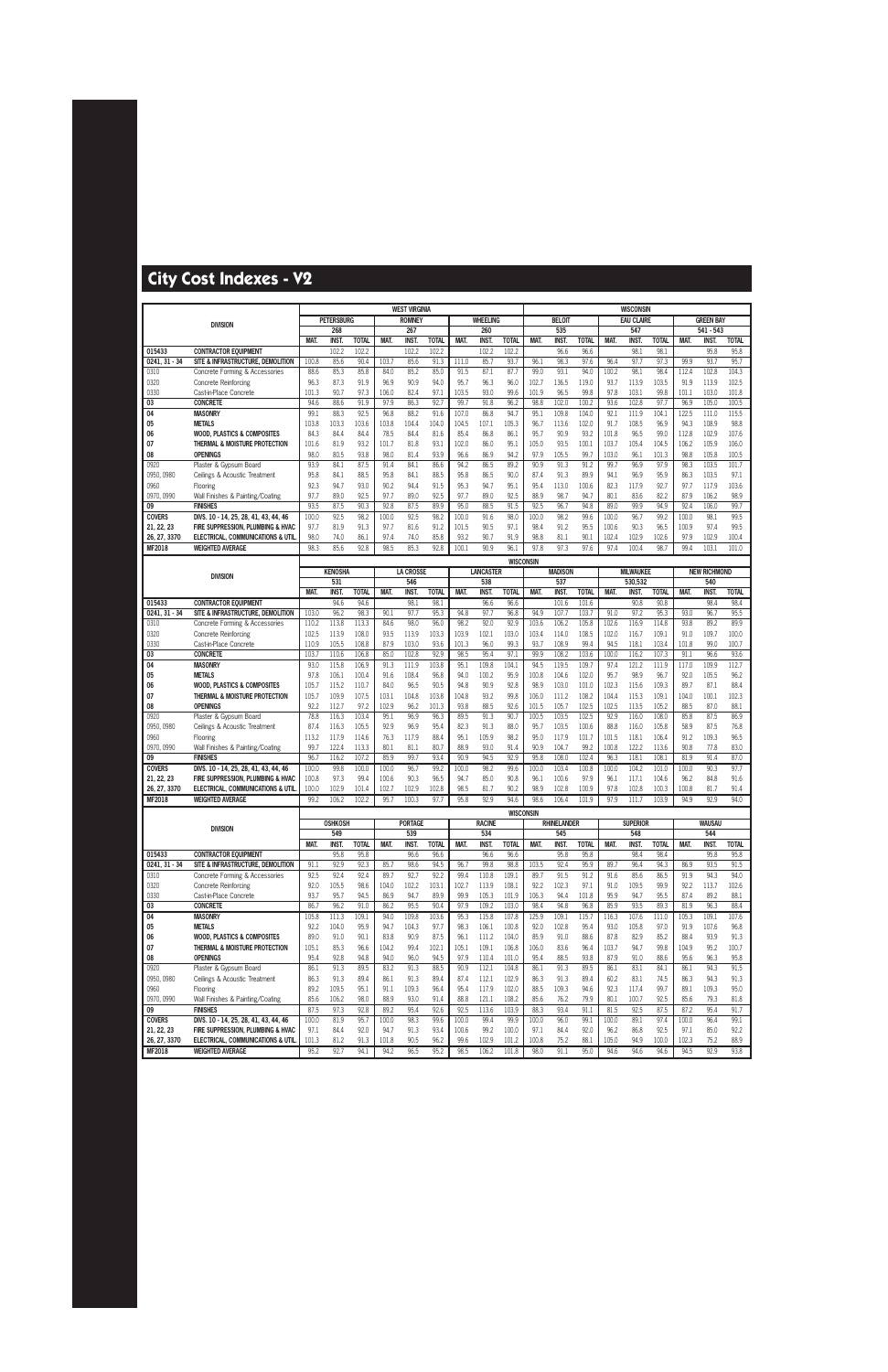|                             |                                                                            |                |                          |                      |                |                           |                      |                |                         | <b>WYOMING</b>       |                |                       |                       |                |                        |                      |                |                                         |                      |
|-----------------------------|----------------------------------------------------------------------------|----------------|--------------------------|----------------------|----------------|---------------------------|----------------------|----------------|-------------------------|----------------------|----------------|-----------------------|-----------------------|----------------|------------------------|----------------------|----------------|-----------------------------------------|----------------------|
|                             | <b>DIVISION</b>                                                            |                | <b>CASPER</b><br>826     |                      |                | <b>CHEYENNE</b><br>820    |                      |                | <b>NEWCASTLE</b><br>827 |                      |                | <b>RAWLINS</b><br>823 |                       |                | <b>RIVERTON</b><br>825 |                      |                | <b>ROCK SPRINGS</b><br>829 - 831        |                      |
|                             |                                                                            | <b>MAT</b>     | INST.                    | <b>TOTAL</b>         | MAT.           | <b>INST</b>               | <b>TOTAL</b>         | MAT.           | <b>INST</b>             | <b>TOTAL</b>         | MAT.           | <b>INST</b>           | <b>TOTAL</b>          | MAT.           | <b>INST.</b>           | <b>TOTAL</b>         | <b>MAT</b>     | <b>INST.</b>                            | <b>TOTAL</b>         |
| 015433                      | <b>CONTRACTOR EQUIPMENT</b>                                                |                | 98.5                     | 98.5                 |                | 92.3                      | 92.3                 |                | 92.3                    | 92.3                 |                | 92.3                  | 92.3                  |                | 92.3                   | 92.3                 |                | 92.3                                    | 92.3                 |
| $0241, 31 - 34$             | SITE & INFRASTRUCTURE, DEMOLITION                                          | 98.8           | 96.8                     | 97.4                 | 91.5           | 87.2                      | 88.5                 | 83.3           | 87.2                    | 86.0                 | 97.1           | 87.2                  | 90.3                  | 90.7           | 87.2                   | 88.3                 | 87.0           | 87.2                                    | 87.1                 |
| 0310                        | Concrete Forming & Accessories                                             | 99.6           | 64.4                     | 69.7                 | 103.4          | 63.8                      | 69.7                 | 92.8           | 64.2                    | 68.5                 | 97.4           | 64.2                  | 69.1                  | 91.6           | 64.1                   | 68.2                 | 99.2           | 64.0                                    | 69.2                 |
| 0320                        | <b>Concrete Reinforcing</b>                                                | 105.9          | 81.4                     | 94.1                 | 97.3           | 81.5                      | 89.7                 | 104.5          | 81.6                    | 93.5                 | 104.2          | 81.6                  | 93.3                  | 105.2          | 81.6                   | 93.8                 | 105.2          | 80.9                                    | 93.5                 |
| 0330<br>03                  | Cast-in-Place Concrete<br><b>CONCRETE</b>                                  | 104.7<br>109.2 | 79.4<br>73.0             | 95.1<br>93.0         | 98.7<br>101.7  | 78.0<br>72.3              | 90.9<br>88.6         | 99.7<br>101.8  | 78.0<br>72.5            | 91.5<br>88.7         | 99.8<br>116.6  | 78.0<br>72.5          | 91.5<br>96.9          | 99.7<br>110.7  | 77.9<br>72.4           | 91.5<br>93.5         | 99.7<br>102.3  | 77.9<br>72.3                            | 91.4<br>88.8         |
| 04                          | <b>MASONRY</b>                                                             | 96.8           | 65.0                     | 77.4                 | 98.5           | 66.5                      | 79.0                 | 95.5           | 68.0                    | 78.7                 | 95.5           | 68.0                  | 78.7                  | 95.5           | 68.0                   | 78.7                 | 152.7          | 61.1                                    | 96.8                 |
| 05                          | <b>METALS</b>                                                              | 101.5          | 79.0                     | 94.5                 | 103.8          | 80.4                      | 96.5                 | 100.0          | 80.5                    | 93.9                 | 100.0          | 80.5                  | 93.9                  | 100.1          | 80.3                   | 93.9                 | 100.9          | 79.7                                    | 94.2                 |
| 06                          | <b>WOOD, PLASTICS &amp; COMPOSITES</b>                                     | 94.7           | 62.2                     | 77.7                 | 94.4           | 61.4                      | 77.2                 | 83.1           | 61.9                    | 72.0                 | 87.7           | 61.9                  | 74.2                  | 81.8           | 61.9                   | 71.4                 | 92.4           | 61.9                                    | 76.4                 |
| 07                          | THERMAL & MOISTURE PROTECTION                                              | 109.2          | 67.6                     | 91.3                 | 105.5          | 67.5                      | 89.2                 | 106.5          | 67.2                    | 89.6                 | 108.0          | 67.2                  | 90.5                  | 107.4          | 70.4                   | 91.5                 | 106.6          | 68.3                                    | 90.2                 |
| 08                          | <b>OPENINGS</b>                                                            | 109.2          | 67.1                     | 99.0                 | 107.0          | 66.7                      | 97.2                 | 111.0          | 65.5                    | 99.9                 | 110.6          | 65.5                  | 99.6                  | 110.8          | 65.5                   | 99.8                 | 111.4          | 66.3                                    | 100.4                |
| 0920                        | Plaster & Gypsum Board                                                     | 96.9           | 61.1                     | 73.4                 | 85.8           | 60.6                      | 69.3                 | 82.8           | 61.1                    | 68.6                 | 83.1           | 61.1                  | 68.7                  | 82.8           | 61.1                   | 68.6                 | 94.7           | 61.1                                    | 72.7                 |
| 0950, 0980                  | Ceilings & Acoustic Treatment                                              | 119.8          | 61.1                     | 83.0                 | 107.8          | 60.6                      | 78.2                 | 110.7          | 61.1                    | 79.6                 | 110.7          | 61.1                  | 79.6                  | 110.7          | 61.1                   | 79.6                 | 110.7          | 61.1                                    | 79.6                 |
| 0960<br>0970, 0990          | Flooring<br>Wall Finishes & Painting/Coating                               | 103.9<br>98.3  | 72.8<br>58.1             | 94.8<br>74.2         | 102.9<br>97.7  | 72.8<br>58.1              | 94.1<br>74.0         | 96.6<br>94.3   | 67.6<br>74.6            | 88.1<br>82.5         | 99.7<br>94.3   | 67.6<br>74.6          | 90.4<br>82.5          | 95.9<br>94.3   | 67.6<br>57.6           | 87.7<br>72.3         | 102.4<br>94.3  | 58.3<br>74.6                            | 89.5<br>82.5         |
| 09                          | <b>FINISHES</b>                                                            | 103.7          | 64.6                     | 82.6                 | 99.4           | 64.1                      | 80.3                 | 95.0           | 65.2                    | 78.9                 | 97.2           | 65.2                  | 79.9                  | 95.6           | 63.3                   | 78.1                 | 98.3           | 63.3                                    | 79.4                 |
| <b>COVERS</b>               | DIVS. 10 - 14, 25, 28, 41, 43, 44, 46                                      | 100.0          | 88.6                     | 97.3                 | 100.0          | 87.9                      | 97.2                 | 100.0          | 98.4                    | 99.6                 | 100.0          | 98.4                  | 99.6                  | 100.0          | 87.2                   | 97.0                 | 100.0          | 85.0                                    | 96.5                 |
| 21, 22, 23                  | FIRE SUPPRESSION. PLUMBING & HVAC                                          | 100.9          | 74.6                     | 90.3                 | 101.2          | 74.6                      | 90.5                 | 99.1           | 71.8                    | 88.1                 | 99.1           | 71.8                  | 88.1                  | 99.1           | 71.8                   | 88.1                 | 101.1          | 71.8                                    | 89.3                 |
| 26, 27, 3370                | <b>ELECTRICAL, COMMUNICATIONS &amp; UTIL</b>                               | 97.0           | 62.0                     | 79.7                 | 95.2           | 67.7                      | 81.6                 | 94.0           | 60.0                    | 77.2                 | 94.0           | 60.0                  | 77.2                  | 94.0           | 64.2                   | 79.3                 | 92.7           | 64.8                                    | 78.9                 |
| MF2018                      | <b>WEIGHTED AVERAGE</b>                                                    | 102.5          | 72.3                     | 89.4                 | 101.0          | 72.4                      | 88.7                 | 99.4           | 71.3                    | 87.3                 | 101.9          | 71.3                  | 88.7                  | 100.8          | 71.4                   | 88.1                 | 103.3          | 70.6                                    | 89.1                 |
|                             |                                                                            |                |                          |                      |                |                           |                      | <b>WYOMING</b> |                         |                      |                |                       |                       |                |                        |                      | CANADA         |                                         |                      |
|                             |                                                                            |                | <b>SHERIDAN</b>          |                      |                | <b>WHEATLAND</b>          |                      |                | <b>WORLAND</b>          |                      |                | YELLOWSTONE NAT'L PA  |                       |                | <b>BARRIE, ONTARIO</b> |                      |                | <b>BATHURST</b><br><b>NEW BRUNSWICK</b> |                      |
|                             | <b>DIVISION</b>                                                            |                | 828                      |                      |                | 822                       |                      |                | 824                     |                      |                | 821                   |                       |                |                        |                      |                |                                         |                      |
|                             |                                                                            | MAT.           | <b>INST.</b>             | <b>TOTAL</b>         | MAT.           | <b>INST</b>               | <b>TOTAL</b>         | MAT.           | <b>INST</b>             | <b>TOTAL</b>         | MAT.           | <b>INST</b>           | <b>TOTAL</b>          | MAT.           | INST.                  | <b>TOTAL</b>         | MAT.           | <b>INST</b>                             | <b>TOTAL</b>         |
| 015433                      | <b>CONTRACTOR EQUIPMENT</b>                                                |                | 92.3                     | 92.3                 |                | 92.3                      | 92.3                 |                | 92.3                    | 92.3                 |                | 92.3                  | 92.3                  |                | 97.9                   | 97.9                 |                | 97.4                                    | 97.4                 |
| 0241.31 - 34                | SITE & INFRASTRUCTURE, DEMOLITION                                          | 91.1           | 87.2                     | 88.4                 | 87.6           | 87.2                      | 87.3                 | 84.9           | 87.2                    | 86.5                 | 85.0           | 87.2                  | 86.5                  | 116.9          | 91.6                   | 99.5                 | 104.6          | 87.4                                    | 92.8                 |
| 0310                        | Concrete Forming & Accessories                                             | 101.8          | 64.0                     | 69.7                 | 94.8           | 63.9                      | 68.5                 | 94.9           | 64.2                    | 68.8                 | 95.0           | 64.1                  | 68.7                  | 125.7          | 80.9                   | 87.6                 | 104.9          | 56.8                                    | 63.9                 |
| 0320                        | <b>Concrete Reinforcing</b>                                                | 105.2          | 81.6                     | 93.8                 | 104.5          | 80.8                      | 93.1<br>94.2         | 105.2          | 81.6                    | 93.8                 | 107.0          | 79.0                  | 93.5                  | 171.9          | 84.6                   | 129.8                | 137.9          | 56.0                                    | 98.4                 |
| 0330<br>03                  | Cast-in-Place Concrete<br><b>CONCRETE</b>                                  | 103.1<br>110.8 | 77.9<br>72.4             | 93.6<br>93.6         | 104.1<br>107.0 | 77.9<br>72.2              | 91.4                 | 99.7<br>102.0  | 78.0<br>72.6            | 91.5<br>88.8         | 99.7<br>102.2  | 77.9<br>72.0          | 91.5<br>88.7          | 155.6<br>141.5 | 80.1<br>81.8           | 127.1<br>114.7       | 112.6<br>116.6 | 54.5<br>56.9                            | 90.6<br>89.8         |
| 04                          | <b>MASONRY</b>                                                             | 95.8           | 68.0                     | 78.9                 | 95.8           | 56.3                      | 71.7                 | 95.5           | 68.0                    | 78.7                 | 95.5           | 68.0                  | 78.8                  | 169.0          | 87.4                   | 119.2                | 164.9          | 56.2                                    | 98.6                 |
| 05                          | <b>METALS</b>                                                              | 103.6          | 80.3                     | 96.4                 | 99.9           | 79.3                      | 93.5                 | 100.1          | 80.5                    | 94.0                 | 100.7          | 79.0                  | 94.0                  | 111.5          | 90.6                   | 105.0                | 113.4          | 72.2                                    | 100.6                |
| 06                          | <b>WOOD, PLASTICS &amp; COMPOSITES</b>                                     | 96.1           | 61.9                     | 78.2                 | 85.2           | 61.9                      | 73.0                 | 85.3           | 61.9                    | 73.1                 | 85.3           | 61.9                  | 73.1                  | 116.6          | 79.7                   | 97.3                 | 95.0           | 57.0                                    | 75.2                 |
| 07                          | THERMAL & MOISTURE PROTECTION                                              | 107.9          | 68.0                     | 90.8                 | 106.7          | 63.9                      | 88.3                 | 106.5          | 67.2                    | 89.6                 | 106.0          | 67.2                  | 89.3                  | 114.2          | 83.8                   | 101.1                | 110.4          | 56.8                                    | 87.4                 |
| 08                          | <b>OPENINGS</b>                                                            | 111.6          | 65.5                     | 100.4                | 109.6          | 65.5                      | 98.8                 | 111.2          | 65.5                    | 100.1                | 104.3          | 64.6                  | 94.6                  | 90.4           | 79.6                   | 87.8                 | 84.2           | 50.3                                    | 75.9                 |
| 0920                        | Plaster & Gypsum Board                                                     | 104.5          | 61.1                     | 76.0                 | 82.8           | 61.1                      | 68.6                 | 82.8           | 61.1                    | 68.6                 | 83.0           | 61.1                  | 68.6                  | 151.7          | 79.4                   | 104.2                | 119.4          | 56.0                                    | 77.8                 |
| 0950, 0980<br>0960          | Ceilings & Acoustic Treatment<br>Flooring                                  | 114.9<br>101.0 | 61.1<br>57.5             | 81.2<br>88.3         | 110.7<br>98.2  | 61.1<br>67.6              | 79.6<br>89.3         | 110.7<br>98.2  | 61.1<br>67.6            | 79.6<br>89.3         | 111.3<br>98.2  | 61.1<br>67.6          | 79.8<br>89.3          | 95.4<br>121.5  | 79.4<br>85.1           | 85.3<br>110.8        | 115.9<br>101.2 | 56.0<br>40.5                            | 78.4<br>83.4         |
| 0970, 0990                  | Wall Finishes & Painting/Coating                                           | 96.6           | 58.1                     | 73.5                 | 94.3           | 55.6                      | 71.1                 | 94.3           | 74.6                    | 82.5                 | 94.3           | 57.6                  | 72.3                  | 102.9          | 81.6                   | 90.1                 | 108.6          | 46.6                                    | 71.5                 |
| 09                          | <b>FINISHES</b>                                                            | 103.0          | 61.8                     | 80.7                 | 95.7           | 63.1                      | 78.1                 | 95.4           | 65.2                    | 79.1                 | 95.6           | 63.3                  | 78.1                  | 112.9          | 81.9                   | 96.1                 | 109.1          | 52.7                                    | 78.6                 |
| <b>COVERS</b>               | DIVS. 10 - 14, 25, 28, 41, 43, 44, 46                                      | 100.0          | 87.9                     | 97.2                 | 100.0          | 87.9                      | 97.2                 | 100.0          | 98.4                    | 99.6                 | 100.0          | 98.4                  | 99.6                  | 139.3          | 62.8                   | 121.3                | 131.2          | 55.8                                    | 113.4                |
| 21, 22, 23                  | FIRE SUPPRESSION, PLUMBING & HVAC                                          | 99.1           | 71.8                     | 88.1                 | 99.1           | 71.8                      | 88.1                 | 99.1           | 71.8                    | 88.1                 | 99.1           | 71.8                  | 88.1                  | 106.2          | 91.1                   | 100.1                | 106.2          | 63.0                                    | 88.8                 |
| 26, 27, 3370                | <b>ELECTRICAL, COMMUNICATIONS &amp; UTIL</b>                               | 95.9           | 64.2                     | 80.2                 | 94.0           | 64.2                      | 79.3                 | 94.0<br>99.5   | 64.2                    | 79.3                 | 93.2           | 64.2                  | 78.9                  | 117.2          | 81.6                   | 99.6                 | 117.0          | 55.0                                    | 86.3                 |
| MF2018                      | <b>WEIGHTED AVERAGE</b>                                                    | 102.4          | 71.1                     | 88.9                 | 100.1          | 69.9                      | 87.0                 |                | 71.9                    | 87.6                 | 98.9           | 71.4                  | 87.0                  | 118.0          | 85.2                   | 103.8                | 112.7          | 60.8                                    | 90.3                 |
|                             |                                                                            |                |                          |                      |                |                           |                      |                | <b>BRIDGEWATER,</b>     |                      | CANADA         |                       |                       |                | CAP-DE-LA-MADELEINE,   |                      |                | CHARLESBOURG,                           |                      |
|                             | <b>DIVISION</b>                                                            |                | <b>BRANDON, MANITOBA</b> |                      |                | <b>BRANTFORD, ONTARIO</b> |                      |                | <b>NOVA SCOTIA</b>      |                      |                | CALGARY, ALBERTA      |                       |                | <b>OUEBEC</b>          |                      |                | <b>QUEBEC</b>                           |                      |
|                             |                                                                            |                |                          |                      |                |                           |                      |                |                         |                      |                |                       |                       |                |                        |                      |                |                                         |                      |
| 015433                      | <b>CONTRACTOR EQUIPMENT</b>                                                | MAT.           | INST.<br>99.6            | <b>TOTAL</b><br>99.6 | MAT.           | INST.<br>97.9             | <b>TOTAL</b><br>97.9 | MAT.           | INST.<br>97.3           | <b>TOTAL</b><br>97.3 | MAT.           | INST.<br>122.7        | <b>TOTAL</b><br>122.7 | MAT.           | INST.<br>98.1          | <b>TOTAL</b><br>98.1 | MAT.           | INST.<br>98.1                           | <b>TOTAL</b><br>98.1 |
| $0241, 31 - 34$             | SITE & INFRASTRUCTURE, DEMOLITION                                          | 124.4          | 89.9                     | 100.7                | 116.1          | 91.9                      | 99.4                 | 100.2          | 89.3                    | 92.7                 | 126.4          | 112.5                 | 116.9                 | 96.2           | 90.6                   | 92.4                 | 96.2           | 90.6                                    | 92.4                 |
| 0310                        | Concrete Forming & Accessories                                             | 149.5          | 64.9                     | 77.5                 | 129.0          | 87.6                      | 93.8                 | 97.4           | 66.7                    | 71.3                 | 125.3          | 92.0                  | 96.9                  | 136.3          | 77.8                   | 86.5                 | 136.3          | 77.8                                    | 86.5                 |
| 0320                        | Concrete Reinforcing                                                       | 167.0          | 53.1                     | 112.0                | 160.7          | 83.3                      | 123.3                | 136.9          | 46.4                    | 93.2                 | 133.9          | 78.7                  | 107.3                 | 136.9          | 70.5                   | 104.8                | 136.9          | 70.5                                    | 104.8                |
| 0330                        | Cast-in-Place Concrete                                                     | 108.0          | 68.4                     | 93.0                 | 129.0          | 99.6                      | 117.9                | 132.5          | 65.1                    | 107.0                | 134.5          | 101.3                 | 122.0                 | 104.1          | 85.4                   | 97.0                 | 104.1          | 85.4                                    | 97.0                 |
| 03                          | <b>CONCRETE</b>                                                            | 125.5          | 65.1                     | 98.4                 | 128.4          | 91.4                      | 111.8                | 126.4          | 63.6                    | 98.3                 | 136.8          | 93.7                  | 117.5                 | 114.1          | 79.8                   | 98.7                 | 114.1          | 79.8                                    | 98.7                 |
| 04                          | <b>MASONRY</b>                                                             | 221.4          | 59.4                     | 122.6                | 173.0          | 91.5                      | 123.3                | 167.9          | 64.2                    | 104.6                | 231.4          | 86.3                  | 142.9                 | 169.1          | 74.8                   | 111.5                | 169.1          | 74.8                                    | 111.5                |
| 05<br>06                    | <b>METALS</b><br><b>WOOD, PLASTICS &amp; COMPOSITES</b>                    | 126.0<br>150.7 | 77.2<br>65.9             | 110.8<br>106.3       | 111.4<br>120.4 | 91.2<br>86.6              | 105.1<br>102.7       | 110.6<br>86.3  | 74.9<br>66.5            | 99.5<br>75.9         | 128.4<br>99.8  | 98.4<br>91.9          | 119.1<br>95.7         | 109.7<br>132.8 | 84.0<br>78.0           | 101.7<br>104.1       | 109.7<br>132.8 | 84.0<br>78.0                            | 101.7<br>104.1       |
| 07                          | THERMAL & MOISTURE PROTECTION                                              | 126.8          | 66.8                     | 101.0                | 120.1          | 89.0                      | 106.8                | 114.8          | 65.8                    | 93.8                 | 136.1          | 94.8                  | 118.4                 | 113.9          | 81.9                   | 100.2                | 113.9          | 81.9                                    | 100.2                |
| 08                          | <b>OPENINGS</b>                                                            | 100.2          | 58.9                     | 90.1                 | 87.7           | 85.3                      | 87.1                 | 82.7           | 60.3                    | 77.3                 | 82.4           | 81.2                  | 82.1                  | 89.2           | 71.1                   | 84.8                 | 89.2           | 71.1                                    | 84.8                 |
| 0920                        | Plaster & Gypsum Board                                                     | 114.9          | 64.8                     | 82.0                 | 114.7          | 86.4                      | 96.1                 | 120.4          | 65.7                    | 84.5                 | 132.6          | 90.9                  | 105.2                 | 143.9          | 77.4                   | 100.3                | 143.9          | 77.4                                    | 100.3                |
| 0950, 0980                  | Ceilings & Acoustic Treatment                                              | 122.1          | 64.8                     | 86.2                 | 102.7          | 86.4                      | 92.5                 | 102.7          | 65.7                    | 79.5                 | 146.1          | 90.9                  | 111.5                 | 102.7          | 77.4                   | 86.9                 | 102.7          | 77.4                                    | 86.9                 |
| 0960                        | Flooring                                                                   | 133.4          | 60.4                     | 112.1                | 115.3          | 85.1                      | 106.5                | 96.7           | 57.4                    | 85.2                 | 124.1          | 81.3                  | 111.6                 | 115.3          | 83.8                   | 106.1                | 115.3          | 83.8                                    | 106.1                |
| 0970, 0990                  | Wall Finishes & Painting/Coating                                           | 114.4          | 52.6                     | 77.4                 | 107.2          | 89.5                      | 96.6                 | 107.2          | 57.7                    | 77.6                 | 107.8          | 101.3                 | 103.9                 | 107.2          | 81.4                   | 91.7                 | 107.2          | 81.4                                    | 91.7                 |
| 09                          | <b>FINISHES</b>                                                            | 124.1          | 63.1                     | 91.1                 | 109.7          | 87.6                      | 97.8                 | 104.5          | 64.3                    | 82.8                 | 127.8          | 91.5                  | 108.2                 | 113.1          | 79.6                   | 95.0                 | 113.1          | 79.6                                    | 95.0                 |
| <b>COVERS</b><br>21, 22, 23 | DIVS. 10 - 14, 25, 28, 41, 43, 44, 46<br>FIRE SUPPRESSION, PLUMBING & HVAC | 131.2<br>106.5 | 58.0<br>76.8             | 114.0<br>94.5        | 131.2<br>106.2 | 64.7<br>93.8              | 115.5<br>101.2       | 131.2<br>106.2 | 58.7<br>77.4            | 114.1<br>94.6        | 131.2<br>106.6 | 88.4<br>86.0          | 121.1<br>98.3         | 131.2<br>106.6 | 73.1<br>82.0           | 117.5<br>96.7        | 131.2<br>106.6 | 73.1<br>82.0                            | 117.5<br>96.7        |
| 26, 27, 3370                | ELECTRICAL, COMMUNICATIONS & UTIL                                          | 116.4          | 62.1                     | 89.5                 | 114.5          | 81.1                      | 98.0                 | 118.8          | 57.7                    | 88.6                 | 114.0          | 90.4                  | 102.3                 | 113.2          | 64.2                   | 89.0                 | 113.2          | 64.2                                    | 89.0                 |
| <b>MF2018</b>               | <b>WEIGHTED AVERAGE</b>                                                    | 122.8          | 68.9                     | 99.5                 | 115.2          | 88.8                      | 103.8                | 113.3          | 68.7                    | 94.0                 | 123.3          | 91.7                  | 109.7                 | 112.8          | 78.2                   | 97.8                 | 112.8          | 78.2                                    | 97.8                 |
|                             |                                                                            |                |                          |                      |                |                           |                      |                |                         |                      |                |                       |                       |                |                        |                      |                |                                         |                      |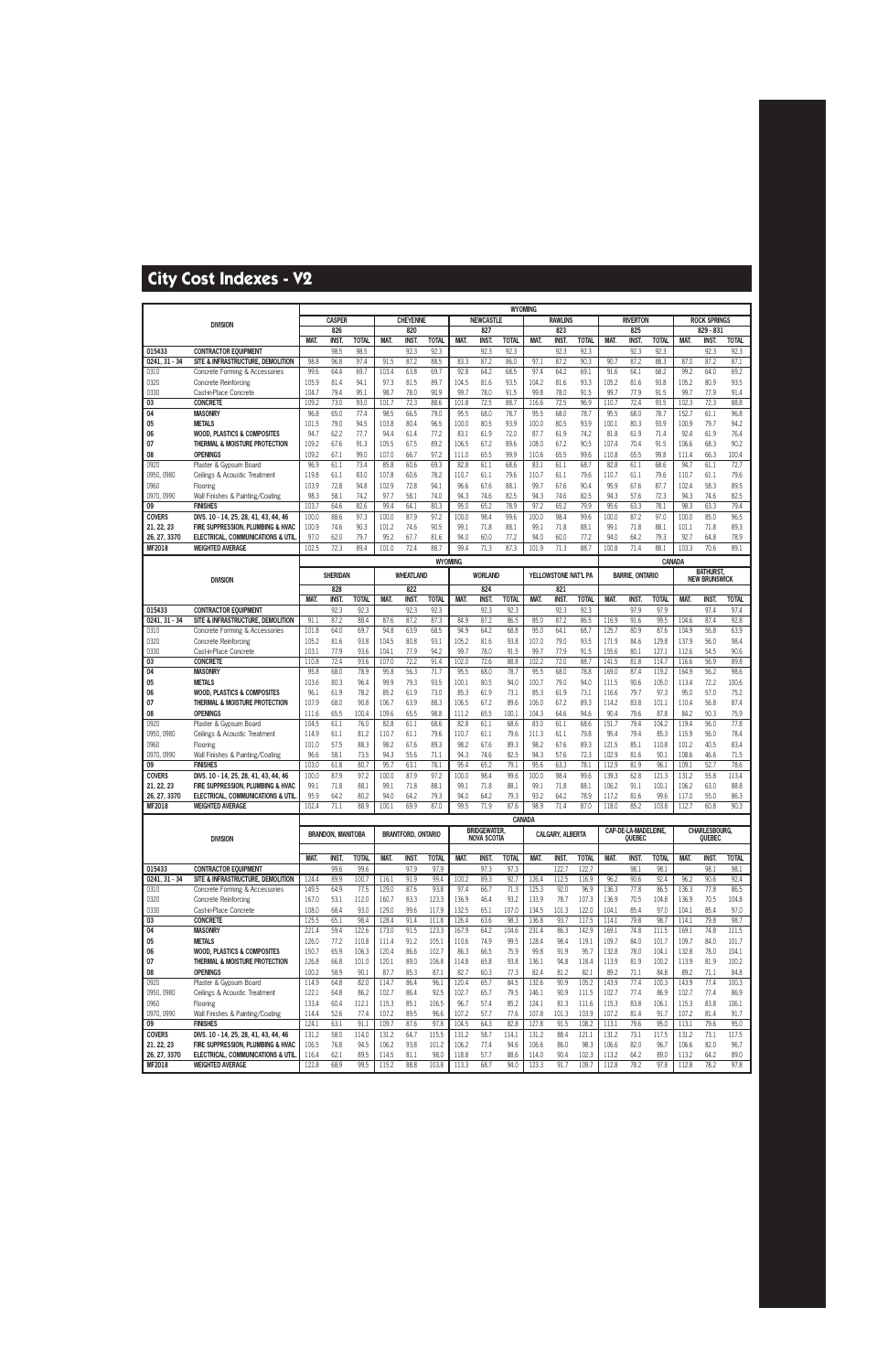|                            |                                                                         |                |                                       |                |                |                    |                |                | CANADA                              |                  |                |                          |                |                |                                           |                |                |                      |                |
|----------------------------|-------------------------------------------------------------------------|----------------|---------------------------------------|----------------|----------------|--------------------|----------------|----------------|-------------------------------------|------------------|----------------|--------------------------|----------------|----------------|-------------------------------------------|----------------|----------------|----------------------|----------------|
|                            |                                                                         |                | CHARLOTTETOWN<br>PRINCE EDWARD ISLAND |                |                | CHICOUTIMI, QUEBEC |                |                | <b>CORNER BROOK</b><br>NEWFOUNDLAND |                  |                | <b>CORNWALL, ONTARIO</b> |                |                | <b>DALHOUSIE,</b><br><b>NEW BRUNSWICK</b> |                |                | <b>DARTMOUTH.</b>    |                |
|                            | <b>DIVISION</b>                                                         |                |                                       |                |                |                    |                |                |                                     |                  |                |                          |                |                |                                           |                |                | <b>NOVA SCOTIA</b>   |                |
|                            |                                                                         | <b>MAT</b>     | INST.                                 | <b>TOTAL</b>   | MAT.           | <b>INST.</b>       | <b>TOTAL</b>   | MAT.           | <b>INST</b>                         | <b>TOTAL</b>     | MAT.           | <b>INST</b>              | <b>TOTAL</b>   | MAT.           | <b>INST</b>                               | <b>TOTAL</b>   | MAT.           | <b>INST.</b>         | <b>TOTAL</b>   |
| 015433                     | <b>CONTRACTOR EQUIPMENT</b>                                             |                | 115.1                                 | 115.1          |                | 97.9               | 97.9           |                | 97.7                                | 97.7             |                | 97.9                     | 97.9           |                | 98.0                                      | 98.0           |                | 96.8                 | 96.8           |
| 0241.31 - 34               | SITE & INFRASTRUCTURE, DEMOLITION                                       | 132.1          | 101.4                                 | 111.0          | 101.7          | 90.5               | 94.0           | 127.6          | 87.3                                | 99.9             | 114.3          | 91.4                     | 98.6           | 99.9           | 87.8                                      | 91.6           | 116.0          | 88.9                 | 97.4           |
| 0310                       | Concrete Forming & Accessories                                          | 125.5          | 52.1                                  | 63.0           | 138.3          | 89.8               | 97.0           | 122.9          | 74.1                                | 81.4             | 126.3          | 81.0                     | 87.8           | 104.3          | 57.0                                      | 64.0           | 111.1          | 66.7                 | 73.3           |
| 0320                       | <b>Concrete Reinforcing</b>                                             | 153.8          | 45.3                                  | 101.4          | 104.0          | 93.7               | 99.0           | 153.1          | 47.5                                | 102.1            | 160.7          | 83.0                     | 123.2          | 140.0          | 56.0                                      | 99.5           | 160.1          | 46.4                 | 105.2          |
| 0330                       | Cast-in-Place Concrete                                                  | 150.0          | 56.3                                  | 114.6          | 106.0          | 93.8               | 101.4          | 125.7          | 61.8                                | 101.5            | 116.0          | 90.7                     | 106.4          | 109.0          | 54.7                                      | 88.5           | 121.3          | 65.0                 | 100.0          |
| 03                         | <b>CONCRETE</b>                                                         | 147.7          | 54.0                                  | 105.6          | 107.7          | 92.0               | 100.6          | 160.3          | 65.9                                | 118.0            | 122.2          | 85.2                     | 105.6          | 120.0          | 57.1                                      | 91.7           | 140.5          | 63.6                 | 106.0          |
| 04                         | <b>MASONRY</b>                                                          | 189.1          | 53.8                                  | 106.6          | 167.5          | 89.8               | 120.1          | 216.3          | 72.6                                | 128.7            | 172.0          | 83.8                     | 118.2          | 170.1          | 56.2                                      | 100.6          | 231.9          | 64.2                 | 129.6          |
| 05<br>06                   | <b>METALS</b><br><b>WOOD, PLASTICS &amp; COMPOSITES</b>                 | 133.6<br>102.2 | 75.8<br>51.7                          | 115.6<br>75.8  | 113.2<br>133.0 | 91.5<br>90.7       | 106.4<br>110.9 | 126.4<br>125.7 | 73.9<br>80.1                        | 110.0<br>101.8   | 111.2<br>118.2 | 89.9<br>80.5             | 104.6<br>98.5  | 104.6<br>93.2  | 72.8<br>57.1                              | 94.6<br>74.3   | 126.8<br>112.1 | 74.6<br>66.4         | 110.5<br>88.2  |
| 07                         | THERMAL & MOISTURE PROTECTION                                           | 135.4          | 56.3                                  | 101.5          | 111.0          | 95.6               | 104.4          | 130.8          | 64.1                                | 102.2            | 119.9          | 83.9                     | 104.5          | 119.6          | 56.8                                      | 92.6           | 128.1          | 65.8                 | 101.3          |
| 08                         | <b>OPENINGS</b>                                                         | 85.8           | 45.0                                  | 75.9           | 87.9           | 76.3               | 85.1           | 106.0          | 65.3                                | 96.1             | 89.2           | 79.3                     | 86.8           | 85.7           | 50.3                                      | 77.1           | 91.6           | 60.3                 | 83.9           |
| 0920                       | Plaster & Gypsum Board                                                  | 126.1          | 49.9                                  | 76.1           | 138.9          | 90.5               | 107.2          | 148.0          | 79.7                                | 103.1            | 172.0          | 80.2                     | 111.7          | 127.7          | 56.0                                      | 80.6           | 144.2          | 65.7                 | 92.7           |
| 0950, 0980                 | Ceilings & Acoustic Treatment                                           | 131.4          | 49.9                                  | 80.3           | 114.6          | 90.5               | 99.5           | 122.7          | 79.7                                | 95.7             | 106.6          | 80.2                     | 90.0           | 105.0          | 56.0                                      | 74.3           | 131.0          | 65.7                 | 90.1           |
| 0960                       | Flooring                                                                | 119.9          | 53.9                                  | 100.6          | 117.8          | 83.8               | 107.9          | 114.3          | 48.3                                | 95.0             | 115.3          | 83.9                     | 106.1          | 103.2          | 61.9                                      | 91.1           | 108.9          | 57.4                 | 93.9           |
| 0970, 0990                 | Wall Finishes & Painting/Coating                                        | 108.7          | 38.8                                  | 66.8           | 108.6          | 103.3              | 105.4          | 114.3          | 55.0                                | 78.7             | 107.2          | 83.4                     | 93.0           | 110.3          | 46.6                                      | 72.2           | 114.3          | 57.7                 | 80.4           |
| 09                         | <b>FINISHES</b>                                                         | 123.0          | 51.3                                  | 84.2           | 116.0          | 91.2               | 102.6          | 123.8          | 68.7                                | 94.0             | 118.7          | 82.0                     | 98.8           | 109.3          | 57.1                                      | 81.1           | 122.4          | 64.2                 | 90.9           |
| <b>COVERS</b>              | DIVS. 10 - 14, 25, 28, 41, 43, 44, 46                                   | 131.2          | 56.4                                  | 113.6          | 131.2          | 78.2               | 118.7          | 131.2          | 58.4                                | 114.1            | 131.2          | 62.4                     | 115.0          | 131.2          | 55.9                                      | 113.4          | 131.2          | 58.7                 | 114.1          |
| 21, 22, 23                 | FIRE SUPPRESSION. PLUMBING & HVAC                                       | 106.5          | 57.4                                  | 86.7           | 106.2          | 80.3               | 95.7           | 106.5          | 64.1                                | 89.4             | 106.6          | 91.8                     | 100.7          | 106.3          | 63.1                                      | 88.8           | 106.5          | 77.4                 | 94.7           |
| 26, 27, 3370<br>MF2018     | ELECTRICAL, COMMUNICATIONS & UTIL<br><b>WEIGHTED AVERAGE</b>            | 119.8<br>124.1 | 46.7<br>58.7                          | 83.6<br>95.8   | 113.5<br>112.5 | 84.3<br>86.9       | 99.0<br>101.4  | 113.5<br>127.3 | 50.7<br>66.7                        | 82.4<br>101.1    | 114.6<br>115.3 | 82.1<br>85.5             | 98.5<br>102.4  | 117.6<br>112.4 | 52.0<br>61.0                              | 85.1<br>90.2   | 117.6<br>124.0 | 57.7<br>68.6         | 88.0<br>100.1  |
|                            |                                                                         |                |                                       |                |                |                    |                |                |                                     |                  |                |                          |                |                |                                           |                |                |                      |                |
|                            |                                                                         |                |                                       |                |                | FORT MCMURRAY,     |                |                | <b>FREDERICTON,</b>                 | CANADA           |                |                          |                |                |                                           |                |                |                      |                |
|                            | <b>DIVISION</b>                                                         |                | <b>EDMONTON, ALBERTA</b>              |                |                | Alberta            |                |                | <b>NEW BRUNSWICK</b>                |                  |                | <b>GATINEAU, OUEBEC</b>  |                |                | <b>GRANBY, QUEBEC</b>                     |                |                | HALIFAX, NOVA SCOTIA |                |
|                            |                                                                         |                |                                       |                |                |                    |                |                |                                     |                  |                |                          |                |                |                                           |                |                |                      |                |
|                            |                                                                         | MAT.           | INST.                                 | <b>TOTAL</b>   | MAT.           | <b>INST.</b>       | <b>TOTAL</b>   | MAT.           | <b>INST</b>                         | <b>TOTAL</b>     | MAT.           | <b>INST.</b>             | <b>TOTAL</b>   | MAT.           | <b>INST.</b>                              | <b>TOTAL</b>   | MAT.           | <b>INST.</b>         | <b>TOTAL</b>   |
| 015433<br>0241.31 - 34     | <b>CONTRACTOR EQUIPMENT</b><br>SITE & INFRASTRUCTURE, DEMOLITION        | 126.6          | 123.6<br>114.2                        | 123.6<br>118.1 | 120.8          | 100.2<br>92.5      | 100.2<br>101.4 | 116.1          | 115.0<br>102.5                      | 115.0<br>106.8   | 96.0           | 98.1<br>90.6             | 98.1<br>92.3   | 96.4           | 98.1<br>90.6                              | 98.1<br>92.4   | 101.8          | 112.9<br>102.3       | 112.9<br>102.1 |
| 0310                       | Concrete Forming & Accessories                                          | 128.7          | 92.0                                  | 97.4           | 126.2          | 85.9               | 91.9           | 128.1          | 57.7                                | 68.2             | 136.3          | 77.7                     | 86.4           | 136.3          | 77.6                                      | 86.4           | 125.4          | 85.1                 | 91.1           |
| 0320                       | <b>Concrete Reinforcing</b>                                             | 133.5          | 78.7                                  | 107.1          | 148.7          | 78.6               | 114.9          | 138.3          | 56.2                                | 98.7             | 144.7          | 70.5                     | 108.9          | 144.7          | 70.5                                      | 108.9          | 153.3          | 75.3                 | 115.7          |
| 0330                       | Cast-in-Place Concrete                                                  | 143.8          | 101.3                                 | 127.8          | 171.2          | 95.1               | 142.5          | 111.1          | 56.8                                | 90.6             | 102.7          | 85.4                     | 96.1           | 106.1          | 85.3                                      | 98.3           | 97.9           | 82.3                 | 92.0           |
| 03                         | <b>CONCRETE</b>                                                         | 141.3          | 93.7                                  | 119.9          | 146.3          | 88.3               | 120.3          | 127.7          | 58.6                                | 96.7             | 114.5          | 79.7                     | 98.9           | 116.1          | 79.7                                      | 99.7           | 122.5          | 83.4                 | 105.0          |
| 04                         | <b>MASONRY</b>                                                          | 230.8          | 86.3                                  | 142.7          | 214.4          | 83.6               | 134.6          | 187.9          | 57.6                                | 108.4            | 168.9          | 74.8                     | 111.5          | 169.2          | 74.8                                      | 111.6          | 184.4          | 83.7                 | 122.9          |
| 05                         | <b>METALS</b>                                                           | 131.9          | 98.3                                  | 121.4          | 138.5          | 89.6               | 123.2          | 133.8          | 81.1                                | 117.4            | 109.7          | 83.9                     | 101.6          | 109.9          | 83.8                                      | 101.8          | 133.5          | 95.0                 | 121.5          |
| 06<br>07                   | <b>WOOD, PLASTICS &amp; COMPOSITES</b><br>THERMAL & MOISTURE PROTECTION | 99.1<br>141.3  | 91.9<br>94.8                          | 95.3<br>121.3  | 114.1<br>128.8 | 85.6<br>89.4       | 99.1<br>111.9  | 104.4<br>135.5 | 57.5<br>58.3                        | 79.8<br>102.4    | 132.8<br>113.9 | 78.0<br>81.9             | 104.1<br>100.2 | 132.8<br>113.9 | 78.0<br>80.5                              | 104.1<br>99.5  | 101.6<br>137.8 | 85.6<br>85.9         | 93.2<br>115.5  |
| 08                         | <b>OPENINGS</b>                                                         | 81.1           | 81.2                                  | 81.1           | 89.2           | 77.7               | 86.4           | 88.1           | 49.5                                | 78.7             | 89.2           | 66.8                     | 83.8           | 89.2           | 66.8                                      | 83.8           | 89.1           | 77.0                 | 86.2           |
| 0920                       | Plaster & Gypsum Board                                                  | 131.9          | 90.9                                  | 105.0          | 115.2          | 85.0               | 95.4           | 128.8          | 56.0                                | 81.0             | 114.1          | 77.4                     | 90.0           | 114.1          | 77.4                                      | 90.0           | 122.7          | 85.0                 | 97.9           |
| 0950, 0980                 | Ceilings & Acoustic Treatment                                           | 141.7          | 90.9                                  | 109.9          | 111.7          | 85.0               | 95.0           | 132.7          | 56.0                                | 84.6             | 102.7          | 77.4                     | 86.9           | 102.7          | 77.4                                      | 86.9           | 129.1          | 85.0                 | 101.4          |
| 0960                       | Flooring                                                                | 126.3          | 81.3                                  | 113.1          | 115.3          | 81.3               | 105.4          | 120.7          | 64.6                                | 104.3            | 115.3          | 83.8                     | 106.1          | 115.3          | 83.8                                      | 106.1          | 113.9          | 78.1                 | 103.4          |
| 0970, 0990                 | Wall Finishes & Painting/Coating                                        | 110.4          | 101.3                                 | 105.0          | 107.3          | 85.9               | 94.5           | 109.9          | 59.4                                | 79.7             | 107.2          | 81.4                     | 91.7           | 107.2          | 81.4                                      | 91.7           | 109.5          | 87.5                 | 96.3           |
| 09                         | <b>FINISHES</b>                                                         | 126.8          | 91.5                                  | 107.7          | 113.1          | 85.4               | 98.1           | 126.3          | 59.3                                | 90.1             | 108.9          | 79.6                     | 93.0           | 108.9          | 79.6                                      | 93.0           | 121.1          | 84.7                 | 101.4          |
| <b>COVERS</b>              | DIVS. 10 - 14, 25, 28, 41, 43, 44, 46                                   | 131.2          | 89.6                                  | 121.4          | 131.2          | 86.5               | 120.7          | 131.2          | 56.8                                | 113.7            | 131.2          | 73.1                     | 117.5          | 131.2          | 73.1                                      | 117.5          | 131.2          | 65.6                 | 115.7          |
| 21, 22, 23<br>26, 27, 3370 | FIRE SUPPRESSION, PLUMBING & HVAC<br>ELECTRICAL, COMMUNICATIONS & UTIL  | 106.4<br>123.4 | 86.0<br>90.4                          | 98.2<br>107.1  | 106.7<br>108.5 | 90.7<br>76.3       | 100.2<br>92.6  | 106.7<br>122.1 | 71.8<br>68.5                        | 92.6<br>$95.6\,$ | 106.6<br>113.2 | 82.0<br>64.2             | 96.7<br>89.0   | 106.2<br>113.9 | 82.0<br>64.2                              | 96.4<br>89.3   | 106.5<br>123.7 | 78.9<br>87.2         | 95.4<br>105.6  |
| MF2018                     | <b>WEIGHTED AVERAGE</b>                                                 | 125.3          | 91.9                                  | 110.9          | 123.9          | 86.2               | 107.6          | 121.9          | 67.8                                | 98.5             | 112.5          | 78.0                     | 97.6           | 112.7          | 77.9                                      | 97.7           | 120.5          | 84.9                 | 105.1          |
|                            |                                                                         |                |                                       |                |                |                    |                |                |                                     | <b>CANADA</b>    |                |                          |                |                |                                           |                |                |                      |                |
|                            |                                                                         |                | HAMILTON, ONTARIO                     |                |                | HULL. OUEBEC       |                |                | JOLIETTE, QUEBEC                    |                  |                | KAMLOOPS,                |                |                | <b>KINGSTON, ONTARIO</b>                  |                |                | KITCHENER, ONTARIO   |                |
|                            | <b>DIVISION</b>                                                         |                |                                       |                |                |                    |                |                |                                     |                  |                | <b>BRITISH COLUMBIA</b>  |                |                |                                           |                |                |                      |                |
|                            |                                                                         | MAT.           | INST.                                 | <b>TOTAL</b>   | MAT.           | <b>INST.</b>       | <b>TOTAL</b>   | MAT.           | <b>INST.</b>                        | <b>TOTAL</b>     | MAT.           | <b>INST.</b>             | <b>TOTAL</b>   | MAT.           | INST.                                     | <b>TOTAL</b>   | MAT.           | <b>INST.</b>         | <b>TOTAL</b>   |
| 015433                     | <b>CONTRACTOR EQUIPMENT</b>                                             |                | 110.1                                 | 110.1          |                | 98.1               | 98.1           |                | 98.1                                | 98.1             |                | 101.3                    | 101.3          |                | 100.1                                     | 100.1          |                | 99.4                 | 99.4           |
| $0241.31 - 34$             | SITE & INFRASTRUCTURE, DEMOLITION                                       | 105.3          | 100.8                                 | 102.2          | 96.0           | 90.6               | 92.3           | 96.5           | 90.6                                | 92.5             | 119.7          | 94.1                     | 102.1          | 114.3          | 95.0                                      | 101.0          | 93.6           | 96.1                 | 95.3           |
| 0310                       | Concrete Forming & Accessories                                          | 132.8          | 91.0                                  | 97.2           | 136.3          | 77.7               | 86.4           | 136.3          | 77.8                                | 86.5             | 123.0          | 80.8                     | 87.1           | 126.5          | 81.1                                      | 87.8           | 118.4          | 84.7                 | 89.7           |
| 0320                       | <b>Concrete Reinforcing</b>                                             | 134.4          | 98.4                                  | 117.0          | 144.7          | 70.5               | 108.9          | 136.9          | 70.5                                | 104.8            | 107.3          | 73.8                     | 91.1           | 160.7          | 83.0                                      | 123.2          | 94.7           | 98.2                 | 96.4           |
| 0330<br>03                 | Cast-in-Place Concrete<br><b>CONCRETE</b>                               | 106.1<br>120.1 | 97.9<br>95.2                          | 103.0<br>108.9 | 102.7<br>114.5 | 85.4<br>79.7       | 96.1<br>98.9   | 106.9<br>115.4 | 85.4<br>79.8                        | 98.8<br>99.4     | 92.6<br>126.4  | 89.6<br>83.2             | 91.5<br>107.0  | 116.0<br>124.3 | 90.7<br>85.3                              | 106.4<br>106.8 | 110.3<br>102.2 | 93.3<br>90.4         | 103.9<br>96.9  |
| 04                         | <b>MASONRY</b>                                                          | 189.2          | 96.3                                  | 132.5          | 168.9          | 74.8               | 111.5          | 169.3          | 74.8                                | 111.6            | 177.4          | 82.2                     | 119.3          | 179.6          | 83.9                                      | 121.2          | 150.0          | 94.5                 | 116.1          |
| 05                         | <b>METALS</b>                                                           | 132.0          | 102.4                                 | 122.7          | 109.9          | 83.9               | 101.8          | 109.9          | 84.0                                | 101.8            | 111.9          | 86.2                     | 103.9          | 112.6          | 89.9                                      | 105.6          | 122.8          | 96.1                 | 114.5          |
| 06                         | <b>WOOD, PLASTICS &amp; COMPOSITES</b>                                  | 110.7          | 90.7                                  | 100.2          | 132.8          | 78.0               | 104.1          | 132.8          | 78.0                                | 104.1            | 100.5          | 79.6                     | 89.5           | 118.2          | 80.6                                      | 98.6           | 109.9          | 83.0                 | 95.8           |
| 07                         | THERMAL & MOISTURE PROTECTION                                           | 132.8          | 97.6                                  | 117.7          | 113.9          | 81.9               | 100.1          | 113.9          | 81.9                                | 100.1            | 129.8          | 79.5                     | 108.2          | 119.9          | 85.0                                      | 104.9          | 115.3          | 94.3                 | 106.3          |
| 08                         | <b>OPENINGS</b>                                                         | 85.5           | 89.8                                  | 86.5           | 89.2           | 66.8               | 83.8           | 89.2           | 71.1                                | 84.8             | 86.3           | 77.2                     | 84.1           | 89.2           | 79.0                                      | 86.7           | 80.3           | 83.9                 | 81.2           |
| 0920                       | Plaster & Gypsum Board                                                  | 124.4          | 90.0                                  | 101.8          | 114.1          | 77.4               | 90.0           | 143.9          | 77.4                                | 100.3            | 100.1          | 78.8                     | 86.2           | 175.4          | 80.3                                      | 113.0          | 104.8          | 82.7                 | 90.3           |
| 0950, 0980                 | Ceilings & Acoustic Treatment                                           | 137.4          | 90.0                                  | 107.7          | 102.7          | 77.4               | 86.9           | 102.7          | 77.4                                | 86.9             | 102.7          | 78.8                     | 87.8           | 119.3          | 80.3                                      | 94.8           | 106.7          | 82.7                 | 91.7           |
| 0960<br>0970, 0990         | Flooring<br>Wall Finishes & Painting/Coating                            | 121.1<br>107.2 | 91.0<br>99.2                          | 112.3<br>102.4 | 115.3<br>107.2 | 83.8<br>81.4       | 106.1<br>91.7  | 115.3<br>107.2 | 83.8<br>81.4                        | 106.1<br>91.7    | 114.8<br>107.2 | 48.0<br>74.4             | 95.3<br>87.5   | 115.3<br>107.2 | 83.9<br>77.1                              | 106.1<br>89.2  | 102.9<br>101.7 | 91.1<br>89.8         | 99.5<br>94.6   |
| 09                         | <b>FINISHES</b>                                                         | 123.1          | 91.8                                  | 106.1          | 108.9          | 79.6               | 93.0           | 113.1          | 79.6                                | 95.0             | 109.3          | 74.3                     | 90.4           | 122.2          | 81.3                                      | 100.1          | 103.2          | 85.9                 | 93.9           |
| <b>COVERS</b>              | DIVS. 10 - 14, 25, 28, 41, 43, 44, 46                                   | 131.2          | 87.6                                  | 120.9          | 131.2          | 73.1               | 117.5          | 131.2          | 73.1                                | 117.5            | 131.2          | 81.6                     | 119.5          | 131.2          | 62.4                                      | 115.0          | 131.2          | 85.2                 | 120.3          |
| 21, 22, 23                 | FIRE SUPPRESSION, PLUMBING & HVAC                                       | 106.8          | 87.7                                  | 99.1           | 106.2          | 82.0               | 96.4           | 106.2          | 82.0                                | 96.4             | 106.2          | 85.2                     | 97.7           | 106.6          | 91.9                                      | 100.7          | 105.5          | 87.7                 | 98.3           |
| 26, 27, 3370               | ELECTRICAL, COMMUNICATIONS & UTIL                                       | 115.5          | 99.8                                  | 107.7          | 115.3          | 64.2               | 90.0           | 113.9          | 64.2                                | 89.3             | 117.3          | 73.0                     | 95.4           | 114.6          | 80.8                                      | 97.9           | 111.3          | 97.5                 | 104.5          |
| <b>MF2018</b>              | <b>WEIGHTED AVERAGE</b>                                                 | 119.2          | 94.5                                  | 108.6          | 112.6          | 78.0               | 97.7           | 113.0          | 78.2                                | 97.9             | 115.6          | 81.6                     | 100.9          | 116.5          | 85.5                                      | 103.1          | 109.9          | 91.2                 | 101.8          |
|                            |                                                                         |                |                                       |                |                |                    |                |                |                                     |                  |                |                          |                |                |                                           |                |                |                      |                |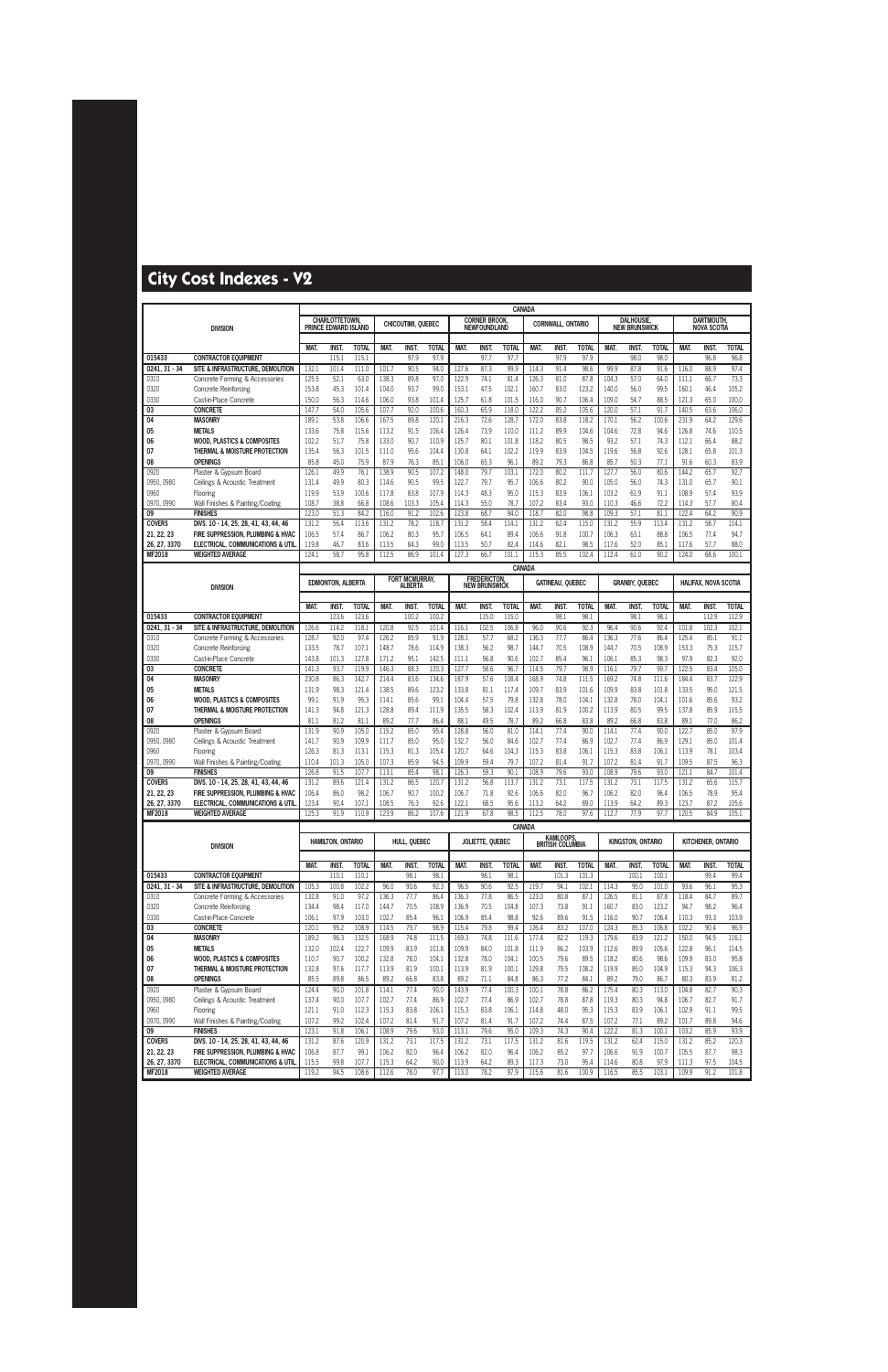|                    |                                                         | <b>CANADA</b>  |                       |                       |                |                            |                      |                |                                 |                      |                |                                        |                       |                |                              |                      |                |                                         |                       |
|--------------------|---------------------------------------------------------|----------------|-----------------------|-----------------------|----------------|----------------------------|----------------------|----------------|---------------------------------|----------------------|----------------|----------------------------------------|-----------------------|----------------|------------------------------|----------------------|----------------|-----------------------------------------|-----------------------|
|                    | <b>DIVISION</b>                                         |                | LAVAL, QUEBEC         |                       |                | Lethbridge, Alberta        |                      |                | <b>LLOYDMINSTER, ALBERTA</b>    |                      |                | LONDON, ONTARIO                        |                       |                | <b>MEDICINE HAT, ALBERTA</b> |                      |                | <b>MONCTON,</b><br><b>NEW BRUNSWICK</b> |                       |
|                    |                                                         | MAT.           | INST.                 | <b>TOTAL</b>          | MAT.           | INST.                      | <b>TOTAL</b>         | MAT.           | INST.                           | <b>TOTAL</b>         | MAT.           | <b>INST.</b>                           | <b>TOTAL</b>          | MAT.           | INST.                        | <b>TOTAL</b>         | MAT.           | INST.                                   | <b>TOTAL</b>          |
| 015433             | <b>CONTRACTOR EQUIPMENT</b>                             |                | 98.1                  | 98.1                  |                | 100.2                      | 100.2                |                | 100.2                           | 100.2                |                | 113.0                                  | 113.0                 |                | 100.2                        | 100.2                |                | 97.4                                    | 97.4                  |
| 0241, 31 - 34      | SITE & INFRASTRUCTURE, DEMOLITION                       | 96.4           | 90.7                  | 92.5                  | 113.8          | 93.1                       | 99.6                 | 113.8          | 92.5                            | 99.2                 | 104.4          | 101.5                                  | 102.4                 | 112.6          | 92.6                         | 98.8                 | 104.1          | 89.2                                    | 93.8                  |
| 0310               | Concrete Forming & Accessories                          | 136.5          | 78.4                  | 87.0                  | 128.1          | 86.0                       | 92.3                 | 125.8          | 76.9                            | 84.2                 | 131.9          | 85.8                                   | 92.7                  | 128.0          | 76.8                         | 84.4                 | 104.9          | 63.8                                    | 70.0                  |
| 0320               | <b>Concrete Reinforcing</b>                             | 144.7          | 71.2                  | 109.2                 | 148.7          | 78.6                       | 114.9                | 148.7          | 78.5                            | 114.9                | 124.4          | 97.2                                   | 111.3                 | 148.7          | 78.5                         | 114.9                | 137.9          | 66.7                                    | 103.6                 |
| 0330               | Cast-in-Place Concrete                                  | 106.1          | 86.0                  | 98.5                  | 128.4          | 95.1                       | 115.9                | 119.2          | 91.7                            | 108.8                | 118.5          | 97.3                                   | 110.5                 | 119.2          | 91.6                         | 108.8                | 108.4          | 65.3                                    | 92.1                  |
| 03                 | <b>CONCRETE</b>                                         | 116.1          | 80.3                  | 100.0                 | 126.5          | 88.3                       | 109.4                | 122.0          | 83.0                            | 104.5                | 124.5          | 92.6                                   | 110.1                 | 122.2          | 82.9                         | 104.6                | 114.6          | 66.0                                    | 92.8                  |
| 04<br>05           | <b>MASONRY</b><br><b>METALS</b>                         | 169.2<br>109.8 | 75.4<br>84.2          | 112.0<br>101.8        | 188.1<br>132.7 | 83.6<br>89.6               | 124.4<br>119.3       | 168.3<br>111.9 | 77.6<br>89.4                    | 113.0<br>104.9       | 200.2<br>132.0 | 95.4<br>104.1                          | 136.3<br>123.3        | 168.3<br>112.1 | 77.6<br>89.4                 | 113.0<br>105.0       | 164.6<br>113.4 | 71.7<br>85.0                            | 107.9<br>104.5        |
| 06                 | <b>WOOD, PLASTICS &amp; COMPOSITES</b>                  | 132.9          | 78.6                  | 104.5                 | 117.9          | 85.6                       | 101.0                | 114.1          | 76.4                            | 94.4                 | 113.7          | 83.9                                   | 98.1                  | 117.9          | 76.4                         | 96.2                 | 95.0           | 63.0                                    | 78.3                  |
| 07                 | THERMAL & MOISTURE PROTECTION                           | 114.7          | 82.4                  | 100.8                 | 126.1          | 89.4                       | 110.4                | 122.4          | 85.2                            | 106.4                | 128.3          | 95.3                                   | 114.1                 | 128.5          | 85.2                         | 109.9                | 114.6          | 69.3                                    | 95.2                  |
| 08                 | <b>OPENINGS</b>                                         | 89.2           | 67.5                  | 83.9                  | 89.2           | 77.7                       | 86.4                 | 89.2           | 72.7                            | 85.2                 | 81.8           | 85.0                                   | 82.6                  | 89.2           | 72.7                         | 85.2                 | 84.2           | 59.8                                    | 78.3                  |
| 0920               | Plaster & Gypsum Board                                  | 114.4          | 78.1                  | 90.6                  | 106.2          | 85.0                       | 92.3                 | 101.6          | 75.6                            | 84.6                 | 128.9          | 82.9                                   | 98.7                  | 103.9          | 75.6                         | 85.4                 | 119.4          | 62.2                                    | 81.9                  |
| 0950, 0980         | Ceilings & Acoustic Treatment                           | 102.7          | 78.1                  | 87.3                  | 111.7          | 85.0                       | 95.0                 | 102.7          | 75.6                            | 85.8                 | 135.0          | 82.9                                   | 102.4                 | 102.7          | 75.6                         | 85.8                 | 115.9          | 62.2                                    | 82.2                  |
| 0960               | Flooring                                                | 115.3          | 84.7                  | 106.4                 | 115.3          | 81.3                       | 105.4                | 115.3          | 81.3                            | 105.4                | 115.7          | 91.1                                   | 108.5                 | 115.3          | 81.3                         | 105.4                | 101.2          | 63.3                                    | 90.1                  |
| 0970, 0990<br>09   | Wall Finishes & Painting/Coating<br><b>FINISHES</b>     | 107.2<br>108.9 | 82.1<br>80.2          | 92.2<br>93.4          | 107.2<br>111.0 | 93.8<br>86.3               | 99.2<br>97.6         | 107.3<br>108.3 | 73.1<br>77.1                    | 86.8<br>91.4         | 109.6<br>123.5 | 96.1<br>87.5                           | 101.5<br>104.0        | 107.2<br>108.5 | 73.1<br>77.1                 | 86.8<br>91.5         | 108.6<br>109.1 | 79.9<br>65.1                            | 91.4<br>85.3          |
| <b>COVERS</b>      | DIVS. 10 - 14, 25, 28, 41, 43, 44, 46                   | 131.2          | 73.7                  | 117.6                 | 131.2          | 85.3                       | 120.4                | 131.2          | 83.5                            | 119.9                | 131.2          | 87.1                                   | 120.8                 | 131.2          | 82.3                         | 119.7                | 131.2          | 58.2                                    | 114.0                 |
| 21, 22, 23         | FIRE SUPPRESSION, PLUMBING & HVAC                       | 105.8          | 82.7                  | 96.5                  | 106.6          | 87.6                       | 98.9                 | 106.6          | 87.6                            | 98.9                 | 106.6          | 86.3                                   | 98.4                  | 106.2          | 84.5                         | 97.4                 | 106.2          | 70.5                                    | 91.8                  |
| 26, 27, 3370       | ELECTRICAL, COMMUNICATIONS & UTIL                       | 114.3          | 64.8                  | 89.8                  | 110.1          | 76.3                       | 93.4                 | 107.7          | 76.3                            | 92.2                 | 110.1          | 98.2                                   | 104.2                 | 107.7          | 76.3                         | 92.2                 | 120.9          | 85.5                                    | 103.4                 |
| MF2018             | <b>WEIGHTED AVERAGE</b>                                 | 112.6          | 78.6                  | 97.9                  | 118.9          | 85.7                       | 104.6                | 113.6          | 82.6                            | 100.2                | 119.2          | 92.9                                   | 107.8                 | 113.7          | 81.9                         | 100.0                | 113.0          | 73.2                                    | 95.8                  |
|                    |                                                         |                |                       |                       |                |                            |                      |                |                                 | CANADA               |                |                                        |                       |                |                              |                      |                |                                         |                       |
|                    |                                                         |                | MONTREAL, QUEBEC      |                       |                | <b>MOOSE JAW</b>           |                      |                | <b>NEW GLASGOW,</b>             |                      |                | <b>NEWCASTLE,</b>                      |                       |                | NORTH BAY, ONTARIO           |                      |                | OSHAWA, ONTARIO                         |                       |
|                    | <b>DIVISION</b>                                         |                |                       |                       |                | <b>SASKATCHEWAN</b>        |                      |                | <b>NOVA SCOTIA</b>              |                      |                | <b>NEW BRUNSWICK</b>                   |                       |                |                              |                      |                |                                         |                       |
|                    |                                                         | MAT.           | INST.                 | <b>TOTAL</b>          | MAT.           | <b>INST.</b>               | <b>TOTAL</b>         | MAT.           | <b>INST</b>                     | <b>TOTAL</b>         | MAT.           | INST.                                  | <b>TOTAL</b>          | MAT.           | <b>INST.</b>                 | <b>TOTAL</b>         | MAT.           | INST.                                   | <b>TOTAL</b>          |
| 015433             | <b>CONTRACTOR EQUIPMENT</b>                             |                | 116.2                 | 116.2                 |                | 96.5                       | 96.5                 |                | 96.8                            | 96.8                 |                | 97.4                                   | 97.4                  |                | 97.4                         | 97.4                 |                | 99.4                                    | 99.4                  |
| 0241, 31 - 34      | SITE & INFRASTRUCTURE, DEMOLITION                       | 114.3          | 102.2                 | 106.0                 | 113.6          | 87.1                       | 95.4                 | 109.9          | 88.9                            | 95.5                 | 104.6          | 87.4                                   | 92.8                  | 125.0          | 90.6                         | 101.4                | 103.8          | 96.3                                    | 98.6                  |
| 0310               | Concrete Forming & Accessories                          | 132.9          | 90.6                  | 96.9                  | 108.5          | 53.6                       | 61.8                 | 111.0          | 66.7                            | 73.3                 | 104.9          | 57.0                                   | 64.1                  | 150.5          | 78.6                         | 89.4                 | 124.9          | 88.2                                    | 93.6                  |
| 0320               | <b>Concrete Reinforcing</b>                             | 124.6          | 93.8                  | 109.8                 | 105.0          | 59.8                       | 83.1                 | 153.1          | 46.4                            | 101.6                | 137.9          | 56.0                                   | 98.4                  | 181.1          | 82.6                         | 133.5                | 150.0          | 99.2                                    | 125.5                 |
| 0330<br>03         | Cast-in-Place Concrete<br><b>CONCRETE</b>               | 122.7<br>126.5 | 97.5<br>94.2          | 113.2<br>112.0        | 115.6<br>106.5 | 62.0<br>58.7               | 95.4<br>85.0         | 121.3<br>139.6 | 65.0<br>63.6                    | 100.0<br>105.5       | 112.6<br>116.6 | 54.6<br>57.0                           | 90.7<br>89.8          | 116.8<br>141.6 | 78.2<br>79.8                 | 102.3<br>113.8       | 127.5<br>124.7 | 102.1<br>95.2                           | 118.0<br>111.5        |
| 04                 | <b>MASONRY</b>                                          | 185.6          | 89.9                  | 127.2                 | 166.9          | 55.2                       | 98.8                 | 215.9          | 64.2                            | 123.4                | 164.9          | 56.2                                   | 98.6                  | 222.8          | 80.2                         | 135.8                | 152.8          | 97.7                                    | 119.2                 |
| 05                 | <b>METALS</b>                                           | 142.7          | 101.5                 | 129.8                 | 108.6          | 74.0                       | 97.8                 | 124.4          | 74.6                            | 108.8                | 113.4          | 72.5                                   | 100.6                 | 125.2          | 89.4                         | 114.0                | 113.1          | 96.8                                    | 108.0                 |
| 06                 | <b>WOOD, PLASTICS &amp; COMPOSITES</b>                  | 109.7          | 91.4                  | 100.1                 | 97.1           | 52.4                       | 73.7                 | 112.1          | 66.4                            | 88.2                 | 95.0           | 57.0                                   | 75.2                  | 154.0          | 79.2                         | 114.8                | 118.1          | 86.7                                    | 101.7                 |
| 07                 | THERMAL & MOISTURE PROTECTION                           | 126.1          | 97.1                  | 113.7                 | 113.1          | 58.4                       | 89.6                 | 128.1          | 65.8                            | 101.3                | 114.6          | 56.8                                   | 89.8                  | 134.2          | 80.5                         | 111.1                | 116.2          | 99.6                                    | 109.1                 |
| 08                 | <b>OPENINGS</b>                                         | 87.6           | 78.6                  | 85.4                  | 85.5           | 50.5                       | 77.0                 | 91.6           | 60.3                            | 83.9                 | 84.2           | 50.3                                   | 75.9                  | 98.4           | 77.0                         | 93.2                 | 85.1           | 87.2                                    | 85.6                  |
| 0920               | Plaster & Gypsum Board                                  | 126.6          | 90.5                  | 102.9                 | 97.5           | 51.3                       | 67.2                 | 141.8          | 65.7                            | 91.9                 | 119.4          | 56.0                                   | 77.8                  | 138.3          | 78.8                         | 99.3                 | 108.5          | 86.6                                    | 94.1                  |
| 0950, 0980<br>0960 | Ceilings & Acoustic Treatment<br>Flooring               | 139.7<br>118.9 | 90.5<br>86.8          | 108.9<br>109.5        | 102.7<br>105.0 | 51.3<br>52.3               | 70.5<br>89.6         | 122.1<br>108.9 | 65.7<br>57.4                    | 86.8<br>93.9         | 115.9<br>101.2 | 56.0<br>61.9                           | 78.4<br>89.7          | 122.1<br>133.4 | 78.8<br>83.9                 | 95.0<br>119.0        | 102.2<br>105.9 | 86.6<br>93.2                            | 92.4<br>102.2         |
| 0970.0990          | Wall Finishes & Painting/Coating                        | 115.1          | 103.3                 | 108.0                 | 107.2          | 59.4                       | 78.6                 | 114.3          | 57.7                            | 80.4                 | 108.6          | 46.6                                   | 71.5                  | 114.3          | 82.8                         | 95.4                 | 101.7          | 103.0                                   | 102.5                 |
| 09                 | <b>FINISHES</b>                                         | 124.7          | 92.2                  | 107.1                 | 104.6          | 53.7                       | 77.0                 | 119.9          | 64.2                            | 89.8                 | 109.1          | 57.1                                   | 80.9                  | 127.2          | 80.4                         | 101.8                | 104.1          | 90.2                                    | 96.6                  |
| <b>COVERS</b>      | DIVS. 10 - 14, 25, 28, 41, 43, 44, 46                   | 131.2          | 79.8                  | 119.1                 | 131.2          | 55.5                       | 113.4                | 131.2          | 58.7                            | 114.1                | 131.2          | 55.8                                   | 113.4                 | 131.2          | 61.2                         | 114.7                | 131.2          | 85.9                                    | 120.5                 |
| 21, 22, 23         | FIRE SUPPRESSION, PLUMBING & HVAC                       | 106.8          | 80.5                  | 96.2                  | 106.6          | 68.4                       | 91.2                 | 106.5          | 77.4                            | 94.7                 | 106.2          | 63.0                                   | 88.8                  | 106.5          | 90.0                         | 99.8                 | 105.5          | 87.8                                    | 98.3                  |
| 26, 27, 3370       | ELECTRICAL, COMMUNICATIONS & UTIL                       | 118.0          | 84.3                  | 101.4                 | 116.3          | 55.4                       | 86.2                 | 113.9          | 57.7                            | 86.1                 | 116.4          | 55.0                                   | 86.0                  | 115.2          | 82.0                         | 98.7                 | 112.2          | 100.3                                   | 106.3                 |
| MF2018             | WEIGHTED AVERAGE                                        | 122.1          | 89.4                  | 108.0                 | 111.0          | 62.4                       | 90.0                 | 121.9          | 68.6                            | 98.9                 | 112.8          | 61.4                                   | 90.5                  | 125.0          | 83.4                         | 107.0                | 112.4          | 93.6                                    | 104.3                 |
|                    |                                                         |                |                       |                       |                |                            |                      |                |                                 |                      | <b>CANADA</b>  |                                        |                       |                | PRINCE ALBERT,               |                      |                |                                         |                       |
|                    | <b>DIVISION</b>                                         |                | OTTAWA, ONTARIO       |                       |                | <b>OWEN SOUND, ONTARIO</b> |                      |                | PETERBOROUGH,<br><b>ONTARIO</b> |                      |                | PORTAGE LA PRAIRIE,<br><b>MANITOBA</b> |                       |                | <b>SASKATCHEWAN</b>          |                      |                | PRINCE GEORGE,<br>BRITISH COLUMBIA      |                       |
|                    |                                                         |                |                       |                       |                |                            |                      |                |                                 |                      |                |                                        |                       |                |                              |                      |                |                                         |                       |
| 015433             | <b>CONTRACTOR EQUIPMENT</b>                             | MAT.           | <b>INST.</b><br>112.7 | <b>TOTAL</b><br>112.7 | MAT.           | <b>INST.</b><br>97.9       | <b>TOTAL</b><br>97.9 | MAT.           | INST.<br>97.9                   | <b>TOTAL</b><br>97.9 | MAT.           | INST.<br>100.1                         | <b>TOTAL</b><br>100.1 | MAT.           | <b>INST.</b><br>96.5         | <b>TOTAL</b><br>96.5 | MAT.           | INST.<br>101.3                          | <b>TOTAL</b><br>101.3 |
| $0241, 31 - 34$    | SITE & INFRASTRUCTURE, DEMOLITION                       | 108.0          | 101.0                 | 103.2                 | 116.9          | 91.5                       | 99.4                 | 116.1          | 91.3                            | 99.1                 | 114.6          | 90.2                                   | 97.8                  | 109.6          | 87.2                         | 94.2                 | 122.9          | 94.1                                    | 103.1                 |
| 0310               | Concrete Forming & Accessories                          | 126.4          | 85.0                  | 91.2                  | 125.7          | 77.3                       | 84.5                 | 129.0          | 79.6                            | 87.0                 | 128.2          | 64.5                                   | 74.0                  | 108.5          | 53.4                         | 61.6                 | 114.6          | 76.1                                    | 81.9                  |
| 0320               | <b>Concrete Reinforcing</b>                             | 134.5          | 97.2                  | 116.5                 | 171.9          | 84.6                       | 129.7                | 160.7          | 83.1                            | 123.2                | 148.7          | 53.1                                   | 102.6                 | 109.6          | 59.7                         | 85.5                 | 107.3          | 73.8                                    | 91.1                  |
| 0330               | Cast-in-Place Concrete                                  | 120.6          | 99.1                  | 112.5                 | 155.6          | 74.7                       | 125.1                | 129.0          | 79.8                            | 110.4                | 119.2          | 67.9                                   | 99.8                  | 104.8          | 61.9                         | 88.6                 | 116.0          | 89.7                                    | 106.1                 |
| 03                 | <b>CONCRETE</b>                                         | 126.4          | 92.9                  | 111.4                 | 141.5          | 78.3                       | 113.1                | 128.4          | 80.9                            | 107.1                | 115.1          | 64.8                                   | 92.5                  | 102.1          | 58.5                         | 82.5                 | 136.7          | 81.1                                    | 111.8                 |
| 04                 | <b>MASONRY</b>                                          | 189.1          | 95.7                  | 132.1                 | 169.0          | 85.3                       | 117.9                | 173.0          | 86.2                            | 120.1                | 171.7          | 58.5                                   | 102.7                 | 166.2          | 55.2                         | 98.5                 | 179.3          | 82.2                                    | 120.1                 |
| 05<br>06           | <b>METALS</b><br><b>WOOD, PLASTICS &amp; COMPOSITES</b> | 132.7<br>106.3 | 105.0<br>82.7         | 124.0<br>94.0         | 111.5<br>116.6 | 90.4<br>76.2               | 104.9<br>95.5        | 111.4<br>120.4 | 90.1<br>78.0                    | 104.7<br>98.2        | 112.1<br>117.9 | 77.4<br>65.9                           | 101.3<br>90.7         | 108.7<br>97.1  | 73.8<br>52.4                 | 97.8<br>73.7         | 111.9<br>100.5 | 86.3<br>73.1                            | 103.9<br>86.1         |
| 07                 | THERMAL & MOISTURE PROTECTION                           | 141.4          | 95.9                  | 121.9                 | 114.2          | 81.3                       | 100.0                | 120.1          | 85.8                            | 105.4                | 113.6          | 66.4                                   | 93.4                  | 113.0          | 57.4                         | 89.1                 | 123.8          | 78.8                                    | 104.5                 |
| 08                 | <b>OPENINGS</b>                                         | 90.5           | 84.3                  | 89.0                  | 90.4           | 76.4                       | 87.0                 | 87.7           | 78.6                            | 85.5                 | 89.2           | 58.9                                   | 81.8                  | 84.5           | 50.5                         | 76.2                 | 86.3           | 73.7                                    | 83.2                  |
| 0920               | Plaster & Gypsum Board                                  | 124.0          | 81.8                  | 96.3                  | 151.7          | 75.8                       | 101.9                | 114.7          | 77.6                            | 90.4                 | 103.6          | 64.8                                   | 78.2                  | 97.5           | 51.3                         | 67.2                 | 100.1          | 72.2                                    | 81.8                  |
| 0950, 0980         | Ceilings & Acoustic Treatment                           | 145.7          | 81.8                  | 105.6                 | 95.4           | 75.8                       | 83.1                 | 102.7          | 77.6                            | 87.0                 | 102.7          | 64.8                                   | 79.0                  | 102.7          | 51.3                         | 70.5                 | 102.7          | 72.2                                    | 83.6                  |
| 0960               | Flooring                                                | 114.4          | 86.8                  | 106.4                 | 121.5          | 85.1                       | 110.8                | 115.3          | 83.9                            | 106.1                | 115.3          | 60.4                                   | 99.3                  | 105.0          | 52.3                         | 89.6                 | 110.5          | 65.7                                    | 97.4                  |
| 0970, 0990<br>09   | Wall Finishes & Painting/Coating<br><b>FINISHES</b>     | 109.6<br>126.0 | 91.3<br>85.5          | 98.6<br>104.1         | 102.9<br>112.9 | 81.6<br>79.3               | 90.1<br>94.7         | 107.2<br>109.7 | 84.8<br>81.0                    | 93.8<br>94.2         | 107.3<br>108.4 | 52.6<br>62.8                           | 74.6<br>83.8          | 107.2<br>104.6 | 50.6<br>52.7                 | 73.3<br>76.5         | 107.2<br>108.1 | 74.4<br>73.6                            | 87.5<br>89.4          |
| <b>COVERS</b>      | DIVS. 10 - 14, 25, 28, 41, 43, 44, 46                   | 131.2          | 85.0                  | 120.3                 | 139.3          | 61.7                       | 121.0                | 131.2          | 62.6                            | 115.0                | 131.2          | 57.7                                   | 113.9                 | 131.2          | 55.5                         | 113.4                | 131.2          | 80.9                                    | 119.3                 |
| 21, 22, 23         | FIRE SUPPRESSION, PLUMBING & HVAC                       | 106.7          | 87.9                  | 99.1                  | 106.2          | 89.9                       | 99.7                 | 106.2          | 93.2                            | 101.0                | 106.2          | 76.3                                   | 94.1                  | 106.6          | 61.7                         | 88.5                 | 106.2          | 85.2                                    | 97.7                  |
| 26, 27, 3370       | ELECTRICAL, COMMUNICATIONS & UTIL                       | 111.3          | 98.1                  | 104.8                 | 118.5          | 80.8                       | 99.9                 | 114.5          | 81.6                            | 98.2                 | 116.0          | 53.6                                   | 85.1                  | 116.3          | 55.4                         | 86.2                 | 114.5          | 73.0                                    | 94.0                  |
| <b>MF2018</b>      | <b>WEIGHTED AVERAGE</b>                                 | 120.6          | 93.0                  | 108.7                 | 118.1          | 83.5                       | 103.2                | 115.2          | 85.2                            | 102.3                | 113.6          | 67.5                                   | 93.6                  | 110.2          | 60.7                         | 88.8                 | 116.5          | 81.0                                    | 101.2                 |
|                    |                                                         |                |                       |                       |                |                            |                      |                |                                 |                      |                |                                        |                       |                |                              |                      |                |                                         |                       |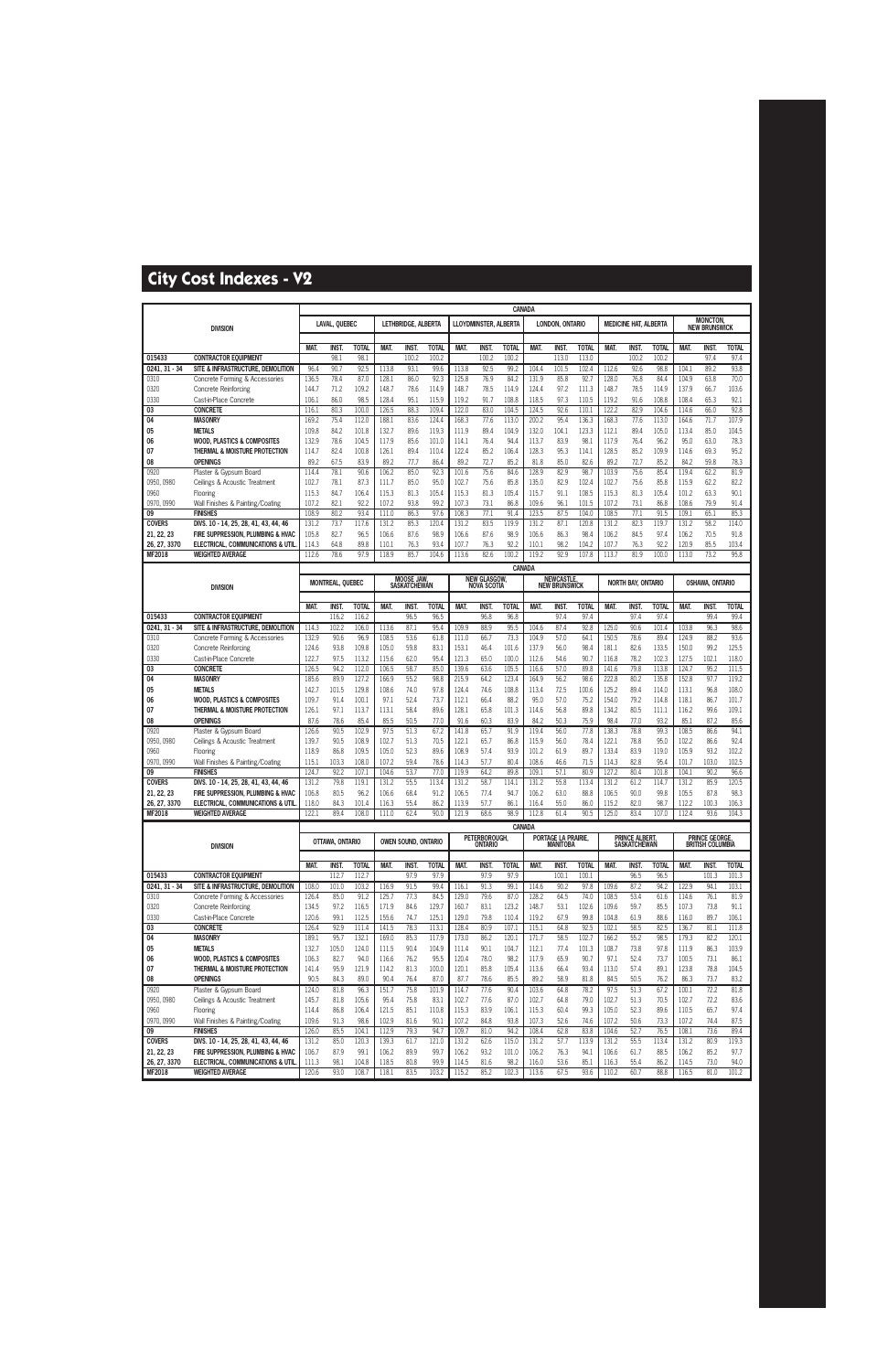|                            |                                                                        |                |                                   |                |                |                   | CANADA         |                |                                    |                |                |                  |                |                |                                     |               |                |                         |               |
|----------------------------|------------------------------------------------------------------------|----------------|-----------------------------------|----------------|----------------|-------------------|----------------|----------------|------------------------------------|----------------|----------------|------------------|----------------|----------------|-------------------------------------|---------------|----------------|-------------------------|---------------|
|                            |                                                                        |                | QUEBEC CITY, QUEBEC               |                |                | RED DEER, ALBERTA |                |                | <b>REGINA</b>                      |                |                | RIMOUSKI, QUEBEC |                |                | ROUYN-NORANDA                       |               |                | <b>SAINT HYACINTHE.</b> |               |
|                            | <b>DIVISION</b>                                                        |                |                                   |                |                |                   |                |                | <b>SASKATCHEWAN</b>                |                |                |                  |                |                | OUEBEC                              |               |                | Quebec                  |               |
|                            |                                                                        | <b>MAT</b>     | <b>INST.</b>                      | <b>TOTAL</b>   | <b>MAT</b>     | <b>INST</b>       | <b>TOTAI</b>   | <b>MAT</b>     | <b>INST</b>                        | <b>TOTAL</b>   | MAT.           | <b>INST</b>      | <b>TOTAL</b>   | MAT.           | <b>INST</b>                         | <b>TOTAL</b>  | <b>MAT</b>     | <b>INST</b>             | <b>TOTAL</b>  |
| 015433                     | <b>CONTRACTOR EQUIPMENT</b>                                            |                | 117.5                             | 117.5          |                | 100.2             | 100.2          |                | 124.0                              | 124.0          |                | 98.              | 98.1           |                | 98.1                                | 98.1          |                | 98.                     | 98.1          |
| 0241.31 - 34               | SITE & INFRASTRUCTURE, DEMOLITION                                      | 113.4          | 102.2                             | 105.7          | 112.6          | 92.6              | 98.8           | 126.0          | 113.0                              | 117.1          | 96.3           | 90.6             | 92.4           | 96.0           | 90.6                                | 92.3          | 96.4           | 90.6                    | 92.4          |
| 0310                       | Concrete Forming & Accessories                                         | 129.6          | 90.7                              | 96.5           | 140.1          | 76.8              | 86.3           | 131.7          | 88.2                               | 94.7           | 136.3          | 89.8             | 96.8           | 136.3          | 77.7                                | 86.4          | 136.3          | 77.7                    | 86.4          |
| 0320                       | <b>Concrete Reinforcing</b>                                            | 121.9          | 93.9                              | 108.4          | 148.7          | 78.5              | 114.9          | 121.5          | 84.6                               | 103.7          | 103.3          | 93.7             | 98.7           | 144.7          | 70.5                                | 108.9         | 144.7          | 70.5                    | 108.9         |
| 0330                       | Cast-in-Place Concrete                                                 | 129.8          | 97.6                              | 117.6          | 119.2          | 91.6              | 108.8          | 151.6          | 94.6                               | 130.1          | 108.0          | 93.8             | 102.7          | 102.7          | 85.4                                | 96.1          | 106.1          | 85.4                    | 98.3          |
| 03<br>04                   | <b>CONCRETE</b><br><b>MASONRY</b>                                      | 129.2<br>189.0 | 94.4<br>89.9                      | 113.6<br>128.5 | 122.9<br>168.3 | 82.9<br>77.6      | 105.0<br>113.0 | 141.3<br>221.2 | 90.6<br>83.1                       | 118.5<br>137.0 | 111.4<br>168.7 | 92.0<br>89.8     | 102.7<br>120.6 | 114.5<br>168.9 | 79.7<br>74.8                        | 98.9<br>111.5 | 116.1<br>169.2 | 79.7<br>74.8            | 99.8<br>111.6 |
| 05                         | <b>METALS</b>                                                          | 136.5          | 103.3                             | 126.2          | 112.1          | 89.4              | 105.0          | 137.4          | 97.7                               | 125.0          | 109.4          | 91.6             | 103.9          | 109.9          | 83.9                                | 101.8         | 109.9          | 83.9                    | 101.8         |
| 06                         | <b>WOOD, PLASTICS &amp; COMPOSITES</b>                                 | 112.5          | 91.4                              | 101.4          | 117.9          | 76.4              | 96.2           | 105.7          | 89.2                               | 97.1           | 132.8          | 90.7             | 110.8          | 132.8          | 78.0                                | 104.1         | 132.8          | 78.0                    | 104.1         |
| 07                         | THERMAL & MOISTURE PROTECTION                                          | 123.0          | 97.1                              | 111.9          | 138.2          | 85.2              | 115.5          | 148.5          | 83.4                               | 120.5          | 113.9          | 95.6             | 106.0          | 113.9          | 81.9                                | 100.1         | 114.4          | 81.9                    | 100.4         |
| 08                         | <b>OPENINGS</b>                                                        | 88.5           | 85.7                              | 87.9           | 89.2           | 72.7              | 85.2           | 88.2           | 77.0                               | 85.4           | 88.8           | 76.3             | 85.8           | 89.2           | 66.8                                | 83.8          | 89.2           | 66.8                    | 83.8          |
| 0920                       | Plaster & Gypsum Board                                                 | 123.0          | 90.5                              | 101.7          | 103.9          | 75.6              | 85.4           | 142.0          | 88.1                               | 106.6          | 143.7          | 90.5             | 108.8          | 113.9          | 77.4                                | 90.0          | 113.9          | 77.4                    | 90.0          |
| 0950, 0980                 | Ceilings & Acoustic Treatment                                          | 134.2          | 90.5                              | 106.8          | 102.7          | 75.6              | 85.8           | 156.4          | 88.1                               | 113.6          | 102.1          | 90.5             | 94.8           | 102.1          | 77.4                                | 86.6          | 102.1          | 77.4                    | 86.6          |
| 0960                       | Flooring                                                               | 115.6          | 86.8                              | 107.2          | 118.3          | 81.3              | 107.5          | 125.4          | 91.1                               | 115.4          | 116.4          | 83.8             | 106.9          | 115.3          | 83.8                                | 106.1         | 115.3          | 83.8                    | 106.1         |
| 0970, 0990                 | Wall Finishes & Painting/Coating                                       | 115.9          | 103.3                             | 108.3          | 107.2          | 73.1              | 86.8           | 109.6          | 85.1                               | 95.0           | 110.0          | 103.3            | 105.9          | 107.2          | 81.4                                | 91.7          | 107.2          | 81.4                    | 91.7          |
| 09                         | <b>FINISHES</b>                                                        | 123.5          | 92.2                              | 106.6          | 109.4          | 77.1              | 91.9           | 134.2          | 89.4                               | 109.9          | 113.5          | 91.2             | 101.4          | 108.7          | 79.6                                | 93.0          | 108.7          | 79.6                    | 93.0          |
| <b>COVERS</b>              | DIVS. 10 - 14, 25, 28, 41, 43, 44, 46                                  | 131.2<br>106.5 | 79.8                              | 119.1          | 131.2<br>106.2 | 82.3<br>84.5      | 119.7<br>97.4  | 131.2<br>106.4 | 67.6<br>82.8                       | 116.2<br>96.9  | 131.2<br>106.2 | 78.3<br>80.3     | 118.7<br>95.8  | 131.2<br>106.2 | 73.1<br>82.0                        | 117.5<br>96.4 | 131.2<br>102.4 | 73.1                    | 117.5<br>94.1 |
| 21, 22, 23<br>26, 27, 3370 | FIRE SUPPRESSION, PLUMBING & HVAC<br>ELECTRICAL, COMMUNICATIONS & UTIL | 124.2          | 80.5<br>84.3                      | 96.0<br>104.5  | 107.7          | 76.3              | 92.2           | 121.0          | 88.1                               | 104.7          | 113.9          | 84.3             | 99.2           | 113.9          | 64.2                                | 89.3          | 114.5          | 82.0<br>64.2            | 89.6          |
| <b>MF2018</b>              | <b>WEIGHTED AVERAGE</b>                                                | 122.2          | 89.9                              | 108.2          | 114.2          | 81.9              | 100.2          | 127.0          | 88.5                               | 110.3          | 112.3          | 86.9             | 101.4          | 112.4          | 78.0                                | 97.6          | 111.8          | 78.0                    | 97.2          |
|                            |                                                                        |                |                                   |                |                |                   |                |                |                                    |                |                |                  |                |                |                                     |               |                |                         |               |
|                            |                                                                        |                | <b>SAINT JOHN,</b>                |                |                |                   |                |                | SASKATOON,                         | CANADA         |                | SAULT STE MARIE, |                |                |                                     |               |                |                         |               |
|                            | <b>DIVISION</b>                                                        |                | <b>NEW BRUNSWICK</b>              |                |                | SARNIA, ONTARIO   |                |                | <b>SASKATCHEWAN</b>                |                |                | ONTARIO          |                |                | SHERBROOKE, QUEBEC                  |               |                | SOREL, QUEBEC           |               |
|                            |                                                                        |                |                                   |                |                |                   |                |                |                                    |                |                |                  |                |                |                                     |               |                |                         |               |
|                            |                                                                        | <b>MAT</b>     | INST.                             | <b>TOTAL</b>   | MAT.           | INST.             | <b>TOTAL</b>   | MAT.           | <b>INST</b>                        | <b>TOTAL</b>   | MAT.           | <b>INST</b>      | <b>TOTAL</b>   | MAT.           | <b>INST.</b>                        | <b>TOTAL</b>  | MAT.           | <b>INST.</b>            | <b>TOTAL</b>  |
| 015433<br>0241.31 - 34     | <b>CONTRACTOR EQUIPMENT</b><br>SITE & INFRASTRUCTURE, DEMOLITION       | 104.8          | 97.4<br>89.2                      | 97.4<br>94.1   | 114.7          | 97.9<br>91.4      | 97.9<br>98.7   | 111.8          | 97.0<br>90.0                       | 97.0<br>96.8   | 105.1          | 97.9<br>91.0     | 97.9<br>95.4   | 96.4           | 98.1<br>90.6                        | 98.1<br>92.4  | 96.5           | 98.1<br>90.6            | 98.1<br>92.5  |
| 0310                       | Concrete Forming & Accessories                                         | 128.1          | 61.3                              | 71.2           | 127.5          | 86.1              | 92.3           | 108.3          | 87.3                               | 90.4           | 115.0          | 83.4             | 88.1           | 136.3          | 77.7                                | 86.4          | 136.3          | 77.8                    | 86.5          |
| 0320                       | <b>Concrete Reinforcing</b>                                            | 137.9          | 66.7                              | 103.6          | 114.6          | 84.4              | 100.1          | 112.2          | 84.4                               | 98.8           | 103.1          | 83.2             | 93.5           | 144.7          | 70.5                                | 108.9         | 136.9          | 70.5                    | 104.8         |
| 0330                       | Cast-in-Place Concrete                                                 | 110.9          | 65.3                              | 93.7           | 119.0          | 92.1              | 108.8          | 112.0          | 89.5                               | 103.5          | 106.9          | 78.5             | 96.2           | 106.1          | 85.4                                | 98.3          | 106.9          | 85.4                    | 98.8          |
| 03                         | <b>CONCRETE</b>                                                        | 117.5          | 64.8                              | 93.8           | 117.5          | 88.3              | 104.4          | 106.6          | 87.8                               | 98.1           | 102.6          | 82.3             | 93.5           | 116.1          | 79.7                                | 99.8          | 115.4          | 79.8                    | 99.4          |
| 04                         | <b>MASONRY</b>                                                         | 188.3          | 71.5                              | 117.1          | 185.9          | 88.7              | 126.6          | 179.7          | 83.0                               | 120.7          | 169.9          | 89.2             | 120.7          | 169.2          | 74.8                                | 111.6         | 169.3          | 74.8                    | 111.6         |
| 05                         | <b>METALS</b>                                                          | 113.3          | 84.9                              | 104.5          | 111.3          | 90.5              | 104.8          | 105.4          | 87.1                               | 99.7           | 110.5          | 93.9             | 105.3          | 109.7          | 83.9                                | 101.6         | 109.9          | 84.0                    | 101.8         |
| 06                         | <b>WOOD, PLASTICS &amp; COMPOSITES</b>                                 | 120.8          | 59.5                              | 88.7           | 119.3          | 85.6              | 101.7          | 93.8           | 88.3                               | 90.9           | 105.1          | 84.9             | 94.5           | 132.8          | 78.0                                | 104.1         | 132.8          | 78.0                    | 104.1         |
| 07                         | THERMAL & MOISTURE PROTECTION                                          | 115.0          | 69.2                              | 95.3           | 120.2          | 89.1              | 106.8          | 116.7          | 81.0                               | 101.4          | 118.9          | 85.1             | 104.4          | 113.9          | 81.9                                | 100.2         | 113.9          | 81.9                    | 100.1         |
| 08                         | <b>OPENINGS</b>                                                        | 84.1           | 56.9                              | 77.5           | 90.7           | 82.2              | 88.6           | 85.5           | 76.5                               | 83.3           | 82.5           | 83.3             | 82.7           | 89.2           | 66.8                                | 83.8          | 89.2           | 71.1                    | 84.8          |
| 0920<br>0950, 0980         | Plaster & Gypsum Board                                                 | 133.4<br>120.4 | 58.5<br>58.5                      | 84.3<br>81.6   | 139.9<br>107.8 | 85.4<br>85.4      | 104.1<br>93.8  | 116.5<br>124.2 | 88.1<br>88.1                       | 97.9<br>101.6  | 106.4<br>102.7 | 84.7<br>84.7     | 92.1<br>91.4   | 113.9<br>102.1 | 77.4<br>77.4                        | 90.0<br>86.6  | 143.7<br>102.1 | 77.4<br>77.4            | 100.2<br>86.6 |
| 0960                       | Ceilings & Acoustic Treatment<br>Flooring                              | 113.3          | 63.3                              | 98.7           | 115.3          | 91.8              | 108.4          | 108.0          | 91.1                               | 103.1          | 107.9          | 88.7             | 102.3          | 115.3          | 83.8                                | 106.1         | 115.3          | 83.8                    | 106.1         |
| 0970, 0990                 | Wall Finishes & Painting/Coating                                       | 108.6          | 79.9                              | 91.4           | 107.2          | 95.9              | 100.4          | 110.3          | 85.1                               | 95.2           | 107.2          | 88.9             | 96.2           | 107.2          | 81.4                                | 91.7          | 107.2          | 81.4                    | 91.7          |
| 09                         | <b>FINISHES</b>                                                        | 115.6          | 63.1                              | 87.2           | 114.5          | 88.5              | 100.5          | 114.4          | 88.7                               | 100.5          | 105.7          | 85.3             | 94.6           | 108.7          | 79.6                                | 93.0          | 112.9          | 79.6                    | 94.9          |
| <b>COVERS</b>              | DIVS. 10 - 14, 25, 28, 41, 43, 44, 46                                  | 131.2          | 58.1                              | 114.0          | 131.2          | 63.9              | 115.3          | 131.2          | 65.9                               | 115.8          | 131.2          | 83.8             | 120.0          | 131.2          | 73.1                                | 117.5         | 131.2          | 73.1                    | 117.5         |
| 21, 22, 23                 | FIRE SUPPRESSION, PLUMBING & HVAC                                      | 106.2          | 72.0                              | 92.4           | 106.2          | 98.9              | 103.2          | 106.0          | 82.6                               | 96.5           | 106.2          | 87.8             | 98.8           | 106.6          | 82.0                                | 96.7          | 106.2          | 82.0                    | 96.4          |
| 26, 27, 3370               | ELECTRICAL, COMMUNICATIONS & UTIL                                      | 123.5          | 85.5                              | 104.7          | 117.6          | 83.6              | 100.8          | 118.6          | 88.0                               | 103.5          | 116.2          | 82.0             | 99.3           | 113.9          | 64.2                                | 89.3          | 113.9          | 64.2                    | 89.3          |
| <b>MF2018</b>              | <b>WEIGHTED AVERAGE</b>                                                | 115.6          | 72.9                              | 97.1           | 115.5          | 89.4              | 104.2          | 112.0          | 85.1                               | 100.4          | 110.6          | 86.4             | 100.1          | 112.8          | 78.0                                | 97.7          | 112.9          | 78.2                    | 97.9          |
|                            |                                                                        |                |                                   |                |                |                   |                |                |                                    | <b>CANADA</b>  |                |                  |                |                |                                     |               |                |                         |               |
|                            | <b>DIVISION</b>                                                        |                | ST. CATHARINES,<br><b>ONTARIO</b> |                |                | ST JEROME, QUEBEC |                |                | ST. JOHN'S,<br><b>NEWFOUNDLAND</b> |                |                | SUDBURY, ONTARIO |                |                | SUMMERSIDE,<br>PRINCE EDWARD ISLAND |               |                | SYDNEY, NOVA SCOTIA     |               |
|                            |                                                                        |                |                                   |                |                |                   |                |                |                                    |                |                |                  |                |                |                                     |               |                |                         |               |
|                            |                                                                        | MAT.           | <b>INST.</b>                      | <b>TOTAL</b>   | MAT.           | <b>INST.</b>      | <b>TOTAL</b>   | MAT.           | INST.                              | <b>TOTAL</b>   | MAT.           | <b>INST.</b>     | <b>TOTAL</b>   | MAT.           | <b>INST.</b>                        | <b>TOTAL</b>  | MAT.           | INST.                   | <b>TOTAL</b>  |
| 015433                     | <b>CONTRACTOR EQUIPMENT</b>                                            |                | 97.3                              | 97.3           |                | 98.1              | 98.1           |                | 120.5                              | 120.5          |                | 97.3             | 97.3           |                | 96.8                                | 96.8          |                | 96.8                    | 96.8          |
| $0241, 31 - 34$<br>0310    | SITE & INFRASTRUCTURE, DEMOLITION<br>Concrete Forming & Accessories    | 93.8<br>116.1  | 92.8<br>90.6                      | 93.1<br>94.4   | 96.0<br>136.3  | 90.6<br>77.7      | 92.3<br>86.4   | 113.1<br>127.4 | 111.0<br>83.3                      | 111.6<br>89.8  | 93.9<br>111.3  | 92.4<br>85.6     | 92.8<br>89.4   | 119.4<br>111.3 | 86.4<br>51.5                        | 96.7<br>60.4  | 106.1<br>111.0 | 88.9<br>66.7            | 94.3<br>73.3  |
| 0320                       | <b>Concrete Reinforcing</b>                                            | 95.5           | 98.3                              | 96.8           | 144.7          | 70.5              | 108.9          | 168.7          | 80.9                               | 126.4          | 96.2           | 96.8             | 96.5           | 151.1          | 45.2                                | 100.0         | 153.1          | 46.4                    | 101.6         |
| 0330                       | Cast-in-Place Concrete                                                 | 105.3          | 95.0                              | 101.4          | 102.7          | 85.4              | 96.1           | 135.2          | 96.3                               | 120.5          | 106.2          | 91.5             | 100.7          | 115.2          | 53.1                                | 91.7          | 93.6           | 65.0                    | 82.8          |
| 03                         | <b>CONCRETE</b>                                                        | 99.9           | 93.7                              | 97.1           | 114.5          | 79.7              | 98.9           | 143.9          | 88.2                               | 118.9          | 100.1          | 89.9             | 95.5           | 149.5          | 52.1                                | 105.8         | 126.7          | 63.6                    | 98.4          |
| 04                         | <b>MASONRY</b>                                                         | 149.6          | 97.0                              | 117.5          | 168.9          | 74.8              | 111.5          | 212.1          | 88.8                               | 136.9          | 149.7          | 93.2             | 115.2          | 215.2          | 53.7                                | 116.7         | 213.6          | 64.2                    | 122.5         |
| 05                         | <b>METALS</b>                                                          | 113.0          | 96.0                              | 107.7          | 109.9          | 83.9              | 101.8          | 139.5          | 95.2                               | 125.7          | 112.5          | 95.4             | 107.1          | 124.4          | 68.0                                | 106.8         | 124.4          | 74.6                    | 108.8         |
| 06                         | <b>WOOD, PLASTICS &amp; COMPOSITES</b>                                 | 107.2          | 90.4                              | 98.4           | 132.8          | 78.0              | 104.1          | 105.1          | 81.6                               | 92.8           | 102.4          | 84.9             | 93.2           | 112.8          | 51.1                                | 80.5          | 112.1          | 66.4                    | 88.2          |
| 07                         | THERMAL & MOISTURE PROTECTION                                          | 115.3          | 97.6                              | 107.7          | 113.9          | 81.9              | 100.1          | 137.8          | 92.7                               | 118.5          | 114.5          | 92.6             | 105.1          | 127.6          | 55.6                                | 96.7          | 128.1          | 65.8                    | 101.3         |
| 08                         | <b>OPENINGS</b>                                                        | 79.8           | 88.3                              | 81.9           | 89.2           | 66.8              | 83.8           | 85.6           | 72.7                               | 82.5           | 80.4           | 83.7             | 81.2           | 102.3          | 44.7                                | 88.3          | 91.6           | 60.3                    | 83.9          |
| 0920                       | Plaster & Gypsum Board                                                 | 98.8           | 90.3                              | 93.2           | 113.9          | 77.4              | 90.0           | 146.3          | 80.6                               | 103.2          | 97.6           | 84.7             | 89.1           | 143.0          | 49.9                                | 81.9          | 141.8          | 65.7                    | 91.9          |
| 0950, 0980<br>0960         | Ceilings & Acoustic Treatment<br>Flooring                              | 102.2<br>101.7 | 90.3<br>88.1                      | 94.8<br>97.8   | 102.1<br>115.3 | 77.4<br>83.8      | 86.6<br>106.1  | 144.0<br>118.7 | 80.6<br>50.0                       | 104.3<br>98.7  | 97.1<br>99.9   | 84.7<br>88.7     | 89.3<br>96.6   | 122.1<br>109.0 | 49.9<br>53.9                        | 76.9<br>92.9  | 122.1<br>108.9 | 65.7<br>57.4            | 86.8<br>93.9  |
| 0970, 0990                 | Wall Finishes & Painting/Coating                                       | 101.7          | 99.6                              | 100.4          | 107.2          | 81.4              | 91.7           | 111.8          | 96.7                               | 102.8          | 101.7          | 90.7             | 95.2           | 114.3          | 38.8                                | 69.0          | 114.3          | 57.7                    | 80.4          |
| 09                         | <b>FINISHES</b>                                                        | 101.0          | 91.2                              | 95.7           | 108.7          | 79.6              | 93.0           | 131.0          | 78.4                               | 102.5          | 99.0           | 86.5             | 92.2           | 121.1          | 50.8                                | 83.1          | 119.9          | 64.2                    | 89.8          |
| <b>COVERS</b>              | DIVS. 10 - 14, 25, 28, 41, 43, 44, 46                                  | 131.2          | 66.2                              | 115.9          | 131.2          | 73.1              | 117.5          | 131.2          | 65.4                               | 115.7          | 131.2          | 85.1             | 120.3          | 131.2          | 55.0                                | 113.2         | 131.2          | 58.7                    | 114.1         |
| 21, 22, 23                 | FIRE SUPPRESSION, PLUMBING & HVAC                                      | 105.5          | 87.1                              | 98.1           | 106.2          | 82.0              | 96.4           | 106.3          | 81.4                               | 96.3           | 105.9          | 85.4             | 97.7           | 106.5          | 57.3                                | 86.6          | 106.5          | 77.4                    | 94.7          |
| 26, 27, 3370               | ELECTRICAL, COMMUNICATIONS & UTIL                                      | 112.8          | 98.5                              | 105.7          | 114.6          | 64.2              | 89.6           | 122.9          | 78.3                               | 100.8          | 110.7          | 98.3             | 104.6          | 112.8          | 46.7                                | 80.1          | 113.9          | 57.7                    | 86.1          |
| <b>MF2018</b>              | <b>WEIGHTED AVERAGE</b>                                                | 108.0          | 92.1                              | 101.1          | 112.5          | 78.0              | 97.6           | 126.2          | 85.2                               | 108.5          | 107.7          | 90.3             | 100.2          | 124.4          | 56.4                                | 95.0          | 120.1          | 68.6                    | 97.9          |
|                            |                                                                        |                |                                   |                |                |                   |                |                |                                    |                |                |                  |                |                |                                     |               |                |                         |               |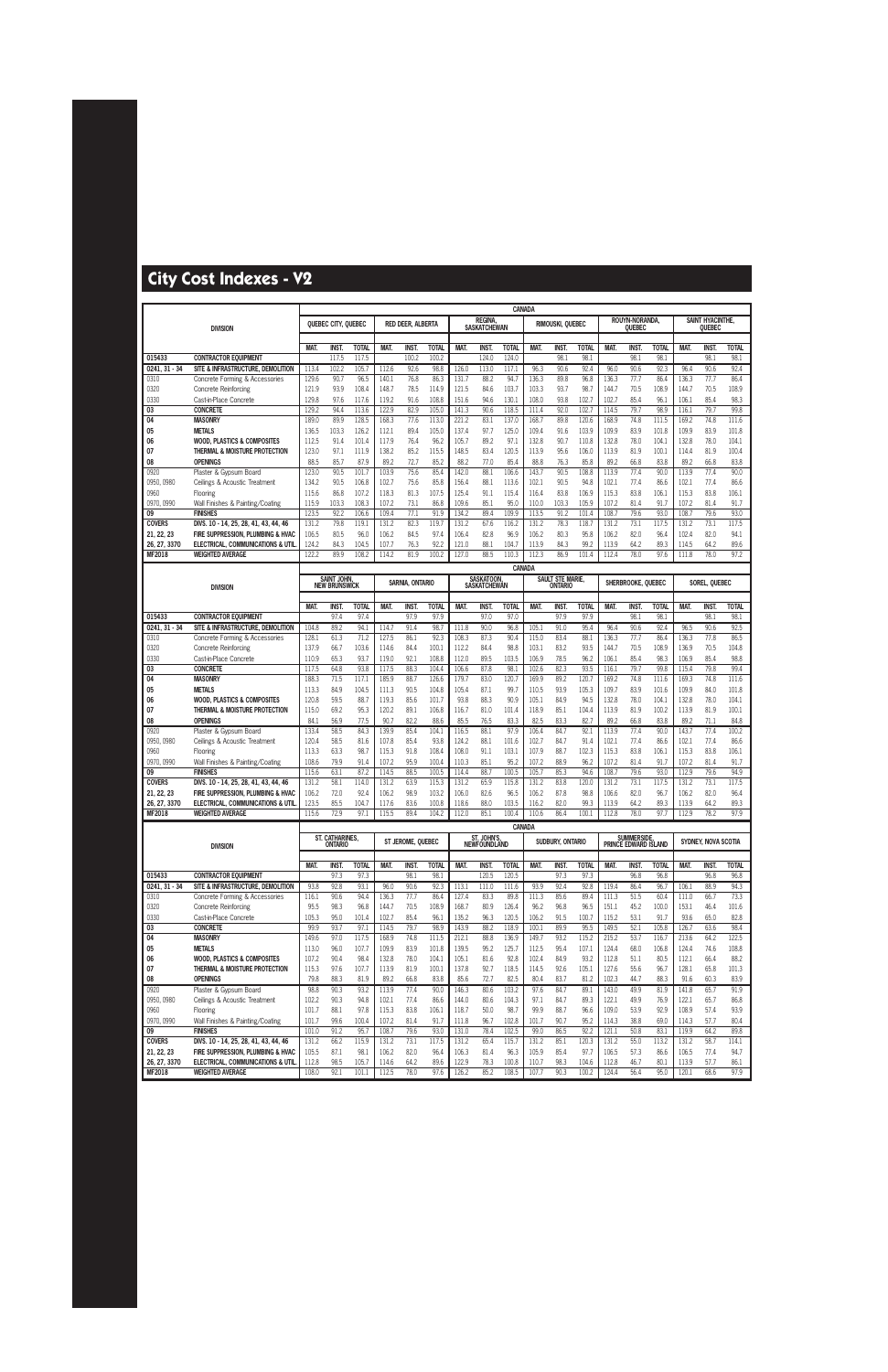|                               |                                                              |                |                         |               |                |                          |               |                |                         | CANADA         |                |                               |               |                |                    |              |                |                                             |                |
|-------------------------------|--------------------------------------------------------------|----------------|-------------------------|---------------|----------------|--------------------------|---------------|----------------|-------------------------|----------------|----------------|-------------------------------|---------------|----------------|--------------------|--------------|----------------|---------------------------------------------|----------------|
|                               | <b>DIVISION</b>                                              |                | THUNDER BAY, ONTARIO    |               |                | TIMMINS, ONTARIO         |               |                | TORONTO, ONTARIO        |                |                | <b>TROIS RIVIERES, QUEBEC</b> |               |                | TRURO, NOVA SCOTIA |              |                | <b>VANCOUVER</b><br><b>BRITISH COLUMBIA</b> |                |
|                               |                                                              |                |                         |               |                |                          |               |                |                         |                |                |                               |               |                |                    |              |                |                                             |                |
|                               |                                                              | <b>MAT</b>     | <b>INST</b>             | <b>TOTAL</b>  | <b>MAT</b>     | <b>INST.</b>             | <b>TOTAL</b>  | <b>MAT</b>     | <b>INST</b>             | <b>TOTAL</b>   | <b>MAT</b>     | <b>INST</b>                   | <b>TOTAL</b>  | <b>MAT</b>     | <b>INST</b>        | <b>TOTAL</b> | <b>MAT</b>     | <b>INST</b>                                 | <b>TOTAL</b>   |
| 015433                        | <b>CONTRACTOR EQUIPMENT</b>                                  |                | 97.3                    | 97.3          |                | 97.9                     | 97.9          |                | 112.2                   | 112.2          |                | 97.6                          | 97.6          |                | 97.3               | 97.3         |                | 130.1                                       | 130.1          |
| $0241, 31 - 34$               | SITE & INFRASTRUCTURE, DEMOLITION                            | 98.3           | 92.7                    | 94.4          | 116.1          | 91.0                     | 98.8          | 107.8          | 101.6                   | 103.6          | 106.3          | 90.3                          | 95.3          | 100.4          | 89.3               | 92.7         | 115.2          | 116.1                                       | 115.8          |
| 0310                          | Concrete Forming & Accessories                               | 124.9          | 89.4                    | 94.7          | 129.0          | 78.7                     | 86.2          | 131.3          | 98.5                    | 103.4          | 160.0          | 77.8                          | 90.1          | 97.4           | 66.7               | 71.3         | 132.4          | 89.3                                        | 95.7           |
| 0320                          | Concrete Reinforcing                                         | 85.3           | 98.1                    | 91.5          | 160.7          | 82.6                     | 123.0         | 134.4          | 100.9                   | 118.2          | 153.1          | 70.5                          | 113.3         | 136.9          | 46.4               | 93.2         | 130.1          | 91.4                                        | 111.4          |
| 0330                          | Cast-in-Place Concrete                                       | 116.0          | 94.3                    | 107.8         | 129.0          | 78.3                     | 109.8         | 106.9          | 109.2                   | 107.8          | 96.9           | 85.3                          | 92.5          | 133.9          | 65.1               | 107.9        | 121.8          | 98.7                                        | 113.0          |
| 03                            | <b>CONCRETE</b>                                              | 107.6          | 92.8                    | 101.0         | 128.4          | 79.8                     | 106.6         | 120.3          | 103.1                   | 112.6          | 129.2          | 79.7                          | 107.0         | 127.1          | 63.6               | 98.6         | 130.1          | 94.0                                        | 113.9          |
| $\overline{04}$               | <b>MASONRY</b>                                               | 150.2          | 96.7                    | 117.6         | 173.0          | 80.2                     | 116.4         | 189.2          | 104.2                   | 137.4          | 218.0          | 74.8                          | 130.6         | 168.0          | 64.2               | 104.7        | 180.3          | 93.1                                        | 127.1          |
| 05                            | <b>METALS</b>                                                | 113.0          | 95.2                    | 107.5         | 111.4          | 89.7                     | 104.6         | 132.5          | 106.3                   | 124.3          | 123.6          | 83.7                          | 111.2         | 110.6          | 74.9               | 99.5         | 132.2          | 106.9                                       | 124.3          |
| 06                            | <b>WOOD, PLASTICS &amp; COMPOSITES</b>                       | 118.1          | 88.6                    | 102.7         | 120.4          | 79.2                     | 98.9          | 113.5          | 97.0                    | 104.9          | 170.1          | 77.9                          | 121.9         | 86.3           | 66.5               | 75.9         | 108.4          | 88.8                                        | 98.1           |
| 07                            | THERMAL & MOISTURE PROTECTION                                | 115.6          | 95.2                    | 106.9         | 120.1          | 80.5                     | 103.1         | 139.9          | 105.1                   | 125.0          | 127.1          | 81.9                          | 107.7         | 114.8          | 65.8               | 93.8         | 145.8          | 90.2                                        | 121.9          |
| 08                            | <b>OPENINGS</b>                                              | 79.1           | 86.9                    | 81.0          | 87.7           | 77.0                     | 85.1          | 84.1           | 95.7                    | 87.0           | 100.2          | 71.1                          | 93.1          | 82.7           | 60.3               | 77.3         | 84.7           | 86.0                                        | 85.0           |
| 0920                          | Plaster & Gypsum Board                                       | 123.9          | 88.5                    | 100.7         | 114.7          | 78.8                     | 91.2          | 123.9          | 96.6                    | 106.0          | 171.2          | 77.4                          | 109.7         | 120.4          | 65.7               | 84.5         | 135.1          | 87.5                                        | 103.9          |
| 0950, 0980                    | Ceilings & Acoustic Treatment                                | 97.1           | 88.5                    | 91.7          | 102.7          | 78.8                     | 87.8          | 143.2          | 96.6                    | 114.0          | 120.8          | 77.4                          | 93.6          | 102.7          | 65.7               | 79.5         | 147.4          | 87.5                                        | 109.9          |
| 0960                          | Flooring                                                     | 105.9          | 94.3                    | 102.5         | 115.3          | 83.9                     | 106.1         | 115.9          | 96.6                    | 110.3          | 133.4          | 83.8                          | 118.9         | 96.7           | 57.4               | 85.2         | 130.0          | 84.8                                        | 116.8          |
| 0970, 0990                    | Wall Finishes & Painting/Coating                             | 101.7          | 92.0                    | 95.9          | 107.2          | 82.8                     | 92.6          | 106.0          | 103.0                   | 104.2          | 114.3          | 81.4                          | 94.5          | 107.2          | 57.7               | 77.6         | 105.8          | 95.5                                        | 99.6           |
| 09                            | <b>FINISHES</b>                                              | 104.8          | 90.5                    | 97.1          | 109.7          | 80.4                     | 93.8          | 123.6          | 98.7                    | 110.1          | 130.7          | 79.6                          | 103.0         | 104.5          | 64.3               | 82.8         | 131.7          | 89.0                                        | 108.6          |
| <b>COVERS</b>                 | DIVS. 10 - 14, 25, 28, 41, 43, 44, 46                        | 131.2          | 66.3                    | 115.9         | 131.2          | 61.3                     | 114.7         | 131.2          | 90.4                    | 121.6          | 131.2          | 73.0                          | 117.5         | 131.2          | 58.7               | 114.1        | 131.2          | 86.6                                        | 120.7          |
| 21, 22, 23                    | FIRE SUPPRESSION, PLUMBING & HVAC                            | 105.5          | 87.2                    | 98.1          | 106.2          | 90.0                     | 99.7          | 106.8          | 95.0                    | 102.0          | 106.5          | 82.0                          | 96.6          | 106.2          | 77.4               | 94.6         | 106.8          | 86.4                                        | 98.6           |
| 26, 27, 3370                  | ELECTRICAL, COMMUNICATIONS & UTIL                            | 111.3          | 97.8                    | 104.6         | 116.2          | 82.0                     | 99.3          | 113.7          | 100.0                   | 106.9          | 114.2          | 64.2                          | 89.5          | 113.6          | 57.7               | 85.9         | 118.8          | 79.5                                        | 99.4           |
| <b>MF2018</b>                 | <b>WEIGHTED AVERAGE</b>                                      | 109.3          | 91.6                    | 101.6         | 115.4          | 83.4                     | 101.6         | 119.3          | 99.9                    | 111.0          | 122.8          | 78.1                          | 103.5         | 112.8          | 68.7               | 93.7         | 121.7          | 91.7                                        | 108.7          |
|                               |                                                              |                |                         |               |                |                          |               |                |                         |                |                |                               |               |                |                    |              |                |                                             |                |
|                               |                                                              |                |                         |               |                |                          |               |                |                         | <b>CANADA</b>  |                |                               |               |                |                    |              |                |                                             |                |
|                               |                                                              |                | <b>VICTORIA</b>         |               |                |                          |               |                |                         |                |                |                               |               |                | YARMOUTH,          |              |                |                                             |                |
|                               | <b>DIVISION</b>                                              |                | <b>BRITISH COLUMBIA</b> |               |                | <b>WHITEHORSE, YUKON</b> |               |                | <b>WINDSOR, ONTARIO</b> |                |                | <b>WINNIPEG, MANITOBA</b>     |               |                | NOVA SCOTIA        |              |                | YELLOWKNIFE, NWT                            |                |
|                               |                                                              |                |                         |               |                |                          |               |                |                         |                |                |                               |               |                |                    |              |                |                                             |                |
|                               |                                                              | <b>MAT</b>     | <b>INST.</b>            | <b>TOTAL</b>  | MAT.           | <b>INST.</b>             | <b>TOTAL</b>  | <b>MAT</b>     | <b>INST</b>             | <b>TOTAL</b>   | <b>MAT</b>     | <b>INST</b>                   | <b>TOTAL</b>  | <b>MAT</b>     | <b>INST</b>        | <b>TOTAL</b> | <b>MAT</b>     | <b>INST</b>                                 | <b>TOTAL</b>   |
| 015433                        | <b>CONTRACTOR EQUIPMENT</b>                                  |                | 104.8                   | 104.8         |                | 139.6                    | 139.6         |                | 97.3                    | 97.3           |                | 122.                          | 122.1         |                | 96.8               | 96.8         |                | 126.5                                       | 126.5          |
| $0241, 31 - 34$               | SITE & INFRASTRUCTURE, DEMOLITION                            | 123.6          | 99.0                    | 106.7         | 134.2          | 120.5                    | 124.8         | 90.4           | 92.7                    | 92.0           | 112.7          | 109.6                         | 110.6         | 109.7          | 88.9               | 95.4         | 143.2          | 116.8                                       | 125.0          |
| 0310                          | Concrete Forming & Accessories                               | 114.0          | 86.6                    | 90.7          | 136.3          | 56.3                     | 68.2          | 124.9          | 87.2                    | 92.8           | 131.3          | 63.3                          | 73.4          | 111.0          | 66.7               | 73.3         | 138.9          | 74.7                                        | 84.3           |
| 0320                          | <b>Concrete Reinforcing</b>                                  | 109.7          | 91.2                    | 100.8         | 164.6          | 61.7                     | 114.9         | 93.6           | 97.1                    | 95.3           | 125.0          | 58.4                          | 92.9          | 153.1          | 46.4               | 101.6        | 136.0          | 64.1                                        | 101.3          |
| 0330                          | Cast-in-Place Concrete                                       | 116.0          | 94.5                    | 107.9         | 150.5          | 72.3                     | 121.0         | 107.9          | 95.7                    | 103.3          | 141.6          | 70.1                          | 114.6         | 120.0          | 65.0               | 99.2         | 172.6          | 86.5                                        | 140.1          |
| 03                            | <b>CONCRETE</b>                                              | 138.8          | 90.4                    | 117.1         | 156.1          | 64.8                     | 115.2         | 101.4          | 92.2                    | 97.2           | 137.1          | 66.2                          | 105.3         | 139.0          | 63.6               | 105.         | 162.8          | 78.1                                        | 124.8          |
| $\overline{04}$               | <b>MASONRY</b>                                               | 182.8          | 93.0                    | 128.0         | 256.6          | 56.9                     | 134.8         | 149.8          | 96.0                    | 116.9          | 211.7          | 62.8                          | 120.9         | 215.8          | 64.2               | 123.3        | 244.6          | 67.6                                        | 136.6          |
| 05                            | <b>METALS</b>                                                | 106.7          | 91.9                    | 102.1         | 143.5          | 93.1                     | 127.8         | 113.0          | 95.5                    | 107.6          | 139.8          | 84.8                          | 122.7         | 124.4          | 74.6               | 108.8        | 138.9          | 90.0                                        | 123.7          |
| 06                            | <b>WOOD, PLASTICS &amp; COMPOSITES</b>                       | 98.2           | 86.1                    | 91.9          | 120.5          | 55.1                     | 86.3          | 118.1          | 86.0                    | 101.3          | 105.3          | 64.1                          | 83.8          | 112.1          | 66.4               | 88.2         | 129.9          | 76.2                                        | 101.8          |
| 07                            | THERMAL & MOISTURE PROTECTION                                | 126.3          | 87.3                    | 109.6         | 143.9          | 62.8                     | 109.1         | 115.4          | 94.7                    | 106.5          | 140.8          | 67.9                          | 109.5         | 128.1          | 65.8               | 101.3        | 142.4          | 77.5                                        | 114.5          |
| 08                            | <b>OPENINGS</b>                                              | 87.0           | 80.6                    | 85.4          | 99.6           | 52.4                     | 88.1          | 79.0           | 85.8                    | 80.6           | 87.8           | 57.8                          | 80.5          | 91.6           | 60.3               | 83.9         | 94.1           | 64.6                                        | 86.9           |
| 0920                          | Plaster & Gypsum Board                                       | 109.6          | 85.5                    | 93.8          | 180.6          | 52.4                     | 96.5          | 109.0          | 85.8                    | 93.8           | 138.3          | 62.3                          | 88.4          | 141.8          | 65.7               | 91.9         | 189.8          | 74.7                                        | 114.2          |
| 0950, 0980                    | Ceilings & Acoustic Treatment                                | 104.4          | 85.5                    | 92.6          | 170.0          | 52.4                     | 96.3          | 97.1           | 85.8                    | 90.0           | 148.7          | 62.3                          | 94.6          | 122.1          | 65.7               | 86.8         | 168.4          | 74.7                                        | 109.6          |
| 0960                          | Flooring                                                     | 113.6          | 65.7                    | 99.7          | 124.5          | 53.8                     | 103.8         | 105.9          | 91.8                    | 101.8          | 121.0          | 65.6                          | 104.8         | 108.9          | 57.4               | 93.9         | 124.3          | 80.9                                        | 111.6          |
| 0970, 0990                    | Wall Finishes & Painting/Coating                             | 110.3          | 95.5                    | 101.5         | 117.1          | 51.7                     | 77.9          | 101.7          | 92.5                    | 96.2           | 106.0          | 51.1                          | 73.1          | 114.3          | 57.7               | 80.4         | 120.3          | 73.9                                        | 92.5           |
| 09                            | <b>FINISHES</b>                                              | 111.8          | 84.1                    | 96.8          | 148.1          | 55.1                     | 97.7          | 102.4          | 88.5                    | 94.9           | 131.5          | 62.8                          | 94.3          | 119.9          | 64.2               | 89.8         | 150.9          | 75.3                                        | 110.0          |
| <b>COVERS</b>                 | DIVS. 10 - 14, 25, 28, 41, 43, 44, 46                        | 131.2          | 63.2                    | 115.2         | 131.2          | 59.8                     | 114.4         | 131.2          | 65.7                    | 115.8          | 131.2          | 61.0                          | 114.6         | 131.2          | 58.7               | 114.1        | 131.2          | 62.0                                        | 114.9          |
| 21, 22, 23                    | FIRE SUPPRESSION, PLUMBING & HVAC                            | 106.3          | 84.7                    | 97.6          | 106.9          | 69.9                     | 92.0          | 105.5          | 87.6                    | 98.3           | 106.8          | 61.8                          | 88.7          | 106.5          | 77.4               | 94.7         | 107.6          | 86.2                                        | 99.0           |
| 26, 27, 3370<br><b>MF2018</b> | ELECTRICAL, COMMUNICATIONS & UTIL<br><b>WEIGHTED AVERAGE</b> | 116.5<br>116.8 | 79.0<br>86.4            | 98.0<br>103.7 | 138.0<br>136.0 | 56.2<br>68.6             | 97.5<br>106.9 | 116.0<br>108.6 | 98.1<br>91.2            | 107.1<br>101.1 | 123.2<br>125.8 | 61.6<br>68.4                  | 92.7<br>101.0 | 113.9<br>121.9 | 57.7<br>68.6       | 86.1<br>98.8 | 132.2<br>135.0 | 76.3<br>81.1                                | 104.5<br>111.7 |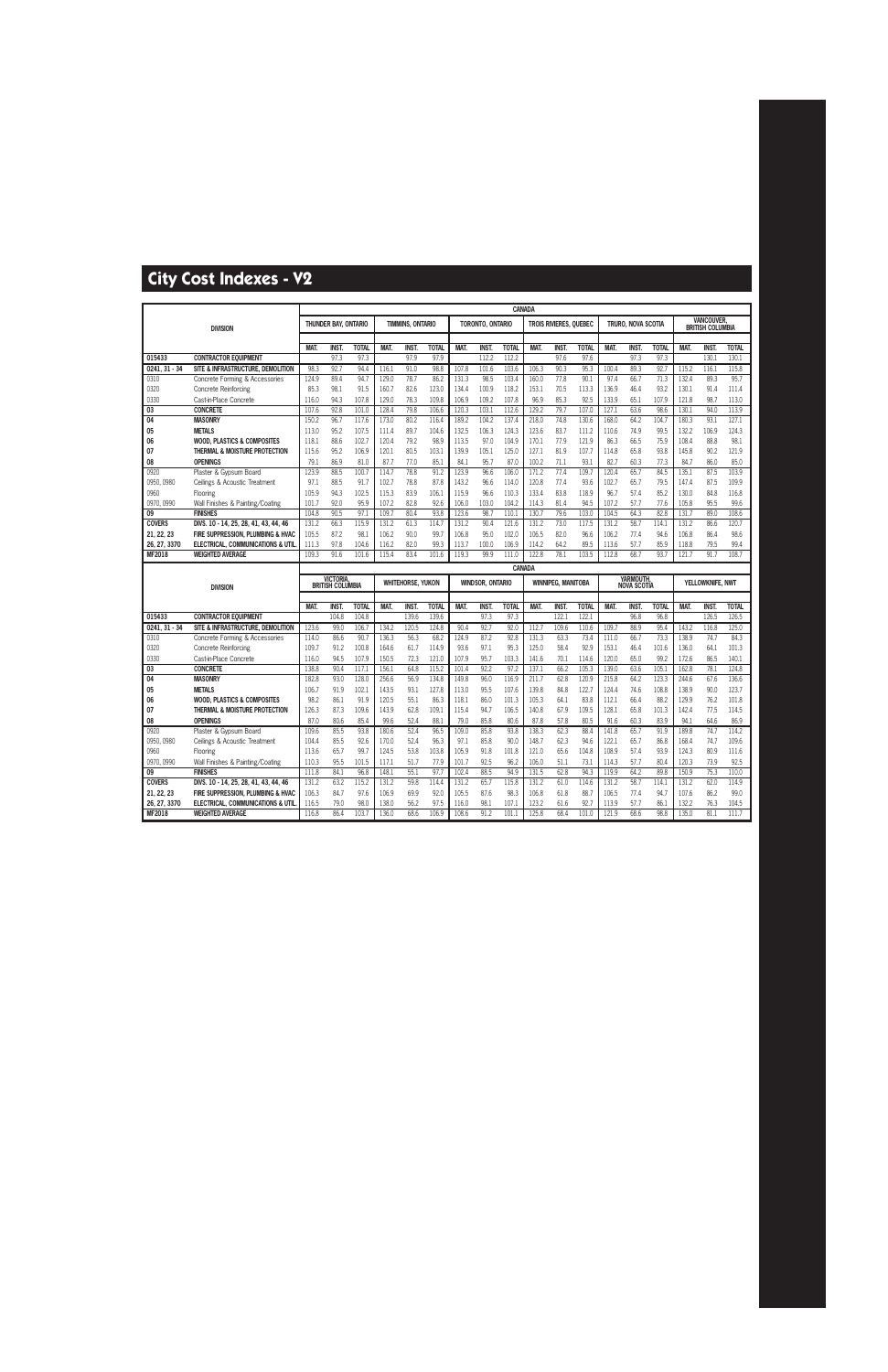Costs shown in RSMeans cost data publications are based on national averages for materials and installation. To adjust these costs to a specific location, simply multiply the base cost by the factor and divide

by 100 for that city. The data is arranged alphabetically by state and postal zip code numbers. For a city not listed, use the factor for a nearby city with similar economic characteristics.

| STATE/ZIP                                                                                                                                                                                                                                                                            | <b>CITY</b>                                                                                                                                                                                                                                                                                                                                                                                          | MAT.                                                                                                                                                                                                                                           | <b>INST.</b>                                                                                                                                                                                                                                                      | <b>TOTAL</b>                                                                                                                                                                                                                                                      |                                                                                                                                                                                                                                                           |
|--------------------------------------------------------------------------------------------------------------------------------------------------------------------------------------------------------------------------------------------------------------------------------------|------------------------------------------------------------------------------------------------------------------------------------------------------------------------------------------------------------------------------------------------------------------------------------------------------------------------------------------------------------------------------------------------------|------------------------------------------------------------------------------------------------------------------------------------------------------------------------------------------------------------------------------------------------|-------------------------------------------------------------------------------------------------------------------------------------------------------------------------------------------------------------------------------------------------------------------|-------------------------------------------------------------------------------------------------------------------------------------------------------------------------------------------------------------------------------------------------------------------|-----------------------------------------------------------------------------------------------------------------------------------------------------------------------------------------------------------------------------------------------------------|
| <b>ALABAMA</b><br>350-352<br>354<br>355<br>356<br>357-358<br>359<br>360-361<br>362<br>363<br>364<br>365-366<br>367<br>368<br>369                                                                                                                                                     | Birmingham<br>Tuscaloosa<br>Jasper<br>Decatur<br>Huntsville<br>Gadsden<br>Montgomery<br>Anniston<br>Dothan<br>Evergreen<br>Mobile<br>Selma<br>Phenix City<br><b>Butler</b>                                                                                                                                                                                                                           | 98.2<br>96.9<br>97.6<br>96.9<br>96.9<br>97.2<br>98.0<br>97.1<br>97.2<br>96.8<br>97.8<br>96.9<br>97.7<br>97.1                                                                                                                                   | 70.9<br>70.5<br>69.6<br>70.2<br>69.9<br>70.8<br>71.8<br>66.6<br>71.6<br>67.8<br>68.7<br>71.2<br>70.8<br>69.7                                                                                                                                                      | 86.4<br>85.5<br>85.5<br>85.4<br>85.2<br>85.8<br>86.6<br>83.9<br>86.1<br>84.3<br>85.2<br>85.8<br>86.1<br>85.2                                                                                                                                                      | CALI<br>951<br>952<br>953<br>954<br>955<br>959<br>960<br>961<br>COL<br>800-<br>803<br>804<br>805                                                                                                                                                          |
| ALASKA<br>995-996<br>997<br>998<br>999                                                                                                                                                                                                                                               | Anchorage<br>Fairbanks<br>Juneau<br>Ketchikan                                                                                                                                                                                                                                                                                                                                                        | 119.7<br>120.2<br>119.7<br>130.1                                                                                                                                                                                                               | 110.4<br>111.0<br>110.4<br>110.9                                                                                                                                                                                                                                  | 115.7<br>116.2<br>115.7<br>121.8                                                                                                                                                                                                                                  | 806<br>807<br>808-<br>810<br>811<br>812<br>813                                                                                                                                                                                                            |
| <b>ARIZONA</b><br>850,853<br>851,852<br>855<br>856-857<br>859<br>860<br>863<br>864<br>865                                                                                                                                                                                            | Phoenix<br>Mesa/Tempe<br>Globe<br>Tucson<br>Show Low<br>Flagstaff<br>Prescott<br>Kingman<br>Chambers                                                                                                                                                                                                                                                                                                 | 98.4<br>98.0<br>98.2<br>96.9<br>98.4<br>102.4<br>99.9<br>98.2<br>98.2                                                                                                                                                                          | 72.1<br>71.1<br>70.7<br>71.8<br>70.8<br>70.4<br>71.1<br>69.8<br>70.4                                                                                                                                                                                              | 87.0<br>86.4<br>86.3<br>86.1<br>86.5<br>88.6<br>87.5<br>85.9<br>86.2                                                                                                                                                                                              | 814<br>815<br>816<br><b>CON</b><br>060<br>061<br>062<br>063<br>064                                                                                                                                                                                        |
| <b>ARKANSAS</b><br>716<br>717<br>718<br>719<br>720-722<br>723<br>724<br>725<br>726<br>727<br>728<br>729                                                                                                                                                                              | Pine Bluff<br>Camden<br>Texarkana<br><b>Hot Springs</b><br>Little Rock<br>West Memphis<br>Jonesboro<br><b>Batesville</b><br>Harrison<br>Fayetteville<br><b>Russellville</b><br>Fort Smith                                                                                                                                                                                                            | 96.2<br>94.1<br>95.1<br>93.4<br>96.0<br>94.2<br>94.8<br>92.4<br>93.7<br>91.3<br>92.5<br>95.1                                                                                                                                                   | 62.8<br>64.1<br>63.7<br>62.5<br>63.5<br>67.5<br>65.7<br>62.9<br>62.3<br>64.2<br>61.3<br>61.9                                                                                                                                                                      | 81.8<br>81.1<br>81.5<br>80.1<br>81.9<br>82.7<br>82.2<br>79.6<br>80.1<br>79.6<br>79.0<br>80.8                                                                                                                                                                      | 065<br>066<br>067<br>068<br>069<br>D.C.<br>200-<br>DEL<br>197<br>198<br>199                                                                                                                                                                               |
| <b>CALIFORNIA</b><br>900-902<br>903-905<br>906-908<br>910-912<br>913-916<br>917-918<br>919-921<br>922<br>923-924<br>925<br>926-927<br>928<br>930<br>931<br>932-933<br>934<br>935<br>936-938<br>939<br>940-941<br>942,956-958<br>943<br>944<br>945<br>946<br>947<br>948<br>949<br>950 | Los Angeles<br>Inglewood<br>Long Beach<br>Pasadena<br>Van Nuys<br>Alhambra<br>San Diego<br>Palm Springs<br>San Bernardino<br>Riverside<br>Santa Ana<br>Anaheim<br>Oxnard<br>Santa Barbara<br>Bakersfield<br>San Luis Obispo<br>Mojave<br>Fresno<br>Salinas<br>San Francisco<br>Sacramento<br>Palo Alto<br>San Mateo<br>Vallejo<br>Oakland<br><b>Berkeley</b><br>Richmond<br>San Rafael<br>Santa Cruz | 98.4<br>93.6<br>95.2<br>95.4<br>98.5<br>97.4<br>100.3<br>97.3<br>95.0<br>99.4<br>97.1<br>99.5<br>98.2<br>97.4<br>99.0<br>98.4<br>95.6<br>98.6<br>99.2<br>107.6<br>101.0<br>99.4<br>101.9<br>100.5<br>103.9<br>103.3<br>102.8<br>105.0<br>104.9 | 129.3<br>127.4<br>127.2<br>127.0<br>127.0<br>127.0<br>121.3<br>121.9<br>125.4<br>126.0<br>125.7<br>125.9<br>125.8<br>125.0<br>124.8<br>125.5<br>123.6<br>131.2<br>137.8<br>159.0<br>133.1<br>150.8<br>156.6<br>143.4<br>153.2<br>151.9<br>148.2<br>150.3<br>138.1 | 111.8<br>108.2<br>109.0<br>109.0<br>110.8<br>110.2<br>109.4<br>108.0<br>108.1<br>110.9<br>109.5<br>110.9<br>110.1<br>109.4<br>110.1<br>110.1<br>107.7<br>112.7<br>115.9<br>129.8<br>114.9<br>121.6<br>125.5<br>119.0<br>125.2<br>124.3<br>122.4<br>124.6<br>119.2 | <b>FLO</b><br>320,<br>321<br>323<br>324<br>325<br>326.<br>327-<br>329<br>330-<br>333<br>334,<br>335-<br>337<br>338<br>339,<br>342<br><b>GEO</b><br>300-<br>304<br>305<br>306<br>307<br>308-<br>310-<br>$313 -$<br>315<br>316<br>$\overline{3}17,$<br>318- |

| STATE/ZIP                  | <b>CITY</b>             | MAT.  | <b>INST.</b> | <b>TOTAL</b> |
|----------------------------|-------------------------|-------|--------------|--------------|
| <b>CALIFORNIA (CONT'D)</b> |                         |       |              |              |
| 951                        | San Jose                | 103.0 | 158.4        | 126.9        |
| 952                        | Stockton                | 101.0 | 131.9        | 114.3        |
| 953                        | Modesto                 | 100.8 | 132.1        | 114.3        |
| 954                        | Santa Rosa              | 101.2 | 149.8        | 122.2        |
| 955                        | Eureka                  | 102.6 | 137.6        | 117.7        |
| 959                        | Marysville              | 101.8 | 130.7        | 114.3        |
| 960                        | Redding                 | 107.8 | 132.6        | 118.6        |
| 961                        | Susanville              | 107.3 | 131.0        | 117.5        |
|                            |                         |       |              |              |
| <b>COLORADO</b>            |                         |       |              |              |
| 800-802                    | Denver                  | 104.0 | 75.1         | 91.5         |
| 803                        | Boulder                 | 99.2  | 73.7         | 88.2         |
| 804                        | Golden                  | 101.5 | 73.0         | 89.2         |
| 805                        | Fort Collins            | 102.8 | 73.2         | 90.0         |
| 806                        | Greeley                 | 99.9  | 73.3         | 88.4         |
| 807                        | Fort Morgan             | 99.9  | 72.5         | 88.0         |
| 808-809                    | Colorado Springs        | 101.8 | 72.3         | 89.1         |
| 810                        | Pueblo                  | 101.6 | 70.7         | 88.2         |
| 811                        | Alamosa                 | 103.3 | 69.2         | 88.6         |
| 812                        | Salida                  | 102.9 | 69.8         | 88.6         |
| 813                        | Durango                 | 103.6 | 65.5         | 87.1         |
| 814                        | Montrose                | 102.3 | 66.3         | 86.7         |
| 815                        | Grand Junction          | 105.6 | 70.0         | 90.2         |
| 816                        | <b>Glenwood Springs</b> | 103.6 | 66.6         | 87.6         |
|                            |                         |       |              |              |
| <b>CONNECTICUT</b>         |                         |       |              |              |
| 060                        | New Britain             | 99.7  | 116.9        | 107.1        |
| 061                        | Hartford                | 101.7 | 118.7        | 109.0        |
| 062                        | Willimantic             | 100.3 | 116.9        | 107.5        |
| 063                        | New London              | 96.7  | 116.6        | 105.3        |
| 064                        | Meriden                 | 98.8  | 116.4        | 106.4        |
| 065                        | New Haven               | 101.5 | 117.0        | 108.2        |
| 066                        | <b>Bridgeport</b>       | 100.9 | 116.7        | 107.7        |
| 067                        | Waterbury               | 100.5 | 117.2        | 107.7        |
| 068                        | Norwalk                 | 100.4 | 116.9        | 107.5        |
| 069                        | Stamford                | 100.5 | 123.9        | 110.6        |
|                            |                         |       |              |              |
| D.C.                       |                         |       |              |              |
| 200-205                    | Washington              | 101.3 | 88.0         | 95.5         |
|                            |                         |       |              |              |
| DELAWARE                   |                         |       |              |              |
| 197                        | Newark                  | 98.7  | 110.6        | 103.8        |
| 198                        | Wilmington              | 99.1  | 110.7        | 104.1        |
| 199                        | Dover                   | 99.5  | 110.4        | 104.2        |
|                            |                         |       |              |              |
| <b>FLORIDA</b>             |                         |       |              |              |
| 320,322                    | Jacksonville            | 97.0  | 66.9         | 84.0         |
| 321                        | Daytona Beach           | 97.2  | 69.0         | 85.0         |
| 323                        | <b>Tallahassee</b>      | 98.1  | 66.7         | 84.6         |
| 324                        | Panama City             | 98.7  | 67.2         | 85.1         |
| 325                        | Pensacola               | 101.2 | 65.3         | 85.7         |
| 326,344                    | Gainesville             | 98.3  | 63.8         | 83.4         |
| 327-328,347                | Orlando                 | 97.9  | 66.3         | 84.3         |
| 329                        | Melbourne               | 99.9  | 70.6         | 87.2         |
| 330-332,340                | Miami                   | 96.2  | 70.4         | 85.1         |
| 333                        | Fort Lauderdale         | 96.5  | 72.2         | 86.0         |
| 334,349                    | West Palm Beach         | 95.1  | 69.0         | 83.8         |
| 335-336,346                | Tampa                   | 98.0  | 67.4         | 84.8         |
| 337                        | St. Petersburg          | 100.4 | 65.8         | 85.4         |
| 338                        | Lakeland                | 97.1  | 66.3         | 83.8         |
| 339,341                    | Fort Mvers              | 96.4  | 66.7         | 83.6         |
| 342                        | Sarasota                | 99.1  | 65.3         | 84.5         |
|                            |                         |       |              |              |
| Georgia                    |                         |       |              |              |
| 300-303,399                | Atlanta                 | 98.7  | 76.7         | 89.2         |
| 304                        | Statesboro              | 97.9  | 67.1         | 84.6         |
| 305                        | Gainesville             | 96.5  | 64.3         | 82.6         |
| 306                        | Athens                  | 95.9  | 63.8         | 82.0         |
| 307                        | Dalton                  | 97.7  | 68.0         | 84.9         |
| 308-309                    | Augusta                 | 96.4  | 73.5         | 86.5         |
| 310-312                    | Macon                   | 95.3  | 74.4         | 86.3         |
| 313-314                    | Savannah                | 97.3  | 72.8         | 86.7         |
| 315                        | Waycross                | 96.6  | 66.9         | 83.8         |
| 316                        | Valdosta                | 96.7  | 65.4         | 83.2         |
| 317,398                    | Albany                  | 96.5  | 72.2         | 86.0         |
| 318-319                    | Columbus                | 96.4  | 73.4         | 86.4         |
|                            |                         |       |              |              |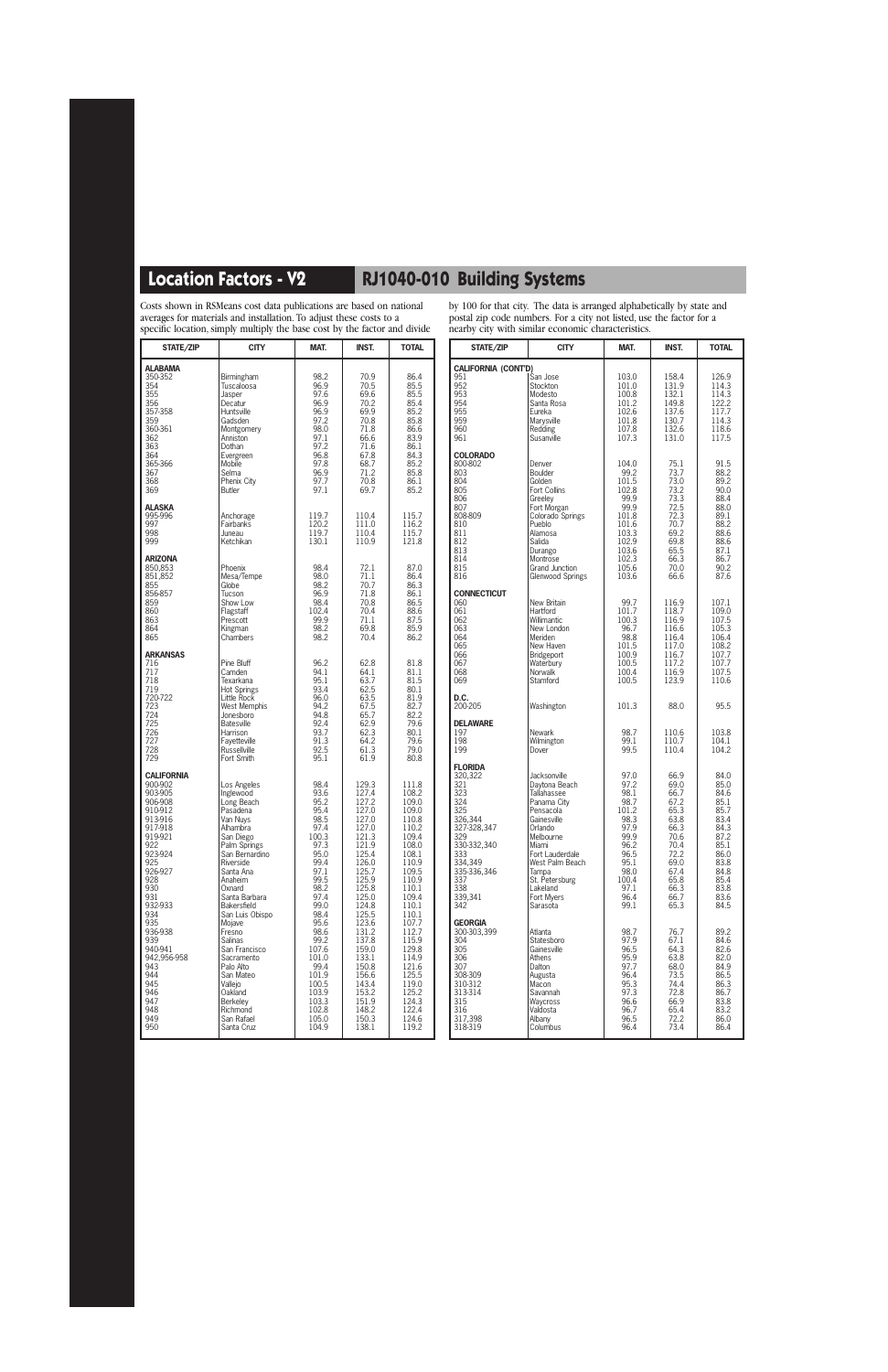| STATE/ZIP                                                                                                                                                                        | <b>CITY</b>                                                                                                                                                                                                                                               | MAT.                                                                                                                                                  | <b>INST.</b>                                                                                                                                                           | <b>TOTAL</b>                                                                                                                                                     |
|----------------------------------------------------------------------------------------------------------------------------------------------------------------------------------|-----------------------------------------------------------------------------------------------------------------------------------------------------------------------------------------------------------------------------------------------------------|-------------------------------------------------------------------------------------------------------------------------------------------------------|------------------------------------------------------------------------------------------------------------------------------------------------------------------------|------------------------------------------------------------------------------------------------------------------------------------------------------------------|
| <b>HAWAII</b><br>967<br>968                                                                                                                                                      | Hilo<br>Honolulu                                                                                                                                                                                                                                          | 115.6<br>120.3                                                                                                                                        | 117.2<br>117.8                                                                                                                                                         | 116.3<br>119.2                                                                                                                                                   |
| <b>STATES &amp; POSS.</b><br>969                                                                                                                                                 | Guam                                                                                                                                                                                                                                                      | 138.0                                                                                                                                                 | 63.4                                                                                                                                                                   | 105.7                                                                                                                                                            |
| <b>IDAHO</b><br>832<br>833<br>834<br>835<br>836-837<br>838                                                                                                                       | Pocatello<br><b>Twin Falls</b><br>Idaho Falls<br>Lewiston<br><b>Boise</b><br>Coeur d'Alene                                                                                                                                                                | 101.8<br>102.9<br>100.2<br>108.4<br>100.9<br>108.1                                                                                                    | 77.8<br>76.9<br>76.9<br>84.9<br>78.2<br>81.5                                                                                                                           | 91.4<br>91.7<br>90.1<br>98.2<br>91.1<br>96.6                                                                                                                     |
| <b>ILLINOIS</b><br>600-603<br>604<br>605<br>606-608<br>609<br>610-611<br>612<br>613<br>614<br>615-616<br>617<br>618-619<br>620-622<br>623<br>624<br>625<br>626-627<br>628<br>629 | North Suburban<br>Joliet<br>South Suburban<br>Chicago<br>Kankakee<br>Rockford<br>Rock Island<br>La Salle<br>Galesburg<br>Peoria<br>Bloomington<br>Champaign<br>East St. Louis<br>Ouincy<br>Effingham<br>Decatur<br>Springfield<br>Centralia<br>Carbondale | 98.5<br>98.5<br>98.5<br>100.5<br>95.1<br>96.3<br>94.5<br>95.8<br>95.5<br>97.4<br>94.8<br>98.4<br>94.1<br>96.1<br>95.3<br>96.7<br>97.8<br>92.9<br>92.7 | 137.3<br>140.3<br>137.2<br>144.4<br>129.5<br>126.3<br>95.5<br>122.2<br>104.8<br>109.9<br>105.4<br>106.3<br>109.8<br>101.1<br>104.9<br>107.6<br>110.4<br>106.7<br>105.2 | 115.3<br>116.5<br>115.3<br>119.5<br>110.0<br>109.3<br>94.9<br>107.2<br>99.5<br>102.8<br>99.4<br>101.8<br>100.9<br>98.3<br>99.4<br>101.4<br>103.2<br>98.9<br>98.1 |
| <b>INDIANA</b><br>460<br>461-462<br>463-464<br>465-466<br>467-468<br>469<br>470<br>471<br>472<br>473<br>474<br>475<br>476-477<br>478<br>479                                      | Anderson<br>Indianapolis<br>Gary<br>South Bend<br>Fort Wayne<br>Kokomo<br>Lawrenceburg<br>New Albany<br>Columbus<br>Muncie<br>Bloomington<br>Washington<br>Evansville<br>Terre Haute<br>Lafayette                                                         | 96.8<br>99.5<br>98.3<br>99.6<br>97.5<br>94.9<br>93.0<br>94.3<br>96.5<br>96.6<br>98.2<br>95.1<br>96.0<br>96.9<br>96.2                                  | 80.4<br>82.9<br>105.8<br>83.4<br>75.9<br>79.8<br>78.3<br>76.3<br>79.4<br>78.9<br>79.7<br>84.8<br>83.2<br>82.9<br>79.9                                                  | 89.7<br>92.3<br>101.5<br>92.6<br>88.2<br>88.4<br>86.6<br>86.5<br>89.1<br>89.0<br>90.2<br>90.7<br>90.5<br>90.8<br>89.1                                            |
| <b>IOWA</b><br>500-503,509<br>504<br>505<br>506-507<br>508<br>510-511<br>512<br>513<br>514<br>515<br>516<br>520<br>521<br>522-524<br>525<br>526<br>527-528                       | Des Moines<br>Mason City<br>Fort Dodge<br>Waterloo<br>Creston<br>Sioux City<br>Sibley<br>Spencer<br>Carroll<br><b>Council Bluffs</b><br>Shenandoah<br>Dubuque<br>Decorah<br>Cedar Rapids<br>Ottumwa<br>Burlington<br>Davenport                            | 97.3<br>95.0<br>95.0<br>96.5<br>95.2<br>98.0<br>96.9<br>98.3<br>95.5<br>98.8<br>96.1<br>97.3<br>96.7<br>98.3<br>96.4<br>95.8<br>97.3                  | 90.0<br>71.2<br>71.0<br>78.4<br>81.1<br>80.3<br>60.1<br>59.9<br>79.3<br>81.9<br>78.7<br>80.6<br>71.0<br>86.6<br>75.7<br>81.1<br>96.6                                   | 94.2<br>84.7<br>84.6<br>88.7<br>89.1<br>90.3<br>81.0<br>81.7<br>88.5<br>91.5<br>88.6<br>90.1<br>85.6<br>93.2<br>87.5<br>89.5<br>97.0                             |
| <b>KANSAS</b><br>660-662<br>664-666<br>667<br>668<br>669<br>670-672<br>673<br>674<br>675<br>676<br>677                                                                           | Kansas City<br>Topeka<br>Fort Scott<br>Emporia<br><b>Belleville</b><br>Wichita<br>Independence<br>Salina<br>Hutchinson<br>Hays<br>Colby                                                                                                                   | 96.4<br>98.1<br>95.2<br>95.2<br>96.9<br>96.5<br>96.4<br>96.8<br>91.9<br>96.0<br>96.5                                                                  | 99.2<br>78.0<br>73.9<br>74.0<br>69.1<br>72.2<br>73.6<br>73.3<br>69.7<br>70.4<br>71.7                                                                                   | 97.6<br>89.4<br>86.0<br>86.0<br>84.9<br>86.0<br>86.6<br>86.6<br>82.3<br>84.9<br>85.7                                                                             |

| STATE/ZIP                                                                                                                                                                                                 | <b>CITY</b>                                                                                                                                                                                                                                            | MAT.                                                                                                                                                 | <b>INST.</b>                                                                                                                                         | <b>TOTAL</b>                                                                                                                                         |
|-----------------------------------------------------------------------------------------------------------------------------------------------------------------------------------------------------------|--------------------------------------------------------------------------------------------------------------------------------------------------------------------------------------------------------------------------------------------------------|------------------------------------------------------------------------------------------------------------------------------------------------------|------------------------------------------------------------------------------------------------------------------------------------------------------|------------------------------------------------------------------------------------------------------------------------------------------------------|
| <b>KANSAS (CONT'D)</b>                                                                                                                                                                                    |                                                                                                                                                                                                                                                        |                                                                                                                                                      |                                                                                                                                                      |                                                                                                                                                      |
| 678<br>679                                                                                                                                                                                                | Dodge City<br>Liberal                                                                                                                                                                                                                                  | 98.0<br>96.0                                                                                                                                         | 74.8<br>69.5                                                                                                                                         | 88.0<br>84.6                                                                                                                                         |
| <b>KENTUCKY</b><br>400-402<br>403-405<br>406<br>407-409<br>410<br>411-412<br>413-414<br>415-416<br>417-418<br>420<br>421-422<br>423<br>424<br>425-426<br>427<br>LOUISIANA<br>700-701<br>703<br>704<br>705 | Louisville<br>Lexington<br>Frankfort<br>Corbin<br>Covington<br>Ashland<br>Campton<br>Pikeville<br>Hazard<br>Paducah<br><b>Bowling Green</b><br>Owensboro<br>Henderson<br>Somerset<br>Elizabethtown<br>New Orleans<br>Thibodaux<br>Hammond<br>Lafayette | 94.9<br>94.2<br>96.8<br>91.8<br>94.9<br>93.6<br>94.9<br>96.1<br>94.3<br>93.0<br>95.2<br>95.3<br>92.7<br>92.1<br>91.8<br>97.7<br>95.5<br>93.2<br>95.1 | 79.6<br>78.8<br>78.6<br>75.0<br>75.0<br>86.3<br>76.3<br>82.1<br>77.1<br>80.0<br>78.4<br>81.8<br>78.7<br>76.6<br>73.4<br>68.3<br>65.0<br>63.4<br>65.9 | 88.3<br>87.5<br>88.9<br>84.6<br>86.3<br>90.5<br>86.9<br>90.1<br>86.9<br>87.4<br>87.9<br>89.4<br>86.7<br>85.4<br>83.8<br>85.0<br>82.3<br>80.3<br>82.5 |
| 706<br>707-708<br>710-711<br>712<br>713-714                                                                                                                                                               | Lake Charles<br><b>Baton Rouge</b><br>Shreveport<br>Monroe<br>Alexandria                                                                                                                                                                               | 95.3<br>97.0<br>97.7<br>96.0<br>96.1                                                                                                                 | 68.4<br>68.3<br>66.8<br>64.6<br>64.7                                                                                                                 | 83.7<br>84.6<br>84.4<br>82.4<br>82.5                                                                                                                 |
| Maine<br>039<br>040-041<br>042<br>043<br>044<br>045<br>046<br>047<br>048<br>049                                                                                                                           | Kittery<br>Portland<br>Lewiston<br>Augusta<br><b>Bangor</b><br>Bath<br><b>Machias</b><br>Houlton<br>Rockland<br>Waterville                                                                                                                             | 94.4<br>100.6<br>98.0<br>101.6<br>97.5<br>96.2<br>95.8<br>95.9<br>95.0<br>96.2                                                                       | 84.9<br>85.6<br>84.9<br>86.0<br>84.5<br>84.6<br>84.5<br>84.4<br>84.6<br>84.5                                                                         | 90.3<br>94.1<br>92.4<br>94.9<br>91.9<br>91.2<br>90.9<br>91.0<br>90.5<br>91.2                                                                         |
| Maryland<br>206<br>207-208<br>209<br>210-212<br>214<br>215<br>216<br>217<br>218<br>219                                                                                                                    | Waldorf<br>College Park<br>Silver Spring<br><b>Baltimore</b><br>Annapolis<br>Cumberland<br>Easton<br>Hagerstown<br>Salisbury<br>Elkton                                                                                                                 | 97.4<br>97.5<br>96.7<br>102.3<br>101.4<br>97.1<br>98.9<br>97.7<br>99.3<br>96.1                                                                       | 84.8<br>85.8<br>84.9<br>83.1<br>83.4<br>83.1<br>72.6<br>86.2<br>65.0<br>83.0                                                                         | 92.0<br>92.5<br>91.6<br>94.0<br>93.6<br>91.0<br>87.5<br>92.8<br>84.5<br>90.5                                                                         |
| MASSACHUSETTS<br>010-011<br>012<br>013<br>014<br>015-016<br>017<br>018<br>019<br>020-022, 024<br>023<br>025<br>026<br>027                                                                                 | Springfield<br>Pittsfield<br>Greenfield<br><b>Fitchburg</b><br>Worcester<br>Framingham<br>Lowell<br>Lawrence<br><b>Boston</b><br>Brockton<br><b>Buzzards Bay</b><br><b>Hyannis</b><br>New Bedford                                                      | 99.1<br>98.6<br>96.7<br>95.4<br>99.1<br>94.9<br>98.4<br>99.4<br>100.2<br>98.9<br>93.3<br>96.0<br>98.1                                                | 110.8<br>105.1<br>109.5<br>113.2<br>118.6<br>122.4<br>126.4<br>124.9<br>132.9<br>117.8<br>114.1<br>116.9<br>116.3                                    | 104.2<br>101.4<br>102.3<br>103.1<br>107.5<br>106.8<br>110.5<br>110.4<br>114.3<br>107.1<br>102.3<br>105.1<br>106.0                                    |
| MICHIGAN<br>480,483<br>481<br>482<br>484-485<br>486<br>487<br>488-489<br>490<br>491<br>492<br>493,495<br>494                                                                                              | Royal Oak<br>Ann Arbor<br>Detroit<br>Flint<br>Saginaw<br>Bay City<br>Lansing<br><b>Battle Creek</b><br>Kalamazoo<br>Jackson<br><b>Grand Rapids</b><br>Muskegon                                                                                         | 94.1<br>96.3<br>99.5<br>95.9<br>95.6<br>95.7<br>98.1<br>95.7<br>96.0<br>94.1<br>98.9<br>94.5                                                         | 96.9<br>102.0<br>100.9<br>90.9<br>86.7<br>85.3<br>90.5<br>79.4<br>80.9<br>88.0<br>82.2<br>79.7                                                       | 95.3<br>98.7<br>100.1<br>93.8<br>91.8<br>91.2<br>94.8<br>88.6<br>89.5<br>91.4<br>91.6<br>88.1                                                        |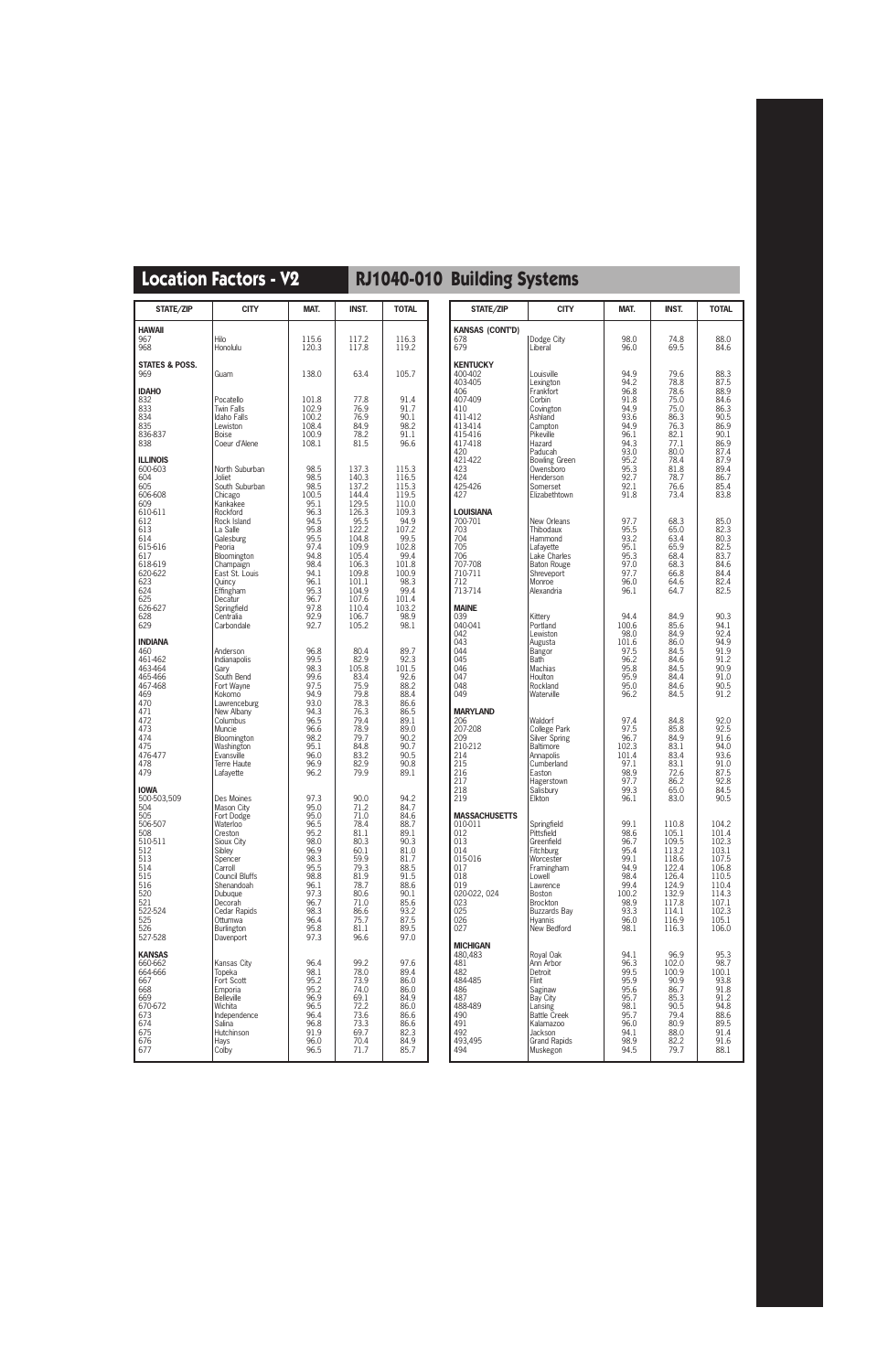| STATE/ZIP                                                                                                                                                             | <b>CITY</b>                                                                                                                                                                                                                                                            | MAT.                                                                                                                                         | <b>INST.</b>                                                                                                                                   | <b>TOTAL</b>                                                                                                                                  |
|-----------------------------------------------------------------------------------------------------------------------------------------------------------------------|------------------------------------------------------------------------------------------------------------------------------------------------------------------------------------------------------------------------------------------------------------------------|----------------------------------------------------------------------------------------------------------------------------------------------|------------------------------------------------------------------------------------------------------------------------------------------------|-----------------------------------------------------------------------------------------------------------------------------------------------|
| <b>MICHIGAN (CONT'D)</b><br>496<br>497<br>498-499                                                                                                                     | <b>Traverse City</b><br>Gaylord<br>Iron Mountain                                                                                                                                                                                                                       | 93.5<br>94.6<br>96.5                                                                                                                         | 75.2<br>78.1<br>78.9                                                                                                                           | 85.6<br>87.5<br>88.9                                                                                                                          |
| <b>MINNESOTA</b><br>550-551<br>553-555<br>556-558<br>559<br>560<br>561<br>562<br>563<br>564<br>565<br>566<br>567                                                      | Saint Paul<br>Minneapolis<br><b>Duluth</b><br>Rochester<br>Mankato<br>Windom<br>Willmar<br>St. Cloud<br><b>Brainerd</b><br>Detroit Lakes<br>Bemidji<br>Thief River Falls                                                                                               | 99.3<br>99.7<br>99.9<br>98.4<br>95.5<br>94.0<br>93.7<br>94.9<br>95.5<br>97.6<br>96.8<br>96.4                                                 | 119.2<br>116.6<br>103.9<br>106.1<br>105.0<br>91.7<br>96.6<br>115.9<br>97.9<br>90.3<br>94.6<br>89.4                                             | 107.9<br>107.0<br>101.6<br>101.7<br>99.6<br>93.0<br>94.9<br>104.0<br>96.5<br>94.4<br>95.8<br>93.4                                             |
| <b>MISSISSIPPI</b><br>386<br>387<br>388<br>389<br>390-392<br>393<br>394<br>395<br>396<br>397                                                                          | Clarksdale<br>Greenville<br>Tupelo<br>Greenwood<br>Jackson<br>Meridian<br>Laurel<br>Biloxi<br>McComb<br>Columbus                                                                                                                                                       | 95.7<br>99.4<br>97.2<br>97.0<br>98.6<br>95.4<br>96.8<br>97.1<br>95.1<br>96.7                                                                 | 53.8<br>65.2<br>56.4<br>53.5<br>67.9<br>67.8<br>56.4<br>66.6<br>53.8<br>57.1                                                                   | 77.6<br>84.6<br>79.6<br>78.2<br>85.3<br>83.5<br>79.4<br>83.9<br>77.3<br>79.6                                                                  |
| <b>MISSOURI</b><br>630-631<br>633<br>634<br>635<br>636<br>637<br>638<br>639<br>640-641<br>644-645<br>646<br>647<br>648<br>650-651<br>652<br>653<br>654-655<br>656-658 | St. Louis<br><b>Bowling Green</b><br>Hannibal<br>Kirksville<br><b>Flat River</b><br>Cape Girardeau<br>Sikeston<br>Poplar Bluff<br>Kansas City<br>St. Joseph<br>Chillicothe<br>Harrisonville<br>Joplin<br>Jefferson City<br>Columbia<br>Sedalia<br>Rolla<br>Springfield | 97.5<br>95.6<br>94.5<br>98.0<br>96.6<br>96.4<br>94.9<br>94.4<br>97.5<br>96.0<br>93.7<br>93.2<br>95.2<br>95.7<br>95.7<br>95.6<br>93.4<br>96.5 | 104.6<br>92.3<br>88.5<br>83.6<br>90.6<br>90.6<br>84.4<br>84.3<br>101.8<br>93.3<br>90.7<br>97.4<br>80.1<br>90.0<br>94.5<br>88.1<br>90.6<br>81.4 | 100.6<br>94.2<br>91.9<br>91.8<br>94.0<br>93.9<br>90.4<br>90.0<br>99.3<br>94.9<br>92.4<br>95.0<br>88.7<br>93.2<br>95.2<br>92.4<br>92.2<br>90.0 |
| <b>MONTANA</b><br>590-591<br>592<br>593<br>594<br>595<br>596<br>597<br>598<br>599                                                                                     | <b>Billings</b><br>Wolf Point<br>Miles City<br><b>Great Falls</b><br>Havre<br>Helena<br><b>Butte</b><br>Missoula<br>Kalispell                                                                                                                                          | 101.4<br>101.3<br>99.1<br>102.8<br>100.2<br>101.2<br>101.3<br>98.8<br>98.0                                                                   | 77.2<br>74.5<br>74.6<br>77.1<br>72.5<br>74.7<br>74.4<br>74.8<br>74.1                                                                           | 90.9<br>89.7<br>88.5<br>91.7<br>88.3<br>89.7<br>89.7<br>88.5<br>87.7                                                                          |
| <b>NEBRASKA</b><br>680-681<br>683-685<br>686<br>687<br>688<br>689<br>690<br>691<br>692<br>693                                                                         | Omaha<br>Lincoln<br>Columbus<br>Norfolk<br>Grand Island<br><b>Hastings</b><br><b>McCook</b><br>North Platte<br>Valentine<br>Alliance                                                                                                                                   | 98.6<br>99.8<br>96.0<br>97.4<br>97.4<br>97.1<br>95.9<br>96.1<br>98.0<br>98.4                                                                 | 83.0<br>79.3<br>77.7<br>74.5<br>76.2<br>75.2<br>70.2<br>74.9<br>67.4<br>70.4                                                                   | 91.9<br>90.9<br>88.1<br>87.5<br>88.2<br>87.7<br>84.8<br>86.9<br>84.8<br>86.3                                                                  |
| <b>NEVADA</b><br>889-891<br>893<br>894-895<br>897<br>898                                                                                                              | Las Vegas<br>Ely<br>Reno<br>Carson City<br>Elko                                                                                                                                                                                                                        | 104.2<br>102.9<br>102.8<br>103.2<br>101.5                                                                                                    | 107.0<br>89.5<br>85.6<br>85.6<br>81.8                                                                                                          | 105.4<br>97.1<br>95.4<br>95.6<br>93.0                                                                                                         |
| <b>NEW HAMPSHIRE</b><br>030<br>031                                                                                                                                    | Nashua<br>Manchester                                                                                                                                                                                                                                                   | 99.3<br>100.5                                                                                                                                | 92.3<br>93.0                                                                                                                                   | 96.3<br>97.3                                                                                                                                  |

| STATE/ZIP                     | <b>CITY</b>                            | MAT.           | INST.          | <b>TOTAL</b>   |
|-------------------------------|----------------------------------------|----------------|----------------|----------------|
| <b>NEW HAMPSHIRE (CONT'D)</b> |                                        |                |                |                |
| 032-033<br>034                | Concord<br>Keene                       | 100.8<br>96.1  | 91.3<br>86.2   | 96.7<br>91.8   |
| 035                           | Littleton                              | 96.1           | 77.7           | 88.1           |
| 036<br>037                    | Charleston<br>Claremont                | 95.6<br>94.8   | 85.6<br>85.7   | 91.3<br>90.8   |
| 038                           | Portsmouth                             | 96.5           | 91.5           | 94.3           |
| <b>NEW JERSEY</b>             |                                        |                |                |                |
| 070-071                       | Newark                                 | 101.8          | 137.9          | 117.4<br>115.6 |
| 072<br>073                    | Elizabeth<br>Jersey City               | 98.9<br>97.7   | 137.6<br>137.1 | 114.7          |
| 074-075                       | Paterson                               | 99.3           | 137.3          | 115.7          |
| 076<br>077                    | Hackensack<br>Long Branch              | 97.4<br>97.1   | 137.1<br>126.6 | 114.6<br>109.9 |
| 078                           | Dover                                  | 97.6           | 137.5          | 114.8          |
| 079<br>080,083                | Summit<br>Vineland                     | 97.7<br>97.2   | 136.9<br>126.6 | 114.6<br>109.9 |
| 081                           | Camden                                 | 98.9           | 133.7          | 114.0          |
| 082,084<br>085-086            | <b>Atlantic City</b><br>Trenton        | 97.8<br>100.5  | 132.6<br>124.4 | 112.8<br>110.8 |
| 087<br>088-089                | Point Pleasant<br><b>New Brunswick</b> | 99.1<br>99.7   | 126.5<br>132.2 | 110.9<br>113.8 |
|                               |                                        |                |                |                |
| <b>NEW MEXICO</b><br>870-872  | Albuquerque                            | 98.9           | 71.6           | 87.1           |
| 873                           | Gallup                                 | 99.2           | 71.6           | 87.3           |
| 874<br>875                    | Farmington<br>Santa Fe                 | 99.3<br>100.5  | 71.6<br>72.2   | 87.3<br>88.3   |
| 877                           | Las Vegas                              | 97.4           | 71.6           | 86.3           |
| 878<br>879                    | Socorro<br>Truth/Consequences          | 97.1<br>96.8   | 71.6<br>68.6   | 86.1<br>84.6   |
| 880                           | Las Cruces                             | 96.8           | 70.0           | 85.2           |
| 881<br>882                    | Clovis<br>Roswell                      | 99.1<br>100.7  | 71.5<br>71.6   | 87.2<br>88.1   |
| 883                           | Carrizozo                              | 101.4          | 71.6           | 88.5           |
| 884                           | Tucumcari                              | 99.7           | 71.5           | 87.6           |
| <b>NEW YORK</b>               |                                        |                |                |                |
| 100-102<br>103                | New York<br>Staten Island              | 100.3<br>96.5  | 174.2<br>171.9 | 132.2<br>129.1 |
| 104                           | <b>Bronx</b>                           | 94.8           | 171.2          | 127.8          |
| 105<br>106                    | Mount Vernon<br><b>White Plains</b>    | 94.9<br>94.9   | 147.0<br>149.8 | 117.4<br>118.6 |
| 107<br>108                    | Yonkers<br>New Rochelle                | 99.1<br>95.3   | 150.1<br>141.4 | 121.1<br>115.2 |
| 109                           | Suffern                                | 94.9           | 125.4          | 108.1          |
| 110<br>111                    | Oueens<br>Long Island City             | 100.5<br>102.2 | 173.1<br>173.1 | 131.8<br>132.8 |
| 112                           | Brooklyn                               | 102.7          | 173.1          | 133.1          |
| 113<br>114                    | Flushing<br>Jamaica                    | 102.5<br>100.9 | 173.1<br>173.1 | 133.0<br>132.1 |
| 115,117,118                   | Hicksville                             | 100.5          | 151.7          | 122.6          |
| 116<br>119                    | Far Rockaway<br>Riverhead              | 102.7<br>101.3 | 173.1<br>156.9 | 133.1<br>125.3 |
| 120-122                       | Albany                                 | 98.3           | 109.4          | 103.1          |
| 123<br>124                    | Schenectady<br>Kingston                | 97.9<br>101.2  | 108.6<br>128.8 | 102.5<br>113.1 |
| 125-126                       | Poughkeepsie                           | 100.3          | 131.7          | 113.9          |
| 127<br>128                    | Monticello<br>Glens Falls              | 99.8<br>92.8   | 129.5<br>103.2 | 112.7<br>97.3  |
| 129                           | Plattsburgh                            | 97.7           | 92.8           | 95.6           |
| 130-132<br>133-135            | Syracuse<br>Utica                      | 98.7<br>96.8   | 101.6<br>102.5 | 99.9<br>99.3   |
| 136                           | Watertown                              | 98.4           | 98.9           | 98.6           |
| 137-139<br>140-142            | Binghamton<br><b>Buffalo</b>           | 98.5<br>100.9  | 100.5<br>109.8 | 99.3<br>104.8  |
| 143                           | Niagara Falls                          | 98.0           | 103.4          | 100.3          |
| 144-146<br>147                | Rochester<br>Jamestown                 | 100.8<br>97.1  | 101.2<br>92.3  | 101.0<br>95.0  |
| 148-149                       | Elmira                                 | 96.9           | 100.4          | 98.4           |
| <b>NORTH CAROLINA</b>         |                                        |                |                |                |
| 270,272-274<br>271            | Greensboro                             | 99.7<br>99.5   | 65.3<br>65.3   | 84.8<br>84.7   |
| 275-276                       | Winston-Salem<br>Raleigh               | 99.0           | 65.3           | 84.4           |
| 277<br>278                    | Durham<br>Rocky Mount                  | 101.2<br>97.1  | 65.2<br>64.5   | 85.6<br>83.0   |
| 279                           | Elizabeth City                         | 98.1           | 66.6           | 84.5           |
| 280<br>281-282                | Gastonia<br>Charlotte                  | 97.7<br>98.4   | 68.5<br>72.1   | 85.1<br>87.0   |
| 283                           | Fayetteville                           | 100.5          | 64.0           | 84.7           |
| 284<br>285                    | Wilmington<br>Kinston                  | 96.6<br>94.9   | 63.1<br>63.5   | 82.1<br>81.3   |
|                               |                                        |                |                |                |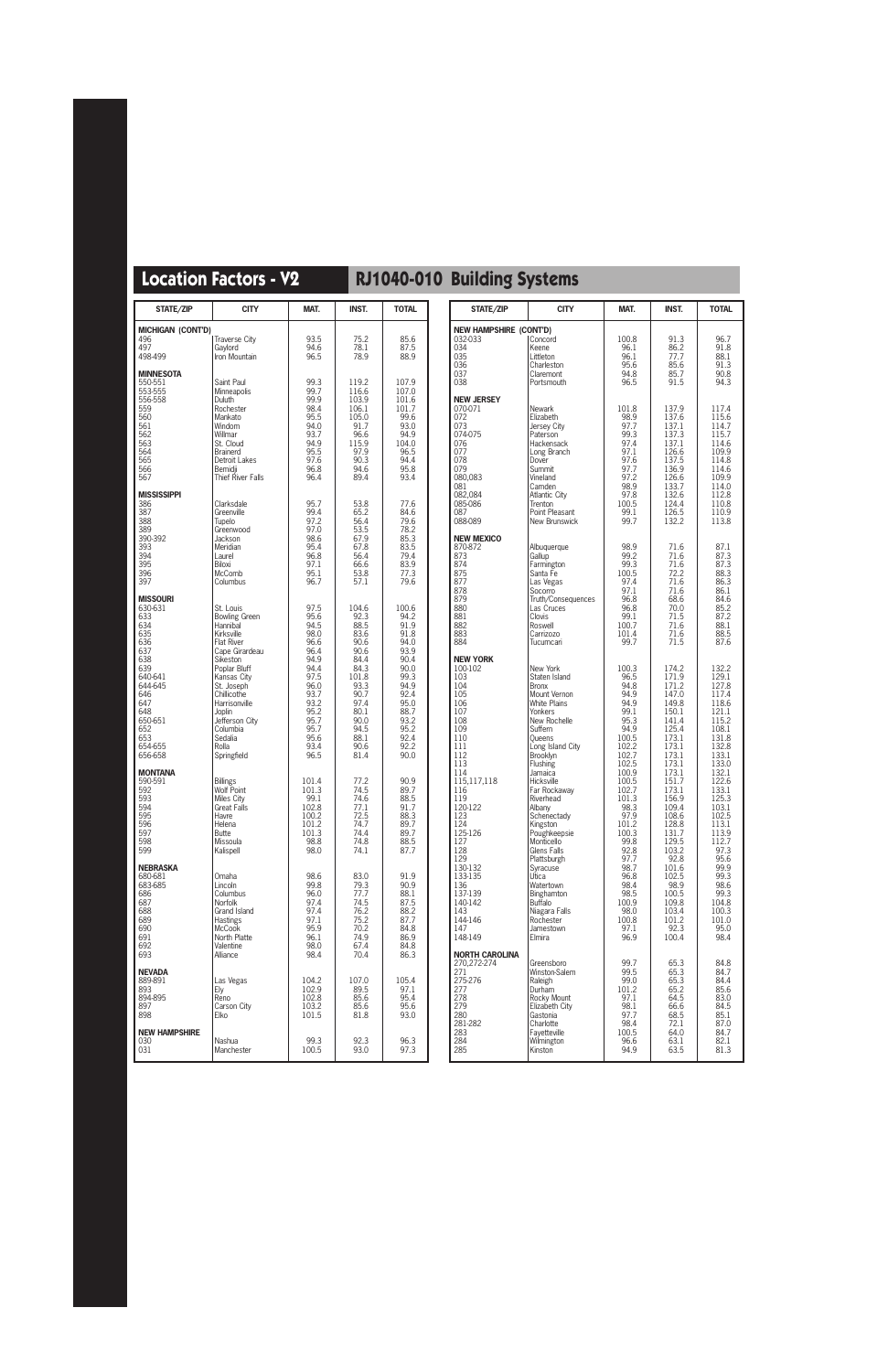| STATE/ZIP                                                                                                                                                                                  | <b>CITY</b>                                                                                                                                                                                                                                                                      | MAT.                                                                                                                                                                 | <b>INST.</b>                                                                                                                                                           | <b>TOTAL</b>                                                                                                                                                          |
|--------------------------------------------------------------------------------------------------------------------------------------------------------------------------------------------|----------------------------------------------------------------------------------------------------------------------------------------------------------------------------------------------------------------------------------------------------------------------------------|----------------------------------------------------------------------------------------------------------------------------------------------------------------------|------------------------------------------------------------------------------------------------------------------------------------------------------------------------|-----------------------------------------------------------------------------------------------------------------------------------------------------------------------|
| <b>NORTH CAROLINA (CONT'D)</b><br>286<br>287-288<br>289                                                                                                                                    | Hickory<br>Asheville<br>Murphy                                                                                                                                                                                                                                                   | 95.2<br>97.0<br>96.1                                                                                                                                                 | 69.0<br>64.6<br>62.6                                                                                                                                                   | 83.9<br>83.0<br>81.6                                                                                                                                                  |
| <b>NORTH DAKOTA</b><br>580-581<br>582<br>583<br>584<br>585<br>586<br>587<br>588                                                                                                            | Fargo<br><b>Grand Forks</b><br>Devils Lake<br>Jamestown<br><b>Bismarck</b><br><b>Dickinson</b><br>Minot<br>Williston                                                                                                                                                             | 99.6<br>98.8<br>98.6<br>98.7<br>99.1<br>99.2<br>98.7<br>97.8                                                                                                         | 78.9<br>81.0<br>77.8<br>76.9<br>83.1<br>75.7<br>76.5<br>80.7                                                                                                           | 90.6<br>91.1<br>89.6<br>89.3<br>92.2<br>89.0<br>89.1<br>90.4                                                                                                          |
| <b>OHIO</b><br>430-432<br>433<br>434-436<br>437-438<br>439<br>440<br>441<br>442-443<br>444-445<br>446-447<br>448-449<br>450<br>451-452<br>453-454<br>455<br>456<br>457<br>458              | Columbus<br>Marion<br>Toledo<br>Zanesville<br>Steubenville<br>Lorain<br>Cleveland<br>Akron<br>Youngstown<br>Canton<br>Mansfield<br><b>Hamilton</b><br>Cincinnati<br>Dayton<br>Springfield<br>Chillicothe<br>Athens<br>Lima                                                       | 99.2<br>95.5<br>98.9<br>96.1<br>97.1<br>98.7<br>99.4<br>99.7<br>99.1<br>99.2<br>96.6<br>96.9<br>98.0<br>96.9<br>96.9<br>96.3<br>99.2<br>99.6                         | 83.2<br>83.6<br>87.7<br>83.0<br>87.4<br>81.8<br>91.5<br>83.0<br>79.7<br>77.5<br>81.1<br>76.7<br>79.2<br>76.6<br>77.2<br>85.3<br>81.8<br>79.0                           | 92.3<br>90.3<br>94.1<br>90.4<br>92.9<br>91.4<br>96.0<br>92.5<br>90.7<br>89.8<br>89.9<br>88.2<br>89.9<br>88.1<br>88.4<br>91.5<br>91.7<br>90.7                          |
| <b>OKLAHOMA</b><br>730-731<br>734<br>735<br>736<br>737<br>738<br>739<br>740-741<br>743<br>744<br>745<br>746<br>747<br>748<br>749                                                           | Oklahoma City<br>Ardmore<br>Lawton<br>Clinton<br>Enid<br>Woodward<br>Guymon<br>Tulsa<br>Miami<br>Muskogee<br>McAlester<br>Ponca City<br>Durant<br>Shawnee<br>Poteau                                                                                                              | 97.6<br>95.9<br>98.1<br>97.3<br>97.8<br>95.9<br>97.0<br>96.9<br>93.5<br>96.1<br>93.2<br>93.9<br>93.8<br>95.3<br>93.0                                                 | 67.8<br>63.8<br>63.9<br>63.7<br>64.2<br>61.2<br>61.7<br>65.5<br>63.0<br>65.7<br>58.3<br>61.8<br>62.7<br>63.3<br>62.6                                                   | 84.8<br>82.0<br>83.3<br>82.8<br>83.3<br>80.9<br>81.7<br>83.3<br>80.3<br>83.0<br>78.1<br>80.0<br>80.4<br>81.5<br>79.9                                                  |
| <b>OREGON</b><br>970-972<br>973<br>974<br>975<br>976<br>977<br>978<br>979                                                                                                                  | Portland<br>Salem<br>Eugene<br>Medford<br>Klamath Falls<br>Bend<br>Pendleton<br>Vale                                                                                                                                                                                             | 102.0<br>103.3<br>101.6<br>103.1<br>103.3<br>102.3<br>98.3<br>96.0                                                                                                   | 104.7<br>102.8<br>103.7<br>99.3<br>97.8<br>100.5<br>101.0<br>87.8                                                                                                      | 103.2<br>103.0<br>102.5<br>101.4<br>100.9<br>101.5<br>99.5<br>92.4                                                                                                    |
| <b>PENNSYLVANIA</b><br>150-152<br>153<br>154<br>155<br>156<br>157<br>158<br>159<br>160<br>161<br>162<br>163<br>164-165<br>166<br>167<br>168<br>169<br>170-171<br>172<br>173-174<br>175-176 | Pittsburgh<br>Washington<br>Uniontown<br>Bedford<br>Greensburg<br>Indiana<br><b>Dubois</b><br>Johnstown<br><b>Butler</b><br>New Castle<br>Kittanning<br>Oil City<br>Erie<br>Altoona<br>Bradford<br>State College<br>Wellsboro<br>Harrisburg<br>Chambersburg<br>York<br>Lancaster | 99.3<br>96.6<br>97.1<br>98.0<br>98.0<br>96.8<br>98.5<br>98.0<br>92.1<br>92.2<br>92.6<br>92.1<br>94.0<br>94.2<br>95.6<br>95.2<br>96.2<br>98.5<br>95.4<br>96.2<br>94.2 | 102.6<br>101.9<br>99.2<br>90.1<br>95.8<br>96.2<br>94.0<br>97.2<br>98.7<br>98.9<br>96.6<br>94.4<br>94.6<br>97.5<br>95.0<br>99.1<br>89.3<br>97.0<br>86.0<br>94.6<br>96.5 | 100.7<br>98.9<br>98.0<br>94.6<br>97.1<br>96.5<br>96.6<br>97.7<br>95.0<br>95.1<br>94.3<br>93.1<br>94.3<br>95.6<br>95.3<br>96.9<br>93.2<br>97.9<br>91.3<br>95.5<br>95.2 |

| STATE/ZIP                                                                                                                                                                                                                                               | <b>CITY</b>                                                                                                                                                                                                                                                                                                                                                                      | MAT.                                                                                                                                                                                                                                        | <b>INST.</b>                                                                                                                                                                                                                         | <b>TOTAL</b>                                                                                                                                                                                                                         |
|---------------------------------------------------------------------------------------------------------------------------------------------------------------------------------------------------------------------------------------------------------|----------------------------------------------------------------------------------------------------------------------------------------------------------------------------------------------------------------------------------------------------------------------------------------------------------------------------------------------------------------------------------|---------------------------------------------------------------------------------------------------------------------------------------------------------------------------------------------------------------------------------------------|--------------------------------------------------------------------------------------------------------------------------------------------------------------------------------------------------------------------------------------|--------------------------------------------------------------------------------------------------------------------------------------------------------------------------------------------------------------------------------------|
| PENNSYLVANIA (CONT'D)                                                                                                                                                                                                                                   |                                                                                                                                                                                                                                                                                                                                                                                  |                                                                                                                                                                                                                                             |                                                                                                                                                                                                                                      |                                                                                                                                                                                                                                      |
| 177<br>178<br>179<br>180<br>181<br>182                                                                                                                                                                                                                  | Williamsport<br>Sunbury<br>Pottsville<br>Lehigh Valley<br>Allentown<br>Hazleton                                                                                                                                                                                                                                                                                                  | 92.8<br>95.0<br>94.0<br>95.6<br>97.5<br>95.1                                                                                                                                                                                                | 94.2<br>89.3<br>92.5<br>107.5<br>108.1<br>92.5                                                                                                                                                                                       | 93.4<br>92.5<br>93.3<br>100.8<br>102.1<br>94.0                                                                                                                                                                                       |
| 183<br>184-185<br>186-187<br>188<br>189<br>190-191<br>193                                                                                                                                                                                               | Stroudsburg<br>Scranton<br>Wilkes-Barre<br>Montrose<br>Doylestown<br>Philadelphia<br>Westchester                                                                                                                                                                                                                                                                                 | 95.0<br>98.3<br>94.9<br>94.6<br>94.7<br>99.7<br>96.1                                                                                                                                                                                        | 100.9<br>96.8<br>96.8<br>93.3<br>122.6<br>136.9<br>123.2                                                                                                                                                                             | 97.6<br>97.7<br>95.7<br>94.0<br>106.7<br>115.8<br>107.8                                                                                                                                                                              |
| 194<br>195-196                                                                                                                                                                                                                                          | Norristown<br>Reading                                                                                                                                                                                                                                                                                                                                                            | 95.1<br>97.3                                                                                                                                                                                                                                | 123.4<br>104.7                                                                                                                                                                                                                       | 107.3<br>100.5                                                                                                                                                                                                                       |
| PUERTO RICO<br>009                                                                                                                                                                                                                                      | San Juan                                                                                                                                                                                                                                                                                                                                                                         | 124.9                                                                                                                                                                                                                                       | 28.3                                                                                                                                                                                                                                 | 83.1                                                                                                                                                                                                                                 |
| <b>RHODE ISLAND</b><br>028<br>029                                                                                                                                                                                                                       | Newport<br>Providence                                                                                                                                                                                                                                                                                                                                                            | 97.0<br>101.0                                                                                                                                                                                                                               | 112.6<br>113.3                                                                                                                                                                                                                       | 103.8<br>106.3                                                                                                                                                                                                                       |
| SOUTH CAROLINA<br>290-292<br>293<br>294<br>295<br>296<br>297<br>298<br>299                                                                                                                                                                              | Columbia<br>Spartanburg<br>Charleston<br>Florence<br>Greenville<br>Rock Hill<br>Aiken<br><b>Beaufort</b>                                                                                                                                                                                                                                                                         | 98.8<br>97.7<br>99.4<br>97.4<br>97.5<br>97.3<br>98.1<br>98.9                                                                                                                                                                                | 67.6<br>70.2<br>67.0<br>67.0<br>70.0<br>68.2<br>65.2<br>61.5                                                                                                                                                                         | 85.3<br>85.8<br>85.4<br>84.2<br>85.6<br>84.7<br>83.9<br>82.7                                                                                                                                                                         |
| SOUTH DAKOTA<br>570-571<br>572<br>573<br>574<br>575<br>576<br>577                                                                                                                                                                                       | Sioux Falls<br>Watertown<br>Mitchell<br>Aberdeen<br>Pierre<br>Mobridge<br>Rapid City                                                                                                                                                                                                                                                                                             | 99.3<br>97.7<br>96.6<br>99.1<br>100.2<br>97.1<br>98.7                                                                                                                                                                                       | 82.1<br>66.6<br>59.6<br>66.7<br>68.9<br>60.7<br>71.0                                                                                                                                                                                 | 91.8<br>84.3<br>80.6<br>85.1<br>86.7<br>81.4<br>86.7                                                                                                                                                                                 |
| <b>TENNESSEE</b><br>370-372<br>373-374<br>375,380-381<br>376<br>377-379<br>382<br>383<br>384<br>385                                                                                                                                                     | <b>Nashville</b><br>Chattanooga<br>Memphis<br>Johnson City<br>Knoxville<br>McKenzie<br>Jackson<br>Columbia<br>Cookeville                                                                                                                                                                                                                                                         | 100.0<br>99.0<br>96.5<br>99.2<br>95.7<br>96.7<br>98.1<br>95.2<br>96.6                                                                                                                                                                       | 74.5<br>68.7<br>72.5<br>60.5<br>66.0<br>54.7<br>60.0<br>64.6<br>56.1                                                                                                                                                                 | 89.0<br>85.9<br>86.1<br>82.5<br>82.9<br>78.6<br>81.6<br>82.0<br>79.1                                                                                                                                                                 |
| <b>TEXAS</b><br>750<br>751<br>752-753<br>754<br>755<br>756<br>757<br>758<br>759<br>760-761<br>762<br>763<br>764<br>765<br>766-767<br>768<br>769<br>770-772<br>773<br>774<br>775<br>776-777<br>778<br>779<br>780<br>781-782<br>783-784<br>785<br>786-787 | <b>McKinney</b><br>Waxahachie<br>Dallas<br>Greenville<br>Texarkana<br>Longview<br>Tvler<br>Palestine<br>Lufkin<br>Fort Worth<br>Denton<br><b>Wichita Falls</b><br>Eastland<br>Temple<br>Waco<br>Brownwood<br>San Angelo<br>Houston<br>Huntsville<br>Wharton<br>Galveston<br>Beaumont<br><b>Bryan</b><br>Victoria<br>Laredo<br>San Antonio<br>Corpus Christi<br>McAllen<br>Austin | 99.5<br>99.5<br>100.1<br>99.6<br>99.1<br>99.8<br>100.1<br>95.9<br>96.6<br>99.0<br>98.9<br>96.5<br>95.7<br>94.1<br>95.8<br>99.1<br>98.7<br>101.3<br>99.9<br>101.0<br>98.8<br>99.2<br>96.3<br>101.0<br>97.6<br>98.9<br>100.2<br>100.9<br>98.6 | 61.8<br>62.0<br>67.4<br>61.3<br>60.4<br>59.2<br>60.2<br>58.9<br>60.5<br>63.9<br>61.6<br>62.5<br>58.9<br>56.4<br>63.2<br>57.2<br>57.3<br>67.3<br>60.7<br>62.1<br>64.0<br>64.9<br>62.4<br>60.8<br>60.9<br>63.8<br>64.6<br>55.2<br>62.3 | 83.2<br>83.3<br>86.0<br>83.1<br>82.4<br>82.3<br>82.8<br>80.0<br>81.0<br>83.9<br>82.8<br>81.8<br>79.8<br>77.8<br>81.7<br>81.0<br>80.8<br>86.6<br>83.0<br>84.2<br>83.8<br>84.4<br>81.7<br>83.6<br>81.8<br>83.7<br>84.8<br>81.2<br>82.9 |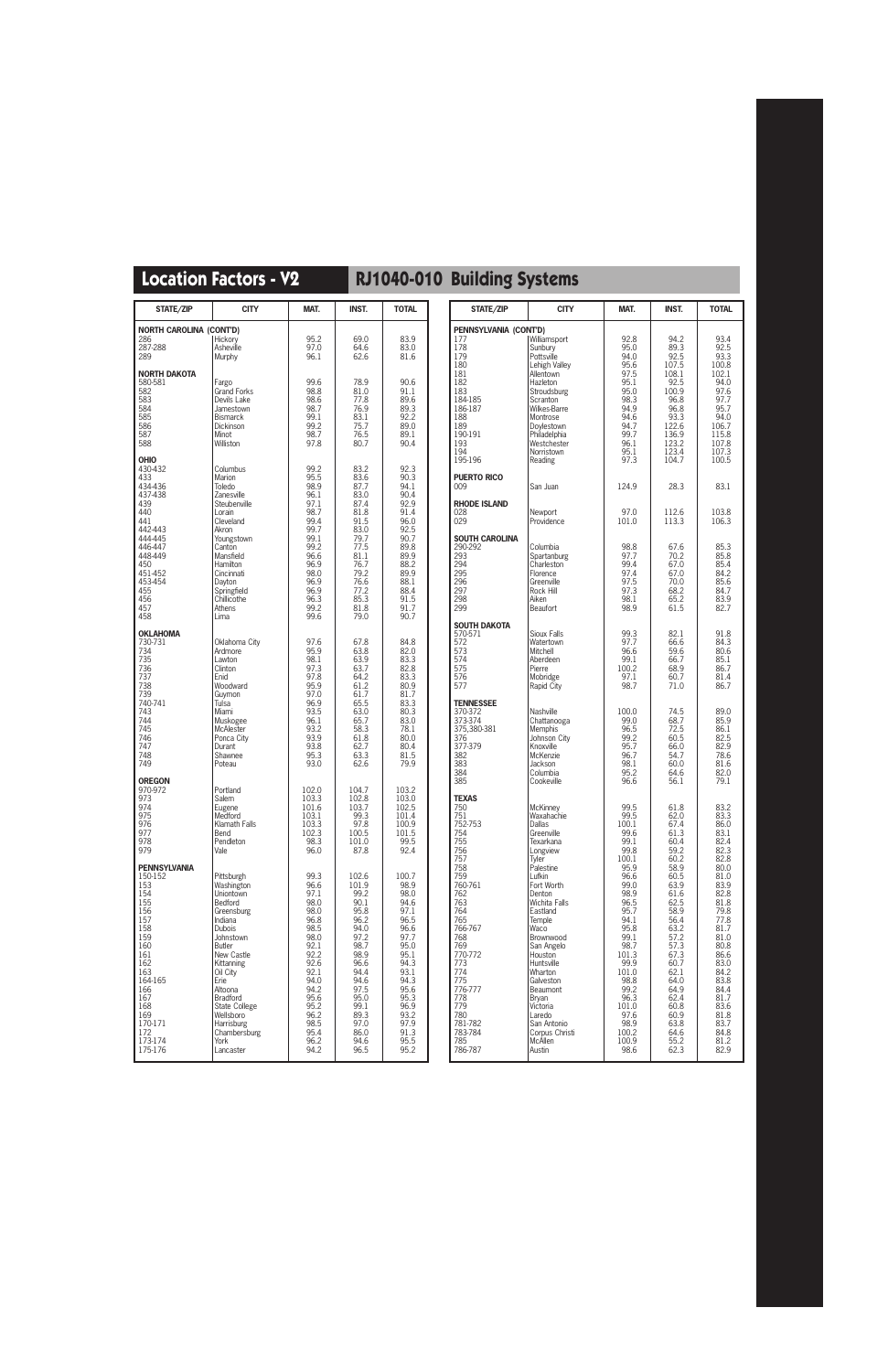| <b>STATE/ZIP</b>                                                                                                                                                                | <b>CITY</b>                                                                                                                                                                                                                                                                  | MAT.                                                                                                                                                             | <b>INST.</b>                                                                                                                                                 | <b>TOTAL</b>                                                                                                                                                 |
|---------------------------------------------------------------------------------------------------------------------------------------------------------------------------------|------------------------------------------------------------------------------------------------------------------------------------------------------------------------------------------------------------------------------------------------------------------------------|------------------------------------------------------------------------------------------------------------------------------------------------------------------|--------------------------------------------------------------------------------------------------------------------------------------------------------------|--------------------------------------------------------------------------------------------------------------------------------------------------------------|
| <b>TEXAS (CONT'D)</b><br>788<br>789<br>790-791<br>792<br>793-794<br>795-796<br>797<br>798-799,885                                                                               | Del Rio<br>Giddings<br>Amarillo<br>Childress<br>Lubbock<br>Abilene<br>Midland<br>El Paso                                                                                                                                                                                     | 100.7<br>97.3<br>99.9<br>98.7<br>100.4<br>99.0<br>100.9<br>98.3                                                                                                  | 58.2<br>58.3<br>61.8<br>59.4<br>60.7<br>61.6<br>61.7<br>63.3                                                                                                 | 82.3<br>80.5<br>83.5<br>81.7<br>83.3<br>82.9<br>84.0<br>83.2                                                                                                 |
| <b>UTAH</b><br>840-841<br>842.844<br>843<br>845<br>846-847                                                                                                                      | Salt Lake City<br>Ogden<br>Logan<br>Price<br>Provo                                                                                                                                                                                                                           | 103.3<br>98.6<br>100.7<br>101.1<br>101.1                                                                                                                         | 73.7<br>74.0<br>74.0<br>68.6<br>74.0                                                                                                                         | 90.5<br>88.0<br>89.2<br>87.1<br>89.4                                                                                                                         |
| <b>VERMONT</b><br>050<br>051<br>052<br>053<br>054<br>056<br>057<br>058<br>059                                                                                                   | White River Jct.<br><b>Bellows Falls</b><br>Bennington<br>Brattleboro<br>Burlington<br>Montpelier<br>Rutland<br>St. Johnsbury<br>Guildhall                                                                                                                                   | 98.7<br>97.1<br>97.5<br>97.8<br>103.1<br>101.2<br>99.4<br>98.7<br>97.3                                                                                           | 79.6<br>90.6<br>87.2<br>90.7<br>82.3<br>86.0<br>81.6<br>79.2<br>79.2                                                                                         | 90.4<br>94.3<br>93.0<br>94.7<br>94.1<br>94.6<br>91.7<br>90.3<br>89.5                                                                                         |
| <b>VIRGINIA</b><br>220-221<br>222<br>223<br>224-225<br>226<br>227<br>228<br>229<br>230-232<br>233-235<br>236<br>237<br>238<br>239<br>240-241<br>242<br>243<br>244<br>245<br>246 | Fairfax<br>Arlington<br>Alexandria<br>Fredericksburg<br>Winchester<br>Culpeper<br>Harrisonburg<br>Charlottesville<br>Richmond<br>Norfolk<br><b>Newport News</b><br>Portsmouth<br>Petersburg<br>Farmville<br>Roanoke<br>Bristol<br>Pulaski<br>Staunton<br>Lynchburg<br>Grundy | 99.9<br>101.0<br>100.0<br>98.6<br>99.2<br>99.1<br>99.4<br>99.8<br>99.6<br>100.7<br>99.5<br>99.0<br>99.4<br>98.5<br>100.5<br>98.5<br>98.1<br>99.0<br>99.1<br>98.4 | 81.7<br>81.6<br>84.8<br>79.9<br>76.4<br>82.0<br>75.6<br>74.2<br>74.6<br>68.3<br>69.5<br>67.4<br>74.4<br>66.0<br>69.1<br>59.4<br>69.7<br>67.8<br>73.1<br>63.2 | 92.0<br>92.6<br>93.4<br>90.5<br>89.3<br>91.7<br>89.1<br>88.7<br>88.8<br>86.7<br>86.5<br>85.3<br>88.6<br>84.5<br>87.0<br>81.6<br>85.8<br>85.5<br>87.9<br>83.2 |
| <b>WASHINGTON</b><br>980-981,987<br>982<br>983-984<br>985<br>986<br>988<br>989<br>990-992<br>993<br>994                                                                         | Seattle<br>Everett<br>Tacoma<br>Olympia<br>Vancouver<br>Wenatchee<br>Yakima<br>Spokane<br>Richland<br>Clarkston                                                                                                                                                              | 105.4<br>104.5<br>104.9<br>103.9<br>106.2<br>105.0<br>105.0<br>101.0<br>100.7<br>99.9                                                                            | 108.4<br>104.2<br>105.7<br>105.2<br>102.2<br>85.6<br>101.6<br>86.8<br>93.0<br>79.5                                                                           | 106.7<br>104.4<br>105.2<br>104.5<br>104.4<br>96.6<br>103.5<br>94.9<br>97.4<br>91.1                                                                           |
| <b>WEST VIRGINIA</b><br>247-248<br>249<br>250-253<br>254<br>255-257<br>258-259<br>260<br>261<br>262<br>263-264<br>265<br>266<br>267<br>268                                      | Bluefield<br>Lewisburg<br>Charleston<br><b>Martinsburg</b><br>Huntington<br>Beckley<br>Wheeling<br>Parkersburg<br>Buckhannon<br>Clarksburg<br>Morgantown<br>Gassaway<br>Romney<br>Petersburg                                                                                 | 97.3<br>99.0<br>96.6<br>96.5<br>97.8<br>95.2<br>100.1<br>98.9<br>98.7<br>99.3<br>99.3<br>98.7<br>98.5<br>98.3                                                    | 85.2<br>86.8<br>91.1<br>80.8<br>91.7<br>87.7<br>90.9<br>90.0<br>90.5<br>91.0<br>91.4<br>87.3<br>85.3<br>85.6                                                 | 92.1<br>93.8<br>94.2<br>89.7<br>95.1<br>91.9<br>96.1<br>95.1<br>95.1<br>95.7<br>95.9<br>93.7<br>92.8<br>92.8                                                 |
| <b>WISCONSIN</b><br>530,532<br>531<br>534<br>535<br>537                                                                                                                         | Milwaukee<br>Kenosha<br>Racine<br>Beloit<br>Madison                                                                                                                                                                                                                          | 97.9<br>99.2<br>98.5<br>97.8<br>98.6                                                                                                                             | 111.7<br>106.2<br>106.2<br>97.3<br>106.4                                                                                                                     | 103.9<br>102.2<br>101.8<br>97.6<br>101.9                                                                                                                     |

| STATE/ZIP                                                                                | <b>CITY</b>                                                                                                                                        | MAT.                                                                                | INST.                                                                        | <b>TOTAL</b>                                                                 |
|------------------------------------------------------------------------------------------|----------------------------------------------------------------------------------------------------------------------------------------------------|-------------------------------------------------------------------------------------|------------------------------------------------------------------------------|------------------------------------------------------------------------------|
| WISCONSIN (CONT'D)                                                                       |                                                                                                                                                    |                                                                                     |                                                                              |                                                                              |
| 538                                                                                      | Lancaster                                                                                                                                          | 95.8                                                                                | 92.9                                                                         | 94.6                                                                         |
| 539                                                                                      | Portage                                                                                                                                            | 94.2                                                                                | 96.5                                                                         | 95.2                                                                         |
| 540                                                                                      | New Richmond                                                                                                                                       | 94.9                                                                                | 92.9                                                                         | 94.0                                                                         |
| 541-543                                                                                  | Green Bay                                                                                                                                          | 99.4                                                                                | 103.1                                                                        | 101.0                                                                        |
| 544                                                                                      | Wausau                                                                                                                                             | 94.5                                                                                | 92.9                                                                         | 93.8                                                                         |
| 545                                                                                      | Rhinelander                                                                                                                                        | 98.0                                                                                | 91.1                                                                         | 95.0                                                                         |
| 546                                                                                      | La Crosse                                                                                                                                          | 95.7                                                                                | 100.3                                                                        | 97.7                                                                         |
| 547                                                                                      | Eau Claire                                                                                                                                         | 97.4                                                                                | 100.4                                                                        | 98.7                                                                         |
| 548                                                                                      | Superior                                                                                                                                           | 94.6                                                                                | 94.6                                                                         | 94.6                                                                         |
| 549                                                                                      | Oshkosh                                                                                                                                            | 95.2                                                                                | 92.7                                                                         | 94.1                                                                         |
| <b>WYOMING</b><br>820<br>821<br>822<br>823<br>824<br>825<br>826<br>827<br>828<br>829-831 | Cheyenne<br>Yellowstone Nat'l Park<br>Wheatland<br><b>Rawlins</b><br>Worland<br>Riverton<br>Casper<br>Newcastle<br>Sheridan<br><b>Rock Springs</b> | 101.0<br>98.9<br>100.1<br>101.9<br>99.5<br>100.8<br>102.5<br>99.4<br>102.4<br>103.3 | 72.4<br>71.4<br>69.9<br>71.3<br>71.9<br>71.4<br>72.3<br>71.3<br>71.1<br>70.6 | 88.7<br>87.0<br>87.0<br>88.7<br>87.6<br>88.1<br>89.4<br>87.3<br>88.9<br>89.1 |
|                                                                                          | <b>CANADIAN FACTORS (reflect Canadian currency)</b>                                                                                                |                                                                                     |                                                                              |                                                                              |
| <b>ALBERTA</b>                                                                           | Calgary                                                                                                                                            | 123.3                                                                               | 91.7                                                                         | 109.7                                                                        |
|                                                                                          | Edmonton                                                                                                                                           | 125.3                                                                               | 91.9                                                                         | 110.9                                                                        |
|                                                                                          | Fort McMurrav                                                                                                                                      | 123.9                                                                               | 86.2                                                                         | 107.6                                                                        |
|                                                                                          | Lethbridge                                                                                                                                         | 118.9                                                                               | 85.7                                                                         | 104.6                                                                        |
|                                                                                          | Llovdminster                                                                                                                                       | 113.6                                                                               | 82.6                                                                         | 100.2                                                                        |
|                                                                                          | Medicine Hat                                                                                                                                       | 113.7                                                                               | 81.9                                                                         | 100.0                                                                        |
|                                                                                          | Red Deer                                                                                                                                           | 114.2                                                                               | 81.9                                                                         | 100.2                                                                        |
| <b>BRITISH COLUMBIA</b>                                                                  | Kamloops                                                                                                                                           | 115.6                                                                               | 81.6                                                                         | 100.9                                                                        |
|                                                                                          | Prince George                                                                                                                                      | 116.5                                                                               | 81.0                                                                         | 101.2                                                                        |
|                                                                                          | Vancouver                                                                                                                                          | 121.7                                                                               | 91.7                                                                         | 108.7                                                                        |
|                                                                                          | Victoria                                                                                                                                           | 116.8                                                                               | 86.4                                                                         | 103.7                                                                        |
| <b>MANITOBA</b>                                                                          | <b>Brandon</b>                                                                                                                                     | 122.8                                                                               | 68.9                                                                         | 99.5                                                                         |
|                                                                                          | Portage la Prairie                                                                                                                                 | 113.6                                                                               | 67.5                                                                         | 93.6                                                                         |
|                                                                                          | Winnipeg                                                                                                                                           | 125.8                                                                               | 68.4                                                                         | 101.0                                                                        |
| <b>NEW BRUNSWICK</b>                                                                     | <b>Bathurst</b>                                                                                                                                    | 112.7                                                                               | 60.8                                                                         | 90.3                                                                         |
|                                                                                          | Dalhousie                                                                                                                                          | 112.4                                                                               | 61.0                                                                         | 90.2                                                                         |
|                                                                                          | Fredericton                                                                                                                                        | 121.9                                                                               | 67.8                                                                         | 98.5                                                                         |
|                                                                                          | Moncton                                                                                                                                            | 113.0                                                                               | 73.2                                                                         | 95.8                                                                         |
|                                                                                          | Newcastle                                                                                                                                          | 112.8                                                                               | 61.4                                                                         | 90.5                                                                         |
|                                                                                          | St. John                                                                                                                                           | 115.6                                                                               | 72.9                                                                         | 97.1                                                                         |
| <b>NEWFOUNDLAND</b>                                                                      | Corner Brook                                                                                                                                       | 127.3                                                                               | 66.7                                                                         | 101.1                                                                        |
|                                                                                          | St. Johns                                                                                                                                          | 126.2                                                                               | 85.2                                                                         | 108.5                                                                        |
| <b>NORTHWEST TERRITORIES</b>                                                             | Yellowknife                                                                                                                                        | 135.0                                                                               | 81.1                                                                         | 111.7                                                                        |
| <b>NOVA SCOTIA</b>                                                                       | Bridgewater                                                                                                                                        | 113.3                                                                               | 68.7                                                                         | 94.0                                                                         |
|                                                                                          | Dartmouth                                                                                                                                          | 124.0                                                                               | 68.6                                                                         | 100.1                                                                        |
|                                                                                          | Halifax                                                                                                                                            | 120.5                                                                               | 84.9                                                                         | 105.1                                                                        |
|                                                                                          | New Glasgow                                                                                                                                        | 121.9                                                                               | 68.6                                                                         | 98.9                                                                         |
|                                                                                          | Sydney                                                                                                                                             | 120.1                                                                               | 68.6                                                                         | 97.9                                                                         |
|                                                                                          | Truro                                                                                                                                              | 112.8                                                                               | 68.7                                                                         | 93.7                                                                         |
|                                                                                          | Yarmouth                                                                                                                                           | 121.9                                                                               | 68.6                                                                         | 98.8                                                                         |
| <b>ONTARIO</b>                                                                           | Barrie                                                                                                                                             | 118.0                                                                               | 85.2                                                                         | 103.8                                                                        |
|                                                                                          | Brantford                                                                                                                                          | 115.2                                                                               | 88.8                                                                         | 103.8                                                                        |
|                                                                                          | Cornwall                                                                                                                                           | 115.3                                                                               | 85.5                                                                         | 102.4                                                                        |
|                                                                                          | Hamilton                                                                                                                                           | 119.2                                                                               | 94.5                                                                         | 108.6                                                                        |
|                                                                                          | Kingston                                                                                                                                           | 116.5                                                                               | 85.5                                                                         | 103.1                                                                        |
|                                                                                          | Kitchener                                                                                                                                          | 109.9                                                                               | 91.2                                                                         | 101.8                                                                        |
|                                                                                          | London                                                                                                                                             | 119.2                                                                               | 92.9                                                                         | 107.8                                                                        |
|                                                                                          | North Bay                                                                                                                                          | 125.0                                                                               | 83.4                                                                         | 107.0                                                                        |
|                                                                                          | Oshawa                                                                                                                                             | 112.4                                                                               | 93.6                                                                         | 104.3                                                                        |
|                                                                                          | Ottawa                                                                                                                                             | 120.6                                                                               | 93.0                                                                         | 108.7                                                                        |
|                                                                                          | Owen Sound                                                                                                                                         | 118.1                                                                               | 83.5                                                                         | 103.2                                                                        |
|                                                                                          | Peterborough                                                                                                                                       | 115.2                                                                               | 85.2                                                                         | 102.3                                                                        |
|                                                                                          | Sarnia                                                                                                                                             | 115.5                                                                               | 89.4                                                                         | 104.2                                                                        |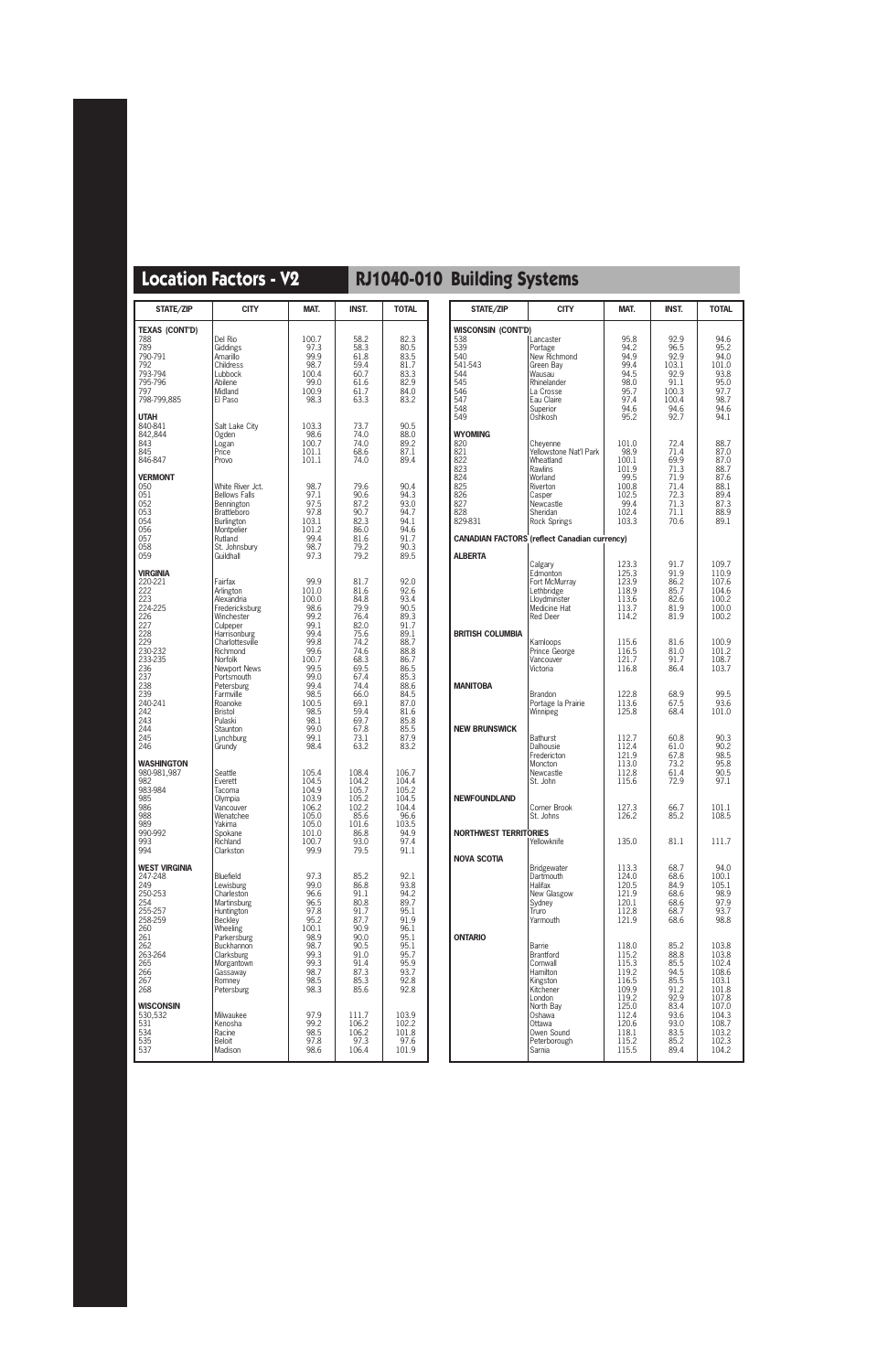| STATE/ZIP                   | <b>CITY</b>           | MAT.  | <b>INST.</b> | <b>TOTAL</b> |
|-----------------------------|-----------------------|-------|--------------|--------------|
| <b>ONTARIO (CONT'D)</b>     | Sault Ste. Marie      | 110.6 | 86.4         | 100.1        |
|                             | St. Catharines        | 108.0 | 92.1         | 101.1        |
|                             | Sudbury               | 107.7 | 90.3         | 100.2        |
|                             | Thunder Bav           | 109.3 | 91.6         | 101.6        |
|                             | <b>Timmins</b>        | 115.4 | 83.4         | 101.6        |
|                             | Toronto               | 119.3 | 99.9         | 111.0        |
|                             | Windsor               | 108.6 | 91.2         | 101.1        |
| <b>PRINCE EDWARD ISLAND</b> | Charlottetown         | 124.1 | 58.7         | 95.8         |
|                             | Summerside            | 124.4 | 56.4         | 95.0         |
| <b>QUEBEC</b>               | Cap-de-la-Madeleine   | 112.8 | 78.2         | 97.8         |
|                             | Charlesbourg          | 112.8 | 78.2         | 97.8         |
|                             | Chicoutimi            | 112.5 | 86.9         | 101.4        |
|                             | Gatineau              | 112.5 | 78.0         | 97.6         |
|                             | Granby                | 112.7 | 77.9         | 97.7         |
|                             | Hull                  | 112.6 | 78.0         | 97.7         |
|                             | Joliette              | 113.0 | 78.2         | 97.9         |
|                             | Laval                 | 112.6 | 78.6         | 97.9         |
|                             | Montreal              | 122.1 | 89.4         | 108.0        |
|                             | Quebec City           | 122.2 | 89.9         | 108.2        |
|                             | Rimouski              | 112.3 | 86.9         | 101.4        |
|                             | Rouyn-Noranda         | 112.4 | 78.0         | 97.6         |
|                             | Saint-Hyacinthe       | 111.8 | 78.0         | 97.2         |
|                             | Sherbrooke            | 112.8 | 78.0         | 97.7         |
|                             | Sorel                 | 112.9 | 78.2         | 97.9         |
|                             | Saint-Jerome          | 112.5 | 78.0         | 97.6         |
|                             | <b>Trois-Rivieres</b> | 122.8 | 78.1         | 103.5        |
| <b>SASKATCHEWAN</b>         | Moose Jaw             | 111.0 | 62.4         | 90.0         |
|                             | <b>Prince Albert</b>  | 110.2 | 60.7         | 88.8         |
|                             | Regina                | 127.0 | 88.5         | 110.3        |
|                             | Saskatoon             | 112.0 | 85.1         | 100.4        |
| <b>YUKON</b>                | Whitehorse            | 136.0 | 68.6         | 106.9        |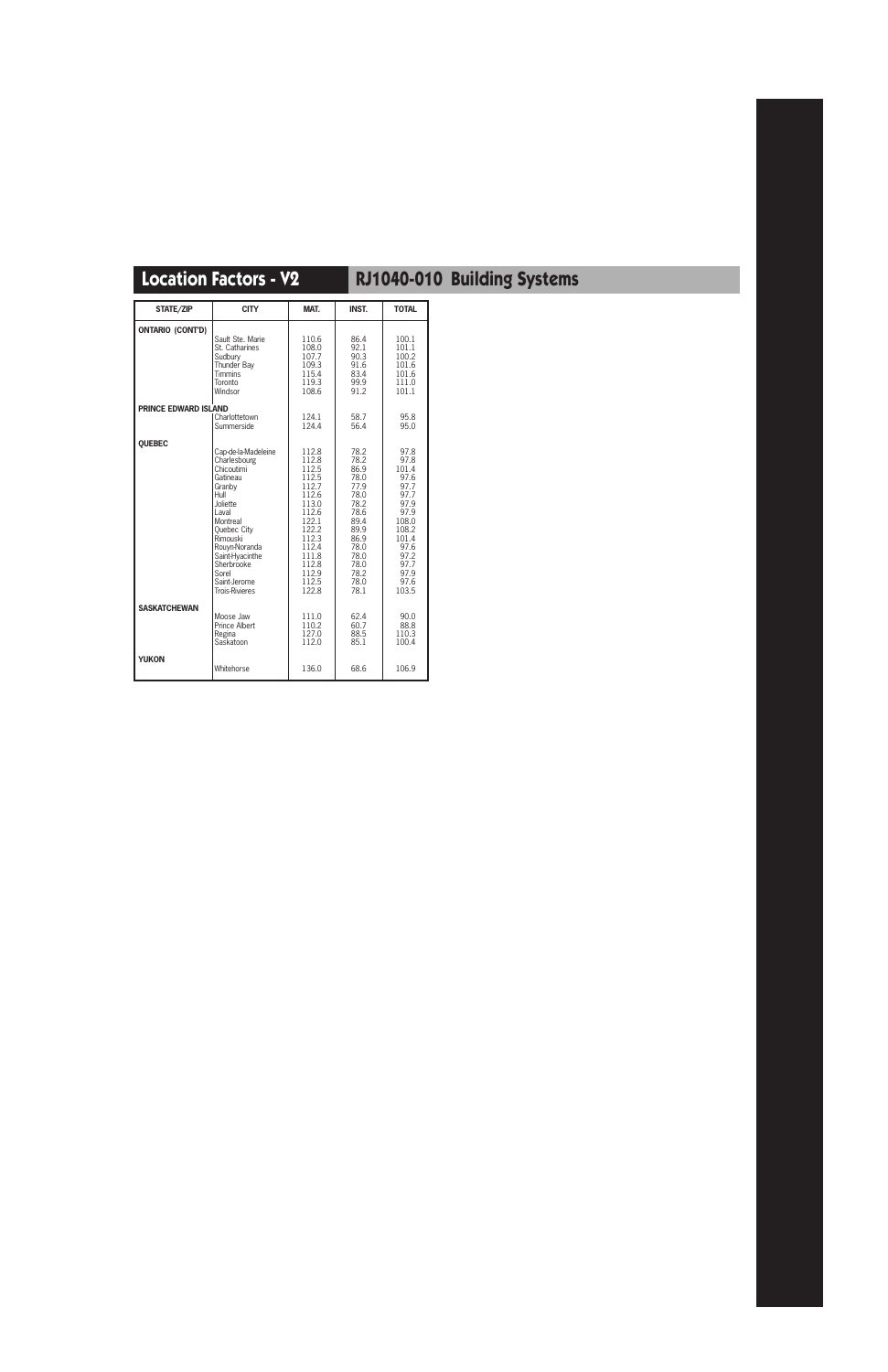Costs shown in RSMeans cost data publications are based on national averages for materials and installation. To adjust these costs to a specific location, simply multiply the base cost by the factor and divide

STATE/ZIP | CITY | MAT. | INST. | TOTAL **ALABAMA** 350-352 Birmingham 98.2 70.9 86.4 354 Tuscaloosa 196.9 70.5 85.5<br>355 Jasper 97.6 69.6 85.5<br>356 Decatur 96.9 70.2 85.4 355 Jasper 97.6 69.6 85.5 356 Decatur 96.9 70.2 85.4 357-358 Huntsville 96.9 69.9 85.2 359 Gadsden 97.2 70.8 85.8 1963<br>
1963 - Cadsden 197.2 70.8 85.8<br>
360-361 Montgomery 98.0 71.8 86.6<br>
362 - Anniston 197.1 66.6 83.9 362 Anniston 97.1 66.6 83.9 363 | Dothan | 97.2 | 71.6 | 86.1 364 Evergreen 96.8 67.8 84.3<br>365-366 Mobile 97.8 68.7 85.2 365-366 Mobile 97.8 68.7 85.2 367 Selma 96.9 71.2 85.8 368 Phenix City 97.7 70.8 86.1<br>369 Butler 97.1 69.7 85.2 369 Butler 97.1 69.7 85.2 **ALASKA** 995-996 Anchorage 119.7 110.4 115.7 997 Fairbanks 120.2 111.0<br>1998 - Juneau 119.7 110.4 998 Juneau 119.7 110.4 115.7 999 Ketchikan 130.1 110.9 121.8 **ARIZONA** 850,853 | Phoenix | 98.4 | 72.1 | 87.0 851,852 Mesa/Tempe 98.0 71.1 86.4<br>855 Globe 98.2 70.7 86.3 855 Globe 98.2 70.7 86.3 856-857 | Tucson | 96.9 | 71.8 | 86.1 859 Show Low | 98.4 70.8 86.5<br>860 | Flagstaff | 102.4 70.4 88.6 860 Flagstaff 102.4 70.4 88.6<br>863 Prescott 99.9 71.1 87.5 863 Prescott 99.9 71.1 87.5 864 **Kingman** 98.2 69.8 85.9<br>865 Chambers 98.2 70.4 86.2 Chambers **ARKANSAS**<br>716<br>717 716 Pine Bluff 96.2 62.8 81.8 717 Camden 94.1 64.1 81.1 718 Texarkana 195.1 63.7 81.5<br>719 Hot Springs 93.4 62.5 80.1 719 Hot Springs 93.4 62.5 80.1 120-722 Little Rock 96.0 63.5 81.9<br>123 West Memphis 94.2 67.5 82.7 723 West Memphis 94.2 67.5 82.7 724 Jonesboro 94.8 65.7 82.2 725 Batesville 92.4 62.9 79.6<br>726 Harrison 93.7 62.3 80.1 726 | Harrison | 93.7 | 62.3 | 80.1 727 Fayetteville 91.3 64.2 79.6 728 Russellville 92.5 61.3 79.0 Fort Smith **CALIFORNIA** 900-902 Los Angeles 198.4 129.3 111.8<br>903-905 1nglewood 93.6 127.4 108.2 903-905 Inglewood 93.6 127.4 108.2 906-908 Long Beach 95.2 127.2 109.0<br>910-912 Pasadena 95.4 127.0 109.0 910-912 Pasadena 95.4 127.0 109.0 913-916 Van Nuys 98.5 127.0 110.8 917-918 | Alhambra | 97.4 | 127.0 | 110.2<br>919-921 | San Diego | 100.3 | 121.3 | 109.4 919-921 San Diego 100.3 121.3 109.4<br>
922 Palm Springs 97.3 121.9 108.0 922 Palm Springs | 97.3 | 121.9 | 108.0<br>923-924 | San Bernardino | 95.0 | 125.4 | 108.1 923-924 San Bernardino 95.0 125.4 108.1 925 Riverside 99.4 126.0 110.9<br>926-927 Santa Ana 97.1 125.7 109.5 926-927 Santa Ana 97.1 125.7 109.5 928 Anaheim 99.5 125.9 110.9 930 Oxnard 98.2 125.8 110.1 930 (32.933)<br>
931 Santa Barbara 97.4 125.0 109.4<br>
932-933 Bakersfield 99.0 124.8 110.1 932-933 Bakersfield 99.0 124.8 110.1 934 - San Luis Obispo - 98.4 | 125.5 | 110.1<br>935 - Moiave - 95.6 | 123.6 | 107.7 935 Mojave 95.6 123.6 107.7 936-938 Fresno 98.6 131.2 112.7 939 Salinas 99.2 137.8 115.9 940-941 San Francisco 107.6 159.0 129.8<br>129.956-958 Sacramento 101.0 133.1 114.9 942,956-958 Sacramento 101.0 133.1 114.9<br>943 Palo Alto 99.4 150.8 121.6 943 Palo Alto 199.4 150.8 121.6<br>944 San Mateo 101.9 156.6 125.5 944 San Mateo 101.9 156.6 125.5<br>945 Vallejo 100.5 143.4 119.0 945 Vallejo 100.5 143.4 119.0 946 Oakland 103.9 153.2 125.2 947 Berkeley 103.3 151.9 124.3<br>948 Richmond 102.8 148.2 122.4 948 Richmond 102.8 148.2 122.4 949 San Rafael 105.0 150.3 124.6 950 | Santa Cruz | 104.9 | 138.1 | 119.2

by 100 for that city. The data is arranged alphabetically by state and postal zip code numbers. For a city not listed, use the factor for a nearby city with similar economic characteristics.

| na v<br>シェレッ<br>STATE/ZIP                                                                                                                                              | when summar economic chanacteristi<br><b>CITY</b>                                                                                                                                                                               | MAT.                                                                                                                           | <b>INST.</b>                                                                                                                 | <b>TOTAL</b>                                                                                                                 |
|------------------------------------------------------------------------------------------------------------------------------------------------------------------------|---------------------------------------------------------------------------------------------------------------------------------------------------------------------------------------------------------------------------------|--------------------------------------------------------------------------------------------------------------------------------|------------------------------------------------------------------------------------------------------------------------------|------------------------------------------------------------------------------------------------------------------------------|
| <b>CALIFORNIA (CONT'D)</b><br>951<br>952<br>953<br>954<br>955<br>959<br>960<br>961                                                                                     | San Jose<br>Stockton<br>Modesto<br>Santa Rosa<br>Eureka<br>Marysville<br>Redding<br>Susanville                                                                                                                                  | 103.0<br>101.0<br>100.8<br>101.2<br>102.6<br>101.8<br>107.8<br>107.3                                                           | 158.4<br>131.9<br>132.1<br>149.8<br>137.6<br>130.7<br>132.6<br>131.0                                                         | 126.9<br>114.3<br>114.3<br>122.2<br>117.7<br>114.3<br>118.6<br>117.5                                                         |
| <b>COLORADO</b><br>800-802<br>803<br>804<br>805<br>806<br>807<br>808-809<br>810<br>811<br>812<br>813<br>814<br>815<br>816                                              | Denver<br>Boulder<br>Golden<br>Fort Collins<br>Greeley<br>Fort Morgan<br>Colorado Springs<br>Pueblo<br>Alamosa<br>Salida<br>Durango<br>Montrose<br>Grand Junction<br><b>Glenwood Springs</b>                                    | 104.0<br>99.2<br>101.5<br>102.8<br>99.9<br>99.9<br>101.8<br>101.6<br>103.3<br>102.9<br>103.6<br>102.3<br>105.6<br>103.6        | 75.1<br>73.7<br>73.0<br>73.2<br>73.3<br>72.5<br>72.3<br>70.7<br>69.2<br>69.8<br>65.5<br>66.3<br>70.0<br>66.6                 | 91.5<br>88.2<br>89.2<br>90.0<br>88.4<br>88.0<br>89.1<br>88.2<br>88.6<br>88.6<br>87.1<br>86.7<br>90.2<br>87.6                 |
| <b>CONNECTICUT</b><br>060<br>061<br>062<br>063<br>064<br>065<br>066<br>067<br>068<br>069                                                                               | New Britain<br>Hartford<br>Willimantic<br>New London<br>Meriden<br>New Haven<br>Bridgeport<br>Waterbury<br>Norwalk<br>Stamford                                                                                                  | 99.7<br>101.7<br>100.3<br>96.7<br>98.8<br>101.5<br>100.9<br>100.5<br>100.4<br>100.5                                            | 116.9<br>118.7<br>116.9<br>116.6<br>116.4<br>117.0<br>116.7<br>117.2<br>116.9<br>123.9                                       | 107.1<br>109.0<br>107.5<br>105.3<br>106.4<br>108.2<br>107.7<br>107.7<br>107.5<br>110.6                                       |
| D.C.<br>200-205                                                                                                                                                        | Washington                                                                                                                                                                                                                      | 101.3                                                                                                                          | 88.0                                                                                                                         | 95.5                                                                                                                         |
| <b>DELAWARE</b><br>197<br>198<br>199                                                                                                                                   | <b>Newark</b><br>Wilmington<br>Dover                                                                                                                                                                                            | 98.7<br>99.1<br>99.5                                                                                                           | 110.6<br>110.7<br>110.4                                                                                                      | 103.8<br>104.1<br>104.2                                                                                                      |
| <b>FLORIDA</b><br>320,322<br>321<br>323<br>324<br>325<br>326,344<br>327-328,347<br>329<br>330-332,340<br>333<br>334,349<br>335-336,346<br>337<br>338<br>339,341<br>342 | Jacksonville<br>Daytona Beach<br>Tallahassee<br>Panama City<br>Pensacola<br>Gainesville<br>Orlando<br>Melbourne<br>Miami<br>Fort Lauderdale<br>West Palm Beach<br>Tampa<br>St. Petersburg<br>Lakeland<br>Fort Myers<br>Sarasota | 97.0<br>97.2<br>98.1<br>98.7<br>101.2<br>98.3<br>97.9<br>99.9<br>96.2<br>96.5<br>95.1<br>98.0<br>100.4<br>97.1<br>96.4<br>99.1 | 66.9<br>69.0<br>66.7<br>67.2<br>65.3<br>63.8<br>66.3<br>/0.6<br>70.4<br>72.2<br>69.0<br>67.4<br>65.8<br>66.3<br>66.7<br>65.3 | 84.0<br>85.0<br>84.6<br>85.1<br>85.7<br>83.4<br>84.3<br>87.2<br>85.1<br>86.0<br>83.8<br>84.8<br>85.4<br>83.8<br>83.6<br>84.5 |
| <b>GEORGIA</b><br>300-303,399<br>304<br>305<br>306<br>307<br>308-309<br>310-312<br>313-314<br>315<br>316<br>317,398<br>318-319                                         | Atlanta<br>Statesboro<br>Gainesville<br>Athens<br>Dalton<br>Augusta<br>Macon<br>Savannah<br>Waycross<br>Valdosta<br>Albany<br>Columbus                                                                                          | 98.7<br>97.9<br>96.5<br>95.9<br>97.7<br>96.4<br>95.3<br>97.3<br>96.6<br>96.7<br>96.5<br>96.4                                   | 76.7<br>67.1<br>64.3<br>63.8<br>68.0<br>73.5<br>74.4<br>72.8<br>66.9<br>65.4<br>72.2<br>73.4                                 | 89.2<br>84.6<br>82.6<br>82.0<br>84.9<br>86.5<br>86.3<br>86.7<br>83.8<br>83.2<br>86.0<br>86.4                                 |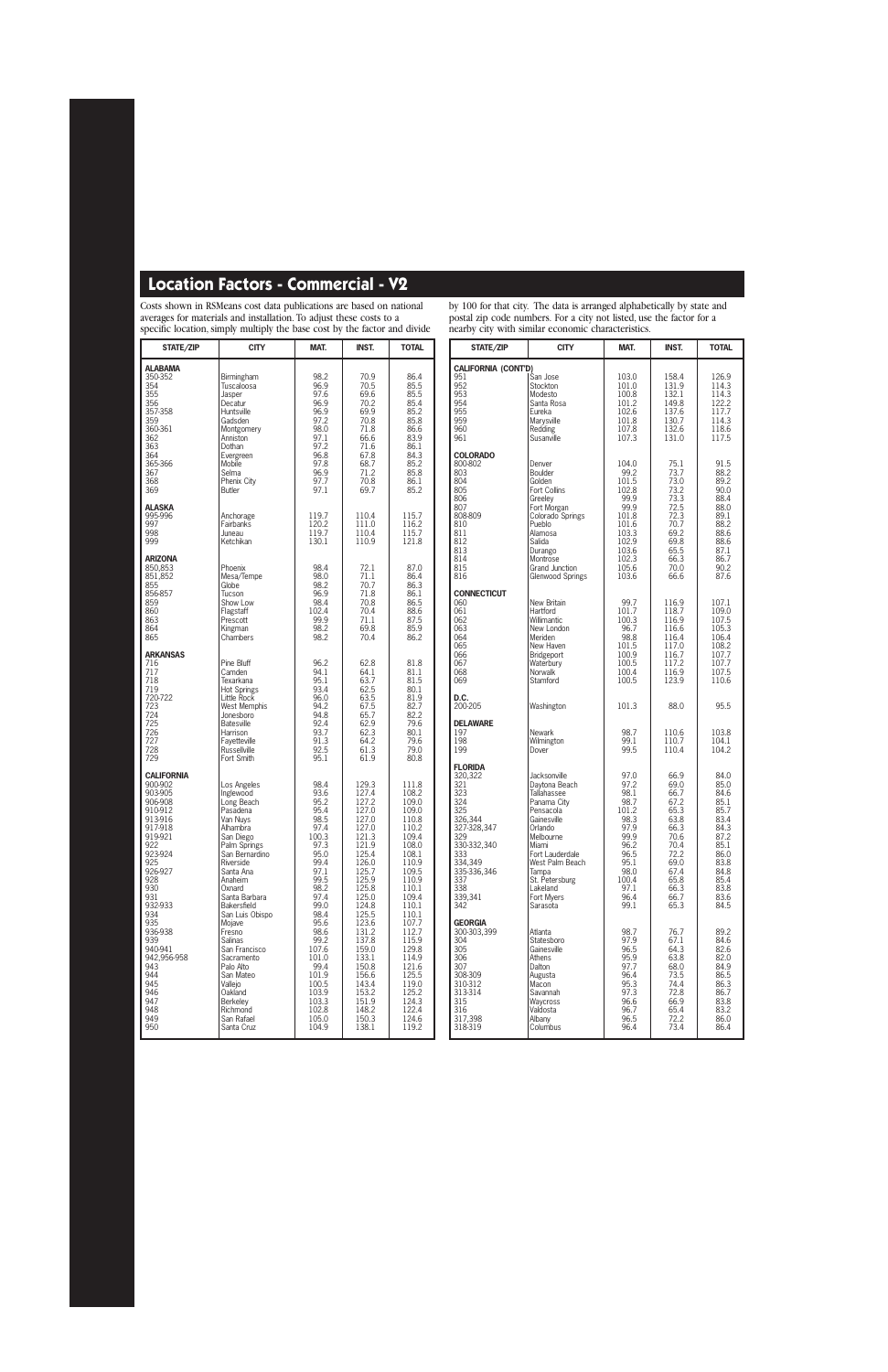| <b>Location Factors - Commercial - V2</b> |  |
|-------------------------------------------|--|
|-------------------------------------------|--|

| <b>STATE/ZIP</b>                                                                                                                                           | <b>CITY</b>                                                                                                                                                                                                                    | MAT.                                                                                                                                 | <b>INST.</b>                                                                                                                         | <b>TOTAL</b>                                                                                                                         | state/zip                                                                                                                                                                |
|------------------------------------------------------------------------------------------------------------------------------------------------------------|--------------------------------------------------------------------------------------------------------------------------------------------------------------------------------------------------------------------------------|--------------------------------------------------------------------------------------------------------------------------------------|--------------------------------------------------------------------------------------------------------------------------------------|--------------------------------------------------------------------------------------------------------------------------------------|--------------------------------------------------------------------------------------------------------------------------------------------------------------------------|
| <b>HAWAII</b><br>967<br>968                                                                                                                                | Hilo<br>Honolulu                                                                                                                                                                                                               | 115.6<br>120.3                                                                                                                       | 117.2<br>117.8                                                                                                                       | 116.3<br>119.2                                                                                                                       | <b>KANSAS (CONT'D)</b><br>678<br>679                                                                                                                                     |
| <b>STATES &amp; POSS.</b><br>969                                                                                                                           | Guam                                                                                                                                                                                                                           | 138.0                                                                                                                                | 63.4                                                                                                                                 | 105.7                                                                                                                                | <b>KENTUCKY</b><br>400-402<br>403-405                                                                                                                                    |
| <b>IDAHO</b><br>832<br>833<br>834<br>835<br>836-837<br>838                                                                                                 | Pocatello<br><b>Twin Falls</b><br><b>Idaho Falls</b><br>Lewiston<br><b>Boise</b><br>Coeur d'Alene                                                                                                                              | 101.8<br>102.9<br>100.2<br>108.4<br>100.9<br>108.1                                                                                   | 77.8<br>76.9<br>76.9<br>84.9<br>78.2<br>81.5                                                                                         | 91.4<br>91.7<br>90.1<br>98.2<br>91.1<br>96.6                                                                                         | 406<br>407-409<br>410<br>411-412<br>413-414<br>415-416<br>417-418<br>420                                                                                                 |
| <b>ILLINOIS</b><br>600-603<br>604<br>605<br>606-608<br>609<br>610-611<br>612<br>613<br>614<br>615-616<br>617<br>618-619                                    | North Suburban<br>Joliet<br>South Suburban<br>Chicago<br>Kankakee<br>Rockford<br>Rock Island<br>La Salle<br>Galesburg<br>Peoria<br>Bloomington<br>Champaign                                                                    | 98.5<br>98.5<br>98.5<br>100.5<br>95.1<br>96.3<br>94.5<br>95.8<br>95.5<br>97.4<br>94.8<br>98.4                                        | 137.3<br>140.3<br>137.2<br>144.4<br>129.5<br>126.3<br>95.5<br>122.2<br>104.8<br>109.9<br>105.4<br>106.3                              | 115.3<br>116.5<br>115.3<br>119.5<br>110.0<br>109.3<br>94.9<br>107.2<br>99.5<br>102.8<br>99.4<br>101.8                                | 421-422<br>423<br>424<br>425-426<br>427<br><b>LOUISIANA</b><br>700-701<br>703<br>704<br>705<br>706<br>707-708                                                            |
| 620-622<br>623<br>624<br>625<br>626-627<br>628<br>629                                                                                                      | East St. Louis<br>Quincy<br>Effingham<br>Decatur<br>Springfield<br>Centralia<br>Carbondale                                                                                                                                     | 94.1<br>96.1<br>95.3<br>96.7<br>97.8<br>92.9<br>92.7                                                                                 | 109.8<br>101.1<br>104.9<br>107.6<br>110.4<br>106.7<br>105.2                                                                          | 100.9<br>98.3<br>99.4<br>101.4<br>103.2<br>98.9<br>98.1                                                                              | 710-711<br>712<br>713-714<br><b>MAINE</b><br>039<br>040-041                                                                                                              |
| <b>INDIANA</b><br>460<br>461-462<br>463-464<br>465-466<br>467-468<br>469<br>470<br>471<br>472<br>473<br>474<br>475<br>476-477<br>478<br>479                | Anderson<br>Indianapolis<br>Gary<br>South Bend<br>Fort Wayne<br>Kokomo<br>Lawrenceburg<br>New Albany<br>Columbus<br>Muncie<br>Bloomington<br>Washington<br>Evansville<br>Terre Haute<br>Lafayette                              | 96.8<br>99.5<br>98.3<br>99.6<br>97.5<br>94.9<br>93.0<br>94.3<br>96.5<br>96.6<br>98.2<br>95.1<br>96.0<br>96.9<br>96.2                 | 80.4<br>82.9<br>105.8<br>83.4<br>75.9<br>79.8<br>78.3<br>76.3<br>79.4<br>78.9<br>79.7<br>84.8<br>83.2<br>82.9<br>79.9                | 89.7<br>92.3<br>101.5<br>92.6<br>88.2<br>88.4<br>86.6<br>86.5<br>89.1<br>89.0<br>90.2<br>90.7<br>90.5<br>90.8<br>89.1                | 042<br>043<br>044<br>045<br>046<br>047<br>048<br>049<br><b>MARYLAND</b><br>206<br>207-208<br>209<br>210-212<br>214<br>215<br>216                                         |
| <b>IOWA</b><br>500-503,509<br>504<br>505<br>506-507<br>508<br>510-511<br>512<br>513<br>514<br>515<br>516<br>520<br>521<br>522-524<br>525<br>526<br>527-528 | Des Moines<br>Mason City<br>Fort Dodge<br>Waterloo<br>Creston<br>Sioux City<br>Siblev<br>Spencer<br>Carroll<br>Council Bluffs<br>Shenandoah<br>Dubuque<br>Decorah<br>Cedar Rapids<br>Ottumwa<br><b>Burlington</b><br>Davenport | 97.3<br>95.0<br>95.0<br>96.5<br>95.2<br>98.0<br>96.9<br>98.3<br>95.5<br>98.8<br>96.1<br>97.3<br>96.7<br>98.3<br>96.4<br>95.8<br>97.3 | 90.0<br>71.2<br>71.0<br>78.4<br>81.1<br>80.3<br>60.1<br>59.9<br>79.3<br>81.9<br>78.7<br>80.6<br>71.0<br>86.6<br>75.7<br>81.1<br>96.6 | 94.2<br>84.7<br>84.6<br>88.7<br>89.1<br>90.3<br>81.0<br>81.7<br>88.5<br>91.5<br>88.6<br>90.1<br>85.6<br>93.2<br>87.5<br>89.5<br>97.0 | 217<br>218<br>219<br><b>MASSACHUSETTS</b><br>010-011<br>012<br>013<br>014<br>015-016<br>017<br>018<br>019<br>020-022, 024<br>023<br>025<br>026<br>027<br><b>MICHIGAN</b> |
| <b>KANSAS</b><br>660-662<br>664-666<br>667<br>668<br>669<br>670-672<br>673<br>674<br>675<br>676<br>677                                                     | Kansas City<br>Topeka<br>Fort Scott<br>Emporia<br><b>Belleville</b><br>Wichita<br>Independence<br>Salina<br><b>Hutchinson</b><br><b>Hays</b><br>Colby                                                                          | 96.4<br>98.1<br>95.2<br>95.2<br>96.9<br>96.5<br>96.4<br>96.8<br>91.9<br>96.0<br>96.5                                                 | 99.2<br>78.0<br>73.9<br>74.0<br>69.1<br>72.2<br>73.6<br>73.3<br>69.7<br>70.4<br>71.7                                                 | 97.6<br>89.4<br>86.0<br>86.0<br>84.9<br>86.0<br>86.6<br>86.6<br>82.3<br>84.9<br>85.7                                                 | 480,483<br>481<br>482<br>484-485<br>486<br>487<br>488-489<br>490<br>491<br>492<br>493,495<br>494                                                                         |

| <b>STATE/ZIP</b>                                                                                                                                      | <b>CITY</b>                                                                                                                                                                                        | MAT.                                                                                                         | <b>INST.</b>                                                                                                      |                                                                                                                   |
|-------------------------------------------------------------------------------------------------------------------------------------------------------|----------------------------------------------------------------------------------------------------------------------------------------------------------------------------------------------------|--------------------------------------------------------------------------------------------------------------|-------------------------------------------------------------------------------------------------------------------|-------------------------------------------------------------------------------------------------------------------|
| <b>KANSAS (CONT'D)</b>                                                                                                                                |                                                                                                                                                                                                    |                                                                                                              |                                                                                                                   |                                                                                                                   |
| 678<br>679                                                                                                                                            | Dodge City<br>Liberal                                                                                                                                                                              | 98.0<br>96.0                                                                                                 | 74.8<br>69.5                                                                                                      | 88.0<br>84.6                                                                                                      |
| <b>KENTUCKY</b><br>400-402<br>403-405<br>406<br>407-409<br>410<br>411-412<br>413-414<br>415-416<br>417-418<br>420<br>421-422<br>423<br>424<br>425-426 | Louisville<br>Lexington<br>Frankfort<br>Corbin<br>Covington<br>Ashland<br>Campton<br>Pikeville<br>Hazard<br>Paducah<br><b>Bowling Green</b><br>Owensboro<br>Henderson<br>Somerset                  | 94.9<br>94.2<br>96.8<br>91.8<br>94.9<br>93.6<br>94.9<br>96.1<br>94.3<br>93.0<br>95.2<br>95.3<br>92.7<br>92.1 | 79.6<br>78.8<br>78.6<br>75.0<br>75.0<br>86.3<br>76.3<br>82.1<br>77.1<br>80.0<br>78.4<br>81.8<br>78.7<br>76.6      | 88.3<br>87.5<br>88.9<br>84.6<br>86.3<br>90.5<br>86.9<br>90.1<br>86.9<br>87.4<br>87.9<br>89.4<br>86.7<br>85.4      |
| 427                                                                                                                                                   | Elizabethtown                                                                                                                                                                                      | 91.8                                                                                                         | 73.4                                                                                                              | 83.8                                                                                                              |
| LOUISIANA<br>700-701<br>703<br>704<br>705<br>706<br>707-708<br>710-711<br>712<br>713-714                                                              | New Orleans<br>Thibodaux<br>Hammond<br>Lafayette<br>Lake Charles<br><b>Baton Rouge</b><br>Shreveport<br>Monroe<br>Alexandria                                                                       | 97.7<br>95.5<br>93.2<br>95.1<br>95.3<br>97.0<br>97.7<br>96.0<br>96.1                                         | 68.3<br>65.0<br>63.4<br>65.9<br>68.4<br>68.3<br>66.8<br>64.6<br>64.7                                              | 85.0<br>82.3<br>80.3<br>82.5<br>83.7<br>84.6<br>84.4<br>82.4<br>82.5                                              |
| <b>MAINE</b><br>039<br>040-041<br>042<br>043<br>044<br>045<br>046<br>047<br>048<br>049                                                                | Kittery<br>Portland<br>Lewiston<br>Augusta<br><b>Bangor</b><br>Bath<br>Machias<br>Houlton<br>Rockland<br>Waterville                                                                                | 94.4<br>100.6<br>98.0<br>101.6<br>97.5<br>96.2<br>95.8<br>95.9<br>95.0<br>96.2                               | 84.9<br>85.6<br>84.9<br>86.0<br>84.5<br>84.6<br>84.5<br>84.4<br>84.6<br>84.5                                      | 90.3<br>94.1<br>92.4<br>94.9<br>91.9<br>91.2<br>90.9<br>91.0<br>90.5<br>91.2                                      |
| <b>MARYLAND</b><br>206<br>207-208<br>209<br>210-212<br>214<br>215<br>216<br>217<br>218<br>219                                                         | Waldorf<br>College Park<br><b>Silver Spring</b><br><b>Baltimore</b><br>Annapolis<br>Cumberland<br>Easton<br>Hagerstown<br>Salisbury<br>Elkton                                                      | 97.4<br>97.5<br>96.7<br>102.3<br>101.4<br>97.1<br>98.9<br>97.7<br>99.3<br>96.1                               | 84.8<br>85.8<br>84.9<br>83.1<br>83.4<br>83.1<br>72.6<br>86.2<br>65.0<br>83.0                                      | 92.0<br>92.5<br>91.6<br>94.0<br>93.6<br>91.0<br>87.5<br>92.8<br>84.5<br>90.5                                      |
| MASSACHUSETTS<br>010-011<br>012<br>013<br>014<br>015-016<br>017<br>018<br>019<br>020-022, 024<br>023<br>025<br>026<br>027                             | Springfield<br>Pittsfield<br>Greenfield<br>Fitchburg<br>Worcester<br>Framingham<br>Lowell<br>Lawrence<br><b>Boston</b><br><b>Brockton</b><br><b>Buzzards Bay</b><br><b>H</b> vannis<br>New Bedford | 99.1<br>98.6<br>96.7<br>95.4<br>99.1<br>94.9<br>98.4<br>99.4<br>100.2<br>98.9<br>93.3<br>96.0<br>98.1        | 110.8<br>105.1<br>109.5<br>113.2<br>118.6<br>122.4<br>126.4<br>124.9<br>132.9<br>117.8<br>114.1<br>116.9<br>116.3 | 104.2<br>101.4<br>102.3<br>103.1<br>107.5<br>106.8<br>110.5<br>110.4<br>114.3<br>107.1<br>102.3<br>105.1<br>106.0 |
| MICHIGAN<br>480,483<br>481<br>482<br>484-485<br>486<br>487<br>488-489<br>490<br>491<br>492<br>493,495<br>494                                          | Royal Oak<br>Ann Arbor<br>Detroit<br>Flint<br>Saginaw<br>Bay City<br>Lansing<br><b>Battle Creek</b><br>Kalamazoo<br>Jackson<br><b>Grand Rapids</b><br>Muskegon                                     | 94.1<br>96.3<br>99.5<br>95.9<br>95.6<br>95.7<br>98.1<br>95.7<br>96.0<br>94.1<br>98.9<br>94.5                 | 96.9<br>102.0<br>100.9<br>90.9<br>86.7<br>85.3<br>90.5<br>79.4<br>80.9<br>88.0<br>82.2<br>79.7                    | 95.3<br>98.7<br>100.1<br>93.8<br>91.8<br>91.2<br>94.8<br>88.6<br>89.5<br>91.4<br>91.6<br>88.1                     |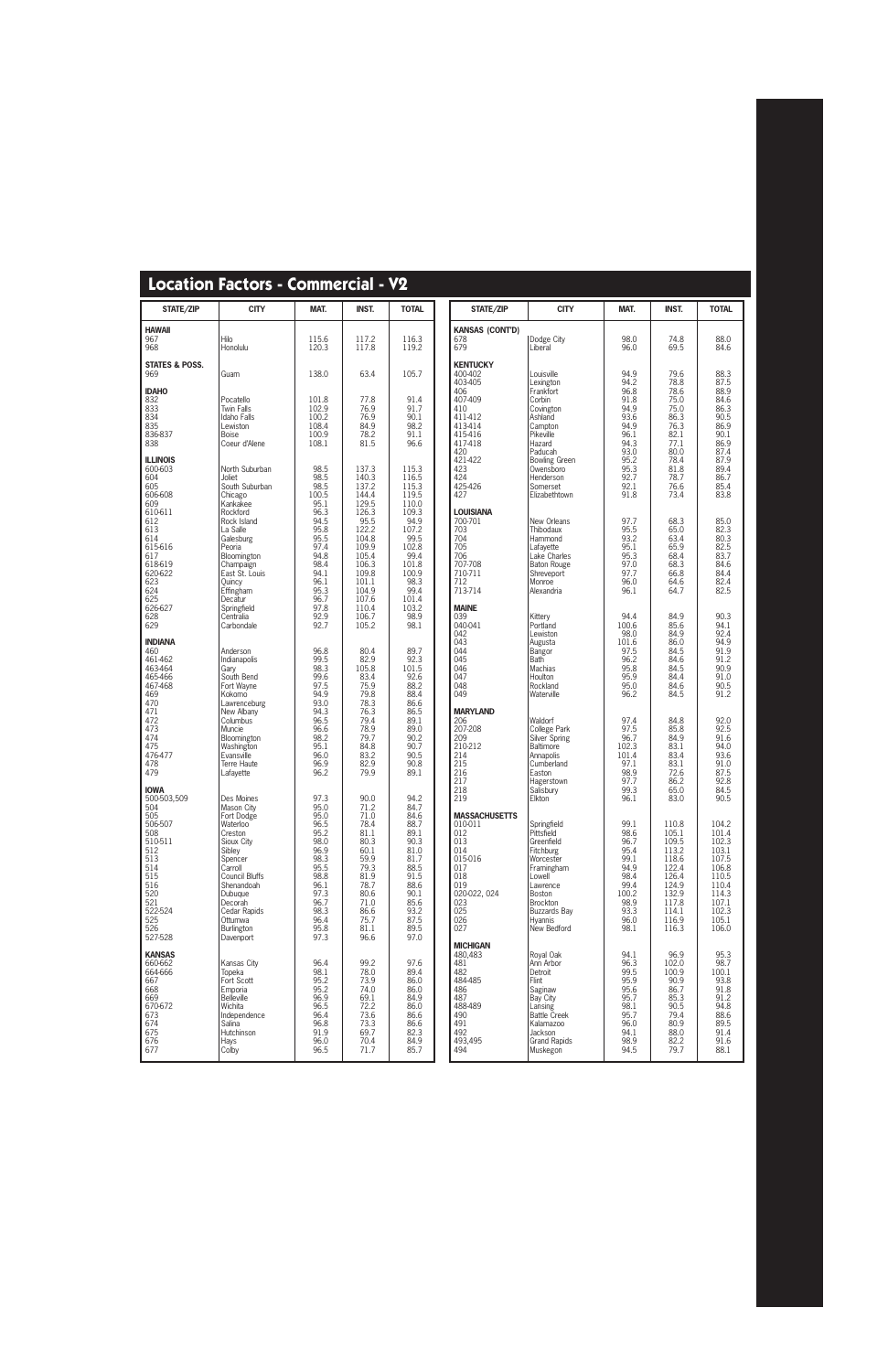| STATE/ZIP                                                                                            | <b>CITY</b>                                                                                                                                                      | MAT.                                                                                         | <b>INST.</b>                                                                                  | <b>TOTAL</b>                                                                                 | STATE/ZIP                                                                                                           | <b>CITY</b>                                                                                                                                                             | MAT.                                                                                              | <b>INST.</b>                                                                                             | <b>TOTAL</b>                                                                                                           |
|------------------------------------------------------------------------------------------------------|------------------------------------------------------------------------------------------------------------------------------------------------------------------|----------------------------------------------------------------------------------------------|-----------------------------------------------------------------------------------------------|----------------------------------------------------------------------------------------------|---------------------------------------------------------------------------------------------------------------------|-------------------------------------------------------------------------------------------------------------------------------------------------------------------------|---------------------------------------------------------------------------------------------------|----------------------------------------------------------------------------------------------------------|------------------------------------------------------------------------------------------------------------------------|
| <b>MICHIGAN (CONT'D)</b><br>496<br>497<br>498-499                                                    | <b>Traverse City</b><br>Gaylord<br>Iron Mountain                                                                                                                 | 93.5<br>94.6<br>96.5                                                                         | 75.2<br>78.1<br>78.9                                                                          | 85.6<br>87.5<br>88.9                                                                         | <b>NEW HAMPSHIRE (CONT'D)</b><br>032-033<br>034<br>035<br>036                                                       | Concord<br>Keene<br>Littleton<br>Charleston                                                                                                                             | 100.8<br>96.1<br>96.1<br>95.6                                                                     | 91.3<br>86.2<br>77.7<br>85.6                                                                             | 96.7<br>91.8<br>$88.1$<br>91.3                                                                                         |
| <b>MINNESOTA</b><br>550-551<br>553-555<br>556-558                                                    | Saint Paul<br>Minneapolis<br>Duluth                                                                                                                              | 99.3<br>99.7<br>99.9                                                                         | 119.2<br>116.6<br>103.9                                                                       | 107.9<br>107.0<br>101.6                                                                      | 037<br>038<br><b>NEW JERSEY</b>                                                                                     | Claremont<br>Portsmouth                                                                                                                                                 | 94.8<br>96.5                                                                                      | 85.7<br>91.5                                                                                             | 90.8<br>94.3                                                                                                           |
| 559<br>560<br>561<br>562<br>563<br>564<br>565<br>566<br>567                                          | Rochester<br>Mankato<br>Windom<br>Willmar<br>St. Cloud<br><b>Brainerd</b><br>Detroit Lakes<br>Bemidji<br>Thief River Falls                                       | 98.4<br>95.5<br>94.0<br>93.7<br>94.9<br>95.5<br>97.6<br>96.8<br>96.4                         | 106.1<br>105.0<br>91.7<br>96.6<br>115.9<br>97.9<br>90.3<br>94.6<br>89.4                       | 101.7<br>99.6<br>93.0<br>94.9<br>104.0<br>96.5<br>94.4<br>95.8<br>93.4                       | 070-071<br>072<br>073<br>074-075<br>076<br>077<br>078<br>079<br>080,083<br>081                                      | Newark<br>Elizabeth<br>Jersey City<br>Paterson<br>Hackensack<br>Long Branch<br>Dover<br>Summit<br>Vineland<br>Camden                                                    | 101.8<br>98.9<br>97.7<br>99.3<br>97.4<br>97.1<br>97.6<br>97.7<br>97.2<br>98.9                     | 137.9<br>137.6<br>137.1<br>137.3<br>137.1<br>126.6<br>137.5<br>136.9<br>126.6<br>133.7                   | 117.4<br>115.6<br>$\frac{114.7}{115.7}$<br>114.6<br>109.9<br>114.8<br>114.6<br>109.9<br>114.0                          |
| <b>MISSISSIPPI</b><br>386<br>387<br>388<br>389<br>390-392                                            | Clarksdale<br>Greenville<br>Tupelo<br>Greenwood<br>Jackson                                                                                                       | 95.7<br>99.4<br>97.2<br>97.0<br>98.6                                                         | 53.8<br>65.2<br>56.4<br>53.5<br>67.9                                                          | 77.6<br>84.6<br>79.6<br>78.2<br>85.3                                                         | 082,084<br>085-086<br>087<br>088-089<br><b>NEW MEXICO</b>                                                           | Atlantic City<br>Trenton<br>Point Pleasant<br>New Brunswick                                                                                                             | 97.8<br>100.5<br>99.1<br>99.7                                                                     | 132.6<br>124.4<br>126.5<br>132.2                                                                         | $\frac{112.8}{110.8}$<br>110.9<br>113.8                                                                                |
| 393<br>394<br>395<br>396<br>397                                                                      | Meridian<br>Laurel<br>Biloxi<br>McComb<br>Columbus                                                                                                               | 95.4<br>96.8<br>97.1<br>95.1<br>96.7                                                         | 67.8<br>56.4<br>66.6<br>53.8<br>57.1                                                          | 83.5<br>79.4<br>83.9<br>77.3<br>79.6                                                         | 870-872<br>873<br>874<br>875<br>877<br>878                                                                          | Albuquerque<br>Gallup<br>Farmington<br>Santa Fe<br>Las Vegas<br>Socorro                                                                                                 | 98.9<br>99.2<br>99.3<br>100.5<br>97.4<br>97.1                                                     | 71.6<br>71.6<br>71.6<br>72.2<br>71.6<br>71.6                                                             | 87.1<br>87.3<br>87.3<br>88.3<br>86.3<br>86.1                                                                           |
| <b>MISSOURI</b><br>630-631<br>633<br>634<br>635<br>636<br>637                                        | St. Louis<br><b>Bowling Green</b><br>Hannibal<br>Kirksville<br><b>Flat River</b><br>Cape Girardeau                                                               | 97.5<br>95.6<br>94.5<br>98.0<br>96.6<br>96.4                                                 | 104.6<br>92.3<br>88.5<br>83.6<br>90.6<br>90.6                                                 | 100.6<br>94.2<br>91.9<br>91.8<br>94.0<br>93.9                                                | 879<br>880<br>881<br>882<br>883<br>884                                                                              | Truth/Consequences<br>Las Cruces<br>Clovis<br>Roswell<br>Carrizozo<br>Tucumcari                                                                                         | 96.8<br>96.8<br>99.1<br>100.7<br>101.4<br>99.7                                                    | 68.6<br>70.0<br>71.5<br>71.6<br>71.6<br>71.5                                                             | 84.6<br>85.2<br>$\frac{87.2}{88.1}$<br>88.5<br>87.6                                                                    |
| 638<br>639<br>640-641<br>644-645<br>646<br>647<br>648<br>650-651<br>652<br>653<br>654-655<br>656-658 | Sikeston<br>Poplar Bluff<br>Kansas City<br>St. Joseph<br>Chillicothe<br>Harrisonville<br>Joplin<br>Jefferson City<br>Columbia<br>Sedalia<br>Rolla<br>Springfield | 94.9<br>94.4<br>97.5<br>96.0<br>93.7<br>93.2<br>95.2<br>95.7<br>95.7<br>95.6<br>93.4<br>96.5 | 84.4<br>84.3<br>101.8<br>93.3<br>90.7<br>97.4<br>80.1<br>90.0<br>94.5<br>88.1<br>90.6<br>81.4 | 90.4<br>90.0<br>99.3<br>94.9<br>92.4<br>95.0<br>88.7<br>93.2<br>95.2<br>92.4<br>92.2<br>90.0 | <b>NEW YORK</b><br>100-102<br>103<br>104<br>105<br>106<br>107<br>108<br>109<br>110<br>111<br>112<br>113             | New York<br>Staten Island<br><b>Bronx</b><br>Mount Vernon<br><b>White Plains</b><br>Yonkers<br>New Rochelle<br>Suffern<br><b>Queens</b><br>Long Island City<br>Brooklyn | 100.3<br>96.5<br>94.8<br>94.9<br>94.9<br>99.1<br>95.3<br>94.9<br>100.5<br>102.2<br>102.7<br>102.5 | 174.2<br>171.9<br>171.2<br>147.0<br>149.8<br>150.1<br>141.4<br>125.4<br>173.1<br>173.1<br>173.1<br>173.1 | 132.2<br>$\frac{129.1}{127.8}$<br>117.4<br>118.6<br>121.1<br>115.2<br>108.1<br>$\frac{131.8}{132.8}$<br>133.1<br>133.0 |
| <b>MONTANA</b><br>590-591<br>592<br>  593<br>594<br>595<br>596<br>597<br>598<br>599                  | <b>Billings</b><br>Wolf Point<br>Miles City<br><b>Great Falls</b><br>Havre<br>Helena<br><b>Butte</b><br>Missoula<br>Kalispell                                    | 101.4<br>101.3<br>99.1<br>102.8<br>100.2<br>101.2<br>101.3<br>98.8<br>98.0                   | 77.2<br>74.5<br>74.6<br>77.1<br>72.5<br>74.7<br>74.4<br>74.8<br>74.1                          | 90.9<br>89.7<br>88.5<br>91.7<br>88.3<br>89.7<br>89.7<br>88.5<br>87.7                         | 114<br>115,117,118<br>116<br>119<br>120-122<br>123<br>124<br>125-126<br>127<br>128                                  | Flushing<br>Jamaica<br>Hicksville<br>Far Rockaway<br>Riverhead<br>Albany<br>Schenectady<br>Kingston<br>Poughkeepsie<br>Monticello<br>Glens Falls                        | 100.9<br>100.5<br>102.7<br>101.3<br>98.3<br>97.9<br>101.2<br>100.3<br>99.8<br>92.8                | 173.1<br>151.7<br>173.1<br>156.9<br>109.4<br>108.6<br>128.8<br>131.7<br>129.5<br>103.2                   | 132.1<br>122.6<br>$\frac{125.8}{125.3}$<br>103.1<br>102.5<br>113.1<br>113.9<br>112.7<br>97.3                           |
| <b>NEBRASKA</b><br>680-681<br>683-685<br>686<br>687<br>688<br>689<br>690<br>691<br>692<br>693        | Omaha<br>Lincoln<br>Columbus<br>Norfolk<br>Grand Island<br><b>Hastings</b><br><b>McCook</b><br>North Platte<br>Valentine<br>Alliance                             | 98.6<br>99.8<br>96.0<br>97.4<br>97.4<br>97.1<br>95.9<br>96.1<br>98.0<br>98.4                 | 83.0<br>79.3<br>77.7<br>74.5<br>76.2<br>75.2<br>70.2<br>74.9<br>67.4<br>70.4                  | 91.9<br>90.9<br>88.1<br>87.5<br>88.2<br>87.7<br>84.8<br>86.9<br>84.8<br>86.3                 | 129<br>130-132<br>133-135<br>136<br>137-139<br>140-142<br>143<br>144-146<br>147<br>148-149<br><b>NORTH CAROLINA</b> | Plattsburgh<br>Syracuse<br>Utica<br>Watertown<br>Binghamton<br><b>Buffalo</b><br>Niagara Falls<br>Rochester<br>Jamestown<br>Elmira                                      | 97.7<br>98.7<br>96.8<br>98.4<br>98.5<br>100.9<br>98.0<br>100.8<br>97.1<br>96.9                    | 92.8<br>101.6<br>102.5<br>98.9<br>100.5<br>109.8<br>103.4<br>101.2<br>92.3<br>100.4                      | 95.6<br>99.9<br>99.3<br>98.6<br>99.3<br>104.8<br>100.3<br>101.0<br>95.0<br>98.4                                        |
| <b>NEVADA</b><br>889-891<br>893<br>894-895<br>897<br>898                                             | Las Vegas<br>Ely<br>Reno<br>Carson City<br>Elko                                                                                                                  | 104.2<br>102.9<br>102.8<br>103.2<br>101.5                                                    | 107.0<br>89.5<br>85.6<br>85.6<br>81.8                                                         | 105.4<br>97.1<br>95.4<br>95.6<br>93.0                                                        | 270,272-274<br>271<br>275-276<br>277<br>278<br>279<br>280<br>281-282                                                | Greensboro<br>Winston-Salem<br>Raleigh<br>Durham<br>Rocky Mount<br>Elizabeth City<br>Gastonia<br>Charlotte                                                              | 99.7<br>99.5<br>99.0<br>101.2<br>97.1<br>98.1<br>97.7<br>98.4                                     | 65.3<br>65.3<br>65.3<br>65.2<br>64.5<br>66.6<br>68.5<br>72.1                                             | 84.8<br>84.7<br>84.4<br>85.6<br>83.0<br>84.5<br>85.1<br>87.0                                                           |
| <b>NEW HAMPSHIRE</b><br>030<br>031                                                                   | Nashua<br>Manchester                                                                                                                                             | 99.3<br>100.5                                                                                | 92.3<br>93.0                                                                                  | 96.3<br>97.3                                                                                 | 283<br>284<br>285                                                                                                   | Fayetteville<br>Wilmington<br>Kinston                                                                                                                                   | 100.5<br>96.6<br>94.9                                                                             | 64.0<br>63.1<br>63.5                                                                                     | 84.7<br>82.1<br>81.3                                                                                                   |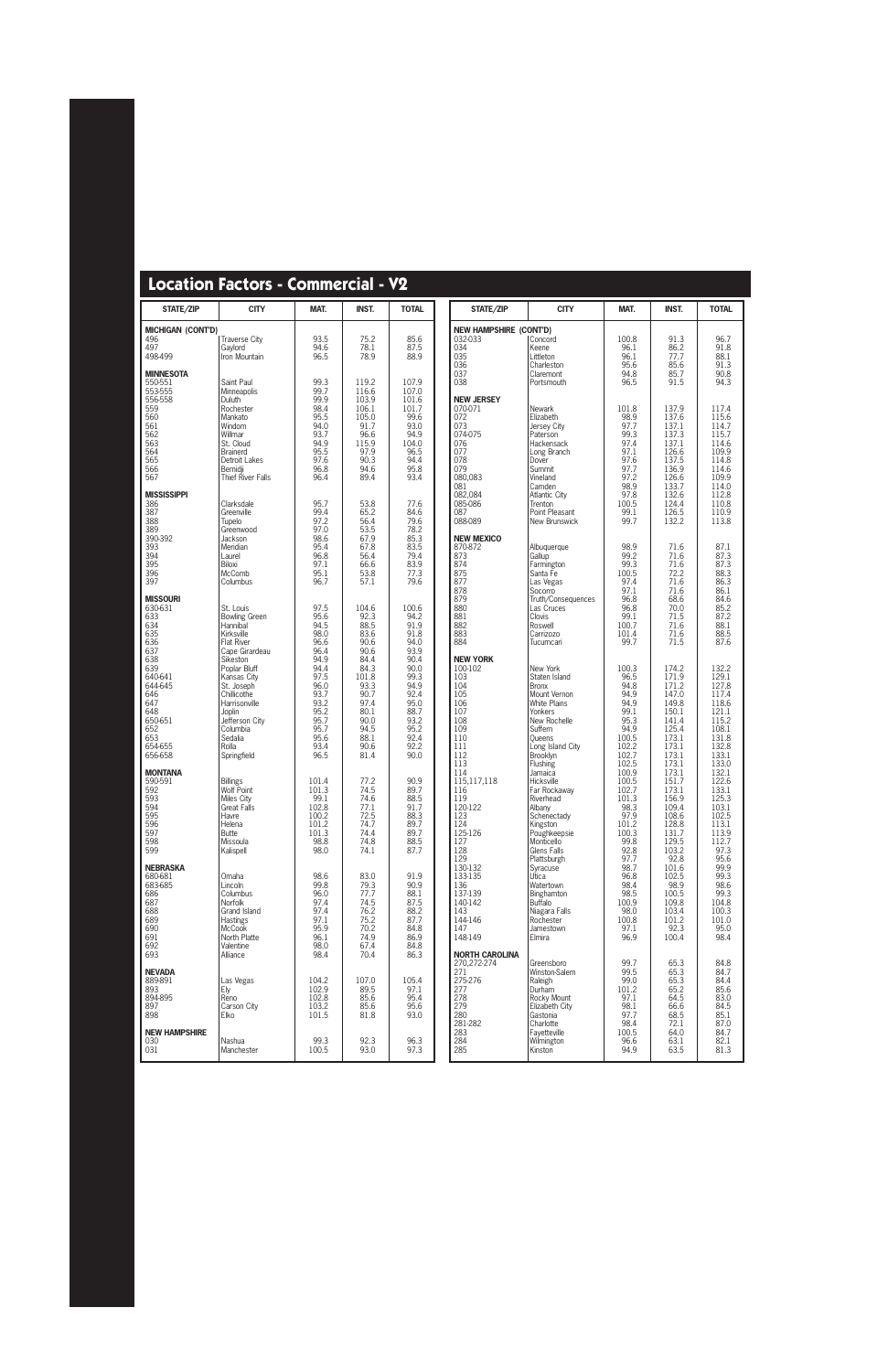| <b>STATE/ZIP</b>                                                                                                                                                                           | <b>CITY</b>                                                                                                                                                                                                                                                                             | MAT.                                                                                                                                                                 | <b>INST.</b>                                                                                                                                                           | <b>TOTAL</b>                                                                                                                                                          |
|--------------------------------------------------------------------------------------------------------------------------------------------------------------------------------------------|-----------------------------------------------------------------------------------------------------------------------------------------------------------------------------------------------------------------------------------------------------------------------------------------|----------------------------------------------------------------------------------------------------------------------------------------------------------------------|------------------------------------------------------------------------------------------------------------------------------------------------------------------------|-----------------------------------------------------------------------------------------------------------------------------------------------------------------------|
| <b>NORTH CAROLINA (CONT'D)</b><br>286<br>287-288<br>289                                                                                                                                    | Hickory<br>Asheville<br>Murphy                                                                                                                                                                                                                                                          | 95.2<br>97.0<br>96.1                                                                                                                                                 | 69.0<br>64.6<br>62.6                                                                                                                                                   | 83.9<br>83.0<br>81.6                                                                                                                                                  |
| <b>NORTH DAKOTA</b><br>580-581<br>582<br>583<br>584<br>585<br>586<br>587<br>588                                                                                                            | Fargo<br>Grand Forks<br>Devils Lake<br>Jamestown<br><b>Bismarck</b><br>Dickinson<br>Minot<br>Williston                                                                                                                                                                                  | 99.6<br>98.8<br>98.6<br>98.7<br>99.1<br>99.2<br>98.7<br>97.8                                                                                                         | 78.9<br>81.0<br>77.8<br>76.9<br>83.1<br>75.7<br>76.5<br>80.7                                                                                                           | 90.6<br>91.1<br>89.6<br>89.3<br>92.2<br>89.0<br>89.1<br>90.4                                                                                                          |
| <b>OHIO</b><br>430-432<br>433<br>434-436<br>437-438<br>439<br>440<br>441<br>442-443<br>444-445<br>446-447<br>448-449<br>450<br>451-452<br>453-454<br>455<br>456<br>457<br>458              | Columbus<br>Marion<br>Toledo<br>Zanesville<br>Steubenville<br>Lorain<br>Cleveland<br>Akron<br>Youngstown<br>Canton<br>Mansfield<br>Hamilton<br>Cincinnati<br>Dayton<br>Springfield<br>Chillicothe<br>Athens<br>Lima                                                                     | 99.2<br>95.5<br>98.9<br>96.1<br>97.1<br>98.7<br>99.4<br>99.7<br>99.1<br>99.2<br>96.6<br>96.9<br>98.0<br>96.9<br>96.9<br>96.3<br>99.2<br>99.6                         | 83.2<br>83.6<br>87.7<br>83.0<br>87.4<br>81.8<br>91.5<br>83.0<br>79.7<br>77.5<br>81.1<br>76.7<br>79.2<br>76.6<br>77.2<br>85.3<br>81.8<br>79.0                           | 92.3<br>90.3<br>94.1<br>90.4<br>92.9<br>91.4<br>96.0<br>92.5<br>90.7<br>89.8<br>89.9<br>88.2<br>89.9<br>88.1<br>88.4<br>91.5<br>91.7<br>90.7                          |
| <b>OKLAHOMA</b><br>730-731<br>734<br>735<br>736<br>737<br>738<br>739<br>740-741<br>743<br>744<br>745<br>746<br>747<br>748<br>749                                                           | Oklahoma City<br>Ardmore<br>Lawton<br>Clinton<br>Enid<br>Woodward<br>Guymon<br>Tulsa<br>Miami<br>Muskogee<br>McAlester<br>Ponca City<br>Durant<br>Shawnee<br>Poteau                                                                                                                     | 97.6<br>95.9<br>98.1<br>97.3<br>97.8<br>95.9<br>97.0<br>96.9<br>93.5<br>96.1<br>93.2<br>93.9<br>93.8<br>95.3<br>93.0                                                 | 67.8<br>63.8<br>63.9<br>63.7<br>64.2<br>61.2<br>61.7<br>65.5<br>63.0<br>65.7<br>58.3<br>61.8<br>62.7<br>63.3<br>62.6                                                   | 84.8<br>82.0<br>83.3<br>82.8<br>83.3<br>80.9<br>81.7<br>83.3<br>80.3<br>83.0<br>78.1<br>80.0<br>80.4<br>81.5<br>79.9                                                  |
| <b>OREGON</b><br>970-972<br>973<br>974<br>975<br>976<br>977<br>978<br>979                                                                                                                  | Portland<br>Salem<br>Eugene<br>Medford<br>Klamath Falls<br>Bend<br>Pendleton<br>Vale                                                                                                                                                                                                    | 102.0<br>103.3<br>101.6<br>103.1<br>103.3<br>102.3<br>98.3<br>96.0                                                                                                   | 104.7<br>102.8<br>103.7<br>99.3<br>97.8<br>100.5<br>101.0<br>87.8                                                                                                      | 103.2<br>103.0<br>102.5<br>101.4<br>100.9<br>101.5<br>99.5<br>92.4                                                                                                    |
| <b>PENNSYLVANIA</b><br>150-152<br>153<br>154<br>155<br>156<br>157<br>158<br>159<br>160<br>161<br>162<br>163<br>164-165<br>166<br>167<br>168<br>169<br>170-171<br>172<br>173-174<br>175-176 | Pittsburgh<br>Washington<br>Uniontown<br><b>Bedford</b><br>Greensburg<br>Indiana<br><b>Dubois</b><br>Johnstown<br>Butler<br>New Castle<br>Kittanning<br>Oil City<br>Erie<br>Altoona<br>Bradford<br>State College<br>Wellsboro<br><b>Harrisburg</b><br>Chambersburg<br>York<br>Lancaster | 99.3<br>96.6<br>97.1<br>98.0<br>98.0<br>96.8<br>98.5<br>98.0<br>92.1<br>92.2<br>92.6<br>92.1<br>94.0<br>94.2<br>95.6<br>95.2<br>96.2<br>98.5<br>95.4<br>96.2<br>94.2 | 102.6<br>101.9<br>99.2<br>90.1<br>95.8<br>96.2<br>94.0<br>97.2<br>98.7<br>98.9<br>96.6<br>94.4<br>94.6<br>97.5<br>95.0<br>99.1<br>89.3<br>97.0<br>86.0<br>94.6<br>96.5 | 100.7<br>98.9<br>98.0<br>94.6<br>97.1<br>96.5<br>96.6<br>97.7<br>95.0<br>95.1<br>94.3<br>93.1<br>94.3<br>95.6<br>95.3<br>96.9<br>93.2<br>97.9<br>91.3<br>95.5<br>95.2 |

| <b>STATE/ZIP</b>                                                                                                                                                                                                                                        | <b>CITY</b>                                                                                                                                                                                                                                                                                                                                                                      | MAT.                                                                                                                                                                                                                                        | INST.                                                                                                                                                                                                                                | <b>TOTAL</b>                                                                                                                                                                                                                         |
|---------------------------------------------------------------------------------------------------------------------------------------------------------------------------------------------------------------------------------------------------------|----------------------------------------------------------------------------------------------------------------------------------------------------------------------------------------------------------------------------------------------------------------------------------------------------------------------------------------------------------------------------------|---------------------------------------------------------------------------------------------------------------------------------------------------------------------------------------------------------------------------------------------|--------------------------------------------------------------------------------------------------------------------------------------------------------------------------------------------------------------------------------------|--------------------------------------------------------------------------------------------------------------------------------------------------------------------------------------------------------------------------------------|
| PENNSYLVANIA (CONT'D)<br>177<br>178<br>179<br>180<br>181<br>182<br>183<br>184-185<br>186-187<br>188<br>189<br>190-191<br>193<br>194<br>195-196                                                                                                          | Williamsport<br>Sunburv<br>Pottsville<br>Lehigh Valley<br>Allentown<br>Hazleton<br>Stroudsburg<br>Scranton<br>Wilkes-Barre<br>Montrose<br>Doylestown<br>Philadelphia<br>Westchester<br>Norristown<br>Reading                                                                                                                                                                     | 92.8<br>95.0<br>94.0<br>95.6<br>97.5<br>95.1<br>95.0<br>98.3<br>94.9<br>94.6<br>94.7<br>99.7<br>96.1<br>95.1<br>97.3                                                                                                                        | 94.2<br>89.3<br>92.5<br>107.5<br>108.1<br>92.5<br>100.9<br>96.8<br>96.8<br>93.3<br>122.6<br>136.9<br>123.2<br>123.4<br>104.7                                                                                                         | 93.4<br>92.5<br>93.3<br>100.8<br>102.1<br>94.0<br>97.6<br>97.7<br>95.7<br>94.0<br>106.7<br>115.8<br>107.8<br>107.3<br>100.5                                                                                                          |
| <b>PUERTO RICO</b><br>009                                                                                                                                                                                                                               | San Juan                                                                                                                                                                                                                                                                                                                                                                         | 124.9                                                                                                                                                                                                                                       | 28.3                                                                                                                                                                                                                                 | 83.1                                                                                                                                                                                                                                 |
| <b>RHODE ISLAND</b><br>028<br>029                                                                                                                                                                                                                       | Newport<br>Providence                                                                                                                                                                                                                                                                                                                                                            | 97.0<br>101.0                                                                                                                                                                                                                               | 112.6<br>113.3                                                                                                                                                                                                                       | 103.8<br>106.3                                                                                                                                                                                                                       |
| <b>SOUTH CAROLINA</b><br>290-292<br>293<br>294<br>295<br>296<br>297<br>298<br>299                                                                                                                                                                       | Columbia<br>Spartanburg<br>Charleston<br>Florence<br>Greenville<br>Rock Hill<br>Aiken<br>Beaufort                                                                                                                                                                                                                                                                                | 98.8<br>97.7<br>99.4<br>97.4<br>97.5<br>97.3<br>98.1<br>98.9                                                                                                                                                                                | 67.6<br>70.2<br>67.0<br>67.0<br>70.0<br>68.2<br>65.2<br>61.5                                                                                                                                                                         | 85.3<br>85.8<br>85.4<br>84.2<br>85.6<br>84.7<br>83.9<br>82.7                                                                                                                                                                         |
| SOUTH DAKOTA<br>570-571<br>572<br>573<br>574<br>575<br>576<br>577                                                                                                                                                                                       | Sioux Falls<br>Watertown<br>Mitchell<br>Aberdeen<br>Pierre<br>Mobridge<br>Rapid City                                                                                                                                                                                                                                                                                             | 99.3<br>97.7<br>96.6<br>99.1<br>100.2<br>97.1<br>98.7                                                                                                                                                                                       | 82.1<br>66.6<br>59.6<br>66.7<br>68.9<br>60.7<br>71.0                                                                                                                                                                                 | 91.8<br>84.3<br>80.6<br>85.1<br>86.7<br>81.4<br>86.7                                                                                                                                                                                 |
| <b>TENNESSEE</b><br>370-372<br>373-374<br>375,380-381<br>376<br>377-379<br>382<br>383<br>384<br>385                                                                                                                                                     | Nashville<br>Chattanooga<br><b>Memphis</b><br>Johnson City<br>Knoxville<br>McKenzie<br>Jackson<br>Columbia<br>Cookeville                                                                                                                                                                                                                                                         | 100.0<br>99.0<br>96.5<br>99.2<br>95.7<br>96.7<br>98.1<br>95.2<br>96.6                                                                                                                                                                       | 74.5<br>68.7<br>72.5<br>60.5<br>66.0<br>54.7<br>60.0<br>64.6<br>56.1                                                                                                                                                                 | 89.0<br>85.9<br>86.1<br>82.5<br>82.9<br>78.6<br>81.6<br>82.0<br>79.1                                                                                                                                                                 |
| <b>TEXAS</b><br>750<br>751<br>752-753<br>754<br>755<br>756<br>757<br>758<br>759<br>760-761<br>762<br>763<br>764<br>765<br>766-767<br>768<br>769<br>770-772<br>773<br>774<br>775<br>776-777<br>778<br>779<br>780<br>781-782<br>783-784<br>785<br>786-787 | <b>McKinney</b><br>Waxahachie<br><b>Dallas</b><br>Greenville<br>Texarkana<br>Longview<br>Tyler<br>Palestine<br>Lufkin<br>Fort Worth<br>Denton<br><b>Wichita Falls</b><br>Eastland<br>Temple<br>Waco<br>Brownwood<br>San Angelo<br>Houston<br>Huntsville<br>Wharton<br>Galveston<br>Beaumont<br>Bryan<br>Victoria<br>Laredo<br>San Antonio<br>Corpus Christi<br>McAllen<br>Austin | 99.5<br>99.5<br>100.1<br>99.6<br>99.1<br>99.8<br>100.1<br>95.9<br>96.6<br>99.0<br>98.9<br>96.5<br>95.7<br>94.1<br>95.8<br>99.1<br>98.7<br>101.3<br>99.9<br>101.0<br>98.8<br>99.2<br>96.3<br>101.0<br>97.6<br>98.9<br>100.2<br>100.9<br>98.6 | 61.8<br>62.0<br>67.4<br>61.3<br>60.4<br>59.2<br>60.2<br>58.9<br>60.5<br>63.9<br>61.6<br>62.5<br>58.9<br>56.4<br>63.2<br>57.2<br>57.3<br>67.3<br>60.7<br>62.1<br>64.0<br>64.9<br>62.4<br>60.8<br>60.9<br>63.8<br>64.6<br>55.2<br>62.3 | 83.2<br>83.3<br>86.0<br>83.1<br>82.4<br>82.3<br>82.8<br>80.0<br>81.0<br>83.9<br>82.8<br>81.8<br>79.8<br>77.8<br>81.7<br>81.0<br>80.8<br>86.6<br>83.0<br>84.2<br>83.8<br>84.4<br>81.7<br>83.6<br>81.8<br>83.7<br>84.8<br>81.2<br>82.9 |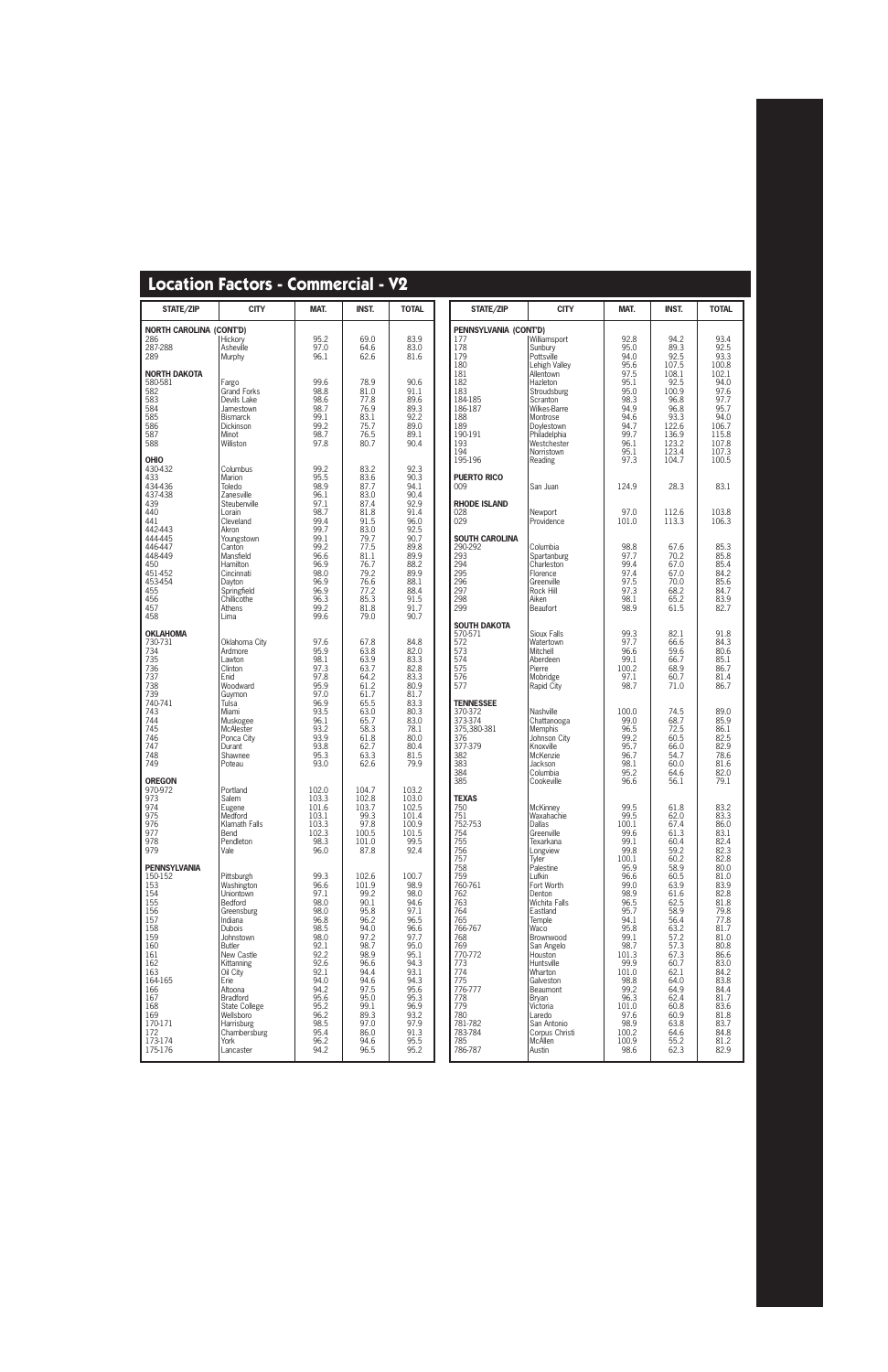| STATE/ZIP                                                                                                                                                                       | <b>CITY</b>                                                                                                                                                                                                                                                                         | MAT.                                                                                                                                                             | INST.                                                                                                                                                        | <b>TOTAL</b>                                                                                                                                                 |
|---------------------------------------------------------------------------------------------------------------------------------------------------------------------------------|-------------------------------------------------------------------------------------------------------------------------------------------------------------------------------------------------------------------------------------------------------------------------------------|------------------------------------------------------------------------------------------------------------------------------------------------------------------|--------------------------------------------------------------------------------------------------------------------------------------------------------------|--------------------------------------------------------------------------------------------------------------------------------------------------------------|
| <b>TEXAS (CONT'D)</b><br>788<br>789<br>790-791<br>792<br>793-794<br>795-796<br>797<br>798-799,885                                                                               | Del Rio<br>Giddings<br>Amarillo<br>Childress<br>Lubbock<br>Abilene<br>Midland<br>El Paso                                                                                                                                                                                            | 100.7<br>97.3<br>99.9<br>98.7<br>100.4<br>99.0<br>100.9<br>98.3                                                                                                  | 58.2<br>58.3<br>61.8<br>59.4<br>60.7<br>61.6<br>61.7<br>63.3                                                                                                 | 82.3<br>80.5<br>83.5<br>81.7<br>83.3<br>82.9<br>84.0<br>83.2                                                                                                 |
| <b>UTAH</b><br>840-841<br>842,844<br>843<br>845<br>846-847                                                                                                                      | Salt Lake City<br>Ogden<br>Logan<br>Price<br>Provo                                                                                                                                                                                                                                  | 103.3<br>98.6<br>100.7<br>101.1<br>101.1                                                                                                                         | 73.7<br>74.0<br>74.0<br>68.6<br>74.0                                                                                                                         | 90.5<br>88.0<br>89.2<br>87.1<br>89.4                                                                                                                         |
| <b>VERMONT</b><br>050<br>051<br>052<br>053<br>054<br>056<br>057<br>058<br>059                                                                                                   | White River Jct.<br><b>Bellows Falls</b><br>Bennington<br>Brattleboro<br>Burlington<br>Montpelier<br>Rutland<br>St. Johnsbury<br>Guildhall                                                                                                                                          | 98.7<br>97.1<br>97.5<br>97.8<br>103.1<br>101.2<br>99.4<br>98.7<br>97.3                                                                                           | 79.6<br>90.6<br>87.2<br>90.7<br>82.3<br>86.0<br>81.6<br>79.2<br>79.2                                                                                         | 90.4<br>94.3<br>93.0<br>94.7<br>94.1<br>94.6<br>91.7<br>90.3<br>89.5                                                                                         |
| <b>VIRGINIA</b><br>220-221<br>222<br>223<br>224-225<br>226<br>227<br>228<br>229<br>230-232<br>233-235<br>236<br>237<br>238<br>239<br>240-241<br>242<br>243<br>244<br>245<br>246 | Fairfax<br>Arlington<br>Alexandria<br>Fredericksburg<br>Winchester<br>Culpeper<br>Harrisonburg<br>Charlottesville<br>Richmond<br>Norfolk<br><b>Newport News</b><br>Portsmouth<br>Petersburg<br>Farmville<br>Roanoke<br><b>Bristol</b><br>Pulaski<br>Staunton<br>Lynchburg<br>Grundy | 99.9<br>101.0<br>100.0<br>98.6<br>99.2<br>99.1<br>99.4<br>99.8<br>99.6<br>100.7<br>99.5<br>99.0<br>99.4<br>98.5<br>100.5<br>98.5<br>98.1<br>99.0<br>99.1<br>98.4 | 81.7<br>81.6<br>84.8<br>79.9<br>76.4<br>82.0<br>75.6<br>74.2<br>74.6<br>68.3<br>69.5<br>67.4<br>74.4<br>66.0<br>69.1<br>59.4<br>69.7<br>67.8<br>73.1<br>63.2 | 92.0<br>92.6<br>93.4<br>90.5<br>89.3<br>91.7<br>89.1<br>88.7<br>88.8<br>86.7<br>86.5<br>85.3<br>88.6<br>84.5<br>87.0<br>81.6<br>85.8<br>85.5<br>87.9<br>83.2 |
| <b>WASHINGTON</b><br>980-981,987<br>982<br>983-984<br>985<br>986<br>988<br>989<br>990-992<br>993<br>994                                                                         | Seattle<br>Everett<br>Tacoma<br>Olympia<br>Vancouver<br>Wenatchee<br>Yakima<br>Spokane<br>Richland<br>Clarkston                                                                                                                                                                     | 105.4<br>104.5<br>104.9<br>103.9<br>106.2<br>105.0<br>105.0<br>101.0<br>100.7<br>99.9                                                                            | 108.4<br>104.2<br>105.7<br>105.2<br>102.2<br>85.6<br>101.6<br>86.8<br>93.0<br>79.5                                                                           | 106.7<br>104.4<br>105.2<br>104.5<br>104.4<br>96.6<br>103.5<br>94.9<br>97.4<br>91.1                                                                           |
| <b>WEST VIRGINIA</b><br>247-248<br>249<br>250-253<br>254<br>255-257<br>258-259<br>260<br>261<br>262<br>263-264<br>265<br>266<br>267<br>268                                      | Bluefield<br>Lewisburg<br>Charleston<br>Martinsburg<br>Huntington<br><b>Beckley</b><br>Wheeling<br>Parkersburg<br><b>Buckhannon</b><br>Clarksburg<br>Morgantown<br>Gassaway<br>Romney<br>Petersburg                                                                                 | 97.3<br>99.0<br>96.6<br>96.5<br>97.8<br>95.2<br>100.1<br>98.9<br>98.7<br>99.3<br>99.3<br>98.7<br>98.5<br>98.3                                                    | 85.2<br>86.8<br>91.1<br>80.8<br>91.7<br>87.7<br>90.9<br>90.0<br>90.5<br>91.0<br>91.4<br>87.3<br>85.3<br>85.6                                                 | 92.1<br>93.8<br>94.2<br>89.7<br>95.1<br>91.9<br>96.1<br>95.1<br>95.1<br>95.7<br>95.9<br>93.7<br>92.8<br>92.8                                                 |
| <b>WISCONSIN</b><br>530,532<br>531<br>534<br>535<br>537                                                                                                                         | Milwaukee<br>Kenosha<br>Racine<br><b>Beloit</b><br>Madison                                                                                                                                                                                                                          | 97.9<br>99.2<br>98.5<br>97.8<br>98.6                                                                                                                             | 111.7<br>106.2<br>106.2<br>97.3<br>106.4                                                                                                                     | 103.9<br>102.2<br>101.8<br>97.6<br>101.9                                                                                                                     |

| <b>STATE/ZIP</b>                                                                             | <b>CITY</b>                                                                                                                                 | MAT.                                                                                | <b>INST.</b>                                                                    | <b>TOTAL</b>                                                                  |
|----------------------------------------------------------------------------------------------|---------------------------------------------------------------------------------------------------------------------------------------------|-------------------------------------------------------------------------------------|---------------------------------------------------------------------------------|-------------------------------------------------------------------------------|
| WISCONSIN (CONT'D)<br>538<br>539<br>540<br>541-543<br>544<br>545<br>546<br>547<br>548<br>549 | Lancaster<br>Portage<br>New Richmond<br>Green Bay<br>Wausau<br>Rhinelander<br>La Crosse<br>Eau Claire<br>Superior<br>Oshkosh                | 95.8<br>94.2<br>94.9<br>99.4<br>94.5<br>98.0<br>95.7<br>97.4<br>94.6<br>95.2        | 92.9<br>96.5<br>92.9<br>103.1<br>92.9<br>91.1<br>100.3<br>100.4<br>94.6<br>92.7 | 94.6<br>95.2<br>94.0<br>101.0<br>93.8<br>95.0<br>97.7<br>98.7<br>94.6<br>94.1 |
| <b>WYOMING</b><br>820<br>821<br>822<br>823<br>824<br>825<br>826<br>827<br>828<br>829-831     | Cheyenne<br>Yellowstone Nat'l Park<br>Wheatland<br>Rawlins<br>Worland<br>Riverton<br>Casper<br>Newcastle<br>Sheridan<br><b>Rock Springs</b> | 101.0<br>98.9<br>100.1<br>101.9<br>99.5<br>100.8<br>102.5<br>99.4<br>102.4<br>103.3 | 72.4<br>71.4<br>69.9<br>71.3<br>71.9<br>71.4<br>72.3<br>71.3<br>71.1<br>70.6    | 88.7<br>87.0<br>87.0<br>88.7<br>87.6<br>88.1<br>89.4<br>87.3<br>88.9<br>89.1  |
|                                                                                              | <b>CANADIAN FACTORS (reflect Canadian currency)</b>                                                                                         |                                                                                     |                                                                                 |                                                                               |
| <b>ALBERTA</b>                                                                               | Calgary                                                                                                                                     | 123.3                                                                               | 91.7                                                                            | 109.7                                                                         |
|                                                                                              | Edmonton                                                                                                                                    | 125.3                                                                               | 91.9                                                                            | 110.9                                                                         |
|                                                                                              | Fort McMurray                                                                                                                               | 123.9                                                                               | 86.2                                                                            | 107.6                                                                         |
|                                                                                              | Lethbridge                                                                                                                                  | 118.9                                                                               | 85.7                                                                            | 104.6                                                                         |
|                                                                                              | Lloydminster                                                                                                                                | 113.6                                                                               | 82.6                                                                            | 100.2                                                                         |
|                                                                                              | Medicine Hat                                                                                                                                | 113.7                                                                               | 81.9                                                                            | 100.0                                                                         |
|                                                                                              | <b>Red Deer</b>                                                                                                                             | 114.2                                                                               | 81.9                                                                            | 100.2                                                                         |
| <b>BRITISH COLUMBIA</b>                                                                      | Kamloops                                                                                                                                    | 115.6                                                                               | 81.6                                                                            | 100.9                                                                         |
|                                                                                              | Prince George                                                                                                                               | 116.5                                                                               | 81.0                                                                            | 101.2                                                                         |
|                                                                                              | Vancouver                                                                                                                                   | 121.7                                                                               | 91.7                                                                            | 108.7                                                                         |
|                                                                                              | Victoria                                                                                                                                    | 116.8                                                                               | 86.4                                                                            | 103.7                                                                         |
| <b>MANITOBA</b>                                                                              | <b>Brandon</b>                                                                                                                              | 122.8                                                                               | 68.9                                                                            | 99.5                                                                          |
|                                                                                              | Portage la Prairie                                                                                                                          | 113.6                                                                               | 67.5                                                                            | 93.6                                                                          |
|                                                                                              | Winnipeg                                                                                                                                    | 125.8                                                                               | 68.4                                                                            | 101.0                                                                         |
| <b>NEW BRUNSWICK</b>                                                                         | <b>Bathurst</b>                                                                                                                             | 112.7                                                                               | 60.8                                                                            | 90.3                                                                          |
|                                                                                              | Dalhousie                                                                                                                                   | 112.4                                                                               | 61.0                                                                            | 90.2                                                                          |
|                                                                                              | Fredericton                                                                                                                                 | 121.9                                                                               | 67.8                                                                            | 98.5                                                                          |
|                                                                                              | Moncton                                                                                                                                     | 113.0                                                                               | 73.2                                                                            | 95.8                                                                          |
|                                                                                              | Newcastle                                                                                                                                   | 112.8                                                                               | 61.4                                                                            | 90.5                                                                          |
|                                                                                              | St. John                                                                                                                                    | 115.6                                                                               | 72.9                                                                            | 97.1                                                                          |
| <b>NEWFOUNDLAND</b>                                                                          | Corner Brook                                                                                                                                | 127.3                                                                               | 66.7                                                                            | 101.1                                                                         |
|                                                                                              | St. Johns                                                                                                                                   | 126.2                                                                               | 85.2                                                                            | 108.5                                                                         |
| <b>NORTHWEST TERRITORIES</b>                                                                 | Yellowknife                                                                                                                                 | 135.0                                                                               | 81.1                                                                            | 111.7                                                                         |
| <b>NOVA SCOTIA</b>                                                                           | <b>Bridgewater</b>                                                                                                                          | 113.3                                                                               | 68.7                                                                            | 94.0                                                                          |
|                                                                                              | Dartmouth                                                                                                                                   | 124.0                                                                               | 68.6                                                                            | 100.1                                                                         |
|                                                                                              | Halifax                                                                                                                                     | 120.5                                                                               | 84.9                                                                            | 105.1                                                                         |
|                                                                                              | New Glasgow                                                                                                                                 | 121.9                                                                               | 68.6                                                                            | 98.9                                                                          |
|                                                                                              | Sydney                                                                                                                                      | 120.1                                                                               | 68.6                                                                            | 97.9                                                                          |
|                                                                                              | Truro                                                                                                                                       | 112.8                                                                               | 68.7                                                                            | 93.7                                                                          |
|                                                                                              | Yarmouth                                                                                                                                    | 121.9                                                                               | 68.6                                                                            | 98.8                                                                          |
| <b>ONTARIO</b>                                                                               | Barrie                                                                                                                                      | 118.0                                                                               | 85.2                                                                            | 103.8                                                                         |
|                                                                                              | <b>Brantford</b>                                                                                                                            | 115.2                                                                               | 88.8                                                                            | 103.8                                                                         |
|                                                                                              | Cornwall                                                                                                                                    | 115.3                                                                               | 85.5                                                                            | 102.4                                                                         |
|                                                                                              | <b>Hamilton</b>                                                                                                                             | 119.2                                                                               | 94.5                                                                            | 108.6                                                                         |
|                                                                                              | Kingston                                                                                                                                    | 116.5                                                                               | 85.5                                                                            | 103.1                                                                         |
|                                                                                              | Kitchener                                                                                                                                   | 109.9                                                                               | 91.2                                                                            | 101.8                                                                         |
|                                                                                              | London                                                                                                                                      | 119.2                                                                               | 92.9                                                                            | 107.8                                                                         |
|                                                                                              | North Bay                                                                                                                                   | 125.0                                                                               | 83.4                                                                            | 107.0                                                                         |
|                                                                                              | Oshawa                                                                                                                                      | 112.4                                                                               | 93.6                                                                            | 104.3                                                                         |
|                                                                                              | Ottawa                                                                                                                                      | 120.6                                                                               | 93.0                                                                            | 108.7                                                                         |
|                                                                                              | Owen Sound                                                                                                                                  | 118.1                                                                               | 83.5                                                                            | 103.2                                                                         |
|                                                                                              | Peterborough                                                                                                                                | 115.2                                                                               | 85.2                                                                            | 102.3                                                                         |
|                                                                                              | Sarnia                                                                                                                                      | 115.5                                                                               | 89.4                                                                            | 104.2                                                                         |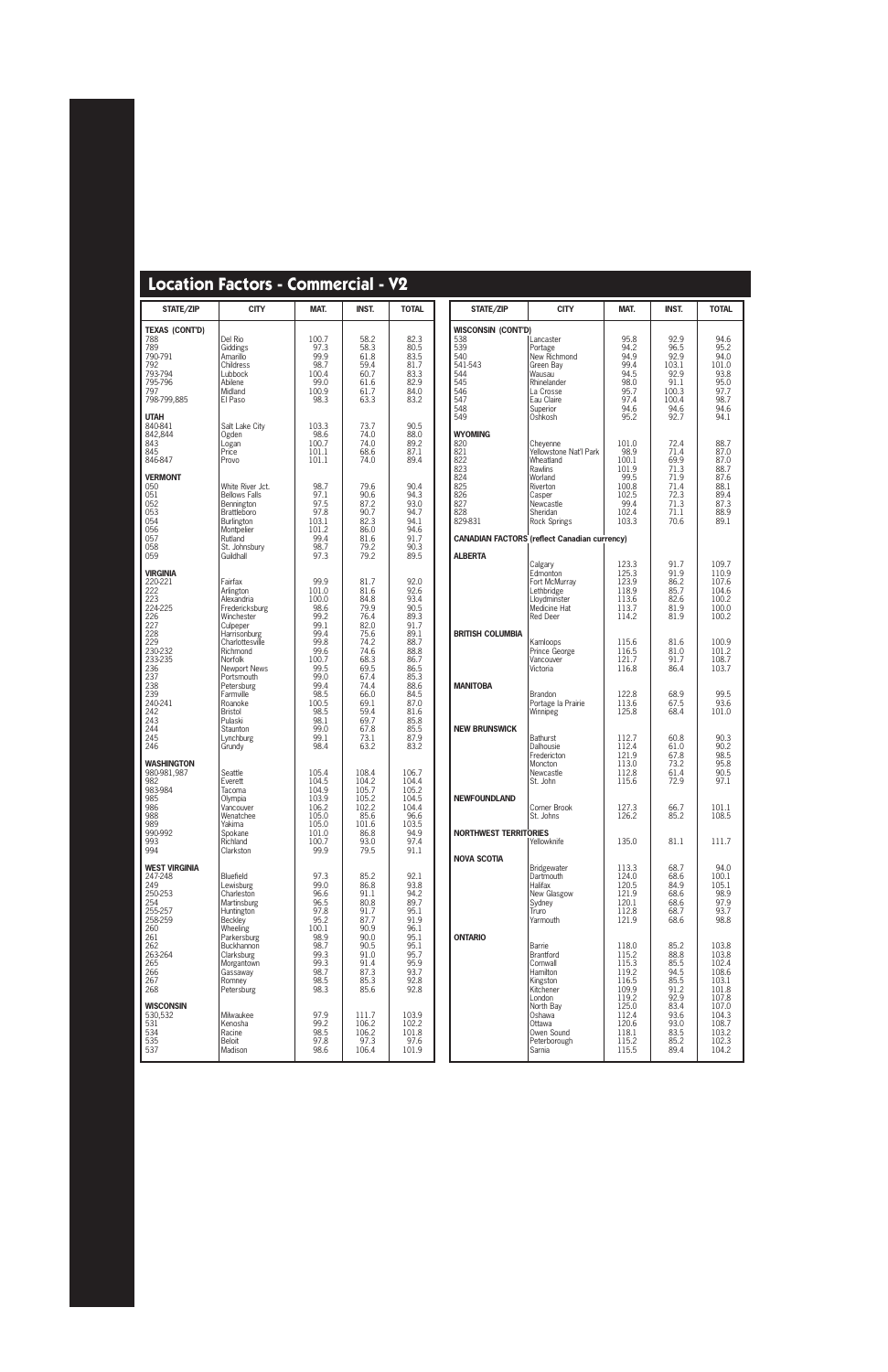| STATE/ZIP                   | <b>CITY</b>                                                                                                                                                                                                                                      | MAT.                                                                                                                                                  | <b>INST.</b>                                                                                                                         | <b>TOTAL</b>                                                                                                                              |
|-----------------------------|--------------------------------------------------------------------------------------------------------------------------------------------------------------------------------------------------------------------------------------------------|-------------------------------------------------------------------------------------------------------------------------------------------------------|--------------------------------------------------------------------------------------------------------------------------------------|-------------------------------------------------------------------------------------------------------------------------------------------|
| <b>ONTARIO (CONT'D)</b>     | Sault Ste. Marie<br>St. Catharines<br>Sudbury<br>Thunder Bay<br><b>Timmins</b><br>Toronto<br>Windsor                                                                                                                                             | 110.6<br>108.0<br>107.7<br>109.3<br>115.4<br>119.3<br>108.6                                                                                           | 86.4<br>92.1<br>90.3<br>91.6<br>83.4<br>99.9<br>91.2                                                                                 | 100.1<br>101.1<br>100.2<br>101.6<br>101.6<br>111.0<br>101.1                                                                               |
| <b>PRINCE EDWARD ISLAND</b> | Charlottetown                                                                                                                                                                                                                                    | 124.1                                                                                                                                                 | 58.7                                                                                                                                 | 95.8                                                                                                                                      |
|                             | Summerside                                                                                                                                                                                                                                       | 124.4                                                                                                                                                 | 56.4                                                                                                                                 | 95.0                                                                                                                                      |
| QUEBEC                      | Cap-de-la-Madeleine<br>Charlesbourg<br>Chicoutimi<br>Gatineau<br>Granby<br>Hull<br>Joliette<br>I aval<br>Montreal<br>Quebec City<br>Rimouski<br>Rouyn-Noranda<br>Saint-Hyacinthe<br>Sherbrooke<br>Sorel<br>Saint-Jerome<br><b>Trois-Rivieres</b> | 112.8<br>112.8<br>112.5<br>112.5<br>112.7<br>112.6<br>113.0<br>112.6<br>122.1<br>122.2<br>112.3<br>112.4<br>111.8<br>112.8<br>112.9<br>112.5<br>122.8 | 78.2<br>78.2<br>86.9<br>78.0<br>77.9<br>78.0<br>78.2<br>78.6<br>89.4<br>89.9<br>86.9<br>78.0<br>78.0<br>78.0<br>78.2<br>78.0<br>78.1 | 97.8<br>97.8<br>101.4<br>97.6<br>97.7<br>97.7<br>97.9<br>97.9<br>108.0<br>108.2<br>101.4<br>97.6<br>97.2<br>97.7<br>97.9<br>97.6<br>103.5 |
| <b>SASKATCHEWAN</b>         | Moose Jaw<br><b>Prince Albert</b><br>Regina<br>Saskatoon                                                                                                                                                                                         | 111.0<br>110.2<br>127.0<br>112.0                                                                                                                      | 62.4<br>60.7<br>88.5<br>85.1                                                                                                         | 90.0<br>88.8<br>110.3<br>100.4                                                                                                            |
| <b>YUKON</b>                | Whitehorse                                                                                                                                                                                                                                       | 136.0                                                                                                                                                 | 68.6                                                                                                                                 | 106.9                                                                                                                                     |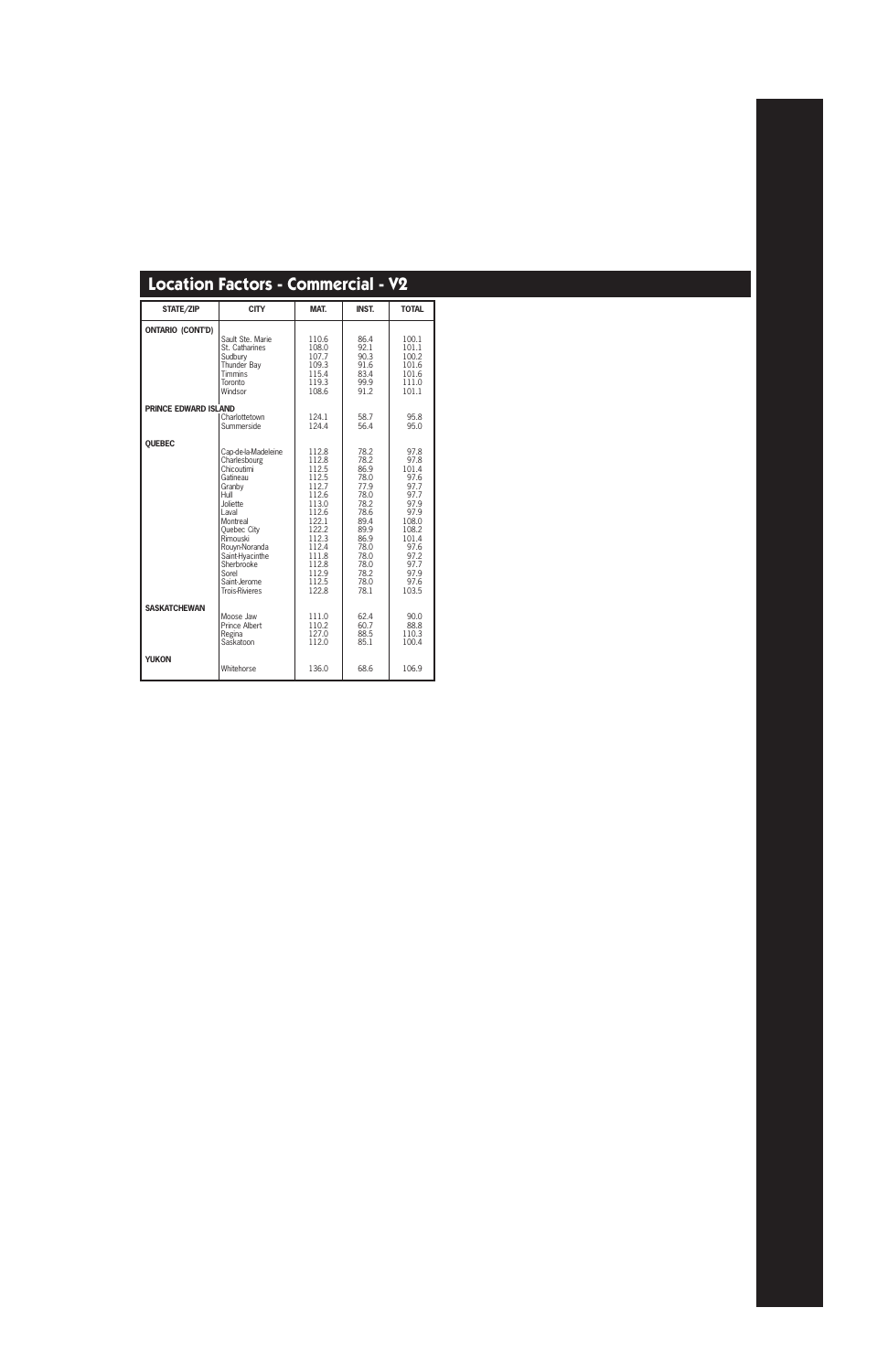Costs shown in *Residential Costs with RSMeans data* are based on national averages for materials and installation. To adjust these costs to a specific location, simply multiply the base cost by the factor for

| <b>STATE</b>      | CITY                              | <b>Residential</b> |
|-------------------|-----------------------------------|--------------------|
| <b>ALABAMA</b>    |                                   |                    |
| 350-352           | Birmingham                        | .84                |
| 354               | Tuscaloosa                        | .84                |
| 355               | Jasper                            | .82                |
| 356               | Decatur                           | .83                |
| 357-358           | Huntsville                        | .83                |
| 359               | Gadsden                           | .81                |
| 360-361           | Montgomery                        | .84                |
| 362<br>363        | Anniston<br>Dothan                | .80<br>.84         |
| 364               | Evergreen                         | .79                |
| 365-366           | <b>Mobile</b>                     | .83                |
| 367               | Selma                             | .81                |
| 368               | Phenix City                       | .82                |
| 369               | Butler                            | .80                |
|                   |                                   |                    |
| <b>ALASKA</b>     |                                   | 1.17               |
| 995-996<br>997    | Anchorage<br>Fairbanks            | 1.21               |
| 998               | Juneau                            | 1.21               |
| 999               | Ketchikan                         | 1.22               |
|                   |                                   |                    |
| <b>ARIZONA</b>    |                                   |                    |
| 850.853           | Phoenix                           | .84                |
| 851,852           | Mesa/Tempe                        | .83                |
| 855               | Globe                             | .82                |
| 856-857           | Tucson                            | .84                |
| 859<br>860        | Show Low<br>Flagstaff             | .84<br>.88         |
| 863               | Prescott                          | .87                |
| 864               | Kingman                           | .84                |
| 865               | Chambers                          | .87                |
|                   |                                   |                    |
| <b>ARKANSAS</b>   |                                   |                    |
| 716               | Pine Bluff                        | .77                |
| 717               | Camden                            | .78                |
| 718<br>719        | Texarkana                         | .79<br>.75         |
| 720-722           | <b>Hot Springs</b><br>Little Rock | .83                |
| 723               | <b>West Memphis</b>               | .82                |
| 724               | Jonesboro                         | .81                |
| 725               | <b>Batesville</b>                 | .78                |
| 726               | Harrison                          | .80                |
| 727               | Fayetteville                      | .77                |
| 728               | <b>Russellville</b>               | .78                |
| 729               | Fort Smith                        | .83                |
| <b>CALIFORNIA</b> |                                   |                    |
| 900-902           | Los Angeles                       | 1.15               |
| 903-905           | Inglewood                         | 1.13               |
| 906-908           | Long Beach                        | 1.11               |
| 910-912           | Pasadena                          | 1.11               |
| 913-916           | Van Nuys                          | 1.14               |
| 917-918           | Alhambra                          | 1.15               |
| 919-921<br>922    | San Diego<br>Palm Springs         | 1.10<br>1.09       |
| 923-924           | San Bernardino                    | 1.13               |
| 925               | Riverside                         | 1.13               |
| 926-927           | Santa Ana                         | 1.14               |
| 928               | Anaheim                           | 1.13               |
| 930               | Oxnard                            | 1.13               |
| 931               | Santa Barbara                     | 1.12               |
| 932-933           | Bakersfield                       | 1.12               |
| 934               | San Luis Obispo                   | 1.15               |
| 935<br>936-938    | Mojave<br>Fresno                  | 1.13<br>1.19       |
| 939               | <b>Salinas</b>                    | 1.22               |
| 940-941           | San Francisco                     | 1.32               |
| 942,956-958       | Sacramento                        | 1.19               |
| 943               | Palo Alto                         | 1.26               |
| 944               | San Mateo                         | 1.33               |
| 945               | Vallejo                           | 1.25               |
| 946               | Oakland                           | 1.31               |
| 947               | <b>Berkeley</b>                   | 1.33               |
| 948<br>949        | Richmond<br>San Rafael            | 1.33<br>1.32       |
| 950               | Santa Cruz                        | 1.25               |
| 951               | San Jose                          | 1.32               |
| 952               | Stockton                          | 1.20               |
| 953               | Modesto                           | 1.20               |
|                   |                                   |                    |

that city. The data is arranged alphabetically by state and postal zip code numbers. For a city not listed, use the factor for a nearby city with similar economic characteristics.

| <b>STATE</b>           | <b>CITY</b>                        | <b>Residential</b> |
|------------------------|------------------------------------|--------------------|
| CALIFORNIA (CONT'D)    |                                    |                    |
| 954                    | Santa Rosa                         | 1.28               |
| 955<br>959             | Eureka                             | 1.27<br>1.21       |
| 960                    | Marysville<br>Redding              | 1.24               |
| 961                    | Susanville                         | 1.22               |
| COLORADO               |                                    |                    |
| 800-802                | Denver                             | .91                |
| 803                    | Boulder                            | .90                |
| 804                    | Golden                             | .88                |
| 805<br>806             | Fort Collins<br>Greeley            | .89<br>.88         |
| 807                    | Fort Morgan                        | .90                |
| 808-809                | Colorado Springs                   | .87                |
| 810<br>811             | Pueblo<br>Alamosa                  | .86<br>.85         |
| 812                    | Salida                             | .87                |
| 813                    | Durango                            | .88                |
| 814<br>815             | Montrose<br><b>Grand Junction</b>  | .84<br>.91         |
| 816                    | Glenwood Springs                   | .85                |
|                        |                                    |                    |
| CONNECTICUT<br>060     | New Britain                        | 1.10               |
| 061                    | Hartford                           | 1.09               |
| 062                    | Willimantic                        | 1.10               |
| 063<br>064             | New London<br>Meriden              | 1.09<br>1.10       |
| 065                    | New Haven                          | 1.10               |
| 066                    | Bridgeport                         | 1.10               |
| 067<br>068             | Waterbury<br>Norwalk               | 1.10<br>1.10       |
| 069                    | Stamford                           | 1.11               |
| D.C.<br>200-205        | Washington                         | .92                |
|                        |                                    |                    |
| DELAWARE<br>197        | Newark                             | 1.01               |
| 198                    | Wilmington                         | 1.01               |
| 199                    | Dover                              | 1.02               |
| FLORIDA                |                                    |                    |
| 320,322                | Jacksonville                       | .81                |
| 321<br>323             | Daytona Beach<br>Tallahassee       | .82<br>.83         |
| 324                    | Panama City                        | .82                |
| 325                    | Pensacola                          | .83                |
| 326,344<br>327-328,347 | Gainesville<br>Orlando             | .79<br>.82         |
| 329                    | Melbourne                          | .82                |
| 330-332,340            | Miami                              | .83                |
| 333<br>334,349         | Fort Lauderdale<br>West Palm Beach | .82<br>.83         |
| 335-336,346            | lampa                              | .81                |
| 337                    | St. Petersburg                     | .80                |
| 338<br>339,341         | Lakeland<br>Fort Myers             | .78<br>.79         |
| 342                    | Sarasota                           | .83                |
| Georgia                |                                    |                    |
| 300-303,399            | Atlanta                            | .90                |
| 304                    | Statesboro                         | .77                |
| 305<br>306             | Gainesville<br>Athens              | .79<br>.78         |
| 307                    | Dalton                             | .81                |
| 308-309                | Augusta                            | .87                |
| 310-312                | Macon<br>Savannah                  | .84                |
| 313-314<br>315         | Waycross                           | .86<br>.79         |
| 316                    | Valdosta                           | .75                |
| 317,398<br>318-319     | Albany<br>Columbus                 | .84<br>.84         |
|                        |                                    |                    |
| Hawaii<br>967          | Hilo                               | 1.18               |
| 968                    | Honolulu                           | 1.22               |
|                        |                                    |                    |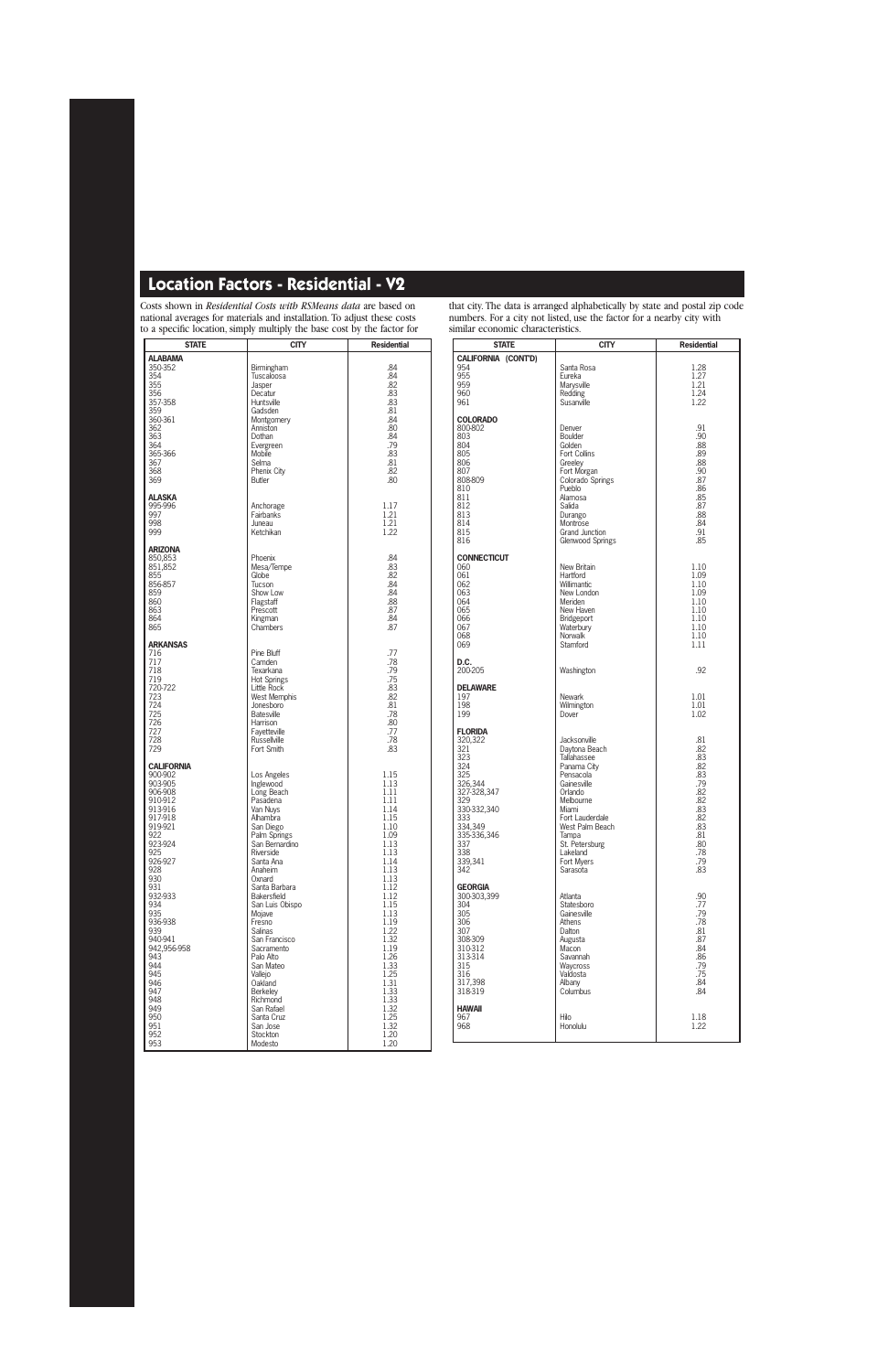| <b>STATE</b>              | <b>CITY</b>                   | <b>Residential</b> | <b>STATE</b>                | <b>CITY</b>                     | <b>Residential</b>                                 |
|---------------------------|-------------------------------|--------------------|-----------------------------|---------------------------------|----------------------------------------------------|
| <b>STATES &amp; POSS.</b> |                               |                    | <b>KENTUCKY (CONT'D)</b>    |                                 |                                                    |
| 969                       | Guam                          | .99                | 406                         | Frankfort                       | .89                                                |
| <b>IDAHO</b>              |                               |                    | 407-409<br>410              | Corbin<br>Covington             | .81<br>.83                                         |
| 832                       | Pocatello                     | .88                | 411-412                     | Ashland                         | .86                                                |
| $833$<br>$834$            | <b>Twin Falls</b>             | .89                | 413-414                     | Campton                         | .84                                                |
|                           | <b>Idaho Falls</b>            | .85                | 415-416                     | Pikeville                       | .87                                                |
| 835                       | Lewiston                      | .97                | 417-418                     | Hazard                          | .84                                                |
| 836-837<br>838            | <b>Boise</b><br>Coeur d'Alene | .89<br>.97         | 420<br>421-422              | Paducah<br><b>Bowling Green</b> | .86<br>.87                                         |
|                           |                               |                    | 423                         | Owensboro                       | .87                                                |
| <b>ILLINOIS</b>           |                               |                    | 424                         | Henderson                       | .86                                                |
| 600-603                   | North Suburban                | 1.20               | 425-426                     | Somerset                        | .82                                                |
| 604<br>605                | Joliet<br>South Suburban      | 1.22<br>1.20       | 427                         | Elizabethtown                   | .81                                                |
| 606-608                   | Chicago                       | 1.25               | <b>LOUISIANA</b>            |                                 |                                                    |
| 609                       | Kankakee                      | 1.13               | 700-701                     | New Orleans                     | .85                                                |
| 610-611                   | Rockford                      | 1.10               | 703                         | Thibodaux                       | .81                                                |
| 612<br>613                | Rock Island<br>La Salle       | .93<br>1.09        | 704<br>705                  | Hammond<br>Lafayette            | .77<br>.84                                         |
| 614                       | Galesburg                     | 1.00               | 706                         | Lake Charles                    | .86                                                |
| 615-616                   | Peoria                        | 1.05               | 707-708                     | <b>Baton Rouge</b>              | .85                                                |
| 617                       | Bloomington                   | .99                | 710-711                     | Shreveport                      | .84                                                |
| 618-619<br>620-622        | Champaign<br>East St. Louis   | 1.01<br>1.01       | 712<br>713-714              | Monroe<br>Alexandria            | .79<br>.80                                         |
| 623                       | Quincy                        | 1.01               |                             |                                 |                                                    |
| 624                       | Effingham                     | 1.01               | <b>MAINE</b>                |                                 |                                                    |
| 625                       | Decatur                       | 1.03               | 039                         | Kittery                         | .90                                                |
| 626-627<br>628            | Springfield<br>Centralia      | 1.05<br>1.01       | 040-041<br>042              | Portland<br>Lewiston            | .94                                                |
| 629                       | Carbondale                    | .98                | 043                         | Augusta                         | $.93$<br>$.93$<br>$.92$<br>$.92$<br>$.92$<br>$.92$ |
|                           |                               |                    | 044                         | Bangor                          |                                                    |
| <b>INDIANA</b>            |                               |                    | 045                         | <b>Bath</b>                     |                                                    |
| 460<br>461-462            | Anderson<br>Indianapolis      | .89<br>.92         | 046<br>047                  | Machias<br>Houlton              |                                                    |
| 463-464                   | Gary                          | 1.01               | 048                         | Rockland                        |                                                    |
| 465-466                   | South Bend                    | .90                | 049                         | Waterville                      | .90                                                |
| 467-468                   | Fort Wayne                    | .87                |                             |                                 |                                                    |
| 469<br>470                | Kokomo<br>Lawrenceburg        | .89<br>.87         | <b>MARYLAND</b><br>206      | Waldorf                         |                                                    |
| 471                       | New Albany                    | .87                | 207-208                     | College Park                    | .90<br>.87                                         |
| 472                       | Columbus                      | .91                | 209                         | Silver Spring                   | .89                                                |
| 473<br>474                | Muncie                        | .90<br>.93         | 210-212                     | Baltimore                       | .93<br>.91                                         |
| 475                       | Bloomington<br>Washington     |                    | 214<br>215                  | Annapolis<br>Cumberland         |                                                    |
| 476-477                   | Evansville                    | $^{.91}_{.89}$     | 216                         | Easton                          | $.90$<br>.86                                       |
| 478                       | Terre Haute                   | .89                | 217                         | Hagerstown                      | .90                                                |
| 479                       | Lafayette                     | .91                | 218<br>219                  | Salisbury<br>Elkton             | .84<br>.92                                         |
| <b>IOWA</b>               |                               |                    |                             |                                 |                                                    |
| 500-503,509               | Des Moines                    | $.92$<br>.82       | <b>MASSACHUSETTS</b>        |                                 |                                                    |
| 504                       | Mason City                    |                    | 010-011                     | Springfield                     | 1.08                                               |
| 505<br>506-507            | Fort Dodge<br>Waterloo        | .83<br>.87         | 012<br>013                  | Pittsfield<br>Greenfield        | 1.04<br>1.05                                       |
| 508                       | Creston                       | .87                | 014                         | Fitchburg                       | 1.06                                               |
| 510-511                   | Sioux City                    | .89                | 015-016                     | Worcester                       | 1.11                                               |
| 512                       | Sibley                        | .74                | 017                         | Framingham                      | 1.11                                               |
| 513<br>514                | Spencer<br>Carroll            | .75<br>.87         | 018<br>019                  | Lowell<br>Lawrence              | 1.13<br>1.13                                       |
| 515                       | <b>Council Bluffs</b>         | .86                | 020-022, 024                | Boston                          | 1.18                                               |
| 516                       | Shenandoah                    | .85                | 023                         | Brockton                        | 1.11                                               |
| 520                       | Dubuque                       | .87<br>.85         | 025<br>026                  | <b>Buzzards Bay</b>             | 1.08                                               |
| 521<br>522-524            | Decorah<br>Cedar Rapids       | .94                | 027                         | <b>Hvannis</b><br>New Bedford   | 1.08<br>1.10                                       |
| 525                       | Ottumwa                       | .88                |                             |                                 |                                                    |
| 526                       | Burlington                    | .91                | <b>MICHIGAN</b>             |                                 |                                                    |
| 527-528                   | Davenport                     | .99                | 480,483                     | Royal Oak                       | .96                                                |
| <b>KANSAS</b>             |                               |                    | 481<br>482                  | Ann Arbor<br>Detroit            | .99<br>1.00                                        |
| 660-662                   | Kansas City                   | .98                | 484-485                     | Flint                           | .92                                                |
| 664-666                   | Topeka                        | .86                | 486                         | Saginaw                         | .89                                                |
| 667                       | Fort Scott                    | .87                | 487                         | Bay City                        | .89                                                |
| 668<br>669                | Emporia<br><b>Belleville</b>  | .82<br>.80         | 488-489<br>490              | Lansing<br><b>Battle Creek</b>  | .91<br>.87                                         |
| 670-672                   | Wichita                       | .81                | 491                         | Kalamazoo                       | .88                                                |
| 673                       | Independence                  | .88                | 492                         | Jackson                         |                                                    |
| 674                       | Salina                        | $.81\,$            | 493,495                     | <b>Grand Rapids</b>             |                                                    |
| 675<br>676                | Hutchinson<br>Hays            | .78<br>$.81\,$     | 494<br>496                  | Muskegon<br>Traverse City       | $.88$<br>$.88$<br>$.86$<br>$.82$                   |
| 677                       | Colby                         | .83                | 497                         | Gaylord                         | .85                                                |
| 678                       | Dodge City                    | .82                | 498-499                     | Iron Mountain                   | .85                                                |
| 679                       | Liberal                       | .79                |                             |                                 |                                                    |
| <b>KENTUCKY</b>           |                               |                    | <b>MINNESOTA</b><br>550-551 | Saint Paul                      | 1.09                                               |
| 400-402                   | Louisville                    |                    | 553-555                     | Minneapolis                     | 1.09                                               |
| 403-405                   | Lexington                     | .89.88             | 556-558                     | Duluth                          | 1.00                                               |
|                           |                               |                    |                             |                                 |                                                    |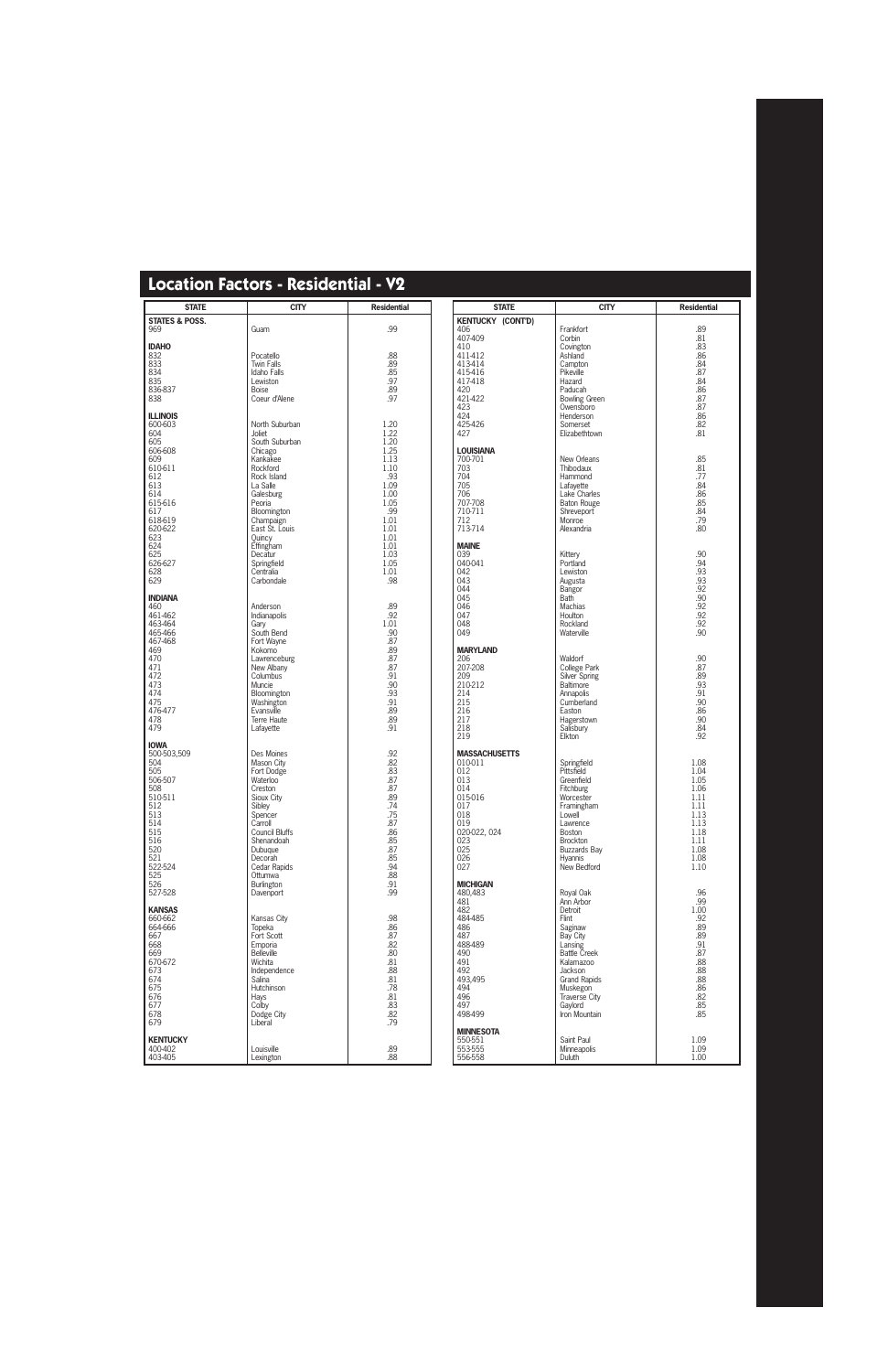| <b>STATE</b>                                                                                                                                                          | <b>CITY</b>                                                                                                                                                                                                                                                            | <b>Residential</b>                                                                                                          |
|-----------------------------------------------------------------------------------------------------------------------------------------------------------------------|------------------------------------------------------------------------------------------------------------------------------------------------------------------------------------------------------------------------------------------------------------------------|-----------------------------------------------------------------------------------------------------------------------------|
| <b>MINNESOTA (CONT'D)</b><br>559<br>560<br>561<br>562<br>563<br>564<br>565<br>566<br>567                                                                              | Rochester<br>Mankato<br>Windom<br>Willmar<br>St. Cloud<br><b>Brainerd</b><br><b>Detroit Lakes</b><br>Bemidji<br><b>Thief River Falls</b>                                                                                                                               | 1.03<br>.99<br>.89<br>.91<br>1.03<br>.92<br>.89<br>.91<br>.89                                                               |
| <b>MISSISSIPPI</b><br>386<br>387<br>388<br>389<br>390-392<br>393<br>394<br>395<br>396<br>397                                                                          | Clarksdale<br>Greenville<br>Tupelo<br>Greenwood<br>Jackson<br>Meridian<br>Laurel<br>Biloxi<br><b>McComb</b><br>Columbus                                                                                                                                                | .73<br>.80<br>.74<br>.77<br>.84<br>.80<br>.77<br>.83<br>.73<br>.74                                                          |
| <b>MISSOURI</b><br>630-631<br>633<br>634<br>635<br>636<br>637<br>638<br>639<br>640-641<br>644-645<br>646<br>647<br>648<br>650-651<br>652<br>653<br>654-655<br>656-658 | St. Louis<br><b>Bowling Green</b><br>Hannibal<br>Kirksville<br><b>Flat River</b><br>Cape Girardeau<br>Sikeston<br>Poplar Bluff<br>Kansas City<br>St. Joseph<br>Chillicothe<br>Harrisonville<br>Joplin<br>Jefferson City<br>Columbia<br>Sedalia<br>Rolla<br>Springfield | 1.00<br>.95<br>.91<br>.87<br>.94<br>.90<br>.86<br>.85<br>.99<br>.96<br>.92<br>.94<br>.88<br>.90<br>.90<br>.86<br>.90<br>.86 |
| <b>MONTANA</b><br>590-591<br>592<br>593<br>594<br>595<br>596<br>597<br>598<br>599                                                                                     | <b>Billings</b><br><b>Wolf Point</b><br>Miles City<br><b>Great Falls</b><br><b>Havre</b><br>Helena<br><b>Butte</b><br>Missoula<br>Kalispell                                                                                                                            | .89<br>.86<br>.88<br>.90<br>.82<br>.88<br>.85<br>.86<br>.85                                                                 |
| <b>NEBRASKA</b><br>680-681<br>683-685<br>686<br>687<br>688<br>689<br>690<br>691<br>692<br>693                                                                         | Omaha<br>Lincoln<br>Columbus<br>Norfolk<br>Grand Island<br><b>Hastings</b><br><b>McCook</b><br>North Platte<br>Valentine<br>Alliance                                                                                                                                   | .90<br>.89<br>.87<br>.86<br>.85<br>.86<br>.80<br>.85<br>.80<br>.81                                                          |
| <b>NEVADA</b><br>889-891<br>893<br>894-895<br>897<br>898                                                                                                              | Las Vegas<br>Ely<br>Reno<br>Carson City<br>Elko                                                                                                                                                                                                                        | 1.03<br>.97<br>.90<br>.91<br>.95                                                                                            |
| <b>NEW HAMPSHIRE</b><br>030<br>031<br>032-033<br>034<br>035<br>036<br>037<br>038                                                                                      | Nashua<br>Manchester<br>Concord<br>Keene<br>Littleton<br>Charleston<br>Claremont<br>Portsmouth                                                                                                                                                                         | .99<br>.99<br>.98<br>.93<br>.93<br>.91<br>.92<br>.95                                                                        |

| <b>STATE</b>       | <b>CITY</b>                       | <b>Residential</b> |
|--------------------|-----------------------------------|--------------------|
| <b>NEW JERSEY</b>  |                                   |                    |
| 070-071            | Newark                            | 1.20               |
| 072<br>073         | Elizabeth<br>Jersey City          | 1.22<br>1.18       |
| 074-075            | Paterson                          | 1.19               |
| 076                | Hackensack                        | 1.18               |
| 077                | Long Branch                       | 1.13               |
| 078<br>079         | Dover<br>Summit                   | 1.18<br>1.19       |
| 080,083            | Vineland                          | 1.13               |
| 081                | Camden                            | 1.19               |
| 082,084<br>085-086 | <b>Atlantic City</b><br>Trenton   | 1.22<br>1.15       |
| 087                | Point Pleasant                    | 1.14               |
| 088-089            | New Brunswick                     | 1.21               |
| NEW MEXICO         |                                   |                    |
| 870-872<br>873     | Albuquerque<br>Gallup             | .86<br>.86         |
| 874                | Farmington                        | .86                |
| 875                | Santa Fe                          | .87                |
| 877                | Las Vegas                         | .86<br>.86         |
| 878<br>879         | Socorro<br>Truth/Consequences     | .85                |
| 880                | Las Cruces                        | .82                |
| 881                | Clovis                            | .83                |
| 882                | Roswell                           | .83<br>.83         |
| 883<br>884         | Carrizozo<br>Tucumcari            | .84                |
| <b>NEW YORK</b>    |                                   |                    |
| 100-102            | New York                          | 1.36               |
| 103                | Staten Island                     | 1.30               |
| 104<br>105         | <b>Bronx</b><br>Mount Vernon      | 1.32<br>1.14       |
| 106                | <b>White Plains</b>               | 1.20               |
| 107                | Yonkers                           | 1.21               |
| 108                | New Rochelle                      | 1.17               |
| 109<br>110         | Suffern<br>Queens                 | 1.13<br>1.32       |
| 111                | Long Island City                  | 1.36               |
| 112                | Brooklyn                          | 1.37               |
| 113<br>114         | Flushing<br>Jamaica               | 1.34<br>1.34       |
| 115,117,118        | Hicksville                        | 1.22               |
| 116                | Far Rockaway                      | 1.33               |
| 119                | Riverhead                         | 1.24               |
| 120-122<br>123     | Albany<br>Schenectady             | 1.02<br>1.04       |
| 124                | Kingston                          | 1.12               |
| 125-126            | Poughkeepsie                      | 1.19               |
| 127<br>128         | Monticello<br>Glens Falls         | 1.13<br>.96        |
| 129                | Plattsburgh                       | .97                |
| 130-132            | Syracuse                          | .99                |
| 133-135            | Utica                             | .98                |
| 136<br>137-139     | Watertown<br>Binghamton           | .94<br>.99         |
| 140-142            | <b>Buffalo</b>                    | 1.08               |
| 143                | Niagara Falls                     | 1.01               |
| 144-146<br>147     | Rochester<br>Jamestown            | 1.01<br>.93        |
| 148-149            | Elmira                            | .95                |
| NORTH CAROLINA     |                                   |                    |
| 270.272-274        | Greensboro                        | .95                |
| 271<br>275-276     | Winston-Salem<br>Raleigh          | .95<br>.94         |
| 277                | Durham                            | .96                |
| 278                | Rocky Mount                       | .92                |
| 279                | Elizabeth City                    | .92                |
| 280<br>281-282     | Gastonia<br>Charlotte             | .97<br>.99         |
| 283                | Fayetteville                      | .93                |
| 284                | Wilmington                        | .93                |
| 285                | Kinston                           | .91                |
| 286<br>287-288     | Hickory<br>Asheville              | .93<br>.94         |
| 289                | Murphy                            | .95                |
| NORTH DAKOTA       |                                   |                    |
| 580-581            | Fargo                             | .87                |
| 582<br>583         | <b>Grand Forks</b><br>Devils Lake | .88<br>.89         |
| 584                | Jamestown                         | .87                |
| 585                | <b>Bismarck</b>                   | .91                |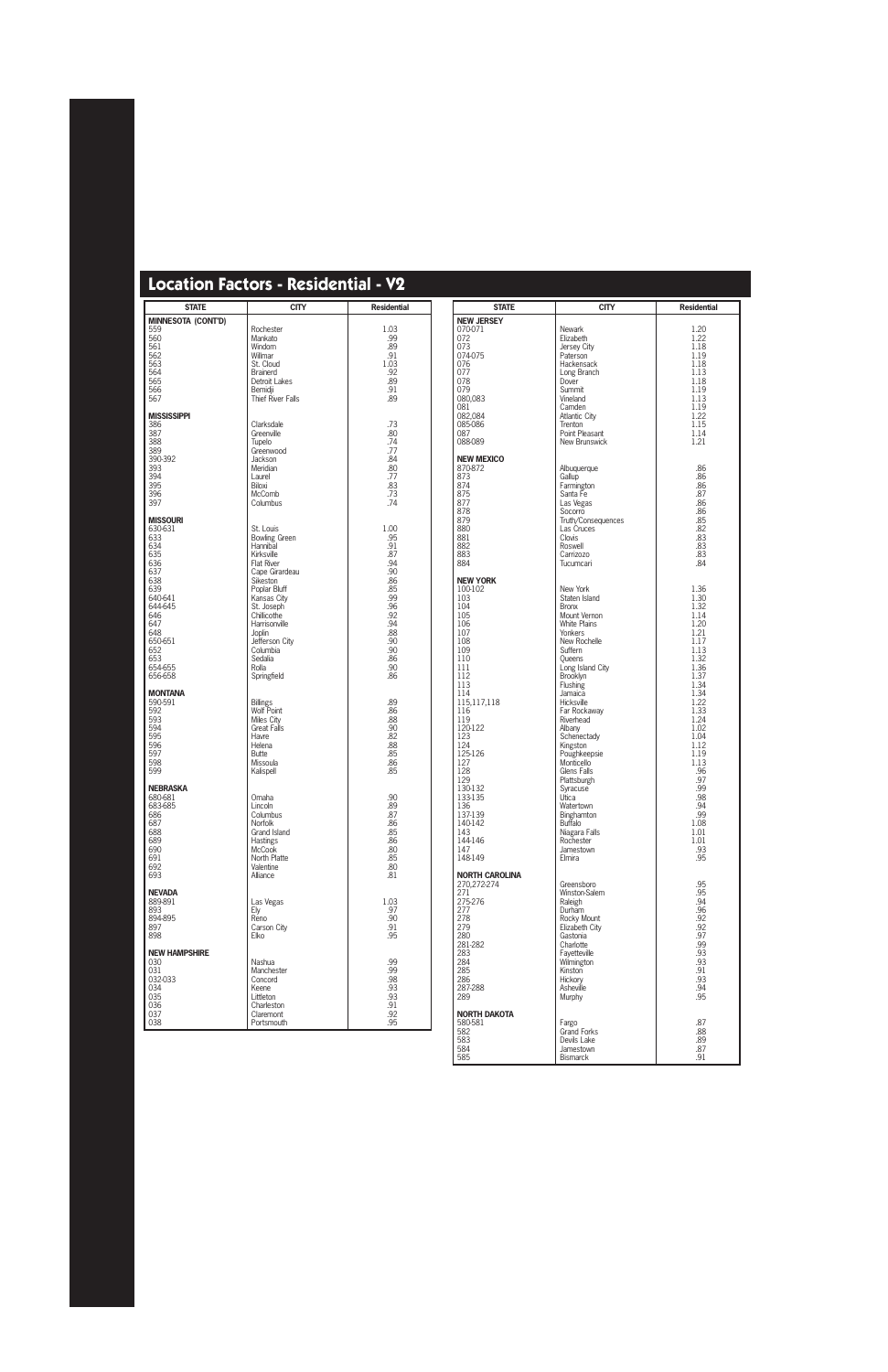| <b>STATE</b>                                                                                                                                                                                                                                                                    | <b>CITY</b>                                                                                                                                                                                                                                                                                                                                                                                                                                     | <b>Residential</b>                                                                                                                                                                                                               |
|---------------------------------------------------------------------------------------------------------------------------------------------------------------------------------------------------------------------------------------------------------------------------------|-------------------------------------------------------------------------------------------------------------------------------------------------------------------------------------------------------------------------------------------------------------------------------------------------------------------------------------------------------------------------------------------------------------------------------------------------|----------------------------------------------------------------------------------------------------------------------------------------------------------------------------------------------------------------------------------|
| <b>NORTH DAKOTA (CONT'D)</b><br>586<br>587<br>588                                                                                                                                                                                                                               | Dickinson<br>Minot<br>Williston                                                                                                                                                                                                                                                                                                                                                                                                                 | .86<br>.84<br>.88                                                                                                                                                                                                                |
| <b>OHIO</b><br>430-432<br>433<br>434-436<br>437-438<br>439<br>440<br>441<br>442-443<br>444-445<br>446-447<br>448-449<br>450<br>451-452<br>453-454<br>455<br>456<br>457<br>458                                                                                                   | Columbus<br>Marion<br>Toledo<br>Zanesville<br>Steubenville<br>Lorain<br>Cleveland<br>Akron<br>Youngstown<br>Canton<br>Mansfield<br>Hamilton<br>Cincinnati<br>Dayton<br>Springfield<br>Chillicothe<br>Athens<br>Lima                                                                                                                                                                                                                             | .91<br>.90<br>.94<br>.88<br>.90<br>.92<br>.96<br>.94<br>.92<br>.91<br>.88<br>.90<br>.90<br>.90<br>.90<br>.92<br>.88<br>.87                                                                                                       |
| <b>OKLAHOMA</b><br>730-731<br>734<br>735<br>736<br>737<br>738<br>739<br>740-741<br>743<br>744<br>745<br>746<br>747<br>748<br>749                                                                                                                                                | Oklahoma City<br>Ardmore<br>Lawton<br>Clinton<br>Enid<br>Woodward<br>Guymon<br>Tulsa<br>Miami<br>Muskogee<br><b>McAlester</b><br>Ponca City<br>Durant<br>Shawnee<br>Poteau                                                                                                                                                                                                                                                                      | .84<br>.80<br>.82<br>.80<br>.81<br>.77<br>.81<br>.83<br>.79<br>.81<br>.73<br>.78<br>.77<br>.78<br>.78                                                                                                                            |
| <b>OREGON</b><br>970-972<br>973<br>974<br>975<br>976<br>977<br>978<br>979                                                                                                                                                                                                       | Portland<br><b>Salem</b><br>Eugene<br>Medford<br>Klamath Falls<br>Bend<br>Pendleton<br>Vale                                                                                                                                                                                                                                                                                                                                                     | 1.02<br>1.00<br>1.02<br>.99<br>1.00<br>1.02<br>.99<br>.98                                                                                                                                                                        |
| <b>PENNSYLVANIA</b><br>150-152<br>153<br>154<br>155<br>156<br>157<br>158<br>159<br>160<br>161<br>162<br>163<br>164-165<br>166<br>167<br>168<br>169<br>170-171<br>172<br>173-174<br>175-176<br>177<br>178<br>179<br>180<br>181<br>182<br>183<br>184-185<br>186-187<br>188<br>189 | Pittsburgh<br>Washington<br>Uniontown<br>Bedford<br>Greensburg<br>Indiana<br><b>Dubois</b><br>Johnstown<br><b>Butler</b><br>New Castle<br>Kittanning<br>Oil City<br>Erie<br>Altoona<br>Bradford<br><b>State College</b><br>Wellsboro<br>Harrisburg<br>Chambersburg<br>York<br>Lancaster<br>Williamsport<br>Sunbury<br>Pottsville<br>Lehigh Valley<br>Allentown<br>Hazleton<br>Stroudsburg<br>Scranton<br>Wilkes-Barre<br>Montrose<br>Doylestown | 1.01<br>.95<br>.92<br>.88<br>.92<br>.92<br>.89<br>.92<br>.91<br>.93<br>.90<br>.90<br>.94<br>.91<br>.92<br>.94<br>.89<br>.97<br>.87<br>.92<br>.94<br>.91<br>.89<br>.89<br>1.00<br>1.03<br>.90<br>.92<br>.97<br>.93<br>.90<br>1.05 |

| <b>STATE</b>              | <b>CITY</b>                    | <b>Residential</b> |
|---------------------------|--------------------------------|--------------------|
| PENNSYLVANIA (CONT'D)     |                                |                    |
| 190-191                   | Philadelphia                   | 1.17               |
| 193<br>194                | Westchester<br>Norristown      | 1.06<br>1.05       |
| 195-196                   | Reading                        | .97                |
| <b>PUERTO RICO</b>        |                                |                    |
| 009                       | San Juan                       | .76                |
|                           |                                |                    |
| RHODE ISLAND<br>028       |                                |                    |
| 029                       | Newport<br>Providence          | 1.08<br>1.09       |
|                           |                                |                    |
| SOUTH CAROLINA<br>290-292 | Columbia                       | .98                |
| 293                       | Spartanburg                    | .98                |
| 294                       | Charleston                     | .98                |
| 295                       | Florence                       | .93                |
| 296<br>297                | Greenville<br>Rock Hill        | .97<br>.96         |
| 298                       | Aiken                          | .96                |
| 299                       | <b>Beaufort</b>                | .88                |
| SOUTH DAKOTA              |                                |                    |
| 570-571                   | Sioux Falls                    | .92                |
| 572                       | Watertown                      | .82                |
| 573<br>574                | Mitchell<br>Aberdeen           | .78<br>.84         |
| 575                       | Pierre                         | .83                |
| 576                       | Mobridge                       | .76                |
| 577                       | Rapid City                     | .86                |
| <b>TENNESSEE</b>          |                                |                    |
| 370-372                   | Nashville                      | .87                |
| 373-374                   | Chattanooga                    | .85<br>.87         |
| 375,380-381<br>376        | <b>Memphis</b><br>Johnson City | .77                |
| 377-379                   | Knoxville                      | .82                |
| 382                       | McKenzie                       | .71                |
| 383<br>384                | Jackson<br>Columbia            | .75<br>.77         |
| 385                       | Cookeville                     | .69                |
|                           |                                |                    |
| <b>TEXAS</b><br>750       | <b>McKinney</b>                | .78                |
| 751                       | Waxahachie                     | .79                |
| 752-753                   | Dallas                         | .84                |
| 754<br>755                | Greenville<br>Texarkana        | .79<br>.81         |
| 756                       | Longview                       | .78                |
| 757                       | Tyler                          | .80                |
| 758<br>759                | Palestine<br>Lufkin            | .76<br>.77         |
| 760-761                   | Fort Worth                     | .83                |
| 762                       | Denton                         | .84                |
| 763<br>764                | Wichita Falls<br>Eastland      | .84<br>.82         |
| 765                       | Temple                         | .79                |
| 766-767                   | Waco                           | .84                |
| 768<br>769                | Brownwood<br>San Angelo        | .80<br>.78         |
| 770-772                   | Houston                        | .84                |
| 773                       | Huntsville                     | .79                |
| 774                       | Wharton                        | .79                |
| 775<br>776-777            | Galveston<br>Beaumont          | .81<br>.86         |
| 778                       | <b>Bryan</b>                   | .77                |
| 779                       | Victoria                       | .80                |
| 780<br>781-782            | Laredo<br>San Antonio          | .80<br>.83         |
| 783-784                   | Corpus Christi                 | .85                |
| 785                       | <b>McAllen</b>                 | .83                |
| 786-787<br>788            | Austin<br>Del Rio              | .80<br>.80         |
| 789                       | Giddings                       | .79                |
| 790-791                   | Amarillo                       | .83                |
| 792<br>793-794            | Childress<br>Lubbock           | .82<br>.82         |
| 795-796                   | Abilene                        | .84                |
| 797                       | Midland                        | .86                |
| 798-799,885               | El Paso                        | .82                |
| UTAH                      |                                |                    |
| 840-841                   | Salt Lake City                 | .85                |
| 842,844<br>843            | Ogden<br>Logan                 | .84<br>.84         |
|                           |                                |                    |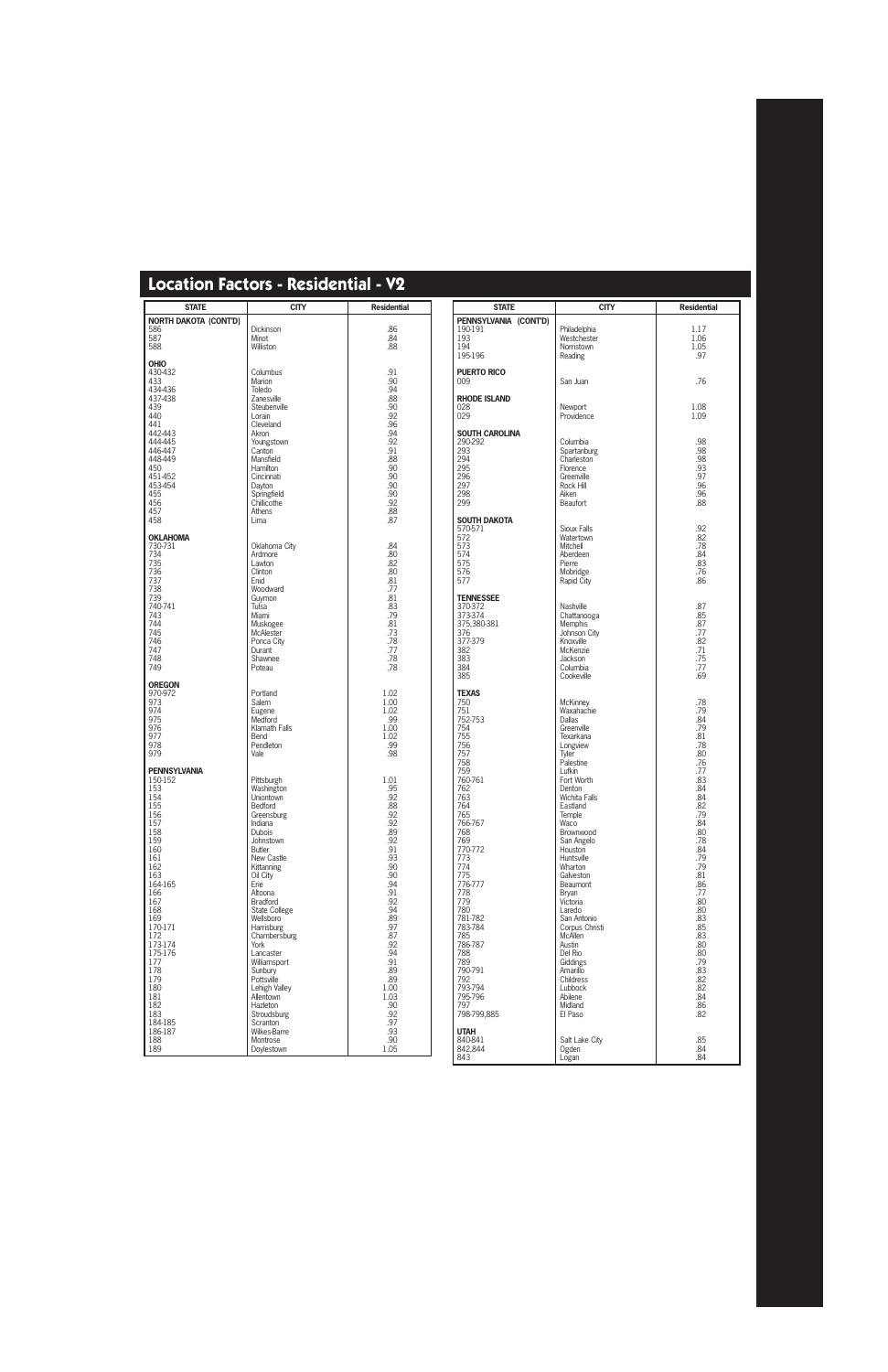| <b>STATE</b>                                                                                                                                                 | <b>CITY</b>                                                                                                                                                                                                                                                                  | <b>Residential</b>                                                                                                                            |
|--------------------------------------------------------------------------------------------------------------------------------------------------------------|------------------------------------------------------------------------------------------------------------------------------------------------------------------------------------------------------------------------------------------------------------------------------|-----------------------------------------------------------------------------------------------------------------------------------------------|
| UTAH (CONT'D)<br>845<br>846-847                                                                                                                              | Price<br>Provo                                                                                                                                                                                                                                                               | .83<br>.85                                                                                                                                    |
|                                                                                                                                                              |                                                                                                                                                                                                                                                                              |                                                                                                                                               |
| <b>VERMONT</b><br>050<br>051<br>052<br>053<br>054<br>056<br>057<br>058<br>059                                                                                | White River Jct.<br><b>Bellows Falls</b><br>Bennington<br><b>Brattleboro</b><br>Burlington<br>Montpelier<br>Rutland<br>St. Johnsbury<br>Guildhall                                                                                                                            | .94<br>.99<br>.98<br>.99<br>.95<br>1.00<br>.94<br>.95<br>.95                                                                                  |
| <b>VIRGINIA</b>                                                                                                                                              |                                                                                                                                                                                                                                                                              |                                                                                                                                               |
| 220-221<br>222<br>223<br>224-225<br>226<br>227<br>228<br>229<br>230-232<br>233-235<br>236<br>237<br>238<br>239<br>240-241<br>242<br>243<br>244<br>245<br>246 | Fairfax<br>Arlington<br>Alexandria<br>Fredericksburg<br>Winchester<br>Culpeper<br>Harrisonburg<br>Charlottesville<br>Richmond<br>Norfolk<br><b>Newport News</b><br>Portsmouth<br>Petersburg<br>Farmville<br>Roanoke<br>Bristol<br>Pulaski<br>Staunton<br>Lynchburg<br>Grundy | 1.00<br>1.01<br>1.07<br>1.00<br>.99<br>1.02<br>.97<br>.96<br>.99<br>.97<br>.97<br>.94<br>.98<br>.96<br>.98<br>.91<br>.93<br>.93<br>.97<br>.92 |
| <b>WASHINGTON</b><br>980-981,987<br>982<br>983-984<br>985<br>986<br>988<br>989<br>990-992<br>993<br>994                                                      | Seattle<br>Everett<br>Tacoma<br>Olympia<br>Vancouver<br>Wenatchee<br>Yakima<br>Spokane<br>Richland<br>Clarkston                                                                                                                                                              | 1.06<br>1.07<br>1.05<br>1.02<br>1.01<br>.94<br>1.03<br>.97<br>.96<br>.90                                                                      |
| <b>WEST VIRGINIA</b>                                                                                                                                         |                                                                                                                                                                                                                                                                              |                                                                                                                                               |
| 247-248<br>249<br>250-253<br>254<br>255-257<br>258-259<br>260<br>261<br>262<br>263-264<br>265<br>266<br>267<br>268                                           | Bluefield<br>Lewisburg<br>Charleston<br><b>Martinsburg</b><br>Huntington<br><b>Beckley</b><br>Wheeling<br>Parkersburg<br>Buckhannon<br>Clarksburg<br>Morgantown<br>Gassaway<br>Romney<br>Petersburg                                                                          | .90<br>.90<br>.94<br>.87<br>.95<br>.89<br>.92<br>.92<br>.92<br>.92<br>.92<br>.91<br>.90<br>.91                                                |
| <b>WISCONSIN</b><br>530,532                                                                                                                                  | Milwaukee                                                                                                                                                                                                                                                                    | 1.07                                                                                                                                          |
| 531<br>534<br>535<br>537<br>538<br>539<br>540<br>541-543<br>544<br>545<br>546<br>547<br>548<br>549                                                           | Kenosha<br>Racine<br>Beloit<br>Madison<br>Lancaster<br>Portage<br>New Richmond<br>Green Bay<br>Wausau<br>Rhinelander<br>La Crosse<br>Eau Claire<br>Superior<br>Oshkosh                                                                                                       | 1.07<br>1.03<br>.97<br>1.02<br>.96<br>.94<br>.94<br>1.06<br>.95<br>.94<br>.95<br>.99<br>.94<br>.95                                            |
| <b>WYOMING</b>                                                                                                                                               |                                                                                                                                                                                                                                                                              |                                                                                                                                               |
| 820<br>821<br>822                                                                                                                                            | Cheyenne<br>Yellowstone Nat. Pk.<br>Wheatland                                                                                                                                                                                                                                | .86<br>.83<br>.83                                                                                                                             |

| <b>STATE</b>                                        | <b>CITY</b>                                                                                                                                                                                                                                                            | <b>Residential</b>                                                                                                                                           |
|-----------------------------------------------------|------------------------------------------------------------------------------------------------------------------------------------------------------------------------------------------------------------------------------------------------------------------------|--------------------------------------------------------------------------------------------------------------------------------------------------------------|
| WYOMING (CONT'D)                                    |                                                                                                                                                                                                                                                                        |                                                                                                                                                              |
| 823<br>824<br>825<br>826<br>827<br>828<br>829-831   | Rawlins<br>Worland<br>Riverton<br>Casper<br>Newcastle<br>Sheridan<br>Rock Springs                                                                                                                                                                                      | .84<br>.84<br>.83<br>.85<br>.84<br>.86<br>.89                                                                                                                |
| <b>CANADIAN FACTORS (reflect Canadian currency)</b> |                                                                                                                                                                                                                                                                        |                                                                                                                                                              |
| <b>ALBERTA</b>                                      |                                                                                                                                                                                                                                                                        |                                                                                                                                                              |
|                                                     | Calgary<br>Edmonton<br>Fort McMurray<br>Lethbridge<br>Lloydminster<br>Medicine Hat<br>Red Deer                                                                                                                                                                         | 1.07<br>1.08<br>1.09<br>1.06<br>1.02<br>1.02<br>1.02                                                                                                         |
| <b>BRITISH COLUMBIA</b>                             | Kamloops<br>Prince George<br>Vancouver<br>Victoria                                                                                                                                                                                                                     | .98<br>.98<br>1.05<br>1.02                                                                                                                                   |
| <b>MANITOBA</b>                                     | <b>Brandon</b><br>Portage la Prairie<br>Winnipeg                                                                                                                                                                                                                       | 1.06<br>.97<br>.96                                                                                                                                           |
| <b>NEW BRUNSWICK</b>                                | <b>Bathurst</b><br>Dalhousie<br>Fredericton<br>Moncton<br>Newcastle<br>St. John                                                                                                                                                                                        | .88<br>.89<br>.93<br>.93<br>.88<br>.99                                                                                                                       |
| <b>NEWFOUNDLAND</b>                                 | Corner Brook<br>St. Johns                                                                                                                                                                                                                                              | 1.04<br>1.05                                                                                                                                                 |
| <b>NORTHWEST TERRITORIES</b>                        | Yellowknife                                                                                                                                                                                                                                                            | 1.12                                                                                                                                                         |
| <b>NOVA SCOTIA</b>                                  | Bridgewater<br>Dartmouth<br>Halifax<br>New Glasgow<br>Sydney<br>Truro<br>Yarmouth                                                                                                                                                                                      | .92<br>1.00<br>1.02<br>.99<br>.98<br>.92<br>.99                                                                                                              |
| <b>ONTARIO</b>                                      |                                                                                                                                                                                                                                                                        |                                                                                                                                                              |
|                                                     | Barrie<br><b>Brantford</b><br>Cornwall<br>Hamilton<br>Kingston<br>Kitchener<br>London<br>North Bay<br>Oshawa<br>Ottawa<br>Owen Sound<br>Peterborough<br>Sarnia<br>Sault Ste. Marie<br>St. Catharines<br>Sudbury<br>Thunder Bay<br><b>Timmins</b><br>Toronto<br>Windsor | 1.09<br>1.08<br>1.07<br>1.07<br>1.07<br>1.03<br>1.08<br>1.15<br>1.08<br>1.05<br>1.08<br>1.06<br>1.08<br>1.02<br>1.04<br>1.01<br>1.07<br>1.05<br>1.10<br>1.06 |
| <b>PRINCE EDWARD ISLAND</b>                         | Charlottetown<br>Summerside                                                                                                                                                                                                                                            | .90<br>.93                                                                                                                                                   |
| <b>QUEBEC</b>                                       |                                                                                                                                                                                                                                                                        |                                                                                                                                                              |
|                                                     | Cap-de-la-Madeleine<br>Charlesbourg<br>Chicoutimi<br>Gatineau<br>Granby                                                                                                                                                                                                | 1.06<br>1.06<br>1.11<br>1.06<br>1.06                                                                                                                         |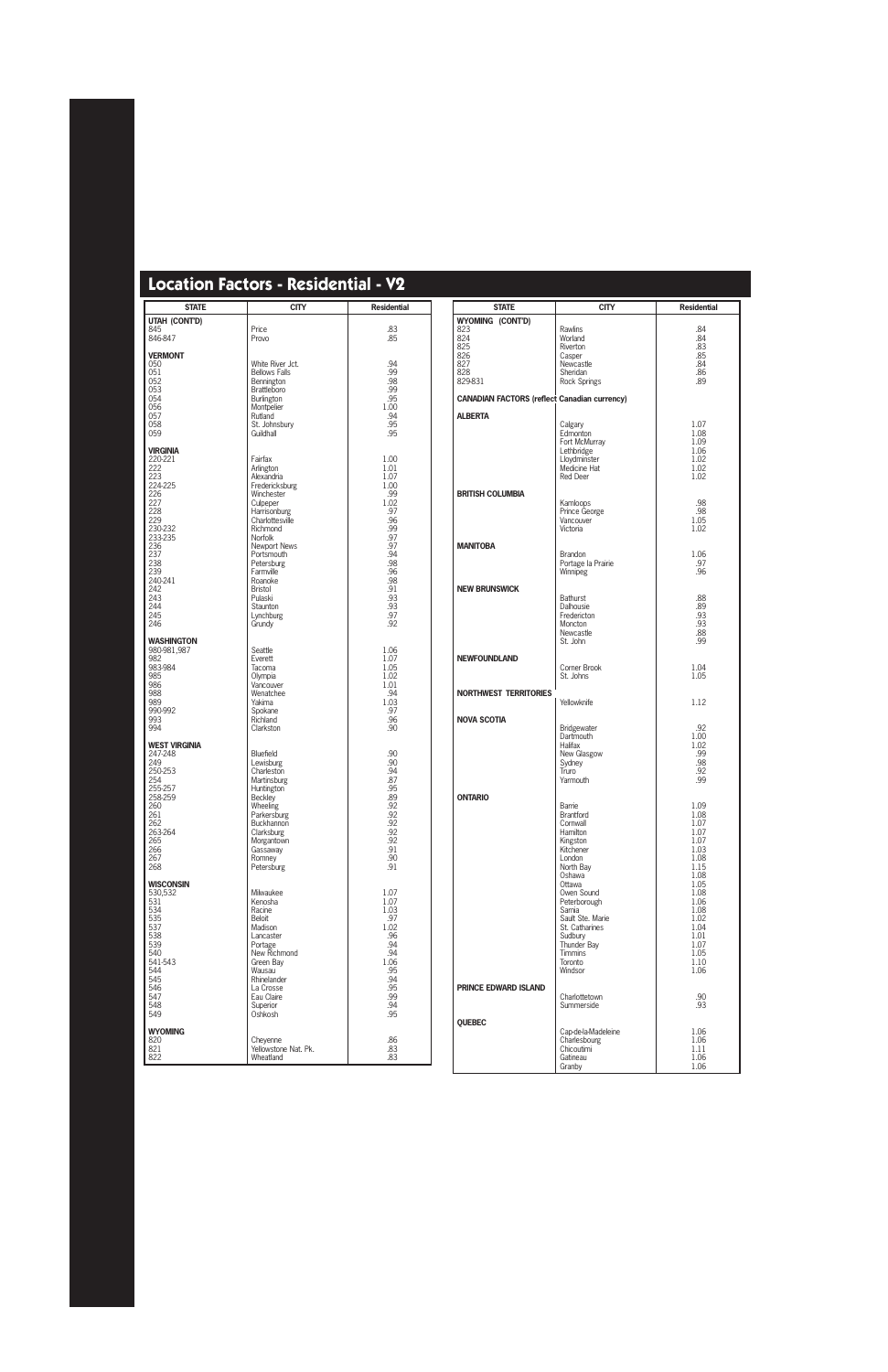| <b>STATE</b>        | <b>CITY</b>           | <b>Residential</b> |
|---------------------|-----------------------|--------------------|
| QUEBEC (CONT'D)     |                       |                    |
|                     | Hull                  | 1.06               |
|                     | Joliette              | 1.06               |
|                     | Laval                 | 1.06               |
|                     | Montreal              | 1.07               |
|                     | <b>Ouebec City</b>    | 1.08               |
|                     | Rimouski              | 1.11               |
|                     | Rouyn-Noranda         | 1.06               |
|                     | Saint-Hyacinthe       | 1.06               |
|                     | Sherbrooke            | 1.06               |
|                     | Sorel                 | 1.06               |
|                     | Saint-Jerome          | 1.06<br>1.17       |
|                     | <b>Trois-Rivieres</b> |                    |
| <b>SASKATCHEWAN</b> |                       |                    |
|                     | Moose Jaw             | .89                |
|                     | <b>Prince Albert</b>  | .88                |
|                     | Regina                | 1.07               |
|                     | Saskatoon             | 1.02               |
| <b>YUKON</b>        |                       |                    |
|                     | Whitehorse            | 1.03               |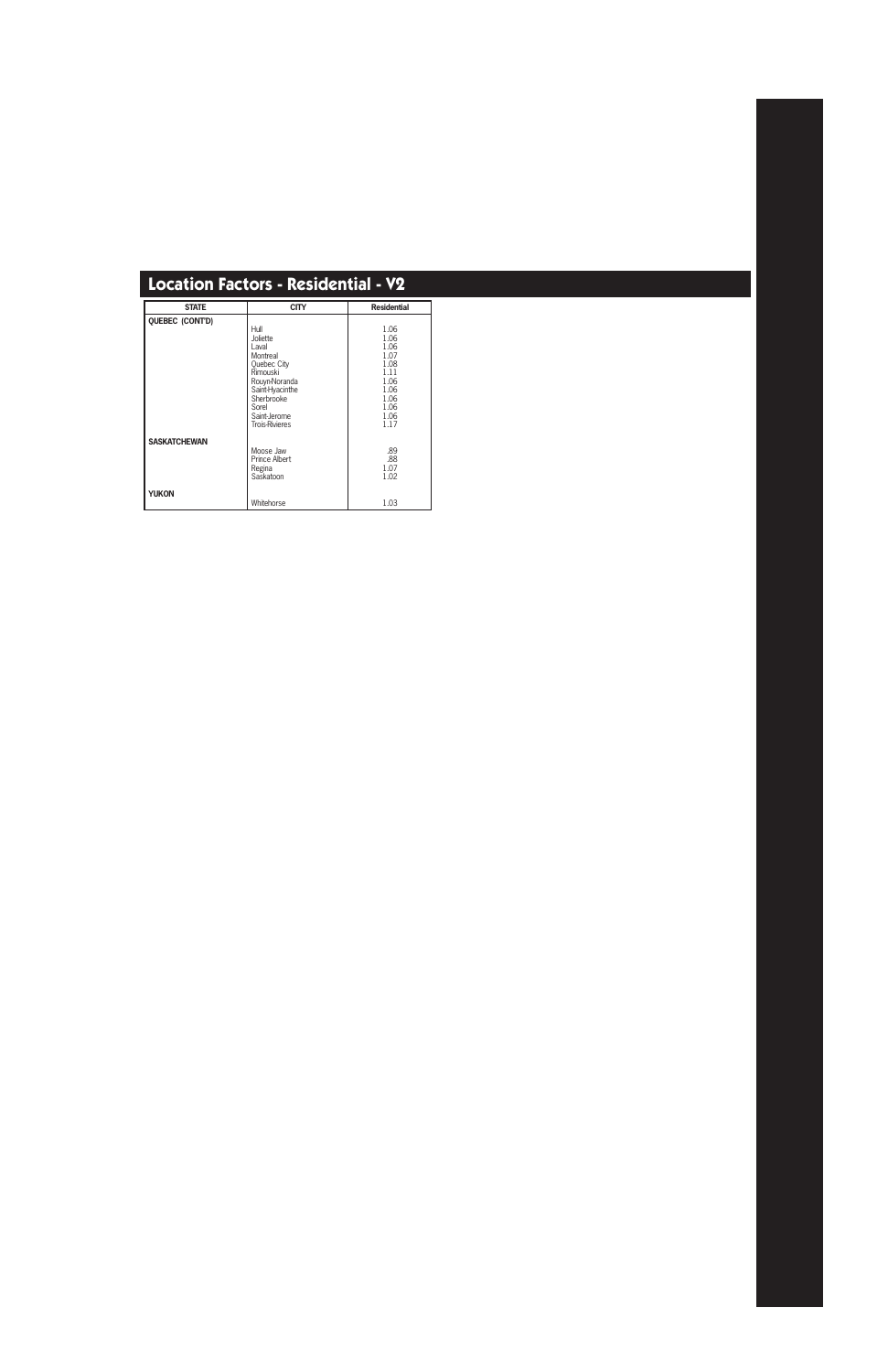### **Location Factors - Residential/Commercial - V2**

Costs shown in *Square Foot Costs with RSMeans data* are based on national averages for materials and installation. To adjust these costs to a specific location, simply multiply the base cost by the factor for

| STATE/ZIP                                                                                                                                                                                                                                                                                          | <b>CITY</b>                                                                                                                                                                                                                                                                                                                                                                                                                             | <b>Residential</b>                                                                                                                                                                                                                                           | <b>Commercial</b>                                                                                                                                                                                                                                            |
|----------------------------------------------------------------------------------------------------------------------------------------------------------------------------------------------------------------------------------------------------------------------------------------------------|-----------------------------------------------------------------------------------------------------------------------------------------------------------------------------------------------------------------------------------------------------------------------------------------------------------------------------------------------------------------------------------------------------------------------------------------|--------------------------------------------------------------------------------------------------------------------------------------------------------------------------------------------------------------------------------------------------------------|--------------------------------------------------------------------------------------------------------------------------------------------------------------------------------------------------------------------------------------------------------------|
| <b>ALABAMA</b><br>350-352<br>354<br>355<br>356<br>357-358<br>359<br>360-361<br>362<br>363<br>364<br>365-366<br>367<br>368<br>369                                                                                                                                                                   | Birmingham<br>Tuscaloosa<br>Jasper<br>Decatur<br>Huntsville<br>Gadsden<br>Montgomery<br>Anniston<br>Dothan<br>Evergreen<br>Mobile<br>Selma<br>Phenix City<br>Butler                                                                                                                                                                                                                                                                     | .84<br>.84<br>.82<br>.83<br>.83<br>.81<br>.84<br>.80<br>.84<br>.79<br>.83<br>.81<br>.82<br>.80                                                                                                                                                               | .86<br>.86<br>.86<br>.85<br>.85<br>.86<br>.87<br>.84<br>.86<br>.84<br>.85<br>.86<br>.86<br>.85                                                                                                                                                               |
| <b>ALASKA</b><br>995-996<br>997<br>998<br>999                                                                                                                                                                                                                                                      | Anchorage<br>Fairbanks<br>Juneau<br>Ketchikan                                                                                                                                                                                                                                                                                                                                                                                           | 1.17<br>1.21<br>1.21<br>1.22                                                                                                                                                                                                                                 | 1.16<br>1.16<br>1.16<br>1.22                                                                                                                                                                                                                                 |
| ARIZONA<br>850,853<br>851,852<br>855<br>856-857<br>859<br>860<br>863<br>864<br>865                                                                                                                                                                                                                 | Phoenix<br>Mesa/Tempe<br>Globe<br>Tucson<br>Show Low<br>Flagstaff<br>Prescott<br>Kingman<br>Chambers                                                                                                                                                                                                                                                                                                                                    | .84<br>.83<br>.82<br>.84<br>.84<br>.88<br>.87<br>.84<br>.87                                                                                                                                                                                                  | .87<br>.86<br>.86<br>.86<br>.87<br>.89<br>.88<br>.86<br>.86                                                                                                                                                                                                  |
| <b>ARKANSAS</b><br>716<br>717<br>718<br>719<br>720-722<br>723<br>724<br>725<br>726<br>727<br>728<br>729                                                                                                                                                                                            | Pine Bluff<br>Camden<br>Texarkana<br><b>Hot Springs</b><br>Little Rock<br>West Memphis<br>Jonesboro<br><b>Batesville</b><br>Harrison<br>Fayetteville<br>Russellville<br>Fort Smith                                                                                                                                                                                                                                                      | .77<br>.78<br>.79<br>.75<br>.83<br>.82<br>.81<br>.78<br>.80<br>.77<br>.78<br>.83                                                                                                                                                                             | .82<br>.81<br>.82<br>.80<br>.82<br>.83<br>.82<br>.80<br>.80<br>.80<br>.79<br>.81                                                                                                                                                                             |
| CALIFORNIA<br>900-902<br>903-905<br>906-908<br>910-912<br>913-916<br>917-918<br>919-921<br>922<br>923-924<br>925<br>926-927<br>928<br>930<br>931<br>932-933<br>934<br>935<br>936-938<br>939<br>940-941<br>942,956-958<br>943<br>944<br>945<br>946<br>947<br>948<br>949<br>950<br>951<br>952<br>953 | Los Angeles<br>Inglewood<br>Long Beach<br>Pasadena<br>Van Nuys<br>Alhambra<br>San Diego<br>Palm Springs<br>San Bernardino<br>Riverside<br>Santa Ana<br>Anaheim<br>Oxnard<br>Santa Barbara<br>Bakersfield<br>San Luis Obispo<br>Mojave<br>Fresno<br><b>Salinas</b><br>San Francisco<br>Sacramento<br>Palo Alto<br>San Mateo<br>Vallejo<br>Oakland<br>Berkeley<br>Richmond<br>San Rafael<br>Santa Cruz<br>San Jose<br>Stockton<br>Modesto | 1.15<br>1.13<br>1.11<br>1.11<br>1.14<br>1.15<br>1.10<br>1.09<br>1.13<br>1.13<br>1.14<br>1.13<br>1.13<br>1.12<br>1.12<br>1.15<br>1.13<br>1.19<br>1.22<br>1.32<br>1.19<br>1.26<br>1.33<br>1.25<br>1.31<br>1.33<br>1.33<br>1.32<br>1.25<br>1.32<br>1.20<br>1.20 | 1.12<br>1.08<br>1.09<br>1.09<br>1.11<br>1.10<br>1.09<br>1.08<br>1.08<br>1.11<br>1.10<br>1.11<br>1.10<br>1.09<br>1.10<br>1.10<br>1.08<br>1.13<br>1.16<br>1.30<br>1.15<br>1.22<br>1.26<br>1.19<br>1.25<br>1.24<br>1.22<br>1.25<br>1.19<br>1.27<br>1.14<br>1.14 |

that city. The data is arranged alphabetically by state and postal zip code numbers. For a city not listed, use the factor for a nearby city with similar economic characteristics.

| STATE/ZIP                                                                                                                                                              | <b>CITY</b>                                                                                                                                                                                                                            | <b>Residential</b>                                                                                           | <b>Commercial</b>                                                                                            |  |
|------------------------------------------------------------------------------------------------------------------------------------------------------------------------|----------------------------------------------------------------------------------------------------------------------------------------------------------------------------------------------------------------------------------------|--------------------------------------------------------------------------------------------------------------|--------------------------------------------------------------------------------------------------------------|--|
|                                                                                                                                                                        |                                                                                                                                                                                                                                        |                                                                                                              |                                                                                                              |  |
| CALIFORNIA (CONT'D)<br>954<br>955<br>959<br>960<br>961                                                                                                                 | Santa Rosa<br>Eureka<br>Marysville<br>Redding<br>Susanville                                                                                                                                                                            | 1.28<br>1.27<br>1.21<br>1.24<br>1.22                                                                         | 1.22<br>1.18<br>1.14<br>1.19<br>1.18                                                                         |  |
| <b>COLORADO</b><br>800-802<br>803<br>804<br>805<br>806<br>807<br>808-809<br>810<br>811<br>812<br>813<br>814<br>815<br>816                                              | Denver<br>Boulder<br>Golden<br><b>Fort Collins</b><br>Greeley<br>Fort Morgan<br>Colorado Springs<br>Pueblo<br>Alamosa<br>Salida<br>Durango<br>Montrose<br>Grand Junction<br>Glenwood Springs                                           | .91<br>.90<br>.88<br>.89<br>.88<br>.90<br>.87<br>.86<br>.85<br>.87<br>.88<br>.84<br>.91<br>.85               | .92<br>.88<br>.89<br>.90<br>.88<br>.88<br>.89<br>.88<br>.89<br>.89<br>.87<br>.87<br>.90<br>.88               |  |
| <b>CONNECTICUT</b><br>060<br>061<br>062<br>063<br>064<br>065<br>066<br>067<br>068<br>069                                                                               | New Britain<br>Hartford<br><b>Willimantic</b><br>New London<br>Meriden<br>New Haven<br>Bridgeport<br>Waterbury<br>Norwalk<br>Stamford                                                                                                  | 1.10<br>1.09<br>1.10<br>1.09<br>1.10<br>1.10<br>1.10<br>1.10<br>1.10<br>1.11                                 | 1.07<br>1.09<br>1.08<br>1.05<br>1.06<br>1.08<br>1.08<br>1.08<br>1.08<br>1.11                                 |  |
| D.C.<br>200-205                                                                                                                                                        | Washington                                                                                                                                                                                                                             | .92                                                                                                          | .96                                                                                                          |  |
| <b>DELAWARE</b><br>197<br>198<br>199                                                                                                                                   | Newark<br>Wilmington<br>Dover                                                                                                                                                                                                          | 1.01<br>1.01<br>1.02                                                                                         | 1.04<br>1.04<br>1.04                                                                                         |  |
| <b>FLORIDA</b><br>320,322<br>321<br>323<br>324<br>325<br>326,344<br>327-328.347<br>329<br>330-332,340<br>333<br>334,349<br>335-336,346<br>337<br>338<br>339,341<br>342 | Jacksonville<br>Daytona Beach<br><b>Tallahassee</b><br>Panama City<br>Pensacola<br>Gainesville<br>Orlando<br>Melbourne<br>Miami<br>Fort Lauderdale<br>West Palm Beach<br>Tampa<br>St. Petersburg<br>Lakeland<br>Fort Mvers<br>Sarasota | .81<br>.82<br>.83<br>.82<br>.83<br>.79<br>.82<br>.82<br>.83<br>.82<br>.83<br>.81<br>.80<br>.78<br>.79<br>.83 | .84<br>.85<br>.85<br>.85<br>.86<br>.83<br>.84<br>.87<br>.85<br>.86<br>.84<br>.85<br>.85<br>.84<br>.84<br>.85 |  |
| <b>GEORGIA</b><br>300-303,399<br>304<br>305<br>306<br>307<br>308-309<br>310-312<br>313-314<br>315<br>316<br>317,398<br>318-319                                         | Atlanta<br>Statesboro<br>Gainesville<br>Athens<br>Dalton<br>Augusta<br>Macon<br>Savannah<br>Waycross<br>Valdosta<br>Albany<br>Columbus                                                                                                 | .90<br>.77<br>.79<br>.78<br>.81<br>.87<br>.84<br>.86<br>.79<br>.75<br>.84<br>.84                             | .89<br>.85<br>.83<br>.82<br>.85<br>.87<br>.86<br>.87<br>.84<br>.83<br>.86<br>.86                             |  |
| <b>HAWAII</b><br>967<br>968                                                                                                                                            | Hilo<br>Honolulu                                                                                                                                                                                                                       | 1.18<br>1.22                                                                                                 | 1.16<br>1.19                                                                                                 |  |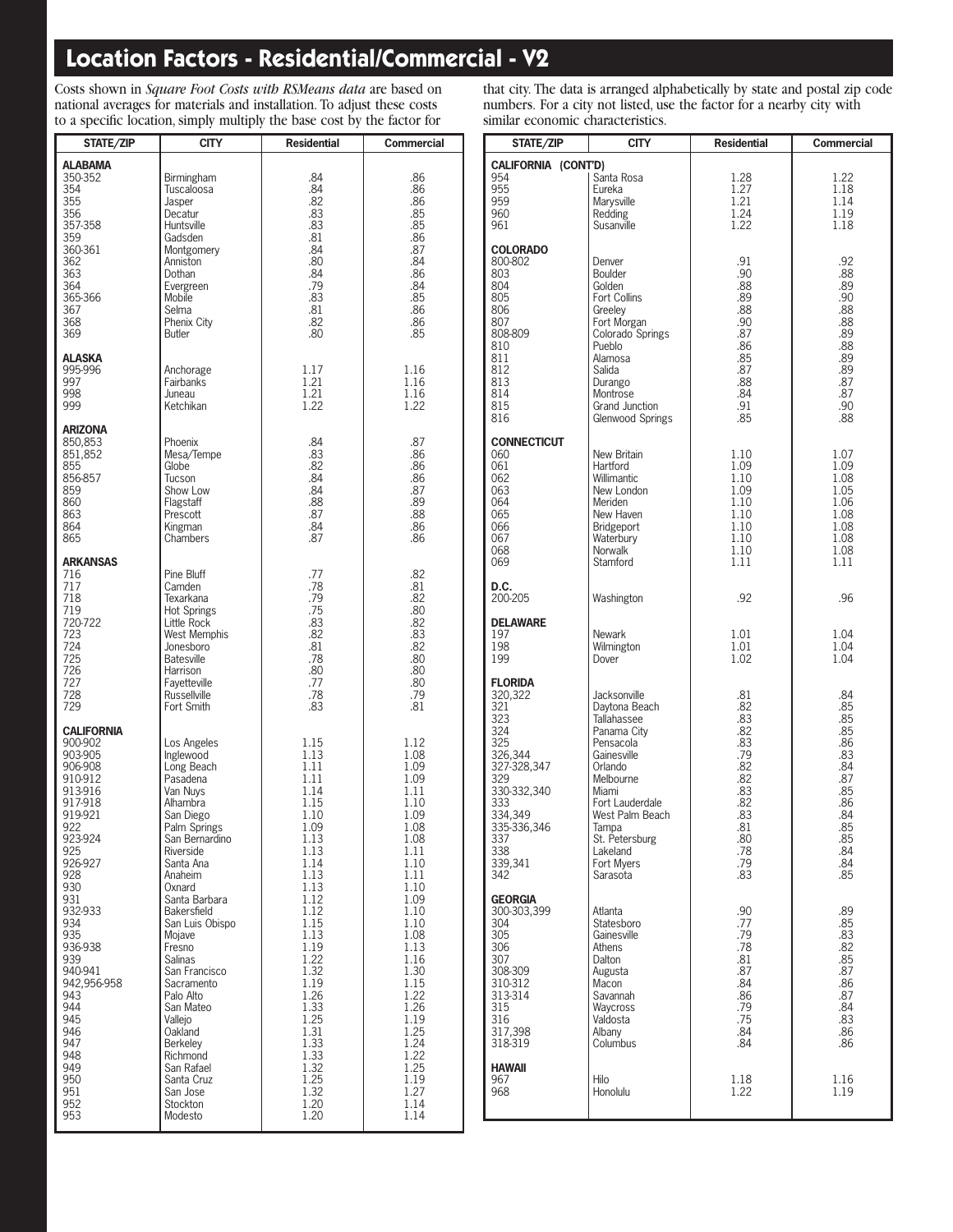### **Location Factors - Residential/Commercial - V2**

| STATE/ZIP                 | <b>CITY</b>                      | <b>Residential</b> | <b>Commercial</b>                | STATE/ZIP                       | <b>CITY</b>                           | <b>Residential</b> | <b>Commercial</b>                      |  |
|---------------------------|----------------------------------|--------------------|----------------------------------|---------------------------------|---------------------------------------|--------------------|----------------------------------------|--|
| <b>STATES &amp; POSS.</b> |                                  |                    |                                  | <b>KENTUCKY (CONT'D)</b>        |                                       |                    |                                        |  |
| 969                       | Guam                             | .99                | 1.06                             | 406<br>407-409                  | Frankfort<br>Corbin                   | .89<br>.81         | .89                                    |  |
| <b>IDAHO</b>              |                                  |                    |                                  | 410                             | Covington                             | .83                | .85<br>.86                             |  |
| 832                       | Pocatello                        | .88                | .91                              | 411-412                         | Ashland                               | .86                | .91                                    |  |
| 833<br>834                | <b>Twin Falls</b><br>Idaho Falls | .89<br>.85         | .92<br>.90                       | 413-414<br>415-416              | Campton<br>Pikeville                  | .84<br>.87         | .87<br>.90.                            |  |
| 835                       | Lewiston                         | .97                | .98                              | 417-418                         | Hazard                                | .84                | .87                                    |  |
| 836-837                   | <b>Boise</b>                     | .89                | .91                              | 420                             | Paducah                               | .86                | .s.<br>.87<br>.88                      |  |
| 838                       | Coeur d'Alene                    | .97                | .97                              | 421-422<br>423                  | <b>Bowling Green</b><br>Owensboro     | .87<br>.87         | .89                                    |  |
| <b>ILLINOIS</b>           |                                  |                    |                                  | 424                             | Henderson                             | .86                | .87                                    |  |
| 600-603                   | North Suburban                   | 1.20               | 1.15                             | 425-426                         | Somerset                              | .82                | .85                                    |  |
| 604<br>605                | Joliet<br>South Suburban         | 1.22<br>1.20       | 1.17<br>1.15                     | 427                             | Elizabethtown                         | .81                | .84                                    |  |
| 606-608                   | Chicago                          | 1.25               | 1.20                             | <b>LOUISIANA</b>                |                                       |                    |                                        |  |
| 609<br>610-611            | Kankakee<br>Rockford             | 1.13<br>1.10       | 1.10<br>1.09                     | 700-701<br>703                  | New Orleans<br>Thibodaux              | .85<br>.81         | .85<br>.82                             |  |
| 612                       | Rock Island                      | .93                | .95                              | 704                             | Hammond                               | .77                |                                        |  |
| 613                       | La Salle                         | 1.09               | 1.07                             | 705                             | Lafayette                             | .84                | $.80$<br>$.83$<br>$.84$                |  |
| 614<br>615-616            | Galesburg<br>Peoria              | 1.00<br>1.05       | 1.00<br>1.03                     | 706<br>707-708                  | Lake Charles<br><b>Baton Rouge</b>    | .86<br>.85         |                                        |  |
| 617                       | Bloomington                      | .99                | .99                              | 710-711                         | Shreveport                            | .84                | $.85$<br>$.84$<br>$.82$                |  |
| 618-619                   | Champaign                        | 1.01               | 1.02                             | 712                             | Monroe                                | .79                |                                        |  |
| 620-622<br>623            | East St. Louis<br>Quincy         | 1.01<br>1.01       | 1.01<br>.98                      | 713-714                         | Alexandria                            | .80                | .83                                    |  |
| 624                       | Effingham                        | 1.01               | .99                              | <b>MAINE</b>                    |                                       |                    |                                        |  |
| 625                       | Decatur                          | 1.03               | 1.01                             | 039                             | Kittery                               | .90                | .90                                    |  |
| 626-627<br>628            | Springfield<br>Centralia         | 1.05<br>1.01       | 1.03<br>.99                      | 040-041<br>042                  | Portland<br>Lewiston                  | .94<br>.93         | 94<br>92<br>95<br>95<br>92<br>91       |  |
| 629                       | Carbondale                       | .98                | .98                              | 043                             | Augusta                               | .93                |                                        |  |
| <b>INDIANA</b>            |                                  |                    |                                  | 044                             | Bangor                                | .92<br>.90         |                                        |  |
| 460                       | Anderson                         | .89                | .90                              | 045<br>046                      | <b>Bath</b><br><b>Machias</b>         | .92                | .91                                    |  |
| 461-462                   | Indianapolis                     | .92                | .92                              | 047                             | Houlton                               | .92                | .91                                    |  |
| 463-464<br>465-466        | Gary                             | 1.01<br>.90        | 1.02                             | 048<br>049                      | Rockland                              | .92<br>.90         | .91<br>.91                             |  |
| 467-468                   | South Bend<br>Fort Wayne         | .87                | .93<br>.88                       |                                 | Waterville                            |                    |                                        |  |
| 469                       | Kokomo                           | .89                | .88                              | <b>MARYLAND</b>                 |                                       |                    |                                        |  |
| 470<br>471                | Lawrenceburg<br>New Albany       | .87<br>.87         | .87<br>.87                       | 206<br>207-208                  | Waldorf<br>College Park               | .90<br>.87         | .92<br>.93<br>.92                      |  |
| 472                       | Columbus                         | .91                | .89                              | 209                             | Silver Spring                         | .89                |                                        |  |
| 473                       | Muncie                           | .90                | .89                              | 210-212                         | Baltimore                             | .93                |                                        |  |
| 474<br>475                | Bloomington<br>Washington        | .93<br>.91         | .90<br>.91                       | 214<br>215                      | Annapolis<br>Cumberland               | .91<br>.90         |                                        |  |
| 476-477                   | Evansville                       | .89                | .91                              | 216                             | Easton                                | .86                | $.94$<br>$.94$<br>$.91$<br>$.88$       |  |
| 478                       | Terre Haute                      | .89                | .91                              | 217                             | Hagerstown                            | .90                | $.93$<br>.85                           |  |
| 479                       | Lafayette                        | .91                | .89                              | 218<br>219                      | Salisbury<br>Elkton                   | .84<br>.92         | .91                                    |  |
| <b>IOWA</b>               |                                  |                    |                                  |                                 |                                       |                    |                                        |  |
| 500-503,509<br>504        | Des Moines<br>Mason City         | $.92$<br>$.82$     | .94<br>.85                       | <b>MASSACHUSETTS</b><br>010-011 | Springfield                           | 1.08               | 1.04                                   |  |
| 505                       | Fort Dodge                       | $.83$<br>$.87$     | $.85$<br>$.89$                   | 012                             | Pittsfield                            | 1.04               | 1.01                                   |  |
| 506-507                   | Waterloo                         |                    |                                  | 013                             | Greenfield                            | 1.05               | 1.02                                   |  |
| 508<br>510-511            | Creston<br>Sioux City            | .87<br>.89         | .89<br>.90                       | 014<br>015-016                  | Fitchburg<br>Worcester                | 1.06<br>1.11       | 1.03<br>1.08                           |  |
| 512                       | Sibley                           | .74                | .81                              | 017                             | Framingham                            | 1.11               | 1.07                                   |  |
| 513                       | Spencer                          | .75                | .82                              | 018                             | Lowell                                | 1.13               | 1.11                                   |  |
| 514<br>515                | Carroll<br>Council Bluffs        | .87<br>.86         |                                  | 019<br>020-022, 024             | Lawrence<br><b>Boston</b>             | 1.13<br>1.18       | 1.10<br>1.14                           |  |
| 516                       | Shenandoah                       | $.85$<br>$.87$     | $.89$<br>$.92$<br>$.89$<br>$.90$ | 023                             | Brockton                              | 1.11               | 1.07                                   |  |
| 520<br>521                | Dubuque<br>Decorah               | .85                | .86                              | 025<br>026                      | <b>Buzzards Bay</b><br><b>Hyannis</b> | 1.08<br>1.08       | 1.02<br>1.05                           |  |
| 522-524                   | Cedar Rapids                     | .94                | $.93$<br>.88                     | 027                             | New Bedford                           | 1.10               | 1.06                                   |  |
| 525                       | Ottumwa                          | .88                |                                  |                                 |                                       |                    |                                        |  |
| 526<br>527-528            | Burlington<br>Davenport          | .91<br>.99         | .90<br>.97                       | <b>MICHIGAN</b><br>480,483      | Royal Oak                             | .96                |                                        |  |
|                           |                                  |                    |                                  | 481                             | Ann Arbor                             | .99                | .95<br>.99                             |  |
| <b>KANSAS</b>             |                                  |                    |                                  | 482<br>484-485                  | Detroit                               | 1.00               | 1.00                                   |  |
| 660-662<br>664-666        | Kansas City<br>Topeka            | .98<br>.86         | .98<br>.89                       | 486                             | Flint<br>Saginaw                      | .92<br>.89         | .94<br>.92                             |  |
| 667                       | Fort Scott                       | .87                | $.86$<br>.86                     | 487                             | Bay City                              | .89                | $\frac{.91}{.91}$                      |  |
| 668                       | Emporia                          | .82                |                                  | 488-489                         | Lansing                               | .91                |                                        |  |
| 669<br>670-672            | <b>Belleville</b><br>Wichita     | .80<br>.81         | .85.86                           | 490<br>491                      | <b>Battle Creek</b><br>Kalamazoo      | .87<br>.88         |                                        |  |
| 673                       | Independence                     | .88                | .87                              | 492                             | Jackson                               | .88                |                                        |  |
| 674<br>675                | Salina                           | .81<br>.78         | .87                              | 493,495                         | <b>Grand Rapids</b>                   | .88<br>.86         |                                        |  |
| 676                       | Hutchinson<br>Hays               | .81                | $.82$<br>$.85$                   | 494<br>496                      | Muskegon<br><b>Traverse City</b>      | .82                | 89<br>90<br>91<br>92<br>88<br>86<br>86 |  |
| 677                       | Colby                            | $.83$<br>$.82$     | .86                              | 497                             | Gaylord                               | .85                | .88                                    |  |
| 678<br>679                | Dodge City<br>Liberal            | .79                | .88<br>.85                       | 498-499                         | Iron Mountain                         | .85                | .89                                    |  |
|                           |                                  |                    |                                  | <b>MINNESOTA</b>                |                                       |                    |                                        |  |
| <b>KENTUCKY</b>           |                                  |                    |                                  | 550-551                         | Saint Paul                            | 1.09               | 1.08                                   |  |
| 400-402<br>403-405        | Louisville<br>Lexington          | .89.88             | .88.8                            | 553-555<br>556-558              | Minneapolis<br>Duluth                 | 1.09<br>1.00       | 1.07<br>1.02                           |  |
|                           |                                  |                    |                                  |                                 |                                       |                    |                                        |  |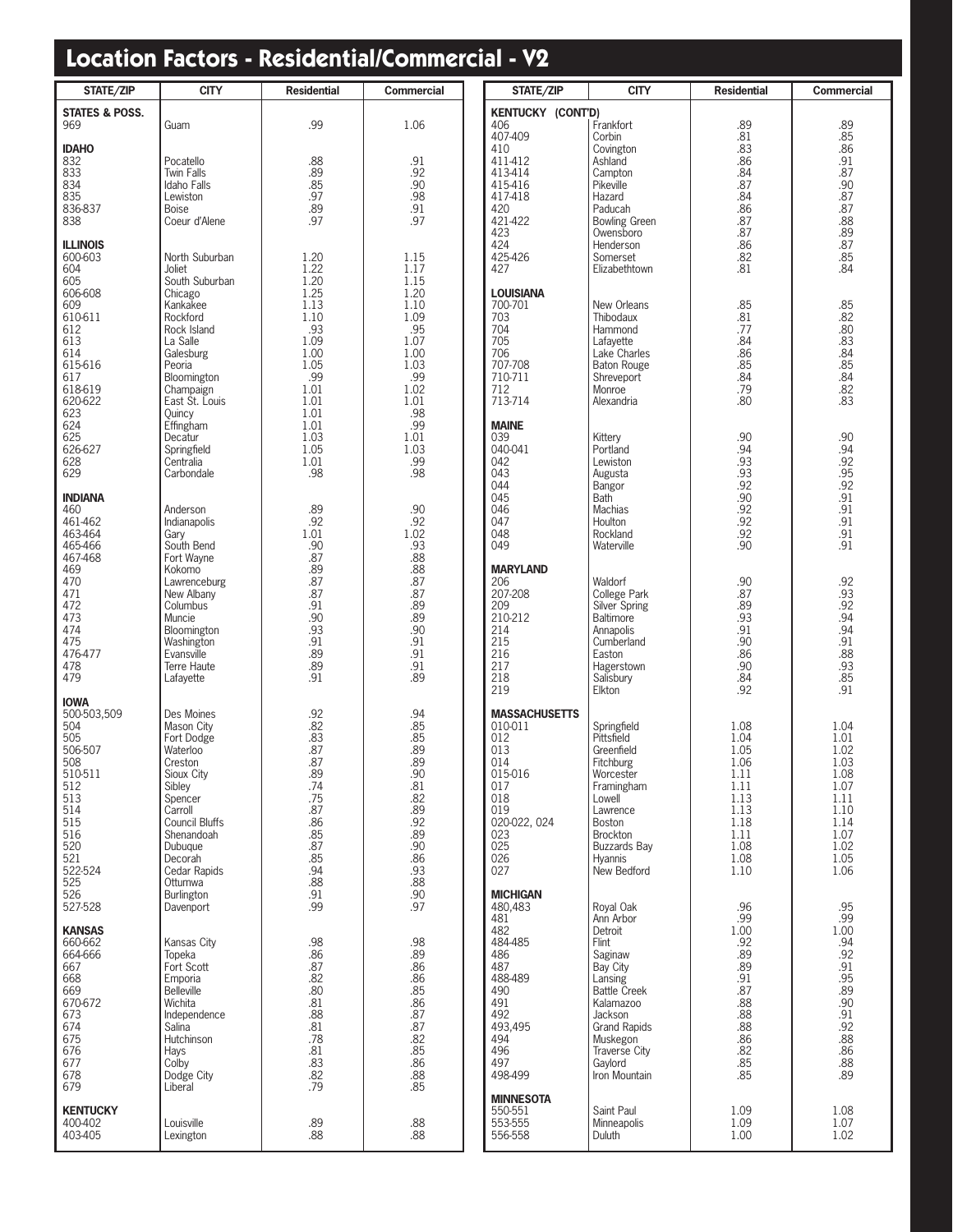| <b>STATE/ZIP</b>                                                                                                                                                      | <b>CITY</b>                                                                                                                                                                                                                                                     | <b>Residential</b>                                                                                                          | <b>Commercial</b>                                                                                                           |
|-----------------------------------------------------------------------------------------------------------------------------------------------------------------------|-----------------------------------------------------------------------------------------------------------------------------------------------------------------------------------------------------------------------------------------------------------------|-----------------------------------------------------------------------------------------------------------------------------|-----------------------------------------------------------------------------------------------------------------------------|
| <b>MINNESOTA (CONT'D)</b><br>559<br>560<br>561<br>562<br>563<br>564<br>565<br>566<br>567                                                                              | Rochester<br>Mankato<br>Windom<br>Willmar<br>St. Cloud<br><b>Brainerd</b><br>Detroit Lakes<br>Bemidji<br>Thief River Falls                                                                                                                                      | 1.03<br>.99<br>.89<br>.91<br>1.03<br>.92<br>.89<br>.91<br>.89                                                               | 1.02<br>1.00<br>.93<br>.95<br>1.04<br>.97<br>.94<br>.96<br>.93                                                              |
| <b>MISSISSIPPI</b><br>386<br>387<br>388<br>389<br>390-392<br>393<br>394<br>395<br>396<br>397                                                                          | Clarksdale<br>Greenville<br>Tupelo<br>Greenwood<br>Jackson<br>Meridian<br>Laurel<br>Biloxi<br>McComb<br>Columbus                                                                                                                                                | .73<br>.80<br>.74<br>.77<br>.84<br>.80<br>.77<br>.83<br>.73<br>.74                                                          | .78<br>.85<br>.80<br>.78<br>.85<br>.84<br>.79<br>.84<br>.77<br>.80                                                          |
| <b>MISSOURI</b><br>630-631<br>633<br>634<br>635<br>636<br>637<br>638<br>639<br>640-641<br>644-645<br>646<br>647<br>648<br>650-651<br>652<br>653<br>654-655<br>656-658 | St. Louis<br><b>Bowling Green</b><br>Hannibal<br>Kirksville<br>Flat River<br>Cape Girardeau<br>Sikeston<br>Poplar Bluff<br>Kansas City<br>St. Joseph<br>Chillicothe<br>Harrisonville<br>Joplin<br>Jefferson City<br>Columbia<br>Sedalia<br>Rolla<br>Springfield | 1.00<br>.95<br>.91<br>.87<br>.94<br>.90<br>.86<br>.85<br>.99<br>.96<br>.92<br>.94<br>.88<br>.90<br>.90<br>.86<br>.90<br>.86 | 1.01<br>.94<br>.92<br>.92<br>.94<br>.94<br>.90<br>.90<br>.99<br>.95<br>.92<br>.95<br>.89<br>.93<br>.95<br>.92<br>.92<br>.90 |
| <b>MONTANA</b><br>590-591<br>592<br>593<br>594<br>595<br>596<br>597<br>598<br>599                                                                                     | <b>Billings</b><br><b>Wolf Point</b><br>Miles City<br><b>Great Falls</b><br>Havre<br>Helena<br><b>Butte</b><br>Missoula<br>Kalispell                                                                                                                            | .89<br>.86<br>.88<br>.90<br>.82<br>.88<br>.85<br>.86<br>.85                                                                 | .91<br>.90<br>.89<br>.92<br>.88<br>.90<br>.90<br>.89<br>.88                                                                 |
| <b>NEBRASKA</b><br>680-681<br>683-685<br>686<br>687<br>688<br>689<br>690<br>691<br>692<br>693                                                                         | Omaha<br>Lincoln<br>Columbus<br>Norfolk<br>Grand Island<br><b>Hastings</b><br><b>McCook</b><br>North Platte<br>Valentine<br>Alliance                                                                                                                            | 90<br>.89<br>.87<br>.86<br>.85<br>.86<br>.80<br>.85<br>.80<br>.81                                                           | 92<br>.91<br>.88<br>.88<br>.88<br>.88<br>.85<br>.87<br>.85<br>.86                                                           |
| <b>NEVADA</b><br>889-891<br>893<br>894-895<br>897<br>898                                                                                                              | Las Vegas<br>Ely<br>Reno<br>Carson City<br>Elko                                                                                                                                                                                                                 | 1.03<br>.97<br>.90<br>.91<br>.95                                                                                            | 1.05<br>.97<br>.95<br>.96<br>.93                                                                                            |
| <b>NEW HAMPSHIRE</b><br>030<br>031<br>032-033<br>034<br>035<br>036<br>037<br>038                                                                                      | Nashua<br>Manchester<br>Concord<br>Keene<br>Littleton<br>Charleston<br>Claremont<br>Portsmouth                                                                                                                                                                  | .99<br>.99<br>.98<br>.93<br>.93<br>.91<br>.92<br>.95                                                                        | .96<br>.97<br>.97<br>.92<br>.88<br>.91<br>.91<br>.94                                                                        |

| STATE/ZIP         | <b>CITY</b>                   | <b>Residential</b> | <b>Commercial</b> |
|-------------------|-------------------------------|--------------------|-------------------|
| New Jersey        |                               |                    |                   |
| 070-071           | Newark                        | 1.20               | 1.17              |
| 072               | Elizabeth                     | 1.22               | 1.16              |
| 073               | Jersey City                   | 1.18               | 1.15              |
| 074-075           | Paterson                      | 1.19               | 1.16              |
| 076<br>077        | Hackensack<br>Long Branch     | 1.18<br>1.13       | 1.15<br>1.10      |
| 078               | Dover                         | 1.18               | 1.15              |
| 079               | Summit                        | 1.19               | 1.15              |
| 080,083           | Vineland                      | 1.13               | 1.10              |
| 081               | Camden                        | 1.19               | 1.14              |
| 082,084           | Atlantic City                 | 1.22               | 1.13              |
| 085-086<br>087    | Trenton<br>Point Pleasant     | 1.15<br>1.14       | 1.11<br>1.11      |
| 088-089           | New Brunswick                 | 1.21               | 1.14              |
|                   |                               |                    |                   |
| <b>NEW MEXICO</b> |                               |                    |                   |
| 870-872           | Albuquerque                   | .86                | .87               |
| 873<br>874        | Gallup<br>Farmington          | .86<br>.86         | .87<br>.87        |
| 875               | Santa Fe                      | .87                | .88               |
| 877               | Las Vegas                     | .86                | .86               |
| 878               | Socorro                       | .86                | .86               |
| 879               | Truth/Consequences            | .85                | .85               |
| 880               | Las Cruces                    | .82                | .85               |
| 881<br>882        | Clovis<br>Roswell             | .83                | .87               |
| 883               | Carrizozo                     | .83<br>.83         | .88<br>.89        |
| 884               | Tucumcari                     | .84                | .88               |
|                   |                               |                    |                   |
| <b>NEW YORK</b>   |                               |                    |                   |
| 100-102           | New York                      | 1.36               | 1.32              |
| 103<br>104        | Staten Island<br><b>Bronx</b> | 1.30<br>1.32       | 1.29<br>1.28      |
| 105               | Mount Vernon                  | 1.14               | 1.17              |
| 106               | White Plains                  | 1.20               | 1.19              |
| 107               | Yonkers                       | 1.21               | 1.21              |
| 108               | New Rochelle                  | 1.17               | 1.15              |
| 109               | Suffern                       | 1.13               | 1.08              |
| 110               | Queens                        | 1.32               | 1.32              |
| 111<br>112        | Long Island City<br>Brooklyn  | 1.36<br>1.37       | 1.33<br>1.33      |
| 113               | Flushing                      | 1.34               | 1.33              |
| 114               | Jamaica                       | 1.34               | 1.32              |
| 115,117,118       | Hicksville                    | 1.22               | 1.23              |
| 116               | Far Rockaway                  | 1.33               | 1.33              |
| 119               | Riverhead                     | 1.24               | 1.25              |
| 120-122           | Albany                        | 1.02               | 1.03              |
| 123<br>124        | Schenectady<br>Kingston       | 1.04<br>1.12       | 1.03<br>1.13      |
| 125-126           | Poughkeepsie                  | 1.19               | 1.14              |
| 127               | Monticello                    | 1.13               | 1.13              |
| 128               | Glens Falls                   | .96                | .97               |
| 129               | Plattsburgh                   | .97                | .96               |
| 130-132           | Syracuse                      | .99                | 1.00              |
| 133-135<br>136    | Utica<br>Watertown            | .98<br>.94         | .99<br>.99        |
| 137-139           | Binghamton                    | .99                | .99               |
| 140-142           | Buffalo                       | 1.08               | 1.05              |
| 143               | Niagara Falls                 | 1.01               | 1.00              |
| 144-146           | Rochester                     | 1.01               | 1.01              |
| 147               | Jamestown                     | .93                | .95               |
| 148-149           | Elmira                        | .95                | .98               |
| NORTH CAROLINA    |                               |                    |                   |
| 270,272-274       | Greensboro                    | .95                | .85               |
| 271               | Winston-Salem                 | .95                | .85               |
| 275-276           | Raleigh                       | .94                | .84               |
| 277               | Durham                        | .96                | .86               |
| 278<br>279        | Rocky Mount                   | .92<br>.92         | .83<br>.85        |
| 280               | Elizabeth City<br>Gastonia    | .97                | .85               |
| 281-282           | Charlotte                     | .99                | .87               |
| 283               | Fayetteville                  | .93                | .85               |
| 284               | Wilmington                    | .93                | .82               |
| 285               | Kinston                       | .91                | .81               |
| 286<br>287-288    | Hickory                       | .93<br>.94         | .84<br>.83        |
| 289               | Asheville<br>Murphy           | .95                | .82               |
|                   |                               |                    |                   |
| NORTH DAKOTA      |                               |                    |                   |
| 580-581           | Fargo                         | .87                | .91               |
| 582               | Grand Forks                   | .88                | .91               |
| 583<br>584        | Devils Lake                   | .89<br>.87         | .90<br>.89        |
| 585               | Jamestown<br><b>Bismarck</b>  | .91                | .92               |
|                   |                               |                    |                   |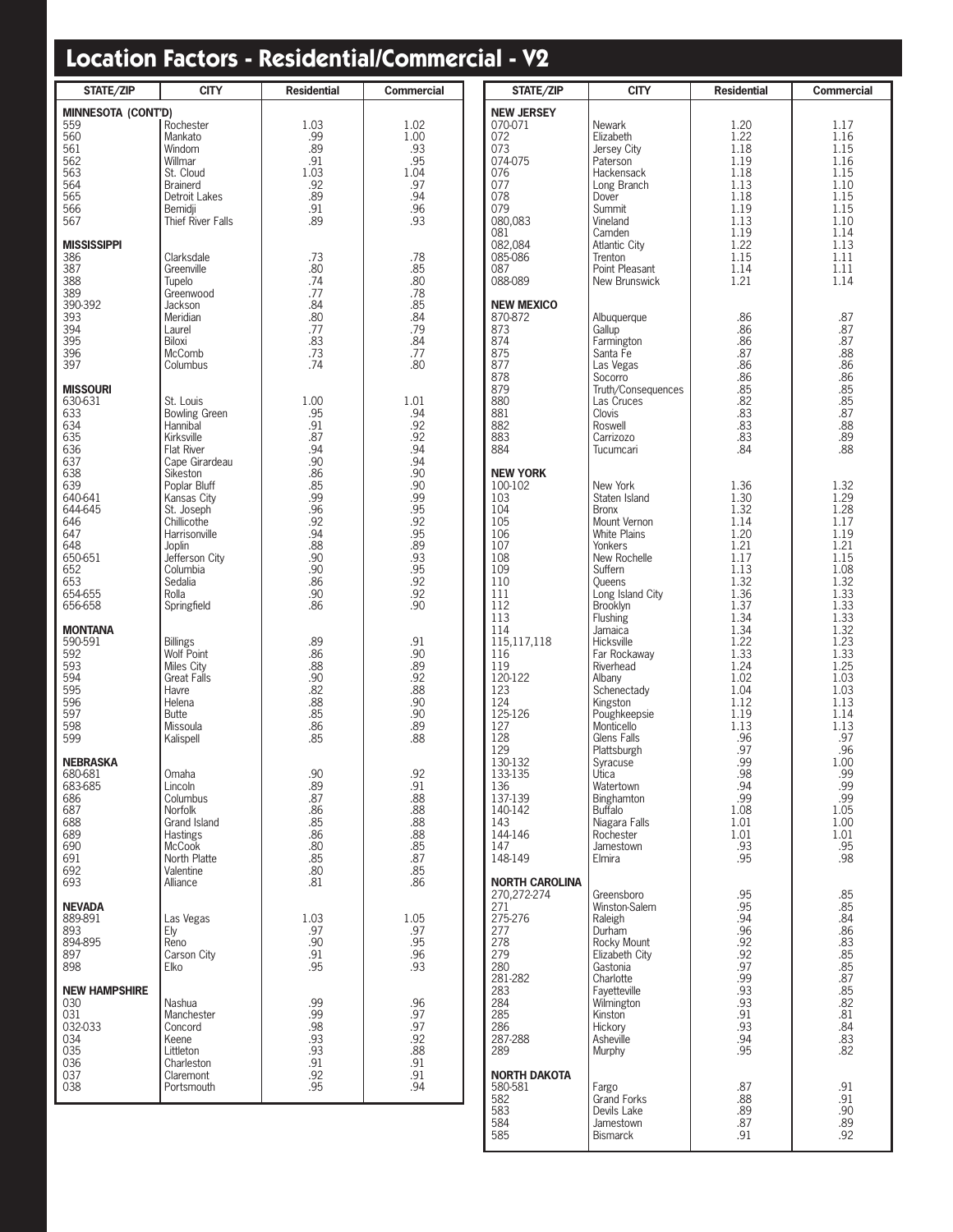| <b>STATE/ZIP</b>                                                                                                                                                                                                                                                                | <b>CITY</b>                                                                                                                                                                                                                                                                                                                                                                                                                                     | <b>Residential</b>                                                                                                                                                                                                               | <b>Commercial</b>                                                                                                                                                                                                                |
|---------------------------------------------------------------------------------------------------------------------------------------------------------------------------------------------------------------------------------------------------------------------------------|-------------------------------------------------------------------------------------------------------------------------------------------------------------------------------------------------------------------------------------------------------------------------------------------------------------------------------------------------------------------------------------------------------------------------------------------------|----------------------------------------------------------------------------------------------------------------------------------------------------------------------------------------------------------------------------------|----------------------------------------------------------------------------------------------------------------------------------------------------------------------------------------------------------------------------------|
| <b>NORTH DAKOTA (CONT'D)</b><br>586<br>587<br>588                                                                                                                                                                                                                               | <b>Dickinson</b><br>Minot<br>Williston                                                                                                                                                                                                                                                                                                                                                                                                          | .86<br>.84<br>.88                                                                                                                                                                                                                | .89<br>.89<br>.90                                                                                                                                                                                                                |
| <b>OHIO</b><br>430-432<br>433<br>434-436<br>437-438<br>439<br>440<br>441<br>442-443<br>444-445<br>446-447<br>448-449<br>450<br>451-452<br>453-454<br>455<br>456<br>457<br>458                                                                                                   | Columbus<br>Marion<br>Toledo<br>Zanesville<br>Steubenville<br>Lorain<br>Cleveland<br>Akron<br>Youngstown<br>Canton<br>Mansfield<br>Hamilton<br>Cincinnati<br>Dayton<br>Springfield<br>Chillicothe<br>Athens<br>Lima                                                                                                                                                                                                                             | .91<br>.90<br>.94<br>.88<br>.90<br>.92<br>.96<br>.94<br>.92<br>.91<br>.88<br>.90<br>.90<br>.90<br>.90<br>.92<br>.88<br>.87                                                                                                       | .92<br>.90<br>.94<br>.90<br>.93<br>.91<br>.96<br>.93<br>.91<br>.90<br>.90<br>.88<br>.90<br>.88<br>.88<br>.92<br>.92<br>.91                                                                                                       |
| <b>OKLAHOMA</b><br>730-731<br>734<br>735<br>736<br>737<br>738<br>739<br>740-741<br>743<br>744<br>745<br>746<br>747<br>748<br>749                                                                                                                                                | Oklahoma City<br>Ardmore<br>Lawton<br>Clinton<br>Fnid<br>Woodward<br>Guymon<br>Tulsa<br>Miami<br>Muskogee<br>McAlester<br>Ponca City<br>Durant<br>Shawnee<br>Poteau                                                                                                                                                                                                                                                                             | .84<br>.80<br>.82<br>.80<br>.81<br>.77<br>.81<br>.83<br>.79<br>.81<br>.73<br>.78<br>.77<br>.78<br>.78                                                                                                                            | .85<br>.82<br>.83<br>.83<br>.83<br>.81<br>.82<br>.83<br>.80<br>.83<br>.78<br>.80<br>.80<br>.82<br>.80                                                                                                                            |
| <b>OREGON</b><br>970-972<br>973<br>974<br>975<br>976<br>977<br>978<br>979                                                                                                                                                                                                       | Portland<br>Salem<br>Eugene<br>Medford<br>Klamath Falls<br>Bend<br>Pendleton<br>Vale                                                                                                                                                                                                                                                                                                                                                            | 1.02<br>1.00<br>1.02<br>.99<br>1.00<br>1.02<br>.99<br>.98                                                                                                                                                                        | 1.03<br>1.03<br>1.03<br>1.01<br>1.01<br>1.02<br>1.00<br>.92                                                                                                                                                                      |
| <b>PENNSYLVANIA</b><br>150-152<br>153<br>154<br>155<br>156<br>157<br>158<br>159<br>160<br>161<br>162<br>163<br>164-165<br>166<br>167<br>168<br>169<br>170-171<br>172<br>173-174<br>175-176<br>177<br>178<br>179<br>180<br>181<br>182<br>183<br>184-185<br>186-187<br>188<br>189 | Pittsburgh<br>Washington<br>Uniontown<br>Bedford<br>Greensburg<br>Indiana<br><b>Dubois</b><br>Johnstown<br>Butler<br>New Castle<br>Kittanning<br>Oil City<br>Erie<br>Altoona<br><b>Bradford</b><br>State College<br>Wellsboro<br><b>Harrisburg</b><br>Chambersburg<br>York<br>Lancaster<br>Williamsport<br>Sunbury<br>Pottsville<br>Lehigh Valley<br>Allentown<br>Hazleton<br>Stroudsburg<br>Scranton<br>Wilkes-Barre<br>Montrose<br>Doylestown | 1.01<br>.95<br>.92<br>.88<br>.92<br>.92<br>.89<br>.92<br>.91<br>.93<br>.90<br>.90<br>.94<br>.91<br>.92<br>.94<br>.89<br>.97<br>.87<br>.92<br>.94<br>.91<br>.89<br>.89<br>1.00<br>1.03<br>.90<br>.92<br>.97<br>.93<br>.90<br>1.05 | 1.01<br>.99<br>.98<br>.95<br>.97<br>.97<br>.97<br>.98<br>.95<br>.95<br>.94<br>.93<br>.94<br>.96<br>.95<br>.97<br>.93<br>.98<br>.91<br>.96<br>.95<br>.93<br>.93<br>.93<br>1.01<br>1.02<br>.94<br>.98<br>.98<br>.96<br>.94<br>1.07 |

| <b>STATE/ZIP</b>                                                                                                                                                                                                                                                                                                                    | <b>CITY</b>                                                                                                                                                                                                                                                                                                                                                                                                                                                                  | <b>Residential</b>                                                                                                                                                                                                                                              | Commercial                                                                                                                                                                                                                                                      |
|-------------------------------------------------------------------------------------------------------------------------------------------------------------------------------------------------------------------------------------------------------------------------------------------------------------------------------------|------------------------------------------------------------------------------------------------------------------------------------------------------------------------------------------------------------------------------------------------------------------------------------------------------------------------------------------------------------------------------------------------------------------------------------------------------------------------------|-----------------------------------------------------------------------------------------------------------------------------------------------------------------------------------------------------------------------------------------------------------------|-----------------------------------------------------------------------------------------------------------------------------------------------------------------------------------------------------------------------------------------------------------------|
| PENNSYLVANIA (CONT'D)<br>190-191<br>193<br>194<br>195-196                                                                                                                                                                                                                                                                           | Philadelphia<br>Westchester<br>Norristown<br>Reading                                                                                                                                                                                                                                                                                                                                                                                                                         | 1.17<br>1.06<br>1.05<br>.97                                                                                                                                                                                                                                     | 1.16<br>1.08<br>1.07<br>1.01                                                                                                                                                                                                                                    |
| <b>PUERTO RICO</b><br>009                                                                                                                                                                                                                                                                                                           | San Juan                                                                                                                                                                                                                                                                                                                                                                                                                                                                     | .76                                                                                                                                                                                                                                                             | .83                                                                                                                                                                                                                                                             |
| <b>RHODE ISLAND</b><br>028<br>029                                                                                                                                                                                                                                                                                                   | Newport<br>Providence                                                                                                                                                                                                                                                                                                                                                                                                                                                        | 1.08<br>1.09                                                                                                                                                                                                                                                    | 1.04<br>1.06                                                                                                                                                                                                                                                    |
| <b>SOUTH CAROLINA</b><br>290-292<br>293<br>294<br>295<br>296<br>297<br>298<br>299                                                                                                                                                                                                                                                   | Columbia<br>Spartanburg<br>Charleston<br>Florence<br>Greenville<br>Rock Hill<br>Aiken<br><b>Beaufort</b>                                                                                                                                                                                                                                                                                                                                                                     | .98<br>.98<br>.98<br>.93<br>.97<br>.96<br>.96<br>.88                                                                                                                                                                                                            | .85<br>.86<br>.85<br>.84<br>.86<br>.85<br>.84<br>.83                                                                                                                                                                                                            |
| SOUTH DAKOTA<br>570-571<br>572<br>573<br>574<br>575<br>576<br>577                                                                                                                                                                                                                                                                   | Sioux Falls<br>Watertown<br>Mitchell<br>Aberdeen<br>Pierre<br>Mobridge<br>Rapid City                                                                                                                                                                                                                                                                                                                                                                                         | .92<br>.82<br>.78<br>.84<br>.83<br>.76<br>.86                                                                                                                                                                                                                   | .92<br>.84<br>.81<br>.85<br>.87<br>.81<br>.87                                                                                                                                                                                                                   |
| <b>TENNESSEE</b><br>370-372<br>373-374<br>375,380-381<br>376<br>377-379<br>382<br>383<br>384<br>385                                                                                                                                                                                                                                 | Nashville<br>Chattanooga<br><b>Memphis</b><br>Johnson City<br>Knoxville<br>McKenzie<br>Jackson<br>Columbia<br>Cookeville                                                                                                                                                                                                                                                                                                                                                     | .87<br>.85<br>.87<br>.77<br>.82<br>.71<br>.75<br>.77<br>.69                                                                                                                                                                                                     | .89<br>.86<br>.86<br>.83<br>.83<br>.79<br>.82<br>.82<br>.79                                                                                                                                                                                                     |
| <b>TEXAS</b><br>750<br>751<br>752-753<br>754<br>755<br>756<br>757<br>758<br>759<br>760-761<br>762<br>763<br>764<br>765<br>766-767<br>768<br>769<br>770-772<br>773<br>774<br>775<br>776-777<br>778<br>779<br>780<br>781-782<br>783-784<br>785<br>786-787<br>788<br>789<br>790-791<br>792<br>793-794<br>795-796<br>797<br>798-799,885 | <b>McKinney</b><br>Waxahachie<br>Dallas<br>Greenville<br>Texarkana<br>Longview<br>Tvler<br>Palestine<br>Lufkin<br>Fort Worth<br>Denton<br>Wichita Falls<br>Eastland<br>Temple<br>Waco<br>Brownwood<br>San Angelo<br>Houston<br>Huntsville<br>Wharton<br>Galveston<br>Beaumont<br><b>Bryan</b><br>Victoria<br>Laredo<br>San Antonio<br>Corpus Christi<br><b>McAllen</b><br>Austin<br>Del Rio<br>Giddings<br>Amarillo<br>Childress<br>Lubbock<br>Abilene<br>Midland<br>El Paso | .78<br>.79<br>.84<br>.79<br>.81<br>.78<br>.80<br>.76<br>.77<br>.83<br>.84<br>.84<br>.82<br>.79<br>.84<br>.80<br>.78<br>.84<br>.79<br>.79<br>.81<br>.86<br>.77<br>.80<br>.80<br>.83<br>.85<br>.83<br>.80<br>.80<br>.79<br>.83<br>.82<br>.82<br>.84<br>.86<br>.82 | .83<br>.83<br>.86<br>.83<br>.82<br>.82<br>.83<br>.80<br>.81<br>.84<br>.83<br>.82<br>.80<br>.78<br>.82<br>.81<br>.81<br>.87<br>.83<br>.84<br>.84<br>.84<br>.82<br>.84<br>.82<br>.84<br>.85<br>.81<br>.83<br>.82<br>.81<br>.84<br>.82<br>.83<br>.83<br>.84<br>.83 |
| <b>UTAH</b><br>840-841<br>842,844<br>843                                                                                                                                                                                                                                                                                            | Salt Lake City<br>Ogden<br>Logan                                                                                                                                                                                                                                                                                                                                                                                                                                             | .85<br>.84<br>.84                                                                                                                                                                                                                                               | .91<br>.88<br>.89                                                                                                                                                                                                                                               |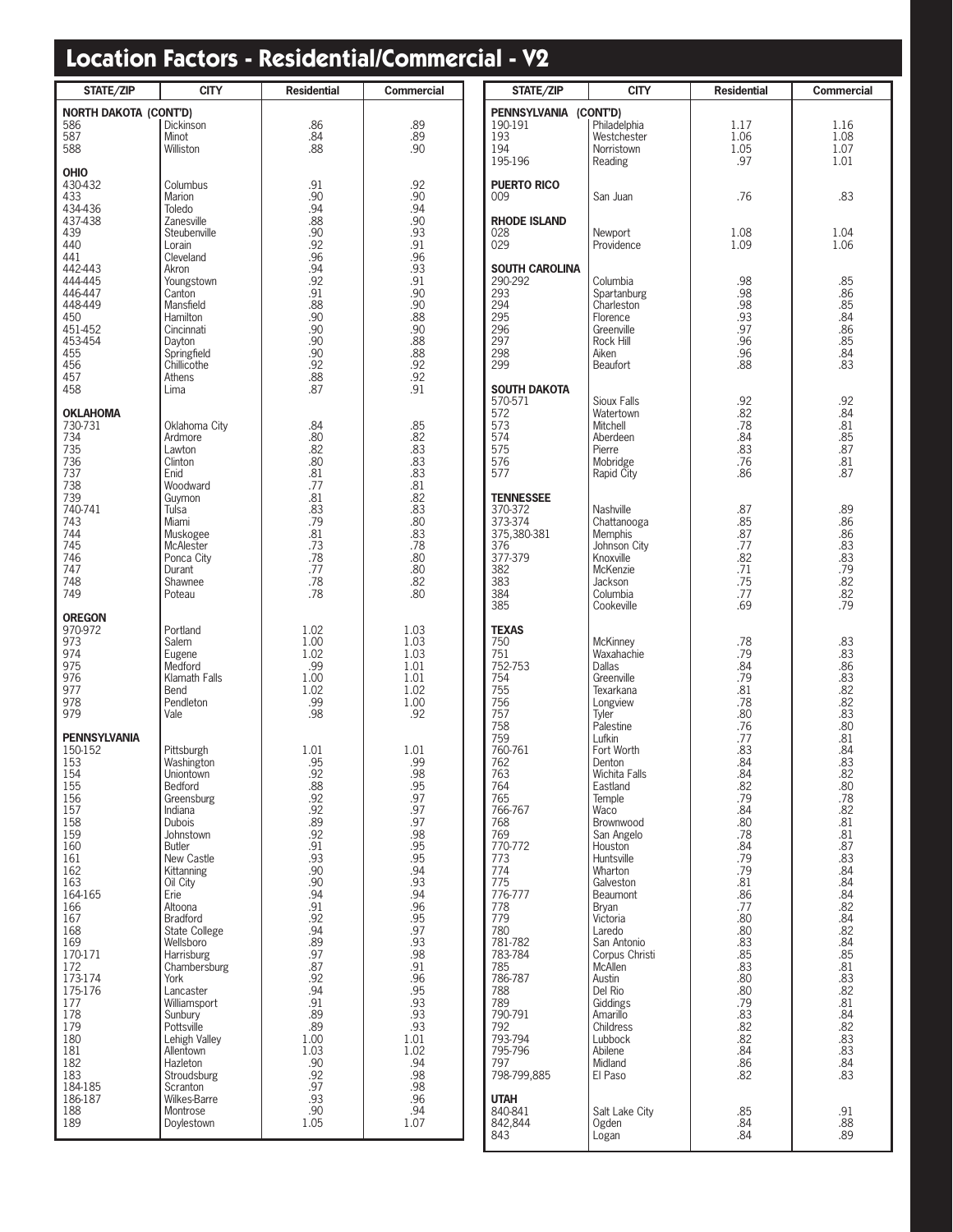| <b>STATE/ZIP</b>                                                                                                                                                                | <b>CITY</b>                                                                                                                                                                                                                                                                         | <b>Residential</b>                                                                                                                            | Commercial                                                                                                                               |
|---------------------------------------------------------------------------------------------------------------------------------------------------------------------------------|-------------------------------------------------------------------------------------------------------------------------------------------------------------------------------------------------------------------------------------------------------------------------------------|-----------------------------------------------------------------------------------------------------------------------------------------------|------------------------------------------------------------------------------------------------------------------------------------------|
| UTAH (CONT'D)<br>845<br>846-847                                                                                                                                                 | Price<br>Provo                                                                                                                                                                                                                                                                      | .83<br>.85                                                                                                                                    | .87<br>.89                                                                                                                               |
| <b>VERMONT</b><br>050<br>051<br>052<br>053<br>054<br>056<br>057<br>058<br>059                                                                                                   | White River Jct.<br><b>Bellows Falls</b><br>Bennington<br><b>Brattleboro</b><br>Burlington<br>Montpelier<br>Rutland<br>St. Johnsbury<br>Guildhall                                                                                                                                   | .94<br>.99<br>.98<br>.99<br>.95<br>1.00<br>.94<br>.95<br>.95                                                                                  | .90<br>.94<br>.93<br>.95<br>.94<br>.95<br>.92<br>.90<br>.90                                                                              |
| <b>VIRGINIA</b><br>220-221<br>222<br>223<br>224-225<br>226<br>227<br>228<br>229<br>230-232<br>233-235<br>236<br>237<br>238<br>239<br>240-241<br>242<br>243<br>244<br>245<br>246 | Fairfax<br>Arlington<br>Alexandria<br>Fredericksburg<br>Winchester<br>Culpeper<br>Harrisonburg<br>Charlottesville<br>Richmond<br><b>Norfolk</b><br>Newport News<br>Portsmouth<br>Petersburg<br>Farmville<br>Roanoke<br><b>Bristol</b><br>Pulaski<br>Staunton<br>Lynchburg<br>Grundy | 1.00<br>1.01<br>1.07<br>1.00<br>.99<br>1.02<br>.97<br>.96<br>.99<br>.97<br>.97<br>.94<br>.98<br>.96<br>.98<br>.91<br>.93<br>.93<br>.97<br>.92 | .92<br>.93<br>.93<br>.91<br>.89<br>.92<br>.89<br>.89<br>.89<br>.87<br>.87<br>.85<br>.89<br>.85<br>.87<br>.82<br>.86<br>.86<br>.88<br>.83 |
| <b>WASHINGTON</b><br>980-981,987<br>982<br>983-984<br>985<br>986<br>988<br>989<br>990-992<br>993<br>994                                                                         | Seattle<br>Everett<br>Tacoma<br>Olympia<br>Vancouver<br>Wenatchee<br>Yakima<br>Spokane<br>Richland<br>Clarkston                                                                                                                                                                     | 1.06<br>1.07<br>1.05<br>1.02<br>1.01<br>.94<br>1.03<br>.97<br>.96<br>.90                                                                      | 1.07<br>1.04<br>1.05<br>1.05<br>1.04<br>.97<br>1.04<br>.95<br>.97<br>.91                                                                 |
| <b>WEST VIRGINIA</b><br>247-248<br>249<br>250-253<br>254<br>255-257<br>258-259<br>260<br>261<br>262<br>263-264<br>265<br>266<br>267<br>268                                      | Bluefield<br>Lewisburg<br>Charleston<br>Martinsburg<br>Huntington<br>Beckley<br>Wheeling<br>Parkersburg<br>Buckhannon<br>Clarksburg<br>Morgantown<br>Gassaway<br>Romney<br>Petersburg                                                                                               | .90<br>.90<br>.94<br>.87<br>.95<br>.89<br>.92<br>.92<br>.92<br>.92<br>.92<br>.91<br>.90<br>.91                                                | .92<br>.94<br>.94<br>.90<br>.95<br>.92<br>.96<br>.95<br>.95<br>.96<br>.96<br>.94<br>.93<br>.93                                           |
| <b>WISCONSIN</b><br>530,532<br>531<br>534<br>535<br>537<br>538<br>539<br>540<br>541-543<br>544<br>545<br>546<br>547<br>548<br>549                                               | Milwaukee<br>Kenosha<br>Racine<br><b>Beloit</b><br>Madison<br>Lancaster<br>Portage<br>New Richmond<br>Green Bay<br>Wausau<br>Rhinelander<br>La Crosse<br>Eau Claire<br>Superior<br>Oshkosh                                                                                          | 1.07<br>1.07<br>1.03<br>.97<br>1.02<br>.96<br>.94<br>.94<br>1.06<br>.95<br>.94<br>.95<br>.99<br>.94<br>.95                                    | 1.04<br>1.02<br>1.02<br>.98<br>1.02<br>.95<br>.95<br>.94<br>1.01<br>.94<br>.95<br>.98<br>.99<br>.95<br>.94                               |
| <b>WYOMING</b><br>820<br>821<br>822                                                                                                                                             | Cheyenne<br>Yellowstone Nat. Pk.<br>Wheatland                                                                                                                                                                                                                                       | .86<br>.83<br>.83                                                                                                                             | .89<br>.87<br>.87                                                                                                                        |

| STATE/ZIP                      | <b>CITY</b>                                         | <b>Residential</b> | <b>Commercial</b> |
|--------------------------------|-----------------------------------------------------|--------------------|-------------------|
| <b>WYOMING (CONT'D)</b><br>823 | <b>Rawlins</b>                                      | .84                | .89               |
| 824                            | Worland                                             | .84                | .88               |
| 825                            | Riverton                                            | .83                | .88               |
| 826                            | Casper                                              | .85                | .89               |
| 827                            | Newcastle                                           | .84                | .87               |
| 828                            | Sheridan                                            | .86                | .89               |
| 829-831                        | <b>Rock Springs</b>                                 | .89                | .89               |
|                                | <b>CANADIAN FACTORS (reflect Canadian currency)</b> |                    |                   |
| <b>ALBERTA</b>                 | Calgary                                             | 1.07               | 1.10              |
|                                | Edmonton                                            | 1.08               | 1.11              |
|                                | Fort McMurray                                       | 1.09               | 1.08              |
|                                | Lethbridge                                          | 1.06               | 1.05              |
|                                | Lloydminster                                        | 1.02               | 1.00              |
|                                | Medicine Hat                                        | 1.02               | 1.00              |
|                                | Red Deer                                            | 1.02               | 1.00              |
| <b>BRITISH COLUMBIA</b>        | Kamloops                                            | .98                | 1.01              |
|                                | Prince George                                       | .98                | 1.01              |
|                                | Vancouver                                           | 1.05               | 1.09              |
|                                | Victoria                                            | 1.02               | 1.04              |
| <b>MANITOBA</b>                | <b>Brandon</b>                                      | 1.06               | 1.00              |
|                                | Portage la Prairie                                  | .97                | .94               |
|                                | Winnipeg                                            | .96                | 1.01              |
| <b>NEW BRUNSWICK</b>           | <b>Bathurst</b>                                     | .88                | .90               |
|                                | Dalhousie                                           | .89                | .90               |
|                                | Fredericton                                         | .93                | .99               |
|                                | Moncton                                             | .93                | .96               |
|                                | Newcastle                                           | .88                | .91               |
|                                | St. John                                            | .99                | .97               |
| <b>NEWFOUNDLAND</b>            | Corner Brook                                        | 1.04               | 1.01              |
|                                | St. Johns                                           | 1.05               | 1.09              |
| <b>NORTHWEST TERRITORIES</b>   | Yellowknife                                         | 1.12               | 1.12              |
| <b>NOVA SCOTIA</b>             | Bridgewater                                         | .92                | .94               |
|                                | Dartmouth                                           | 1.00               | 1.00              |
|                                | Halifax                                             | 1.02               | 1.05              |
|                                | New Glasgow                                         | .99                | .99               |
|                                | Sydney                                              | .98                | .98               |
|                                | Truro                                               | .92                | .94               |
|                                | Yarmouth                                            | .99                | .99               |
| <b>ONTARIO</b>                 | Barrie                                              | 1.09               | 1.04              |
|                                | <b>Brantford</b>                                    | 1.08               | 1.04              |
|                                | Cornwall                                            | 1.07               | 1.02              |
|                                | Hamilton                                            | 1.07               | 1.09              |
|                                | Kingston                                            | 1.07               | 1.03              |
|                                | Kitchener                                           | 1.03               | 1.02              |
|                                | London                                              | 1.08               | 1.08              |
|                                | North Bay                                           | 1.15               | 1.07              |
|                                | Oshawa                                              | 1.08               | 1.04              |
|                                | Ottawa                                              | 1.05               | 1.09              |
|                                | Owen Sound                                          | 1.08               | 1.03              |
|                                | Peterborough                                        | 1.06               | 1.02              |
|                                | Sarnia                                              | 1.08               | 1.04              |
|                                | Sault Ste. Marie                                    | 1.02               | 1.00              |
|                                | St. Catharines                                      | 1.04               | 1.01              |
|                                | Sudbury                                             | 1.01               | 1.00              |
|                                | Thunder Bay                                         | 1.07               | 1.02              |
|                                | <b>Timmins</b>                                      | 1.05               | 1.02              |
|                                | Toronto                                             | 1.10               | 1.11              |
|                                | Windsor                                             | 1.06               | 1.01              |
| <b>PRINCE EDWARD ISLAND</b>    | Charlottetown                                       | .90                | .96               |
|                                | Summerside                                          | .93                | .95               |
| QUEBEC                         | Cap-de-la-Madeleine                                 | 1.06               | .98               |
|                                | Charlesbourg                                        | 1.06               | .98               |
|                                | Chicoutimi                                          | 1.11               | 1.01              |
|                                | Gatineau                                            | 1.06               | .98               |